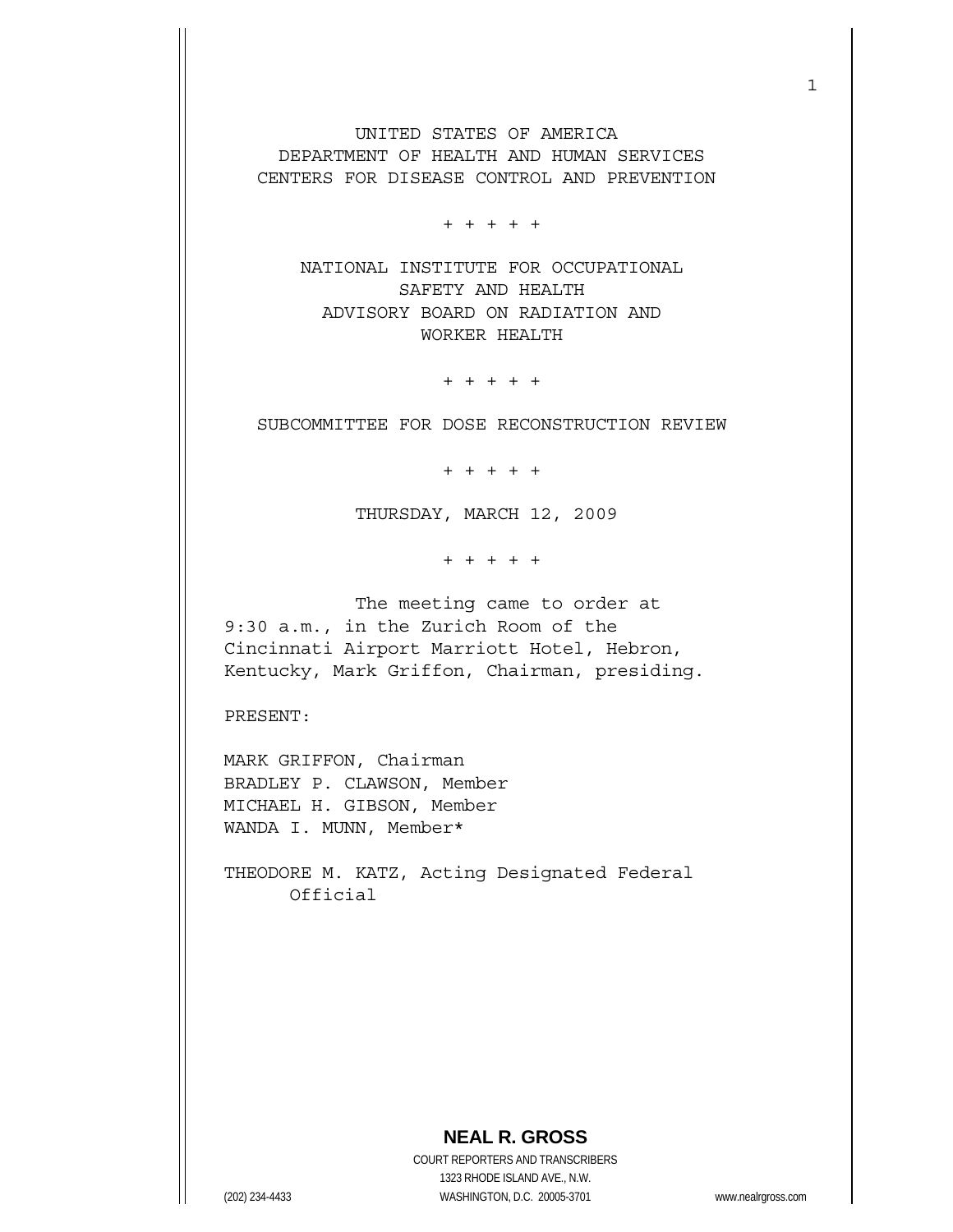IDENTIFIED PARTICIPANTS:

NANCY ADAMS, NIOSH Contractor\* KATHY BEHLING, SC&A\* DOUG FARVER, SC&A STUART HINNEFELD, NIOSH EMILY HOWELL, HHS ROY LLOYD, HHS\* JOHN MAURO, SC&A SCOTT SIEBERT, NIOSH

\*Participating via telephone

## **NEAL R. GROSS**

COURT REPORTERS AND TRANSCRIBERS 1323 RHODE ISLAND AVE., N.W. (202) 234-4433 WASHINGTON, D.C. 20005-3701 www.nealrgross.com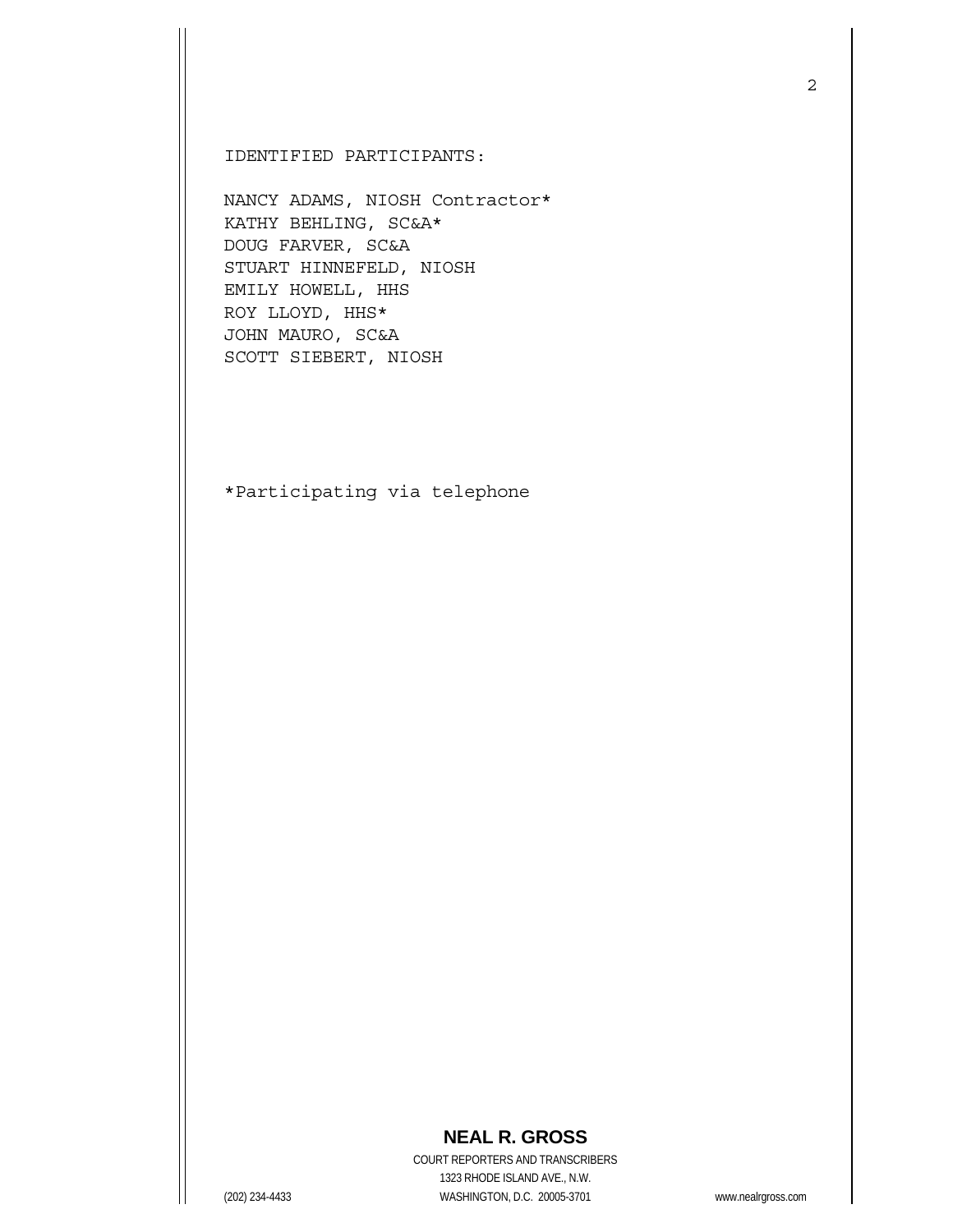|    |                                                                                                     | 3 |
|----|-----------------------------------------------------------------------------------------------------|---|
|    |                                                                                                     |   |
| 1  | $P-R-O-C-E-E-D-I-N-G-S$                                                                             |   |
| 2  | (9:30 a.m.)                                                                                         |   |
| 3  | MR. KATZ: Good morning. This is                                                                     |   |
| 4  | Ted Katz, the Acting DFO for the Advisory                                                           |   |
| 5  | Board of Radiation Worker Health. And this is                                                       |   |
| 6  | the Subcommittee on Dose Reconstruction                                                             |   |
| 7  | Review.                                                                                             |   |
| 8  | Welcome, folks on the phone. We                                                                     |   |
| 9  | are going to start with roll call. Board                                                            |   |
| 10 | members in the room, starting with the Chair?                                                       |   |
| 11 | CHAIRMAN GRIFFON: This is Mark                                                                      |   |
| 12 | Griffon, Chair of the Subcommittee on Dose                                                          |   |
| 13 | Reconstruction.                                                                                     |   |
| 14 | MEMBER CLAWSON:<br>Brad Clawson,                                                                    |   |
| 15 | Advisory Board member.                                                                              |   |
| 16 | MEMBER GIBSON: Mike Gibson,                                                                         |   |
| 17 | Advisory Board member.                                                                              |   |
| 18 | MR. KATZ: And then on the                                                                           |   |
| 19 | telephone, Wanda, do we have you?                                                                   |   |
| 20 | Okay. Not yet. I believe Wanda                                                                      |   |
| 21 | is intending to attend. And Dr. Poston let us                                                       |   |
| 22 | know yesterday that he wouldn't be available                                                        |   |
|    | <b>NEAL R. GROSS</b><br>COURT REPORTERS AND TRANSCRIBERS                                            |   |
|    | 1323 RHODE ISLAND AVE., N.W.<br>WASHINGTON, D.C. 20005-3701<br>(202) 234-4433<br>www.nealrgross.com |   |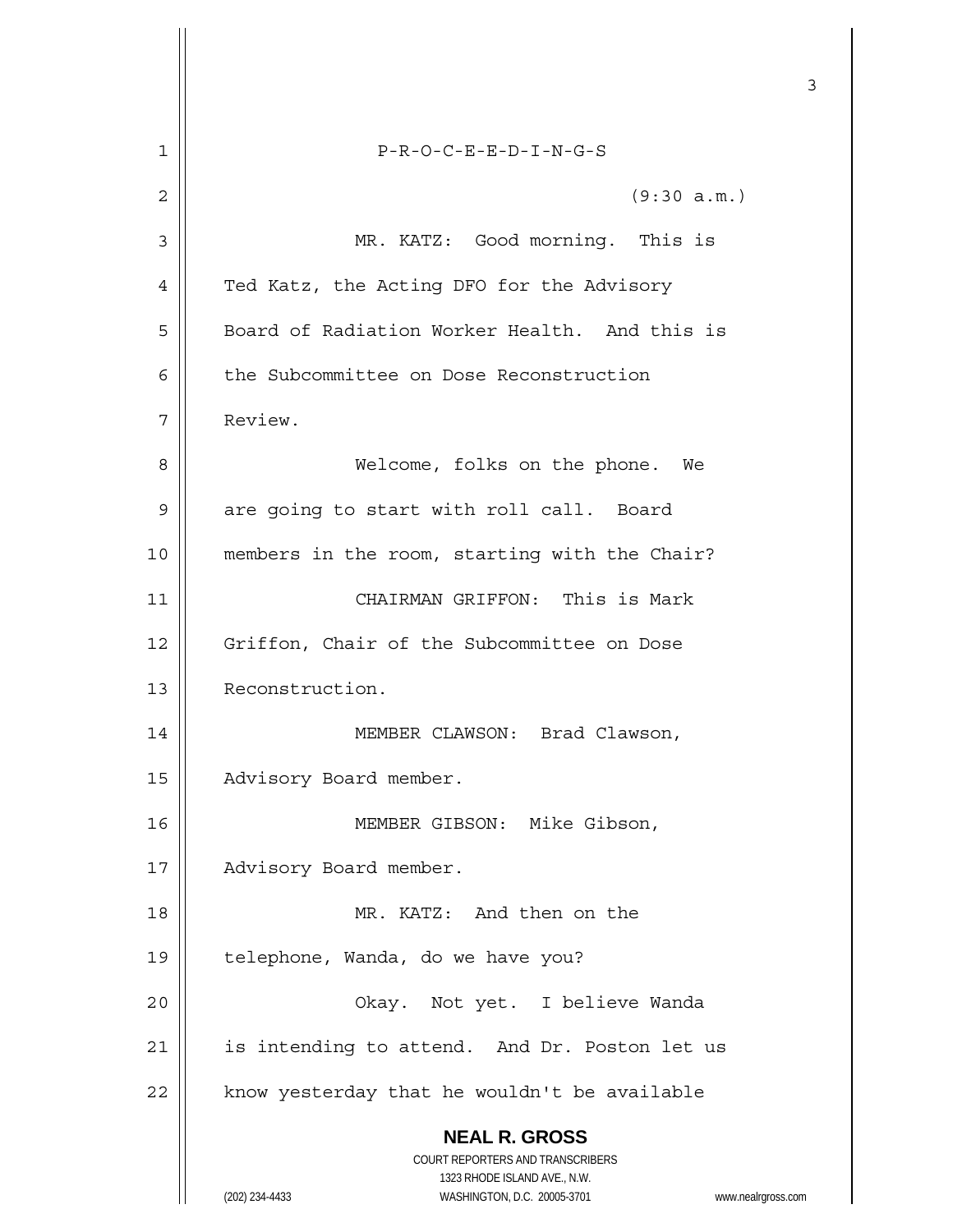**NEAL R. GROSS** COURT REPORTERS AND TRANSCRIBERS 1323 RHODE ISLAND AVE., N.W. (202) 234-4433 WASHINGTON, D.C. 20005-3701 www.nealrgross.com 4 1 2 3 4 5 6 7 8 9 10 11 12 13 14 15 16 17 18 19 20 21 22 until this afternoon. So then -- CHAIRMAN GRIFFON: Is Bob Presley, is he -- MR. KATZ: Bob, are you? Are you on the line, Bob Presley? Okay, then. For the NIOSH ORAU team in the room? MR. HINNEFELD: Stu Hinnefeld, NIOSH Office Compensation Analysis Support. MR. SIEBERT: And Scott Siebert, the ORAU team. MR. KATZ: And do we have any NIOSH ORAU members on the line? Okay. Then SC&A in the room? DR. MAURO: John Mauro, SC&A. MR. FARVER: Doug Farver, SC&A. MR. KATZ: Any SC&A members on the line? MS. BEHLING: Kathy Behling, SC&A. MR. KATZ: Welcome, Kathy. MS. BEHLING: Thank you. MR. KATZ: Okay. That covers.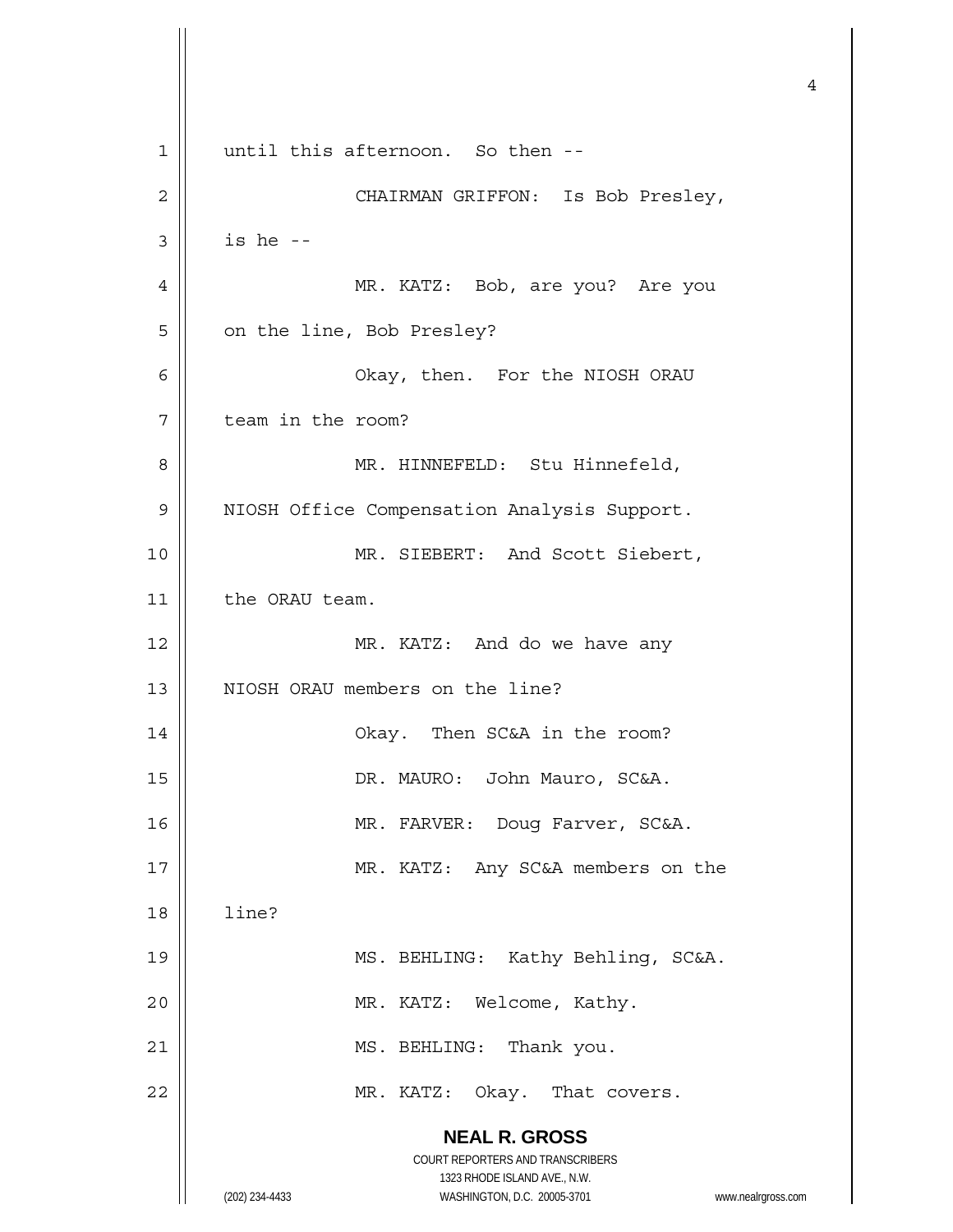| $\mathbf{1}$   | And then other federal employees? There are                                                         |
|----------------|-----------------------------------------------------------------------------------------------------|
| $\overline{2}$ | none in the room. On the line?                                                                      |
| 3              | MR. LLOYD: Roy Lloyd, HHS.                                                                          |
| $\overline{4}$ | MR. KATZ: Welcome, Roy.                                                                             |
| 5              | MR. LLOYD: Thank you.                                                                               |
| 6              | MR. KATZ: Okay. That covers. No                                                                     |
| 7              | federal contractors either?                                                                         |
| 8              | CHAIRMAN GRIFFON: Who is Roy?                                                                       |
| 9              | MR. KATZ: Roy Lloyd, HHS.                                                                           |
| 10             | CHAIRMAN GRIFFON: Oh. Okay.                                                                         |
| 11             | MR. KATZ: Okay. Then that covers                                                                    |
| 12             | attendance. Any members of the public or                                                            |
| 13             | staff of congressional offices on the line?                                                         |
| 14             | Okay. Then we can get going.                                                                        |
| 15             | Mark, it is all yours.                                                                              |
| 16             | CHAIRMAN GRIFFON: All right.                                                                        |
| 17             | Okay. We have a lot of stuff on the agenda                                                          |
| 18             | today, which I am sure we are not going to get                                                      |
| 19             | through everything. But we missed the meeting                                                       |
| 20             | in January, I believe. It was snowed out. So                                                        |
| 21             | we are back to make up on some of that work.                                                        |
| 22             | One of the first items -- well,                                                                     |
|                | <b>NEAL R. GROSS</b>                                                                                |
|                | COURT REPORTERS AND TRANSCRIBERS                                                                    |
|                | 1323 RHODE ISLAND AVE., N.W.<br>WASHINGTON, D.C. 20005-3701<br>(202) 234-4433<br>www.nealrgross.com |
|                |                                                                                                     |

 $\mathsf{I}$ 

 $\sim$  5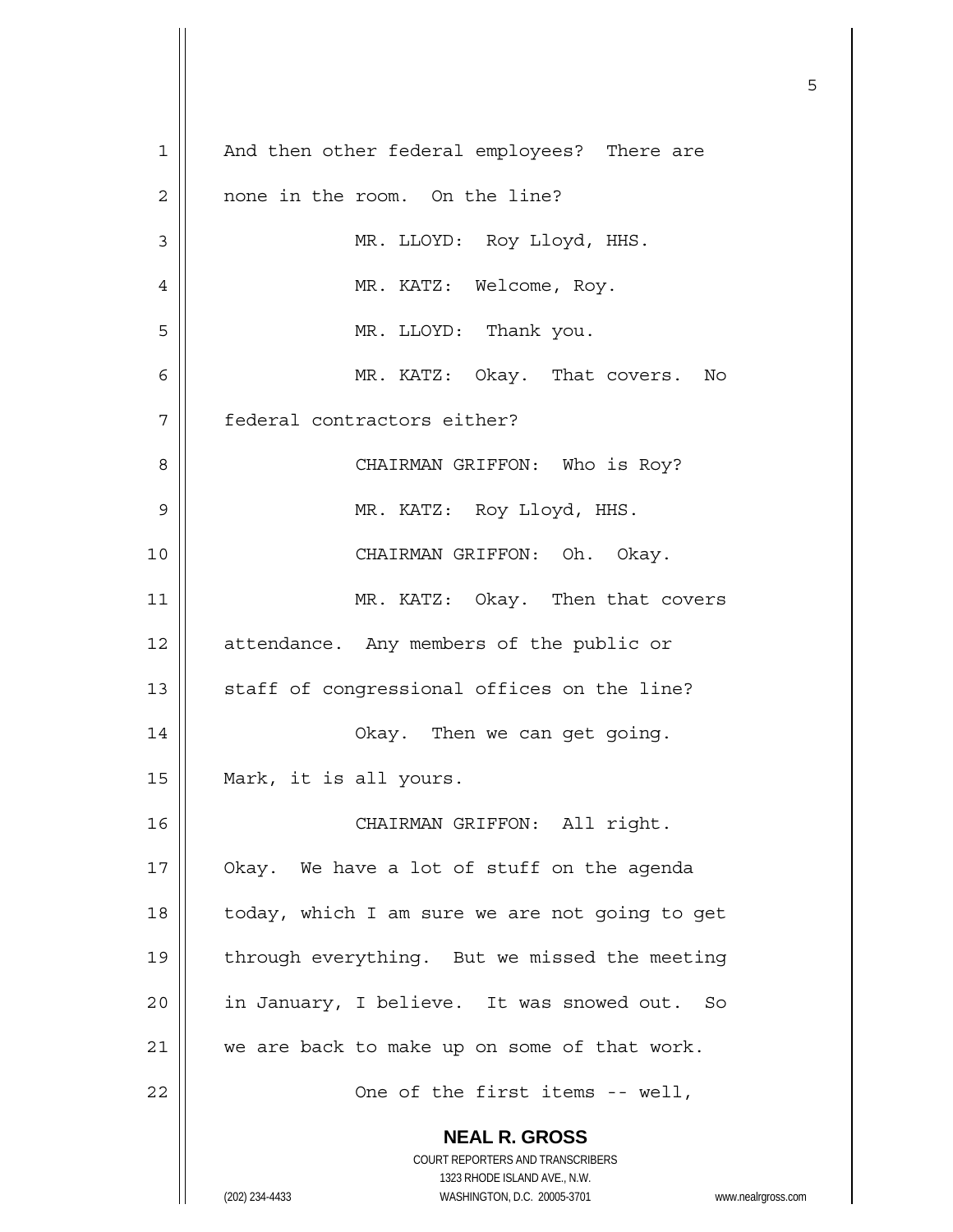| 1  | let me just read a proposed agenda. I might                         |
|----|---------------------------------------------------------------------|
| 2  | have even sent out earlier something of an                          |
| 3  | agenda, but the other might be slightly                             |
| 4  | modified.                                                           |
| 5  | For those on the phone, just to                                     |
| 6  | let you know, if you have certain sections you                      |
| 7  | want to click off, the first thing I want to                        |
| 8  | do is this 11-set case selection. We have                           |
| 9  | some proposed cases in front of us. This is                         |
| 10 | really a Subcommittee item.                                         |
| 11 | At the last meeting, the last                                       |
| 12 | Board meeting, the Board communicated that we                       |
| 13 | could do the selection of the cases for this                        |
| 14 | round. And so we have a final set of cases                          |
| 15 | with all of the detailed information on it.                         |
| 16 | We are going to do that selection process in                        |
| 17 | a minute.                                                           |
| 18 | After that, we are going to go                                      |
| 19 | into the sixth and seventh set of cases.<br>And                     |
| 20 | there are some outstanding items on those.<br>We                    |
| 21 | are close to closing, I think, on most items                        |
| 22 | on both of those sets of cases. It would be                         |
|    | <b>NEAL R. GROSS</b>                                                |
|    | COURT REPORTERS AND TRANSCRIBERS                                    |
|    | 1323 RHODE ISLAND AVE., N.W.                                        |
|    | (202) 234-4433<br>WASHINGTON, D.C. 20005-3701<br>www.nealrgross.com |

 $\sim$  6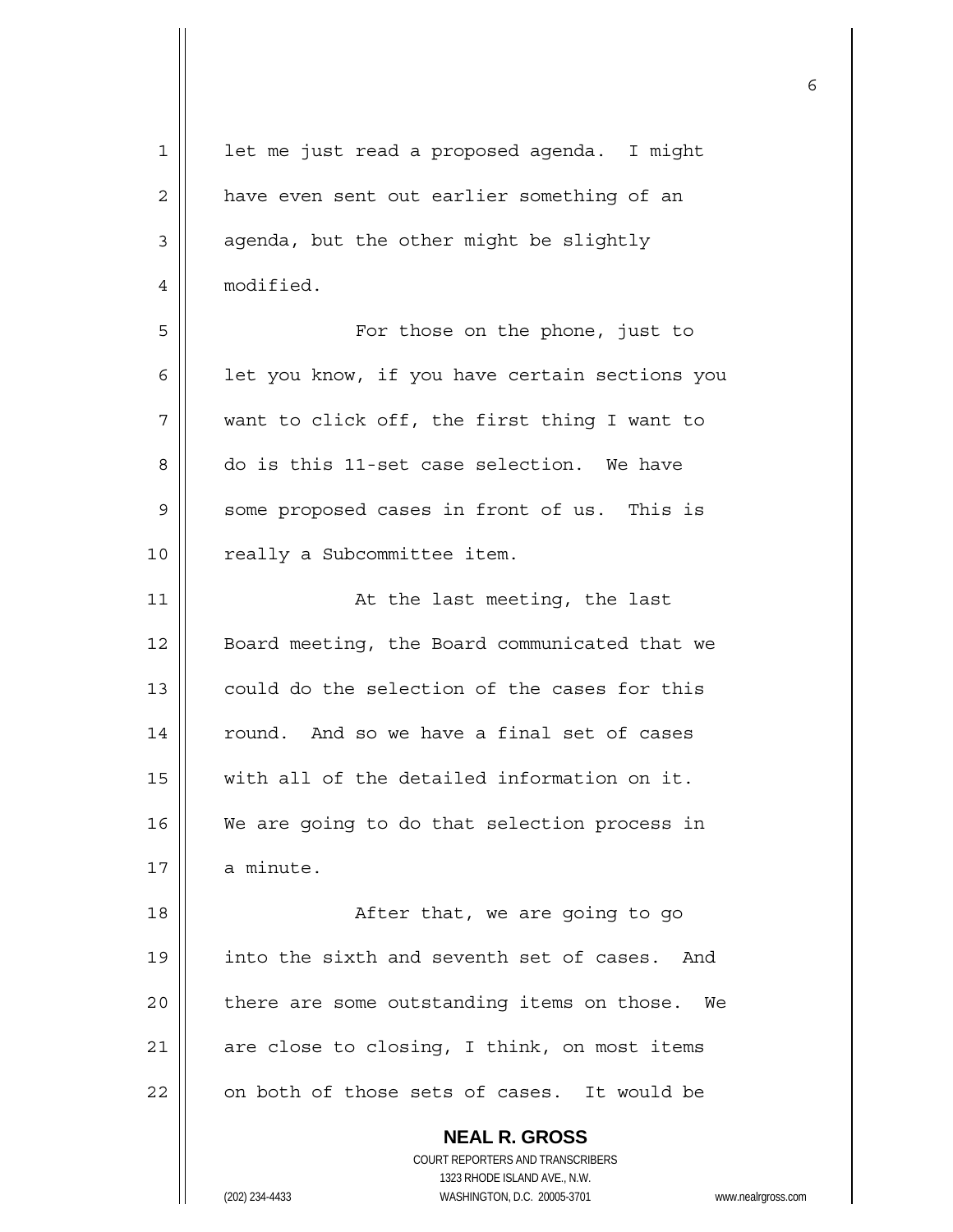nice if we could close those out.

1

| $\overline{c}$ | And then we have an eighth set of                                                                                                                              |
|----------------|----------------------------------------------------------------------------------------------------------------------------------------------------------------|
| 3              | cases. The last version of a matrix I have is                                                                                                                  |
| $\overline{4}$ | on December 8th, which has the latest. NIOSH                                                                                                                   |
| 5              | added some additional response into that                                                                                                                       |
| 6              | matrix. So this will be our first cut through                                                                                                                  |
| 7              | of the findings in the eighth set of cases.                                                                                                                    |
| 8              | After lunch -- and this one I                                                                                                                                  |
| $\mathsf 9$    | wanted to try to save for after lunch because                                                                                                                  |
| 10             | I think John Poston is going to be able to                                                                                                                     |
| 11             | join us at that point, and we would like his                                                                                                                   |
| 12             | input on the discussion -- I would like to get                                                                                                                 |
| 13             | into that first 100 cases letter.                                                                                                                              |
| 14             | We brought a letter back to the                                                                                                                                |
| 15             | Board. And Paul said it wasn't good enough.                                                                                                                    |
| 16             | No. Several people asked for more                                                                                                                              |
| 17             | information. Sort of up front I think we                                                                                                                       |
| 18             | wanted to have a better either executive                                                                                                                       |
| 19             | summary or, you know, bottom line kind of                                                                                                                      |
| 20             | bullet points. And I think that is what I                                                                                                                      |
| 21             | want to take up after lunch.                                                                                                                                   |
| 22             | And just in thinking about that,                                                                                                                               |
|                | <b>NEAL R. GROSS</b><br><b>COURT REPORTERS AND TRANSCRIBERS</b><br>1323 RHODE ISLAND AVE., N.W.<br>WASHINGTON, D.C. 20005-3701<br>(202) 234-4433<br><b>WWW</b> |

(202) 234-4433 WASHINGTON, D.C. 20005-3701 www.nealrgross.com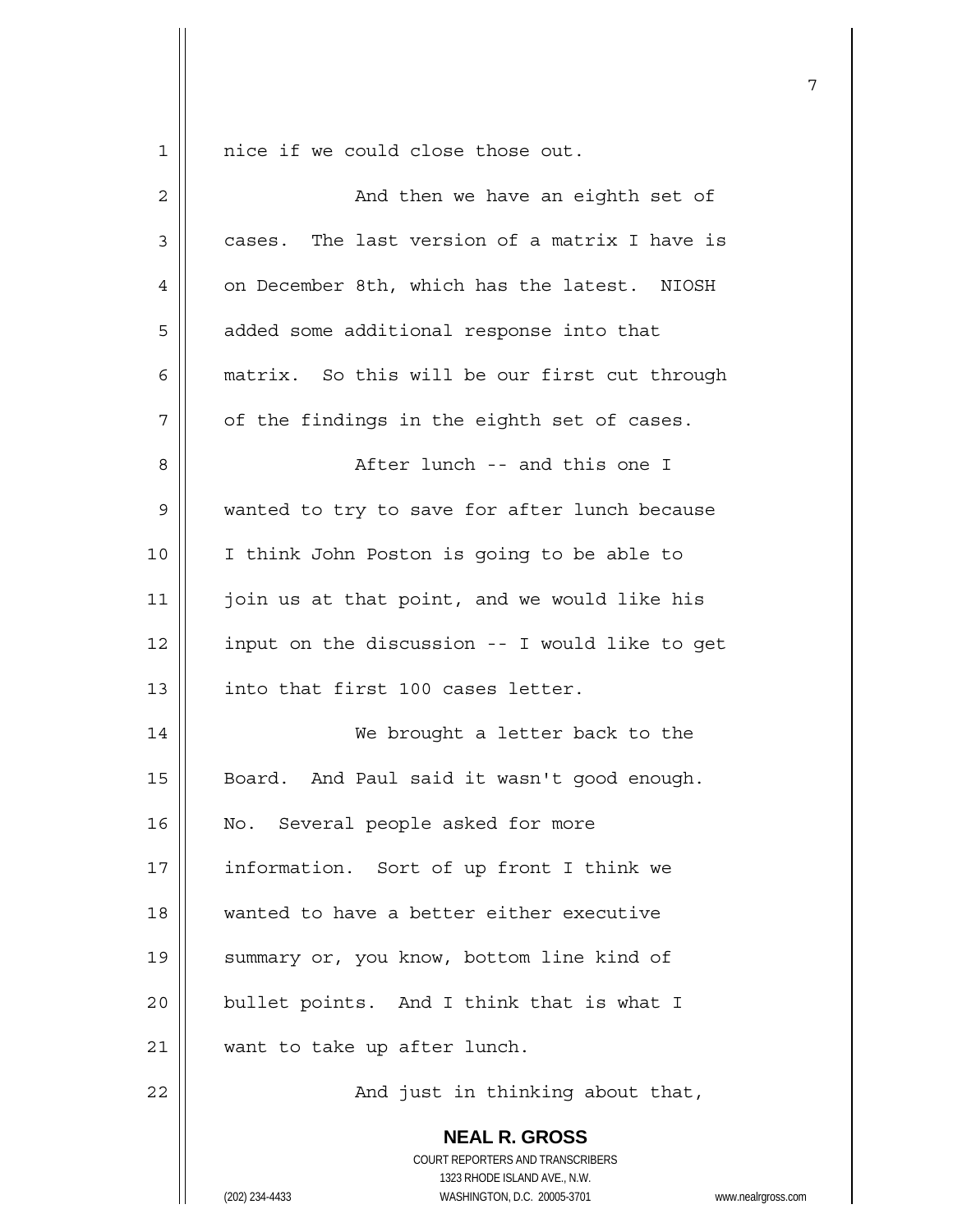| $\mathbf 1$ | people might consider how we are going to                           |
|-------------|---------------------------------------------------------------------|
| 2           | format that because one of the reasons we left                      |
| 3           | it out, quite frankly, the first time was that                      |
| 4           | I'm not sure we could come to a consensus on                        |
| 5           | every item. So we didn't make a one single                          |
| 6           | bottom line conclusion.                                             |
| 7           | But we may not have to do it in                                     |
| 8           | that format. We may be able to -- you know,                         |
| 9           | several things were identified during this                          |
| 10          | review, including a listing of bullets of                           |
| 11          | conclusions that we feel strongly about in                          |
| 12          | that review.                                                        |
| 13          | So we will have that discussion.                                    |
| 14          | And then depending on where we get, we will                         |
| 15          | continue on these. I don't think we will need                       |
| 16          | more on the agenda than that. That should be                        |
| 17          | done by 5:00 o'clock. I think anybody who has                       |
| 18          | to travel, has later flights, should be done                        |
| 19          | by 4:30 or 5:00 o'clock, I would think this                         |
| 20          | will take us up to.                                                 |
| 21          | So if there are no questions on                                     |
| 22          | the agenda, we will start it with the 11-set                        |
|             | <b>NEAL R. GROSS</b>                                                |
|             | COURT REPORTERS AND TRANSCRIBERS                                    |
|             | 1323 RHODE ISLAND AVE., N.W.                                        |
|             | (202) 234-4433<br>WASHINGTON, D.C. 20005-3701<br>www.nealrgross.com |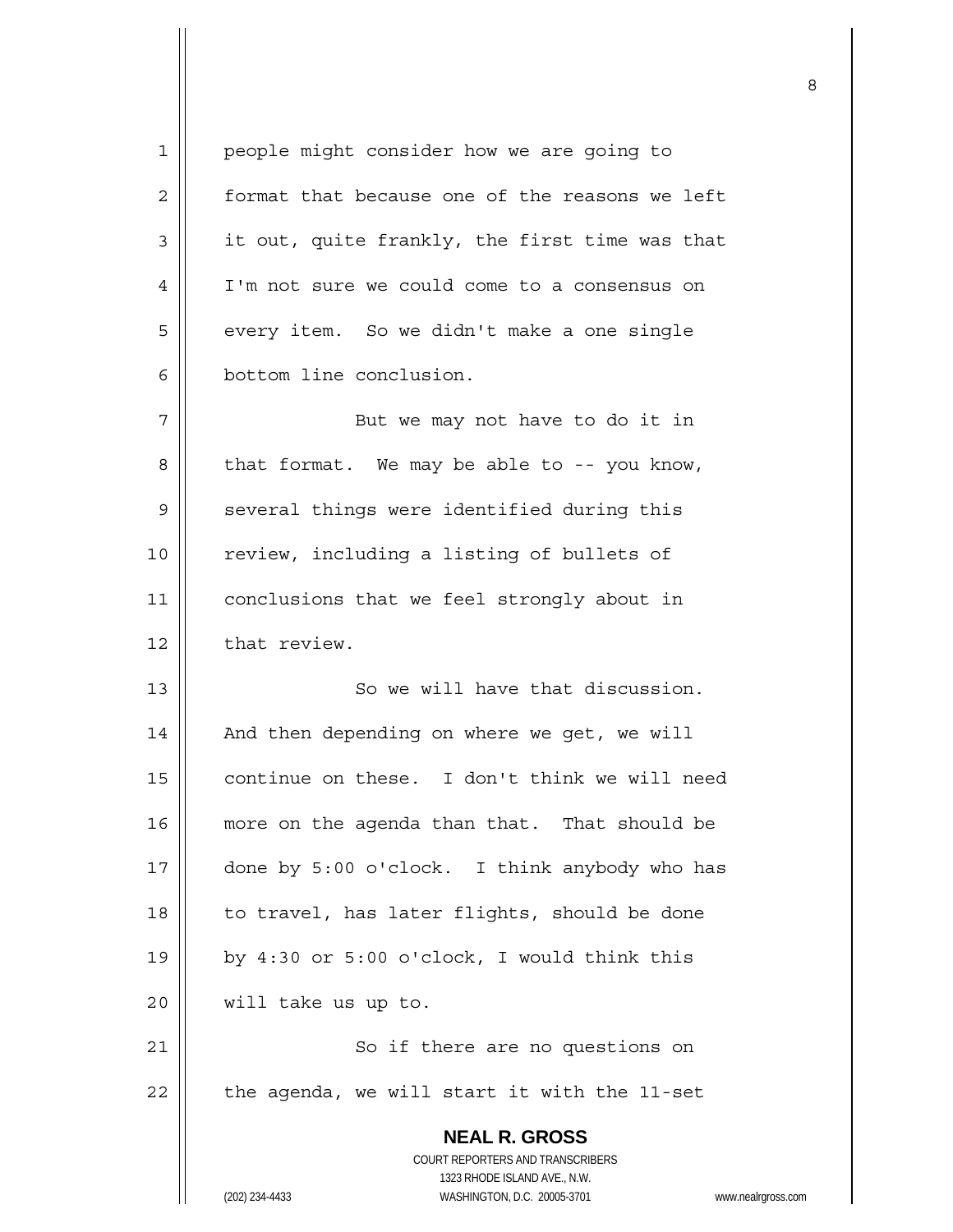| $\mathbf 1$ | case selection. I mean, I have gone through                         |
|-------------|---------------------------------------------------------------------|
| 2           | a lot of these. My overall impression was                           |
| 3           | that other than these, I shied away from                            |
| 4           | selecting multiple Bethlehem Steels or                              |
| 5           | multiple General Steels. I think it was like                        |
| 6           | three of each of those. But a lot of the                            |
| 7           | other ones I thought were reasonable for                            |
| 8           | selection. I mean, let's just do it a page at                       |
| 9           | a time and go through like we always do. And                        |
| 10          | I think, Wanda, are you on the line?                                |
| 11          | Not yet. Okay.                                                      |
| 12          | MR. KATZ: Bob, have you joined                                      |
| 13          | us?                                                                 |
| 14          | Okay.                                                               |
| 15          | CHAIRMAN GRIFFON: All right.                                        |
| 16          | Well, I will keep a tally. It's just the                            |
| 17          | three of us right now. On the first page, I                         |
| 18          | selected all of them.                                               |
| 19          | MS. ADAMS: Do you want me to try                                    |
| 20          | and call and see if they will get on the line?                      |
| 21          | It's Nancy.                                                         |
| 22          | MR. HINNEFELD: That's Nancy.                                        |
|             | <b>NEAL R. GROSS</b>                                                |
|             | COURT REPORTERS AND TRANSCRIBERS                                    |
|             | 1323 RHODE ISLAND AVE., N.W.                                        |
|             | (202) 234-4433<br>WASHINGTON, D.C. 20005-3701<br>www.nealrgross.com |

 $\mathbf{I}$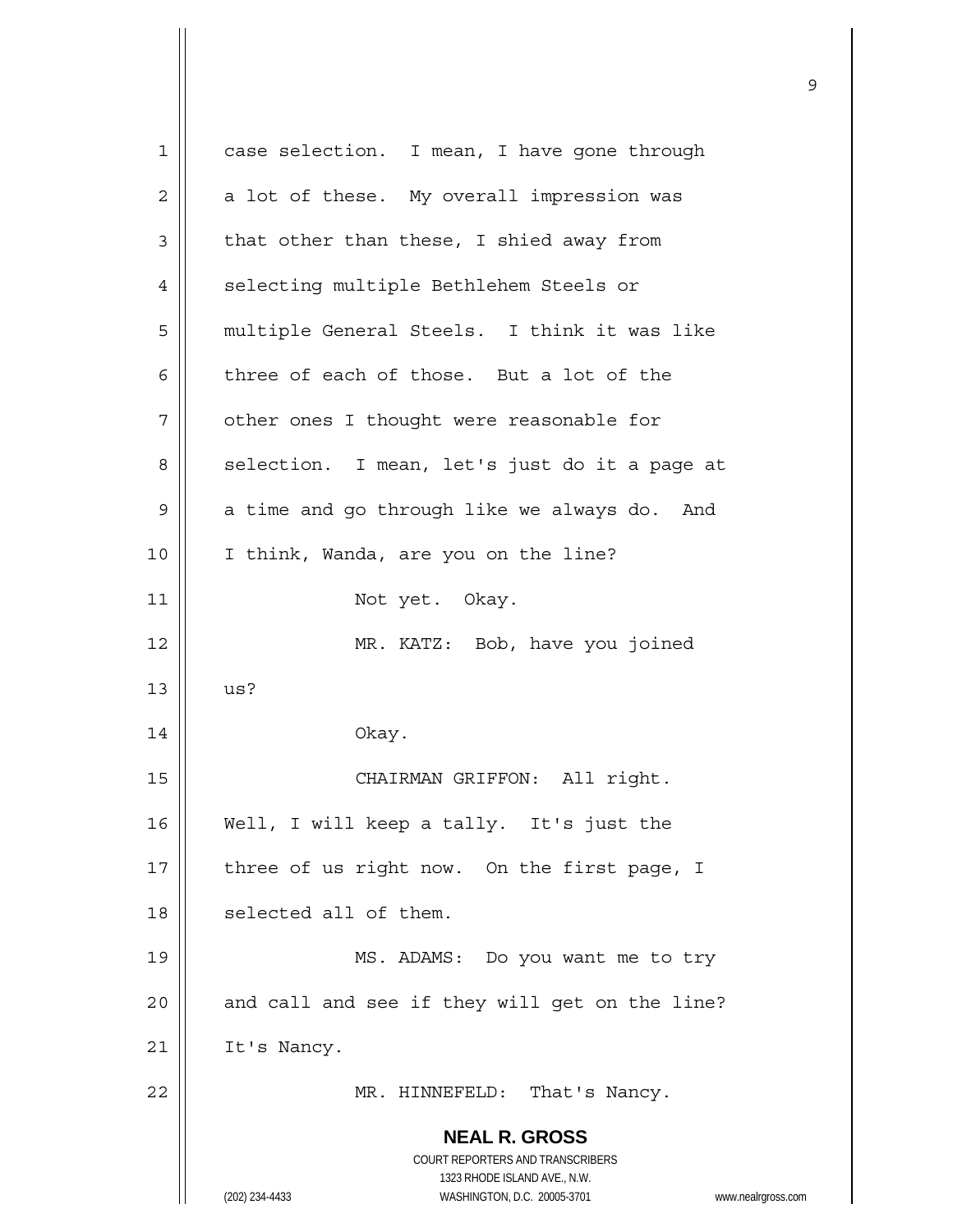**NEAL R. GROSS** COURT REPORTERS AND TRANSCRIBERS 1323 RHODE ISLAND AVE., N.W. (202) 234-4433 WASHINGTON, D.C. 20005-3701 www.nealrgross.com 10 1 2 3 4 5 6 7 8 9 10 11 12 13 14 15 16 17 18 19 20 21 22 MS. ADAMS: Do you want me to try to call? MR. KATZ: Nancy, that would be great if you could give them a ring just to check. It's early for Wanda. So I could understand her -- CHAIRMAN GRIFFON: It is early, yes. MR. KATZ: -- not being on the line. MS. ADAMS: And then who else is missing? Bob? MR. KATZ: Bob Presley. CHAIRMAN GRIFFON: Right. He may not be planning on it. MS. ADAMS: Okay. Well, maybe I'll wait like 15 minutes or so before I call Wanda. CHAIRMAN GRIFFON: Okay. Don't want to get her mad. MR. KATZ: It's okay, Nancy, because she has an answering machine-type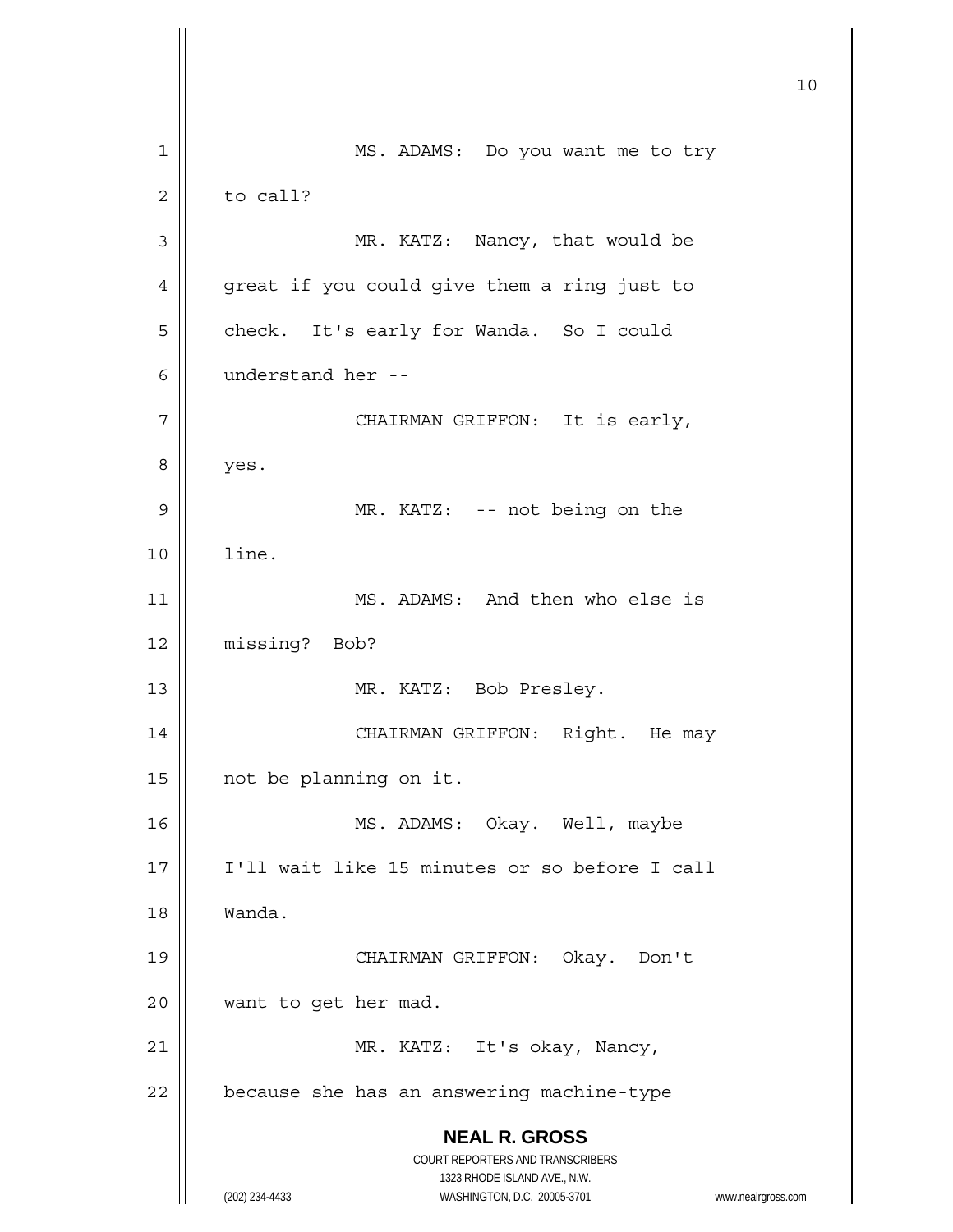|              | 11                                                                  |
|--------------|---------------------------------------------------------------------|
| $\mathbf{1}$ | hookup. So if she's not up, she won't pick it                       |
| 2            | up.                                                                 |
| 3            | MS. ADAMS: Okay. Then I'll call.                                    |
| 4            | All right.                                                          |
| 5            | MR. KATZ: Thanks.                                                   |
| 6            | CHAIRMAN GRIFFON: All right. So                                     |
| 7            | do you want to pause or what? I don't think                         |
| 8            | we may that many other people on the phone if                       |
| 9            | you want to wait for them or no?                                    |
| 10           | MR. KATZ: You don't need to.                                        |
| 11           | CHAIRMAN GRIFFON: Okay. Anybody                                     |
| 12           | have any opinions? I mean, I actually checked                       |
| 13           | every case on this page as being reasonable                         |
| 14           | for us to look at. Any dissenting view on                           |
| 15           | that?                                                               |
| 16           | MEMBER CLAWSON: No.                                                 |
| 17           | CHAIRMAN GRIFFON: All right.                                        |
| 18           | Page 2? Page 2 I picked number 35, 37, 40,                          |
| 19           | and 42. The only ones I skipped were the                            |
| 20           | extra Bethlehem Steel cases.                                        |
| 21           | MEMBER CLAWSON: That works.                                         |
| 22           | CHAIRMAN GRIFFON: All right.<br>The                                 |
|              | <b>NEAL R. GROSS</b>                                                |
|              | COURT REPORTERS AND TRANSCRIBERS<br>1323 RHODE ISLAND AVE., N.W.    |
|              | (202) 234-4433<br>WASHINGTON, D.C. 20005-3701<br>www.nealrgross.com |

 $\overline{\phantom{a}}$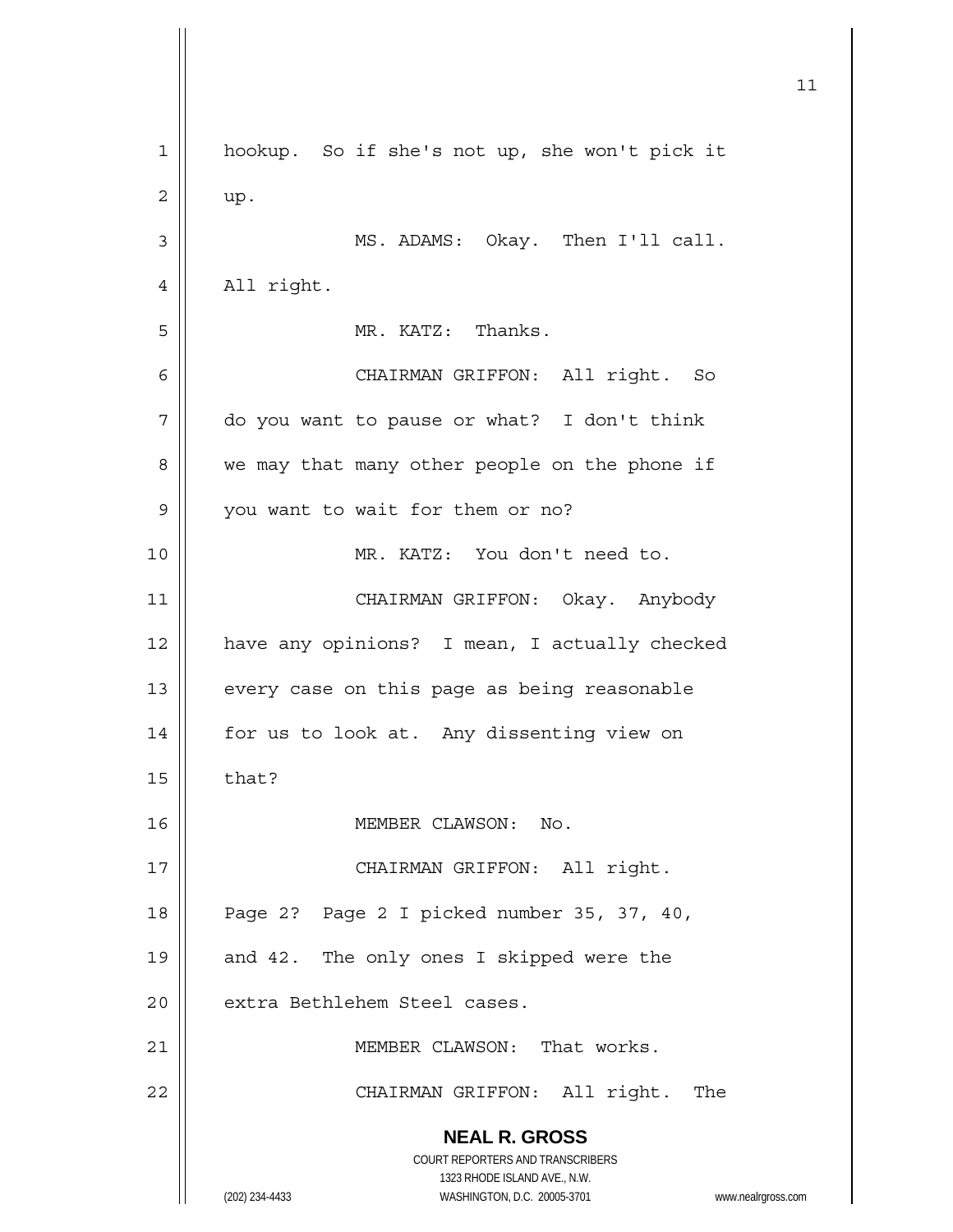| 1  | next page, I have number 46, 47, and 51 at                                                                                                                      |
|----|-----------------------------------------------------------------------------------------------------------------------------------------------------------------|
| 2  | the bottom of the page. I skipped the Hanford                                                                                                                   |
| 3  | number 48 because it seemed like we had a                                                                                                                       |
| 4  | couple of skin cancer ones coming in there.                                                                                                                     |
| 5  | I didn't want to. All right.                                                                                                                                    |
| 6  | MR. SIEBERT: Did you skip Rocky                                                                                                                                 |
| 7  | Flats for a reason, 43?                                                                                                                                         |
| 8  | CHAIRMAN GRIFFON: I skipped 43.                                                                                                                                 |
| 9  | Well, yes. That's when I was realizing maybe                                                                                                                    |
| 10 | that's SEC. I don't think it's SEC anyway.                                                                                                                      |
| 11 | I mean, I can't imagine it's not SEC.                                                                                                                           |
| 12 | MR. SIEBERT: Right.                                                                                                                                             |
| 13 | CHAIRMAN GRIFFON: Those other two                                                                                                                               |
| 14 | I didn't check the cancer on those, but let's                                                                                                                   |
| 15 | leave those on there for now.                                                                                                                                   |
| 16 | Next page, I have 53, 56, 60, and                                                                                                                               |
| 17 | 61, although I guess we could look at either                                                                                                                    |
| 18 | 56 or '7 for General Steel. They are both                                                                                                                       |
| 19 | lung cancers. One is a little closer to the                                                                                                                     |
| 20 | 50th percentile.                                                                                                                                                |
| 21 | MEMBER CLAWSON: I picked the one                                                                                                                                |
| 22 |                                                                                                                                                                 |
|    | <b>NEAL R. GROSS</b><br>COURT REPORTERS AND TRANSCRIBERS<br>1323 RHODE ISLAND AVE., N.W.<br>(202) 234-4433<br>WASHINGTON, D.C. 20005-3701<br>www.nealrgross.com |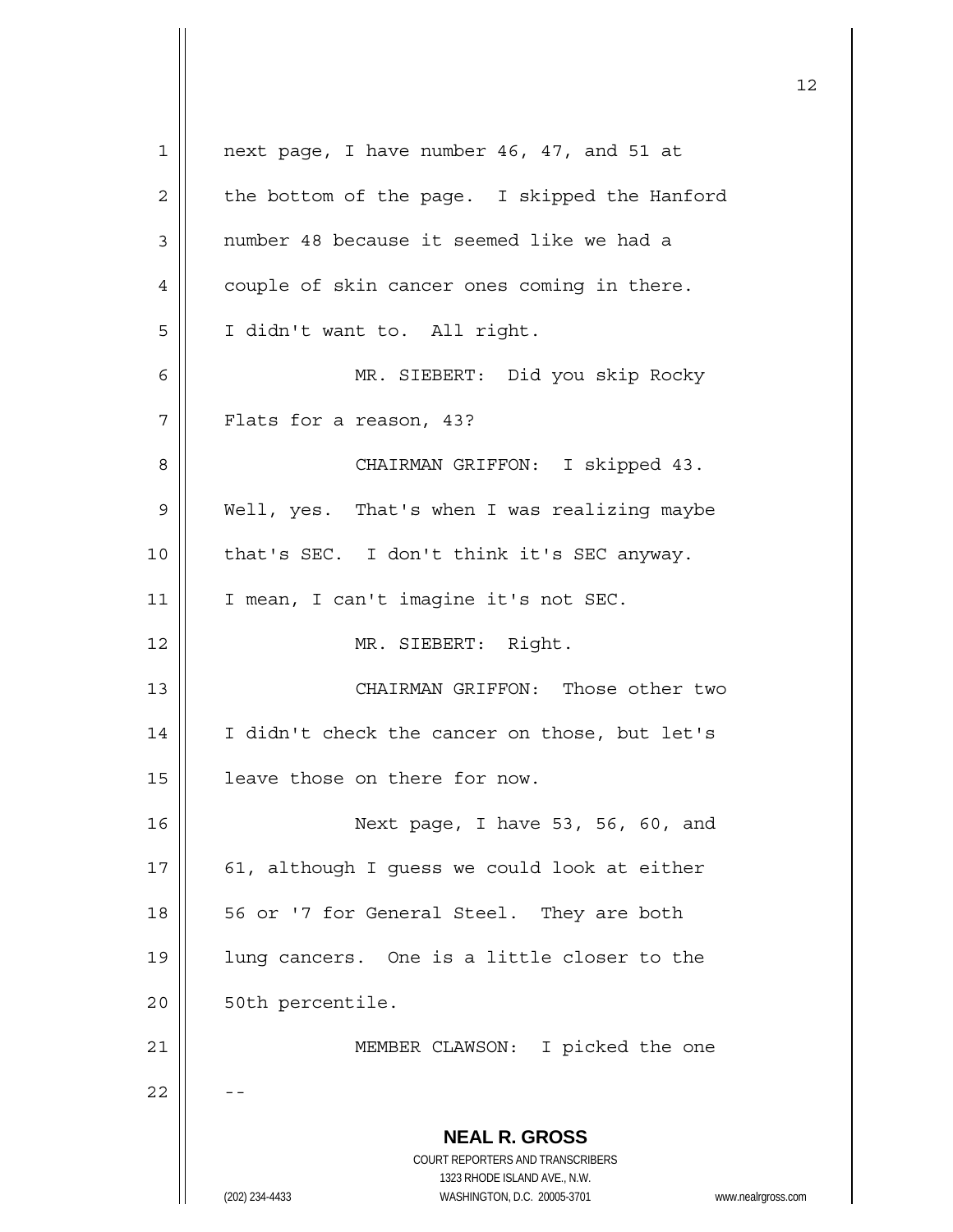|    |                                                                     | 13 |
|----|---------------------------------------------------------------------|----|
| 1  | CHAIRMAN GRIFFON: Fifty-seven?                                      |    |
| 2  | Okay. Yes. Yes. I just saw that. So it's                            |    |
| 3  | 53, 57, 60, and 61.                                                 |    |
| 4  | MEMBER GIBSON: Mark the page 56,                                    |    |
| 5  | though. Based on the job title, you wouldn't                        |    |
| 6  | expect chainman to have that much of a --                           |    |
| 7  | CHAIRMAN GRIFFON: Yes. That is                                      |    |
| 8  |                                                                     |    |
| 9  | MR. SIEBERT: It's chainman.                                         |    |
| 10 | CHAIRMAN GRIFFON: Oh, chainman?                                     |    |
| 11 | Yes.                                                                |    |
| 12 | MEMBER CLAWSON: Sorry about that.                                   |    |
| 13 | CHAIRMAN GRIFFON: It's time to                                      |    |
| 14 | put on my glasses. All right. So we'll stay                         |    |
| 15 | with that, 53, 57, 60 and 61.                                       |    |
| 16 | Next page, I have 64, although I                                    |    |
| 17 | want -- no, no. Sixty-four is probably okay.                        |    |
| 18 | Sixty-five, 67, 68, and 72. Really, just skip                       |    |
| 19 | the General Steel case.                                             |    |
| 20 | Next page, I have all of them                                       |    |
| 21 | checked. And the other thing I will say is                          |    |
| 22 | that there were several Savannah River cases                        |    |
|    | <b>NEAL R. GROSS</b><br>COURT REPORTERS AND TRANSCRIBERS            |    |
|    | 1323 RHODE ISLAND AVE., N.W.                                        |    |
|    | (202) 234-4433<br>WASHINGTON, D.C. 20005-3701<br>www.nealrgross.com |    |

 $\mathsf{I}$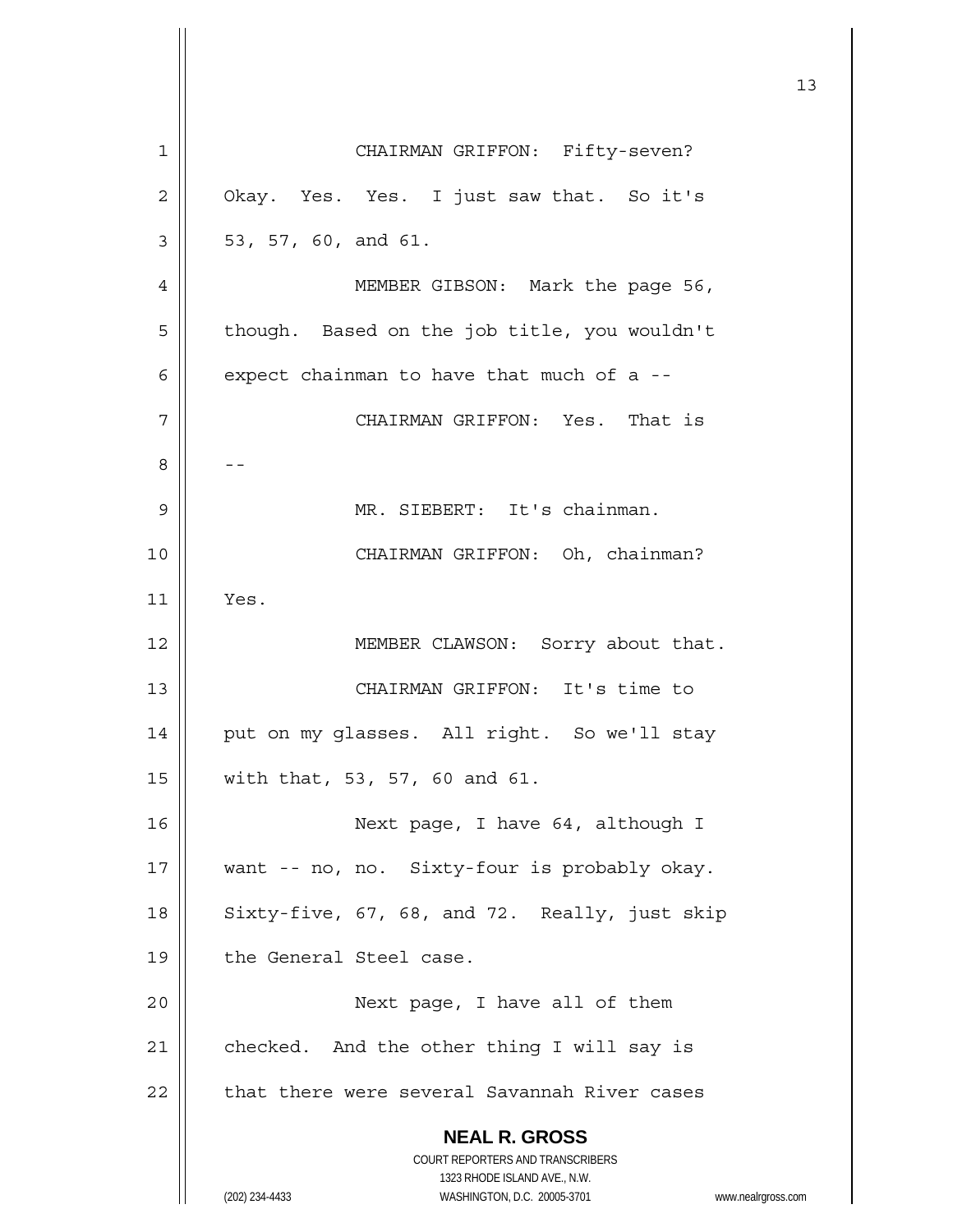| $\mathbf 1$  | in here and Hanford cases, and that is                                                              |
|--------------|-----------------------------------------------------------------------------------------------------|
| $\mathbf{2}$ | something I might not have mentioned on my                                                          |
| 3            | afternoon agenda, the selection criteria.                                                           |
| 4            | I still think we have done quite a                                                                  |
| 5            | few cases with Savannah River and Hanford, but                                                      |
| 6            | when we looked at -- if we really wanted to                                                         |
| 7            | stay with that two and a half percent, we were                                                      |
| 8            | still well below in the overall cases. So I                                                         |
| $\mathsf 9$  | think we are okay with those.                                                                       |
| 10           | We had a couple of best estimate                                                                    |
| 11           | cases for Hanford and Savannah River, where we                                                      |
| 12           | had some pretty lengthy discussions in the                                                          |
| 13           | fifth set, I think it was. So I think it                                                            |
| 14           | might be good to revisit. I don't think it                                                          |
| 15           | hurts us to do several more of those. So all                                                        |
| 16           | six on that page.                                                                                   |
| 17           | And the last page was General                                                                       |
| 18           | Steel. I skipped that last one. So I think                                                          |
| 19           | if my count is right, I had 27.                                                                     |
| 20           | MEMBER CLAWSON: Yes.                                                                                |
| 21           | CHAIRMAN GRIFFON: Twenty-seven,                                                                     |
| 22           | yes. And we may lose a few, but at least that                                                       |
|              | <b>NEAL R. GROSS</b>                                                                                |
|              | COURT REPORTERS AND TRANSCRIBERS                                                                    |
|              | 1323 RHODE ISLAND AVE., N.W.<br>(202) 234-4433<br>WASHINGTON, D.C. 20005-3701<br>www.nealrgross.com |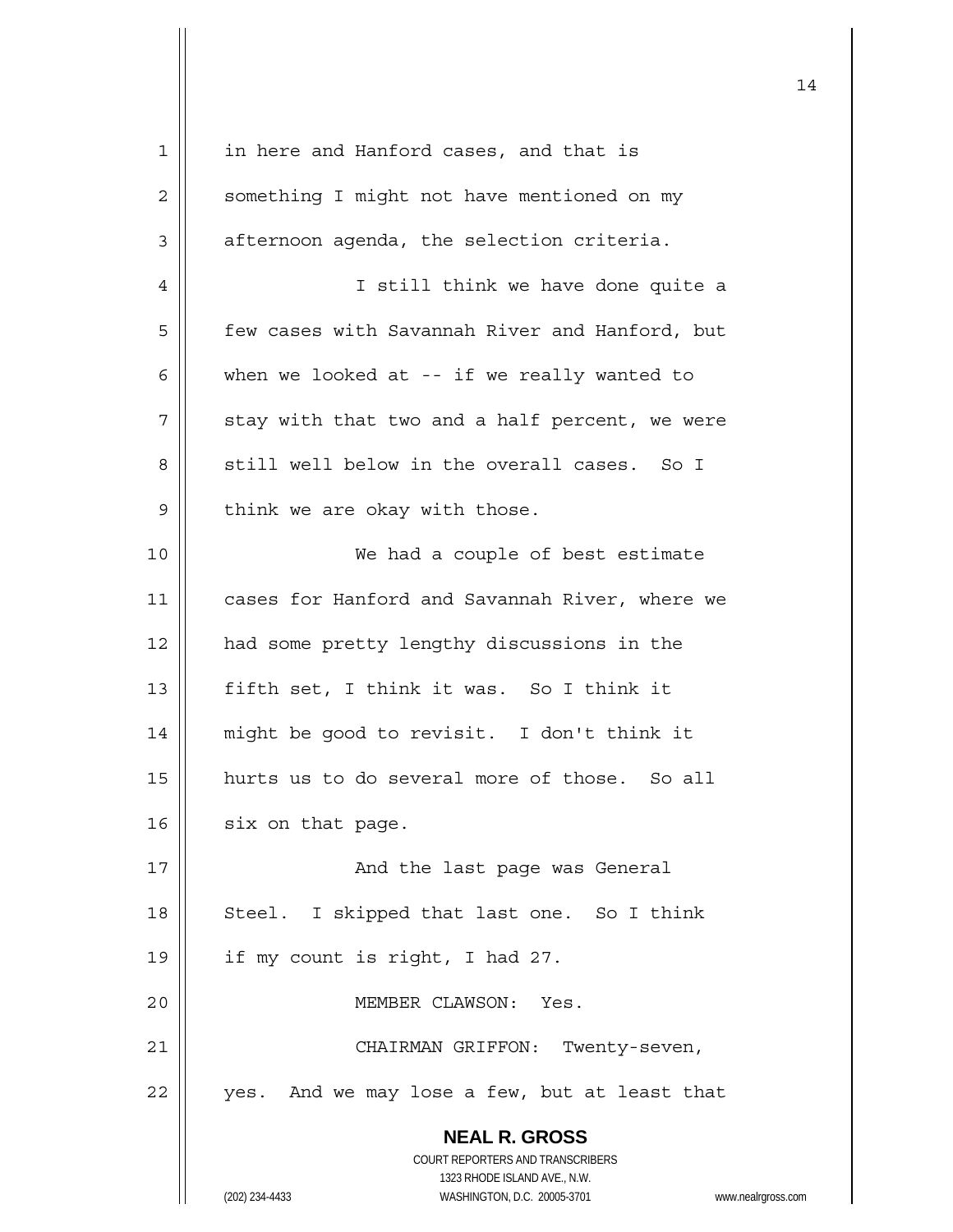|              |                                               | 15 |
|--------------|-----------------------------------------------|----|
| $\mathbf{1}$ | will give $-$                                 |    |
| 2            | DR. MAURO: The General Steel now,             |    |
| 3            | I know that they had been a two-phased        |    |
| 4            | approach. It was the early General Steel.     |    |
| 5            | And then this is in light of the matter that  |    |
| 6            | you --                                        |    |
| 7            | CHAIRMAN GRIFFON: I don't think               |    |
| 8            | you are loud enough.                          |    |
| 9            | DR. MAURO: Yes. Correct me if I               |    |
| 10           | am wrong. On General Steel, there may have    |    |
| 11           | been some earlier cases that used an earlier  |    |
| 12           | version of the site profile. And then perhaps |    |
| 13           | I do believe the site profile was revised.    |    |
| 14           | There may have been some later cases. I'm not |    |
| 15           | sure.                                         |    |
| 16           | I don't know if anyone on the line            |    |
| 17           | or here in the room recalls there may be an   |    |
| 18           | early date and late date that might make a    |    |
| 19           | difference. And it's the later date that --   |    |
| 20           | well, I don't know. I would guess you would   |    |
| 21           | want to look at both, especially if they were |    |
| 22           | denied.                                       |    |
|              | <b>NEAL R. GROSS</b>                          |    |

COURT REPORTERS AND TRANSCRIBERS 1323 RHODE ISLAND AVE., N.W. (202) 234-4433 WASHINGTON, D.C. 20005-3701 www.nealrgross.com

 $\mathsf{II}$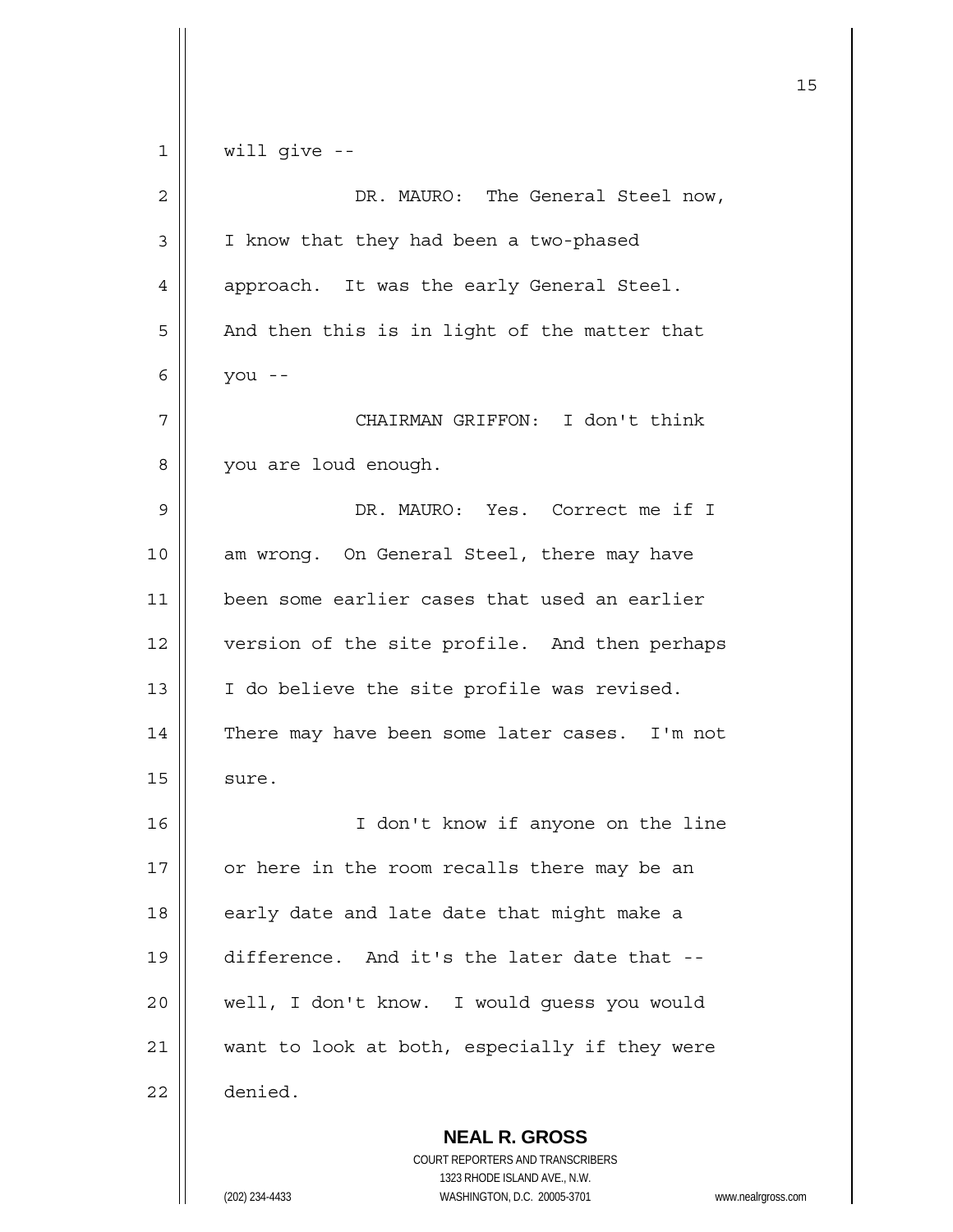**NEAL R. GROSS** COURT REPORTERS AND TRANSCRIBERS 1323 RHODE ISLAND AVE., N.W. (202) 234-4433 WASHINGTON, D.C. 20005-3701 www.nealrgross.com 16 1 2 3 4 5 6 7 8 9 10 11 12 13 14 15 16 17 18 19 20 21 22 CHAIRMAN GRIFFON: These are all done either 7-26-07 or 9-20-07 or the dates on all. DR. MAURO: Well, they were close. CHAIRMAN GRIFFON: Is that your completion date, that -- MR. HINNEFELD: There is a date approved or something. CHAIRMAN GRIFFON: Date approved. Yes, approval date. MR. HINNEFELD: That is essentially the completion date because that is the date that the health physics reviewer at OCAS says okay to the -- CHAIRMAN GRIFFON: So they are all done 7 to 9 '07 there. DR. MAURO: They are probably all the same. Okay. MR. HINNEFELD: Yes. I think they are probably old set. I am not 100 percent sure there has been an amendment to the site profile.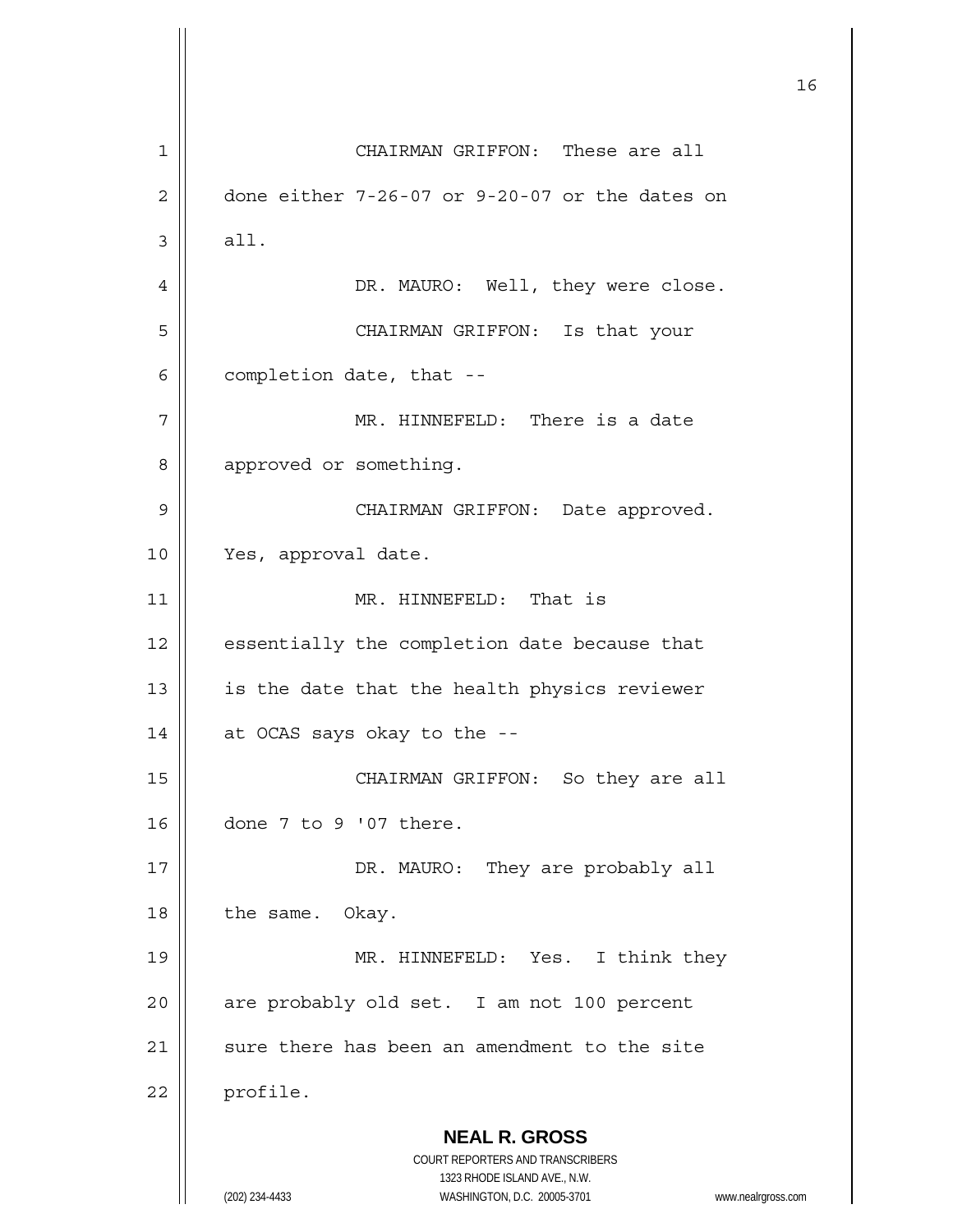| 1  | DR. MAURO: Well, I know when the                                        |
|----|-------------------------------------------------------------------------|
| 2  | film badge data came in, it had a sweeping                              |
| 3  | effect on it, but that went more toward                                 |
| 4  | validating.                                                             |
| 5  | MR. HINNEFELD: Validating.                                              |
| 6  | DR. MAURO: Yes.                                                         |
| 7  | MR. HINNEFELD: I think what we                                          |
| 8  | considered the film badge data to do was to                             |
| 9  | validate that the model we had selected was                             |
| 10 | bounding.                                                               |
| 11 | DR. MAURO: Yes, you are right.                                          |
| 12 | MR. HINNEFELD: And I don't think                                        |
| 13 | $we - -$                                                                |
| 14 | DR. MAURO: There was no need to                                         |
| 15 | revise.                                                                 |
| 16 | MR. HINNEFELD: And since it would                                       |
| 17 | be a downward adjustment, we tend not to put                            |
| 18 | those very high.                                                        |
| 19 | DR. MAURO: Never mind. You're                                           |
| 20 | right.                                                                  |
| 21 | MS. BEHLING: Excuse me. This is                                         |
| 22 | Kathy. Just to add to John's comment, I think                           |
|    | <b>NEAL R. GROSS</b>                                                    |
|    | <b>COURT REPORTERS AND TRANSCRIBERS</b><br>1323 RHODE ISLAND AVE., N.W. |
|    | WASHINGTON, D.C. 20005-3701<br>(202) 234-4433<br>www.nealrgross.com     |
|    |                                                                         |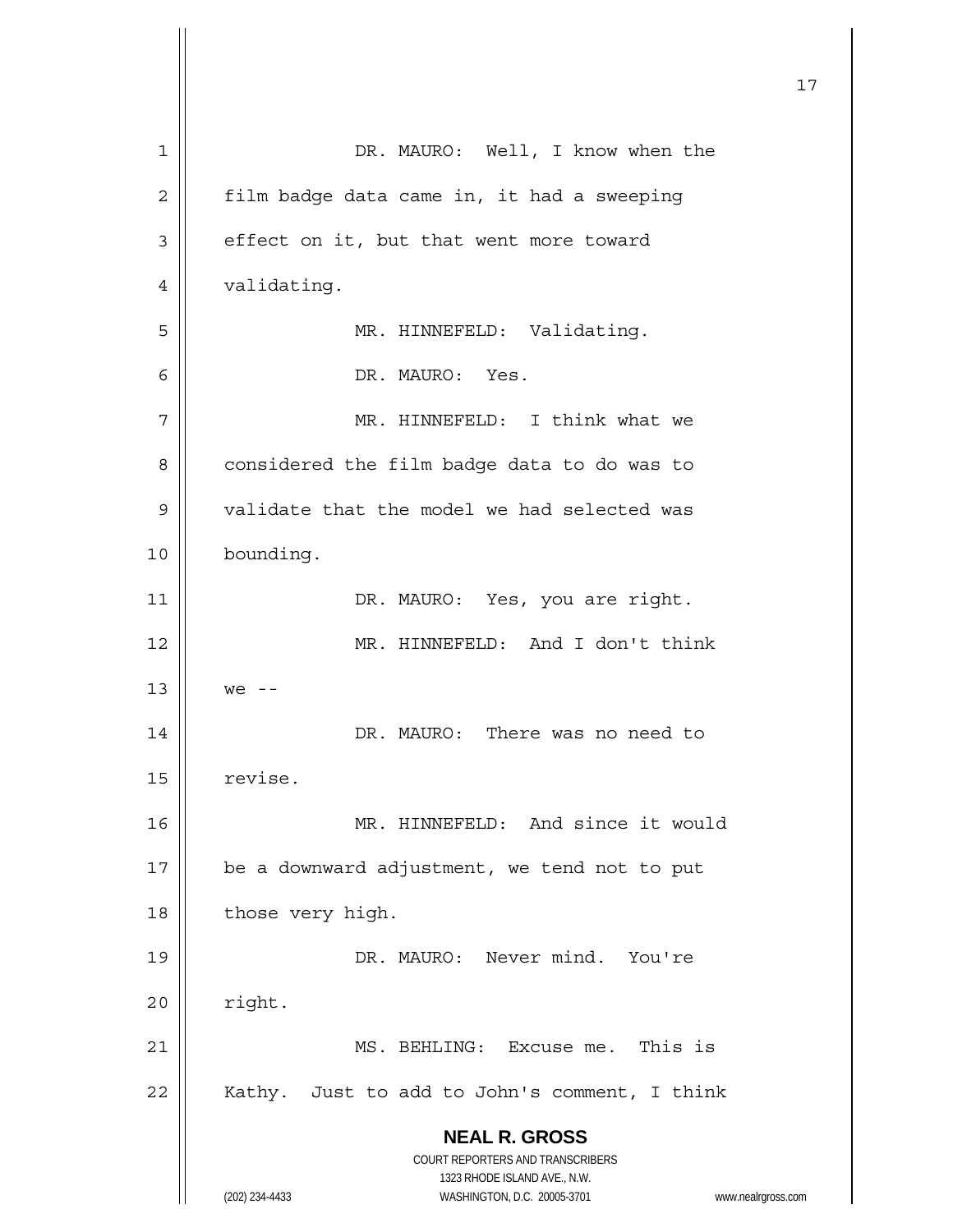**NEAL R. GROSS** COURT REPORTERS AND TRANSCRIBERS 1323 RHODE ISLAND AVE., N.W. (202) 234-4433 WASHINGTON, D.C. 20005-3701 www.nealrgross.com 1 2 3 4 5 6 7 8 9 10 11 12 13 14 15 16 17 18 19 20 21 22 with the General Steel, there were maybe two selected, but the first one was pulled for some reason. I only believe we have actually evaluated one General Steel. DR. MAURO: Yes. Kathy, the first one that was pulled turned out to be Granite City. It was one of those cases. CHAIRMAN GRIFFON: Right. MS. BEHLING: Okay. DR. MAURO: So you are right. We do have only right now one General Steel. And this would be the second one. CHAIRMAN GRIFFON: This would be the second one. DR. MAURO: Okay. MS. BEHLING: Okay. Very good. CHAIRMAN GRIFFON: Okay. So I guess the process from here is I will get these to Paul, but this is a Subcommittee final decision here. Yes, yes. MR. HINNEFELD: I believe the Committee authorized the Subcommittee to make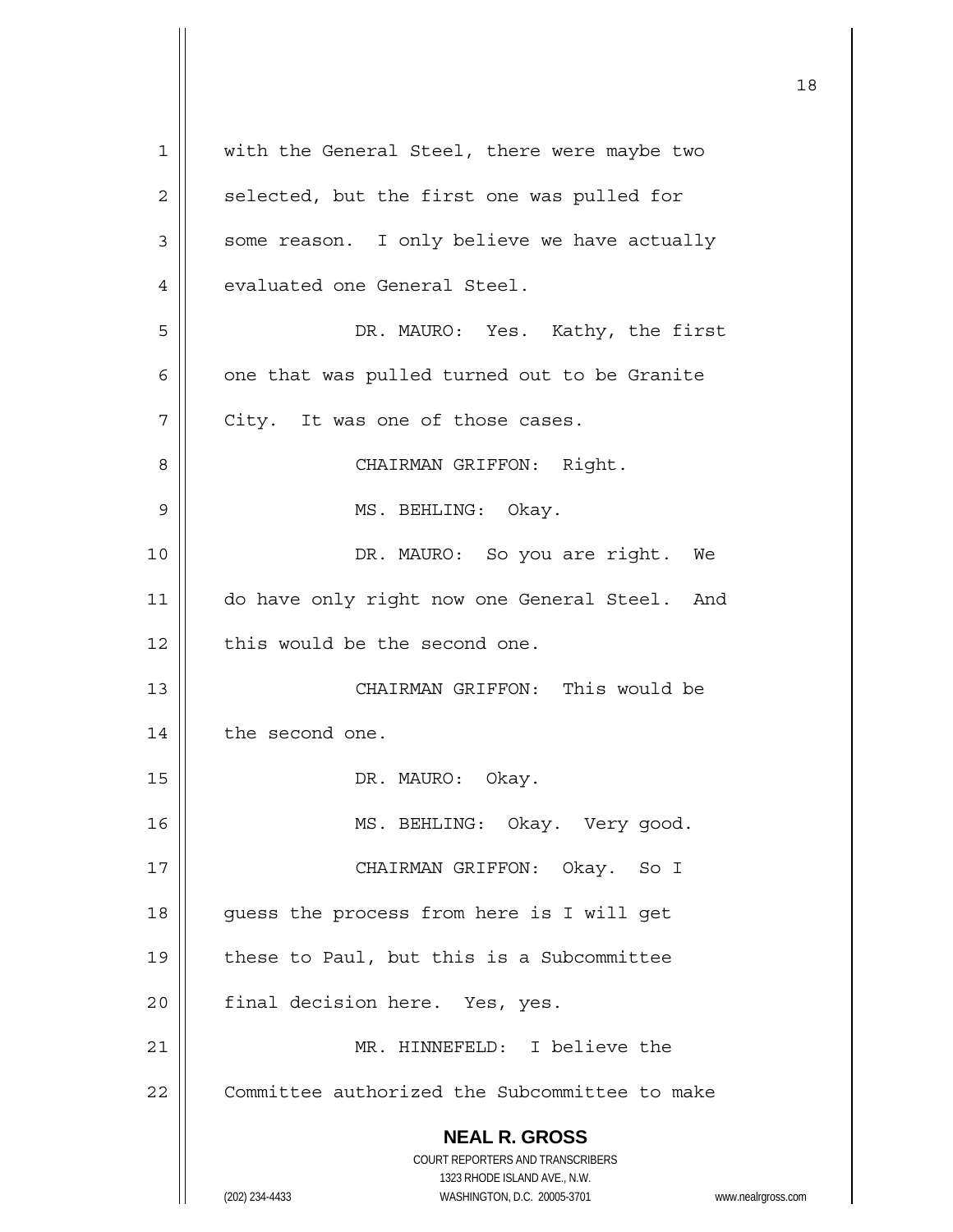| 1              | the final decision. So I think yes, you                             |
|----------------|---------------------------------------------------------------------|
| $\mathbf{2}$   | should notify Paul, but I will independently                        |
| $\mathfrak{Z}$ | send this list, the selected list, to Jeff                          |
| 4              | Kotsch, ask him -- he's usually pretty prompt                       |
| 5              | about this -- to look for what he calls                             |
| 6              | post-closure activities.                                            |
| 7              | I will take another look. We will                                   |
| 8              | take another look on our site, make sure                            |
| 9              | something hasn't reopened as well. Jeff will                        |
|                |                                                                     |
| 10             | probably tell us that anyway. And then                              |
| 11             | prepare the list. Let everybody know how many                       |
| 12             | it is. And I'll send the list to John.                              |
| 13             | DR. MAURO: Terrific.                                                |
| 14             | MR. HINNEFELD: It will contain,                                     |
| 15             | that list will contain, NIOSH tracking numbers                      |
| 16             | so that John's folks can find the case in the                       |
| 17             | office and be able to --                                            |
| 18             | DR. MAURO: Okay. And --                                             |
| 19             | MR. KATZ: Is it possible with                                       |
| 20             | that follow-up work that something might drop                       |
| 21             | out, in other words?                                                |
| 22             | MR. HINNEFELD: Oh, yes. Yes.                                        |
|                | <b>NEAL R. GROSS</b><br>COURT REPORTERS AND TRANSCRIBERS            |
|                | 1323 RHODE ISLAND AVE., N.W.                                        |
|                | (202) 234-4433<br>WASHINGTON, D.C. 20005-3701<br>www.nealrgross.com |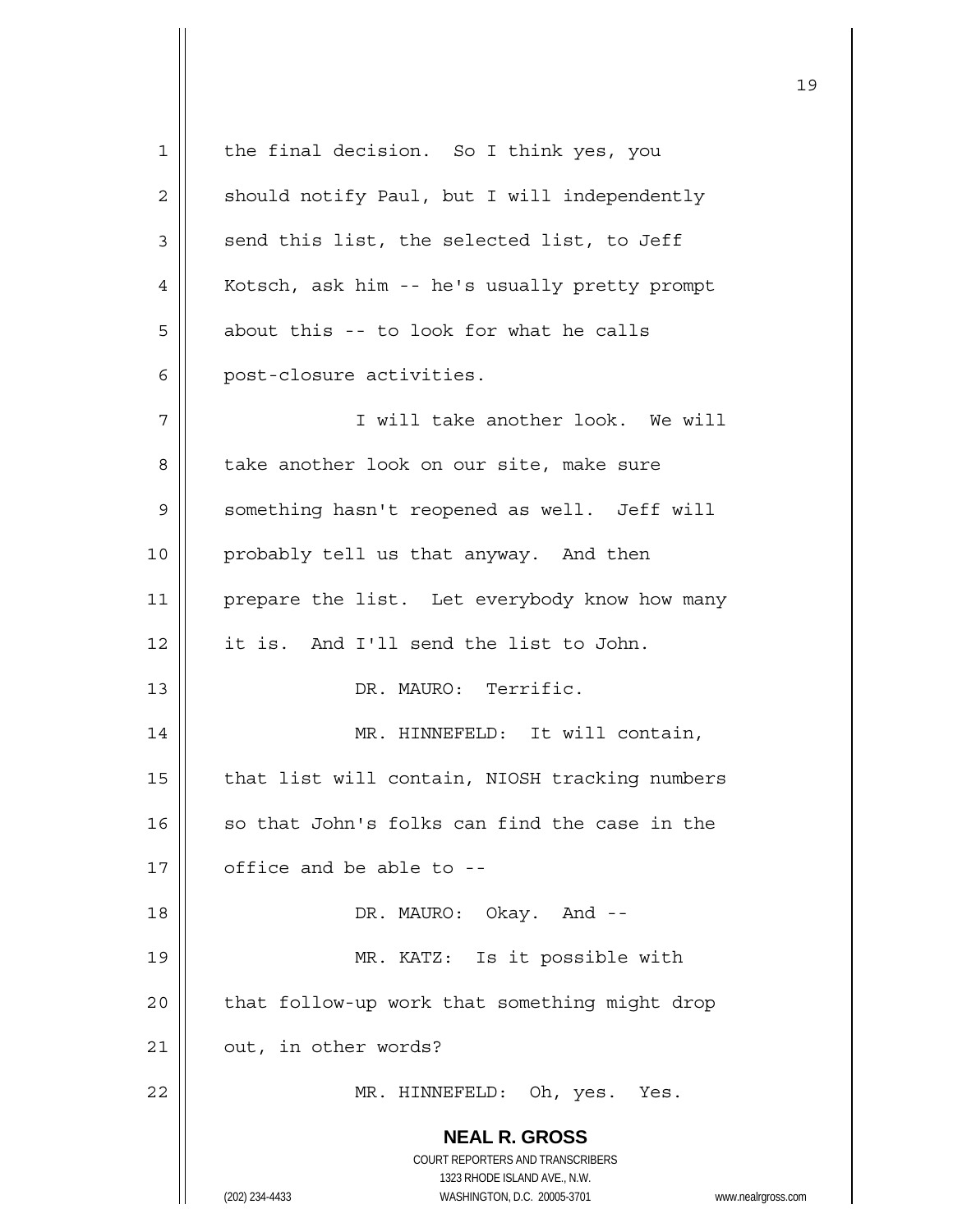|    |                                                                     | 20 |
|----|---------------------------------------------------------------------|----|
| 1  | Some of these may drop off.                                         |    |
| 2  | CHAIRMAN GRIFFON: Some of these                                     |    |
| 3  | may drop off, right.                                                |    |
| 4  | MR. KATZ: So if they do, do you                                     |    |
| 5  | want to just establish now while you have the                       |    |
| 6  | working group in session that for the ones                          |    |
| 7  | where you had a duplicate at the same                               |    |
| 8  | facility, that you just swap out, then, as                          |    |
| 9  | opposed to losing --                                                |    |
| 10 | CHAIRMAN GRIFFON: If those drop                                     |    |
| 11 | $out - -$                                                           |    |
| 12 | MR. HINNEFELD: Would you like me,                                   |    |
| 13 | then, to select the next highest? I mean, if                        |    |
| 14 | you give me a decision criteria, you can make                       |    |
| 15 | it simple and say, select the next highest                          |    |
| 16 | POC. That is a simple one. There are others,                        |    |
| 17 | though. There may be some that are very                             |    |
| 18 | interesting and some that you want to check                         |    |
| 19 | that might be worthwhile.                                           |    |
| 20 | CHAIRMAN GRIFFON: I mean, I think                                   |    |
| 21 | for the Bethlehem Steel, if that one happens                        |    |
| 22 | to drop out, we could use on page 2 if                              |    |
|    | <b>NEAL R. GROSS</b><br>COURT REPORTERS AND TRANSCRIBERS            |    |
|    | 1323 RHODE ISLAND AVE., N.W.                                        |    |
|    | (202) 234-4433<br>WASHINGTON, D.C. 20005-3701<br>www.nealrgross.com |    |

 $\mathbf{\mathbf{\mathsf{I}}}\mathbf{\mathsf{I}}$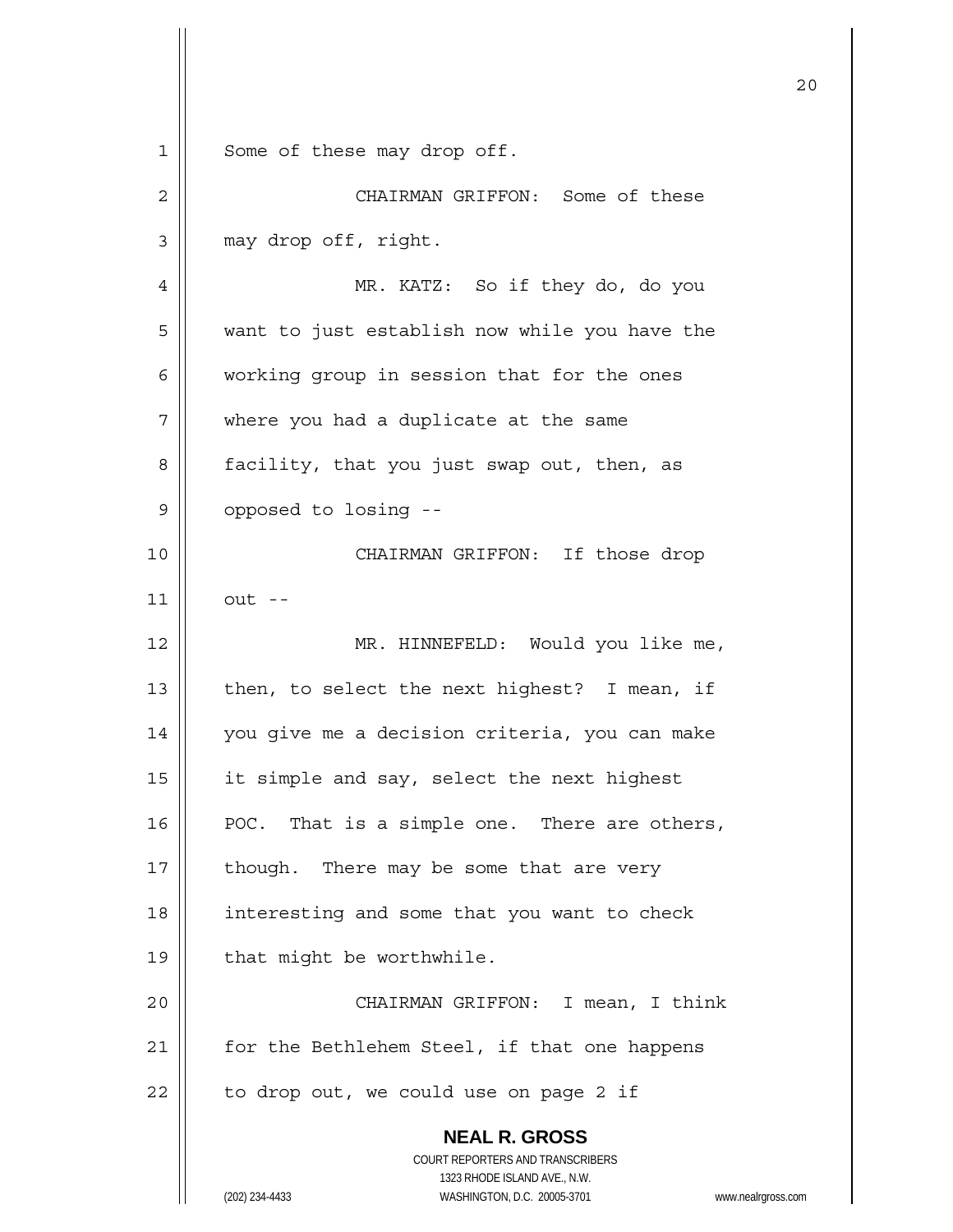**NEAL R. GROSS** COURT REPORTERS AND TRANSCRIBERS 1323 RHODE ISLAND AVE., N.W. (202) 234-4433 WASHINGTON, D.C. 20005-3701 www.nealrgross.com 21 1 2 3 4 5 6 7 8 9 10 11 12 13 14 15 16 17 18 19 20 21 22 everyone agrees -- number 38 could be replaced. MR. HINNEFELD: Backup. CHAIRMAN GRIFFON: Yes, backup. So 38 as a backup Bethlehem Steel case, in other words, not of another -- MR. HINNEFELD: Same with the -- CHAIRMAN GRIFFON: And then for Granite City, yes, or GSI, I mean, yes. Let's not go there. GSI. You started me on that. GSI. I mean, I could get -- either one of those is fine with me, the lung or the stomach case. Anybody have a preference on those two cases? MR. GIBSON: Do you want to do that chainman? (Laughter.) CHAIRMAN GRIFFON: I read the same thing, Mike. Let's have 56 as a backup, then, as far as -- DR. MAURO: Do you have the lung? Is the lung going to be picked?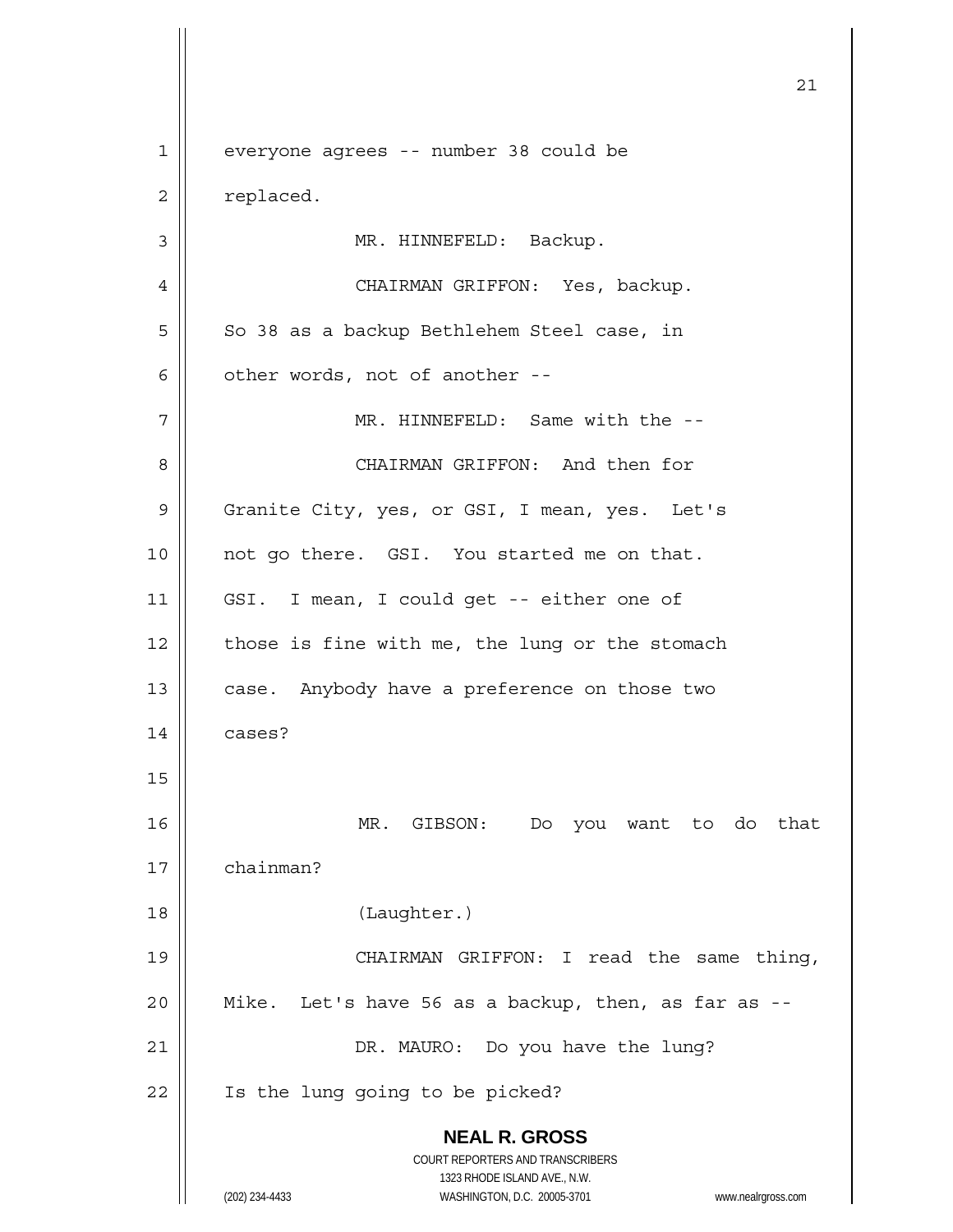|    |                                                                                                     | 22 |
|----|-----------------------------------------------------------------------------------------------------|----|
| 1  | CHAIRMAN GRIFFON: Yes.                                                                              |    |
| 2  | DR. MAURO: Good.                                                                                    |    |
| 3  | CHAIRMAN GRIFFON: Yes. So those                                                                     |    |
| 4  | two will be backups if those, Bethlehem or                                                          |    |
| 5  | GSI, happen to fall off. Right? Otherwise,                                                          |    |
| 6  | I mean, if the Rocky things fall off, we just                                                       |    |
| 7  | have a smaller number, for instance.                                                                |    |
| 8  | MR. HINNEFELD: Yes.                                                                                 |    |
| 9  | CHAIRMAN GRIFFON: The only other                                                                    |    |
| 10 | thing I would ask, Stu, is I think, I guess,                                                        |    |
| 11 | if you get a final listing, if you will cc me                                                       |    |
| 12 | and Paul or something because Paul has got to                                                       |    |
| 13 | make the Board assignments for who is going to                                                      |    |
| 14 | review what cases.                                                                                  |    |
| 15 | MR. HINNEFELD:<br>Okay.                                                                             |    |
| 16 | CHAIRMAN GRIFFON: So that would                                                                     |    |
| 17 | be the only other thing.                                                                            |    |
| 18 | MEMBER MUNN: Good morning, all of                                                                   |    |
| 19 | you.                                                                                                |    |
| 20 | MR. KATZ: Good morning. Welcome,                                                                    |    |
| 21 | Wanda.                                                                                              |    |
| 22 | MEMBER MUNN: It's a good thing                                                                      |    |
|    | <b>NEAL R. GROSS</b>                                                                                |    |
|    | COURT REPORTERS AND TRANSCRIBERS                                                                    |    |
|    | 1323 RHODE ISLAND AVE., N.W.<br>(202) 234-4433<br>WASHINGTON, D.C. 20005-3701<br>www.nealrgross.com |    |

 $\mathop{\textstyle\prod}%$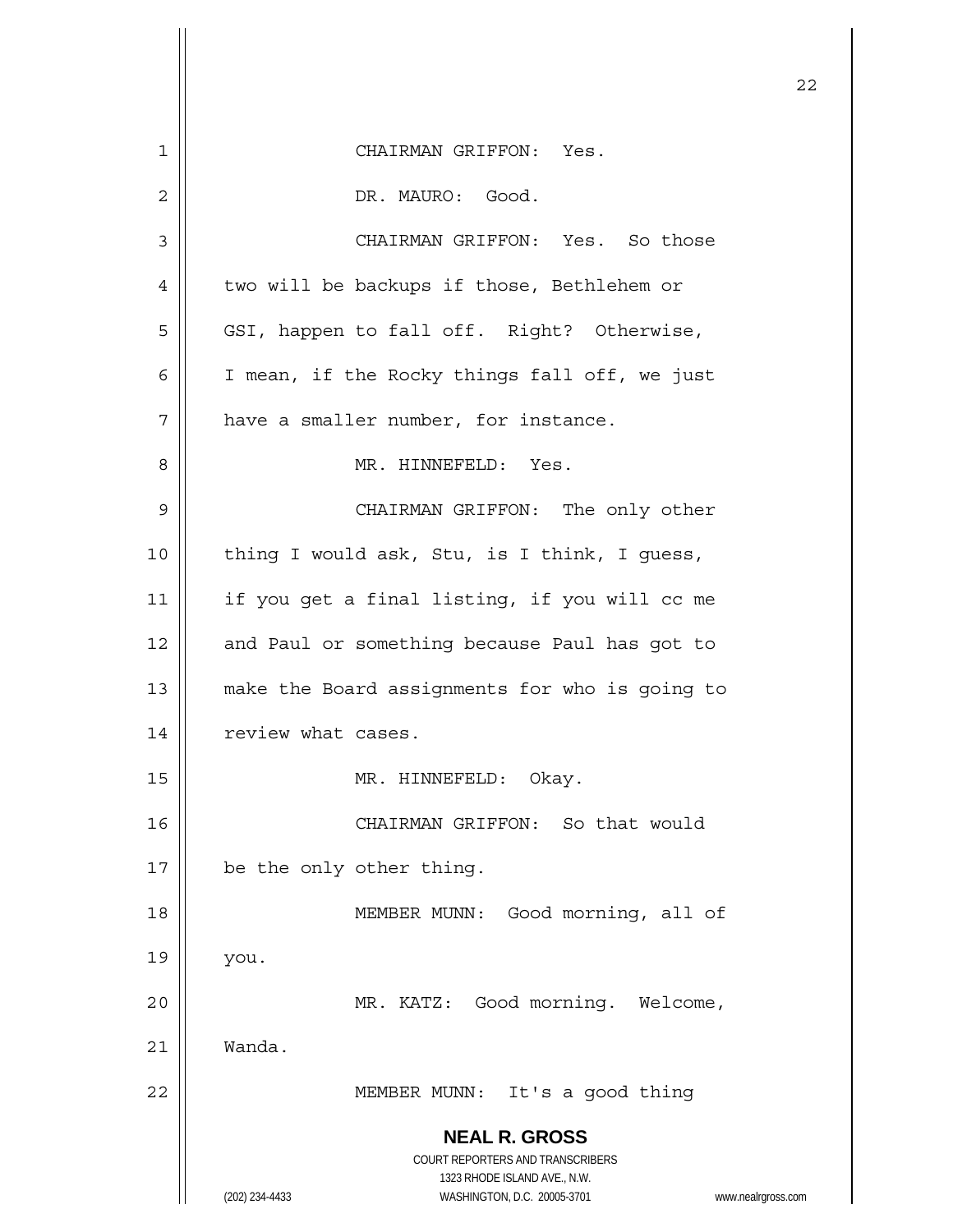**NEAL R. GROSS** COURT REPORTERS AND TRANSCRIBERS 1323 RHODE ISLAND AVE., N.W. (202) 234-4433 WASHINGTON, D.C. 20005-3701 www.nealrgross.com 23 1 2 3 4 5 6 7 8 9 10 11 12 13 14 15 16 17 18 19 20 21 22 Nancy called. So now I am awake. (Laughter.) I am upright. And my computer is now glowing anyway. And I have no idea where we are. CHAIRMAN GRIFFON: Well, we just finished the first agenda item. MEMBER MUNN: How wonderful. CHAIRMAN GRIFFON: It went swimmingly. MEMBER MUNN: I have the agenda as well. Okay. MS. ADAMS: Sorry to wake you, Wanda. MEMBER MUNN: Oh, that's quite all right. I am glad you did, Nancy. I have no idea how it -- well, I'm going to blame it on anesthesia. CHAIRMAN GRIFFON: Wanda, the first item was the 11-set case selection. And I think you should have gotten an e-mail from Stu in the last couple of days, wasn't it,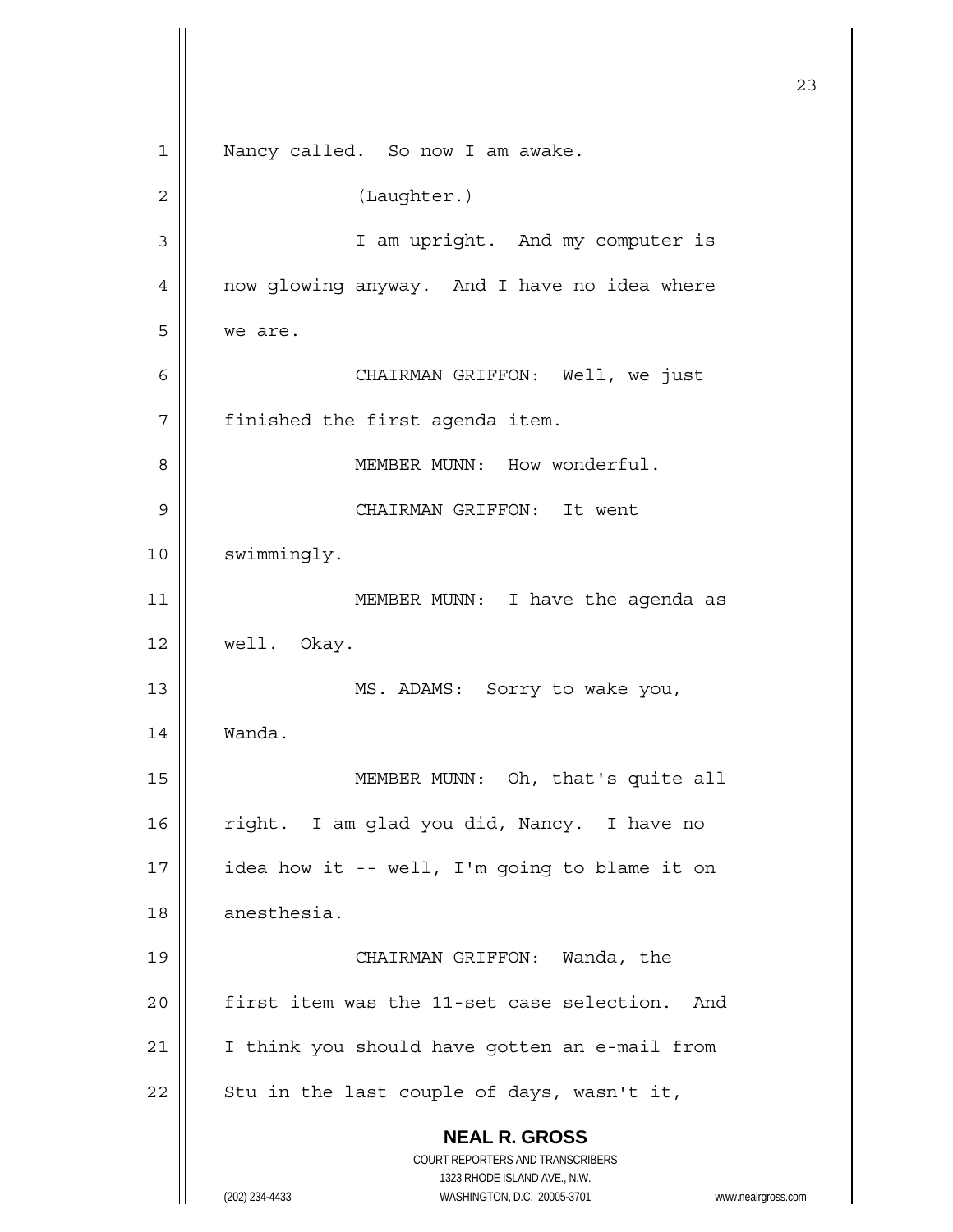```
NEAL R. GROSS
                          COURT REPORTERS AND TRANSCRIBERS 
                            1323 RHODE ISLAND AVE., N.W. 
       (202) 234-4433 WASHINGTON, D.C. 20005-3701 www.nealrgross.com 
         24
 1 
 2 
 3 
 4 
 5 
 6 
 7 
 8 
 9 
10 
11 
12 
13 
14 
15 
16 
17 
18 
19 
20 
21 
22 
       last several? 
                     MR. HINNEFELD: It's been within 
       the past week or two that -- 
                     MEMBER MUNN: I can't blame it on 
       anesthesia. No kidding. 
                     MR. HINNEFELD: I didn't do it 
       this week. I know that. 
                     MEMBER MUNN: Let's see what I 
       have here. 
                     MR. HINNEFELD: I did it probably 
       last -- 
                     CHAIRMAN GRIFFON: Last week, I 
       think, maybe. 
                     MR. HINNEFELD: Probably, yes. 
                     CHAIRMAN GRIFFON: Yes. Anyway, 
       we went through those. There were about, 
       what, 40 total cases on there, Stu, or a 
       little less? 
                     MR. HINNEFELD: Yes, something 
       like that. I don't know the -- 
                     CHAIRMAN GRIFFON: Yes. And we 
       ended up with selecting 27 of those, at least
```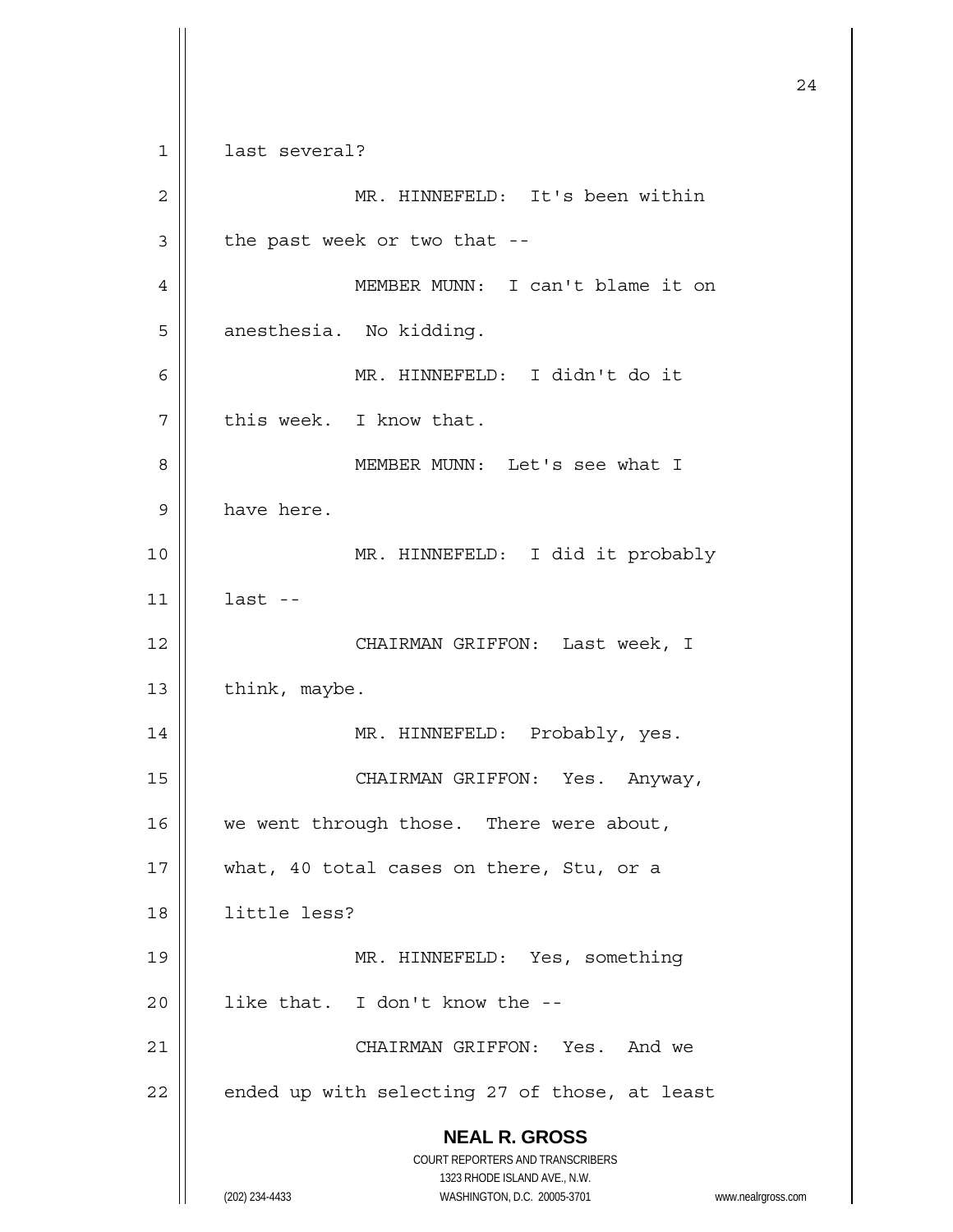| 1            | with the understanding that Stu has got to                          |
|--------------|---------------------------------------------------------------------|
| $\mathbf{2}$ | bring those back to DOL and make sure that we                       |
| 3            | can review all of those, that they haven't                          |
| 4            | held up for something else.                                         |
| 5            | MEMBER MUNN: Right.                                                 |
| 6            | CHAIRMAN GRIFFON: But I think we                                    |
| 7            | have 27 right now. They're all between 45 and                       |
| 8            | 50 percentile. If you recall, that's the ones                       |
| 9            | that $-$                                                            |
| 10           | MEMBER MUNN: Yes.                                                   |
| 11           | CHAIRMAN GRIFFON: So let's see.                                     |
| 12           | If you find a list, maybe at a break I can go                       |
| 13           | through which cases you selected in.                                |
| 14           | MEMBER MUNN: That's fine.                                           |
| 15           | CHAIRMAN GRIFFON: Yes. Okay.                                        |
| 16           | MR. KATZ: And just to summarize                                     |
| 17           | for her as to how selection was done is                             |
| 18           | basically we stuck with just one case with                          |
| 19           | Bethlehem Steel, where there were numerous,                         |
| 20           | and one case of GSI, where there were                               |
| 21           | numerous.                                                           |
| 22           | CHAIRMAN GRIFFON: And almost                                        |
|              | <b>NEAL R. GROSS</b>                                                |
|              | COURT REPORTERS AND TRANSCRIBERS                                    |
|              | 1323 RHODE ISLAND AVE., N.W.                                        |
|              | (202) 234-4433<br>WASHINGTON, D.C. 20005-3701<br>www.nealrgross.com |

<u>25</u>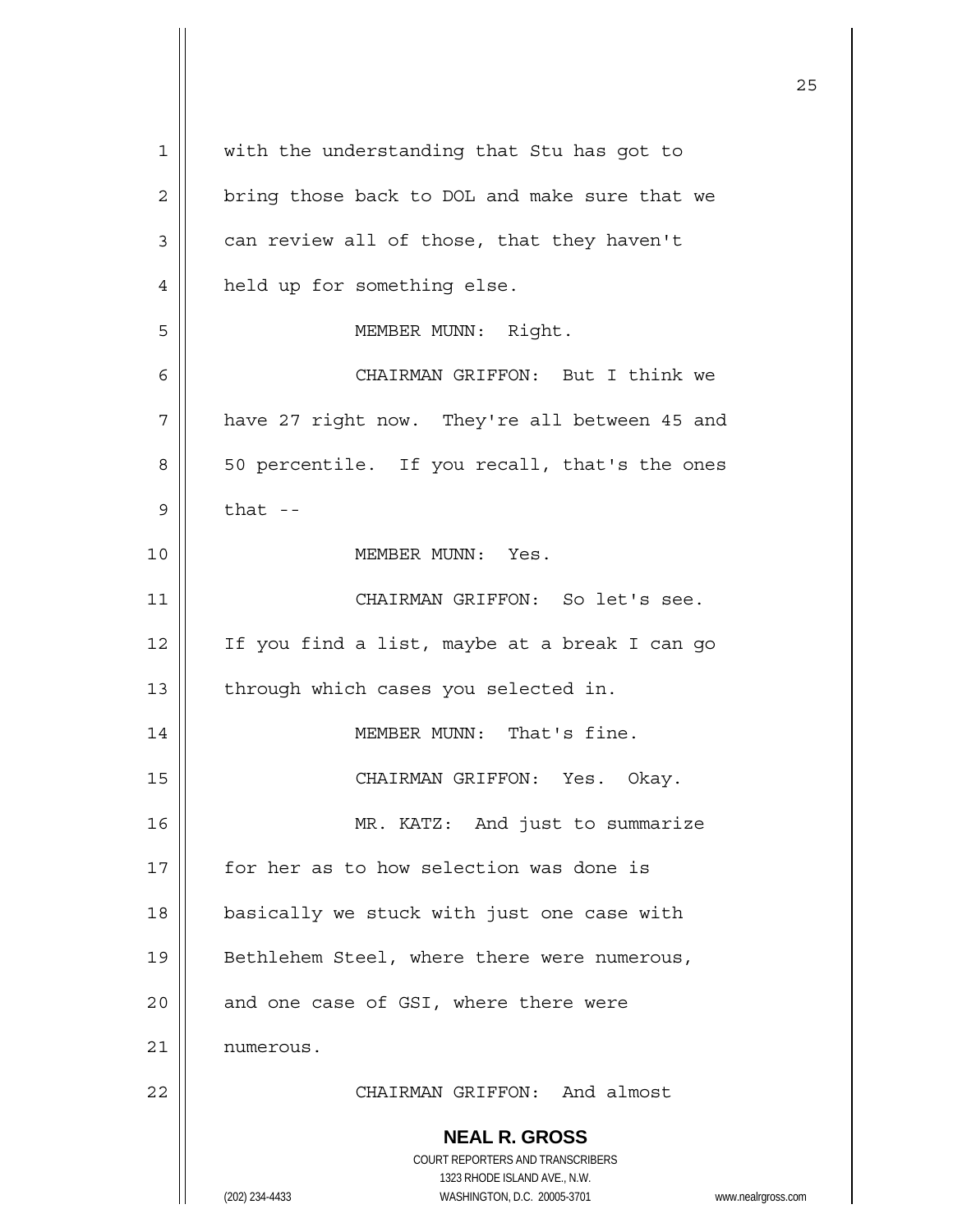1 every other case.

| $\overline{2}$ | MR. KATZ: Almost everything else.                                                        |
|----------------|------------------------------------------------------------------------------------------|
| $\mathsf 3$    | CHAIRMAN GRIFFON: We skipped a                                                           |
| $\overline{4}$ | few other ones but almost every other one,                                               |
| 5              | yes. Yes. They all look pretty reasonable                                                |
| 6              | for review.                                                                              |
| 7              | MEMBER MUNN: Okay.                                                                       |
| 8              | CHAIRMAN GRIFFON: But GSI, yes.                                                          |
| 9              | GSI had like four cases there. And they all                                              |
| 10             | used the same site-wide models. So we only                                               |
| 11             | selected one of those. And the same with                                                 |
| 12             | Bethlehem Steel had three, I believe. And we                                             |
| 13             | used one of those.                                                                       |
| 14             | MEMBER MUNN: Okay.                                                                       |
| 15             | CHAIRMAN GRIFFON: And then yes,                                                          |
| 16             | otherwise pretty much across the board. Yes.                                             |
| 17             | All right. Now we are going to                                                           |
| 18             | move on to the sixth set. And, Wanda, just to                                            |
| 19             | give you a brief of where we are going today                                             |
| 20             | while you are making your coffee --                                                      |
| 21             | MEMBER MUNN: Yes. Right.<br>This                                                         |
| 22             | is not going to happen.                                                                  |
|                | <b>NEAL R. GROSS</b><br>COURT REPORTERS AND TRANSCRIBERS<br>1323 RHODE ISLAND AVE., N.W. |
|                | (202) 234-4433<br>WASHINGTON, D.C. 20005-3701<br>www.nealrgross.com                      |

<u>26</u>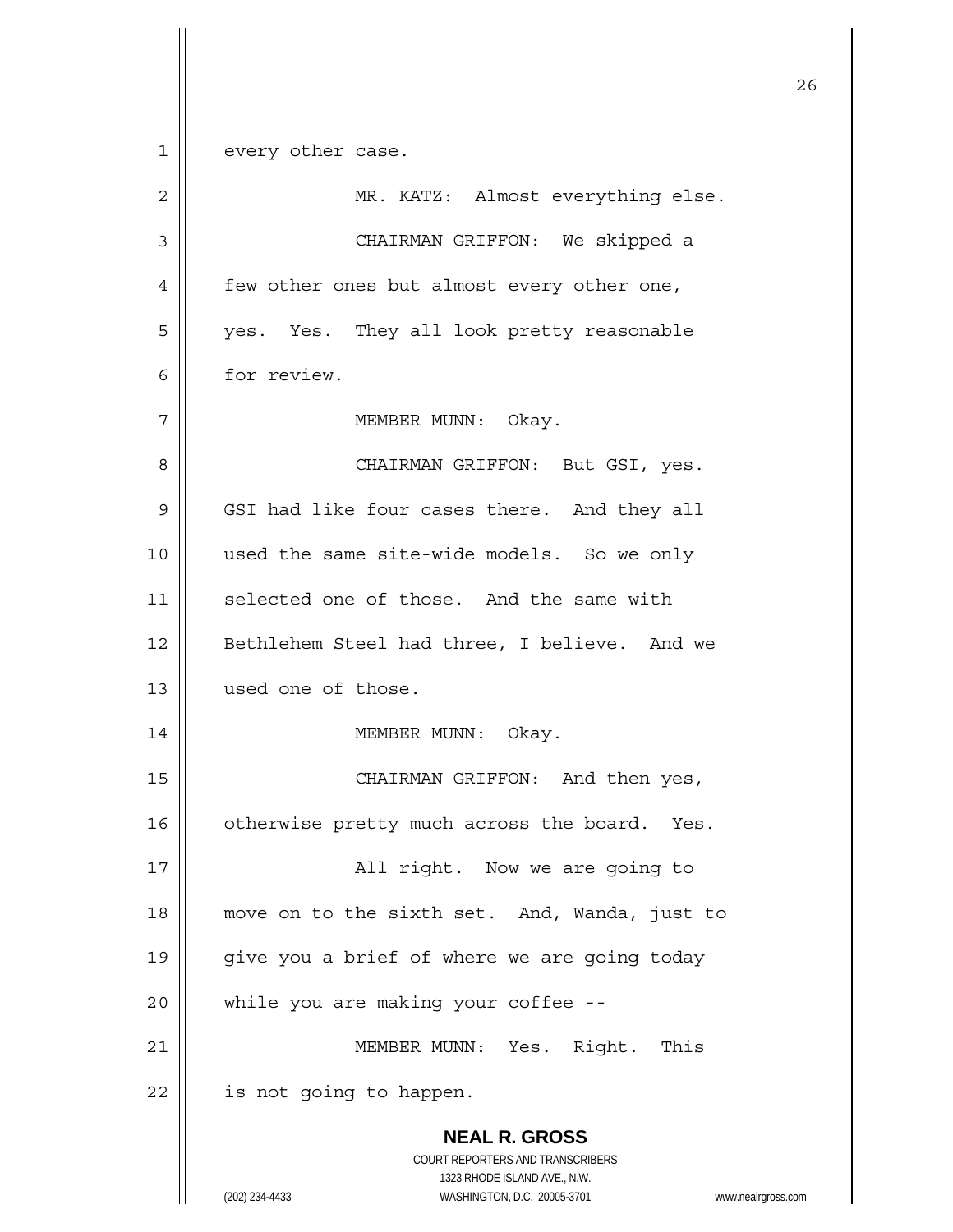| $\mathbf 1$  | CHAIRMAN GRIFFON: Yes. The sixth                                                         |
|--------------|------------------------------------------------------------------------------------------|
| $\mathbf{2}$ | and seventh set we're going to discuss this                                              |
| 3            | morning. And if you recall, there are not                                                |
| 4            | that many outstanding items left on those. I                                             |
| 5            | believe if you check on your email, I sent                                               |
| 6            | those out.                                                                               |
| 7            | I think I have one 29 on the date                                                        |
| 8            | or one 27. It's right at the end of January.                                             |
| 9            | It was before that last snowed-out meeting                                               |
| 10           | that I sent a revision of both those matrices,                                           |
| 11           | the sixth cases and the seven set of cases.                                              |
| 12           | And, for ease of review, I believe                                                       |
| 13           | -- and we will have to check this as we walk                                             |
| 14           | through them -- in the final column, if there                                            |
| 15           | was still an outstanding item, I tried to                                                |
| 16           | leave it highlighted in yellow so we could all                                           |
| 17           | quickly scan through and find it. So that's                                              |
| 18           | what we are going to do the rest of the                                                  |
| 19           | morning.                                                                                 |
| 20           | We also have an eighth set of                                                            |
| 21           | cases that NIOSH gave us additional responses                                            |
| 22           | on.                                                                                      |
|              | <b>NEAL R. GROSS</b><br>COURT REPORTERS AND TRANSCRIBERS<br>1323 RHODE ISLAND AVE., N.W. |
|              | (202) 234-4433<br>WASHINGTON, D.C. 20005-3701<br>www.nealrgross.com                      |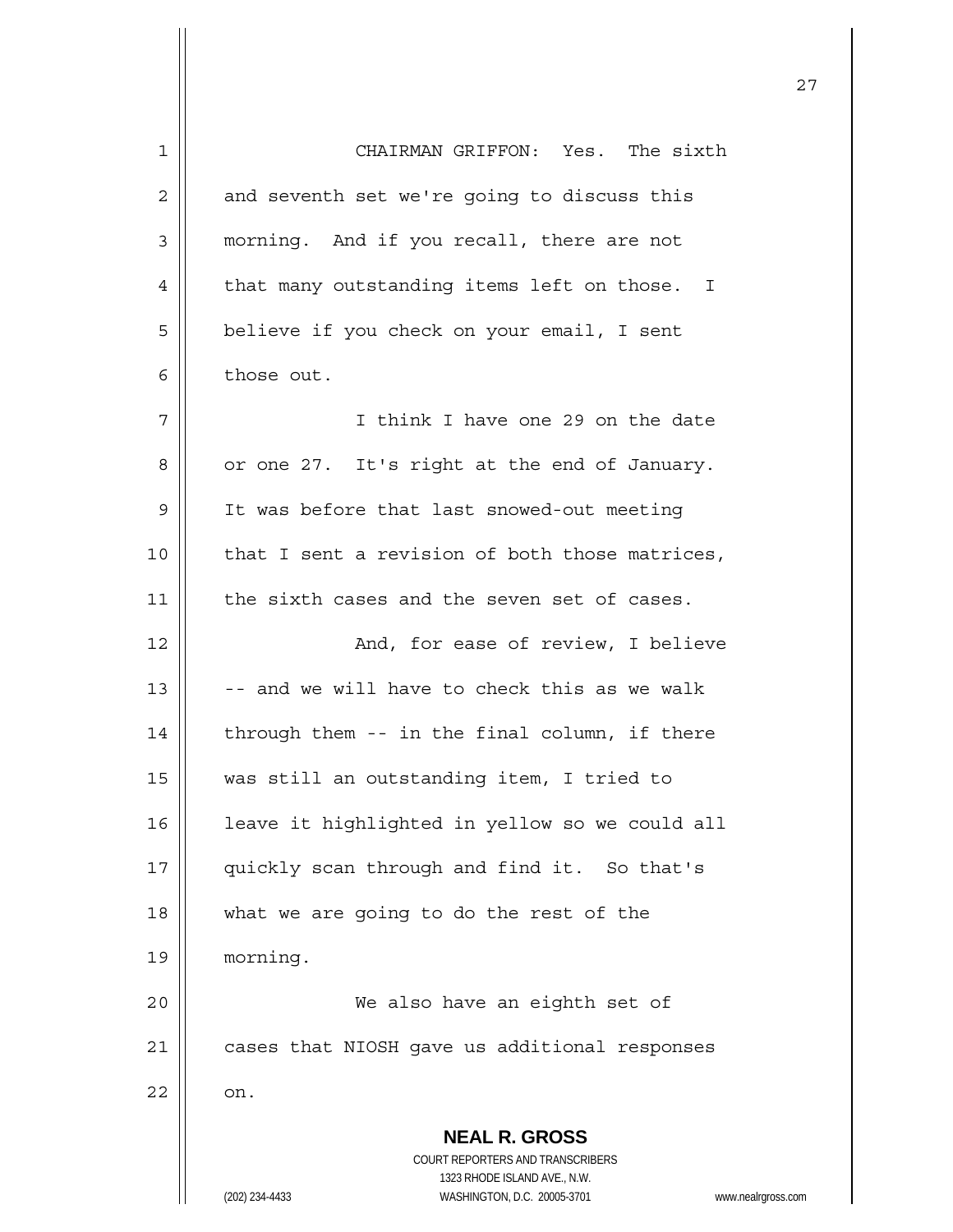**NEAL R. GROSS** COURT REPORTERS AND TRANSCRIBERS 1323 RHODE ISLAND AVE., N.W. (202) 234-4433 WASHINGTON, D.C. 20005-3701 www.nealrgross.com 28 1 2 3 4 5 6 7 8 9 10 11 12 13 14 15 16 17 18 19 20 21 22 MR. HINNEFELD: When did you send the matrix you are talking about? CHAIRMAN GRIFFON: You didn't get it? MR. HINNEFELD: I don't know. I don't know. MR. SIEBERT: We look sufficiently confused over here. CHAIRMAN GRIFFON: Yes. Sorry. 1/27/09. And I would have sent them probably to -- I think I just sent them to John and Stu and then assumed that you got -- you know, you would -- MS. BEHLING: Is it possible for someone to forward that to me? This is Kathy. MR. FARVER: Yes. I am comfortable with Kathy. MR. KATZ: It is coming your way, Kathy. CHAIRMAN GRIFFON: I have my old laptop. I am not able to get on mine here. MR. HINNEFELD: If you are going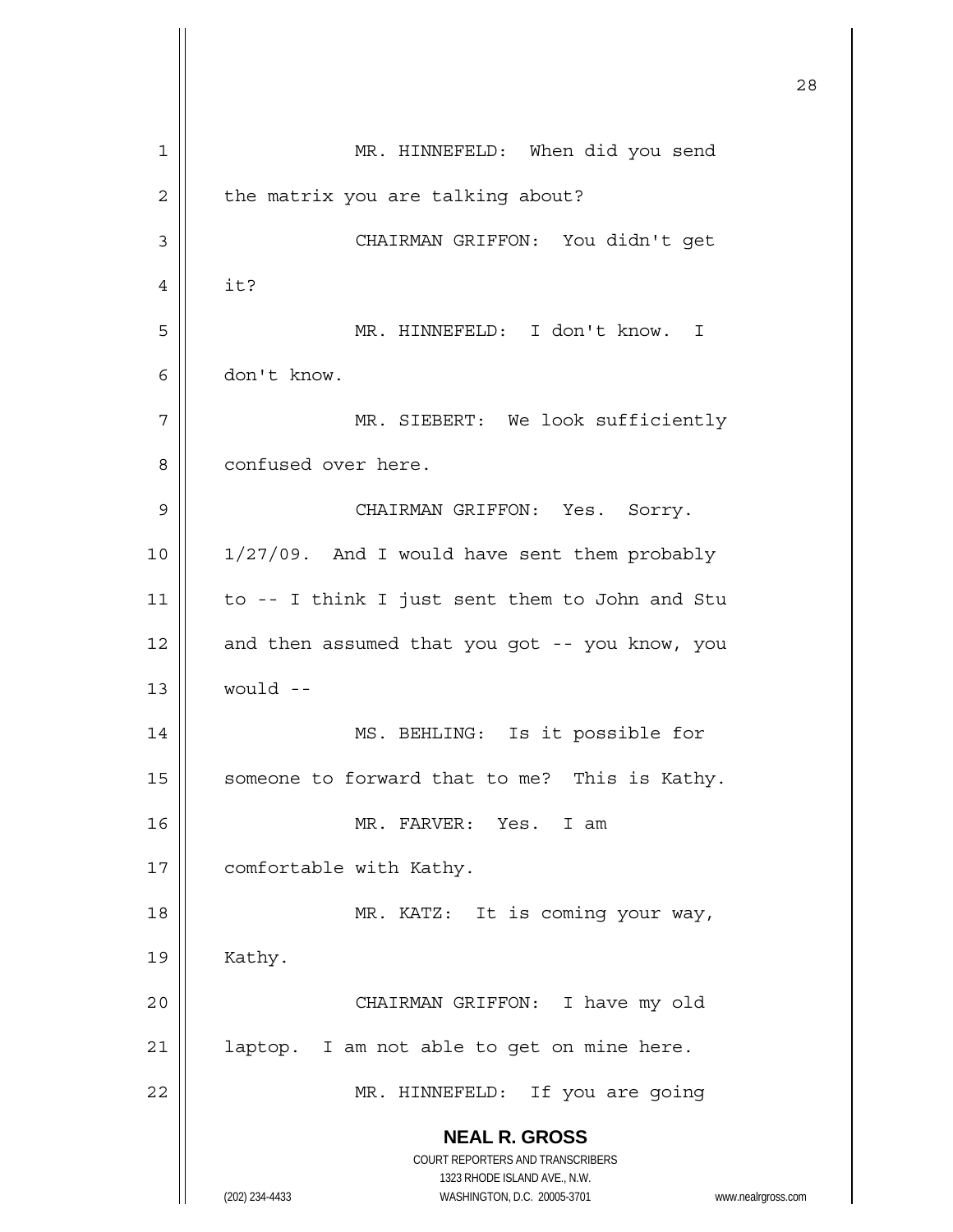|             | 29                                                                  |
|-------------|---------------------------------------------------------------------|
| $\mathbf 1$ | to e-mail it, how about email it for me, too?                       |
| 2           | MR. FARVER: I'm nice. I'll                                          |
| 3           | $e$ -mail it to $-$                                                 |
| 4           | MS. BEHLING: Thank you.                                             |
| 5           | CHAIRMAN GRIFFON: Okay. And then                                    |
| 6           | while we are looking for these documents,                           |
| 7           | Wanda, then as we get there, we are going to                        |
| 8           | go into the eighth set. And that will be our                        |
| 9           | first pass-through on the eighth set of cases.                      |
| 10          | And then in the afternoon, after                                    |
| 11          | lunch, I think this is one of the more                              |
| 12          | critical items, the first 100 cases letter                          |
| 13          | report. If you recall, we were asked to                             |
| 14          | revisit that.                                                       |
| 15          | MEMBER MUNN:<br>Yes.                                                |
| 16          | CHAIRMAN GRIFFON: And John Poston                                   |
| 17          | can't be on until after lunch. So I kind of                         |
| 18          | wanted to do that item when John was able to                        |
| 19          | join us. So we are going to start that right                        |
| 20          | after lunch.                                                        |
| 21          | And then also we wanted to have a                                   |
| 22          | discussion of the selection criteria,                               |
|             | <b>NEAL R. GROSS</b><br>COURT REPORTERS AND TRANSCRIBERS            |
|             | 1323 RHODE ISLAND AVE., N.W.                                        |
|             | (202) 234-4433<br>WASHINGTON, D.C. 20005-3701<br>www.nealrgross.com |

 $\overline{\phantom{a}}$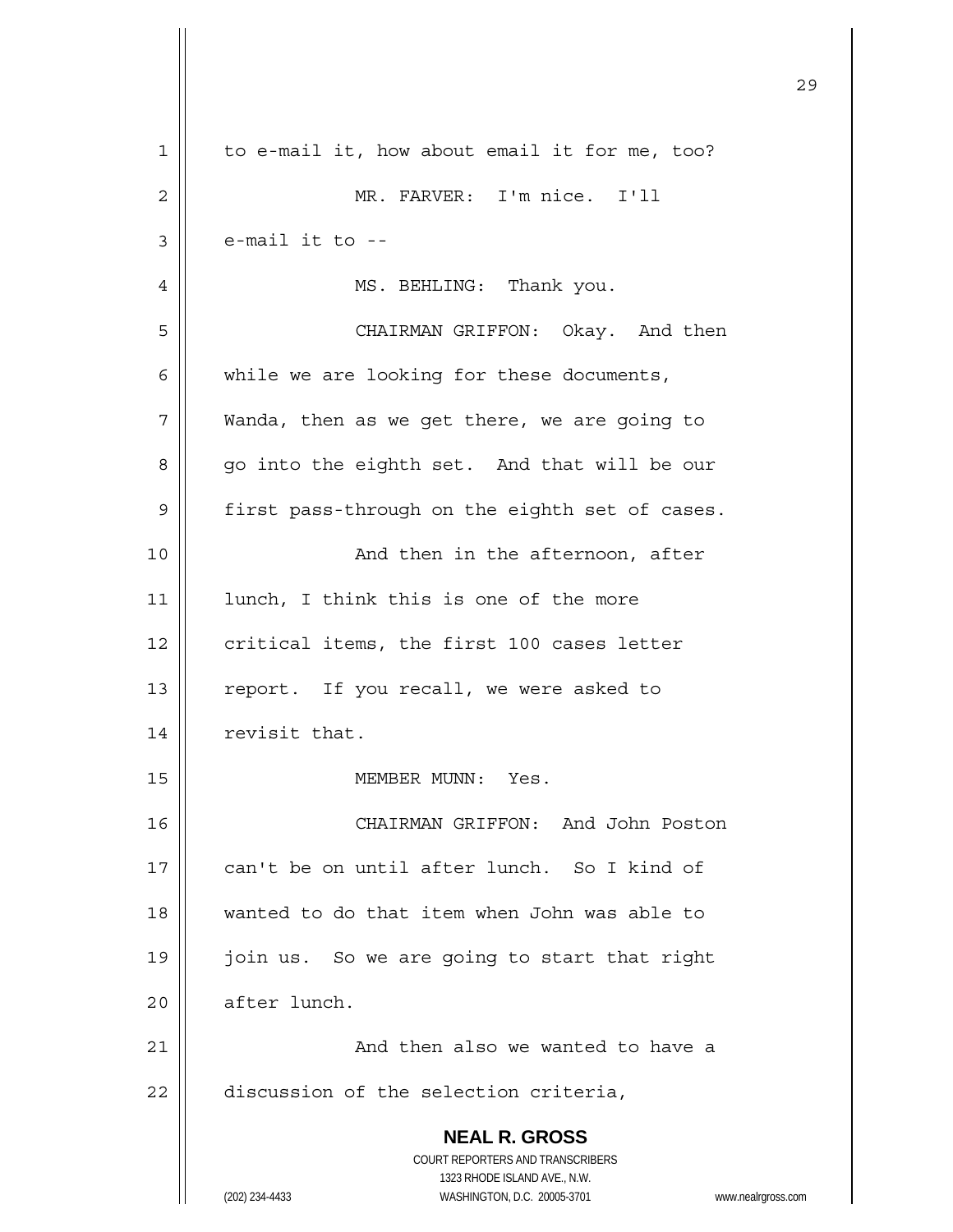|    | 30                                                                  |
|----|---------------------------------------------------------------------|
| 1  | whether we want to modify the selection                             |
| 2  | criteria at all, case selection criteria.                           |
| 3  | So that is pretty much the agenda,                                  |
| 4  | just to give you a sense of where we are                            |
| 5  | going.                                                              |
| 6  | MEMBER MUNN: I have to find                                         |
| 7  | something here.                                                     |
| 8  | CHAIRMAN GRIFFON: Okay. I know                                      |
| 9  | it's a little early, but let's take a                               |
| 10 | five-minute pause. You can just mute the                            |
| 11 | phones maybe.                                                       |
| 12 | Let's get these documents e-mailed                                  |
| 13 | and stuff, make sure everybody has them in                          |
| 14 | front of them, no sense moving on until we                          |
| 15 | have the documents.                                                 |
| 16 | (Whereupon, the above-entitled                                      |
| 17 | matter went off the record at 9:56                                  |
| 18 | a.m. and resumed at 10:01 a.m.)                                     |
| 19 | MR. KATZ: Tea time is over.<br>We                                   |
| 20 | are starting up again. Do we have you, Wanda?                       |
| 21 | MEMBER MUNN: You have me, but                                       |
| 22 | that's about all you have. Something has gone                       |
|    | <b>NEAL R. GROSS</b>                                                |
|    | COURT REPORTERS AND TRANSCRIBERS<br>1323 RHODE ISLAND AVE., N.W.    |
|    | (202) 234-4433<br>WASHINGTON, D.C. 20005-3701<br>www.nealrgross.com |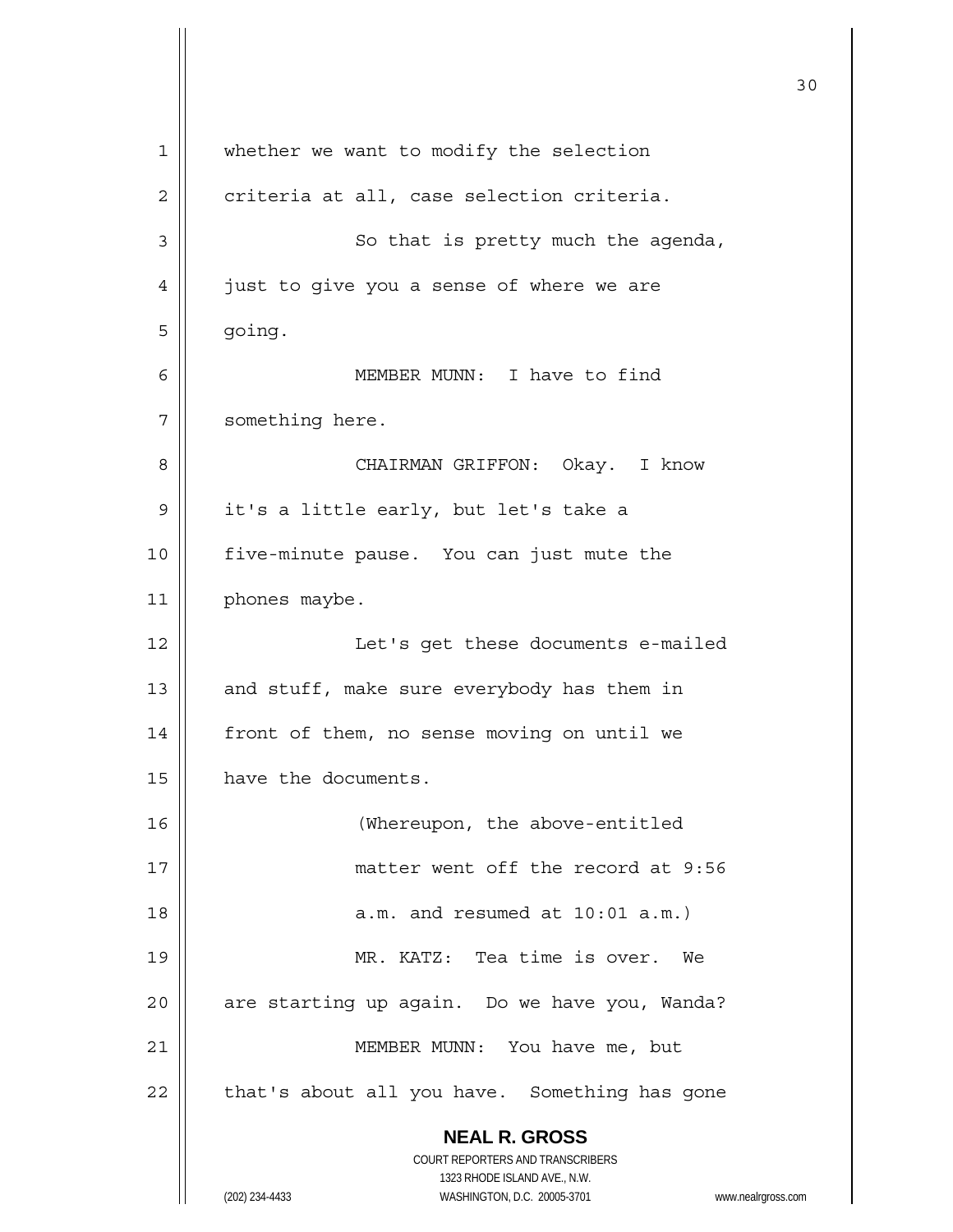|             | 31                                                                  |
|-------------|---------------------------------------------------------------------|
| $\mathbf 1$ | wrong. Mr. Gates and I were arguing this                            |
| 2           | morning.                                                            |
| 3           | MR. KATZ: Your voice is cutting                                     |
| 4           | out, Wanda.                                                         |
| 5           | MEMBER MUNN: That's because I                                       |
| 6           | have my head in something other than the                            |
| 7           | speaker. I'm having a hard time even finding                        |
| 8           | my file. Mr. Gates has done something to me.                        |
| 9           | CHAIRMAN GRIFFON: So do you have                                    |
| 10          | the electronic file, Wanda, or do you want us                       |
| 11          | to wait a minute or --                                              |
| 12          | MEMBER MUNN: No. Don't wait for                                     |
| 13          | me because the file that should come up at my                       |
| 14          | bidding is not coming up at all.                                    |
| 15          | CHAIRMAN GRIFFON: All right.                                        |
| 16          | Well, we'll plunge ahead. This is old stuff                         |
| 17          | from the sixth and seventh set. So you have                         |
| 18          | certainly heard these before. So we will plow                       |
| 19          | ahead. And hopefully you will get new stuff                         |
| 20          | in front of you soon.                                               |
| 21          | MEMBER MUNN: Keep going.                                            |
| 22          | CHAIRMAN GRIFFON: All right. All                                    |
|             | <b>NEAL R. GROSS</b>                                                |
|             | COURT REPORTERS AND TRANSCRIBERS<br>1323 RHODE ISLAND AVE., N.W.    |
|             | (202) 234-4433<br>WASHINGTON, D.C. 20005-3701<br>www.nealrgross.com |

 $\parallel$ 

ealrgross.com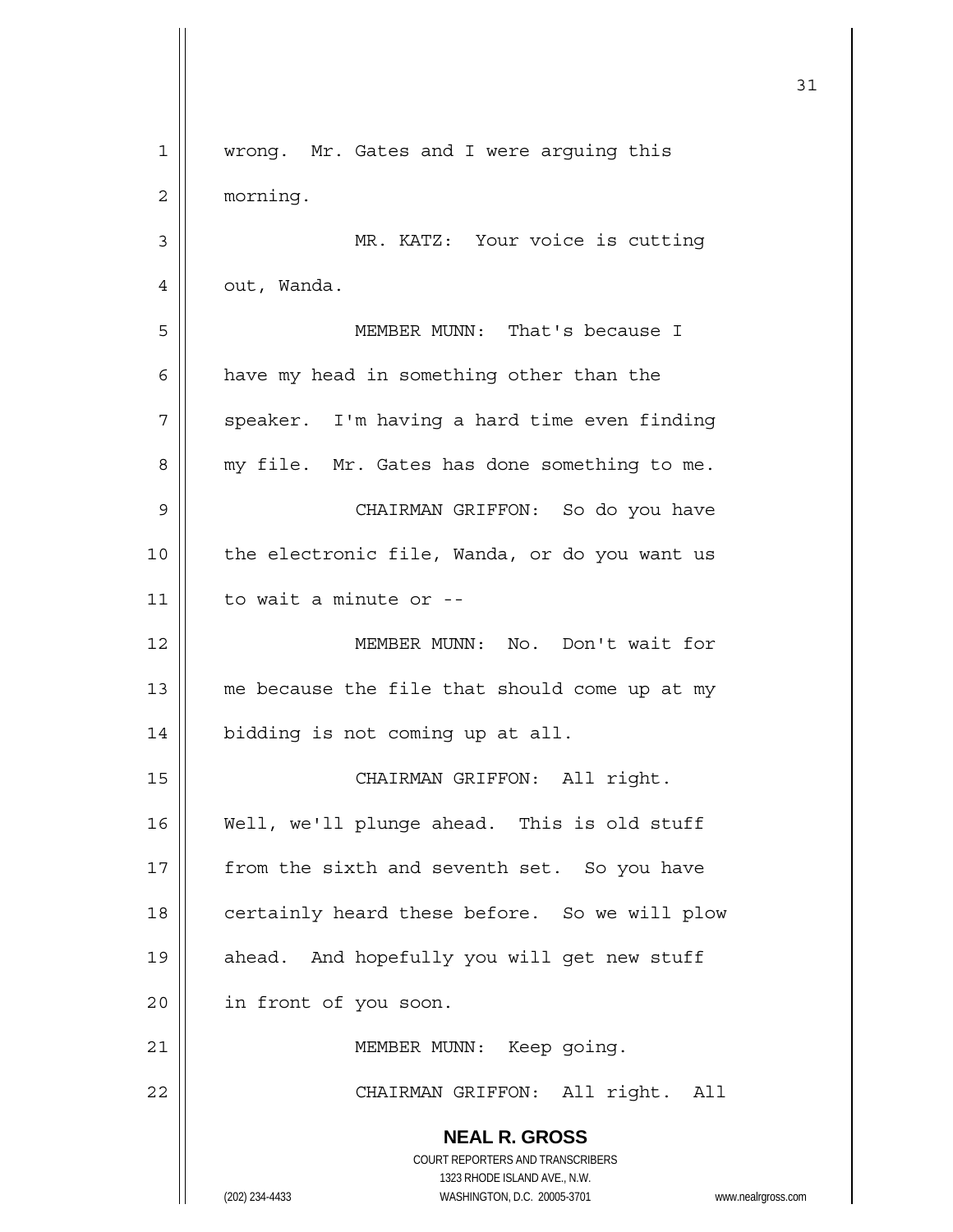| $\mathbf{1}$ | right. So what I am going to do is go through                       |
|--------------|---------------------------------------------------------------------|
| 2            | the sixth set. Right now I'm going to just                          |
| 3            | scan down on the electronic version, but                            |
| 4            | please stop me if I miss something that is                          |
| 5            | still outstanding because I am not completely                       |
| 6            | 100 percent confident that my little yellow                         |
| 7            | highlighting system is flawless. So please                          |
| 8            | stop me along the way if we have something                          |
| 9            | that is not resolved that wasn't in yellow                          |
| 10           | highlight.                                                          |
| 11           | The first one I see, though, is                                     |
| 12           | finding 104.7. And it's there's an action,                          |
| 13           | NIOSH to provide the basis for the                                  |
| 14           | concentration of transuranics used for this                         |
| 15           | site. So was this specific question about the                       |
| 16           | -- it's sort of a --                                                |
| 17           | DR. MAURO: Recycled uranium.                                        |
| 18           | CHAIRMAN GRIFFON: Yes, recycled                                     |
| 19           | uranium.                                                            |
| 20           | MR. HINNEFELD: Yes. I actually                                      |
| 21           | know a little about this question. It won't                         |
| 22           | be necessarily the case on all of these. We                         |
|              | <b>NEAL R. GROSS</b>                                                |
|              | <b>COURT REPORTERS AND TRANSCRIBERS</b>                             |
|              | 1323 RHODE ISLAND AVE., N.W.                                        |
|              | (202) 234-4433<br>WASHINGTON, D.C. 20005-3701<br>www.nealrgross.com |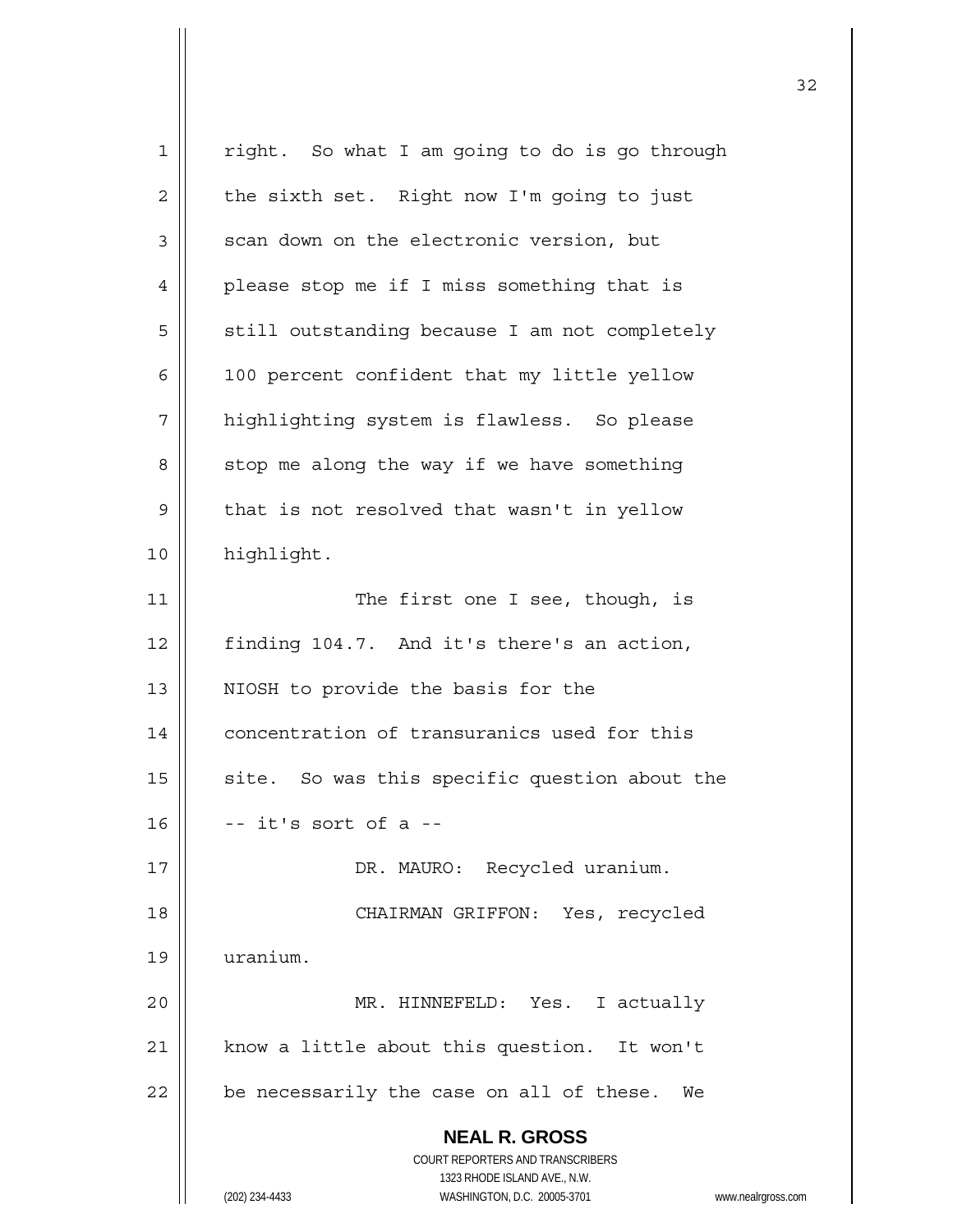|             |                                                                     | 33 |
|-------------|---------------------------------------------------------------------|----|
| $\mathbf 1$ | are, in fact, trying to decide how to deal                          |    |
| 2           | with this issue of publishing transuranic                           |    |
| 3           | contents. There is an effort, which is what                         |    |
| 4           | we said.                                                            |    |
| 5           | And it is still not approved.                                       |    |
| 6           | There are some questions about is this really                       |    |
| 7           | the applicable thing, is this really what we                        |    |
| 8           | want to do.                                                         |    |
| 9           | So that is in the OCAS shop. That                                   |    |
| 10          | is not in ORAU. That is in the OCAS shop.                           |    |
| 11          | And I just have to get the right couple of                          |    |
| 12          | guys to decide, is this what we're going to do                      |    |
| 13          | or not? If we're not going to do this, then                         |    |
| 14          | where are we going to write what we're doing                        |    |
| 15          | and showing identification for these things                         |    |
| 16          | that we have selected?                                              |    |
| 17          | CHAIRMAN GRIFFON: So is it fair                                     |    |
| 18          | to say there is continued action or not?                            |    |
| 19          | MR. HINNEFELD: We still owe you                                     |    |
| 20          | something, yes.                                                     |    |
| 21          | CHAIRMAN GRIFFON: Okay.                                             |    |
| 22          | MR. HINNEFELD: I will work on                                       |    |
|             | <b>NEAL R. GROSS</b>                                                |    |
|             | COURT REPORTERS AND TRANSCRIBERS<br>1323 RHODE ISLAND AVE., N.W.    |    |
|             | (202) 234-4433<br>WASHINGTON, D.C. 20005-3701<br>www.nealrgross.com |    |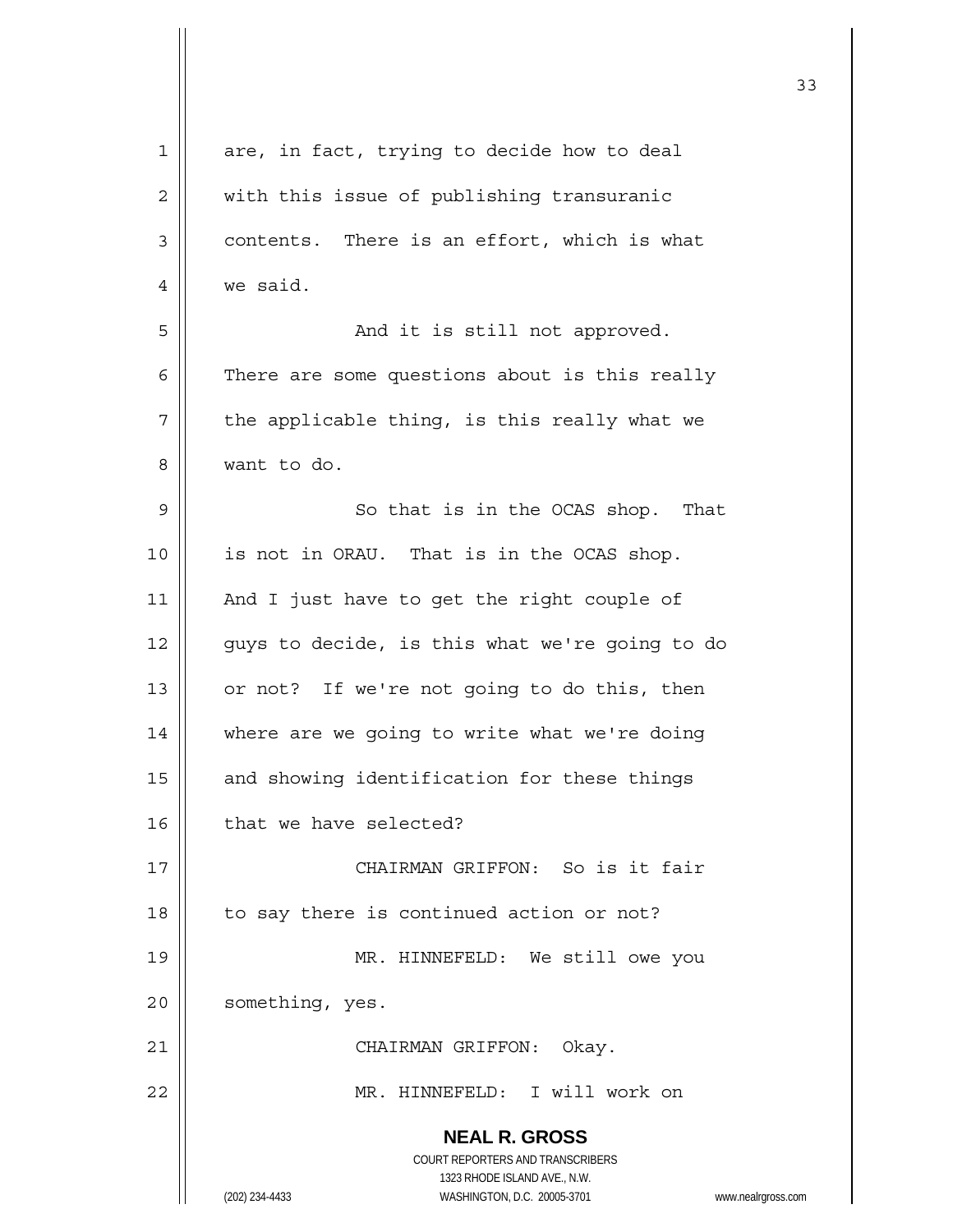|             |                                                                                                     | 34 |
|-------------|-----------------------------------------------------------------------------------------------------|----|
| $\mathbf 1$ | that when I get back in the office.                                                                 |    |
| 2           | CHAIRMAN GRIFFON: Okay. Just                                                                        |    |
| 3           | bear with me. I'm trying to update this live                                                        |    |
| 4           | so I can then forward a copy right after this                                                       |    |
| 5           | meeting and we don't fall into that trap                                                            |    |
| 6           | again.                                                                                              |    |
| 7           | The next one I show is 107.4.                                                                       |    |
| 8           | Doug, please stop me, too, if you find                                                              |    |
| 9           | something in your notes. 107.4 says NIOSH                                                           |    |
| 10          | agreed to provide additional analysis                                                               |    |
| 11          | information -- that's my note -- analysis on                                                        |    |
| 12          | this.                                                                                               |    |
| 13          | And this looks like a Hanford                                                                       |    |
| 14          | case?                                                                                               |    |
| 15          | Savannah River.<br>MR. HINNEFELD:                                                                   |    |
| 16          | CHAIRMAN GRIFFON: Oh, I'm sorry.                                                                    |    |
| 17          | Savannah River, yes.                                                                                |    |
| 18          | MR. HINNEFELD: Yes.                                                                                 |    |
| 19          | Wrong number<br>CHAIRMAN GRIFFON:                                                                   |    |
| 20          | scheme.                                                                                             |    |
| 21          | MR. HINNEFELD: The finding                                                                          |    |
| 22          | related to whether the chronic assumption,                                                          |    |
|             | <b>NEAL R. GROSS</b><br>COURT REPORTERS AND TRANSCRIBERS                                            |    |
|             | 1323 RHODE ISLAND AVE., N.W.<br>(202) 234-4433<br>WASHINGTON, D.C. 20005-3701<br>www.nealrgross.com |    |

 $\mathop{\textstyle\prod}$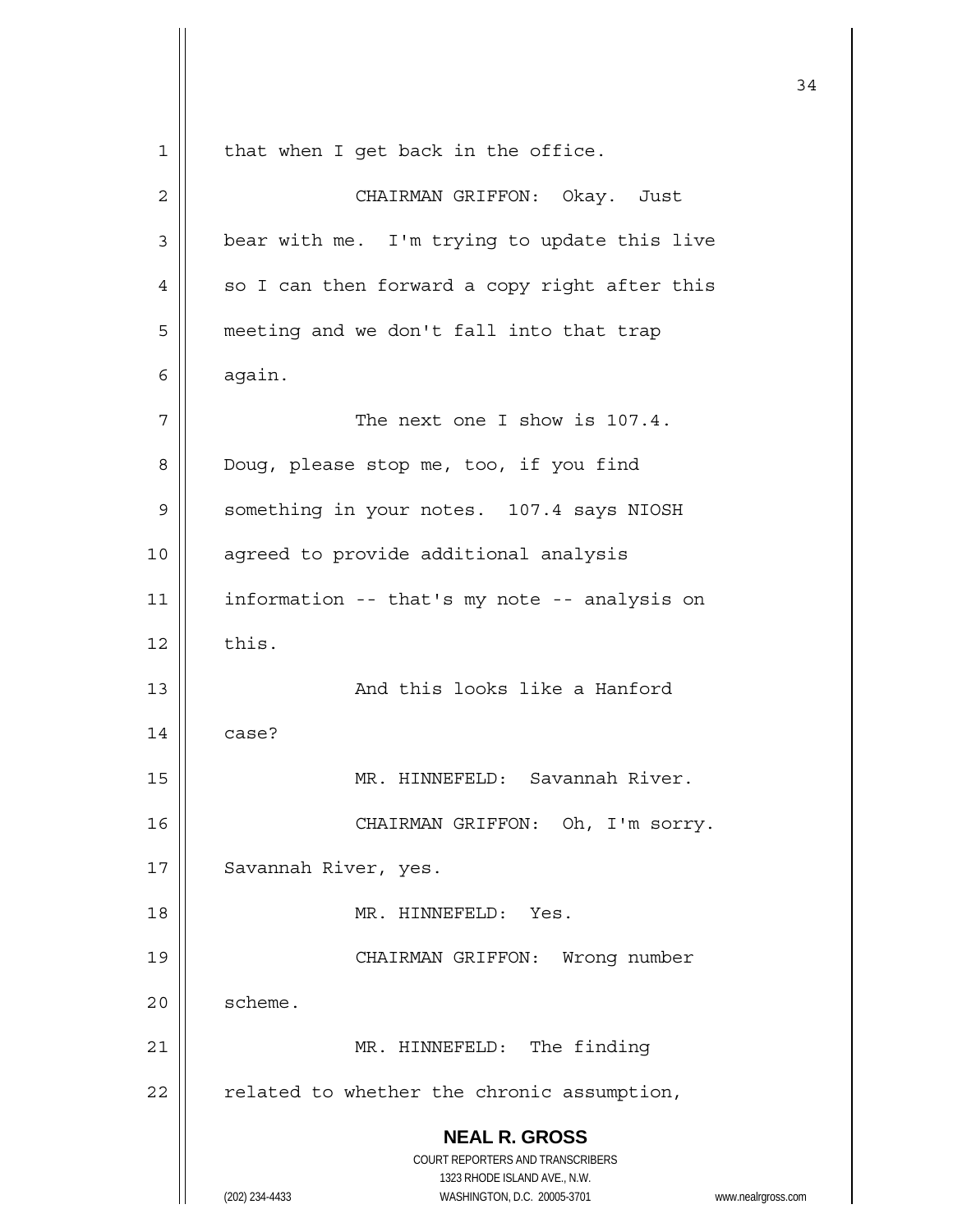| 1              | chronic exposure assumption, is truly bounding                      |
|----------------|---------------------------------------------------------------------|
| 2              | in this case. And we have generally used                            |
| $\mathfrak{Z}$ | chronic exposure scenarios for intermittent,                        |
| 4              | a bioassay where you have got some positives                        |
| 5              | and you can feel like a chronic exposure                            |
| 6              | generally bounded. But there was an analysis                        |
| 7              | done by SC&A that apparently called that                            |
| 8              | into question and we have not provided                              |
| 9              | addition. So this is on the list.                                   |
| 10             | CHAIRMAN GRIFFON: It is still                                       |
| 11             | outstanding?                                                        |
| 12             | MR. HINNEFELD: Yes.                                                 |
| 13             | CHAIRMAN GRIFFON: Okay. The                                         |
| 14             | interesting thing on this, I mean, I want to                        |
| 15             | understand this because on 3/25, we said that                       |
| 16             | it would have no effect on the case. And it                         |
| 17             | looks like we are still continuing to plug                          |
| 18             | away on it.                                                         |
| 19             | MR. HINNEFELD: I think, yes, I                                      |
| 20             | mean, if we can close on this case, that would                      |
| 21             | be one thing to do. But the question now                            |
| 22             | would remain, even if this case -- I guess                          |
|                | <b>NEAL R. GROSS</b>                                                |
|                | COURT REPORTERS AND TRANSCRIBERS                                    |
|                | 1323 RHODE ISLAND AVE., N.W.                                        |
|                | (202) 234-4433<br>WASHINGTON, D.C. 20005-3701<br>www.nealrgross.com |

<u>35</u>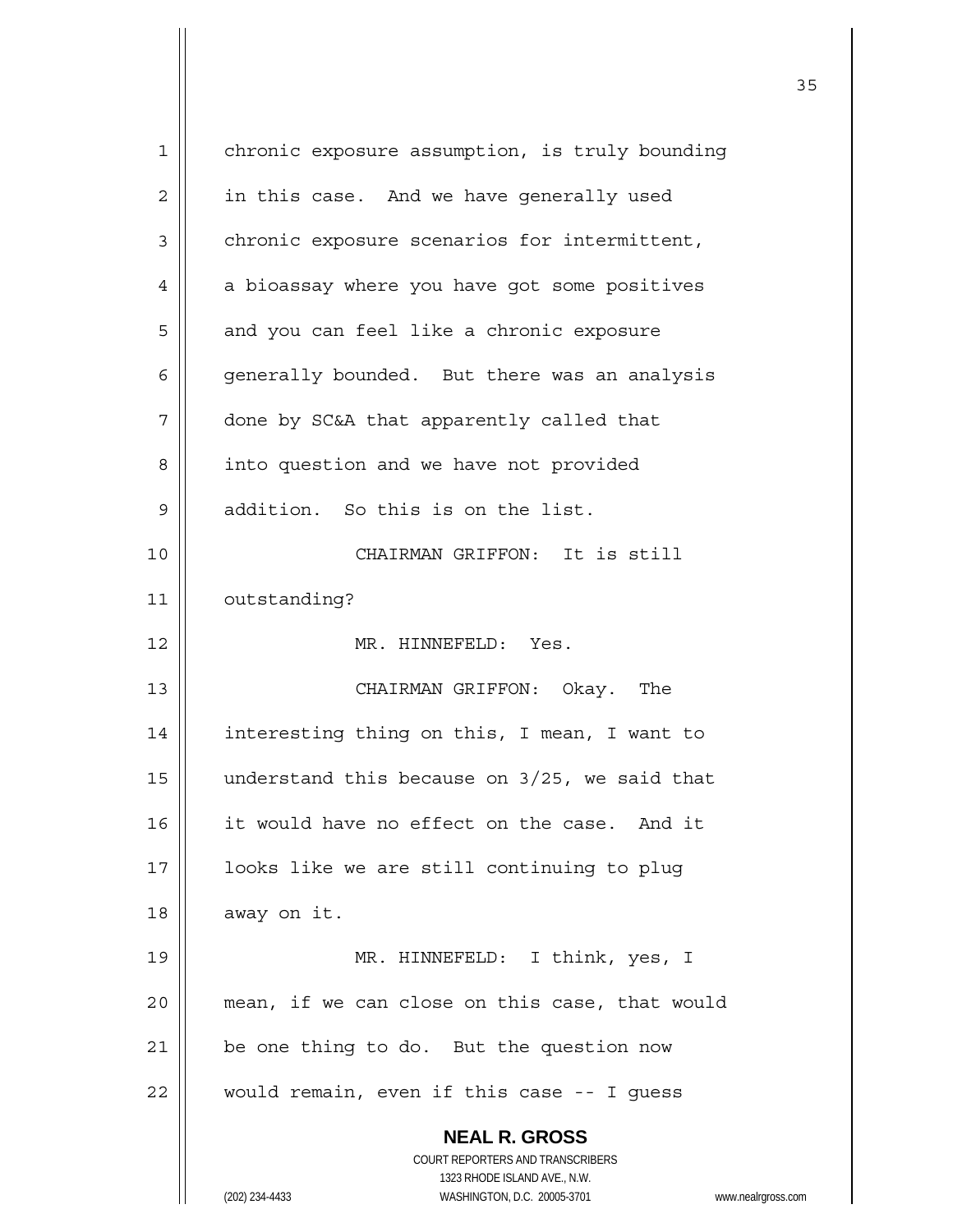| 1  | that means because of the initial analysis                                                          |
|----|-----------------------------------------------------------------------------------------------------|
| 2  | with maybe the higher internal intake still                                                         |
| 3  | didn't change the compensability. I guess                                                           |
| 4  | that's what that means.                                                                             |
| 5  | CHAIRMAN GRIFFON: Yes. I think                                                                      |
| 6  | that is what that means.                                                                            |
| 7  | MR. HINNEFELD: But there is the                                                                     |
| 8  | open general question --                                                                            |
| 9  | CHAIRMAN GRIFFON: Of how --                                                                         |
| 10 | MR. HINNEFELD: -- since we use                                                                      |
| 11 | this technique a lot --                                                                             |
| 12 | CHAIRMAN GRIFFON: A whole lot.                                                                      |
| 13 | Right, right, right. So let's keep it --                                                            |
| 14 | MR. HINNEFELD: -- are we really                                                                     |
| 15 | confident that --                                                                                   |
| 16 | CHAIRMAN GRIFFON: This is more in                                                                   |
| 17 | the general --                                                                                      |
| 18 | MR. HINNEFELD: I think that that                                                                    |
| 19 | is probably why we --                                                                               |
| 20 | CHAIRMAN GRIFFON: Yes, I think we                                                                   |
| 21 | concluded, you're right, that it didn't affect                                                      |
| 22 | the case either way.                                                                                |
|    | <b>NEAL R. GROSS</b>                                                                                |
|    | COURT REPORTERS AND TRANSCRIBERS                                                                    |
|    | 1323 RHODE ISLAND AVE., N.W.<br>(202) 234-4433<br>WASHINGTON, D.C. 20005-3701<br>www.nealrgross.com |
|    |                                                                                                     |

<u>36 and 2012</u>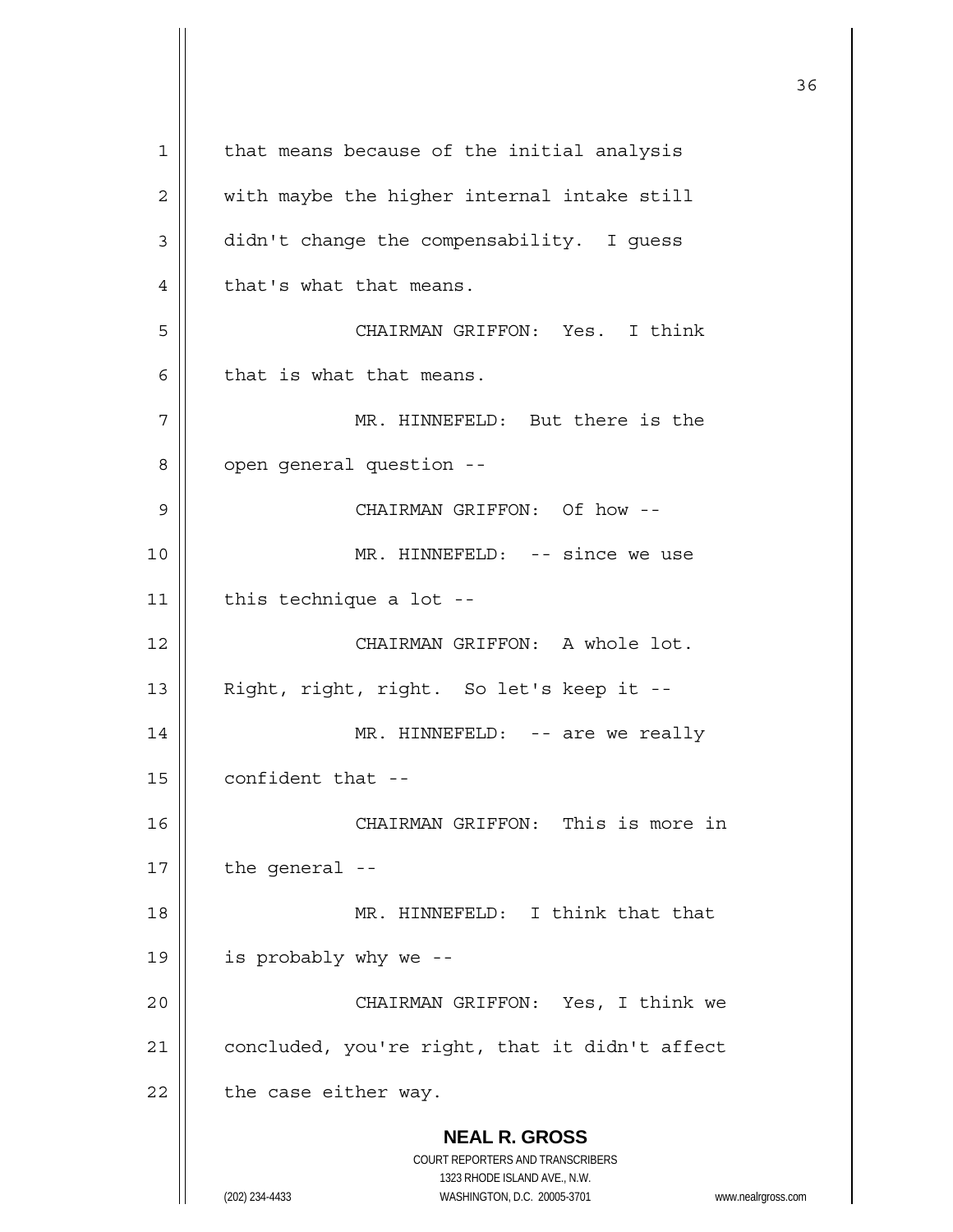**NEAL R. GROSS** COURT REPORTERS AND TRANSCRIBERS 1323 RHODE ISLAND AVE., N.W. (202) 234-4433 WASHINGTON, D.C. 20005-3701 www.nealrgross.com 37 1 2 3 4 5 6 7 8 9 10 11 12 13 14 15 16 17 18 19 20 21 22 MR. HINNEFELD: If I were you, that is what I would be thinking. CHAIRMAN GRIFFON: Right, even with -- MR. HINNEFELD: I am going to say -- CHAIRMAN GRIFFON: Oh, no, no, no. I was just trying to understand. I think what SC&A concluded was that, even if they used their approach, it still wouldn't have -- MR. HINNEFELD: Yes. It wouldn't have -- CHAIRMAN GRIFFON: -- changed the outcome. Right, right, right. We want to know why. MR. FARVER: I believe this is going to come down to one of these professional judgment calls. MR. HINNEFELD: Okay. CHAIRMAN GRIFFON: Yes, yes, yes. MR. FARVER: I thought you had provided this.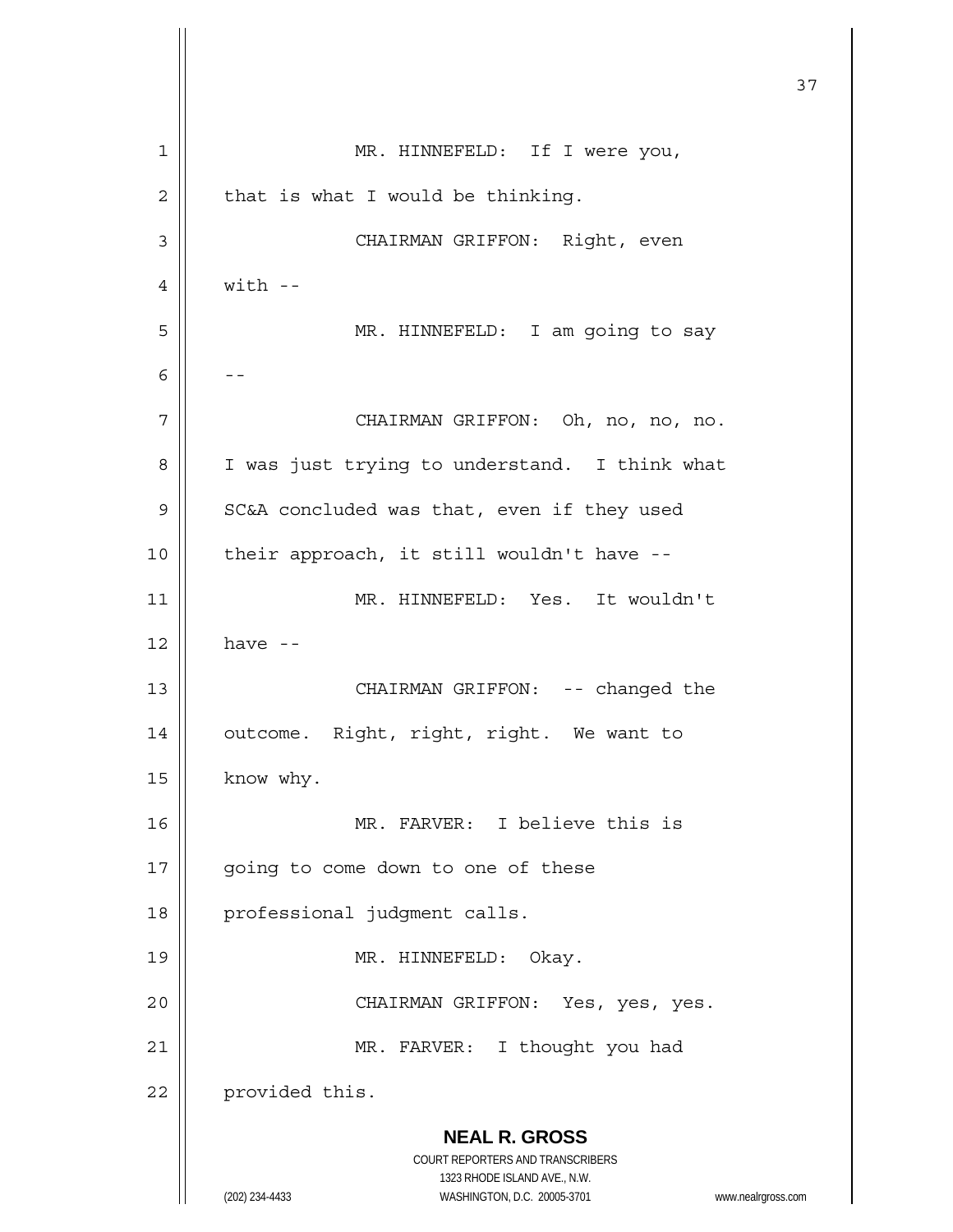|    | 38                                                                  |
|----|---------------------------------------------------------------------|
| 1  | MR. HINNEFELD: Okay. There is a                                     |
| 2  | fairly lengthy response. We have gone back on                       |
| 3  | it.                                                                 |
| 4  | CHAIRMAN GRIFFON: Right.                                            |
| 5  | MR. SIEBERT: I am kind of with                                      |
| 6  | Doug. I think it ends up being professional                         |
| 7  | judgment as to --                                                   |
| 8  | MR. FARVER: And I'm not sure that                                   |
| 9  | either party can tell you which is correct.                         |
| 10 | So how do you decide? I guess that is kind of                       |
| 11 | where we left it, is how do you make that                           |
| 12 | determination?                                                      |
| 13 | DR. MAURO: For my edification, it                                   |
| 14 | was my understanding that --                                        |
| 15 | CHAIRMAN GRIFFON: Yes.                                              |
| 16 | DR. MAURO: -- when you are                                          |
| 17 | confronted with a series of bioassay results,                       |
| 18 | a judgment, you try to fit the data or you                          |
| 19 | make an assumption that what is the chronic                         |
| 20 | intake or you make an assumption if you have                        |
| 21 | other information that it might have been a                         |
| 22 | single intake, halfway between the two at the                       |
|    | <b>NEAL R. GROSS</b><br>COURT REPORTERS AND TRANSCRIBERS            |
|    | 1323 RHODE ISLAND AVE., N.W.                                        |
|    | (202) 234-4433<br>WASHINGTON, D.C. 20005-3701<br>www.nealrgross.com |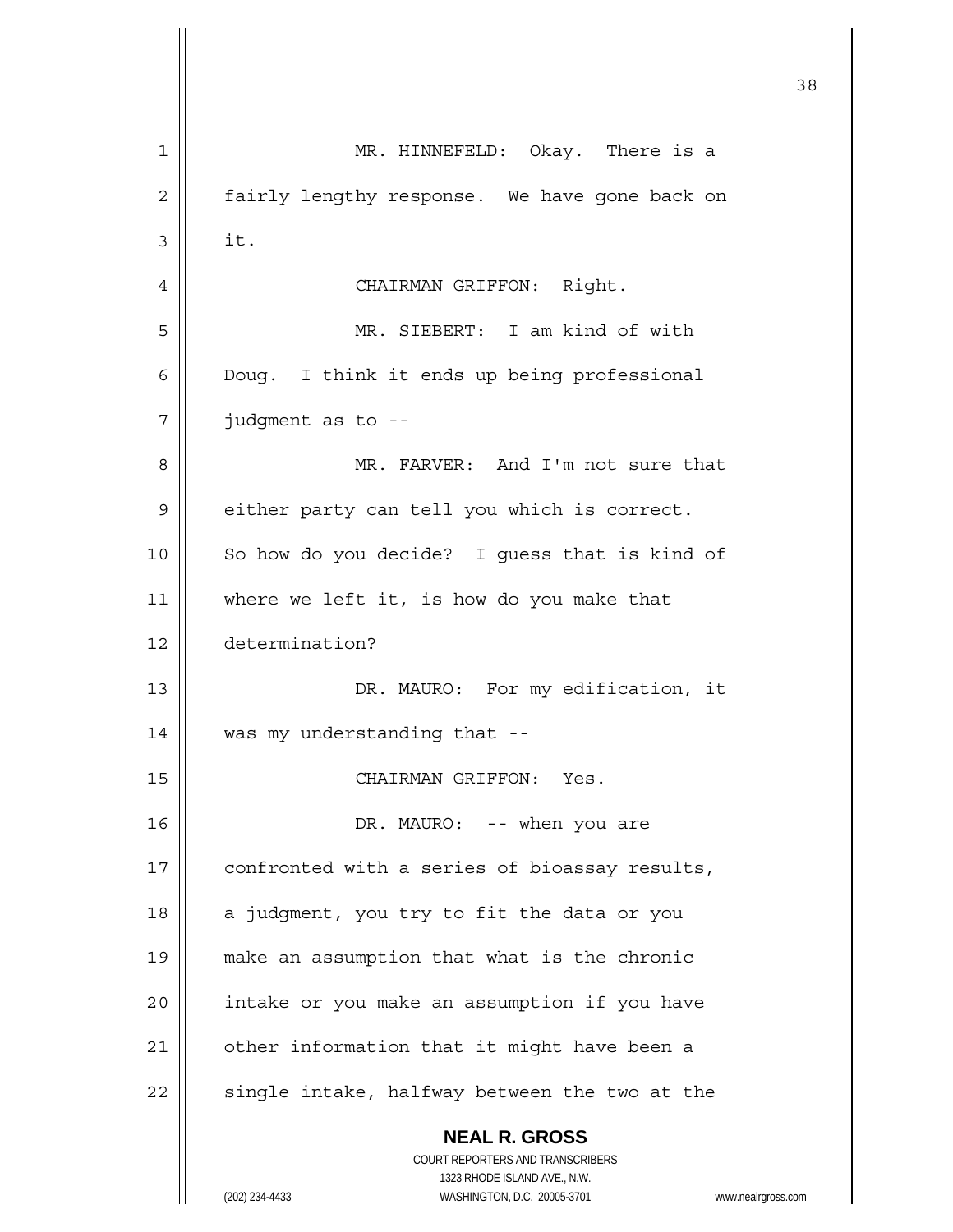**NEAL R. GROSS** COURT REPORTERS AND TRANSCRIBERS 1323 RHODE ISLAND AVE., N.W. (202) 234-4433 WASHINGTON, D.C. 20005-3701 www.nealrgross.com 1 2 3 4 5 6 7 8 9 10 11 12 13 14 15 16 17 18 19 20 21 22 time this bioassay was taken and the previous bioassay. So, in other words, the last time I was involved in this kind of question, it was my understanding that assuming chronic uniform is your standard practice, there are times when you take exception to that. And there's usually a rationale. And I guess that in this particular case, whichever approach you took was something that we weren't expecting to see. I think we were expecting to see either one, chronic or -- MR. HINNEFELD: I think the comment was that a periodic acute would be higher than what was -- DR. MAURO: In this case. MR. HINNEFELD: In this case. DR. MAURO: This is a case, just for anybody who is not with the reading here, this is a firsthand annual bioassay. So someone in their -- they fit into a job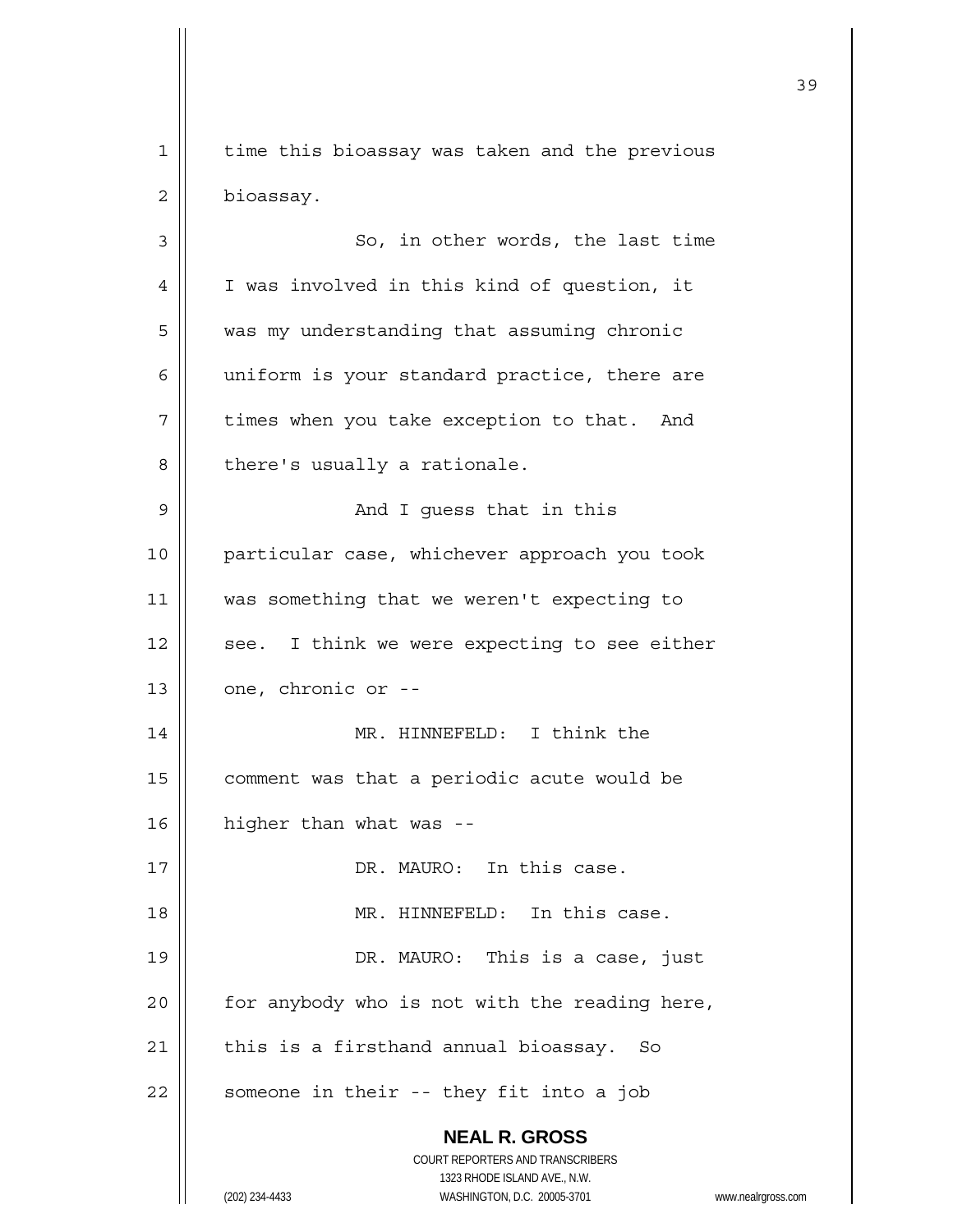**NEAL R. GROSS** COURT REPORTERS AND TRANSCRIBERS 1323 RHODE ISLAND AVE., N.W. (202) 234-4433 WASHINGTON, D.C. 20005-3701 www.nealrgross.com 1 2 3 4 5 6 7 8 9 10 11 12 13 14 15 16 17 18 19 20 21 22 category that is generally -- there is potential for exposure that is not considered one of the highly exposed. MR. FARVER: I don't know. DR. MAURO: So an annual bioassay -- MR. FARVER: I don't know if that is true or not. A security guard can go anywhere at any time. MR. HINNEFELD: Okay. But they would not be working directly with the material, like some package or -- MR. FARVER: You know, they might be standing next to it. MR. HINNEFELD: Well, they could. They could. Our general approach is that what we would consider security or exposed, we wouldn't consider like, for instance, chemical operator at Fernald or something like that. MR. FARVER: No. And that depends on the site. MR. HINNEFELD: There is off-site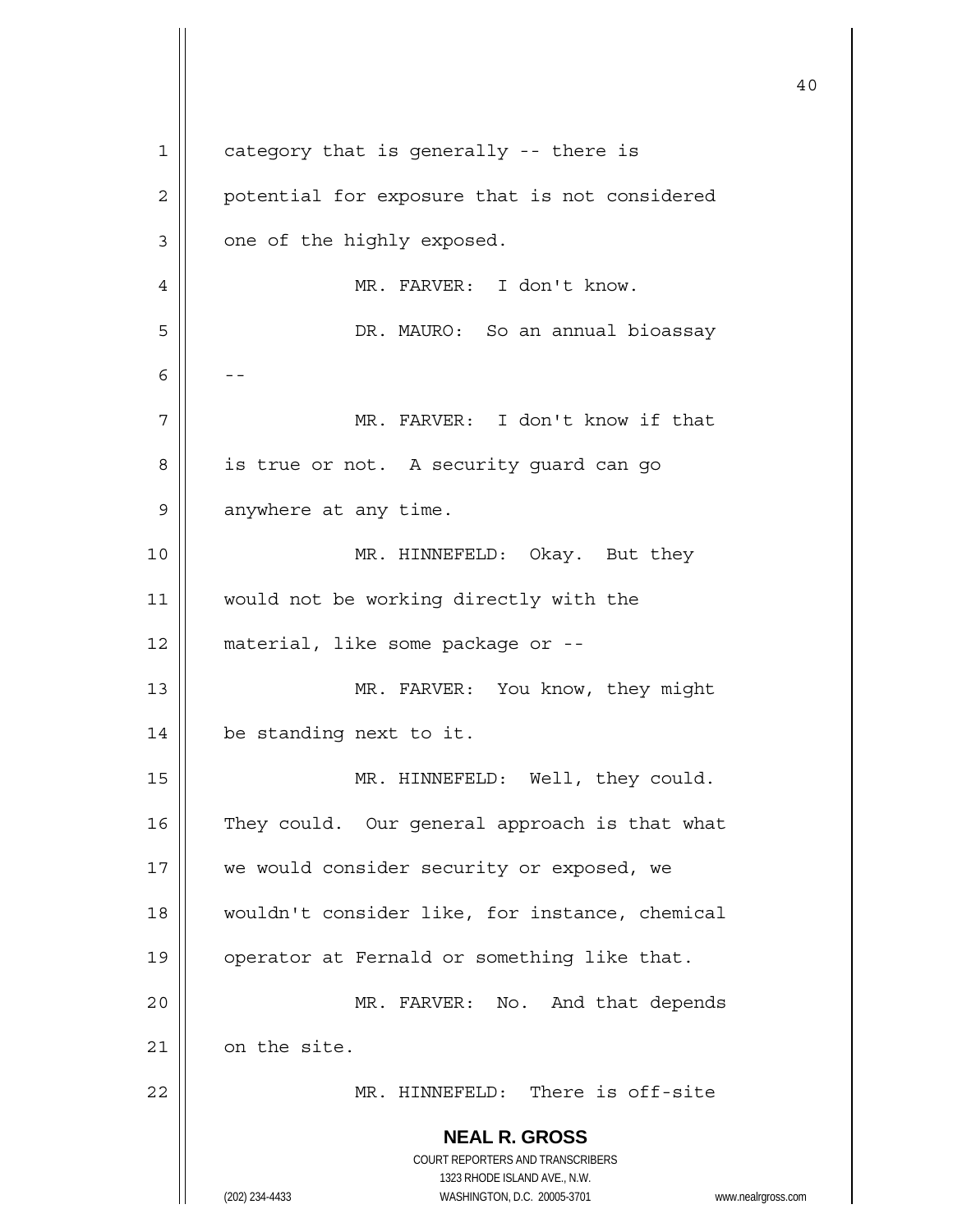| $\mathbf 1$ | dependence on it. That's true. But that is                                                          |
|-------------|-----------------------------------------------------------------------------------------------------|
| 2           | only partly relevant. If a person had annual                                                        |
| 3           | bioassay, which is another reason that that                                                         |
| 4           | the site felt that they were not heavily                                                            |
| 5           | exposed --                                                                                          |
| 6           | MR. FARVER: And I believe what it                                                                   |
| 7           | came down to is when you set the midpoint or                                                        |
| 8           | the intake --                                                                                       |
| 9           | MR. HINNEFELD: And you could                                                                        |
| 10          | fairly choose with an annual bioassay and then                                                      |
| 11          | there were no incidents or -- as I recall,                                                          |
| 12          | there were no incidents or follow-ups.                                                              |
| 13          | MR. SIEBERT: There was nothing                                                                      |
| 14          | indicating --                                                                                       |
| 15          | MR. HINNEFELD: There was nothing                                                                    |
| 16          | indicating exposure.                                                                                |
| 17          | MR. SIEBERT: Correct, specific,                                                                     |
| 18          | yes.                                                                                                |
| 19          | MR. HINNEFELD: So it was just the                                                                   |
| 20          | annual bioassay.                                                                                    |
| 21          | DR. MAURO: That basic philosophy                                                                    |
| 22          | or strategy is reasonable. That is, let the                                                         |
|             | <b>NEAL R. GROSS</b>                                                                                |
|             | COURT REPORTERS AND TRANSCRIBERS                                                                    |
|             | 1323 RHODE ISLAND AVE., N.W.<br>WASHINGTON, D.C. 20005-3701<br>(202) 234-4433<br>www.nealrgross.com |
|             |                                                                                                     |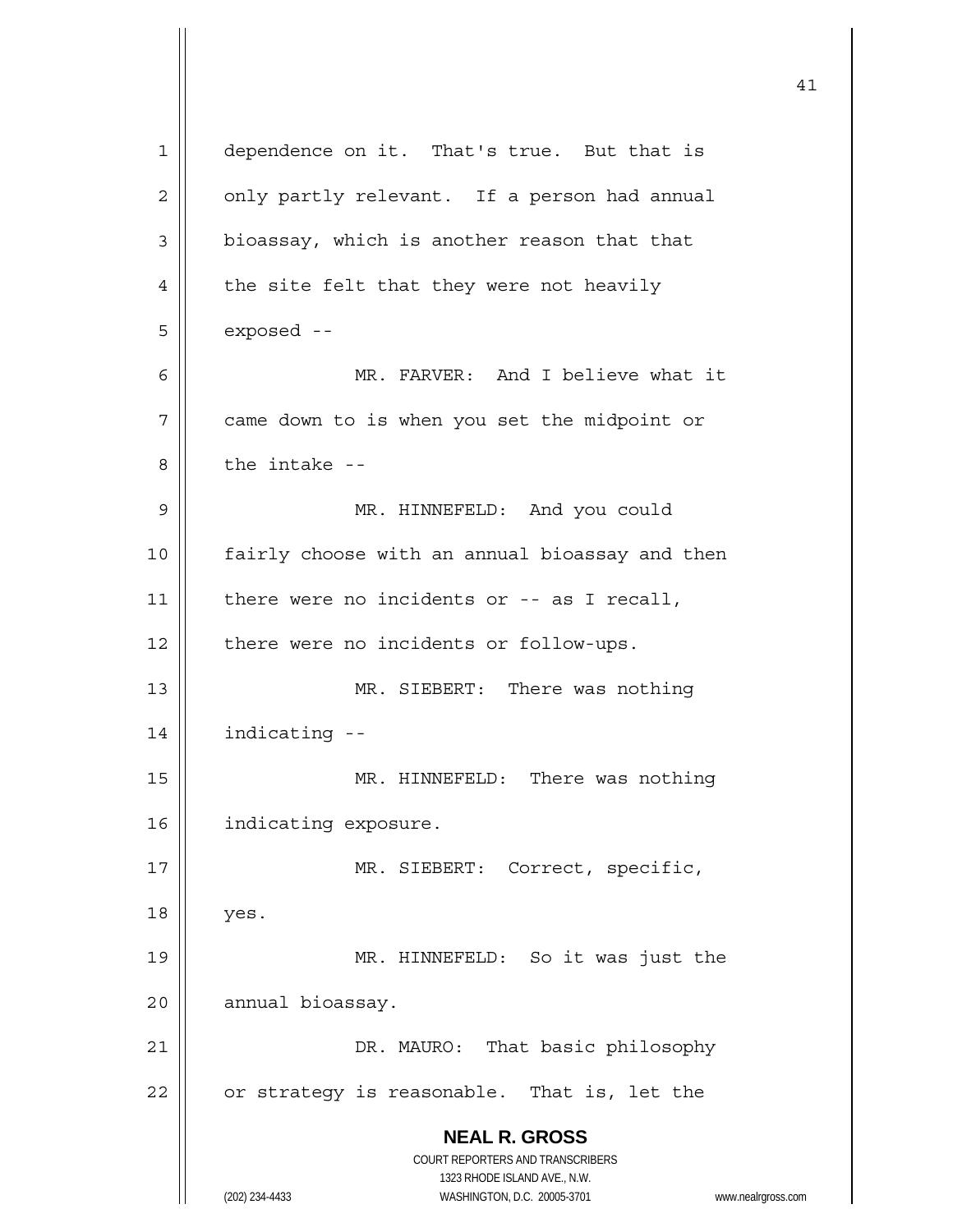**NEAL R. GROSS** COURT REPORTERS AND TRANSCRIBERS 1323 RHODE ISLAND AVE., N.W. 1 2 3 4 5 6 7 8 9 10 11 12 13 14 15 16 17 18 19 20 21 22 occupation and its exposure history speak to the analyst. And then a judgment is made by the analyst and puts down in his report the rationale for picking whether it is going to be episodic intake or chronic. MR. HINNEFELD: Right. DR. MAURO: I don't know if this is a generic issue. I think that is agreed that that is the reasonable way to come at the problem. Now, if it turns out, though, that when that judgment is made, it makes a substantive difference to this particular case, well, then we have something that is of importance. MR. HINNEFELD: Yes. DR. MAURO: Now, you are saying that it really didn't make a substantive difference. What I am saying is I guess leaving it open-ended to a degree to allow the analysts to use judgment, as opposed to some, let's say, strict hard and fast rule, you shall always use chronic, something along

42

(202) 234-4433 WASHINGTON, D.C. 20005-3701 www.nealrgross.com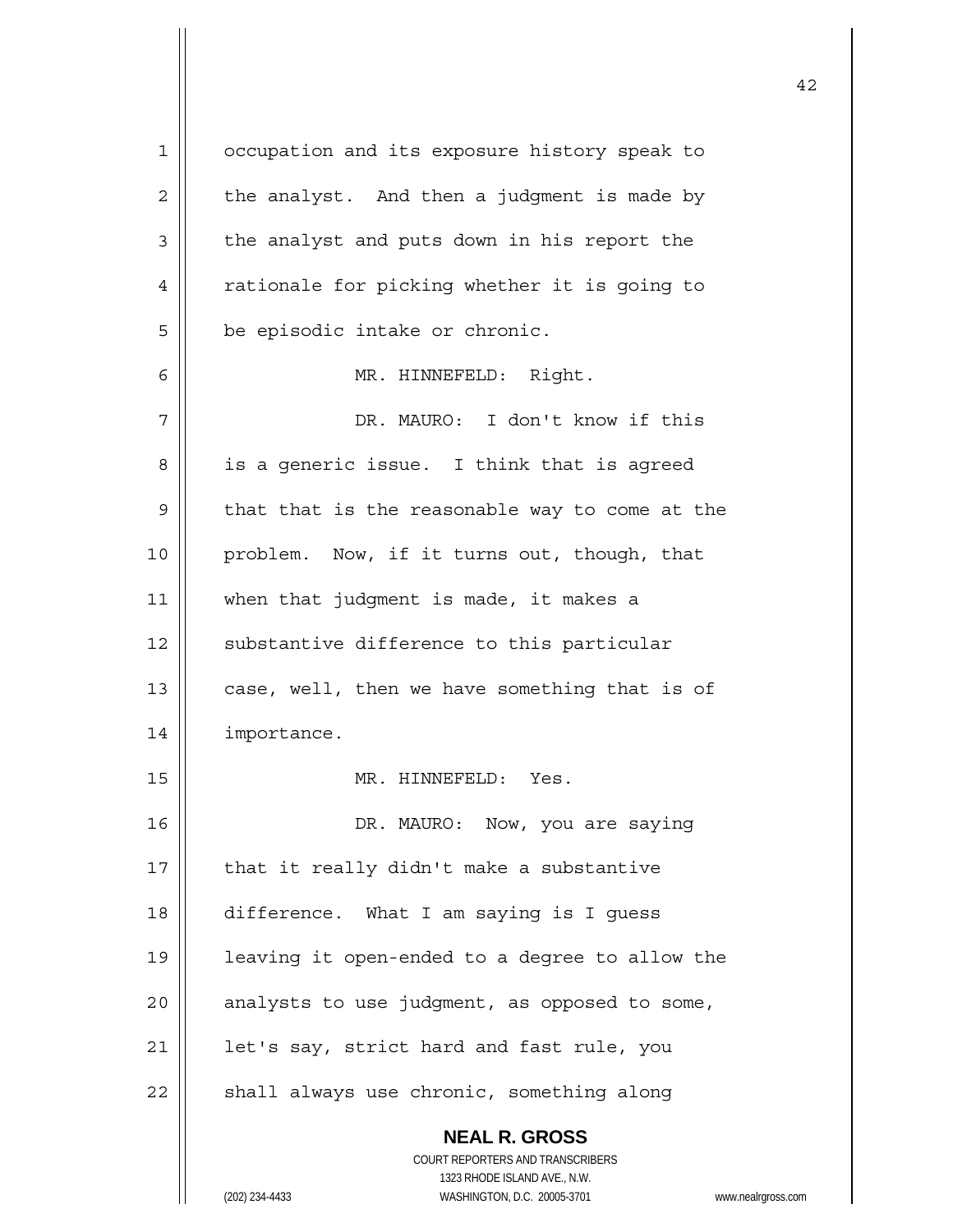1 those lines.

| 2  | So I guess my sense is that it                                                                                                                                  |
|----|-----------------------------------------------------------------------------------------------------------------------------------------------------------------|
| 3  | makes sense to leave the analysts with a                                                                                                                        |
| 4  | degree of discretion as long as when he                                                                                                                         |
| 5  | exercises that discretion, he documents it.                                                                                                                     |
| 6  | CHAIRMAN GRIFFON: He documents                                                                                                                                  |
| 7  | it. I think that's been one of our                                                                                                                              |
| 8  | frustrations, yes.                                                                                                                                              |
| 9  | DR. MAURO: And also demonstrate                                                                                                                                 |
| 10 | that by going the other route wouldn't flip                                                                                                                     |
| 11 | the conclusion. I think it is important to                                                                                                                      |
| 12 | recognize how important that discretion is.                                                                                                                     |
| 13 | Now, in this case, what I am                                                                                                                                    |
| 14 | hearing is that it really wouldn't change                                                                                                                       |
| 15 | anything whether you went from chronic to                                                                                                                       |
| 16 | acute or not. Is that what --                                                                                                                                   |
| 17 | MR.<br>FARVER: Correct                                                                                                                                          |
| 18 | DR. MAURO: Yes.                                                                                                                                                 |
| 19 | MEMBER CLAWSON: You know, I've                                                                                                                                  |
| 20 | got kind of a write-up on this. I think it                                                                                                                      |
| 21 | was Doug's response that said exactly what you                                                                                                                  |
| 22 | guys are, stand by our initial finding.<br>We                                                                                                                   |
|    | <b>NEAL R. GROSS</b><br>COURT REPORTERS AND TRANSCRIBERS<br>1323 RHODE ISLAND AVE., N.W.<br>(202) 234-4433<br>WASHINGTON, D.C. 20005-3701<br>www.nealrgross.com |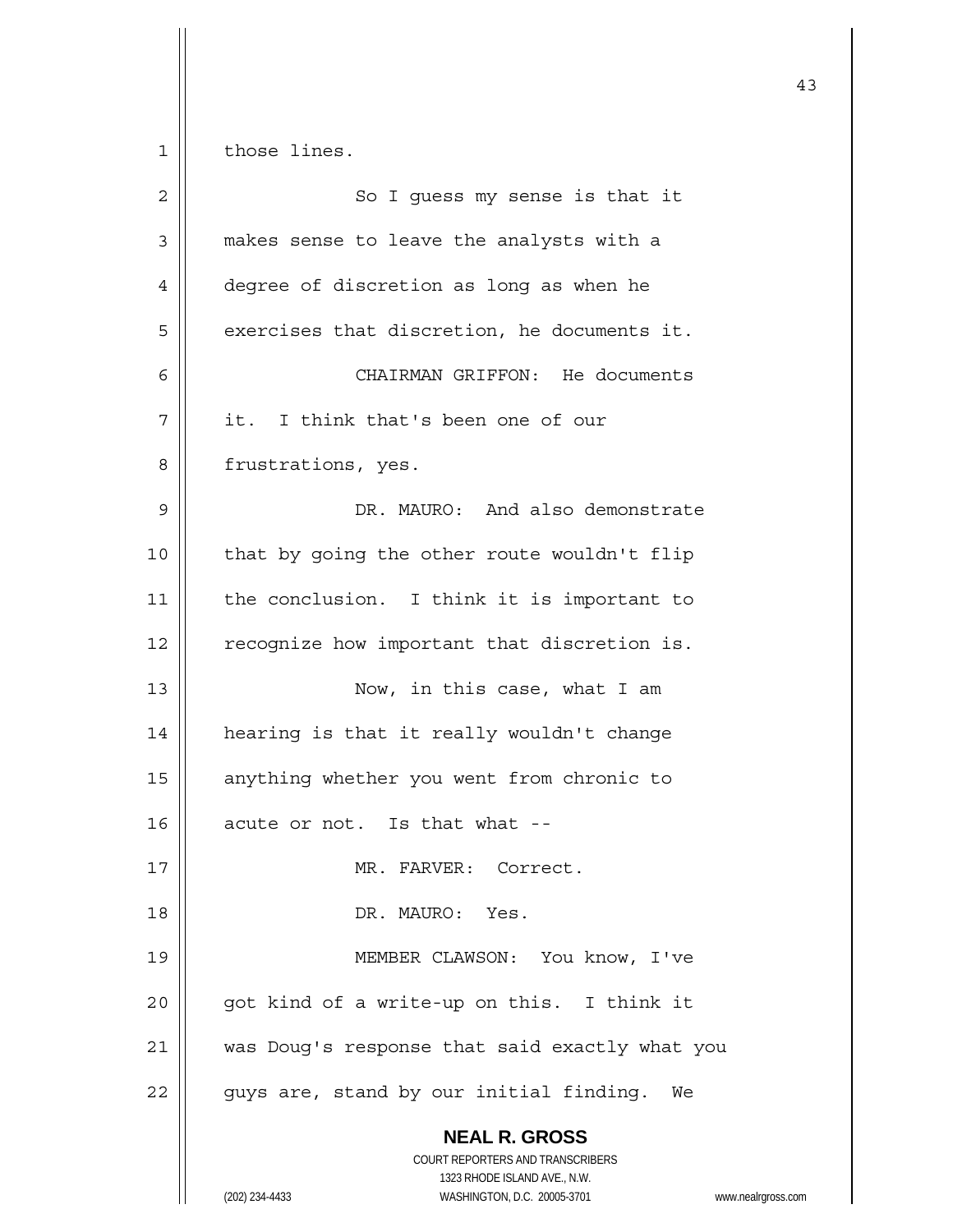| $\mathbf 1$ | recognize that in the event of the assumption                       |
|-------------|---------------------------------------------------------------------|
| 2           | uranium dose or triple chance in the total                          |
| 3           | dose is small, we would not affect the outcome                      |
| 4           | of this case. However, we urge NIOSH to use                         |
| 5           | caution when assuming chronic intake over the                       |
| 6           | employment period. Consider the EE job                              |
| 7           | function, if possible, as a single or multiple                      |
| 8           | acute intake.                                                       |
| $\mathsf 9$ | That is what you sent back on that                                  |
| 10          | one. And this is basically what we are                              |
| 11          | saying. We have got to have an avenue to be                         |
| 12          | able to make this judgment, also so that we                         |
| 13          | see in the case, don't we?                                          |
| 14          | CHAIRMAN GRIFFON: Yes, which does                                   |
| 15          | make a little sense with the security guard                         |
| 16          | function if you would expect it is probably                         |
| 17          | more likely that --                                                 |
| 18          | MR. HINNEFELD: Episodic.                                            |
| 19          | CHAIRMAN GRIFFON: Episodic is                                       |
| 20          | more likely.                                                        |
| 21          | MR. HINNEFELD: It is more likely.                                   |
| 22          | CHAIRMAN GRIFFON: You could have                                    |
|             | <b>NEAL R. GROSS</b>                                                |
|             | COURT REPORTERS AND TRANSCRIBERS                                    |
|             | 1323 RHODE ISLAND AVE., N.W.                                        |
|             | (202) 234-4433<br>WASHINGTON, D.C. 20005-3701<br>www.nealrgross.com |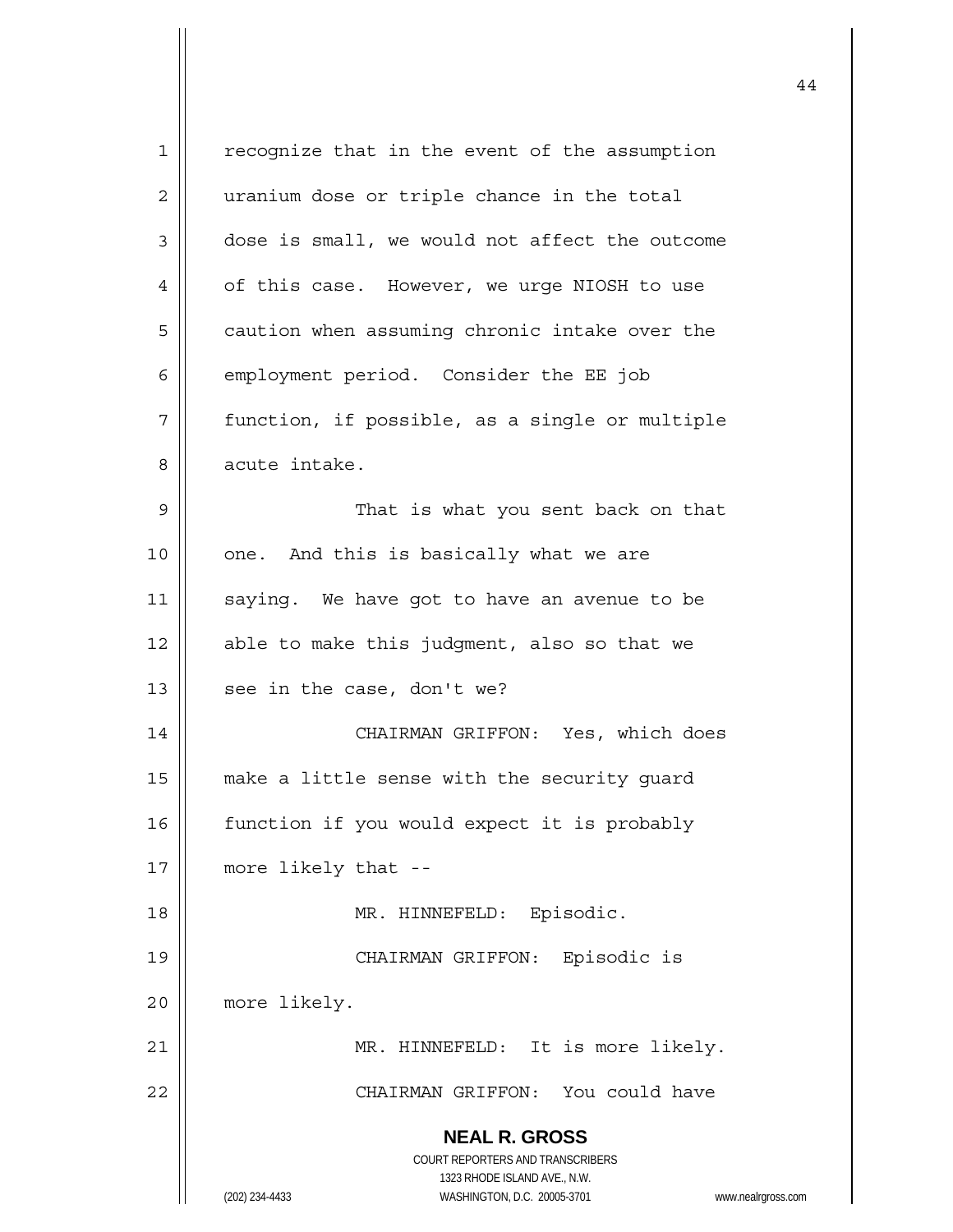**NEAL R. GROSS** COURT REPORTERS AND TRANSCRIBERS 1323 RHODE ISLAND AVE., N.W. (202) 234-4433 WASHINGTON, D.C. 20005-3701 www.nealrgross.com 45 1 2 3 4 5 6 7 8 9 10 11 12 13 14 15 16 17 18 19 20 21 22 walked into something at one time or a couple of times or whatever, -- MR. HINNEFELD: Yes, yes. CHAIRMAN GRIFFON: -- as opposed to the routine steady chronic, yes. So I guess that was your point, Doug. MR. FARVER: Yes. How do you make that determination -- CHAIRMAN GRIFFON: Right. MR. FARVER: -- between chronic or acute, especially when you have a job position as this, where he is in and out of different facilities. CHAIRMAN GRIFFON: Right. MR. SIEBERT: If I remember right, this one was where the samples that he had to base this on were positive and slightly increasing. I think that was part of the thought process that -- well, if they were slightly increasing over time, chronic could be fitting, although I can see both sides of it. It is usually an internal dosimetry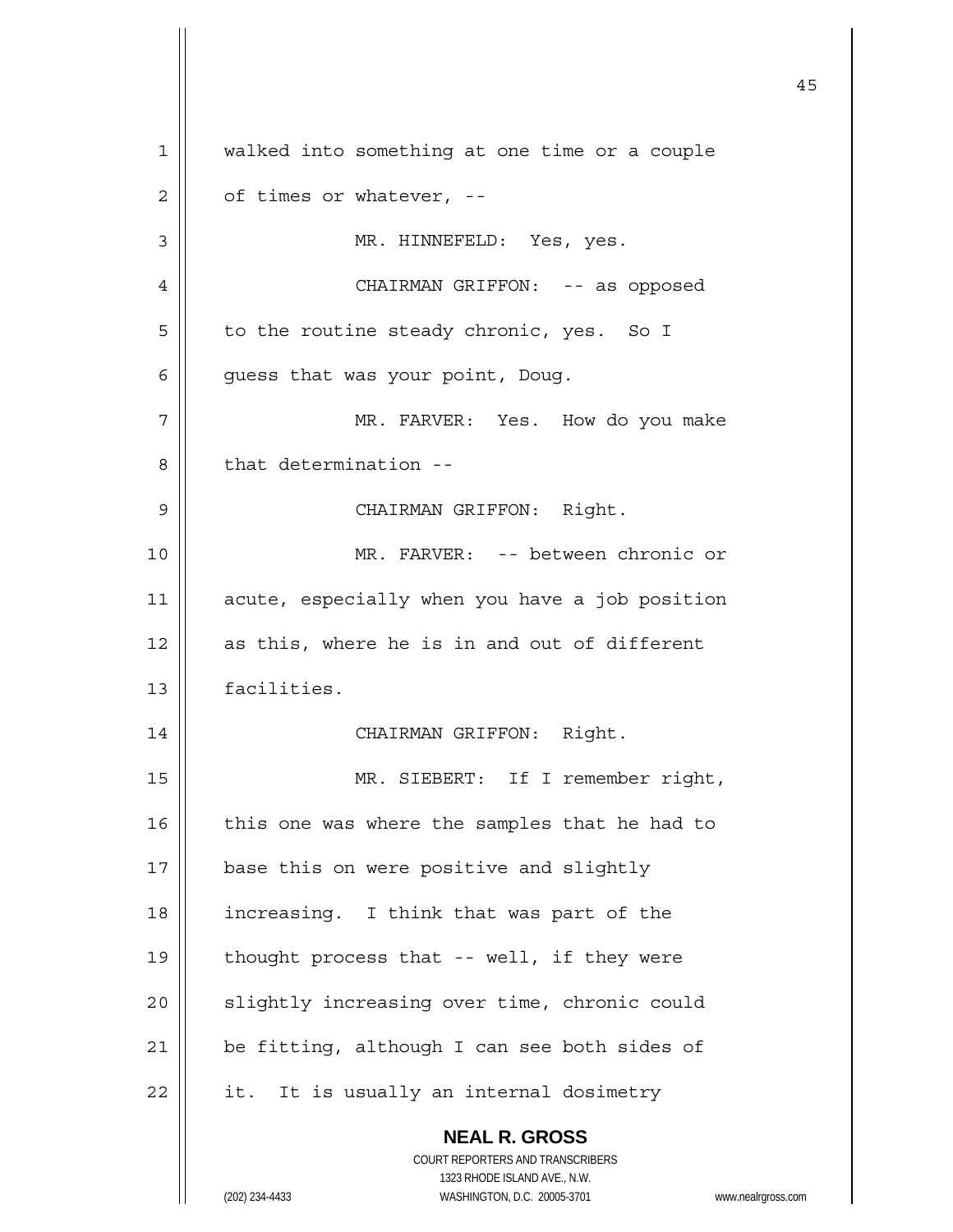|    |                                                                                                     | 46 |
|----|-----------------------------------------------------------------------------------------------------|----|
| 1  | thing. I can see both sides of it, yes.                                                             |    |
| 2  | MR. FARVER: Yes, but how do you                                                                     |    |
| 3  | make that determination?                                                                            |    |
| 4  | MR. HINNEFELD: Well, we will                                                                        |    |
| 5  | check and see. I will have to check and see                                                         |    |
| 6  | what kind of guidance is available or what                                                          |    |
| 7  | kind of guidance might be possible even.                                                            |    |
| 8  | DR. MAURO: I think the only time                                                                    |    |
| 9  | we really had a strong disagreement in a                                                            |    |
| 10 | situation like this is when you assume the                                                          |    |
| 11 | intake occurred the day before the bioassay                                                         |    |
| 12 | occurred.                                                                                           |    |
| 13 | MR. HINNEFELD: Yes.                                                                                 |    |
| 14 | DR. MAURO: And unless you knew                                                                      |    |
| 15 | that, that really was the case --                                                                   |    |
| 16 | MR. HINNEFELD: Right.                                                                               |    |
| 17 | DR. MAURO: -- because we have                                                                       |    |
| 18 | seen those. That would tend to minimize the                                                         |    |
| 19 | burden of the work. So in a case like this,                                                         |    |
| 20 | where that judgment has to be made, you know,                                                       |    |
| 21 | I guess I feel as if as long as it is                                                               |    |
| 22 | explained, it sounds like you went with                                                             |    |
|    | <b>NEAL R. GROSS</b><br>COURT REPORTERS AND TRANSCRIBERS                                            |    |
|    | 1323 RHODE ISLAND AVE., N.W.<br>(202) 234-4433<br>WASHINGTON, D.C. 20005-3701<br>www.nealrgross.com |    |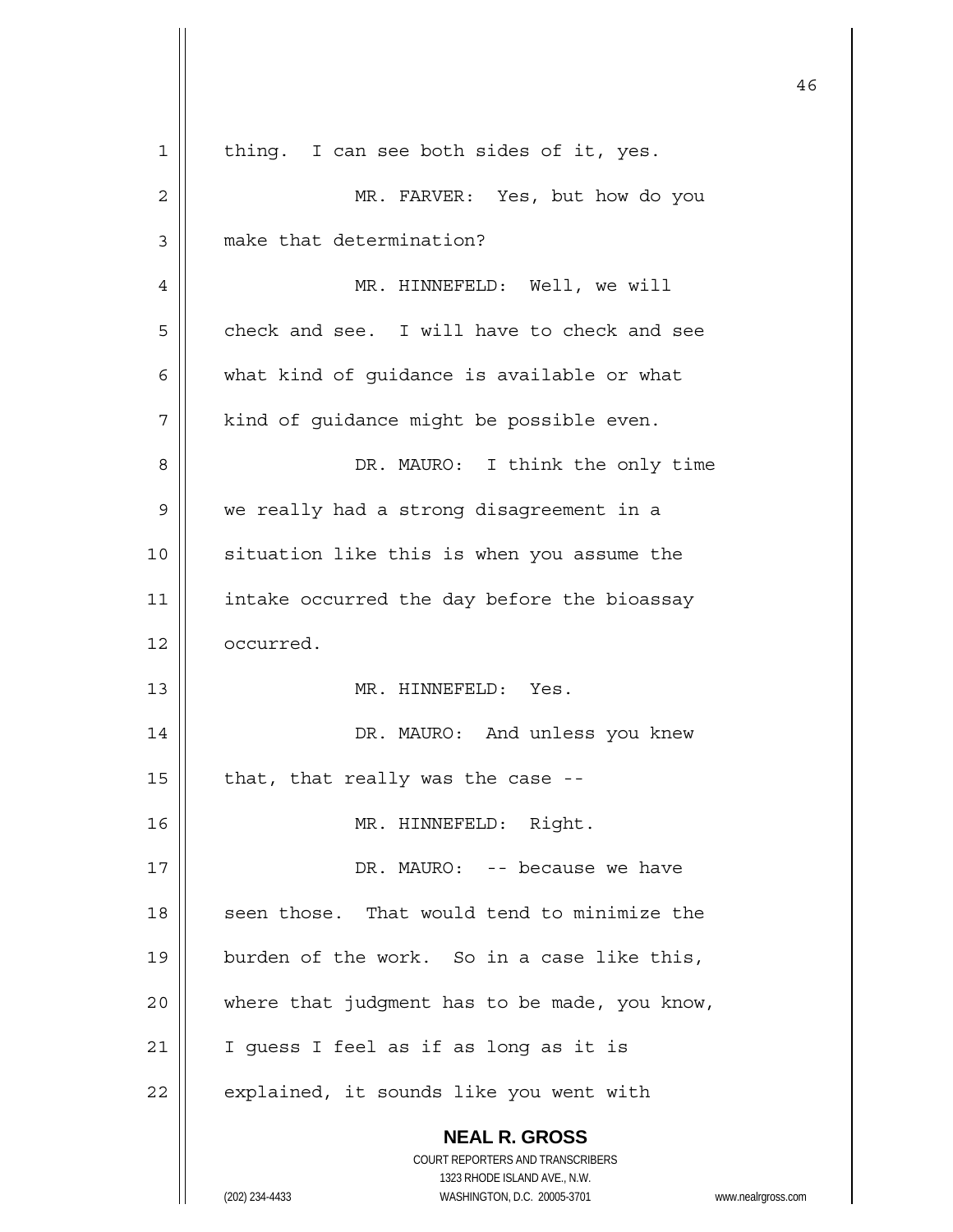| $\mathbf 1$ | chronic, but an argument could be made, well,                           |
|-------------|-------------------------------------------------------------------------|
| 2           | you know, perhaps acute would be better.                                |
| 3           | In this particular case, it really                                      |
| 4           | didn't change anything.                                                 |
| 5           | MEMBER CLAWSON: Well, security                                          |
| 6           | guards are an interesting one because each one                          |
| 7           | of the sites is going to be a little bit                                |
| 8           | different. I know in our case, a lot of times                           |
| 9           | when we have had an issue, a problem that has                           |
| 10          | arisen, we have left. And they check us for                             |
| 11          | it, but they actually position the quards.                              |
| 12          | In one our instances, we forgot to                                      |
| 13          | involve them in the bioassay program. All of                            |
| 14          | us were checked, but none of them were. And                             |
| 15          | they were just outside the door because they                            |
| 16          | had controlled access.                                                  |
| 17          | So, you know, each one of these                                         |
| 18          | has their own little nuance in what is going                            |
| 19          | to be $-$                                                               |
| 20          | DR. MAURO: Well, in your case,                                          |
| 21          | would you say your security guard would likely                          |
| 22          | represent a chronic exposure situation because                          |
|             | <b>NEAL R. GROSS</b>                                                    |
|             | <b>COURT REPORTERS AND TRANSCRIBERS</b><br>1323 RHODE ISLAND AVE., N.W. |
|             | (202) 234-4433<br>WASHINGTON, D.C. 20005-3701<br>www.nealrgross.com     |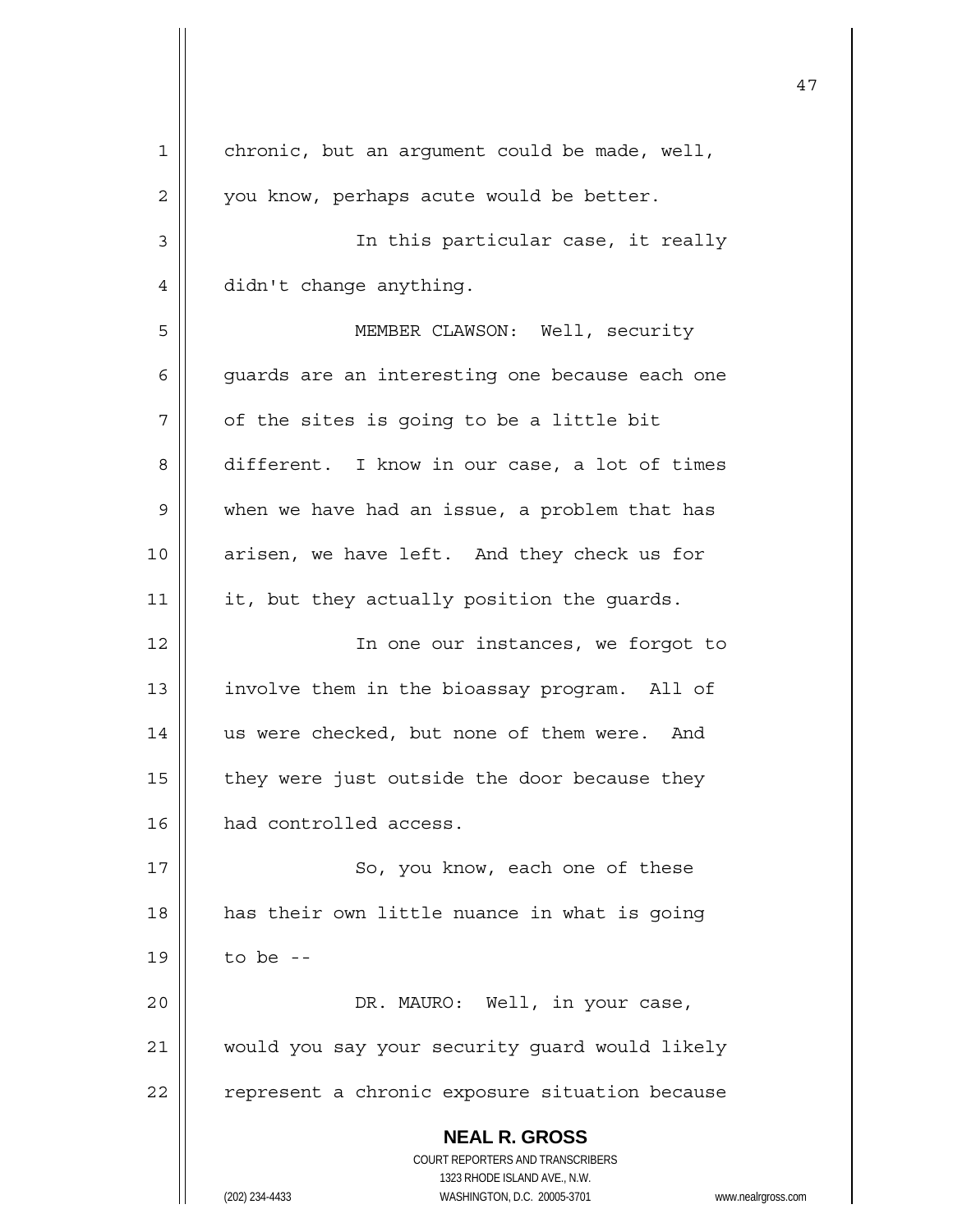| $1\,$          | of the nature of his job, as opposed to acute?                      |
|----------------|---------------------------------------------------------------------|
| 2              | MEMBER CLAWSON: That one would                                      |
| 3              | have been chronic or acute, I guess. They                           |
| $\overline{4}$ | come in and out. And a lot of times they have                       |
| 5              | to come into situations where we have to leave                      |
| 6              | something unattended --                                             |
| 7              | DR. MAURO: Okay.                                                    |
| 8              | MEMBER CLAWSON: -- and back and                                     |
| 9              | forth, each one. That is why I am saying,                           |
| 10             | especially with a security quard, that we                           |
| 11             | tried to do these by job categories. But a                          |
| 12             | lot of them come into things that were going                        |
| 13             | out.                                                                |
| 14             | MR. SIEBERT: And another thing                                      |
| 15             | with this one is when we looked at the acute                        |
| 16             | numbers, which, you know, we looked at Douq's                       |
| 17             | numbers, they are generally three to five                           |
| 18             | times higher than what we used as the largest                       |
| 19             | calculated uranium intakes that have ever been                      |
| 20             | at the site.                                                        |
| 21             | So that is also kind of another                                     |
| 22             | indicator that your security guard problem                          |
|                | <b>NEAL R. GROSS</b>                                                |
|                | COURT REPORTERS AND TRANSCRIBERS                                    |
|                | 1323 RHODE ISLAND AVE., N.W.                                        |
|                | (202) 234-4433<br>WASHINGTON, D.C. 20005-3701<br>www.nealrgross.com |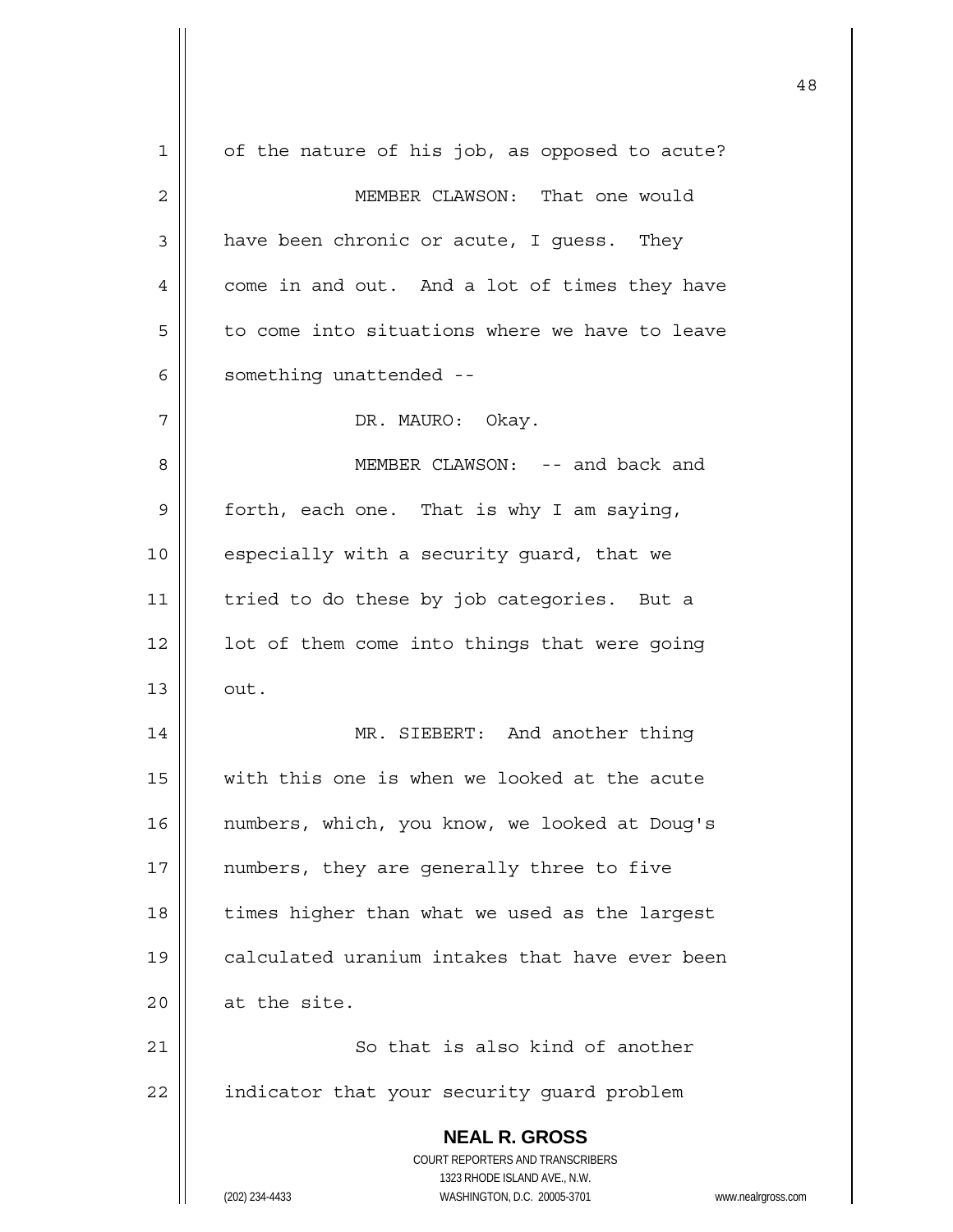|    |                                                                                                     | 49 |
|----|-----------------------------------------------------------------------------------------------------|----|
| 1  | isn't the guy who got three or four times                                                           |    |
| 2  | higher than the documented largest intake at                                                        |    |
| 3  | the site, $-$                                                                                       |    |
| 4  | CHAIRMAN GRIFFON: Right, right,                                                                     |    |
| 5  | right.                                                                                              |    |
| 6  | MR. SIEBERT: -- although that's                                                                     |    |
| 7  | another thing that could be documented in the                                                       |    |
| 8  |                                                                                                     |    |
| 9  | CHAIRMAN GRIFFON: I think that's                                                                    |    |
| 10 | part of the problem is the documentation.                                                           |    |
| 11 | DR. MAURO: You've got to tell the                                                                   |    |
| 12 | story.                                                                                              |    |
| 13 | CHAIRMAN GRIFFON: Yes, yes, yes.                                                                    |    |
| 14 | DR. MAURO: That's always a help.                                                                    |    |
| 15 | CHAIRMAN GRIFFON: Yes, yes.                                                                         |    |
| 16 | MR. FARVER: We did respond.                                                                         |    |
| 17 | CHAIRMAN GRIFFON: Right. Okay.                                                                      |    |
| 18 | MR. FARVER: I'll turn it back to                                                                    |    |
| 19 | you so you can just read it.                                                                        |    |
| 20 | MR. HINNEFELD: Oh, we're done                                                                       |    |
| 21 | talking about it.                                                                                   |    |
| 22 | MR. FARVER: Basically NIOSH did                                                                     |    |
|    | <b>NEAL R. GROSS</b><br>COURT REPORTERS AND TRANSCRIBERS                                            |    |
|    | 1323 RHODE ISLAND AVE., N.W.<br>(202) 234-4433<br>WASHINGTON, D.C. 20005-3701<br>www.nealrgross.com |    |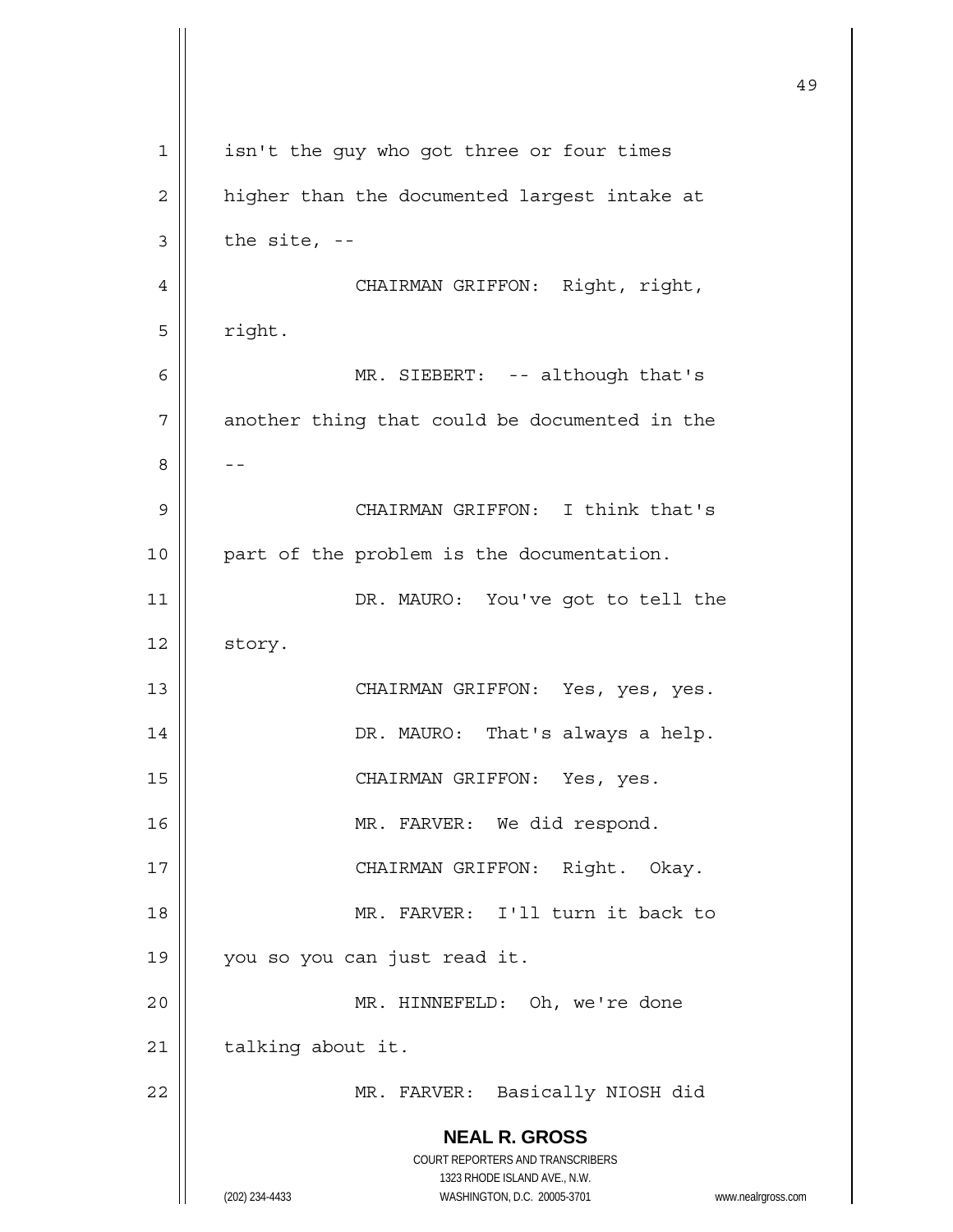| $\mathbf 1$    | send a response. And they went, and they did                                                        |
|----------------|-----------------------------------------------------------------------------------------------------|
| $\overline{2}$ | work different scenarios for the full                                                               |
| 3              | employment period, for acute intakes. And                                                           |
| 4              | they present a table of their results.                                                              |
| 5              | And you can see from the table the                                                                  |
| 6              | doses are all over the place. It could be                                                           |
| 7              | anything from 19.6 rem to 150 rem.                                                                  |
| 8              | DR. MAURO: But even the high-end                                                                    |
| 9              | one doesn't flip it?                                                                                |
| 10             | MR. FARVER: Let's see what they                                                                     |
| 11             | say. It changes the POC from like 35 to 38.                                                         |
| 12             | It's a matter of process.                                                                           |
| 13             | DR. MAURO: Yes, process.                                                                            |
| 14             | CHAIRMAN GRIFFON: But I am not                                                                      |
| 15             | sure that we have anything more to do on the                                                        |
| 16             | general. I mean, we have made our comments on                                                       |
| 17             | this, right, that we believe that the how, the                                                      |
| 18             | selection process should be better documented                                                       |
| 19             | or explained.                                                                                       |
| 20             | And I don't know to what extent it                                                                  |
| 21             | is in any TIB, but I think I agree with John                                                        |
| 22             | that it shouldn't be prescriptive. But, you                                                         |
|                | <b>NEAL R. GROSS</b>                                                                                |
|                | COURT REPORTERS AND TRANSCRIBERS                                                                    |
|                | 1323 RHODE ISLAND AVE., N.W.<br>(202) 234-4433<br>WASHINGTON, D.C. 20005-3701<br>www.nealrgross.com |
|                |                                                                                                     |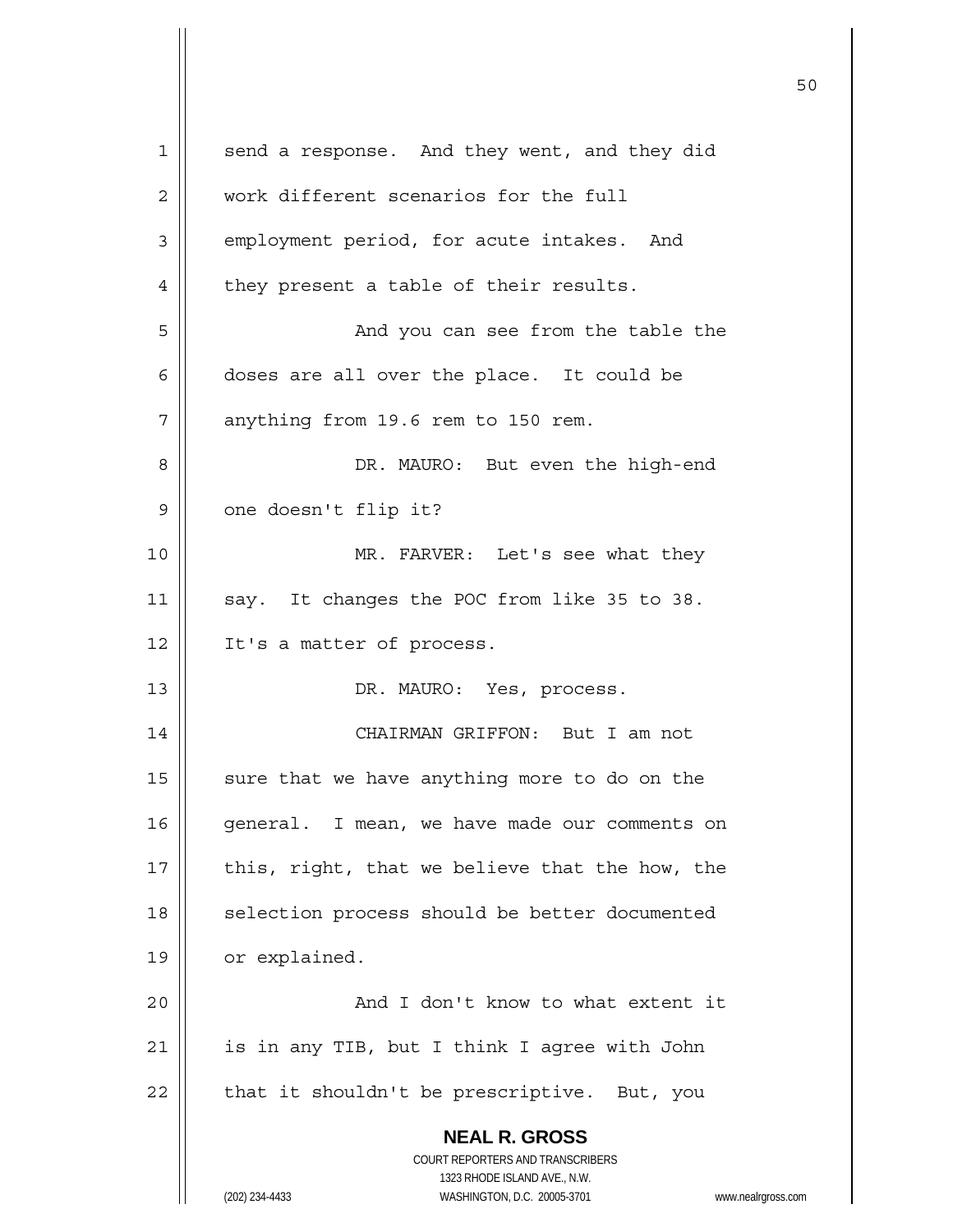|             | 51                                                                                       |  |
|-------------|------------------------------------------------------------------------------------------|--|
| $\mathbf 1$ | know, is there some guideline?                                                           |  |
| 2           | This goes back to my other                                                               |  |
| 3           | question, too, of the site-specific guideline                                            |  |
| 4           | that they used at the time. I know Savannah                                              |  |
| 5           | River has some site guides. And if that was                                              |  |
| 6           | included in the case file, you know, that may                                            |  |
| 7           | or may not --                                                                            |  |
| 8           | MR. SIEBERT: That's not a site                                                           |  |
| 9           | guide thing, but I see what you are saying.                                              |  |
| 10          | CHAIRMAN GRIFFON: Yes, yes, yes.                                                         |  |
| 11          | But I think I agree with John. We could                                                  |  |
| 12          | probably try to close this finding and just --                                           |  |
| 13          | MR. HINNEFELD: Well, I will just                                                         |  |
| 14          | for my own curiosity and for edification,                                                |  |
| 15          | future meetings, try to figure out if there is                                           |  |
| 16          | guidance out there and what kind of thought                                              |  |
| 17          | process goes into it. I mean, did we think                                               |  |
| 18          | all of this ahead of time or sometimes paint                                             |  |
| 19          | this stuff after the fact.                                                               |  |
| 20          | DR. MAURO: When we have a                                                                |  |
| 21          | circumstance like this, where we agree that                                              |  |
| 22          | the issue is resolved as applied to this                                                 |  |
|             | <b>NEAL R. GROSS</b><br>COURT REPORTERS AND TRANSCRIBERS<br>1323 RHODE ISLAND AVE., N.W. |  |
|             | (202) 234-4433<br>WASHINGTON, D.C. 20005-3701<br>www.nealrgross.com                      |  |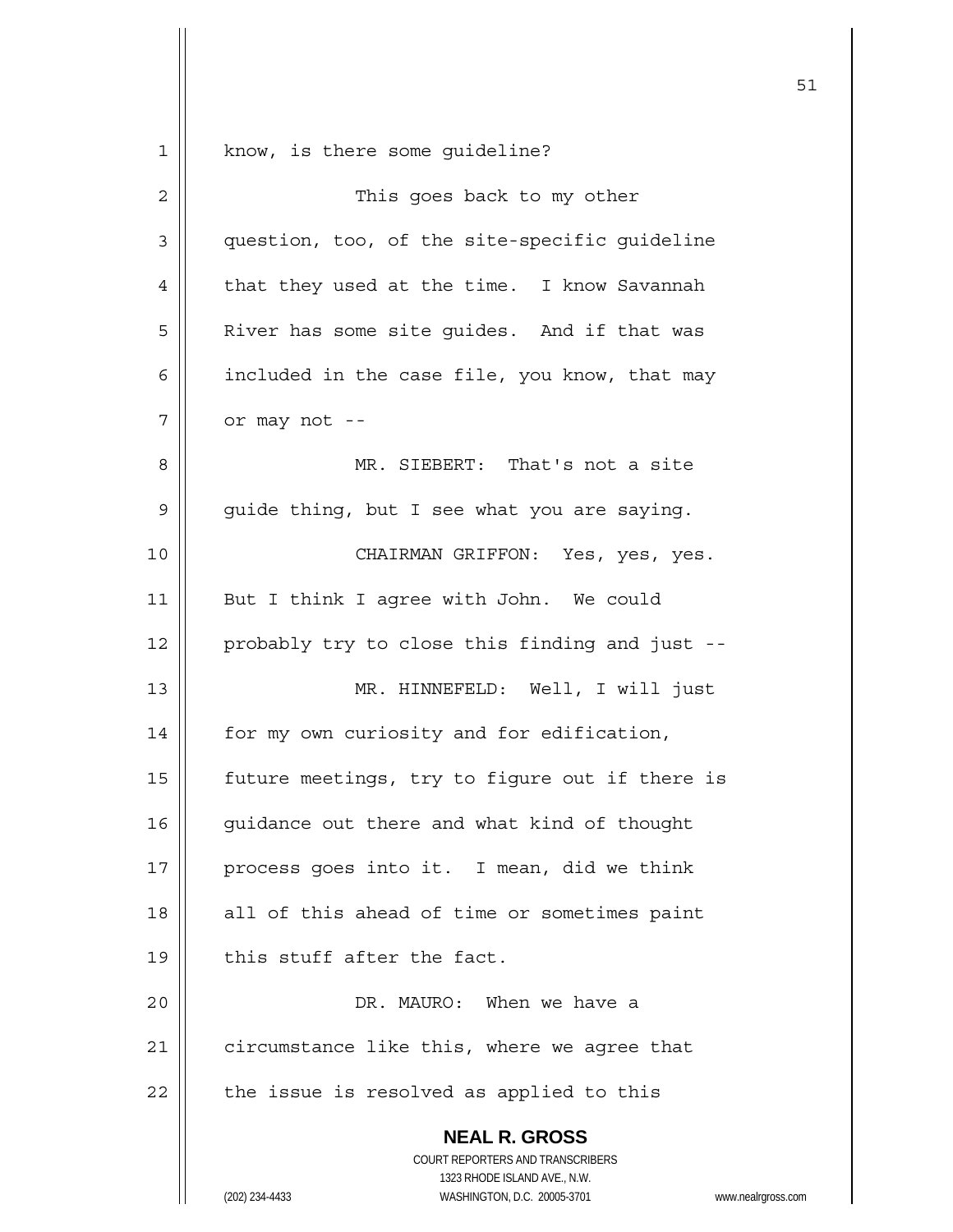| $\mathbf 1$    | particular case but we also agree around the             |
|----------------|----------------------------------------------------------|
| 2              | table that there will be a benefit from a more           |
| 3              | thorough development of the rationale on these           |
| $\overline{4}$ | kinds of decisions, how does that come home to           |
| 5              | roost, so to speak, that somehow we make sure            |
| 6              | that, in fact, does happen?                              |
| 7              | You know, this is one of those we                        |
| 8              | can all agree around the table, yes, it is a             |
| 9              | good idea, I think we should do that, but then           |
| 10             | later on is there a way in which feedback, for           |
| 11             | example -- yes, we have implemented that and             |
| 12             | this is the way in which we have done it.                |
| 13             | We have made it a part of an OTIB.                       |
| 14             | We have maybe supplemented one of your                   |
| 15             | internal dosimetry OTIBs that we'll talk                 |
| 16             | about. I know 53, whichever there might                  |
| 17             | MR. SIEBERT: Sixty.                                      |
| 18             | DR. MAURO: Yes. And that doesn't                         |
| 19             | necessarily have to be done right away, but              |
| 20             | perhaps the next go-around there is a home for           |
| 21             | this kind of language. And that would be at              |
| 22             | least a way that we could all agree that yes,            |
|                | <b>NEAL R. GROSS</b><br>COURT REPORTERS AND TRANSCRIBERS |
|                | 1323 RHODE ISLAND AVE., N.W.                             |
|                | (202) 234-4433<br>WASHINGTON, D.C. 20005-3701<br>www.ne  |

(202) 234-4433 WASHINGTON, D.C. 20005-3701 www.nealrgross.com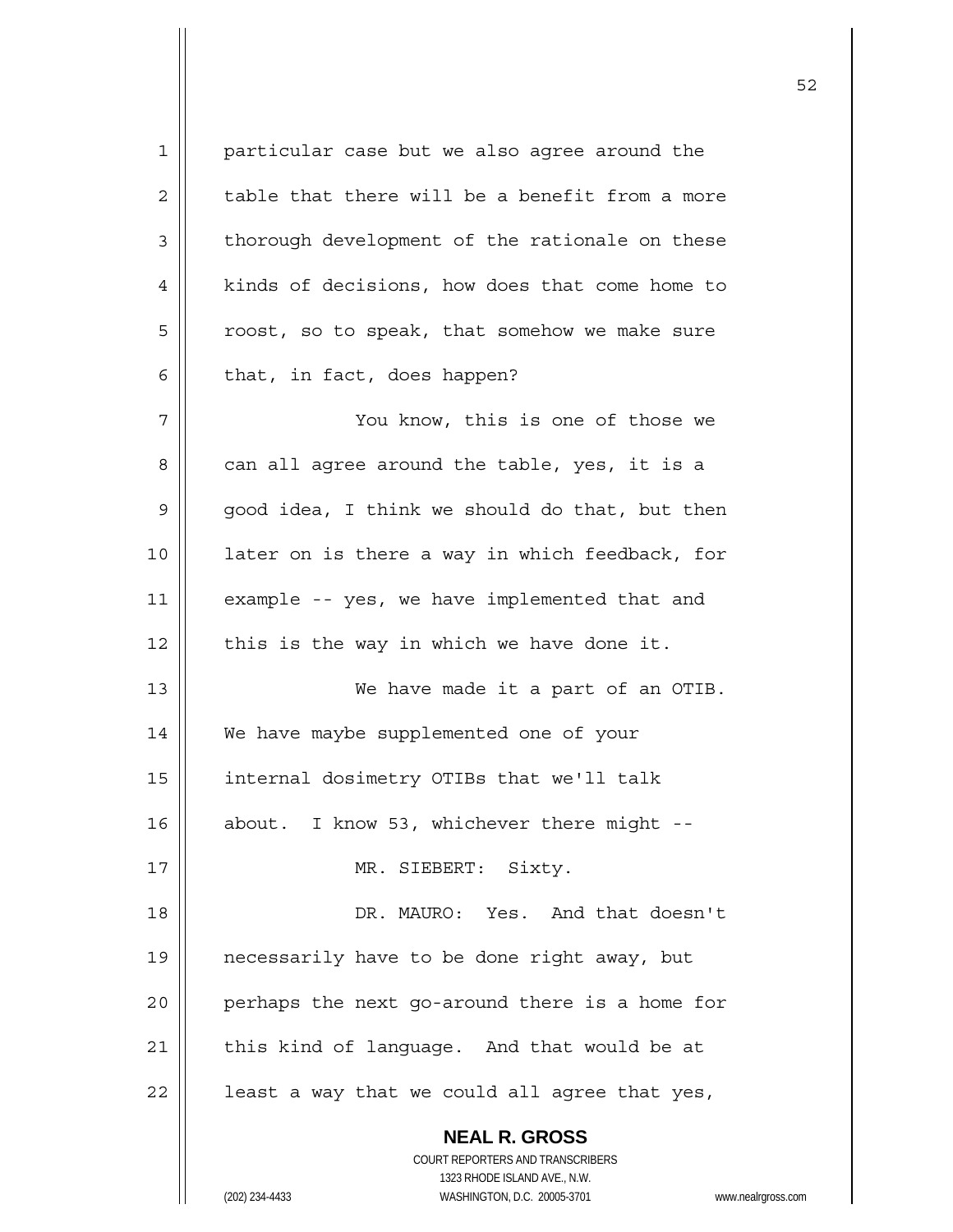**NEAL R. GROSS** COURT REPORTERS AND TRANSCRIBERS 1323 RHODE ISLAND AVE., N.W. (202) 234-4433 WASHINGTON, D.C. 20005-3701 www.nealrgross.com  $\sim$  53 1 2 3 4 5 6 7 8 9 10 11 12 13 14 15 16 17 18 19 20 21 22 we have found a vehicle to sort of memorialize this agreement. MR. FARVER: Is there any document on how you determine between a chronic or multiple acutes? MR. HINNEFELD: Well, the logical place for it would be in the internal -- CHAIRMAN GRIFFON: Internal, yes. MR. HINNEFELD: -- TIB 60, which is -- MR. FARVER: I don't remember seeing something like that. MR. SIEBERT: I believe we're updating it at the moment. MR. HINNEFELD: There you go. MR. SIEBERT: I have a feeling Liz suddenly at her desk went -- DR. MAURO: Not only that. I think maybe Wanda knows what is coming. It is heading over to transfer to TIB 60. But that would be the logical thing to do. CHAIRMAN GRIFFON: But I do agree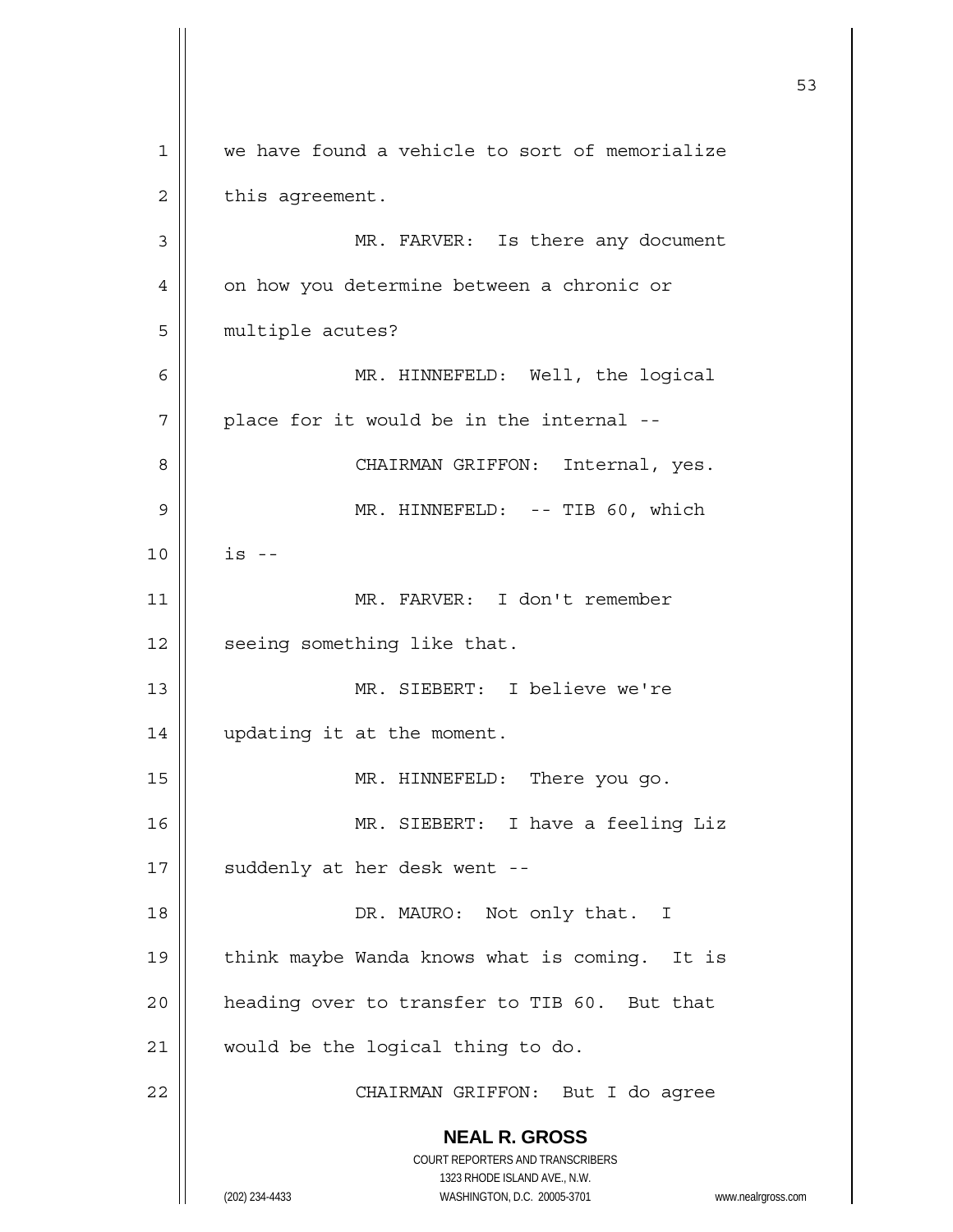|    | 54                                                                  |
|----|---------------------------------------------------------------------|
| 1  | with John that we don't want to lose this.                          |
| 2  | DR. MAURO: We don't want to lose                                    |
| 3  | it.                                                                 |
| 4  | CHAIRMAN GRIFFON: This really is                                    |
| 5  | the age-old question here.                                          |
| 6  | MR. HINNEFELD: Well, I can report                                   |
| 7  | back to you this afternoon, after I find                            |
| 8  | something out, what's in the system --                              |
| 9  | CHAIRMAN GRIFFON: Okay.                                             |
| 10 | MR. HINNEFELD: -- what we think                                     |
| 11 | is an avenue to help out here if there is an                        |
| 12 | avenue that can help out. It sounds like                            |
| 13 | there is one to me.                                                 |
| 14 | And so if there is an avenue, we                                    |
| 15 | can find out and what kind of avenue, what is                       |
| 16 | best for that, because sitting here today, it                       |
| 17 | seemed like OTIB 60 would be that may not --                        |
| 18 | you know, I don't want to say decide today                          |
| 19 | that is how it is going to happen. You know,                        |
| 20 | there are a lot more people a lot smarter than                      |
| 21 | me about what goes on in this process.                              |
| 22 | MEMBER MUNN: Stu, I can barely                                      |
|    | <b>NEAL R. GROSS</b><br>COURT REPORTERS AND TRANSCRIBERS            |
|    | 1323 RHODE ISLAND AVE., N.W.                                        |
|    | (202) 234-4433<br>WASHINGTON, D.C. 20005-3701<br>www.nealrgross.com |

 $\overline{\phantom{a}}$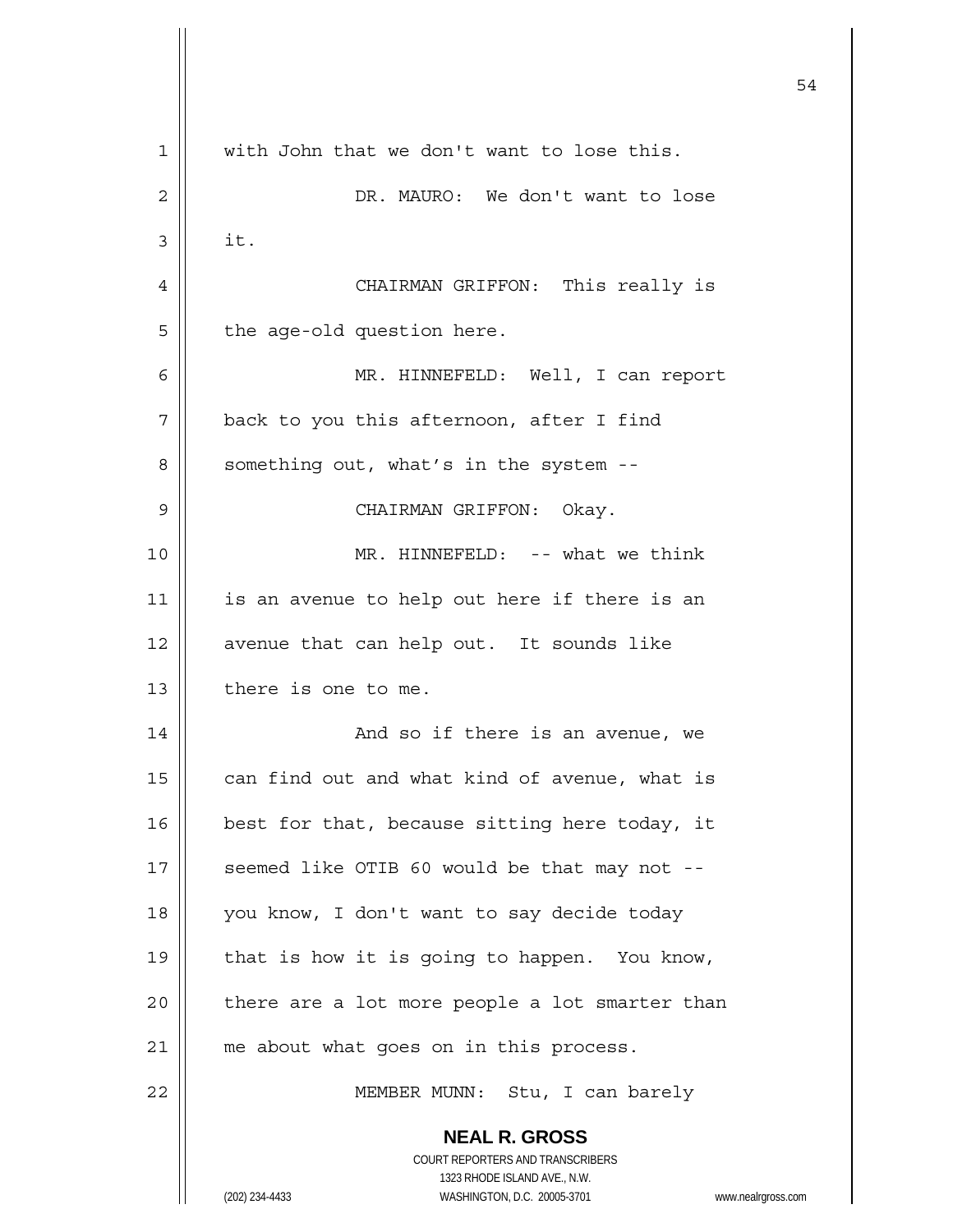1 hear you.

| $\overline{c}$ | MR. HINNEFELD: I am sorry. I was                                                         |
|----------------|------------------------------------------------------------------------------------------|
| 3              | sitting back and mumbling. I will try to talk                                            |
| 4              | into the microphone.                                                                     |
| 5              | MEMBER MUNN: No. That is all                                                             |
| 6              | right. My line is not very loud, and I don't                                             |
| 7              | know whether it has something to do with my                                              |
| 8              | specific connection or whether it has                                                    |
| 9              | something to do with the equipment that you                                              |
|                |                                                                                          |
| 10             | have there.                                                                              |
| 11             | I am hearing you folks but not as                                                        |
| 12             | clearly as I would like, clearly not with the                                            |
| 13             | volume that I would like. I don't know if it                                             |
| 14             | is possible to do anything there.                                                        |
| 15             | MR. HINNEFELD: Can we just blame                                                         |
| 16             | that on the anesthesia?                                                                  |
| 17             | MEMBER MUNN: I would like to                                                             |
| 18             | blame it on the anesthesia, but,                                                         |
| 19             | unfortunately, I was on yesterday and didn't                                             |
| 20             | see a problem.                                                                           |
| 21             | MR. KATZ: Nancy, can you hear us                                                         |
| 22             | well?                                                                                    |
|                | <b>NEAL R. GROSS</b><br>COURT REPORTERS AND TRANSCRIBERS<br>1323 RHODE ISLAND AVE., N.W. |
|                | (202) 234-4433<br>WASHINGTON, D.C. 20005-3701<br>www.ne                                  |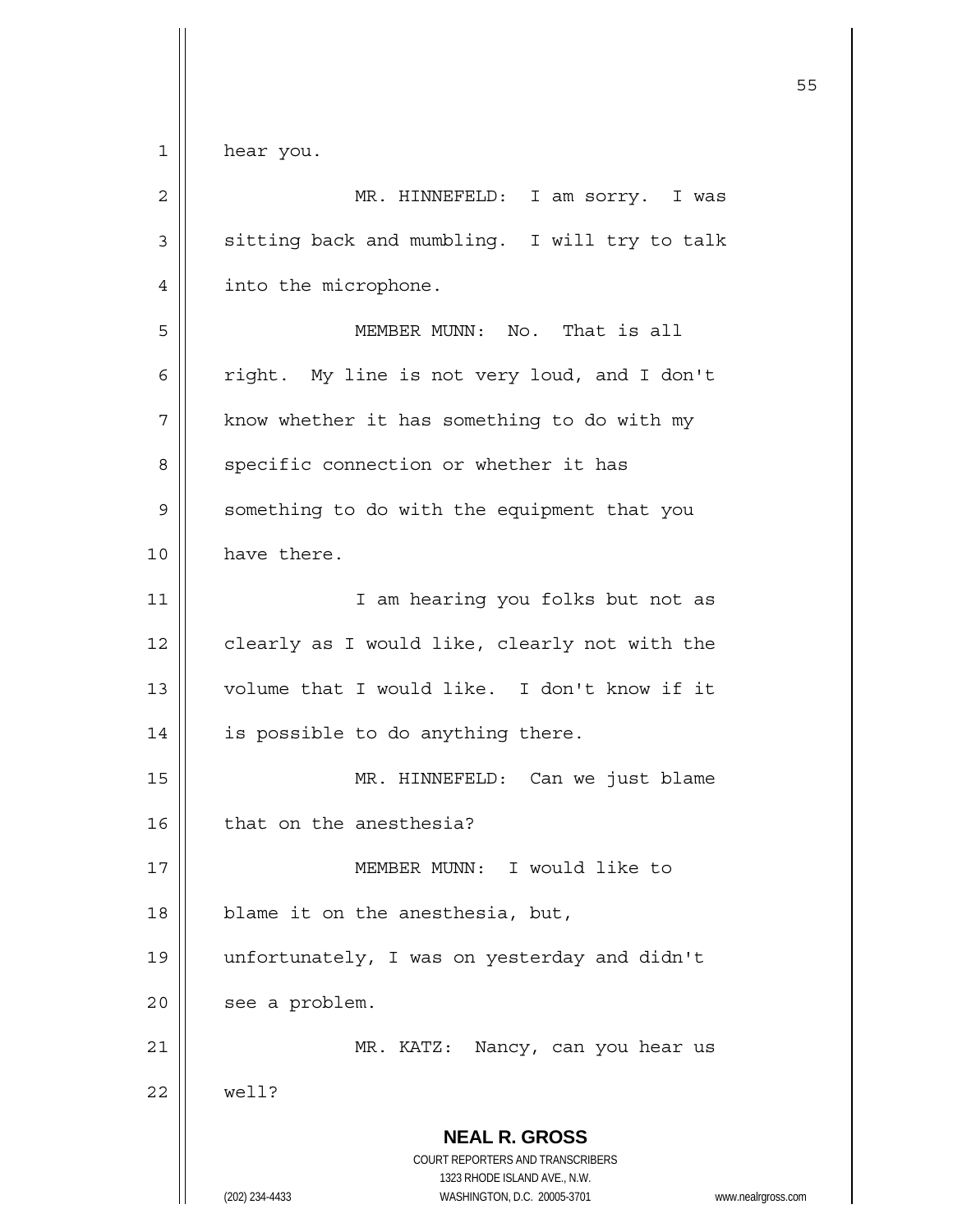|    |                                                                     | 56 |
|----|---------------------------------------------------------------------|----|
| 1  | MS. ADAMS: Yes.                                                     |    |
| 2  | MR. KATZ: Aha.                                                      |    |
| 3  | MEMBER MUNN: Perhaps it's just my                                   |    |
| 4  | connection.                                                         |    |
| 5  | MS. ADAMS: Yesterday in and out.                                    |    |
| 6  | There was some in and out. But today I can                          |    |
| 7  | hear you fine.                                                      |    |
| 8  | MEMBER MUNN: Well, it is                                            |    |
| 9  | individual lines, I guess, Nancy.                                   |    |
| 10 | CHAIRMAN GRIFFON: We will try to                                    |    |
| 11 | make sure we are all near the microphones,                          |    |
| 12 | too. That is always a problem.                                      |    |
| 13 | MEMBER MUNN: I am particularly                                      |    |
| 14 | sensitive since I heard John say my name. And                       |    |
| 15 | I think it had something to do with another                         |    |
| 16 | work group or something.                                            |    |
| 17 | CHAIRMAN GRIFFON: Not to worry,                                     |    |
| 18 | Wanda. It was nothing. It was just assigning                        |    |
| 19 | more work to the procedures work group.                             |    |
| 20 | MEMBER MUNN: But this is not the                                    |    |
| 21 | first time that this kind of issue has come up                      |    |
| 22 | before us. And it might be wise for us to                           |    |
|    | <b>NEAL R. GROSS</b><br>COURT REPORTERS AND TRANSCRIBERS            |    |
|    | 1323 RHODE ISLAND AVE., N.W.                                        |    |
|    | (202) 234-4433<br>WASHINGTON, D.C. 20005-3701<br>www.nealrgross.com |    |

 $\mathsf{I}$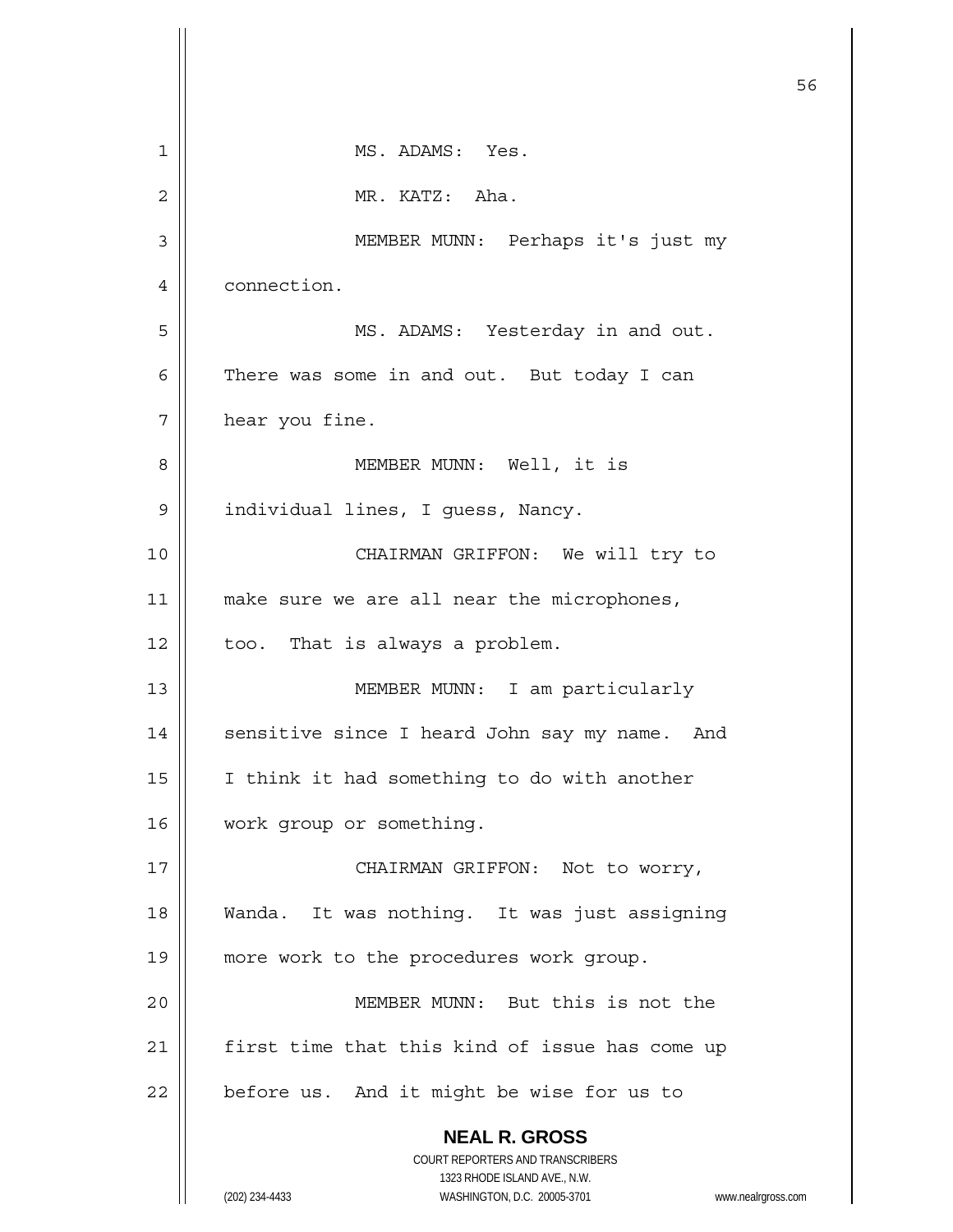| 1  | consider. I shudder to say this, but it would  |
|----|------------------------------------------------|
| 2  | be a relatively small document.                |
| 3  | A separate matrix that had existed             |
| 4  | on only items of this kind that have been      |
| 5  | closed in terms of technical issue but still   |
| 6  | have some potential administrative issues that |
| 7  | we wanted to track we could -- we have a few   |
| 8  | of those, I think, previous matrices, do we    |
| 9  | not?                                           |
| 10 | CHAIRMAN GRIFFON: On this one, I               |
| 11 | think I am going to let Stu do what he         |
| 12 | indicated, which is to look back and see the   |
| 13 | process because if it is, in fact, going to be |
| 14 | addressed in the internal dose procedure, you  |
| 15 | know, in other words, investigate to see if    |
| 16 | there are any procedures or documents that     |
| 17 | currently have the NIOSH approach outlined.    |
| 18 | And if that is the case, you can tell us that. |
| 19 | And if they are being revised, then we can     |
| 20 | push it over to the procedures review          |
| 21 | committee. That way we won't lose the general  |
| 22 | sort of concern.                               |
|    | <b>NEAL R. GROSS</b>                           |

COURT REPORTERS AND TRANSCRIBERS 1323 RHODE ISLAND AVE., N.W. (202) 234-4433 WASHINGTON, D.C. 20005-3701 www.nealrgross.com

 $\mathsf{II}$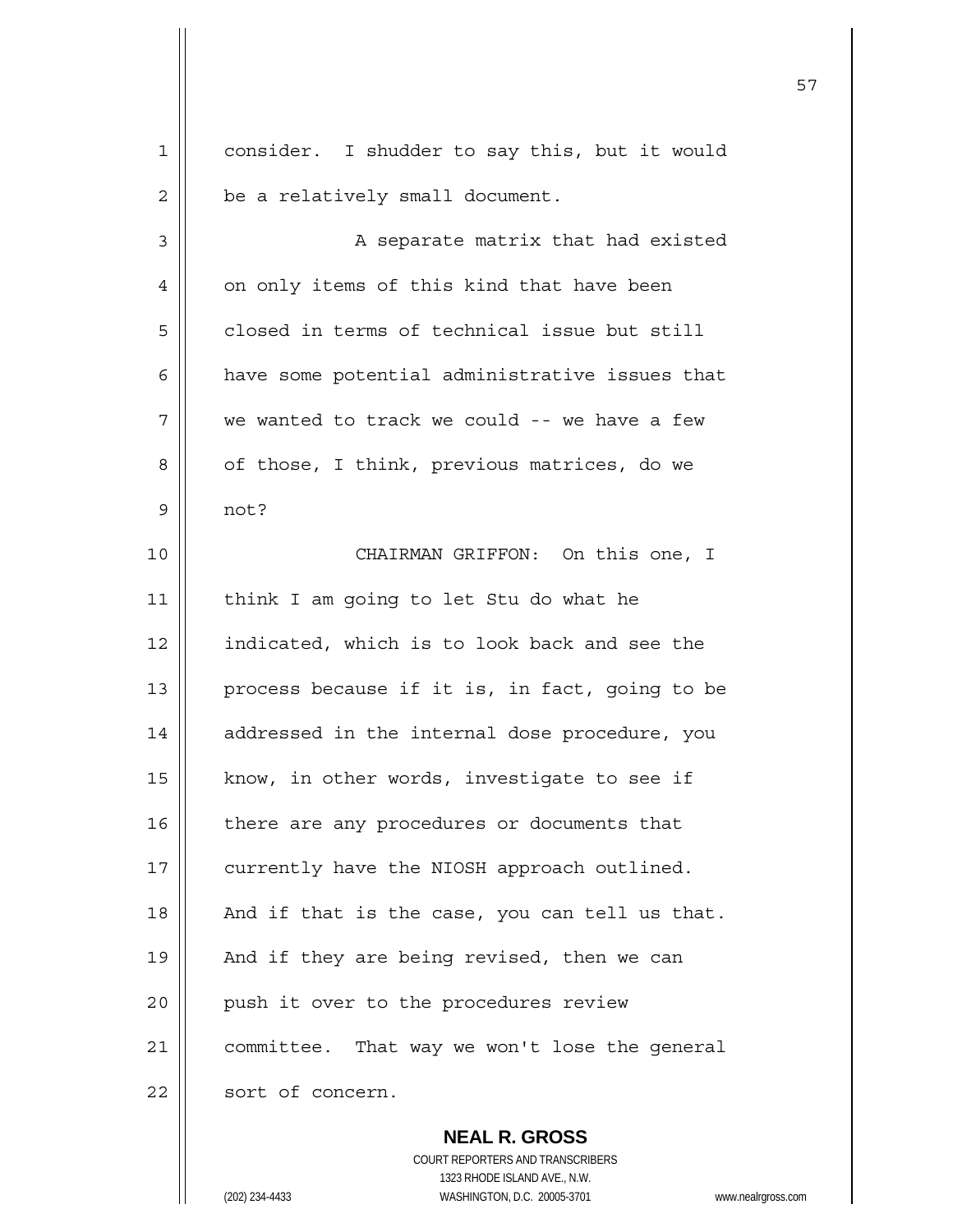| $\mathbf 1$    | I think for this case, we have                                                                    |
|----------------|---------------------------------------------------------------------------------------------------|
| $\overline{2}$ | kind of closed it out. But I have left a                                                          |
| 3              | little highlighted thing, saying NIOSH will                                                       |
| 4              | investigate, you know, general quidelines,                                                        |
| 5              | what they have in terms of general guidelines                                                     |
| 6              | for this kind of instance.                                                                        |
| 7              | MEMBER MUNN: It's going to be --                                                                  |
| 8              | well, Stu will have to identify what the                                                          |
| 9              | procedure is, what the thing is there but                                                         |
| 10             | okay.                                                                                             |
| 11             | CHAIRMAN GRIFFON: Yes, yes. All                                                                   |
| 12             | right. So I am moving on to 114.5 now. It's                                                       |
| 13             | the next one I had. Oh, and it says no                                                            |
| 14             | further action.                                                                                   |
| 15             | The reason that is highlighted, I                                                                 |
| 16             | wanted to make sure that I captured the                                                           |
| 17             | response correctly from our notes that people                                                     |
| 18             | have from the last meeting. That must be the                                                      |
| 19             | reason I left it highlighted. I have NIOSH                                                        |
| 20             | and SC&A agreeing, but I wanted to make sure                                                      |
| 21             | I wasn't misstating something there.                                                              |
| 22             | 114.5.                                                                                            |
|                | <b>NEAL R. GROSS</b><br>COURT REPORTERS AND TRANSCRIBERS<br>1323 RHODE ISLAND AVE., N.W.<br>www.r |
|                | (202) 234-4433<br>WASHINGTON, D.C. 20005-3701                                                     |

(202) 234-4433 WASHINGTON, D.C. 20005-3701 www.nealrgross.com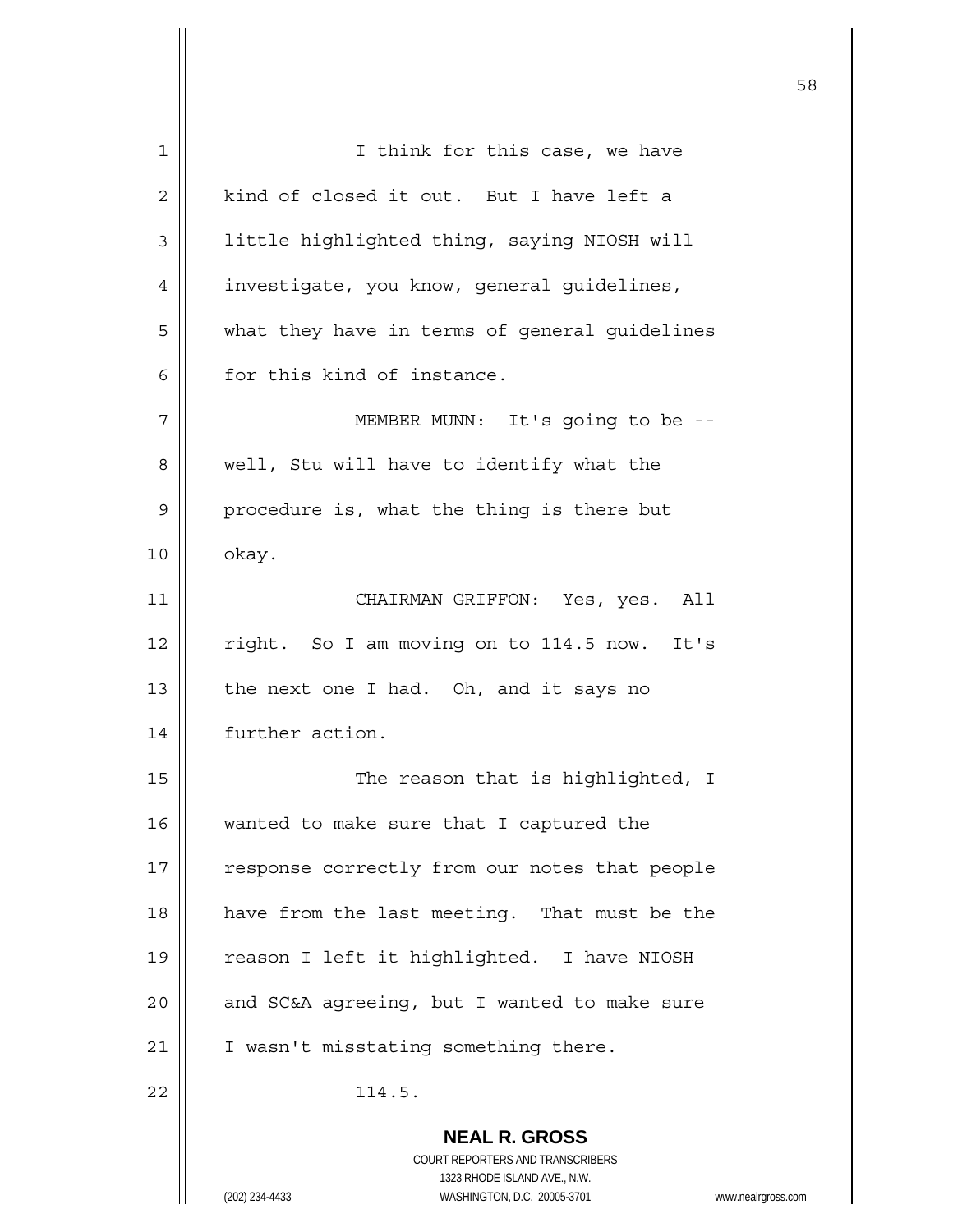| 1  | MR. HINNEFELD: I guess I must                                       |
|----|---------------------------------------------------------------------|
| 2  | agree with that because I don't have a note in                      |
| 3  | my notes about that one.                                            |
| 4  | MR. FARVER: I don't either.                                         |
| 5  | CHAIRMAN GRIFFON: All right.                                        |
| 6  | MR. FARVER: Just to tell you,                                       |
| 7  | this has to do with the CATI information and                        |
| 8  | our view they didn't consider all the CATI                          |
| 9  | information. I think we just agreed that they                       |
| 10 | probably should have done a little better job                       |
| 11 | of including it.                                                    |
| 12 | CHAIRMAN GRIFFON: Yes. Okay. I                                      |
| 13 | guess I just wanted to make sure that NIOSH                         |
| 14 | agreed with that. All right.                                        |
| 15 | Scanning down to 118.1 --                                           |
| 16 | MR. FARVER: This was a question                                     |
| 17 | about the response of some dosimeters. It's                         |
| 18 | a dual film dosimeter, and when you get up                          |
| 19 | above seven rem or so --                                            |
| 20 | CHAIRMAN GRIFFON: Right, right.                                     |
| 21 | MR. FARVER: -- how does it                                          |
| 22 | behave?                                                             |
|    | <b>NEAL R. GROSS</b>                                                |
|    | COURT REPORTERS AND TRANSCRIBERS                                    |
|    | 1323 RHODE ISLAND AVE., N.W.                                        |
|    | (202) 234-4433<br>WASHINGTON, D.C. 20005-3701<br>www.nealrgross.com |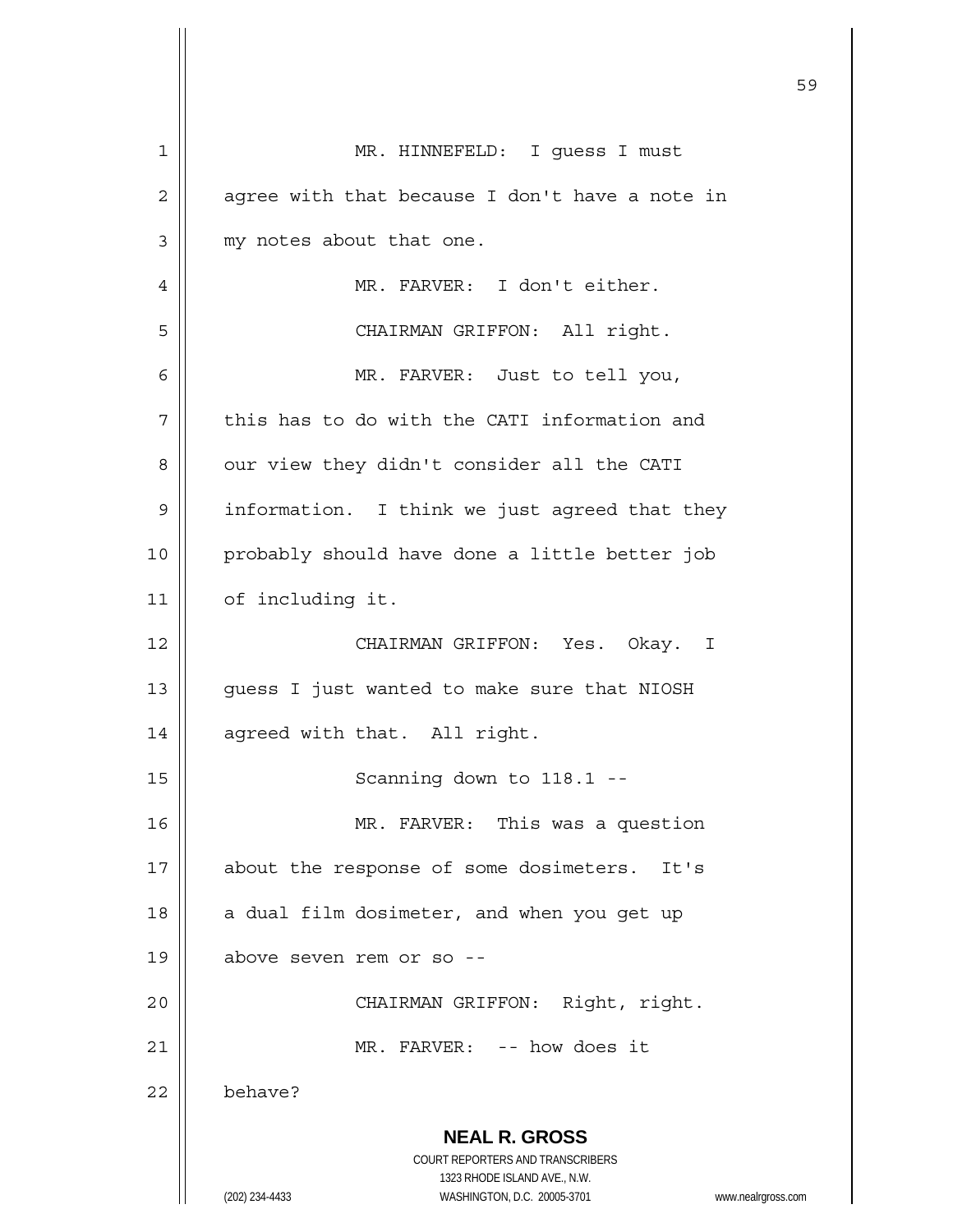| 1  | CHAIRMAN GRIFFON: I don't know.                                     |
|----|---------------------------------------------------------------------|
| 2  | In my note there, it doesn't specifically give                      |
| 3  | NIOSH an action on that, but it sort of leaves                      |
| 4  | it hanging out there that you still have                            |
| 5  | concern about it. Yes.                                              |
| 6  | MR. HINNEFELD: I have in my note                                    |
| 7  | that's an active item.                                              |
| 8  | CHAIRMAN GRIFFON: Yes, yes.                                         |
| 9  | MR. HINNEFELD: I had almost no                                      |
| 10 | time to prepare for this meeting. So I don't                        |
| 11 | know that I have received anything on this.                         |
| 12 | CHAIRMAN GRIFFON: So I'll put it                                    |
| 13 | as an active item from NIOSH. Is that fair,                         |
| 14 | Stu, or are you still --                                            |
| 15 | MR. HINNEFELD: Yes.                                                 |
| 16 | CHAIRMAN GRIFFON: Okay.                                             |
| 17 | MR. HINNEFELD: Yes, that's fair.                                    |
| 18 | If -- in fact, I may have received something                        |
| 19 | from the contractor --                                              |
| 20 | CHAIRMAN GRIFFON:<br>Okay.                                          |
| 21 | MR. HINNEFELD: -- but that                                          |
| 22 | doesn't affect this. But that's correct.<br>It                      |
|    | <b>NEAL R. GROSS</b><br>COURT REPORTERS AND TRANSCRIBERS            |
|    | 1323 RHODE ISLAND AVE., N.W.                                        |
|    | (202) 234-4433<br>WASHINGTON, D.C. 20005-3701<br>www.nealrgross.com |
|    |                                                                     |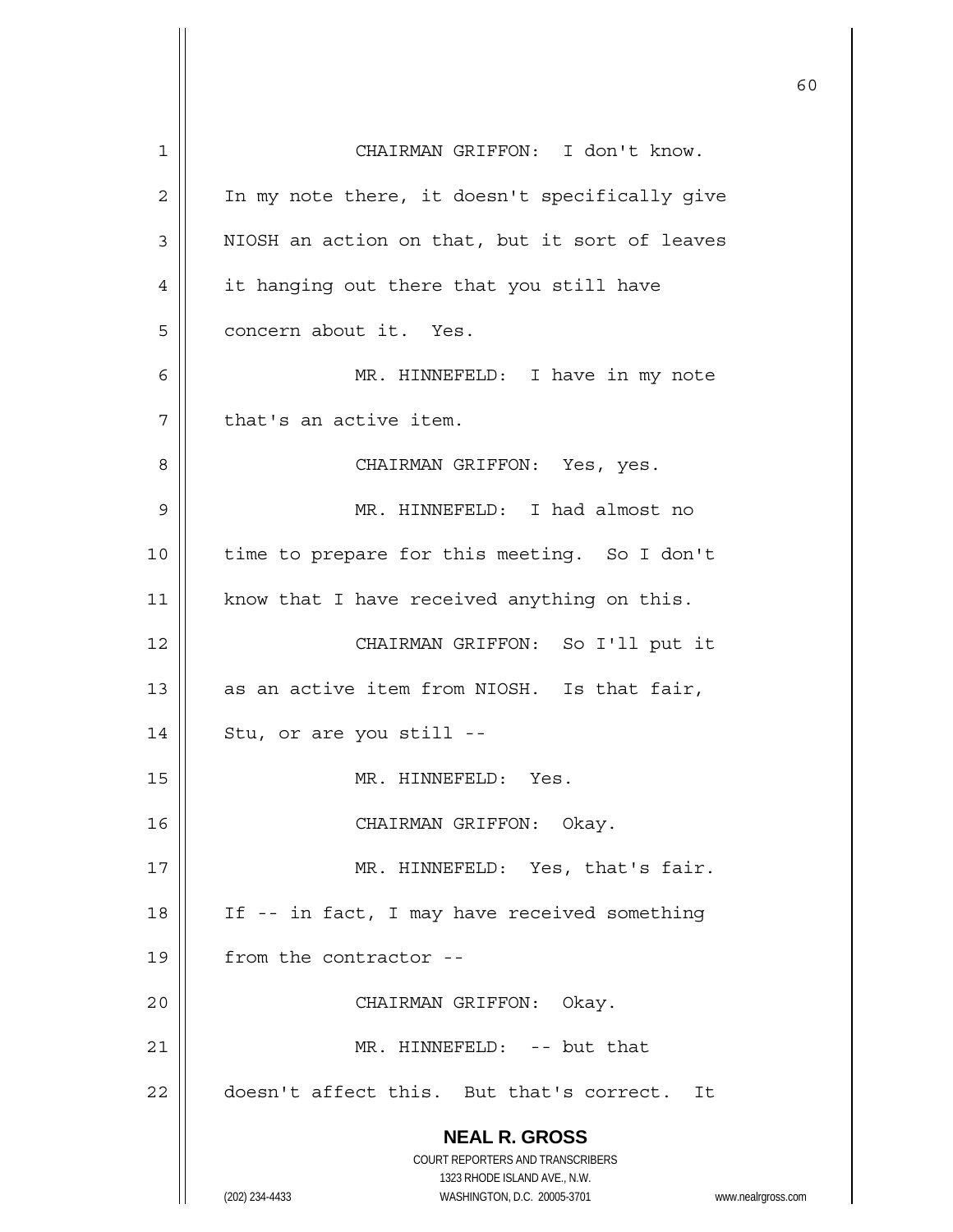1 is still active.

| $\overline{2}$ | CHAIRMAN GRIFFON: There's only                                                                                                                                         |
|----------------|------------------------------------------------------------------------------------------------------------------------------------------------------------------------|
| 3              | going to be a few. So we're really narrowing                                                                                                                           |
| 4              | it down here. 118.6, this says both to                                                                                                                                 |
| 5              | further review, NIOSH and SC&A.                                                                                                                                        |
| 6              | MR. FARVER: My notes say, review.                                                                                                                                      |
| 7              | Send in the runs to Stu, and then on 12/8, to                                                                                                                          |
| 8              | review again, and I did that, and I marked                                                                                                                             |
| 9              | that, okay. So that means I reviewed what                                                                                                                              |
| 10             | they did, and I am okay with what they did.                                                                                                                            |
| 11             | CHAIRMAN GRIFFON: What did -- can                                                                                                                                      |
| 12             | you fill us in on sort of --                                                                                                                                           |
| 13             | MR. FARVER: I think I know this                                                                                                                                        |
| 14             | case. I believe this is an Idaho RaLa                                                                                                                                  |
| 15             | incident. And there was iodine. And there was                                                                                                                          |
| 16             | questions about how the bioassay was                                                                                                                                   |
| 17             | interpreted. And this has been going on for                                                                                                                            |
| 18             | quite some time going back and forth.                                                                                                                                  |
| 19             | CHAIRMAN GRIFFON: Yes.                                                                                                                                                 |
| 20             | MR. FARVER: And I think we                                                                                                                                             |
| 21             | finally looked at it. You know, they sent us                                                                                                                           |
| 22             | their files, and we agreed that that's an okay                                                                                                                         |
|                | <b>NEAL R. GROSS</b><br><b>COURT REPORTERS AND TRANSCRIBERS</b><br>1323 RHODE ISLAND AVE., N.W.<br>WASHINGTON, D.C. 20005-3701<br>(202) 234-4433<br>www.nealrgross.com |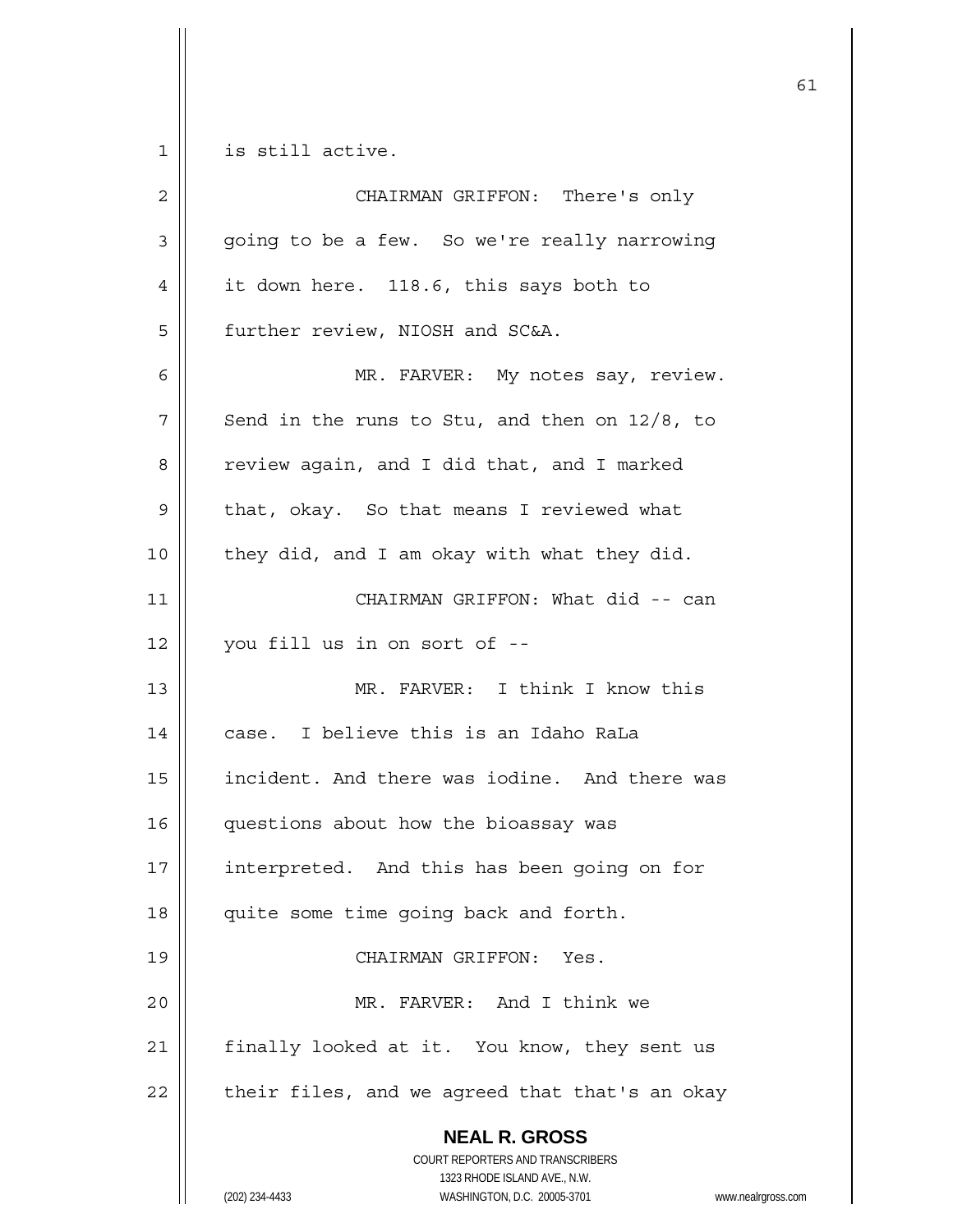| $\mathbf{1}$   | way to handle the incident. That's the short                                                        |
|----------------|-----------------------------------------------------------------------------------------------------|
| $\overline{c}$ | story.                                                                                              |
| 3              | CHAIRMAN GRIFFON: I was hoping to                                                                   |
| 4              | have a little more information on the story                                                         |
| 5              | there, but do you have --                                                                           |
| 6              | MS. BEHLING: This is Kathy. I                                                                       |
| 7              | think that this was maybe the case where there                                                      |
| 8              | were several bioassay files, included in this                                                       |
| 9              | case, and one was considered a secondary file.                                                      |
| 10             | And I believe when we first                                                                         |
| 11             | reviewed this case, we looked at that                                                               |
| 12             | secondary file, assumed it was what should                                                          |
| 13             | have been used, that it was not what was used                                                       |
| 14             | by NIOSH. And when we reevaluated the case,                                                         |
| 15             | we realized that NIOSH did use the correct                                                          |
| 16             | number, and that what was handwritten on                                                            |
| 17             | another document was different than the actual                                                      |
| 18             | bioassay records. So we had selected data off                                                       |
| 19             | of this secondary handwritten bioassay record,                                                      |
| 20             | which was inappropriate.                                                                            |
| 21             | And NIOSH I think reevaluated                                                                       |
| 22             | based on the correct data. I believe that's                                                         |
|                | <b>NEAL R. GROSS</b>                                                                                |
|                | COURT REPORTERS AND TRANSCRIBERS                                                                    |
|                | 1323 RHODE ISLAND AVE., N.W.<br>WASHINGTON, D.C. 20005-3701<br>(202) 234-4433<br>www.nealrgross.com |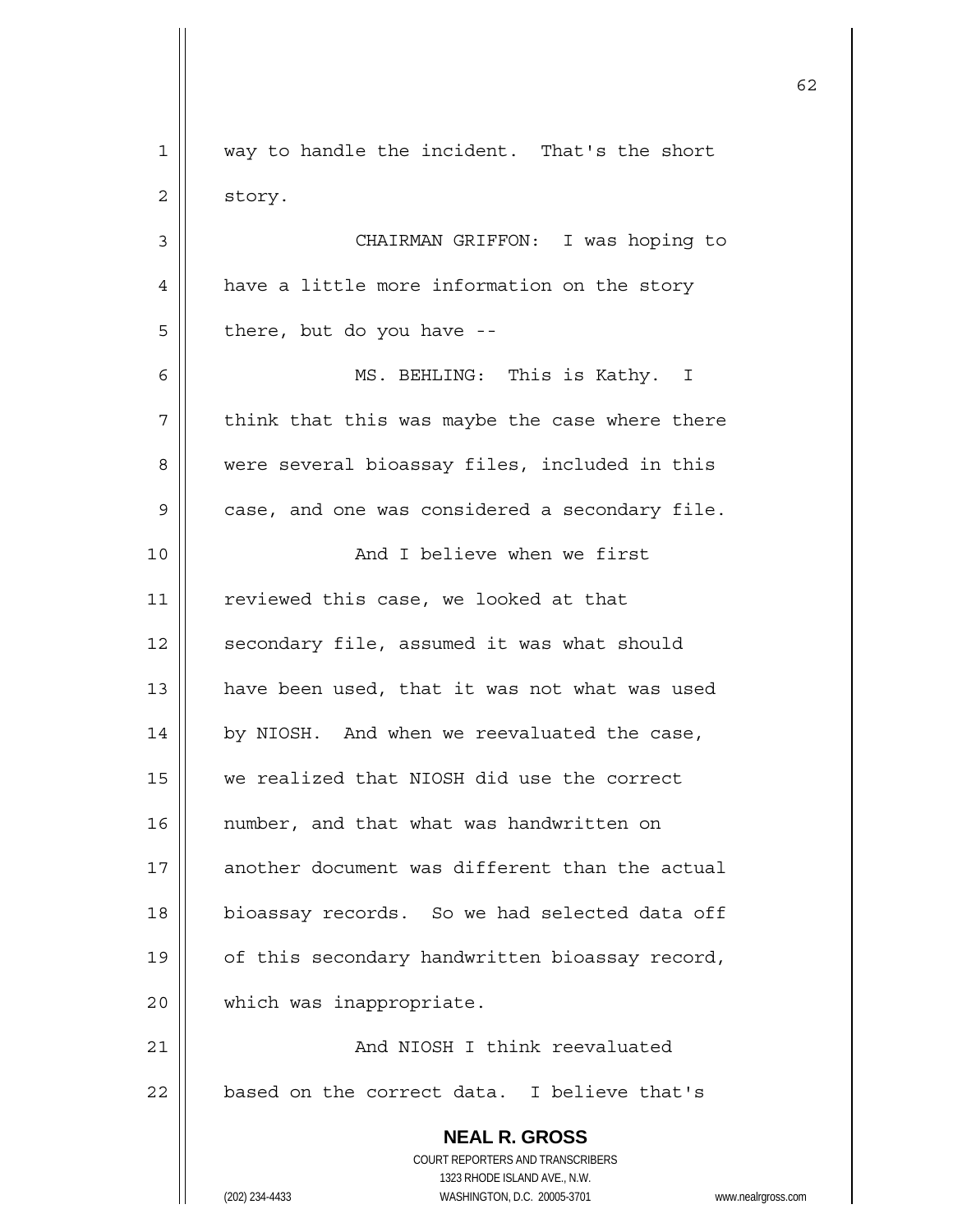|             | 63                                                                  |
|-------------|---------------------------------------------------------------------|
| $\mathbf 1$ | the case for this one.                                              |
| 2           | CHAIRMAN GRIFFON: Yes, that seems                                   |
| 3           | -- I was looking through the previous back and                      |
| 4           | forth, and that does seem like what happened,                       |
| 5           | Kathy. There was some question about which                          |
| 6           | sample was used.                                                    |
| 7           | Okay. I'm okay with that. If                                        |
| 8           | anybody else has questions on it? Brad?                             |
| 9           | MEMBER CLAWSON:<br>No.                                              |
| 10          | CHAIRMAN GRIFFON: All right. So                                     |
| 11          | that item is closed now. I have, SC&A agrees                        |
| 12          | with NIOSH's reevaluation, no further action.                       |
| 13          | 118.7. Is this the same case?                                       |
| 14          | MEMBER CLAWSON:<br>Yes.                                             |
| 15          | And it's<br>CHAIRMAN GRIFFON: Yes.                                  |
| 16          | the same issue, right? Yes. Okay. So we've                          |
| 17          | got the same conclusion.                                            |
| 18          | MEMBER CLAWSON: Right.                                              |
| 19          | CHAIRMAN GRIFFON: All right.                                        |
| 20          | MR. FARVER: Yes.                                                    |
| 21          | CHAIRMAN GRIFFON: Okay. I have                                      |
| 22          | the last couple here, but these might be my                         |
|             | <b>NEAL R. GROSS</b>                                                |
|             | COURT REPORTERS AND TRANSCRIBERS<br>1323 RHODE ISLAND AVE., N.W.    |
|             | (202) 234-4433<br>WASHINGTON, D.C. 20005-3701<br>www.nealrgross.com |

 $\mathsf{I}$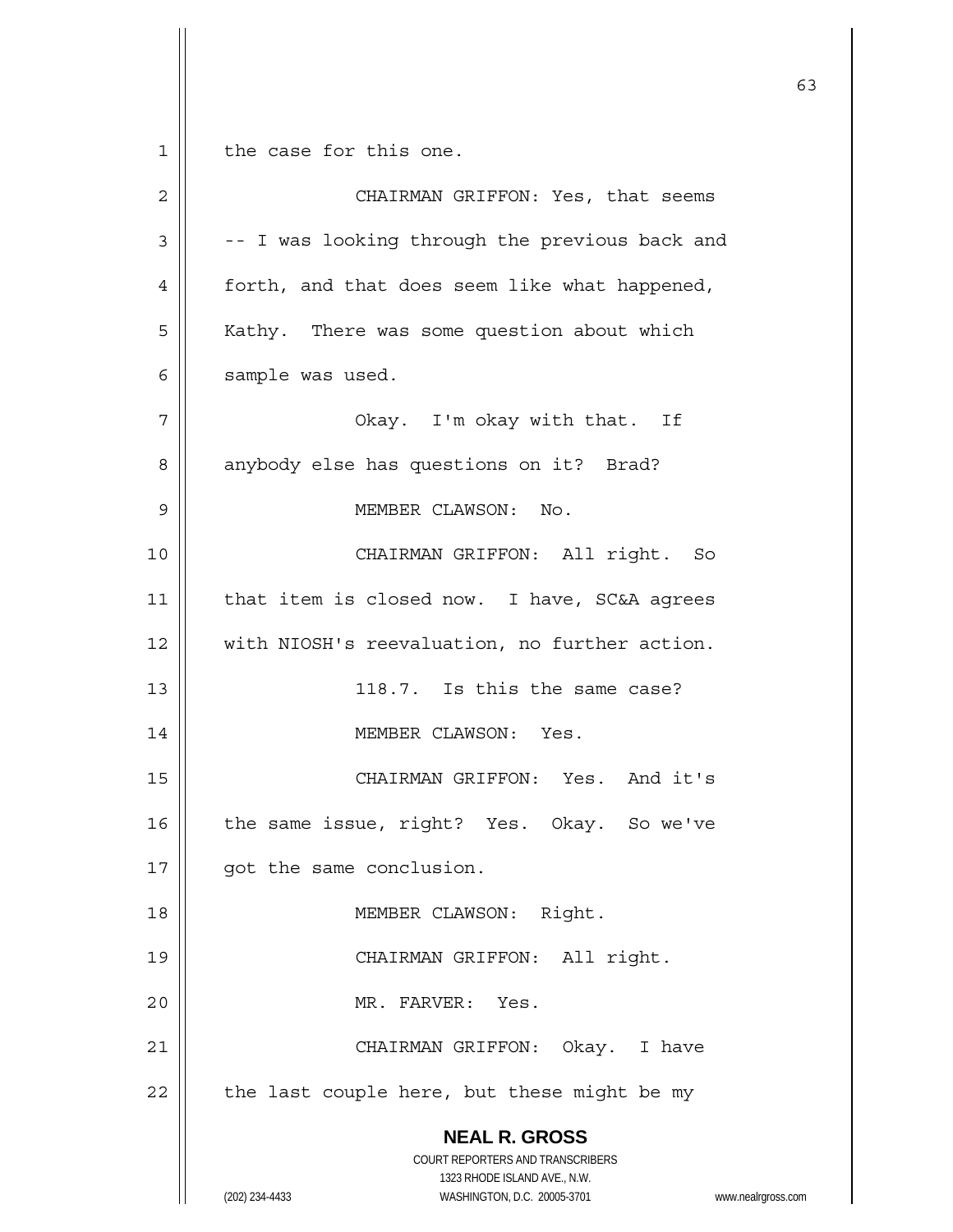**NEAL R. GROSS** COURT REPORTERS AND TRANSCRIBERS 1323 RHODE ISLAND AVE., N.W. (202) 234-4433 WASHINGTON, D.C. 20005-3701 www.nealrgross.com 1 2 3 4 5 6 7 8 9 10 11 12 13 14 15 16 17 18 19 20 21 22 questions more than -- 120.5, I have that there was agreement, and then I have this question about no effect on the case. I just wanted to make sure that we -- I'm pretty sure it wasn't in my notes, and I didn't want to assume anything. This is 120.5. MR. HINNEFELD: I didn't make a note on 120.5. MR. FARVER: No. I didn't either. CHAIRMAN GRIFFON: Okay. MR. FARVER: Because I think we looked at this as just has to do with the dose reconstructor normalized data that really didn't need to be normalized. CHAIRMAN GRIFFON: I'm sure if there was an effect on the case, we would have brought it up during the discussion. MR. FARVER: Right. CHAIRMAN GRIFFON: The same thing on the last one. And that's the same case. Okay. So I just want to -- usually when I'm making my notes from the hard copy, I put that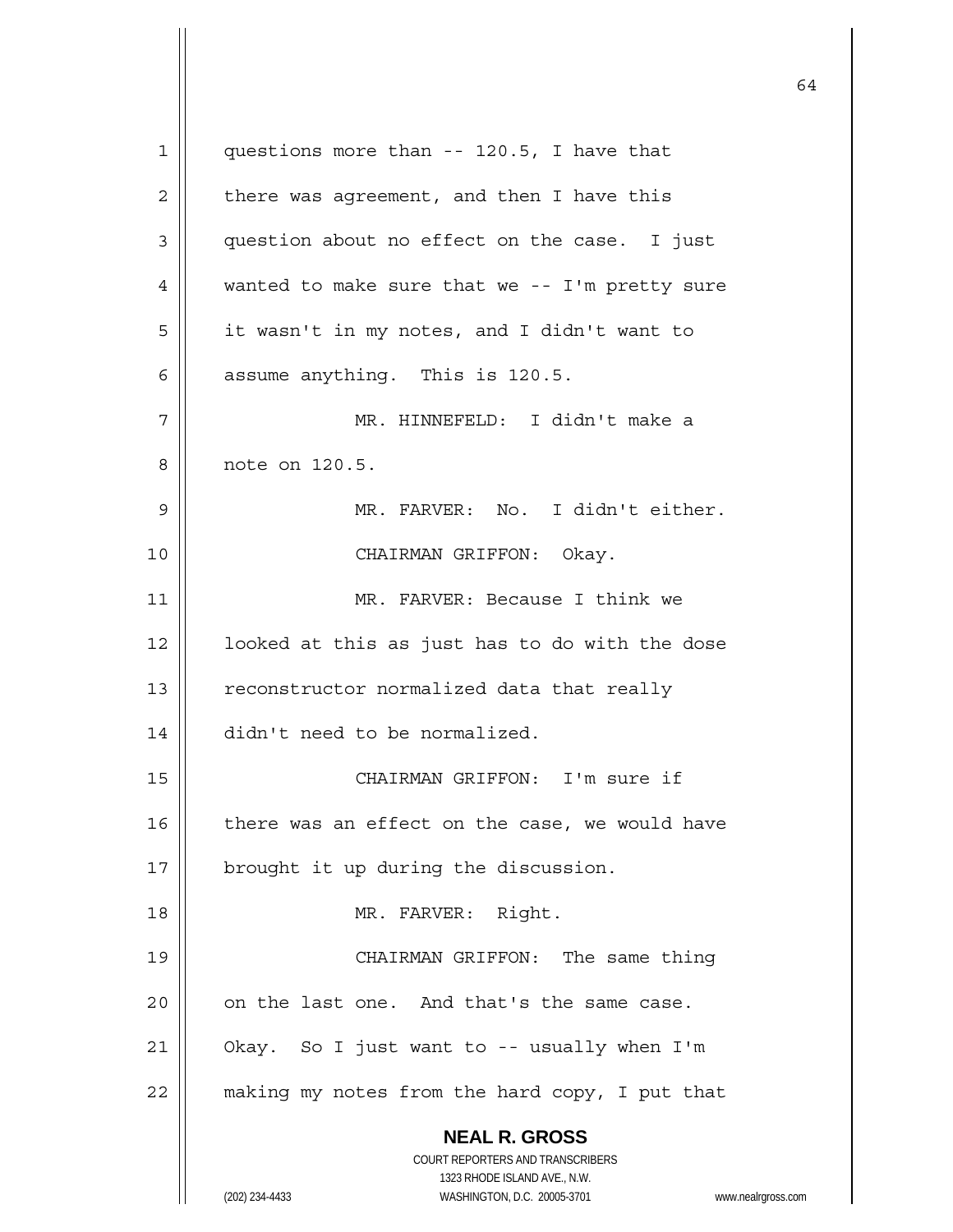1 2 there. And I didn't see it this time. I'm just making sure.

| Okay. So we're through the sixth                                                                                                                                |
|-----------------------------------------------------------------------------------------------------------------------------------------------------------------|
| set. Look at that. We only have a few                                                                                                                           |
| remaining, so next time I will do what Scott                                                                                                                    |
| suggested. I don't know if we were online at                                                                                                                    |
| that point, but for the next meeting, I'll try                                                                                                                  |
| to, since we're down for the sixth and seventh                                                                                                                  |
| set, we're going to be down to like a couple                                                                                                                    |
| of findings. And before the meeting, I'll put                                                                                                                   |
| down, you know, discussing items 117 point                                                                                                                      |
| whatever.                                                                                                                                                       |
| And then we'll get this done with                                                                                                                               |
| -- I think I counted in my head maybe three or                                                                                                                  |
| four that have little things left, right?<br>Two                                                                                                                |
| to four, anyway. All right. But I will get                                                                                                                      |
| those out, along with the updated matrix,                                                                                                                       |
| before the next meeting.                                                                                                                                        |
| Why don't we take five? Everybody                                                                                                                               |
| get the seventh matrix together, and we'll                                                                                                                      |
| reconvene in like five to ten minutes.                                                                                                                          |
| MEMBER MUNN: Thank you for having                                                                                                                               |
| <b>NEAL R. GROSS</b><br>COURT REPORTERS AND TRANSCRIBERS<br>1323 RHODE ISLAND AVE., N.W.<br>(202) 234-4433<br>WASHINGTON, D.C. 20005-3701<br>www.nealrgross.com |
|                                                                                                                                                                 |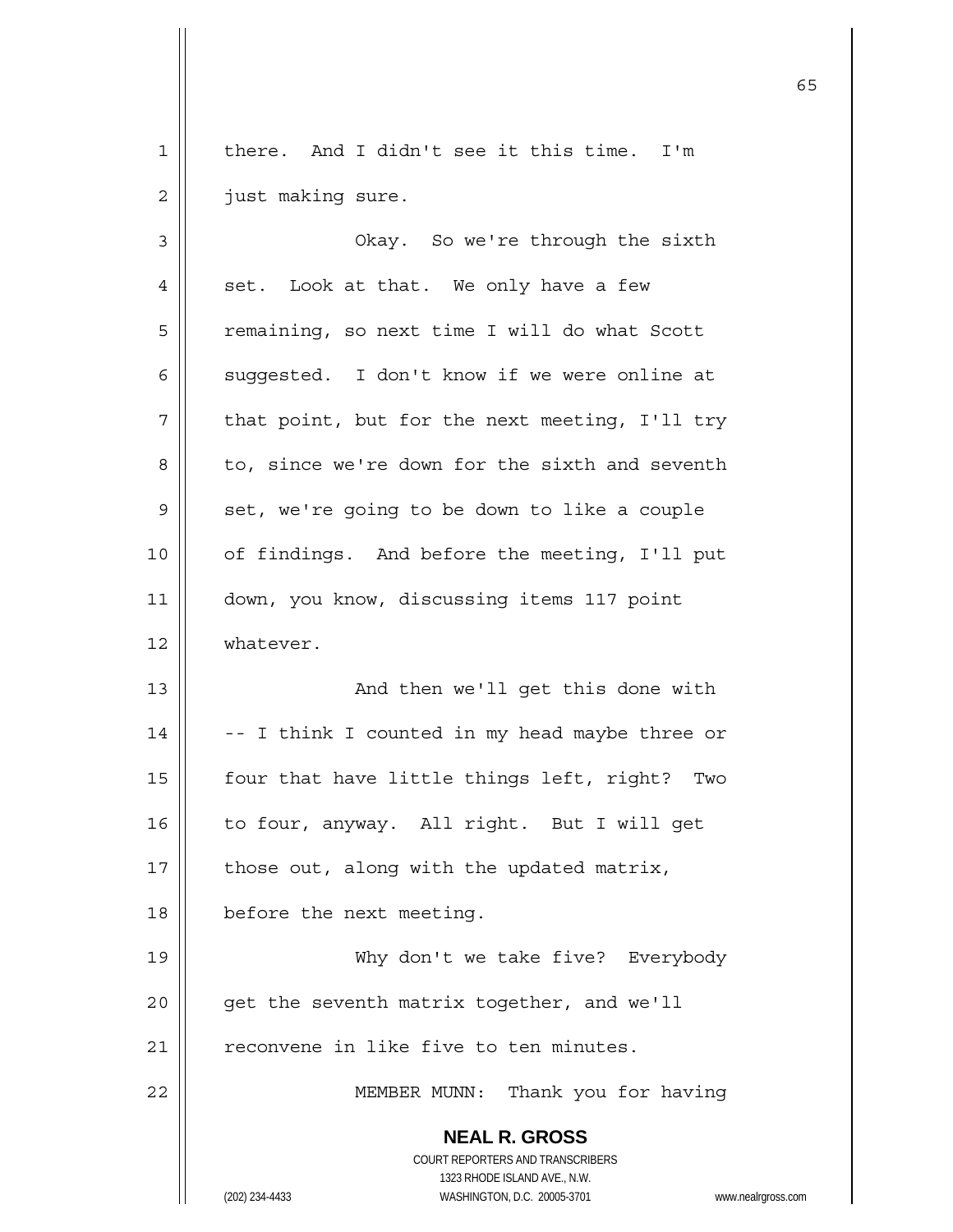**NEAL R. GROSS** COURT REPORTERS AND TRANSCRIBERS 1323 RHODE ISLAND AVE., N.W. (202) 234-4433 WASHINGTON, D.C. 20005-3701 www.nealrgross.com  $\sim$  66 1 2 3 4 5 6 7 8 9 10 11 12 13 14 15 16 17 18 19 20 21 22 sent it. CHAIRMAN GRIFFON: Okay. I'm not sure what I said, but thanks, Wanda. Oh, sending it? Okay. MR. KATZ: Okay. I'm going to just put the line on mute for five minutes. MEMBER MUNN: Thanks, Ted. (Whereupon, the above-entitled matter went off the record at 10:34 a.m. and resumed at 10:46 a.m.) MR. KATZ: We are back, folks on the phone. Wanda, are you there? MEMBER MUNN: Yes, I am. MR. KATZ: And Kathy, do we have you again? MS. BEHLING: Yes, you do. I'm here. MR. KATZ: Great. CHAIRMAN GRIFFON: All right. We're moving right along. We're going to move on to the seventh set of cases. And we have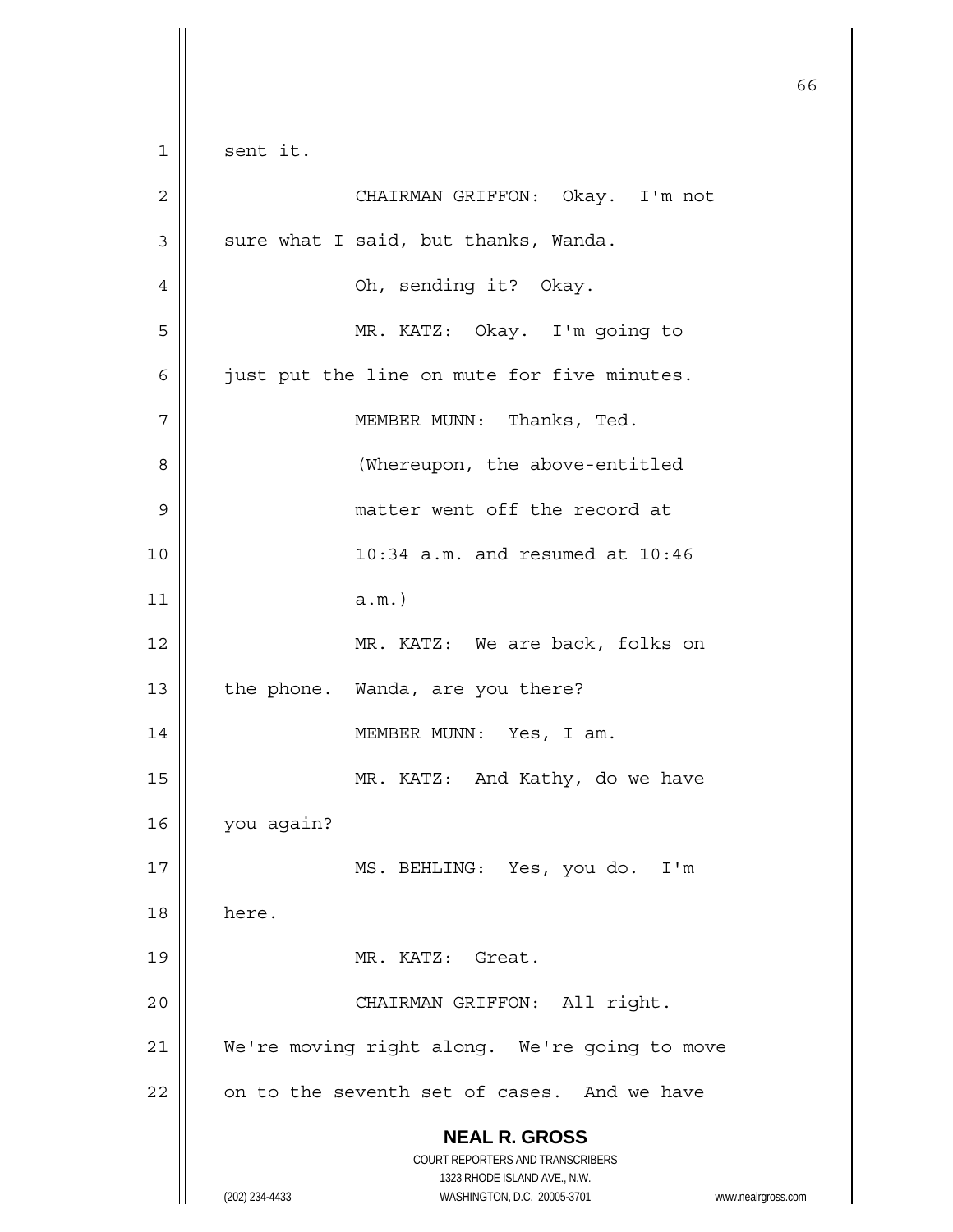|             |                                                                     | 67 |
|-------------|---------------------------------------------------------------------|----|
| $\mathbf 1$ | the first one, had an action items here,                            |    |
| 2           | 121.1, NIOSH will evaluate the use of OTIB-                         |    |
| 3           | 0070 and TBD 6000 in place of the approach                          |    |
| 4           | used in this case.                                                  |    |
| 5           | MR. HINNEFELD: I do have that in                                    |    |
| 6           | my notes.                                                           |    |
| 7           | CHAIRMAN GRIFFON: You said you                                      |    |
| 8           | have a response to that, Stu, or --                                 |    |
| 9           | MR. HINNEFELD: No, I don't have a                                   |    |
| 10          | response. I have notes.                                             |    |
| 11          | CHAIRMAN GRIFFON: Okay.                                             |    |
| 12          | DR. MAURO: Let me -- I can help                                     |    |
| 13          | out a little bit. This is Aliquippa Forge.                          |    |
| 14          | The approach that was taken to do the external                      |    |
| 15          | dose is based on a radiological survey in 1978                      |    |
| 16          | taken as part of the FUSRAP characterization                        |    |
| 17          | program.                                                            |    |
| 18          | In the external radiation field,                                    |    |
| 19          | they have some numbers, and you end up using                        |    |
| 20          | the median dose for 1978 with distribution,                         |    |
| 21          | and assigning that as the external dose to a                        |    |
| 22          | guy who worked there in 1950.                                       |    |
|             | <b>NEAL R. GROSS</b><br>COURT REPORTERS AND TRANSCRIBERS            |    |
|             | 1323 RHODE ISLAND AVE., N.W.                                        |    |
|             | (202) 234-4433<br>WASHINGTON, D.C. 20005-3701<br>www.nealrgross.com |    |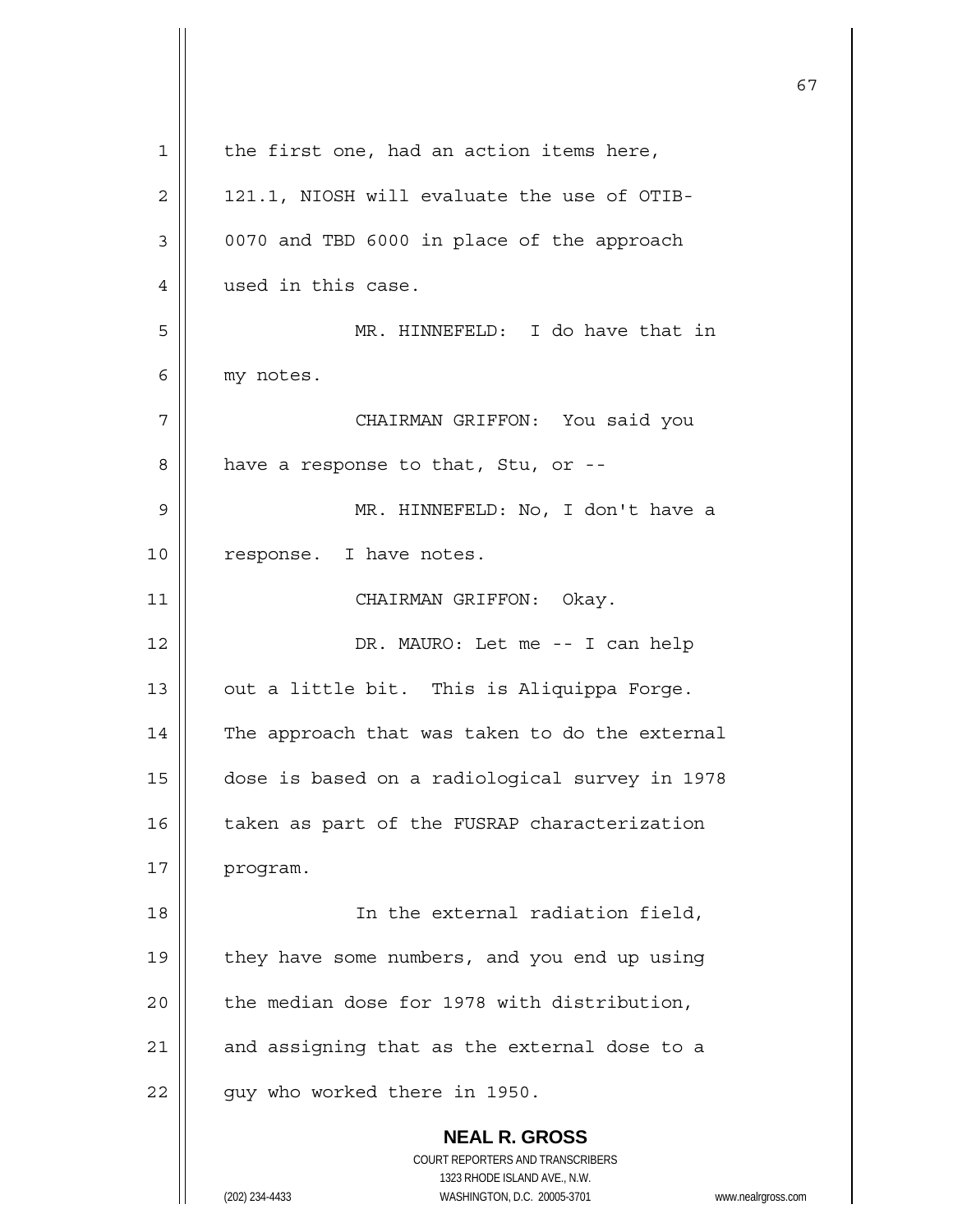| $\mathbf 1$    | Now the problem with that is                            |
|----------------|---------------------------------------------------------|
| $\overline{2}$ | you've got a 28-year time spread. So your               |
| 3              | recourse is -- well, the thing we suggested is          |
| 4              | -- that was the problem. Second, the worker             |
| 5              | turned out to be a guy who shovels briquettes           |
| 6              | into the furnace.                                       |
| 7              | So if anybody is going to get, you                      |
|                |                                                         |
| 8              | know, both from an internal and an external             |
| $\mathsf 9$    | point of view, conceptually the problem is              |
| 10             | this. You got this big time spread. You                 |
| 11             | really can't use the 1978 data to apply to a            |
| 12             | guy in 1950.                                            |
| 13             | On top of that, even if you have                        |
| 14             | some good generic information for the 1950s,            |
| 15             | this guy's job was a nasty job. He was                  |
| 16             | shoveling briquettes into a furnace. So I               |
| 17             | think that your response, that is, that we'll           |
| 18             | take a look at OTIB-0070, which is the                  |
| 19             | residual period, 1950 on for Aliquippa Forge,           |
| 20             | no operations. But it's right after the                 |
| 21             | operations.                                             |
| 22             | CHAIRMAN GRIFFON: Right, right.                         |
|                | <b>NEAL R. GROSS</b>                                    |
|                | COURT REPORTERS AND TRANSCRIBERS                        |
|                | 1323 RHODE ISLAND AVE., N.W.                            |
|                | WASHINGTON, D.C. 20005-3701<br>(202) 234-4433<br>www.ne |

(202) 234-4433 WASHINGTON, D.C. 20005-3701 www.nealrgross.com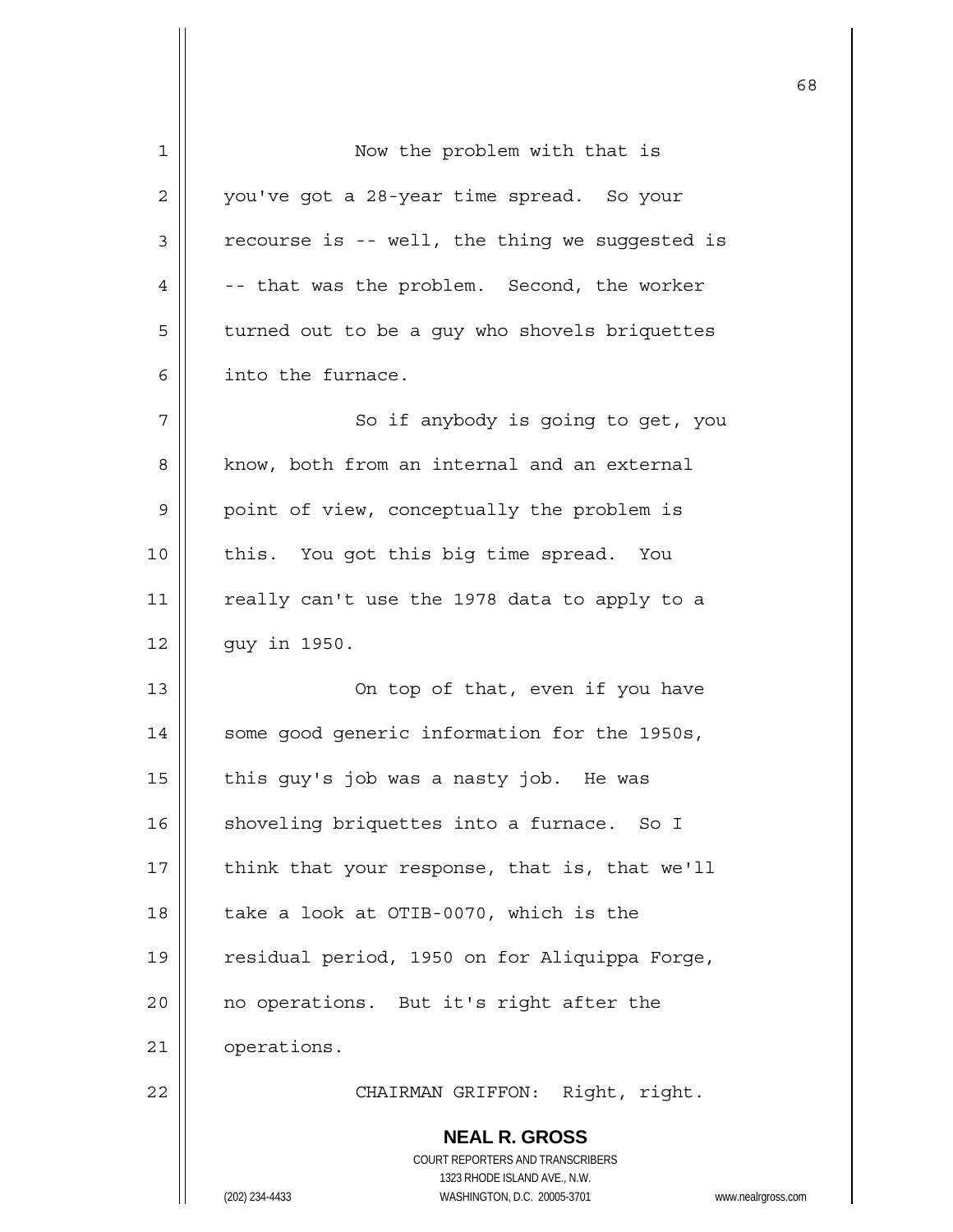| 1  | DR. MAURO: So if you go -- I                                        |
|----|---------------------------------------------------------------------|
| 2  | would say there are several scenarios in OTIB-                      |
| 3  | 0070 which might fit this well. And that                            |
| 4  | might be your strategy. Or you may decide,                          |
| 5  | like one of the things we suggested, go with                        |
| 6  | the upper 95th percentile in your FUSRAP data.                      |
| 7  | I would prefer one of the better scenarios at                       |
| 8  | 70.                                                                 |
| 9  | MR. HINNEFELD: I've got the                                         |
| 10 | notes.                                                              |
| 11 | CHAIRMAN GRIFFON: We'll leave it                                    |
| 12 | on NIOSH's action.                                                  |
| 13 | MR. HINNEFELD: Like I said, I may                                   |
| 14 | even have something from the contractor on it,                      |
| 15 | but I haven't distributed them.                                     |
| 16 | CHAIRMAN GRIFFON: Okay. And then                                    |
| 17 | I'm thinking the next one is the same. It                           |
| 18 | looks like 121.2 it's the same case, same --                        |
| 19 | MR. HINNEFELD: Yes.                                                 |
| 20 | CHAIRMAN GRIFFON: The only thing                                    |
| 21 | I'll ask is bear with me, because I just want                       |
| 22 | to update this matrix live. It's so much                            |
|    | <b>NEAL R. GROSS</b>                                                |
|    | COURT REPORTERS AND TRANSCRIBERS                                    |
|    | 1323 RHODE ISLAND AVE., N.W.                                        |
|    | (202) 234-4433<br>WASHINGTON, D.C. 20005-3701<br>www.nealrgross.com |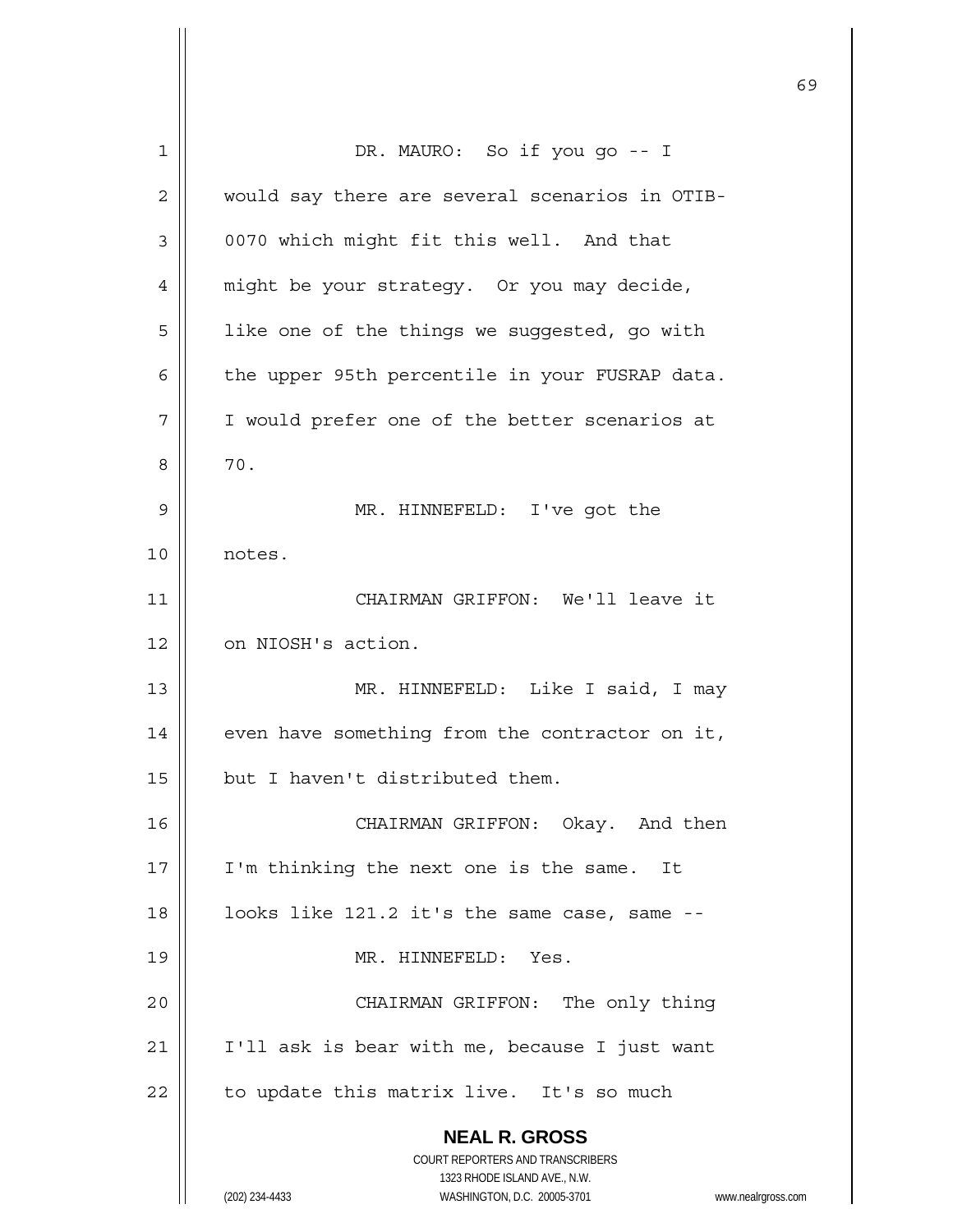```
NEAL R. GROSS
                         COURT REPORTERS AND TRANSCRIBERS 
                            1323 RHODE ISLAND AVE., N.W. 
         70
 1 
 2 
 3 
 4 
 5 
 6 
 7 
 8 
 9 
10 
11 
12 
13 
14 
15 
16 
17 
18 
19 
20 
21 
22 
       easier if I have it done. 
                     DR. MAURO: Yes. The problem, the 
       next one is different. And in concept here, 
       let me explain -- 
                     CHAIRMAN GRIFFON: Which one are 
       you on now? 
                     DR. MAURO: I'm on the second one. 
       In other words -- well, I'm looking at the 
       strength. The one I just talked about now is 
       external exposure. 
                     CHAIRMAN GRIFFON: 121.2? 
                    DR. MAURO: Let me see. 121.2.
       Let's see where we go to 2. Yes. 
                     MR. HINNEFELD: It sounds like 
       121.2. 
                     DR. MAURO: No, I'm sorry. I'm in 
       122 already. No, I'm sorry. 121.1, it's the 
       same problem. So in other words, whether 
       we're talking internal, any of the issues 
       associated with 121.1 have to do with using 
       1978 data, whether it's external or internal, 
       to apply to a 1950 worker.
```
(202) 234-4433 WASHINGTON, D.C. 20005-3701 www.nealrgross.com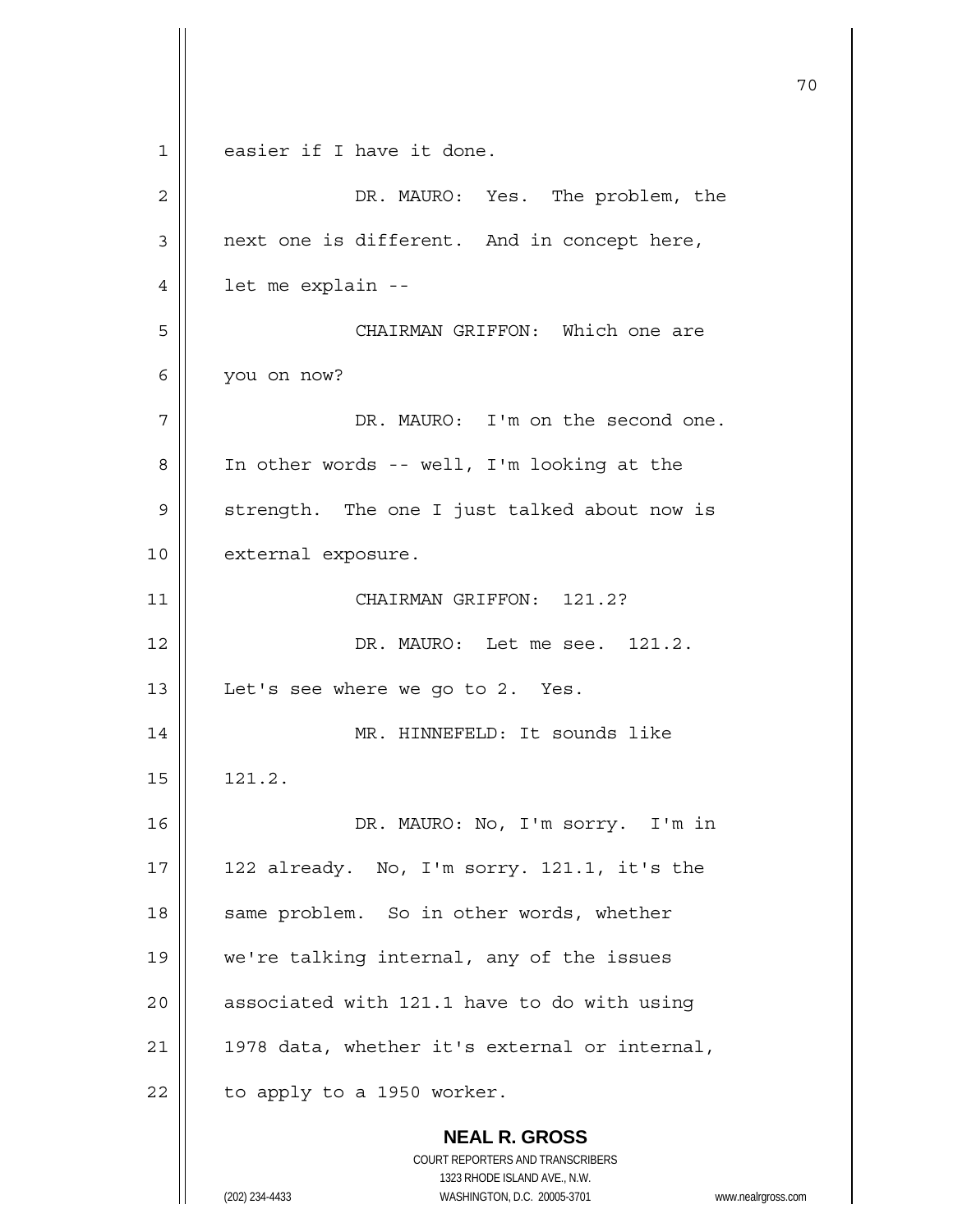**NEAL R. GROSS** COURT REPORTERS AND TRANSCRIBERS 1323 RHODE ISLAND AVE., N.W. (202) 234-4433 WASHINGTON, D.C. 20005-3701 www.nealrgross.com 1 2 3 4 5 6 7 8 9 10 11 12 13 14 15 16 17 18 19 20 21 22 And OTIB-0070, a newer document, gives you a vehicle to come at this problem. How you select to use OTIB-0070, because you have a lot of options, is really going to be at play eventually. That's all I had on 121.1. CHAIRMAN GRIFFON: Okay. And that's the same for 121.2, I think. DR. MAURO: No. One twenty-two is different. That is Simonds Saw. CHAIRMAN GRIFFON: No, not 122. DR. MAURO: Oh, I'm sorry. CHAIRMAN GRIFFON: 121.2. DR. MAURO: I keep doing that. CHAIRMAN GRIFFON: 121.3, though, I have a different note here. DR. MAURO: Okay. CHAIRMAN GRIFFON: It says, SC&A to review NIOSH response. DR. MAURO: Okay. CHAIRMAN GRIFFON: And maybe my note is wrong, but that is a different thing,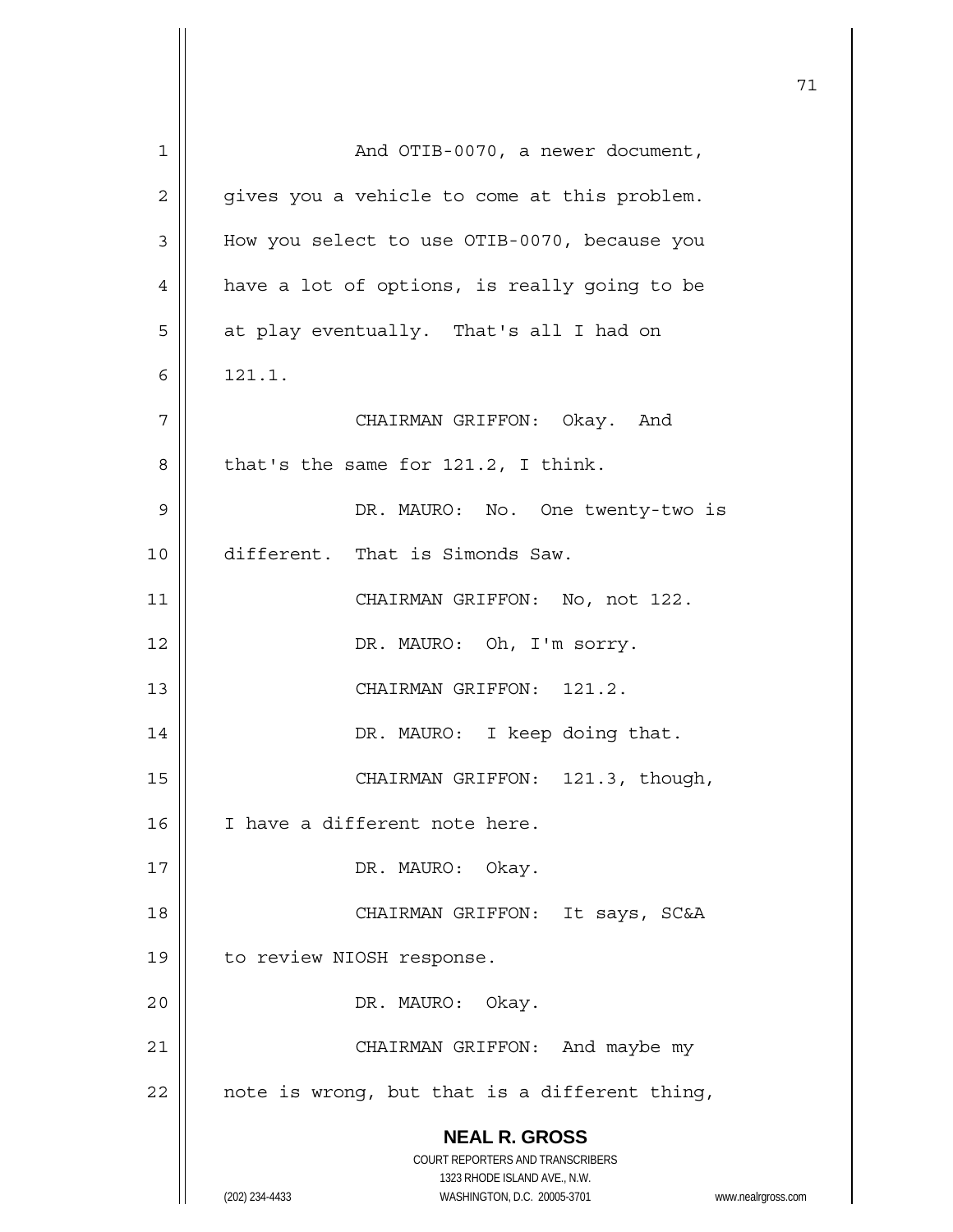**NEAL R. GROSS** COURT REPORTERS AND TRANSCRIBERS 1323 RHODE ISLAND AVE., N.W. (202) 234-4433 WASHINGTON, D.C. 20005-3701 www.nealrgross.com 72 1 2 3 4 5 6 7 8 9 10 11 12 13 14 15 16 17 18 19 20 21 22 it looks to me. MR. FARVER: It has to do with the internal dose, John. DR. MAURO: Okay. Oh, this might go back to the re-suspension factor business because this is all residual period. I happened to look at the -- if you give me a minute? CHAIRMAN GRIFFON: Okay. DR. MAURO: This is 121.3. Let me go back to my report. CHAIRMAN GRIFFON: Apparently last time -- MR. FARVER: The intake values that they used were derived for residual contamination characterization data collected in 1992 and '93. SC&A believed 1992-93 data may not be applicable to the period from 1950 to 1978. CHAIRMAN GRIFFON: But we had that before, right? MR. HINNEFELD: I mean,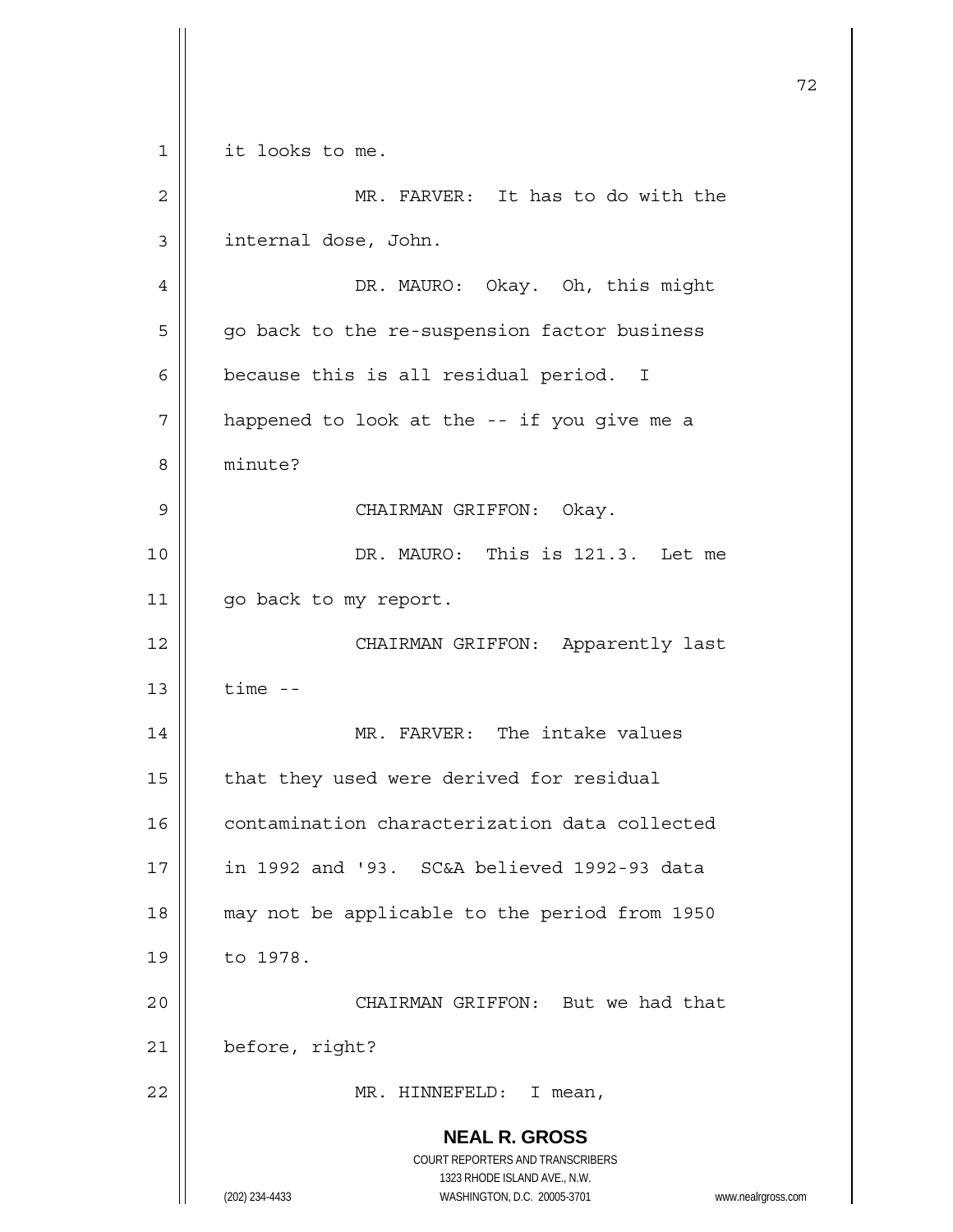**NEAL R. GROSS** COURT REPORTERS AND TRANSCRIBERS 1323 RHODE ISLAND AVE., N.W. (202) 234-4433 WASHINGTON, D.C. 20005-3701 www.nealrgross.com 73 1 2 3 4 5 6 7 8 9 10 11 12 13 14 15 16 17 18 19 20 21 22 realistically, I mean, OTIB-0070 would address the internal as well. DR. MAURO: Yes. It would do both. MR. HINNEFELD: I mean, realistically the action that we are going to take for 1 and 2 by just extending it into the internal dose would be in another evaluation. CHAIRMAN GRIFFON: But in this case, didn't you have site-specific data? I mean, you don't have -- MR. HINNEFELD: There is site-specific data here. CHAIRMAN GRIFFON: That's right. Yes. MR. HINNEFELD: There is contemporary. I mean, there was decontamination, 1949 data. There is 1949 survey. DR. MAURO: And 70 will give you the path forward. MR. HINNEFELD: And, see, that's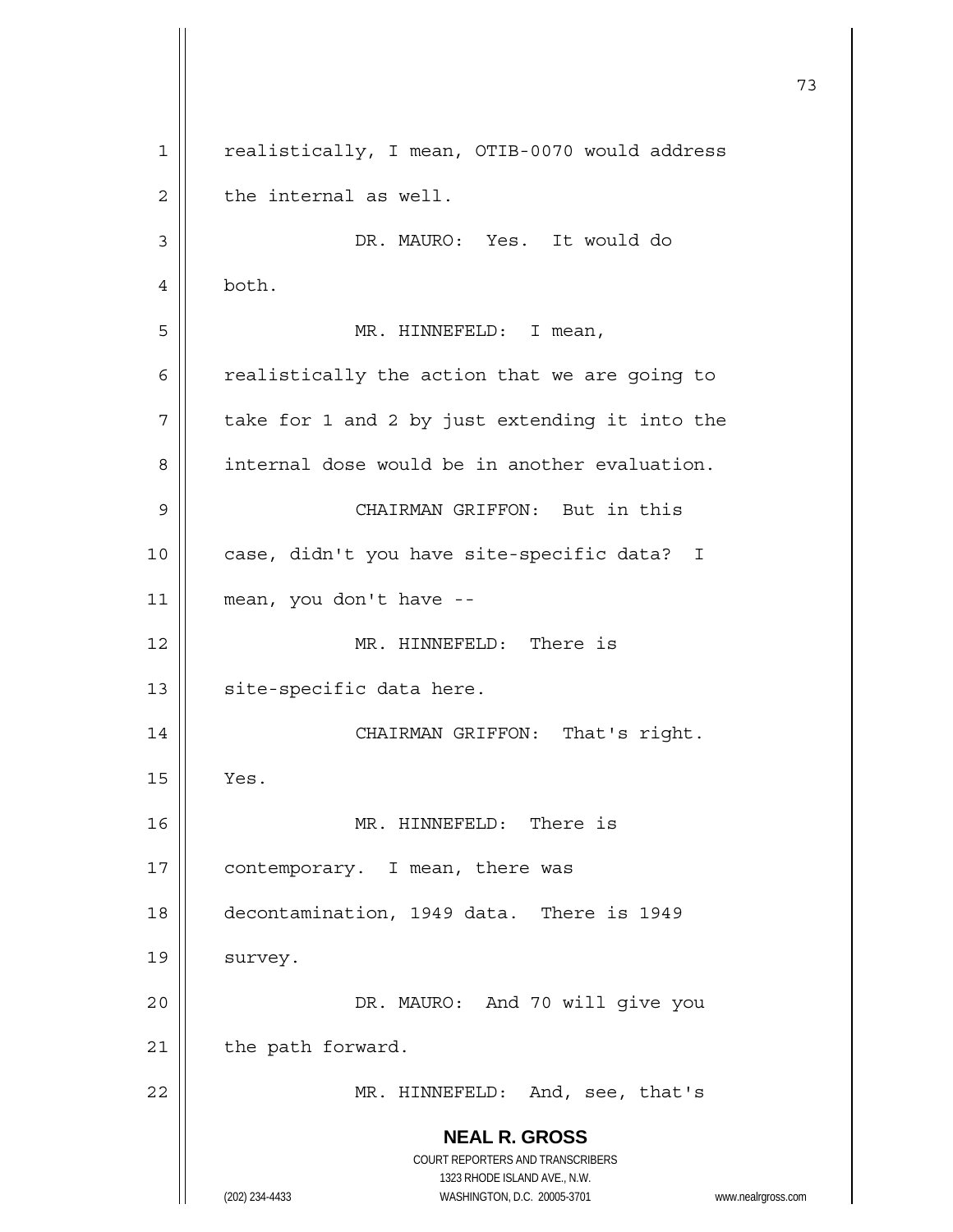| 1  | why I am saying since you've got 1949 data and                          |
|----|-------------------------------------------------------------------------|
| 2  | now there is TIB 70, we could go back. Rather                           |
| 3  | than justifying the use of the '74 numbers,                             |
| 4  | which is essentially what this does, our                                |
| 5  | response is simply --                                                   |
| 6  | DR. MAURO: Tried to, right.                                             |
| 7  | MR. HINNEFELD: -- tries to                                              |
| 8  | justify these 1974 numbers or '78 numbers,                              |
| 9  | whatever they were.                                                     |
| 10 | DR. MAURO: Yes.                                                         |
| 11 | MR. HINNEFELD: Rather than try to                                       |
| 12 | justify those, since we have the data from 49,                          |
| 13 | $TIB$ --                                                                |
| 14 | DR. MAURO: Seventy.                                                     |
| 15 | MR. HINNEFELD: -- 70, we could                                          |
| 16 | then just by extending the 1 and 2, what we're                          |
| 17 | going to do with 1 and 2 in the internal, we                            |
| 18 | can deal with this one as well and kind of                              |
| 19 | illustrate.                                                             |
| 20 | DR. MAURO: What is going to                                             |
| 21 | happen on 70? We did discuss 70 before.<br>It                           |
| 22 | is the slope. That is, you're in a very good                            |
|    | <b>NEAL R. GROSS</b>                                                    |
|    | <b>COURT REPORTERS AND TRANSCRIBERS</b><br>1323 RHODE ISLAND AVE., N.W. |
|    | (202) 234-4433<br>WASHINGTON, D.C. 20005-3701<br>www.nealrgross.com     |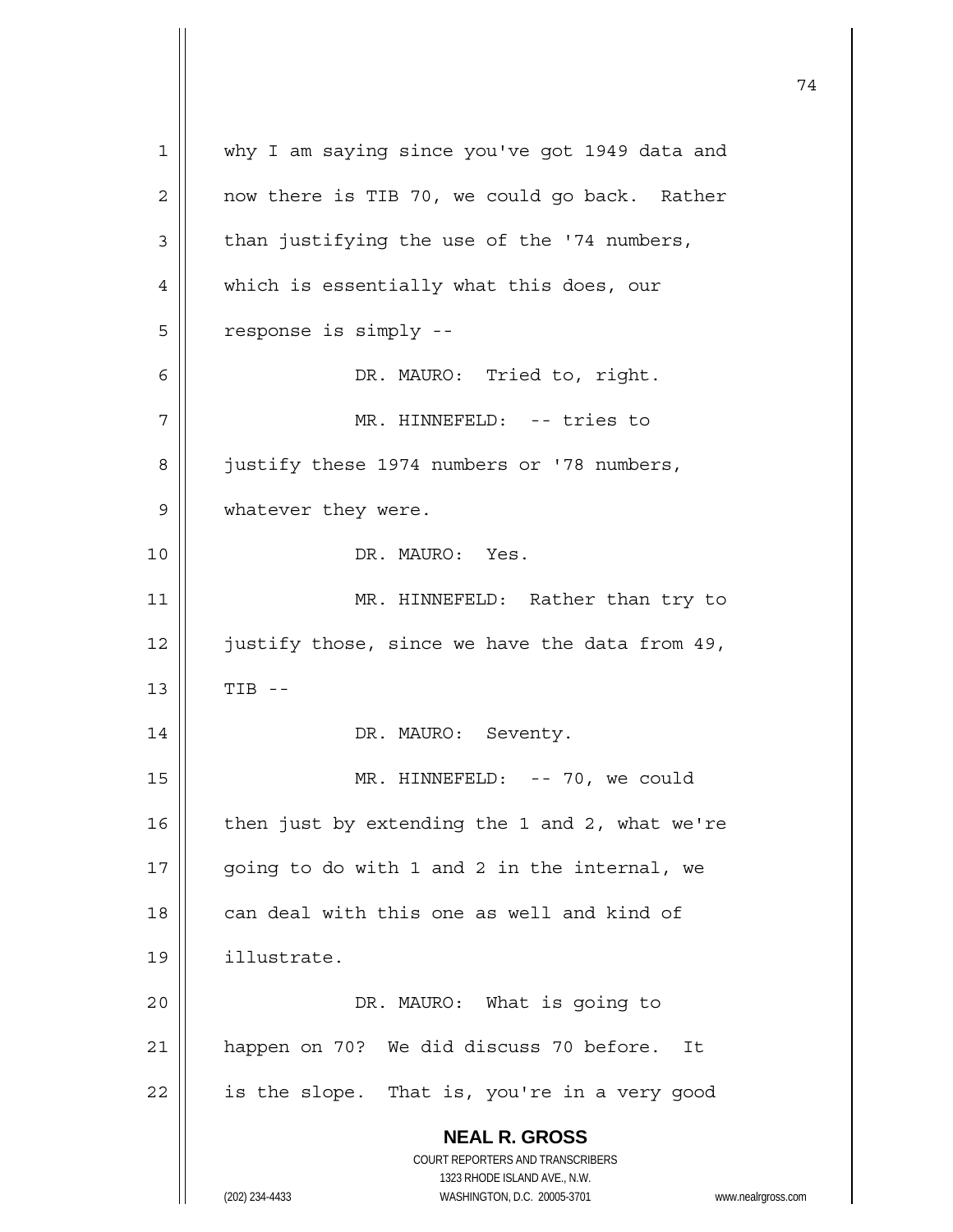| 1  | position here. Here you've got a guy who                                                            |
|----|-----------------------------------------------------------------------------------------------------|
| 2  | worked in the early years, right after the                                                          |
| 3  | termination of operations, '49.                                                                     |
| 4  | You've got data characterizing                                                                      |
| 5  | operations. Pick up right from there, whether                                                       |
| 6  | it's internal or external. And you say, okay.                                                       |
| 7  | What is going to happen in 1950? How many                                                           |
| 8  | years he goes on after that.                                                                        |
| 9  | MR. HINNEFELD: Yes.                                                                                 |
| 10 | DR. MAURO: It may not be many.                                                                      |
| 11 | And the only issue we had with your OTIB-0070                                                       |
| 12 | is how you develop your slope. You know you                                                         |
| 13 | have this much airborne activity as soon as                                                         |
| 14 | the operations stop. You start there. Now                                                           |
| 15 | it's going to start to go down.                                                                     |
| 16 | Now, you used I think one percent                                                                   |
| 17 | per year.                                                                                           |
| 18 | MR. HINNEFELD: No it's more than                                                                    |
| 19 | that. It's faster than that.                                                                        |
| 20 | DR. MAURO: One percent per day?                                                                     |
| 21 | MR. HINNEFELD: It might be one                                                                      |
| 22 | percent per day.                                                                                    |
|    | <b>NEAL R. GROSS</b>                                                                                |
|    | <b>COURT REPORTERS AND TRANSCRIBERS</b>                                                             |
|    | 1323 RHODE ISLAND AVE., N.W.<br>WASHINGTON, D.C. 20005-3701<br>(202) 234-4433<br>www.nealrgross.com |
|    |                                                                                                     |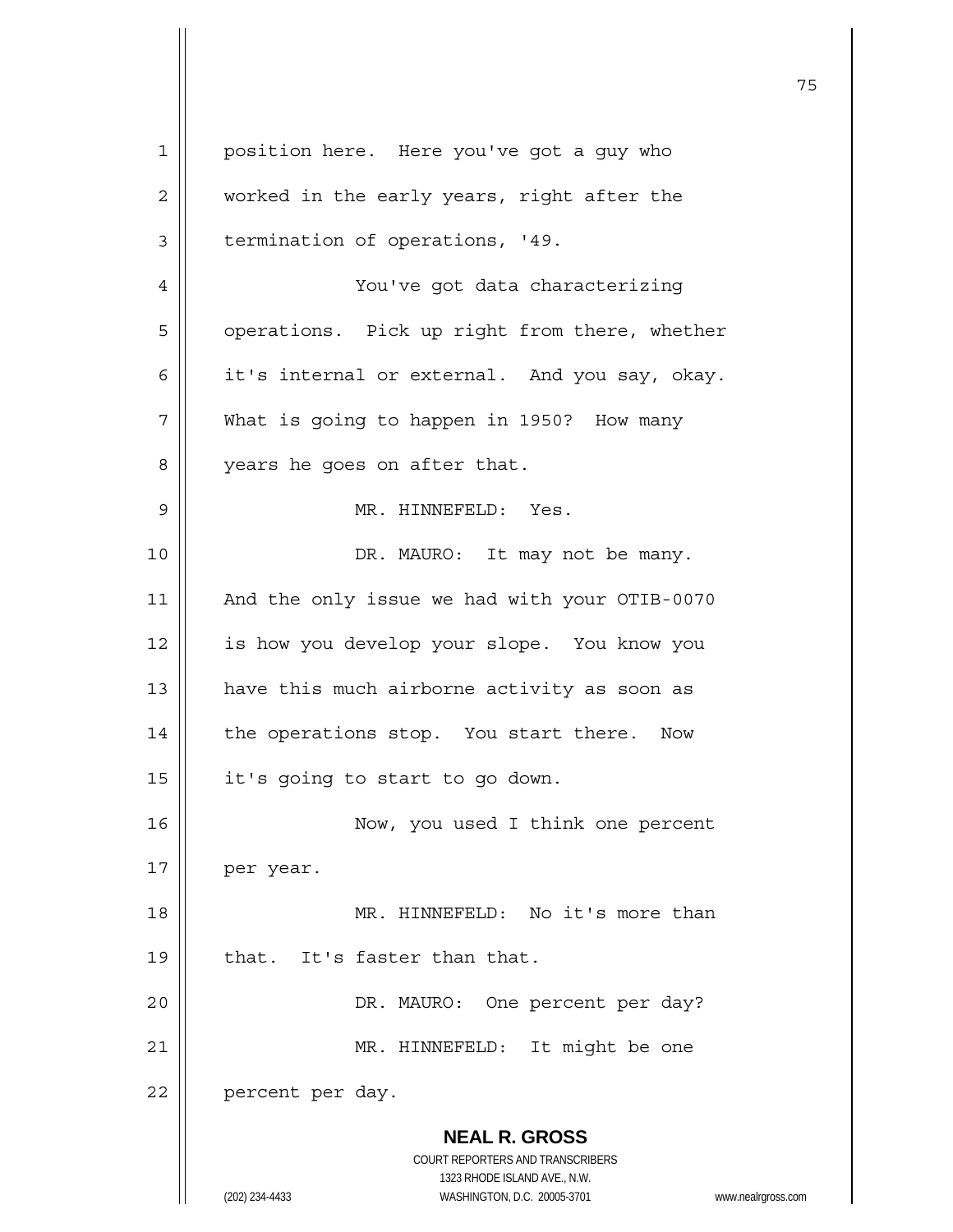|    |                                                                     | 76 |
|----|---------------------------------------------------------------------|----|
| 1  | DR. MAURO: Yes. We had a problem                                    |    |
| 2  | with that because if it's one percent per day,                      |    |
| 3  | you could imagine it's gone. In a year, it's                        |    |
| 4  | gone.                                                               |    |
| 5  | MR. HINNEFELD: Yes. I don't                                         |    |
| 6  | know. I thought it was --                                           |    |
| 7  | MR. SIEBERT: There was a first                                      |    |
| 8  | year reduction. And then after the second or                        |    |
| 9  | third year, then --                                                 |    |
| 10 | MR. HINNEFELD: There are various                                    |    |
| 11 | techniques. If you have data at two points,                         |    |
| 12 | which in this case we apparently do, we have                        |    |
| 13 | 1949, we have 1978 data, I think what TBD 7                         |    |
| 14 | tells you is you set the two data points.                           |    |
| 15 | DR. MAURO: Yes, as long as there                                    |    |
| 16 | was no decontamination between the two                              |    |
| 17 | periods.                                                            |    |
| 18 | MR. HINNEFELD: Yes.                                                 |    |
| 19 | DR. MAURO: That was our criticism                                   |    |
| 20 | when you applied on OTIB-0070. You applied it                       |    |
| 21 | in another case. That's how we were reviewing                       |    |
| 22 | it.                                                                 |    |
|    | <b>NEAL R. GROSS</b><br>COURT REPORTERS AND TRANSCRIBERS            |    |
|    | 1323 RHODE ISLAND AVE., N.W.                                        |    |
|    | (202) 234-4433<br>WASHINGTON, D.C. 20005-3701<br>www.nealrgross.com |    |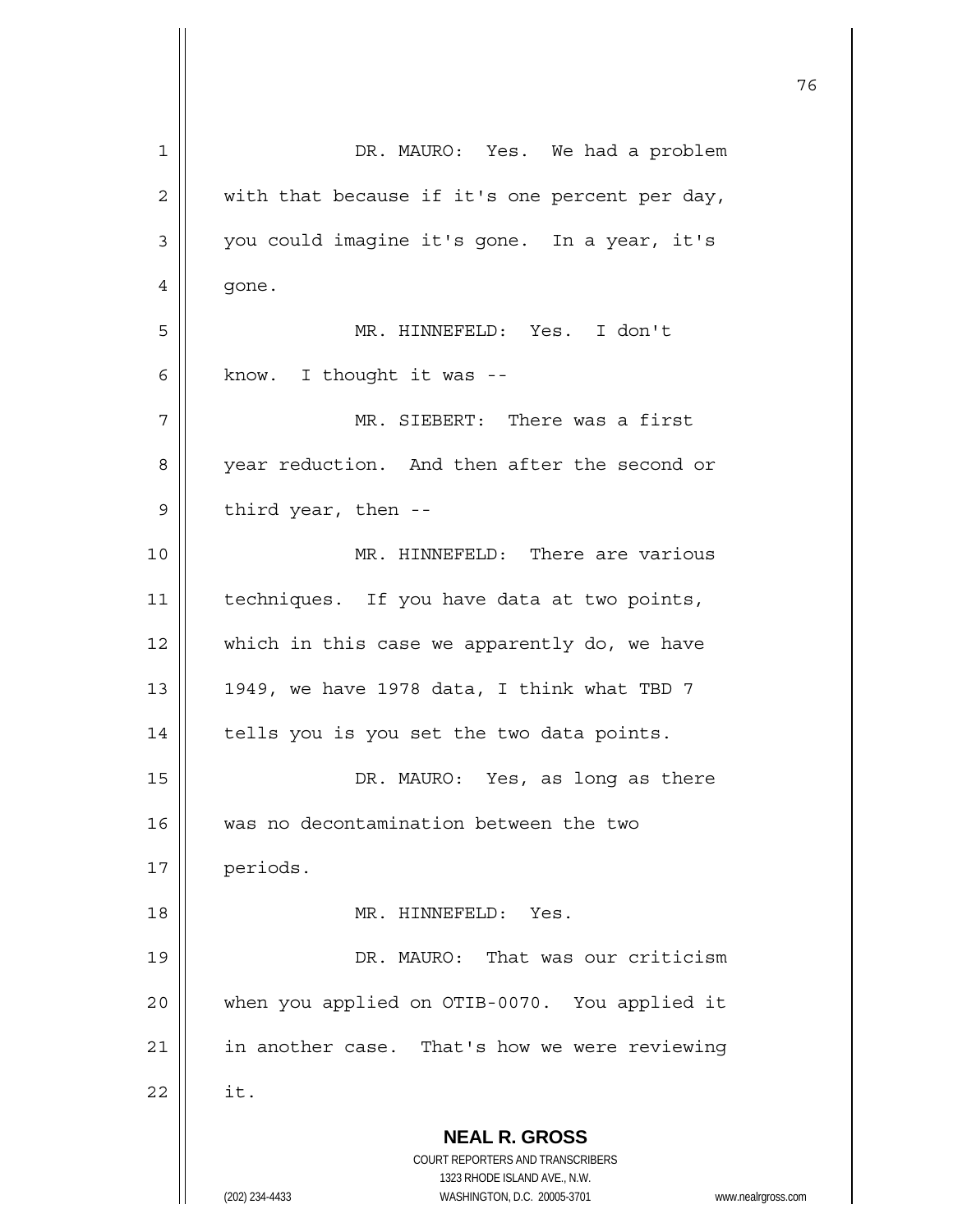**NEAL R. GROSS** COURT REPORTERS AND TRANSCRIBERS 1323 RHODE ISLAND AVE., N.W. (202) 234-4433 WASHINGTON, D.C. 20005-3701 www.nealrgross.com 1 2 3 4 5 6 7 8 9 10 11 12 13 14 15 16 17 18 19 20 21 22 CHAIRMAN GRIFFON: Then the other case, their site-specific question might be the data itself, you know. In other words, the 1978 data, it's a decon survey. How robust is that data set? And how useful is it for extrapolation? MR. HINNEFELD: It was probably FUSRAP, right? It's a FUSRAP survey probably in the condition since we got here. We've got to do something here. DR. MAURO: If you have comprehensive pre-cleanup. MR. HINNEFELD: Yes. DR. MAURO: FUSRAP data, '78, giving you surface activity, maybe some airborne activity. And you have your 1949, you know, these are the levels we had airborne in our surfaces. Now you have a pretty robust way to do the slope. CHAIRMAN GRIFFON: If you have a comprehensive FUSRAP survey for any site, I would like to see it.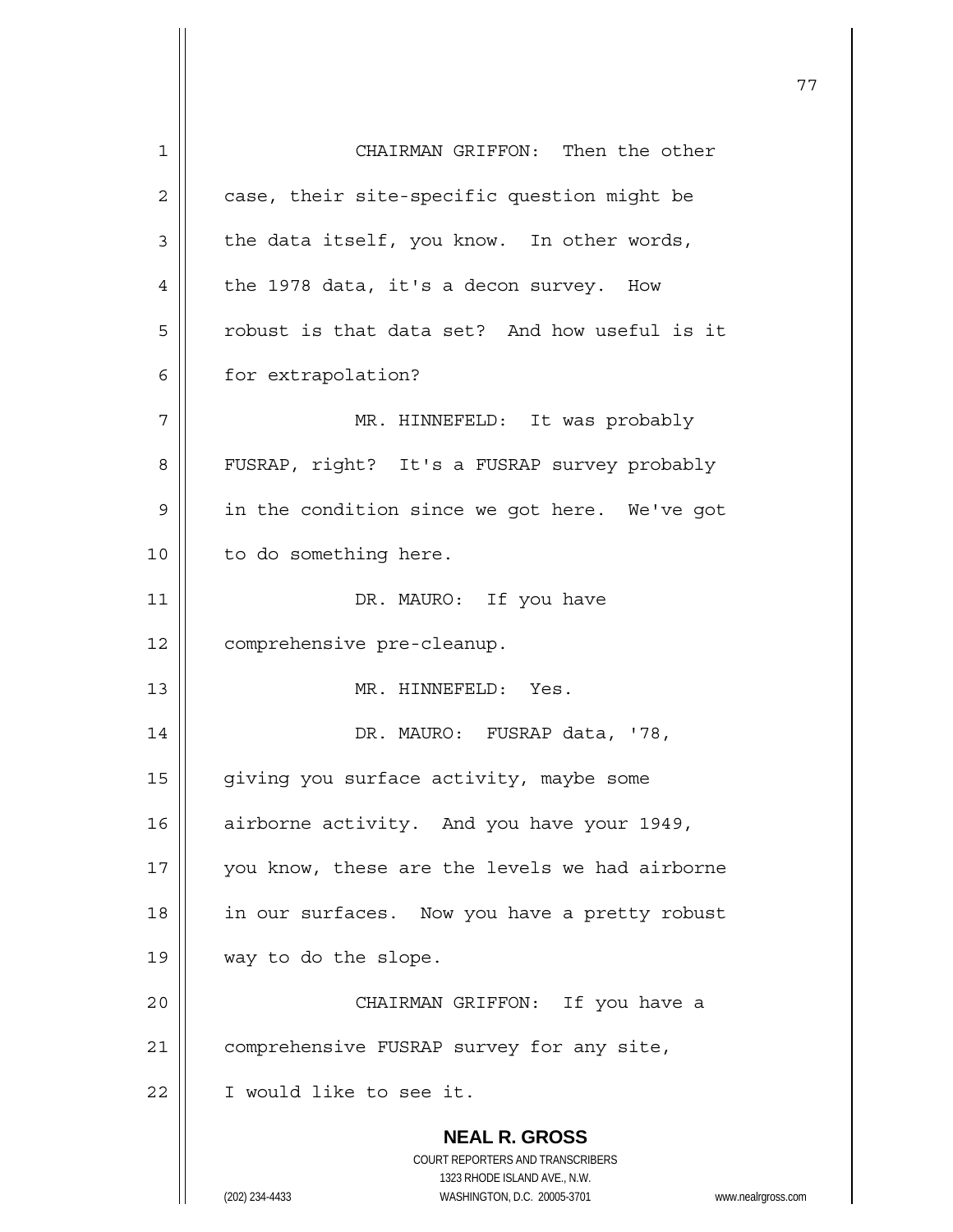**NEAL R. GROSS** COURT REPORTERS AND TRANSCRIBERS 1323 RHODE ISLAND AVE., N.W. (202) 234-4433 WASHINGTON, D.C. 20005-3701 www.nealrgross.com 78 1 2 3 4 5 6 7 8 9 10 11 12 13 14 15 16 17 18 19 20 21 22 DR. MAURO: You would like to see it? (Laughter.) CHAIRMAN GRIFFON: I mean, their goal was to see, do we need cleanup or not? So they kind of stopped when -- MR. HINNEFELD: They didn't really do it. CHAIRMAN GRIFFON: Right. MR. HINNEFELD: In fact -- CHAIRMAN GRIFFON: And comprehensive is not -- MR. HINNEFELD: That kind of information would be available in the actual FUSRAP docket probably, if it did exist. CHAIRMAN GRIFFON: Yes. Once they saw that they had required a cleanup -- MR. HINNEFELD: That they required cleanup. CHAIRMAN GRIFFON: -- why bother going much further comprehensively? MR. HINNEFELD: That's what the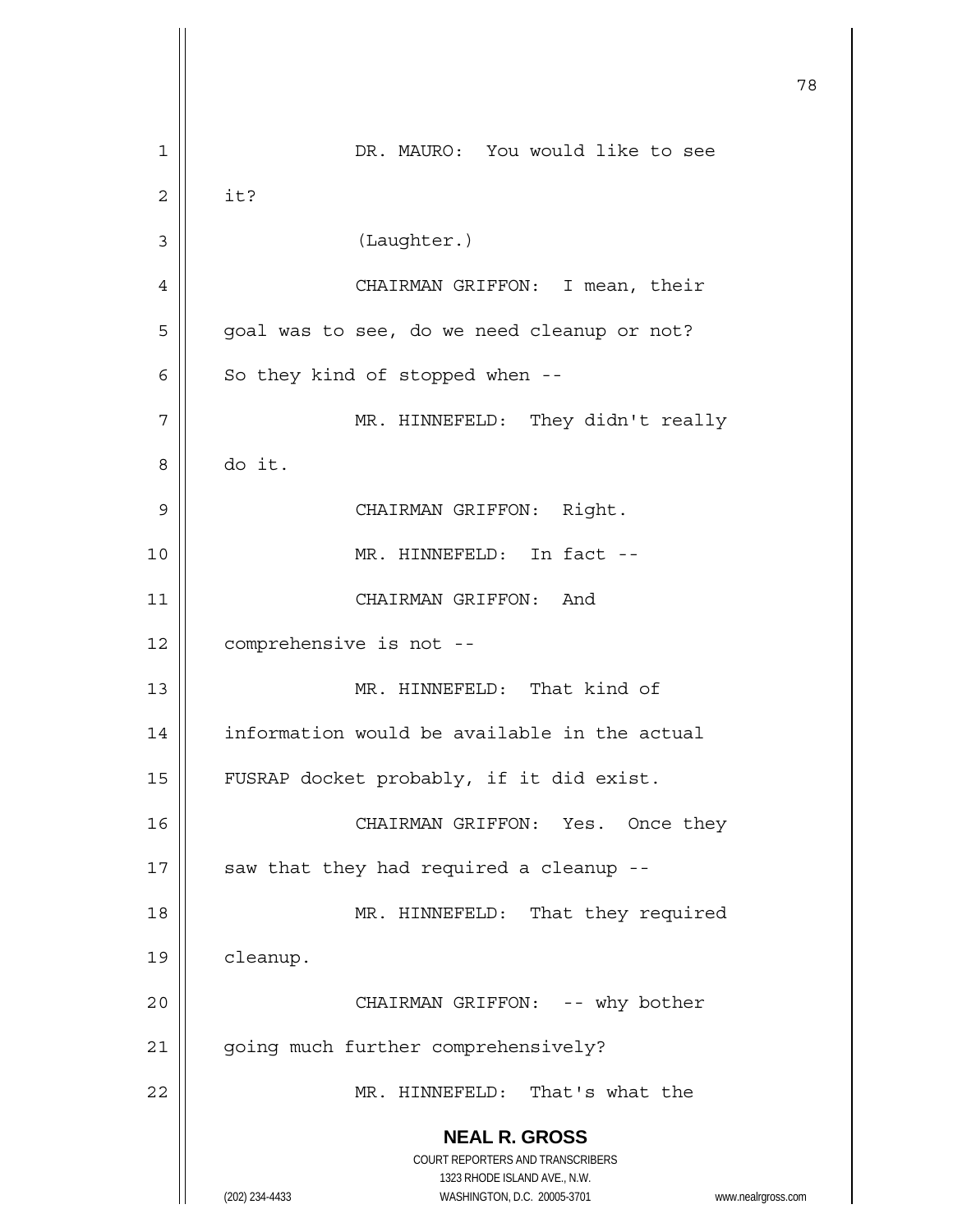|    |                                                                     | 79 |
|----|---------------------------------------------------------------------|----|
| 1  | suit in discovery --                                                |    |
| 2  | CHAIRMAN GRIFFON: That's why                                        |    |
| 3  | you've got to be careful how you use that                           |    |
|    |                                                                     |    |
| 4  | data, I think.                                                      |    |
| 5  | MR. HINNEFELD: Yes.<br>There might                                  |    |
| 6  | be additional. And, again, like I said in                           |    |
| 7  | this case, we've got before and after data.                         |    |
| 8  | I mean, before the --                                               |    |
| 9  | CHAIRMAN GRIFFON: You have                                          |    |
| 10 | something there.                                                    |    |
| 11 | MR. HINNEFELD: We have                                              |    |
| 12 | operational period data and operational                             |    |
| 13 | period. Then you have got something at both                         |    |
| 14 | ends. There should be something that -- I                           |    |
| 15 | mean, that would at least get this finding                          |    |
| 16 | fixed in terms of this finding and would put                        |    |
| 17 | the debate in the TBD 70 debate if there's a                        |    |
| 18 | TBD 70 debate in terms of that would be your                        |    |
| 19 | part.                                                               |    |
| 20 | The way you are using this TBD 70                                   |    |
| 21 | is that initial FUSRAP survey is really a good                      |    |
| 22 | enough survey or should you be looking at the                       |    |
|    | <b>NEAL R. GROSS</b>                                                |    |
|    | COURT REPORTERS AND TRANSCRIBERS<br>1323 RHODE ISLAND AVE., N.W.    |    |
|    | (202) 234-4433<br>WASHINGTON, D.C. 20005-3701<br>www.nealrgross.com |    |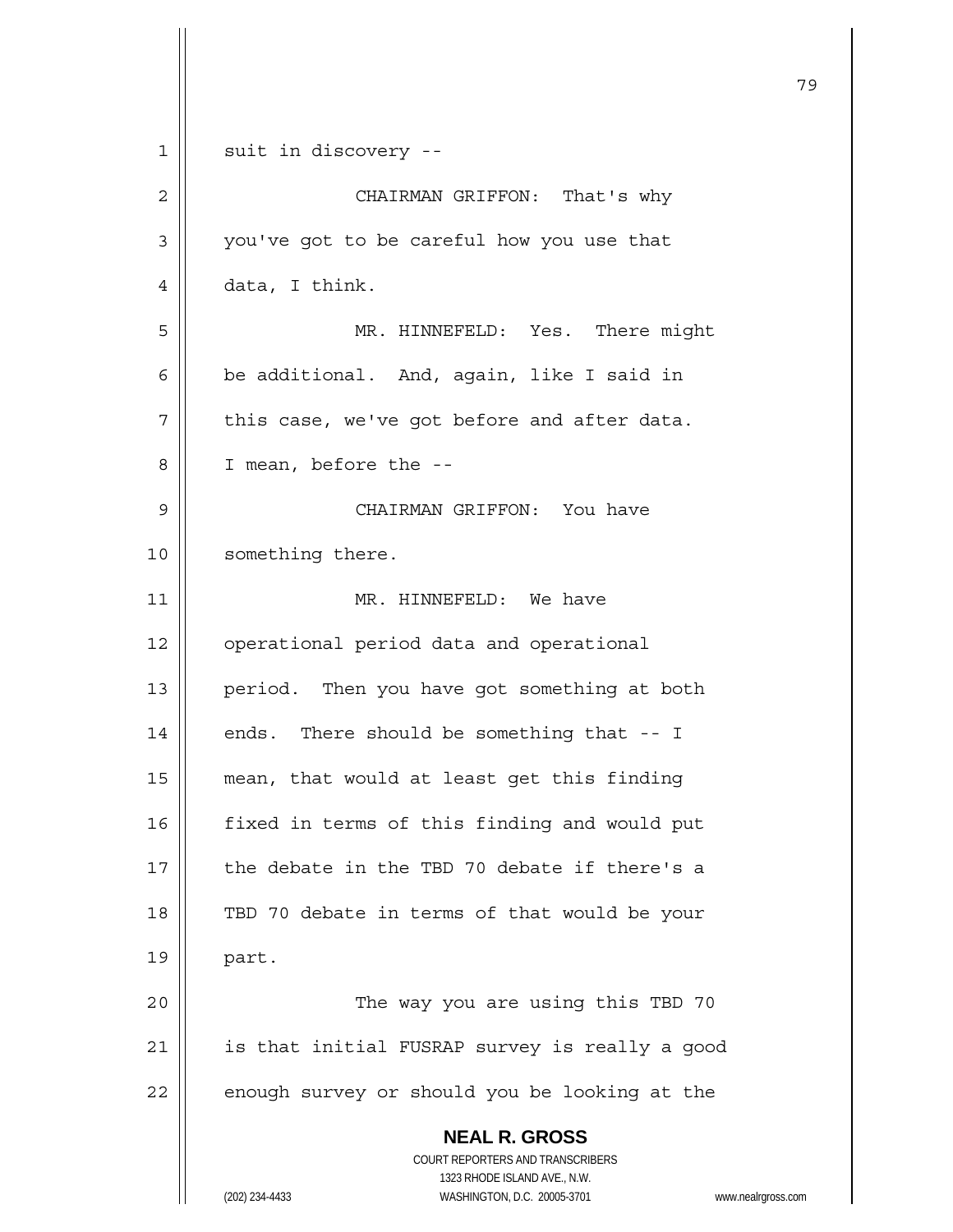**NEAL R. GROSS** COURT REPORTERS AND TRANSCRIBERS 1323 RHODE ISLAND AVE., N.W. (202) 234-4433 WASHINGTON, D.C. 20005-3701 www.nealrgross.com 1 2 3 4 5 6 7 8 9 10 11 12 13 14 15 16 17 18 19 20 21 22 extended condition, which they may have done later. DR. MAURO: Yes. I recall there were particularly five or six different alternative approaches in TBD 70 depending on the nature of the data you have. MR. HINNEFELD: Yes. DR. MAURO: And you have to choose which one is best. And I recall one of the options was when you don't have back-end data and you have to assign a slope to your front-end data, we had a problem with that. MR. HINNEFELD: Okay. Yes. CHAIRMAN GRIFFON: Okay. So I have the action. I captured the action now that NIOSH is going to consider TIB 70 as pertains to this case basically. Moving forward, now we are up to 122, John. Now you're on again. DR. MAURO: Yes. That was it through a lot of -- CHAIRMAN GRIFFON: This says,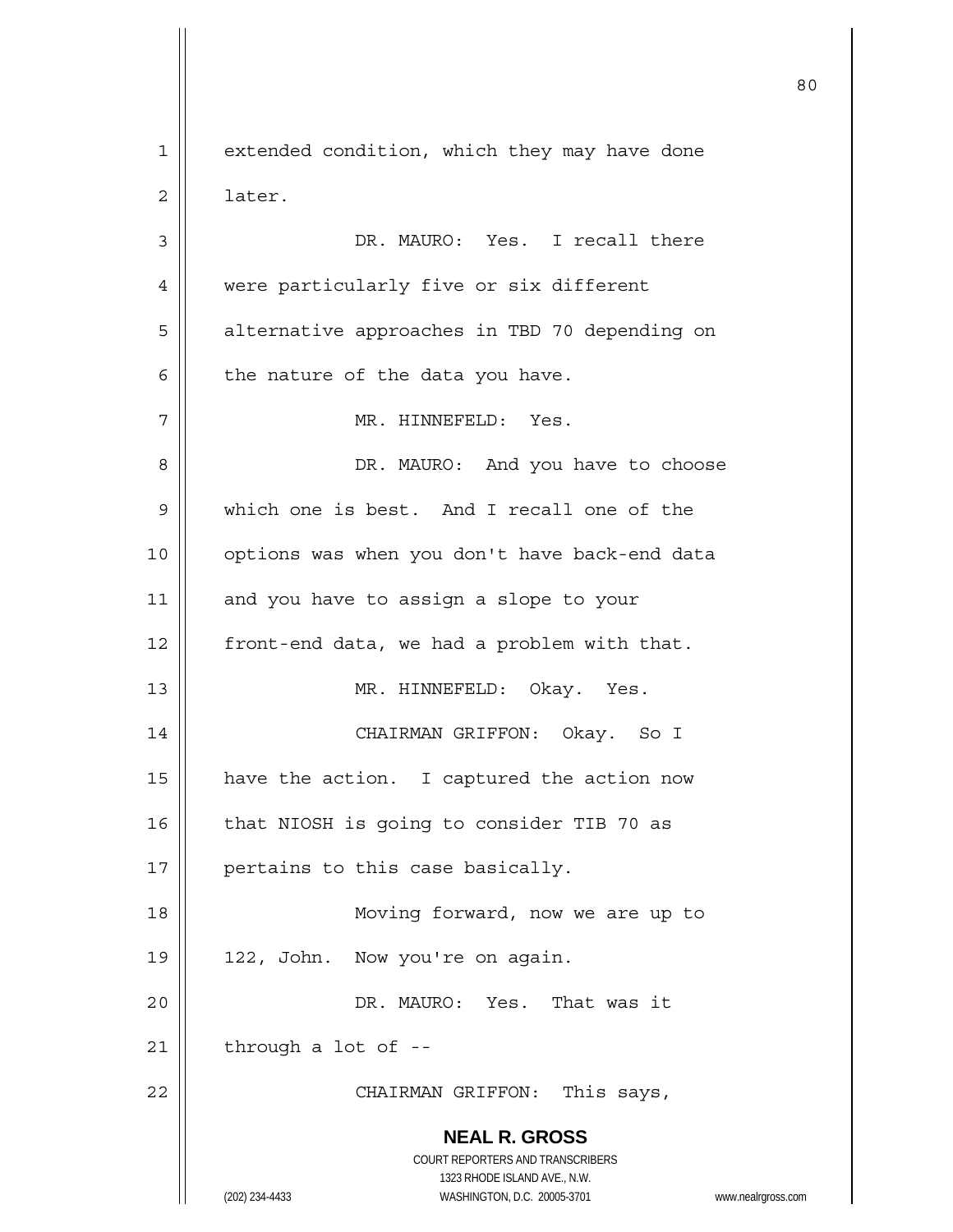|             | 81                                                                  |
|-------------|---------------------------------------------------------------------|
| $\mathbf 1$ | NIOSH will follow up on validity of this                            |
| 2           | approach for the job in question. That's                            |
| 3           | 122.1. So we have this. What was the job?                           |
| 4           | DR. MAURO: This is the guy who                                      |
| 5           | was a shoveler.                                                     |
| 6           | CHAIRMAN GRIFFON: Oh, okay.                                         |
| 7           | DR. MAURO: Yes. I remember this                                     |
| 8           | story. Yes.                                                         |
| 9           | CHAIRMAN GRIFFON: This is Simonds                                   |
| 10          | Saw?                                                                |
| 11          | DR. MAURO: This is Simonds Saw.                                     |
| 12          | This is a worker who worked at the furnace.                         |
| 13          | His job was to heat up the billets, heat them                       |
| 14          | up so they could go through rolling.                                |
| 15          | There is a generic Simonds Saw                                      |
| 16          | matrix that was applied to this person. And                         |
| 17          | I believe you applied the methodology                               |
| 18          | correctly, but you didn't take into                                 |
| 19          | consideration this guy's job. In other words,                       |
| 20          | it turns out he was a pretty unusual guy                            |
| 21          | because of his job.                                                 |
| 22          | One, with regard to external                                        |
|             | <b>NEAL R. GROSS</b><br>COURT REPORTERS AND TRANSCRIBERS            |
|             | 1323 RHODE ISLAND AVE., N.W.                                        |
|             | (202) 234-4433<br>WASHINGTON, D.C. 20005-3701<br>www.nealrgross.com |

 $\mathsf{I}$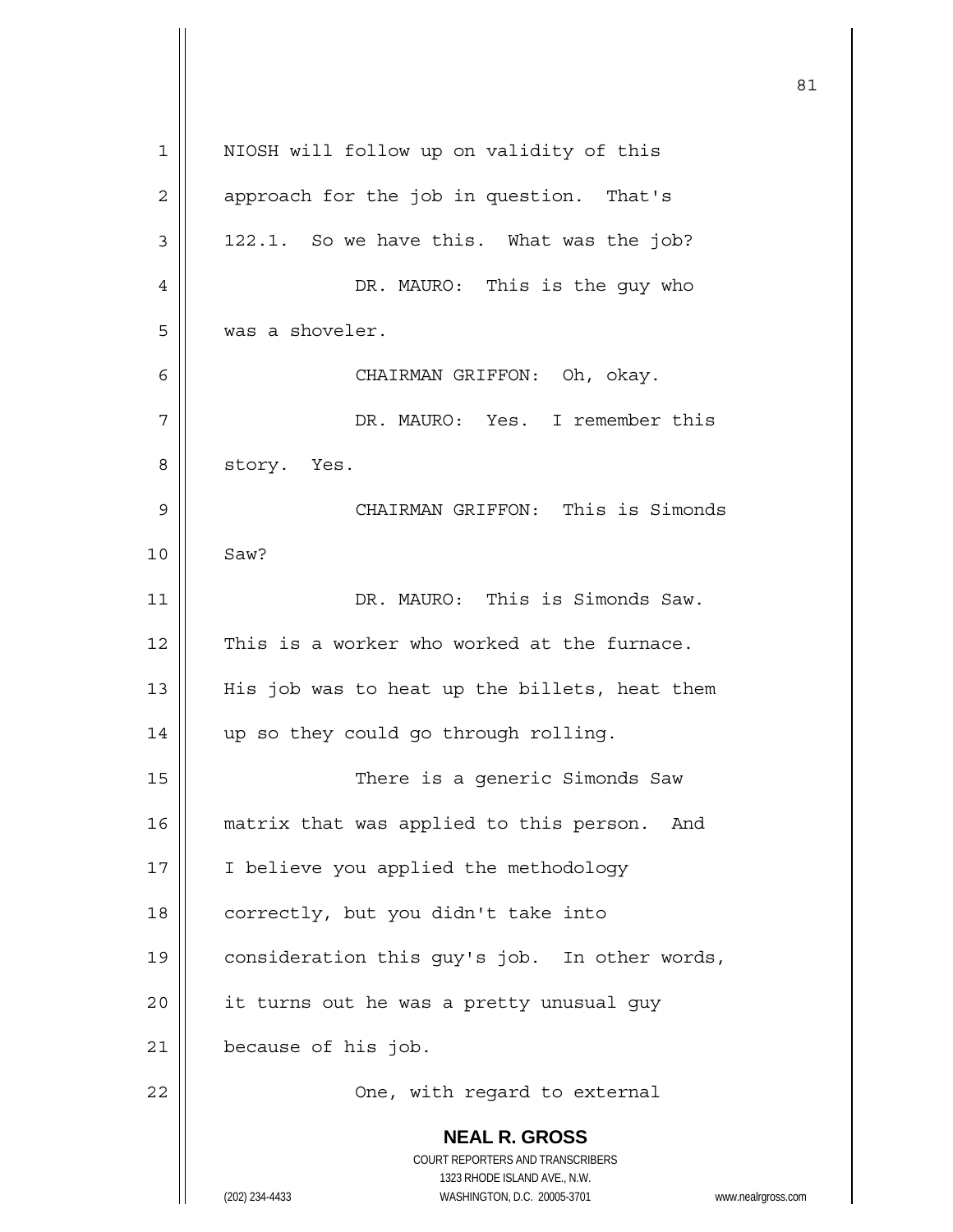| 1  | exposure during operations now, -- let's talk                       |
|----|---------------------------------------------------------------------|
| 2  | during operations -- your generic approach is                       |
| 3  | the person is standing close to a rod, 3 and                        |
| 4  | a half hours a day close to a rod, and 3 and                        |
| 5  | a half hours close to a billet. In his case,                        |
| 6  | he would only be next to billets, which                             |
| 7  | effectively increases his dose, external dose,                      |
| 8  | by about 40 percent.                                                |
| 9  | So we believe in his case, you                                      |
| 10 | know, that generic approach doesn't really                          |
| 11 | apply. If you were going to assume seven                            |
| 12 | hours a day of external exposure up close and                       |
| 13 | personal, for this person, it would have been                       |
| 14 | better if it was all billets.                                       |
| 15 | And it turns out the radiation                                      |
| 16 | field from the billet is about 40 percent                           |
| 17 | higher than from a rod. So the dose could                           |
| 18 | have gone up a bit on that.                                         |
| 19 | That was one thing. That was the                                    |
| 20 | external part. The internal part had to do                          |
| 21 | with the dust loadings. Now, I believe you                          |
| 22 | had generic information on what the inhalation                      |
|    | <b>NEAL R. GROSS</b>                                                |
|    | COURT REPORTERS AND TRANSCRIBERS                                    |
|    | 1323 RHODE ISLAND AVE., N.W.                                        |
|    | (202) 234-4433<br>WASHINGTON, D.C. 20005-3701<br>www.nealrgross.com |

<u>82</u>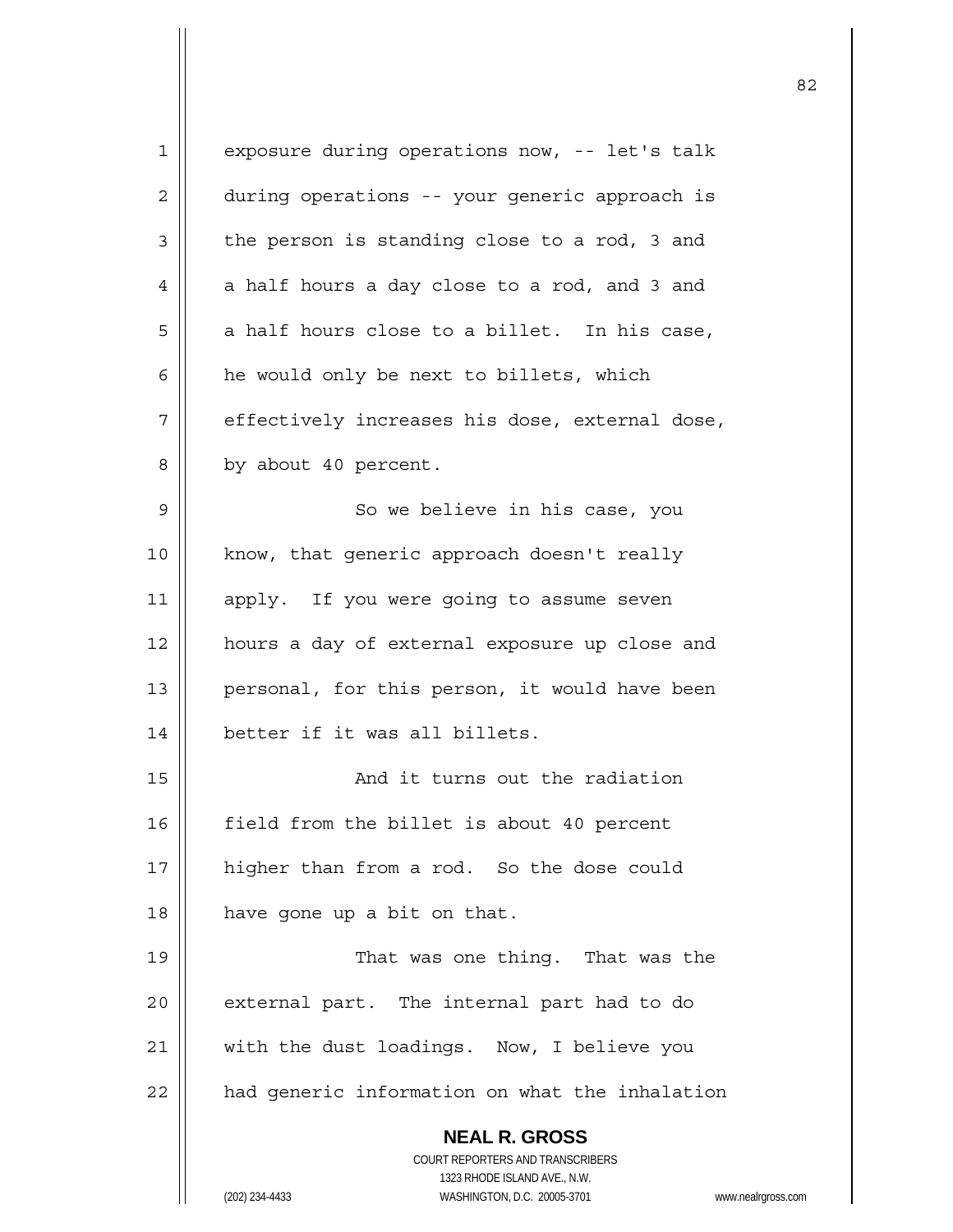| $\mathbf 1$ | rate was for the uranium and everything else.     |
|-------------|---------------------------------------------------|
| 2           | However, we felt that, rather than working        |
| 3           | from the 50 percentile from this guy, because     |
| 4           | of his job -- and we have a lot of information    |
| 5           | on this -- when a person is a furnace             |
| 6           | operator, he gets exposed to the high-end         |
| 7           | continuously. I would have gone with a high       |
| 8           | end of a fixed. Rather than the full              |
| 9           | distribution that was centered off the 50         |
| 10          | percentile, we suggested for him, he might        |
| 11          | have been better off going with the upper end     |
| 12          | because of his job category.                      |
| 13          | So those are the two, I mean                      |
| 14          | conceptually, the two concerns we had. And I      |
| 15          | don't know the degree to which you have had --    |
| 16          | I will look at your matrix. You may have          |
| 17          | responded. That was my concern.                   |
| 18          | CHAIRMAN GRIFFON: That's what I                   |
| 19          | was going to ask. Are these still active,         |
| 20          | Stu, or did you --                                |
| 21          | MR. HINNEFELD: Well, I don't know                 |
| 22          | what I have done. So I will have to check.        |
|             | <b>NEAL R. GROSS</b>                              |
|             | COURT REPORTERS AND TRANSCRIBERS                  |
|             | 1323 RHODE ISLAND AVE., N.W.<br>(202) 234-4433    |
|             | WASHINGTON, D.C. 20005-3701<br>www.nealrgross.com |

<u>83</u>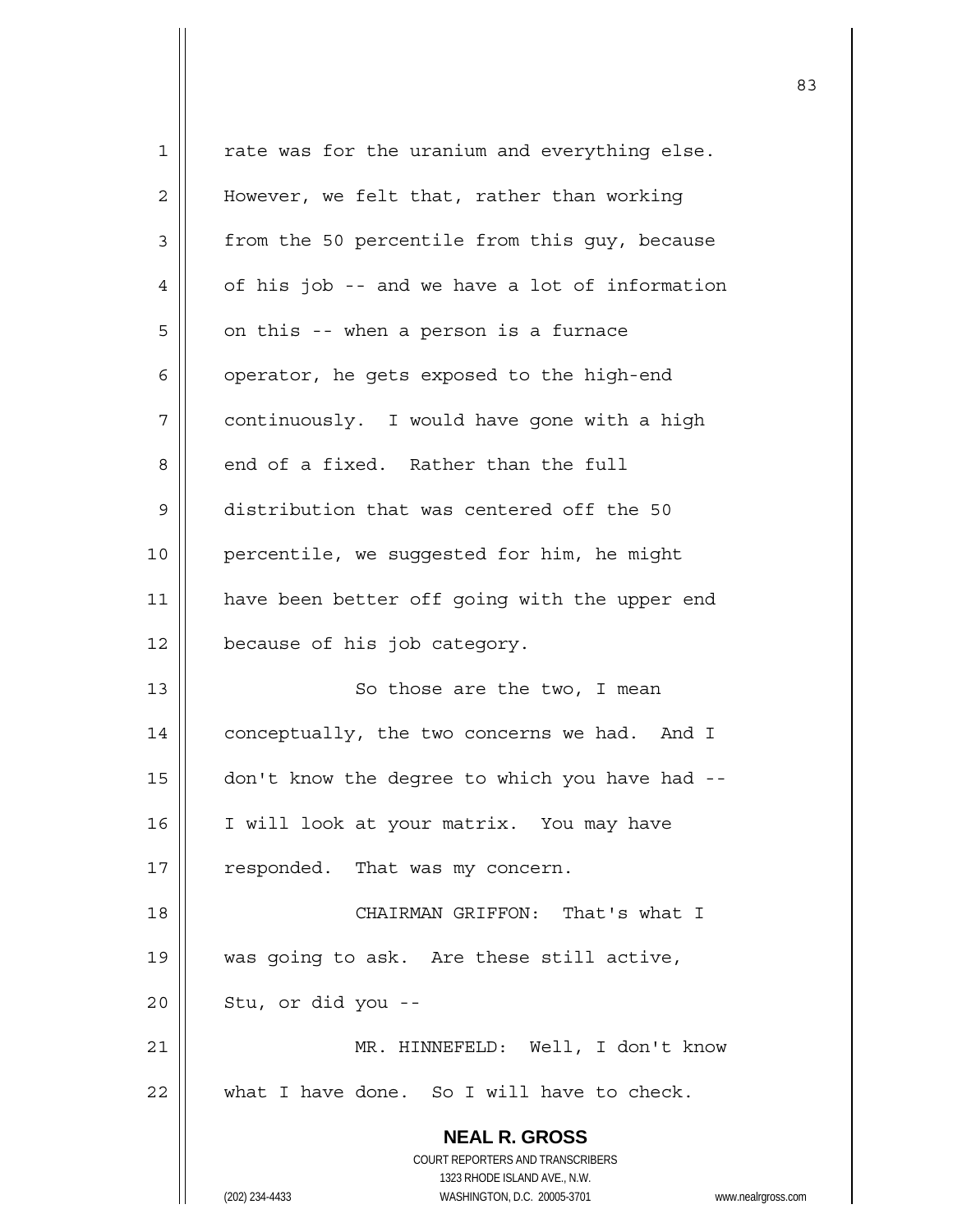| 1  | I sent this, I'm pretty sure, yes, to our                                                                                                                              |
|----|------------------------------------------------------------------------------------------------------------------------------------------------------------------------|
| 2  | contractor a couple of weeks after this                                                                                                                                |
| 3  | meeting, the December 8 meeting. They could                                                                                                                            |
| 4  | very well have replied to me by now and I just                                                                                                                         |
| 5  | haven't managed to sort through it.                                                                                                                                    |
| 6  | When they send a reply, I normally                                                                                                                                     |
| 7  | like to see if I like it before I send it to                                                                                                                           |
| 8  | the Subcommittee. And so I have not done                                                                                                                               |
| 9  | that, I don't think.                                                                                                                                                   |
| 10 | So unless I did it prior to --                                                                                                                                         |
| 11 | it's a thought. We were going to meet in late                                                                                                                          |
| 12 | January.                                                                                                                                                               |
| 13 | CHAIRMAN GRIFFON: Yes.                                                                                                                                                 |
| 14 | MR. HINNEFELD: Hang on.                                                                                                                                                |
| 15 | That would be my message, that                                                                                                                                         |
| 16 | message going on the 23rd or something. That                                                                                                                           |
| 17 | was what I was talking about related to the                                                                                                                            |
| 18 | contract.                                                                                                                                                              |
| 19 | DR. MAURO: By the way, as another                                                                                                                                      |
| 20 | point -- and I don't know from a policy point                                                                                                                          |
| 21 | of view how to do this. Bethlehem Steel is                                                                                                                             |
| 22 | very similar to this site, the kinds of                                                                                                                                |
|    | <b>NEAL R. GROSS</b><br><b>COURT REPORTERS AND TRANSCRIBERS</b><br>1323 RHODE ISLAND AVE., N.W.<br>(202) 234-4433<br>WASHINGTON, D.C. 20005-3701<br>www.nealrgross.com |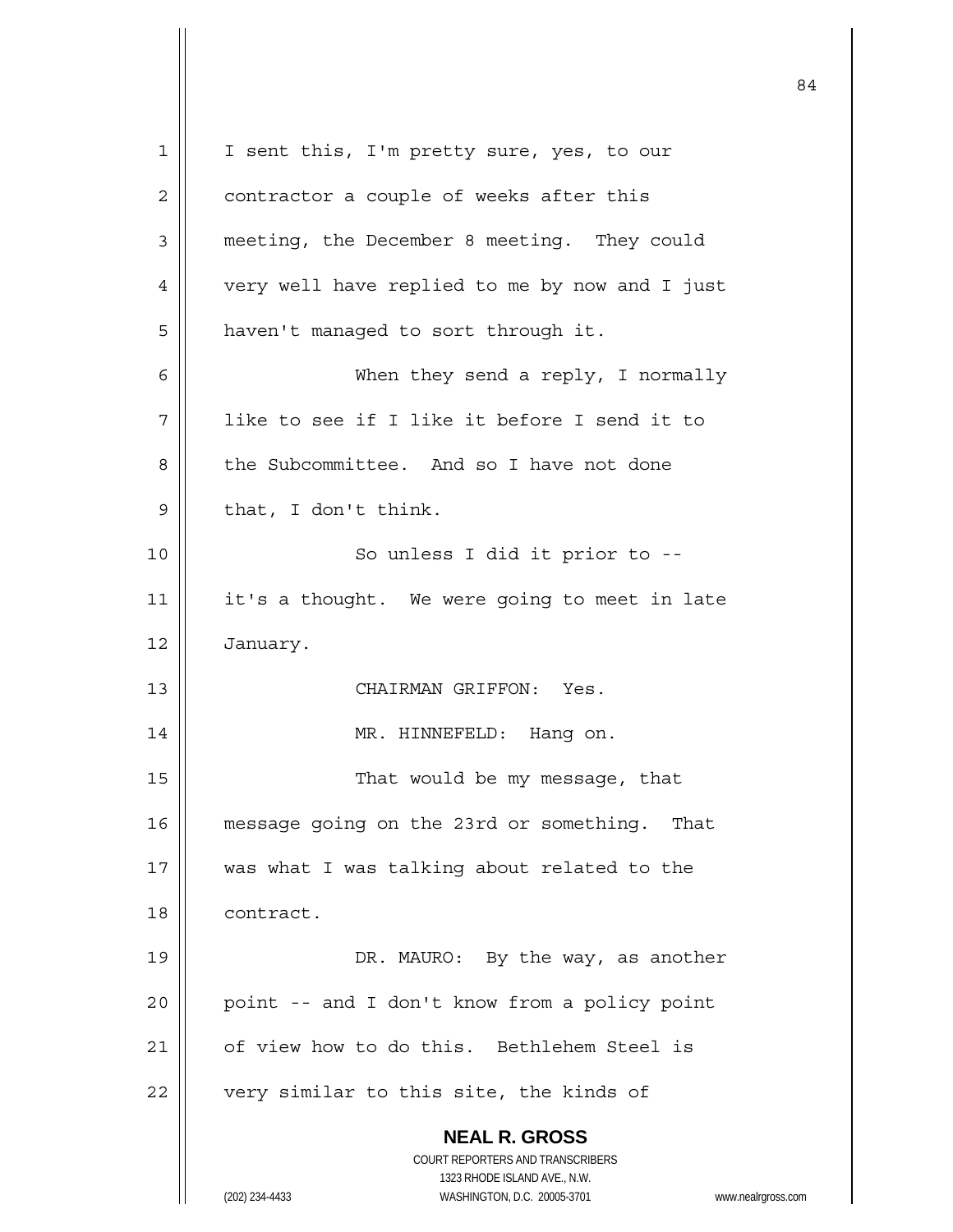| $\mathbf 1$    | exposures people get. What you ended up doing                                                       |
|----------------|-----------------------------------------------------------------------------------------------------|
| $\mathbf{2}$   | with Bethlehem Steel was what I consider to be                                                      |
| $\mathfrak{Z}$ | a truly bounding assumption.                                                                        |
| $\overline{4}$ | Use some billet workers spent one                                                                   |
| 5              | foot away from an infinite slab, which was 2                                                        |
| 6              | mr per hour. You placed an upper bound. In                                                          |
| 7              | this case you were more sophisticated. You                                                          |
| 8              | said, well, wait a minute. We know that this                                                        |
| 9              | guy -- we are going to assume that people are                                                       |
| 10             | exposed to billets and rods, single ones. So                                                        |
| 11             | what happens is that reduces the exposure.                                                          |
| 12             | So in a funny sort of way, it                                                                       |
| 13             | seems like you're giving a little bit more                                                          |
| 14             | benefit to an applicant from Bethlehem Steel                                                        |
| 15             | than you would here. There may be good reason                                                       |
| 16             | for that because I think that these $-$ I mean,                                                     |
| 17             | maybe the nature of the work in Bethlehem                                                           |
| 18             | Steel, we had these very long rods, stacked                                                         |
| 19             | up, which, for all intents and purposes, the                                                        |
| 20             | geometry was like being next to an infinite                                                         |
| 21             | slab.                                                                                               |
| 22             | While in this case the handling of                                                                  |
|                | <b>NEAL R. GROSS</b><br>COURT REPORTERS AND TRANSCRIBERS                                            |
|                | 1323 RHODE ISLAND AVE., N.W.<br>(202) 234-4433<br>WASHINGTON, D.C. 20005-3701<br>www.nealrgross.com |

<u>85 and 2001 and 2001 and 2001 and 2001 and 2001 and 2001 and 2001 and 2001 and 2001 and 2001 and 2001 and 200</u>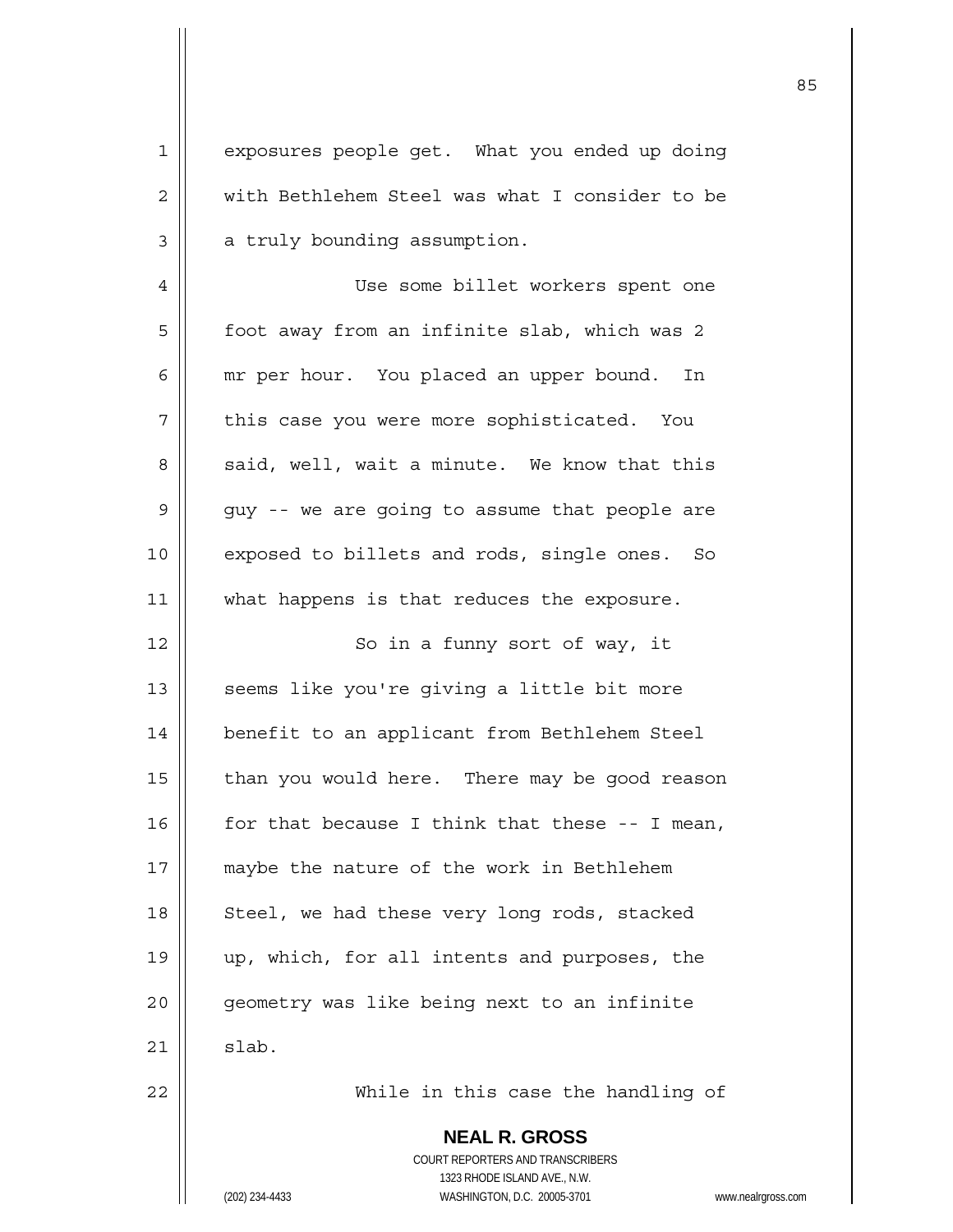| 1  | the rods was one by one, one came in, we                            |
|----|---------------------------------------------------------------------|
| 2  | heated it up. We rolled it, moved it out.                           |
| 3  | And so no one really is up close and personal                       |
| 4  | to an infinite slab. It's not apparent if                           |
| 5  | that is the case.                                                   |
| 6  | MR. HINNEFELD: Well, in                                             |
| 7  | retrospect, I kind of wish we had chosen a                          |
| 8  | dose rate from uranium metal, --                                    |
| 9  | DR. MAURO: Yes. That's it.                                          |
| 10 | MR. HINNEFELD: -- rather than                                       |
| 11 | trying to be too site-specific and too this                         |
| 12 | and that.                                                           |
| 13 | DR. MAURO: It's not that much                                       |
| 14 | different, a factor of --                                           |
| 15 | MR. HINNEFELD: It is, yes, a                                        |
| 16 | factor of two. You've probably got it covered                       |
| 17 | in all of these situations.                                         |
| 18 | -- and just said, okay. For these                                   |
| 19 | places that rolled uranium or dealt with                            |
| 20 | uranium metal, this is a uranium metal dose                         |
| 21 | rate at this, this, and such and such, and                          |
| 22 | based it on something, whether it be an                             |
|    | <b>NEAL R. GROSS</b>                                                |
|    | COURT REPORTERS AND TRANSCRIBERS                                    |
|    | 1323 RHODE ISLAND AVE., N.W.                                        |
|    | (202) 234-4433<br>WASHINGTON, D.C. 20005-3701<br>www.nealrgross.com |

<u>86 and 2001 and 2002 and 2003 and 2003 and 2003 and 2003 and 2003 and 2003 and 2003 and 2003 and 2003 and 200</u>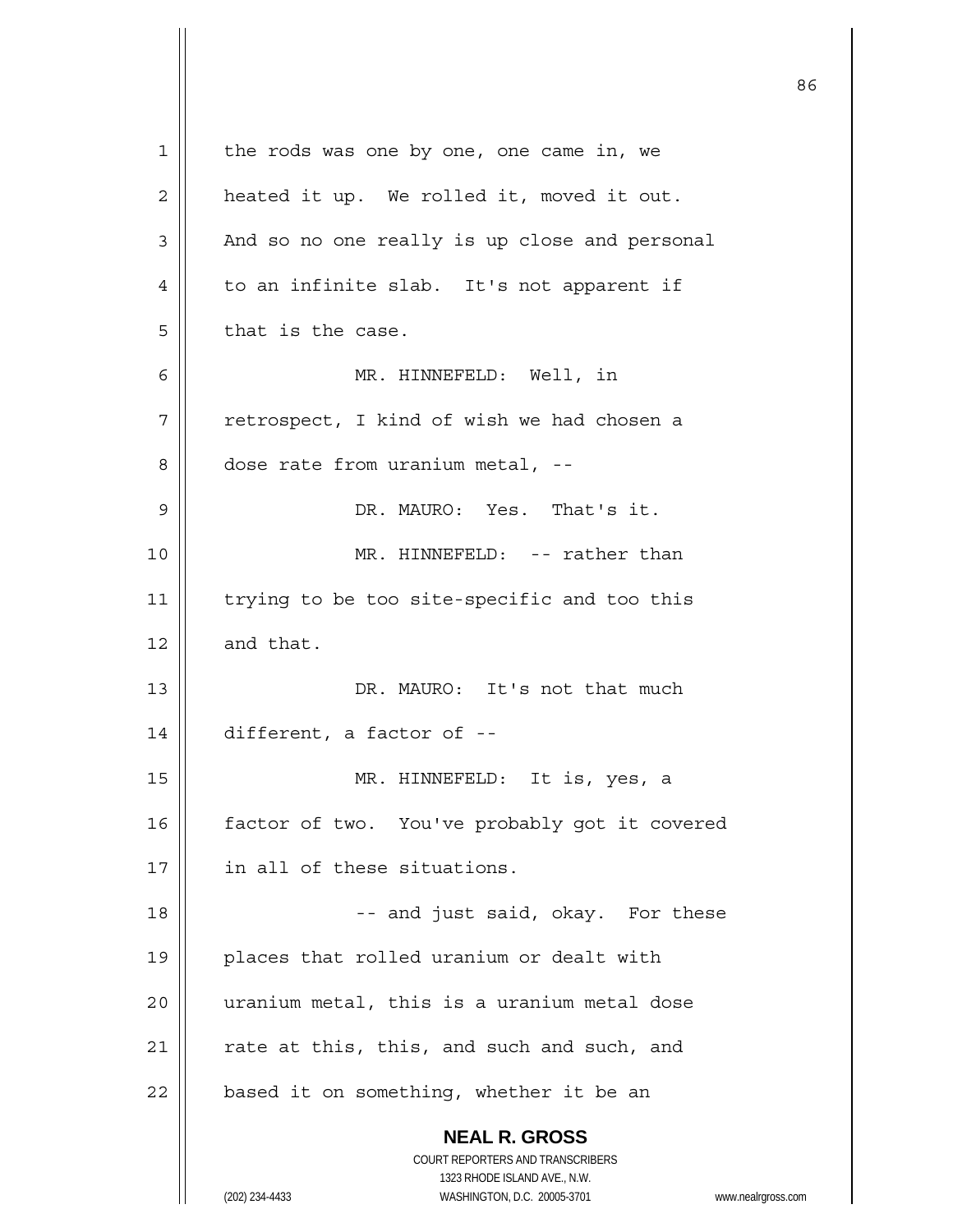|             | 87                                                                                       |
|-------------|------------------------------------------------------------------------------------------|
| $\mathbf 1$ | infinite slab or whether it be --                                                        |
| 2           | DR. MAURO: Right.                                                                        |
| 3           | MR. HINNEFELD: -- a stack of                                                             |
| 4           | metal, a couple of rods, or you want an array                                            |
| 5           | of rods or an array of billets or something                                              |
| 6           | like that. Keep it simple. Give it to                                                    |
| 7           | everybody.                                                                               |
| 8           | Now, not having started with that,                                                       |
| 9           | I think that because we have an approach in                                              |
| 10          | one site, you know, like an infinite slab, I                                             |
| 11          | don't know that we necessarily want to tie                                               |
| 12          | ourselves to always do it that way.                                                      |
| 13          | DR. MAURO: Sure. What is --                                                              |
| 14          | MR. HINNEFELD: And so there may,                                                         |
| 15          | in fact, be some situations --                                                           |
| 16          | DR. MAURO: There may be a good                                                           |
| 17          | reason here.                                                                             |
| 18          | MR. HINNEFELD: -- where these                                                            |
| 19          | aren't going to be equitably treated.                                                    |
| 20          | DR. MAURO: There was one last                                                            |
| 21          | point on this case that was surprising to me.                                            |
| 22          | In this CATI, he had another cancer that was                                             |
|             | <b>NEAL R. GROSS</b><br>COURT REPORTERS AND TRANSCRIBERS<br>1323 RHODE ISLAND AVE., N.W. |
|             | (202) 234-4433<br>WASHINGTON, D.C. 20005-3701<br>www.nealrgross.com                      |

 $\overline{\phantom{a}}$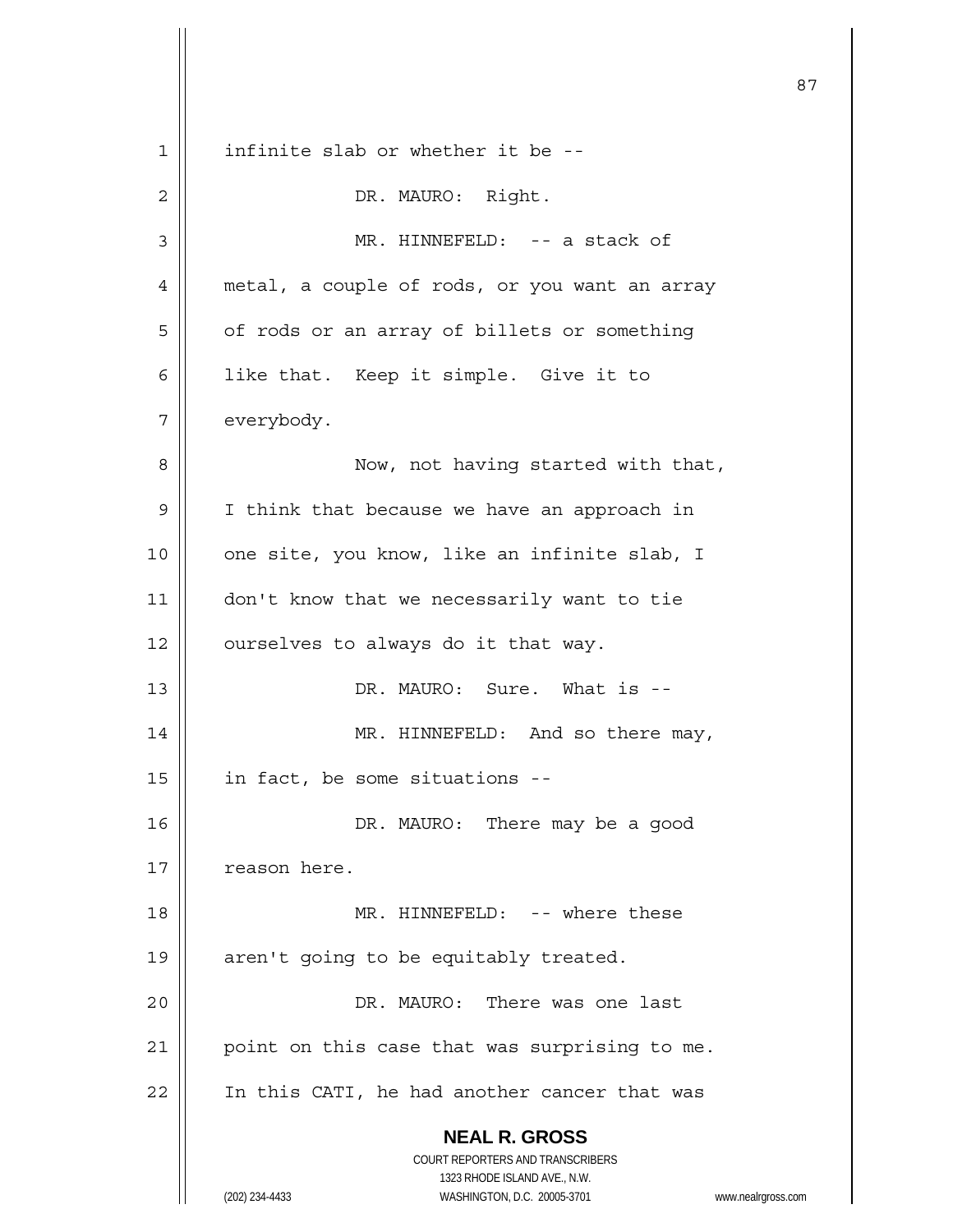| 1  | not in his records. His wife, I guess, they                         |
|----|---------------------------------------------------------------------|
| 2  | interviewed, said that there was a second                           |
| 3  | cancer that was never credited to this person.                      |
| 4  | There may be good reason for that,                                  |
| 5  | but I don't know. So that was an issue we                           |
| 6  | raised.                                                             |
| 7  | MR. HINNEFELD: I can tell you                                       |
| 8  | what should have happened. We should have                           |
| 9  | identified that to the Department of Labor and                      |
| 10 | let them deal with it because we cannot do                          |
| 11 | that. We can only reconstruct for the cancers                       |
| 12 | that the Department of Labor verifies and                           |
| 13 | sends to us. So we cannot add a cancer.                             |
| 14 | So we would not get to a different                                  |
| 15 | dose reconstruction because that was told to                        |
| 16 | us. We should have asked the claimant to                            |
| 17 | convey that information to the Department of                        |
| 18 | Labor.                                                              |
| 19 | CHAIRMAN GRIFFON: 122.10 says,                                      |
| 20 | additional cancer was added by DOL in March                         |
| 21 | 2008.                                                               |
| 22 | MR. HINNEFELD:<br>Okay.                                             |
|    |                                                                     |
|    | <b>NEAL R. GROSS</b><br>COURT REPORTERS AND TRANSCRIBERS            |
|    | 1323 RHODE ISLAND AVE., N.W.                                        |
|    | (202) 234-4433<br>WASHINGTON, D.C. 20005-3701<br>www.nealrgross.com |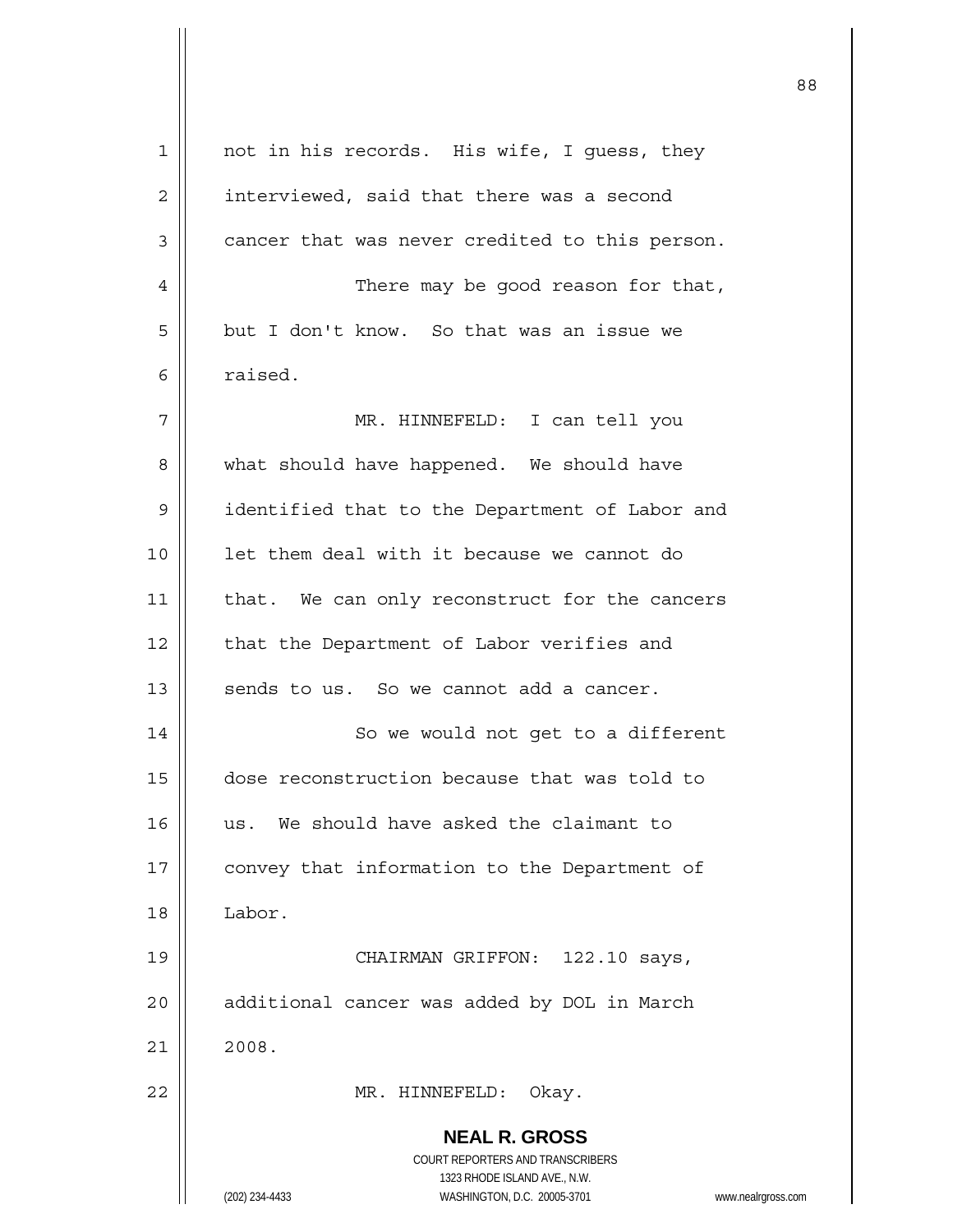**NEAL R. GROSS** COURT REPORTERS AND TRANSCRIBERS 1323 RHODE ISLAND AVE., N.W. (202) 234-4433 WASHINGTON, D.C. 20005-3701 www.nealrgross.com <u>89 and 2001 and 2002 and 2003 and 2003 and 2004 and 2004 and 2004 and 2004 and 2004 and 2004 and 2004 and 200</u> 1 2 3 4 5 6 7 8 9 10 11 12 13 14 15 16 17 18 19 20 21 22 CHAIRMAN GRIFFON: No further action. Yes. MR. HINNEFELD: Okay. CHAIRMAN GRIFFON: So I think we addressed that in the last minute. MR. HINNEFELD: Okay. Good. DR. MAURO: Oh, okay. CHAIRMAN GRIFFON: So summarizing for this case, I have 122.1 and 122.3 as remaining follow-ups for NIOSH. And if you go on down, the other ones are these white papers, these other issues, a lot going to the procedures committee. 122.7 I have no resolution there and no NIOSH response, actually. We never got an initial NIOSH response on this thorium inhalation question. MR. HINNEFELD: I guess I probably still owe it to you. DR. MAURO: Yes. We had a number of questions on this, but, if I recall, the thorium contribution is probably relatively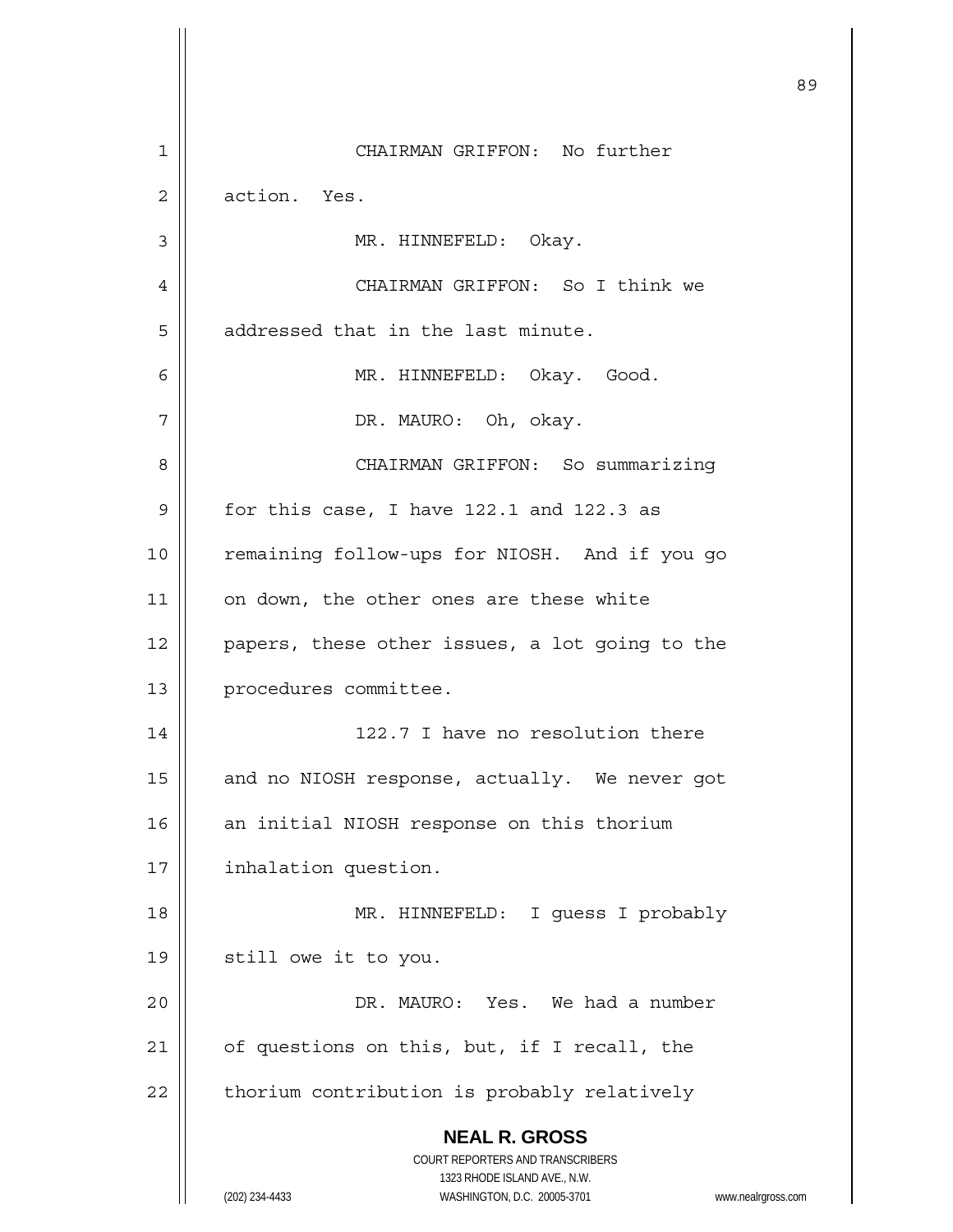|             |                                                                     | 90 |
|-------------|---------------------------------------------------------------------|----|
| $\mathbf 1$ | small in terms of the throughput.                                   |    |
| 2           | But yes, we did have a number of                                    |    |
| 3           | -- I see them here, a number of questions on                        |    |
| 4           | thorium.                                                            |    |
| 5           | MR. HINNEFELD: Yes. Scott                                           |    |
| 6           | reminds me this will be an issue with TBD for                       |    |
| 7           | this site, you know, what do we do with that.                       |    |
| 8           | And it could very well be.                                          |    |
| 9           | I would think today we might have                                   |    |
| 10          | different information than we had when we                           |    |
| 11          | wrote the TBD. And we may want to just make                         |    |
| 12          | the adjustment -- I don't know -- or we may                         |    |
| 13          | have sufficient information that would support                      |    |
| 14          | the numbers. I am completely --                                     |    |
| 15          | CHAIRMAN GRIFFON: Stop me if you                                    |    |
| 16          | see anything else, but I am up to case 125.1                        |    |
| 17          | now.                                                                |    |
| 18          | MR. HINNEFELD: Okay.                                                |    |
| 19          | CHAIRMAN GRIFFON: Does that make                                    |    |
| 20          | sense, the 84 -- I vaguely remember this one.                       |    |
| 21          | Doug, do you --                                                     |    |
| 22          | MR. FARVER: I couldn't find the                                     |    |
|             | <b>NEAL R. GROSS</b><br>COURT REPORTERS AND TRANSCRIBERS            |    |
|             | 1323 RHODE ISLAND AVE., N.W.                                        |    |
|             | (202) 234-4433<br>WASHINGTON, D.C. 20005-3701<br>www.nealrgross.com |    |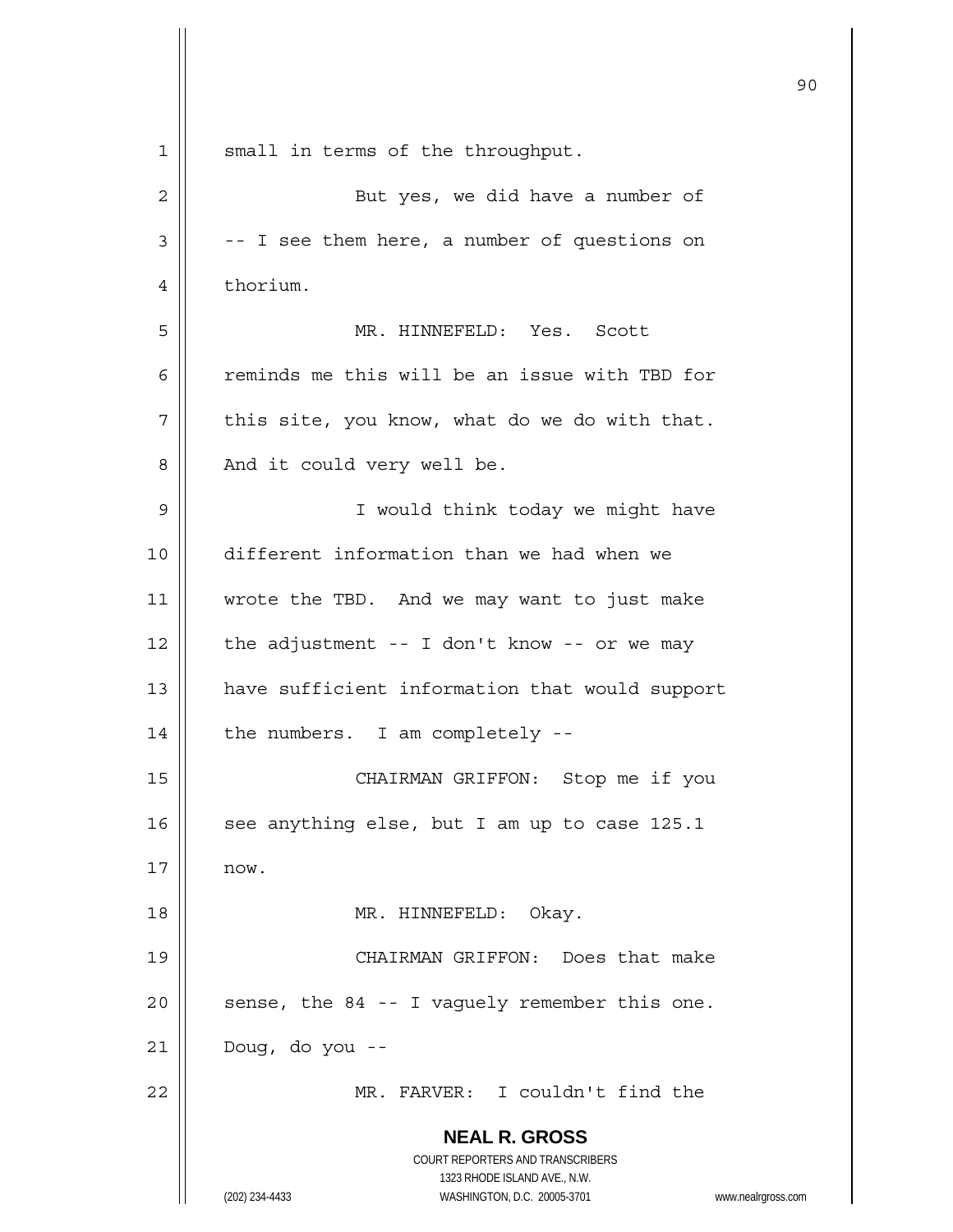**NEAL R. GROSS** COURT REPORTERS AND TRANSCRIBERS 1323 RHODE ISLAND AVE., N.W. (202) 234-4433 WASHINGTON, D.C. 20005-3701 www.nealrgross.com 91 1 2 3 4 5 6 7 8 9 10 11 12 13 14 15 16 17 18 19 20 21 22 dose -- CHAIRMAN GRIFFON: Right. MR. FARVER: -- for the one year. CHAIRMAN GRIFFON: The one year didn't appear, right? MR. FARVER: And I have gone back. And I looked. And what they're referring to was 1984 dose. The IREP as entry number 29 in the IREP input is 1948 dose if you look at the IREP table. MR. SIEBERT: Yes. I think that was just read wrong. MR. HINNEFELD: A typo there. MR. SIEBERT: That's initially 48/84 when we were answering it. I think we still owe you a response on that. MEMBER MUNN: Did you say '48 or '84? MR. SIEBERT: I believe in the response, we had thought that was -- the dose reconstructor came back. And we were saying that that was where the '84 was. And I think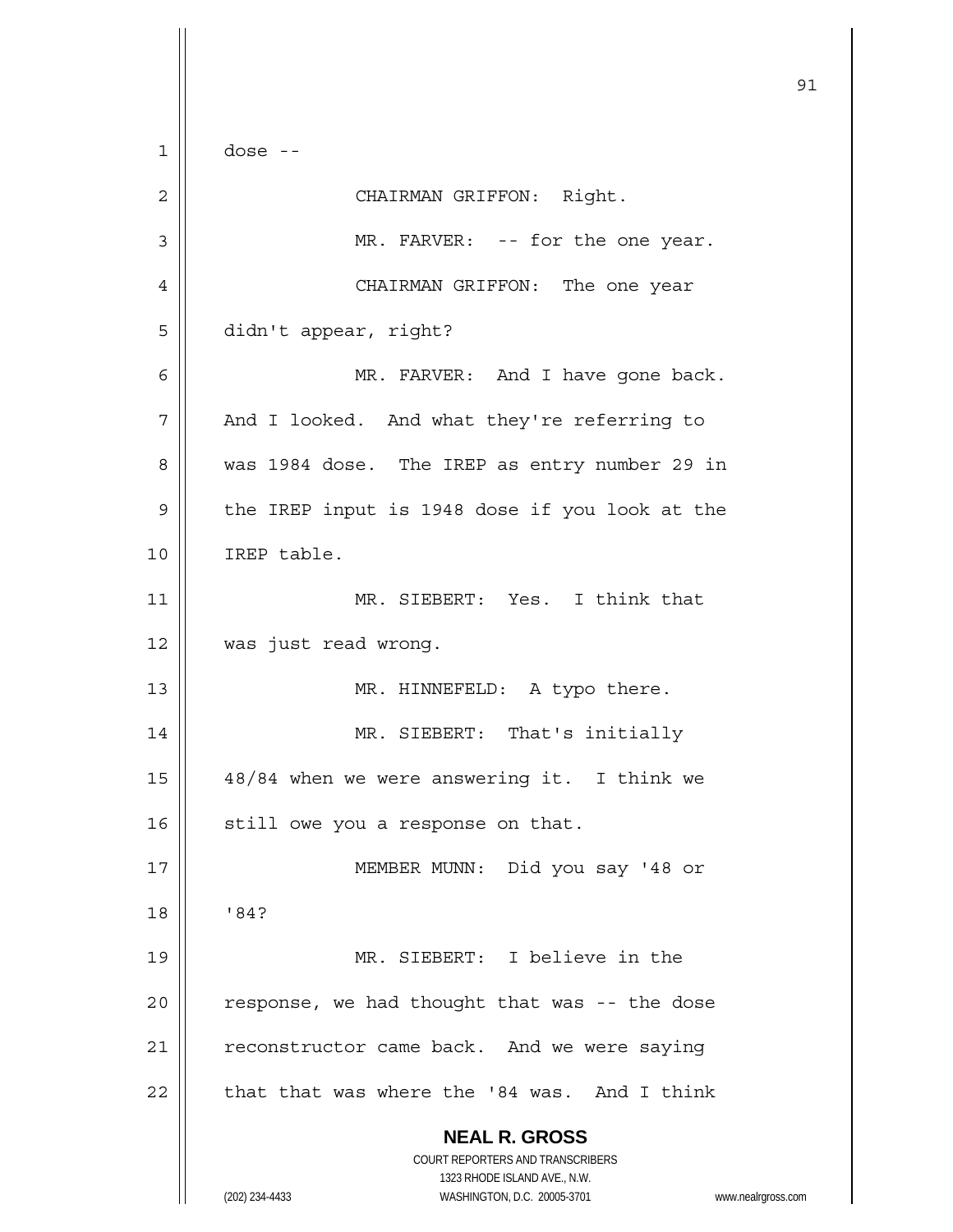|    |                                                                                                     | 92 |
|----|-----------------------------------------------------------------------------------------------------|----|
| 1  | we just -- it was a misread, that it was                                                            |    |
| 2  | actually '48. So I think I still need to                                                            |    |
| 3  | track this down.                                                                                    |    |
| 4  | MR. FARVER: Yes. And, as far as                                                                     |    |
| 5  | I can tell, there is no 1984 entry in the IREP                                                      |    |
| 6  | table.                                                                                              |    |
| 7  | CHAIRMAN GRIFFON: Okay.                                                                             |    |
| 8  | MR. FARVER: Let's see. To be                                                                        |    |
| 9  | clear on that, that's for the recorded photon                                                       |    |
| 10 | dose. There are entries for 1984 for missed                                                         |    |
| 11 | photon dose.                                                                                        |    |
| 12 | CHAIRMAN GRIFFON: Okay. So                                                                          |    |
| 13 | that's still an active action item. The next                                                        |    |
| 14 | one I had is 125.4, still the same case here.                                                       |    |
| 15 | This is regarding dose from whole body counts.                                                      |    |
| 16 | So I guess this dose wasn't included is what                                                        |    |
| 17 | you are saying, even though there is a small                                                        |    |
| 18 |                                                                                                     |    |
| 19 | MR. FARVER: Correct. It may be a                                                                    |    |
| 20 | small dose, but it just wasn't included.<br>As                                                      |    |
| 21 | we go through these, a lot of these will come                                                       |    |
| 22 | down to, well, why wasn't that caught in a                                                          |    |
|    | <b>NEAL R. GROSS</b><br>COURT REPORTERS AND TRANSCRIBERS                                            |    |
|    | 1323 RHODE ISLAND AVE., N.W.<br>(202) 234-4433<br>WASHINGTON, D.C. 20005-3701<br>www.nealrgross.com |    |
|    |                                                                                                     |    |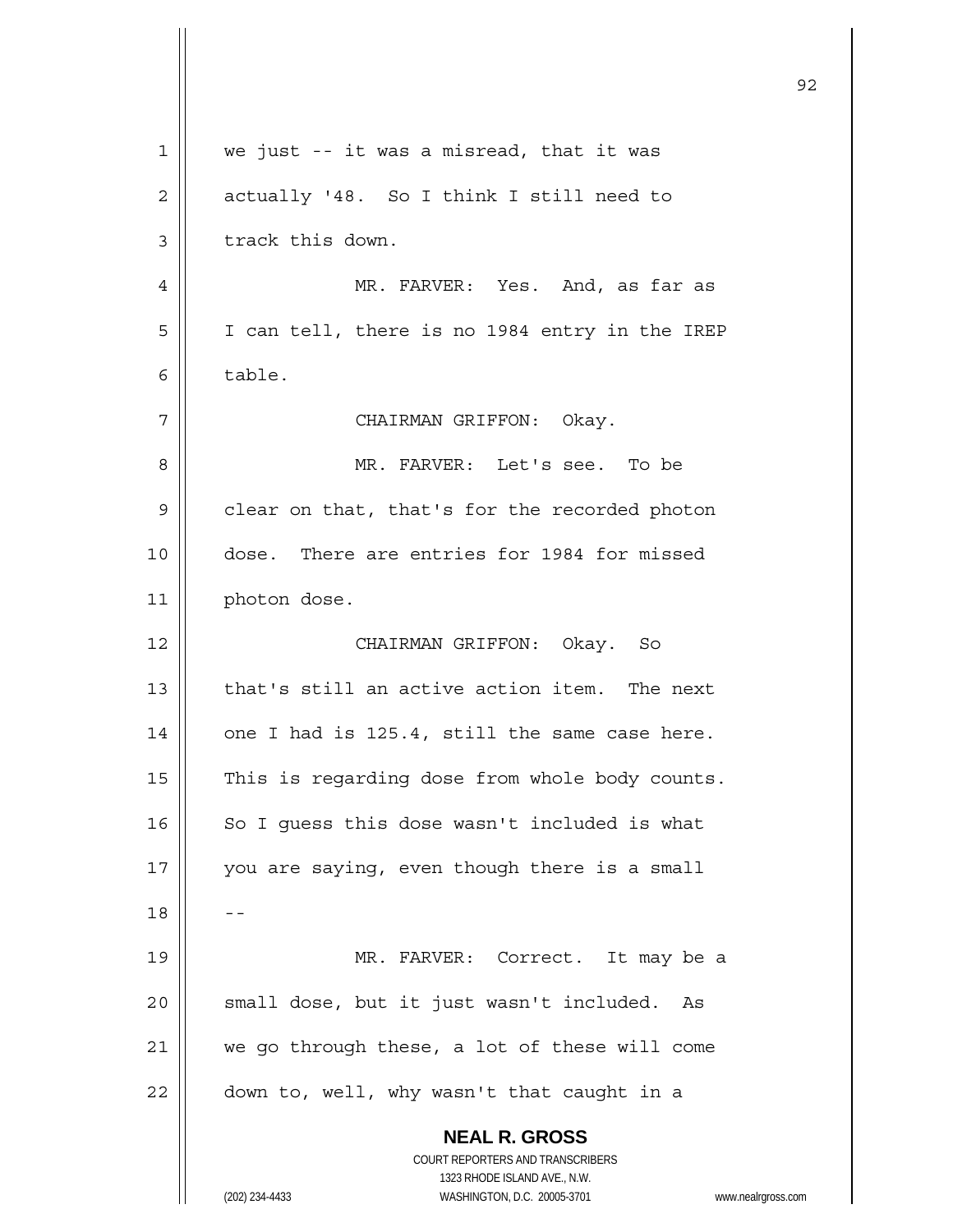| $\mathbf 1$ | review? And we can go through a lot of these                        |
|-------------|---------------------------------------------------------------------|
| 2           | and ask that same question. And I don't know                        |
| 3           | what the Board or --                                                |
| 4           | CHAIRMAN GRIFFON: Well, is there                                    |
| 5           | a level on this, Stu -- yes. I know. I know                         |
| 6           | what you are saying, Doug, but is there a                           |
| 7           | level on this that you consider de minimis and                      |
| 8           | you don't include them or --                                        |
| 9           | MR. HINNEFELD: I would say that                                     |
| 10          | it would be very likely for a reviewer to                           |
| 11          | notice this and not care. I think that would                        |
| 12          | be very likely that, you know, we have seen --                      |
| 13          | if this is a Hanford case, that must be -- is                       |
| 14          | that the ingestion, 136 one, 65 and 147? And                        |
| 15          | that's under water. It shows up in whole body                       |
| 16          | counts because of that.                                             |
| 17          | MR. FARVER: Probably, yes.                                          |
| 18          | MR. HINNEFELD: That sounds                                          |
| 19          | familiar to me.                                                     |
| 20          | DR. MAURO: Zinc is. Sodium is --                                    |
| 21          | CHAIRMAN GRIFFON: I don't know.                                     |
| 22          | Sodium was an issue in the water, yes.                              |
|             | <b>NEAL R. GROSS</b>                                                |
|             | COURT REPORTERS AND TRANSCRIBERS<br>1323 RHODE ISLAND AVE., N.W.    |
|             | (202) 234-4433<br>WASHINGTON, D.C. 20005-3701<br>www.nealrgross.com |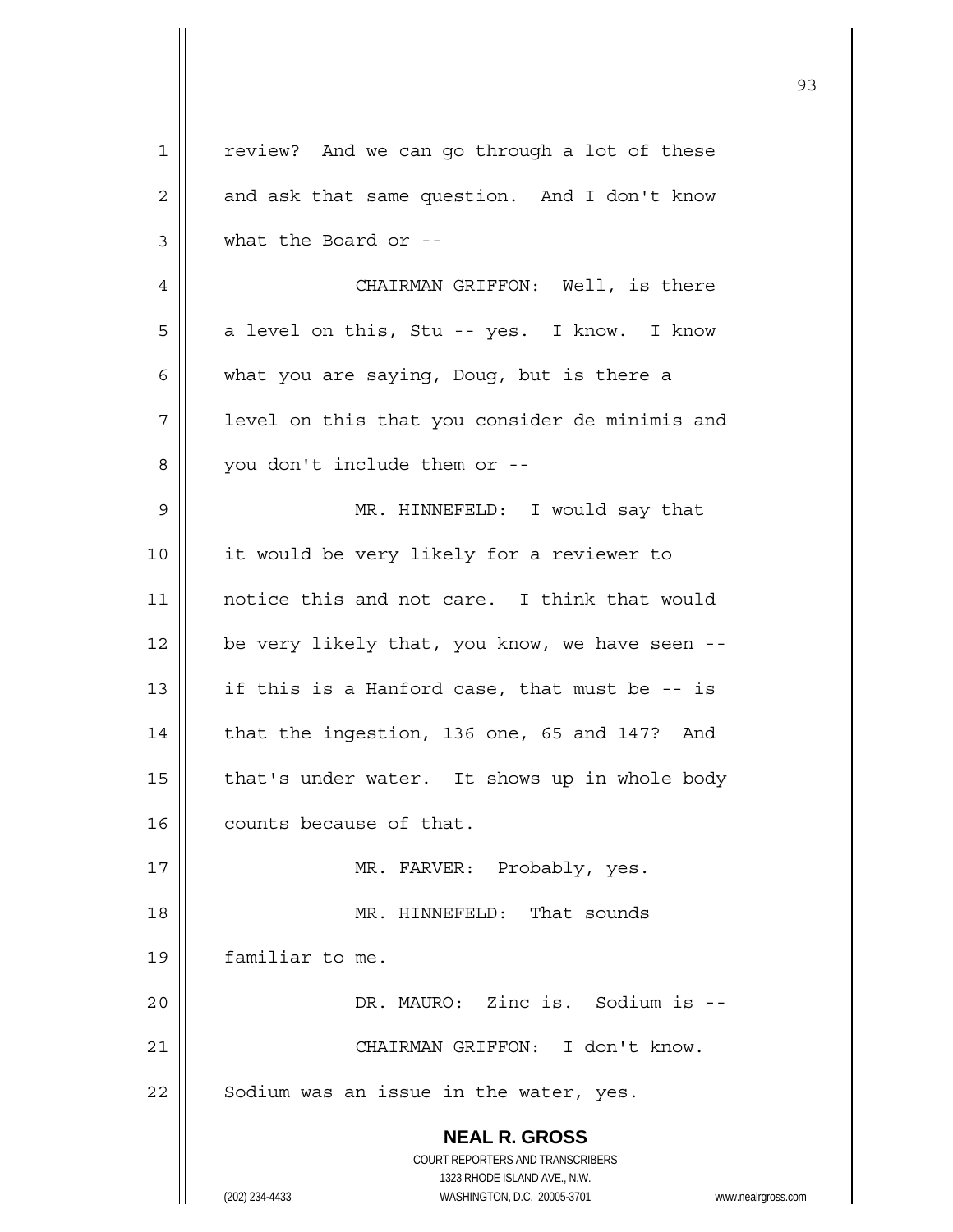$1$ Sodium-22 is --

| $\mathbf 2$    | MR. HINNEFELD: It could have been              |
|----------------|------------------------------------------------|
| 3              | -- and not knowing very much about this case,  |
| $\overline{4}$ | I probably shouldn't say very much. But it     |
| 5              | could be that it's apparent from the POC and   |
| 6              | the dose that this is going to add officially  |
| 7              | to it. And so this isn't going to change it.   |
| 8              | So we're going to say okay.                    |
| $\mathsf 9$    | I think we want to be a little                 |
| 10             | careful about drawing quality program          |
| 11             | conclusions or how good is the quality program |
| 12             | from a finding like this.                      |
| 13             | Now, if you had to draw any                    |
| 14             | conclusions from other findings, you may want  |
| 15             | to draw that conclusion. But from a finding    |
| 16             | like this, where an experienced reviewer -- I  |
| 17             | mean, our guys who see these things see a ton  |
| 18             | of them. And they pretty much kind of know     |
| 19             | what is going to matter and what doesn't.      |
| 20             | And so they may just say, you                  |
| 21             | know, if I don't say okay to this, that means  |
| 22             | it's got to go back over to the contractor.    |
|                | <b>NEAL R. GROSS</b>                           |

COURT REPORTERS AND TRANSCRIBERS 1323 RHODE ISLAND AVE., N.W. (202) 234-4433 WASHINGTON, D.C. 20005-3701 www.nealrgross.com

 $\prod$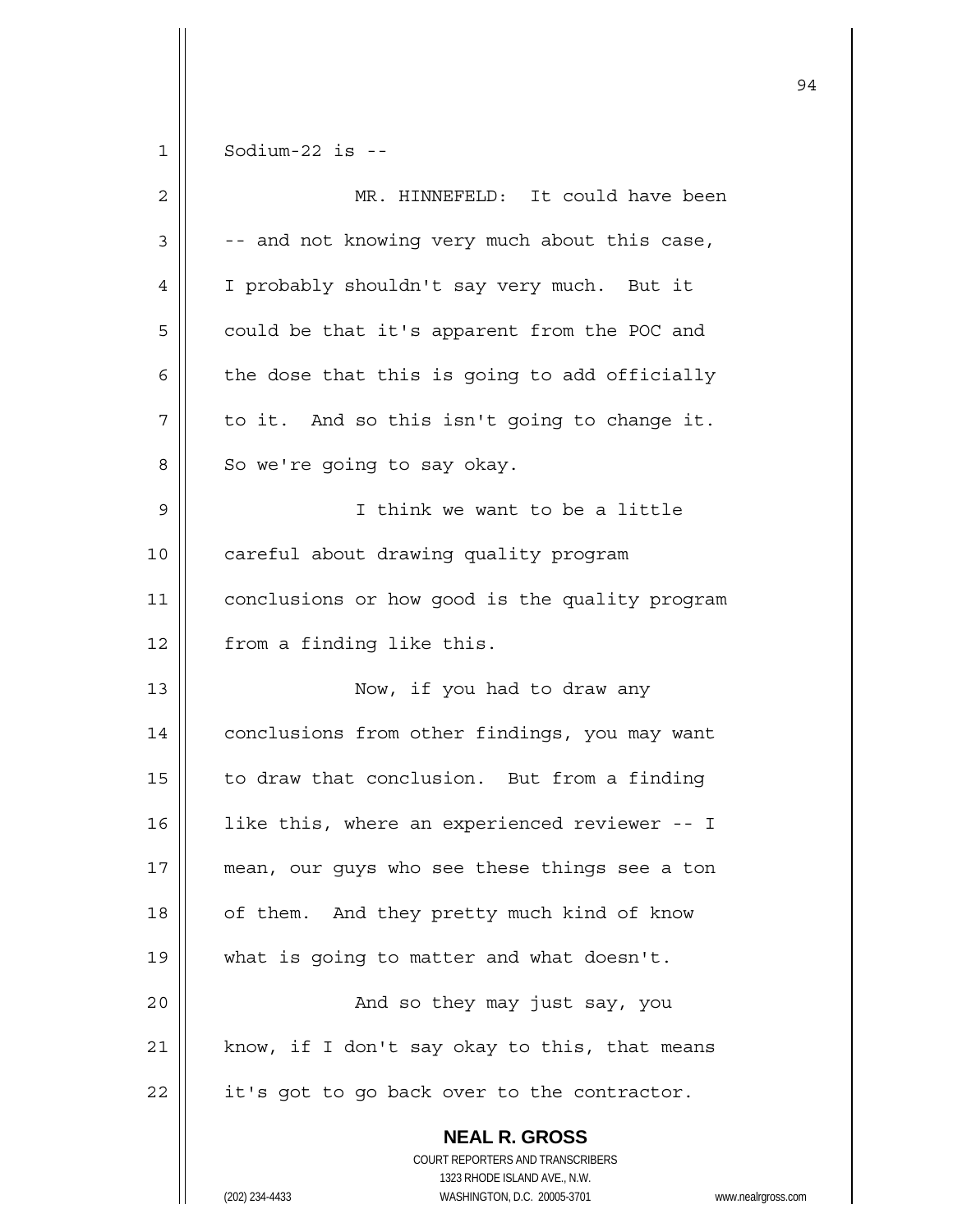| 1  | It's got to get through their system. It's                          |
|----|---------------------------------------------------------------------|
| 2  | got to put in five millirem total or whatever                       |
| 3  | it turns out to be, which isn't going to                            |
| 4  | change anything. It's not going to matter to                        |
| 5  | anybody. Why don't I just say okay? I mean,                         |
| 6  | that process has occurred.                                          |
| 7  | MR. FARVER: Well, there were                                        |
| 8  | three whole body counts. All of them exceeded                       |
| 9  | cesium-137. The DR report clearly states                            |
| 10 | there were no positive cesium-137, sodium-24,                       |
| 11 | or zinc-65 bioassays during the period.                             |
| 12 | MR. HINNEFELD: That is a little                                     |
| 13 | more serious. That is clearly a flaw, a                             |
| 14 | mistake that should not have been there. Now,                       |
| 15 | those are positive counts, though, right?                           |
| 16 | They exceed the protection level?                                   |
| 17 | MR. FARVER: Yes, I believe.                                         |
| 18 | MEMBER MUNN: How is it that it                                      |
| 19 | has been reported as a finding, that we simply                      |
| 20 | have NIOSH add it quickly, a significant                            |
| 21 | effect on dose, that it be closed?                                  |
| 22 | MR. HINNEFELD: Well, we need to                                     |
|    | <b>NEAL R. GROSS</b>                                                |
|    | COURT REPORTERS AND TRANSCRIBERS                                    |
|    | 1323 RHODE ISLAND AVE., N.W.                                        |
|    | (202) 234-4433<br>WASHINGTON, D.C. 20005-3701<br>www.nealrgross.com |

<u>95 and 2001 and 2001 and 2001 and 2001 and 2001 and 2001 and 2001 and 2001 and 2001 and 2001 and 2001 and 200</u>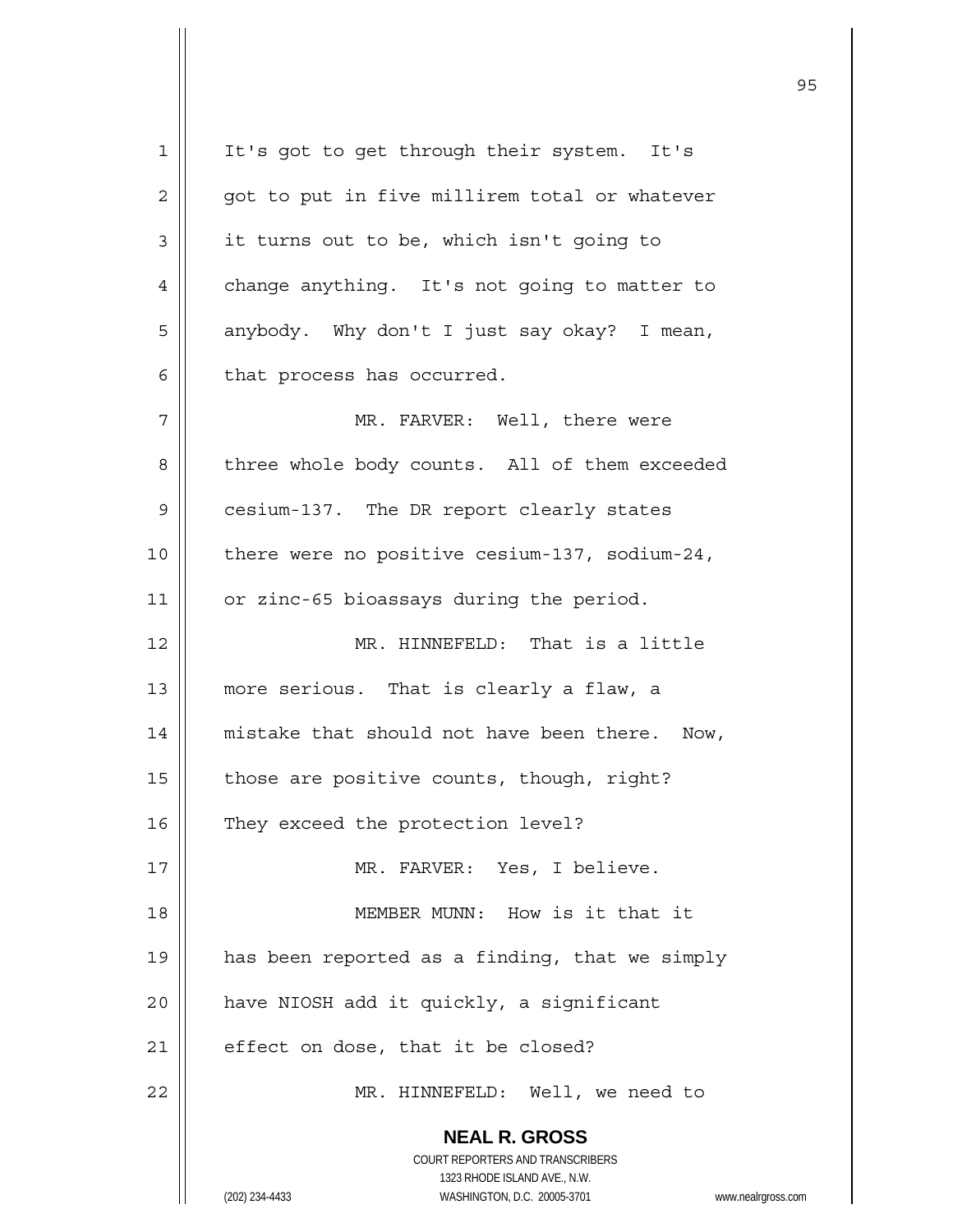**NEAL R. GROSS** COURT REPORTERS AND TRANSCRIBERS 1323 RHODE ISLAND AVE., N.W. (202) 234-4433 WASHINGTON, D.C. 20005-3701 www.nealrgross.com 1 2 3 4 5 6 7 8 9 10 11 12 13 14 15 16 17 18 19 20 21 22 look at it. See, I am just talking out of school here. CHAIRMAN GRIFFON: Yes. That is what we are trying to find out, Wanda. If NIOSH agrees and it doesn't have an effect on the case, that is different. That is a different answer, but -- MR. HINNEFELD: I think your note describes it exactly. MR. FARVER: An example, in June 1960, cesium-137 result of 8.4 nanocuries and the fallout level -- I mean, you could say it's fallout. The fallout level is 6.8. So it exceeded the fallout level and, therefore, by your documents should be assessed. CHAIRMAN GRIFFON: Okay. So yes. I think that note still applies, right? MR. HINNEFELD: Yes. MR. FARVER: And there was a second one that also exceeded the fallout level, in '69, I believe. MR. HINNEFELD: Yes.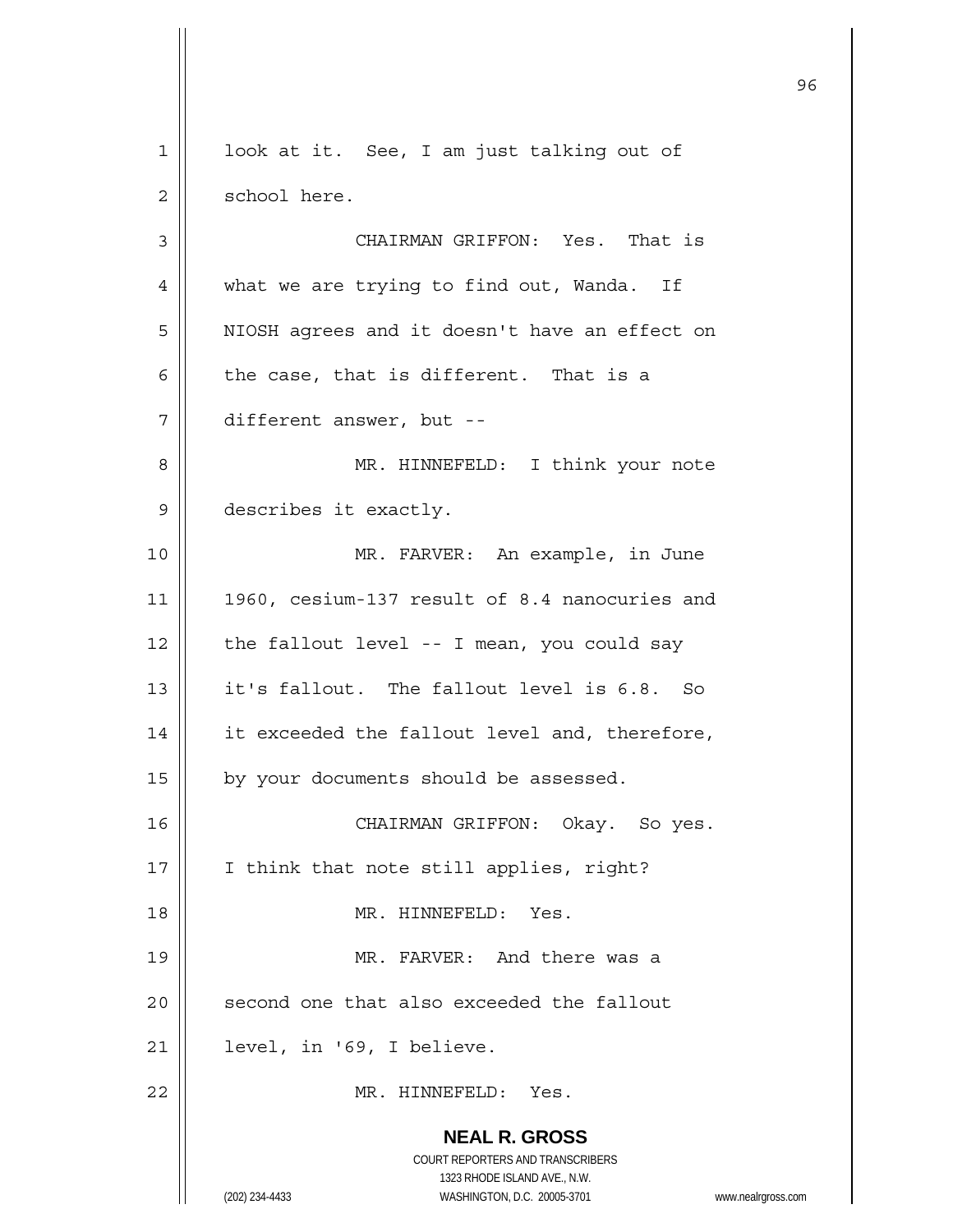|    |                                                                     | 97 |
|----|---------------------------------------------------------------------|----|
| 1  | CHAIRMAN GRIFFON: So the next one                                   |    |
| 2  | I have is 125.6. SC&A was going to review                           |    |
| 3  | this and compare it to the currently available                      |    |
| 4  | TBD.                                                                |    |
| 5  | MR. FARVER: Okay.                                                   |    |
| 6  | CHAIRMAN GRIFFON: So I think it                                     |    |
| 7  | was working from an old TBD, right? Yes.                            |    |
| 8  | 125.6 we're on.                                                     |    |
| 9  | MR. FARVER: Yes. Let me get my                                      |    |
| 10 | notes here. Okay. Let's go back to the NIOSH                        |    |
| 11 | response in the third column, May 3rd. If we                        |    |
| 12 | go up to the first section, it says, the                            |    |
| 13 | guidance provided in section 5.1 is probably                        |    |
| 14 | blah, blah, blah. The TBD author --                                 |    |
| 15 | recognized by the TBD author to be incorrect,                       |    |
| 16 | and DRs were advised that the period should                         |    |
| 17 | also include 1947.                                                  |    |
| 18 | Now, the question comes, is that                                    |    |
| 19 | notification to the DRs documented somewhere,                       |    |
| 20 | that you told the dose reconstructors to                            |    |
| 21 | extend that period or how would they know                           |    |
| 22 | that?                                                               |    |
|    | <b>NEAL R. GROSS</b>                                                |    |
|    | COURT REPORTERS AND TRANSCRIBERS<br>1323 RHODE ISLAND AVE., N.W.    |    |
|    | (202) 234-4433<br>WASHINGTON, D.C. 20005-3701<br>www.nealrgross.com |    |

 $\mathbf{\mathcal{H}}$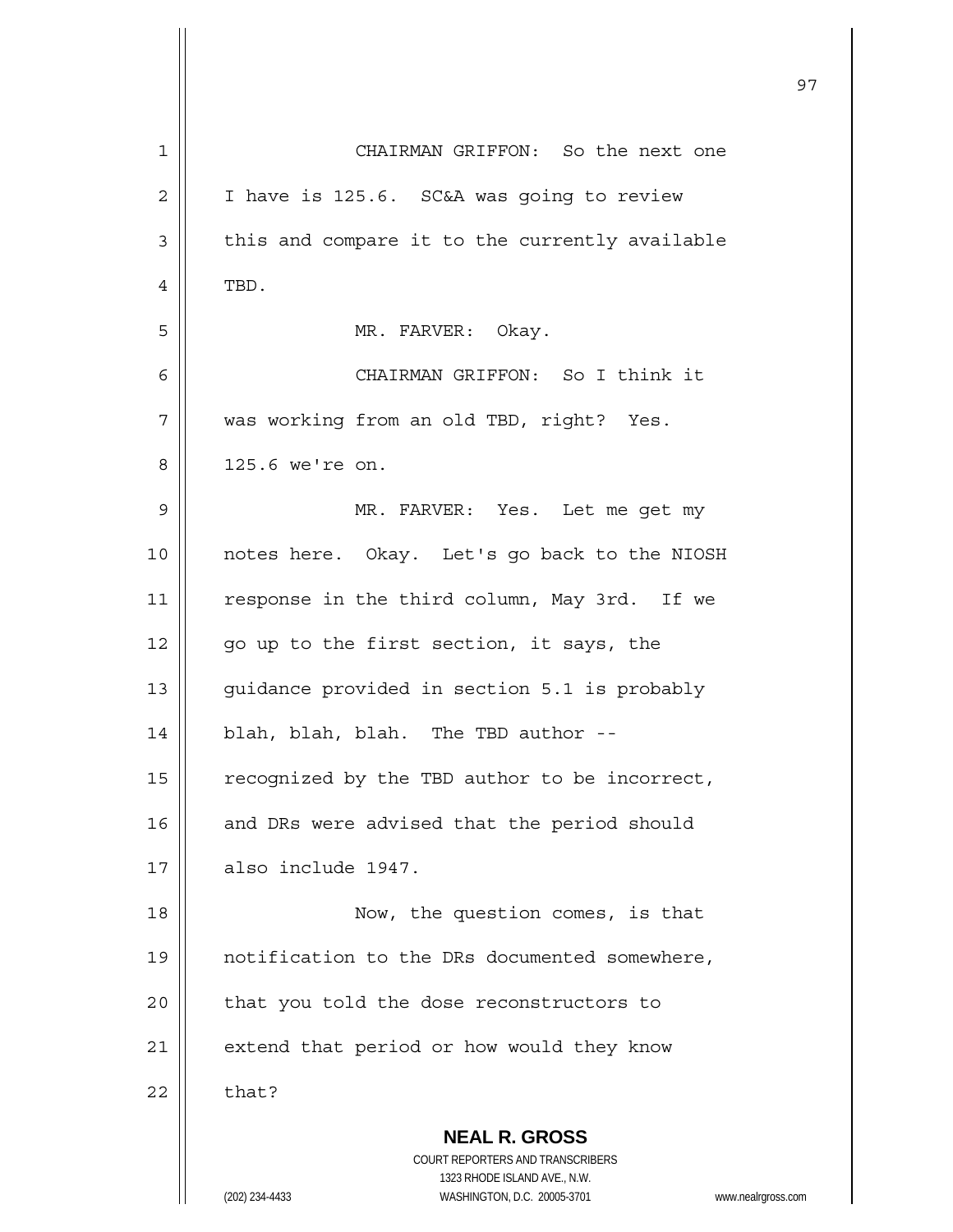|    |                                                                     | 98 |
|----|---------------------------------------------------------------------|----|
| 1  | MR. HINNEFELD: Scott, how did                                       |    |
| 2  | that $-$                                                            |    |
| 3  | MR. SIEBERT: I would assume that                                    |    |
| 4  | would come out in one of our weekly conference                      |    |
| 5  | calls.                                                              |    |
| 6  | MR. FARVER: Okay. So, even                                          |    |
| 7  | though it's a change to the document, it's not                      |    |
| 8  | really documented anywhere or --                                    |    |
| 9  | MR. SIEBERT: Well, that would be                                    |    |
| 10 | ahead of the fact that the next rev of the TBD                      |    |
| 11 | did incorporate that change.                                        |    |
| 12 | MR. FARVER: Okay.                                                   |    |
| 13 | MR. SIEBERT: So it's a question                                     |    |
| 14 | of what do you do up until the time that it's                       |    |
| 15 | officially changed in the TBD?                                      |    |
| 16 | MR. FARVER: And do you need some                                    |    |
| 17 | kind of documentation? I don't know how you                         |    |
| 18 | fill that gap. I would think you would at                           |    |
| 19 | least have a memo documented to hold that for                       |    |
| 20 | that period because, even though Rev 2                              |    |
| 21 | incorporated the change, the dose                                   |    |
| 22 | reconstructor didn't use Rev 2.                                     |    |
|    | <b>NEAL R. GROSS</b><br>COURT REPORTERS AND TRANSCRIBERS            |    |
|    | 1323 RHODE ISLAND AVE., N.W.                                        |    |
|    | (202) 234-4433<br>WASHINGTON, D.C. 20005-3701<br>www.nealrgross.com |    |

 $\mathsf{I}$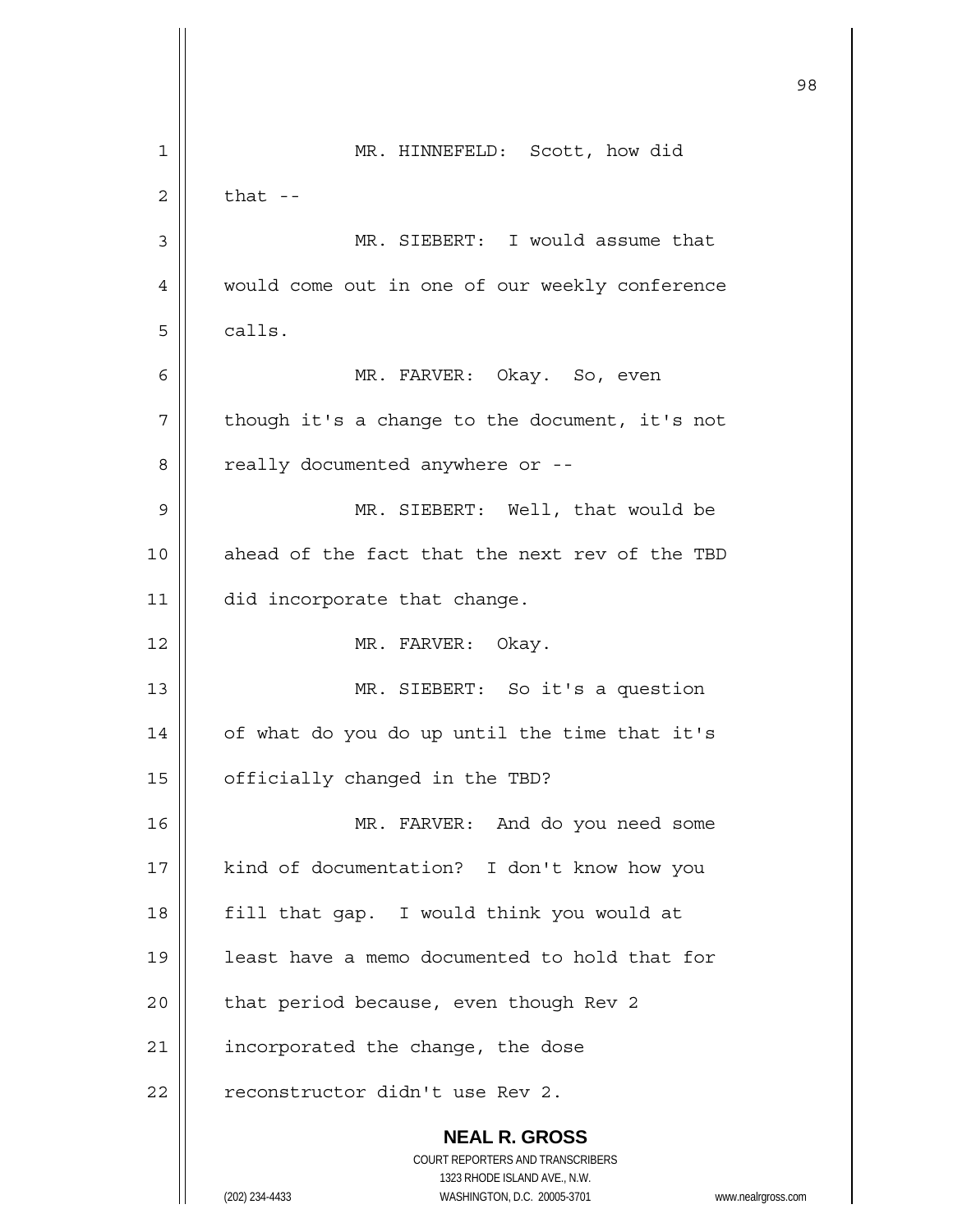|    |                                                                                                                                                                 | 99 |
|----|-----------------------------------------------------------------------------------------------------------------------------------------------------------------|----|
| 1  | MR. HINNEFELD: Right.                                                                                                                                           |    |
| 2  | CHAIRMAN GRIFFON: I mean, this                                                                                                                                  |    |
| 3  | goes back to the dose reconstruction notes                                                                                                                      |    |
| 4  | also, doesn't it, Scott? Would those have --                                                                                                                    |    |
| 5  | because I know they are modified in between,                                                                                                                    |    |
| 6  | you know, as you go kind of.                                                                                                                                    |    |
| 7  | MR. SIEBERT: During that time                                                                                                                                   |    |
| 8  | period. Once again, this is the old learning                                                                                                                    |    |
| 9  | curve and --                                                                                                                                                    |    |
| 10 | CHAIRMAN GRIFFON: Right.                                                                                                                                        |    |
| 11 | MR. SIEBERT: -- how old it is                                                                                                                                   |    |
| 12 | kind of thing.                                                                                                                                                  |    |
| 13 | CHAIRMAN GRIFFON: Right.                                                                                                                                        |    |
| 14 | MR. SIEBERT: I can't just tell                                                                                                                                  |    |
| 15 | you off the top of my head.                                                                                                                                     |    |
| 16 | CHAIRMAN GRIFFON: No, no. I                                                                                                                                     |    |
| 17 | know. I know.                                                                                                                                                   |    |
| 18 | MR. SIEBERT: Right.                                                                                                                                             |    |
| 19 | CHAIRMAN GRIFFON: This comes up a                                                                                                                               |    |
| 20 | lot, as Doug says, also that if there was a                                                                                                                     |    |
| 21 | guideline.                                                                                                                                                      |    |
| 22 | MR. SIEBERT: In that interim                                                                                                                                    |    |
|    | <b>NEAL R. GROSS</b><br>COURT REPORTERS AND TRANSCRIBERS<br>1323 RHODE ISLAND AVE., N.W.<br>(202) 234-4433<br>WASHINGTON, D.C. 20005-3701<br>www.nealrgross.com |    |

 $\mathsf{I}$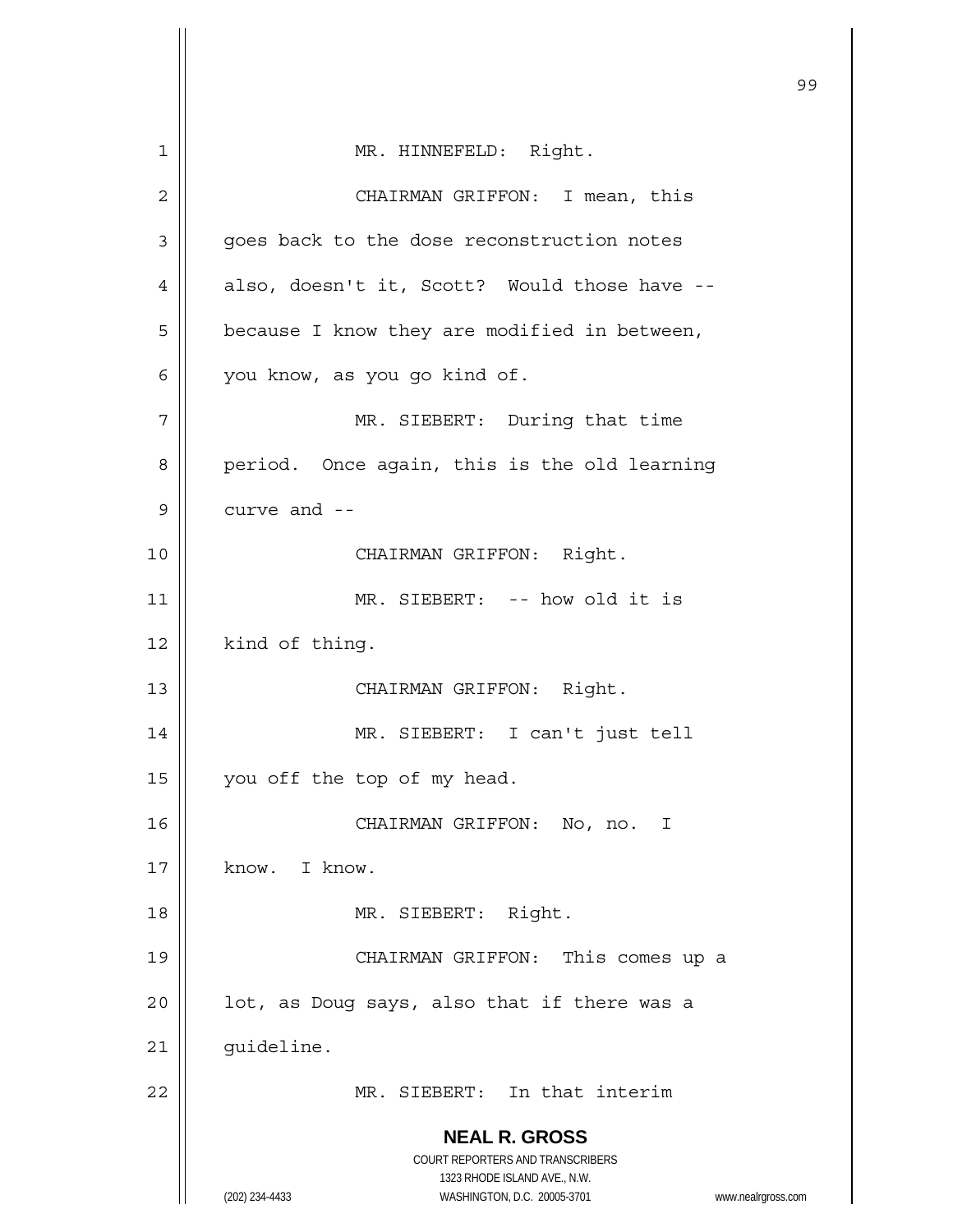1 period.

| $\overline{c}$ | CHAIRMAN GRIFFON: Right. But if                                                                                                                                 |
|----------------|-----------------------------------------------------------------------------------------------------------------------------------------------------------------|
| 3              | there were these notes that applied while the                                                                                                                   |
| 4              | case was being worked on, you know, then it's                                                                                                                   |
| 5              | easier to audit. I mean, it's easier to look                                                                                                                    |
| 6              | at and say, okay. This is what they're                                                                                                                          |
| 7              | supposed to be doing, you know, instead of                                                                                                                      |
| 8              | speculating.                                                                                                                                                    |
| 9              | MR. SIEBERT: Right.                                                                                                                                             |
| 10             | CHAIRMAN GRIFFON: Yes.                                                                                                                                          |
| 11             | MR. SIEBERT: You know, I'll check                                                                                                                               |
| 12             | back and track down what I can find.                                                                                                                            |
| 13             | CHAIRMAN GRIFFON: But I am not                                                                                                                                  |
| 14             | sure what we expect back from this, Doug. I                                                                                                                     |
| 15             | mean, it's not in the case file, right? It                                                                                                                      |
| 16             | probably happened on one of your conference                                                                                                                     |
| 17             | calls in between time. And the current TBD                                                                                                                      |
| 18             | covers it. So what more action is there for                                                                                                                     |
| 19             | us to discuss --?                                                                                                                                               |
| 20             | MR. SIEBERT: It's more --                                                                                                                                       |
| 21             | CHAIRMAN GRIFFON: -- Other than                                                                                                                                 |
| 22             | that generic issue of we would like --                                                                                                                          |
|                | <b>NEAL R. GROSS</b><br>COURT REPORTERS AND TRANSCRIBERS<br>1323 RHODE ISLAND AVE., N.W.<br>(202) 234-4433<br>WASHINGTON, D.C. 20005-3701<br>www.nealrgross.com |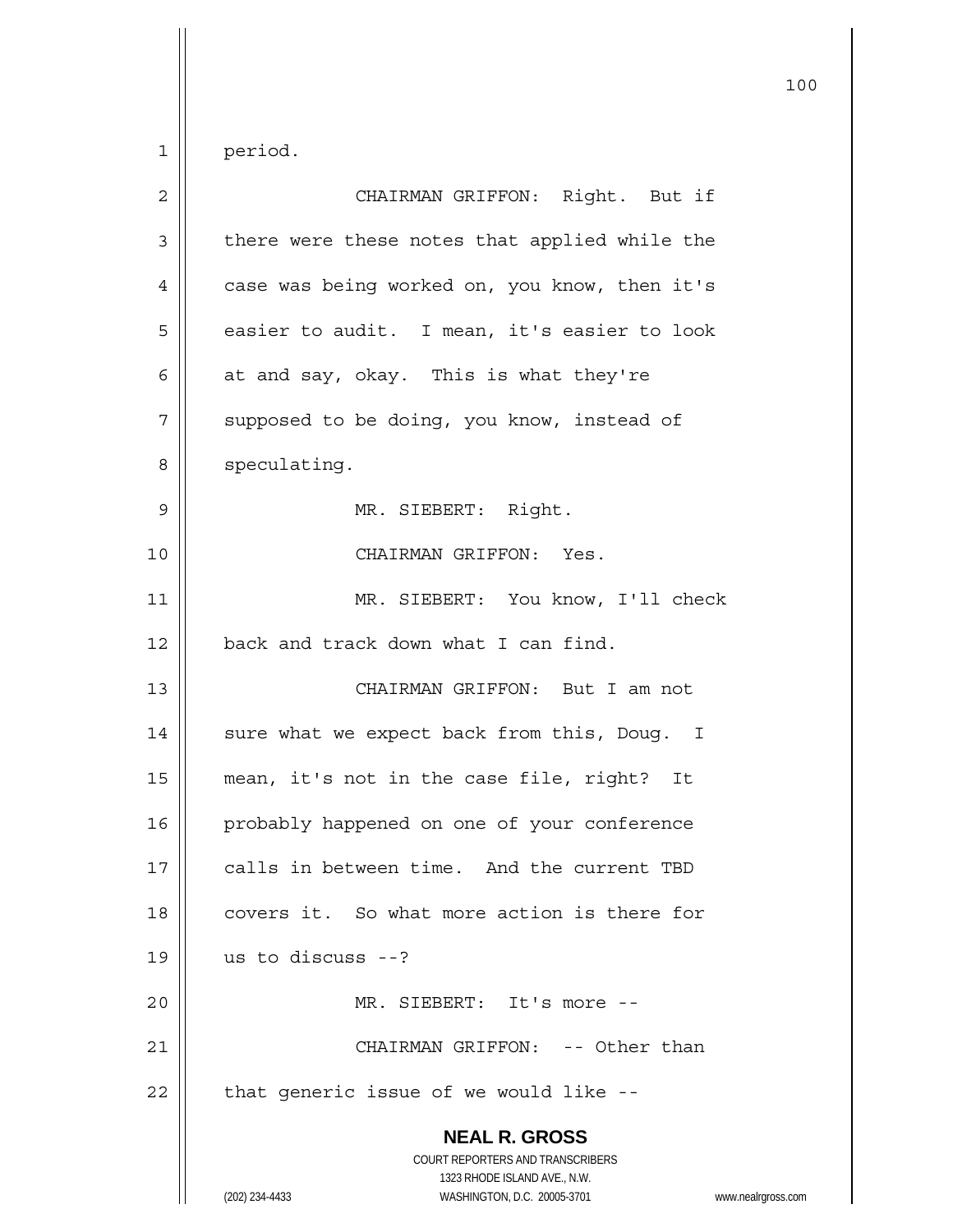**NEAL R. GROSS** COURT REPORTERS AND TRANSCRIBERS 1323 RHODE ISLAND AVE., N.W. (202) 234-4433 WASHINGTON, D.C. 20005-3701 www.nealrgross.com 101 1 2 3 4 5 6 7 8 9 10 11 12 13 14 15 16 17 18 19 20 21 22 MR. SIEBERT: What can you do? CHAIRMAN GRIFFON: -- To see a document in the future cases? MR. SIEBERT: Right, for this specific case here. CHAIRMAN GRIFFON: Yes. MR. SIEBERT: And they explain what they did, which is okay. CHAIRMAN GRIFFON: You're okay with that, right? MR. SIEBERT: Sure. CHAIRMAN GRIFFON: So I don't think we need any more action on this case particularly, but you get the general concern. MR. SIEBERT: Yes. How do you want to handle an interim period -- CHAIRMAN GRIFFON: The document, yes. MR. SIEBERT: -- when you find out some information? CHAIRMAN GRIFFON: So I am going to say I think this is closed for this case or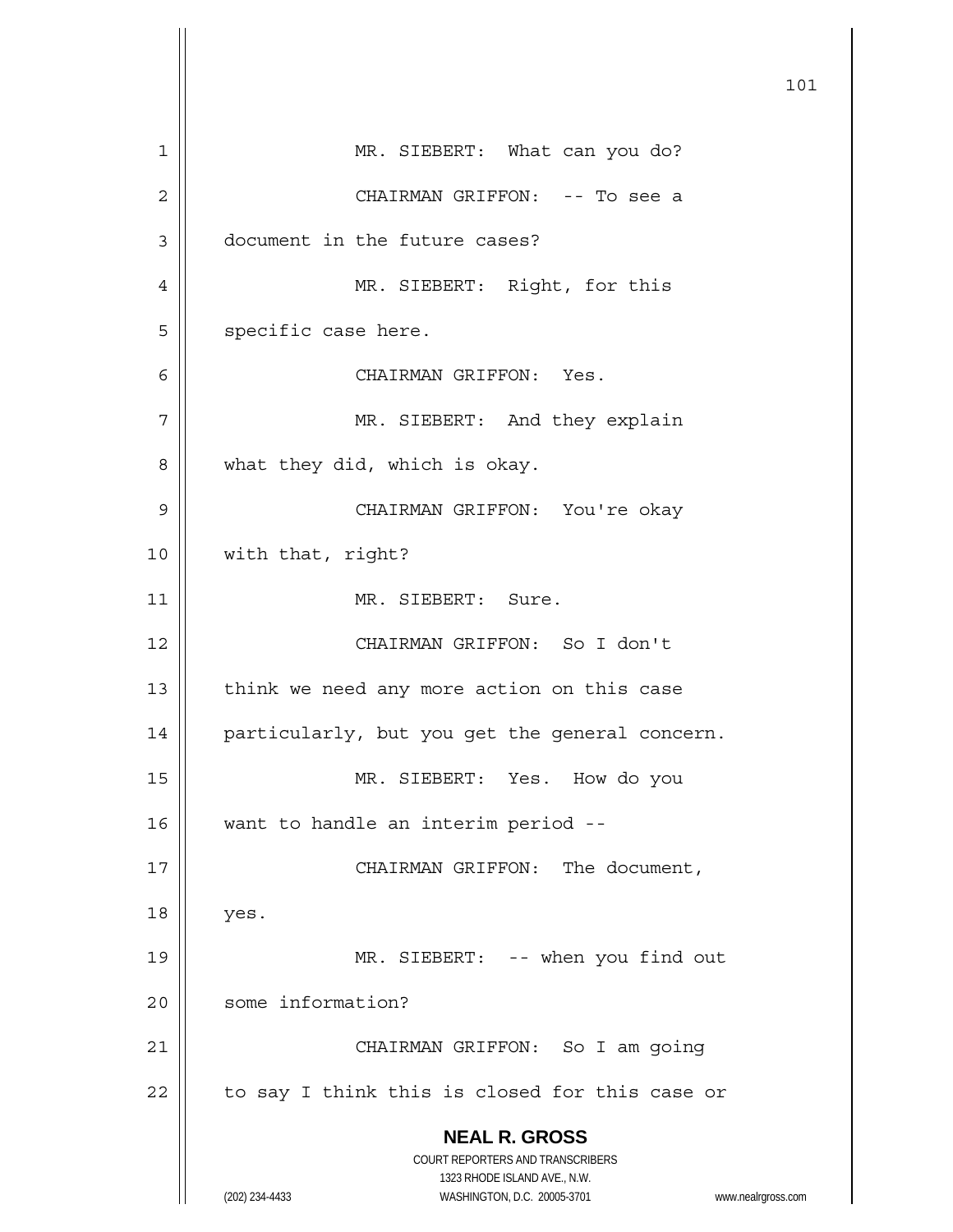|             |                                                                     | 102 |
|-------------|---------------------------------------------------------------------|-----|
| $\mathbf 1$ | for this finding, yes. Okay.                                        |     |
| 2           | Sorry. I just lost my place in                                      |     |
| 3           | the document. What number was that again?                           |     |
| 4           | One twenty?                                                         |     |
| 5           | MR. FARVER: 5.6, 125.6.                                             |     |
| 6           | CHAIRMAN GRIFFON: 125.6. Thank                                      |     |
| 7           | you.                                                                |     |
| 8           | All right. So 125.9, we had a                                       |     |
| 9           | couple of items here.                                               |     |
| 10          | MR. FARVER: 125.9. This has to                                      |     |
| 11          | do with information. We may not have all the                        |     |
| 12          | radiological incidents and bioassay data.                           |     |
| 13          | CHAIRMAN GRIFFON: Right.                                            |     |
| 14          | MR. FARVER: There are some                                          |     |
| 15          | incidents identified in the DOE files that                          |     |
| 16          | indicated that bioassay was requested on                            |     |
| 17          | certain dates, but those dates don't                                |     |
| 18          | correspond to bioassays in employees' records.                      |     |
| 19          | CHAIRMAN GRIFFON: So am I safe to                                   |     |
| 20          | assume this is still an open --                                     |     |
| 21          | MR. HINNEFELD: Yes.                                                 |     |
| 22          | CHAIRMAN GRIFFON: 126.2, new case                                   |     |
|             | <b>NEAL R. GROSS</b>                                                |     |
|             | COURT REPORTERS AND TRANSCRIBERS<br>1323 RHODE ISLAND AVE., N.W.    |     |
|             | (202) 234-4433<br>WASHINGTON, D.C. 20005-3701<br>www.nealrgross.com |     |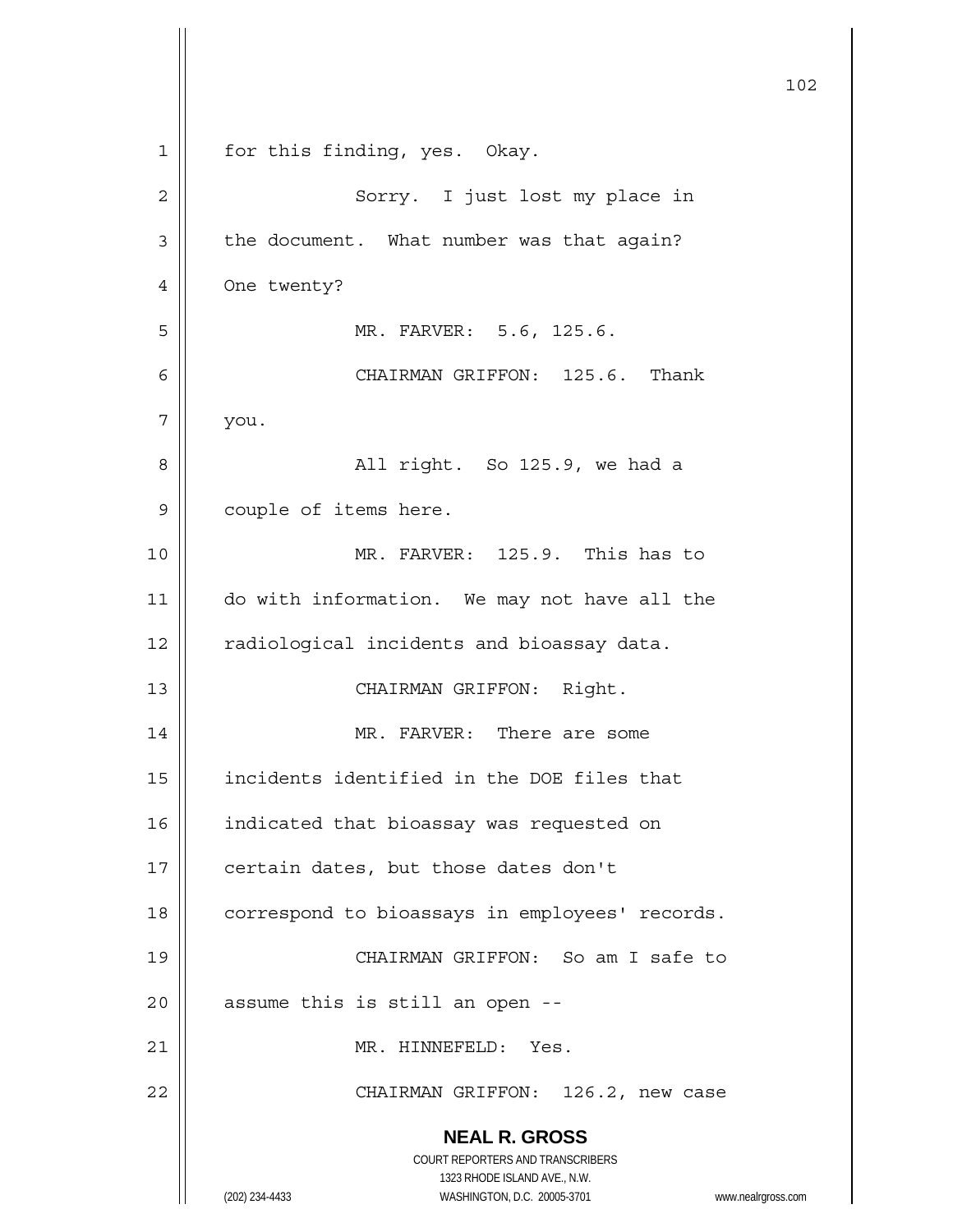**NEAL R. GROSS** COURT REPORTERS AND TRANSCRIBERS 1323 RHODE ISLAND AVE., N.W. (202) 234-4433 WASHINGTON, D.C. 20005-3701 www.nealrgross.com 1 2 3 4 5 6 7 8 9 10 11 12 13 14 15 16 17 18 19 20 21 22 here. So this a question where the TIB 2 is bounding based on the -- it must have been for the highly exposure level job. Is that what you're saying, John? Yes. DR. MAURO: You can see the first column what he is doing. CHAIRMAN GRIFFON: Right. DR. MAURO: Yes. Column 3 gives a nice summary of his job. CHAIRMAN GRIFFON: Yes. Stu, any -- MR. HINNEFELD: I don't have any updates -- CHAIRMAN GRIFFON: Okay. MR. HINNEFELD: -- from what your note says. CHAIRMAN GRIFFON: All right. MR. HINNEFELD: Your note is what I have. CHAIRMAN GRIFFON: Right. DR. MAURO: I know there were circumstances of when we raised questions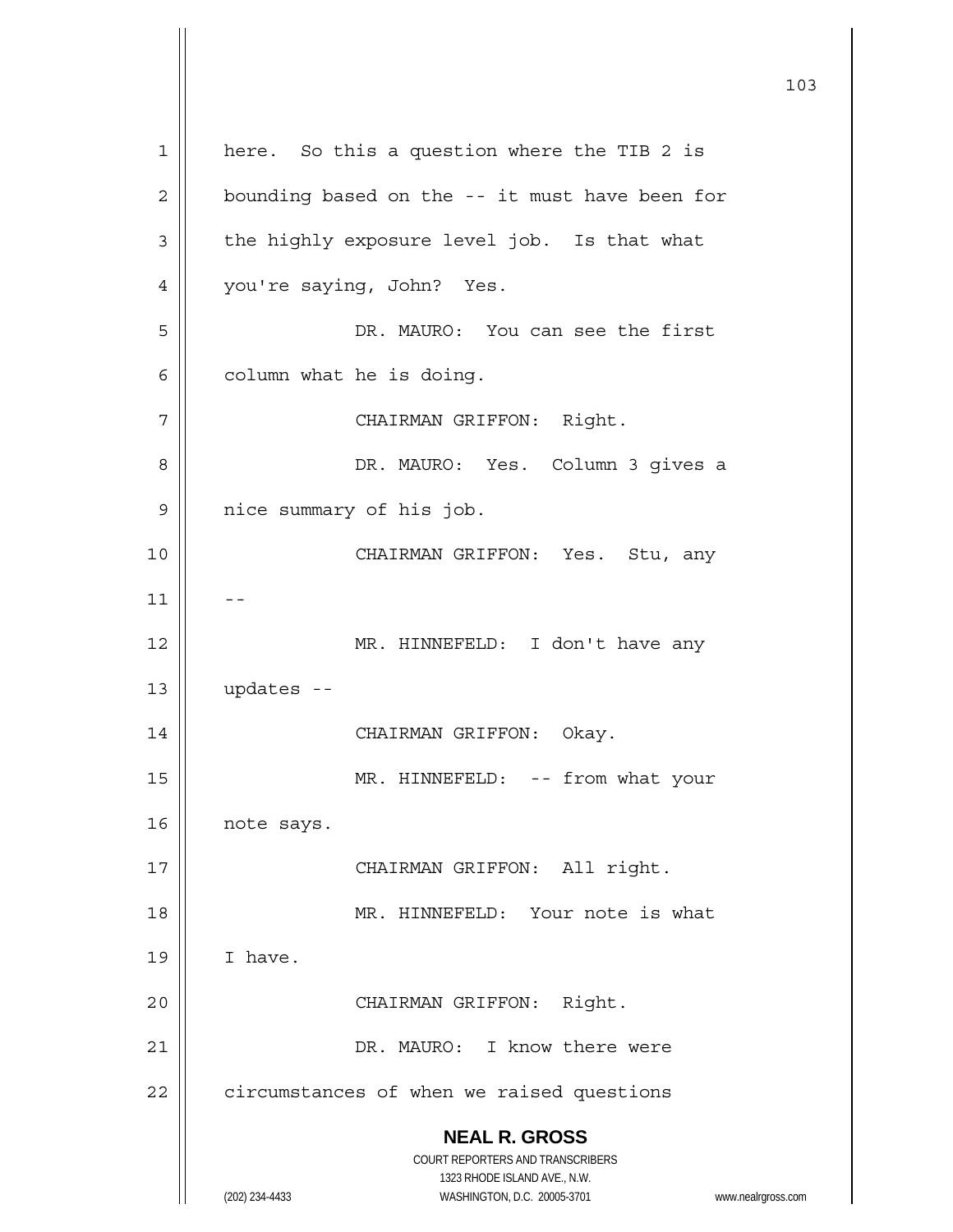**NEAL R. GROSS** COURT REPORTERS AND TRANSCRIBERS 1323 RHODE ISLAND AVE., N.W. (202) 234-4433 WASHINGTON, D.C. 20005-3701 www.nealrgross.com 1 2 3 4 5 6 7 8 9 10 11 12 13 14 15 16 17 18 19 20 21 22 about OTIB-002 being valid. We all agree that OTIB-002 assumptions are very extreme as a way to place an upper bound on internal exposure when you know for sure that there is no way this guy is going to be compensated. I mean, that is what they intend to do. I know we have raised questions on OTIB-002 when it came to application to places like where there was a lot of residue, thorium residue. The issues I think came up at Fernald, that certain workers that handled the K-65 material, Mallinckrodt, where there were such extreme circumstances that even OTIB-002 may not be bounding for the purpose of denial. Is there a reason to believe that this particular person worked at a facility where there was not extreme? My recollection is open -- MR. HINNEFELD: Hanford. DR. MAURO: It is the Hanford? Yes. This is Hanford. MR. HINNEFELD: I think the issue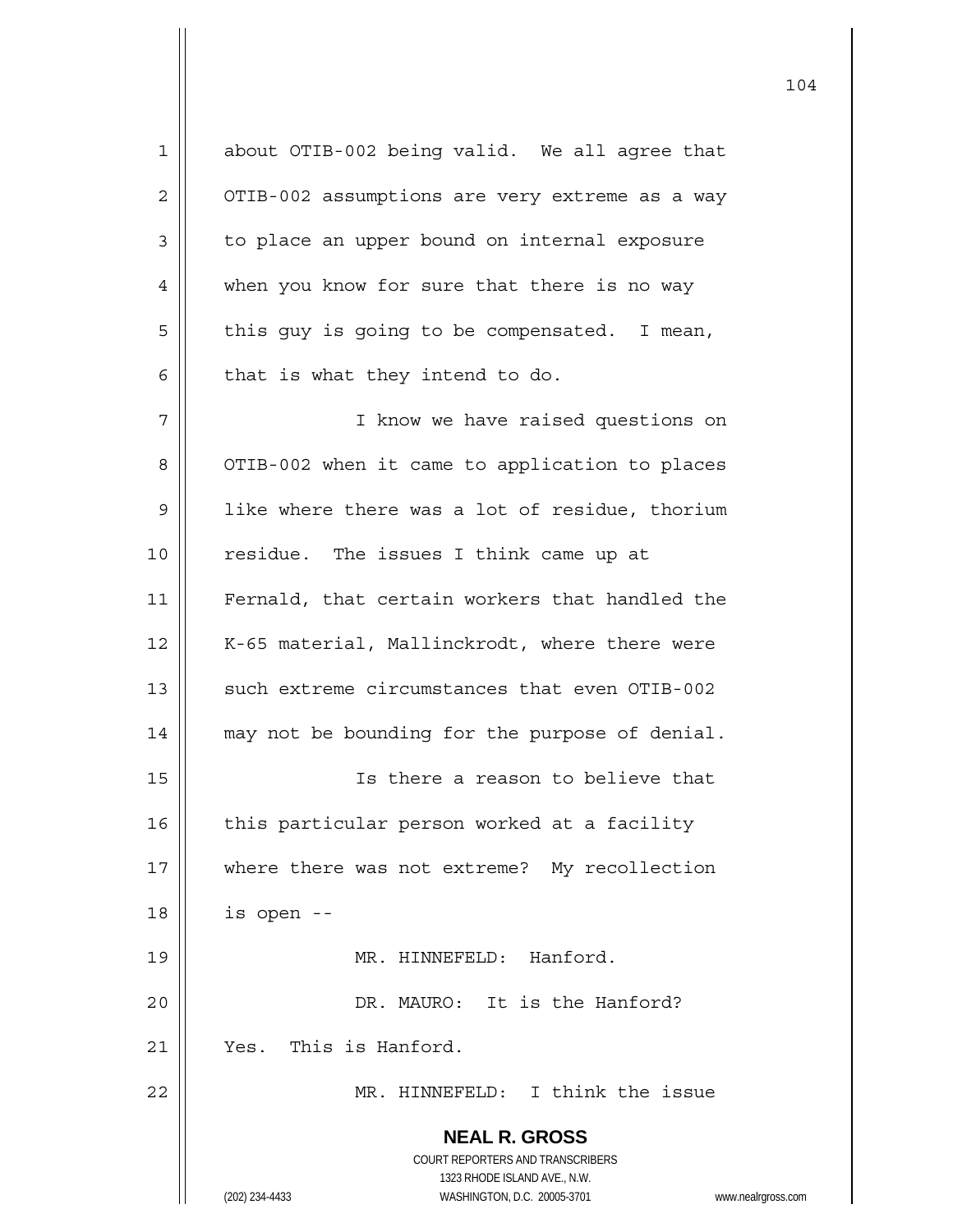| 1              | here was part of this last finding we just                                                          |
|----------------|-----------------------------------------------------------------------------------------------------|
| $\overline{c}$ | talked about was the TIB 2 input, you know,                                                         |
| 3              | the intake set, suite of intakes. So it was                                                         |
| 4              | used in a TIB 2. You've got several to choose                                                       |
| 5              | from.                                                                                               |
| 6              | DR. MAURO: Yes.                                                                                     |
| 7              | MR. HINNEFELD: You chose the                                                                        |
| 8              | non-uranium reactor facility. The comment                                                           |
| $\mathsf 9$    | was, well, they clearly had uranium at                                                              |
| 10             | Hanford. Why did you choose the non-uranium?                                                        |
| 11             | Our response is that, well, the                                                                     |
| 12             | guy has a bioassay record for plutonium and                                                         |
| 13             | fission products but not for uranium. So it                                                         |
| 14             | indicated he wasn't in the uranium building.                                                        |
| 15             | So for that, the natural answer is if you've                                                        |
| 16             | got a bioassay record, why did you use OTIB-                                                        |
| 17             | 002? And there is also a place in the CATI                                                          |
| 18             | that apparently wasn't completely addressed.                                                        |
| 19             | Yes. That's what my note says.                                                                      |
| 20             | We just still owe a response.                                                                       |
| 21             | CHAIRMAN GRIFFON: Okay. How                                                                         |
| 22             | about 127.1? I have on this one, it seems to                                                        |
|                | <b>NEAL R. GROSS</b>                                                                                |
|                | COURT REPORTERS AND TRANSCRIBERS                                                                    |
|                | 1323 RHODE ISLAND AVE., N.W.<br>WASHINGTON, D.C. 20005-3701<br>(202) 234-4433<br>www.nealrgross.com |
|                |                                                                                                     |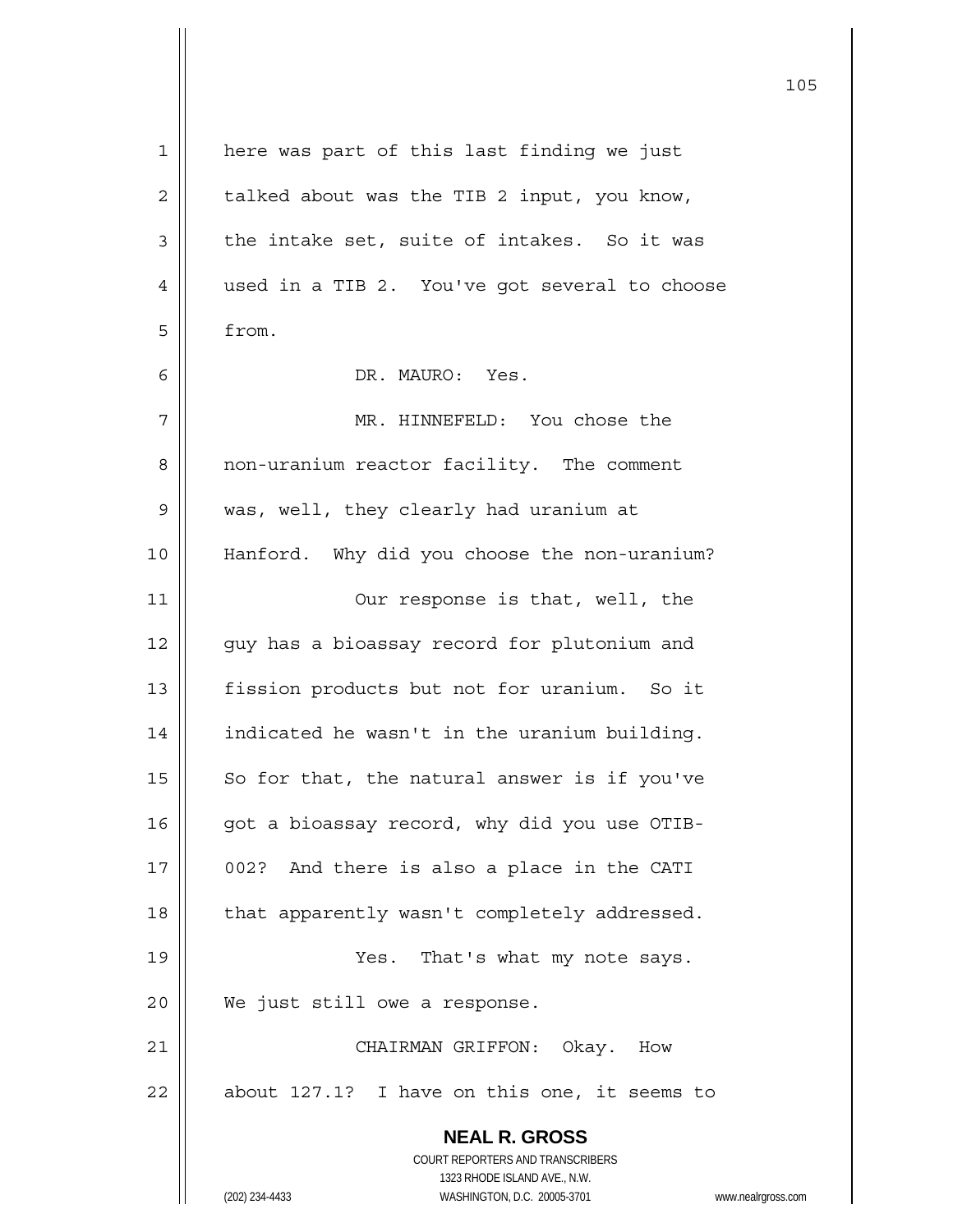| be I have this highlighted part, additional                                                         |
|-----------------------------------------------------------------------------------------------------|
| response. I'm not sure why that is in there.                                                        |
| MR. FARVER: 127.1 refers you                                                                        |
| later on to the CATI report section, section                                                        |
| 4, which would be finding 127.11, I believe.                                                        |
| If you're not confused, I'll try harder. It                                                         |
| has to do with work location.                                                                       |
| MR. HINNEFELD: Yes. The note I                                                                      |
| made from the December meeting was that we do                                                       |
| have the action to provide the additional                                                           |
| information that we relied on in our response,                                                      |
| where we say that the individual, while they                                                        |
| worked in the 100 area, worked in building                                                          |
| 108, which is not a reactor building.                                                               |
| So apparently this is a neutron                                                                     |
| question or something. I don't know.                                                                |
| MEMBER MUNN: Apparently it's a                                                                      |
| what, Stu?                                                                                          |
| MR. HINNEFELD: Yes.                                                                                 |
| MEMBER MUNN: Yes. It's a what?                                                                      |
| MR. HINNEFELD: What is it?                                                                          |
| MEMBER MUNN: What is the                                                                            |
| <b>NEAL R. GROSS</b>                                                                                |
| <b>COURT REPORTERS AND TRANSCRIBERS</b>                                                             |
| 1323 RHODE ISLAND AVE., N.W.<br>(202) 234-4433<br>WASHINGTON, D.C. 20005-3701<br>www.nealrgross.com |
|                                                                                                     |

 $\mathsf{I}$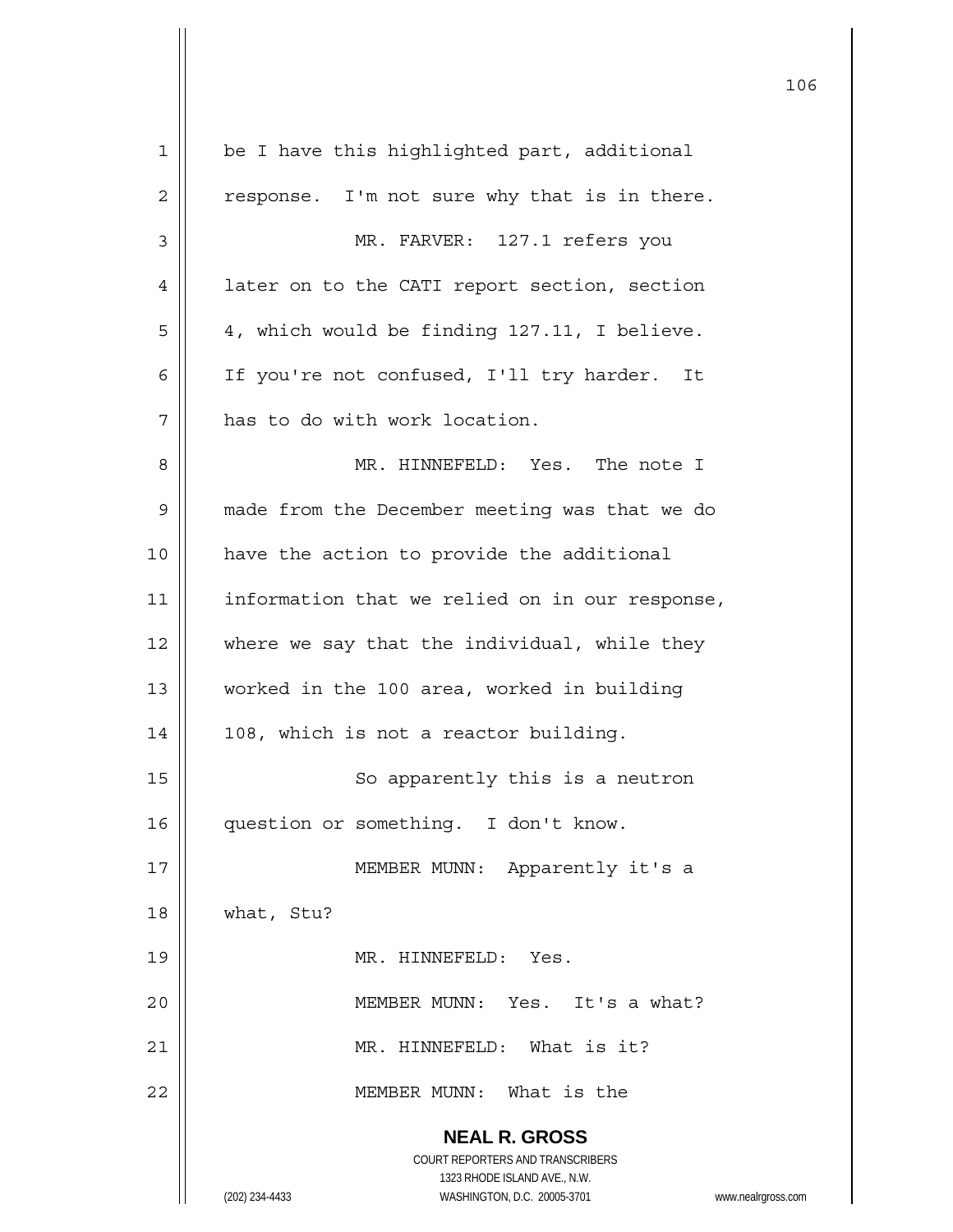1 question?

| 2  | MR. HINNEFELD: Well, I don't know                                                                                                                               |
|----|-----------------------------------------------------------------------------------------------------------------------------------------------------------------|
| 3  | what the finding is, but what we said was that                                                                                                                  |
| 4  | this individual -- we found information that                                                                                                                    |
| 5  | this person's assignment, his work location in                                                                                                                  |
| 6  | the 100 area was in building 108. I don't                                                                                                                       |
| 7  | know what that building is.                                                                                                                                     |
| 8  | CHAIRMAN GRIFFON: Which is not a                                                                                                                                |
| 9  | reactor building --                                                                                                                                             |
| 10 | MR. SIEBERT: It's a biology lab.                                                                                                                                |
| 11 | MR. HINNEFELD: Oh, it's biology                                                                                                                                 |
| 12 | lab. So it wasn't a reactor building.                                                                                                                           |
| 13 | CHAIRMAN GRIFFON: We couldn't                                                                                                                                   |
| 14 | hear you there, Wanda.                                                                                                                                          |
| 15 | MEMBER MUNN: I said 105 was the                                                                                                                                 |
| 16 | reactor building in that particular part of                                                                                                                     |
| 17 | the 100 area                                                                                                                                                    |
| 18 | MR. HINNEFELD:<br>Okay.                                                                                                                                         |
| 19 | MR. KATZ: Thanks, Wanda. Wanda,                                                                                                                                 |
| 20 | whatever you just did makes it much easier for                                                                                                                  |
| 21 | us to hear you.                                                                                                                                                 |
| 22 | MEMBER MUNN: Well, I picked up a                                                                                                                                |
|    | <b>NEAL R. GROSS</b><br>COURT REPORTERS AND TRANSCRIBERS<br>1323 RHODE ISLAND AVE., N.W.<br>(202) 234-4433<br>WASHINGTON, D.C. 20005-3701<br>www.nealrgross.com |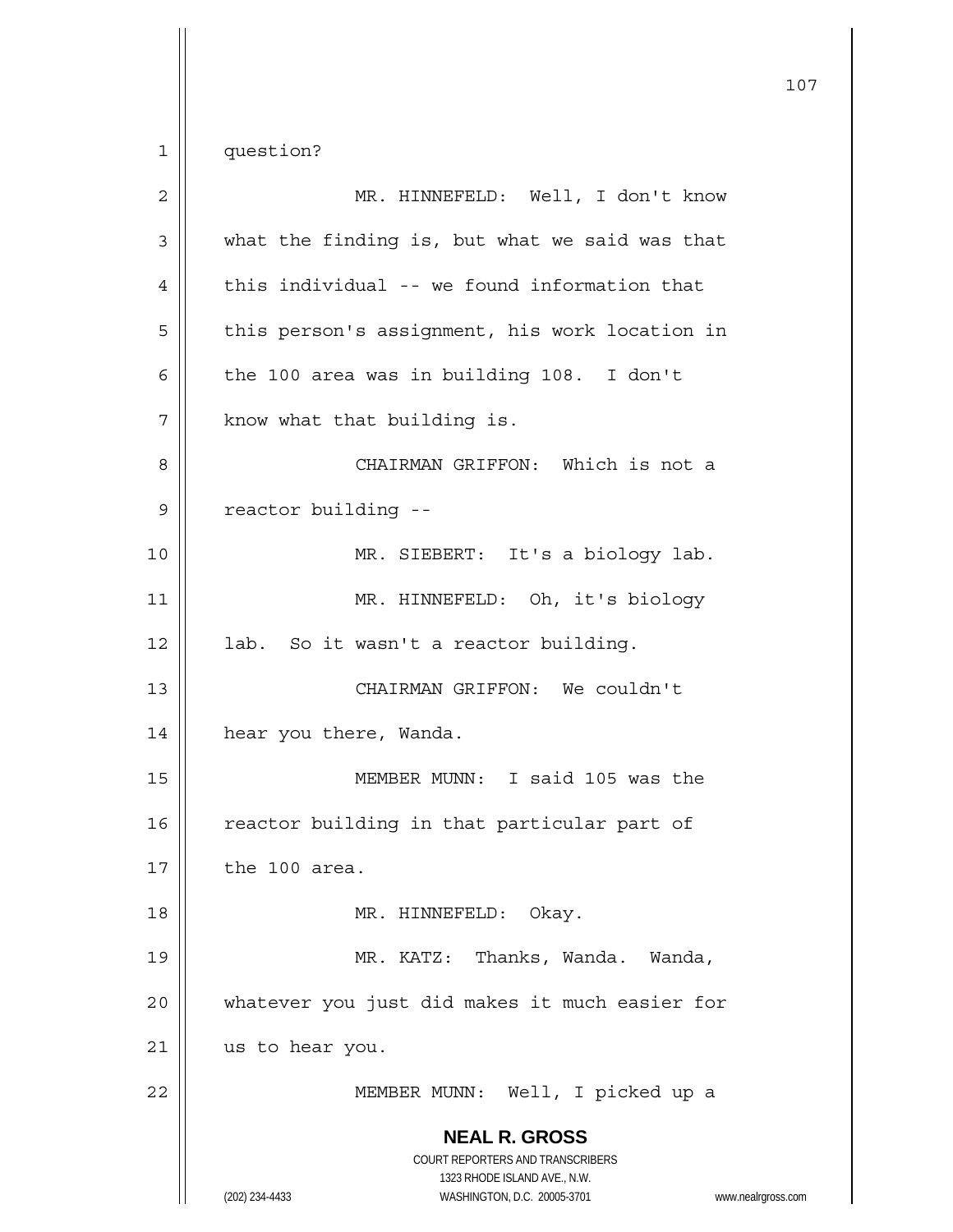|    | 108                                                                 |
|----|---------------------------------------------------------------------|
| 1  | handset and put it up against my ear, but it's                      |
| 2  | almost impossible for me to sit here doing                          |
| 3  | that in that position.                                              |
| 4  | MR. KATZ: I don't mean for you                                      |
| 5  | for listening but for hearing you when you                          |
| 6  | speak up, that would be great.                                      |
| 7  | CHAIRMAN GRIFFON: Yes. When you                                     |
| 8  | talk, that is great.                                                |
| 9  | MEMBER MUNN: Yes. I understand.                                     |
| 10 | Even though I have great faith in this tiny                         |
| 11 | little microphone hidden in my telephone, it                        |
| 12 | clearly pleases me more than it pleases the                         |
| 13 | recipients.                                                         |
| 14 | CHAIRMAN GRIFFON: All right.<br>You                                 |
| 15 | were going to --                                                    |
| 16 | MR. HINNEFELD: So our action on                                     |
| 17 | 127.1 from my last note was to provide that.                        |
| 18 | You know, in other words, what is the evidence                      |
| 19 | we use to include the person working in 108?                        |
| 20 | But there are also some CATI. There are                             |
| 21 | several more here on 127, I think.                                  |
| 22 | MR. FARVER: I think so, too. It                                     |
|    | <b>NEAL R. GROSS</b>                                                |
|    | COURT REPORTERS AND TRANSCRIBERS<br>1323 RHODE ISLAND AVE., N.W.    |
|    | (202) 234-4433<br>WASHINGTON, D.C. 20005-3701<br>www.nealrgross.com |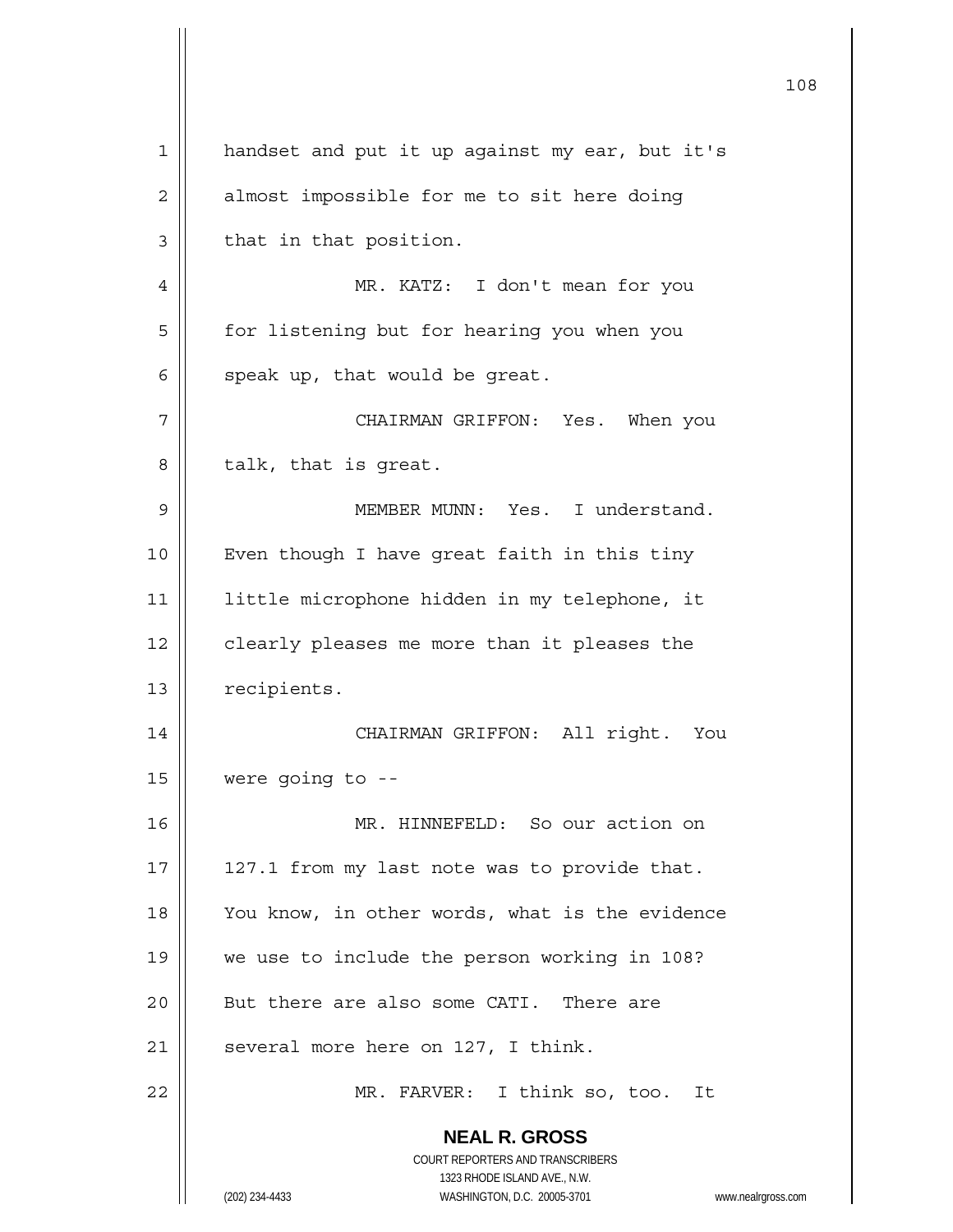| 1  | started off where the DR talks about the                            |
|----|---------------------------------------------------------------------|
| 2  | employee working in the 100 area and 300 areas                      |
| 3  | and then the NIOSH assumes, for this DR, we                         |
| 4  | will just assume it is all in the 300 area.                         |
| 5  | That is where it leads on to, well, maybe that                      |
| 6  | is not what your already work location, you                         |
| 7  | didn't consider the 100 area. And it just                           |
| 8  | went on from there.                                                 |
| 9  | CHAIRMAN GRIFFON: Which one,                                        |
| 10 | 127.1?                                                              |
| 11 | MR. SIEBERT: 127.1. 108 is the                                      |
| 12 | biology lab, as opposed to the 100 area                             |
| 13 | generic. I don't know if we ever got that.                          |
| 14 | MR. FARVER: I don't know. I                                         |
| 15 | don't see that here.                                                |
| 16 | MR. SIEBERT: Oh, I'll get back to                                   |
| 17 | you, then.                                                          |
| 18 | CHAIRMAN GRIFFON: Yes. I think                                      |
| 19 | that's the essence of the question as to you                        |
| 20 | stated that --                                                      |
| 21 | MR. HINNEFELD: Yes.                                                 |
| 22 | CHAIRMAN GRIFFON: And it goes                                       |
|    | <b>NEAL R. GROSS</b><br>COURT REPORTERS AND TRANSCRIBERS            |
|    | 1323 RHODE ISLAND AVE., N.W.                                        |
|    | (202) 234-4433<br>WASHINGTON, D.C. 20005-3701<br>www.nealrgross.com |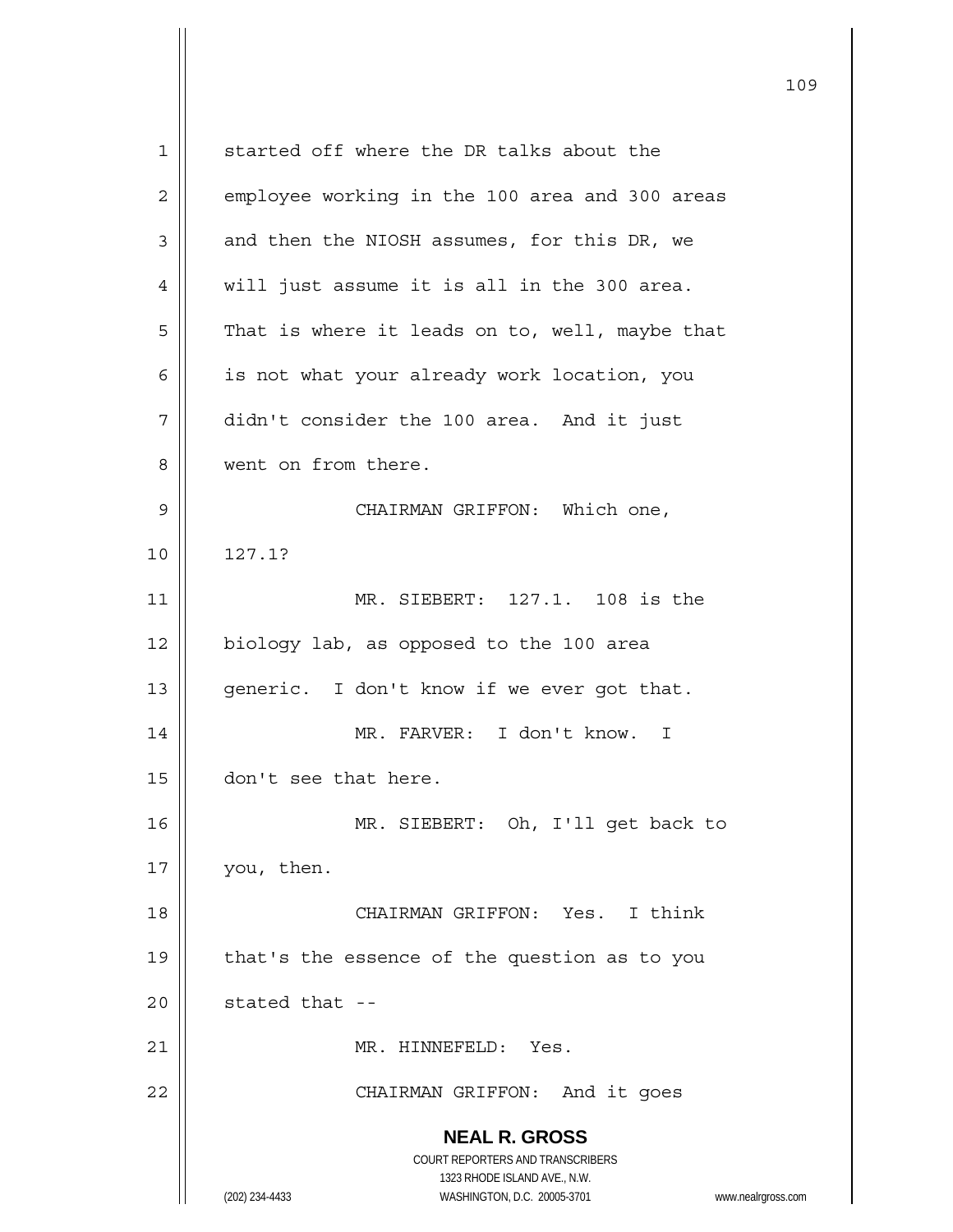|             | 110                                                                                                                                                             |
|-------------|-----------------------------------------------------------------------------------------------------------------------------------------------------------------|
| $\mathbf 1$ | down. You're right. It comes up in 127.5                                                                                                                        |
| 2           | again, same sort of question, I think. Is                                                                                                                       |
| 3           | that right?                                                                                                                                                     |
| 4           | MR. HINNEFELD: It looks like it.                                                                                                                                |
| 5           | CHAIRMAN GRIFFON: And I am                                                                                                                                      |
| 6           | looking further down. 127.8 and 127.10.                                                                                                                         |
| 7           | That's my note, I think, and I think you                                                                                                                        |
| 8           | provided a response, but maybe we were both                                                                                                                     |
| 9           | working from different matrices or something.                                                                                                                   |
| 10          | I don't know. I don't have a response or oral                                                                                                                   |
| 11          | resolution for those.                                                                                                                                           |
| 12          | MR. HINNEFELD: Okay. I think                                                                                                                                    |
| 13          | there is a response somewhere. And so I will                                                                                                                    |
| 14          | get that out. But there may be some of that                                                                                                                     |
| 15          | additional info as well. Yes. I'll --                                                                                                                           |
| 16          | CHAIRMAN GRIFFON: Okay. Because                                                                                                                                 |
| 17          | I don't know if we have discussed -- do you                                                                                                                     |
| 18          | have any notes on those Doug, that we have                                                                                                                      |
| 19          | discussed the resolution on those or --                                                                                                                         |
| 20          | MR. FARVER: On which ones, now?                                                                                                                                 |
| 21          | CHAIRMAN GRIFFON: 127.8 and                                                                                                                                     |
| 22          | 127.10.                                                                                                                                                         |
|             | <b>NEAL R. GROSS</b><br>COURT REPORTERS AND TRANSCRIBERS<br>1323 RHODE ISLAND AVE., N.W.<br>(202) 234-4433<br>WASHINGTON, D.C. 20005-3701<br>www.nealrgross.com |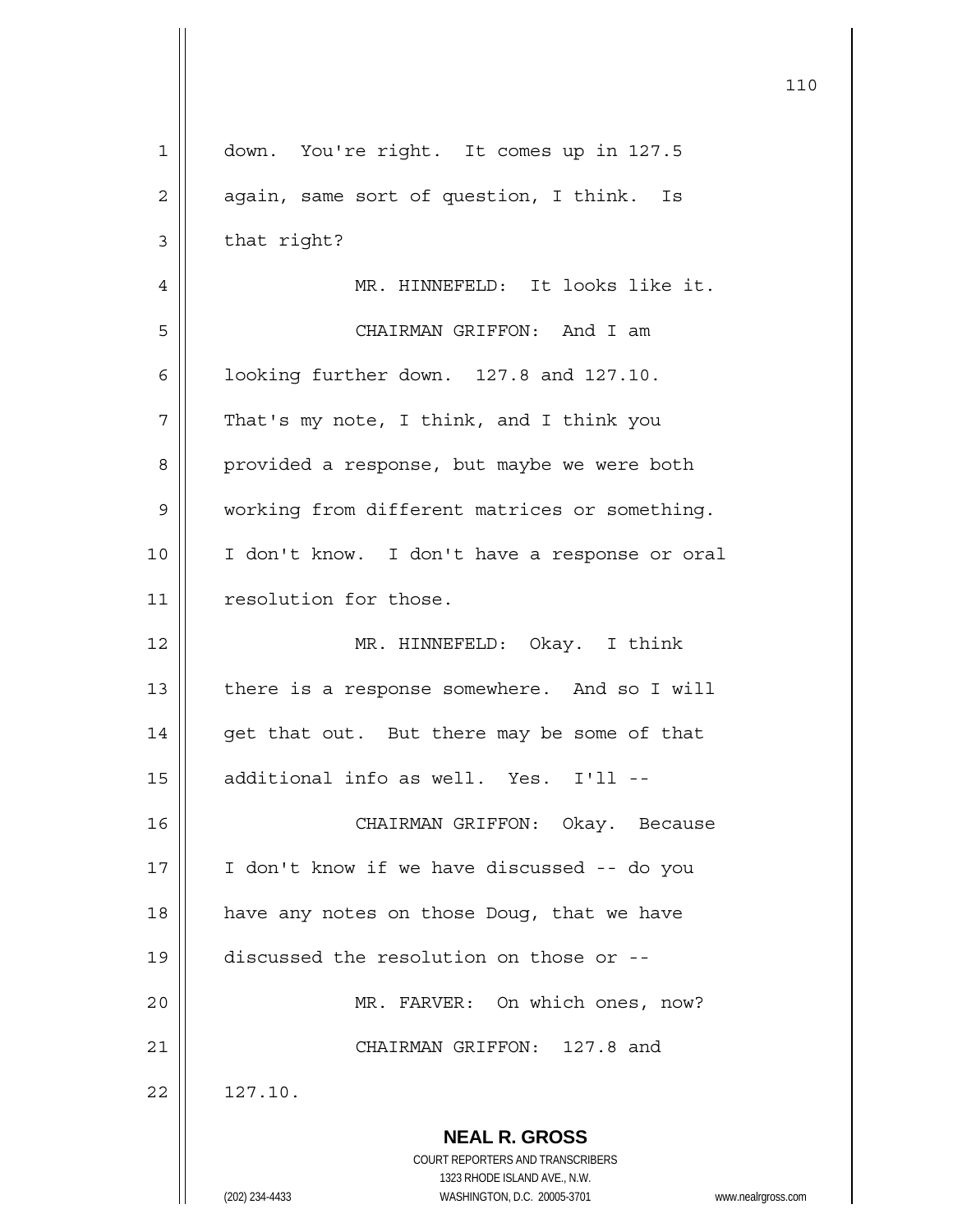**NEAL R. GROSS** COURT REPORTERS AND TRANSCRIBERS 1323 RHODE ISLAND AVE., N.W. (202) 234-4433 WASHINGTON, D.C. 20005-3701 www.nealrgross.com 111 1 2 3 4 5 6 7 8 9 10 11 12 13 14 15 16 17 18 19 20 21 22 MR. FARVER: Nope. I have those as being blank. CHAIRMAN GRIFFON: Yes. Yes. So all right. I will leave that highlighted in there that you need to resend the response. I don't know what happened to the response, but I thought it was -- MR. HINNEFELD: Maybe I didn't send it. CHAIRMAN GRIFFON: And they are on  $my - -$  MR. HINNEFELD: There was one that was written, and I didn't send it. CHAIRMAN GRIFFON: Yes. But either way, that's fine. Okay. I'm down to -- moving right along. Nothing on 128, I didn't have. 129.5 is the next thing I have. So this is another one of SC&A comparing the results -- or NIOSH will compare whole body count results versus what -- using the TIB methodology. MR. HINNEFELD: They did before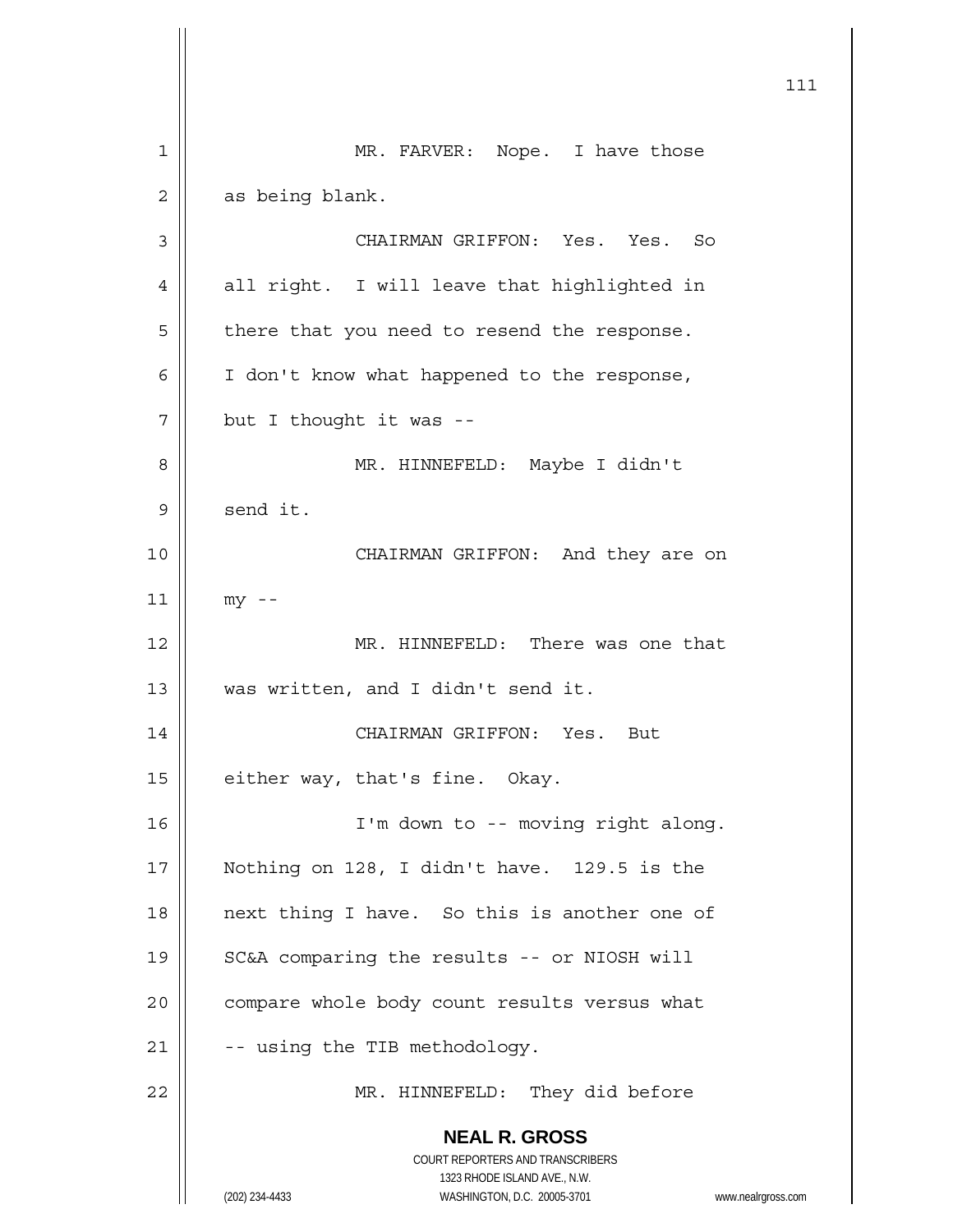**NEAL R. GROSS** COURT REPORTERS AND TRANSCRIBERS 1323 RHODE ISLAND AVE., N.W. (202) 234-4433 WASHINGTON, D.C. 20005-3701 www.nealrgross.com 112 1 2 3 4 5 6 7 8 9 10 11 12 13 14 15 16 17 18 19 20 21 22 versus -- CHAIRMAN GRIFFON: Yes, right. Is there an outstanding one? MR. HINNEFELD: Yes. We still owe you what we owe you. CHAIRMAN GRIFFON: Okay. This is a question under your analysis data versus the work history data. You were going to follow up on the -- MR. HINNEFELD: Yes, still have that. CHAIRMAN GRIFFON: I am updating these files. So I will also send these right out. MR. HINNEFELD: Okay. CHAIRMAN GRIFFON: That way, you know, because I think the last time I sent my revised matrices out, like the day before, that close to our meeting. On this one, if it's okay, I mean, on the sixth matrix, there were only a few items. And I'll list those separately in the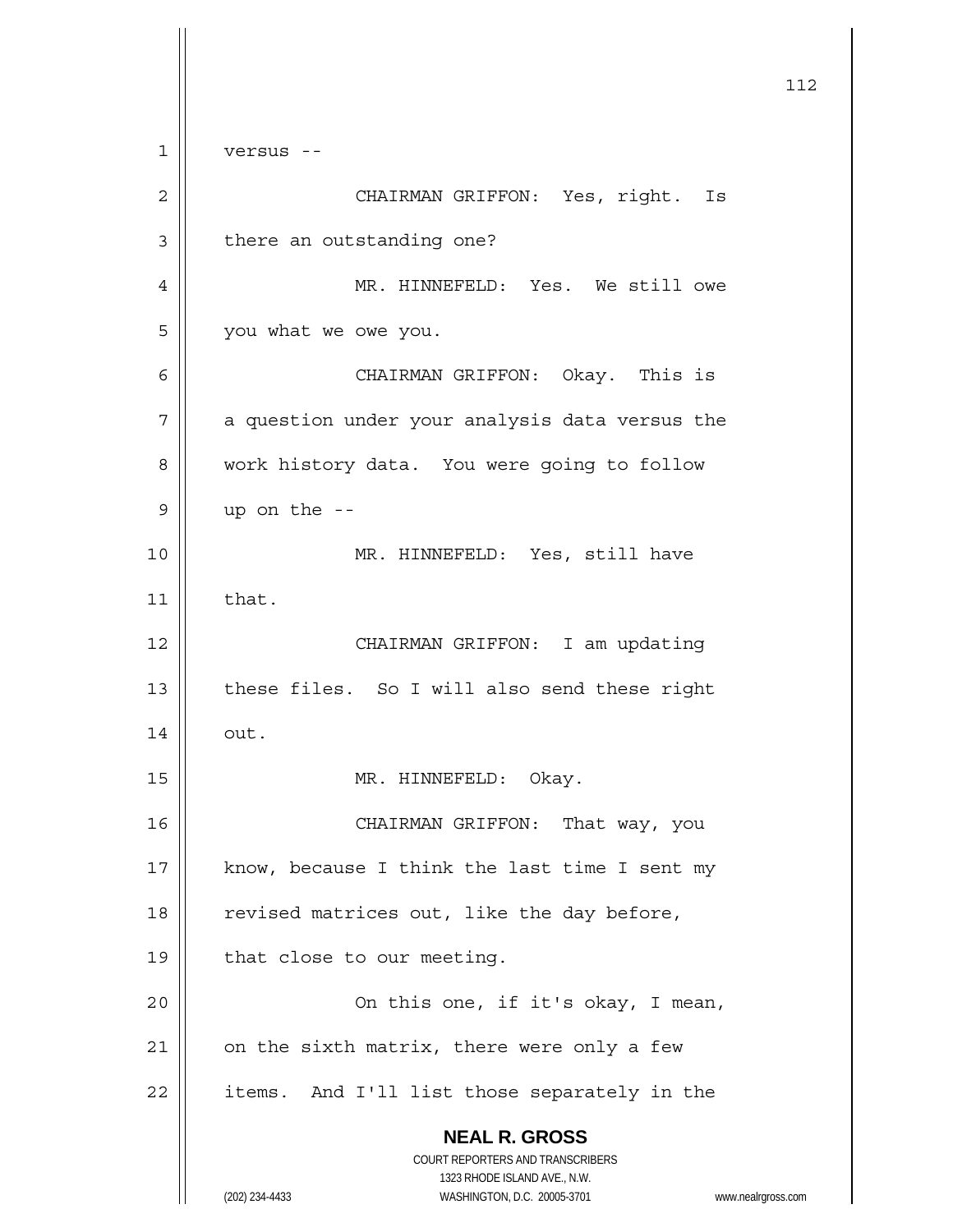|             | 113                                                                 |
|-------------|---------------------------------------------------------------------|
| $\mathbf 1$ | e-mail to prompt people. But for this one, I                        |
| 2           | will highlight. And I think that works pretty                       |
| 3           | well. You can find them pretty easily, you                          |
| 4           | know.                                                               |
| 5           | I'm down to 131.4.                                                  |
| 6           | MR. FARVER: Okay. And that was                                      |
| 7           | to us to review. And I looked at their                              |
| 8           | response. And basically I couldn't figure out                       |
| 9           | how they calculated their doses where the                           |
| 10          | calculation is based on IG001 since OTIB-0017                       |
| 11          | wasn't around.                                                      |
| 12          | CHAIRMAN GRIFFON: What did they                                     |
| 13          | send you?                                                           |
| 14          | MR. FARVER: Well, I looked at                                       |
| 15          | their response. And they have it how it was                         |
| 16          | calculated. I could not determine how it was                        |
| 17          | calculated from their response. It probably                         |
| 18          | was not using OTIB-0017 since that was not --                       |
| 19          | MR. SIEBERT: It wasn't available                                    |
| 20          | yet, right.                                                         |
| 21          | CHAIRMAN GRIFFON: Right, right.                                     |
| 22          | MR. SIEBERT: Basically a factor                                     |
|             | <b>NEAL R. GROSS</b>                                                |
|             | COURT REPORTERS AND TRANSCRIBERS<br>1323 RHODE ISLAND AVE., N.W.    |
|             | (202) 234-4433<br>WASHINGTON, D.C. 20005-3701<br>www.nealrgross.com |

 $\mathsf{I}$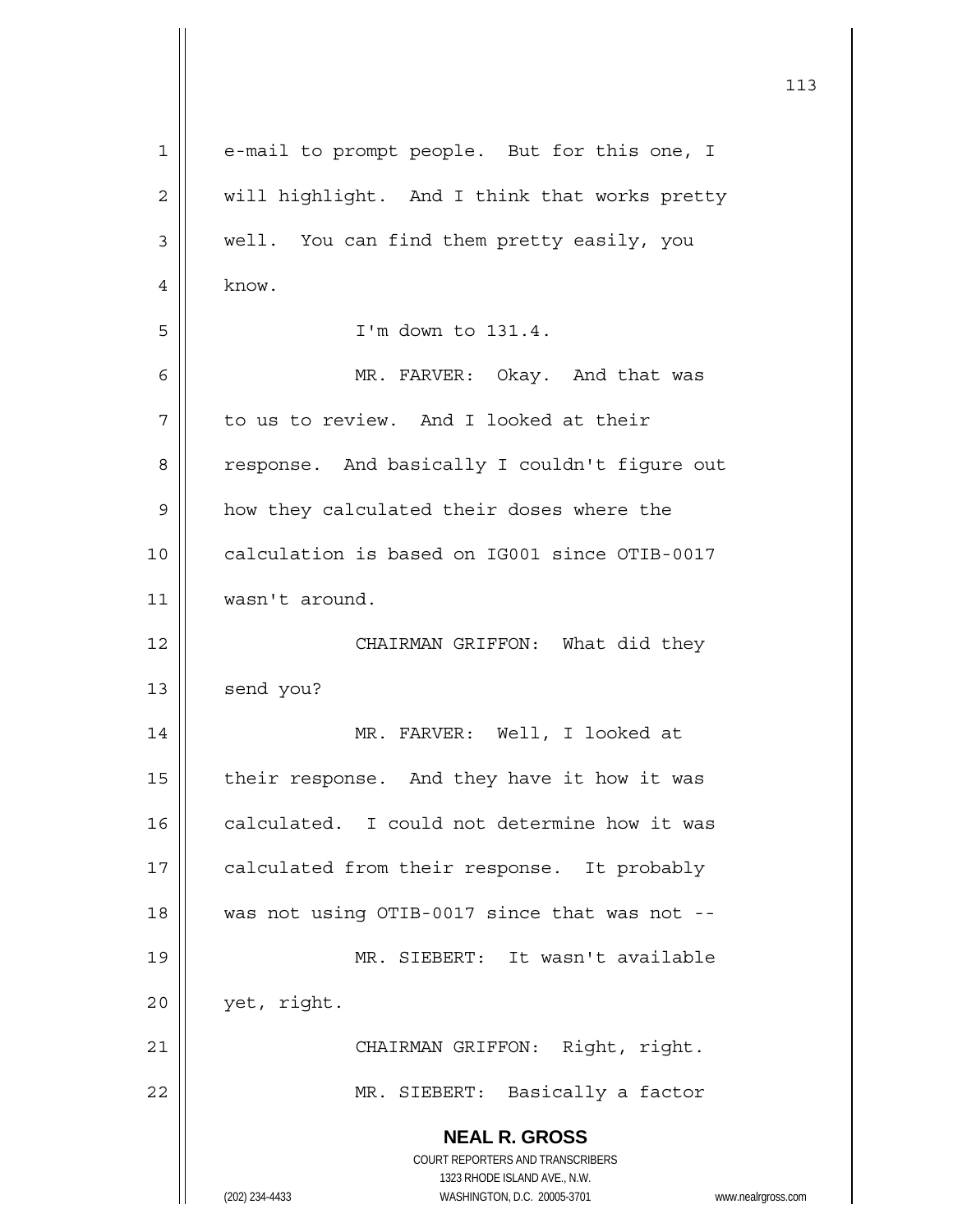**NEAL R. GROSS** COURT REPORTERS AND TRANSCRIBERS 1323 RHODE ISLAND AVE., N.W. (202) 234-4433 WASHINGTON, D.C. 20005-3701 www.nealrgross.com 114 1 2 3 4 5 6 7 8 9 10 11 12 13 14 15 16 17 18 19 20 21 22 of .94 was used, as opposed to a .3. MR. FARVER: So I would appreciate a sample calculation using the employee's data for a year. That will educate me. CHAIRMAN GRIFFON: Okay. So NIOSH will provide a sample calculation. Okay. That's fine. Okay. 131.6. This is a TIB 54 - whole body count versus TIB 54. Is that the right TIB number? MR. HINNEFELD: Yes. CHAIRMAN GRIFFON: Fifty-three is different. Didn't I have 53 before? Anyway. All right. As long as you know these numbers. Okay. So this remains as an item. DR. MAURO: OTIB-0054 was reviewed. I recall being involved in that review. And it received a favorable review. I believe it went before the procedures workgroup. It will be on the record in the procedures workgroup, but I think that -- I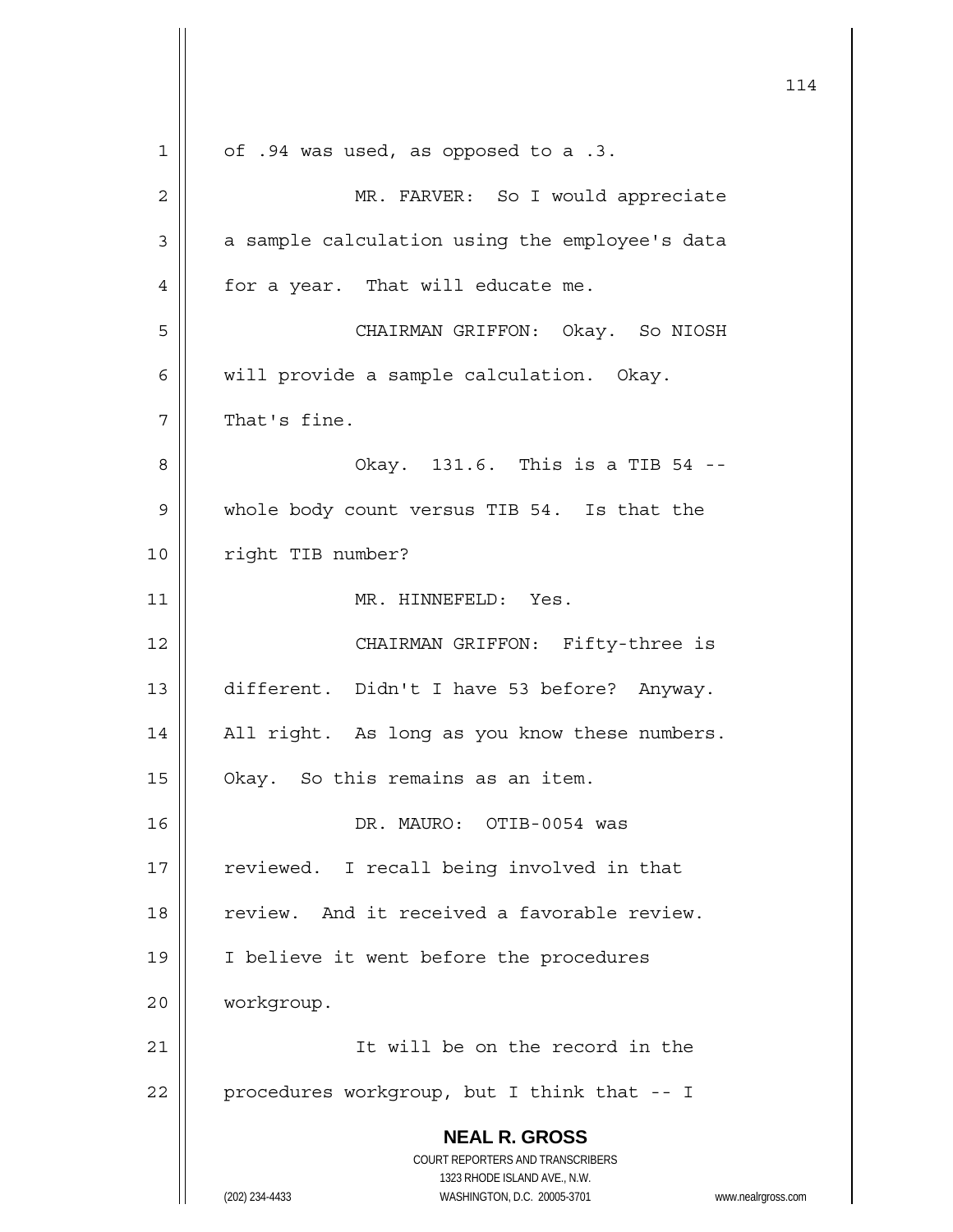| $\mathbf{1}$ | remember when I read the original review                                                            |
|--------------|-----------------------------------------------------------------------------------------------------|
| 2            | performed by Joyce Lipsztein, she found the                                                         |
| 3            | basic -- there were a couple of minor                                                               |
| 4            | findings, but, by and large, OTIB-0054 held up                                                      |
| 5            | pretty well if that helps out any.                                                                  |
| 6            | MEMBER MUNN: We had a rather                                                                        |
| 7            | extensive review in procedures.                                                                     |
| 8            | DR. MAURO: Yes.                                                                                     |
| 9            | CHAIRMAN GRIFFON: And this                                                                          |
| 10           | requires a comparison.                                                                              |
| 11           | DR. MAURO: It requires, but I'm                                                                     |
| 12           | just saying at least it --                                                                          |
| 13           | CHAIRMAN GRIFFON: Right, right,                                                                     |
| 14           | right. Okay.                                                                                        |
| 15           | DR. MAURO: Except that there is a                                                                   |
| 16           | lot of controversy right now.                                                                       |
| 17           | CHAIRMAN GRIFFON: Yes. All                                                                          |
| 18           | right. It looks like not much yellow here for                                                       |
| 19           | a while. 135 is the next one I show, 135.1.                                                         |
| 20           | This is a remaining action item.                                                                    |
| 21           | MR. SIEBERT: I think we have hit                                                                    |
| 22           | the point where at the December meeting, we                                                         |
|              | <b>NEAL R. GROSS</b>                                                                                |
|              | COURT REPORTERS AND TRANSCRIBERS                                                                    |
|              | 1323 RHODE ISLAND AVE., N.W.<br>(202) 234-4433<br>WASHINGTON, D.C. 20005-3701<br>www.nealrgross.com |
|              |                                                                                                     |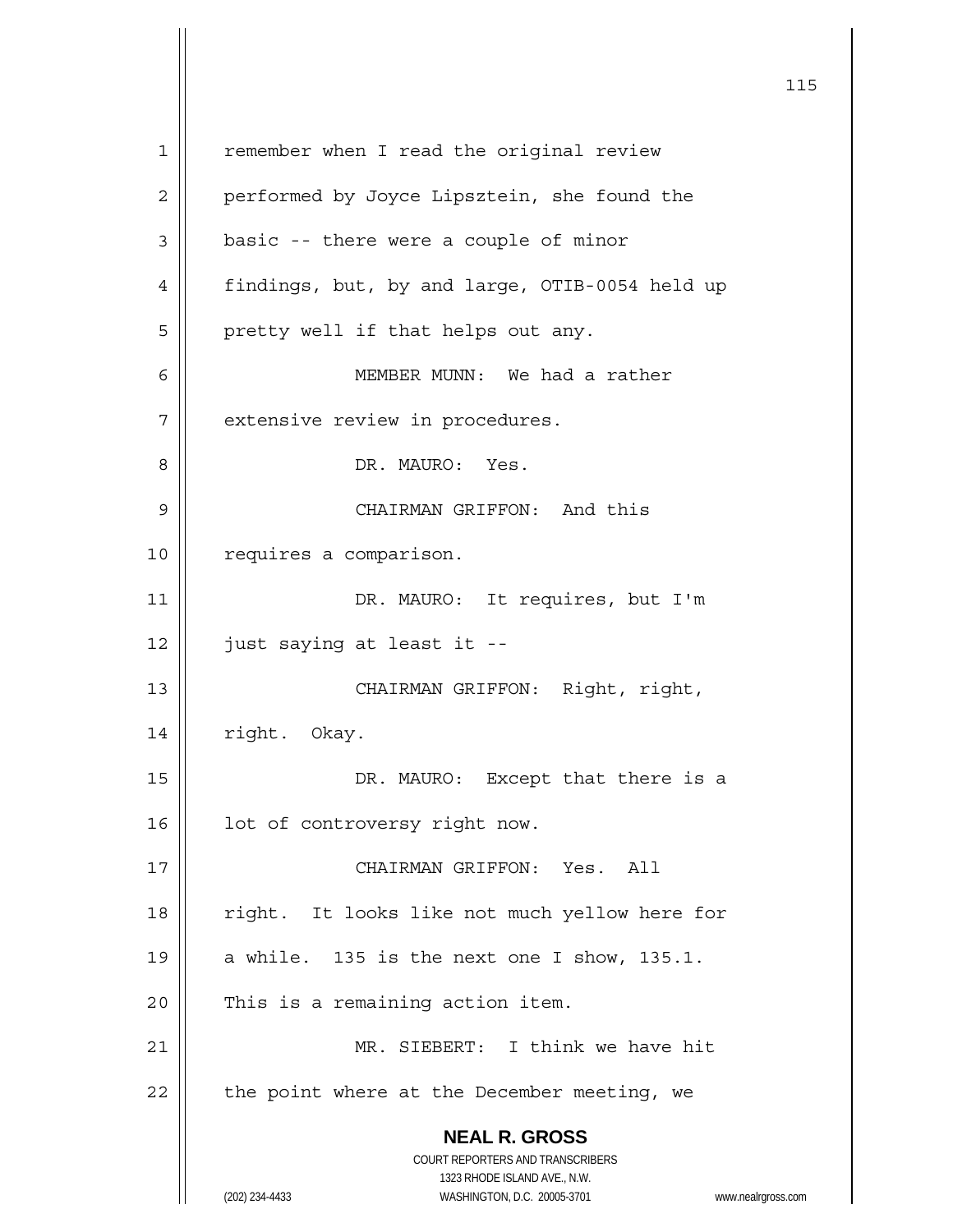**NEAL R. GROSS** COURT REPORTERS AND TRANSCRIBERS 1323 RHODE ISLAND AVE., N.W. (202) 234-4433 WASHINGTON, D.C. 20005-3701 www.nealrgross.com 116 1 2 3 4 5 6 7 8 9 10 11 12 13 14 15 16 17 18 19 20 21 22 hadn't gotten this far into getting back into the seventh set. CHAIRMAN GRIFFON: Right, right, right. Yes. This is probably just a refresher at this point to see what is out there. 135.4, follow-up on potential tritium exposures. All right. Well, this one, 136.3, this says NIOSH is following up on this and the case is being reviewed under PER review. I mean, I'm trying to think what we've done. If it's being reviewed in PER review -- MEMBER MUNN: That was a few months ago, but it's still status? Is that where it is still? MR. HINNEFELD: Well, I don't know. I'll have to go find out. Well, the issue being reworked as -- CHAIRMAN GRIFFON: Exactly, yes. MR. HINNEFELD: So that may prevent us from going further on this. CHAIRMAN GRIFFON: That's what I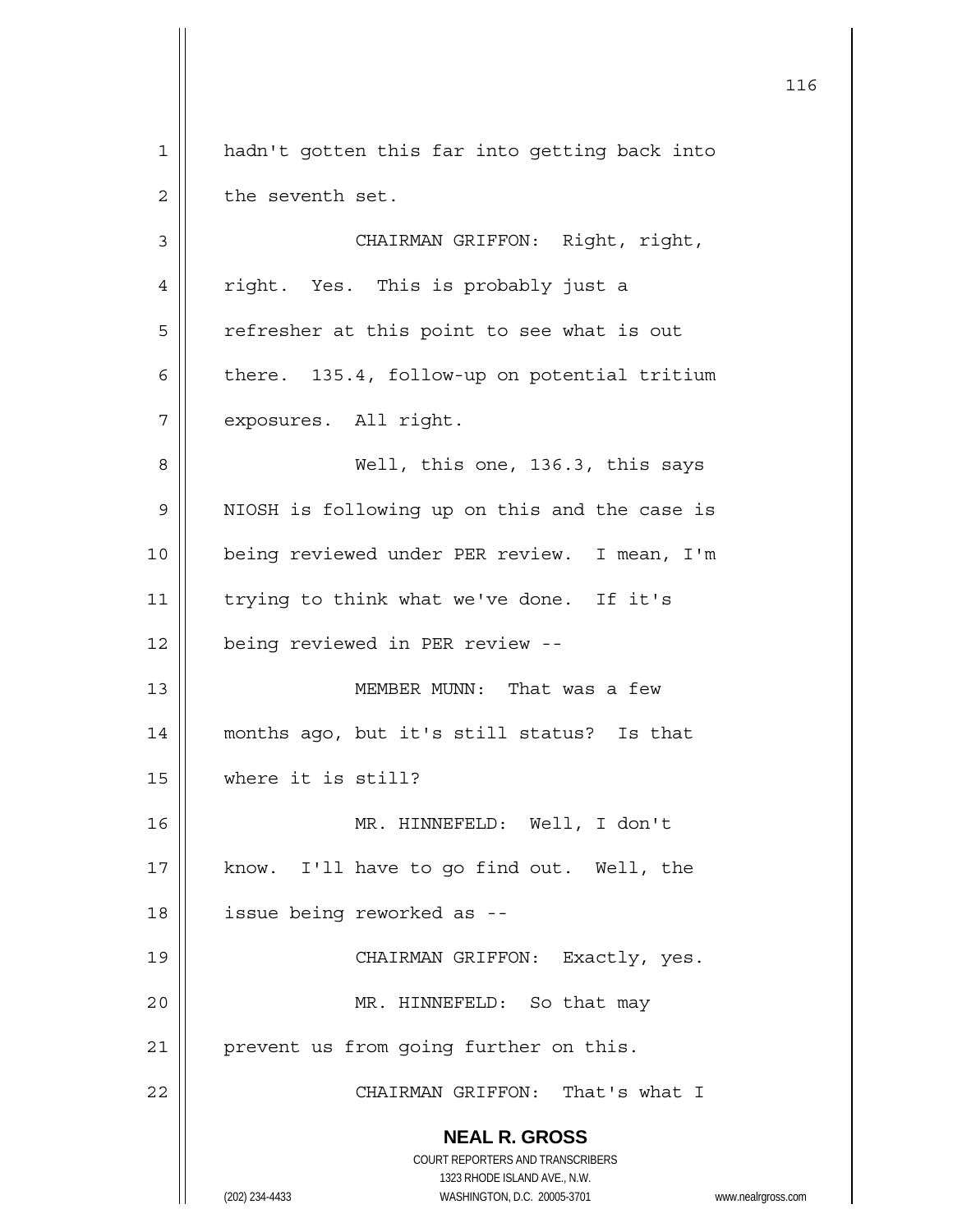| 1              | was wondering because most times in most of                                              |
|----------------|------------------------------------------------------------------------------------------|
| 2              | the resolution I have, if it's under PER                                                 |
| $\mathfrak{Z}$ | review, we kind of note it, but we don't go                                              |
| 4              | any further with it, you know. And then we're                                            |
| 5              | going to say eventually we may want to look                                              |
| 6              | back at some of those PER review cases, not                                              |
| 7              | necessarily all of them but some of interest                                             |
| 8              | or whatever.                                                                             |
| 9              | MR. HINNEFELD: Right.                                                                    |
| 10             | CHAIRMAN GRIFFON: Because when                                                           |
| 11             | you rework, as we all remember it, when you                                              |
| 12             | rework the case for PER review, you also often                                           |
| 13             | rework many aspects of the case, right?                                                  |
| 14             | MR. HINNEFELD: Yes.                                                                      |
| 15             | CHAIRMAN GRIFFON: So it would be                                                         |
| 16             | a whole different thing. So my question is,                                              |
| 17             | why is that phrased differently? It looks at                                             |
| 18             | follow-up and PER review. Go ahead.                                                      |
| 19             | MR. SIEBERT: This is the issue of                                                        |
| 20             | Rocky Flats and what they sent us                                                        |
| 21             | documentation on their X-rays. That is coming                                            |
| 22             | back to me.                                                                              |
|                | <b>NEAL R. GROSS</b><br>COURT REPORTERS AND TRANSCRIBERS<br>1323 RHODE ISLAND AVE., N.W. |
|                | (202) 234-4433<br>WASHINGTON, D.C. 20005-3701<br>www.nealrgross.com                      |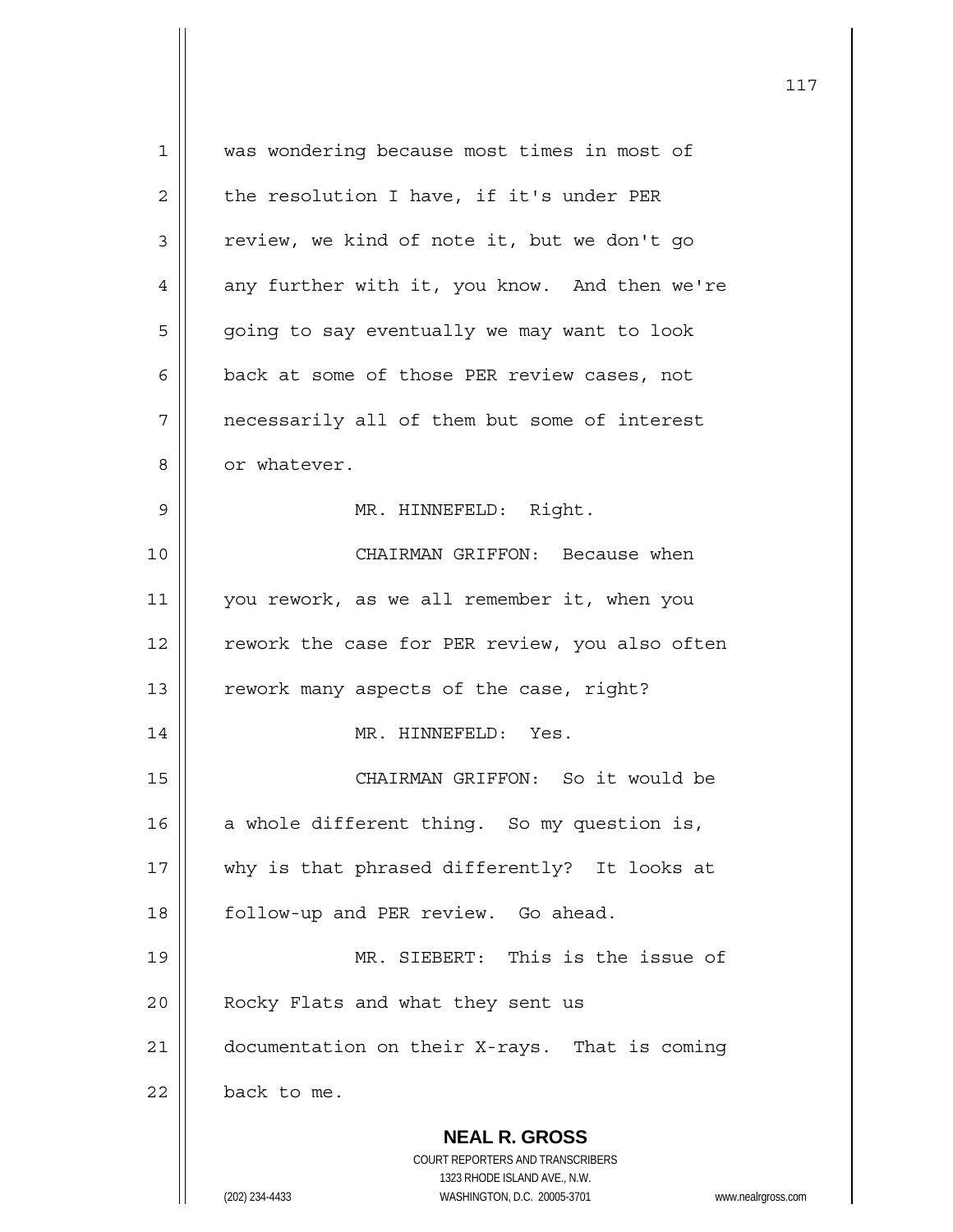| CHAIRMAN GRIFFON: Okay.                        |                                                                                                 |
|------------------------------------------------|-------------------------------------------------------------------------------------------------|
| MR. SIEBERT: We've been dealing                |                                                                                                 |
| with this, that in a TBD, it had basically     |                                                                                                 |
| said the X-ray records may not be fully        |                                                                                                 |
| complete, which gives the indication that they |                                                                                                 |
| may or may not be.                             |                                                                                                 |
| When we were getting records from              |                                                                                                 |
| the Rocky Flats document people, we were       |                                                                                                 |
| getting the paper medical records from them.   |                                                                                                 |
| And when we were reviewing them, most of them  |                                                                                                 |
| looked pretty much like they would be          |                                                                                                 |
| complete.                                      |                                                                                                 |
| In other words, you would see                  |                                                                                                 |
| either annuals or you would see every couple   |                                                                                                 |
| of years. Nothing looked like there was        |                                                                                                 |
| something missing. There weren't big, bulky    |                                                                                                 |
| gaps in it.                                    |                                                                                                 |
| So at that time, we were saying if             |                                                                                                 |
| it looked like it was complete, we would go    |                                                                                                 |
| with the record. We weren't sure we would go   |                                                                                                 |
| with annuals. They went back to the TBD        |                                                                                                 |
| saying that they may or may not be complete at |                                                                                                 |
| <b>NEAL R. GROSS</b>                           |                                                                                                 |
|                                                |                                                                                                 |
| (202) 234-4433                                 | www.nealrgross.com                                                                              |
|                                                | COURT REPORTERS AND TRANSCRIBERS<br>1323 RHODE ISLAND AVE., N.W.<br>WASHINGTON, D.C. 20005-3701 |

 $\mathsf{I}$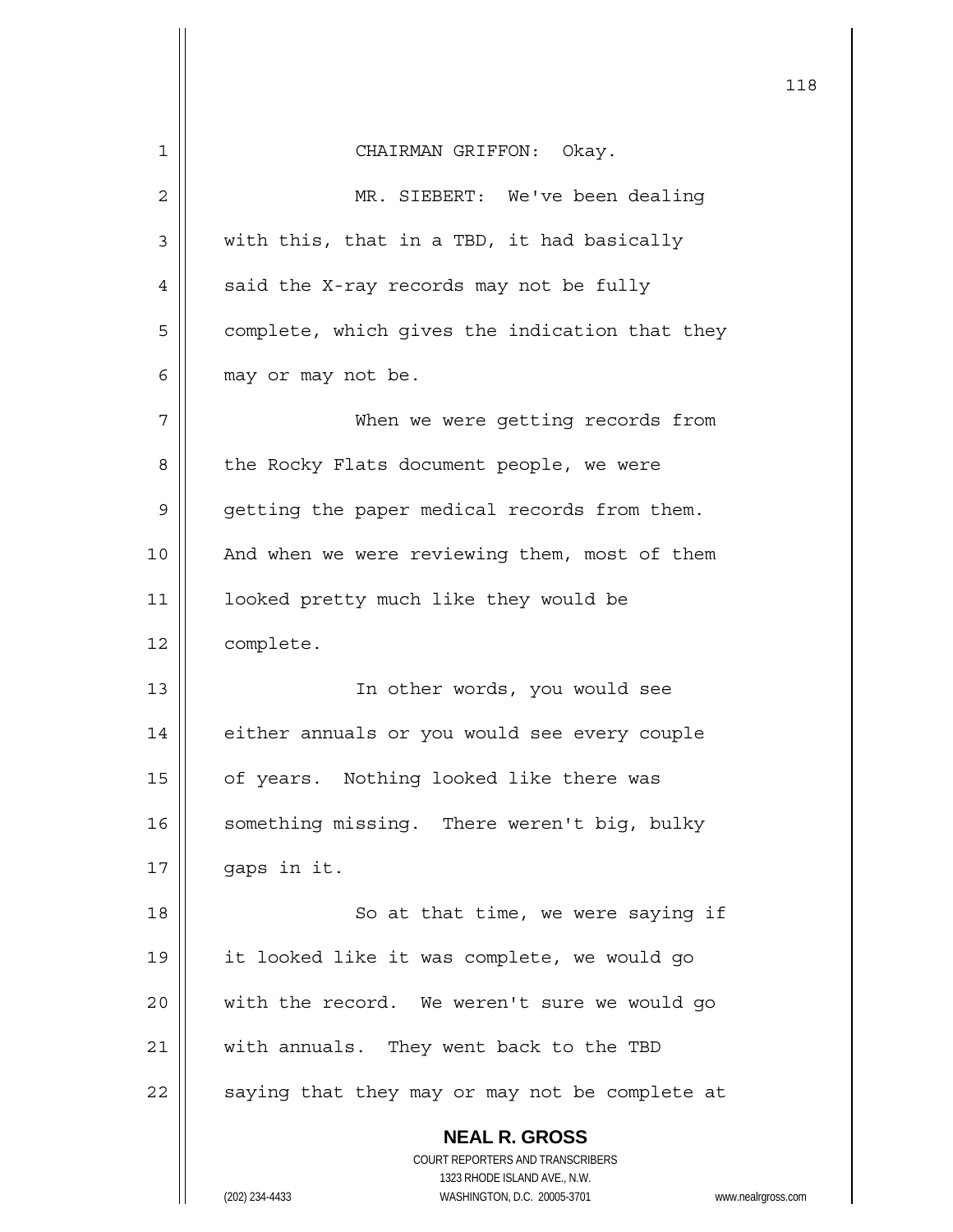1 that point.

| $\overline{c}$ | We have looked into the situation             |
|----------------|-----------------------------------------------|
| 3              | a little further and looking at the actual    |
| $\overline{4}$ | films for some examples. And it looks like    |
| 5              | the film record may be more complete than the |
| 6              | actual paper medical record that they were    |
| 7              | sending to us.                                |
| 8              | So we are presently working with              |
| $\mathsf 9$    | the Rocky Flats folks as to how they're going |
| 10             | to send us the X-ray information so that we   |
| 11             | know that we have all the information on the  |
| 12             | X-rays.                                       |
| 13             | MR. HINNEFELD: Yes. They're                   |
| 14             | going back. They've got the film. So they're  |
| 15             | going back to check the films.                |
| 16             | DR. MAURO: Any reason why you                 |
| 17             | didn't go to -- on so many occasions, I have  |
| 18             | seen you resort to OTIB-006. It's the one     |
| 19             | that's a generic approach for reconstructing  |
| 20             | exposures from medical X-rays, when you use   |
| 21             | look-up tables. We did a very detailed review |
| 22             | of it and found very favorably.               |
|                |                                               |

COURT REPORTERS AND TRANSCRIBERS 1323 RHODE ISLAND AVE., N.W. (202) 234-4433 WASHINGTON, D.C. 20005-3701 www.nealrgross.com

 $\prod$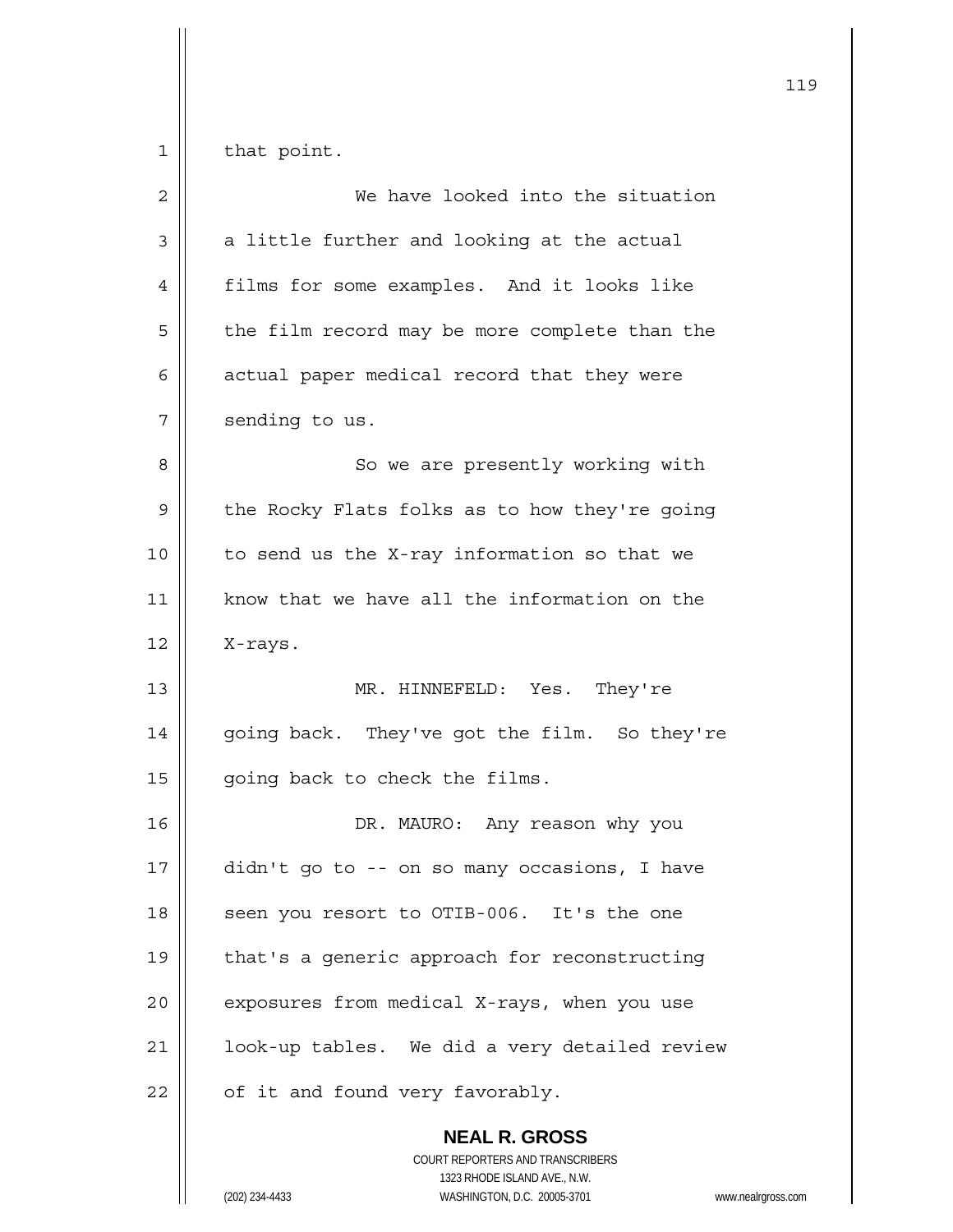|    |                                                                     | 120 |
|----|---------------------------------------------------------------------|-----|
| 1  | Any reason why you don't go to                                      |     |
| 2  | that?                                                               |     |
| 3  | MR. SIEBERT: We won't go to OTIB-                                   |     |
| 4  | 006 if we have a TBD. TBD would trump OTIB-                         |     |
| 5  | 006 because it's site-specific information,                         |     |
| 6  | which was fitting in this case because the TBD                      |     |
| 7  | did clearly say that they may or may not be                         |     |
| 8  | fully complete. This is pretty much how we                          |     |
| 9  | applied that information and then went back                         |     |
| 10 | and looked at films and realized that it may                        |     |
| 11 | not be consistent.                                                  |     |
| 12 | MR. HINNEFELD: And we did have a                                    |     |
| 13 | discussion when we found this when this issue                       |     |
| 14 | came alive. We did have a discussion about,                         |     |
| 15 | well, shall we just go with the default annual                      |     |
| 16 | or should we go try and get the record from                         |     |
| 17 | the film, the film record? We're not going to                       |     |
| 18 | get the films, but there is going to be a                           |     |
| 19 | record there, an actual film record.                                |     |
| 20 | And, for some reason, we decided                                    |     |
| 21 | to go get the films. And, to be honest with                         |     |
| 22 | you, I don't remember why. We did talk about                        |     |
|    | <b>NEAL R. GROSS</b>                                                |     |
|    | COURT REPORTERS AND TRANSCRIBERS<br>1323 RHODE ISLAND AVE., N.W.    |     |
|    | (202) 234-4433<br>WASHINGTON, D.C. 20005-3701<br>www.nealrgross.com |     |

 $\overline{\phantom{a}}$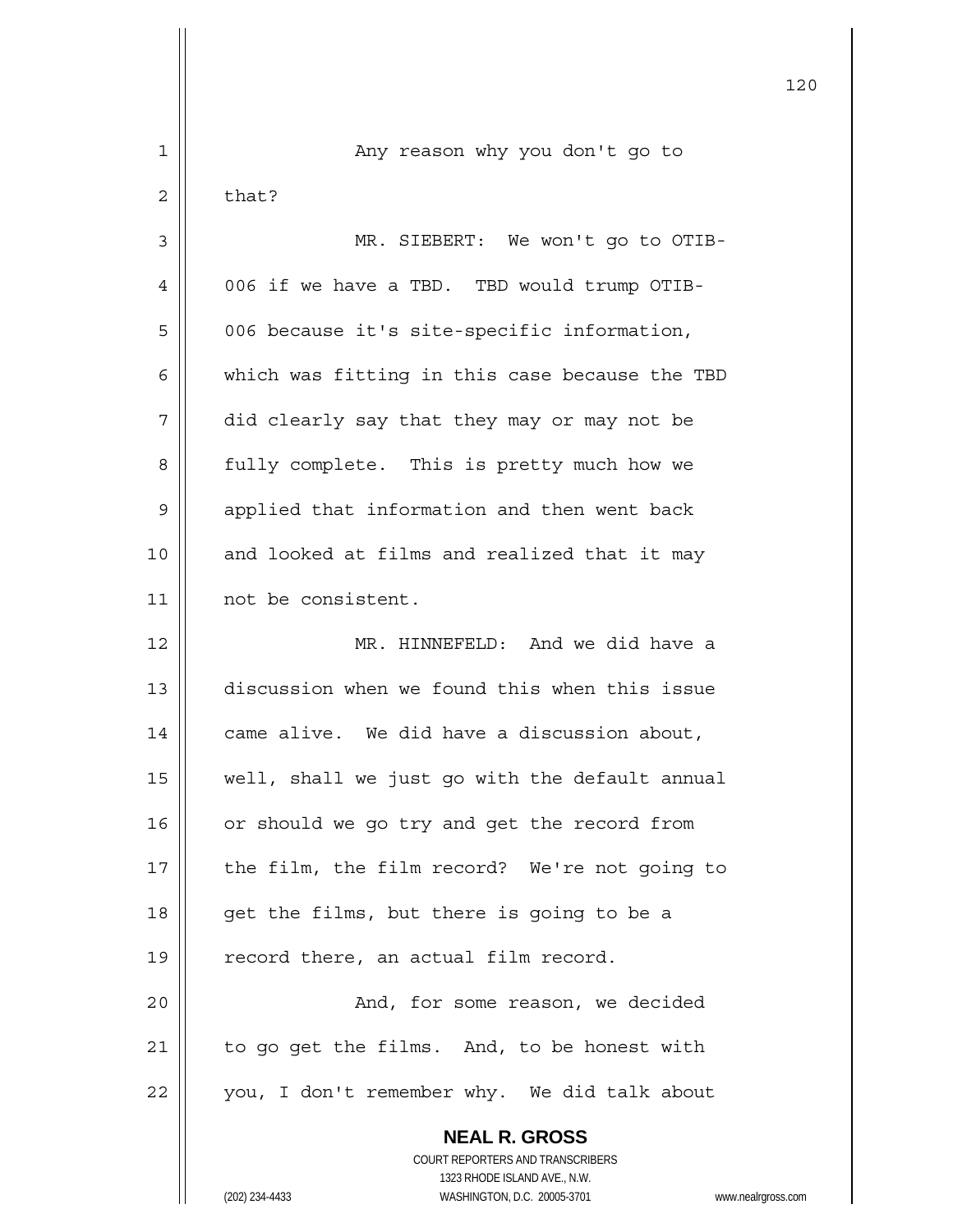|             |                                                                                                     | 121 |
|-------------|-----------------------------------------------------------------------------------------------------|-----|
| $\mathbf 1$ | that at the time. And someone made a fairly                                                         |     |
| 2           | compelling argument that we ought to try to                                                         |     |
| 3           | look at the film.                                                                                   |     |
| 4           | It may even have been as much as                                                                    |     |
| 5           | some of the cases that there were more than                                                         |     |
| 6           | one a year or something. It may have been.                                                          |     |
| 7           | I don't know if that was it. I don't know if                                                        |     |
| 8           | that was it.                                                                                        |     |
| 9           | But, for some reason, you know --                                                                   |     |
| 10          | and I don't remember. Somebody made a                                                               |     |
| 11          | compelling argument we ought to go see what                                                         |     |
| 12          | those tell us. So that's what we are                                                                |     |
| 13          | pursuing.                                                                                           |     |
| 14          | So, I mean, with respect to that,                                                                   |     |
| 15          | I mean, so other than the fact that it is in                                                        |     |
| 16          | PER, I mean, 136.3, at least for Rocky Flats                                                        |     |
| 17          | cases, you know, we kind of by pursuing the                                                         |     |
| 18          | more complete records feel like we have been                                                        |     |
| 19          | addressing 136.3.                                                                                   |     |
| 20          | Now, 136.4 poses an interesting                                                                     |     |
| 21          | question.                                                                                           |     |
| 22          | CHAIRMAN GRIFFON: I guess that's                                                                    |     |
|             | <b>NEAL R. GROSS</b><br>COURT REPORTERS AND TRANSCRIBERS                                            |     |
|             | 1323 RHODE ISLAND AVE., N.W.<br>(202) 234-4433<br>WASHINGTON, D.C. 20005-3701<br>www.nealrgross.com |     |

 $\mathsf{I}$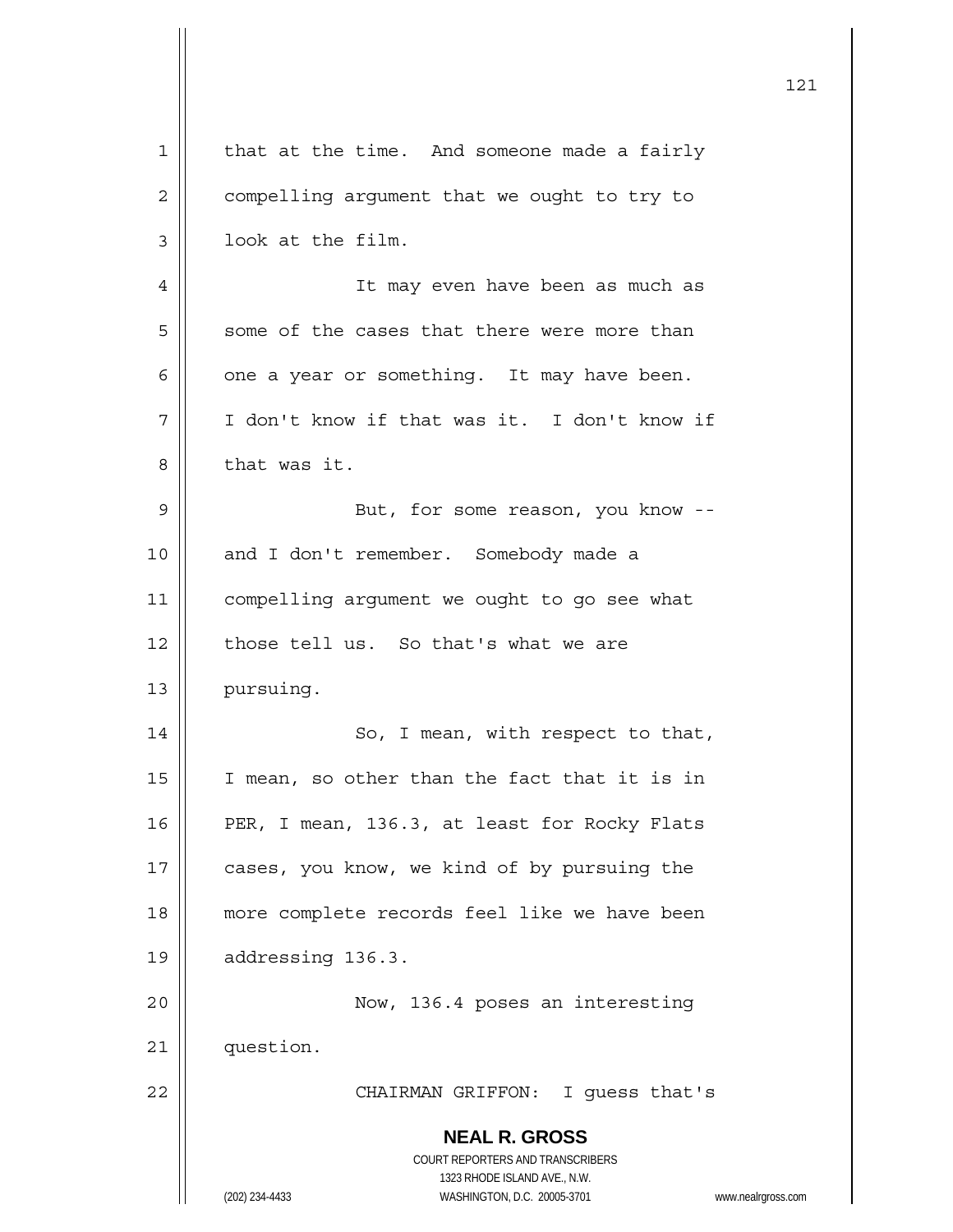**NEAL R. GROSS** COURT REPORTERS AND TRANSCRIBERS 1323 RHODE ISLAND AVE., N.W. (202) 234-4433 WASHINGTON, D.C. 20005-3701 www.nealrgross.com 122 1 2 3 4 5 6 7 8 9 10 11 12 13 14 15 16 17 18 19 20 21 22 my question. MR. HINNEFELD: This case is being PER reviewed. CHAIRMAN GRIFFON: Right. MR. HINNEFELD: But the version we have in front of us is not. And we still have this inconsistency about which solubility class is better. CHAIRMAN GRIFFON: Right. MR. HINNEFELD: And there is an agreement to trade IMBA runs. So I would suggest that we maybe go ahead and do that. CHAIRMAN GRIFFON: Yes. I think  $we$  -- MR. FARVER: I did. I sent it to you all -- MR. HINNEFELD: And we probably have not sent you all our -- MR. FARVER: -- January 27th. MR. SIEBERT: We actually have runs. I see runs from August. MR. HINNEFELD: Okay. So we will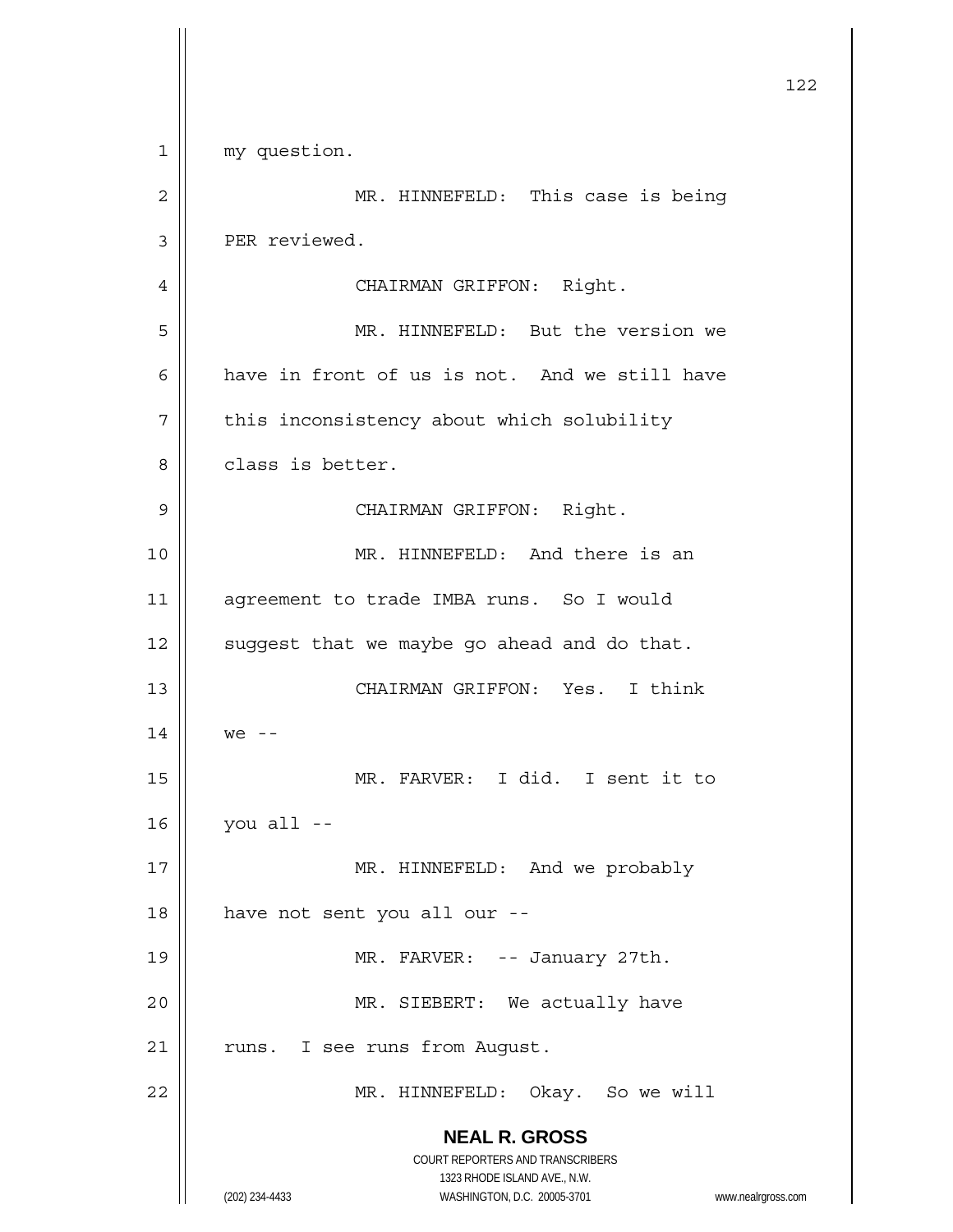| 1              | get to you our runs. We have yours.                                                                 |
|----------------|-----------------------------------------------------------------------------------------------------|
| 2              | CHAIRMAN GRIFFON: Let me go back                                                                    |
| $\mathfrak{Z}$ | to 136.3 just for a second. Are we closing                                                          |
| 4              | that out or can we close that out? You said                                                         |
| 5              | that you're following up to see if -- I mean,                                                       |
| 6              | the original finding is that the CATI was                                                           |
| 7              | inconsistent with the actual X-rays that you                                                        |
| 8              | -- the extra frequency that you had in --                                                           |
| 9              | MR. HINNEFELD: Well, I quess if                                                                     |
| 10             | you ask questions of CATI, it is going to be                                                        |
| 11             | consistent with the film record.                                                                    |
| 12             | CHAIRMAN GRIFFON: Right, right.                                                                     |
| 13             | MR. HINNEFELD: And so I don't                                                                       |
| 14             | know what exactly CATI says. Maybe it says                                                          |
| 15             | annual X-rays or something. I quess my view                                                         |
| 16             | of when you ask somebody 20 years after the                                                         |
| 17             | fact "How often did you have X-rays?" they                                                          |
| 18             | will remember, "Well, we went every year and                                                        |
| 19             | had X-rays."                                                                                        |
| 20             | MR. FARVER: Well, it's not                                                                          |
| 21             | consistent with the CATI or the TBD.                                                                |
| 22             | MR. HINNEFELD: Okay. And the                                                                        |
|                | <b>NEAL R. GROSS</b><br>COURT REPORTERS AND TRANSCRIBERS                                            |
|                | 1323 RHODE ISLAND AVE., N.W.<br>(202) 234-4433<br>WASHINGTON, D.C. 20005-3701<br>www.nealrgross.com |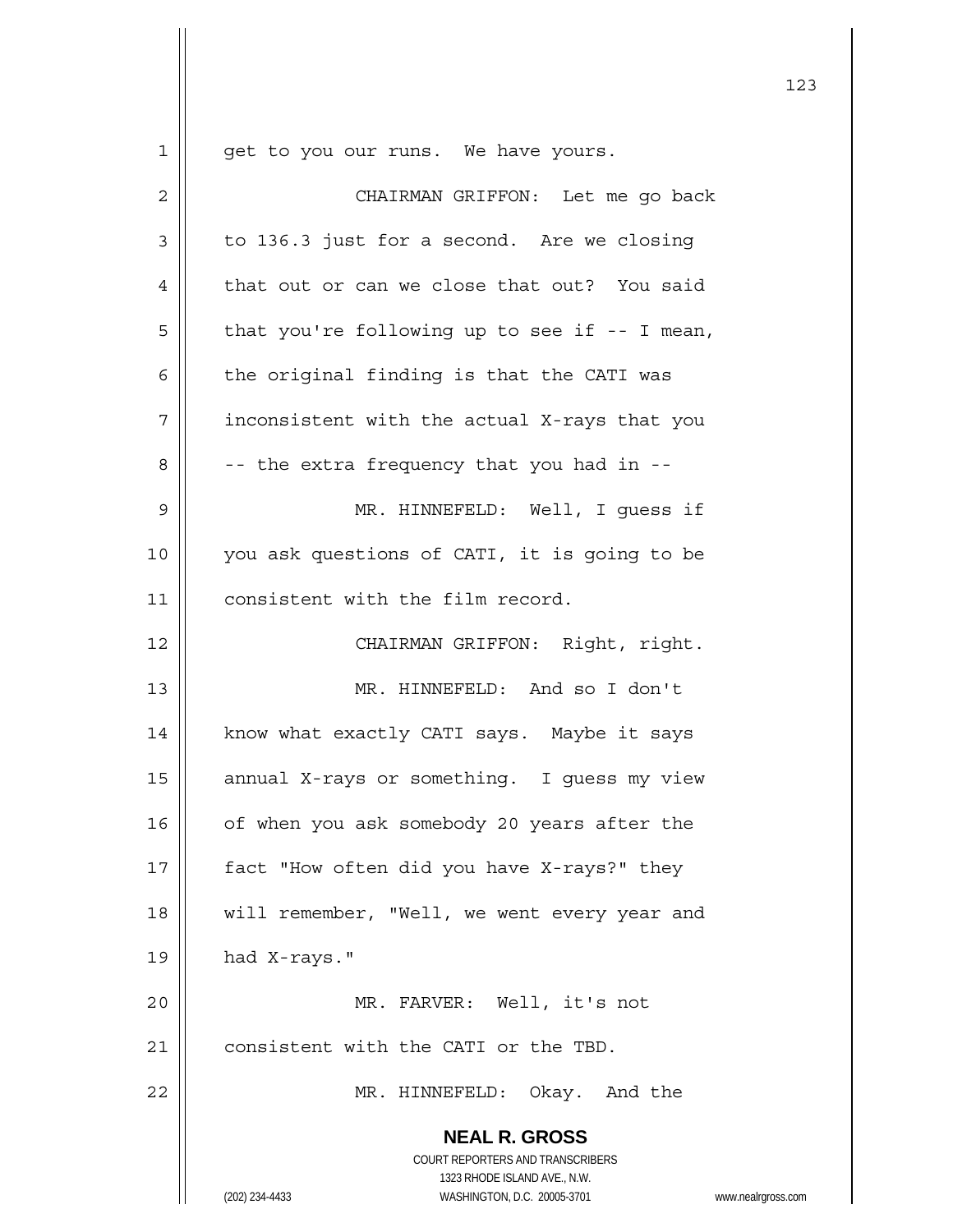1 fact of that --

| $\overline{c}$ | MR. SIEBERT: And then that was                                                                                                                                  |
|----------------|-----------------------------------------------------------------------------------------------------------------------------------------------------------------|
| 3              | the reading of the TBD where you interpreted                                                                                                                    |
| 4              | it as saying it may be incomplete, so always                                                                                                                    |
| 5              | really should assume annual versus we were                                                                                                                      |
|                |                                                                                                                                                                 |
| 6              | reading it as it may be incomplete, so look at                                                                                                                  |
| 7              | the record and see if it appears like it would                                                                                                                  |
| 8              | be complete. That was the different way of                                                                                                                      |
| 9              | interpreting what was written in the TBD.                                                                                                                       |
| 10             | MR. FARVER: Correct.                                                                                                                                            |
| 11             | CHAIRMAN GRIFFON: So I guess my                                                                                                                                 |
| 12             | question is, do I leave this open until you go                                                                                                                  |
| 13             | back? You're going back to the site to ask                                                                                                                      |
| 14             | for these records, the things --                                                                                                                                |
| 15             | MR. HINNEFELD: Yes, or wherever                                                                                                                                 |
| 16             | they store the records there. This is --                                                                                                                        |
| 17             | MR. FARVER: Because it says it is                                                                                                                               |
| 18             | not reliable to count the records.<br>The                                                                                                                       |
| 19             | medical files do not always document each                                                                                                                       |
| 20             | X-ray taken.                                                                                                                                                    |
| 21             | MR. HINNEFELD: It said it right                                                                                                                                 |
| 22             | in --                                                                                                                                                           |
|                | <b>NEAL R. GROSS</b><br>COURT REPORTERS AND TRANSCRIBERS<br>1323 RHODE ISLAND AVE., N.W.<br>(202) 234-4433<br>WASHINGTON, D.C. 20005-3701<br>www.nealrgross.com |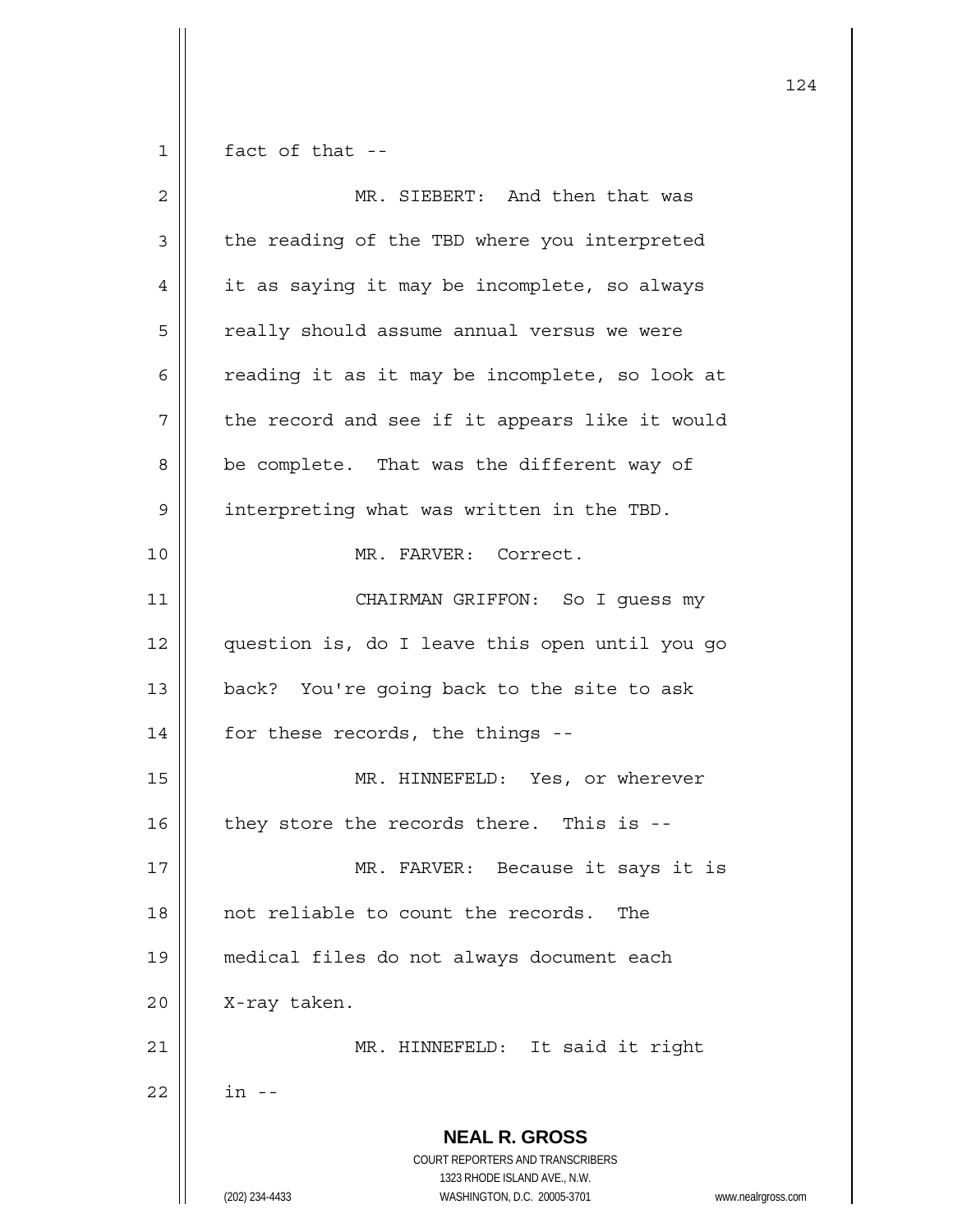**NEAL R. GROSS** COURT REPORTERS AND TRANSCRIBERS 1323 RHODE ISLAND AVE., N.W. (202) 234-4433 WASHINGTON, D.C. 20005-3701 www.nealrgross.com 125 1 2 3 4 5 6 7 8 9 10 11 12 13 14 15 16 17 18 19 20 21 22 CHAIRMAN GRIFFON: Right, right. MR. FARVER: Well, if you can't rely on it, then I would guess you would assume anyway. MR. SIEBERT: Or go to the actual films of what we're truly doing. CHAIRMAN GRIFFON: Which is what you are doing now. But that is like a follow-up action, really. MR. SIEBERT: Yes, right. CHAIRMAN GRIFFON: So I don't want to close it out until, you know -- I will leave that as -- MR. SIEBERT: What are you looking for from us? MR. HINNEFELD: You just want a report while we have it? CHAIRMAN GRIFFON: Yes, just a report. Yes. MR. SIEBERT: Which is what we are intending to do. CHAIRMAN GRIFFON: Yes. When you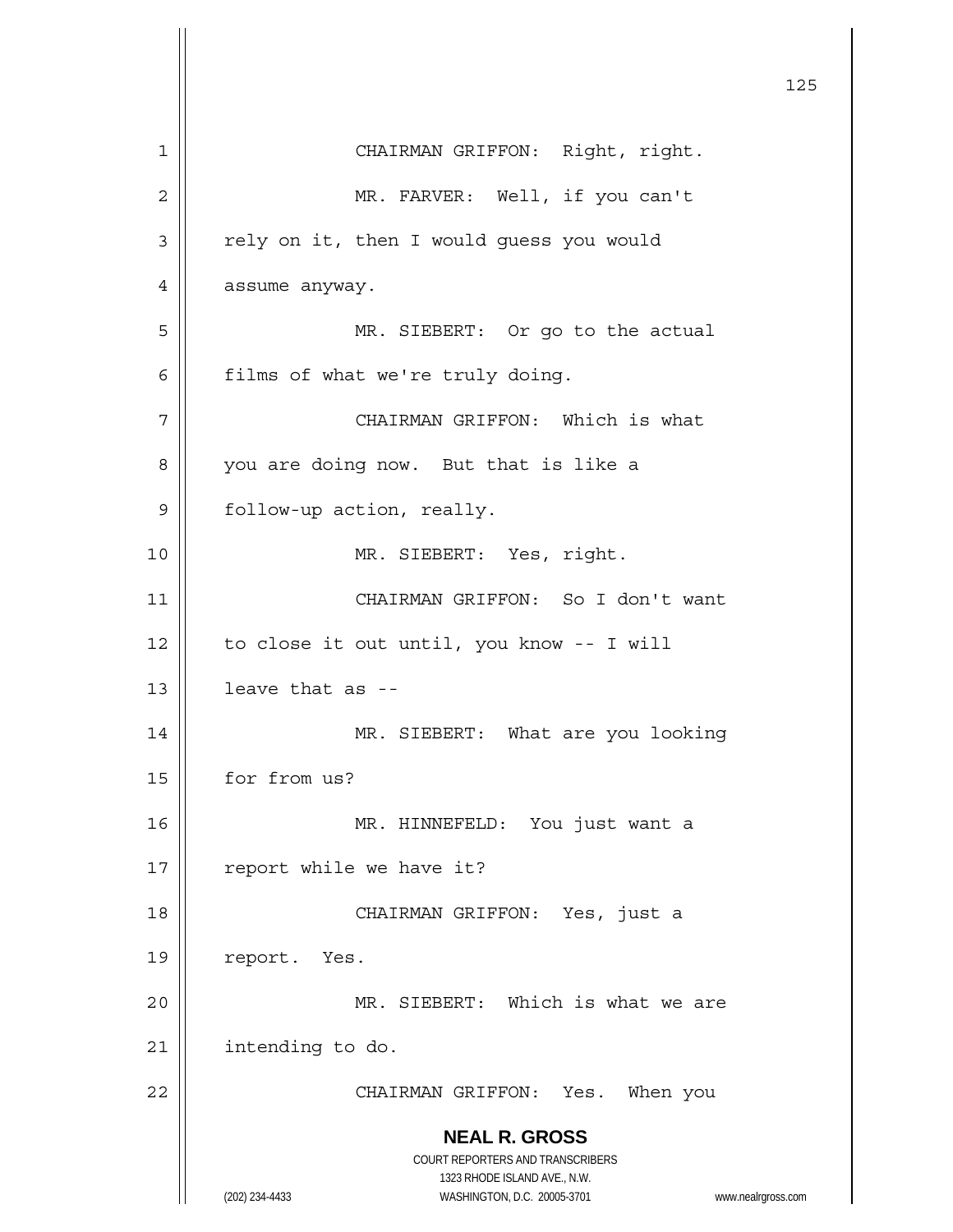|    |                                                                     | 126 |
|----|---------------------------------------------------------------------|-----|
| 1  | went back and found the films, what did you                         |     |
| 2  | find out, too, compared to the original                             |     |
| 3  | assumptions? Yes.                                                   |     |
| 4  | MR. SIEBERT: I think I have that                                    |     |
| 5  | information.                                                        |     |
| 6  | CHAIRMAN GRIFFON: Right.                                            |     |
| 7  | MR. FARVER: I guess for future                                      |     |
| 8  | cases, you would consider if there is                               |     |
| 9  | conflicting information in the CATI report for                      |     |
| 10 | Rocky Flats anyway. It should get kicked back                       |     |
| 11 | to go look for if it's POC or something --                          |     |
| 12 | MR. HINNEFELD: We are getting all                                   |     |
| 13 | of those things.                                                    |     |
| 14 | CHAIRMAN GRIFFON: You are? Okay.                                    |     |
| 15 | MR. HINNEFELD: We are getting all                                   |     |
| 16 | of them, I mean, claim, all the claim ones, --                      |     |
| 17 | CHAIRMAN GRIFFON: Right.                                            |     |
| 18 | MR. HINNEFELD: -- not all of them                                   |     |
| 19 | but the claim ones.                                                 |     |
| 20 | CHAIRMAN GRIFFON: Okay. Now, the                                    |     |
| 21 | other two I agree with you, Stu, that we                            |     |
| 22 | should leave them all. But even though it's                         |     |
|    | <b>NEAL R. GROSS</b><br>COURT REPORTERS AND TRANSCRIBERS            |     |
|    | 1323 RHODE ISLAND AVE., N.W.                                        |     |
|    | (202) 234-4433<br>WASHINGTON, D.C. 20005-3701<br>www.nealrgross.com |     |

 $\mathsf{I}$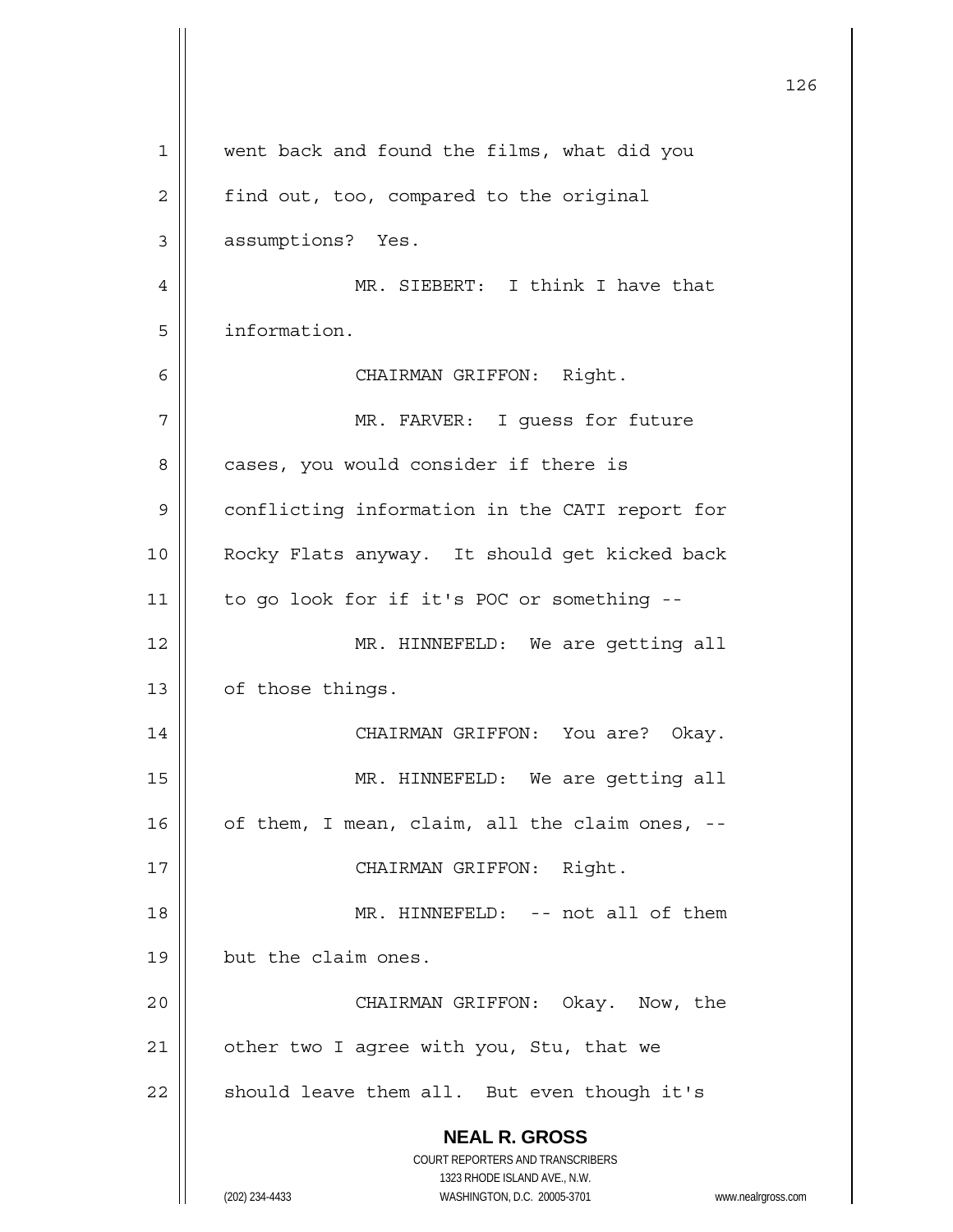| $\mathbf 1$ | a PER review, we should look at the sheer IMBA                                           |
|-------------|------------------------------------------------------------------------------------------|
| 2           | runs on this. That's 136.4 and .5.                                                       |
| 3           | Anything else on that?                                                                   |
| 4           | DR. MAURO: Well, I will just ask                                                         |
| 5           | a question. I haven't seen this kind of                                                  |
| 6           | attention before to the film. It sounds like                                             |
| 7           | a case difference may make a difference. In                                              |
| 8           | other words, for you folks to be putting this                                            |
| 9           | much attention --                                                                        |
| 10          | MR. SIEBERT: Now, I don't believe                                                        |
| 11          | this makes any difference whatsoever, but                                                |
| 12          | since the TBD was written the way it was and                                             |
| 13          | the way we interpreted it, we wanted to                                                  |
| 14          | basically go back and figure out, Okay. What                                             |
| 15          | is really the right interpretation of reading                                            |
| 16          | it? So we went back and actually requested                                               |
| 17          | the films. That's why we went into that                                                  |
| 18          | depth.                                                                                   |
| 19          | MR. HINNEFELD: Yes. The first                                                            |
| 20          | thing we actually did was we went and looked                                             |
| 21          | at like nine and just said, "Okay. Here are                                              |
| 22          | nine claims. Pull these out, these nine,"                                                |
|             | <b>NEAL R. GROSS</b><br>COURT REPORTERS AND TRANSCRIBERS<br>1323 RHODE ISLAND AVE., N.W. |
|             | (202) 234-4433<br>WASHINGTON, D.C. 20005-3701<br>www.nealrgross.com                      |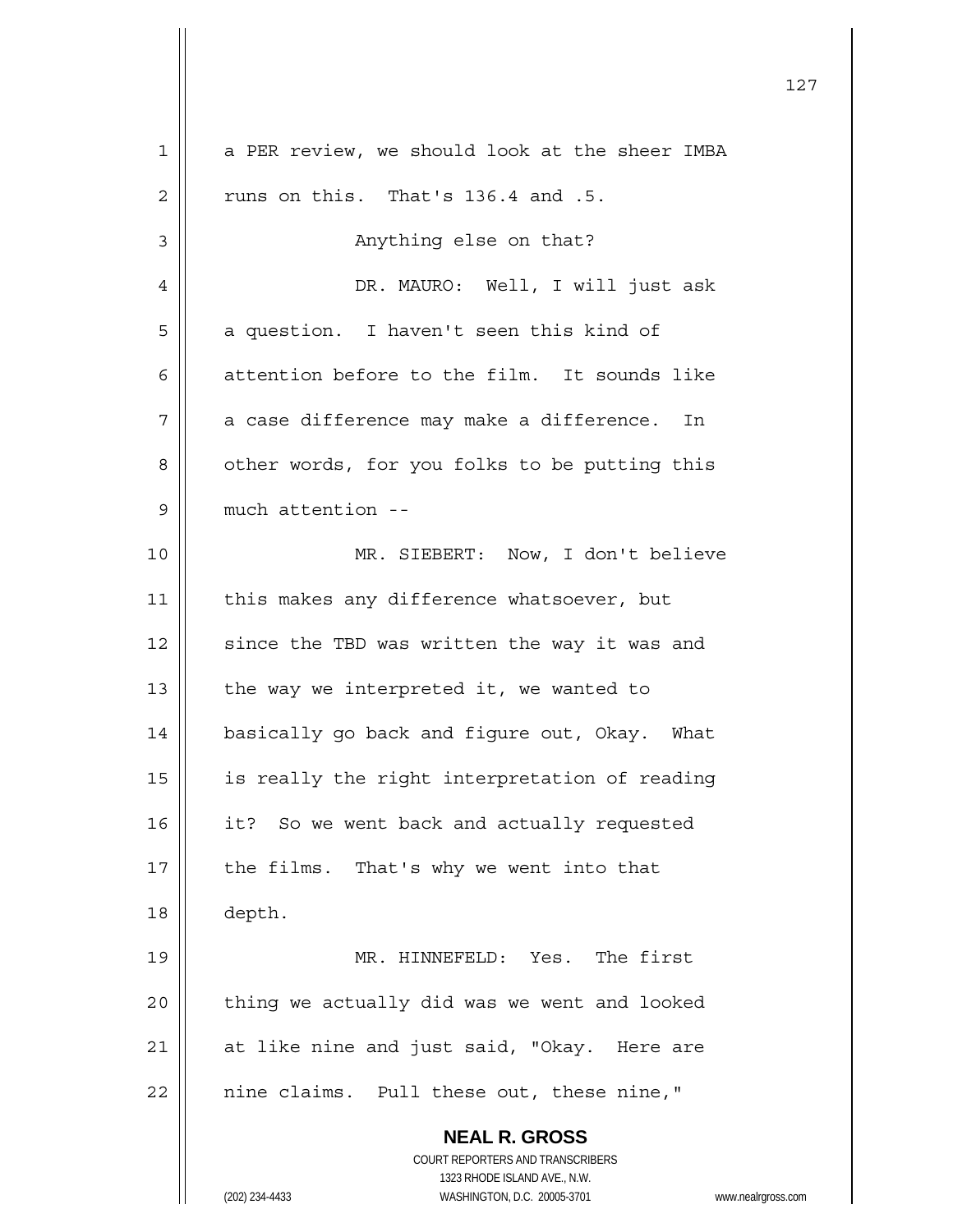**NEAL R. GROSS** COURT REPORTERS AND TRANSCRIBERS 1323 RHODE ISLAND AVE., N.W. (202) 234-4433 WASHINGTON, D.C. 20005-3701 www.nealrgross.com 128 1 2 3 4 5 6 7 8 9 10 11 12 13 14 15 16 17 18 19 20 21 22 claiming that the actual film record be done compared to the medical record we got. I don't think any of them -- CHAIRMAN GRIFFON: Right. MR. HINNEFELD: I don't know if any of them -- MR. SIEBERT: And it was inconsistencies between both sides. MR. HINNEFELD: And so based on that, we said -- CHAIRMAN GRIFFON: You had better just get them off. MR. HINNEFELD: Yes. CHAIRMAN GRIFFON: Okay. MR. FARVER: Just a little bit of discussion on 136.5. This is where I believe the employee mentions that there were fires in one of the buildings in the CATI report. He worked in the building that caught fire, 444. Okay. And when you look at the DR report that talks about the CATI information, main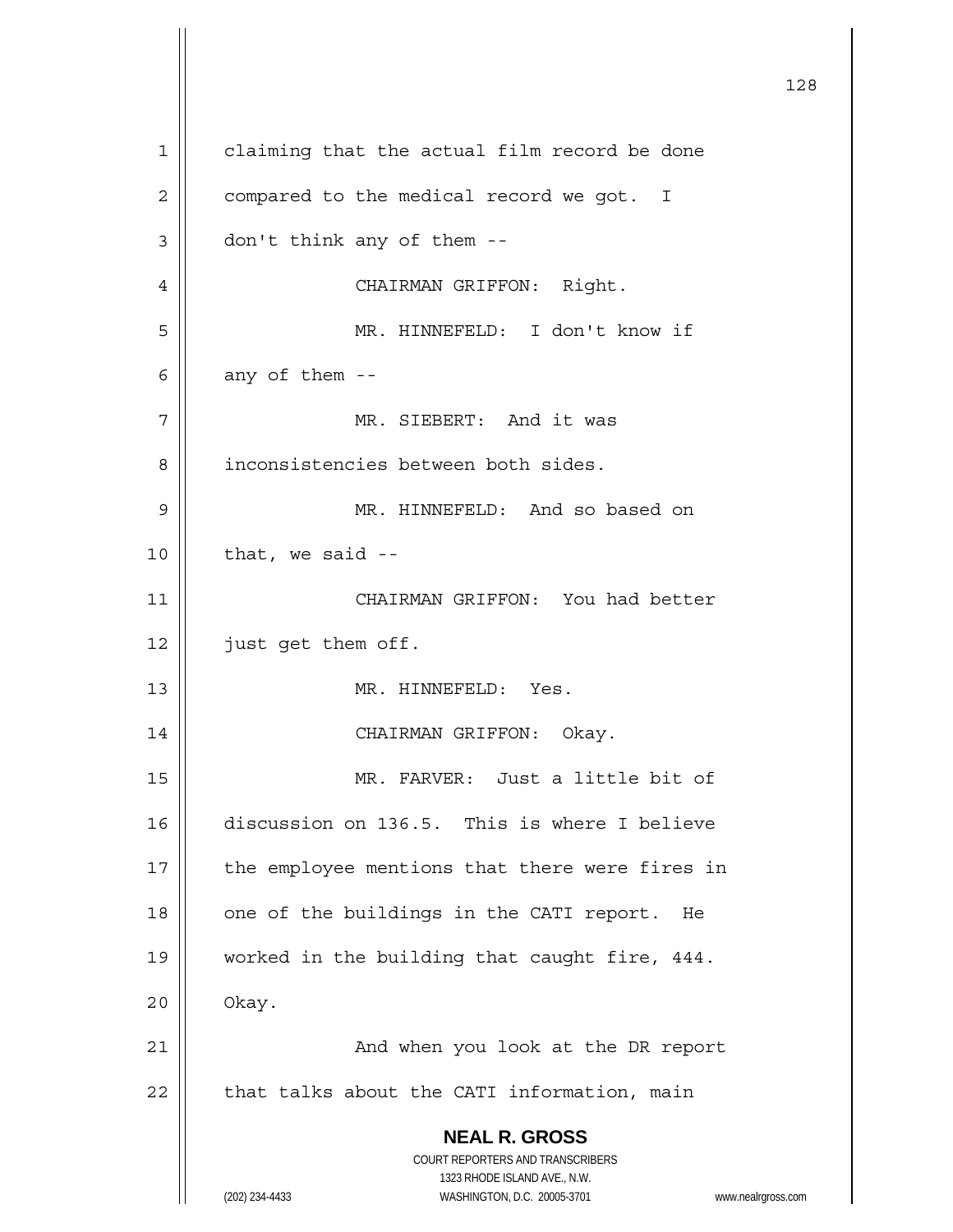| $\mathbf{1}$   | fires at Rocky Flats occurred before the                                                 |
|----------------|------------------------------------------------------------------------------------------|
| $\overline{2}$ | employee's employment. However, it will                                                  |
| 3              | account for any small fires that may be                                                  |
| 4              | involved in the assumption of insoluble                                                  |
| 5              | material was assumed.                                                                    |
| 6              | That refers to plutonium. The                                                            |
| 7              | building 444 is a beryllium/uranium building.                                            |
| 8              | So this goes back to support the type S                                                  |
| 9              | uranium.                                                                                 |
| 10             | MR. SIEBERT: Right. And I think                                                          |
| 11             | that there were two issues. Initially in the                                             |
| 12             | dose reconstruction report, we referred to the                                           |
| 13             | work in 776, the plutonium areas, versus 404                                             |
| 14             | or 444, which we agree we should have written                                            |
| 15             | the 444 for the uranium. But this is the same                                            |
| 16             | thing as the previous one in that --                                                     |
| 17             | MR. FARVER: Sure.                                                                        |
| 18             | MR. SIEBERT: -- I believe the                                                            |
| 19             | Type S was not claimant-favorable, a more                                                |
| 20             | soluble form based on latency of -- we need to                                           |
| 21             | trade the --                                                                             |
| 22             | MR. FARVER: Can relate to each                                                           |
|                | <b>NEAL R. GROSS</b><br>COURT REPORTERS AND TRANSCRIBERS<br>1323 RHODE ISLAND AVE., N.W. |
|                | (202) 234-4433<br>WASHINGTON, D.C. 20005-3701<br>www.nealrgross.com                      |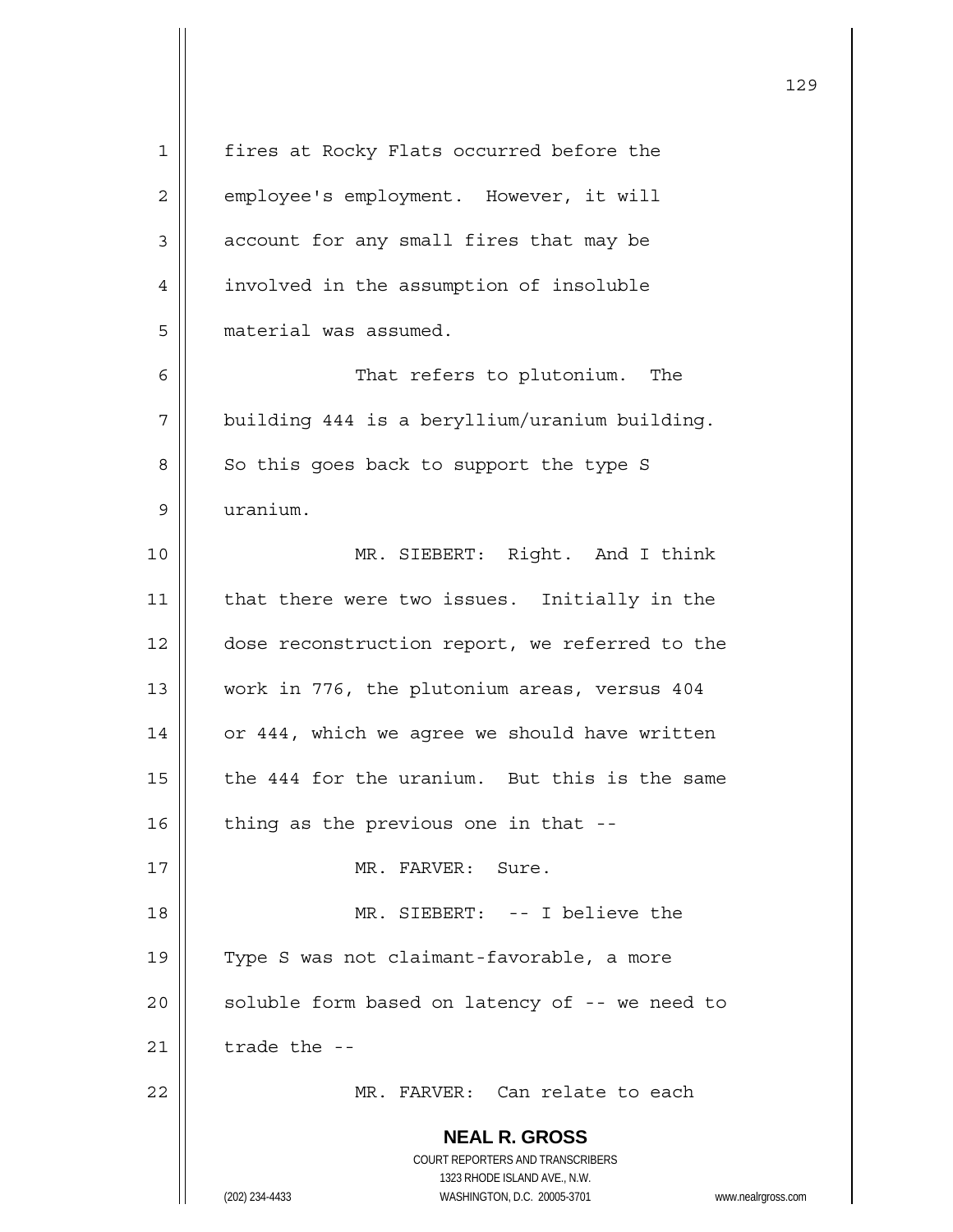**NEAL R. GROSS** COURT REPORTERS AND TRANSCRIBERS 130 1 2 3 4 5 6 7 8 9 10 11 12 13 14 15 16 17 18 19 20 21 22 other, yes. MR. SIEBERT: In IMBA. CHAIRMAN GRIFFON: Okay. I am on down to 137.4. I don't really see a clear action there as I wrote it. Which site is this on? MR. FARVER: This is Paducah. CHAIRMAN GRIFFON: Paducah, yes. So I guess part of it is OTIB 17, but part of it is the case-specific question of contamination at the location or radionuclide, I guess. MR. FARVER: According to their TBD for Paducah, it states "Some skin contamination events involving tech-99 could have occurred without being detected at the time. "In some cases, therefore, it could be appropriate to consider an additional skin dose component for a reported shallow dose of a worker who could have had direct contact with Tc-99. In the absence specific

1323 RHODE ISLAND AVE., N.W.

(202) 234-4433 WASHINGTON, D.C. 20005-3701 www.nealrgross.com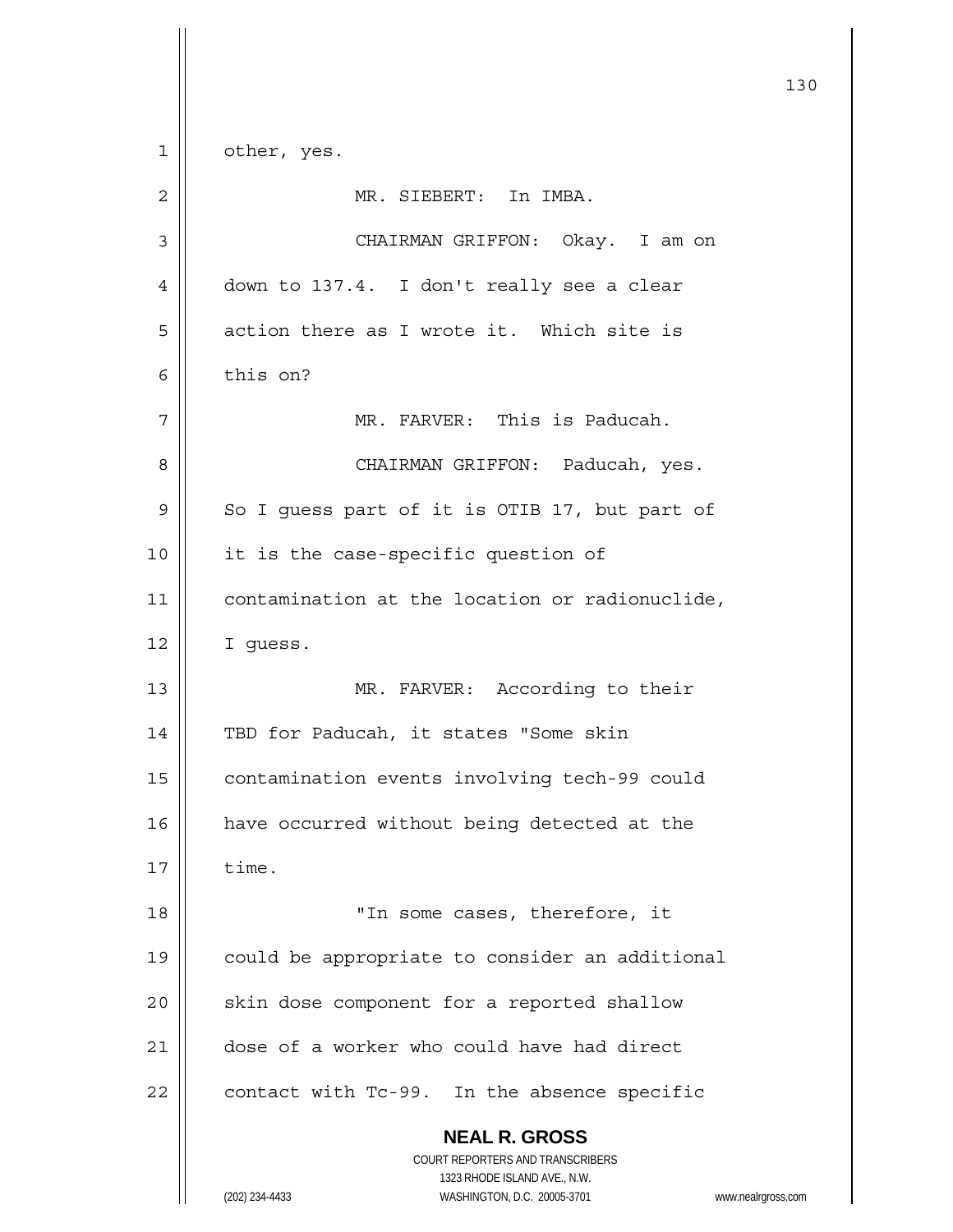| 1  | data, the dose reconstructor must make                                                   |
|----|------------------------------------------------------------------------------------------|
| 2  | assumptions about the number of times per year                                           |
| 3  | on the effect of the skin region that could                                              |
| 4  | have been contaminated and the extent of each                                            |
| 5  | contamination."                                                                          |
| 6  | And basically what we point out is                                                       |
| 7  | the buildings that he worked in. There was                                               |
| 8  | Tc-99. There was thorium. And he had the                                                 |
| 9  | potential for low energy beta radiation. So                                              |
| 10 | we feel that he should have considered a                                                 |
| 11 | shallow skin dose growth.                                                                |
| 12 | DR. MAURO: And it appears that                                                           |
| 13 | NIOSH agreed with that.                                                                  |
| 14 | CHAIRMAN GRIFFON: Yes, the bottom                                                        |
| 15 | of your response. It should have been                                                    |
| 16 | included.                                                                                |
| 17 | MR. HINNEFELD: That's interesting                                                        |
| 18 | because I don't know that I much agree with                                              |
| 19 | that. Here is the situation. Here is what                                                |
| 20 | concerns me about that. You are suggesting                                               |
| 21 | assigning a skin dose component for a                                                    |
| 22 | contamination event that we have no evidence                                             |
|    | <b>NEAL R. GROSS</b><br>COURT REPORTERS AND TRANSCRIBERS<br>1323 RHODE ISLAND AVE., N.W. |
|    | (202) 234-4433<br>WASHINGTON, D.C. 20005-3701<br>www.nealrgross.com                      |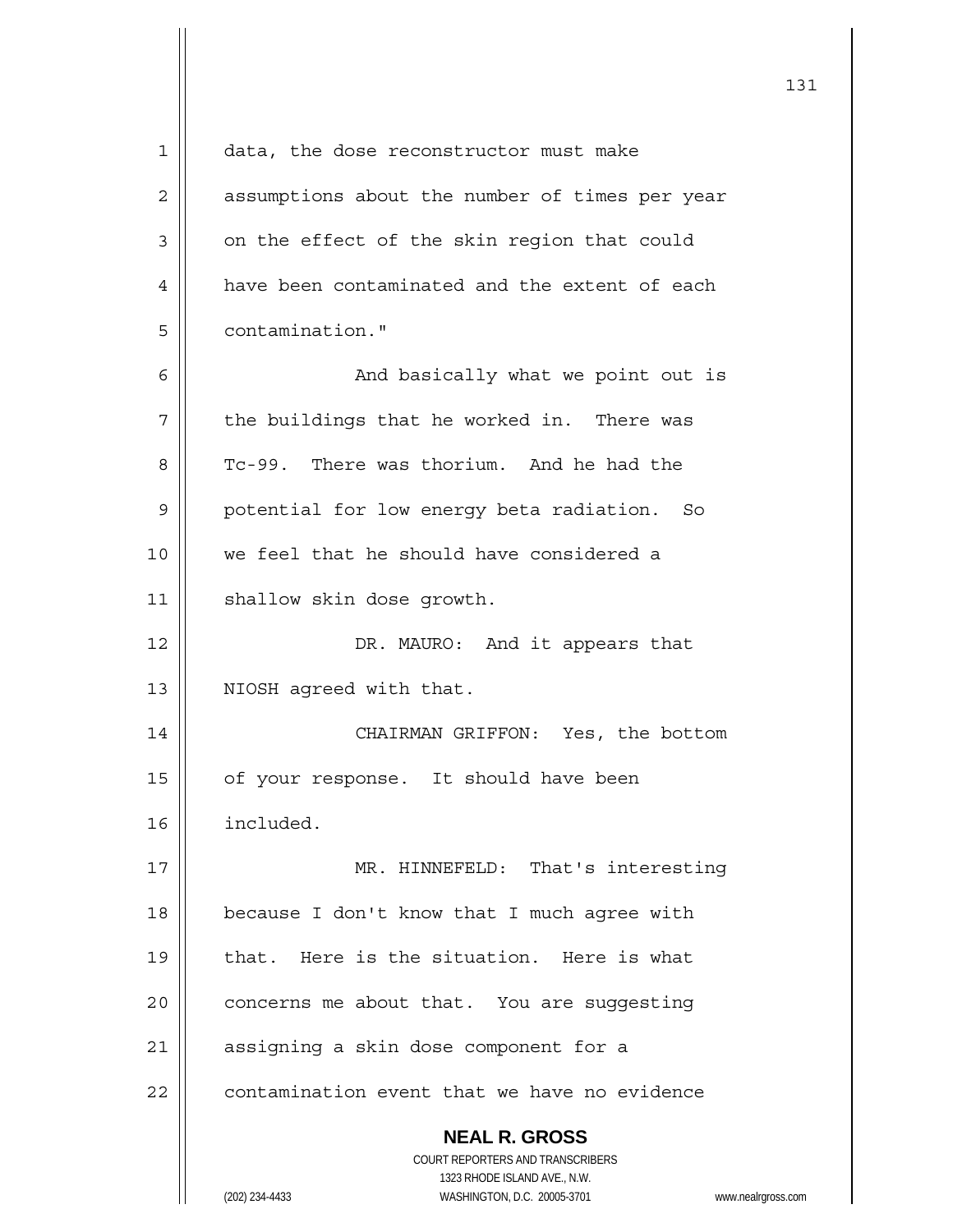at all.

| 2  | CHAIRMAN GRIFFON: Right. But I                                                                                                                                  |
|----|-----------------------------------------------------------------------------------------------------------------------------------------------------------------|
| 3  | am wondering how you are going to do that.                                                                                                                      |
| 4  |                                                                                                                                                                 |
|    | MR. HINNEFELD: Okay. I am really                                                                                                                                |
| 5  | at a loss for how to do that because if you                                                                                                                     |
| 6  | are going to assume a contamination event, why                                                                                                                  |
| 7  | not assume several? Why not assume whatever                                                                                                                     |
| 8  | level you want for as long as you want every                                                                                                                    |
| 9  | day until you wash it off or you didn't take                                                                                                                    |
| 10 | a bath until you just compensated? I mean, I                                                                                                                    |
| 11 | don't know if you've ever got -- but for a lot                                                                                                                  |
| 12 | of cases you could.                                                                                                                                             |
| 13 | So my concern is a practical                                                                                                                                    |
| 14 | matter here. If you have no evidence of it,                                                                                                                     |
| 15 | how in the world do you deal with it? Because                                                                                                                   |
| 16 | you essentially are speculating its existence.                                                                                                                  |
| 17 | And once you have done that, you could have a                                                                                                                   |
| 18 | reasonable amount that you put on there for                                                                                                                     |
| 19 | the entire work period.                                                                                                                                         |
| 20 | MR. FARVER: But I believe it was                                                                                                                                |
| 21 | monitored internally for tech-99.                                                                                                                               |
| 22 | MR. HINNEFELD: Well, I mean, you                                                                                                                                |
|    | <b>NEAL R. GROSS</b><br>COURT REPORTERS AND TRANSCRIBERS<br>1323 RHODE ISLAND AVE., N.W.<br>(202) 234-4433<br>WASHINGTON, D.C. 20005-3701<br>www.nealrgross.com |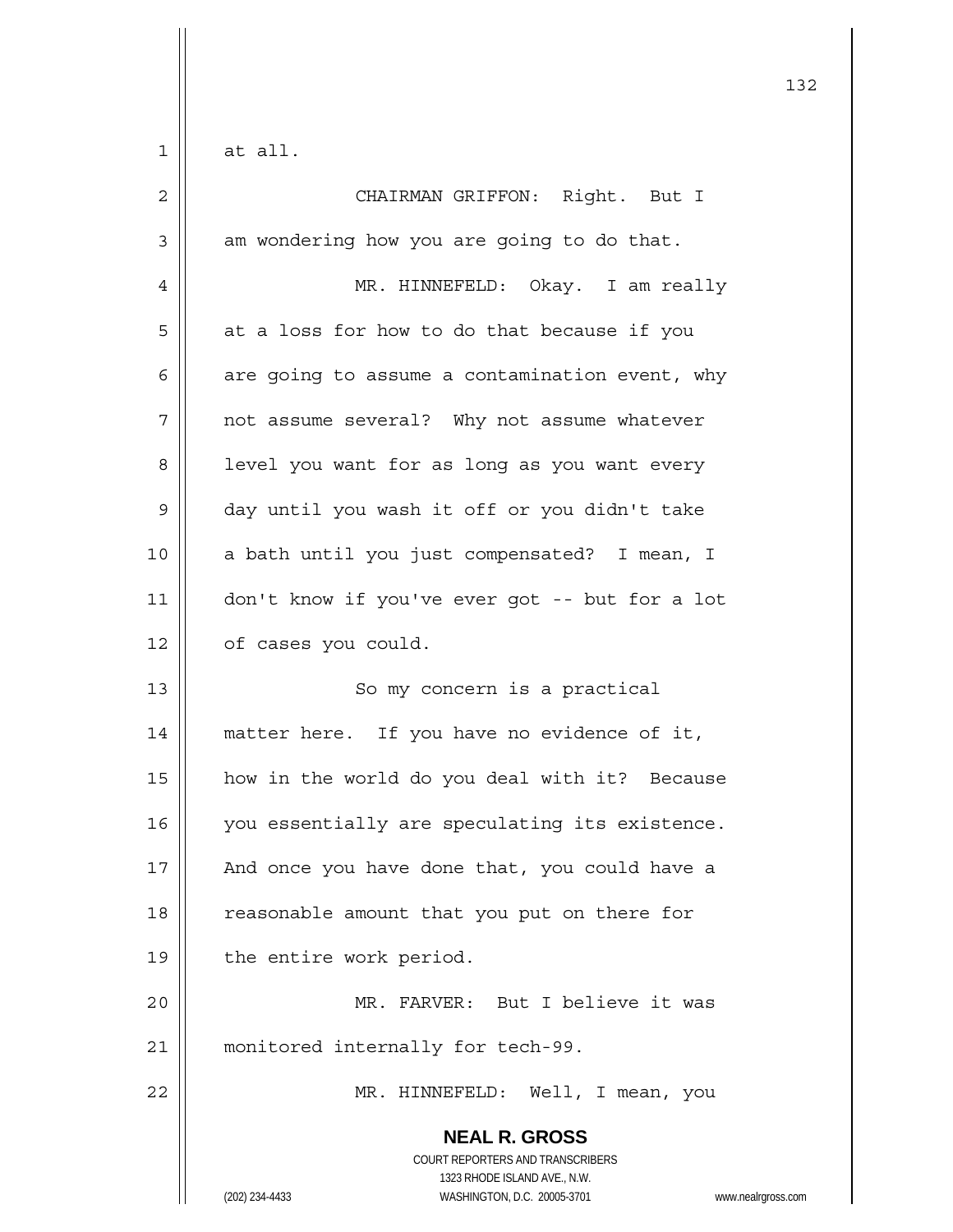**NEAL R. GROSS** COURT REPORTERS AND TRANSCRIBERS 1323 RHODE ISLAND AVE., N.W. (202) 234-4433 WASHINGTON, D.C. 20005-3701 www.nealrgross.com 133 1 2 3 4 5 6 7 8 9 10 11 12 13 14 15 16 17 18 19 20 21 22 will run into a situation everywhere. MR. FARVER: Oh, I understand that. So how many -- MR. HINNEFELD: It's not only a tech-99 issue. I mean, this will go any place that has unconfined -- MR. FARVER: I mean, I see the problem from an implementation point of view. I also see it from looking at, well, yes, it could have. MR. HINNEFELD: Correct. MR. FARVER: And the way the documentation is currently written, it says it could be appropriate to consider a skin dose component. MR. HINNEFELD: I just don't know a way to do it. DR. MAURO: We run into this time and again. At the Nevada test site, this issue came up. And the discussion goes there are certain sites where the potential for skin contamination, it's clear that it exists.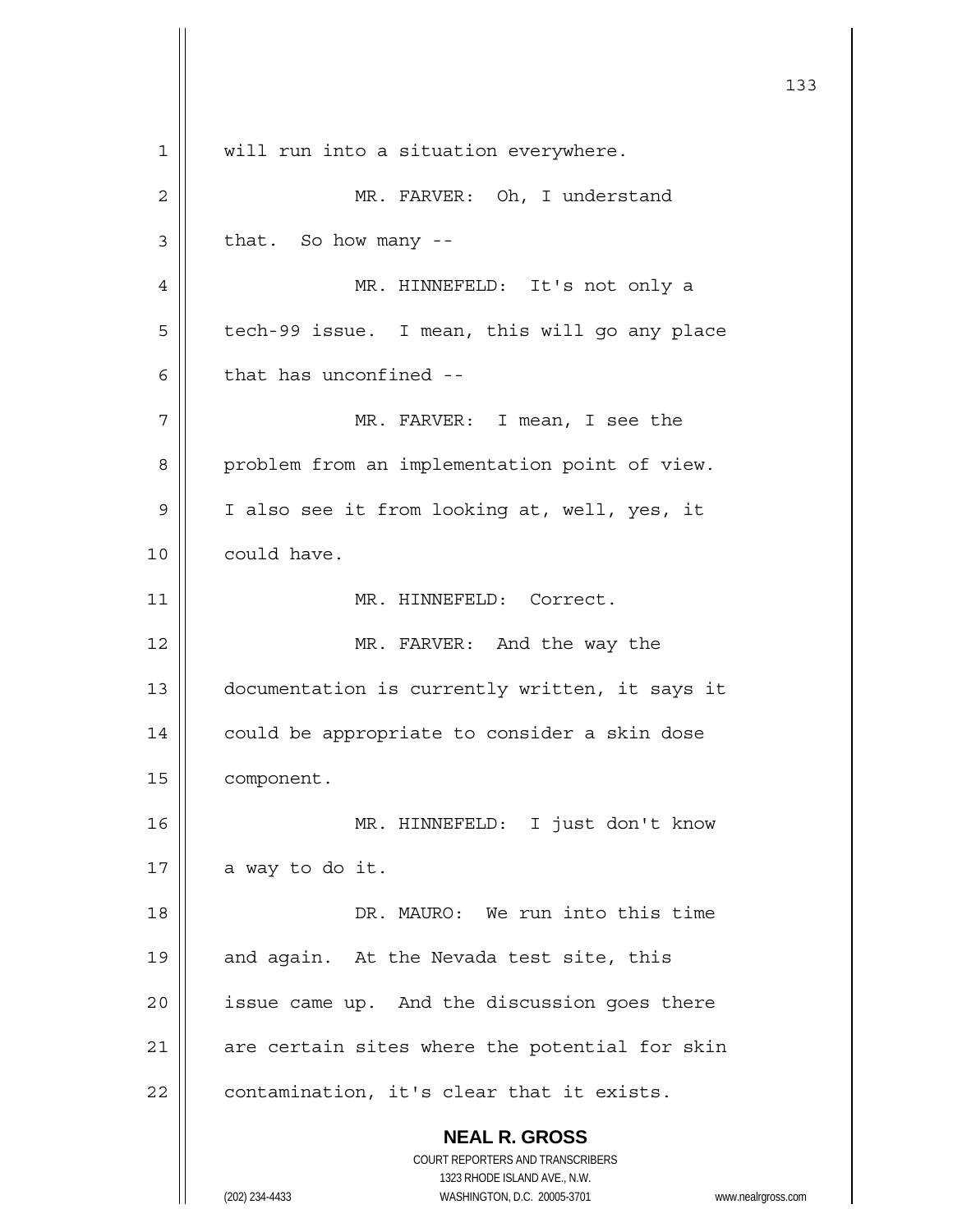| $\mathbf 1$  | This might be one of those sites.                                                                   |
|--------------|-----------------------------------------------------------------------------------------------------|
| $\mathbf{2}$ | Then under those circumstances, I                                                                   |
| 3            | know we talked. All right. So let's say we                                                          |
| 4            | have a circumstance. And now a person goes                                                          |
| 5            | into a controlled access area. He's suited                                                          |
| 6            | up.                                                                                                 |
| 7            | In some cases, he's suited up to                                                                    |
| 8            | the point where he's completely covered. And                                                        |
| 9            | so, therefore, the potential for him to have                                                        |
| 10           | experienced a direct deposition skin                                                                |
| 11           | contamination is extremely small.                                                                   |
| 12           | And that was one of the answers                                                                     |
| 13           | given for Nevada test site, that there was                                                          |
| 14           | access to controls. The person was totally                                                          |
| 15           | covered. But there are also circumstances                                                           |
| 16           | where that is not the case, where there is                                                          |
| 17           | evidence that the person was not fully                                                              |
| 18           | covered. He could have gotten some                                                                  |
| 19           | contamination on the face, skin, hand area,                                                         |
| 20           | uncovered areas. And there was a very real                                                          |
| 21           | potential for that kind of contamination.                                                           |
| 22           | That was, by the way, one of the                                                                    |
|              | <b>NEAL R. GROSS</b><br><b>COURT REPORTERS AND TRANSCRIBERS</b>                                     |
|              | 1323 RHODE ISLAND AVE., N.W.<br>(202) 234-4433<br>WASHINGTON, D.C. 20005-3701<br>www.nealrgross.com |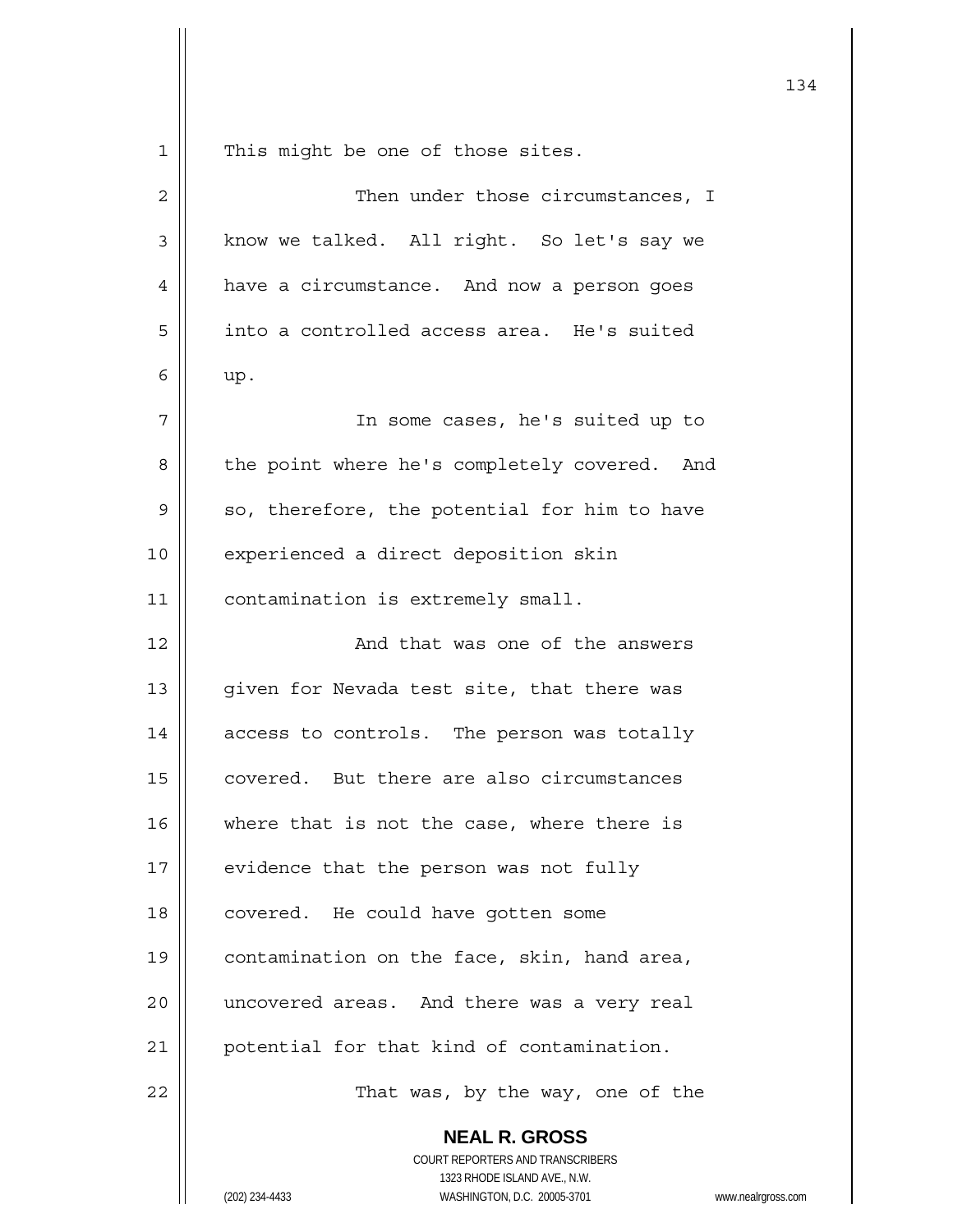| 1  | concerns with OTIB 17. All right? Because      |
|----|------------------------------------------------|
| 2  | you remember everything that you do in OTIB 17 |
| 3  | is based on the non-penetrating exposure as    |
| 4  | read out on the film badge as if any kind of   |
| 5  | non-penetrating exposure was at a distance, no |
| 6  | consideration given to those unusual           |
| 7  | circumstances.                                 |
| 8  | Now, one of the arguments given is             |
| 9  | that, notwithstanding even if he was           |
| 10 | uncovered, he goes through an access and       |
| 11 | egress control point, where we scan. And if    |
| 12 | there is any contamination, it would be picked |
| 13 | up and washed off.                             |
| 14 | And I think we left it as I think              |
| 15 | unresolved, namely is that good enough.        |
| 16 | MR. HINNEFELD: Well, if we want                |
| 17 | to pursue this, I'm just going to suggest this |
| 18 | has to go on the over-arching issues because   |
| 19 | this is an issue that will -- I worked at      |
| 20 | Fernald in the 1980s. I hear exactly what you  |
| 21 | are talking about. And so I know exactly what  |
| 22 | you are talking about.                         |
|    |                                                |

COURT REPORTERS AND TRANSCRIBERS 1323 RHODE ISLAND AVE., N.W. (202) 234-4433 WASHINGTON, D.C. 20005-3701 www.nealrgross.com

**NEAL R. GROSS**

 $\mathbf{I}$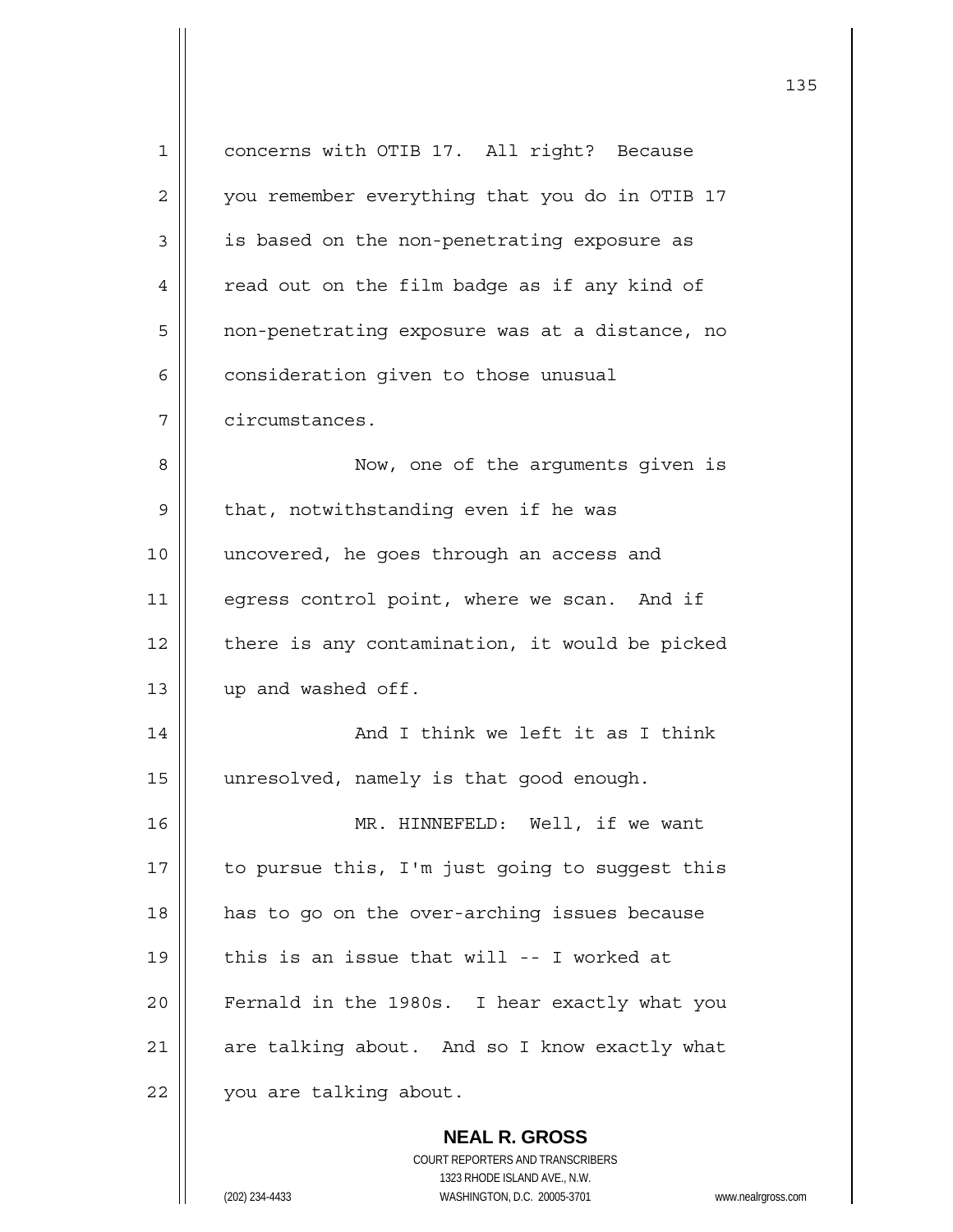| There was a period at Fernald when<br>there were no contamination monitors. Before<br>But there were no contamination<br>monitors. You don't know if he first got in<br>the shower contaminated. You don't know if he |
|-----------------------------------------------------------------------------------------------------------------------------------------------------------------------------------------------------------------------|
|                                                                                                                                                                                                                       |
|                                                                                                                                                                                                                       |
|                                                                                                                                                                                                                       |
|                                                                                                                                                                                                                       |
|                                                                                                                                                                                                                       |
|                                                                                                                                                                                                                       |
|                                                                                                                                                                                                                       |
|                                                                                                                                                                                                                       |
| So I understand exactly the point.                                                                                                                                                                                    |
|                                                                                                                                                                                                                       |
| MR. HINNEFELD: I am just trying                                                                                                                                                                                       |
| to say that sitting here today, I don't even                                                                                                                                                                          |
|                                                                                                                                                                                                                       |
|                                                                                                                                                                                                                       |
|                                                                                                                                                                                                                       |
| description, what the employee did. There's                                                                                                                                                                           |
| a groundskeeper for a certain time. And then                                                                                                                                                                          |
| he was mechanical maintenance. So he did some                                                                                                                                                                         |
|                                                                                                                                                                                                                       |
| sandblasting cylinders, wetting down roofs or                                                                                                                                                                         |
| buildings and grinding them up and putting new                                                                                                                                                                        |
| roofs on buildings. So maybe you can narrow                                                                                                                                                                           |
|                                                                                                                                                                                                                       |
|                                                                                                                                                                                                                       |
| www.nealrgr                                                                                                                                                                                                           |
|                                                                                                                                                                                                                       |

(202) 234-4433 WASHINGTON, D.C. 20005-3701 www.nealrgross.com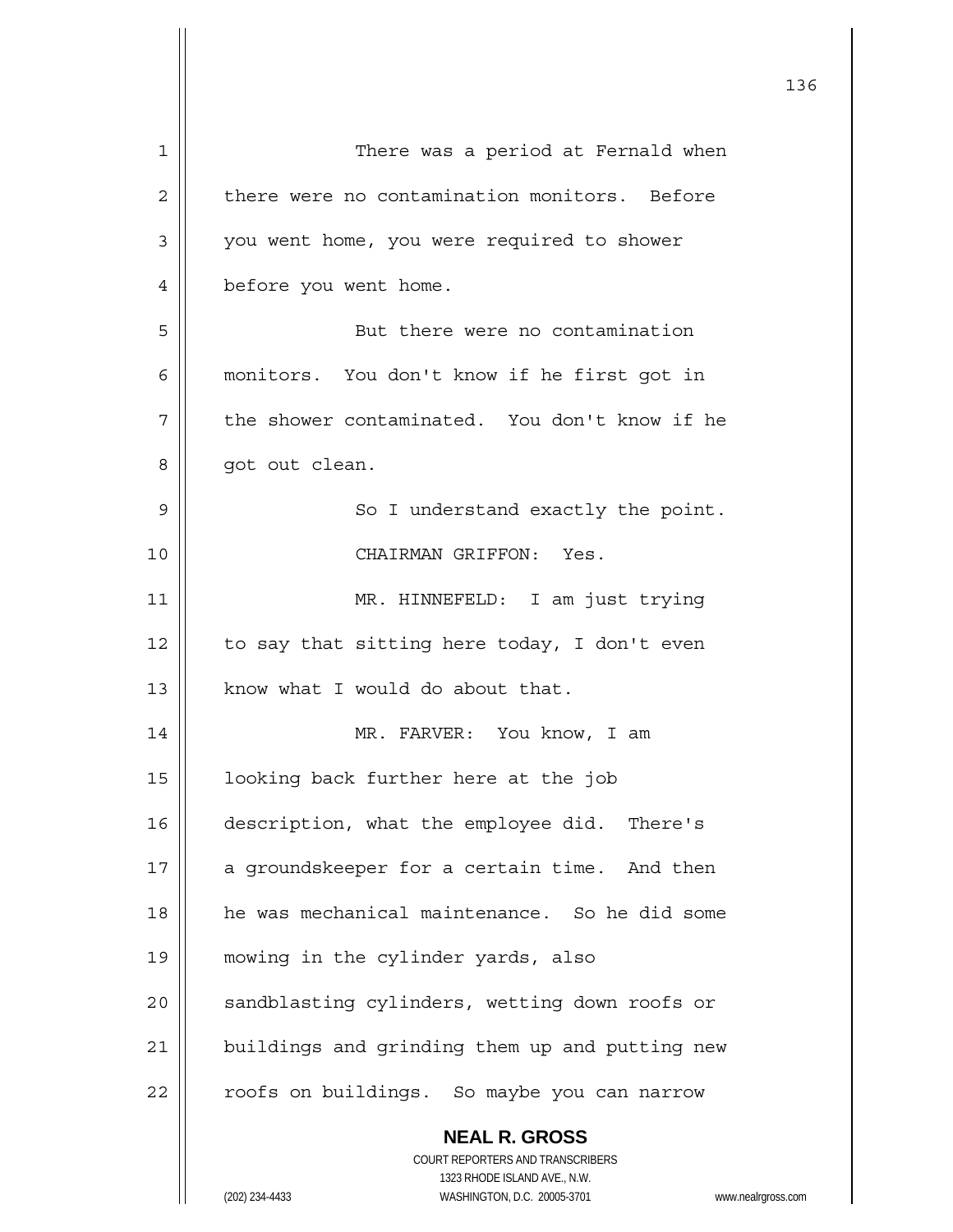$1$ it down to a time period.

| $\overline{c}$ | MR. HINNEFELD: But even then, I                                                                                                                                 |
|----------------|-----------------------------------------------------------------------------------------------------------------------------------------------------------------|
| 3              | mean, you can. You might be able to bound the                                                                                                                   |
| 4              | case. I just think it's universal.                                                                                                                              |
| 5              | MR. FARVER: Oh, it is. It's                                                                                                                                     |
| 6              | definitely universal.                                                                                                                                           |
| 7              | DR. MAURO: Absolutely.                                                                                                                                          |
| 8              | MR. HINNEFELD: Maybe the program                                                                                                                                |
| 9              | needs to come to grips with dealing with that                                                                                                                   |
| 10             | because, by the way, the roofs at Fernald were                                                                                                                  |
| 11             | not good either. It was just a tar roof, but                                                                                                                    |
| 12             | apparently it attracted further contamination.                                                                                                                  |
| 13             | MR. FARVER: Go out and weld cells                                                                                                                               |
| 14             | about once a week in various process buildings                                                                                                                  |
| 15             | on the cell floor.                                                                                                                                              |
| 16             | CHAIRMAN GRIFFON: And the other                                                                                                                                 |
| 17             | thing, different from John's example, I think,                                                                                                                  |
| 18             | is that in Paducah, we know that they weren't                                                                                                                   |
| 19             | always all covered, you know? I mean --                                                                                                                         |
| 20             | MR. HINNEFELD: Or at Fernald,                                                                                                                                   |
| 21             | right.                                                                                                                                                          |
| 22             | CHAIRMAN GRIFFON: Or at Fernald.                                                                                                                                |
|                | <b>NEAL R. GROSS</b><br>COURT REPORTERS AND TRANSCRIBERS<br>1323 RHODE ISLAND AVE., N.W.<br>WASHINGTON, D.C. 20005-3701<br>(202) 234-4433<br>www.nealrgross.com |
|                |                                                                                                                                                                 |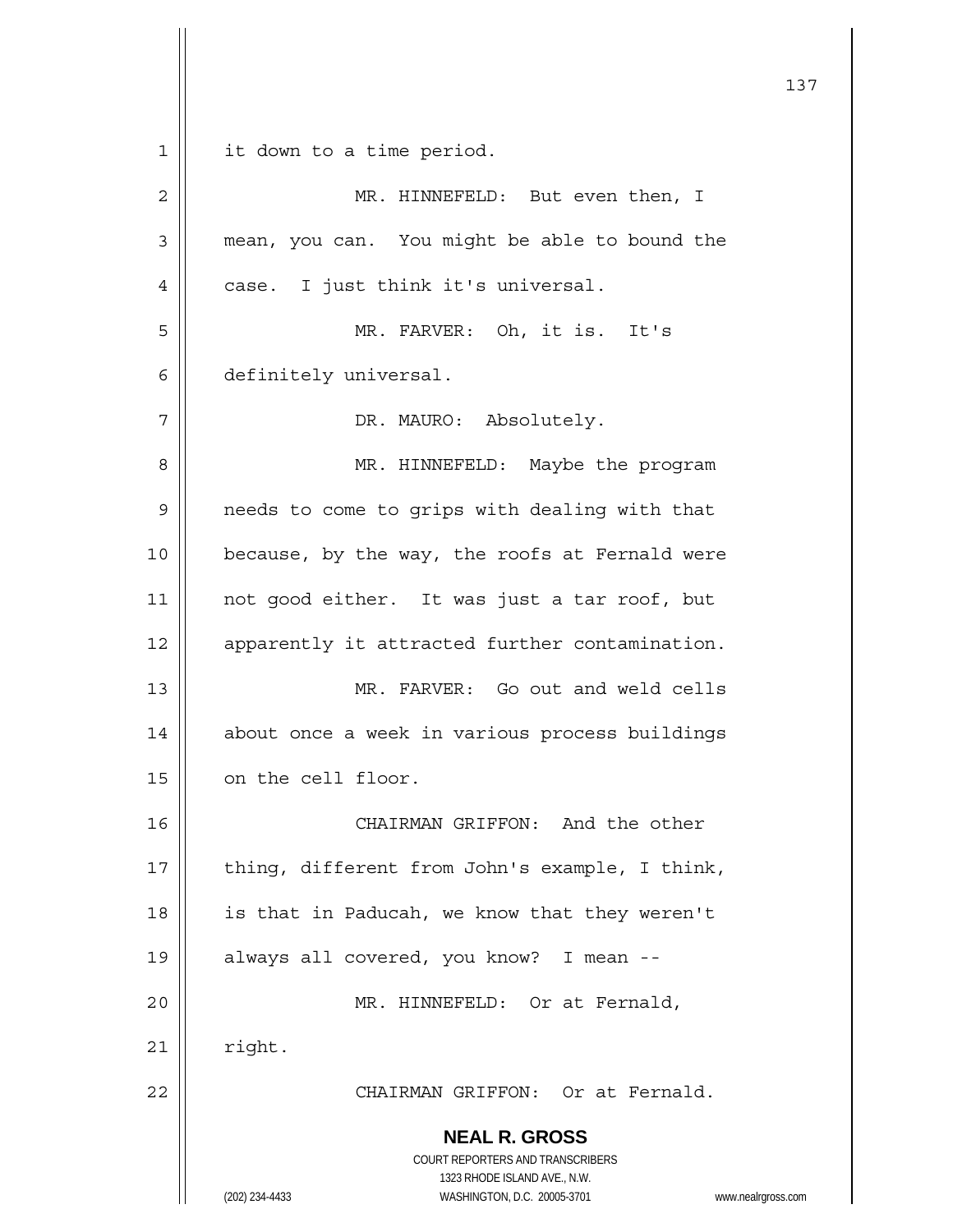|    |                                                                  | 138                |
|----|------------------------------------------------------------------|--------------------|
| 1  | MR. HINNEFELD: The experience my                                 |                    |
| 2  | career has --                                                    |                    |
| 3  | CHAIRMAN GRIFFON: Yes.                                           |                    |
| 4  | MR. HINNEFELD: I understand                                      |                    |
| 5  | exactly what you are talking about.                              |                    |
| 6  | CHAIRMAN GRIFFON: How to quantify                                |                    |
| 7  | it is the problem. Yes, yes. I listed it as                      |                    |
| 8  | a NIOSH needs to consider this as an                             |                    |
| 9  | over-arching issue.                                              |                    |
| 10 | MEMBER MUNN: I am continually                                    |                    |
| 11 | making assumptions that each and every                           |                    |
| 12 | individual who is in the area of specific                        |                    |
| 13 | radionuclides, like tech, when they are badged                   |                    |
| 14 | and you have material from which to work in                      |                    |
| 15 | making a plausible scientific assessment of                      |                    |
| 16 | what their exposure was, it's foolish to make                    |                    |
| 17 | the assumption that every individual had every                   |                    |
| 18 | type of exposure that would be possible.<br>How                  |                    |
| 19 | would you come to the conclusion that that was                   |                    |
| 20 | a legitimate thing to do?                                        |                    |
| 21 | MR. HINNEFELD: Well, by putting                                  |                    |
| 22 | it as an over-arching issues, I will let Dr.                     |                    |
|    | <b>NEAL R. GROSS</b>                                             |                    |
|    | COURT REPORTERS AND TRANSCRIBERS<br>1323 RHODE ISLAND AVE., N.W. |                    |
|    | (202) 234-4433<br>WASHINGTON, D.C. 20005-3701                    | www.nealrgross.com |

 $\overline{\phantom{a}}$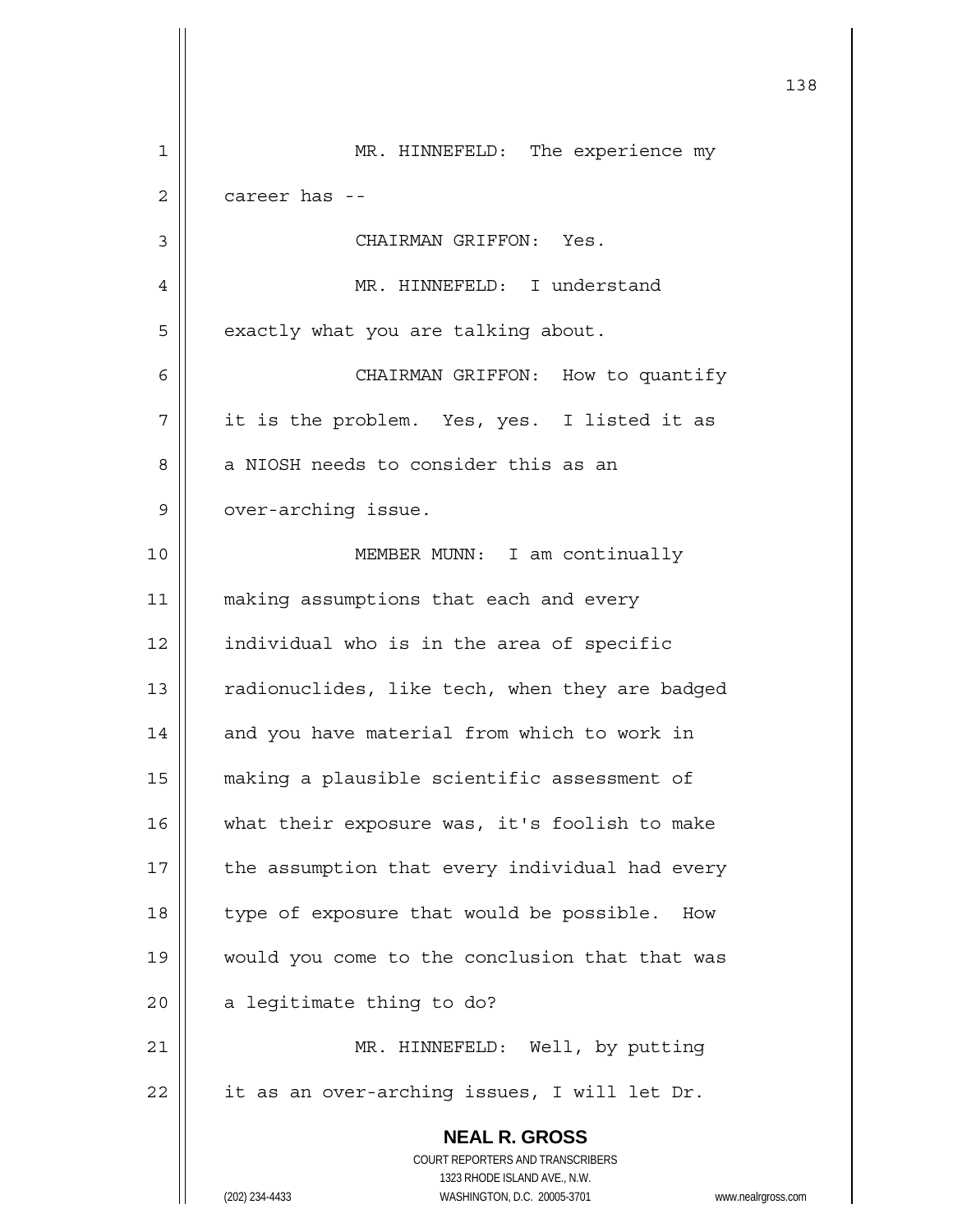$1$ Neton worry about that.

| 2  | CHAIRMAN GRIFFON: No. I don't                                                                                                                                   |
|----|-----------------------------------------------------------------------------------------------------------------------------------------------------------------|
| 3  | think anybody disagrees with that one. I                                                                                                                        |
| 4  | mean, it's just how these determine for, you                                                                                                                    |
| 5  | know, there has got to be some sort of $-$ -                                                                                                                    |
| 6  | MEMBER MUNN: Well, there needs to                                                                                                                               |
| 7  | be some evidence.                                                                                                                                               |
| 8  | CHAIRMAN GRIFFON: I think there                                                                                                                                 |
| 9  | was some evidence.                                                                                                                                              |
| 10 | MR. FARVER: If you go back to                                                                                                                                   |
| 11 | where what the job functions were, you know,                                                                                                                    |
| 12 | cutting and welding on a process floor might                                                                                                                    |
| 13 | be a good indicator. Mowing probably isn't.                                                                                                                     |
| 14 | CHAIRMAN GRIFFON: Yes.                                                                                                                                          |
| 15 | MR. HINNEFELD: Interesting                                                                                                                                      |
| 16 | debate. It will be an interesting debate.                                                                                                                       |
| 17 | MR. FARVER:<br>Yes.                                                                                                                                             |
| 18 | CHAIRMAN GRIFFON: I am not sure                                                                                                                                 |
| 19 | there is much to debate about. I am not sure                                                                                                                    |
| 20 | there is much to debate about, but it will be                                                                                                                   |
| 21 | an interesting discussion.                                                                                                                                      |
| 22 | MEMBER MUNN: So where are you                                                                                                                                   |
|    | <b>NEAL R. GROSS</b><br>COURT REPORTERS AND TRANSCRIBERS<br>1323 RHODE ISLAND AVE., N.W.<br>WASHINGTON, D.C. 20005-3701<br>(202) 234-4433<br>www.nealrgross.com |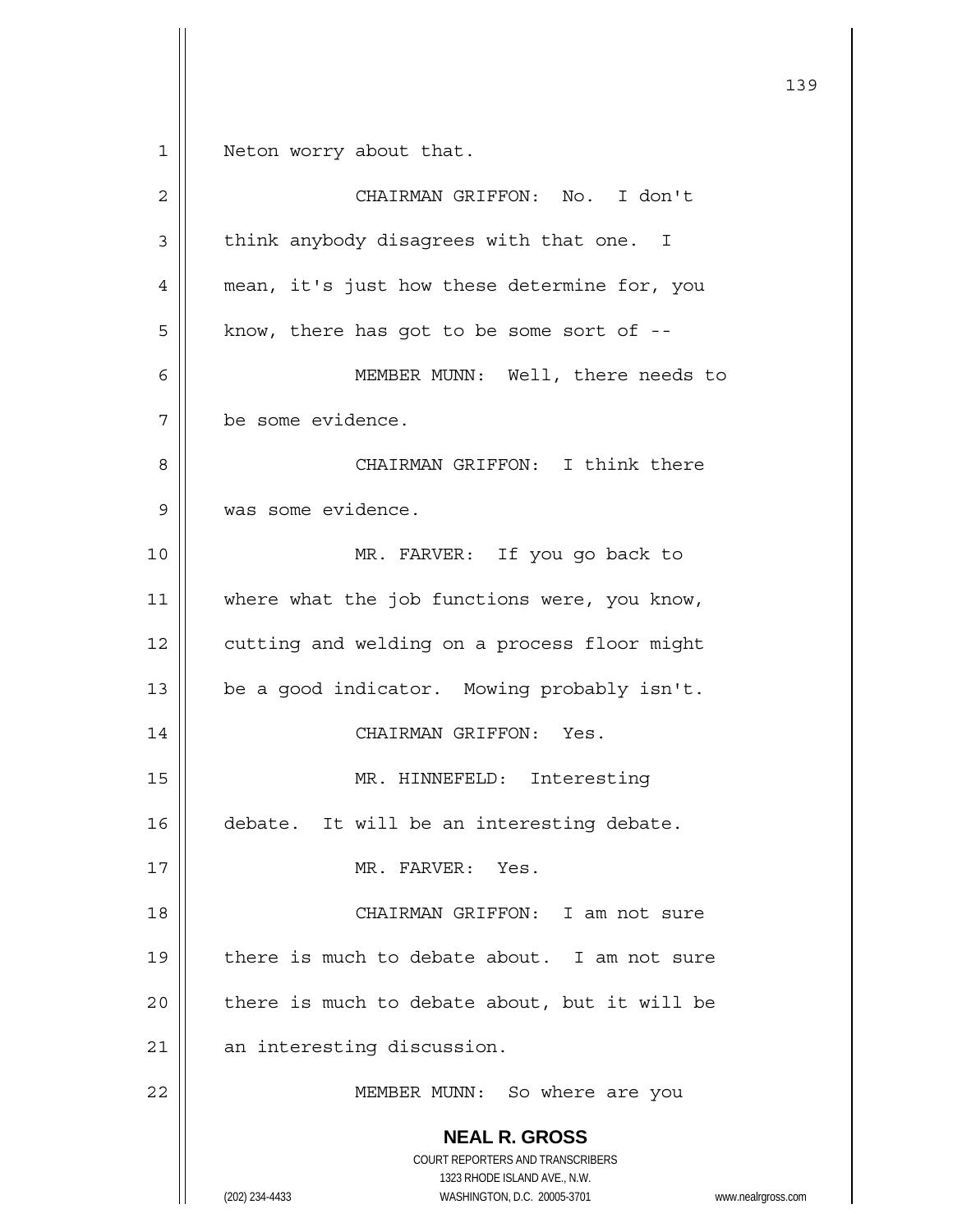**NEAL R. GROSS** COURT REPORTERS AND TRANSCRIBERS 1323 RHODE ISLAND AVE., N.W. (202) 234-4433 WASHINGTON, D.C. 20005-3701 www.nealrgross.com 140 1 2 3 4 5 6 7 8 9 10 11 12 13 14 15 16 17 18 19 20 21 22 with respect to this finding? What do we do about that? CHAIRMAN GRIFFON: Well, I put it on NIOSH will consider this as an over-arching issue, white paper idea, I guess, you know, white paper concept. I am not sure how it affects this individual finding for this case. I mean, that's -- DR. MAURO: He is a skin cancer case? MR. FARVER: Yes. MR. HINNEFELD: It has to be. Otherwise it wouldn't be here. CHAIRMAN GRIFFON: Yes. Otherwise it's not even a concern. Yes. DR. MAURO: And we are talking about uranium? MR. HINNEFELD: It's Paducah. So it will be some potential for -- CHAIRMAN GRIFFON: Yes, uranium, thorium. MR. HINNEFELD: But they have tech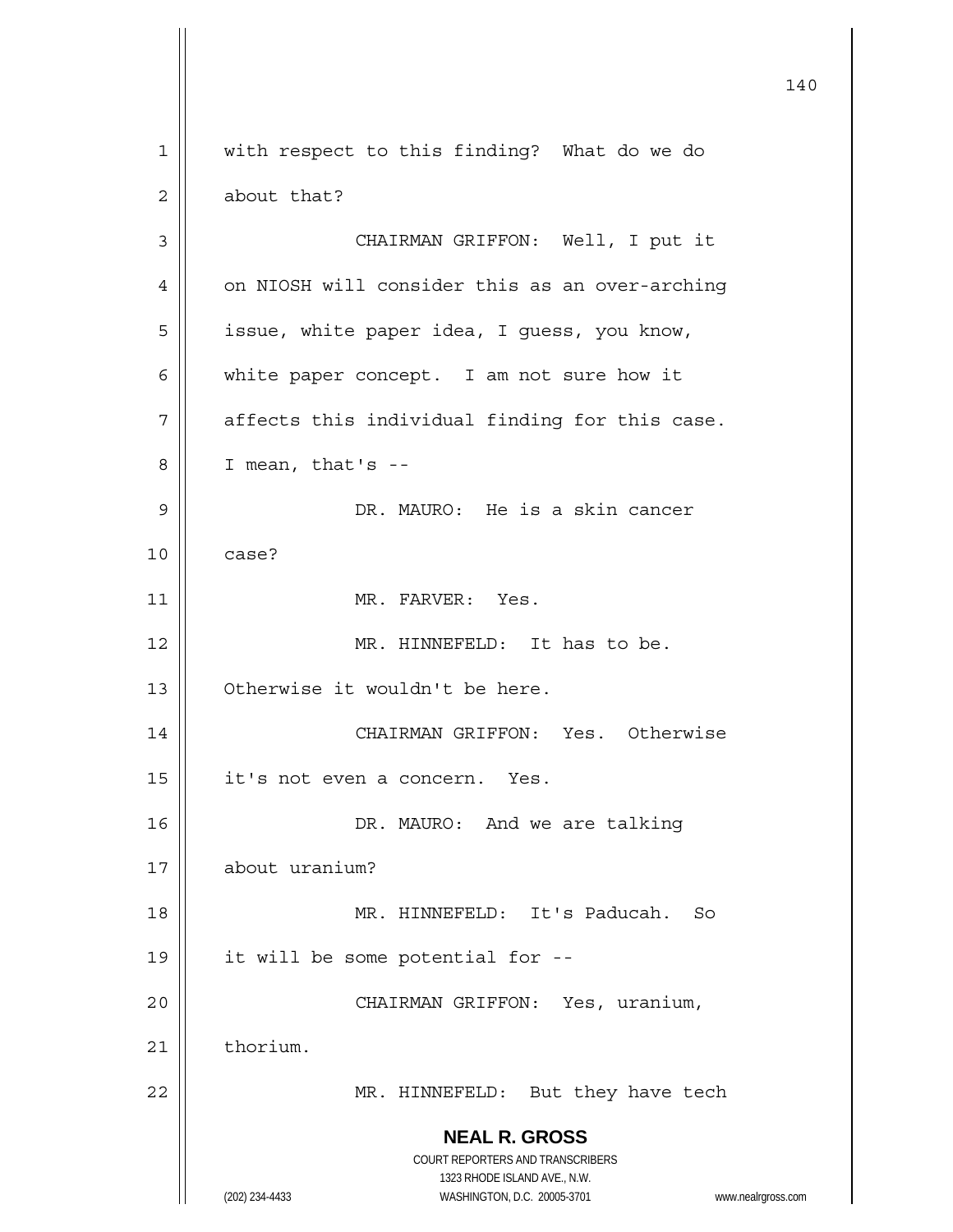**NEAL R. GROSS** COURT REPORTERS AND TRANSCRIBERS 1323 RHODE ISLAND AVE., N.W. (202) 234-4433 WASHINGTON, D.C. 20005-3701 www.nealrgross.com 1 2 3 4 5 6 7 8 9 10 11 12 13 14 15 16 17 18 19 20 21 22 there as well. CHAIRMAN GRIFFON: Right. MR. HINNEFELD: Paducah is probably locked in with Fernald. DR. MAURO: You have a particle of any -- say you've got a cancer of the neck. CHAIRMAN GRIFFON: Right. DR. MAURO: You could say, "Okay. We know the" -- MR. HINNEFELD: What kind of particle? DR. MAURO: What's that? MR. HINNEFELD: What kind of particle would get cleaned off? DR. MAURO: I don't know, but -- MR. HINNEFELD: It would happen again and again. CHAIRMAN GRIFFON: Yes, I know. DR. MAURO: If it was me, what would I do if it was me? I said, "Wait a minute. Wait a minute." I would say, "Let me make an assumption that some particle is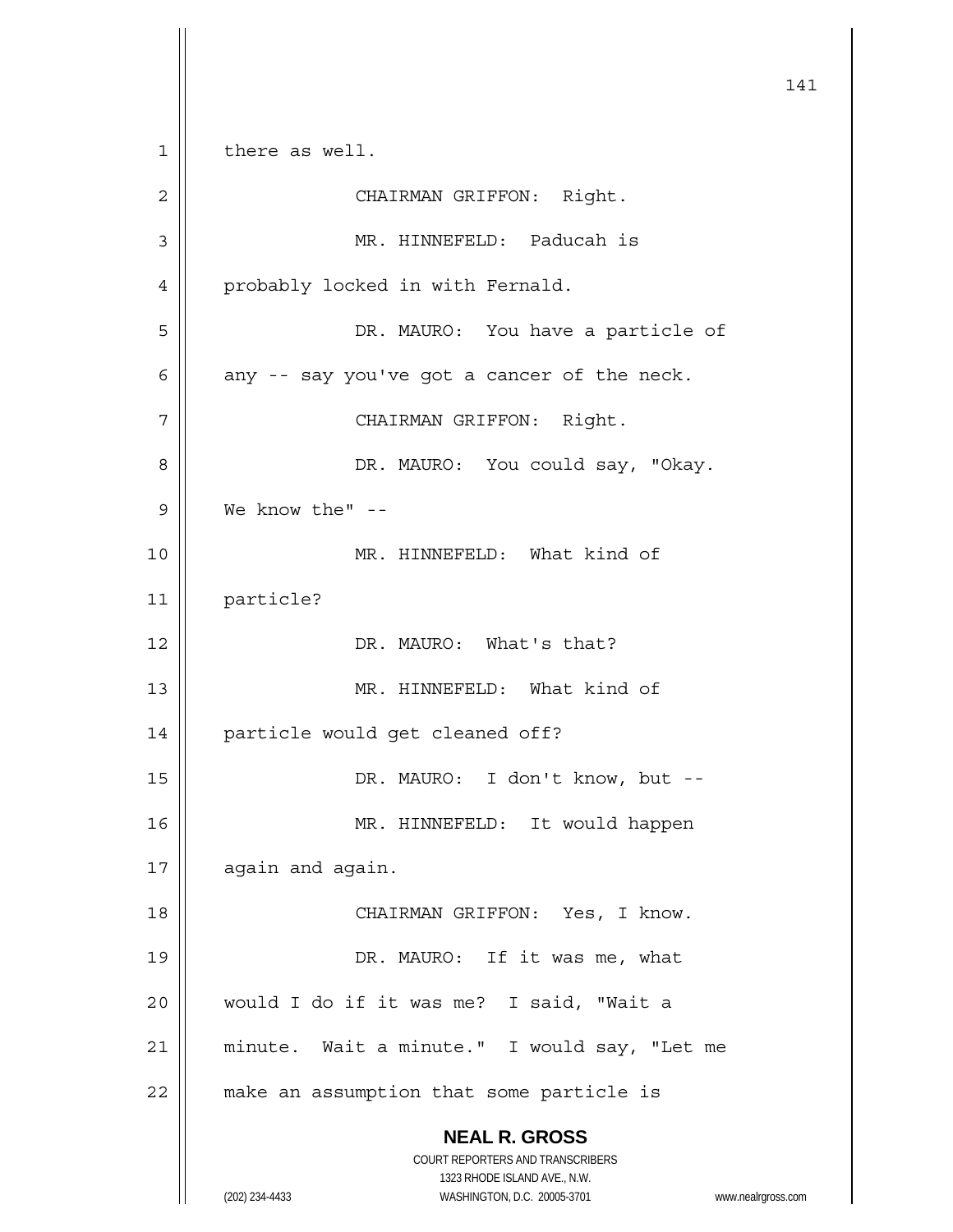**NEAL R. GROSS** COURT REPORTERS AND TRANSCRIBERS 1323 RHODE ISLAND AVE., N.W. (202) 234-4433 WASHINGTON, D.C. 20005-3701 www.nealrgross.com 1 2 3 4 5 6 7 8 9 10 11 12 13 14 15 16 17 18 19 20 21 22 sitting on my neck for eight hours before I took a shower. And I will run the skin." What is that, VARSKIN? Run over there, and I will see what the dose was for that little spot. That's what I would do if it was me. I would want to know. MR. HINNEFELD: Call Jim. CHAIRMAN GRIFFON: Maybe as a starting "What if?" Yes. Okay. 137.6, then, is the next one. And I have "NIOSH to follow up on this case." This is a solubility assumption. And that holds for the next two also, NIOSH to follow up on .7 and .8 as well. So it's fission products and then the CATI incidents reported question. MR. HINNEFELD: This is a Paducah case. Is that right? CHAIRMAN GRIFFON: Yes, yes. MR. HINNEFELD: I think, well, we will get you more on it. I think they used the Y-12 mobile counter at Paducah, right?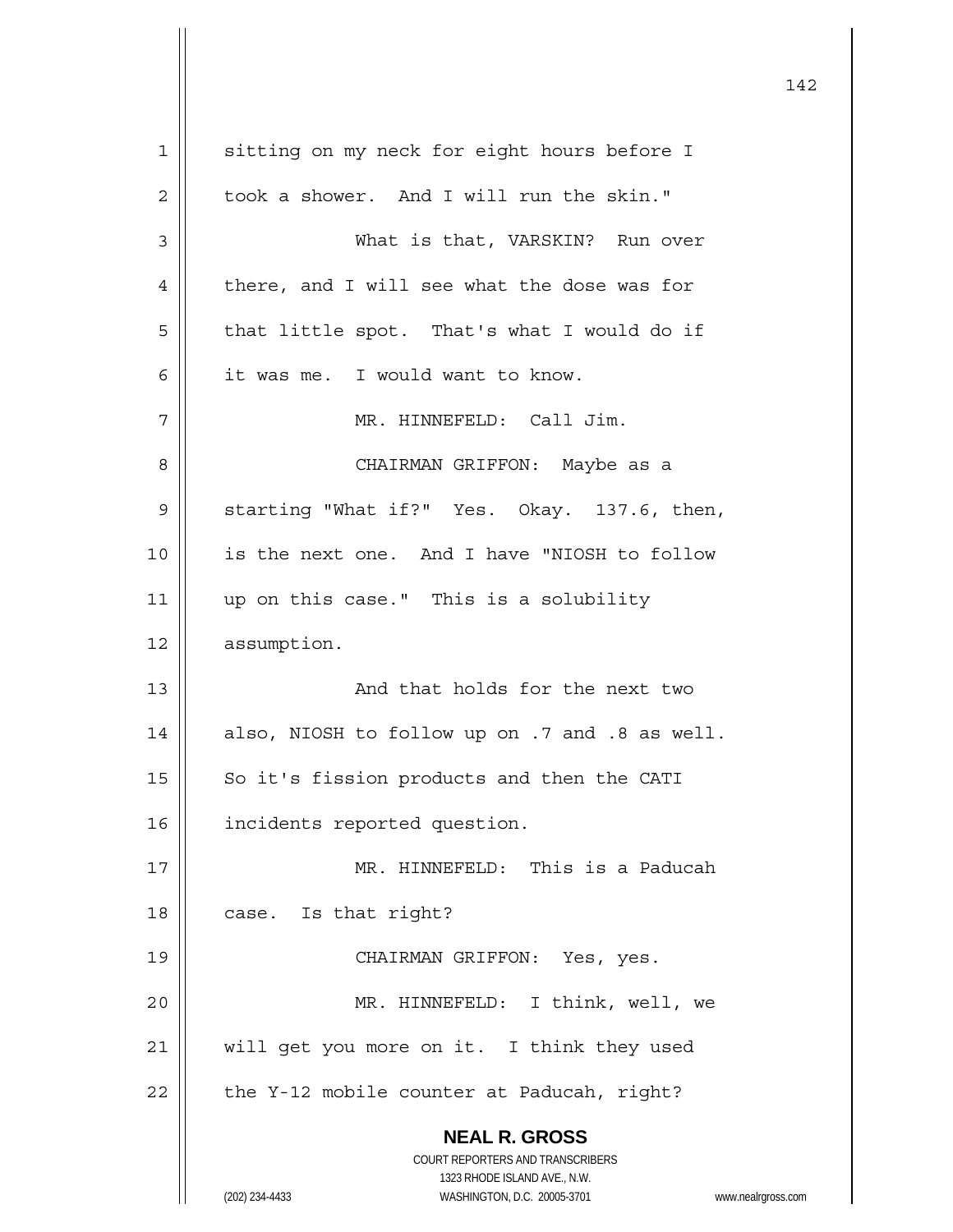|    |                                                                     | 143 |
|----|---------------------------------------------------------------------|-----|
| 1  | CHAIRMAN GRIFFON: Yes.                                              |     |
| 2  | MR. HINNEFELD: It just spit out                                     |     |
| 3  | radionuclides. You know, since it spit out                          |     |
| 4  | Cesium-137, that didn't mean they were looking                      |     |
| 5  | for Cesium-137. So any kind of a fission                            |     |
| 6  | product contribution from Paducah would be                          |     |
| 7  | from recycled uranium content. So it ought to                       |     |
| 8  | be addressed to that.                                               |     |
| 9  | I don't think you would want to                                     |     |
| 10 | interpret a printout from the mobile counter                        |     |
| 11 | as including things like Cesium-137. There                          |     |
| 12 | may have been some other stuff on it, too, as                       |     |
| 13 | meaning that there were indications that                            |     |
| 14 | really needed to be monitored for it. I think                       |     |
| 15 | the intake would have to be based on the                            |     |
| 16 | recycled uranium conclusions.                                       |     |
| 17 | CHAIRMAN GRIFFON: I mean, I think                                   |     |
| 18 | you're right. I mean, that sounds logical,                          |     |
| 19 | but you want to check.                                              |     |
| 20 | MR. HINNEFELD: Yes. I can go                                        |     |
| 21 | chase this down some more.                                          |     |
| 22 | MR. FARVER: Yes. I mean,                                            |     |
|    | <b>NEAL R. GROSS</b>                                                |     |
|    | COURT REPORTERS AND TRANSCRIBERS<br>1323 RHODE ISLAND AVE., N.W.    |     |
|    | (202) 234-4433<br>WASHINGTON, D.C. 20005-3701<br>www.nealrgross.com |     |

 $\mathsf{I}$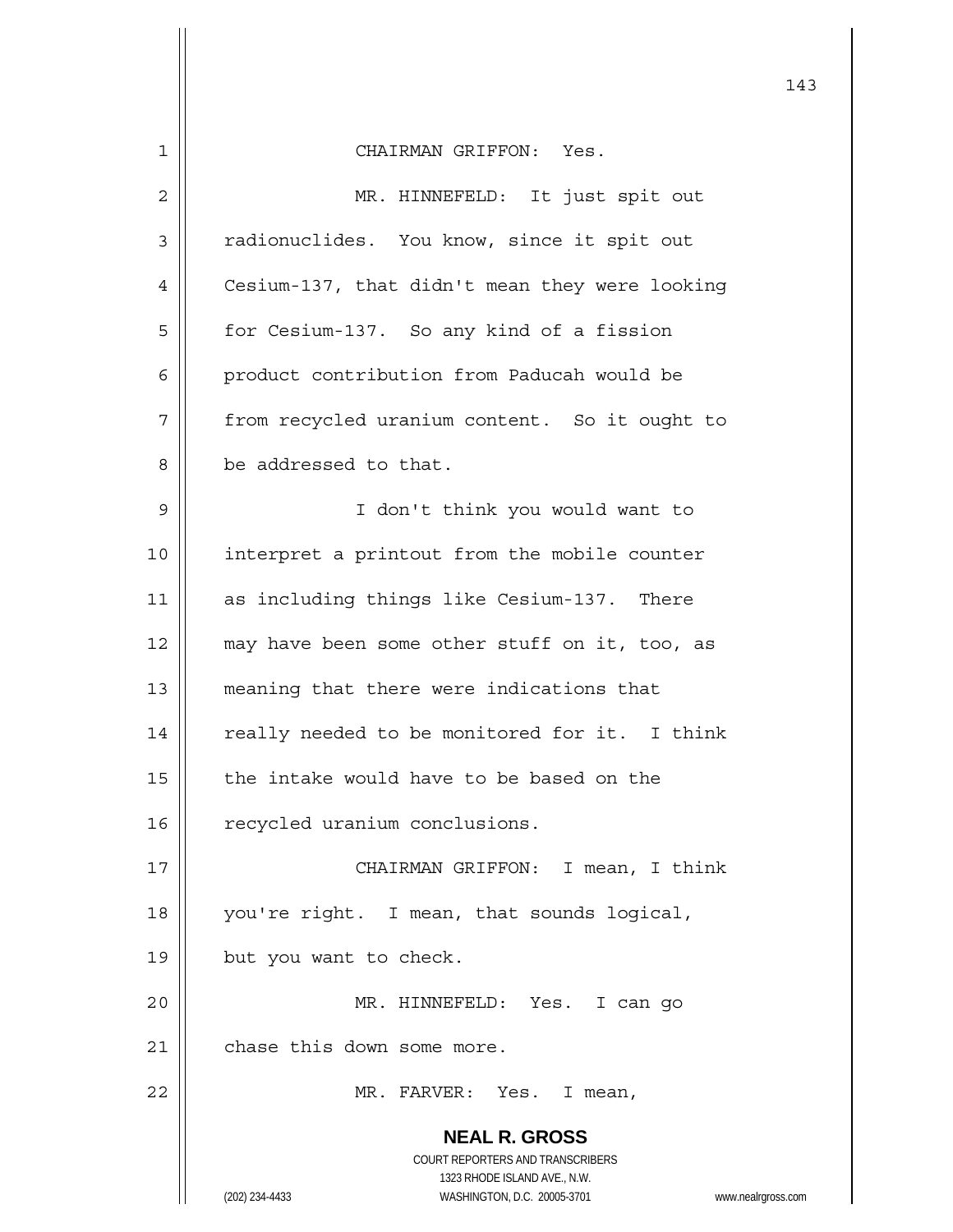| $\mathbf 1$ | basically we are just saying you didn't                                                             |
|-------------|-----------------------------------------------------------------------------------------------------|
| 2           | consider fission products. We're not really                                                         |
| 3           | saying it's from whole body count. We're                                                            |
| 4           | saying we have in vivo and in vitro.                                                                |
| 5           | CHAIRMAN GRIFFON: Yes.                                                                              |
| 6           | MR. FARVER: Cover both.                                                                             |
| 7           | MR. HINNEFELD: It's a really bad                                                                    |
| 8           | day when they have some fission in Paducah.                                                         |
| 9           | It's a really bad day.                                                                              |
| 10          | CHAIRMAN GRIFFON: Right. All                                                                        |
| 11          | right. So I propose that we stop here. I                                                            |
| 12          | thought I was going to get through the whole                                                        |
| 13          | matrix. We almost made it, but it's a good                                                          |
| 14          | time to break for lunch.                                                                            |
| 15          | We're at a new case here, 138.                                                                      |
| 16          | Why don't we pick it up and give ourselves and                                                      |
| 17          | hour for lunch and reconvene at 1:00 o'clock                                                        |
| 18          | our time, Wanda? Is that all right?                                                                 |
| 19          | MEMBER MUNN: That will be fine.                                                                     |
| 20          | All right. With many mea culpas, I have to                                                          |
| 21          | tell you that I appear to have done something                                                       |
| 22          | really bad to my data files when I shut down                                                        |
|             | <b>NEAL R. GROSS</b>                                                                                |
|             | COURT REPORTERS AND TRANSCRIBERS                                                                    |
|             | 1323 RHODE ISLAND AVE., N.W.<br>(202) 234-4433<br>WASHINGTON, D.C. 20005-3701<br>www.nealrgross.com |
|             |                                                                                                     |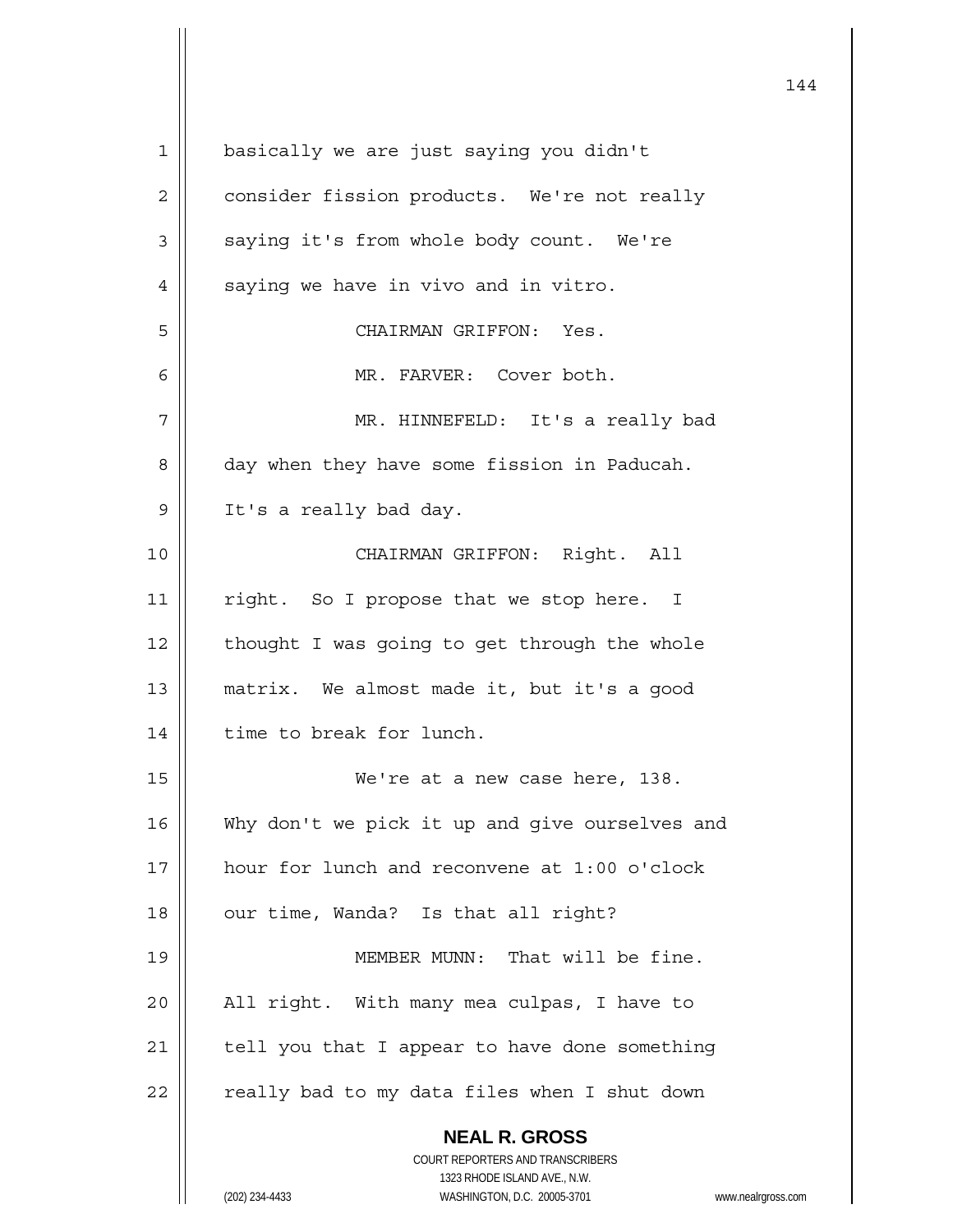| 1  | yesterday after our teleconference yesterday.                                                       |
|----|-----------------------------------------------------------------------------------------------------|
| 2  | And I am not sure I am going to be                                                                  |
| 3  | able to retrieve my Board files. They seem to                                                       |
| 4  | be pretty well trashed or hidden somewhere                                                          |
| 5  | that I can't get to them.                                                                           |
| 6  | So the material that we are going                                                                   |
| 7  | to cover this evening, this afternoon, when                                                         |
| 8  | John joins us is probably not going to be                                                           |
| 9  | easily retrievable for me either. If someone                                                        |
| 10 | has that easily available that could --                                                             |
| 11 | CHAIRMAN GRIFFON: We'll get that                                                                    |
| 12 | case report sent to you.                                                                            |
| 13 | MEMBER MUNN: I really appreciate                                                                    |
| 14 | that.                                                                                               |
| 15 | CHAIRMAN GRIFFON: Do you need the                                                                   |
| 16 | eighth set of cases, too?                                                                           |
| 17 | MEMBER MUNN: Apparently I do.                                                                       |
| 18 | CHAIRMAN GRIFFON: All right.                                                                        |
| 19 | MEMBER MUNN: I am unable to                                                                         |
| 20 | resurrect any of the Board files.                                                                   |
| 21 | CHAIRMAN GRIFFON: We will get                                                                       |
| 22 | those e-mailed to you.                                                                              |
|    | <b>NEAL R. GROSS</b>                                                                                |
|    | <b>COURT REPORTERS AND TRANSCRIBERS</b>                                                             |
|    | 1323 RHODE ISLAND AVE., N.W.<br>WASHINGTON, D.C. 20005-3701<br>(202) 234-4433<br>www.nealrgross.com |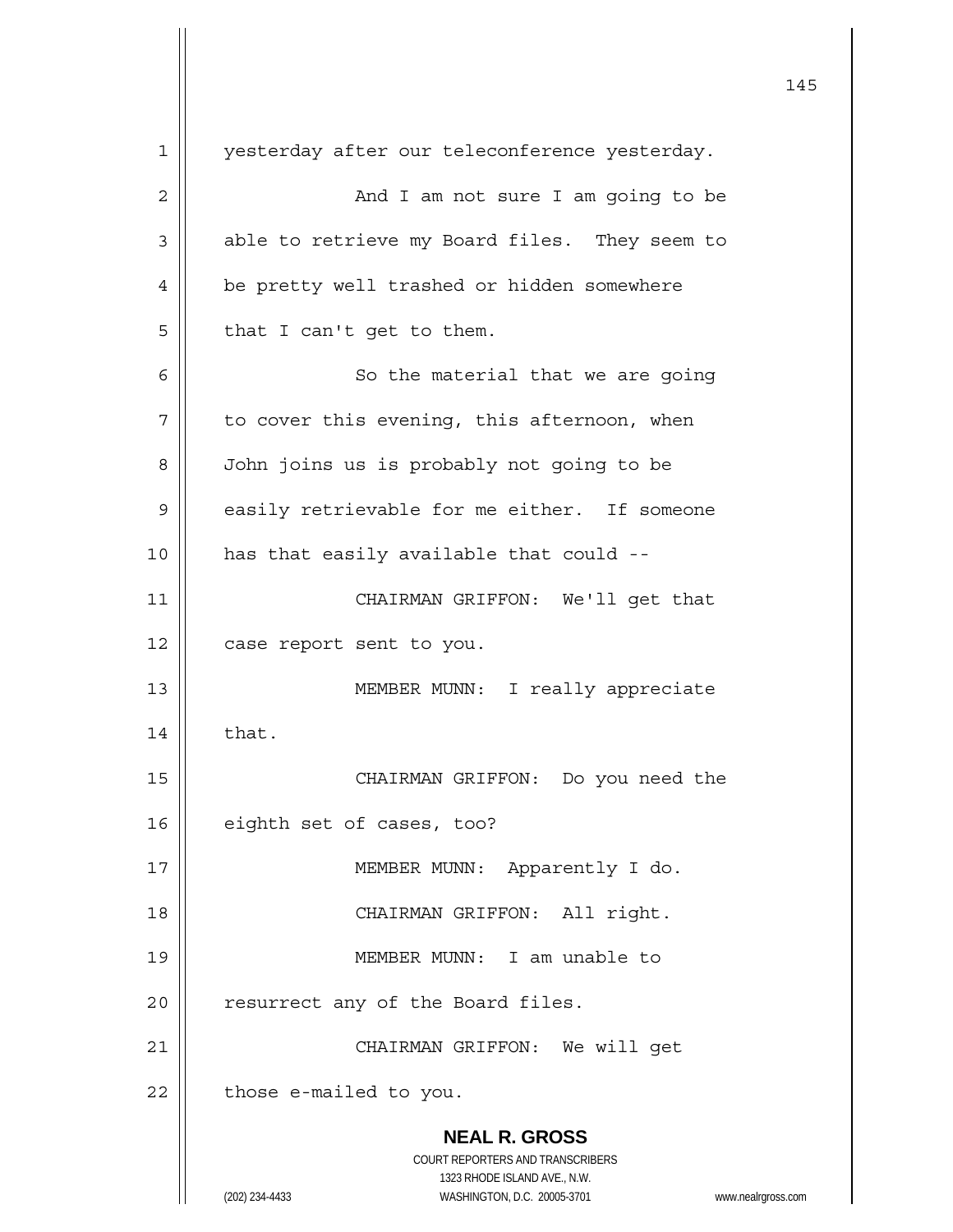**NEAL R. GROSS** COURT REPORTERS AND TRANSCRIBERS 1323 RHODE ISLAND AVE., N.W. (202) 234-4433 WASHINGTON, D.C. 20005-3701 www.nealrgross.com 146 1 2 3 4 5 6 7 8 9 10 11 12 13 14 15 16 17 18 19 20 21 22 MEMBER MUNN: I have no idea where my Board files are. CHAIRMAN GRIFFON: Okay. It's going to be two files. We'll send them to you from one of us. I'm not sure. MEMBER MUNN: I very much appreciate it. CHAIRMAN GRIFFON: Okay, Wanda. MEMBER MUNN: Thank you. CHAIRMAN GRIFFON: All right. Bye bye. MR. KATZ: Okay. I am disconnecting the phone. (Whereupon, the above-entitled matter went off the record at 12:04 p.m. and resumed at 1:03 p.m.)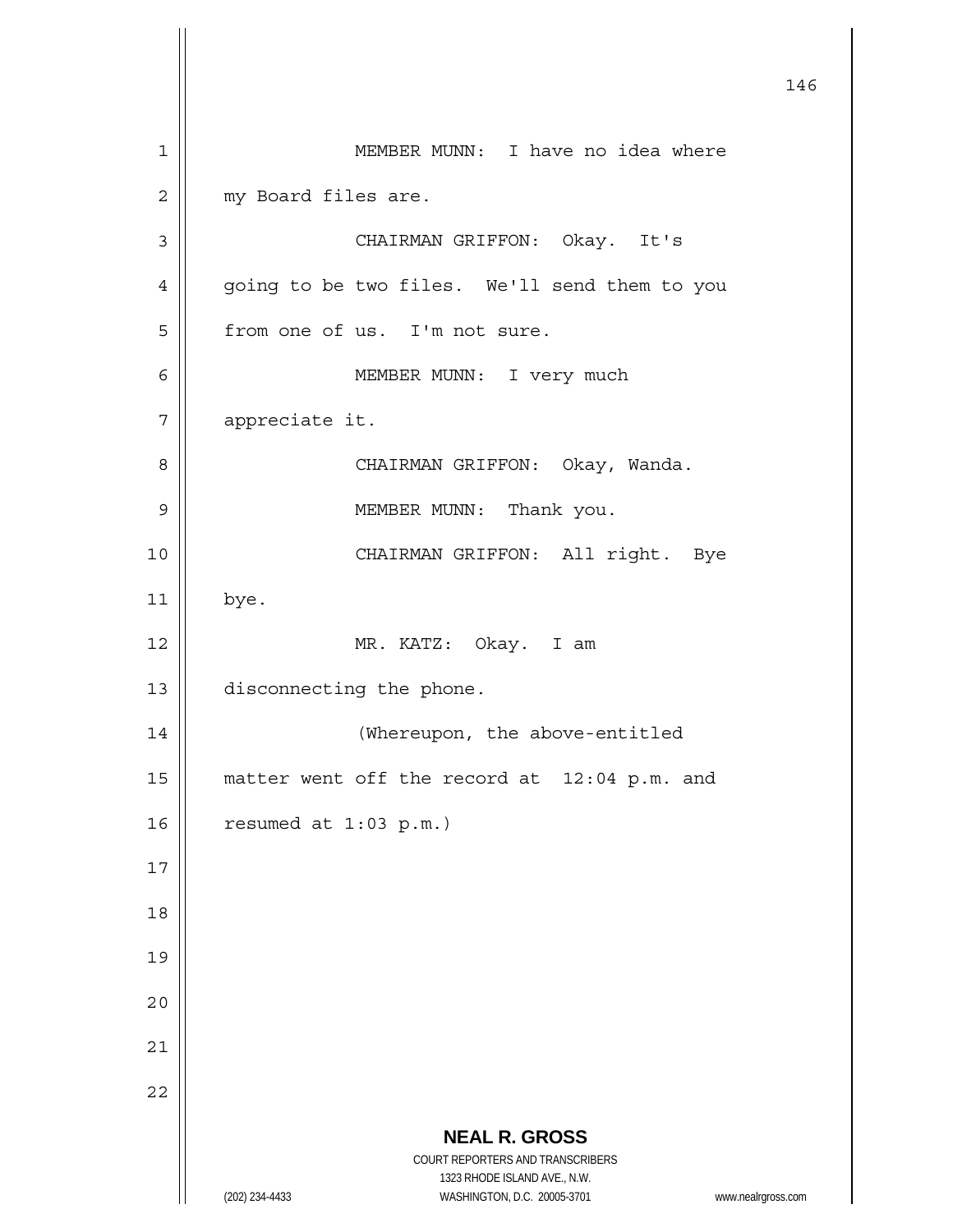## **NEAL R. GROSS**

147

COURT REPORTERS AND TRANSCRIBERS 1323 RHODE ISLAND AVE., N.W. (202) 234-4433 WASHINGTON, D.C. 20005-3701 www.nealrgross.com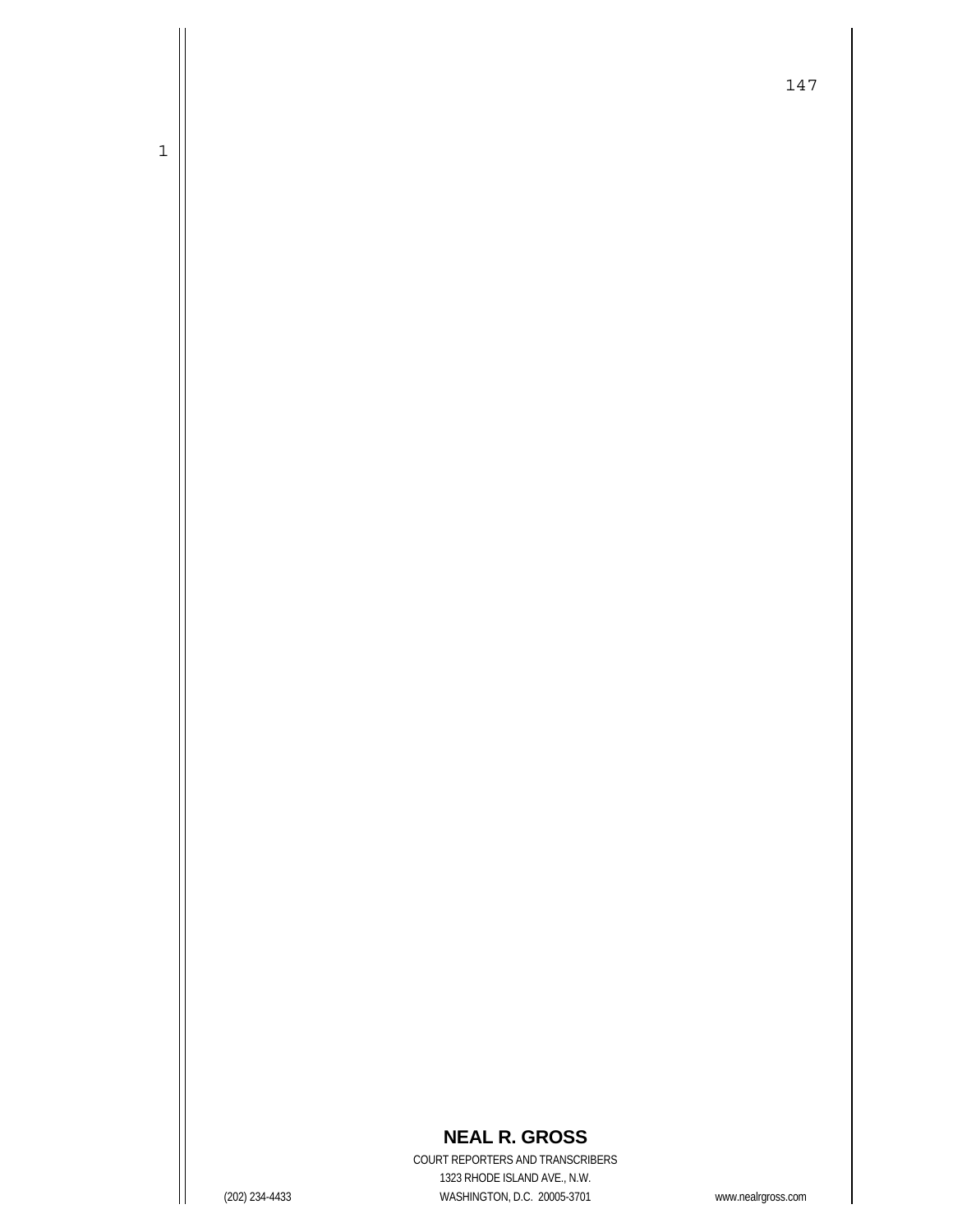**NEAL R. GROSS** COURT REPORTERS AND TRANSCRIBERS 1323 RHODE ISLAND AVE., N.W. (202) 234-4433 WASHINGTON, D.C. 20005-3701 www.nealrgross.com 148 1 2 3 4 5 6 7 8 9 10 11 12 13 14 15 16 17 18 19 20 21 22 A-F-T-E-R-N-O-O-N S-E-S-S-I-O-N (1:03 p.m.) MR. KATZ: Hello. This is Ted Katz with the Advisory Board of Radiation Worker Health. And this is the Subcommittee on Dose Reconstruction Review. We are about to get started again, having broken for lunch. I just want to check first for Board members on the phone. Wanda, have you rejoined us? MEMBER MUNN: I have. Thank you for sending me the necessary files. MR. KATZ: You're welcome. And, Dr. Poston, are you with us, too? John? CHAIRMAN GRIFFON: Not yet. Well, maybe he will be by the time we get to -- MR. KATZ: Not yet. Right. Do we need to check on anyone else? Do you need to know from SC&A? DR. MAURO: No. We are fine. CHAIRMAN GRIFFON: Okay. I would like to wrap up the seventh set. We are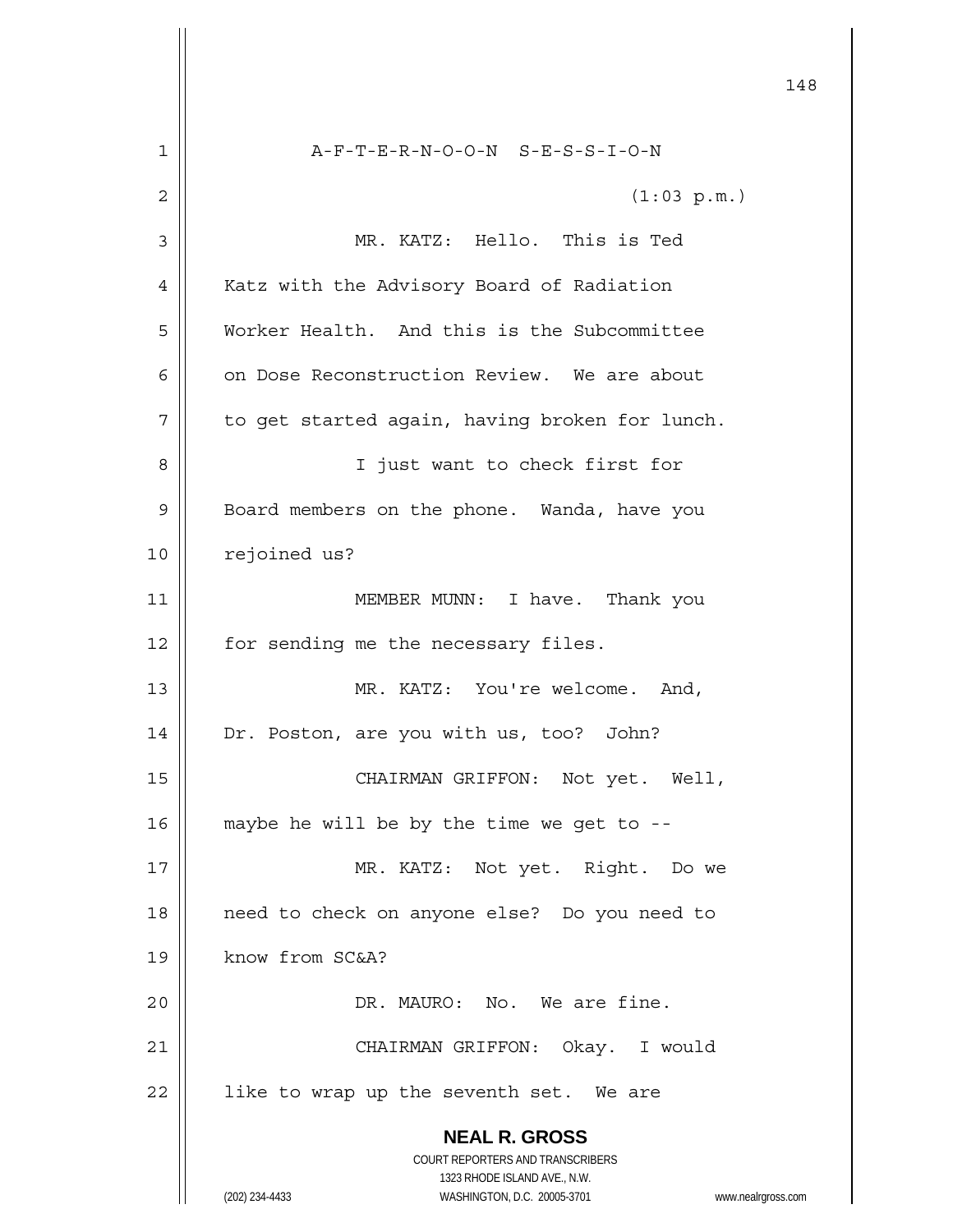| 1              | almost to the end of the seventh set of cases.                                          |
|----------------|-----------------------------------------------------------------------------------------|
| 2              | So I figure we will wrap that up. And then we                                           |
| $\mathfrak{Z}$ | will go into the other piece, the first                                                 |
| 4              | 100-day report.                                                                         |
| 5              | We left off on case number 138.                                                         |
| 6              | Actually, I see nothing on that one. This can                                           |
| 7              | be quick.                                                                               |
| 8              | Okay. One forty-three is actually                                                       |
| 9              | the next place I have where I see NIOSH to                                              |
| 10             | follow up on this case, whether or not we                                               |
| 11             | received all available dosimetry data. That                                             |
| 12             | was sort of the finding. I guess if I don't                                             |
| 13             | hear anything else, I will assume that is --                                            |
| 14             | MR. HINNEFELD: Yes. We can give                                                         |
| 15             | it a try. I mean, generally when we go back                                             |
| 16             | to DOE about things like this, we send you                                              |
| 17             | what we've got.                                                                         |
| 18             | CHAIRMAN GRIFFON: Send me what                                                          |
| 19             | you have, yes.                                                                          |
| 20             | MR. HINNEFELD: I mean, we can                                                           |
| 21             | ask.                                                                                    |
| 22             | CHAIRMAN GRIFFON: Right. Why                                                            |
|                | <b>NEAL R. GROSS</b>                                                                    |
|                | COURT REPORTERS AND TRANSCRIBERS                                                        |
|                | 1323 RHODE ISLAND AVE., N.W.<br>(202) 234-4433<br>WASHINGTON, D.C. 20005-3701<br>www.ne |

ealrgross.com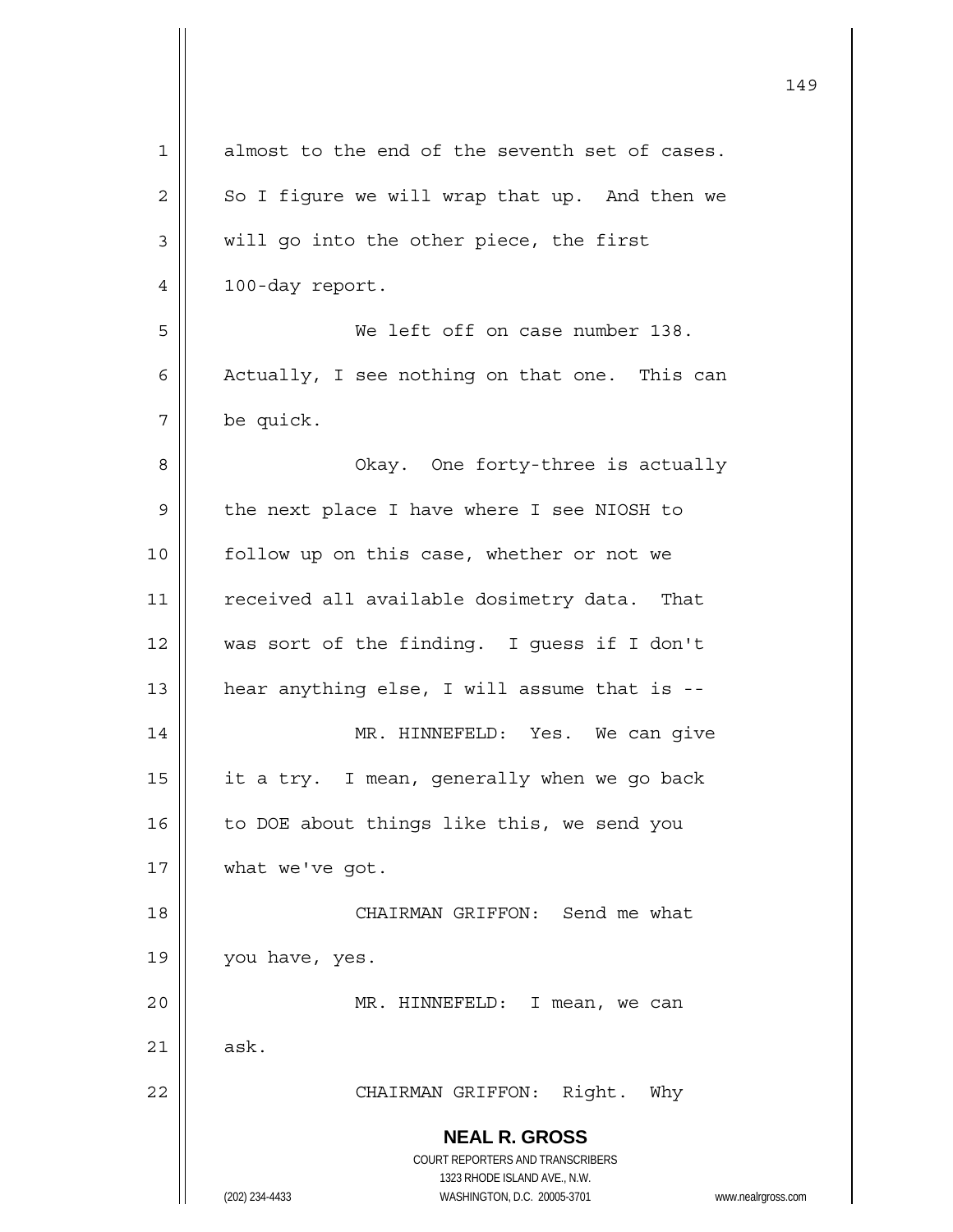|    |                                                                     | 150 |
|----|---------------------------------------------------------------------|-----|
| 1  | does it come up in this particular case to                          |     |
| 2  | remind us? Doug, I know we have been through                        |     |
| 3  | this before, but --                                                 |     |
| 4  | MR. FARVER: I'll find it real                                       |     |
| 5  | quick.                                                              |     |
| 6  | CHAIRMAN GRIFFON: There must be                                     |     |
| 7  | something that --                                                   |     |
| 8  | MR. FARVER: Yes, because it was                                     |     |
| 9  | something in the CATI report.                                       |     |
| 10 | CHAIRMAN GRIFFON: Yes.                                              |     |
| 11 | MR. FARVER: Now, is the correct                                     |     |
| 12 | finding 143.1?                                                      |     |
| 13 | CHAIRMAN GRIFFON: Yes.                                              |     |
| 14 | MR. FARVER: 143.1. Okay. It has                                     |     |
| 15 | to do with the CATI report. We're in the EE                         |     |
| 16 | routine radiation, dosimeter badges. And the                        |     |
| 17 | claimant has copies of the employee's                               |     |
| 18 | dosimetry records.                                                  |     |
| 19 | The DR report doesn't mention                                       |     |
| 20 | anything about this. So SC&A is questioning                         |     |
| 21 | whether the dosimetry records were requested                        |     |
| 22 | from the claimant and any additional ones from                      |     |
|    | <b>NEAL R. GROSS</b><br>COURT REPORTERS AND TRANSCRIBERS            |     |
|    | 1323 RHODE ISLAND AVE., N.W.                                        |     |
|    | (202) 234-4433<br>WASHINGTON, D.C. 20005-3701<br>www.nealrgross.com |     |

 $\overline{\phantom{a}}$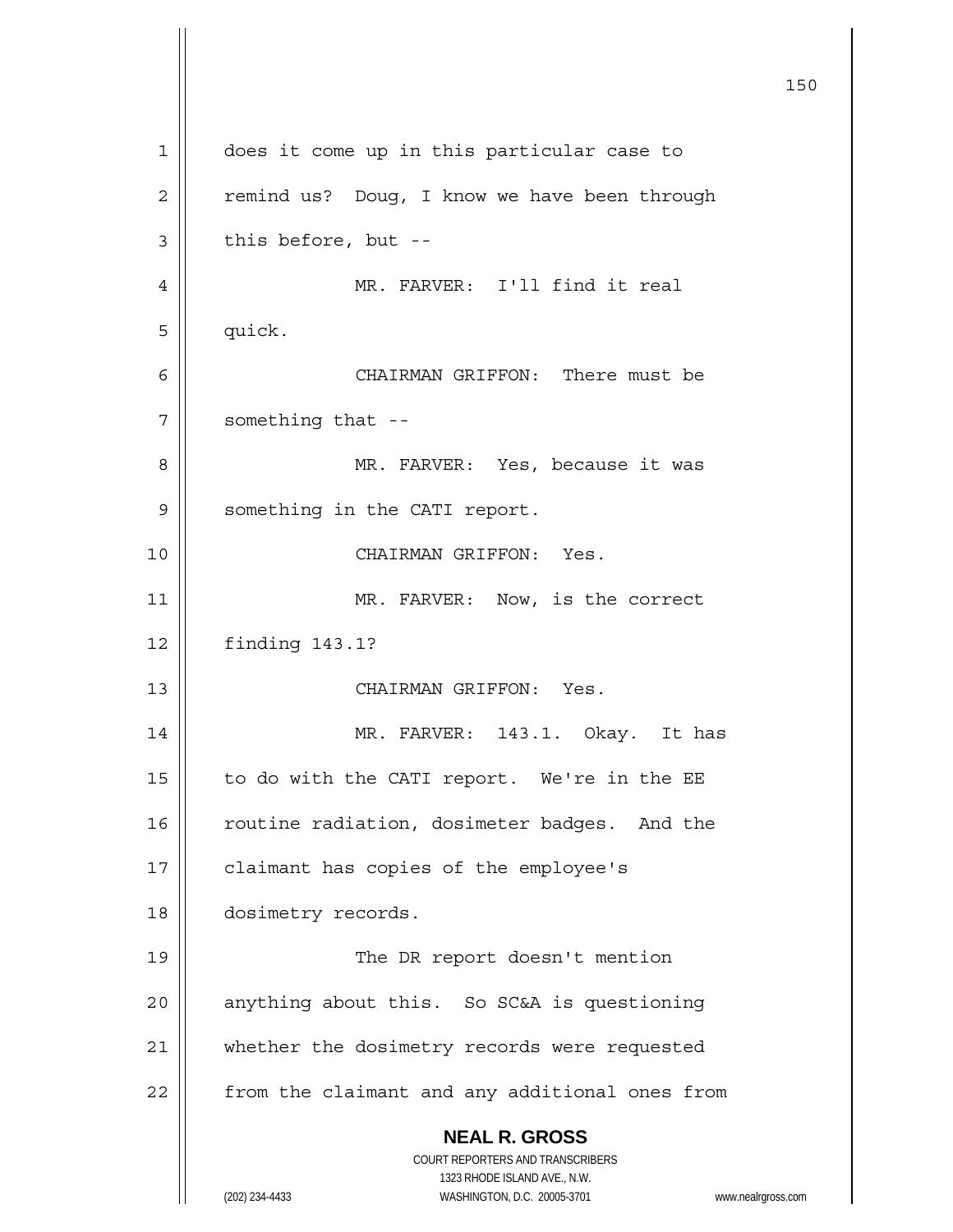$1$ DOE.

| 2  | So part of this is whether the                                      |
|----|---------------------------------------------------------------------|
| 3  | check box in the CATI report when the claimant                      |
| 4  | says, "Yes, we have additional records." Do                         |
| 5  | those records get requested? And the other                          |
| 6  | concern --                                                          |
| 7  | CHAIRMAN GRIFFON: Do you mean the                                   |
| 8  | individual said they had additional records?                        |
| 9  | MR. FARVER: Correct. Well,                                          |
| 10 | that's one part of it.                                              |
| 11 | MR. HINNEFELD: Just so                                              |
| 12 | everybody's expectation is the same here, I                         |
| 13 | mean, this is a claim that was adjudicated a                        |
| 14 | long time ago. So this claimant would not                           |
| 15 | have been -- unless there were cases we opened                      |
| 16 | for some reason, it would not have been a                           |
| 17 | communication with the government about this                        |
| 18 | claim for a long time.                                              |
| 19 | MR. SIEBERT: Pulled.                                                |
| 20 | MR. HINNEFELD: Pulled?                                              |
| 21 | MEMBER MUNN: Stu, I can hardly                                      |
| 22 | hear you again.                                                     |
|    | <b>NEAL R. GROSS</b><br>COURT REPORTERS AND TRANSCRIBERS            |
|    | 1323 RHODE ISLAND AVE., N.W.                                        |
|    | (202) 234-4433<br>WASHINGTON, D.C. 20005-3701<br>www.nealrgross.com |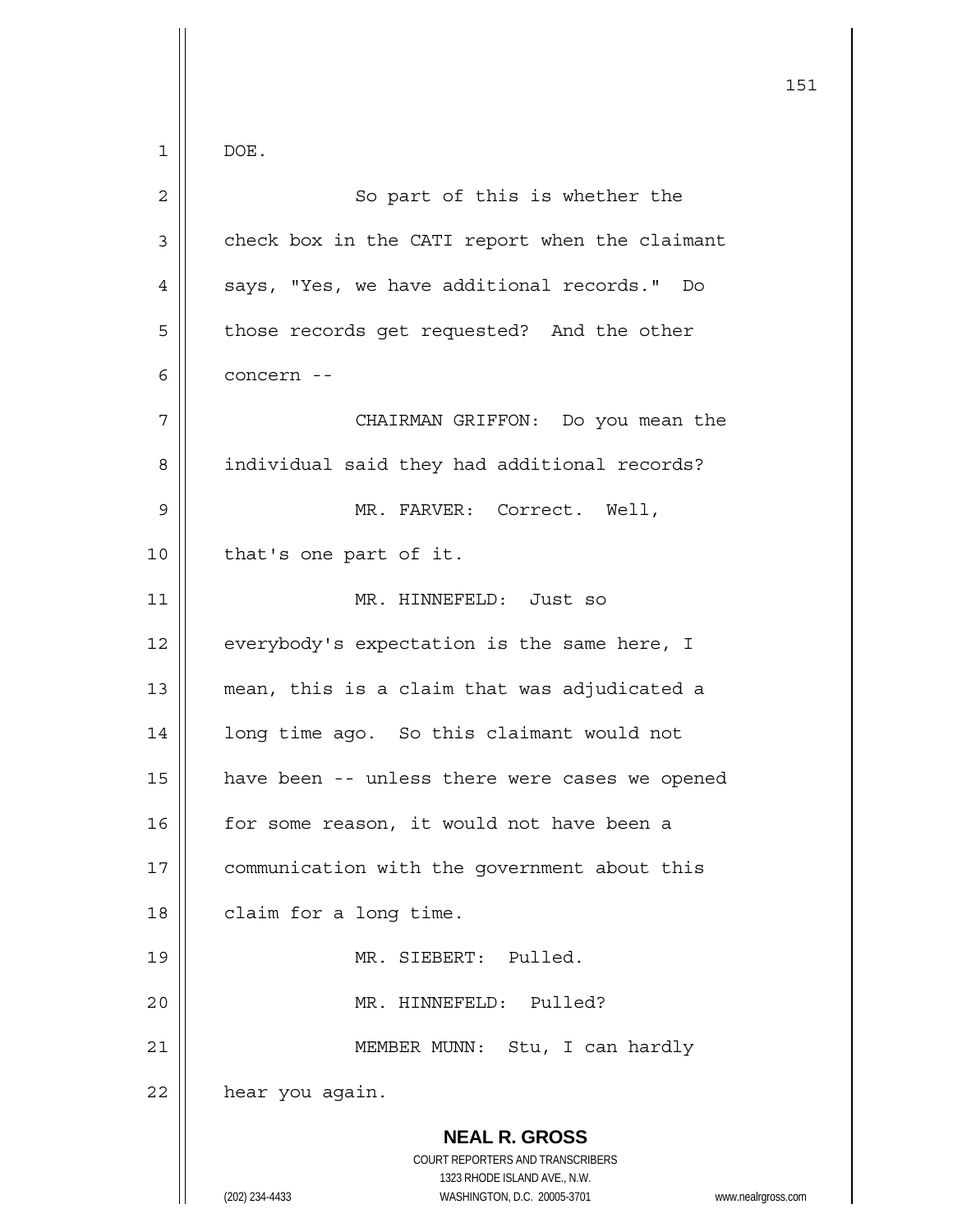| 1              | MR. HINNEFELD: Okay. Well, Scott                                    |
|----------------|---------------------------------------------------------------------|
| $\overline{2}$ | advises me that this case has been pulled for                       |
| 3              | SEC. Apparently this person's employment is                         |
| 4              | in the Los Alamos. It's a LANL case. It was                         |
| 5              | in the LANL SEC period. And so it looks to us                       |
| 6              | as if it's going to be concentrated in that.                        |
| 7              | Just in the instance of this, we                                    |
| 8              | don't make it a practice to go back to                              |
| 9              | claimants on these cases that the Board is                          |
| 10             | reviewing that have been adjudicated long ago,                      |
| 11             | for instance, in this case where they said                          |
| 12             | they had more records. We just feel like they                       |
| 13             | ought not to reopen the --                                          |
| 14             | CHAIRMAN GRIFFON: You want to                                       |
| 15             | make new communications with them and get any                       |
| 16             | - -                                                                 |
| 17             | MR. HINNEFELD: Yes. Why reopen                                      |
| 18             | the $-$                                                             |
| 19             | CHAIRMAN GRIFFON: Right, right.                                     |
| 20             | MR. HINNEFELD: -- closing since                                     |
| 21             | they got their adjudication answer. And so we                       |
| 22             | wouldn't go back. Now, we could do additional                       |
|                | <b>NEAL R. GROSS</b>                                                |
|                | <b>COURT REPORTERS AND TRANSCRIBERS</b>                             |
|                | 1323 RHODE ISLAND AVE., N.W.                                        |
|                | WASHINGTON, D.C. 20005-3701<br>(202) 234-4433<br>www.nealrgross.com |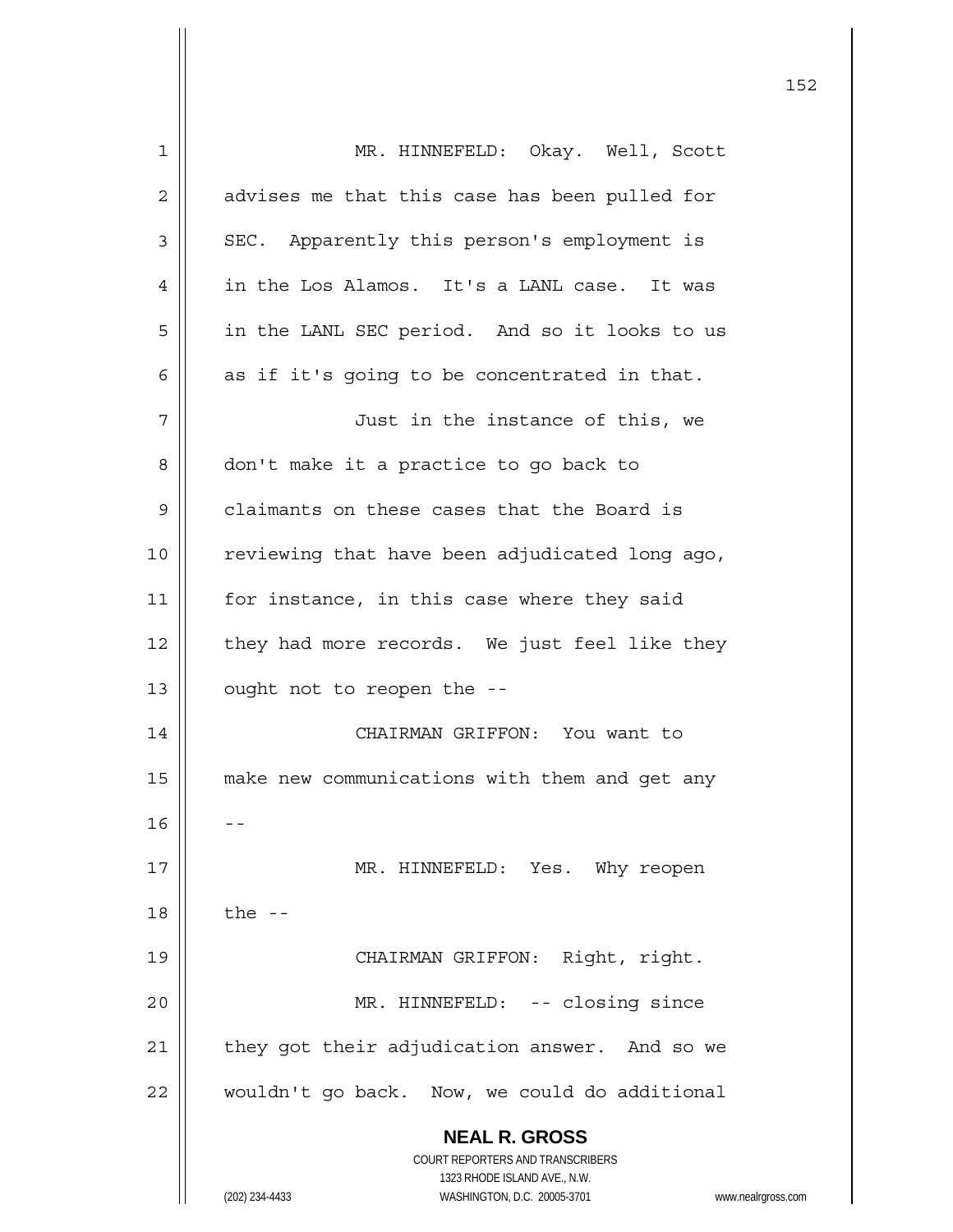**NEAL R. GROSS** COURT REPORTERS AND TRANSCRIBERS 1323 RHODE ISLAND AVE., N.W. (202) 234-4433 WASHINGTON, D.C. 20005-3701 www.nealrgross.com 153 1 2 3 4 5 6 7 8 9 10 11 12 13 14 15 16 17 18 19 20 21 22 searching, you know. MR. FARVER: No. But, I mean, when someone marks that in their CATI interview -- MR. HINNEFELD: In our response, we did say, "Well, there are a lot of medical records in the DOL file." And so it could be that she has boxes of medical records but nothing additional on the dosimetry. CHAIRMAN GRIFFON: But I think in this case you didn't go back to the individual probably. That's -- MR. HINNEFELD: Really, by the time the Board reviews it, unless this case is back and active again, I don't think we -- CHAIRMAN GRIFFON: No, no, no, no. MR. HINNEFELD: Oh, you mean at the time we would do it? CHAIRMAN GRIFFON: At the time you did it. MR. HINNEFELD: No. I'll bet we probably do not. I'll bet we probably do not.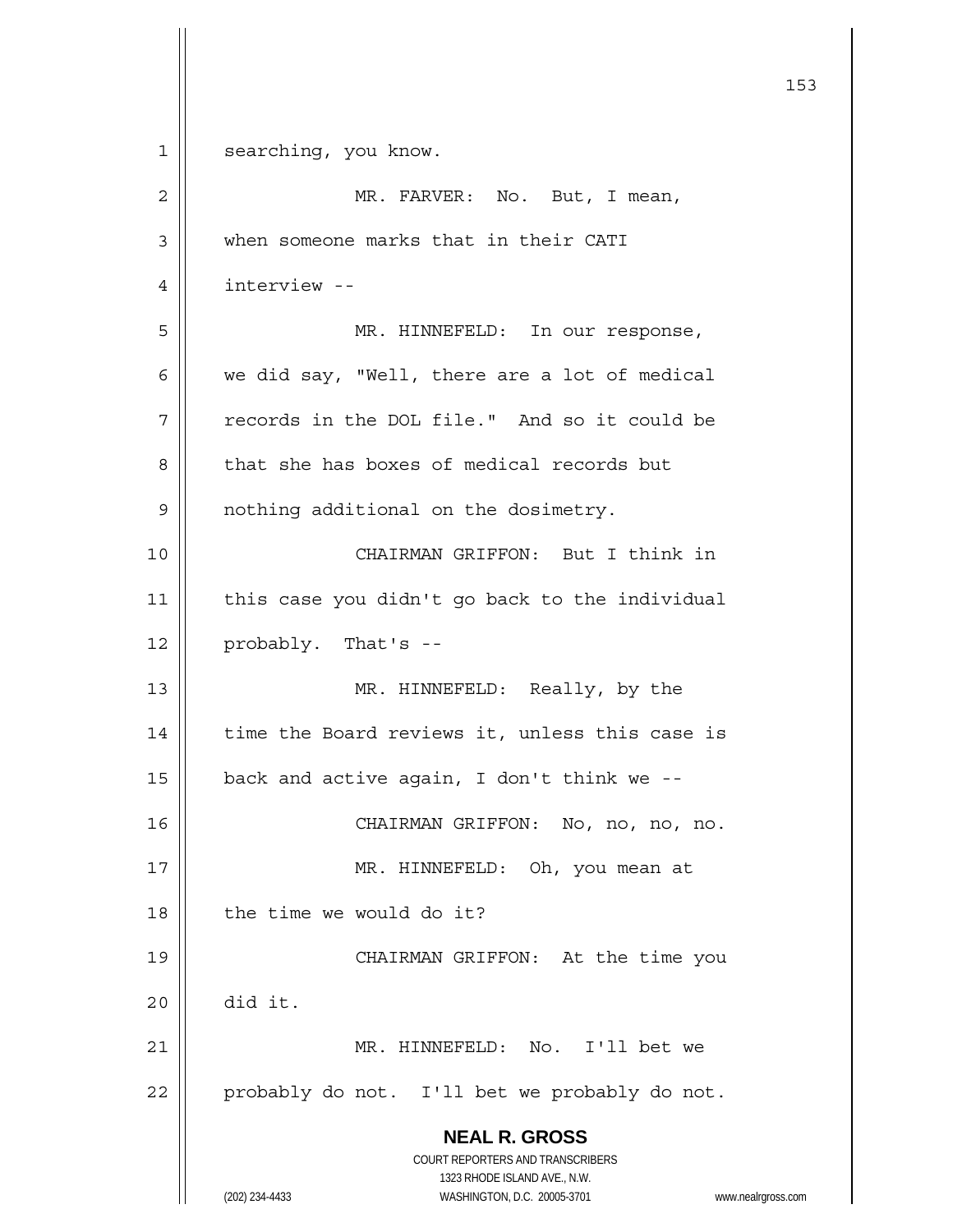|    |                                                                  | 154                |
|----|------------------------------------------------------------------|--------------------|
| 1  | CHAIRMAN GRIFFON: I guess that                                   |                    |
| 2  | would be more --                                                 |                    |
| 3  | MR. HINNEFELD: We concluded that                                 |                    |
| 4  | she was referring to the medical records and                     |                    |
| 5  | review at the time we did the dose. That was                     |                    |
| 6  | probably our conclusion at the time.                             |                    |
| 7  | CHAIRMAN GRIFFON: That is kind of                                |                    |
| 8  | an assumption.                                                   |                    |
| 9  | MR. SIEBERT: But you would have                                  |                    |
| 10 | had the opportunity during the close of that                     |                    |
| 11 | interview to say that that was unacceptable to                   |                    |
| 12 | her and said she had more records --                             |                    |
| 13 | MR. HINNEFELD: Yes.                                              |                    |
| 14 | MR. SIEBERT: -- and could have                                   |                    |
| 15 | sent them in, too.                                               |                    |
| 16 | MR. HINNEFELD: So, I mean, we can                                |                    |
| 17 | go back to LANL, you know. LANL has been a                       |                    |
| 18 | bit of a problem child sometimes with records.                   |                    |
| 19 | And so, you know, we can see if there is                         |                    |
| 20 | anything else there. We can check back with                      |                    |
| 21 | our own research. Maybe we have discovered                       |                    |
| 22 | that things really weren't that good back in                     |                    |
|    | <b>NEAL R. GROSS</b>                                             |                    |
|    | COURT REPORTERS AND TRANSCRIBERS<br>1323 RHODE ISLAND AVE., N.W. |                    |
|    | (202) 234-4433<br>WASHINGTON, D.C. 20005-3701                    | www.nealrgross.com |

 $\mathsf{I}$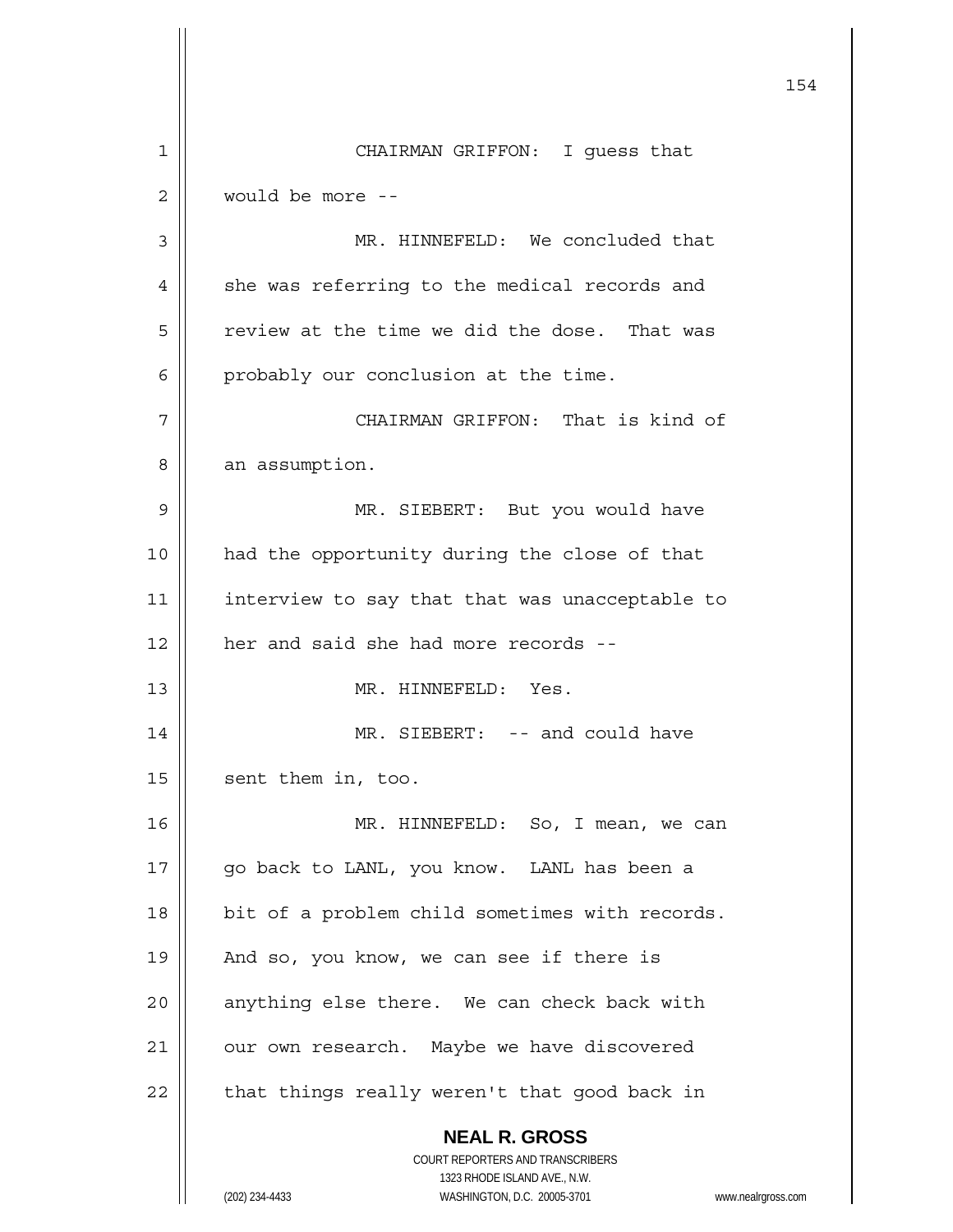|    | 155                                                                                                 |
|----|-----------------------------------------------------------------------------------------------------|
| 1  | those days or we don't have any --                                                                  |
| 2  | CHAIRMAN GRIFFON: its being                                                                         |
| 3  | pulled for SEC anyway.                                                                              |
| 4  | MR. HINNEFELD: Yes. I mean, it                                                                      |
| 5  | is not a bad claim. I just think it is just                                                         |
| 6  | for general reference.                                                                              |
| 7  | MR. FARVER: That was part of it.                                                                    |
| 8  | The claimant said there were additional                                                             |
| 9  | records. In this case, the employee worked                                                          |
| 10 | there from '46 through '90 or '91. It's a                                                           |
| 11 | long time period. And there are only three                                                          |
| 12 | years of exposure data: '56, '57, and '64.                                                          |
| 13 | That is probably what keyed it up                                                                   |
| 14 | to us there so that there might be additional                                                       |
| 15 | records, if you worked there that long and you                                                      |
| 16 | just have three years of monitoring data.                                                           |
| 17 | CHAIRMAN GRIFFON: Yes, right.                                                                       |
| 18 | Yes.                                                                                                |
| 19 | MEMBER MUNN: So the real bottom                                                                     |
| 20 | line here is did we have adequate records to                                                        |
| 21 | do the job that was necessary to be done?<br>And                                                    |
| 22 | that is to say, does what we have constitute                                                        |
|    | <b>NEAL R. GROSS</b><br>COURT REPORTERS AND TRANSCRIBERS                                            |
|    | 1323 RHODE ISLAND AVE., N.W.<br>(202) 234-4433<br>WASHINGTON, D.C. 20005-3701<br>www.nealrgross.com |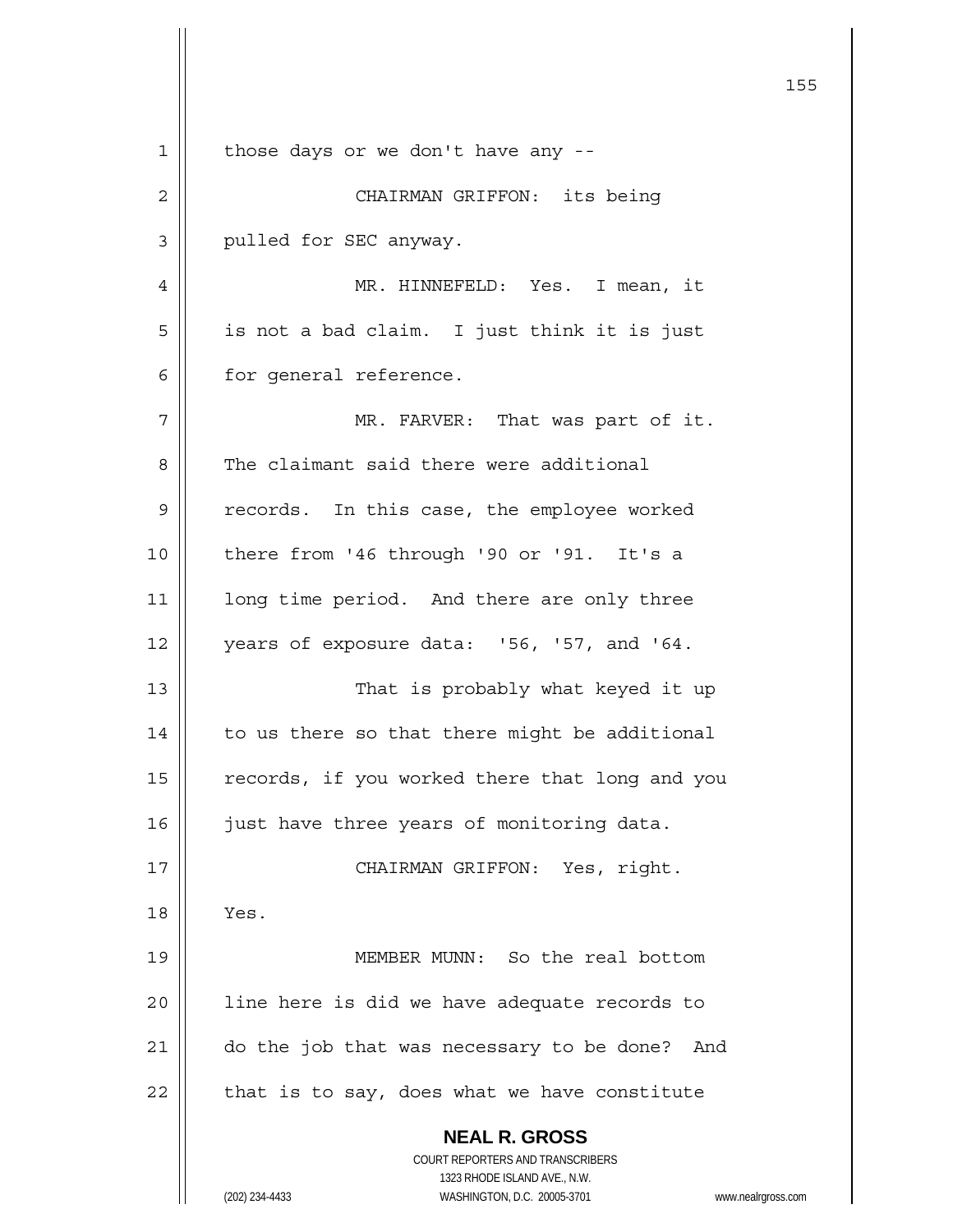**NEAL R. GROSS** COURT REPORTERS AND TRANSCRIBERS 1323 RHODE ISLAND AVE., N.W. 156 1 2 3 4 5 6 7 8 9 10 11 12 13 14 15 16 17 18 19 20 21 22 adequate information? This is not additional needed information or was it not? That is the question that seems -- MR. FARVER: Well, I can't tell you it was adequate because you only have three years of monitoring data. And then they only assign three years of missed dose data based on those three years of monitoring data. So I am not sure that is adequate. CHAIRMAN GRIFFON: I think the real bottom line is it's likely to be in the SEC, right? MR. HINNEFELD: Yes. I mean, that may be, you know, the reason for it. But yes, this case is in the SEC. I think that, Wanda, to answer your question, did we have adequate records, it depends on we should have had more or not. If the person was only monitored for three years, then we had all of the records. If the person was in a fairly

(202) 234-4433 WASHINGTON, D.C. 20005-3701 www.nealrgross.com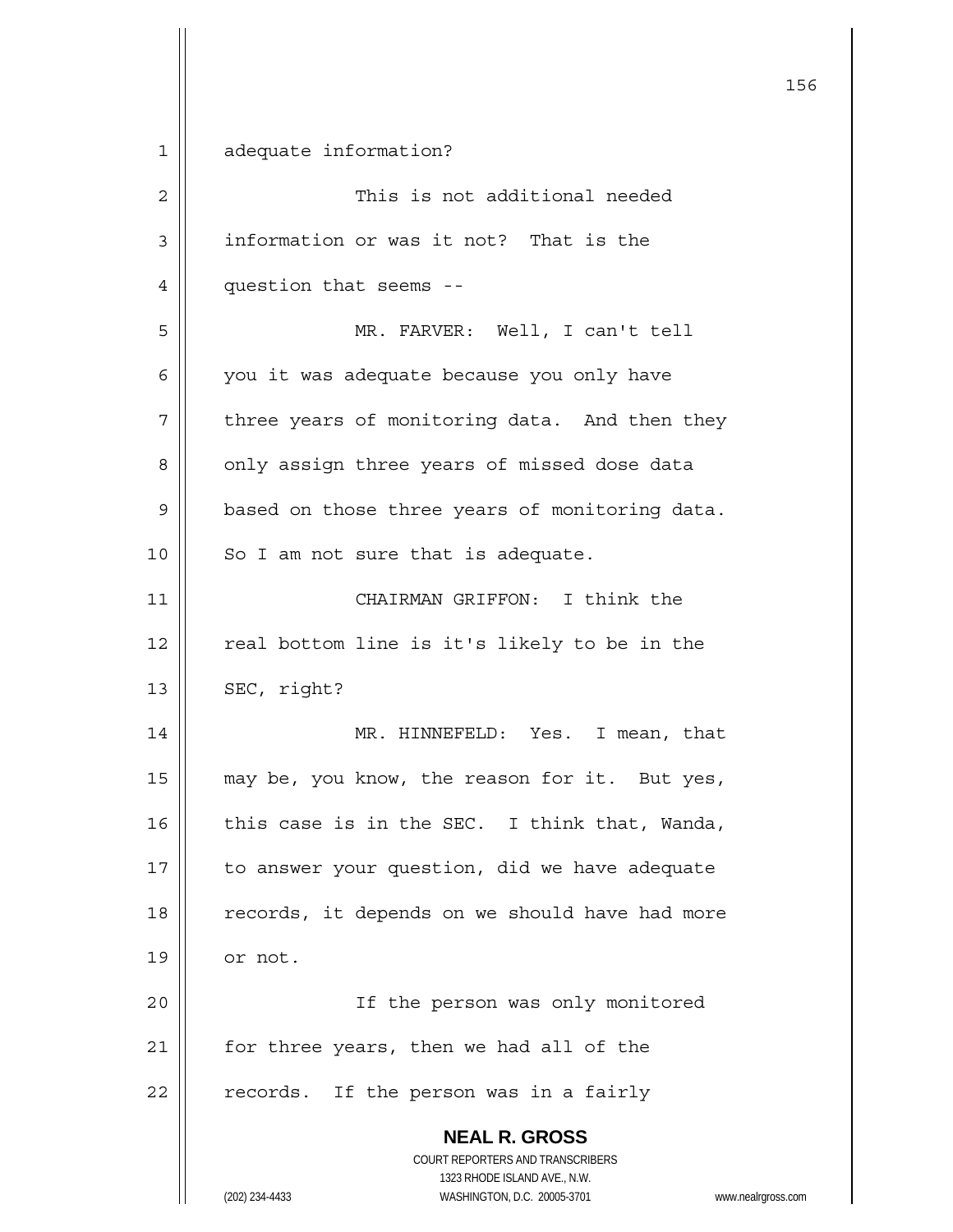**NEAL R. GROSS** COURT REPORTERS AND TRANSCRIBERS 1323 RHODE ISLAND AVE., N.W. (202) 234-4433 WASHINGTON, D.C. 20005-3701 www.nealrgross.com 1 2 3 4 5 6 7 8 9 10 11 12 13 14 15 16 17 18 19 20 21 22 unexposed job or pretty much unexposed job for their careers, then we had adequate records. But if this person was for a while in jobs where they had a relatively high exposure, especially for long years, I mean, they worked there a long time and those records weren't made available to us, well, then, arguably, we didn't have adequate records. So, you know, you can't really answer the question were these records adequate without knowing if there is still in them. MR. FARVER: Correct. And if you go back even to the job descriptions, well, janitor, lab associate, technician, prototype machinist, casting machinist, so yes or no. MR. HINNEFELD: Yes. CHAIRMAN GRIFFON: Yes. MEMBER MUNN: I'm thinking in terms of the closure of the file itself when I really should see if we have adequate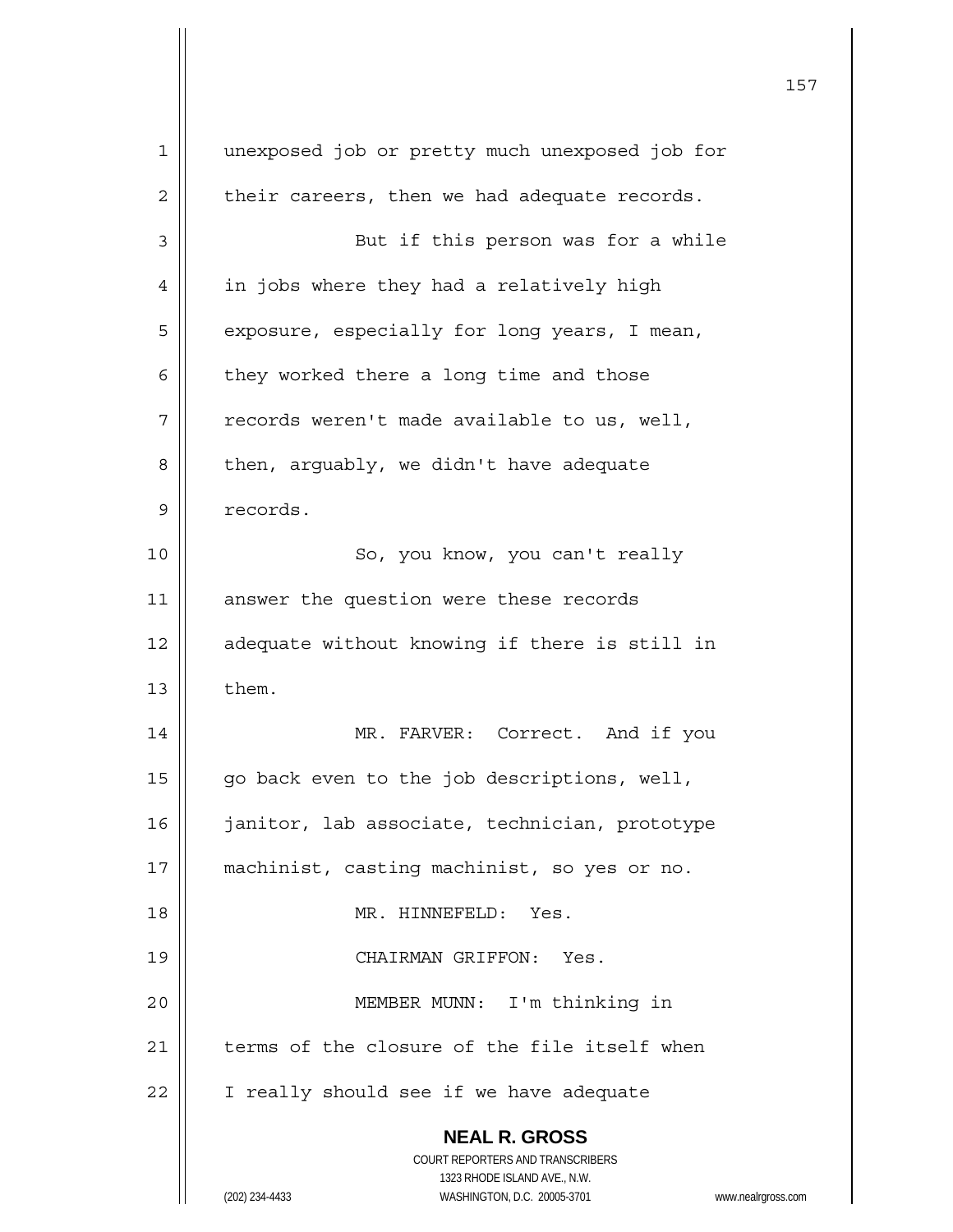|             | 158                                                                 |
|-------------|---------------------------------------------------------------------|
| $\mathbf 1$ | records to complete what needed to be done.                         |
| 2           | MR. HINNEFELD: Well, in this case                                   |
| 3           | the judgment was made that the Los Alamos                           |
| 4           | records are of sufficient quality that had he                       |
| 5           | been monitored, we would have had more                              |
| 6           | records.                                                            |
| 7           | MEMBER MUNN: Right.                                                 |
| 8           | MR. HINNEFELD: That was the tacit                                   |
| $\mathsf 9$ | assumption that was dose reconstruction                             |
| 10          | because when a person didn't have a monitoring                      |
| 11          | record, they were assigned the ambient dose,                        |
| 12          | which means that they were essentially a                            |
| 13          | non-exposed person. They just worked on the                         |
| 14          | site.                                                               |
| 15          | MEMBER MUNN: Right.                                                 |
| 16          | MR. HINNEFELD: So that was the                                      |
| 17          | assumption in this. And whether or not that                         |
| 18          | was a good assumption or not would depend on                        |
| 19          | whether our understanding of the Los Alamos                         |
| 20          | record system is correct or the one we had at                       |
| 21          | that time.                                                          |
| 22          | I can check to see if it has                                        |
|             | <b>NEAL R. GROSS</b>                                                |
|             | COURT REPORTERS AND TRANSCRIBERS<br>1323 RHODE ISLAND AVE., N.W.    |
|             | (202) 234-4433<br>WASHINGTON, D.C. 20005-3701<br>www.nealrgross.com |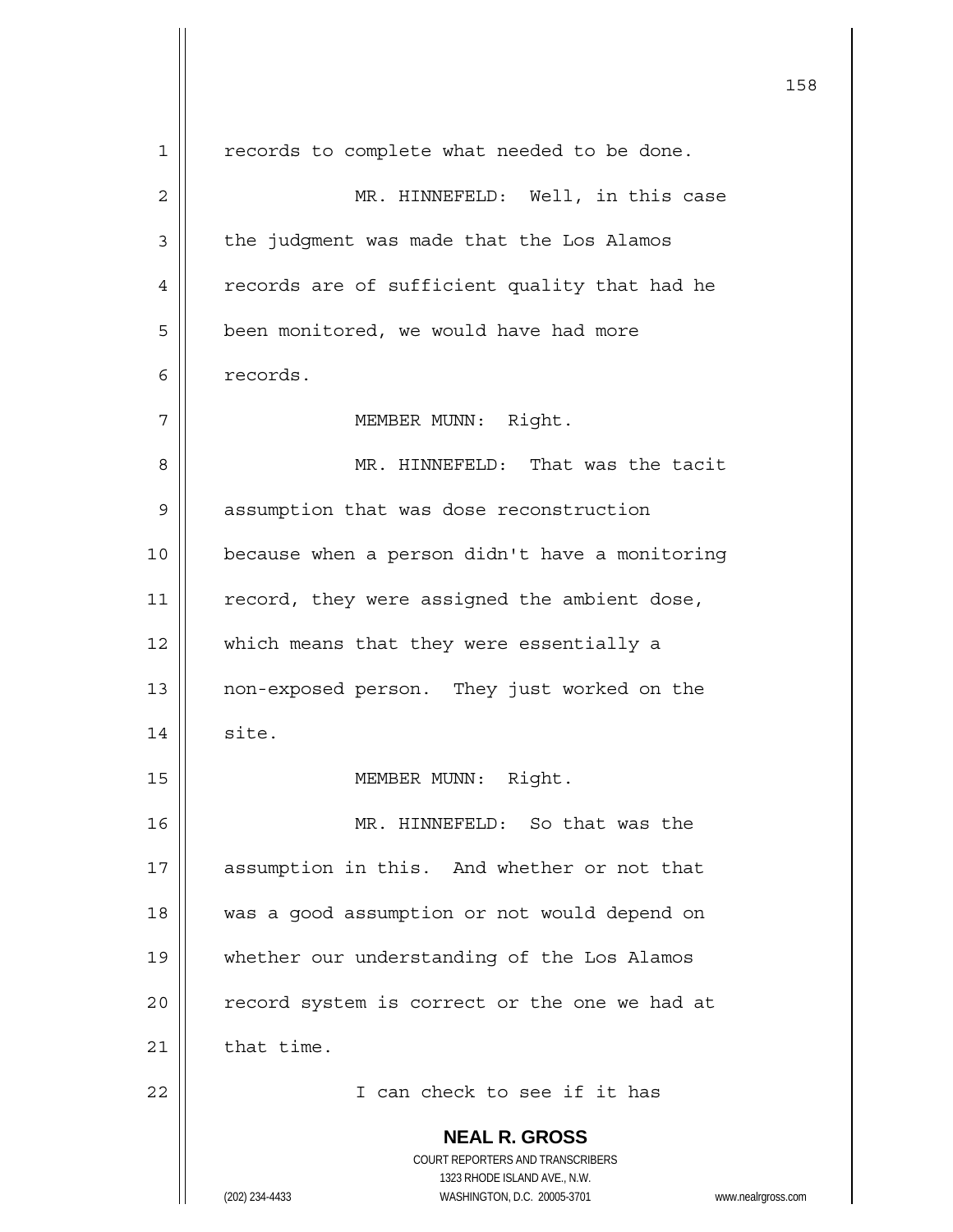| $\mathbf 1$    | changed. I mean, we could go back to Los                                                 |
|----------------|------------------------------------------------------------------------------------------|
| 2              | Alamos and with the general question about,                                              |
| $\mathfrak{Z}$ | are we sure, are you sure we are getting all                                             |
| 4              | of these exposure records. But in terms of a                                             |
| 5              | follow-up, I don't know if there is going to                                             |
| 6              | be anything terribly satisfying. We normally                                             |
| 7              | go back to a DOE site.                                                                   |
| 8              | MEMBER MUNN: But in any case, did                                                        |
| 9              | I hear correctly that this now falls into an                                             |
| 10             | SEC?                                                                                     |
| 11             | MR. HINNEFELD: Yes, that is the                                                          |
| 12             | case.                                                                                    |
| 13             | CHAIRMAN GRIFFON: Does it fall                                                           |
| 14             | into or it's being assessed to determine?                                                |
| 15             | MR. HINNEFELD: It is our judgment                                                        |
| 16             | that it will. It is on that list because they                                            |
| 17             | have employment in the covered period and they                                           |
| 18             | have what appears to us to be SEC cancer.                                                |
| 19             | MEMBER MUNN: I see.                                                                      |
| 20             | MR. HINNEFELD: So that's why they                                                        |
| 21             | end up that full category. That's what puts                                              |
| 22             | them in that.                                                                            |
|                | <b>NEAL R. GROSS</b><br>COURT REPORTERS AND TRANSCRIBERS<br>1323 RHODE ISLAND AVE., N.W. |
|                | (202) 234-4433<br>WASHINGTON, D.C. 20005-3701<br>www.nealrgross.com                      |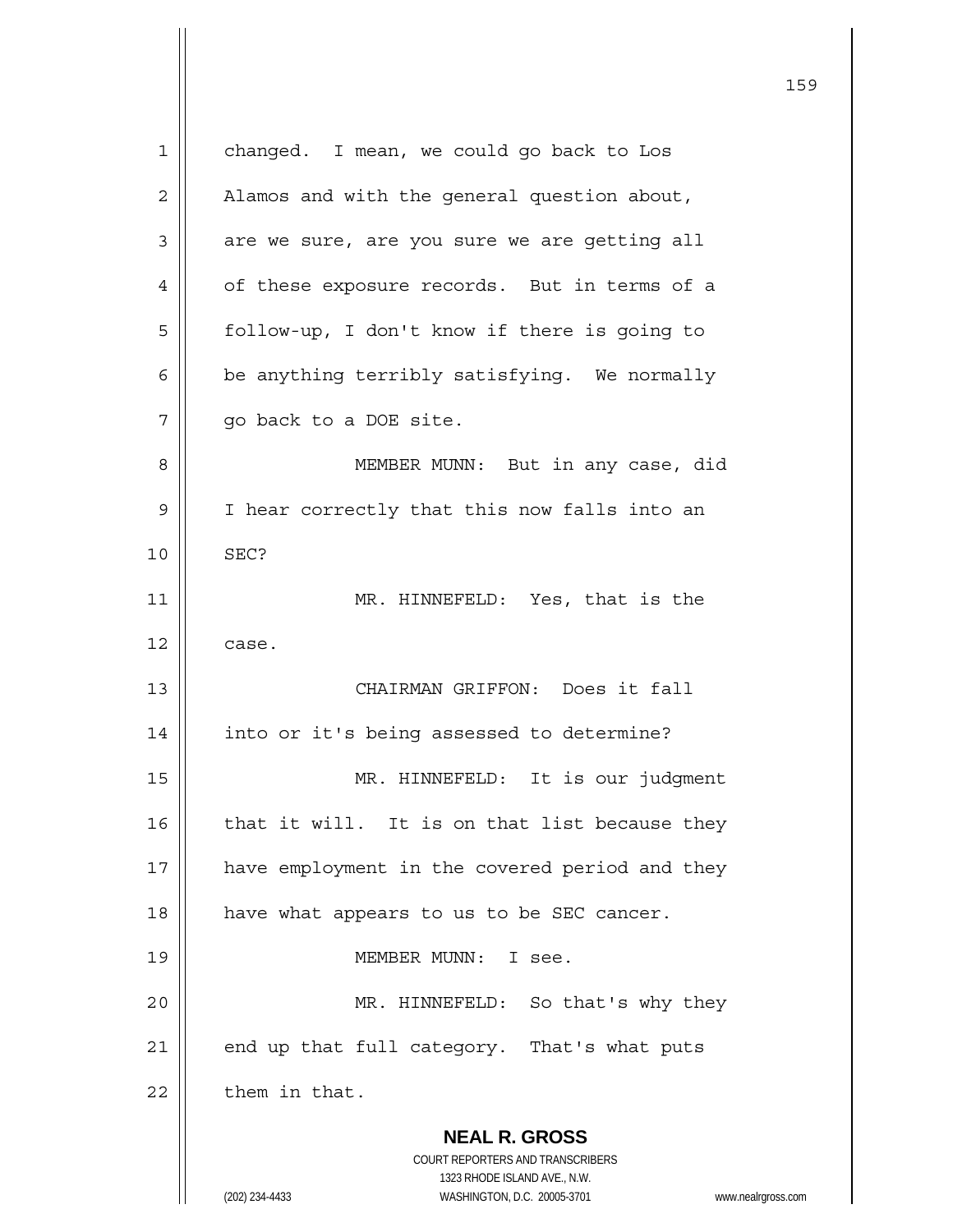|             |                                                                     | 160 |
|-------------|---------------------------------------------------------------------|-----|
| $\mathbf 1$ | CHAIRMAN GRIFFON: Okay.                                             |     |
| 2           | MR. HINNEFELD: So, now, on that                                     |     |
| 3           | one, I said we would see what we can find out                       |     |
| 4           | if there is a way to find out any more. That                        |     |
| 5           | is actually several of the 143 findings fall                        |     |
| 6           | in that category, right?                                            |     |
| 7           | CHAIRMAN GRIFFON: Yes, but I was                                    |     |
| 8           | just going to say, if I can use that last bit                       |     |
| 9           | you just said, I don't feel that there is any                       |     |
| 10          | further action on this case.                                        |     |
| 11          | MR. HINNEFELD: That is even                                         |     |
| 12          | better.                                                             |     |
| 13          | CHAIRMAN GRIFFON: I mean, we will                                   |     |
| 14          | just say that it's no further action in this                        |     |
| 15          | case since it appears -- I want to know how to                      |     |
| 16          | phrase this -- to fall under the SEC class.                         |     |
| 17          | MR. HINNEFELD: Yes, yes.                                            |     |
| 18          | CHAIRMAN GRIFFON: I haven't                                         |     |
| 19          | looked at the other couple of findings, but it                      |     |
| 20          | may be that that applies as well, you know.                         |     |
| 21          | We're talking about 143.5 and .6.                                   |     |
| 22          | One is related to receiving all                                     |     |
|             | <b>NEAL R. GROSS</b>                                                |     |
|             | COURT REPORTERS AND TRANSCRIBERS<br>1323 RHODE ISLAND AVE., N.W.    |     |
|             | (202) 234-4433<br>WASHINGTON, D.C. 20005-3701<br>www.nealrgross.com |     |

 $\mathsf{I}$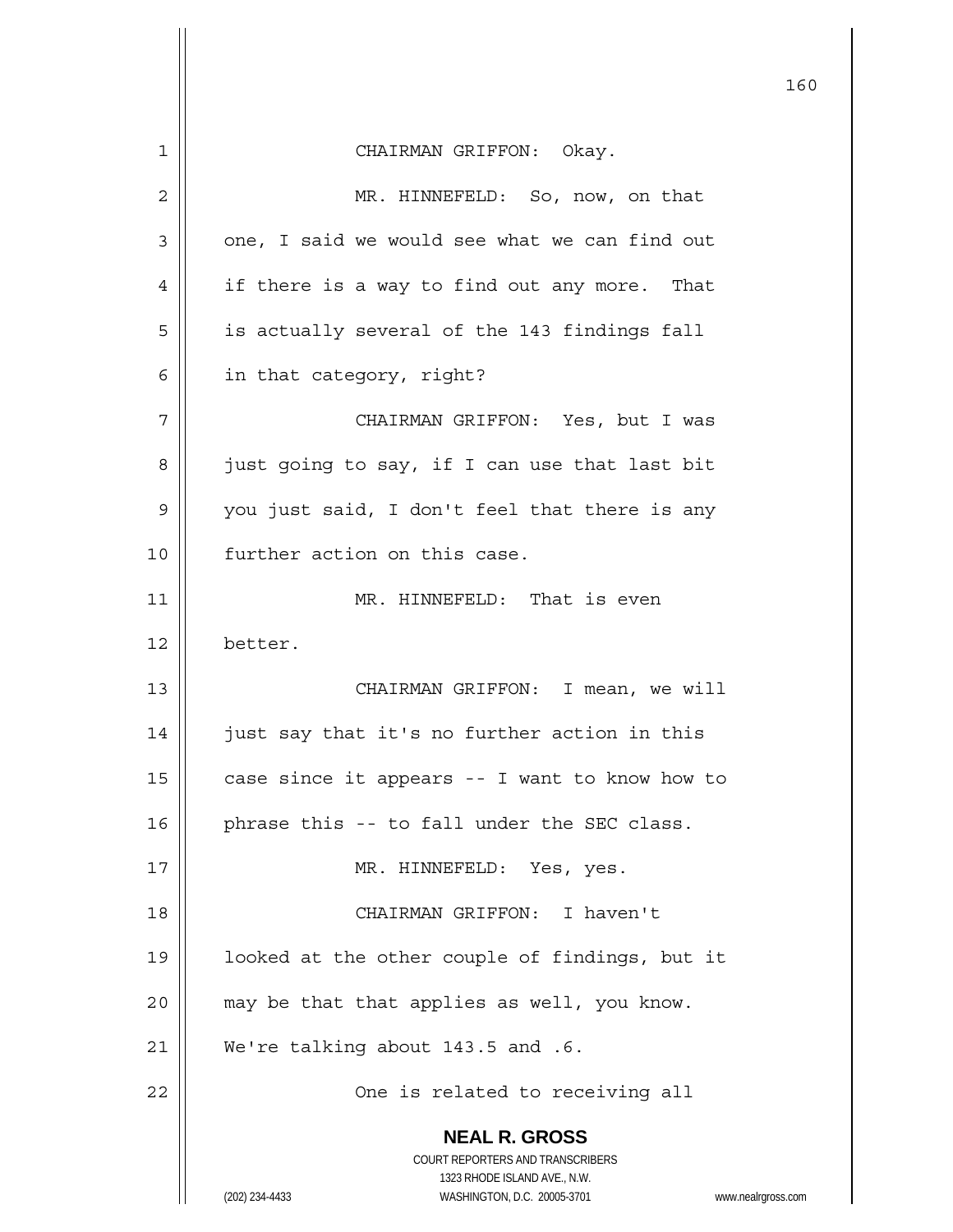**NEAL R. GROSS** COURT REPORTERS AND TRANSCRIBERS 1323 RHODE ISLAND AVE., N.W. (202) 234-4433 WASHINGTON, D.C. 20005-3701 www.nealrgross.com 1 2 3 4 5 6 7 8 9 10 11 12 13 14 15 16 17 18 19 20 21 22 the velocity of the other. I think the same thing would be applicable here, right? MR. FARVER: Yes. CHAIRMAN GRIFFON: And the other one is really the CATI. Yes. So I think it still applies, right? MR. FARVER: Yes. CHAIRMAN GRIFFON: So we'll close. I think we'll close this case out because it falls under the SEC. MEMBER MUNN: Some of the closures of some of the earlier items on that particular case were closed, saying that that badging policy is to be reviewed in site profile review, another one of those things where the action goes somewhere else. MR. KATZ: Wanda, it's hard to hear you. Maybe you could pick up the -- MEMBER MUNN: Maybe I am just speaking too softly because -- MR. KATZ: Oh, maybe. MEMBER MUNN: -- I do have my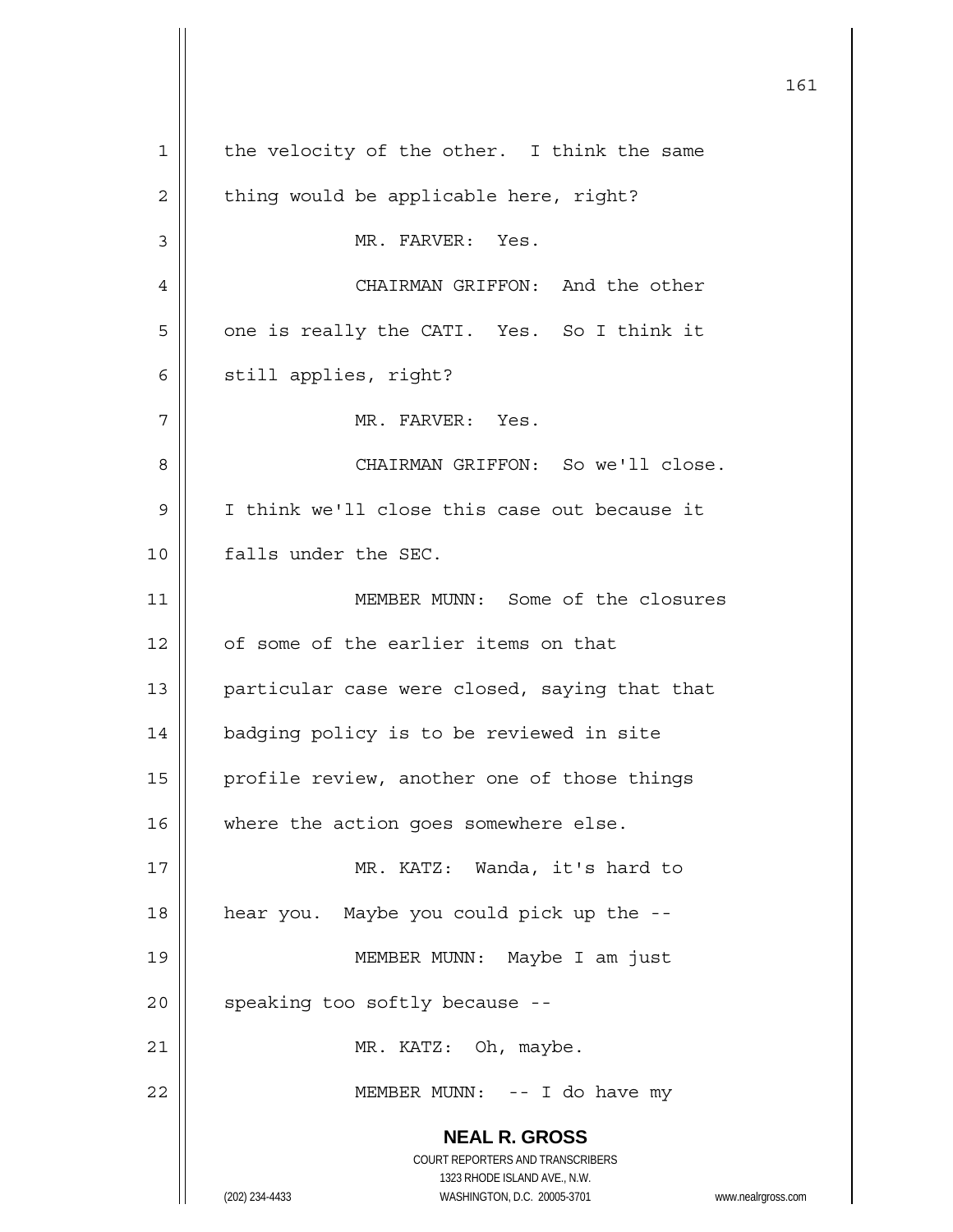$1$ handset in my hand.

| 2  | CHAIRMAN GRIFFON: That's better.                                                                                                                                |
|----|-----------------------------------------------------------------------------------------------------------------------------------------------------------------|
| 3  | MEMBER MUNN: I was raising a                                                                                                                                    |
| 4  | question with respect to the badging policy to                                                                                                                  |
| 5  | be reviewed in the site profile review --                                                                                                                       |
| 6  | CHAIRMAN GRIFFON: Yes.                                                                                                                                          |
| 7  | MEMBER MUNN: -- for item 2 and                                                                                                                                  |
| 8  | item 3 of that particular case and was                                                                                                                          |
| 9  | commenting that this is another one of those                                                                                                                    |
| 10 | things where the action goes somewhere else                                                                                                                     |
| 11 | and it's not clear how that particular item in                                                                                                                  |
| 12 | this matrix gets its final stamp of closed.                                                                                                                     |
| 13 | CHAIRMAN GRIFFON: Well, for this                                                                                                                                |
| 14 | case, since it's an SEC, the case would be                                                                                                                      |
| 15 | closed anyway. But I understand what you're                                                                                                                     |
| 16 | saying in general you refer to a site profile                                                                                                                   |
| 17 | review.                                                                                                                                                         |
| 18 | MEMBER MUNN: Yes. It's not                                                                                                                                      |
| 19 | necessarily this case but --                                                                                                                                    |
| 20 | CHAIRMAN GRIFFON: Usually it                                                                                                                                    |
| 21 | stays open, yes.                                                                                                                                                |
| 22 | MEMBER MUNN: -- overall have we                                                                                                                                 |
|    | <b>NEAL R. GROSS</b><br>COURT REPORTERS AND TRANSCRIBERS<br>1323 RHODE ISLAND AVE., N.W.<br>(202) 234-4433<br>WASHINGTON, D.C. 20005-3701<br>www.nealrgross.com |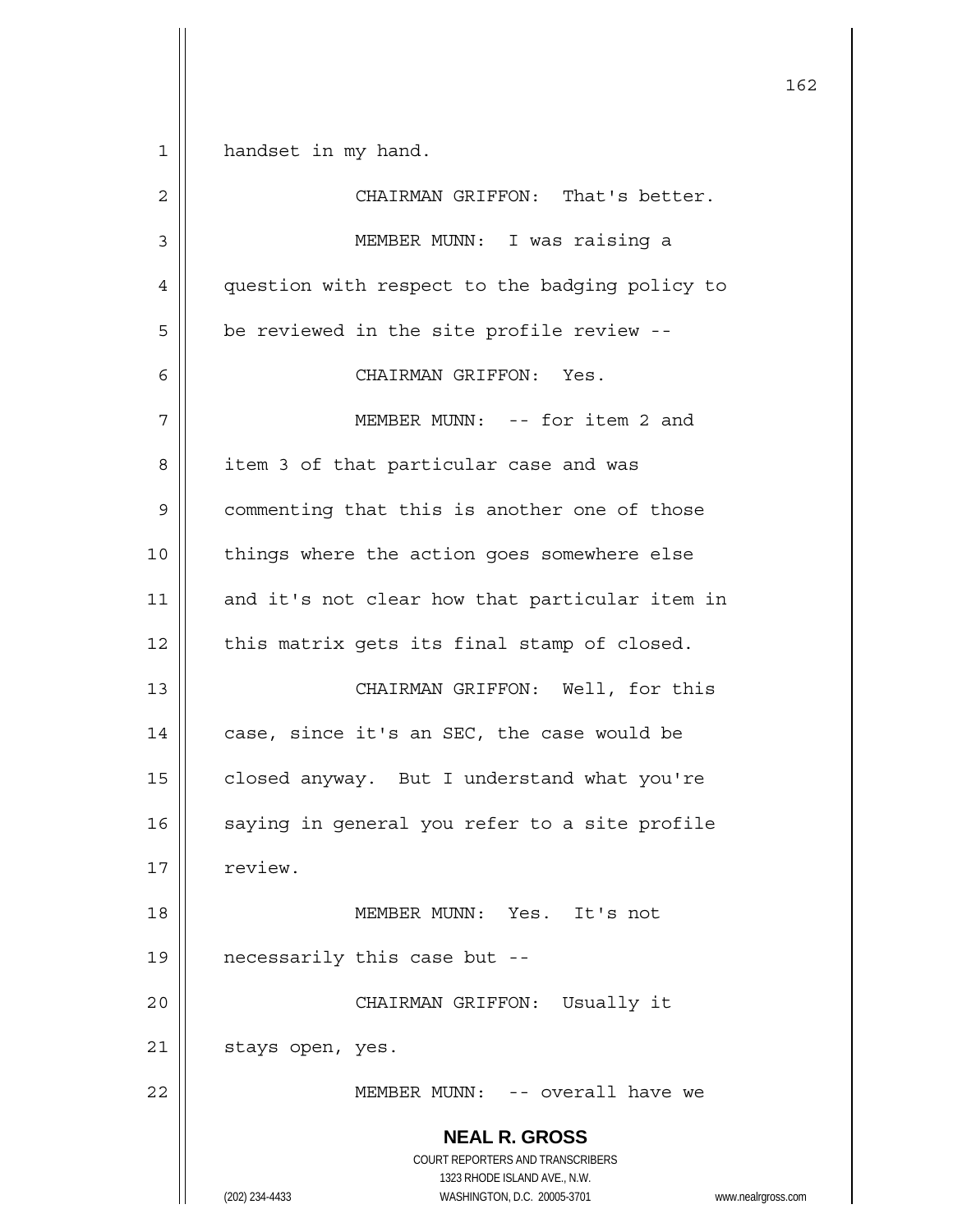**NEAL R. GROSS** COURT REPORTERS AND TRANSCRIBERS 1323 RHODE ISLAND AVE., N.W. (202) 234-4433 WASHINGTON, D.C. 20005-3701 www.nealrgross.com 1 2 3 4 5 6 7 8 9 10 11 12 13 14 15 16 17 18 19 20 21 22 finally wrestled that to the ground how we are going to "write closed" in the final column? CHAIRMAN GRIFFON: I don't think we have any further than the procedures workgroup has. I mean, I think it's the same scenario that we -- the procedures subcommittee will have the same kind of thing. I mean, we just have to be able to track all of these matrices -- MEMBER MUNN: Yes. Well, it -- CHAIRMAN GRIFFON: -- across our Board work, you know? Yes. MEMBER MUNN: Yes. CHAIRMAN GRIFFON: So this is getting referred to the LANL site profile review, which I guess I am involved with. And we just have to make sure it doesn't get lost. Yes, I know what you are saying. MEMBER MUNN: Yes. CHAIRMAN GRIFFON: Yes. We are going to do that in the data. John just talked to me before the meeting started this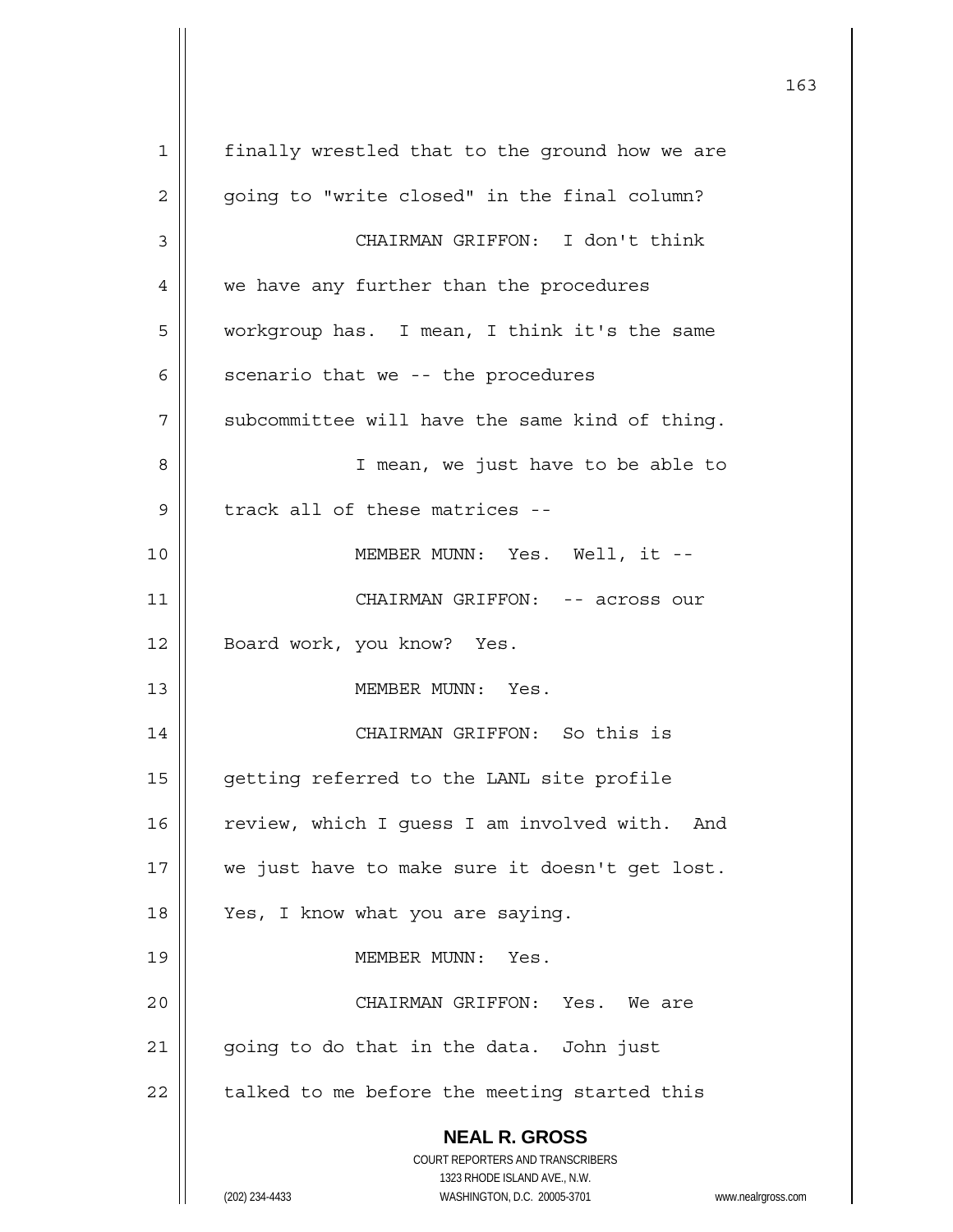| $1\,$          | morning that I have to get in touch with Kathy                                                      |
|----------------|-----------------------------------------------------------------------------------------------------|
| $\overline{2}$ | and probably Doug and work a little more.                                                           |
| $\mathfrak{Z}$ | They have a beta version of a database similar                                                      |
| 4              | to the procedures subcommittee database. And                                                        |
| 5              | I think they have even uploaded most of the                                                         |
| 6              | past data on that.                                                                                  |
| 7              | DR. MAURO: We've been working on                                                                    |
| 8              | it.                                                                                                 |
| $\mathsf 9$    | CHAIRMAN GRIFFON: Yes. So, you                                                                      |
| 10             | know, we are probably ready to -- that will                                                         |
| 11             | help us in tracking these kinds of -- and                                                           |
| 12             | being able to query and see what is hanging                                                         |
| 13             | out there and what has been transferred where                                                       |
| 14             |                                                                                                     |
| 15             | MEMBER MUNN:<br>Good.                                                                               |
| 16             | CHAIRMAN GRIFFON: -- and so                                                                         |
| 17             | forth. So yes, yes. So will use matrices in                                                         |
| 18             | the meetings and the database for tracking.                                                         |
| 19             | Anyway, we'll talk more about that.                                                                 |
| 20             | MEMBER MUNN: That's good.                                                                           |
| 21             | CHAIRMAN GRIFFON: Yes.                                                                              |
| 22             | DR. MAURO: Is Kathy Behling on                                                                      |
|                | <b>NEAL R. GROSS</b>                                                                                |
|                | <b>COURT REPORTERS AND TRANSCRIBERS</b>                                                             |
|                | 1323 RHODE ISLAND AVE., N.W.<br>(202) 234-4433<br>WASHINGTON, D.C. 20005-3701<br>www.nealrgross.com |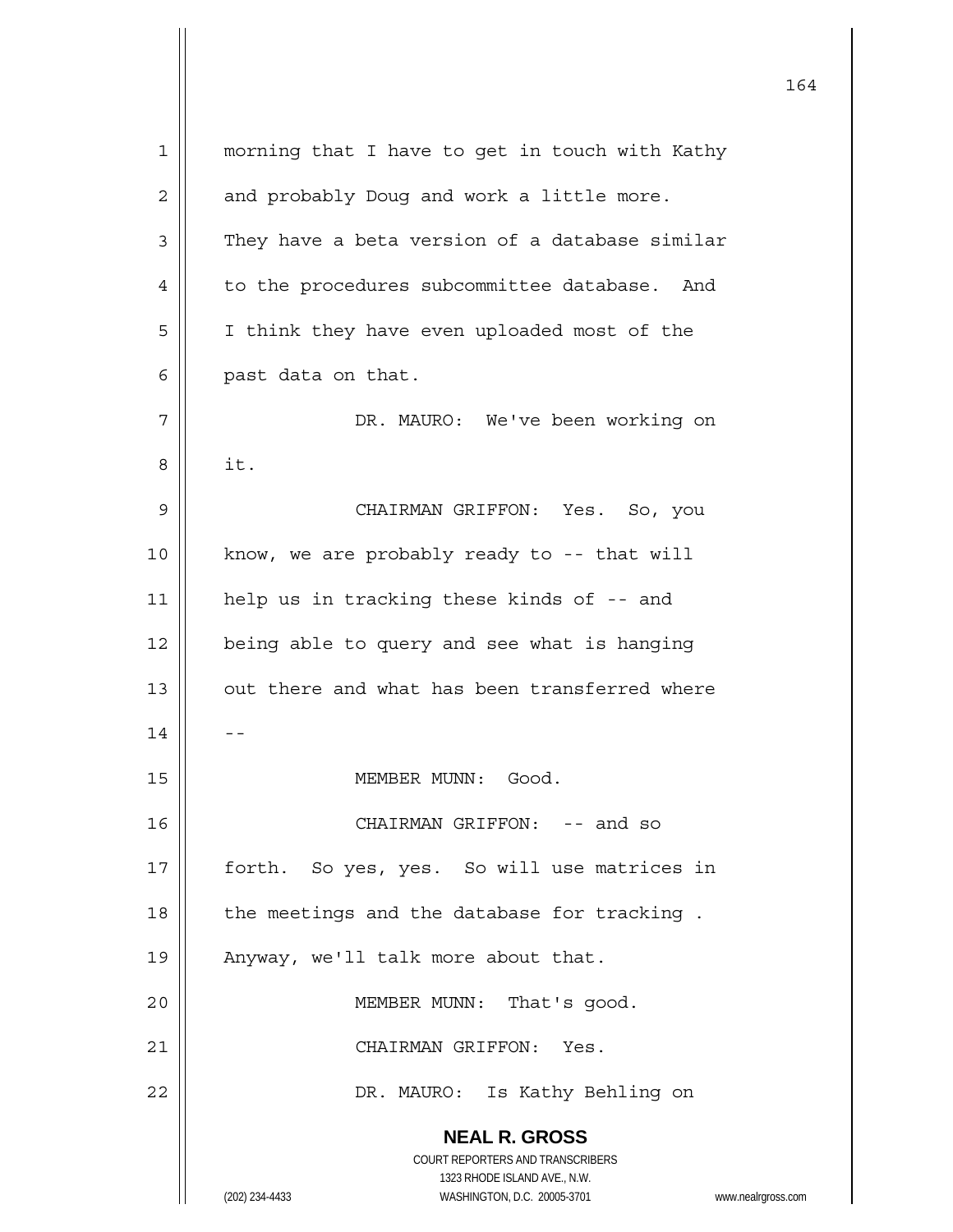|    |                                               | 165 |
|----|-----------------------------------------------|-----|
| 1  | the line?                                     |     |
| 2  | MS. BEHLING: Yes, I am on the                 |     |
| 3  | line.                                         |     |
| 4  | DR. MAURO: Kathy, as a little                 |     |
| 5  | update, how do things stand with Don Loomis   |     |
| 6  | loading the data into the database? Are we    |     |
| 7  | making some progress there?                   |     |
| 8  | MS. BEHLING: We've made a lot of              |     |
| 9  | progress. And I had hoped to get the database |     |
| 10 | into Mark's hands before this meeting, but    |     |
| 11 | when I looked, in fact, Don has loaded the    |     |
| 12 | first five sets onto the database. I'm still  |     |
| 13 | reviewing some of that.                       |     |
| 14 | The one thing that has been added             |     |
| 15 | to this database that is not included in the  |     |
| 16 | procedures database is some statistics tabs.  |     |
| 17 | And that hopefully is going to help the Board |     |
| 18 | with their selection process. They will be    |     |
| 19 | able to go to that tab and see just what      |     |
| 20 | facilities we have already picked cases from  |     |
| 21 | and what types of cancer and so on and so     |     |
| 22 | forth as you looked at now.                   |     |
|    | <b>NEAL R. GROSS</b>                          |     |

COURT REPORTERS AND TRANSCRIBERS 1323 RHODE ISLAND AVE., N.W. (202) 234-4433 WASHINGTON, D.C. 20005-3701 www.nealrgross.com

 $\prod$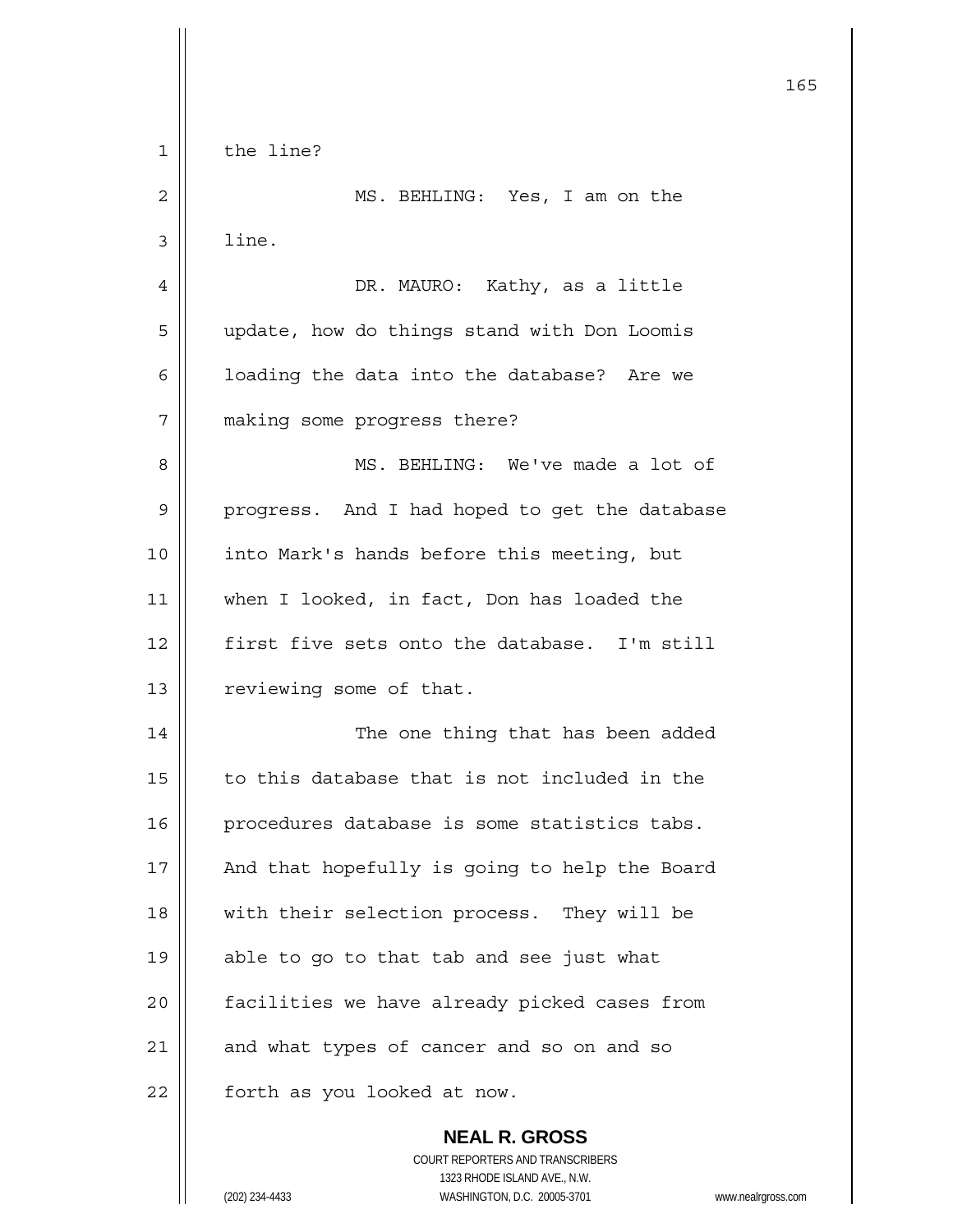| 1              | We are still working on the                                             |
|----------------|-------------------------------------------------------------------------|
| $\overline{2}$ | facility portion of that statistics tab. And                            |
| 3              | that is really the last thing that needs to be                          |
| 4              | done before I turn it over to Mark and he can                           |
| 5              | look over it and see what he thinks about it.                           |
| 6              | Hopefully by the next meeting we                                        |
| 7              | can be up and running with that.                                        |
| 8              | MEMBER MUNN: That will be really                                        |
| 9              | helpful, Kathy.                                                         |
| 10             | MS. BEHLING: Okay.                                                      |
| 11             | CHAIRMAN GRIFFON: All right. So,                                        |
| 12             | then, 143.5 and .6 are a similar outcome as                             |
| 13             | 143.1. So I am moving on to 144.1. I have                               |
| 14             | asked SC&A to review the case.                                          |
| 15             | MR. FARVER: I've reviewed it, and                                       |
| 16             | their response is correct. In other words, we                           |
| 17             | actually agree.                                                         |
| 18             | CHAIRMAN GRIFFON: Right.                                                |
| 19             | MEMBER MUNN: That's wonderful.                                          |
| 20             | MR. FARVER: Mark that down.                                             |
| 21             | CHAIRMAN GRIFFON: It's good to                                          |
| 22             | close out some. Can you tell us a little bit                            |
|                | <b>NEAL R. GROSS</b>                                                    |
|                | <b>COURT REPORTERS AND TRANSCRIBERS</b><br>1323 RHODE ISLAND AVE., N.W. |
|                | WASHINGTON, D.C. 20005-3701<br>(202) 234-4433<br>www.nealrgross.com     |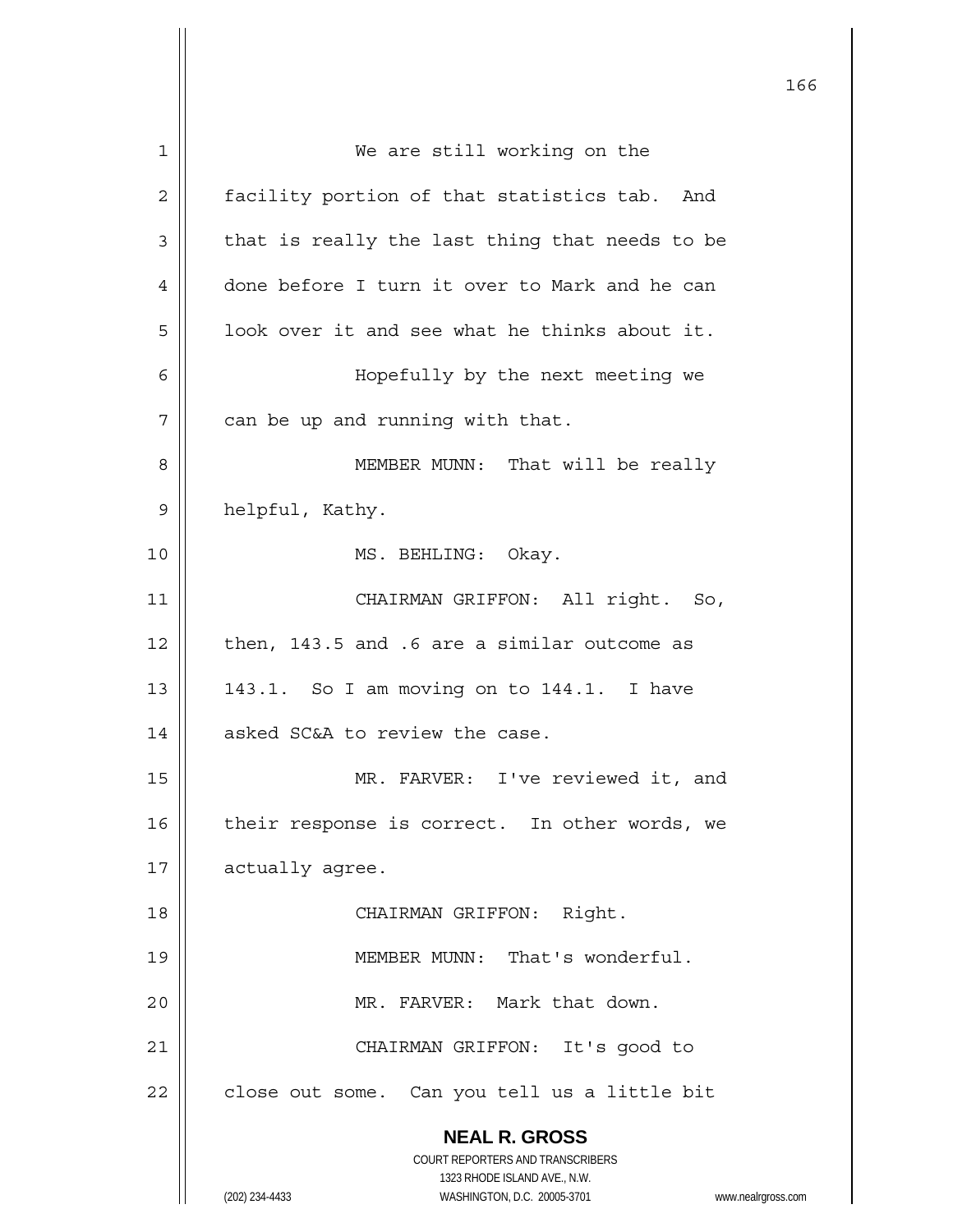|    |                                                                     | 167 |
|----|---------------------------------------------------------------------|-----|
| 1  | about the why?                                                      |     |
| 2  | MR. FARVER: It has to do with the                                   |     |
| 3  | calculation of shallow dose for -- let's see.                       |     |
| 4  | MR. SIEBERT: For missed dose.                                       |     |
| 5  | MR. FARVER: Missed dose?                                            |     |
| 6  | MR. SIEBERT: Yes. It's all                                          |     |
| 7  | missed dose --                                                      |     |
| 8  | MR. FARVER: Missed dose.                                            |     |
| 9  | MR. SIEBERT: -- assigned as                                         |     |
| 10 | photon. And there was no electron, but that's                       |     |
| 11 | because it was all missed dose related to 17                        |     |
| 12 | that way.                                                           |     |
| 13 | MR. FARVER: Yes. It has to do                                       |     |
| 14 | with counting the zeroes. And if it's a zero                        |     |
| 15 | shallow and a zero deep, you do one thing.                          |     |
| 16 | And it's the different combination of the                           |     |
| 17 | zeros and the positives. And it's all spelled                       |     |
| 18 | out in OTIB 17 pretty well.                                         |     |
| 19 | MEMBER MUNN: So SC&A accepts                                        |     |
| 20 | NIOSH's explanation? Case closed.                                   |     |
| 21 | MR. FARVER: Case closed.                                            |     |
| 22 | CHAIRMAN GRIFFON: Okay. 144.2.                                      |     |
|    | <b>NEAL R. GROSS</b>                                                |     |
|    | COURT REPORTERS AND TRANSCRIBERS<br>1323 RHODE ISLAND AVE., N.W.    |     |
|    | (202) 234-4433<br>WASHINGTON, D.C. 20005-3701<br>www.nealrgross.com |     |

 $\mathsf{I}$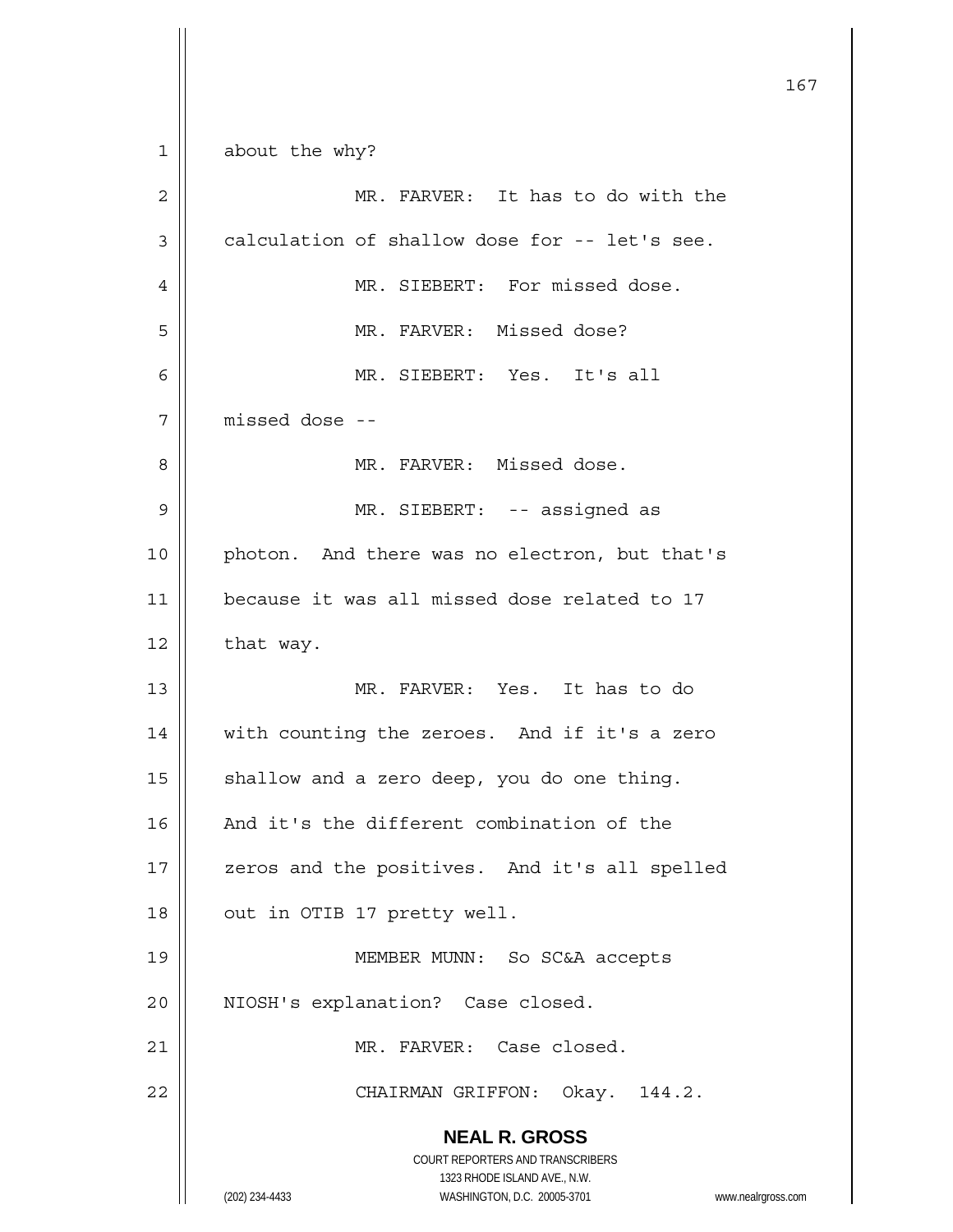|    | 168                                                                                                 |  |
|----|-----------------------------------------------------------------------------------------------------|--|
| 1  | NIOSH has an action here on these.                                                                  |  |
| 2  | MR. HINNEFELD: I've got nothing                                                                     |  |
| 3  | new to provide today.                                                                               |  |
| 4  | CHAIRMAN GRIFFON: Okay.                                                                             |  |
| 5  | MR. HINNEFELD: I'll see if I                                                                        |  |
| 6  | can't get some of this stuff before next                                                            |  |
| 7  | meeting. We're meeting again next month,                                                            |  |
| 8  | right?                                                                                              |  |
| 9  | CHAIRMAN GRIFFON: Yes.                                                                              |  |
| 10 | MR. HINNEFELD: I'll see if I                                                                        |  |
| 11 | can't get some of this stuff.                                                                       |  |
| 12 | CHAIRMAN GRIFFON: It will be good                                                                   |  |
| 13 | to close the sixth and the seventh if we can.                                                       |  |
| 14 | MR. HINNEFELD: Yes. We will try                                                                     |  |
| 15 | to focus on those.                                                                                  |  |
| 16 | CHAIRMAN GRIFFON: We are pretty                                                                     |  |
| 17 | close, I think.                                                                                     |  |
| 18 | MR. FARVER: Yes. That one                                                                           |  |
| 19 | concerns, really, the ambient intakes for dose                                                      |  |
| 20 | rates and which table you chose, I believe.                                                         |  |
| 21 | MR. HINNEFELD: Yes. That sounds                                                                     |  |
| 22 | right.                                                                                              |  |
|    | <b>NEAL R. GROSS</b>                                                                                |  |
|    | COURT REPORTERS AND TRANSCRIBERS                                                                    |  |
|    | 1323 RHODE ISLAND AVE., N.W.<br>(202) 234-4433<br>WASHINGTON, D.C. 20005-3701<br>www.nealrgross.com |  |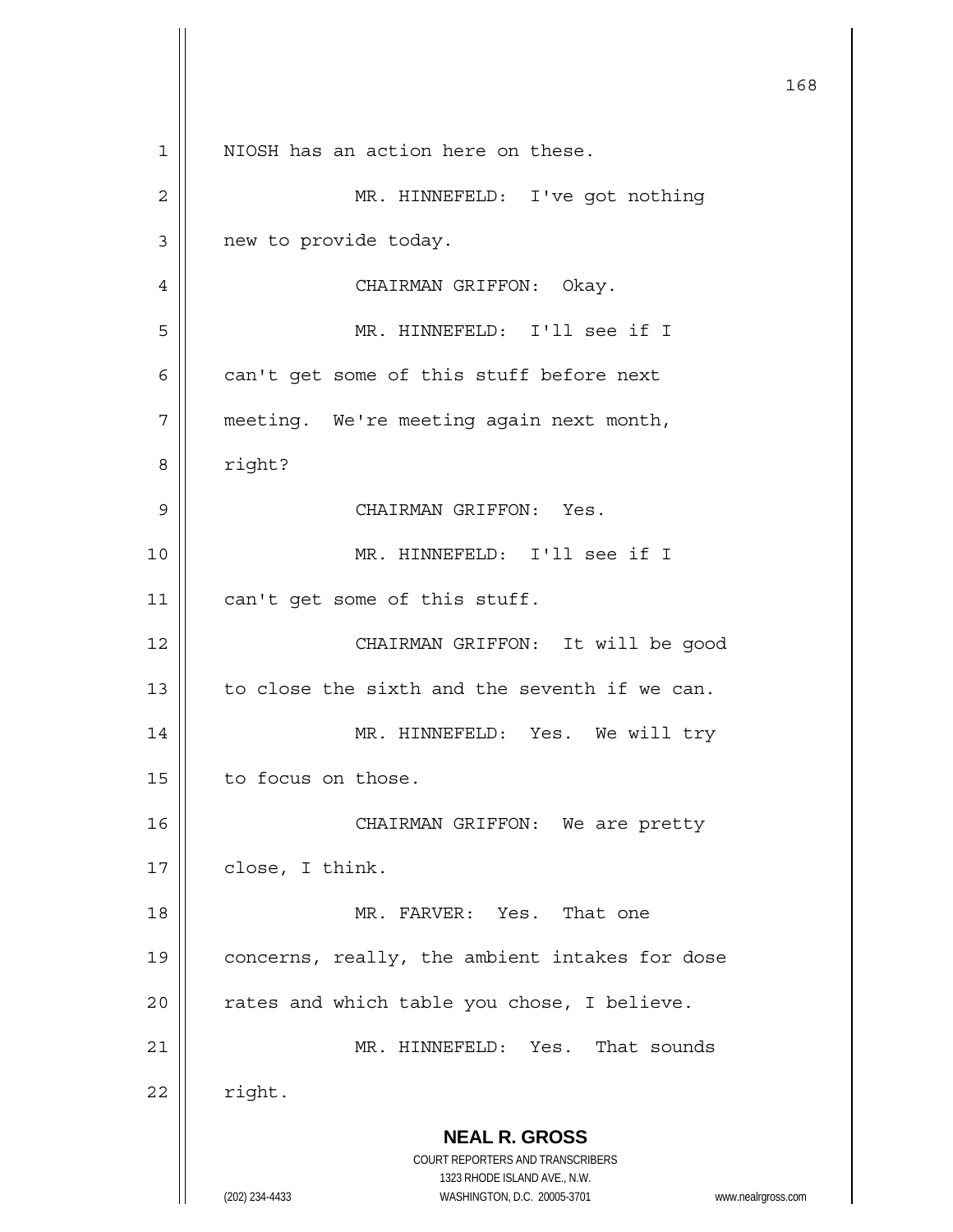**NEAL R. GROSS** COURT REPORTERS AND TRANSCRIBERS 1323 RHODE ISLAND AVE., N.W. (202) 234-4433 WASHINGTON, D.C. 20005-3701 www.nealrgross.com 169 1 2 3 4 5 6 7 8 9 10 11 12 13 14 15 16 17 18 19 20 21 22 MR. FARVER: I'm not going through the  $-$  MR. HINNEFELD: There's one where there's like a max table and -- MR. SIEBERT: There is a max column. And yes, there's the different TAs. And there's a max column, yes. There's -- MR. HINNEFELD: For certain years, the max is smaller than one or two of the TAs. MR. SIEBERT: Than one of the TAs, yes. MR. FARVER: There are different tables with different columns. And it's hard to tell which table was used. CHAIRMAN GRIFFON: Okay. And that's the end of this seventh matrix. I'm just cleaning up a few things before I save and close it. MEMBER MUNN: So there's no change on that on 144.2? CHAIRMAN GRIFFON: No. That's a remaining action for NIOSH.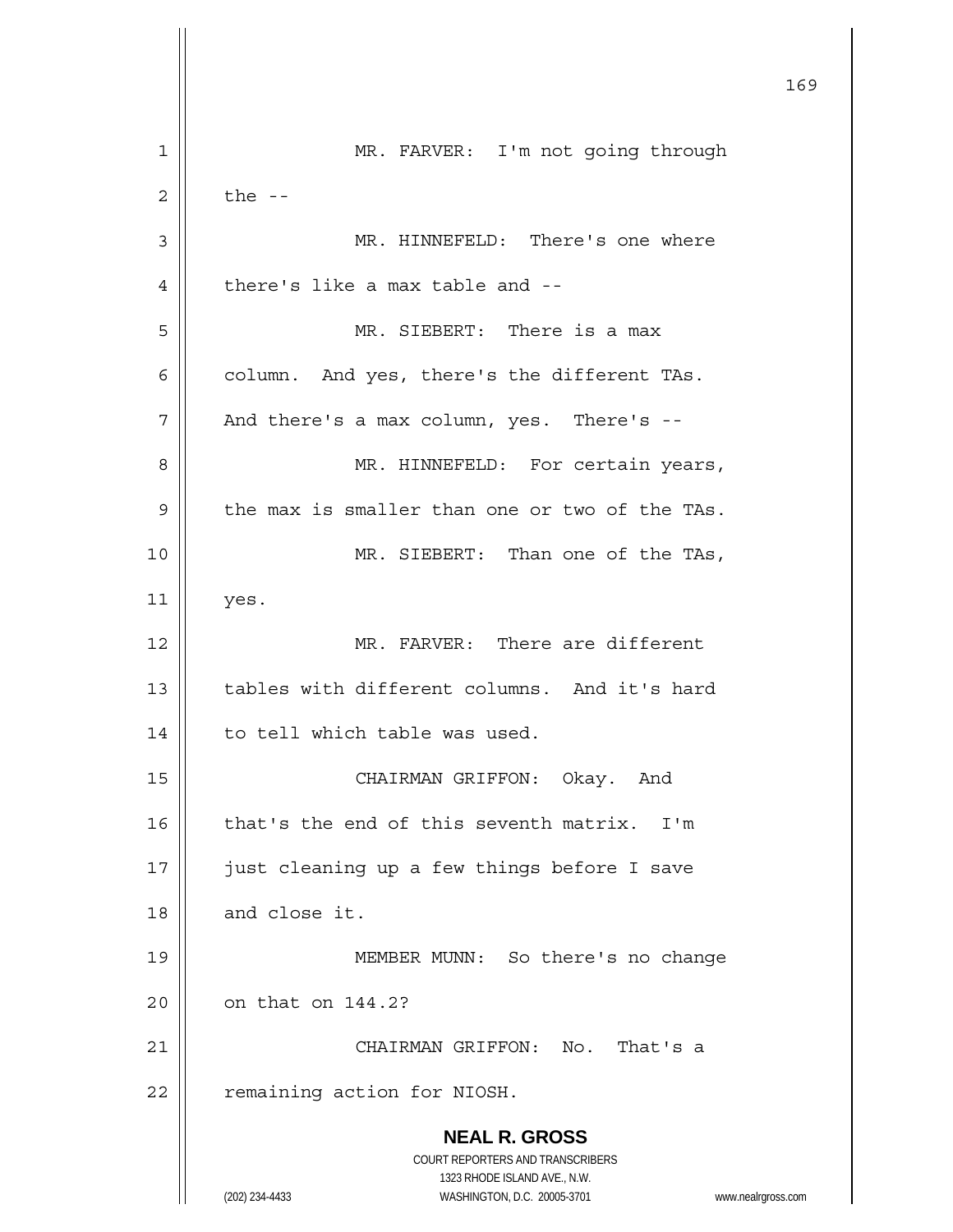|    |                                                                                                                                           | 170                |
|----|-------------------------------------------------------------------------------------------------------------------------------------------|--------------------|
| 1  | MEMBER MUNN: Okay.                                                                                                                        |                    |
| 2  | CHAIRMAN GRIFFON: Okay. The next                                                                                                          |                    |
| 3  | topic on the agenda is a discussion of this                                                                                               |                    |
| 4  | first 100-day -- or first 100 cases. First                                                                                                |                    |
| 5  | 100 days. I'm thinking of Obama.                                                                                                          |                    |
| 6  | MR. KATZ: Obama.                                                                                                                          |                    |
| 7  | (Laughter.)                                                                                                                               |                    |
| 8  | CHAIRMAN GRIFFON: He's got to                                                                                                             |                    |
| 9  | give a harder report pretty soon.                                                                                                         |                    |
| 10 | First 100 cases report. I was                                                                                                             |                    |
| 11 | looking back at some of my notes. And I'm                                                                                                 |                    |
| 12 | sure Wanda and others have ideas on this, but                                                                                             |                    |
| 13 | one thing I saw, I think Paul was saying some                                                                                             |                    |
| 14 | things about just that we should have                                                                                                     |                    |
| 15 | something in this report of the value or                                                                                                  |                    |
| 16 | implications of the work, of the first 100                                                                                                |                    |
| 17 | cases that we reviewed. And that didn't come                                                                                              |                    |
| 18 | out in the front end of the report.                                                                                                       |                    |
| 19 | You know, I think part of the                                                                                                             |                    |
| 20 | reason -- well, I think in order to get                                                                                                   |                    |
| 21 | consensus I was maybe staying away from some                                                                                              |                    |
| 22 | of those discussions, but I think here we are.                                                                                            |                    |
|    | <b>NEAL R. GROSS</b><br>COURT REPORTERS AND TRANSCRIBERS<br>1323 RHODE ISLAND AVE., N.W.<br>(202) 234-4433<br>WASHINGTON, D.C. 20005-3701 | www.nealrgross.com |

 $\mathsf{I}$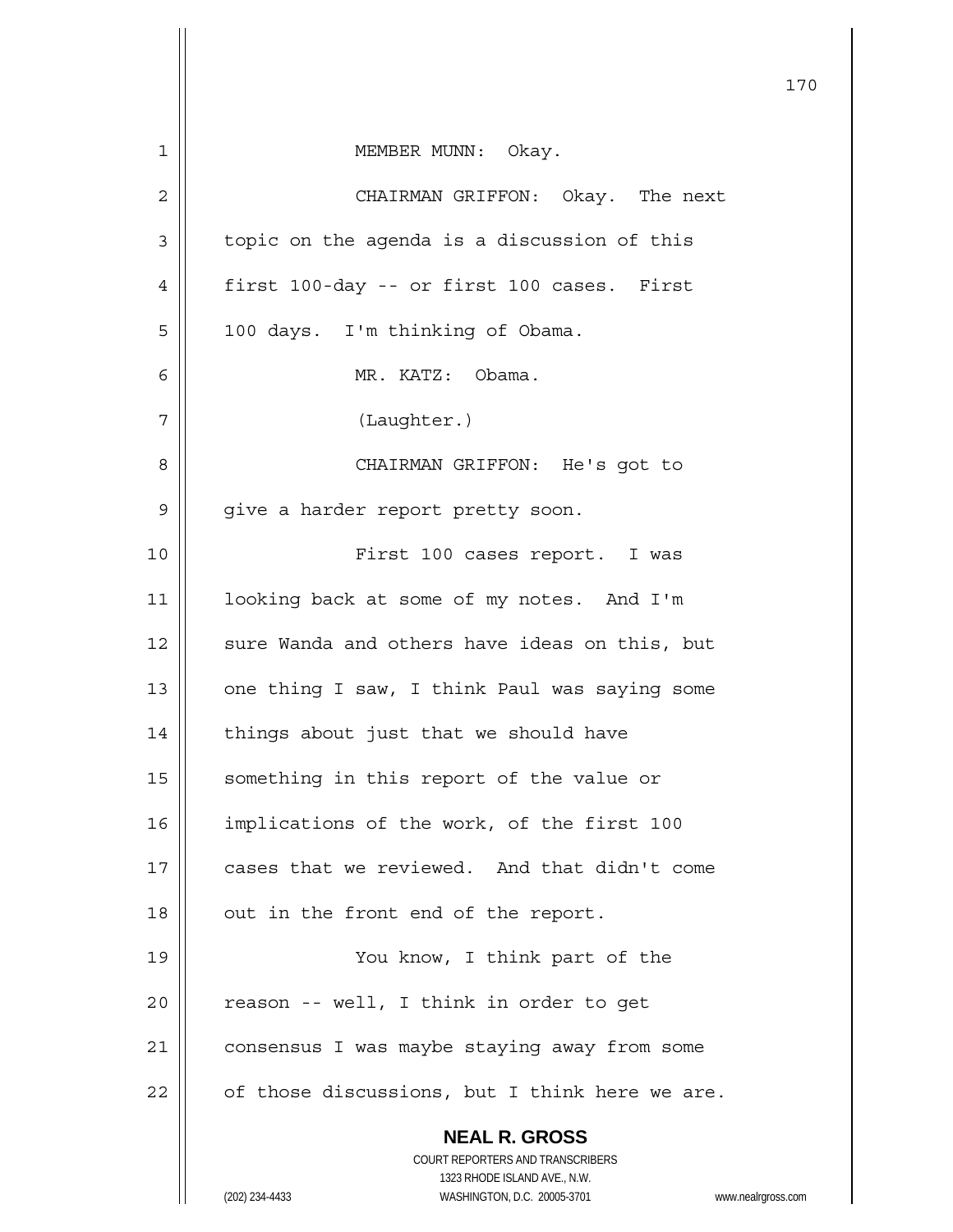1 2 So it's been turned back to our subcommittee to consider this.

**NEAL R. GROSS** COURT REPORTERS AND TRANSCRIBERS 1323 RHODE ISLAND AVE., N.W. 3 4 5 6 7 8 9 10 11 12 13 14 15 16 17 18 19 20 21 22 I guess I would pretty much open it up to the floor. What I can do is maybe take better notes at this meeting and figure out. I don't think we have to have the exact sentences, but if I can get some ideas on what people think should be in this, I can rework a draft and circulate it. And for our consideration at our next meeting, which is also before the next full Board meeting, we've got another one of these Subcommittee meetings coming up in April. Is that right? MR. KATZ: Yes. CHAIRMAN GRIFFON: So I guess that -- MEMBER MUNN: Just as a sidelight, that is the only one that I had on my calendar, by the way. CHAIRMAN GRIFFON: You missed this little one?

171

(202) 234-4433 WASHINGTON, D.C. 20005-3701 www.nealrgross.com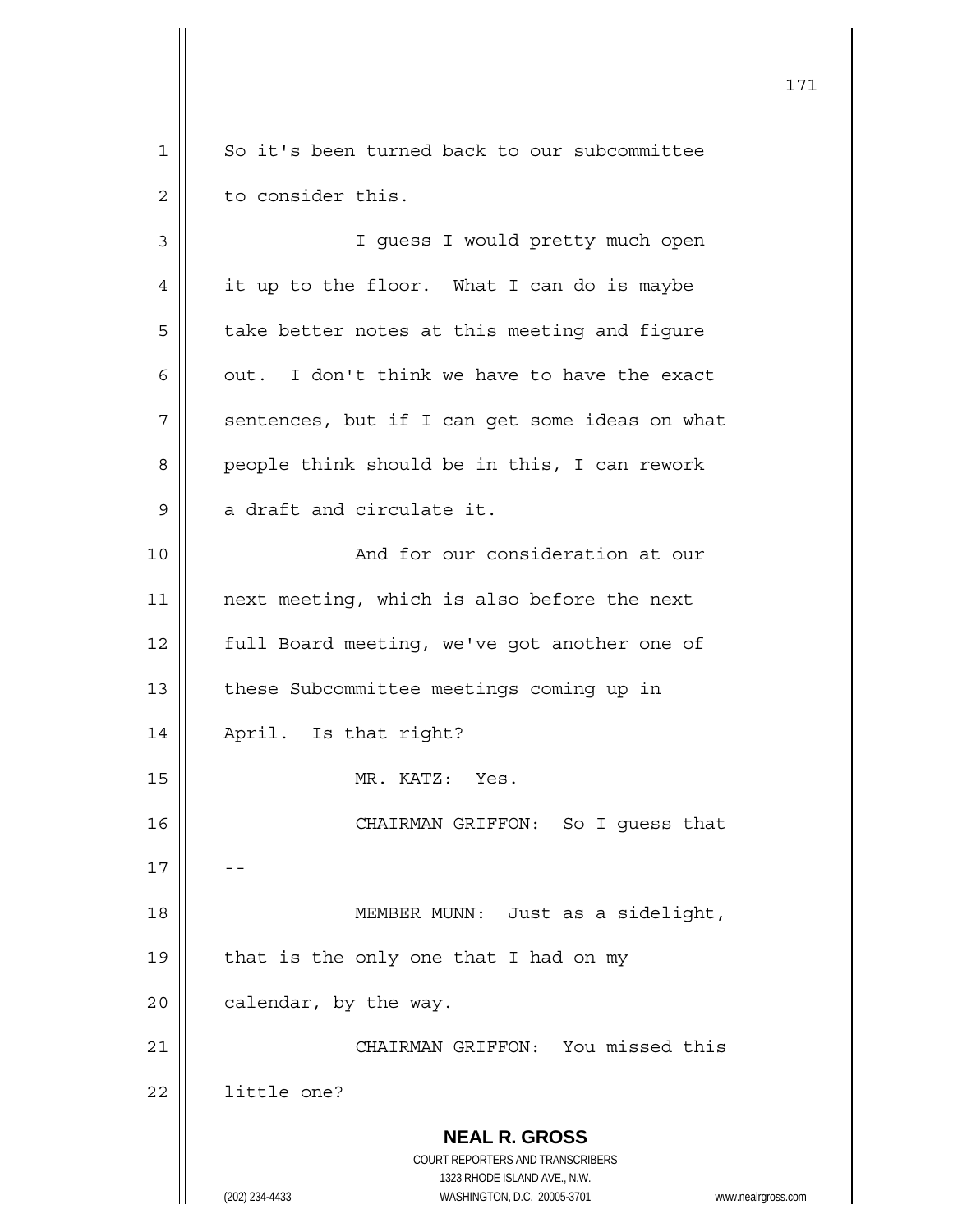|    | 172                                                                 |  |
|----|---------------------------------------------------------------------|--|
| 1  | MEMBER MUNN: I have no idea why                                     |  |
| 2  | it isn't on my calendar, but it isn't.                              |  |
| 3  | MR. KATZ: Can I check? John                                         |  |
| 4  | Poston, are you with us now? Dr. Poston?                            |  |
| 5  | CHAIRMAN GRIFFON: No.                                               |  |
| 6  | MR. KATZ: Okay. He's still                                          |  |
| 7  | there.                                                              |  |
| 8  | CHAIRMAN GRIFFON: Well, he'll                                       |  |
| 9  | still have an opportunity. What I will do is                        |  |
| 10 | circulate this. And when it's in written                            |  |
| 11 | form, then you can really tear it apart. I                          |  |
| 12 | guess I will just open it up to ideas here.                         |  |
| 13 | And then I will try to redraft something and                        |  |
| 14 | circulate it.                                                       |  |
| 15 | MEMBER MUNN: I guess the real                                       |  |
| 16 | question for me is, have you attempted to                           |  |
| 17 | address that issue of the value, what it was                        |  |
| 18 | doing?                                                              |  |
| 19 | CHAIRMAN GRIFFON: No. And right                                     |  |
| 20 | now would be an opportunity to do so. I mean,                       |  |
| 21 | I apologize, Wanda. I haven't wrestled with                         |  |
| 22 | this much myself since the last meeting.                            |  |
|    | <b>NEAL R. GROSS</b><br>COURT REPORTERS AND TRANSCRIBERS            |  |
|    | 1323 RHODE ISLAND AVE., N.W.                                        |  |
|    | (202) 234-4433<br>WASHINGTON, D.C. 20005-3701<br>www.nealrgross.com |  |

 $\mathsf{I}$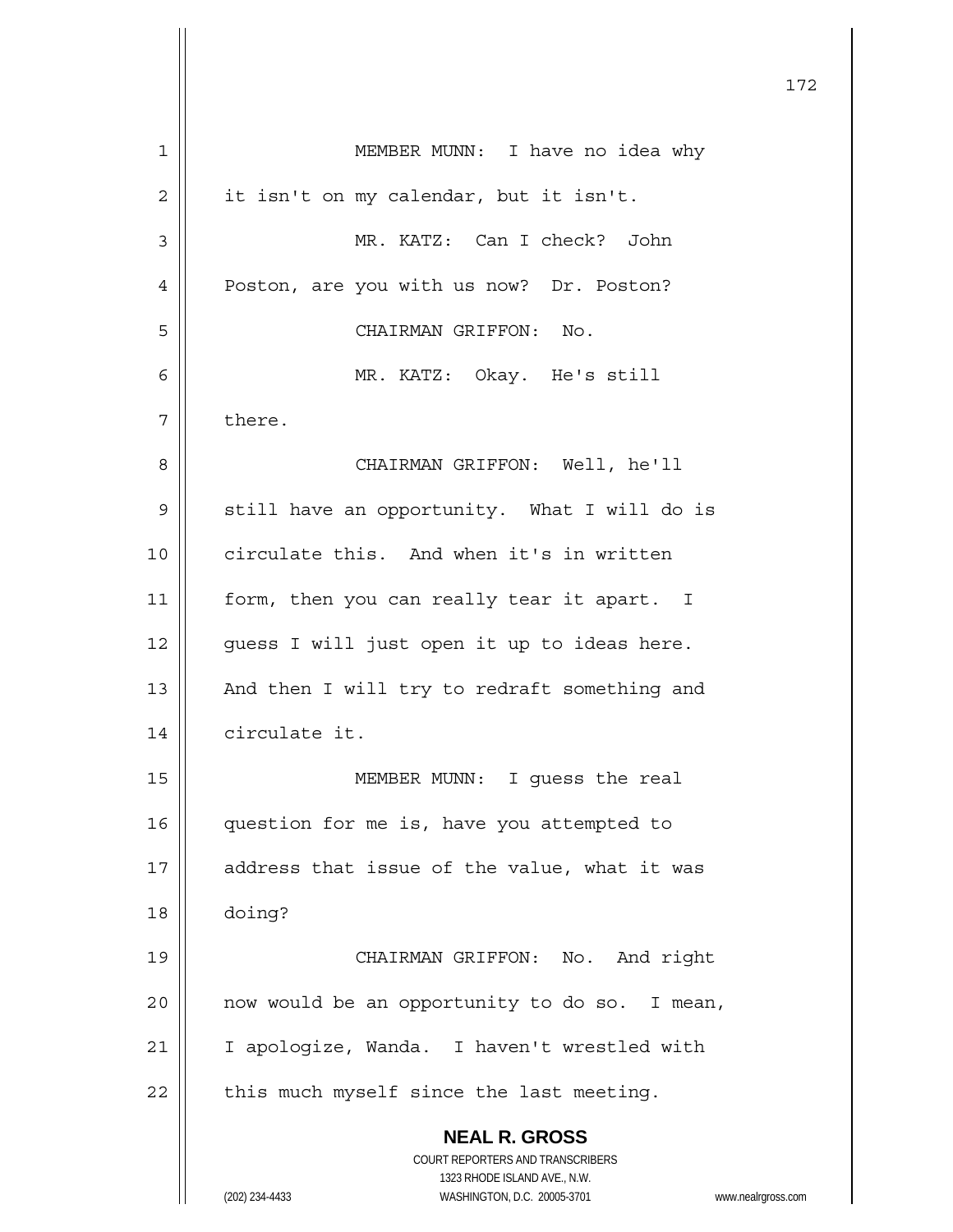| 1  | MEMBER MUNN: Well, and neither                                                           |
|----|------------------------------------------------------------------------------------------|
| 2  | have I. I looked at it very thoroughly at one                                            |
| 3  | juncture, but I actually, to be truthful, have                                           |
| 4  | slept too many times since then.                                                         |
| 5  | CHAIRMAN GRIFFON: I mean, I have                                                         |
| 6  | some notes here, you know, value. You know,                                              |
| 7  | some things that come to mind for me are that                                            |
| 8  | I need specifics on this, I think.                                                       |
| 9  | Some things that come to mind to                                                         |
| 10 | me are that, going through these first on your                                           |
| 11 | cases, some of our work in this audit affected                                           |
| 12 | NIOSH changing their DR report or at least                                               |
| 13 | partially -- I don't know the exact words. I                                             |
| 14 | don't want to say that we were the only ones                                             |
| 15 | that -- you know, because of us they modified                                            |
| 16 | the whole DR report. They might have had some                                            |
| 17 | of that ongoing already.                                                                 |
| 18 | MEMBER MUNN: But it was an                                                               |
| 19 | influence.                                                                               |
| 20 | CHAIRMAN GRIFFON: Yes. At least                                                          |
| 21 | they influenced -- that is probably a better                                             |
| 22 | word -- influenced the redrafting and                                                    |
|    | <b>NEAL R. GROSS</b><br>COURT REPORTERS AND TRANSCRIBERS<br>1323 RHODE ISLAND AVE., N.W. |
|    | (202) 234-4433<br>WASHINGTON, D.C. 20005-3701<br>www.nealrgross.com                      |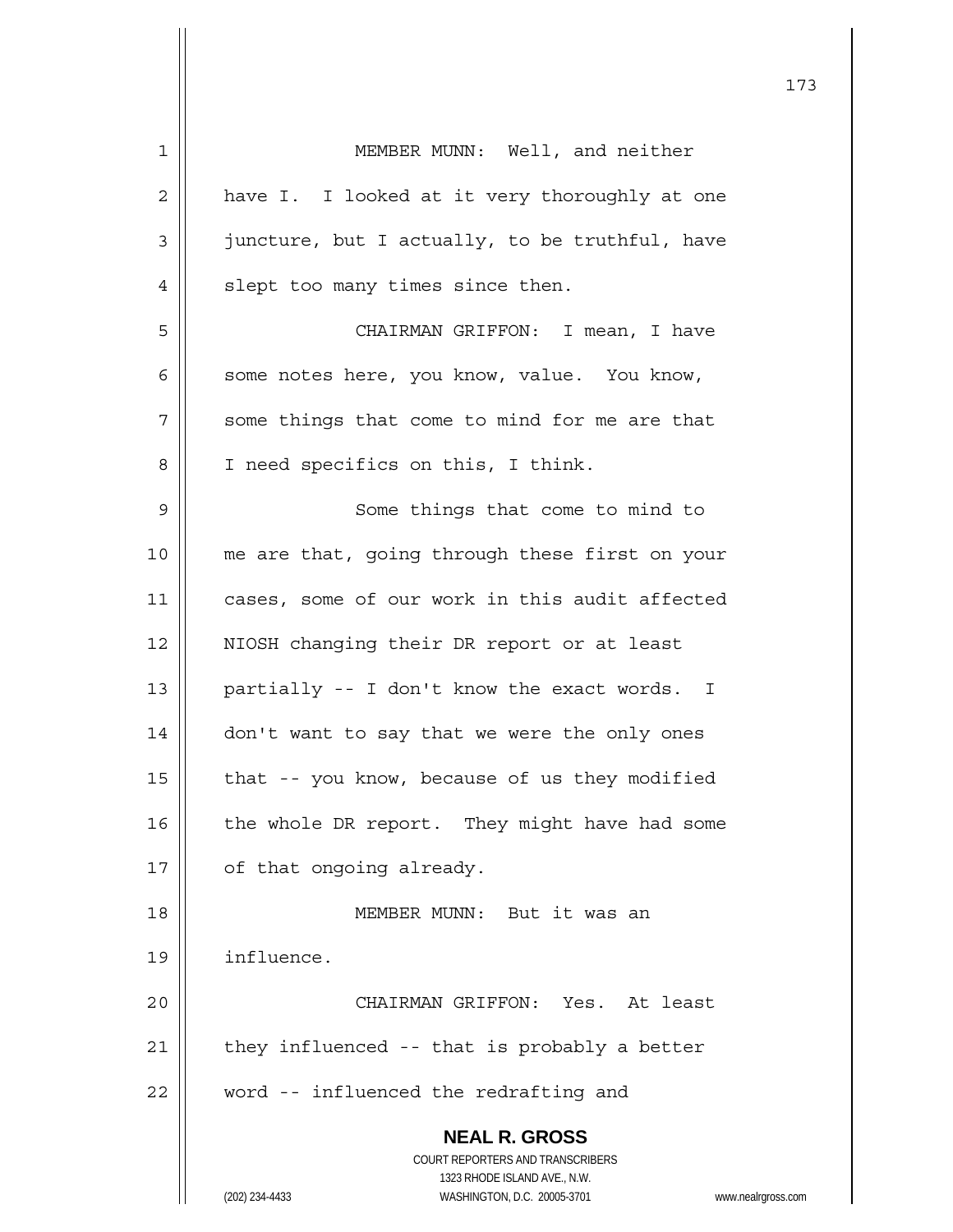| $\mathbf 1$    | reshaping of some of the DR reports that                                                 |
|----------------|------------------------------------------------------------------------------------------|
| $\overline{a}$ | communicates to the claimants. I think that                                              |
| $\mathfrak{Z}$ | was a positive output of value to this first                                             |
| $\overline{4}$ | early work of the audit.                                                                 |
| 5              | That's one thing that struck me a                                                        |
| 6              | lot. The other thing I think was that some of                                            |
| 7              | this work has affected sort of the structuring                                           |
| 8              | of the case files themselves by NIOSH to make                                            |
| 9              | them more -- you know, this whole concept of                                             |
| 10             | showing their work.                                                                      |
| 11             | I guess then on the other things                                                         |
| 12             | that have come up out of this -- and I don't                                             |
| 13             | know if these are necessarily, you know, maybe                                           |
| 14             | slightly more negative. I'm not sure how to                                              |
| 15             | term it, but I'll just draw out my things that                                           |
| 16             | I have down                                                                              |
| 17             | We've had some concerns about the                                                        |
| 18             | overestimating approaches, especially related                                            |
| 19             | to compensable cases that came out in these                                              |
| 20             | first 100 cases but also related to this issue                                           |
| 21             | of if someone gets a second cancer and you use                                           |
| 22             | an overestimating approach the first time                                                |
|                | <b>NEAL R. GROSS</b><br>COURT REPORTERS AND TRANSCRIBERS<br>1323 RHODE ISLAND AVE., N.W. |
|                | (202) 234-4433<br>WASHINGTON, D.C. 20005-3701<br>www.n                                   |

(202) 234-4433 WASHINGTON, D.C. 20005-3701 www.nealrgross.com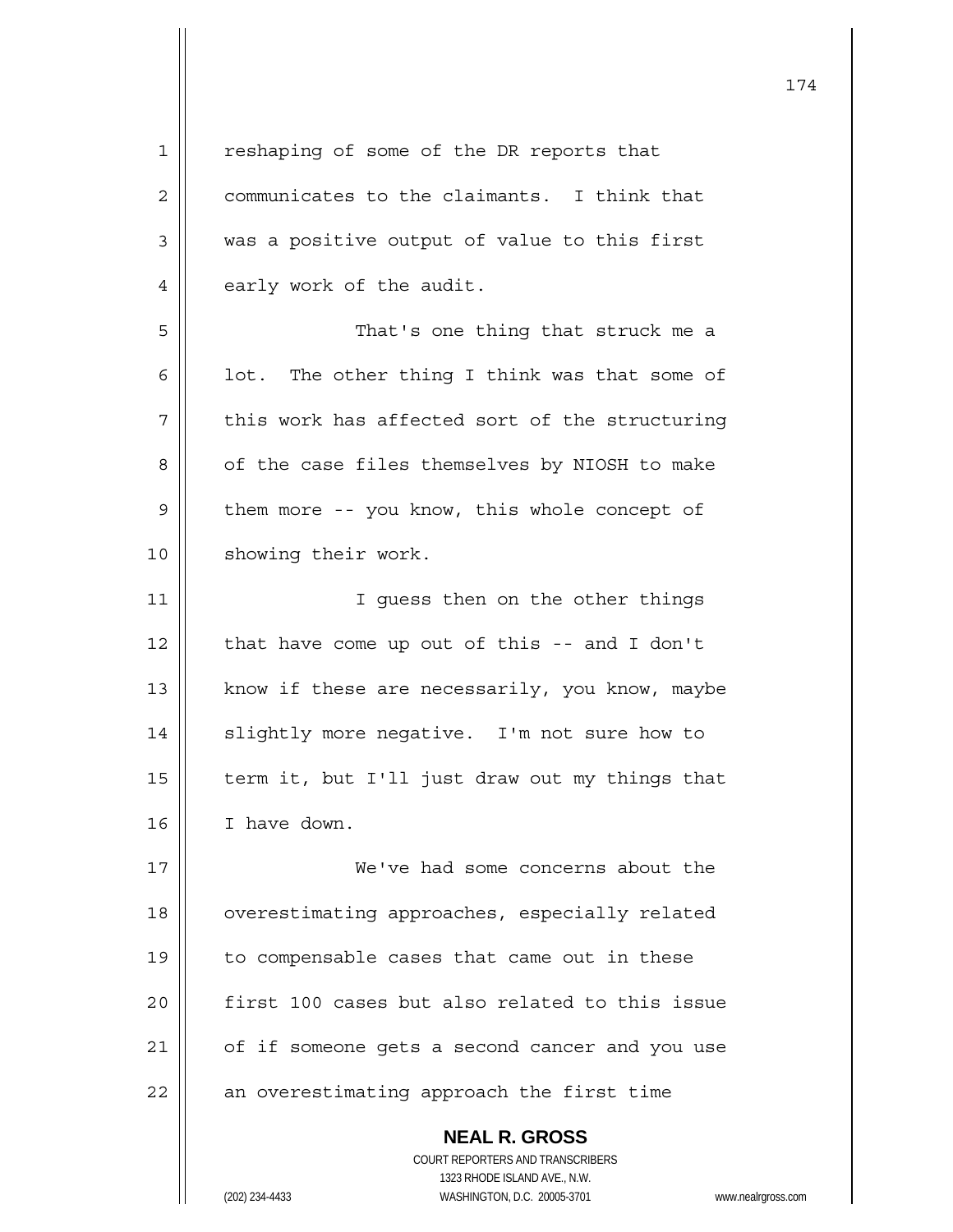| $\mathbf 1$    | through, then they get it back and their dose                       |
|----------------|---------------------------------------------------------------------|
| $\overline{c}$ | gets lower and they come waving these two                           |
| 3              | things to the Advisory Board meetings and                           |
| 4              | saying, you know, "My husband" or whoever "got                      |
| 5              | another cancer. And my dose went down. You                          |
| 6              | know, how can this happen?"                                         |
| 7              | MEMBER MUNN: Repeatedly.                                            |
| 8              | CHAIRMAN GRIFFON: Right, right.                                     |
| $\mathsf 9$    | So, you know, we understand it, but from a                          |
| 10             | communications standpoint, from communicating                       |
| 11             | with the public and fairness, you know, not                         |
| 12             | fairness but just clear communications with                         |
| 13             | the public, that's been a little problematic.                       |
| 14             | MEMBER MUNN: I'm almost sure that                                   |
| 15             | is never going to be cleared up entirely.                           |
| 16             | CHAIRMAN GRIFFON: Yes, I know.<br>I                                 |
| 17             | I mean, I actually have some little<br>know.                        |
| 18             | thoughts here, but this is probably -- some of                      |
| 19             | it is a little bit hindsight at this point                          |
| 20             | maybe.                                                              |
| 21             | MEMBER MUNN: I'm not sure whether                                   |
| 22             | we help or hinder that communication in what                        |
|                | <b>NEAL R. GROSS</b>                                                |
|                | <b>COURT REPORTERS AND TRANSCRIBERS</b>                             |
|                | 1323 RHODE ISLAND AVE., N.W.                                        |
|                | (202) 234-4433<br>WASHINGTON, D.C. 20005-3701<br>www.nealrgross.com |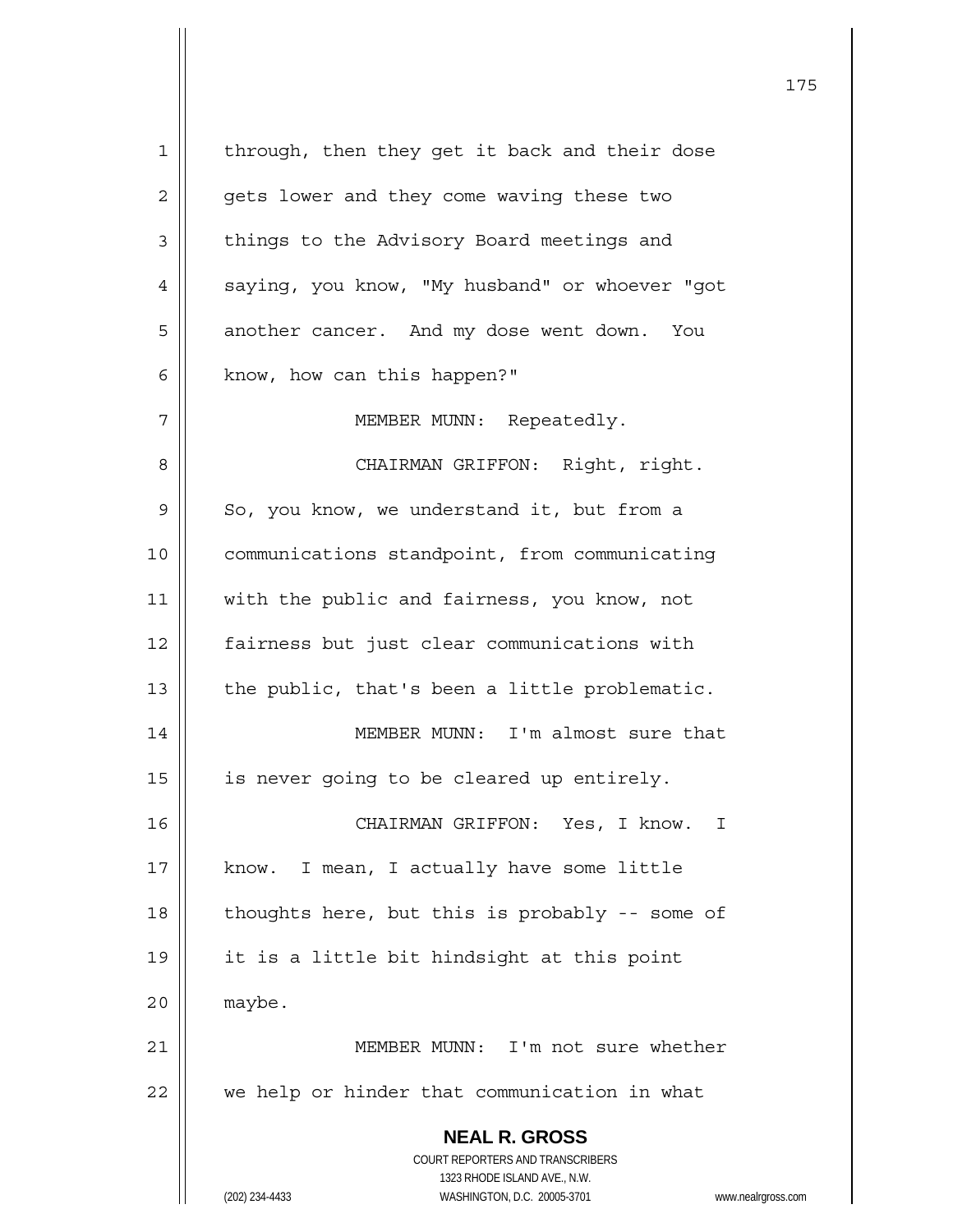| 1  | we do, but I don't think that is going to go                                                        |
|----|-----------------------------------------------------------------------------------------------------|
| 2  | away.                                                                                               |
| 3  | CHAIRMAN GRIFFON: Well, yes.                                                                        |
| 4  | Yes. I mean, this is kind of probably a                                                             |
| 5  | little late to throw out there, but one notion                                                      |
| 6  | that I have had kicking around in my head for                                                       |
| 7  | a little while was that maybe the                                                                   |
| 8  | overestimating approach should never have been                                                      |
| 9  | used for anything but survivor claims because                                                       |
| 10 | then they're obviously never going to get                                                           |
| 11 | another cancer, you know.                                                                           |
| 12 | But, you know, at this point all                                                                    |
| 13 | I'm prepared to say is that it's been kind of                                                       |
| 14 | an issue. And it's more of a communication                                                          |
| 15 | issue. It's not that we're saying NIOSH did                                                         |
| 16 | anything inappropriately from a scientific                                                          |
| 17 | standpoint but as a communication issue.                                                            |
| 18 | Other items that I have on my                                                                       |
| 19 | list, Wanda, just for your thoughts -- and                                                          |
| 20 | maybe we can all just take this as homework                                                         |
| 21 | and take the draft and either add text in and                                                       |
| 22 | I can roll them together, we can do something                                                       |
|    | <b>NEAL R. GROSS</b>                                                                                |
|    | <b>COURT REPORTERS AND TRANSCRIBERS</b>                                                             |
|    | 1323 RHODE ISLAND AVE., N.W.<br>WASHINGTON, D.C. 20005-3701<br>(202) 234-4433<br>www.nealrgross.com |
|    |                                                                                                     |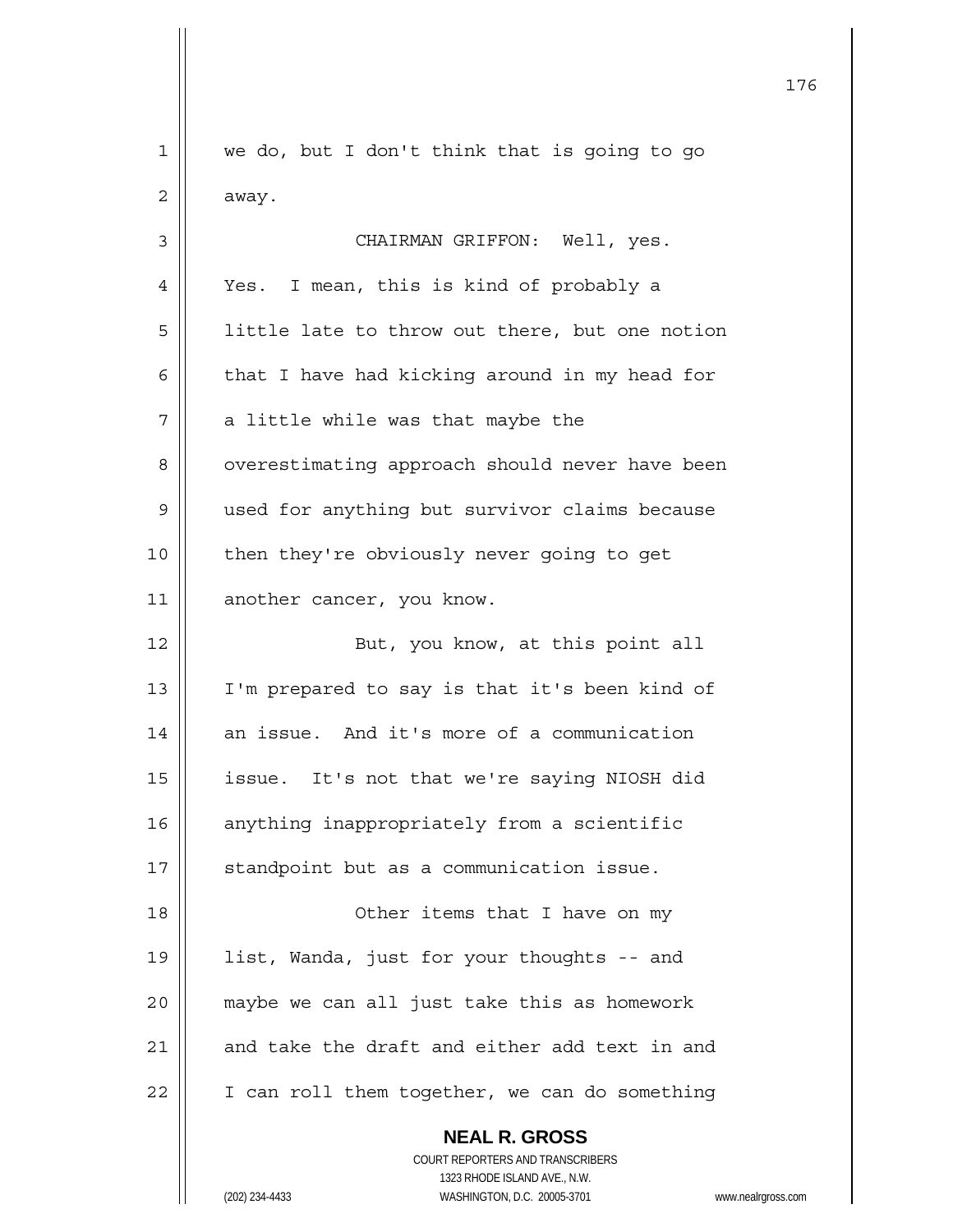| 1  | like -- you know, however you want to work                          |
|----|---------------------------------------------------------------------|
| 2  | this, but I have quality down and equity.                           |
| 3  | Again, I am not sure exactly. I                                     |
| 4  | know that quality issues came up in the first                       |
| 5  | 100 cases' reviews. I know the question of                          |
| 6  | equity continues to come up.                                        |
| 7  | MEMBER MUNN: That's pretty                                          |
| 8  | subjective.                                                         |
| 9  | CHAIRMAN GRIFFON: Yes. And these                                    |
| 10 | tend to be lesser as I go down my list, I                           |
| 11 | think. And these are just like brainstorming.                       |
| 12 | I'm not sure if these would even make a draft,                      |
| 13 | let alone a final.                                                  |
| 14 | MEMBER MUNN: Quality certainly                                      |
| 15 | ought to be in there if we haven't done an                          |
| 16 | adequate job of addressing the quality. I                           |
| 17 | thought that was one of the things that we had                      |
| 18 | attempted earlier.                                                  |
| 19 | CHAIRMAN GRIFFON: Yes. And then                                     |
| 20 | it gets into how because quality is in this                         |
| 21 | report. So it may not rise to the level of                          |
| 22 | putting it in this beginning section, you                           |
|    | <b>NEAL R. GROSS</b>                                                |
|    | COURT REPORTERS AND TRANSCRIBERS                                    |
|    | 1323 RHODE ISLAND AVE., N.W.                                        |
|    | WASHINGTON, D.C. 20005-3701<br>(202) 234-4433<br>www.nealrgross.com |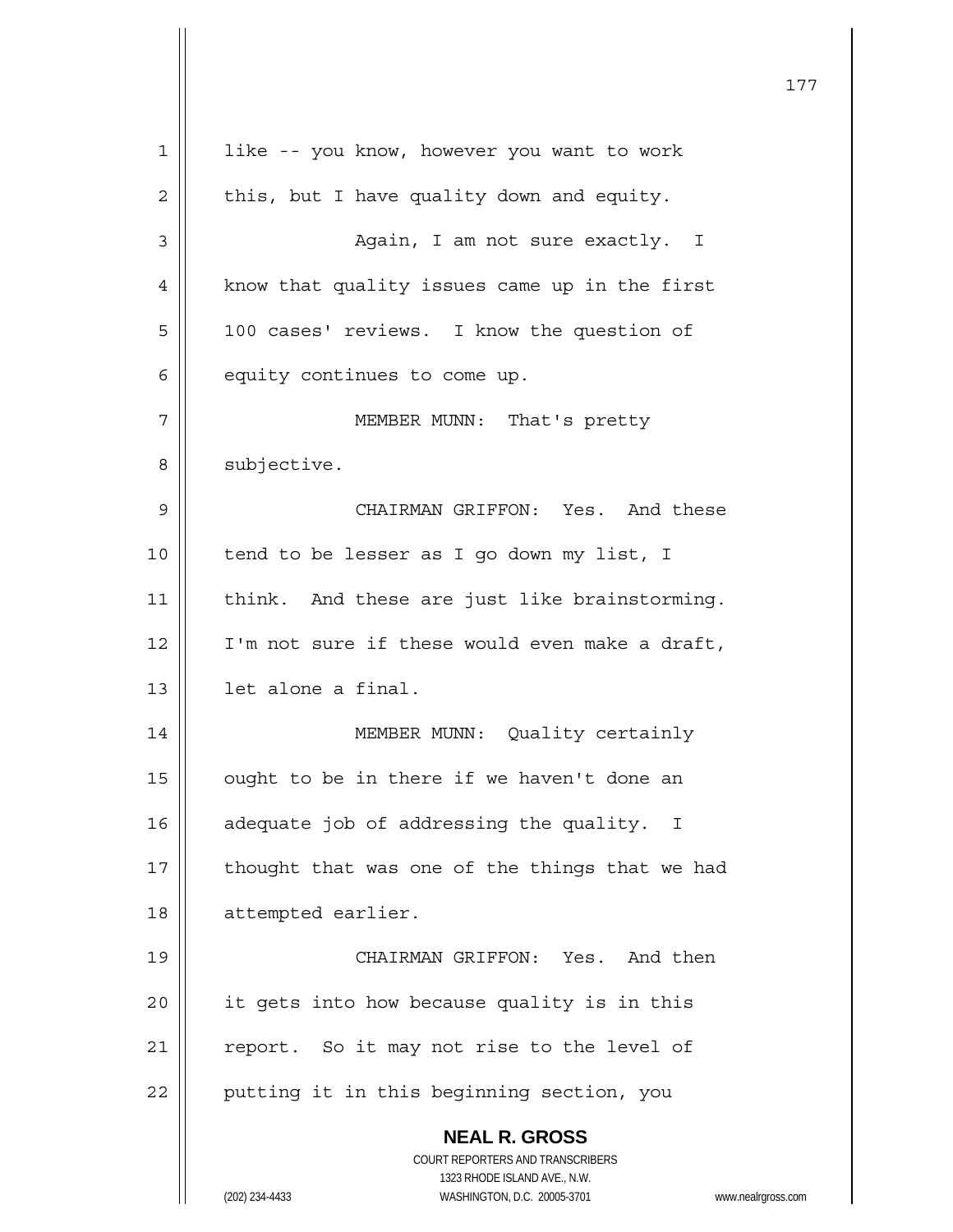| $\mathbf 1$ | know. It's already in the report. There is                                             |
|-------------|----------------------------------------------------------------------------------------|
| 2           | a section about quality.                                                               |
| 3           | MEMBER MUNN: Yes.                                                                      |
| 4           | CHAIRMAN GRIFFON: Let's see. And                                                       |
| 5           | the last item I have, but I think this also                                            |
| 6           | comes out more in the findings, is the best                                            |
| 7           | estimate cases, the cases that were near 50                                            |
| 8           | percent, 45 to 50 percent. My note says --                                             |
| $\mathsf 9$ | and this I would have to check this for sure,                                          |
| 10          | but I think it was four out of five or three                                           |
| 11          | out of five, fairly subjective here but I said                                         |
| 12          | required extensive revisions due to the audit.                                         |
| 13          | And, you know, at the end of the                                                       |
| 14          | day, they weren't flipped if they didn't go                                            |
| 15          | over 50 percent, but they were significantly                                           |
| 16          | revised from the initial report. That was                                              |
| 17          | just a note I made.                                                                    |
| 18          | MEMBER MUNN: That's a pretty                                                           |
| 19          | significant number.                                                                    |
| 20          | CHAIRMAN GRIFFON:<br>Excuse me?                                                        |
| 21          | MEMBER MUNN: That's a pretty                                                           |
| 22          | significant number.                                                                    |
|             | <b>NEAL R. GROSS</b><br>COURT REPORTERS AND TRANSCRIBERS                               |
|             | 1323 RHODE ISLAND AVE., N.W.<br>(202) 234-4433<br>WASHINGTON, D.C. 20005-3701<br>www.n |

(202) 234-4433 WASHINGTON, D.C. 20005-3701 www.nealrgross.com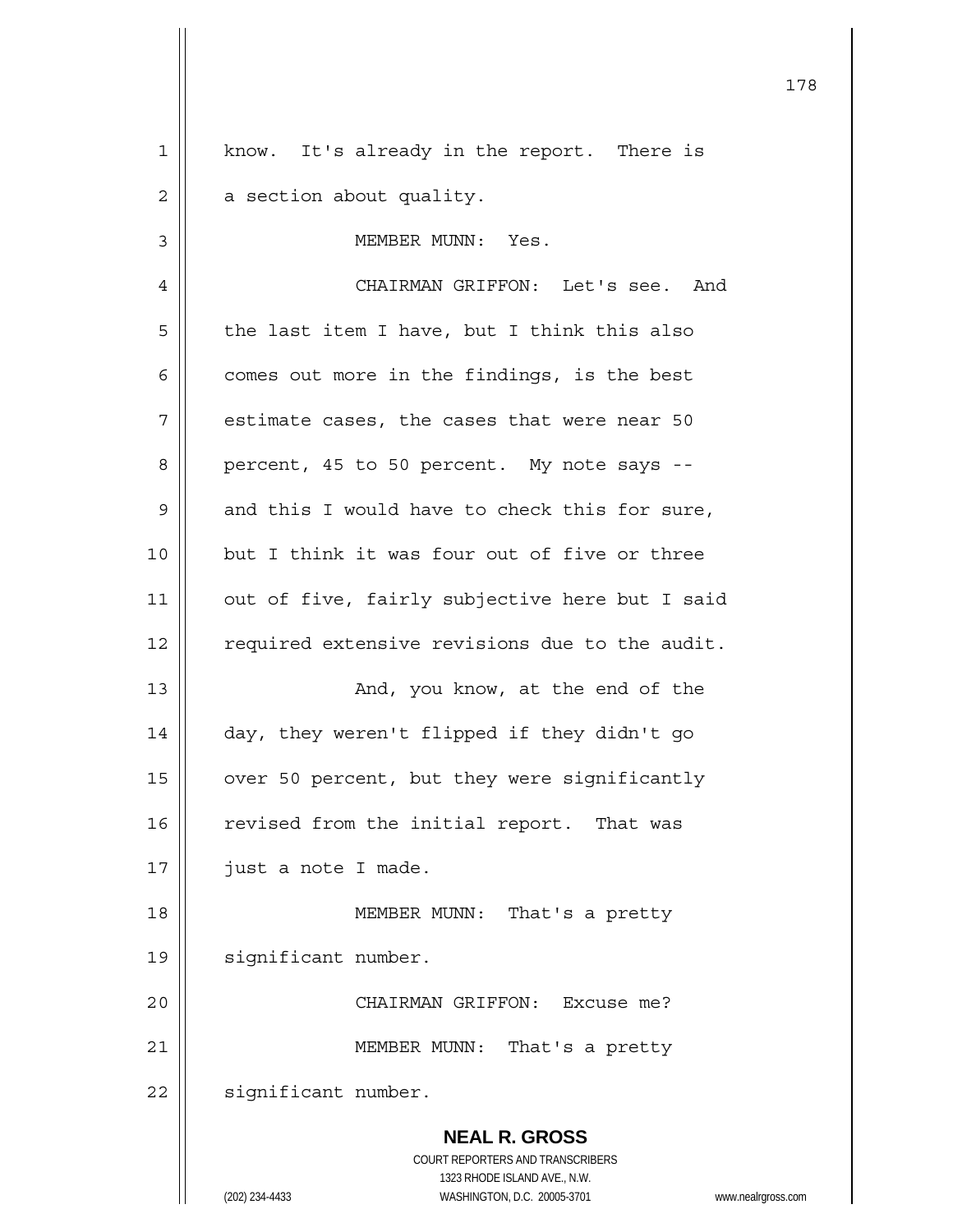| CHAIRMAN GRIFFON: Right, four to<br>1<br>five of them. But I think three of them were<br>2<br>Savannah River because they were all at the<br>3<br>same site, you know. So that's one to think<br>4<br>about.<br>5<br>6<br>I don't know if you had anything<br>7<br>Wanda, that you were thinking about as far as<br>8<br>value or implications of the work that's --<br>9<br>MEMBER MUNN: If I had at any time<br>10<br>had such thoughts in my mind, they are<br>11<br>certainly not lodged there very deeply now.<br>12<br>I continue to have concerns and probably am of<br>13<br>the outlying opinion with respect to these<br>14<br>reports and how extensive they should be.<br>15<br>I know that Paul and I think you<br>16<br>also believe that these reports should be<br>17<br>quite extensive and that they should serve as<br>a truly official document and communication to<br>18<br>19<br>the Secretary in very thoroughly identifying<br>what it is that we have done.<br>20<br>21<br>It may be even more crucial that |                                               |                                                                               |
|---------------------------------------------------------------------------------------------------------------------------------------------------------------------------------------------------------------------------------------------------------------------------------------------------------------------------------------------------------------------------------------------------------------------------------------------------------------------------------------------------------------------------------------------------------------------------------------------------------------------------------------------------------------------------------------------------------------------------------------------------------------------------------------------------------------------------------------------------------------------------------------------------------------------------------------------------------------------------------------------------------------------------------------|-----------------------------------------------|-------------------------------------------------------------------------------|
|                                                                                                                                                                                                                                                                                                                                                                                                                                                                                                                                                                                                                                                                                                                                                                                                                                                                                                                                                                                                                                       |                                               |                                                                               |
|                                                                                                                                                                                                                                                                                                                                                                                                                                                                                                                                                                                                                                                                                                                                                                                                                                                                                                                                                                                                                                       |                                               |                                                                               |
|                                                                                                                                                                                                                                                                                                                                                                                                                                                                                                                                                                                                                                                                                                                                                                                                                                                                                                                                                                                                                                       |                                               |                                                                               |
|                                                                                                                                                                                                                                                                                                                                                                                                                                                                                                                                                                                                                                                                                                                                                                                                                                                                                                                                                                                                                                       |                                               |                                                                               |
|                                                                                                                                                                                                                                                                                                                                                                                                                                                                                                                                                                                                                                                                                                                                                                                                                                                                                                                                                                                                                                       |                                               |                                                                               |
|                                                                                                                                                                                                                                                                                                                                                                                                                                                                                                                                                                                                                                                                                                                                                                                                                                                                                                                                                                                                                                       |                                               |                                                                               |
|                                                                                                                                                                                                                                                                                                                                                                                                                                                                                                                                                                                                                                                                                                                                                                                                                                                                                                                                                                                                                                       |                                               |                                                                               |
|                                                                                                                                                                                                                                                                                                                                                                                                                                                                                                                                                                                                                                                                                                                                                                                                                                                                                                                                                                                                                                       |                                               |                                                                               |
|                                                                                                                                                                                                                                                                                                                                                                                                                                                                                                                                                                                                                                                                                                                                                                                                                                                                                                                                                                                                                                       |                                               |                                                                               |
|                                                                                                                                                                                                                                                                                                                                                                                                                                                                                                                                                                                                                                                                                                                                                                                                                                                                                                                                                                                                                                       |                                               |                                                                               |
|                                                                                                                                                                                                                                                                                                                                                                                                                                                                                                                                                                                                                                                                                                                                                                                                                                                                                                                                                                                                                                       |                                               |                                                                               |
|                                                                                                                                                                                                                                                                                                                                                                                                                                                                                                                                                                                                                                                                                                                                                                                                                                                                                                                                                                                                                                       |                                               |                                                                               |
|                                                                                                                                                                                                                                                                                                                                                                                                                                                                                                                                                                                                                                                                                                                                                                                                                                                                                                                                                                                                                                       |                                               |                                                                               |
|                                                                                                                                                                                                                                                                                                                                                                                                                                                                                                                                                                                                                                                                                                                                                                                                                                                                                                                                                                                                                                       |                                               |                                                                               |
|                                                                                                                                                                                                                                                                                                                                                                                                                                                                                                                                                                                                                                                                                                                                                                                                                                                                                                                                                                                                                                       |                                               |                                                                               |
|                                                                                                                                                                                                                                                                                                                                                                                                                                                                                                                                                                                                                                                                                                                                                                                                                                                                                                                                                                                                                                       |                                               |                                                                               |
|                                                                                                                                                                                                                                                                                                                                                                                                                                                                                                                                                                                                                                                                                                                                                                                                                                                                                                                                                                                                                                       |                                               |                                                                               |
|                                                                                                                                                                                                                                                                                                                                                                                                                                                                                                                                                                                                                                                                                                                                                                                                                                                                                                                                                                                                                                       |                                               |                                                                               |
|                                                                                                                                                                                                                                                                                                                                                                                                                                                                                                                                                                                                                                                                                                                                                                                                                                                                                                                                                                                                                                       |                                               |                                                                               |
|                                                                                                                                                                                                                                                                                                                                                                                                                                                                                                                                                                                                                                                                                                                                                                                                                                                                                                                                                                                                                                       |                                               |                                                                               |
|                                                                                                                                                                                                                                                                                                                                                                                                                                                                                                                                                                                                                                                                                                                                                                                                                                                                                                                                                                                                                                       |                                               |                                                                               |
| 22                                                                                                                                                                                                                                                                                                                                                                                                                                                                                                                                                                                                                                                                                                                                                                                                                                                                                                                                                                                                                                    |                                               |                                                                               |
| <b>NEAL R. GROSS</b>                                                                                                                                                                                                                                                                                                                                                                                                                                                                                                                                                                                                                                                                                                                                                                                                                                                                                                                                                                                                                  |                                               |                                                                               |
|                                                                                                                                                                                                                                                                                                                                                                                                                                                                                                                                                                                                                                                                                                                                                                                                                                                                                                                                                                                                                                       |                                               |                                                                               |
|                                                                                                                                                                                                                                                                                                                                                                                                                                                                                                                                                                                                                                                                                                                                                                                                                                                                                                                                                                                                                                       |                                               | www.nealrgross.com                                                            |
|                                                                                                                                                                                                                                                                                                                                                                                                                                                                                                                                                                                                                                                                                                                                                                                                                                                                                                                                                                                                                                       |                                               |                                                                               |
|                                                                                                                                                                                                                                                                                                                                                                                                                                                                                                                                                                                                                                                                                                                                                                                                                                                                                                                                                                                                                                       |                                               |                                                                               |
|                                                                                                                                                                                                                                                                                                                                                                                                                                                                                                                                                                                                                                                                                                                                                                                                                                                                                                                                                                                                                                       | WASHINGTON, D.C. 20005-3701<br>(202) 234-4433 |                                                                               |
| COURT REPORTERS AND TRANSCRIBERS                                                                                                                                                                                                                                                                                                                                                                                                                                                                                                                                                                                                                                                                                                                                                                                                                                                                                                                                                                                                      |                                               |                                                                               |
|                                                                                                                                                                                                                                                                                                                                                                                                                                                                                                                                                                                                                                                                                                                                                                                                                                                                                                                                                                                                                                       |                                               | that happened now with a new Secretary coming<br>1323 RHODE ISLAND AVE., N.W. |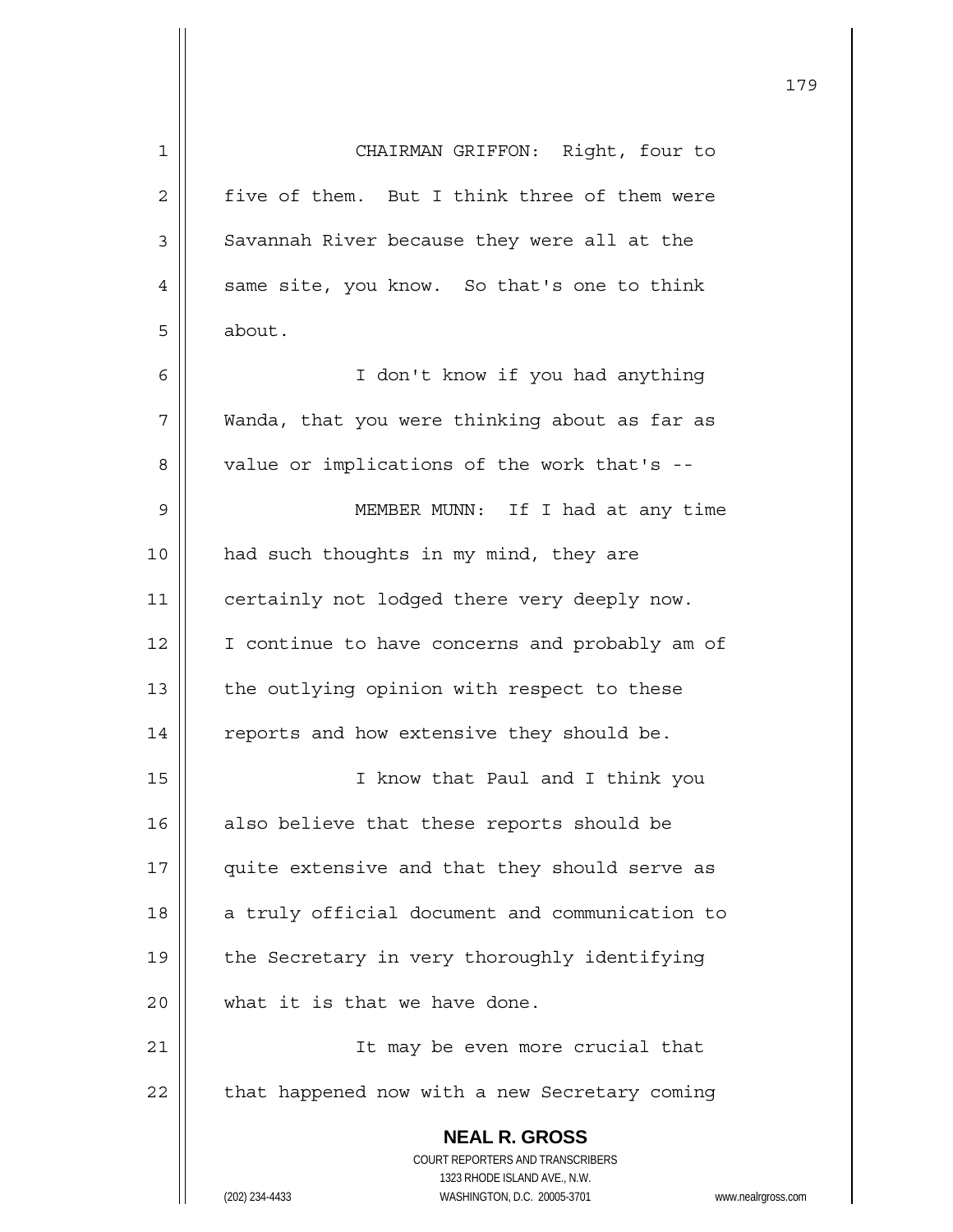| $\mathbf 1$ | in, but my philosophy for all reports is that                       |
|-------------|---------------------------------------------------------------------|
| 2           | brevity is the soul of precision and that the                       |
| 3           | less we say and the more concisely we say it,                       |
| 4           | the more likely it is to be factored into easy                      |
| 5           | communication with the individual or                                |
| 6           | individuals who are our target audience.                            |
| 7           | So I still continue to pump for                                     |
| 8           | brevity, despite the fact that I know that is                       |
| 9           | a minority opinion here.                                            |
| 10          | CHAIRMAN GRIFFON: Well, it only                                     |
| 11          | is. It's a five-page report. I do hear what                         |
| 12          | you're saying. And that might be part of the                        |
| 13          | reason of having this sort of executive                             |
| 14          | summary up top. And if they want to look                            |
| 15          | further for more details? But at least this                         |
| 16          | gives them a paragraph or two overview of what                      |
| 17          | we did with this work. I hesitate.                                  |
| 18          | DR. MAURO: No. Nothing specific,                                    |
| 19          | as a general.                                                       |
| 20          | CHAIRMAN GRIFFON: Yes.                                              |
| 21          | DR. MAURO: I understand what you                                    |
| 22          | are trying to do. And I think, like you, I                          |
|             | <b>NEAL R. GROSS</b>                                                |
|             | COURT REPORTERS AND TRANSCRIBERS                                    |
|             | 1323 RHODE ISLAND AVE., N.W.                                        |
|             | (202) 234-4433<br>WASHINGTON, D.C. 20005-3701<br>www.nealrgross.com |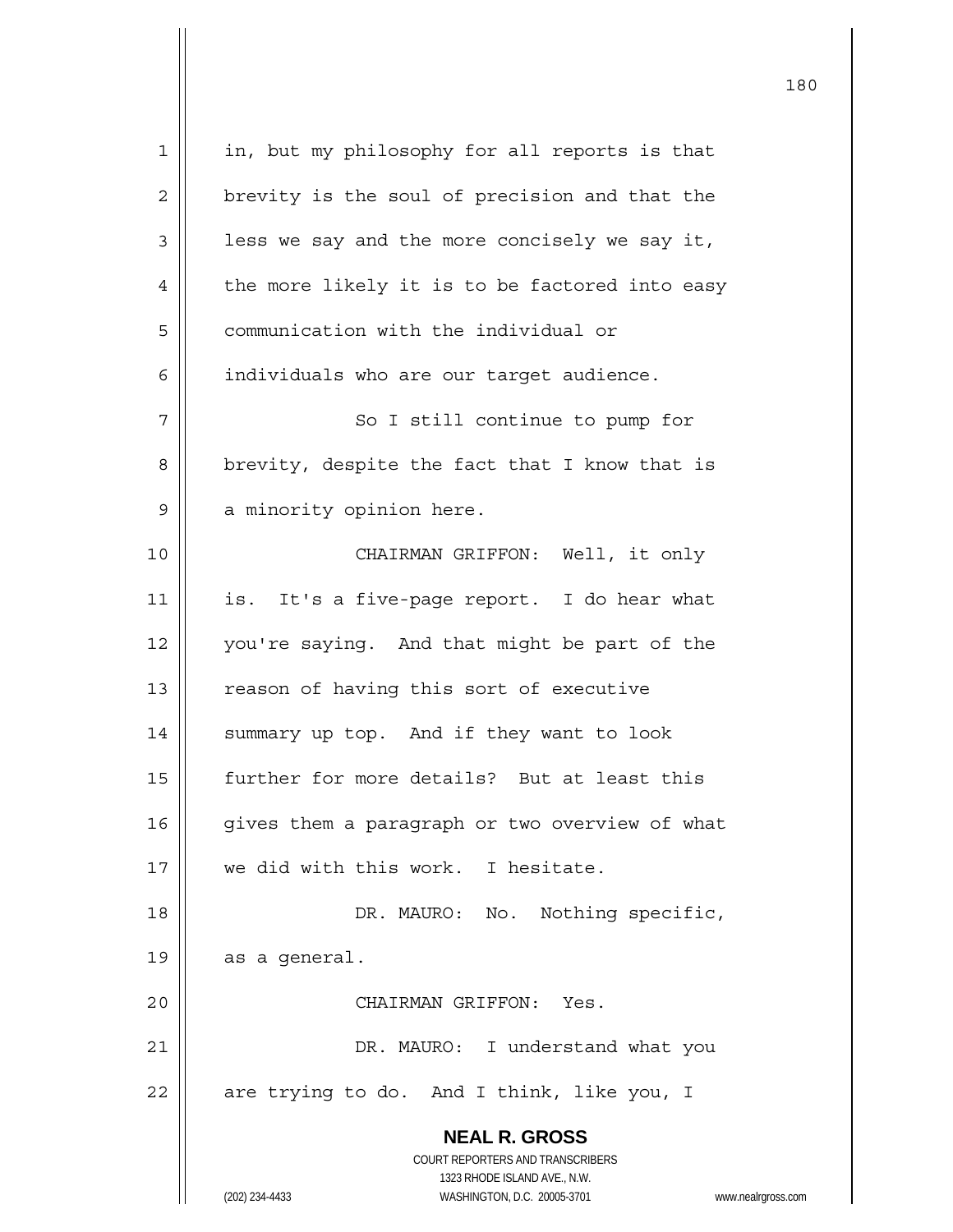| $\mathbf 1$    | think about these things. And we are always                 |
|----------------|-------------------------------------------------------------|
| $\overline{2}$ | looking at it from the inside out. That is,                 |
| 3              | we are in the middle of a process, and we're                |
| 4              | thinking about all the fine structure.                      |
| 5              | But I would say to myself, what do                          |
| 6              | you think the questions would be that the                   |
| 7              | Secretary of HHS would ask you? In other                    |
| 8              | words, let's say the Secretary walked in this               |
| $\mathsf 9$    | room right now and wanted to get a 15-minute                |
| 10             | rundown. And let's say you had a series of                  |
| 11             | questions. Break yourself clear of being                    |
| 12             | inside the box because right now we are inside              |
| 13             | just thinking about the programs the last five              |
| 14             | years and all the findings and all the charts               |
| 15             | in the back.                                                |
| 16             | I would sooner say, you know,                               |
| 17             | "What do you think he would want? What would                |
| 18             | the questions he would need?"                               |
| 19             | MEMBER MUNN: Well, and I think                              |
| 20             | what do you think the Secretary would want is               |
| 21             | really and truly the crux of the question.                  |
| 22             | Certainly I don't know what the rest of you                 |
|                | <b>NEAL R. GROSS</b><br>COURT REPORTERS AND TRANSCRIBERS    |
|                | 1323 RHODE ISLAND AVE., N.W.                                |
|                | (202) 234-4433<br>WASHINGTON, D.C. 20005-3701<br><b>WWW</b> |

(202) 234-4433 WASHINGTON, D.C. 20005-3701 www.nealrgross.com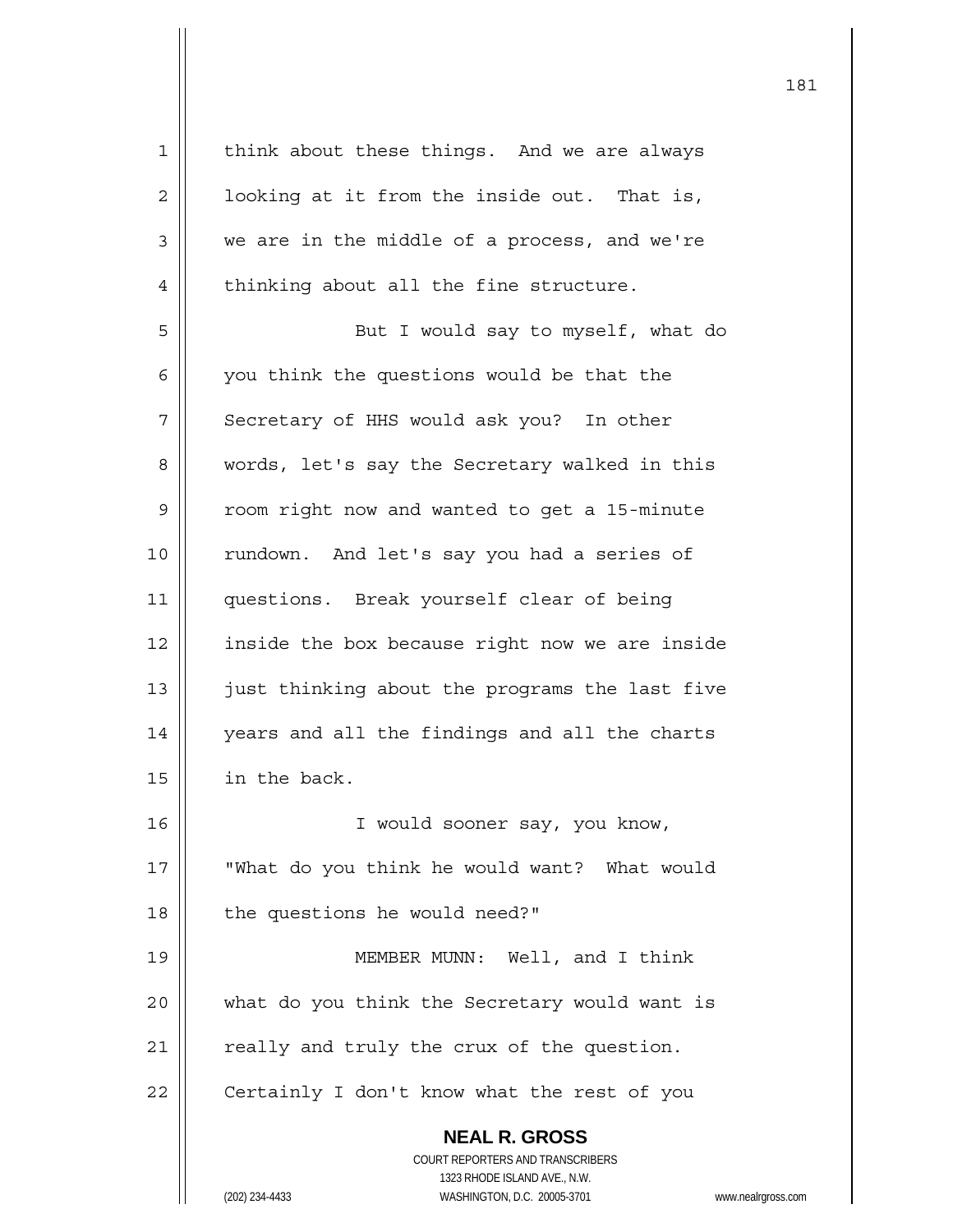| 1              | would do, but if I were sitting in the                              |
|----------------|---------------------------------------------------------------------|
| $\overline{2}$ | Secretary's chair, the only thing I would                           |
| 3              | really want to know is, is this doing any                           |
| 4              | good? Are we doing this right?                                      |
| 5              | Other than that, everything else                                    |
| 6              | is in the details. And that's why the Board                         |
| 7              | and the agency and the contract exist. Are we                       |
| 8              | doing okay?                                                         |
| 9              | CHAIRMAN GRIFFON: I don't even                                      |
| 10             | know, though. If you say are we -- yes. Who                         |
| 11             | is we? But also are we doing this right or is                       |
| 12             | NIOSH doing this right? You know, I think                           |
| 13             | from the claimant's standpoint, if we were                          |
| 14             | compensating 100 percent of the people, they                        |
| 15             | would say, yes, they are doing it right, you                        |
| 16             | know.                                                               |
| 17             | MEMBER MUNN: Well, the claimants                                    |
| 18             | are not the only ones who would say that.                           |
| 19             | CHAIRMAN GRIFFON:<br>What?                                          |
| 20             | MEMBER MUNN: The claimants are                                      |
| 21             | not the only ones who would say that.                               |
| 22             | CHAIRMAN GRIFFON: Right, right.                                     |
|                | <b>NEAL R. GROSS</b>                                                |
|                | COURT REPORTERS AND TRANSCRIBERS                                    |
|                | 1323 RHODE ISLAND AVE., N.W.                                        |
|                | WASHINGTON, D.C. 20005-3701<br>(202) 234-4433<br>www.nealrgross.com |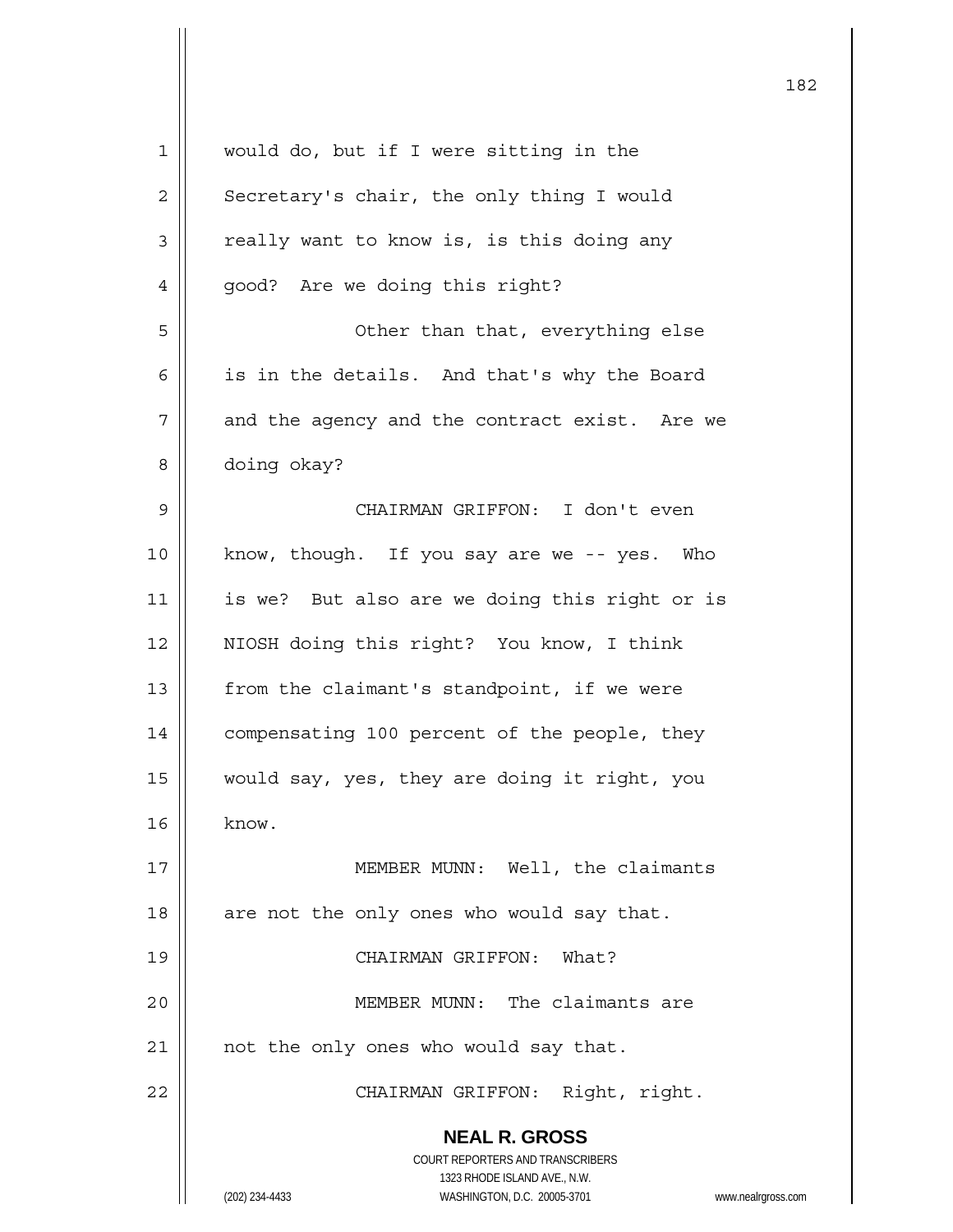| $\mathbf 1$ | MEMBER MUNN: That isn't my point.                           |
|-------------|-------------------------------------------------------------|
| 2           | The point is, is this being done correctly                  |
| 3           | under the aegis of the law?                                 |
| 4           | DR. MAURO: Yes.                                             |
| 5           | MEMBER MUNN: Is what we are doing                           |
| 6           | here, "we" being the collective we who are                  |
| 7           | involved in this statute, are we doing what                 |
| 8           | the statute requires us to do? And is it                    |
| 9           | getting anywhere? Those are really the only                 |
| 10          | two issues.                                                 |
| 11          | CHAIRMAN GRIFFON: Yes. The first                            |
| 12          | part of your question was, is it doing any                  |
| 13          | good? And that's different than I guess doing               |
| 14          | it scientifically right, you know.                          |
| 15          | MEMBER MUNN: Well, is it doing it                           |
| 16          | in accordance with the statute, with the                    |
| 17          | requirements of the statute, not the intent of              |
| 18          | one of the legislators, not with the intent of              |
| 19          | any one of the administrators? Is this                      |
| 20          | meeting the letter of the law? And is this                  |
| 21          | being done properly? This is a key question.                |
| 22          | I am not sure whether we get to                             |
|             |                                                             |
|             | <b>NEAL R. GROSS</b><br>COURT REPORTERS AND TRANSCRIBERS    |
|             | 1323 RHODE ISLAND AVE., N.W.                                |
|             | (202) 234-4433<br>WASHINGTON, D.C. 20005-3701<br>www.nealrg |

 $\mathsf{I}$ 

(202) 234-4433 WASHINGTON, D.C. 20005-3701 www.nealrgross.com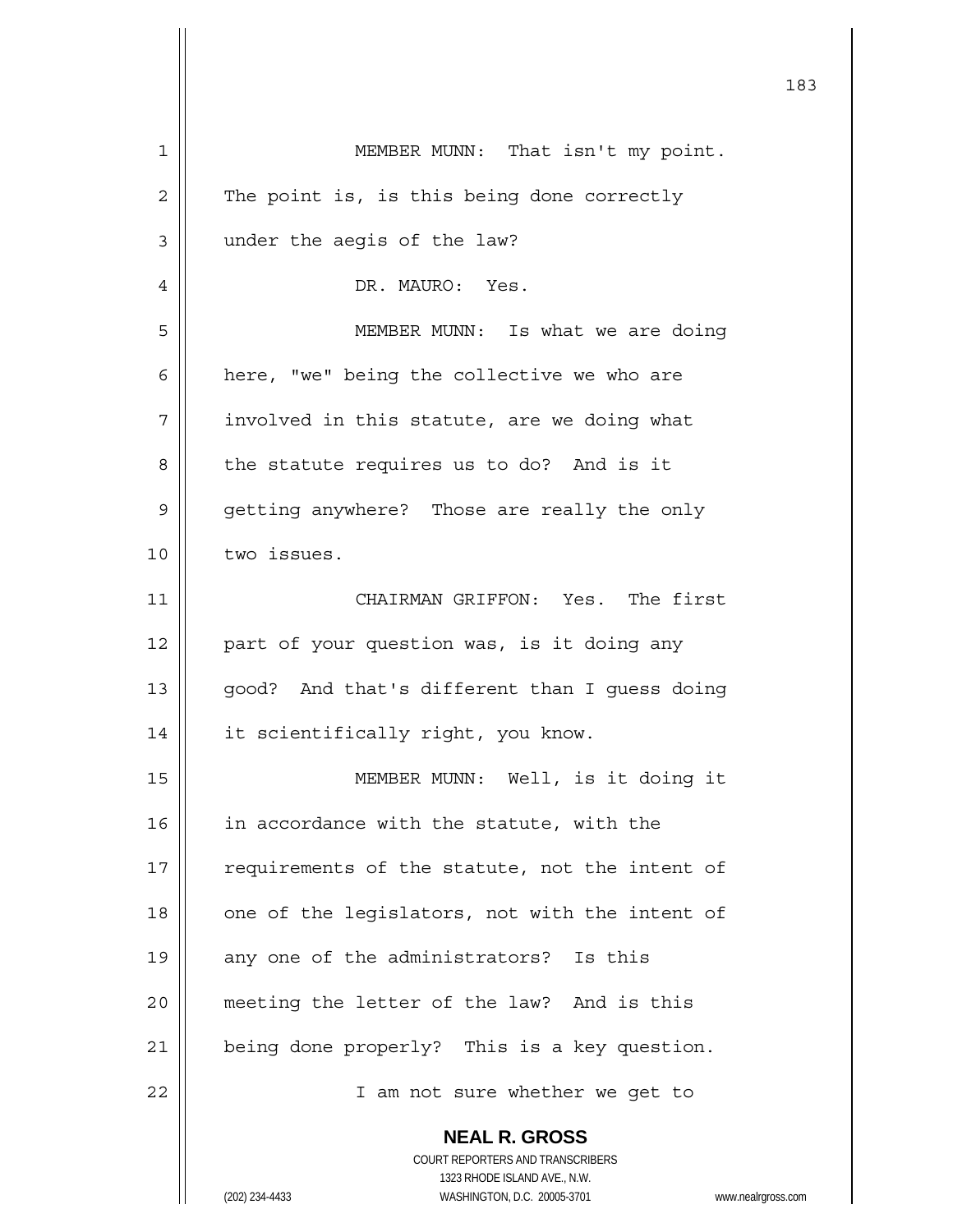| $\mathbf 1$ | that point. We talk about what we have done.                        |
|-------------|---------------------------------------------------------------------|
| 2           | And we evaluate it to some degree. But I am                         |
| 3           | not sure we are very clear in response to what                      |
| 4           | I feel is the overriding question that a                            |
| 5           | person at the top of the responsibility chain                       |
| 6           | would want to hear.                                                 |
| 7           | CHAIRMAN GRIFFON: Right, right.                                     |
| 8           | And I think part of the reason I in the first                       |
| 9           | draft of this sort of avoided this question                         |
| 10          | was that, you know, the answer is                                   |
| 11          | unanswerable, I guess, because of all the                           |
| 12          | limitations of the first 100 cases.                                 |
| 13          | That is what we have been through                                   |
| 14          | before, is that we did all overestimates,                           |
| 15          | underestimates. Ninety-five out of 100 were                         |
| 16          | overestimates, underestimates. You know, so                         |
| 17          | I guess that was my -- you know, how much                           |
| 18          | conclusions can we draw from those big                              |
| 19          | questions like you are asking, Wanda? Are we                        |
| 20          | meeting the letter of the law?                                      |
| 21          | Well, based on -- you know, we                                      |
| 22          | would have to qualify that in so many ways.                         |
|             | <b>NEAL R. GROSS</b>                                                |
|             | COURT REPORTERS AND TRANSCRIBERS                                    |
|             | 1323 RHODE ISLAND AVE., N.W.                                        |
|             | (202) 234-4433<br>WASHINGTON, D.C. 20005-3701<br>www.nealrgross.com |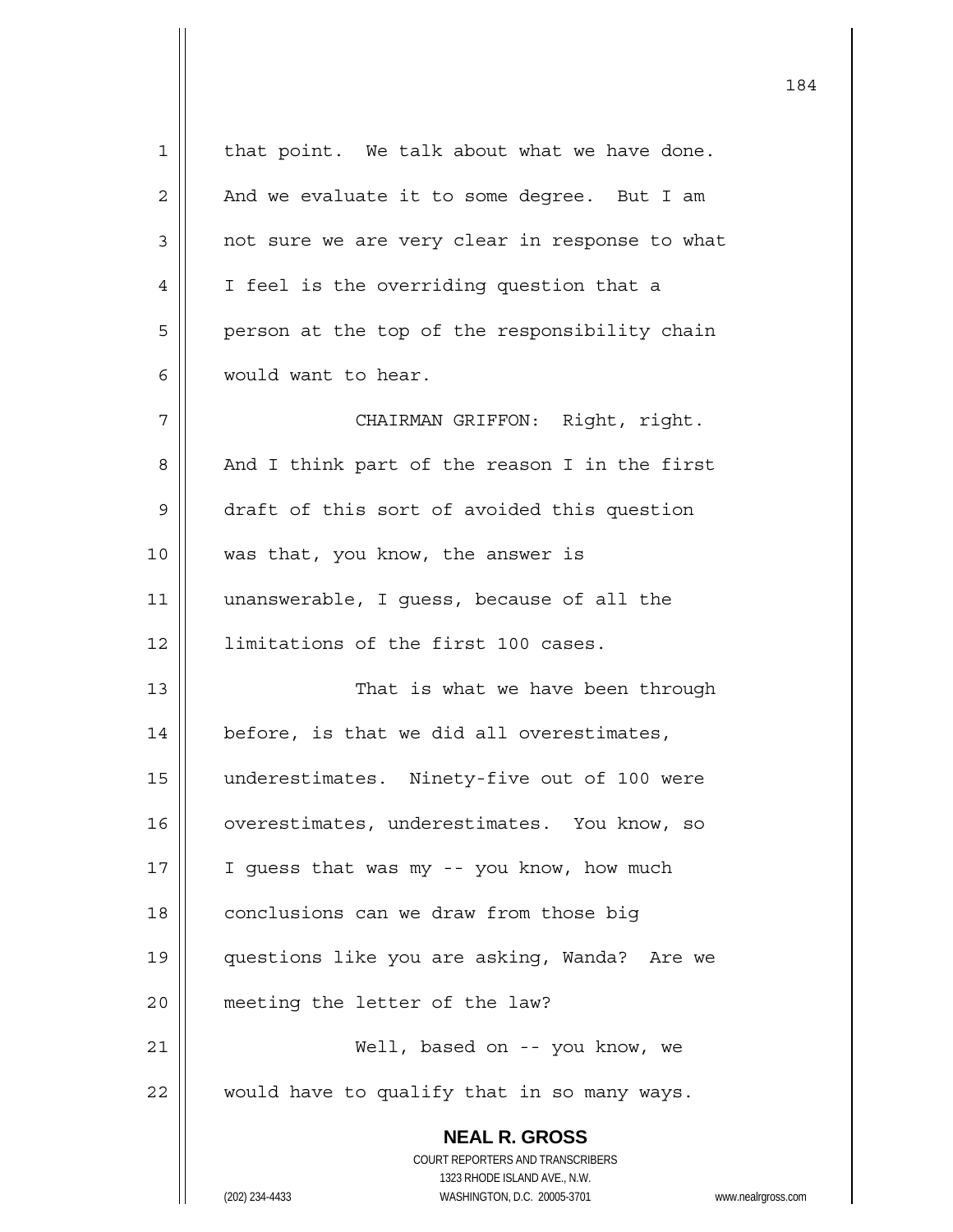|    |                                                                  | 185                |
|----|------------------------------------------------------------------|--------------------|
| 1  | I'm not sure that would be a satisfactory                        |                    |
| 2  | answer if I were on the receiving end of it,                     |                    |
| 3  | you know.                                                        |                    |
| 4  | MEMBER MUNN: Not a lot of                                        |                    |
| 5  | qualifications. Was this done the best way                       |                    |
| 6  | that could be done at the time given the                         |                    |
| 7  | circumstances and the information that was                       |                    |
| 8  | available?                                                       |                    |
| 9  | CHAIRMAN GRIFFON: But I'm saying                                 |                    |
| 10 | our sample doesn't tell us that answer.                          |                    |
| 11 | That's what I'm saying.                                          |                    |
| 12 | MEMBER MUNN: No, no, it doesn't.                                 |                    |
| 13 | CHAIRMAN GRIFFON: Right.                                         |                    |
| 14 | MEMBER MUNN: That's why in my                                    |                    |
| 15 | view we need to qualify it in that way.                          |                    |
| 16 | MR. KATZ: Can I give you a                                       |                    |
| 17 | government perspective? It is going to be a                      |                    |
| 18 | government person who is receiving this                          |                    |
| 19 | report.                                                          |                    |
| 20 | MEMBER MUNN: Yes.                                                |                    |
| 21 | MR. KATZ: I mean, if I were the                                  |                    |
| 22 | Secretary, I would still want to know. I                         |                    |
|    | <b>NEAL R. GROSS</b>                                             |                    |
|    | COURT REPORTERS AND TRANSCRIBERS<br>1323 RHODE ISLAND AVE., N.W. |                    |
|    | (202) 234-4433<br>WASHINGTON, D.C. 20005-3701                    | www.nealrgross.com |

 $\overline{\phantom{a}}$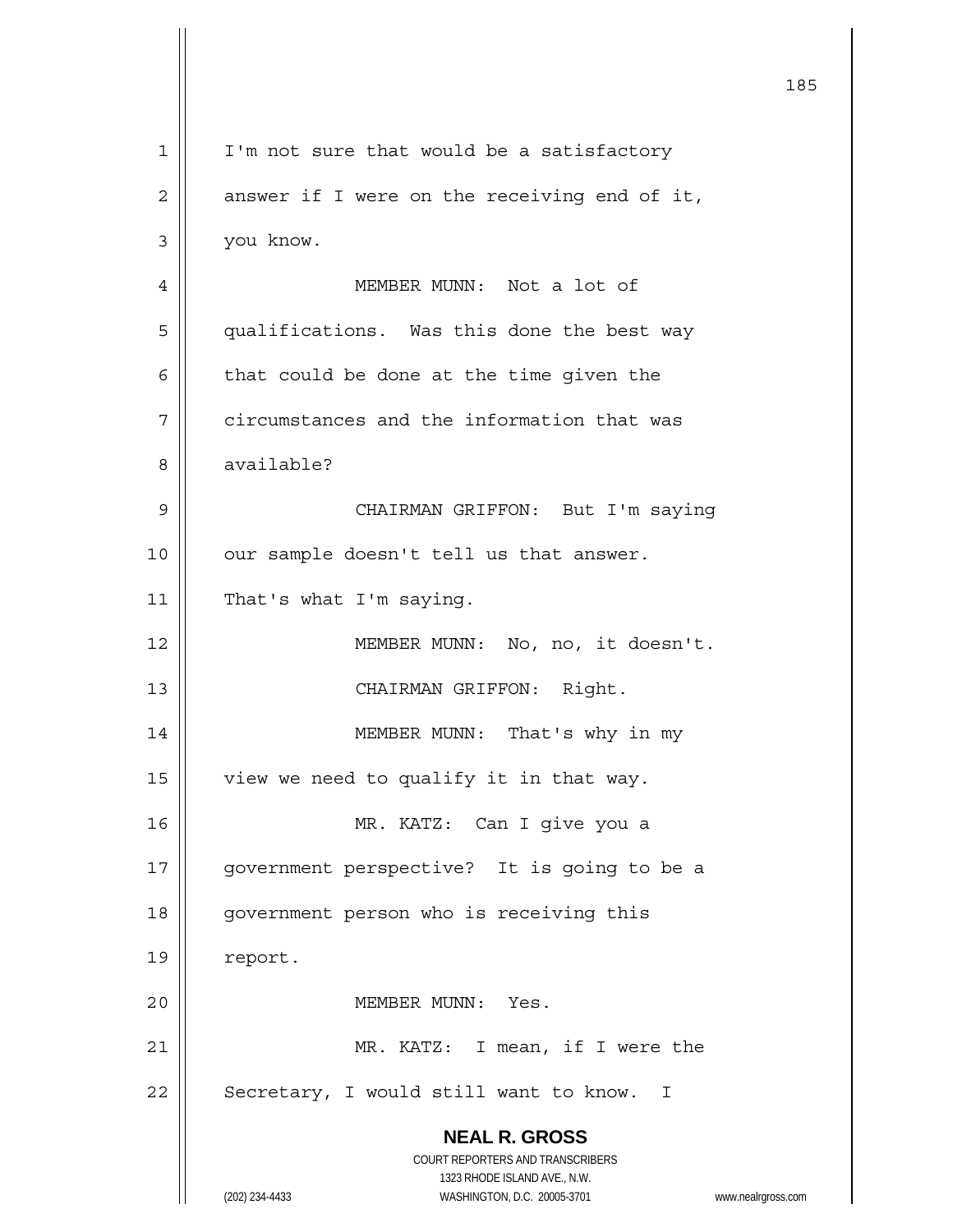| $\mathbf 1$ | mean, we have been at this for five years or                        |
|-------------|---------------------------------------------------------------------|
| 2           | whatever it's been, six years, whatever.                            |
| 3           | CHAIRMAN GRIFFON: How long.                                         |
| 4           | MR. KATZ: Whatever, quite a                                         |
| 5           | while. And you have been reviewing dose                             |
| 6           | reconstruction cases for this period. So I                          |
| 7           | mean, I think still -- and the Board has a                          |
| 8           | very specific charge to evaluate the quality                        |
| $\mathsf 9$ | and validity of the dose reconstructions                            |
| 10          | within the context of what they are supposed                        |
| 11          | to do, these dose reconstructions.                                  |
| 12          | So I mean, I think you can have a                                   |
| 13          | very general summary statement up front that                        |
| 14          | gives the answers that can be given, given the                      |
| 15          | nature of the complexion of the cases                               |
| 16          | reviewed. And you have to consider that in                          |
| 17          | the context of the complexion of the cases                          |
| 18          | that get done in this program, too, because                         |
|             |                                                                     |
| 19          | many of the cases are underestimates and                            |
| 20          | overestimates.                                                      |
| 21          | You know, if 70 percent of the                                      |
| 22          | cases were overestimates and underestimates,                        |
|             | <b>NEAL R. GROSS</b>                                                |
|             | COURT REPORTERS AND TRANSCRIBERS                                    |
|             | 1323 RHODE ISLAND AVE., N.W.                                        |
|             | (202) 234-4433<br>WASHINGTON, D.C. 20005-3701<br>www.nealrgross.com |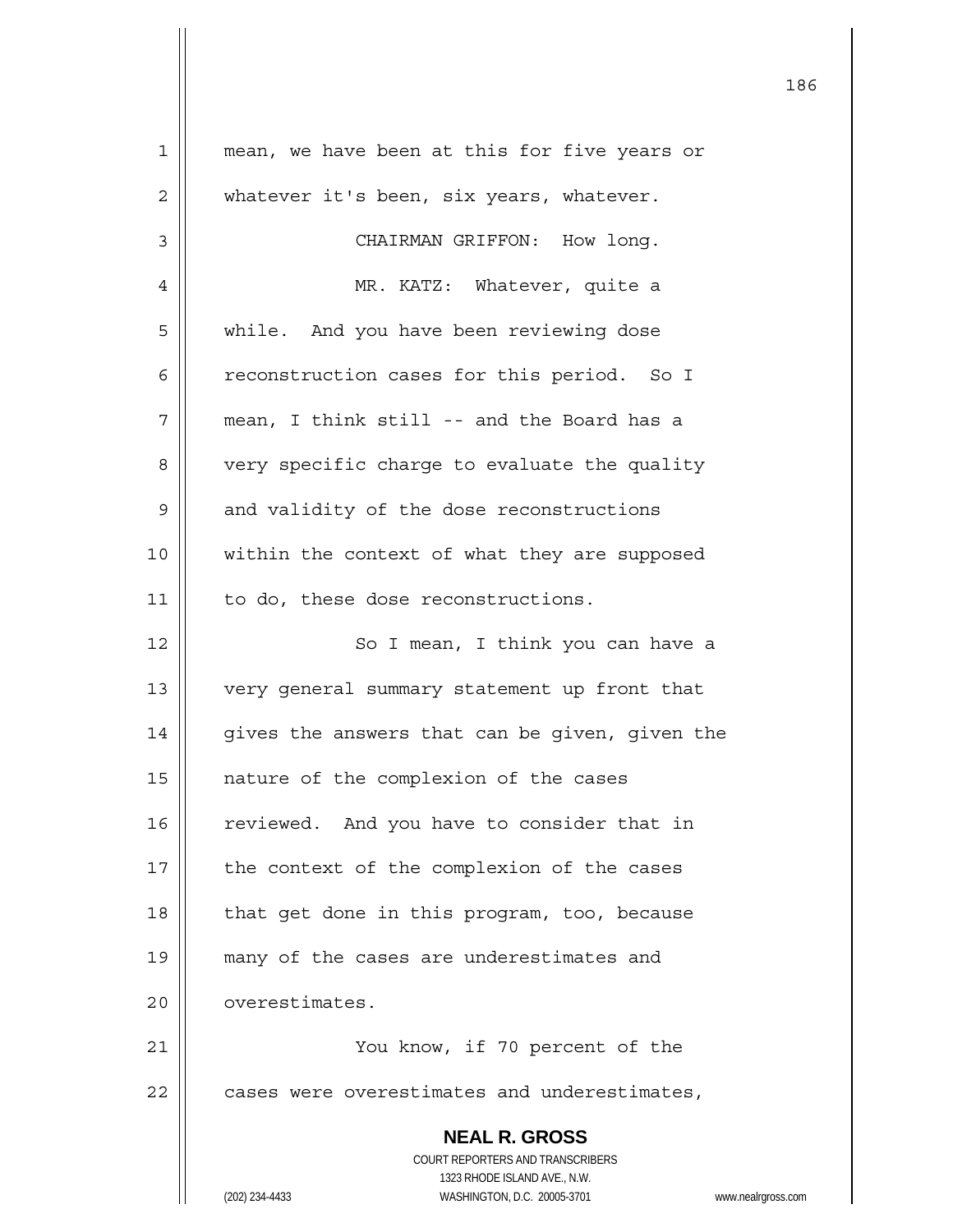**NEAL R. GROSS** 1 2 3 4 5 6 7 8 9 10 11 12 13 14 15 16 17 18 19 20 21 22 you need that context, too, of all of the cases. CHAIRMAN GRIFFON: Right. DR. MAURO: So I think you could talk, I mean, pretty briefly about give that appropriate context and then the nature of the cases that have been reviewed in these five years and what you have found with respect to those cases as to-- is the quality and validity of them adequate for the purposes and so on and where there are issues, what those issues are very briefly. And then what's ahead would be the rest of your summary. Now we're getting into these different nature cases. And so they can expect sort of what the path is down the road for -- MEMBER MUNN: And that's -- DR. MAURO: I would think that you could do that very briefly in a page abstract at most or two-thirds of a page. And that would be very helpful to the Secretary to know sort of where we stand.

187

COURT REPORTERS AND TRANSCRIBERS 1323 RHODE ISLAND AVE., N.W. (202) 234-4433 WASHINGTON, D.C. 20005-3701 www.nealrgross.com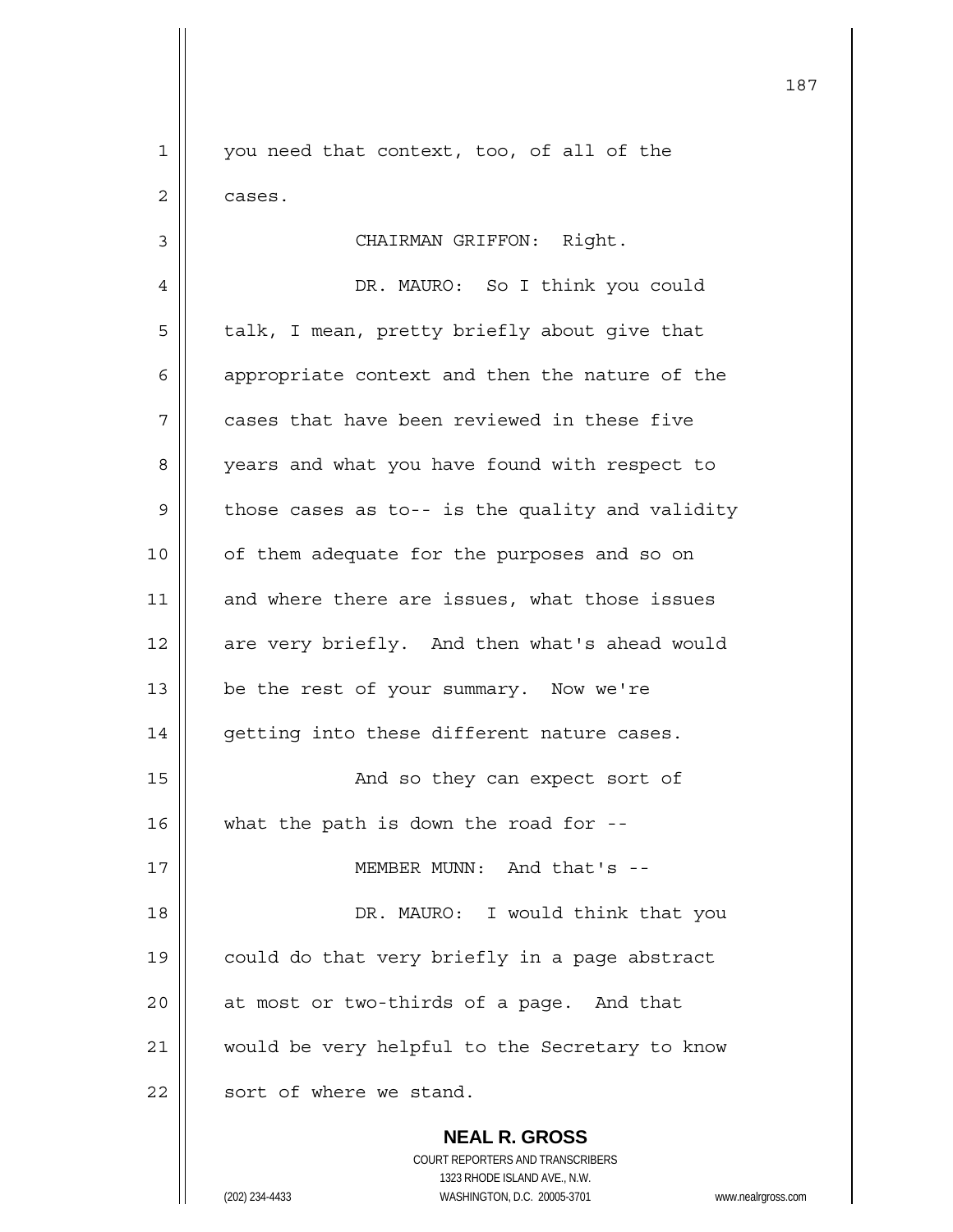|    |                                                | 188 |
|----|------------------------------------------------|-----|
| 1  | MEMBER MUNN: And the second set                |     |
| 2  | of 500 cases will be viewed differently.       |     |
| 3  | MR. KATZ: Delve into some issues               |     |
| 4  | that, you know, are still on the path.         |     |
| 5  | DR. MAURO: And the wisdom of                   |     |
| 6  | starting off with the low-hanging fruit. You   |     |
| 7  | know, certainly strategic judgment was made    |     |
| 8  | early on that when we come at this problem,    |     |
| 9  | we're going to go after the min/max.           |     |
| 10 | I mean, there's a certain amount               |     |
| 11 | of -- a judgment could be made by the Board as |     |
| 12 | to whether that strategy was a healthier       |     |
| 13 | strategy, I think. I'm sorry to jump around    |     |
| 14 | here.                                          |     |
| 15 | MEMBER MUNN: It remains valid.                 |     |
| 16 | The attempt to resolve as many of these cases  |     |
| 17 | as possible as early as possible was a         |     |
| 18 | directive not just from the statute itself but |     |
| 19 | from the desires of the Board. That's what we  |     |
| 20 | all wanted to do is clear as many of them as   |     |
| 21 | we possibly could as early as we could, sooner |     |
| 22 | than better.                                   |     |
|    | <b>NEAL R. GROSS</b>                           |     |

COURT REPORTERS AND TRANSCRIBERS 1323 RHODE ISLAND AVE., N.W. (202) 234-4433 WASHINGTON, D.C. 20005-3701 www.nealrgross.com

 $\mathsf{II}$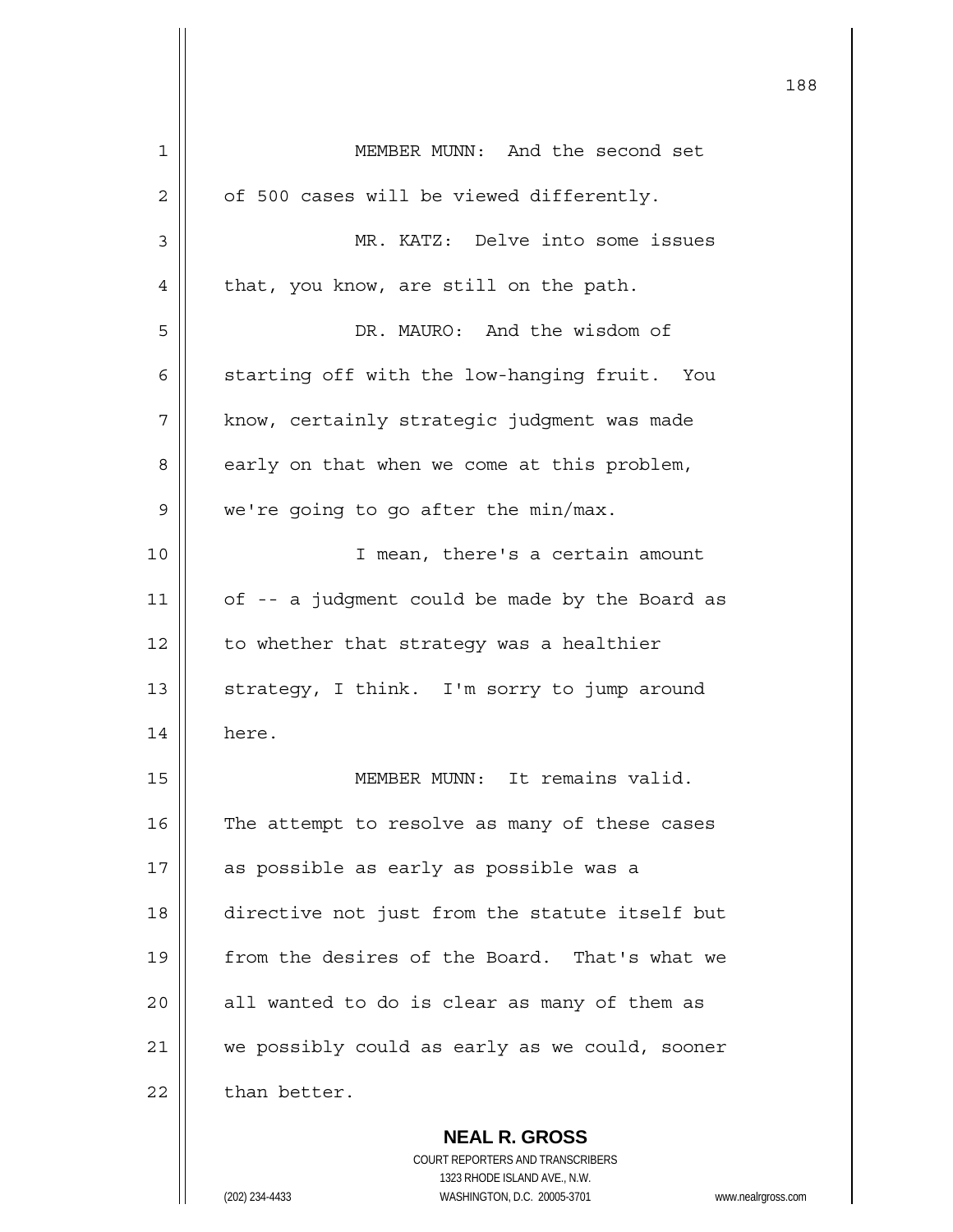**NEAL R. GROSS** COURT REPORTERS AND TRANSCRIBERS 1323 RHODE ISLAND AVE., N.W. (202) 234-4433 WASHINGTON, D.C. 20005-3701 www.nealrgross.com 1 2 3 4 5 6 7 8 9 10 11 12 13 14 15 16 17 18 19 20 21 22 MR. KATZ: Stu, does the workgroup have sort of statistical breakouts? Are they a picture of how many of all dose reconstructions are min/max? MR. HINNEFELD: Kathy Behling has kind of kept something like that. I don't know - MR. KATZ: Kathy, are you there? MR. HINNEFELD: -- if it's current or not, but -- CHAIRMAN GRIFFON: Oh, cases reviewed, but he's talking about -- MR. KATZ: I mean all the cases done. CHAIRMAN GRIFFON: Kathy has the cases reviewed, yes. MR. HINNEFELD: Cases reviewed. So what do you want? MR. KATZ: I mean, the context of the cases reviewed, in part, is what is the -- CHAIRMAN GRIFFON: In other words, is the --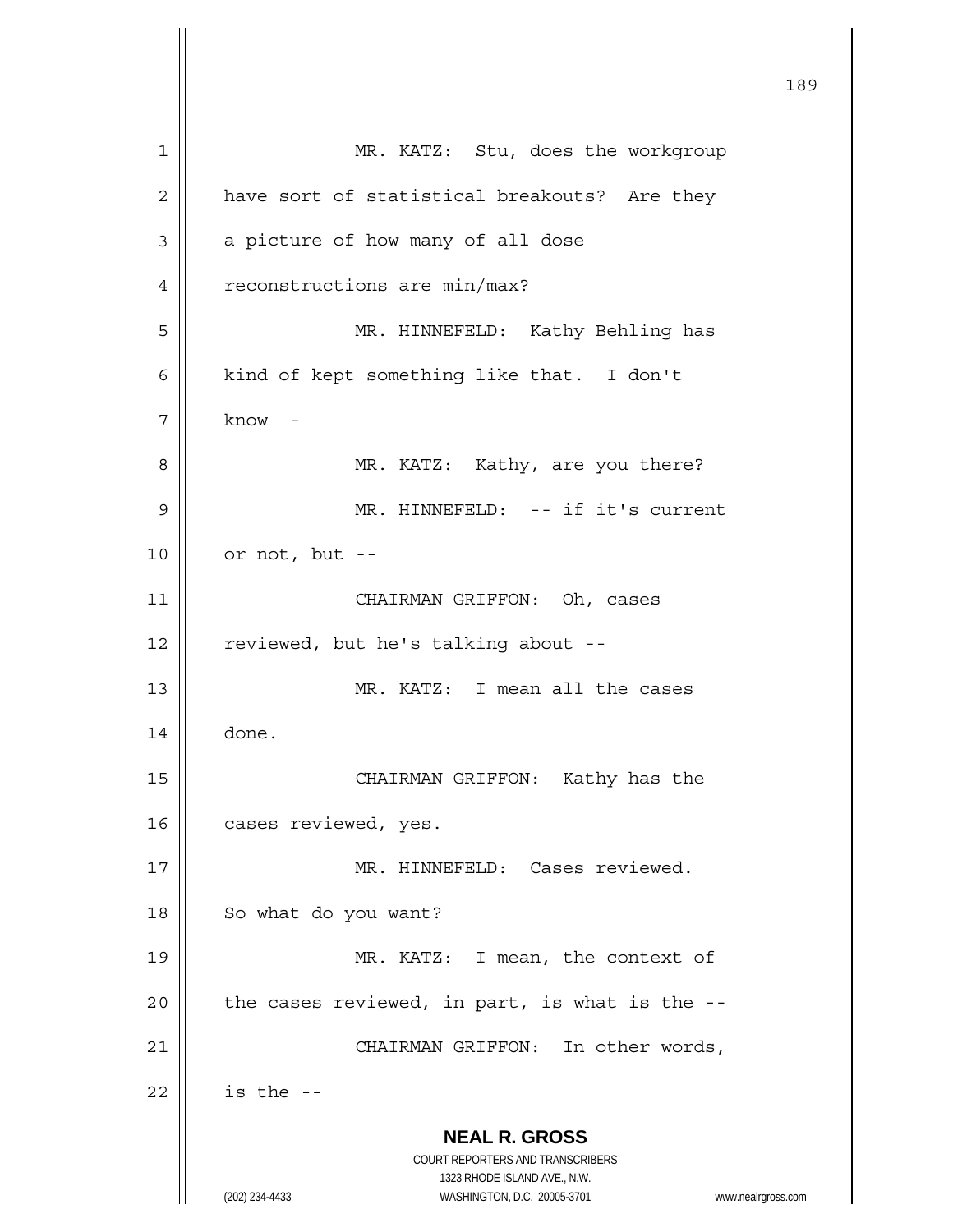| 1              | MR. KATZ: -- the nature of the                                      |
|----------------|---------------------------------------------------------------------|
| $\overline{2}$ | cases that get done in this program? So if 80                       |
| 3              | percent of the cases are min/max or 50                              |
| 4              | percent, whatever it is, that picture would be                      |
| 5              | helpful context for the Board to be able to                         |
| 6              | speak to what is found.                                             |
| 7              | CHAIRMAN GRIFFON: Right, right.                                     |
| 8              | MR. KATZ: So say --                                                 |
| 9              | MR. HINNEFELD: I would bet there                                    |
| 10             | would be -- I don't know that that -                                |
| 11             | MR. KATZ: You can run those                                         |
| 12             | statistics, right, or not? Is it not coded                          |
| 13             | that way?                                                           |
| 14             | MR. HINNEFELD: I am trying to                                       |
| 15             | figure out what would be databased that would                       |
| 16             | tell me that for sure. I mean, the only item                        |
| 17             | that comes to mind that was databased that is                       |
| 18             | something like that, which is the indication,                       |
| 19             | the type indication, that the reviewer puts on                      |
| 20             | when he approves the dose reconstruction,                           |
| 21             | where he says it's full internal and external                       |
| 22             | overestimate of this kind, overestimate of                          |
|                | <b>NEAL R. GROSS</b>                                                |
|                | COURT REPORTERS AND TRANSCRIBERS                                    |
|                | 1323 RHODE ISLAND AVE., N.W.                                        |
|                | WASHINGTON, D.C. 20005-3701<br>(202) 234-4433<br>www.nealrgross.com |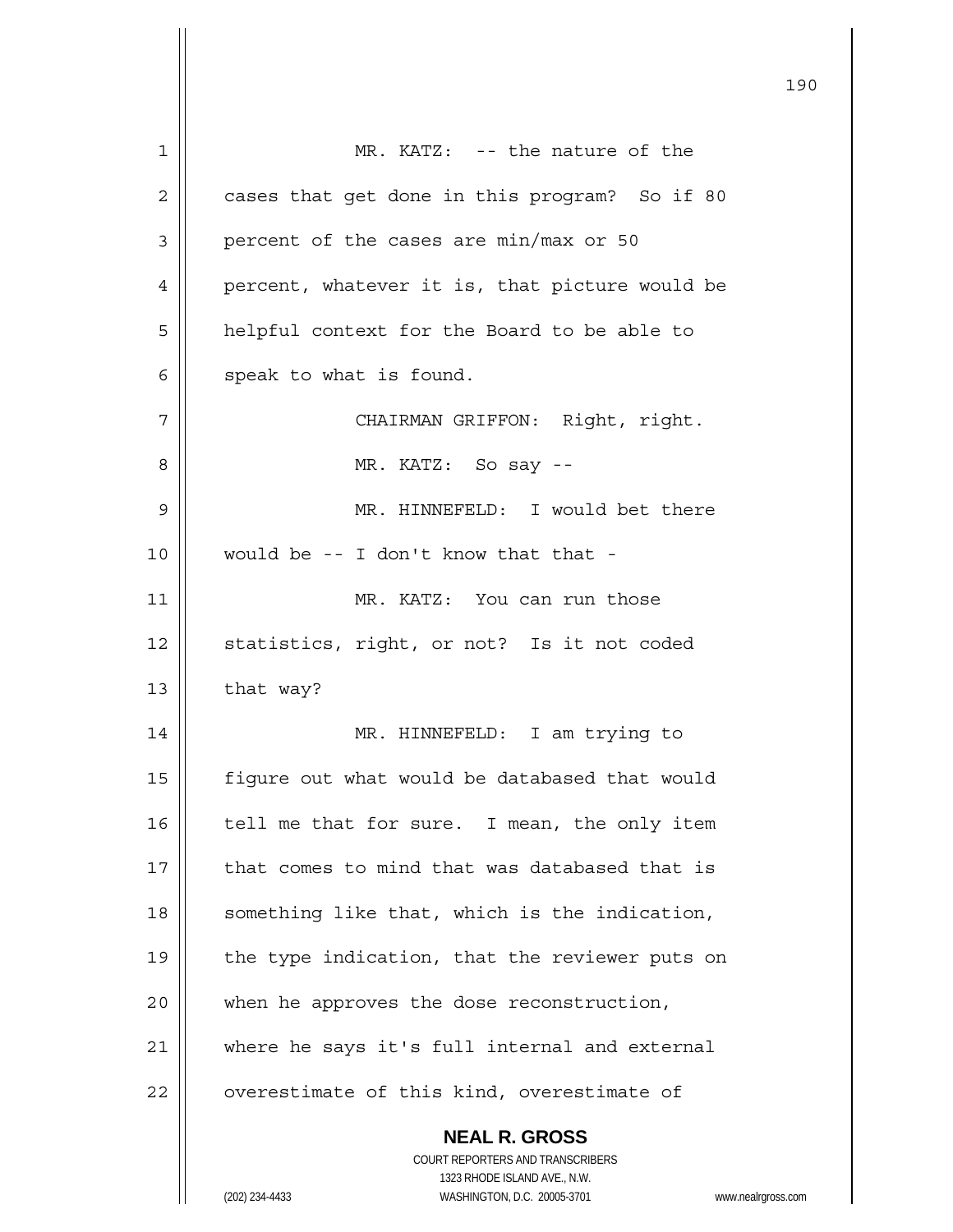| 2  | There is not really a lot of                                                                                                                       |
|----|----------------------------------------------------------------------------------------------------------------------------------------------------|
| 3  | guidance out there on what to choose. And                                                                                                          |
| 4  | people tend to choose things differently, like                                                                                                     |
| 5  | some may choose the Bethlehem Steel site                                                                                                           |
| 6  | profile approach as being an overestimate                                                                                                          |
| 7  | because it's a friendly -- you know, it's a                                                                                                        |
| 8  | high site profile, where others would say                                                                                                          |
| 9  | that's the only approach we've got as a poll.                                                                                                      |
| 10 | Let's poll internal and external.                                                                                                                  |
| 11 | So there's not a lot of -                                                                                                                          |
| 12 | CHAIRMAN GRIFFON: We may not need                                                                                                                  |
| 13 | the exact numbers, though. I get your point.                                                                                                       |
| 14 | It's not like it's a 50/50 breakup. It's best                                                                                                      |
| 15 | estimate and over and underestimate.                                                                                                               |
| 16 | MR. HINNEFELD: I can run that.                                                                                                                     |
| 17 | CHAIRMAN GRIFFON: Yes.                                                                                                                             |
| 18 | MR. HINNEFELD: It's a fairly easy                                                                                                                  |
| 19 | thing to run. The breakdown by probability of                                                                                                      |
| 20 | causation, so you can see how the probability                                                                                                      |
| 21 | of causations tend to be at the very low end                                                                                                       |
| 22 | or -- well, actually, it kind of fakes you out                                                                                                     |
|    | <b>NEAL R. GROSS</b><br>COURT REPORTERS AND TRANSCRIBERS<br>1323 RHODE ISLAND AVE., N.W.<br>WASHINGTON, D.C. 20005-3701<br>(202) 234-4433<br>www.n |

(202) 234-4433 WASHINGTON, D.C. 20005-3701 www.nealrgross.com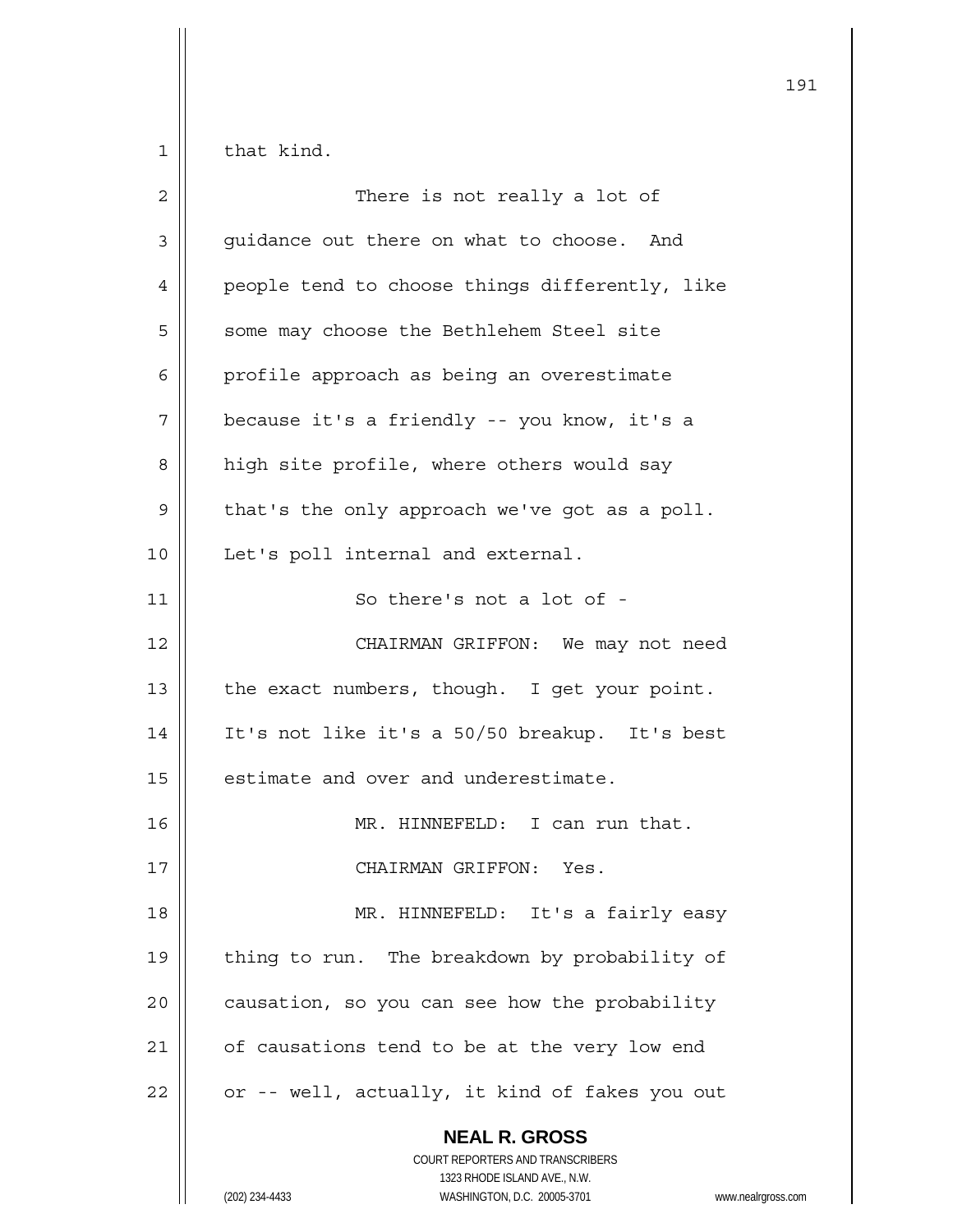**NEAL R. GROSS** COURT REPORTERS AND TRANSCRIBERS 1323 RHODE ISLAND AVE., N.W. (202) 234-4433 WASHINGTON, D.C. 20005-3701 www.nealrgross.com 192 1 2 3 4 5 6 7 8 9 10 11 12 13 14 15 16 17 18 19 20 21 22 because it is just everything above the 51 bar. So the probability of causations tend to be sort of low end and are fairly modest as you go up higher. So there are some things like that that can be done. CHAIRMAN GRIFFON: That are indicators anyway, yes. MR. HINNEFELD: And I could run if you're interested in that full internal and external versus all the various kinds of over and underestimates, I could run that. I mean, I can set it up, but I won't actually do the running of them. It can be done. CHAIRMAN GRIFFON: Yes. It wouldn't hurt in terms of a given perspective put our numbers in what cases we did. MR. HINNEFELD: So do you want to go over those things I mentioned or do you want to just go with Larry's last presentation to the Board or the -- CHAIRMAN GRIFFON: We have that,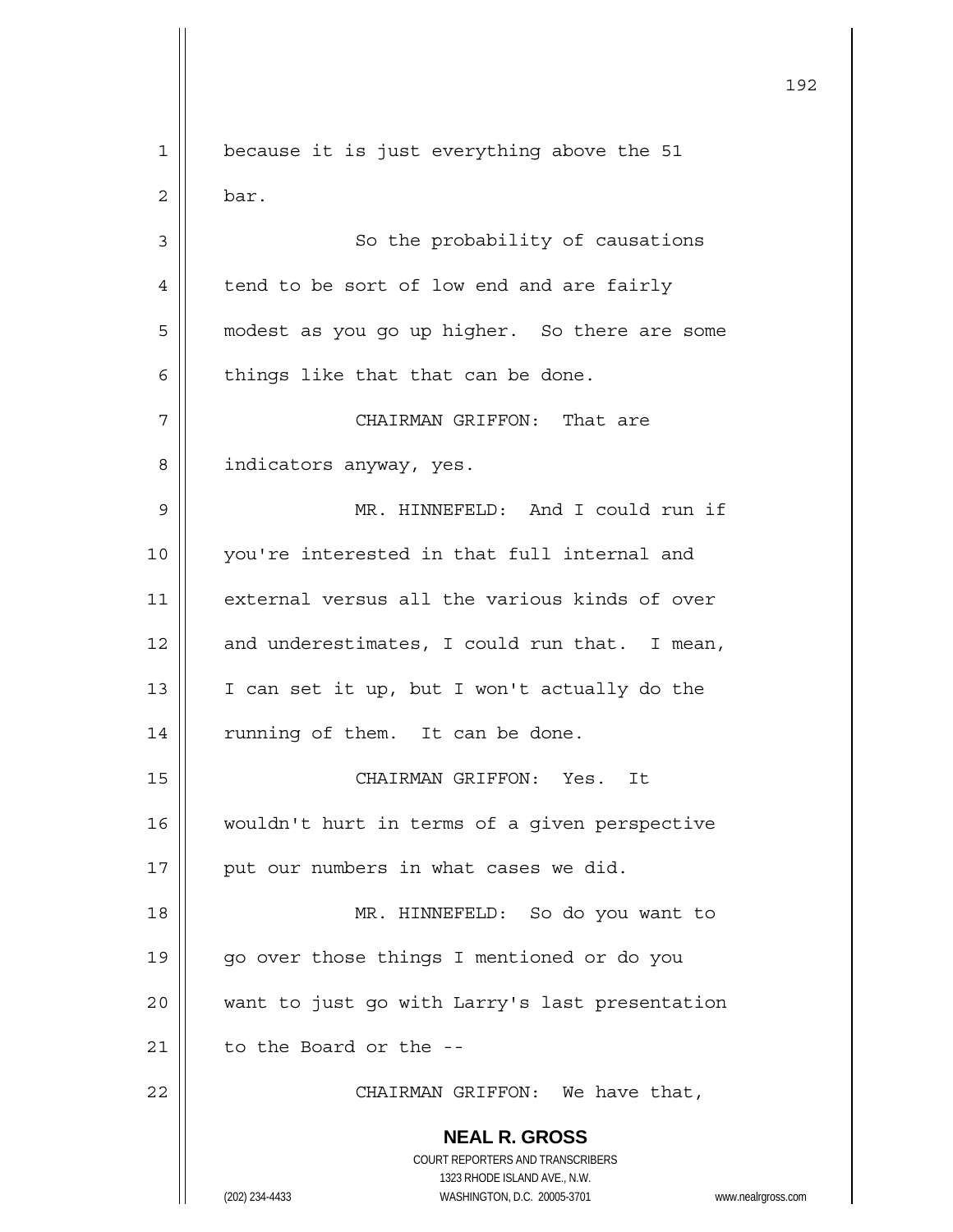$1$ right?

| 2  | MR. HINNEFELD: Yes.                                                                                                                                             |
|----|-----------------------------------------------------------------------------------------------------------------------------------------------------------------|
| 3  | CHAIRMAN GRIFFON: So we can look                                                                                                                                |
| 4  | at that. But also I think running the                                                                                                                           |
| 5  | overestimate the way people defined it, while                                                                                                                   |
| 6  | we know it is not perfect, it might give us an                                                                                                                  |
| 7  | idea anyway.                                                                                                                                                    |
| 8  | MR. HINNEFELD: Do you want this                                                                                                                                 |
| 9  | of all of the claims we have finished, rather                                                                                                                   |
| 10 | than the ones available for --                                                                                                                                  |
| 11 | CHAIRMAN GRIFFON: I think so                                                                                                                                    |
| 12 | because we are not going to quote this exact                                                                                                                    |
| 13 | number necessarily.                                                                                                                                             |
| 14 | MR. KATZ: Just to give a sense.                                                                                                                                 |
| 15 | CHAIRMAN GRIFFON: Just to give a                                                                                                                                |
| 16 | perspective of what -- yes.                                                                                                                                     |
| 17 | MR. KATZ: Of what the Board has                                                                                                                                 |
| 18 | reviewed compared to what the products are                                                                                                                      |
| 19 | that are out there.                                                                                                                                             |
| 20 | CHAIRMAN GRIFFON: Right. But                                                                                                                                    |
| 21 | again, when you said a "summary," I mean, I                                                                                                                     |
| 22 | think we have got enough to go with or I've                                                                                                                     |
|    | <b>NEAL R. GROSS</b><br>COURT REPORTERS AND TRANSCRIBERS<br>1323 RHODE ISLAND AVE., N.W.<br>(202) 234-4433<br>WASHINGTON, D.C. 20005-3701<br>www.nealrgross.com |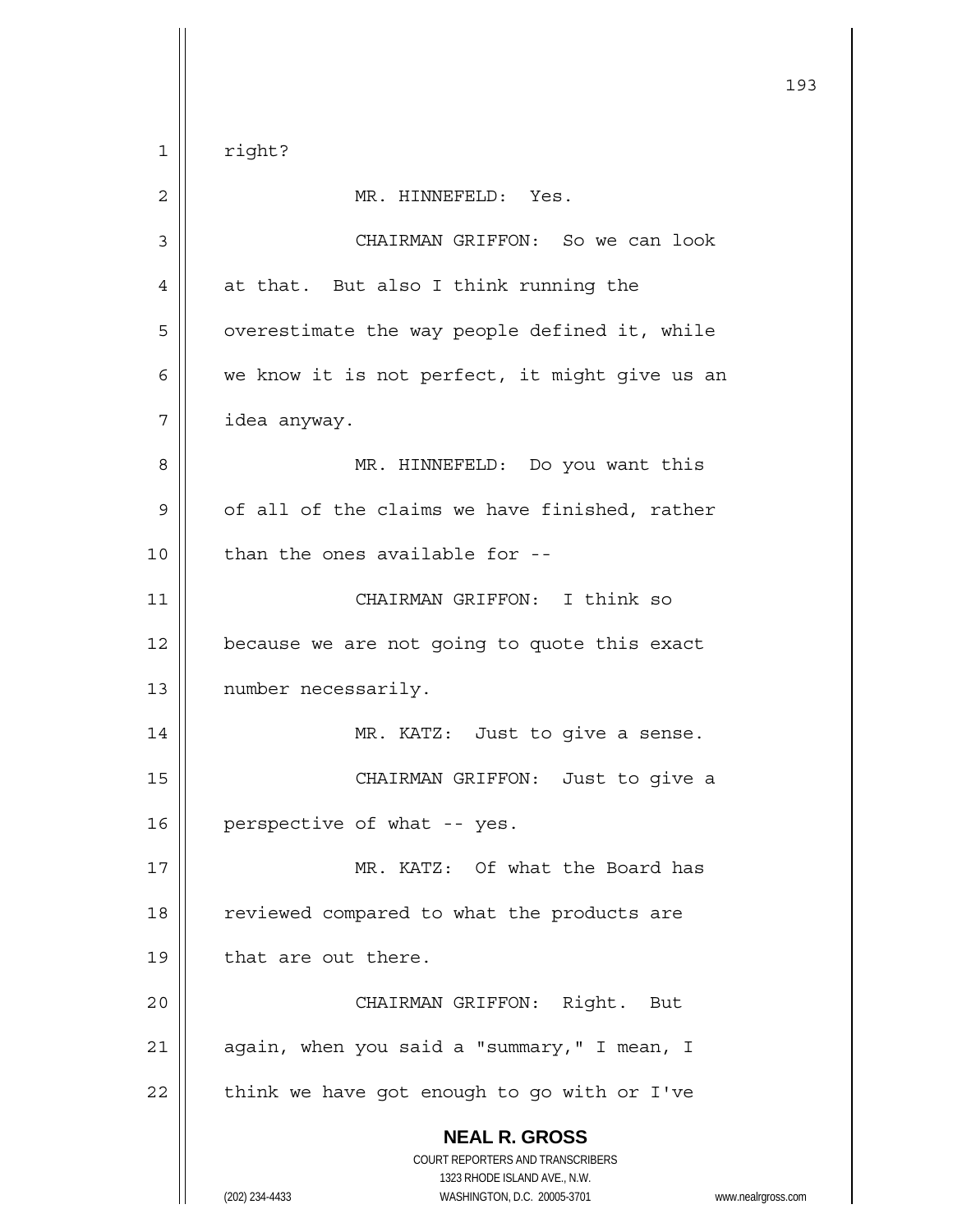| $\mathbf 1$ | got enough to make a first cut. And maybe                                                |
|-------------|------------------------------------------------------------------------------------------|
| 2           | with everyone's input, you know, we can work                                             |
| 3           | with redrafting like an executive summary                                                |
| 4           | paragraph in the front end of this.                                                      |
| 5           | Some of the things you just said                                                         |
| 6           | said that they are -- I think they are in this                                           |
| 7           | report. They just probably need to be pulled                                             |
| 8           | out of the weeds and put into more of a                                                  |
| 9           | summary fashion statement.                                                               |
| 10          | Sometimes, though, I mean, I will                                                        |
| 11          | just say this up front because I see this                                                |
| 12          | coming down the pike. Sometimes when we try                                              |
| 13          | to boil down the language that was tortured                                              |
| 14          | over in the later paragraphs, that is where we                                           |
| 15          | got into trouble that we didn't get agreement.                                           |
| 16          | So we kind of went back to being very precise                                            |
| 17          | and sort of stating the facts.                                                           |
| 18          | You know, you start to summarize,                                                        |
| 19          | and you start to get more subjective with your                                           |
| 20          | language. And that's why we ended up rolling                                             |
| 21          | into -- you know, I actually made some                                                   |
| 22          | concessions and stated facts, instead of                                                 |
|             | <b>NEAL R. GROSS</b><br>COURT REPORTERS AND TRANSCRIBERS<br>1323 RHODE ISLAND AVE., N.W. |
|             | (202) 234-4433<br>WASHINGTON, D.C. 20005-3701<br>www.nea                                 |

(202) 234-4433 WASHINGTON, D.C. 20005-3701 www.nealrgross.com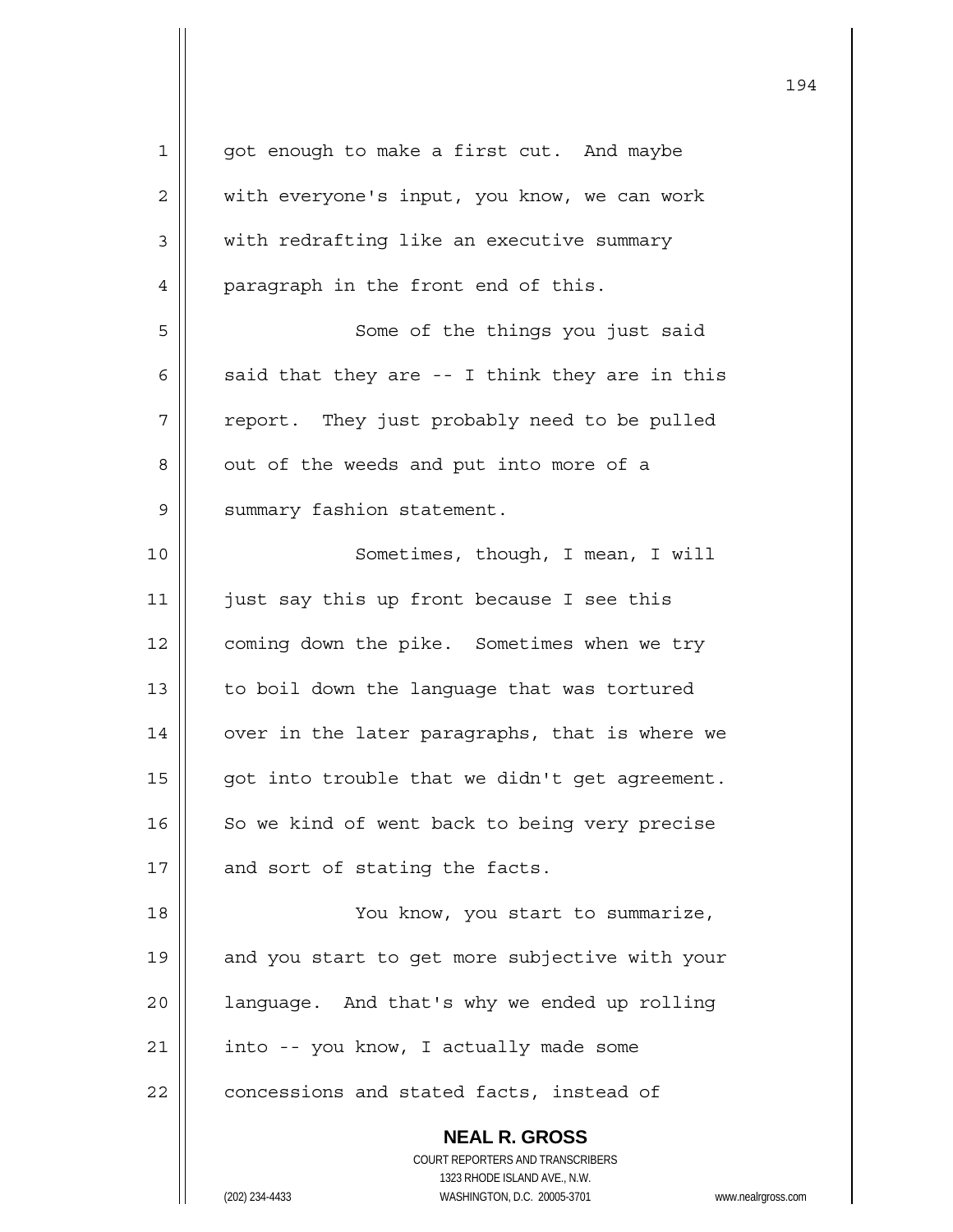| $1\,$          | saying a large number, you know, start putting                                                      |
|----------------|-----------------------------------------------------------------------------------------------------|
| $\overline{2}$ | adjectives in there. And people take offense                                                        |
| 3              | to one side or the other of certain issues.                                                         |
| 4              | But I will take a crack at it.                                                                      |
| 5              | I think it is a good idea to give                                                                   |
| 6              | a summary up front.                                                                                 |
| 7              | MR. KATZ: I mean, a Secretary is                                                                    |
| 8              | not going to read a five-page report. The                                                           |
| $\mathsf 9$    | Secretary will read that front piece.                                                               |
| 10             | CHAIRMAN GRIFFON: Right, right,                                                                     |
| 11             | right. Yes. And if we grab his or her                                                               |
| 12             | attention enough, it may go further. But --                                                         |
| 13             | MR. KATZ: His people will go                                                                        |
| 14             | further, his people.                                                                                |
| 15             | CHAIRMAN GRIFFON: The program is                                                                    |
| 16             | horrible. No.                                                                                       |
| 17             | MR. HINNEFELD: Ted, what would                                                                      |
| 18             | you think of a report to the Secretary that                                                         |
| 19             | accounted for the lack of consensus on the                                                          |
| 20             | Subcommittee or maybe lack of consensus on the                                                      |
| 21             | Board?                                                                                              |
| 22             | MR. KATZ: Really, it is the Board                                                                   |
|                | <b>NEAL R. GROSS</b>                                                                                |
|                | COURT REPORTERS AND TRANSCRIBERS                                                                    |
|                | 1323 RHODE ISLAND AVE., N.W.<br>(202) 234-4433<br>WASHINGTON, D.C. 20005-3701<br>www.nealrgross.com |
|                |                                                                                                     |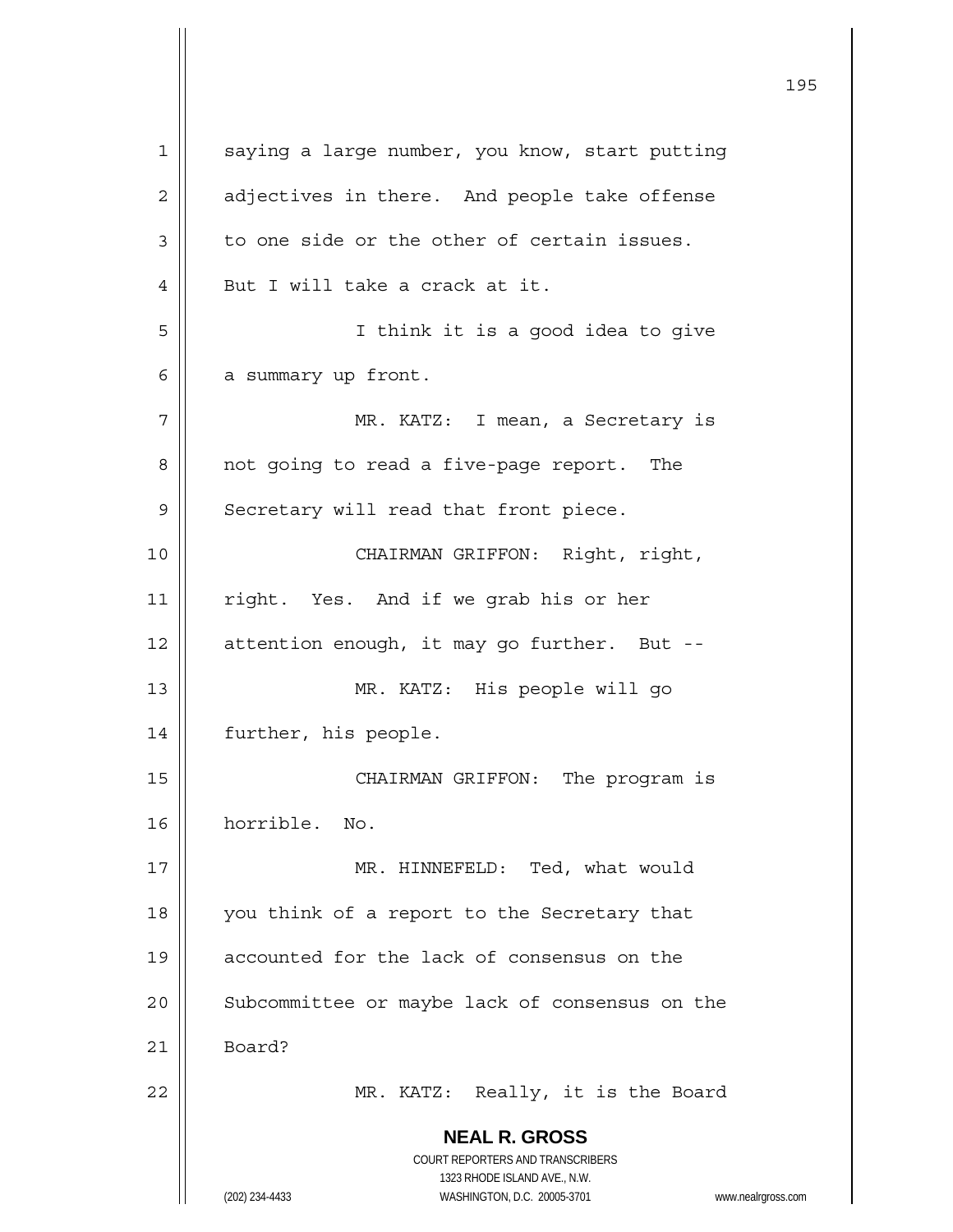**NEAL R. GROSS** COURT REPORTERS AND TRANSCRIBERS 1323 RHODE ISLAND AVE., N.W. (202) 234-4433 WASHINGTON, D.C. 20005-3701 www.nealrgross.com 196 1 2 3 4 5 6 7 8 9 10 11 12 13 14 15 16 17 18 19 20 21 22 that will matter. It doesn't matter if there is consensus within the workgroup. MR. HINNEFELD: Let's say -- CHAIRMAN GRIFFON: We mentioned that, too. Paul mentioned that in the Board meeting. MR. HINNEFELD: Yes. CHAIRMAN GRIFFON: Yes. So let's take a shot at it. Let's hammer away at it. And maybe we can come. You know, I'm just saying we may have trouble concisely summarizing because we have, you know -- MR. KATZ: But I think it would speak well for the Board for the Board to be able to come to consensus on as much as possible, for the Board. CHAIRMAN GRIFFON: Yes. I agree. I agree, yes. I agree. MR. KATZ: So whatever the reality Is-- is another issue. CHAIRMAN GRIFFON: I mean, we came to consensus on this five-page document. I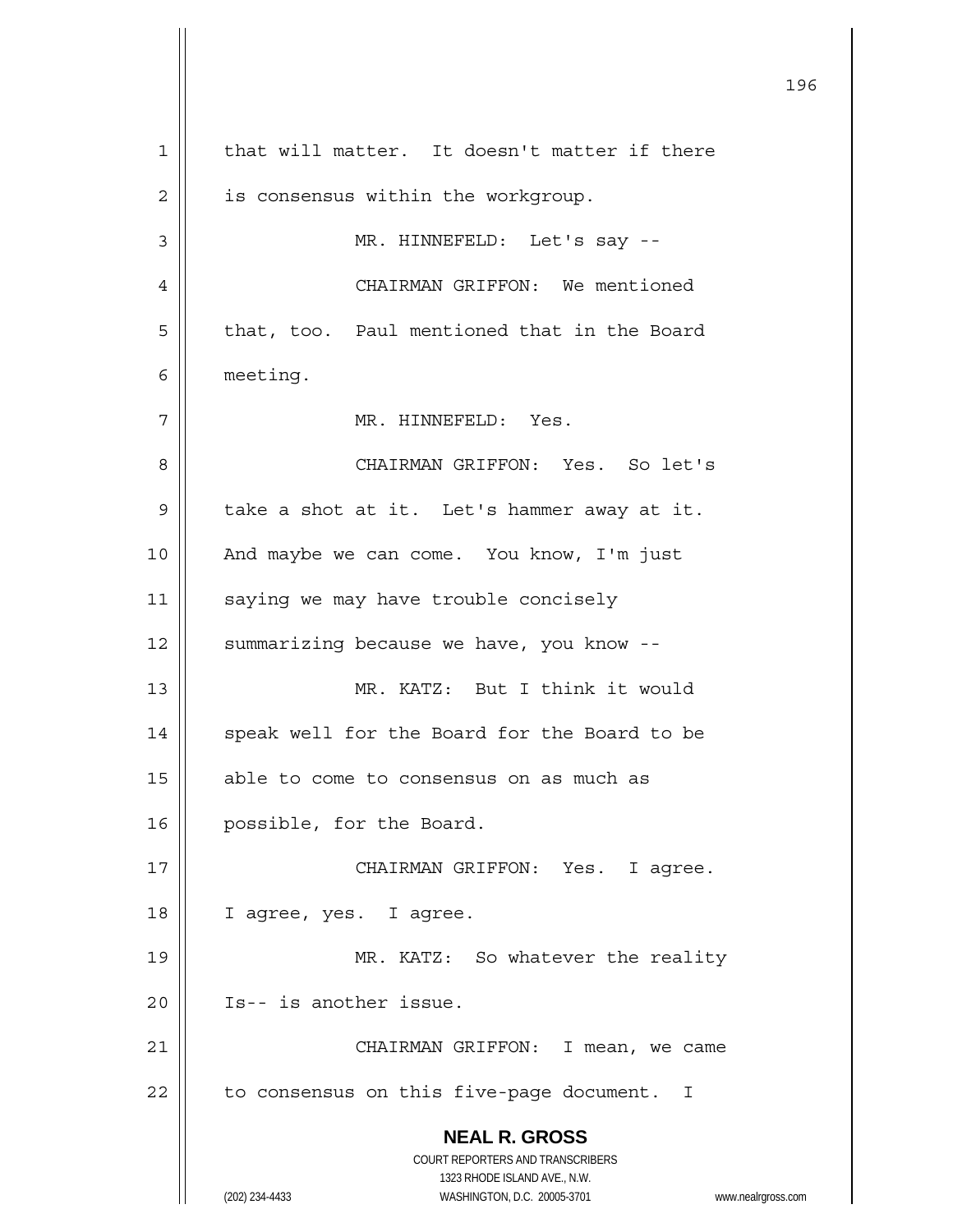| $\mathbf 1$ | thought that was pretty good, actually.                                                             |
|-------------|-----------------------------------------------------------------------------------------------------|
| 2           | MR. HINNEFELD: If there are other                                                                   |
| 3           | statistical queries you want me to do you                                                           |
| 4           | think of just drop me a --                                                                          |
| 5           | CHAIRMAN GRIFFON: Okay. All                                                                         |
| 6           | right. Wanda, is that all right from a                                                              |
| 7           | process perspective? I'll take --                                                                   |
| 8           | MEMBER MUNN: Yes. I think it                                                                        |
| 9           | probably is, Mark. I would appreciate it if                                                         |
| 10          | you would just send me a quick e-mail after                                                         |
| 11          | we're done here with your list of items that                                                        |
| 12          | you --                                                                                              |
| 13          | CHAIRMAN GRIFFON: Okay. Okay. I                                                                     |
| 14          | have an old computer with me today. So it                                                           |
| 15          | might have to be tomorrow.                                                                          |
| 16          | MEMBER MUNN: Well, your old                                                                         |
| 17          | computer obviously is functioning better than                                                       |
| 18          | my new one.                                                                                         |
| 19          | CHAIRMAN GRIFFON: I just don't                                                                      |
| 20          | have an internet access on this.                                                                    |
| 21          | MEMBER MUNN: Oh, that's all                                                                         |
| 22          | right. I seem to have eradicated my entire                                                          |
|             | <b>NEAL R. GROSS</b>                                                                                |
|             | <b>COURT REPORTERS AND TRANSCRIBERS</b>                                                             |
|             | 1323 RHODE ISLAND AVE., N.W.<br>(202) 234-4433<br>WASHINGTON, D.C. 20005-3701<br>www.nealrgross.com |
|             |                                                                                                     |

 $\mathsf{I}$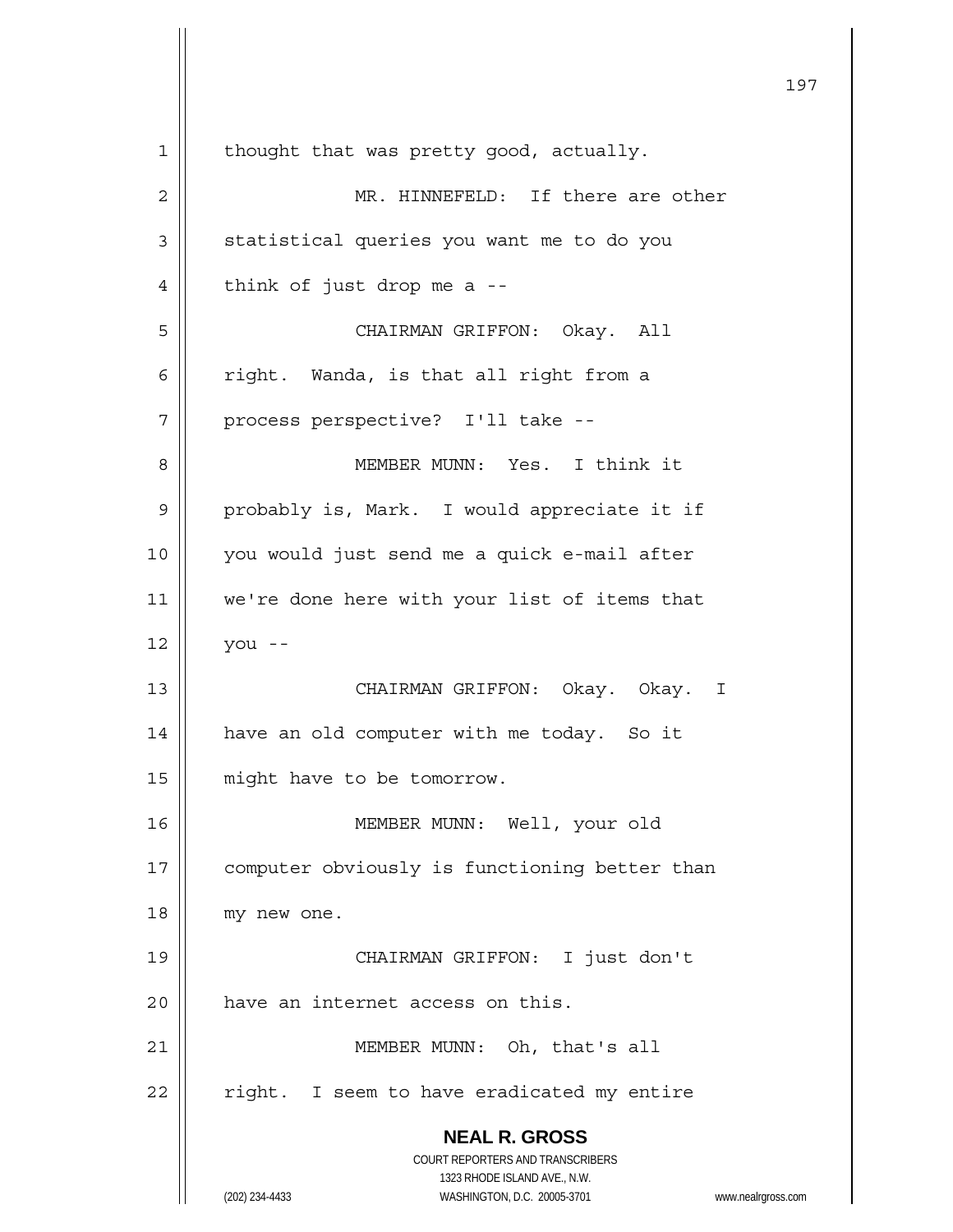**NEAL R. GROSS** COURT REPORTERS AND TRANSCRIBERS 1323 RHODE ISLAND AVE., N.W. (202) 234-4433 WASHINGTON, D.C. 20005-3701 www.nealrgross.com 198 1 2 3 4 5 6 7 8 9 10 11 12 13 14 15 16 17 18 19 20 21 22 Board file, so not to worry. CHAIRMAN GRIFFON: No big deal. Ted is getting me a new computer soon anyway. MEMBER MUNN: Yes, right. CHAIRMAN GRIFFON: It's going to be fully loaded with all of our answers, I hear. MEMBER MUNN: Yes. And all of the material that has been exchanged over the last six years is on it. CHAIRMAN GRIFFON: Yes, yes. MEMBER MUNN: Yes. CHAIRMAN GRIFFON: Okay. So I think, Brad or Mike, you -- I mean, I will take a first shot at this. But feel free to send me like paragraphs or ideas that you think, you know, "I think this should be in your opening paragraph," you know, "Don't forget about adding this in." Shoot me some of that stuff if you've got it. I'll try to put it together and circulate a draft in the near future and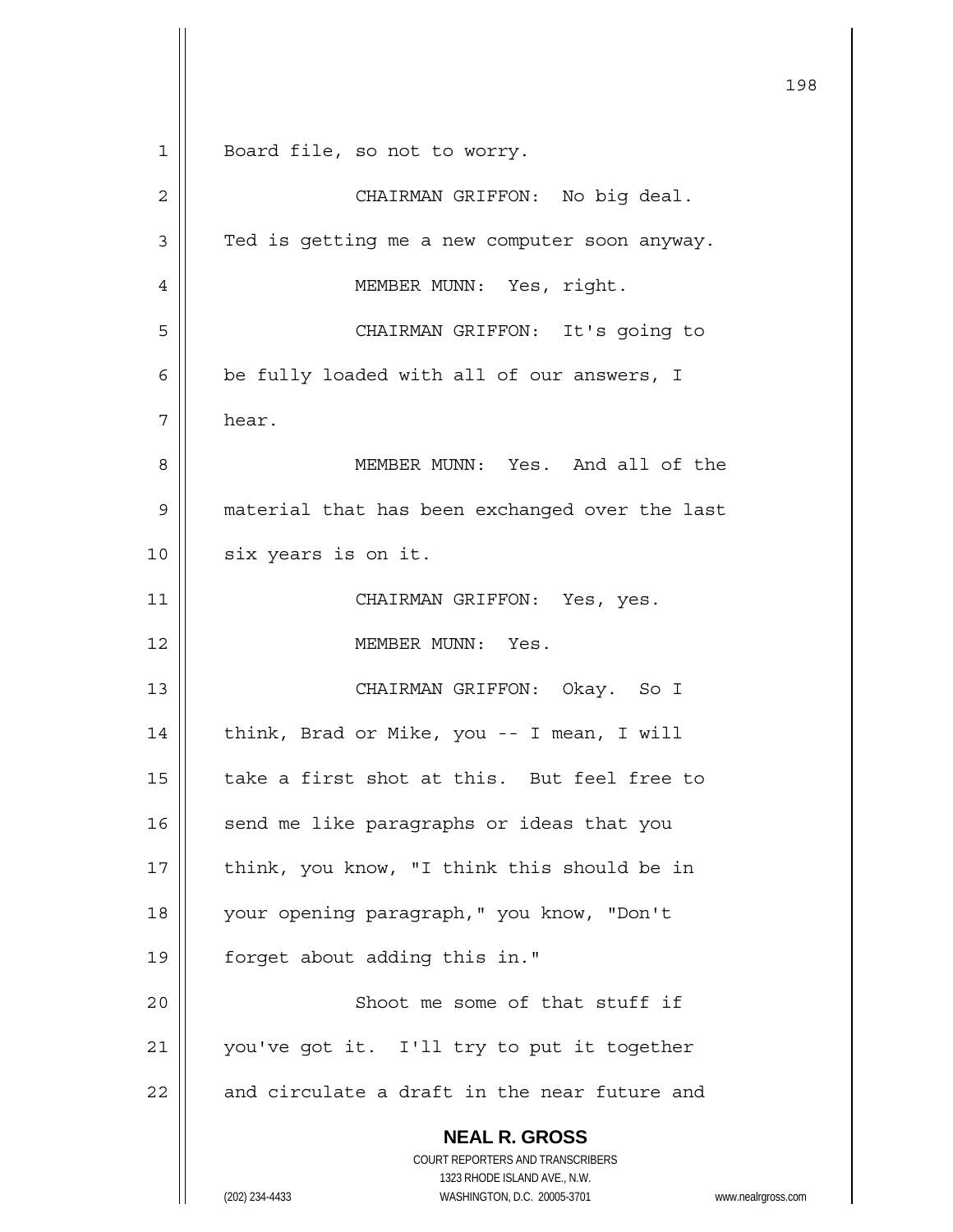|    |                                                                     | 199 |
|----|---------------------------------------------------------------------|-----|
| 1  | bring a draft back to the next meeting in                           |     |
| 2  | April that we can hopefully come to consensus                       |     |
| 3  | on as a group.                                                      |     |
| 4  | I'll get it to John as well. I                                      |     |
| 5  | don't think he's on the line yet.                                   |     |
| 6  | MR. KATZ: Another suggestion is                                     |     |
| 7  | you may want to put up front what the Board                         |     |
| 8  | was charged to do, up front in that abstract.                       |     |
| 9  | CHAIRMAN GRIFFON: Right in the                                      |     |
| 10 | executive summary?                                                  |     |
| 11 | MR. KATZ: Yes.                                                      |     |
| 12 | CHAIRMAN GRIFFON: Okay. We don't                                    |     |
| 13 | want to get in too deep.                                            |     |
| 14 | MR. KATZ: It's a sentence or two.                                   |     |
| 15 | CHAIRMAN GRIFFON: Right.                                            |     |
| 16 | MR. KATZ: But it makes sense to                                     |     |
| 17 | have it up front.                                                   |     |
| 18 | CHAIRMAN GRIFFON: Yes.                                              |     |
| 19 | MR. KATZ: So that is the charge                                     |     |
| 20 | and $-$                                                             |     |
| 21 | MEMBER MUNN: Well, that's kind of                                   |     |
| 22 | what we do in the first --                                          |     |
|    | <b>NEAL R. GROSS</b>                                                |     |
|    | COURT REPORTERS AND TRANSCRIBERS<br>1323 RHODE ISLAND AVE., N.W.    |     |
|    | (202) 234-4433<br>WASHINGTON, D.C. 20005-3701<br>www.nealrgross.com |     |

 $\mathsf{I}$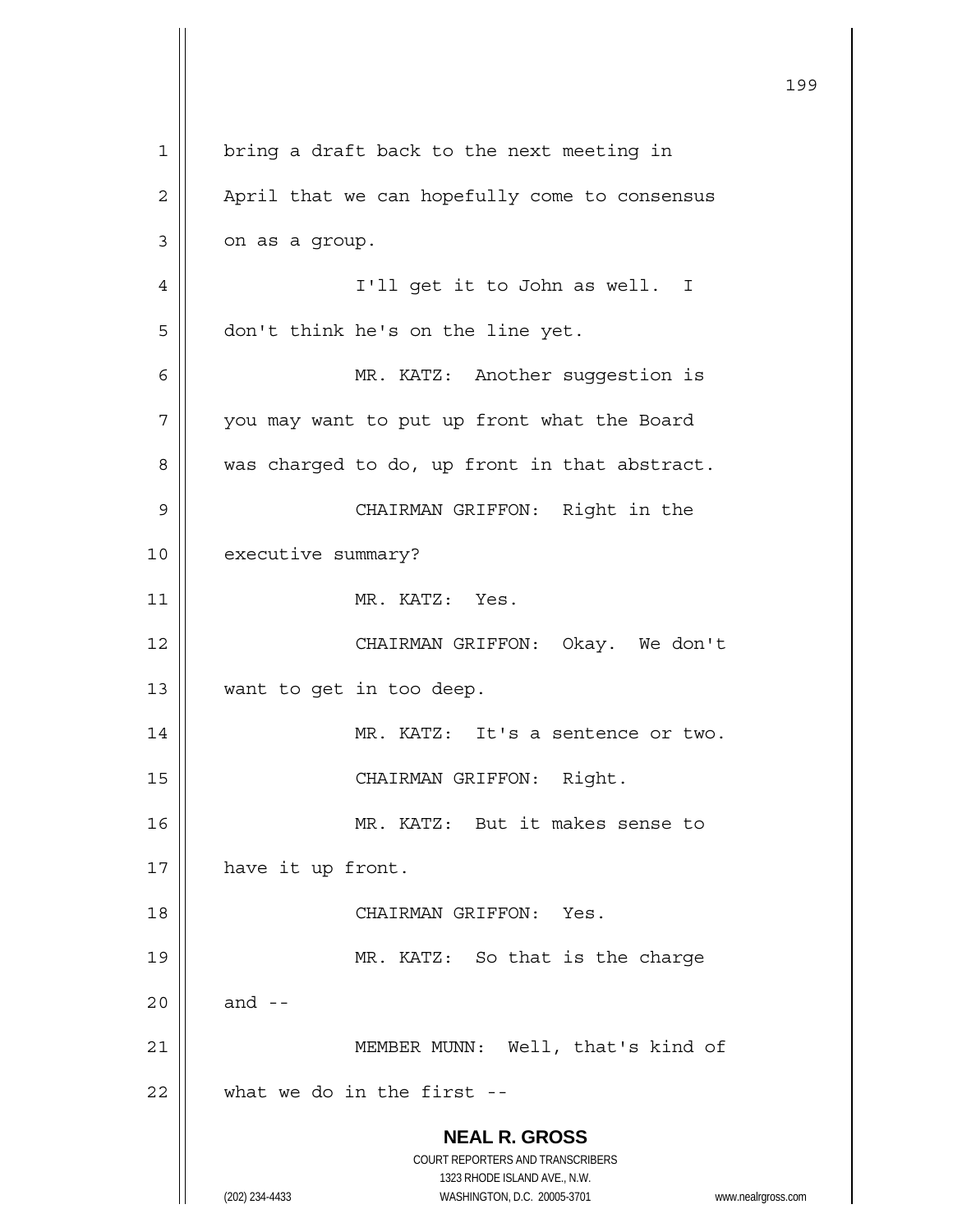**NEAL R. GROSS** COURT REPORTERS AND TRANSCRIBERS 1323 RHODE ISLAND AVE., N.W. (202) 234-4433 WASHINGTON, D.C. 20005-3701 www.nealrgross.com 200 1 2 3 4 5 6 7 8 9 10 11 12 13 14 15 16 17 18 19 20 21 22 CHAIRMAN GRIFFON: That's what I thought we did. MR. KATZ: I don't have it in front of me. CHAIRMAN GRIFFON: Okay. MR. KATZ: I'm just saying -- MEMBER MUNN: Oh, yes. The first paragraph says -- CHAIRMAN GRIFFON: It may be more than we want for that. MEMBER MUNN: It cites the law itself and says, "The President delegated to the Secretary HHS shall establish an independent review process." So all of that language is there. CHAIRMAN GRIFFON: A lot of that is in there. We might be able to shorten it up a little bit, but -- MEMBER MUNN: "Advise the President of the scientific validity and quality of dose estimation and reconstruction efforts."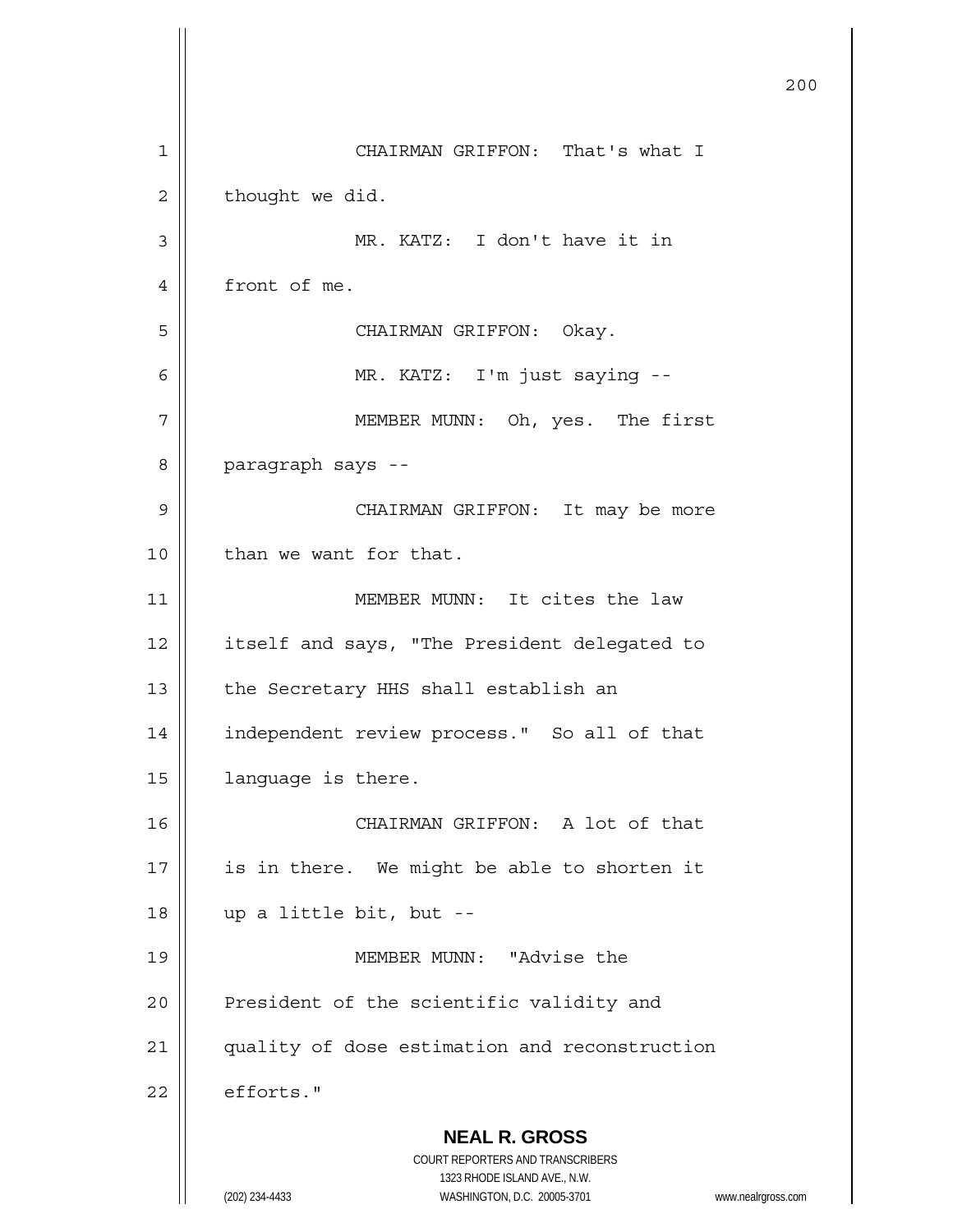**NEAL R. GROSS** COURT REPORTERS AND TRANSCRIBERS 1323 RHODE ISLAND AVE., N.W. (202) 234-4433 WASHINGTON, D.C. 20005-3701 www.nealrgross.com 201 1 2 3 4 5 6 7 8 9 10 11 12 13 14 15 16 17 18 19 20 21 22 CHAIRMAN GRIFFON: All right. All right. So I think we will do that. And that is our path forward on the report. I am ready to go to the next item if people are ready. Or do you want to take five? MEMBER MUNN: No. CHAIRMAN GRIFFON: Let's see. What did I have next? Case selection? MR. KATZ: Yes. CHAIRMAN GRIFFON: Case selection. I'll be honest with you. I wasn't sure we were going to get this far, but I don't know if I have our original criteria in front of me. Wanda, do you have that on your computer? MEMBER MUNN: I am serious. CHAIRMAN GRIFFON: I'm just kidding. MEMBER MUNN: I am serious. Every item of my Board information that was not compiled yesterday during our meeting is not currently coming up for me. It's got to be on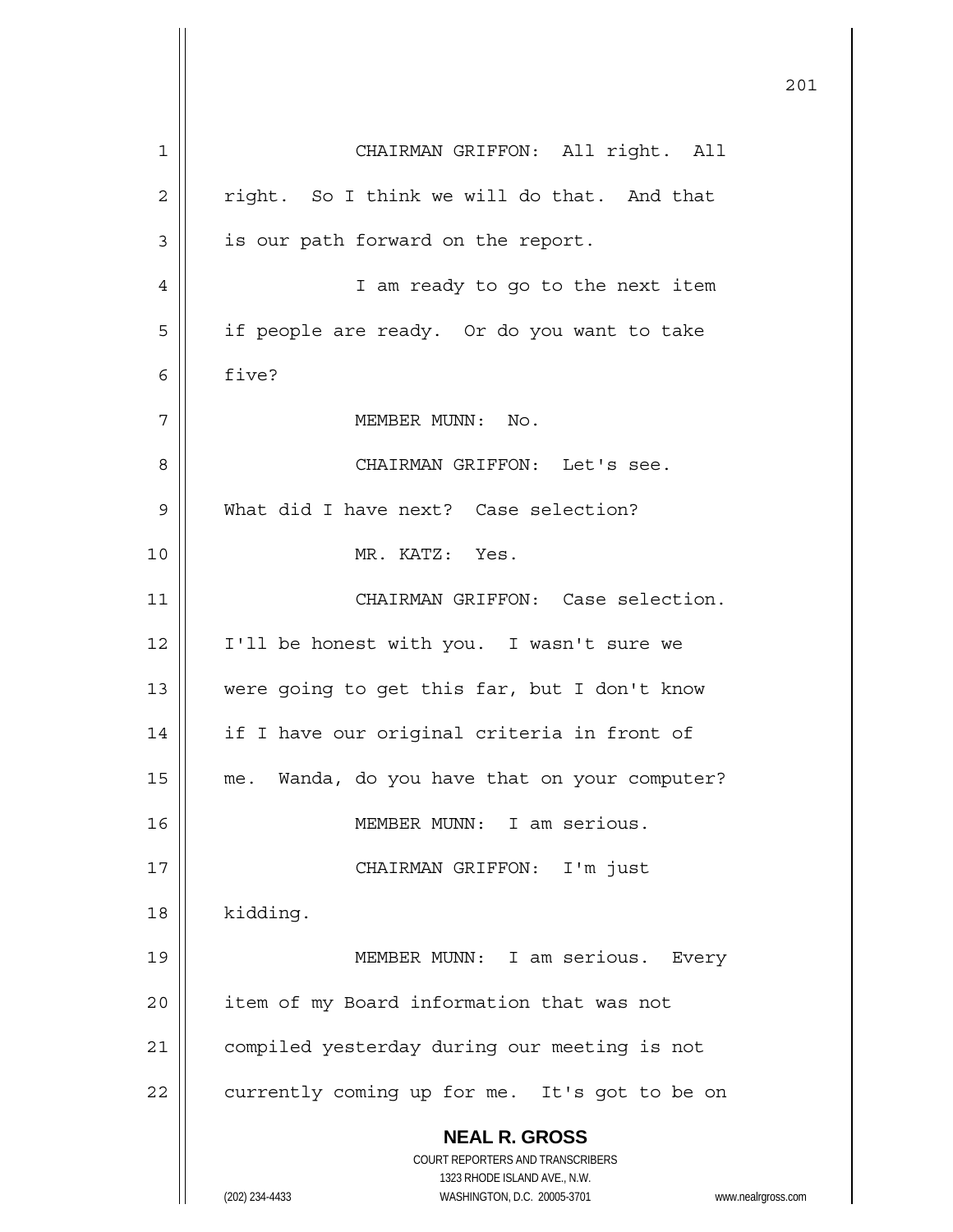**NEAL R. GROSS** COURT REPORTERS AND TRANSCRIBERS 1323 RHODE ISLAND AVE., N.W. (202) 234-4433 WASHINGTON, D.C. 20005-3701 www.nealrgross.com 1 2 3 4 5 6 7 8 9 10 11 12 13 14 15 16 17 18 19 20 21 22 here somewhere, but it is not where it is normally filed. And so -- CHAIRMAN GRIFFON: You know what? I will ask. I guess I can ask right now. I think one thing that I heard Kathy talk about, which I think will be very useful for us, is when we have it in the database because we have had updates at certain points on how many cases per site, things like that. And we have I think an original spreadsheet that I put together from the original. You know, that was at a point in time, though, of how many cases by site. MEMBER MUNN: Oh, yes. We were working by site. CHAIRMAN GRIFFON: Yes. MEMBER MUNN: We were working by period of employment. CHAIRMAN GRIFFON: Right. MEMBER MUNN: We were working by type of cancer. We were working by -- CHAIRMAN GRIFFON: Years worked.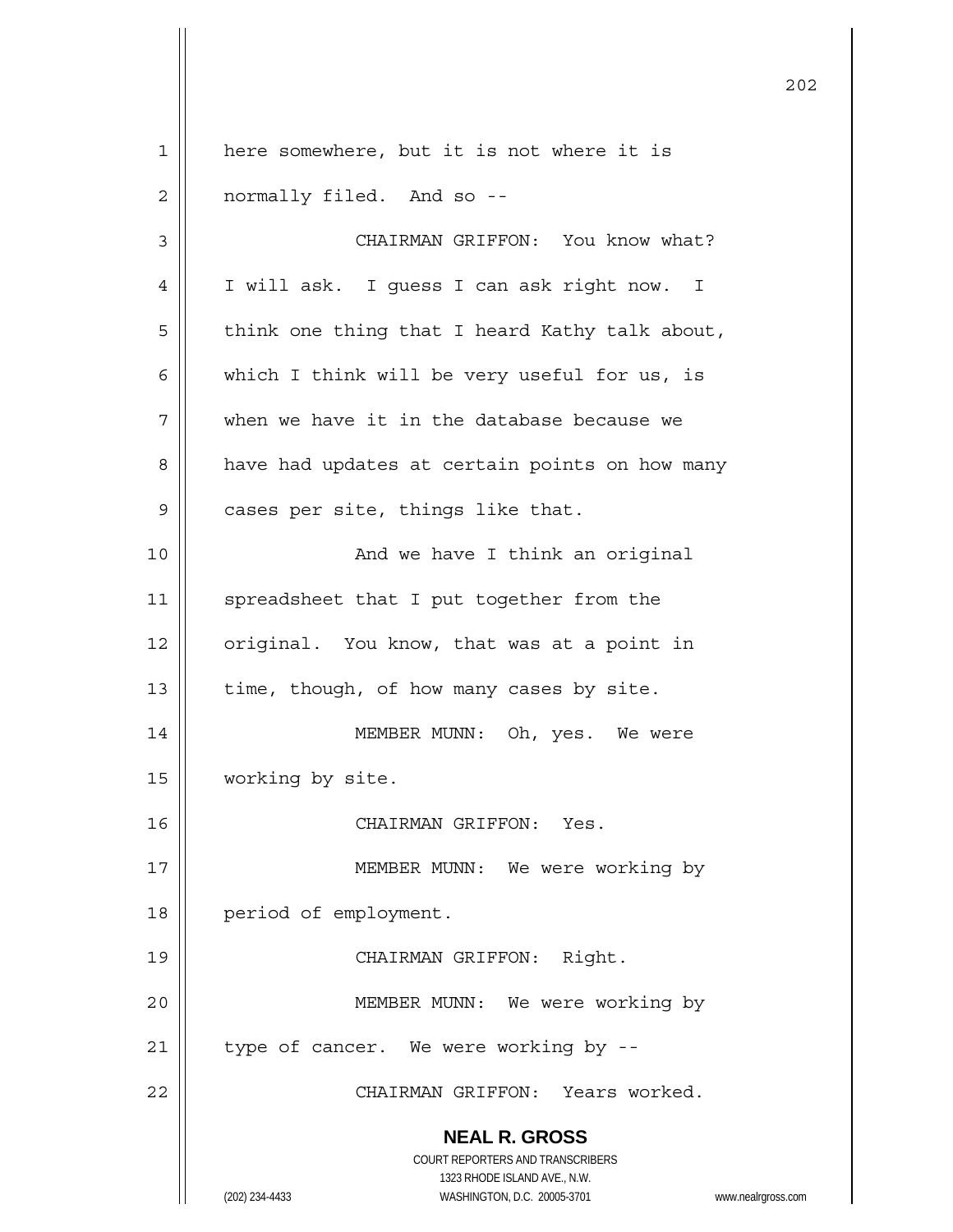|    | 203                                                                 |
|----|---------------------------------------------------------------------|
| 1  | MEMBER MUNN: -- POC, yes.                                           |
| 2  | CHAIRMAN GRIFFON: Total years                                       |
| 3  | worked, yes. Yes, POC. Right. And I'm not                           |
| 4  | sure. Actually, I don't see much fault with                         |
| 5  | our criteria, but I don't have it in front of                       |
| 6  | me.                                                                 |
| 7  | I guess I was going to say if we                                    |
| 8  | wanted to for the next -- since we are having                       |
| 9  | one of these in April again, I could bring the                      |
| 10 | -- because we wrote out a selection criteria                        |
| 11 | document. And I could actually print that                           |
| 12 | out, forward that to the Subcommittee and look                      |
| 13 | at it specifically and see if we want to                            |
| 14 | update the criteria as a written document.                          |
| 15 | I think that is the product we                                      |
| 16 | want to be able to bring back to the Board.                         |
| 17 | That is probably a<br>MEMBER MUNN:                                  |
| 18 | good idea -                                                         |
| 19 | CHAIRMAN GRIFFON: Yes.                                              |
| 20 | MEMBER MUNN: -- although I                                          |
| 21 | thought about those criteria from time to time                      |
| 22 | and was rather surprised that I thought we had                      |
|    | <b>NEAL R. GROSS</b>                                                |
|    | COURT REPORTERS AND TRANSCRIBERS<br>1323 RHODE ISLAND AVE., N.W.    |
|    | (202) 234-4433<br>WASHINGTON, D.C. 20005-3701<br>www.nealrgross.com |

 $\mathsf{l}$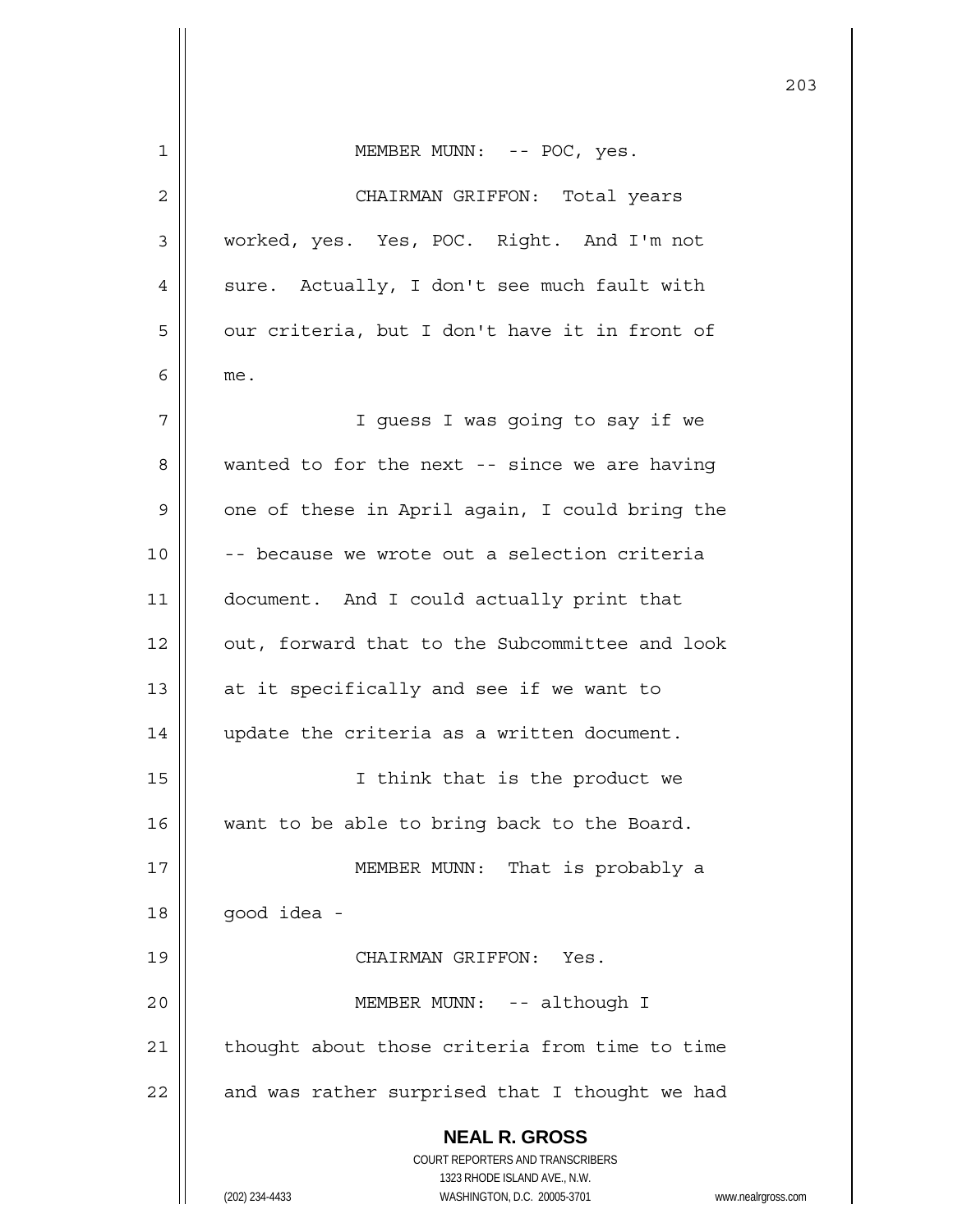| $\mathbf 1$ | done a better than average job of identifying                       |
|-------------|---------------------------------------------------------------------|
| 2           | the various aspects we needed to look at.                           |
| 3           | CHAIRMAN GRIFFON: Yes. We kind                                      |
| 4           | of stumbled into filling a lot of the fields,                       |
| 5           | too, you know, accidentally or on purpose.                          |
| 6           | And then the other thing I guess to consider                        |
| 7           | would be the overall number, you know. Ted is                       |
| 8           | shaking his head violently on that one.                             |
| 9           | So that's the over-arching issue,                                   |
| 10          | I think, of concern, is do we still want to                         |
| 11          | stick to the -- two and a half percent was                          |
| 12          | pretty arbitrary. It was based on Till's                            |
| 13          | assessment of the sister program there.                             |
| 14          | MEMBER MUNN: Well, yes. But that                                    |
| 15          | is a fairly widely accepted --                                      |
| 16          | CHAIRMAN GRIFFON: Sample, yes.                                      |
| 17          | MEMBER MUNN: -- valid number.                                       |
| 18          | CHAIRMAN GRIFFON: Yes, yes.                                         |
| 19          | MEMBER MUNN: So it isn't as                                         |
| 20          | though we just picked it out of the --                              |
| 21          | CHAIRMAN GRIFFON: Oh, yes. It                                       |
| 22          | wasn't without basis, yes. But we can see                           |
|             | <b>NEAL R. GROSS</b>                                                |
|             | COURT REPORTERS AND TRANSCRIBERS                                    |
|             | 1323 RHODE ISLAND AVE., N.W.                                        |
|             | (202) 234-4433<br>WASHINGTON, D.C. 20005-3701<br>www.nealrgross.com |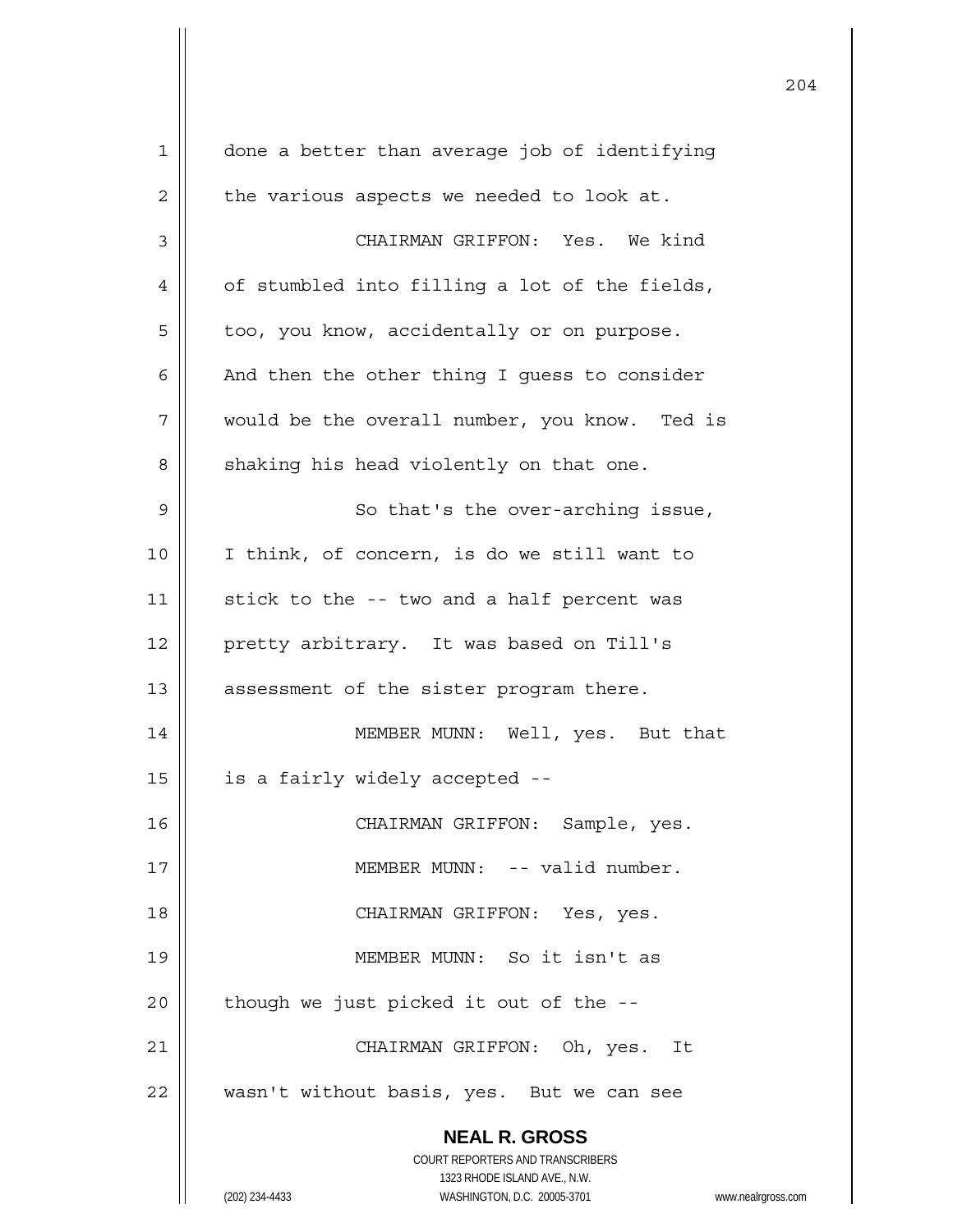**NEAL R. GROSS** COURT REPORTERS AND TRANSCRIBERS 1323 RHODE ISLAND AVE., N.W. (202) 234-4433 WASHINGTON, D.C. 20005-3701 www.nealrgross.com <u>205</u> 1 2 3 4 5 6 7 8 9 10 11 12 13 14 15 16 17 18 19 20 21 22 what that -- I don't know right now what that means in terms of how many total cases are in the system. I don't know offhand. MEMBER MUNN: Twenty-six thousand the last time. MR. HINNEFELD: Well, if you are talking about referrals, I mean, the number of cases that have come over to us, we are at 29,000. CHAIRMAN GRIFFON: Twenty-nine thousand now. MR. HINNEFELD: In terms of number of dose reconstructions completed, it's, oh, five to six thousand less than that probably. It's over 20,000 have been done. CHAIRMAN GRIFFON: Right. MR. HINNEFELD: And then how many are available for adjudication I don't know or have been adjudicated and available to you I don't know. Something that -- CHAIRMAN GRIFFON: So that would 750 if we based it on 30,000, right? It would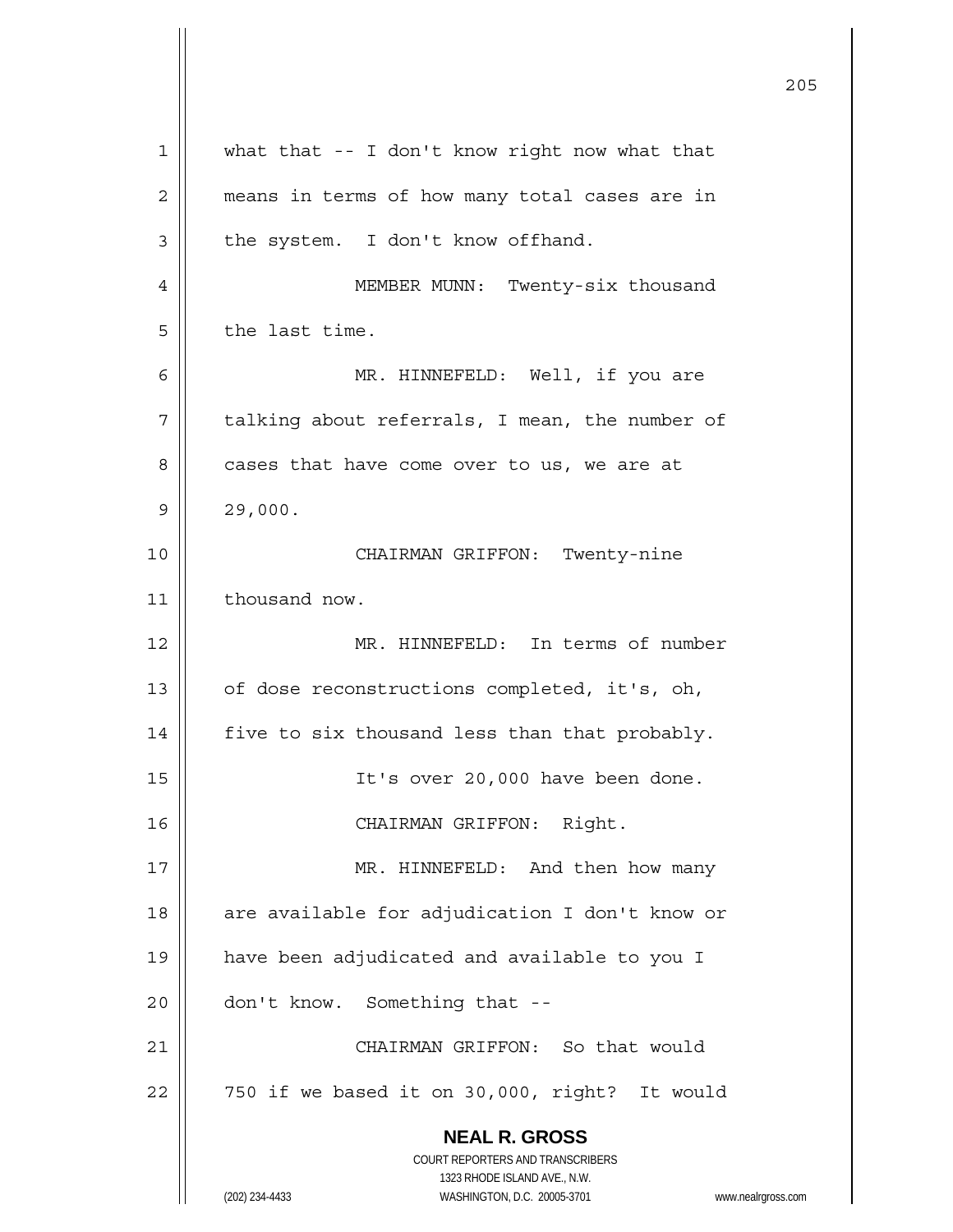**NEAL R. GROSS** COURT REPORTERS AND TRANSCRIBERS 1323 RHODE ISLAND AVE., N.W. (202) 234-4433 WASHINGTON, D.C. 20005-3701 www.nealrgross.com 1 2 3 4 5 6 7 8 9 10 11 12 13 14 15 16 17 18 19 20 21 22 be two and a half percent of all the cases? Ten percent would be 3,000. And a quarter of that, yes. MR. KATZ: I mean, you might consider, for example, do you need to double your rate just to get within -- CHAIRMAN GRIFFON: Right. And that has implications on SC&A and whether they have -- MR. KATZ: Sure. CHAIRMAN GRIFFON: -- the person-power. MR. HINNEFELD: I think 3,000 completed cases a year has certainly been attained for the last several years. CHAIRMAN GRIFFON: By NIOSH, yes, yes. MR. HINNEFELD: Well, in fact, more than that, more than that. I don't remember the numbers right offhand. I think Larry may have put them in his last presentation, in fact. I don't know I have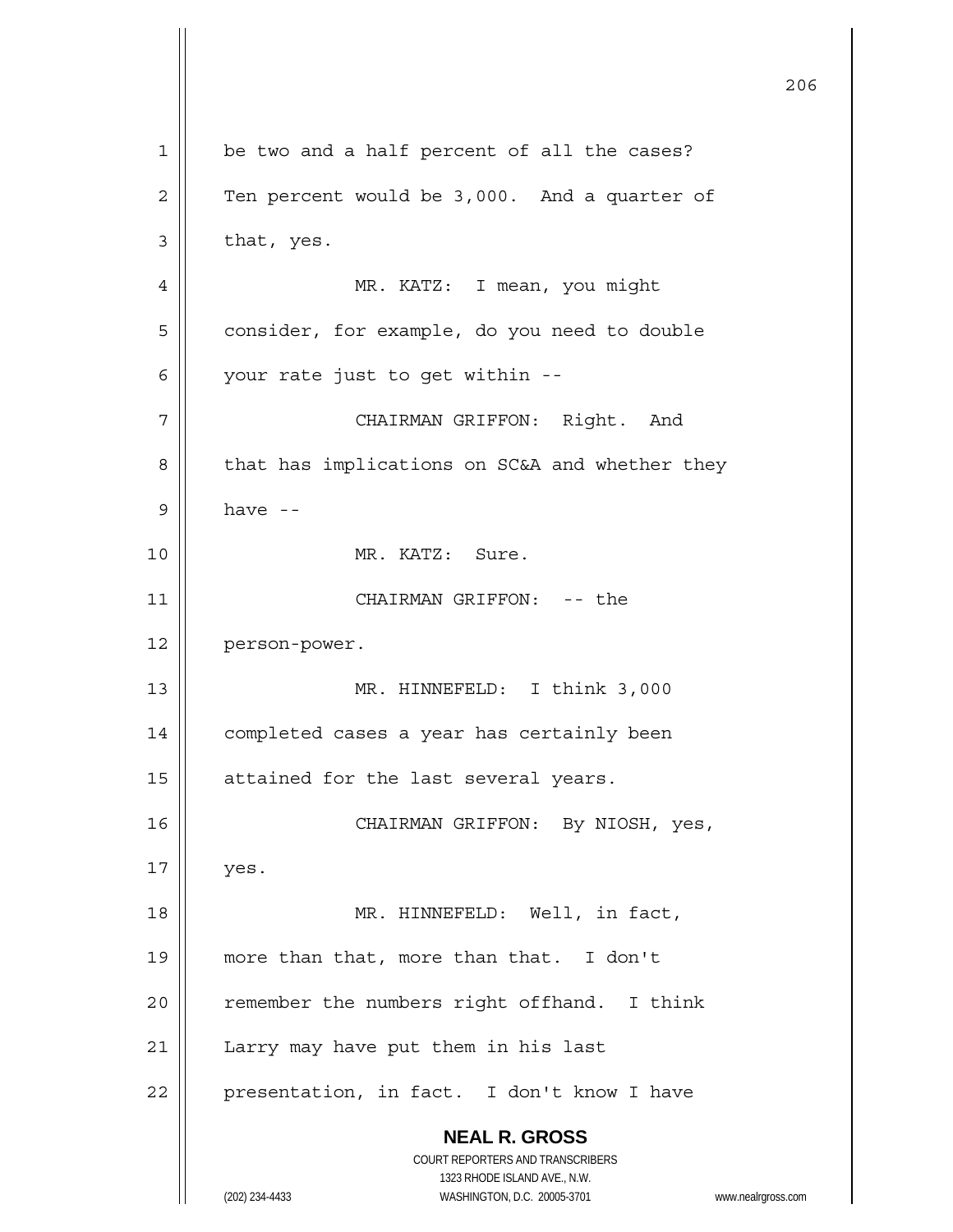**NEAL R. GROSS** COURT REPORTERS AND TRANSCRIBERS 1323 RHODE ISLAND AVE., N.W. (202) 234-4433 WASHINGTON, D.C. 20005-3701 www.nealrgross.com 207 1 2 3 4 5 6 7 8 9 10 11 12 13 14 15 16 17 18 19 20 21 22 that -- CHAIRMAN GRIFFON: Yes. MR. HINNEFELD: To give you an idea -- MEMBER MUNN: So you are thinking less than 4,000, though? MR. HINNEFELD: I don't know. It might be more than that. Let me see what I can find. MEMBER MUNN: Well, you know, if you were talking 4,000 cases a year, we're still talking about 100, 2.5 would be 100. DR. MAURO: We've been doing 60. SC&A has been doing 60. MEMBER MUNN: Yes. CHAIRMAN GRIFFON: Right, right, right. But we have talked in the past about upping that. John looks like he needs a little more workload, right? DR. MAURO: I'll take it. CHAIRMAN GRIFFON: Yes, yes. MEMBER MUNN: At the risk of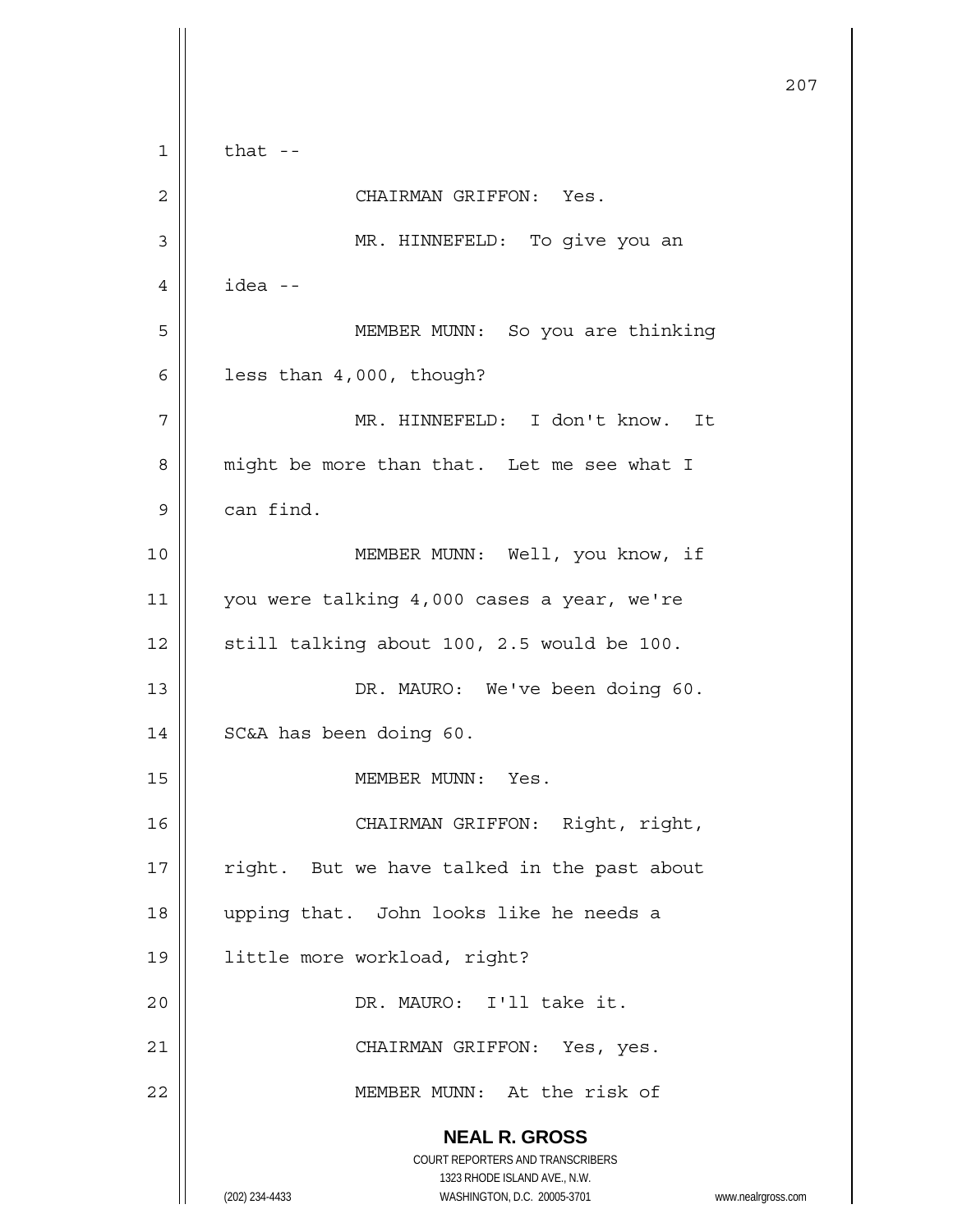| 1  | adding the possibility of one more evaluation,                      |
|----|---------------------------------------------------------------------|
| 2  | which pains me just to even think about it,                         |
| 3  | but if we were able to look at the cases that                       |
| 4  | we have done, the findings that have developed                      |
| 5  | and make some subjective evaluation with                            |
| 6  | respect to the types of findings that we're                         |
| 7  | finding, whether there is a trend there, if we                      |
| 8  | can identify whether there are any trends,                          |
| 9  | then that might affect our decision with                            |
| 10 | respect to both the type and number of --                           |
| 11 | CHAIRMAN GRIFFON: Yes. That is a                                    |
| 12 | good point.                                                         |
| 13 | MEMBER MUNN: -- what we need to                                     |
| 14 | do. But this business of identifying trends                         |
| 15 | with this kind of data just at first look                           |
| 16 | appears overwhelmingly difficult to do. I'm                         |
| 17 | not sure whether that's even an achievable                          |
| 18 | thing.                                                              |
| 19 | Certainly if one considers no drastic                               |
| 20 | expansion of staff support or anything of that                      |
| 21 | sort, I don't know how we can do that.                              |
| 22 | CHAIRMAN GRIFFON: Well, that's a                                    |
|    | <b>NEAL R. GROSS</b>                                                |
|    | COURT REPORTERS AND TRANSCRIBERS                                    |
|    | 1323 RHODE ISLAND AVE., N.W.                                        |
|    | (202) 234-4433<br>WASHINGTON, D.C. 20005-3701<br>www.nealrgross.com |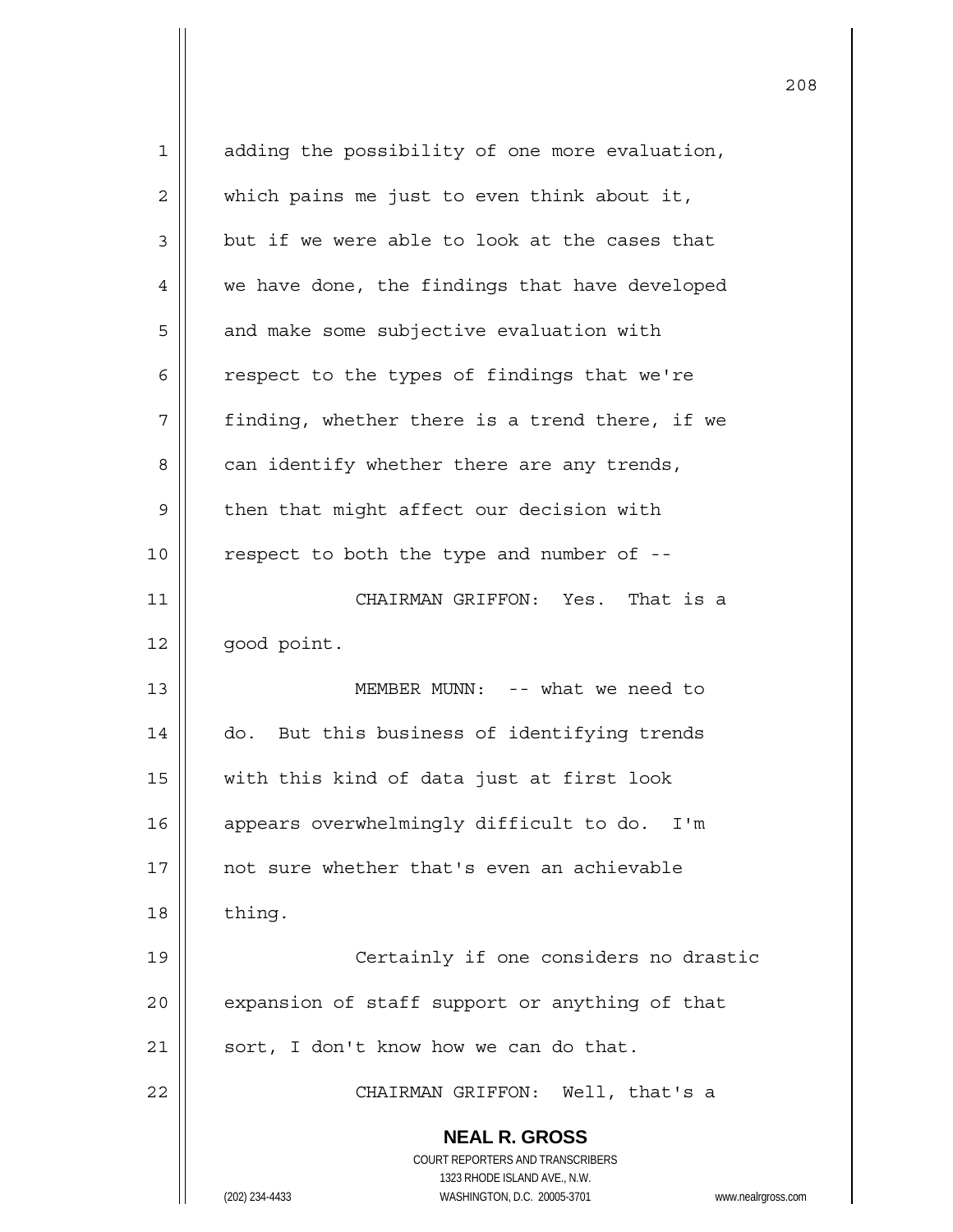| $\mathbf 1$    | good idea anyway. And maybe having the                              |
|----------------|---------------------------------------------------------------------|
| 2              | database, having all of the cases on the                            |
| 3              | database is a starting point anyway. At least                       |
| $\overline{4}$ | we will have something that we can query from.                      |
| 5              | But I agree with you. It may be                                     |
| 6              | difficult to see trends, but it is a good idea                      |
| 7              | in theory.                                                          |
| 8              | MEMBER MUNN: Kathy has something                                    |
| 9              | going on in her head. I can tell.                                   |
| 10             | MS. BEHLING: This is Kathy.                                         |
| 11             | Actually, early on -- and it may have been                          |
| 12             | maybe a second or third presentation that I                         |
| 13             | made to the Board. And this would be after                          |
| 14             | our third set of cases or so. I did attempt                         |
| 15             | to put together some evaluation of exactly                          |
| 16             | this type of thing. What were our findings?                         |
| 17             | How could we group those findings?                                  |
| 18             | It was difficult to do back then                                    |
| 19             | because in some cases it's difficult to                             |
| 20             | categorize them specifically. But I know I                          |
| 21             | had done that early on.                                             |
| 22             | It would be a fairly difficult                                      |
|                | <b>NEAL R. GROSS</b>                                                |
|                | COURT REPORTERS AND TRANSCRIBERS                                    |
|                | 1323 RHODE ISLAND AVE., N.W.                                        |
|                | (202) 234-4433<br>WASHINGTON, D.C. 20005-3701<br>www.nealrgross.com |

<u>209</u>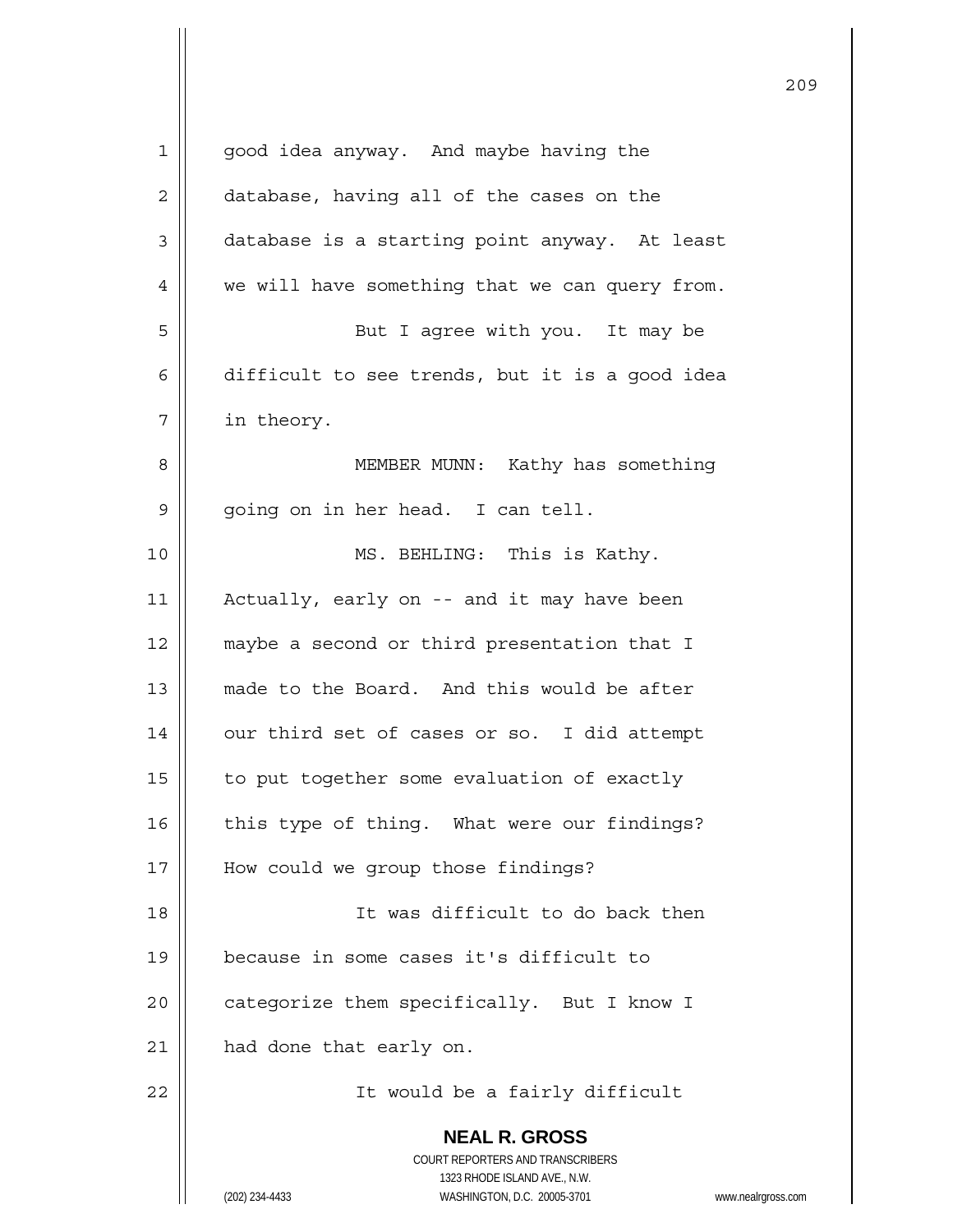|             |                                                                     | 210 |
|-------------|---------------------------------------------------------------------|-----|
| $\mathbf 1$ | task at this point, but I could possibly go                         |     |
| 2           | back and look at what I had presented to the                        |     |
| 3           | Board.                                                              |     |
| 4           | And that was, like I said, several                                  |     |
| 5           | years ago with some of the earlier cases. And                       |     |
| 6           | I could present that.                                               |     |
| 7           | CHAIRMAN GRIFFON: Yes.<br>That                                      |     |
| 8           | would be useful. Maybe we can update it with                        |     |
| 9           | what we have now, too.                                              |     |
| 10          | MS. BEHLING: Okay. The other                                        |     |
| 11          | thing I wanted to just mention with regard to                       |     |
| 12          | the criteria that you all have been using, I                        |     |
| 13          | believe that initially in your letter to the                        |     |
| 14          | Secretary, you were going to include                                |     |
| 15          | statistics at the end.                                              |     |
| 16          | And if you look at that attachment                                  |     |
| 17          | and those statistics, that identifies in each                       |     |
| 18          | one of those what the criteria, what the                            |     |
| 19          | initial criteria, was for the Board.                                |     |
| 20          | And I can provide you with -- you                                   |     |
| 21          | had sort of a flow diagram. I still have that                       |     |
| 22          | with almost a handwritten type of thing that                        |     |
|             | <b>NEAL R. GROSS</b>                                                |     |
|             | COURT REPORTERS AND TRANSCRIBERS<br>1323 RHODE ISLAND AVE., N.W.    |     |
|             | (202) 234-4433<br>WASHINGTON, D.C. 20005-3701<br>www.nealrgross.com |     |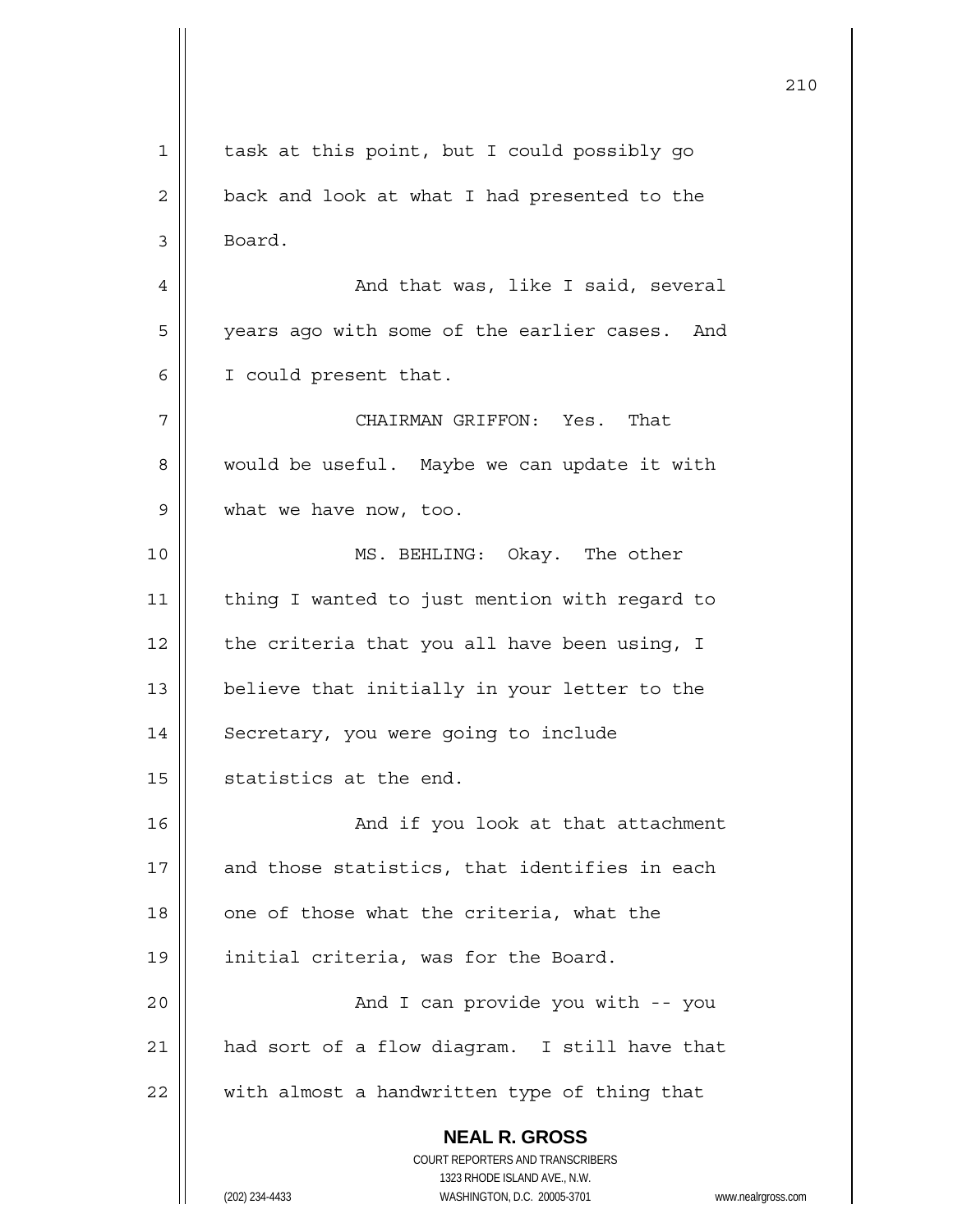1 2 3 4 5 6 7 8 9 10 11 12 13 I still have for the initial criteria that was selected by the Board. CHAIRMAN GRIFFON: Okay. So I have your attachments, and they are a part of the -- right now, anyway, we were going to have them as part of the report depending on the Board's wishes as far as the length of the report. But I have those attachments. Is it something different than those attachments? MS. BEHLING: I do have one other document that I believe we were initially given when we were granted this contract.

CHAIRMAN GRIFFON: Okay.

15 16 MS. BEHLING: And I will scan that, in fact, e-mail that --

17 18 19 20 21 22 CHAIRMAN GRIFFON: All right. MS. BEHLING: -- over to you also. CHAIRMAN GRIFFON: Okay. It might be the flow chart from our -- yes, send that to me. And for the next meeting, I will also, like I said, circulate this. I know somewhere

## **NEAL R. GROSS**

COURT REPORTERS AND TRANSCRIBERS 1323 RHODE ISLAND AVE., N.W. (202) 234-4433 WASHINGTON, D.C. 20005-3701 www.nealrgross.com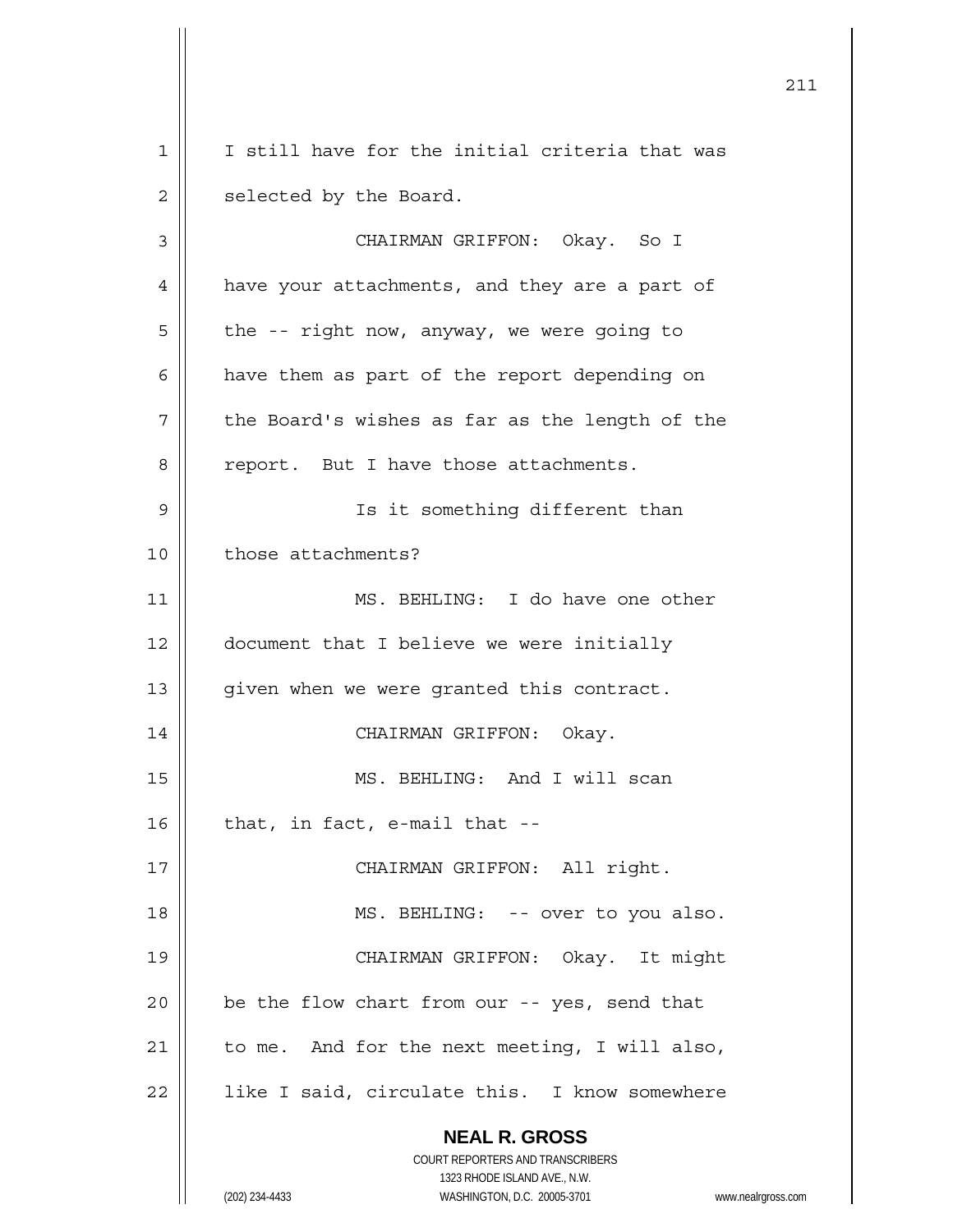| $1\,$          | in my archived files I have our original                                                            |
|----------------|-----------------------------------------------------------------------------------------------------|
| $\overline{2}$ | selection criteria that we came up with as a                                                        |
| 3              | workgroup at that time, I think.                                                                    |
| $\overline{4}$ | MS. BEHLING: Right. And once we                                                                     |
| 5              | see the database, as I said, I included a                                                           |
| 6              | statistics tab that is supposed to cover each                                                       |
| 7              | of the areas where you were looking to achieve                                                      |
| 8              | some -- you know, you had a goal to achieve                                                         |
| 9              | for the different criteria.                                                                         |
| 10             | CHAIRMAN GRIFFON: Okay. Thank                                                                       |
| 11             | you, Kathy.                                                                                         |
| 12             | MS. BEHLING: You're welcome.                                                                        |
| 13             | CHAIRMAN GRIFFON: Other comments?                                                                   |
| 14             | I guess we'll -- so I'm pushing this to the                                                         |
| 15             | next meeting. And with all of those things we                                                       |
| 16             | just mentioned, we will try to bring those to                                                       |
| 17             | that meeting or get them to people prior to                                                         |
| 18             | the meeting for consideration. So we'll take                                                        |
| 19             | this up again at the next meeting if that is                                                        |
| 20             | okay.                                                                                               |
| 21             | MEMBER MUNN: That's going to be                                                                     |
| 22             | an armload.                                                                                         |
|                | <b>NEAL R. GROSS</b>                                                                                |
|                | COURT REPORTERS AND TRANSCRIBERS                                                                    |
|                | 1323 RHODE ISLAND AVE., N.W.<br>WASHINGTON, D.C. 20005-3701<br>(202) 234-4433<br>www.nealrgross.com |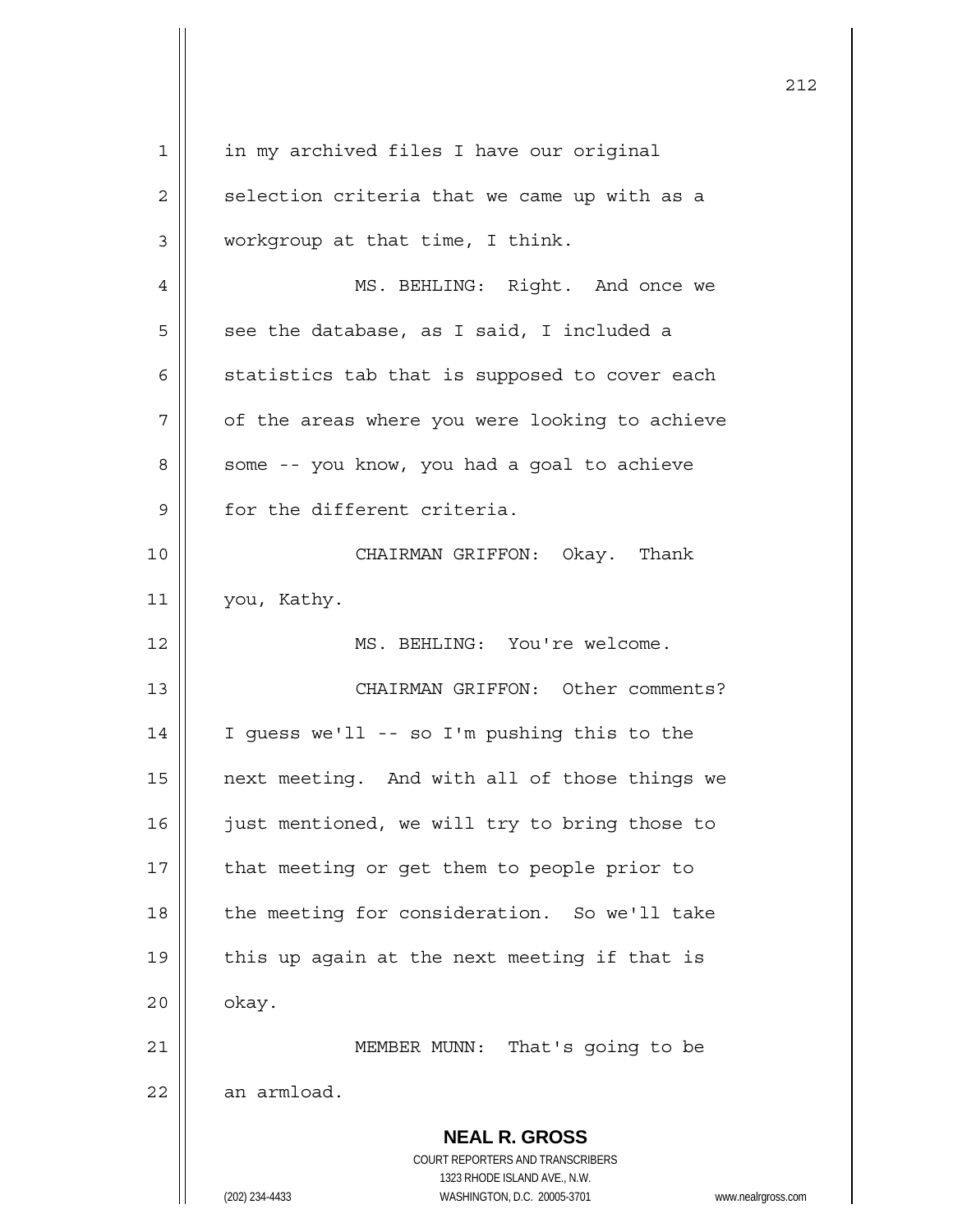|                                                | 213                                                |
|------------------------------------------------|----------------------------------------------------|
| CHAIRMAN GRIFFON: Yes.                         |                                                    |
| MEMBER GIBSON: I think that                    |                                                    |
| presentation Kathy was just talking about, she |                                                    |
| sent it out as a PowerPoint back in April of   |                                                    |
| '07.                                           |                                                    |
| CHAIRMAN GRIFFON: April of '07                 |                                                    |
| you think? Okay.                               |                                                    |
| MEMBER GIBSON: I have it here.                 |                                                    |
| CHAIRMAN GRIFFON: Yes. If you                  |                                                    |
| can forward it to people, that would be great. |                                                    |
| And maybe forward it to Kathy to make sure     |                                                    |
| it's the same one she's thinking about.        |                                                    |
| MS. BEHLING: That's a good idea.               |                                                    |
| CHAIRMAN GRIFFON: Yes. Yes.                    |                                                    |
| MS. BEHLING: Thanks.                           |                                                    |
| CHAIRMAN GRIFFON: Okay. This                   |                                                    |
| might be a good time as a break point. Let's   |                                                    |
| take like ten minutes and reconvene. And       |                                                    |
| we'll start in on the eighth set, make sure    |                                                    |
| everybody has it on their computers and start  |                                                    |
| up on the eighth set. Is that okay?            |                                                    |
| MEMBER MUNN: Okay.                             |                                                    |
| <b>NEAL R. GROSS</b>                           |                                                    |
| COURT REPORTERS AND TRANSCRIBERS               |                                                    |
| (202) 234-4433<br>WASHINGTON, D.C. 20005-3701  |                                                    |
|                                                | 1323 RHODE ISLAND AVE., N.W.<br>www.nealrgross.com |

 $\mathbf{\mathbf{\mathsf{I}}}\mathbf{\mathsf{I}}$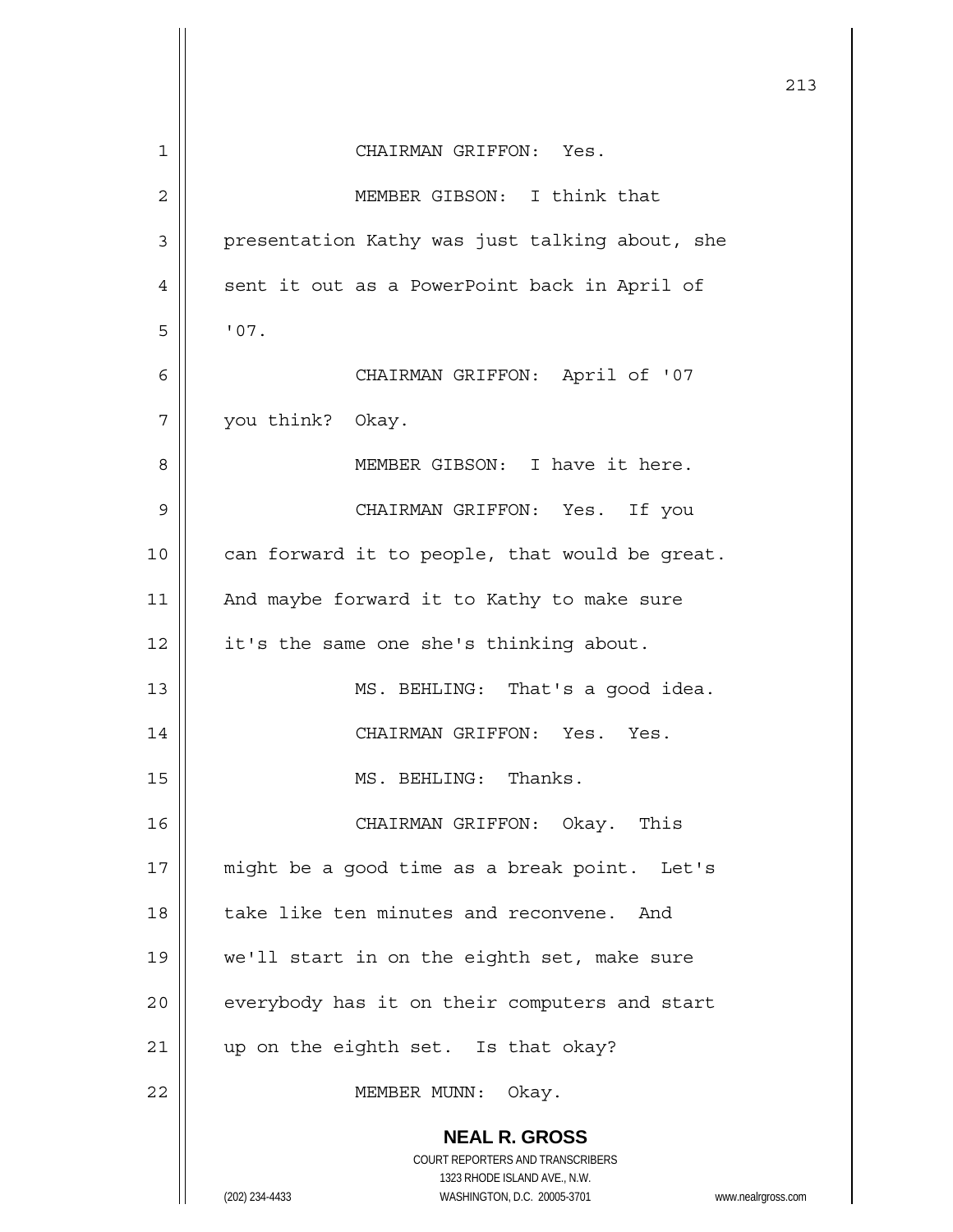|    |                                                                     | 214 |
|----|---------------------------------------------------------------------|-----|
|    |                                                                     |     |
| 1  | CHAIRMAN GRIFFON: All right.                                        |     |
| 2  | MR. KATZ: Okay. I am going to                                       |     |
| 3  | just put the phone on mute.                                         |     |
| 4  | (Whereupon, the above-entitled                                      |     |
| 5  | matter went off the record at 2:01                                  |     |
| 6  | $p.m.$ and resumed at $2:14$ $p.m.$ )                               |     |
| 7  | MR. KATZ: Wanda, are you back?                                      |     |
| 8  | MEMBER MUNN: Yes, I am.                                             |     |
| 9  | MR. KATZ: Great.                                                    |     |
| 10 | CHAIRMAN GRIFFON: Okay. We are                                      |     |
| 11 | ready to start up again, our final topic on                         |     |
| 12 | the agenda, actually. I don't really expect                         |     |
| 13 | that we are going to make it all the way                            |     |
| 14 | through the eighth set of cases, the matrix.                        |     |
| 15 | It's 64 pages. But we will do what we have                          |     |
| 16 | done in past meetings.                                              |     |
| 17 | This is our first cut through with                                  |     |
| 18 | the eighth set of cases. We have gotten                             |     |
| 19 | responses, I think, for all. There may be                           |     |
| 20 | some that --                                                        |     |
| 21 | MR. HINNEFELD: I won't guarantee                                    |     |
| 22 | there's one for all of them.                                        |     |
|    | <b>NEAL R. GROSS</b>                                                |     |
|    | COURT REPORTERS AND TRANSCRIBERS<br>1323 RHODE ISLAND AVE., N.W.    |     |
|    | WASHINGTON, D.C. 20005-3701<br>(202) 234-4433<br>www.nealrgross.com |     |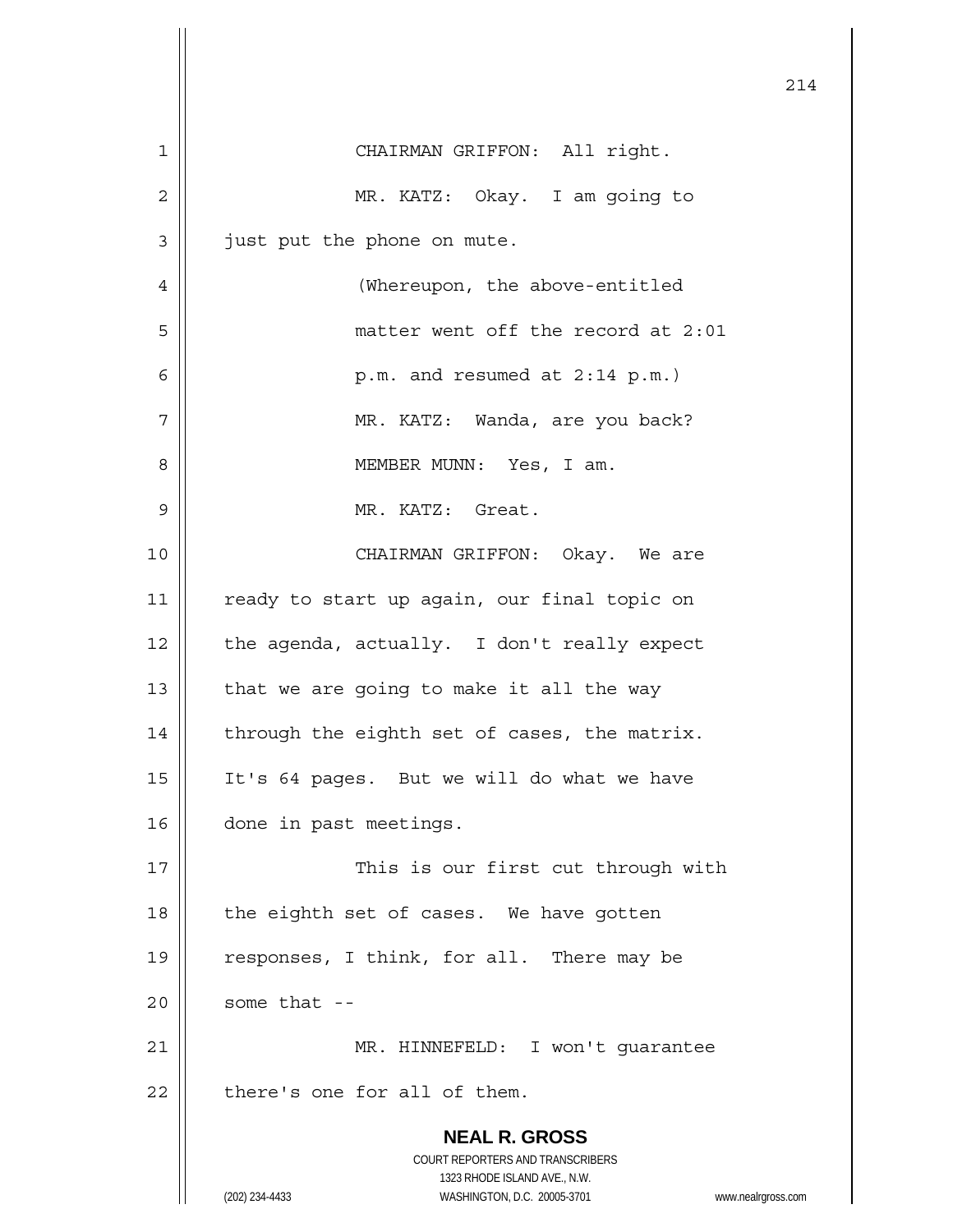|    | 215                                                                 |  |
|----|---------------------------------------------------------------------|--|
| 1  | CHAIRMAN GRIFFON: Right.                                            |  |
| 2  | MR. HINNEFELD: We got a group of                                    |  |
| 3  | them together, and we sent them on.                                 |  |
| 4  | CHAIRMAN GRIFFON: Right, right.                                     |  |
| 5  | We have most of the responses, I think, from                        |  |
| 6  | NIOSH in here at this point. So it's a good                         |  |
| 7  | time to start out with this.                                        |  |
| 8  | I guess we will do like we always                                   |  |
| 9  | do. If, Doug or John, you guys can sort of                          |  |
| 10 | summarize the finding? And then NIOSH can                           |  |
| 11 | explain the response. And then we'll have our                       |  |
| 12 | discussion.                                                         |  |
| 13 | DR. MAURO: Sure.                                                    |  |
| 14 | CHAIRMAN GRIFFON: All right. So                                     |  |
| 15 | start off with 149.1 is the first one.                              |  |
| 16 | DR. MAURO: Yes. It's Bridgeport                                     |  |
| 17 | Brass, women who developed breast cancer.<br>And                    |  |
| 18 | the dose reconstruction was performed using                         |  |
| 19 | the Bridgeport Brass Adrian laboratory                              |  |
| 20 | exposure matrix.                                                    |  |
| 21 | By the way, we did have a formal                                    |  |
| 22 | review of that as a separate part of the                            |  |
|    | <b>NEAL R. GROSS</b><br>COURT REPORTERS AND TRANSCRIBERS            |  |
|    | 1323 RHODE ISLAND AVE., N.W.                                        |  |
|    | (202) 234-4433<br>WASHINGTON, D.C. 20005-3701<br>www.nealrgross.com |  |

 $\mathbf{\mathcal{L}}$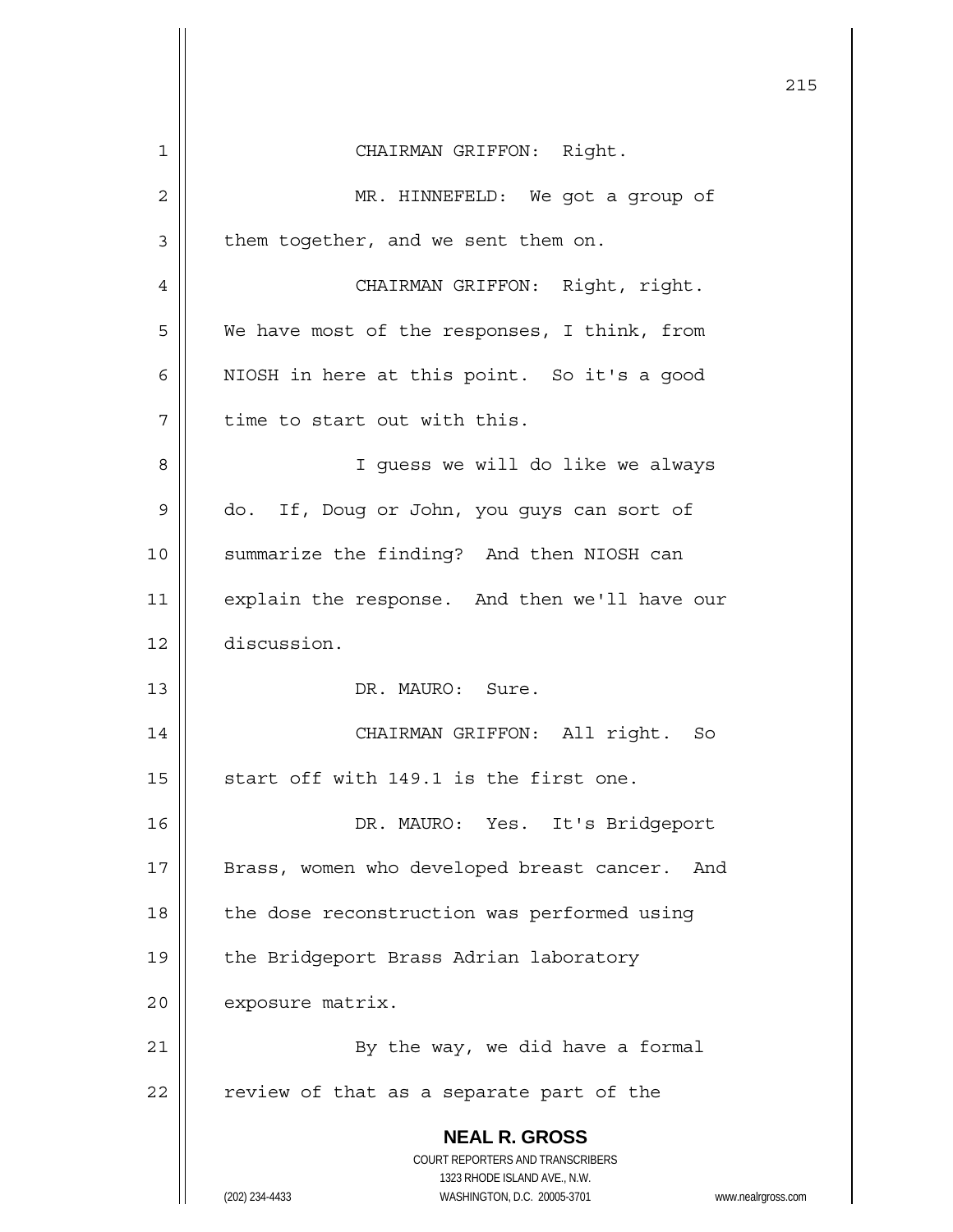| 1  | eighth set. I guess eventually under a                              |
|----|---------------------------------------------------------------------|
| 2  | separate venue, we will look at those what I                        |
| 3  | call many site profile reviews.                                     |
| 4  | MR. HINNEFELD: However you quys                                     |
| 5  | want to do it. We have added some responses                         |
| 6  | to our matrix.                                                      |
| 7  | DR. MAURO: Okay.                                                    |
| 8  | MR. HINNEFELD: So we have added                                     |
| 9  | some. I'm not sure Bridgeport is one of them.                       |
| 10 | DR. MAURO: So what I will quickly                                   |
| 11 | go through, so here we have a woman. She was                        |
| 12 | assigned an external exposure using exposure                        |
| 13 | matrix. And you folks have used a very                              |
| 14 | claimant-favorable strategy, pooled all of the                      |
| 15 | film badge data, took off the upper 95th                            |
| 16 | percentile. And you are applying that across                        |
| 17 | the board.                                                          |
| 18 | And it is in our opinion -- by the                                  |
| 19 | way, this woman was compensated. Okay? And                          |
| 20 | in our opinion, this is a strange finding                           |
| 21 | because we don't always go this direction.                          |
| 22 | I don't know if I could tell you                                    |
|    | <b>NEAL R. GROSS</b>                                                |
|    | COURT REPORTERS AND TRANSCRIBERS                                    |
|    | 1323 RHODE ISLAND AVE., N.W.                                        |
|    | (202) 234-4433<br>WASHINGTON, D.C. 20005-3701<br>www.nealrgross.com |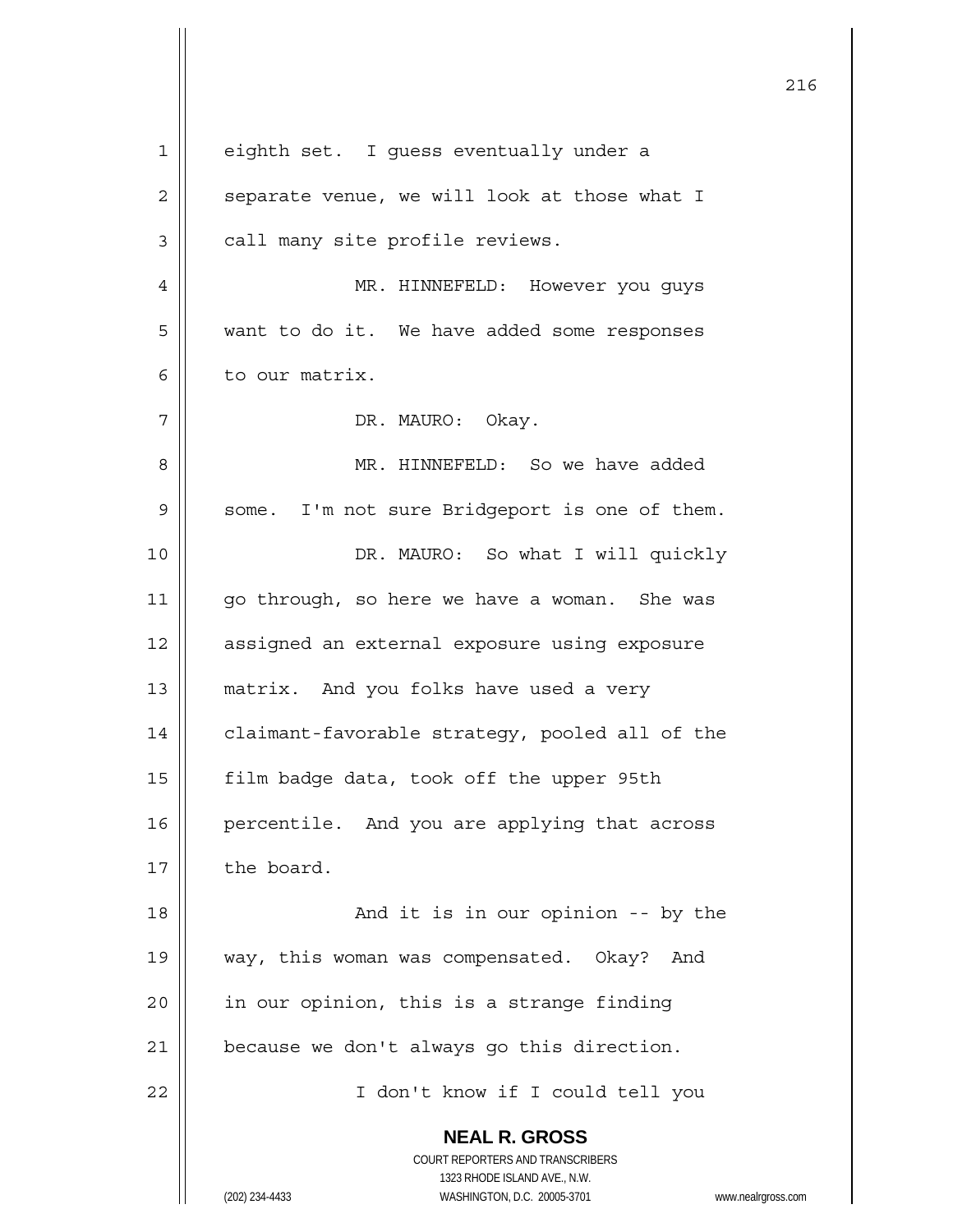**NEAL R. GROSS** COURT REPORTERS AND TRANSCRIBERS 1323 RHODE ISLAND AVE., N.W. 1 2 3 4 5 6 7 8 9 10 11 12 13 14 15 16 17 18 19 20 21 22 her occupation because I will start to zero in and you can identify who she is. But she had an occupation which would not put her up close and personal to the extrusion activities. And so in my opinion, you probably have assigned her an extremely favorable dose: external dose and internal dose. And she was compensated. So interestingly enough, our finding with regards to this person is you probably -- this is probably a substantial overestimate -- if there is any place where you would say maybe the median dose would apply. Here is a case where you elect to universally apply the upper 95th percentile, you know, every year after year, which is quite a conservative assumption in and of itself, even for a person who is working in an operational setting. Here you applied it to a person who is not -- I couldn't envision the [Identifying Information Redacted] always being on the operational

217

(202) 234-4433 WASHINGTON, D.C. 20005-3701 www.nealrgross.com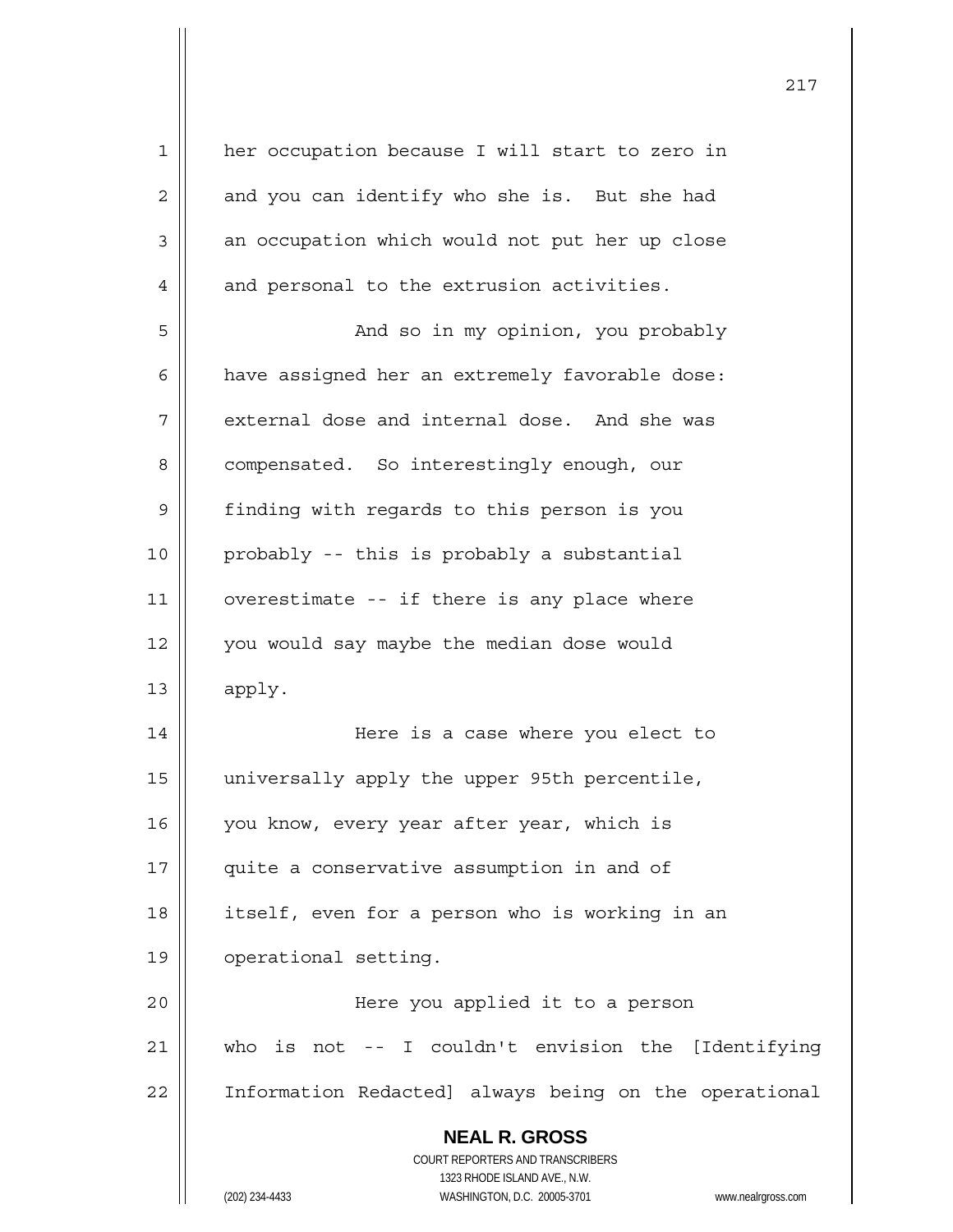**NEAL R. GROSS** COURT REPORTERS AND TRANSCRIBERS 1323 RHODE ISLAND AVE., N.W. (202) 234-4433 WASHINGTON, D.C. 20005-3701 www.nealrgross.com 218 1 2 3 4 5 6 7 8 9 10 11 12 13 14 15 16 17 18 19 20 21 22 floor. CHAIRMAN GRIFFON: Almost too conservative you are saying? DR. MAURO: Yes. CHAIRMAN GRIFFON: Yes. DR. MAURO: To the point where now -- see, that's what we basically found about -- that goes for both internal and external. We were going to be able to quickly go through these. We do have some concerns regarding the matrix. And whether or not you want to talk about that now -- CHAIRMAN GRIFFON: Sure. Yes. I think we can do it. You put your thing at the bottom, I think, of this matrix, Stu. MR. HINNEFELD: Bridgeport was one of them. CHAIRMAN GRIFFON: Bridgeport is one of them. DR. MAURO: Yes. CHAIRMAN GRIFFON: I see it listed at the bottom.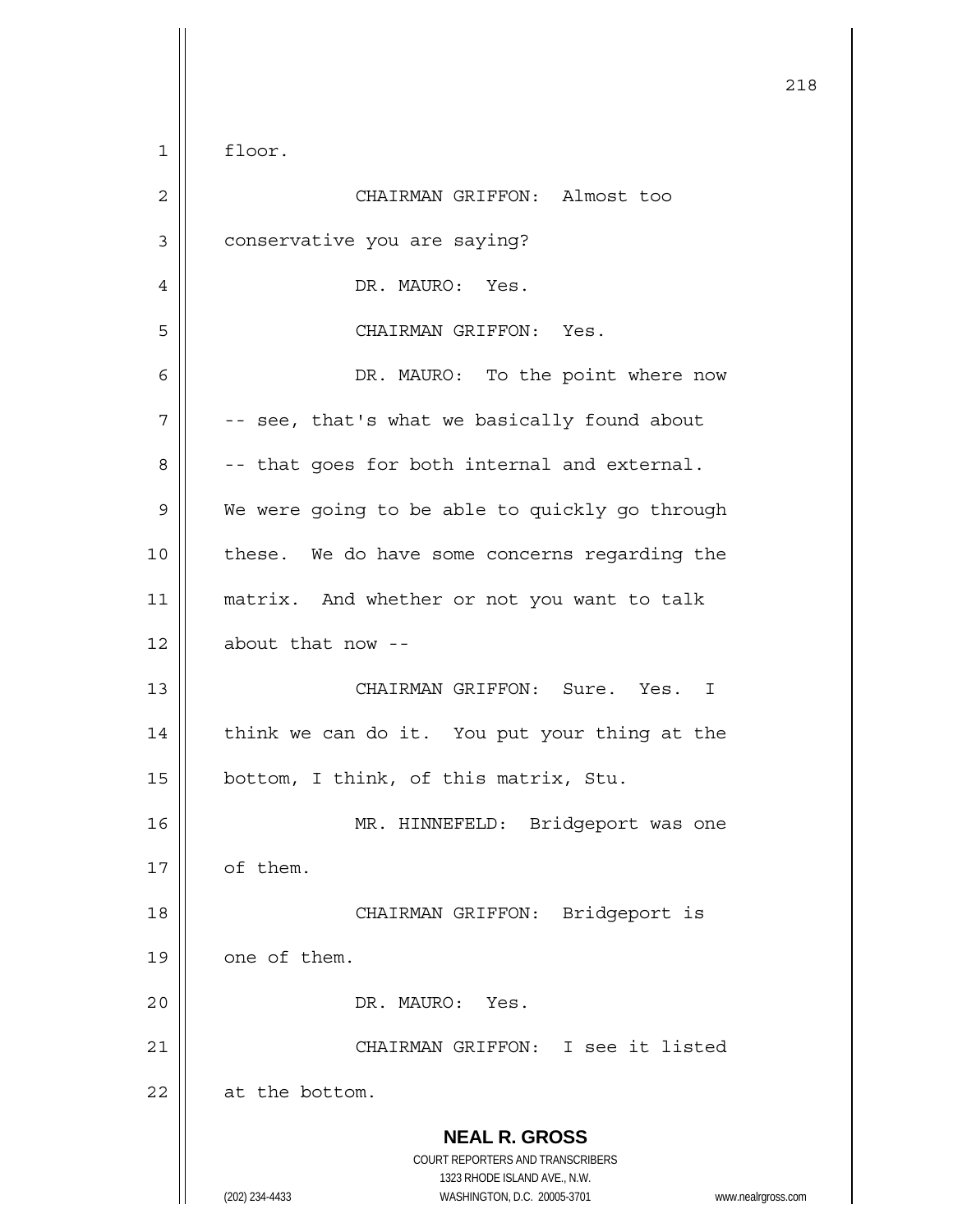|    |                                                                     | 219 |
|----|---------------------------------------------------------------------|-----|
| 1  | MR. HINNEFELD: Okay.                                                |     |
| 2  | CHAIRMAN GRIFFON: Attachment 1,                                     |     |
| 3  | finding 2 or something like that.                                   |     |
| 4  | MR. HINNEFELD: Okay.                                                |     |
| 5  | DR. MAURO: What we can do when we                                   |     |
| 6  | get down there because we --                                        |     |
| 7  | MR. HINNEFELD: We can jump down                                     |     |
| 8  |                                                                     |     |
| 9  | CHAIRMAN GRIFFON: Since we are                                      |     |
| 10 | talking about Bridgeport, I think it is easier                      |     |
| 11 | to stay on Bridgeport, instead of --                                |     |
| 12 | DR. MAURO: So as far as 1.1, I                                      |     |
| 13 | mean, basically think of it like this. You                          |     |
| 14 | have external full-time. You have external                          |     |
| 15 | non-penetrating. And these are the different                        |     |
| 16 | findings, both of which you employ the upper                        |     |
| 17 | 95th percentile. It is certainly extremely                          |     |
| 18 | claimant-favorable to apply that to this                            |     |
| 19 | person.                                                             |     |
| 20 | That would be 149.1.                                                |     |
| 21 | CHAIRMAN GRIFFON: No. Your 1.1                                      |     |
| 22 | says the derived value is low by a factor of                        |     |
|    | <b>NEAL R. GROSS</b><br>COURT REPORTERS AND TRANSCRIBERS            |     |
|    | 1323 RHODE ISLAND AVE., N.W.                                        |     |
|    | (202) 234-4433<br>WASHINGTON, D.C. 20005-3701<br>www.nealrgross.com |     |

 $\mathbf{\mathcal{H}}$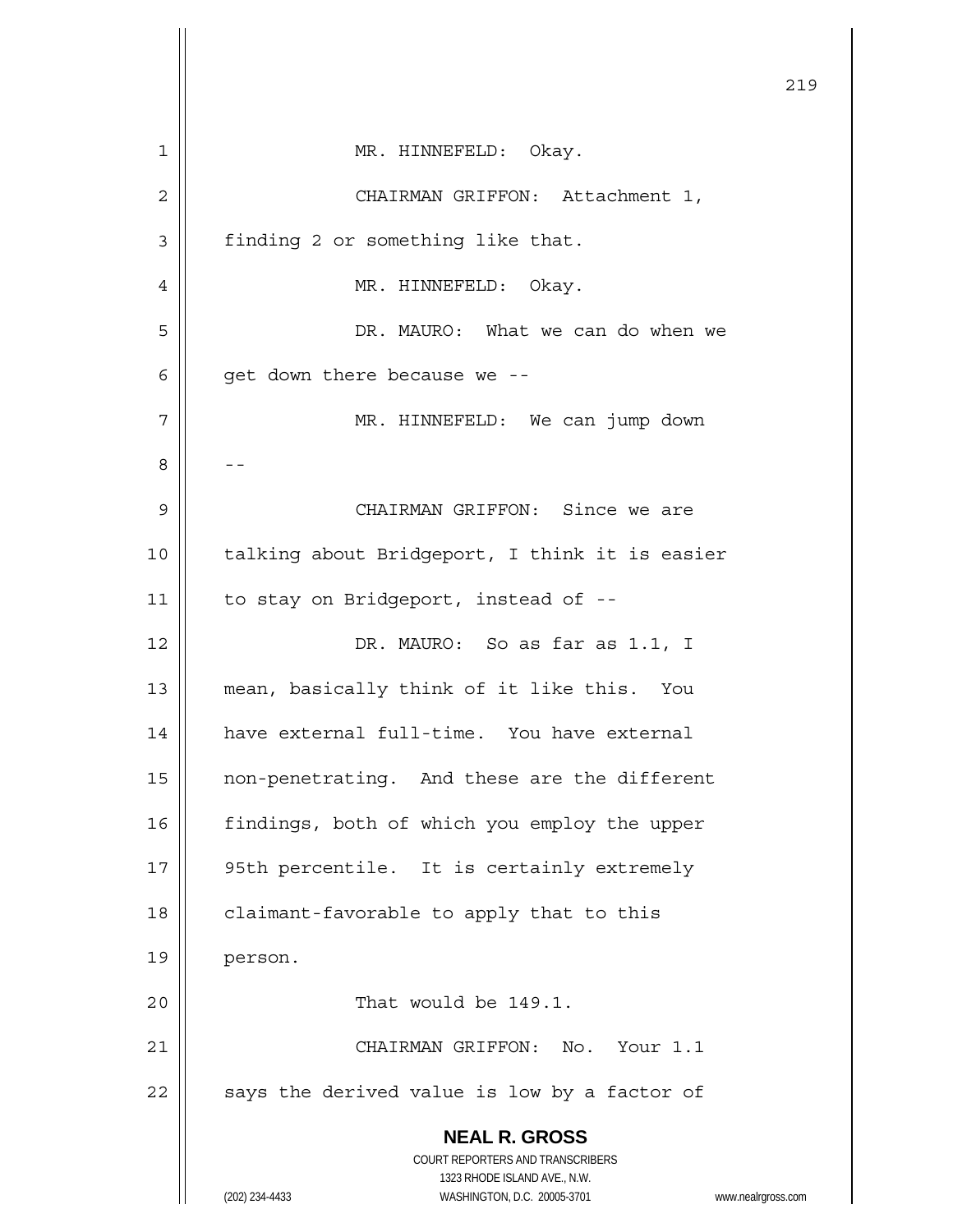**NEAL R. GROSS** COURT REPORTERS AND TRANSCRIBERS 1323 RHODE ISLAND AVE., N.W. (202) 234-4433 WASHINGTON, D.C. 20005-3701 www.nealrgross.com 220 1 2 3 4 5 6 7 8 9 10 11 12 13 14 15 16 17 18 19 20 21 22 two. DR. MAURO: Right. That goes toward the exposure matrix. CHAIRMAN GRIFFON: Matrix more than the case. DR. MAURO: Yes. CHAIRMAN GRIFFON: Right. I understand that. DR. MAURO: And we will get there later, but the reason we felt that when you took your pool data and you selected the upper 95th percentile, you derived it, claiming that it was correlated data. That is, you didn't just take all of the data and pool it. You said that they're correlated by person. So in other words, it is really a distribution of a person's annual data. And that would be the right way to do it because think of it like this. If you took everybody's weekly exposure and put it, everyone in the numbers, and put it into one big pot and then build a model and talk off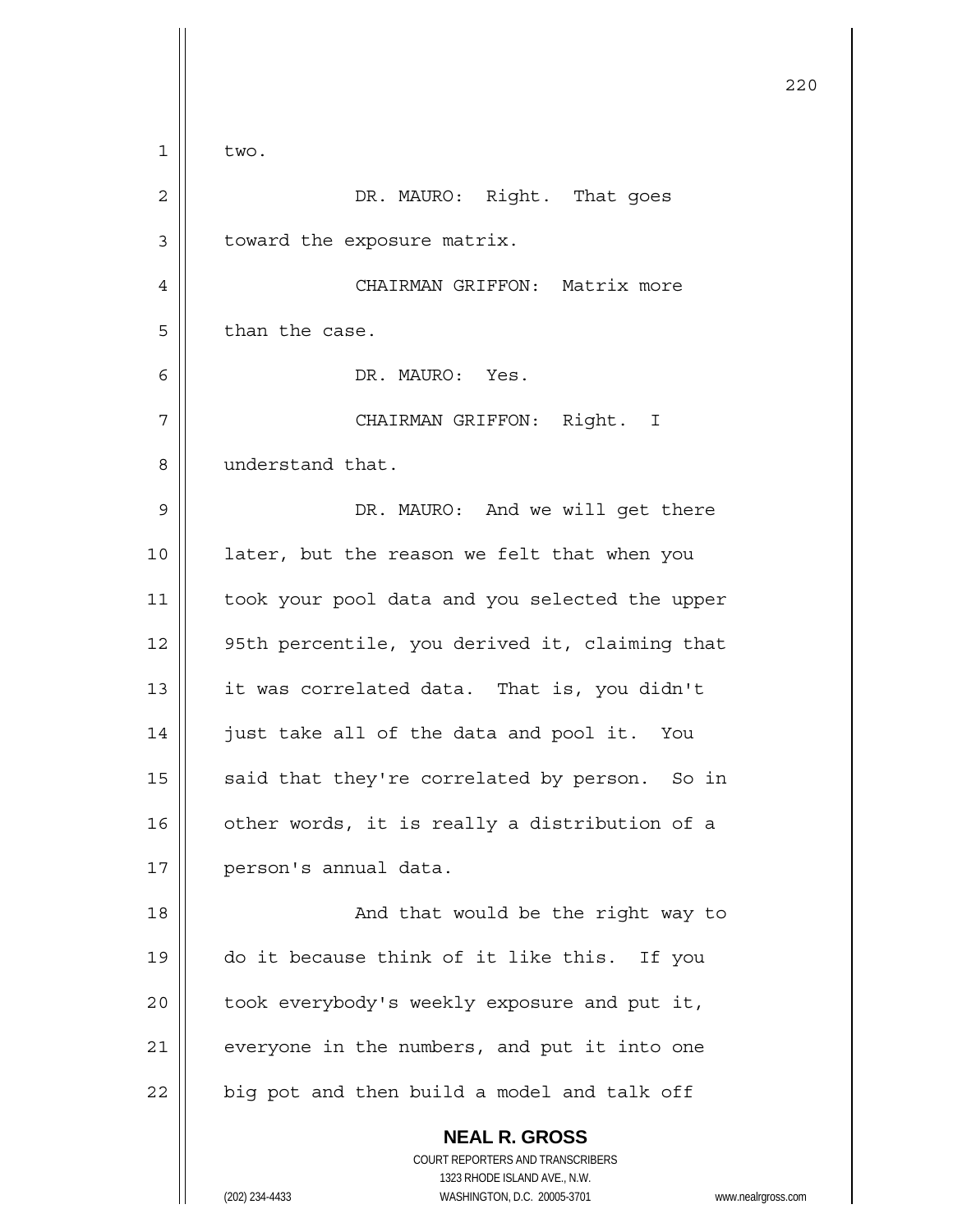**NEAL R. GROSS** COURT REPORTERS AND TRANSCRIBERS 1323 RHODE ISLAND AVE., N.W. (202) 234-4433 WASHINGTON, D.C. 20005-3701 www.nealrgross.com 1 2 3 4 5 6 7 8 9 10 11 12 13 14 15 16 17 18 19 20 21 22 the upper 95th percentile, what might happen is the upper 95th percentile may underestimate what the upper 95th percentile dose is to a real person because the real person may always -- we reran and correlated it. We had a statistician run it as correlated data. CHAIRMAN GRIFFON: Yes. DR. MAURO: And when we did that, we came up with an upper 95th percentile that was twice your value. So though you claim in the matrix that you processed your data in a correlated way, we were only able to match your numbers when we processed your data in an uncorrelated way. When we did it in a correlated way, we came up with numbers that were twice as high. Of course, it's irrelevant as applied to this particular case because she was compensated anyway. CHAIRMAN GRIFFON: Yes. We're talking about matrix. DR. MAURO: So now we're in the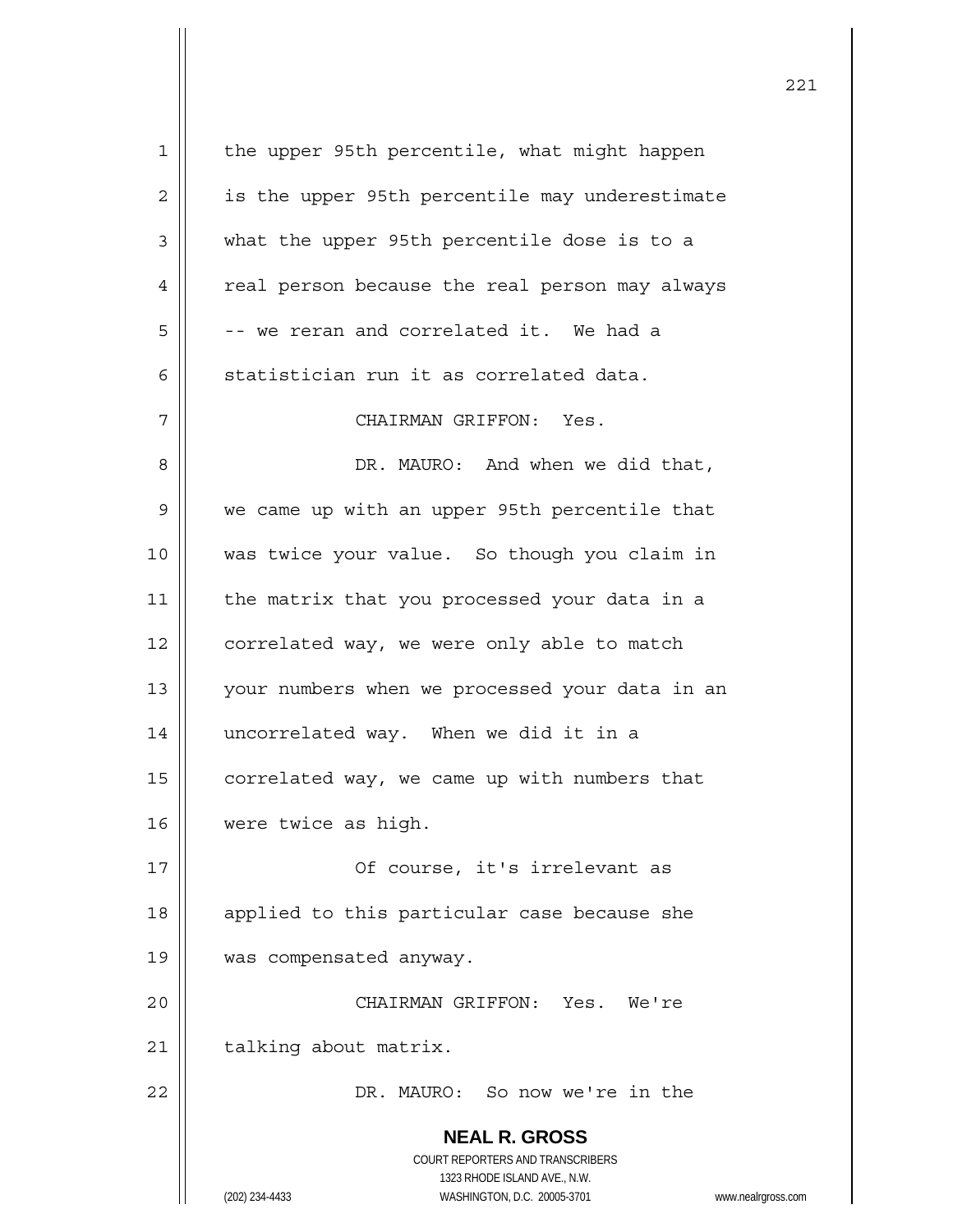|             | 222                                                                 |
|-------------|---------------------------------------------------------------------|
| $\mathbf 1$ | matrix territory. That goes not only for                            |
| 2           | penetrating but also non-penetrating. So that                       |
| 3           | covers, well, 149.1. I believe that's also                          |
| 4           | 149.2. Let's see what the next one is.                              |
| 5           | CHAIRMAN GRIFFON: Well, let's                                       |
| 6           | see.                                                                |
| 7           | DR. MAURO: Yes.                                                     |
| 8           | CHAIRMAN GRIFFON: Can we stop at                                    |
| 9           | 1 at least?                                                         |
| 10          | DR. MAURO: Oh, yes. Sure. Yes.                                      |
| 11          | CHAIRMAN GRIFFON: I want to hear                                    |
| 12          | what NIOSH has to say about that one.                               |
| 13          | DR. MAURO: Yes.                                                     |
| 14          | MR. HINNEFELD: Well, our response                                   |
| 15          | talks about the different method of generating                      |
| 16          | how the 95th percentile was generated and                           |
| 17          | seems to indicate that we understood how you                        |
| 18          | generated yours and that because of the way                         |
| 19          | ours was generated, that's why we cannot get                        |
| 20          | numbers physically in generation.                                   |
| 21          | From reading your finding, it's                                     |
| 22          | not clear to me that we really understand each                      |
|             | <b>NEAL R. GROSS</b>                                                |
|             | COURT REPORTERS AND TRANSCRIBERS<br>1323 RHODE ISLAND AVE., N.W.    |
|             | (202) 234-4433<br>WASHINGTON, D.C. 20005-3701<br>www.nealrgross.com |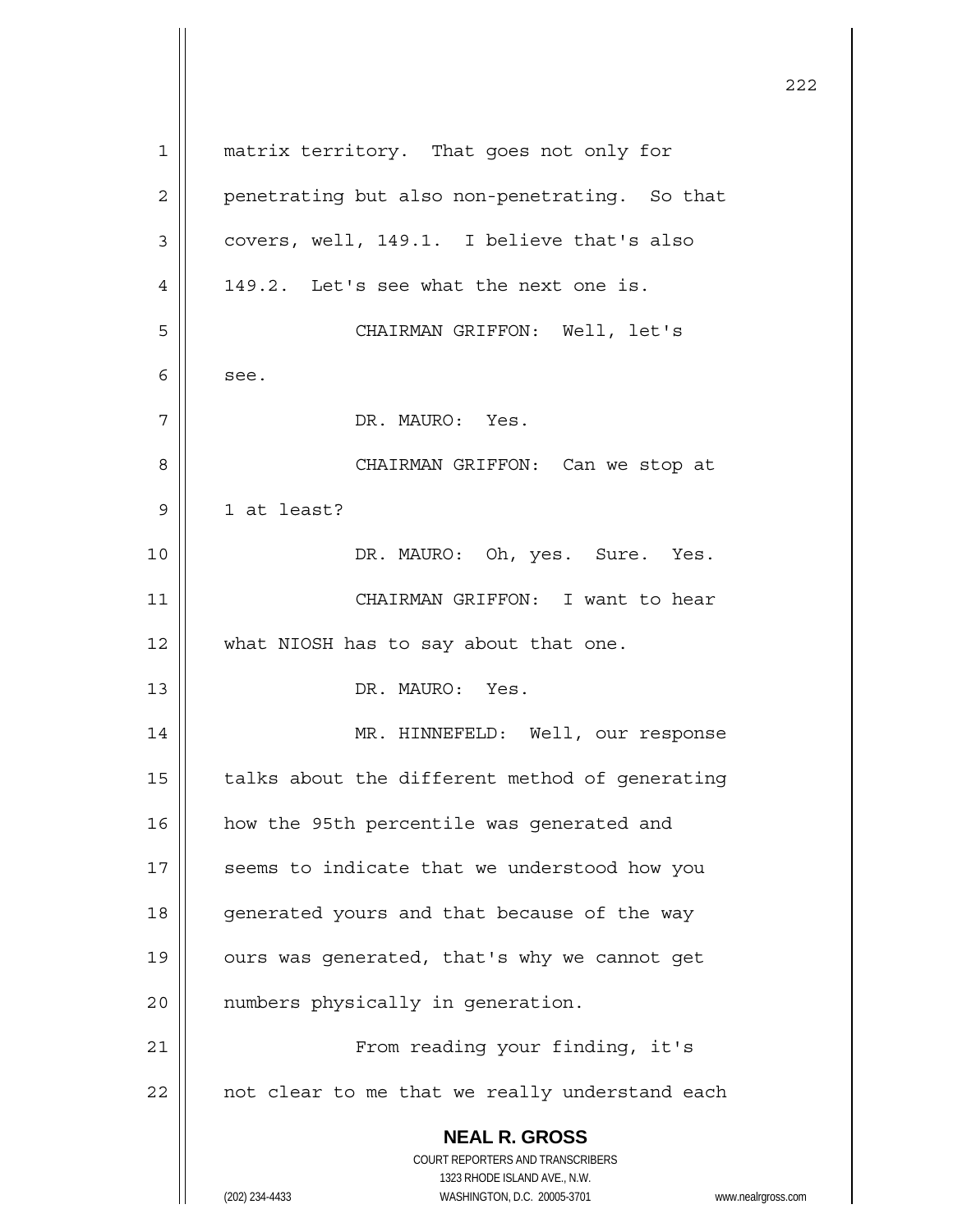**NEAL R. GROSS** COURT REPORTERS AND TRANSCRIBERS 1323 RHODE ISLAND AVE., N.W. (202) 234-4433 WASHINGTON, D.C. 20005-3701 www.nealrgross.com 223 1 2 3 4 5 6 7 8 9 10 11 12 13 14 15 16 17 18 19 20 21 22 other, how we did it. If you've got a response? DR. MAURO: No. MR. HINNEFELD: Okay. The response we wrote -- well, here. Let me just go through it. CHAIRMAN GRIFFON: The one right here, right? DR. MAURO: This one? MR. HINNEFELD: Yes. It's NIOSH response. It's in the matrix. CHAIRMAN GRIFFON: I thought you might have been referring to another separate document. MR. HINNEFELD: No. This is it, that there was apparently a combination of the various two-week periods. It almost -- now, John, in your discussion of -- you know, there is no discussion here about correlated, uncorrelated. DR. MAURO: It's in the main body where you talk about correlated.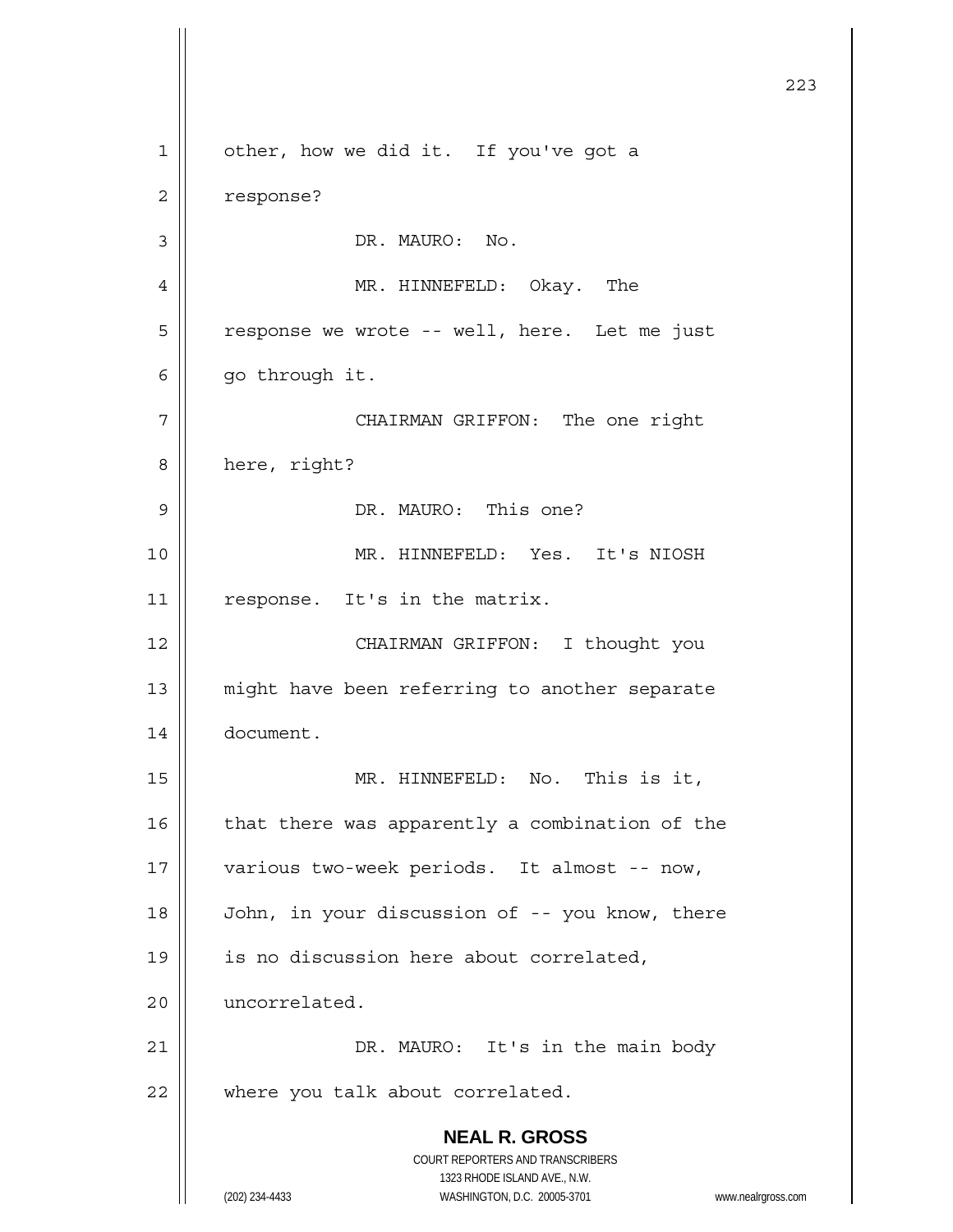|    |                                                                                                     | 224 |
|----|-----------------------------------------------------------------------------------------------------|-----|
| 1  | MR. HINNEFELD: So yes. It could                                                                     |     |
| 2  | very well be in your report, yes. But I mean,                                                       |     |
| 3  | here in the response, there is no discussion                                                        |     |
| 4  | of it.                                                                                              |     |
| 5  | So I think that we may be facing a                                                                  |     |
| 6  | situation where we have got to --                                                                   |     |
| 7  | CHAIRMAN GRIFFON: Share those.                                                                      |     |
| 8  | MR. HINNEFELD: -- make sure we                                                                      |     |
| 9  | are both clear on how we did this.                                                                  |     |
| 10 | DR. MAURO: Yes. In our report,                                                                      |     |
| 11 | we show you exactly how we got our numbers.                                                         |     |
| 12 | MR. HINNEFELD: Okay.                                                                                |     |
| 13 | DR. MAURO: We ran it both ways.                                                                     |     |
| 14 | We ran it both correlated and uncorrelated.                                                         |     |
| 15 | MR. HINNEFELD: Yes.                                                                                 |     |
| 16 | DR. MAURO: Now, what we concluded                                                                   |     |
| 17 | was that since our uncorrelated numbers                                                             |     |
| 18 | matched yours exactly, we felt that, even                                                           |     |
| 19 | though you said you did it in a correlated                                                          |     |
| 20 | way, we don't think you really did.                                                                 |     |
| 21 | MR. HINNEFELD: Okay. Where on                                                                       |     |
| 22 | your --                                                                                             |     |
|    | <b>NEAL R. GROSS</b>                                                                                |     |
|    | COURT REPORTERS AND TRANSCRIBERS                                                                    |     |
|    | 1323 RHODE ISLAND AVE., N.W.<br>(202) 234-4433<br>WASHINGTON, D.C. 20005-3701<br>www.nealrgross.com |     |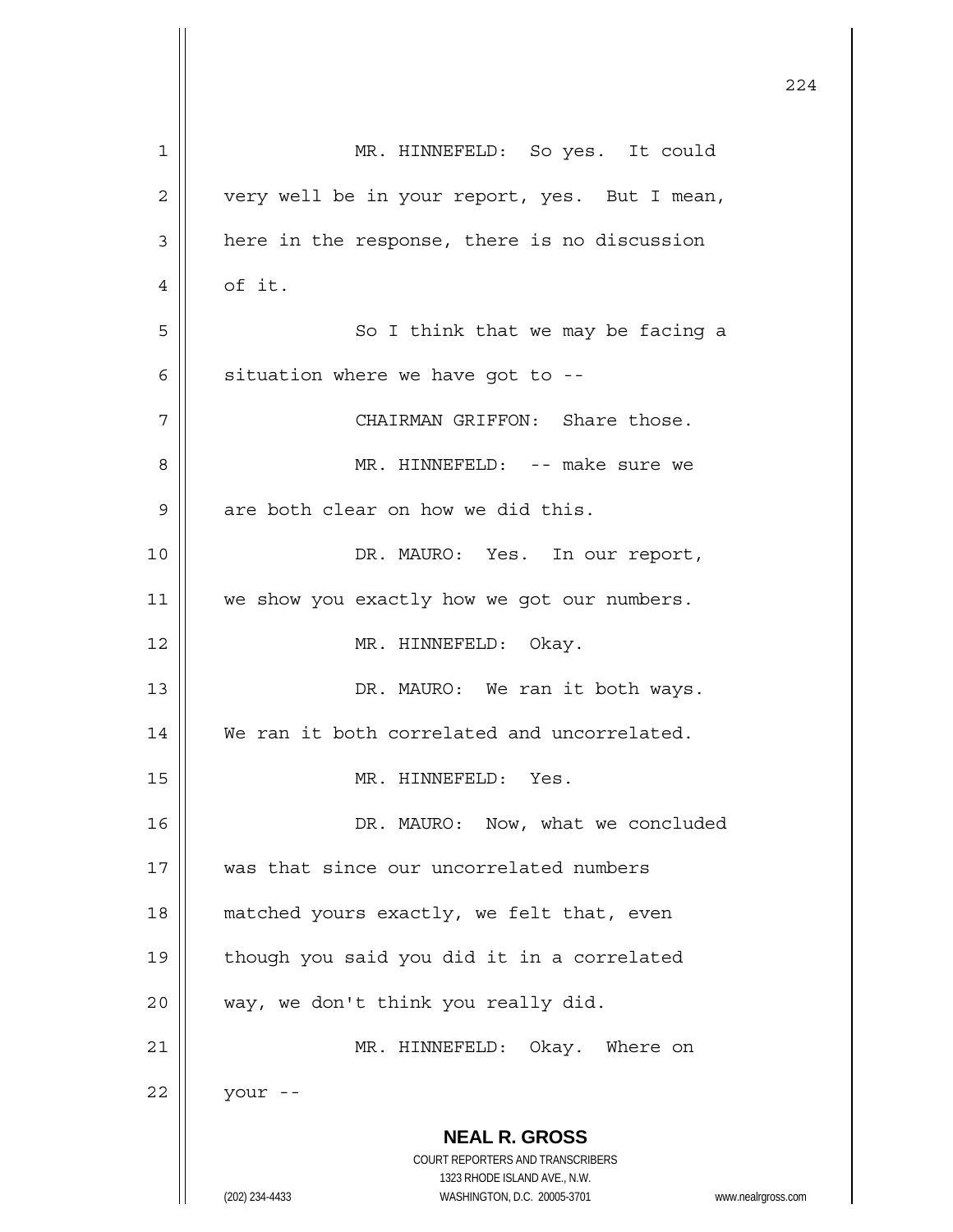**NEAL R. GROSS** COURT REPORTERS AND TRANSCRIBERS 1323 RHODE ISLAND AVE., N.W. (202) 234-4433 WASHINGTON, D.C. 20005-3701 www.nealrgross.com <u>225</u> 1 2 3 4 5 6 7 8 9 10 11 12 13 14 15 16 17 18 19 20 21 22 DR. MAURO: It's in the main. You have to go to the actual report. MR. HINNEFELD: Yes. I'm in your report. DR. MAURO: There should be a discussion there on correlated/uncorrelated. CHAIRMAN GRIFFON: When you say, correlated, just tell me again. You're talking about an individual's dose by year? DR. MAURO: Yes. In other words, yes. And you're getting -- CHAIRMAN GRIFFON: You're getting a distribution of all of the different individuals, right? DR. MAURO: Exactly. CHAIRMAN GRIFFON: As was uncorrelated, it was just the badge data. DR. MAURO: This is badge data because one person may very well have a job. CHAIRMAN GRIFFON: And with correlated, you got higher values? DR. MAURO: You get a factor of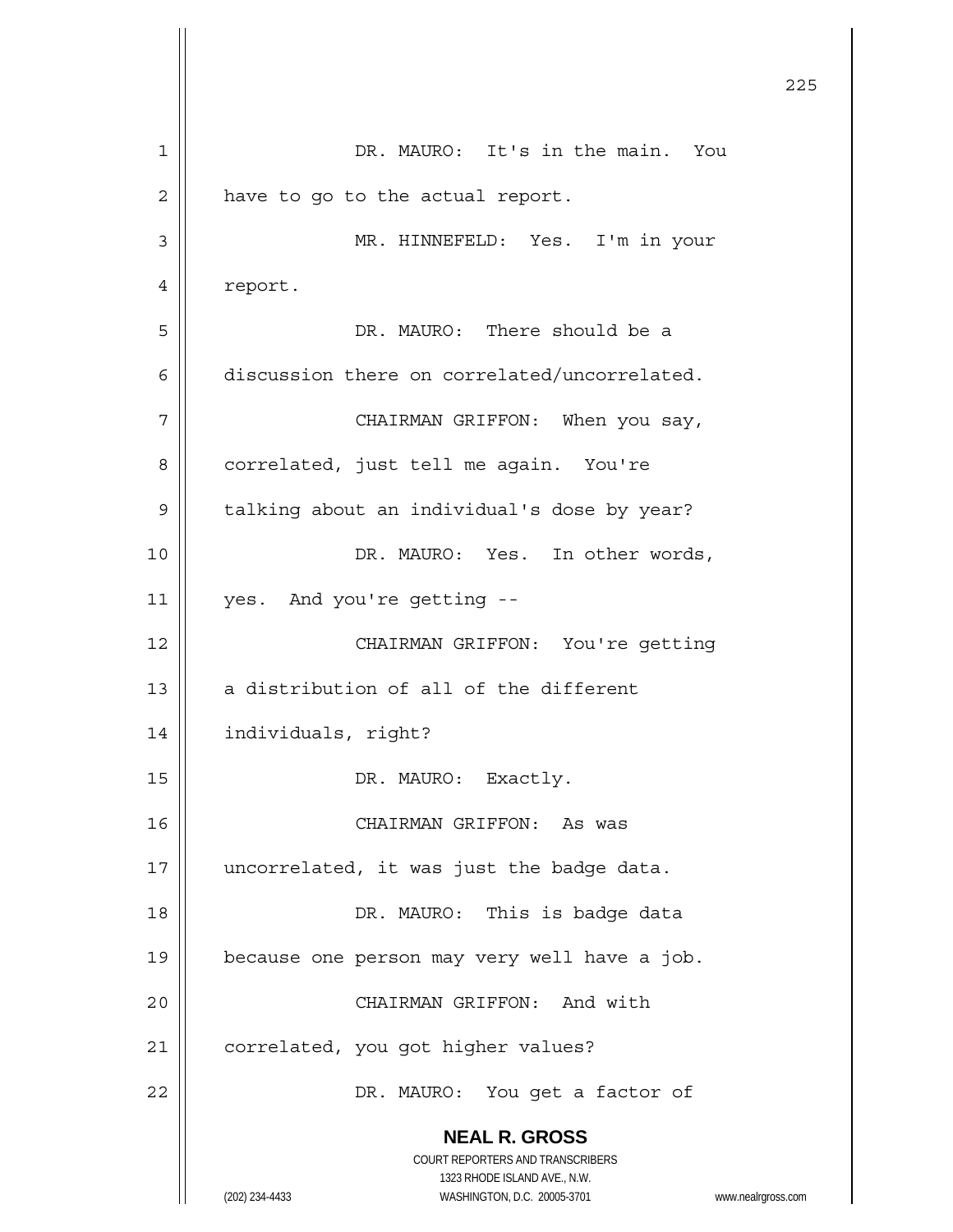**NEAL R. GROSS** COURT REPORTERS AND TRANSCRIBERS 1323 RHODE ISLAND AVE., N.W. (202) 234-4433 WASHINGTON, D.C. 20005-3701 www.nealrgross.com 226 1 2 3 4 5 6 7 8 9 10 11 12 13 14 15 16 17 18 19 20 21 22 two higher, yes. Right. CHAIRMAN GRIFFON: I wouldn't have guessed that, actually. DR. MAURO: Yes. And Harry did it. I didn't know about this. CHAIRMAN GRIFFON: I wouldn't have guessed that because I would have thought the badge data -- I don't know. I'm not sure I can assume either way. DR. MAURO: Well, you know, I think we probably need to communicate more on this one. CHAIRMAN GRIFFON: Yes. I'm sure the -- DR. MAURO: And it should be part of not so much this case, but it should be part of the generic review of the -- CHAIRMAN GRIFFON: Yes, for correlated. Yes. DR. MAURO: So I was expecting to get there with it. MR. HINNEFELD: Is it maybe in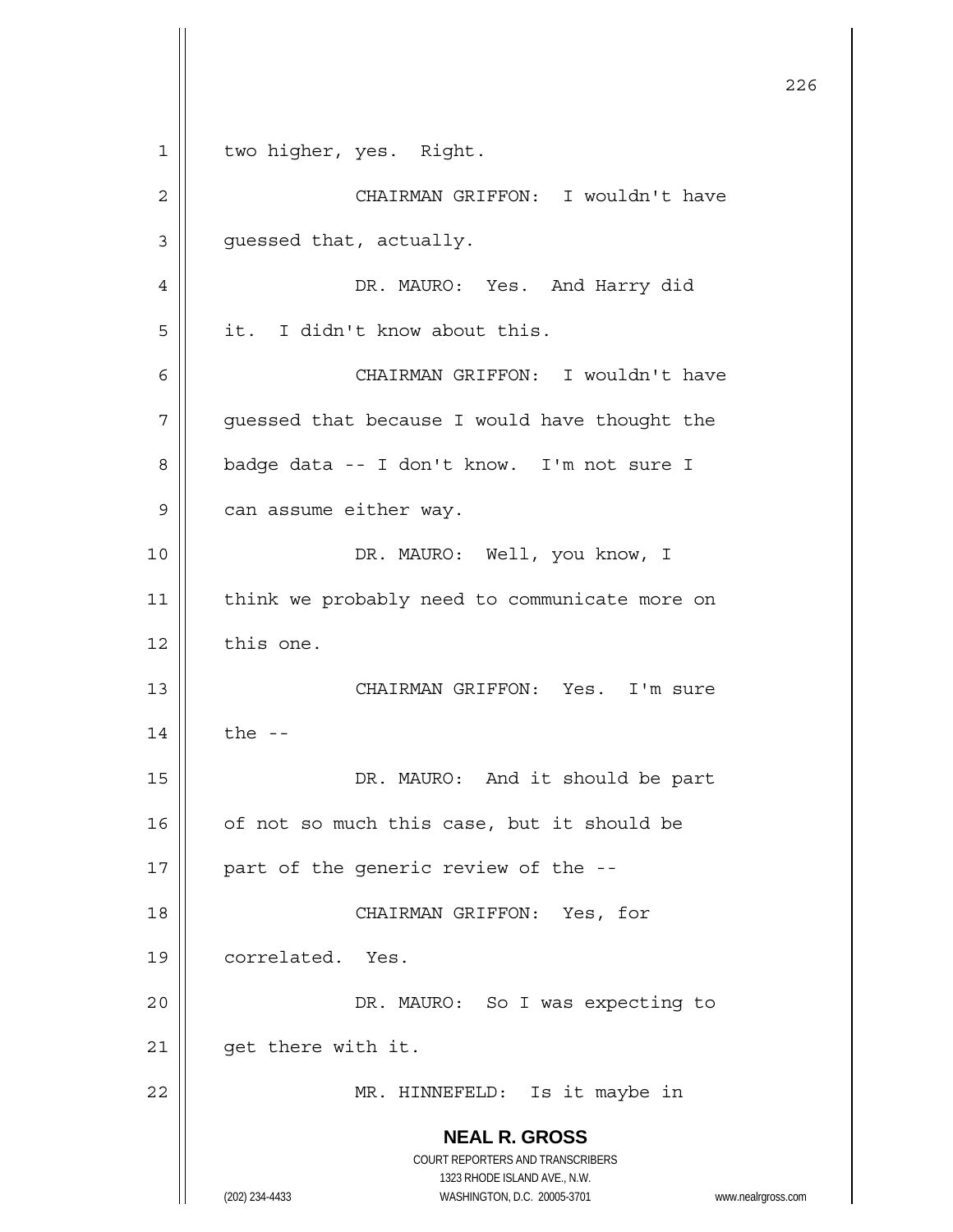**NEAL R. GROSS** COURT REPORTERS AND TRANSCRIBERS 1323 RHODE ISLAND AVE., N.W. (202) 234-4433 WASHINGTON, D.C. 20005-3701 www.nealrgross.com <u>227</u> 1 2 3 4 5 6 7 8 9 10 11 12 13 14 15 16 17 18 19 20 21 22 that section of your report? I don't -- DR. MAURO: It is not in the report? MR. HINNEFELD: I don't see it in the findings part. DR. MAURO: I'd have to open up my report and see if I can find it. I wish Harry was on the phone. MR. HINNEFELD: I have heard of discussions in our office about correlated versus uncorrelated data -- DR. MAURO: Right. MR. HINNEFELD: -- and the impacts that having correlated data would have on a Monte Carlo. DR. MAURO: Yes. CHAIRMAN GRIFFON: And so I know that it is an issue. I don't know how it would go exactly. Let's see. That would be in your -- it would probably be in the last book. Let's see. DR. MAURO: This might not be an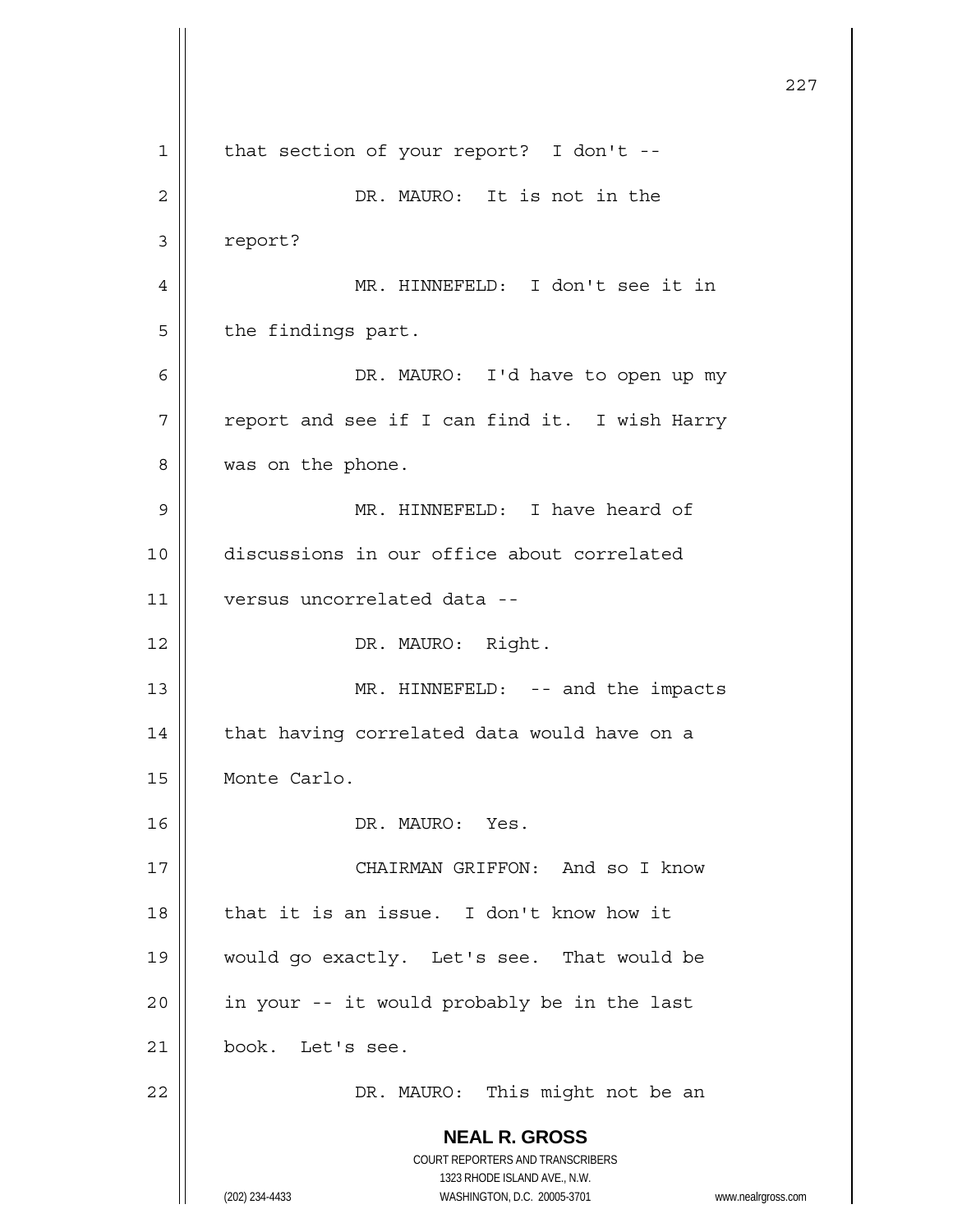**NEAL R. GROSS** COURT REPORTERS AND TRANSCRIBERS 1323 RHODE ISLAND AVE., N.W. <u>228</u> 1 2 3 4 5 6 7 8 9 10 11 12 13 14 15 16 17 18 19 20 21 22 actual case. MR. HINNEFELD: Yes. DR. MAURO: It might be in attachment 1. MR. HINNEFELD: Yes. DR. MAURO: I would have to go look at it. MR. SIEBERT: That must be the case. Yes, it must be. DR. MAURO: It may not be because I think that the way we said it in here is that we came up with a number that was -- in fact, the actual words we used when we did this case was we came up with a factor of two higher. We don't know why. That's what the words are right now on this write-up. And later when we did the more formal review of the exposure matrix for Bridgeport Brass, you know, that's where we uncovered the factor of two. And we think it has to do with correlated versus uncorrelated. MR. HINNEFELD: Okay. Yes. The

(202) 234-4433 WASHINGTON, D.C. 20005-3701 www.nealrgross.com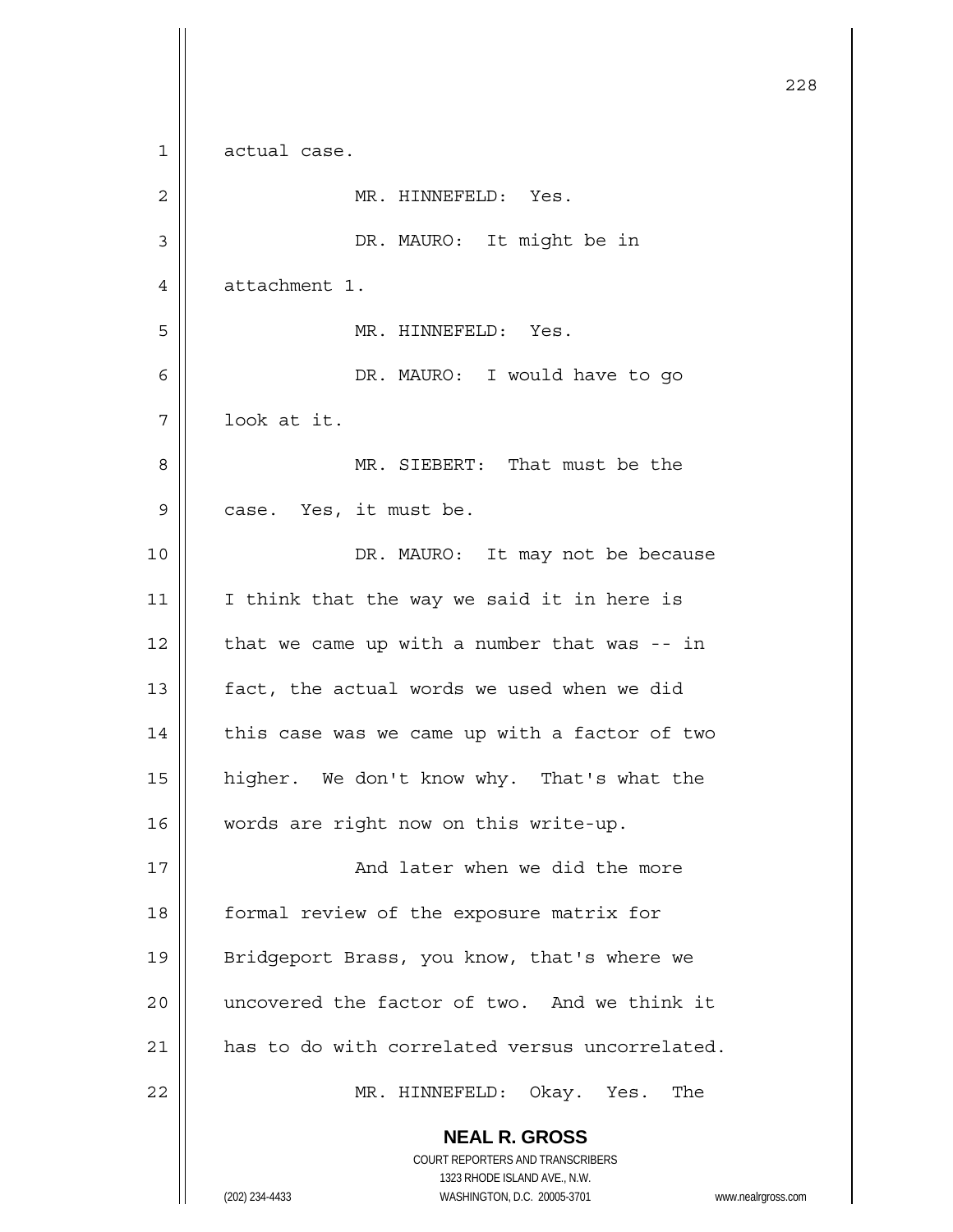**NEAL R. GROSS** COURT REPORTERS AND TRANSCRIBERS 1323 RHODE ISLAND AVE., N.W. (202) 234-4433 WASHINGTON, D.C. 20005-3701 www.nealrgross.com 1 2 3 4 5 6 7 8 9 10 11 12 13 14 15 16 17 18 19 20 21 22 discussion of correlated versus uncorrelated is -- DR. MAURO: Is in the -- MR. HINNEFELD: Okay. Now, I don't know if we say anything about that in our report, which would be in the matrix. DR. MAURO: And I think your statisticians will have to look at that and see if they agree or not. There may be more to the story. There may be. You know, we just happened to see, oh, we matched it when it was uncorrelated and just don't have anything -- CHAIRMAN GRIFFON: Okay. I put that as an action for you, Stu, to have NIOSH review SC&A's analysis. MR. HINNEFELD: It appears we haven't provided a response on the findings. DR. MAURO: On those. MR. HINNEFELD: At least it is not in this one. CHAIRMAN GRIFFON: I was just

<u>229</u>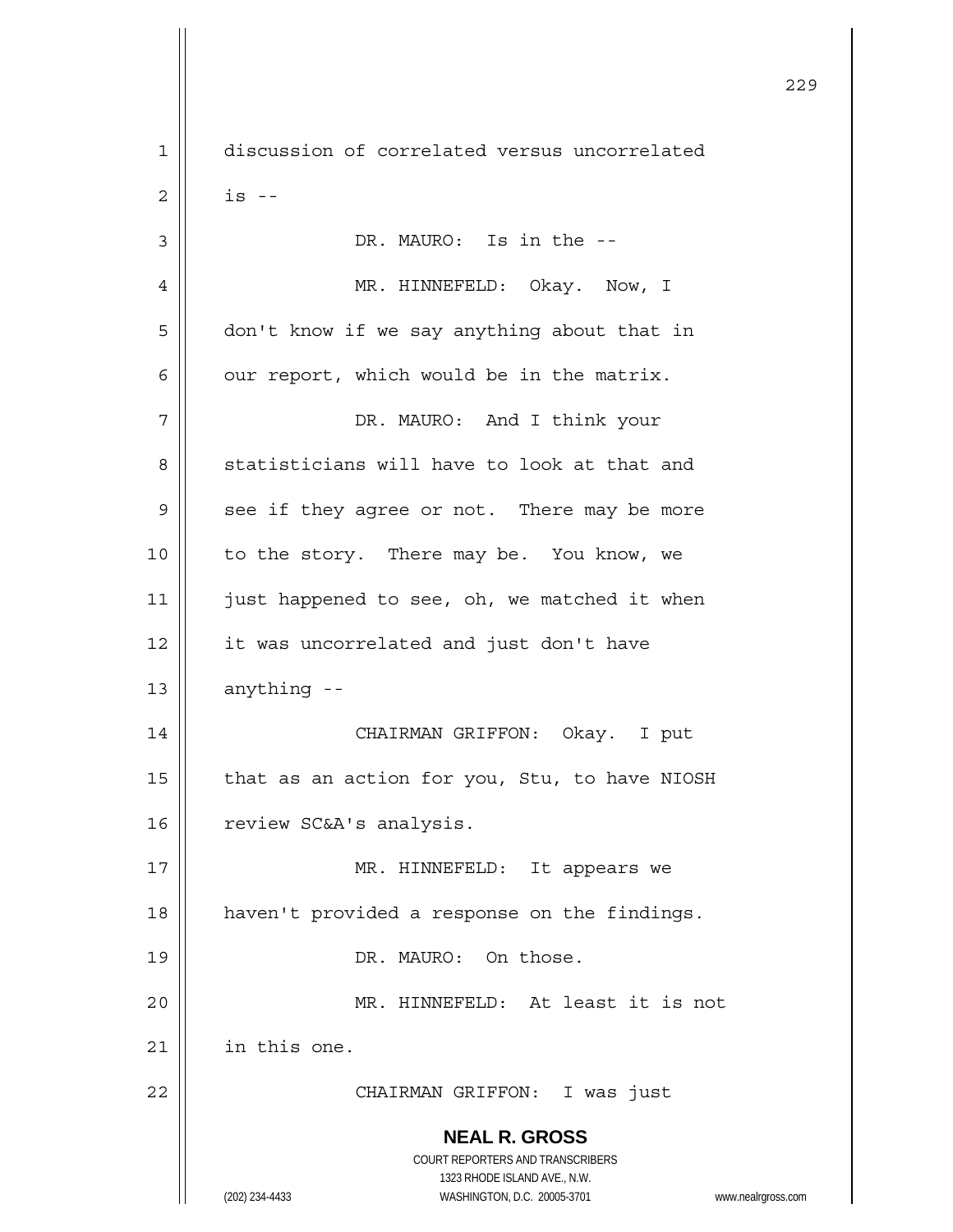| $\mathbf{1}$ | going to say as I am tracking these things,                             |
|--------------|-------------------------------------------------------------------------|
| 2            | the way I am putting this right now for 149.1                           |
| 3            | and .3, .3 is your --                                                   |
| 4            | DR. MAURO: Is the other one.                                            |
| 5            | CHAIRMAN GRIFFON: Yes. The way I                                        |
| 6            | am putting that is that NIOSH is going to                               |
| 7            | review this, no effect on this case since the                           |
| 8            | case was compensable. Now, for 149.2, it is                             |
| 9            | going to be different because that is the                               |
| 10           | question, is the 95th the right choice for                              |
| 11           | this work?                                                              |
| 12           | DR. MAURO: For this person.                                             |
| 13           | CHAIRMAN GRIFFON: For this job.                                         |
| 14           | DR. MAURO: Yes. That's good.                                            |
| 15           | Good.                                                                   |
| 16           | CHAIRMAN GRIFFON: So okay. So I                                         |
| 17           | think we can go on to that number 2 now.                                |
| 18           | DR. MAURO: Well, they have                                              |
| 19           | answered that. Yes. Right. They haven't                                 |
| 20           | answered the 2.                                                         |
| 21           | CHAIRMAN GRIFFON: Yes, 149.2. I                                         |
| 22           | guess the question that I have from the way                             |
|              | <b>NEAL R. GROSS</b>                                                    |
|              | <b>COURT REPORTERS AND TRANSCRIBERS</b><br>1323 RHODE ISLAND AVE., N.W. |
|              | (202) 234-4433<br>WASHINGTON, D.C. 20005-3701<br>www.nealrgross.com     |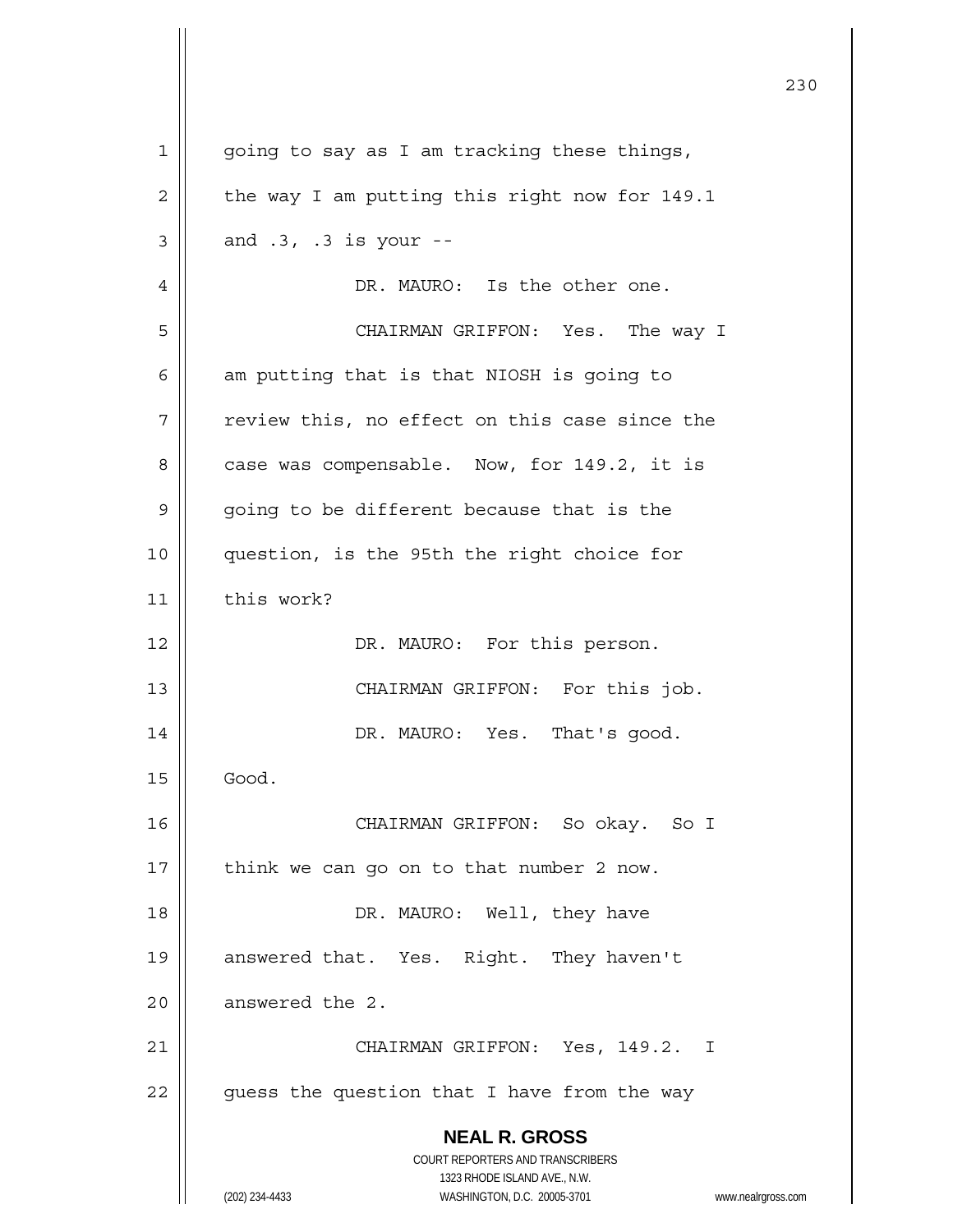| 1  | John presented it is, is this the right                             |
|----|---------------------------------------------------------------------|
| 2  | selection? Oftentimes if you're clearly not                         |
| 3  | in the RAD area, you do select the whole                            |
| 4  | distribution, at least, or even ambient those                       |
| 5  | models, so in this case you assign a 95th, it                       |
| 6  | seems to be a bit conservative for this job.                        |
| 7  | MR. HINNEFELD: Well, I know why                                     |
| 8  | we would do it. It's because when you start                         |
| 9  | deciding that you are going to parse people up                      |
| 10 | by job title and have certain people get this                       |
| 11 | because you're doing a dose model anyway. The                       |
| 12 | only difference would be you would have two                         |
| 13 | dose models, instead of one, or maybe even                          |
| 14 | more than two.                                                      |
| 15 | When you start to parse people out                                  |
| 16 | by job title, first of all, there are a lot of                      |
| 17 | cases where you don't have a job title.<br>– So                     |
| 18 | you may have a nurse that you have their job title and              |
| 19 | another nurse whom you don't have their job title.                  |
| 20 | One gets the high model. If you                                     |
| 21 | don't have a job title, you give them a high                        |
| 22 | model.<br>So then one gets the high model.<br>Then                  |
|    | <b>NEAL R. GROSS</b>                                                |
|    | COURT REPORTERS AND TRANSCRIBERS                                    |
|    | 1323 RHODE ISLAND AVE., N.W.                                        |
|    | (202) 234-4433<br>WASHINGTON, D.C. 20005-3701<br>www.nealrgross.com |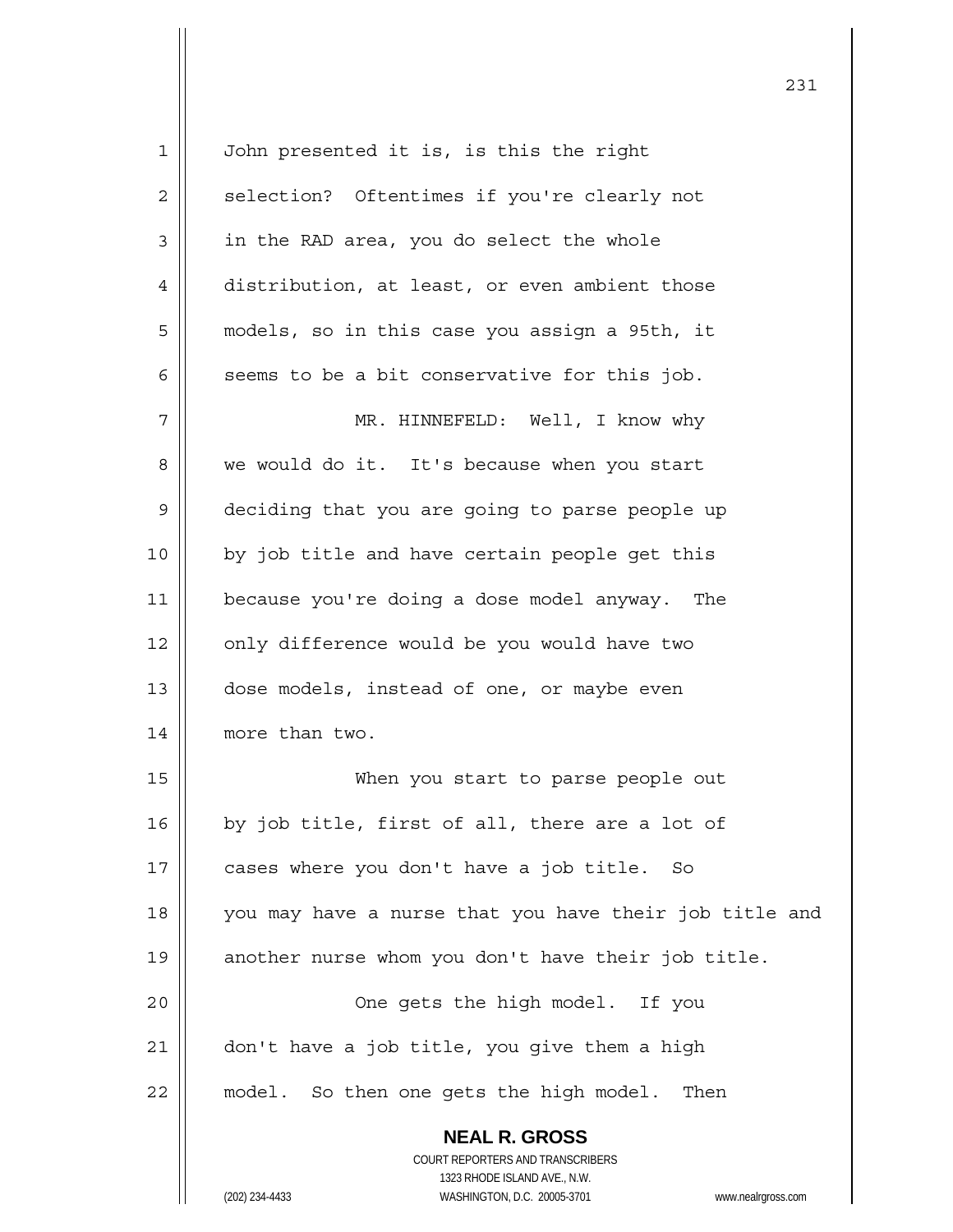|              | 232                                                                 |
|--------------|---------------------------------------------------------------------|
| $\mathbf{1}$ | we'll get the low model. That's one                                 |
| 2            | fundamental difficulty of parsing your models                       |
| 3            | up by a job title.                                                  |
| 4            | The other one is that a job title                                   |
| 5            | and the exposure that goes with the job title                       |
| 6            | are not intuitive all the time. You know,                           |
| 7            | it's difficult to make that. And you                                |
| 8            | absolutely will get objections from people who                      |
| 9            | are in the low model, saying, you don't                             |
| 10           | understand what I did.                                              |
| 11           | CHAIRMAN GRIFFON: Oh, yes.                                          |
| 12           | MR. HINNEFELD: Now, I don't know                                    |
| 13           | for an industrial [Identifying Information Redacted].               |
| 14           | You would think the [Identifying Information                        |
| 15           | Redacted] would spend the majority of the day in                    |
| 16           | the dispensary. We don't know for sure, you                         |
| 17           | know, things like that.                                             |
| 18           | So there are certain, I think,                                      |
| 19           | when we are thinking correctly on our part,                         |
| 20           | there is a certain reticence in dividing these                      |
| 21           | dose models up based on job title. And that's                       |
| 22           | essentially what our response is.                                   |
|              | <b>NEAL R. GROSS</b>                                                |
|              | COURT REPORTERS AND TRANSCRIBERS<br>1323 RHODE ISLAND AVE., N.W.    |
|              | (202) 234-4433<br>WASHINGTON, D.C. 20005-3701<br>www.nealrgross.com |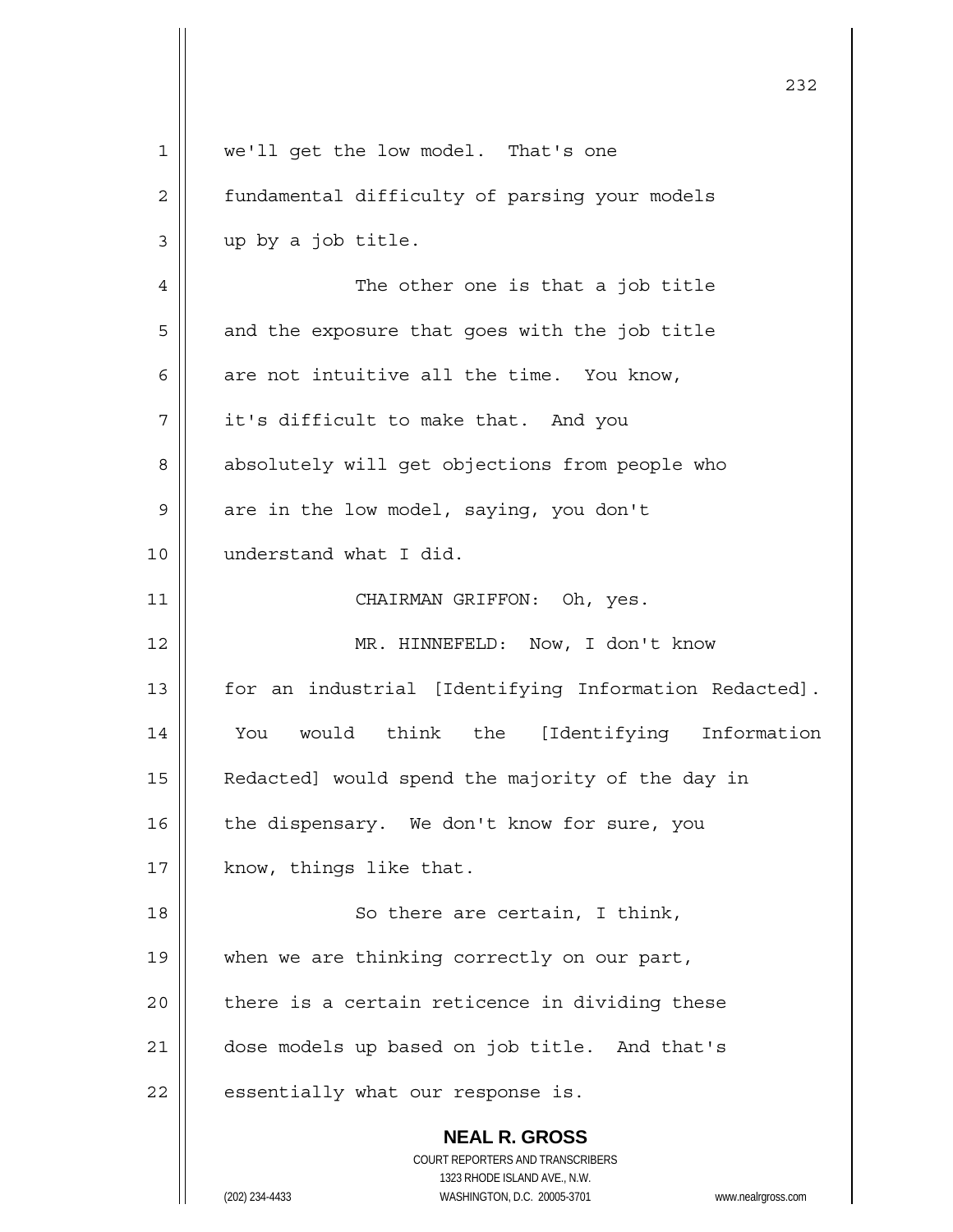| 1  | Plus, we don't know. Maybe this                                     |
|----|---------------------------------------------------------------------|
| 2  | stuff was tracked all over the place. We have                       |
| 3  | heard examples of break rooms and lunch rooms                       |
| 4  | being affected by the material they were using                      |
| 5  | in the room that --                                                 |
| 6  | DR. MAURO: I would agree with                                       |
| 7  | internal because the airborne activity could                        |
| 8  | find its way everywhere. External you've got                        |
| 9  | a pretty high dose here.                                            |
| 10 | MR. HINNEFELD: Yes.                                                 |
| 11 | DR. MAURO: You have to be pretty                                    |
| 12 | close to the middle. I mean, we're talking                          |
| 13 | uranium.                                                            |
| 14 | MR. HINNEFELD: Yes. I know. I                                       |
| 15 | know. I just think, in general, I think when                        |
| 16 | we're thinking correctly, there is certain                          |
| 17 | reticence to try to parse that out very much                        |
| 18 | based on job title. And essentially that is                         |
| 19 | what we said. We have kind of laid out a                            |
| 20 | series of reasons why. A lot of times we are                        |
| 21 | not very comfortable with trying to do that.                        |
| 22 | MEMBER MUNN: Well, yes, but there                                   |
|    | <b>NEAL R. GROSS</b>                                                |
|    | COURT REPORTERS AND TRANSCRIBERS                                    |
|    | 1323 RHODE ISLAND AVE., N.W.                                        |
|    | (202) 234-4433<br>WASHINGTON, D.C. 20005-3701<br>www.nealrgross.com |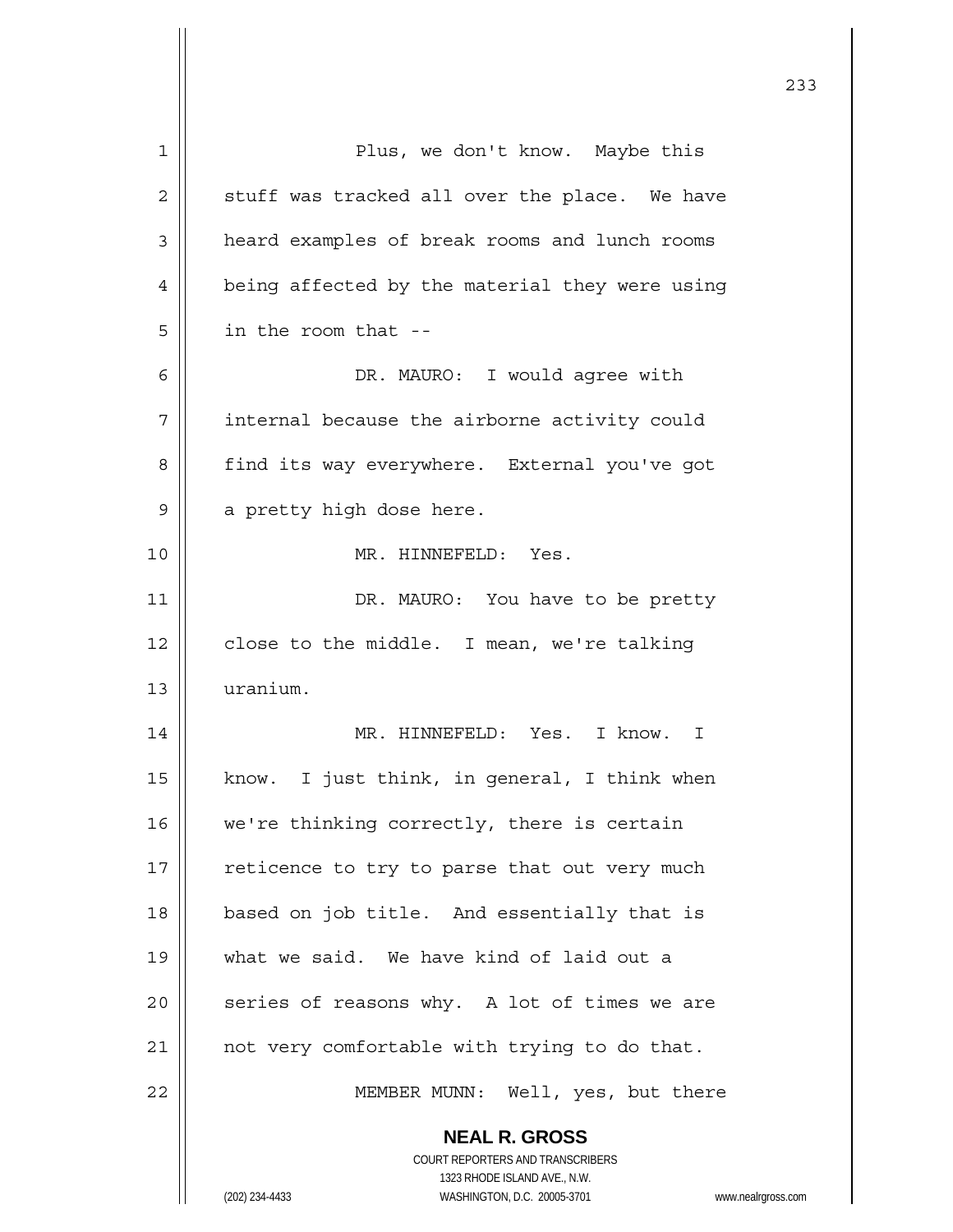| 1  | is a great deal of value in what you just                                                                                                           |
|----|-----------------------------------------------------------------------------------------------------------------------------------------------------|
| 2  | said. By the same token, when you know                                                                                                              |
| 3  | certain things about a specific site and about                                                                                                      |
| 4  | the people who work there, then it would seem                                                                                                       |
| 5  | reasonable for us to make the best scientific                                                                                                       |
| 6  | judgment based on the information we have,                                                                                                          |
| 7  | rather than being unduly concerned about the                                                                                                        |
| 8  | feedback from other people with similar kinds                                                                                                       |
| 9  | of job descriptions, either on that side or                                                                                                         |
| 10 | elsewhere.                                                                                                                                          |
| 11 | We are going to have that, I                                                                                                                        |
| 12 | suspect, regardless of whether those decisions                                                                                                      |
| 13 | are made. And it's one of the problems that                                                                                                         |
| 14 | would face, I would think, the dose                                                                                                                 |
| 15 | reconstructor under any circumstances. To be                                                                                                        |
| 16 | able to make some value judgment was my                                                                                                             |
| 17 | understanding was part of the job.                                                                                                                  |
| 18 | And this is one of those cases                                                                                                                      |
| 19 | where given a significant difference in what                                                                                                        |
| 20 | is likely to have been the case, it appears                                                                                                         |
| 21 | that SC&A has a valid issue with respect to                                                                                                         |
| 22 | this particular person.                                                                                                                             |
|    | <b>NEAL R. GROSS</b><br>COURT REPORTERS AND TRANSCRIBERS<br>1323 RHODE ISLAND AVE., N.W.<br>(202) 234-4433<br>WASHINGTON, D.C. 20005-3701<br>www.ne |

(202) 234-4433 WASHINGTON, D.C. 20005-3701 www.nealrgross.com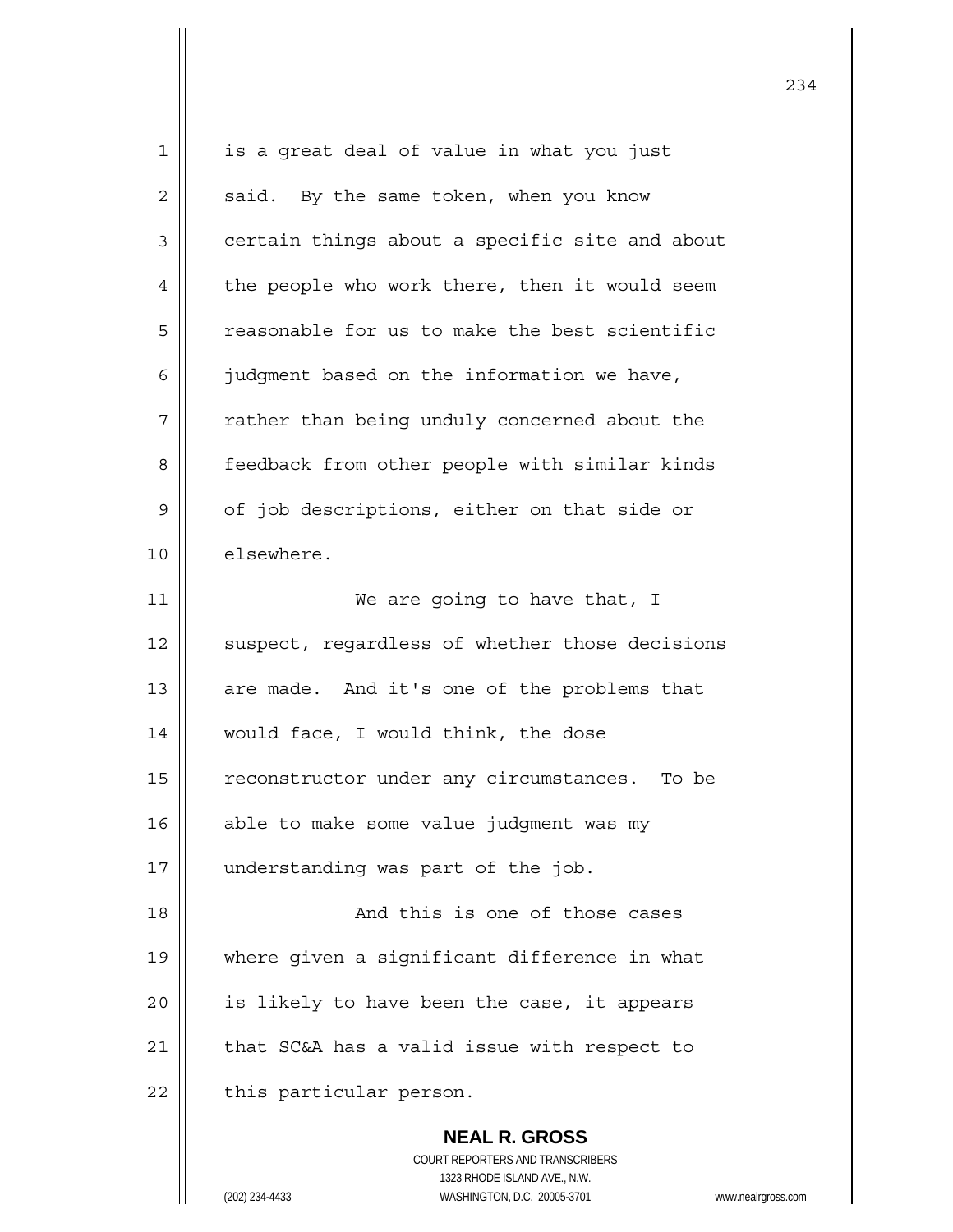| 1              | And one can't say that about                                                                        |
|----------------|-----------------------------------------------------------------------------------------------------|
| $\overline{2}$ | [Identifying Information Redacted] anywhere or                                                      |
| 3              | everywhere else other than here, you know,<br>the                                                   |
| 4              | materials that are involved on this particular site.                                                |
| 5              | And one can certainly make some good judgments about                                                |
| 6              | it.                                                                                                 |
| 7              | It's sort of a moot point at this                                                                   |
| 8              | juncture since this was a principal case in                                                         |
| 9              | any event, but as a matter of principle and                                                         |
| 10             | policy, it doesn't seem reasonable for us to                                                        |
| 11             | take the position that dose reconstructors                                                          |
| 12             | cannot make that kind of evaluation.                                                                |
| 13             | DR. MAURO: And, Wanda, with                                                                         |
| 14             | regard to this particular exposure matrix,                                                          |
| 15             | now, we have reviewed lots of AWE exposure                                                          |
| 16             | matrices, including TBD 6000. Where an effort                                                       |
| 17             | was made to parse job categories, this                                                              |
| 18             | particular one, that wasn't done.                                                                   |
| 19             | So one could arque, well, is that                                                                   |
| 20             | really fair? In other words, this one you                                                           |
| 21             | always apply the 95th percent everywhere. So,                                                       |
| 22             | really, you don't have provisions for that                                                          |
|                | <b>NEAL R. GROSS</b>                                                                                |
|                | COURT REPORTERS AND TRANSCRIBERS                                                                    |
|                | 1323 RHODE ISLAND AVE., N.W.<br>WASHINGTON, D.C. 20005-3701<br>(202) 234-4433<br>www.nealrgross.com |

<u>235</u>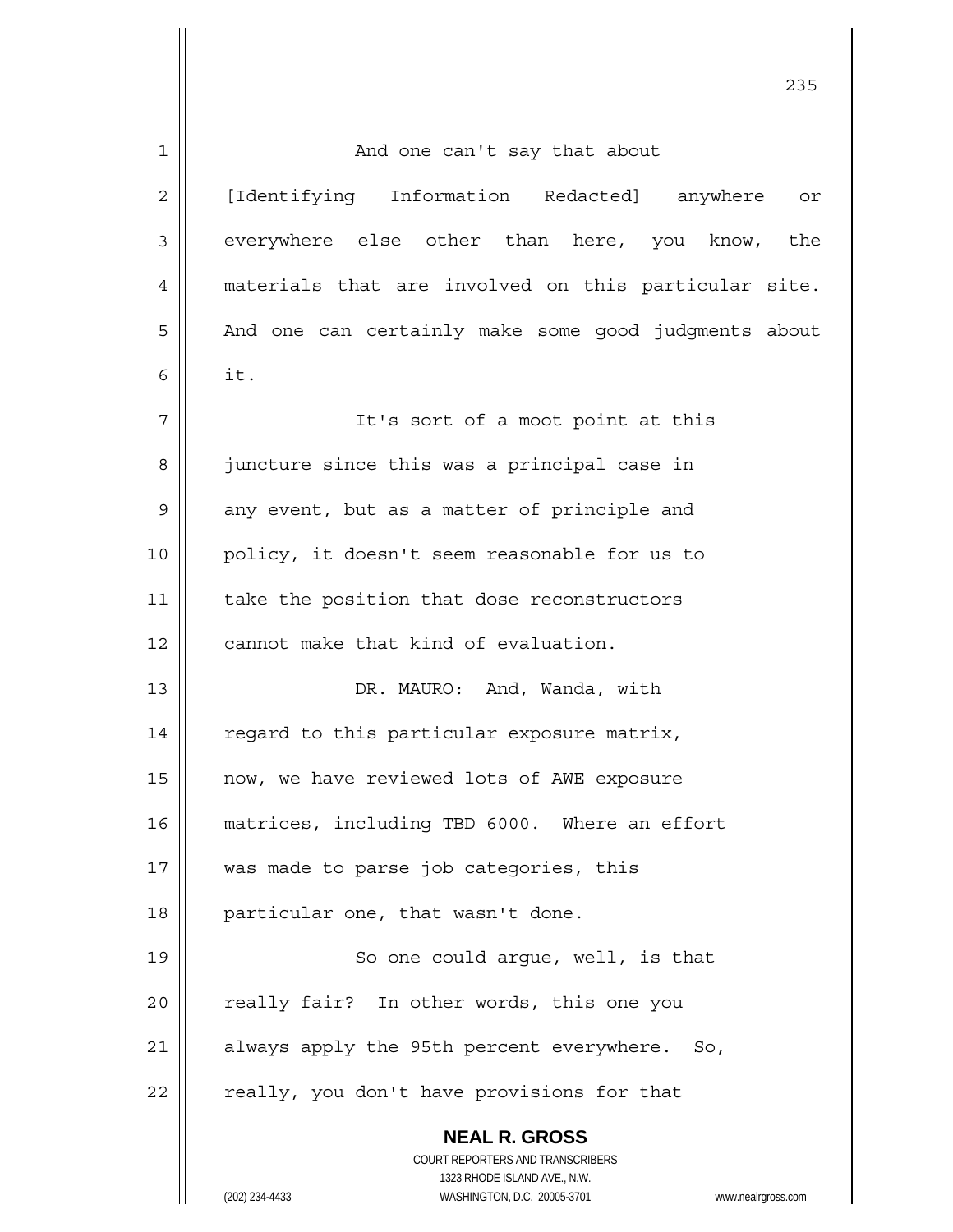parsing while you do in other places.

| $\overline{c}$ | MEMBER MUNN: But the amount of                                                                                                                                         |
|----------------|------------------------------------------------------------------------------------------------------------------------------------------------------------------------|
| 3              | fairness was supposed to be the coup de grace                                                                                                                          |
| 4              | for all of this that we do isn't necessarily                                                                                                                           |
| 5              | so. The coup de grace out to be one of                                                                                                                                 |
| 6              | reason, not of fairness. And to remove the                                                                                                                             |
| 7              | ability of our dose reconstructors to make                                                                                                                             |
| 8              | some educated judgments about the cases that                                                                                                                           |
| 9              | come before them would not seem wise to me.                                                                                                                            |
| 10             | MR. HINNEFELD: Well, I mean, we                                                                                                                                        |
| 11             | can check. I don't know that there is a                                                                                                                                |
| 12             | finding. Well, these are all relative. You                                                                                                                             |
| 13             | know, all of these findings, this is kind of                                                                                                                           |
| 14             | a site profile findings. I don't know if it's                                                                                                                          |
| 15             | duplicated back in the back but clearly a site                                                                                                                         |
| 16             | profile finding because --                                                                                                                                             |
| 17             | CHAIRMAN GRIFFON: Six would be                                                                                                                                         |
| 18             | really, yes.                                                                                                                                                           |
| 19             | MR. HINNEFELD: The six would be.                                                                                                                                       |
| 20             | You don't have one model.                                                                                                                                              |
| 21             | CHAIRMAN GRIFFON: Right, yes,                                                                                                                                          |
| 22             | like you do in several other sets.                                                                                                                                     |
|                | <b>NEAL R. GROSS</b><br><b>COURT REPORTERS AND TRANSCRIBERS</b><br>1323 RHODE ISLAND AVE., N.W.<br>(202) 234-4433<br>WASHINGTON, D.C. 20005-3701<br>www.nealrgross.com |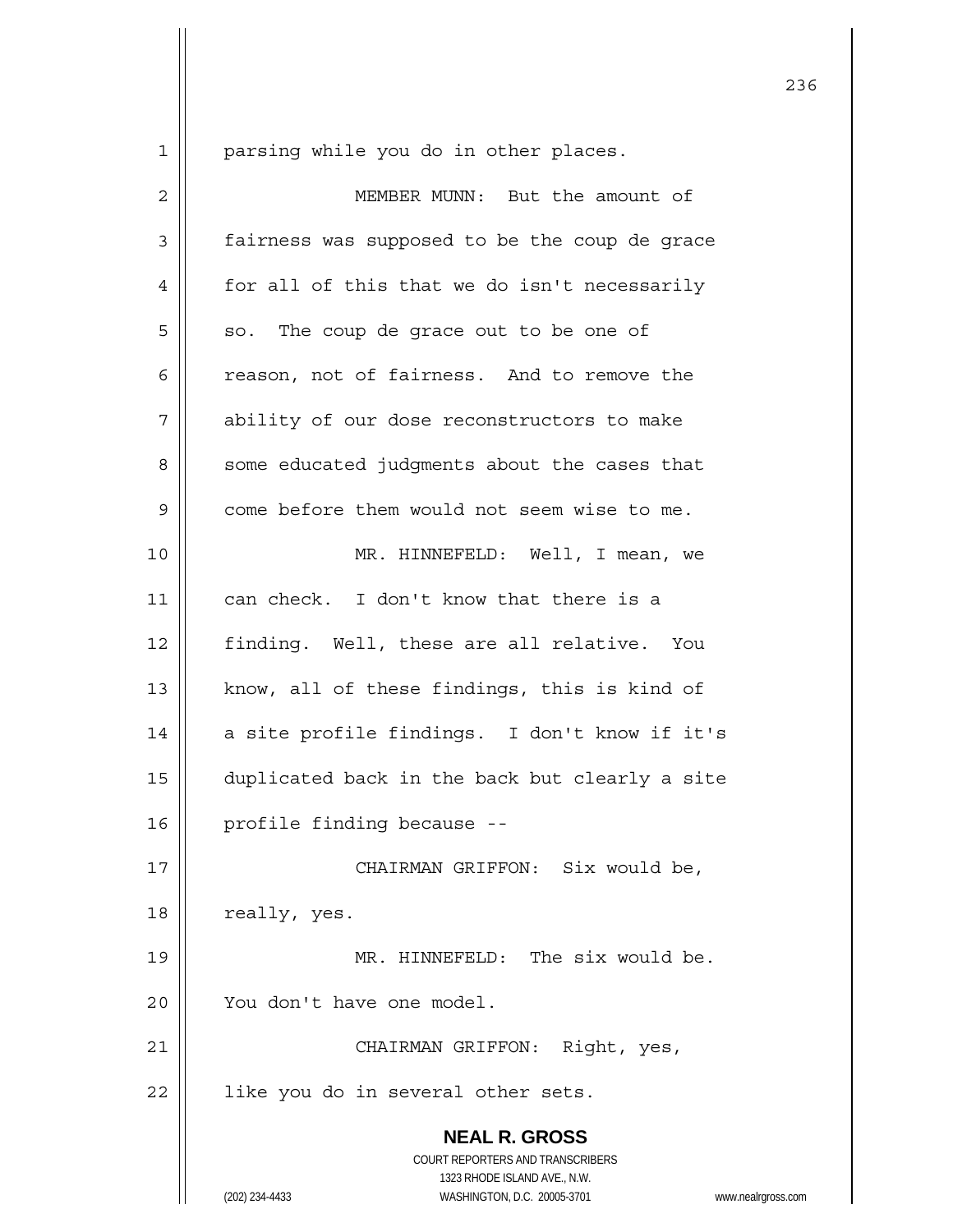|    | 237                                                                                                 |
|----|-----------------------------------------------------------------------------------------------------|
| 1  | MR. HINNEFELD: Yes, yes.                                                                            |
| 2  | DR. MAURO: Interestingly enough,                                                                    |
| 3  | you will see we don't go in our review of the                                                       |
| 4  | exposure matrix, we are not critical.                                                               |
| 5  | MR. HINNEFELD: Yes. It's not                                                                        |
| 6  | listed.                                                                                             |
| 7  | DR. MAURO: Because we felt it                                                                       |
| 8  | very favorable that you all would hope to go                                                        |
| 9  | into the 95th percentile except for this                                                            |
| 10 | correlation business.                                                                               |
| 11 | MR. HINNEFELD: Yes.                                                                                 |
| 12 | DR. MAURO: That philosophy of the                                                                   |
| 13 | 95th percentile applies to everyone. You                                                            |
| 14 | know, as a general rule of thumb, that is                                                           |
| 15 | pretty good. But then there along I come.                                                           |
| 16 | And I said, well, wait a minute.                                                                    |
| 17 | CHAIRMAN GRIFFON: Yes.<br>I guess                                                                   |
| 18 | as I read your response, you know, it strikes                                                       |
| 19 | me that that does certainly give rationale for                                                      |
| 20 | assigning the full distribution. You know                                                           |
| 21 | what I mean?                                                                                        |
| 22 | DR. MAURO: Yes.                                                                                     |
|    | <b>NEAL R. GROSS</b><br>COURT REPORTERS AND TRANSCRIBERS                                            |
|    | 1323 RHODE ISLAND AVE., N.W.<br>(202) 234-4433<br>WASHINGTON, D.C. 20005-3701<br>www.nealrgross.com |

 $\mathsf{I}$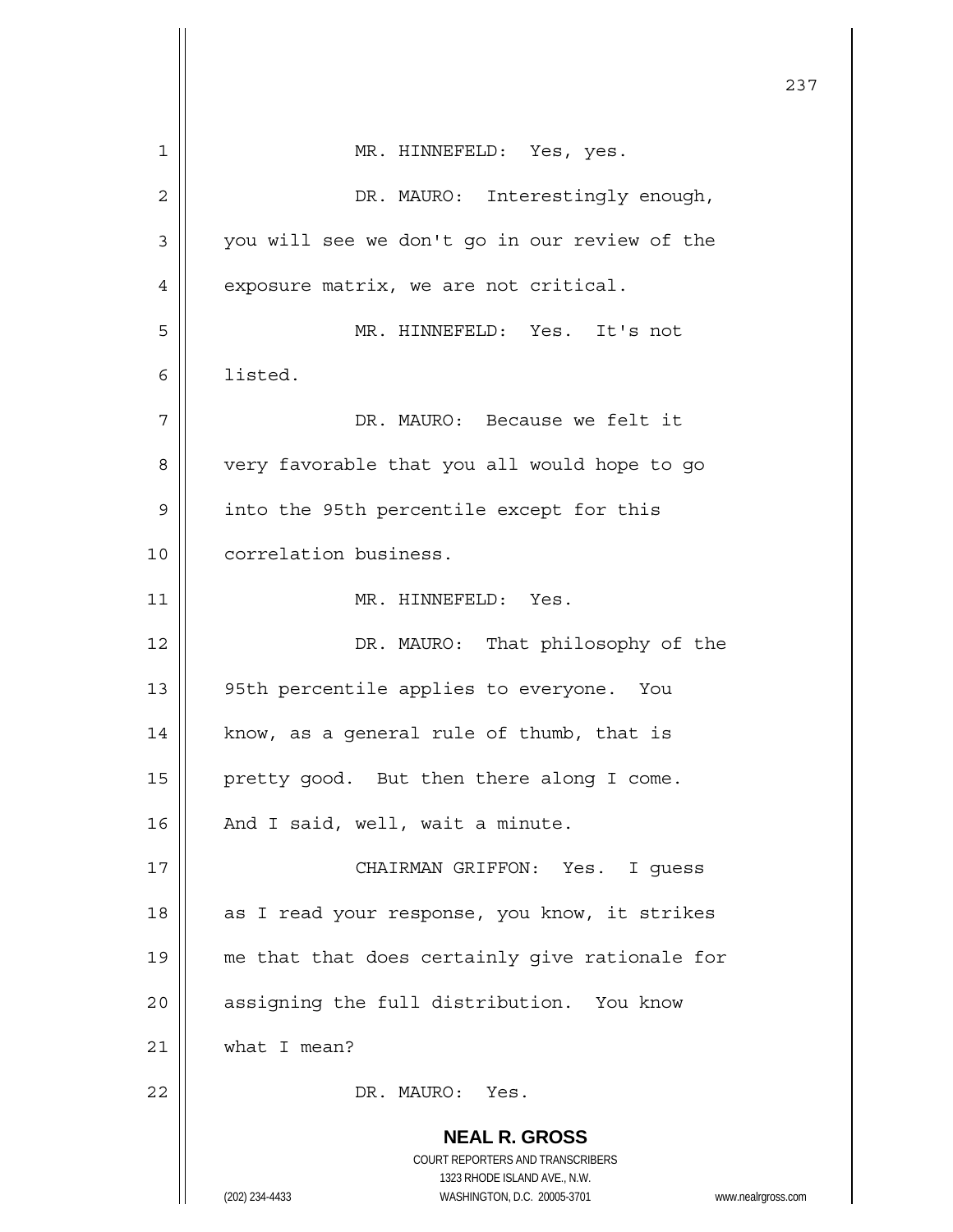| $\mathbf 1$ | CHAIRMAN GRIFFON: So someone who                                    |
|-------------|---------------------------------------------------------------------|
| 2           | was likely not in the operational area a lot.                       |
| 3           | But you weren't sure. So you are saying okay.                       |
| 4           | But there was something in the 95th. It seems                       |
| 5           | to me like a little bit of overkill.                                |
| 6           | MR. HINNEFELD: Okay. So, then --                                    |
| 7           | CHAIRMAN GRIFFON: You know, what                                    |
| 8           | is the action?                                                      |
| 9           | MR. HINNEFELD: What action do you                                   |
| 10          | have here? I mean, we wouldn't do anything                          |
| 11          | for this claim. I don't know what our status                        |
| 12          | is on Bridgeport.                                                   |
| 13          | We are always, you know, liable to                                  |
| 14          | get more from any given site. I don't know if                       |
| 15          | you've got any open now or not. It was why we                       |
| 16          | get more, I guess. I don't know that I                              |
| 17          | necessarily want to commit to a lot here. I                         |
| 18          | mean, there are --                                                  |
| 19          | CHAIRMAN GRIFFON: Right.                                            |
| 20          | MR. HINNEFELD: I was not the                                        |
| 21          | person who developed Bridgeport or actually                         |
| 22          | worked on Bridgeport Brass. I don't know what                       |
|             | <b>NEAL R. GROSS</b>                                                |
|             | COURT REPORTERS AND TRANSCRIBERS                                    |
|             | 1323 RHODE ISLAND AVE., N.W.                                        |
|             | (202) 234-4433<br>WASHINGTON, D.C. 20005-3701<br>www.nealrgross.com |

<u>238</u>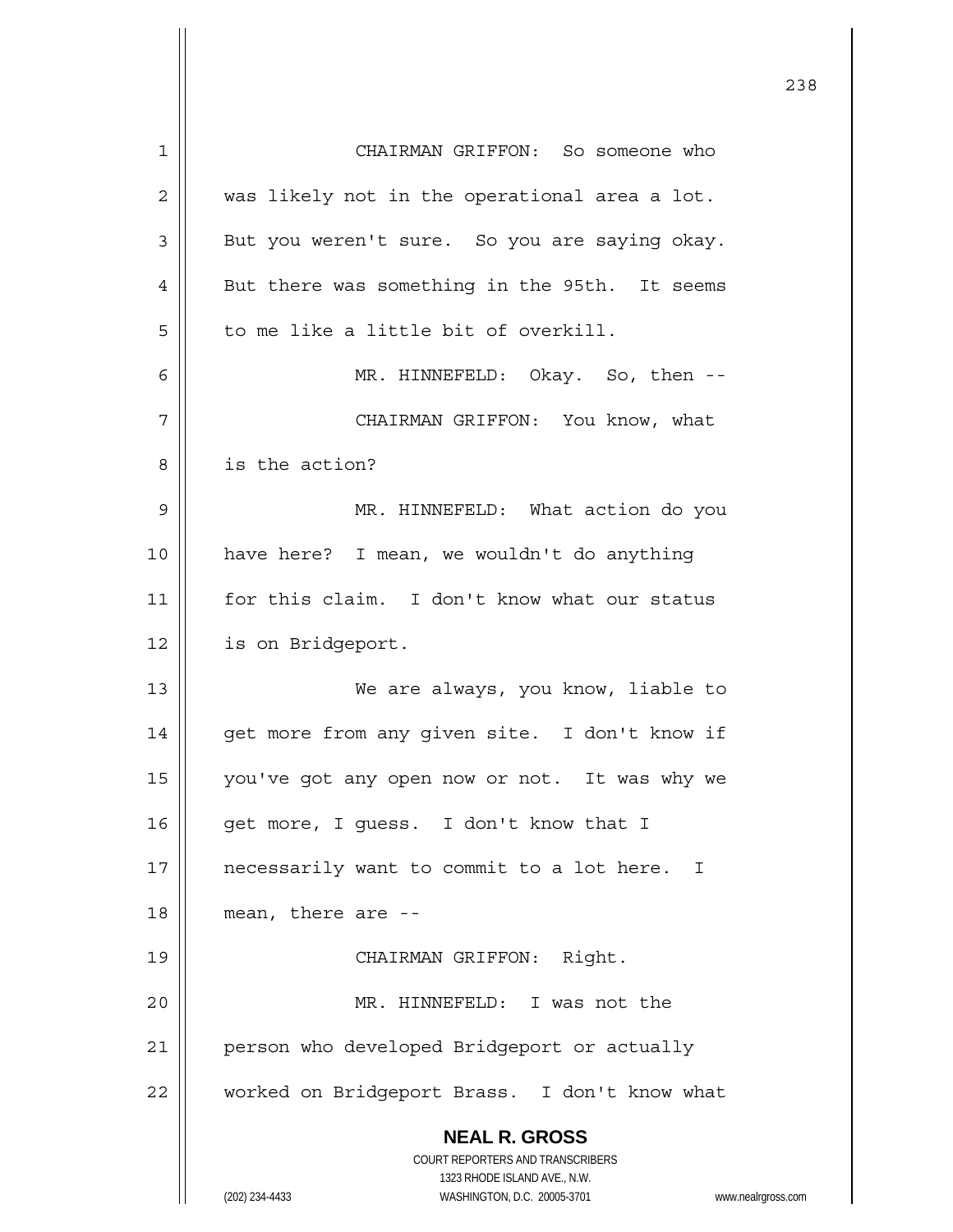| $\mathbf 1$ | kind of evidence people are feeling, if we                                                          |
|-------------|-----------------------------------------------------------------------------------------------------|
| 2           | have about -- what happened there, I believe                                                        |
| 3           | this is an extreme process.                                                                         |
| 4           | DR. MAURO: Yes.                                                                                     |
| 5           | CHAIRMAN GRIFFON: Well, I mean,                                                                     |
| 6           | maybe I could offer that you can keep it in                                                         |
| 7           | the mini site profile review portion of this                                                        |
| 8           | and say that NIOSH will further consider the                                                        |
| 9           | applicability of a tiered model, --                                                                 |
| 10          | MR. HINNEFELD: Okay.                                                                                |
| 11          | CHAIRMAN GRIFFON: -- rather than                                                                    |
| 12          | a one size fits all model, 95 percentile, just                                                      |
| 13          | to be clear. Does that make sense?                                                                  |
| 14          | MR. HINNEFELD: Yes.                                                                                 |
| 15          | CHAIRMAN GRIFFON: And I say                                                                         |
| 16          | consider because you may look back and say,                                                         |
| 17          | you know, it's a good idea in principle, but                                                        |
| 18          | we looked further at this. And we're more                                                           |
| 19          | convinced than ever that the job title                                                              |
| 20          | information, it's too vague, and we don't want                                                      |
| 21          | to. You know, so that may be your final                                                             |
| 22          | answer, Stu. I'm just giving a maybe look at                                                        |
|             | <b>NEAL R. GROSS</b>                                                                                |
|             | COURT REPORTERS AND TRANSCRIBERS                                                                    |
|             | 1323 RHODE ISLAND AVE., N.W.<br>(202) 234-4433<br>WASHINGTON, D.C. 20005-3701<br>www.nealrgross.com |

<u>239</u>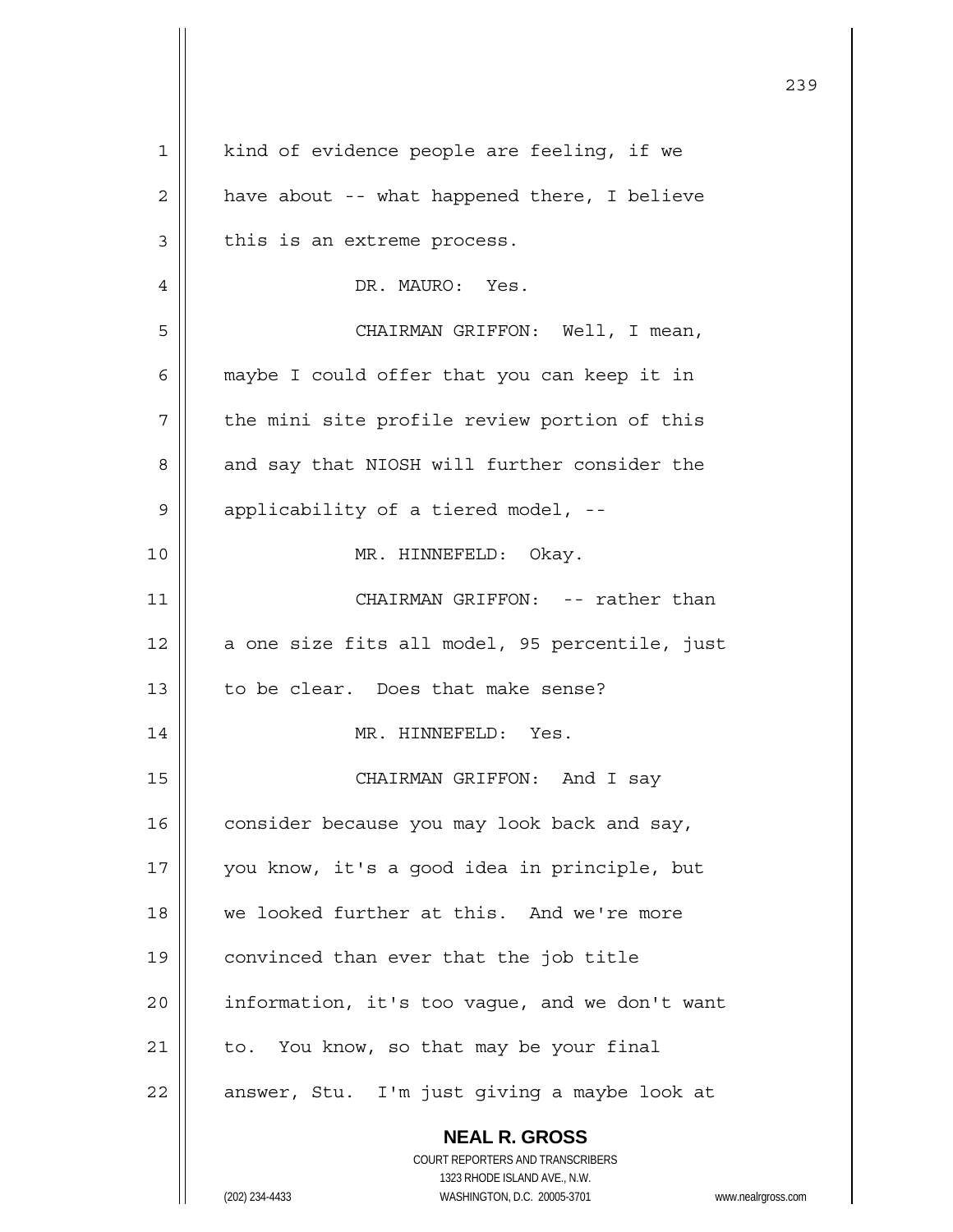| $\begin{array}{c} \begin{array}{c} \begin{array}{c} \end{array} \end{array}$ | it further. |
|------------------------------------------------------------------------------|-------------|
|                                                                              |             |

| 2           | MEMBER CLAWSON: Well, I quess                                                                       |
|-------------|-----------------------------------------------------------------------------------------------------|
| 3           | that is part of my question because I see at                                                        |
| 4           | other sites we have done both guiding job                                                           |
| 5           | titles.                                                                                             |
| 6           | DR. MAURO: And they parse it                                                                        |
| 7           | pretty finally. For example, TBD 6000 parses                                                        |
| 8           | it really fine, you know. And I could see why                                                       |
| $\mathsf 9$ | you wouldn't want to parse at that finding,                                                         |
| 10          | especially if the people could wear several                                                         |
| 11          | different hats.                                                                                     |
| 12          | In this case, though, if there was                                                                  |
| 13          | ever a place where you would want to make a                                                         |
| 14          | parsing -- now, certainly if we could find out                                                      |
| 15          | a little bit more about what does it mean to                                                        |
| 16          | [Identifying Information Redacted] at this<br>be<br>a                                               |
| 17          | facility --                                                                                         |
| 18          | MEMBER CLAWSON: I don't think you                                                                   |
| 19          | really could call out a<br>[Identifying Information                                                 |
| 20          | Redacted] because we have our [Identifying Information                                              |
| 21          | Redacted] come right into our areas in                                                              |
| 22          | accidents.                                                                                          |
|             | <b>NEAL R. GROSS</b><br>COURT REPORTERS AND TRANSCRIBERS                                            |
|             | 1323 RHODE ISLAND AVE., N.W.<br>(202) 234-4433<br>WASHINGTON, D.C. 20005-3701<br>www.nealrgross.com |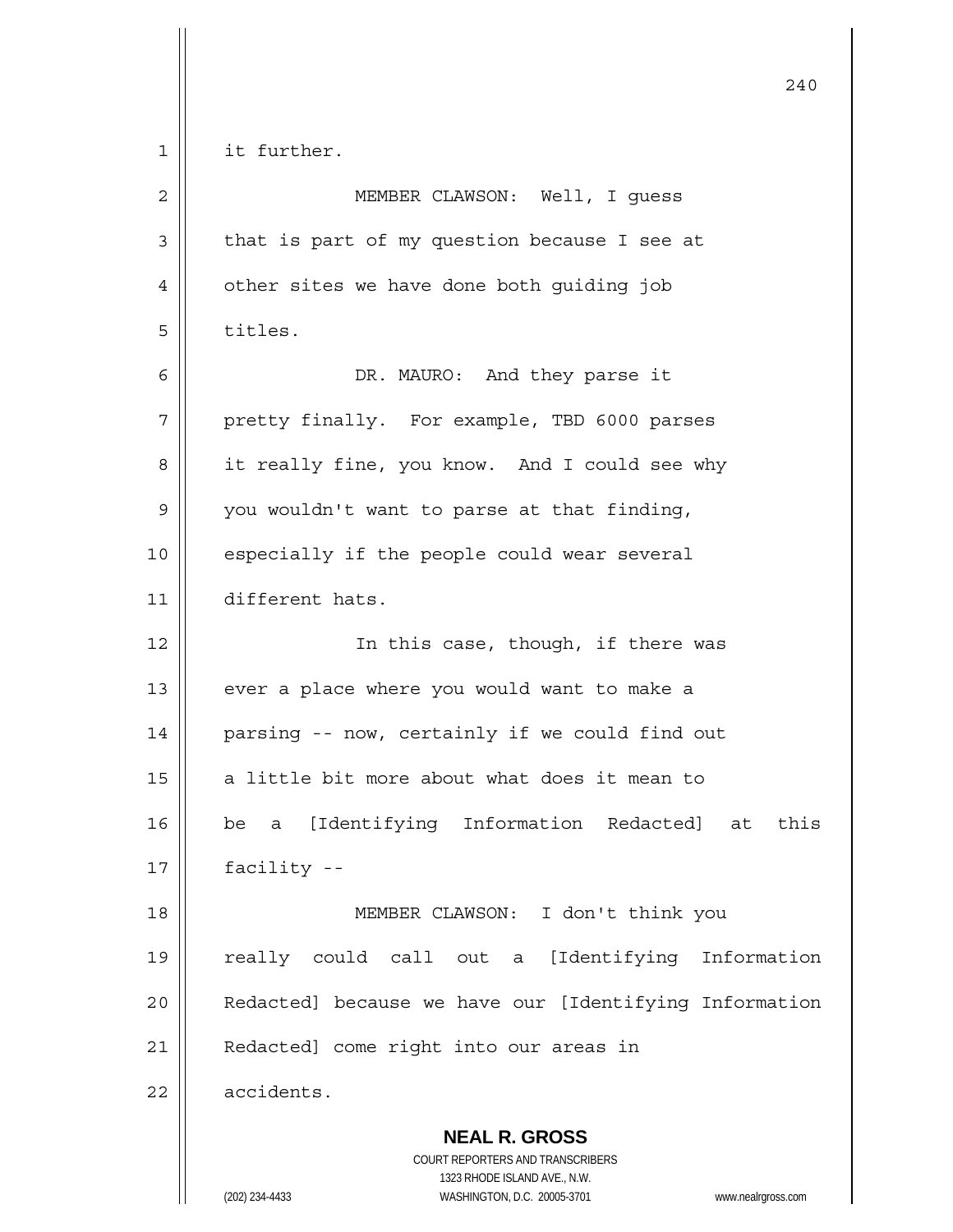**NEAL R. GROSS** COURT REPORTERS AND TRANSCRIBERS 1323 RHODE ISLAND AVE., N.W. (202) 234-4433 WASHINGTON, D.C. 20005-3701 www.nealrgross.com 1 2 3 4 5 6 7 8 9 10 11 12 13 14 15 16 17 18 19 20 21 22 DR. MAURO: They're there eight hours a day working next to the rods. MEMBER CLAWSON: No. Actually, when we had an accident was somebody involved those. But they're actually coming right into it. We have had some -- DR. MAURO: Get high doses? MEMBER CLAWSON: Well, contaminated and so forth. It's kind of an interesting aspect. I guess my picture that I was seeing was one side was dividing them all down real fine, holding that, and then this not -- maybe we didn't have enough information or something like that. I don't know. I'm just -- CHAIRMAN GRIFFON: Okay. I'll just leave the action like that, then. Let's -- want to go ahead onto the next finding, John? DR. MAURO: What number are we up to? CHAIRMAN GRIFFON: That would be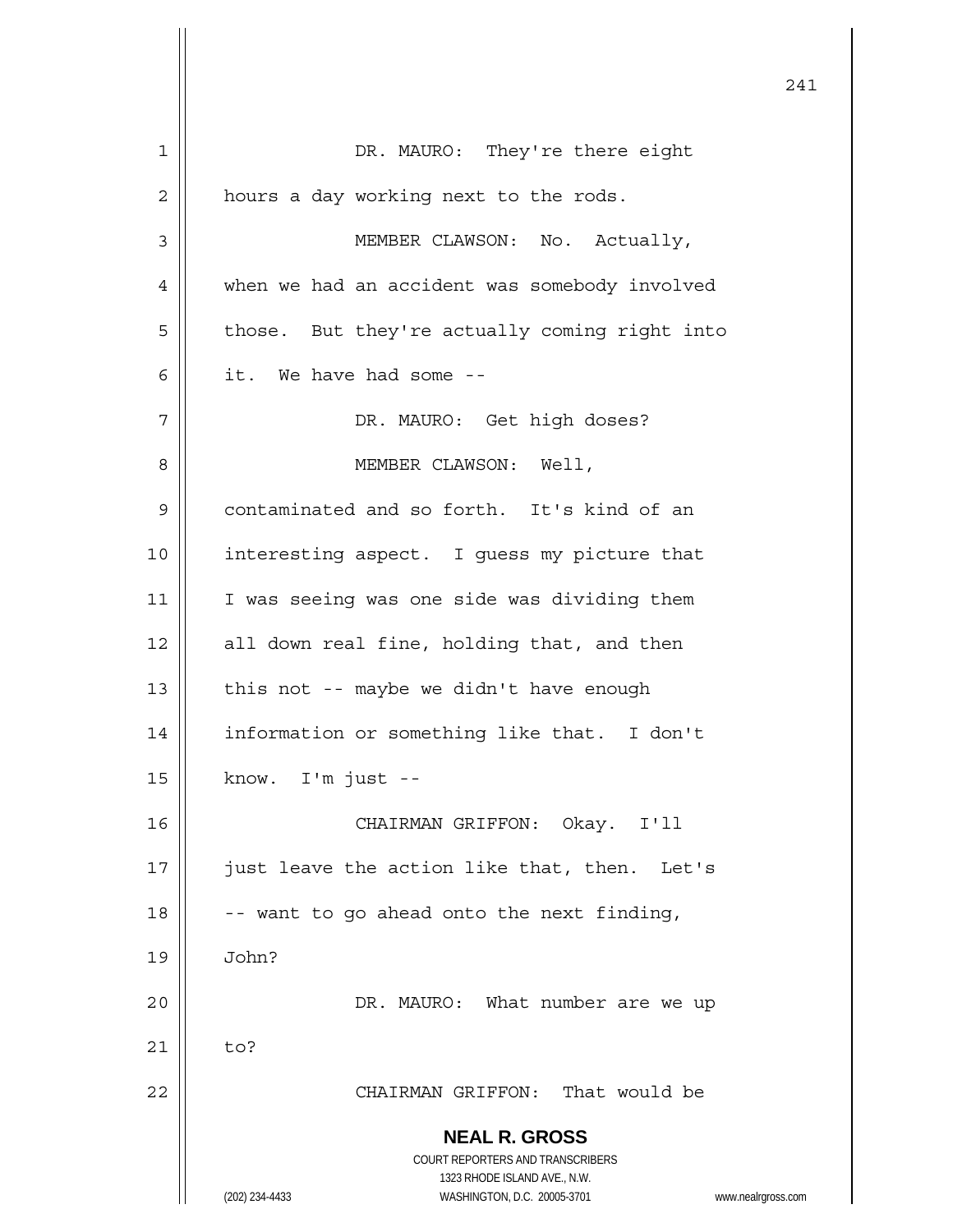**NEAL R. GROSS** COURT REPORTERS AND TRANSCRIBERS 1323 RHODE ISLAND AVE., N.W. (202) 234-4433 WASHINGTON, D.C. 20005-3701 www.nealrgross.com 1 2 3 4 5 6 7 8 9 10 11 12 13 14 15 16 17 18 19 20 21 22 149.4, because we just did 3. DR. MAURO: Yes. Four is non-penetrating, same issue, but now we're talking non-penetrating. So it's the same issue. In other words, in this particular person, non-penetrating is -- CHAIRMAN GRIFFON: Okay. So they overlap. Yes, I got you. DR. MAURO: Yes. And it's the same concept. You did exactly the same thing, but non-penetrating. MR. HINNEFELD: Your summary of your finding doesn't read that way. DR. MAURO: Yes. The summary dose non-penetrating -- MR. HINNEFELD: The summary of the finding is -- DR. MAURO: I'm sorry. I'm sorry. I stand corrected. No. This finding -- I thought I was saying that, use the 95th percentile here. No, no, no. This was one of those places where we asked the question. And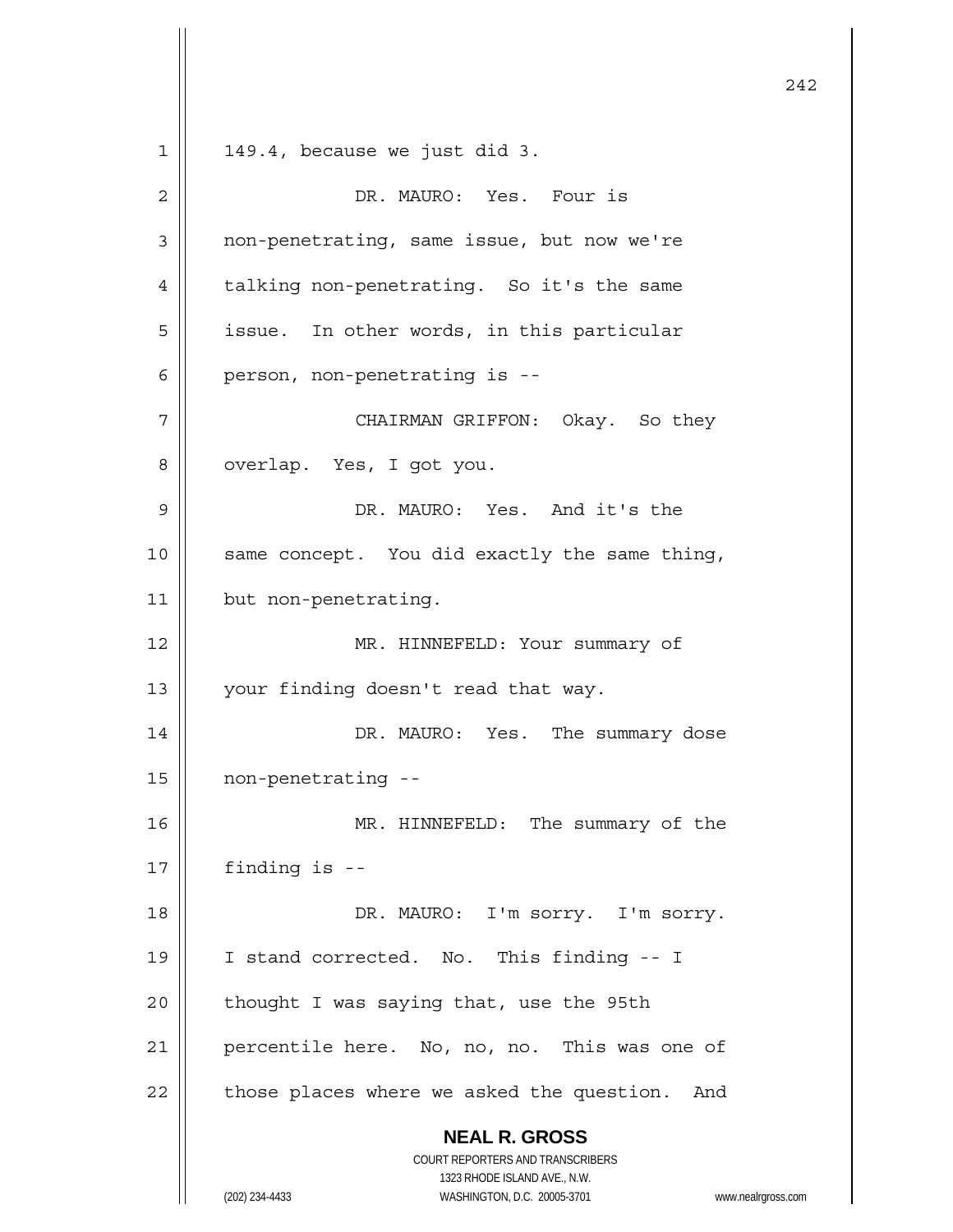| $\mathbf 1$ | it doesn't really apply to this person,                             |
|-------------|---------------------------------------------------------------------|
| 2           | because they were compensated, but I do not                         |
| 3           | believe there's any provision in the exposure                       |
| 4           | matrix for direct deposition of uranium                             |
| 5           | particles on skin. This goes back to the                            |
| 6           | issue --                                                            |
| 7           | MR. HINNEFELD: That's the issue                                     |
| 8           | we had a while with the Paducah case.                               |
| 9           | DR. MAURO: Exactly, exactly.                                        |
| 10          | MR. HINNEFELD: Okay.                                                |
| 11          | DR. MAURO: Now, it doesn't affect                                   |
| 12          | this case, because it was compensated.<br>This                      |
| 13          | is a cancer of the breast. So the positive                          |
| 14          | activity would have play. And as it stands                          |
| 15          | now, this goes to that generic issue when you                       |
| 16          | said that you think might be worried with the                       |
| 17          | generic analysis.                                                   |
| 18          | How do you deal with the person                                     |
| 19          | with skin cancer, or I would say breast                             |
| 20          | cancer, perhaps, perhaps not testicular cancer                      |
| 21          | because the person is wearing clothes.<br>But I                     |
| 22          | am more concerned about exposed skin, where                         |
|             | <b>NEAL R. GROSS</b>                                                |
|             | COURT REPORTERS AND TRANSCRIBERS                                    |
|             | 1323 RHODE ISLAND AVE., N.W.                                        |
|             | (202) 234-4433<br>WASHINGTON, D.C. 20005-3701<br>www.nealrgross.com |

 $\mathsf{I}$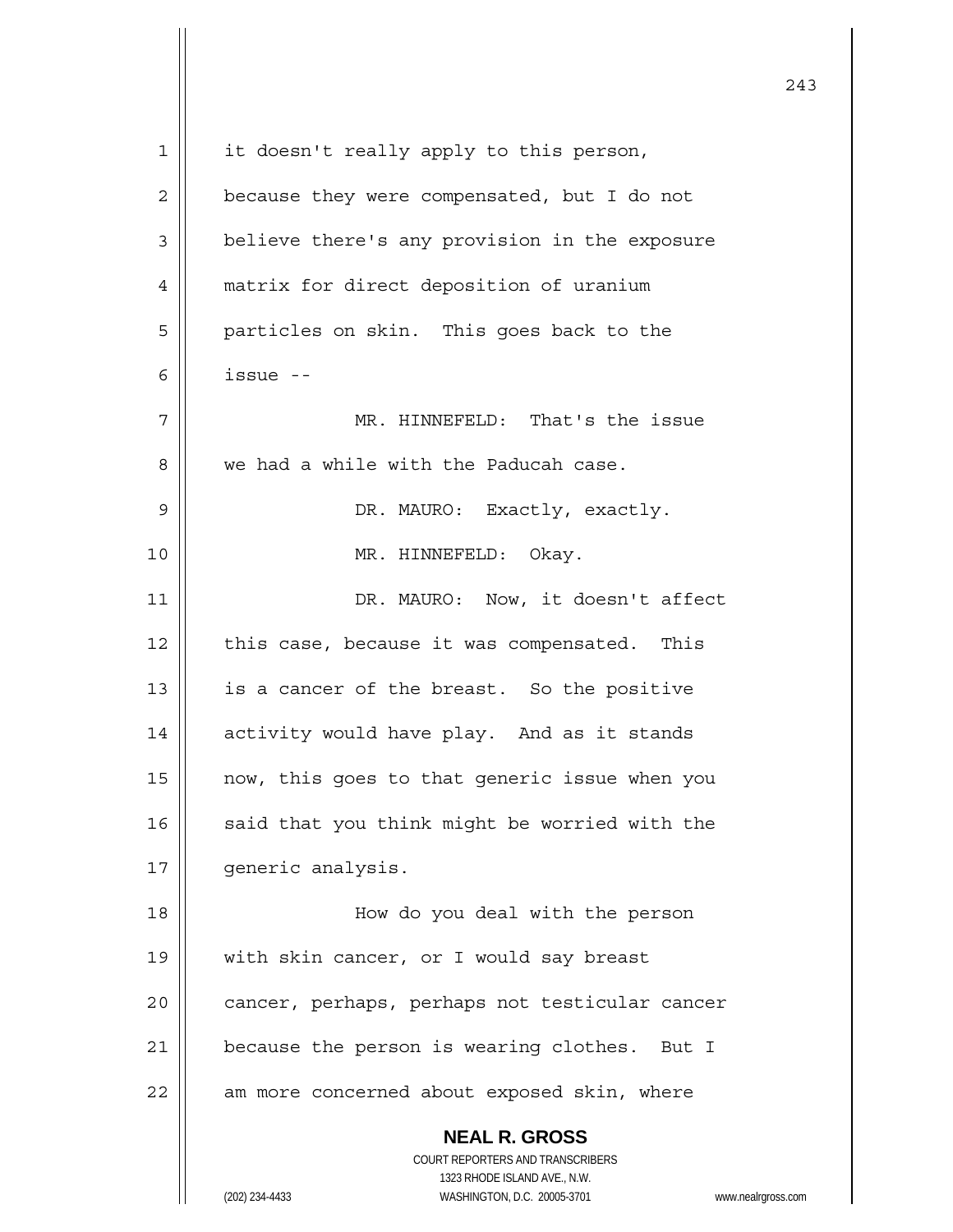|             | 244                                                                 |
|-------------|---------------------------------------------------------------------|
| $\mathbf 1$ | there could be a particle deposited.                                |
| 2           | CHAIRMAN GRIFFON: So this is                                        |
| 3           | deriving shallow dose from --                                       |
| 4           | DR. MAURO: Shallow dose from                                        |
| 5           | deposited material on the skin surface.                             |
| 6           | MR. HINNEFELD: So it's                                              |
| 7           | essentially the same issue we had earlier,                          |
| 8           | because I mean, we could say that either it                         |
| 9           | doesn't matter in this case because this was                        |
| 10          | a compensable case anyway, or if we already                         |
| 11          | know it's on the generic list, or you refer to                      |
| 12          |                                                                     |
| 13          | CHAIRMAN GRIFFON: I'm going to                                      |
| 14          | put it both ways, because it's kind of a                            |
| 15          | matrix finding this way that you're going to                        |
| 16          | develop this over-arching, but it doesn't                           |
| 17          | affect this case.                                                   |
| 18          | MR. HINNEFELD: Okay.                                                |
| 19          | DR. MAURO: I'm looking at the                                       |
| 20          | next ones. And you know, they all say the                           |
| 21          | same thing. And I'd have to go back to the                          |
| 22          | report and say, what's the difference between                       |
|             | <b>NEAL R. GROSS</b><br>COURT REPORTERS AND TRANSCRIBERS            |
|             | 1323 RHODE ISLAND AVE., N.W.                                        |
|             | (202) 234-4433<br>WASHINGTON, D.C. 20005-3701<br>www.nealrgross.com |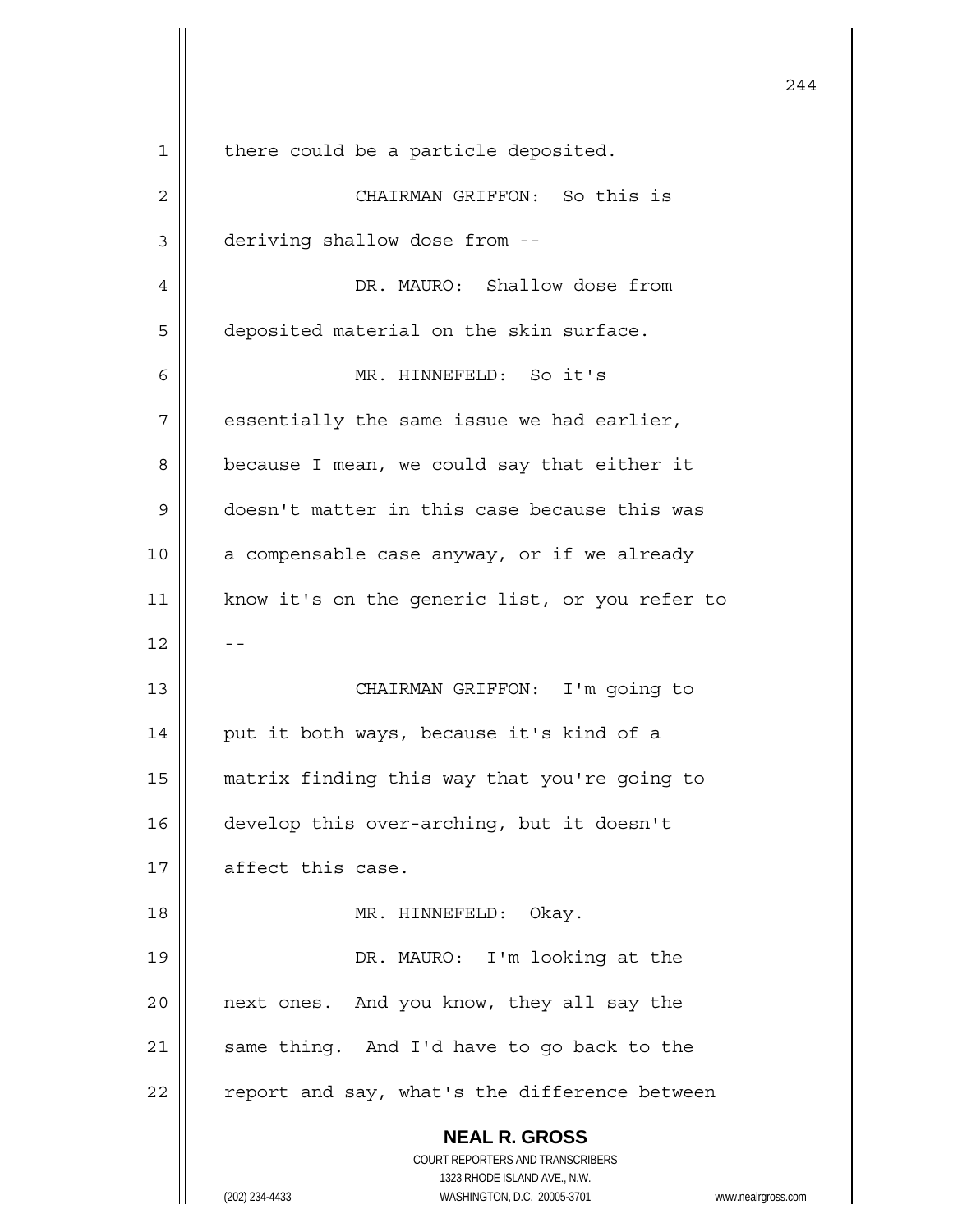**NEAL R. GROSS** COURT REPORTERS AND TRANSCRIBERS 1323 RHODE ISLAND AVE., N.W. (202) 234-4433 WASHINGTON, D.C. 20005-3701 www.nealrgross.com 1 2 3 4 5 6 7 8 9 10 11 12 13 14 15 16 17 18 19 20 21 22 the 149.5 and 149.6? They're both talking about the use of default values in the site profile will likely result in a substantial overestimate to this worker. I have to go back. Let me pull the report and see what that's about, see if it's here. CHAIRMAN GRIFFON: You're on 149.5, and now you're looking -- DR. MAURO: Yes. I'm looking at 149.5, and just to see why -- MR. FARVER: 149.5 is external, and 149.6 just deals with the internal. DR. MAURO: Oh, okay. So we moved it to internal. Okay. There you go. Okay. 149.5. CHAIRMAN GRIFFON: Okay. So the whole issue on 149.5 and .6 is the overestimate -- DR. MAURO: As applied to this -- CHAIRMAN GRIFFON: It is too much of an overestimate, right? DR. MAURO: As applied to this --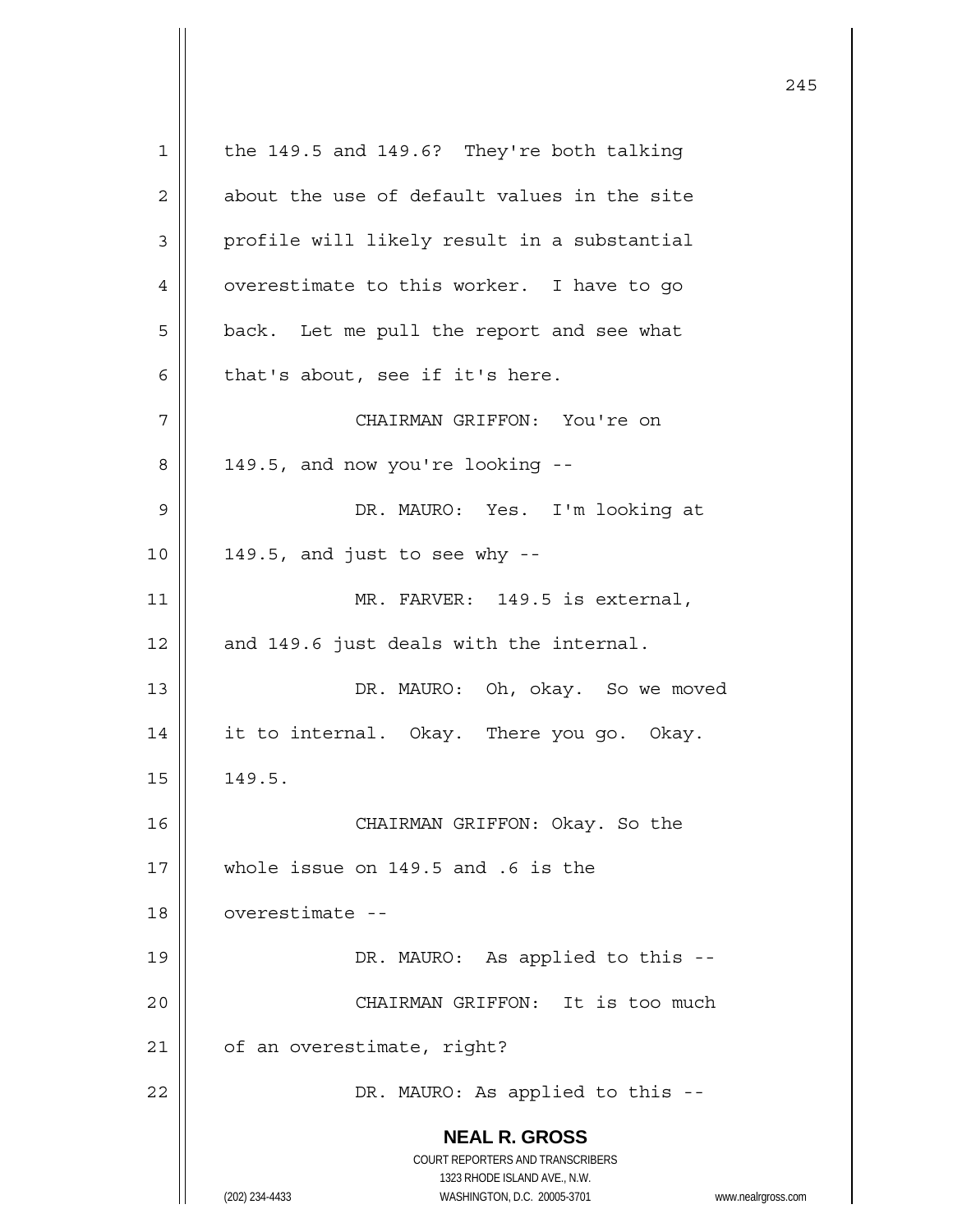**NEAL R. GROSS** COURT REPORTERS AND TRANSCRIBERS 1323 RHODE ISLAND AVE., N.W. (202) 234-4433 WASHINGTON, D.C. 20005-3701 www.nealrgross.com 246 1 2 3 4 5 6 7 8 9 10 11 12 13 14 15 16 17 18 19 20 21 22 CHAIRMAN GRIFFON: We have the same follow-up, right? DR. MAURO: Yes, yes. CHAIRMAN GRIFFON: Yes. Right. Let me just copy and paste why I'm doing this, and then get it right. (Pause.) CHAIRMAN GRIFFON: Okay. So we're on the 150 now? DR. MAURO: Yes. CHAIRMAN GRIFFON: Okay. 150.1. MR. HINNEFELD: Did we want to go to the other Bridgeport Brass findings? CHAIRMAN GRIFFON: Is there different stuff at the bottom? MR. HINNEFELD: I think there might be more than just the couple we talked about. CHAIRMAN GRIFFON: Can we stay on Bridgeport, John? Is that all right? DR. MAURO: Sure. Where do we go down to on that?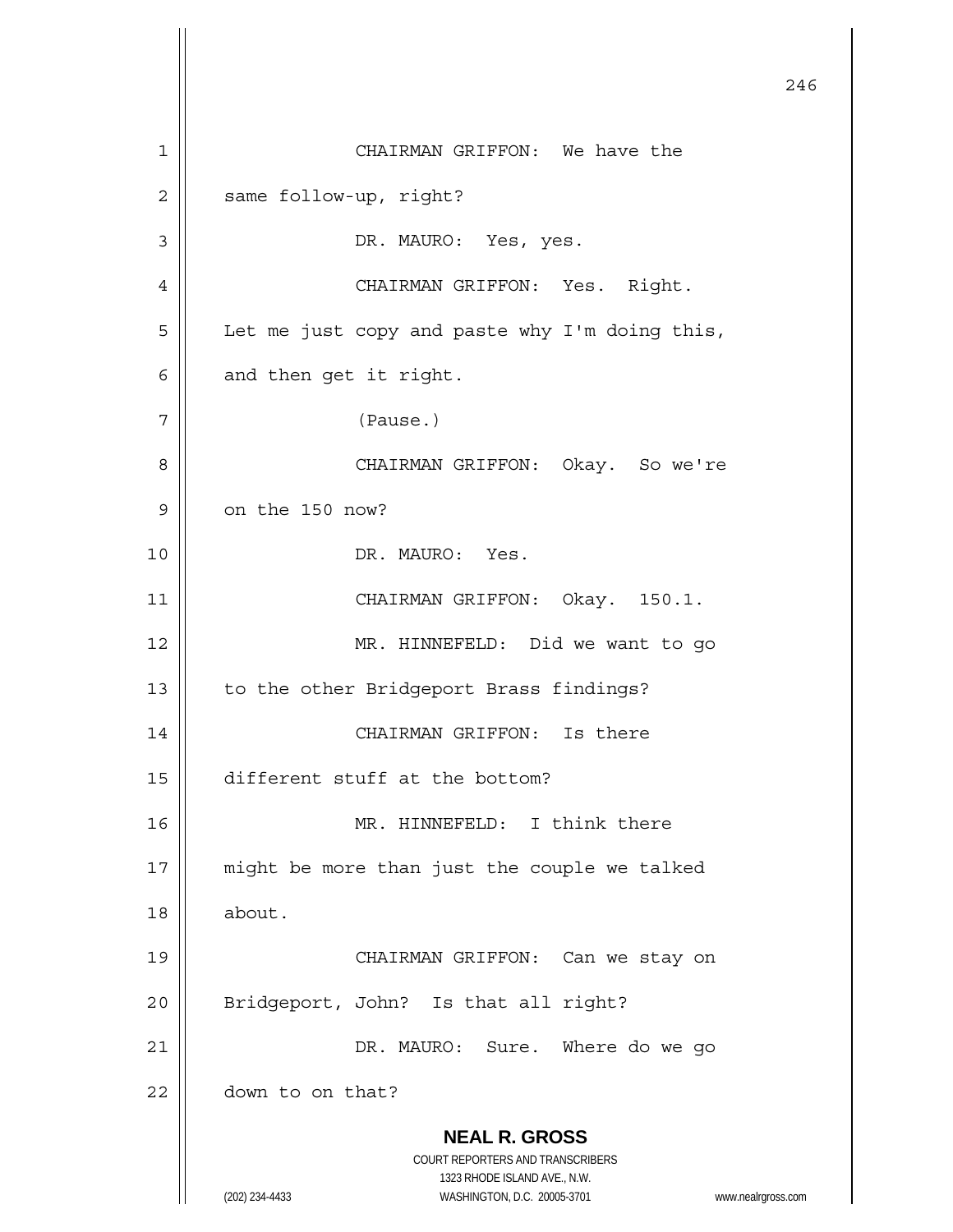**NEAL R. GROSS** COURT REPORTERS AND TRANSCRIBERS 1323 RHODE ISLAND AVE., N.W. (202) 234-4433 WASHINGTON, D.C. 20005-3701 www.nealrgross.com 247 1 2 3 4 5 6 7 8 9 10 11 12 13 14 15 16 17 18 19 20 21 22 MR. HINNEFELD: I think it's at the very bottom of the matrix. DR. MAURO: There it goes. Okay. MR. HINNEFELD: And it's Bridgeport's attachment 1. DR. MAURO: Okay. What's the number? Does it have a number? CHAIRMAN GRIFFON: It's attachment 1, right? DR. MAURO: I just have an excerpt. Let me go sit over there with Doug maybe. CHAIRMAN GRIFFON: Yes. So it's on page 55 on mine, maybe 54 on yours. Fifty-five? Yes. MR. HINNEFELD: Page 55. CHAIRMAN GRIFFON: And this one, yes, would benefit from additional analysis to demonstrate -- do you have that one? DR. MAURO: I have to say, I'd have to read my -- to be able to -- CHAIRMAN GRIFFON: All right.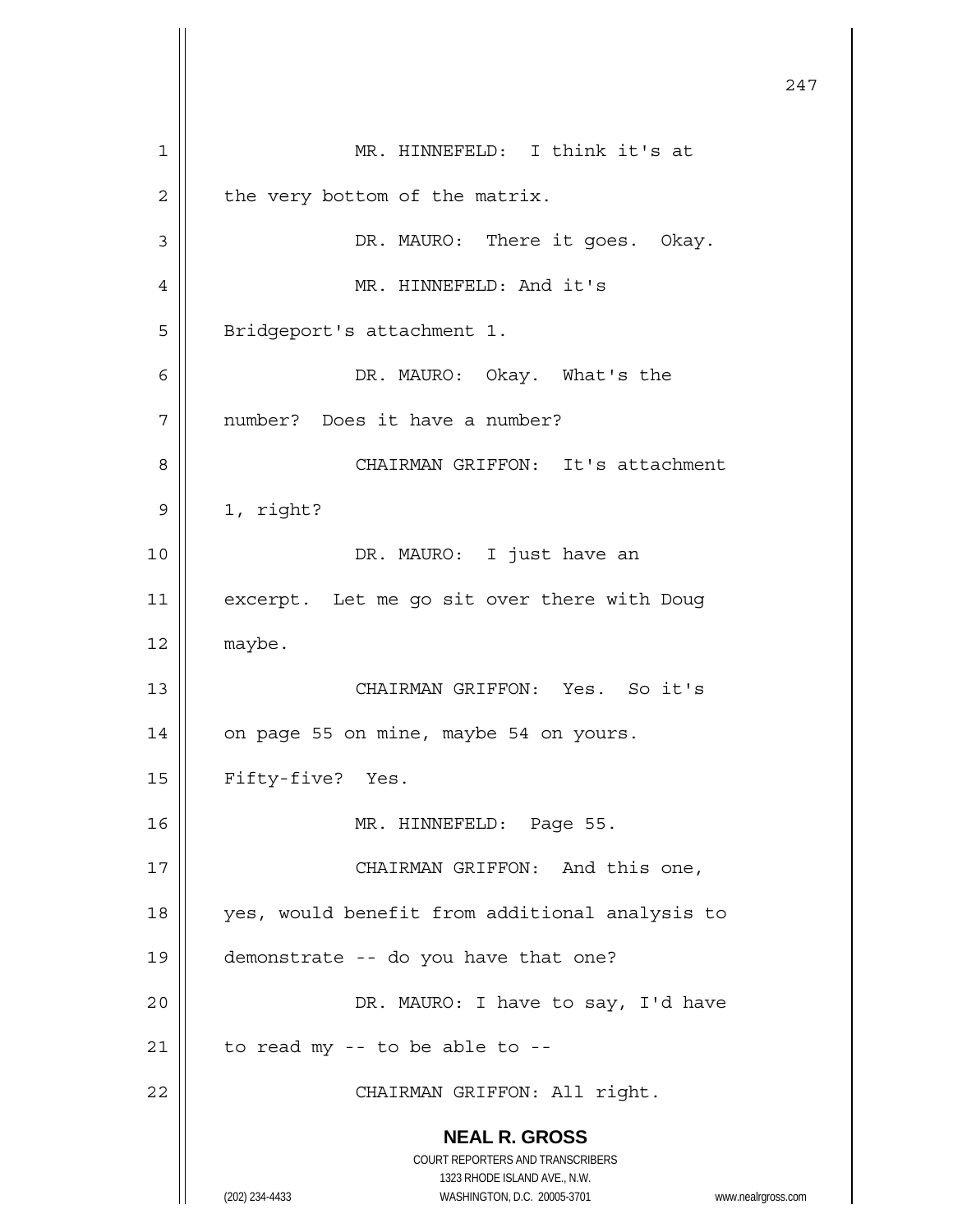**NEAL R. GROSS** COURT REPORTERS AND TRANSCRIBERS 1323 RHODE ISLAND AVE., N.W. (202) 234-4433 WASHINGTON, D.C. 20005-3701 www.nealrgross.com 248 1 2 3 4 5 6 7 8 9 10 11 12 13 14 15 16 17 18 19 20 21 22 Let's hold off on this. DR. MAURO: Can we hold off on it? CHAIRMAN GRIFFON: We won't even get this far in the matrix by the end of the meeting. So we'll come back to those next meeting. DR. MAURO: I am not prepared to talk about the mini site profiles. CHAIRMAN GRIFFON: One fifty. We're on 150. DR. MAURO: Okay. That's Anaconda. MS. BEHLING: Simonds Saw. DR. MAURO: Okay. That's right. Simonds Saw. CHAIRMAN GRIFFON: We miss you at these meetings, Kathy. DR. MAURO: Kathy? MS. BEHLING: Sorry I couldn't be there. CHAIRMAN GRIFFON: I'm sure you are.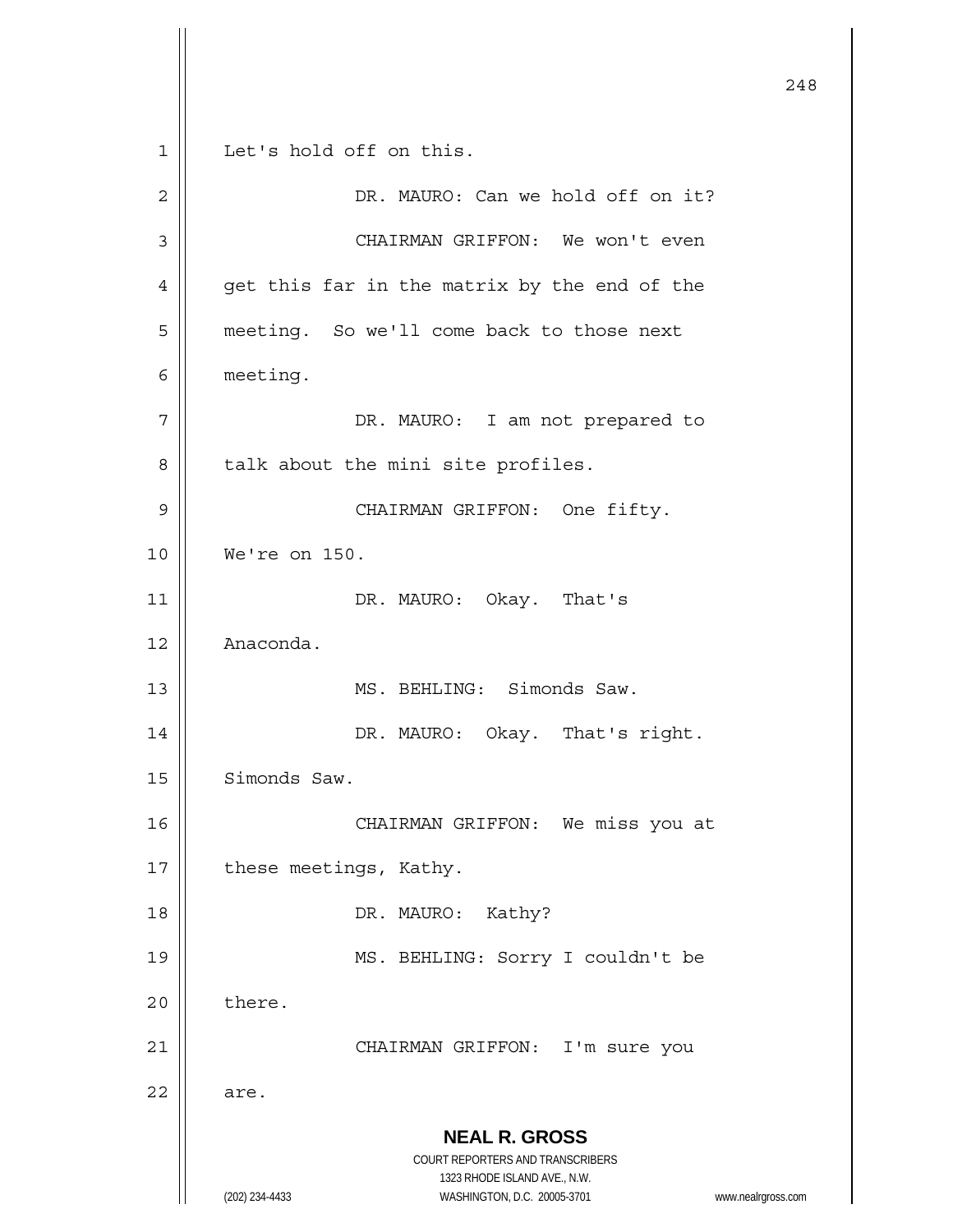|    |                                                                                                     | 249 |
|----|-----------------------------------------------------------------------------------------------------|-----|
| 1  | (Laughter.)                                                                                         |     |
| 2  | CHAIRMAN GRIFFON: We don't                                                                          |     |
| 3  | believe that.                                                                                       |     |
| 4  | DR. MAURO: Okay. Kathy, could                                                                       |     |
| 5  | you help me out here?                                                                               |     |
| 6  | MS. BEHLING: Page 3.                                                                                |     |
| 7  | DR. MAURO: Yes. It's Simonds                                                                        |     |
| 8  | Saw. I don't have it in front of me here.                                                           |     |
| 9  | CHAIRMAN GRIFFON: Page 4, yes,                                                                      |     |
| 10 | finding 150.1 on the matrix.                                                                        |     |
| 11 | MS. BEHLING: Okay. 150.1, method                                                                    |     |
| 12 | for deriving internal doses not                                                                     |     |
| 13 | claimant-favorable. Let's see.                                                                      |     |
| 14 | DR. MAURO: Is this residual                                                                         |     |
| 15 | This is residual. Is that right?<br>period?                                                         |     |
| 16 | MS. BEHLING: Let me look.<br>Yes,                                                                   |     |
| 17 | this is the residual period. The method used                                                        |     |
| 18 | to reconstruct the doses to the organ of                                                            |     |
| 19 | concern due to the inhalation of re-suspended                                                       |     |
| 20 | residual activity appears to underestimate the                                                      |     |
| 21 | dose from this pathway by one order of                                                              |     |
| 22 | magnitude.                                                                                          |     |
|    | <b>NEAL R. GROSS</b><br>COURT REPORTERS AND TRANSCRIBERS                                            |     |
|    | 1323 RHODE ISLAND AVE., N.W.<br>(202) 234-4433<br>WASHINGTON, D.C. 20005-3701<br>www.nealrgross.com |     |

Ħ  $\mathbf{\mathcal{L}}$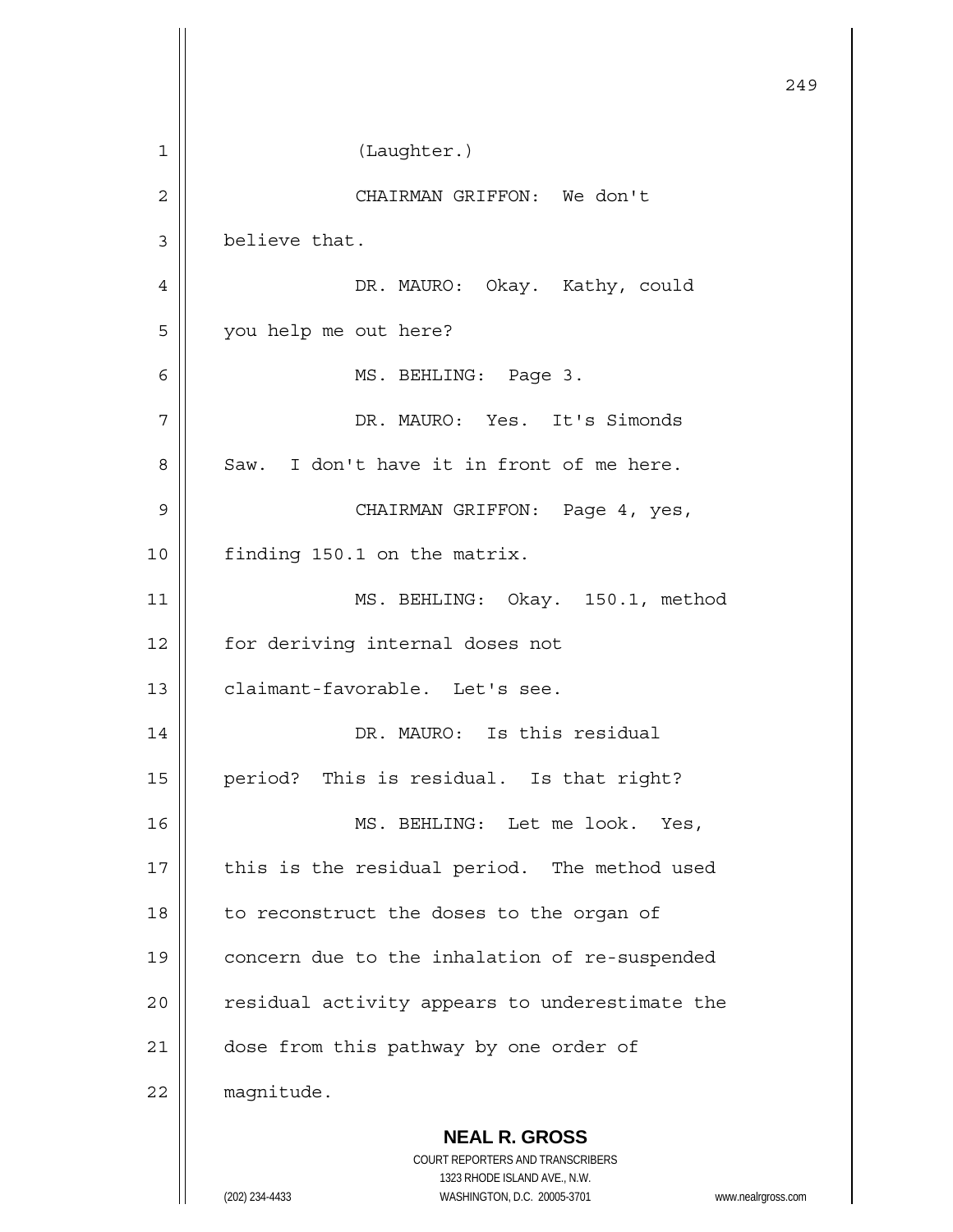|    | 250                                                                 |
|----|---------------------------------------------------------------------|
| 1  | DR. MAURO: Yes. Okay. I know                                        |
| 2  | where we are.                                                       |
| 3  | MS. BEHLING: Okay?                                                  |
| 4  | DR. MAURO: We've been through                                       |
| 5  | this before. This is the same old, same old.                        |
| 6  | You've seen it when you derive the activity on                      |
| 7  | surfaces. I believe, on Simonds Saw, there is                       |
| 8  | information on the amount of residual                               |
| 9  | activity.                                                           |
| 10 | On Simonds Saw, you have                                            |
| 11 | information on the amount of residual activity                      |
| 12 | on surfaces based on those film badges that                         |
| 13 | were held, right? So from there, you could                          |
| 14 | back out and say, okay, how much contamination                      |
| 15 | would you have on surfaces that would give you                      |
| 16 | those readings on the film badges?                                  |
| 17 | And I think that if you try to                                      |
| 18 | back it out, the amount of activity per unit                        |
| 19 | area would be much higher than the default                          |
| 20 | value you folks have adopted in your Simonds                        |
| 21 | Saw dose reconstruction.                                            |
| 22 | Okay. Well our<br>MR. HINNEFELD:                                    |
|    | <b>NEAL R. GROSS</b>                                                |
|    | COURT REPORTERS AND TRANSCRIBERS<br>1323 RHODE ISLAND AVE., N.W.    |
|    | (202) 234-4433<br>WASHINGTON, D.C. 20005-3701<br>www.nealrgross.com |

 $\mathsf{l}$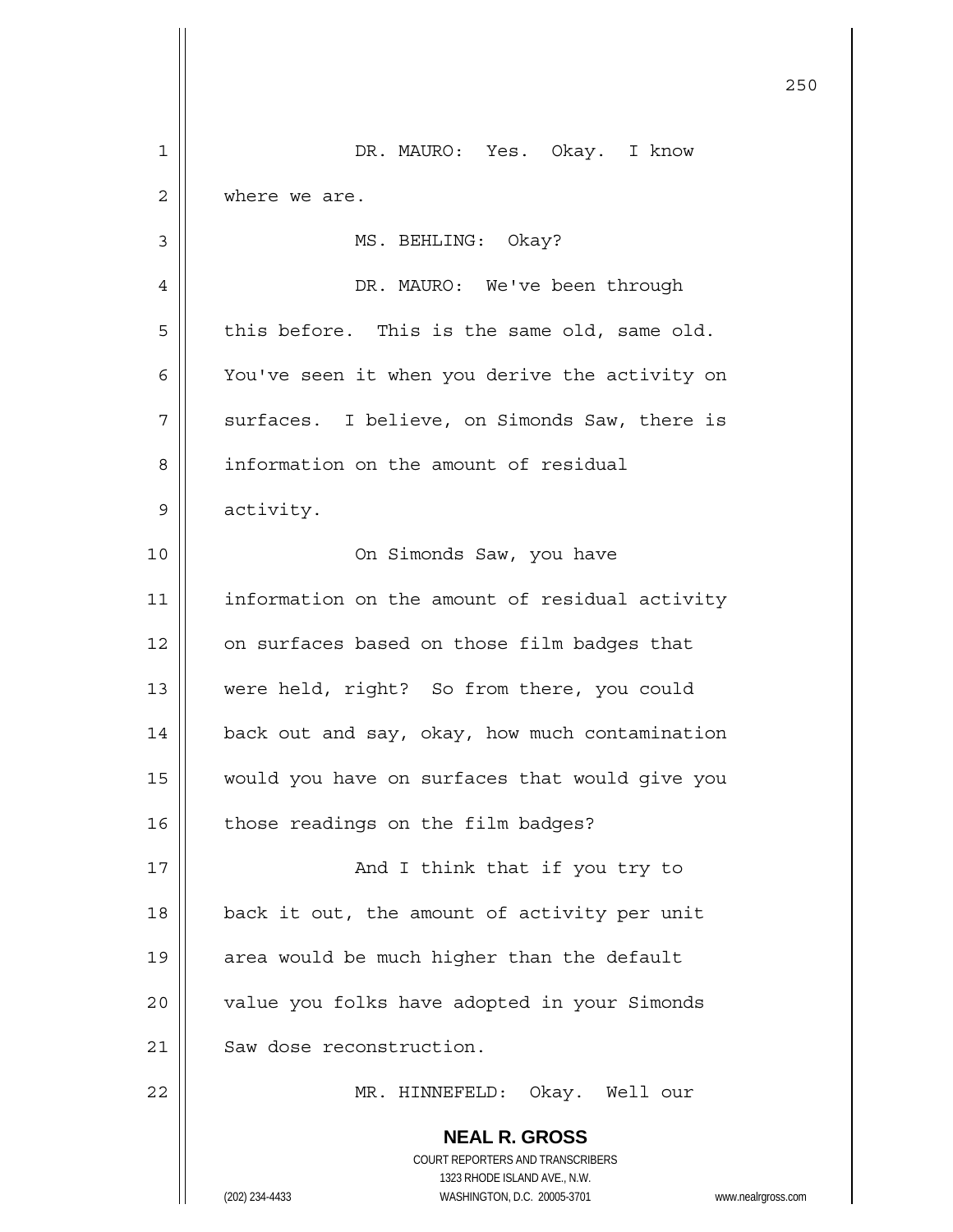**NEAL R. GROSS** COURT REPORTERS AND TRANSCRIBERS 1323 RHODE ISLAND AVE., N.W. (202) 234-4433 WASHINGTON, D.C. 20005-3701 www.nealrgross.com 1 2 3 4 5 6 7 8 9 10 11 12 13 14 15 16 17 18 19 20 21 22 response, for what it's worth, is that the re-suspension, which would be the function of the average, you know, not the highest spot, because people would be re-suspending the things from throughout the day. And so my understanding, from reading our response, is that the re-suspension values were generated from the average of those readings, rather than from the highest reading. DR. MAURO: I would agree with that. MR. HINNEFELD: That's my account. DR. MAURO: Okay. MR. HINNEFELD: At least that's the way we read this. DR. MAURO: Okay. MR. HINNEFELD: The way I read our finding, that seems to be what we interpreted the difference to be. DR. MAURO: Okay. Yes. I would agree with you completely that, if you have an estimation of the activity that's on surfaces,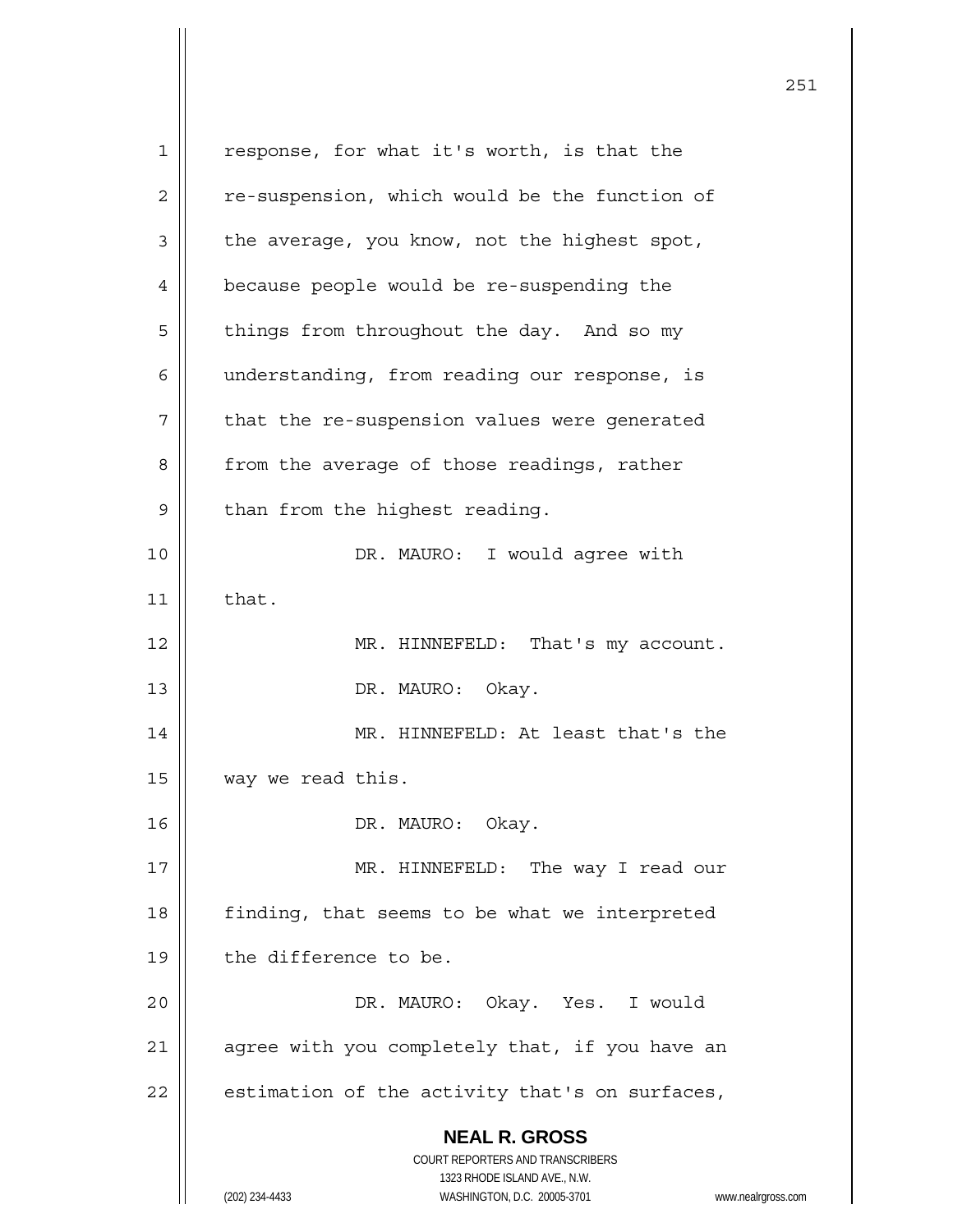| 1           | and its variable, in some places it's high,    |
|-------------|------------------------------------------------|
| 2           | in some places it's low, and you're trying to  |
| $\mathsf 3$ | determine what the low, whether it's external  |
| 4           | exposure or its re-suspension, in both cases   |
| 5           | I would say, yes, you're working from the      |
| 6           | average as being the right place to work.      |
| 7           | But I think my concern is that I               |
| 8           | don't think there's parity between -- you      |
| 9           | know, I think you predicted the level that's   |
| 10          | on surfaces using the standard deposition      |
| 11          | velocity approach. You know, that, about       |
| 12          | 0.00075 meters per second times the airborne   |
| 13          | concentration, and you allow the radioactivity |
| 14          | to fall for some time period. In this case,    |
| 15          | it might have been a year, which is pretty     |
| 16          | conservative. So it's all coming back to me.   |
| 17          | So I just have a problem with                  |
| 18          | that, as I've said on many occasions.<br>The   |
| 19          | whole approach to saying, if I know what the   |
| 20          | airborne activity is in milligrams per cubic   |
| 21          | meter or whatever units, then I apply this     |
| 22          | deposition velocity of 0.00075 meters per      |
|             | <b>NEAL R. GROSS</b>                           |

COURT REPORTERS AND TRANSCRIBERS 1323 RHODE ISLAND AVE., N.W. (202) 234-4433 WASHINGTON, D.C. 20005-3701 www.nealrgross.com

 $\mathsf{II}$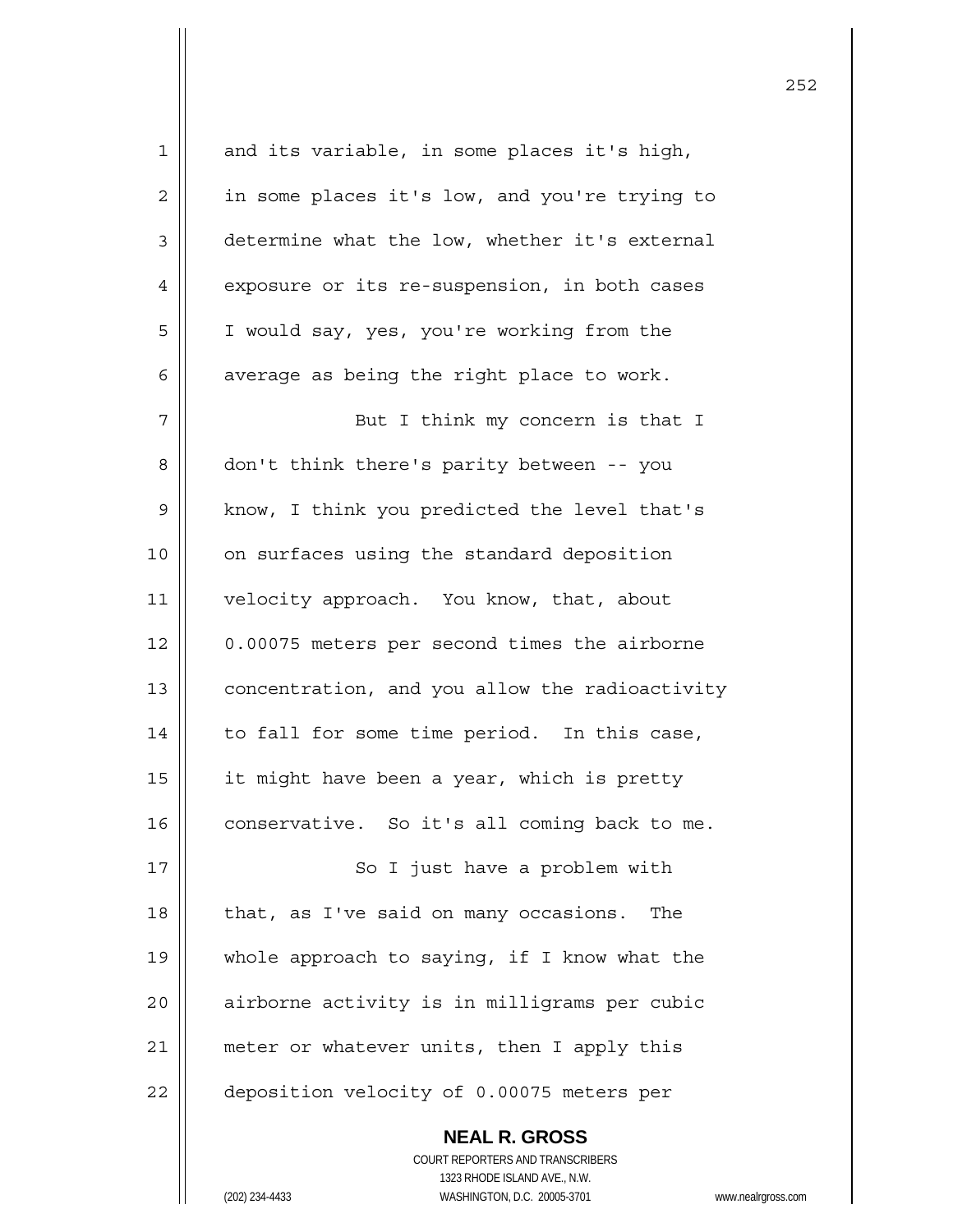| $\mathbf 1$    | second, which is a deposition velocity for                |
|----------------|-----------------------------------------------------------|
| 2              | five micron particles, and then so you get                |
| $\mathsf 3$    | this rate that's falling, and that's, you                 |
| $\overline{4}$ | know, I think mechanistically it doesn't work             |
| 5              | that way, especially in Simonds Saw, where                |
| 6              | we're talking rolling operations with large               |
| 7              | flakes. And we talked about this yesterday.               |
| 8              | And so I would say,                                       |
| 9              | mechanistically, that is not a good way to try            |
| 10             | to get a handle on what might be on surfaces              |
| 11             | during operations. Okay? Quite frankly, I                 |
| 12             | would have sooner gone with the film badge                |
| 13             | that was hanging and see what reading that is             |
| 14             | and what activity that would correspond to our            |
| 15             | services that would you that radiation field.             |
| 16             | I mean, it was five feet above the surface.               |
| 17             | I would compare the two and say,                          |
| 18             | okay. If the two sort of came in close to                 |
| 19             | each other, then we are modeling approach.                |
| 20             | And in reading, I would say I think you                   |
| 21             | probably are pretty robust. But if I came up              |
| 22             | with, let's say, a ten times higher surface               |
|                | <b>NEAL R. GROSS</b>                                      |
|                | COURT REPORTERS AND TRANSCRIBERS                          |
|                | 1323 RHODE ISLAND AVE., N.W.                              |
|                | (202) 234-4433<br>WASHINGTON, D.C. 20005-3701<br>www.neal |

<u>253</u>

(202) 234-4433 WASHINGTON, D.C. 20005-3701 www.nealrgross.com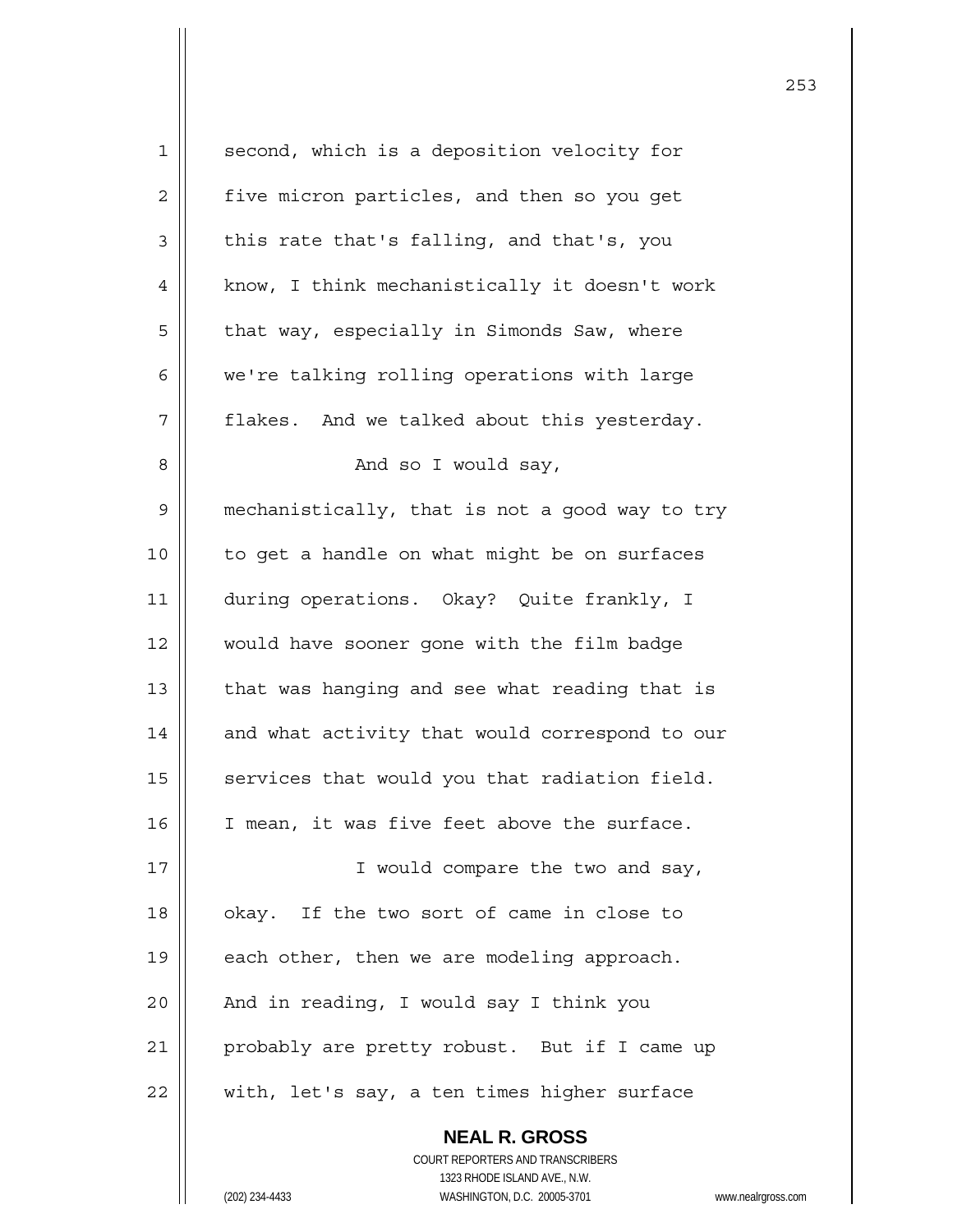**NEAL R. GROSS** COURT REPORTERS AND TRANSCRIBERS 1323 RHODE ISLAND AVE., N.W. (202) 234-4433 WASHINGTON, D.C. 20005-3701 www.nealrgross.com 254 1 2 3 4 5 6 7 8 9 10 11 12 13 14 15 16 17 18 19 20 21 22 contamination from the film badges, I would have been claimant-favorable, and went with that. And I think that that's -- you know, if I had the report in front of me, I think that I found that I came up with much higher numbers if I were to use the film badge data to get my surface activity. MR. HINNEFELD: Well, it sounds like, at the very least, we need a better description of -- well, at least I need to understand better where our number came from. I think I understand where your number came from, or I can probably read that in your report. DR. MAURO: Yes. MR. HINNEFELD: And so we need maybe some additional comparison there, and maybe reconsideration of whether what you adopted was right. And now there's a second aspect of this finding, I think, which is the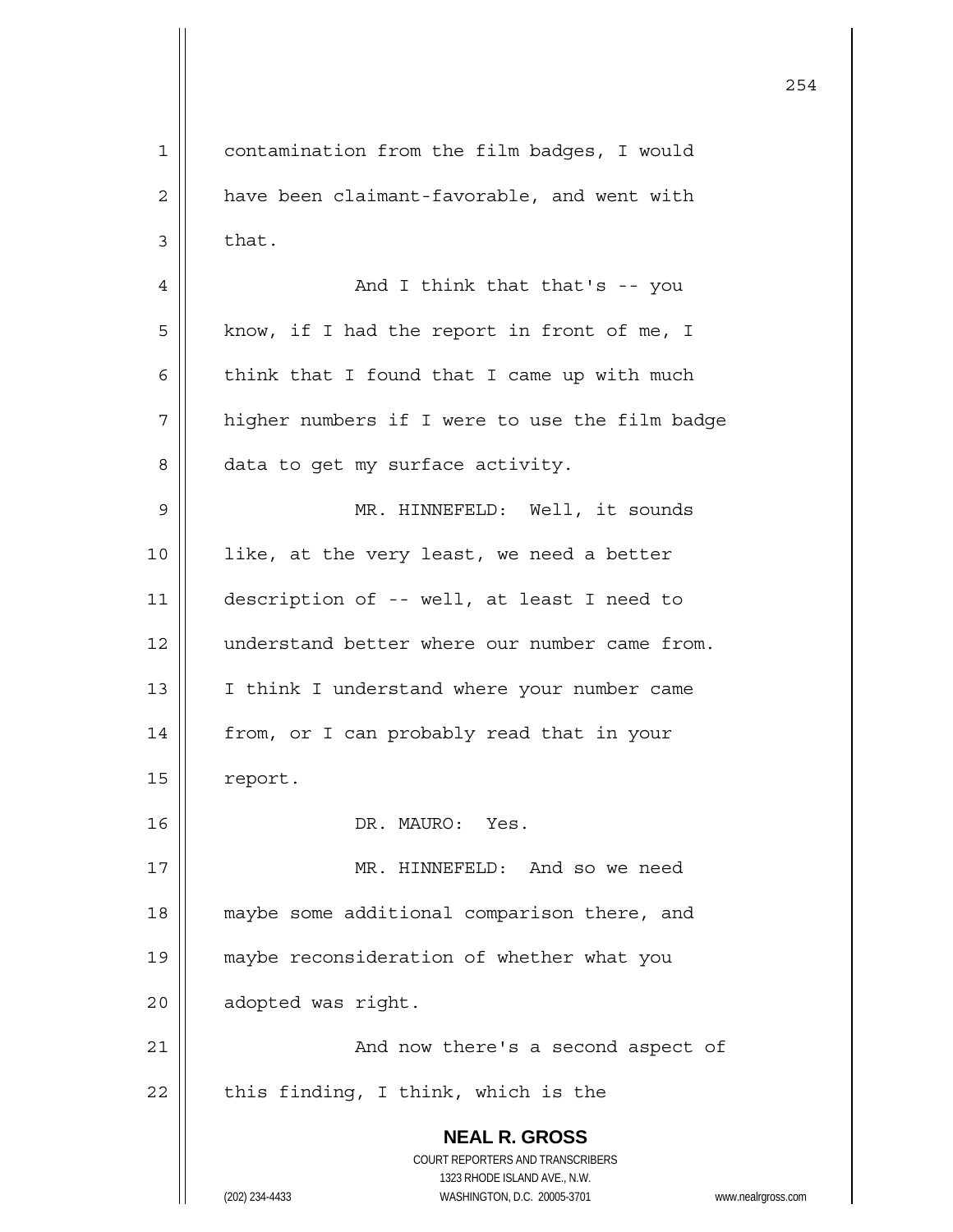**NEAL R. GROSS** COURT REPORTERS AND TRANSCRIBERS 1323 RHODE ISLAND AVE., N.W. 1 2 3 4 5 6 7 8 9 10 11 12 13 14 15 16 17 18 19 20 21 22 re-suspension. DR. MAURO: Well, that's the other half. MR. HINNEFELD: And that's, I believe, on the global -- DR. MAURO: Right. That's a global issue and we have a running discussion where we think it should be closer to  $10^{-5}$ . MR. HINNEFELD: Yes. DR. MAURO: And I think that, by the way, we could benefit from yesterday's conversation in that we -- we made a distinction between the airborne activity due to re-suspension that might be associated with the operations time period, where the stuff is very loose, people are walking around and kicking it around, and clearly, under those circumstances,  $10^{-6}$  is not a good number. But the argument was made by Jim yesterday, and rightly so, but wait a minute, we never use re-suspension. You know, during operations, we use our best estimate of what

<u>255</u>

(202) 234-4433 WASHINGTON, D.C. 20005-3701 www.nealrgross.com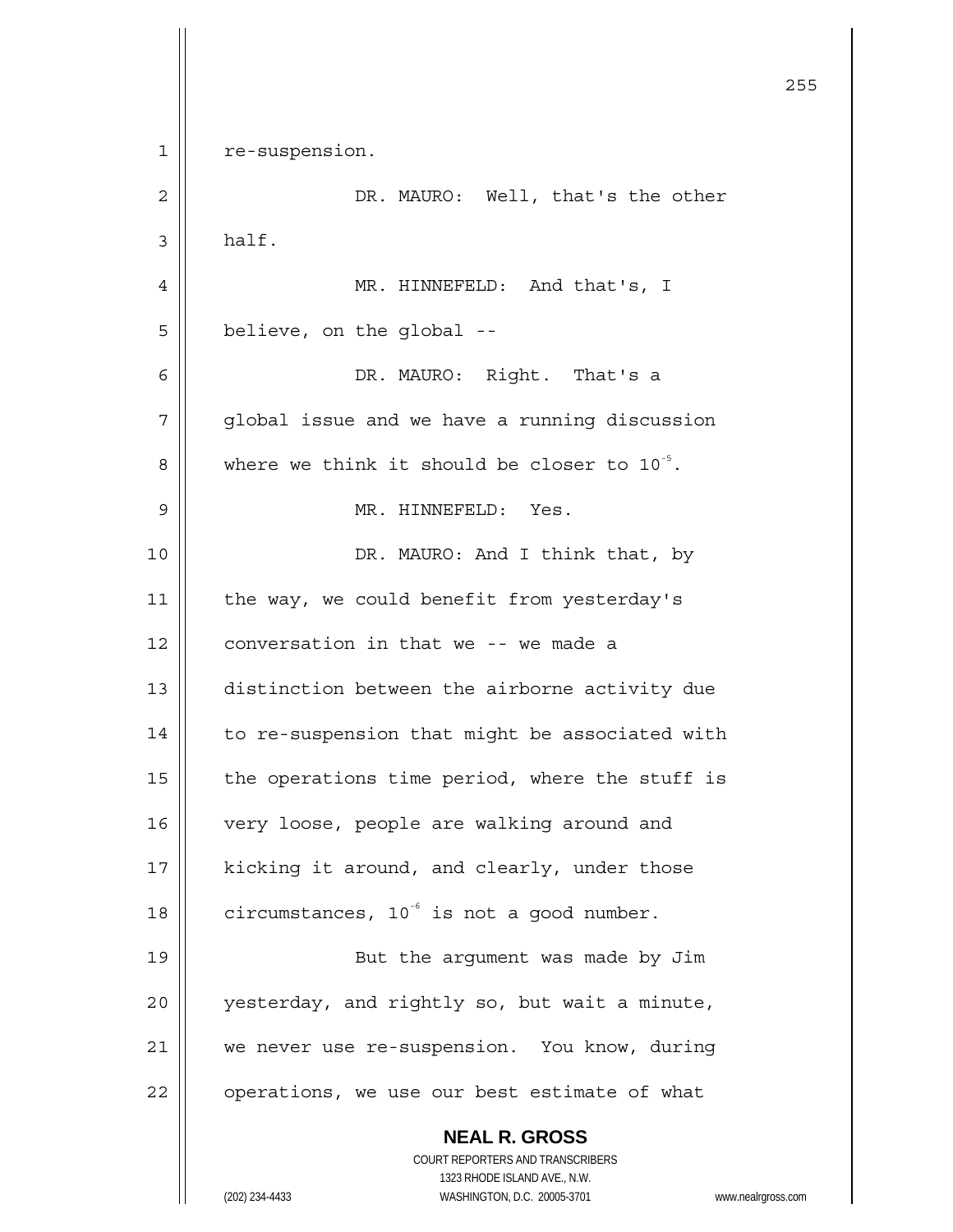1 2 the airborne level is from measurements of air sampling or bioassay data.

**NEAL R. GROSS** COURT REPORTERS AND TRANSCRIBERS 1323 RHODE ISLAND AVE., N.W. 3 4 5 6 7 8 9 10 11 12 13 14 15 16 17 18 19 20 21 22 We only use re-suspension factors during the residual period. And during the residual period, one could argue that the radioactivity that's been deposited is less re-suspendable. It's aged, and we would agree. When you're dealing with -- even though it may not have been cleaned up, but when it's aged, and certainly if there's no anthropomorphic activity, people, trucks, people, forklifts, whatever, your potential to create re-suspended material is diminished. So we left it yesterday as agreeing that, for the post-operation period, but prior to decon, when you have residue, you know, what do you use for your re-suspension factor? I would say it could certainly be someplace between  $10^{-6}$  and 5 times  $10^{-5}$ . See, 5 times 10<sup>-5</sup> is the value that's sort of been widely accepted as a good re-suspension factor

(202) 234-4433 WASHINGTON, D.C. 20005-3701 www.nealrgross.com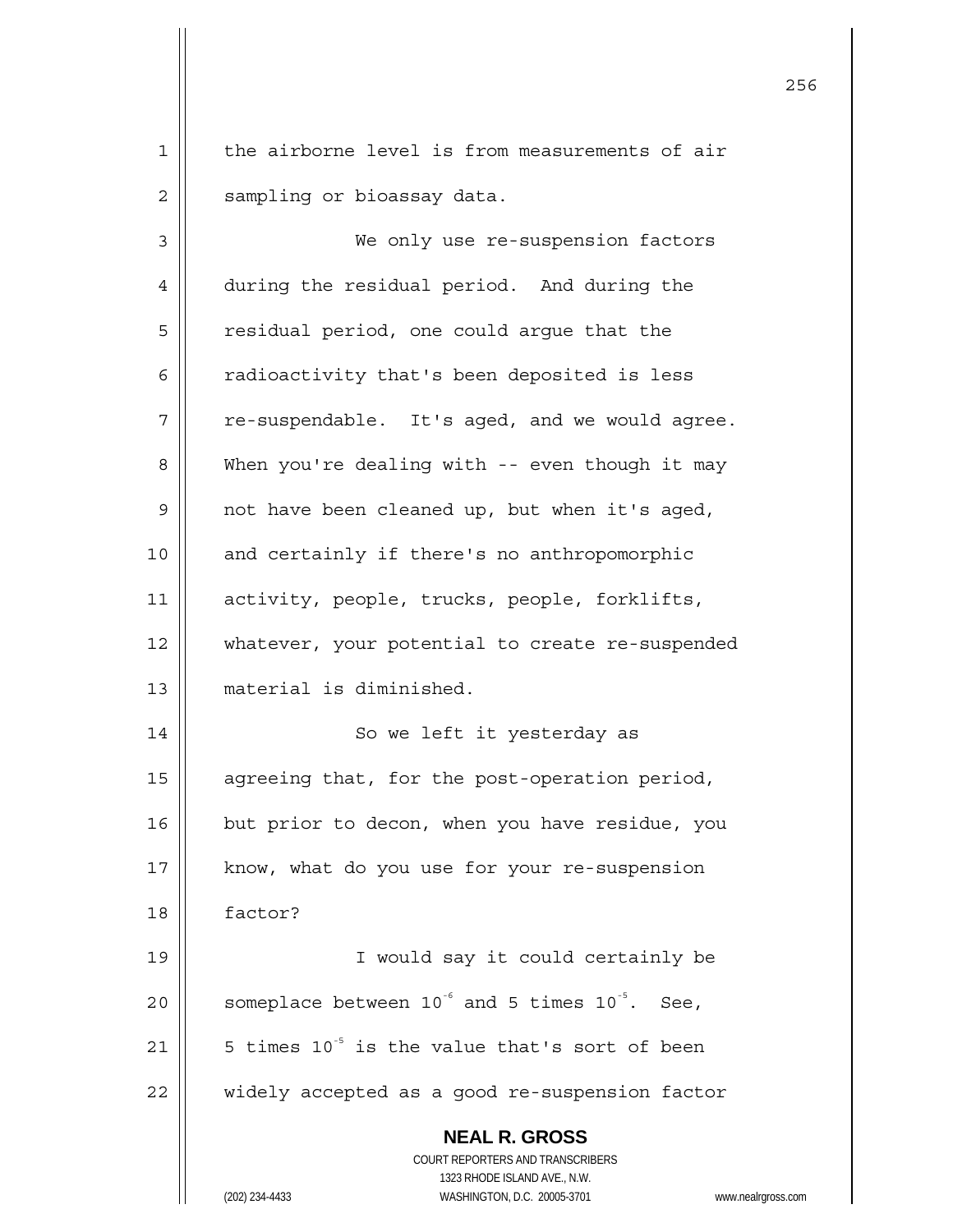| $\mathbf 1$    | for a place where there's loose contamination,              |
|----------------|-------------------------------------------------------------|
| $\mathbf{2}$   | it's fresh, and there's people walking around               |
| $\mathfrak{Z}$ | reading higher than that.                                   |
| $\overline{4}$ | And $10^{-6}$ , by the way, is a good                       |
| 5              | re-suspension factor for a place that's been                |
| 6              | cleaned up. In other words, in fact, the NRC                |
| 7              | recommends, when you are going through the                  |
| $\,8\,$        | license termination process or licensed                     |
| $\mathsf 9$    | facility, and you finish cleaning everything                |
| 10             | up, and you do your survey, and you look for                |
| 11             | residual radioactivity, your goal is to make                |
| 12             | sure that, if someone were to occupy that                   |
| 13             | building at some time in the future, that                   |
| 14             | person would not get more than 25 millirem per              |
| 15             | year. That's their cleaning criteria.                       |
| 16             | When making that determination,                             |
| 17             | they recommend using a re-suspension factor                 |
| 18             | once you, you know, you do your survey of                   |
| 19             | $10^{-6}$ . So they are the first to say that $10^{-6}$     |
| 20             | probably is pretty good when you've cleaned                 |
| 21             | the place up.                                               |
| 22             | And there really isn't very much                            |
|                | <b>NEAL R. GROSS</b>                                        |
|                | COURT REPORTERS AND TRANSCRIBERS                            |
|                | 1323 RHODE ISLAND AVE., N.W.                                |
|                | (202) 234-4433<br>WASHINGTON, D.C. 20005-3701<br><b>WWW</b> |

(202) 234-4433 WASHINGTON, D.C. 20005-3701 www.nealrgross.com

<u>257</u>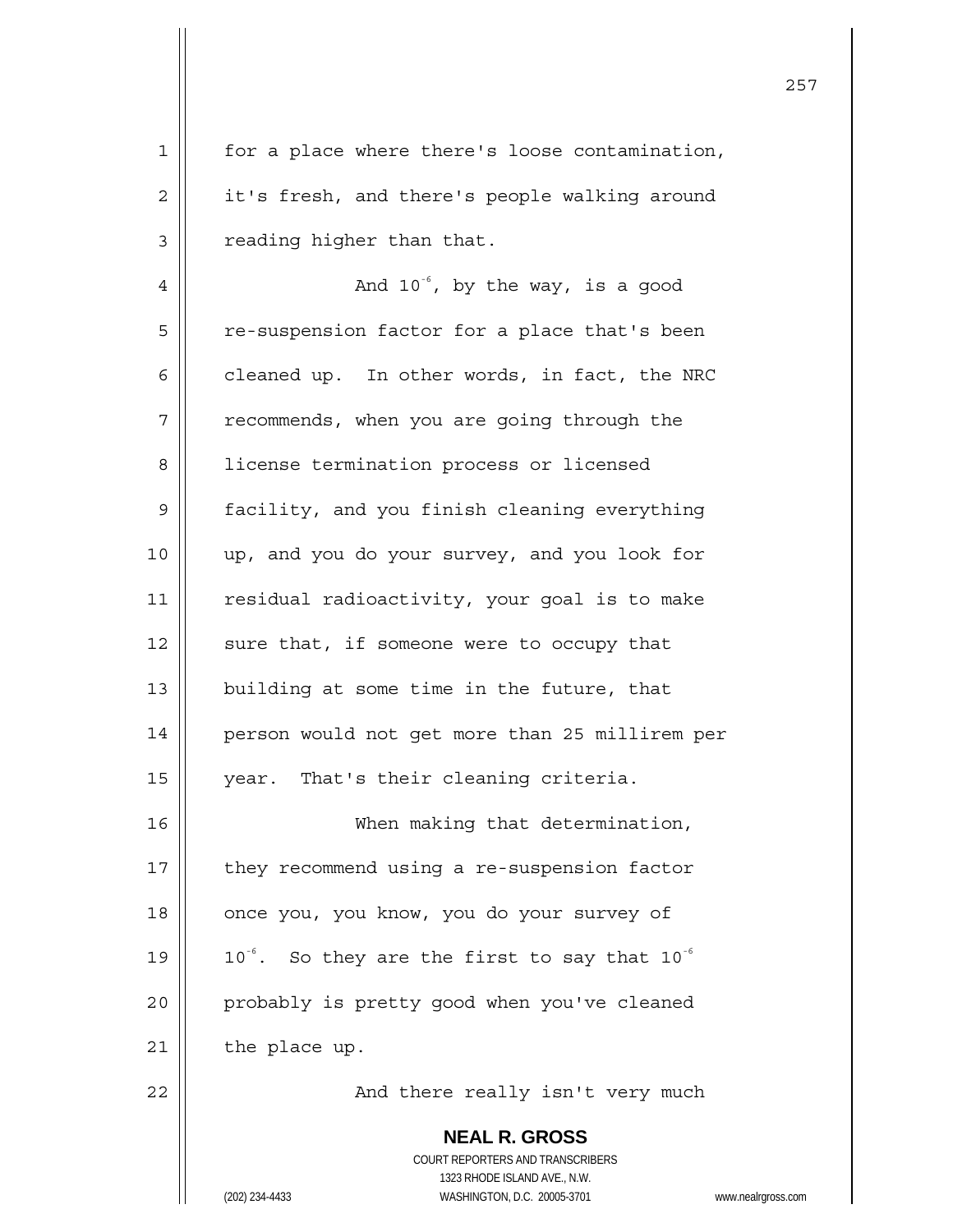| $\mathbf 1$    | removable contamination left. You certainly                                                                                                       |
|----------------|---------------------------------------------------------------------------------------------------------------------------------------------------|
| $\overline{c}$ | don't have that in the situation you're                                                                                                           |
| 3              | talking about now.                                                                                                                                |
| 4              | CHAIRMAN GRIFFON: Yes. I mean I                                                                                                                   |
| 5              | didn't really -- we did have this discussion                                                                                                      |
| 6              | yesterday a little bit, but I mean, there's a                                                                                                     |
| 7              | couple things I had, while I was sitting on                                                                                                       |
| 8              | the phone thinking about that was, you know,                                                                                                      |
| $\mathsf 9$    | this aged idea. But also the -- I think we                                                                                                        |
| 10             | have to be careful when we say that a                                                                                                             |
| 11             | facility's post-operational time, because                                                                                                         |
| 12             | these places -- we're talking about post-AWE                                                                                                      |
| 13             | operation.                                                                                                                                        |
| 14             | And a lot of them continued                                                                                                                       |
| 15             | operation. They just weren't doing covered                                                                                                        |
| 16             | operations, you know? So you still have a                                                                                                         |
| 17             | lot of activity and stuff, you know?                                                                                                              |
| 18             | And then the other, I mean, there                                                                                                                 |
| 19             | are so many things in what you just said, but                                                                                                     |
| 20             | the other side of it is, you know, back to my                                                                                                     |
| 21             | old harping on these surveys at the end,                                                                                                          |
| 22             | these decommissioning.                                                                                                                            |
|                | <b>NEAL R. GROSS</b><br>COURT REPORTERS AND TRANSCRIBERS<br>1323 RHODE ISLAND AVE., N.W.<br>(202) 234-4433<br>WASHINGTON, D.C. 20005-3701<br>WWW. |

<u>258</u>

(202) 234-4433 WASHINGTON, D.C. 20005-3701 www.nealrgross.com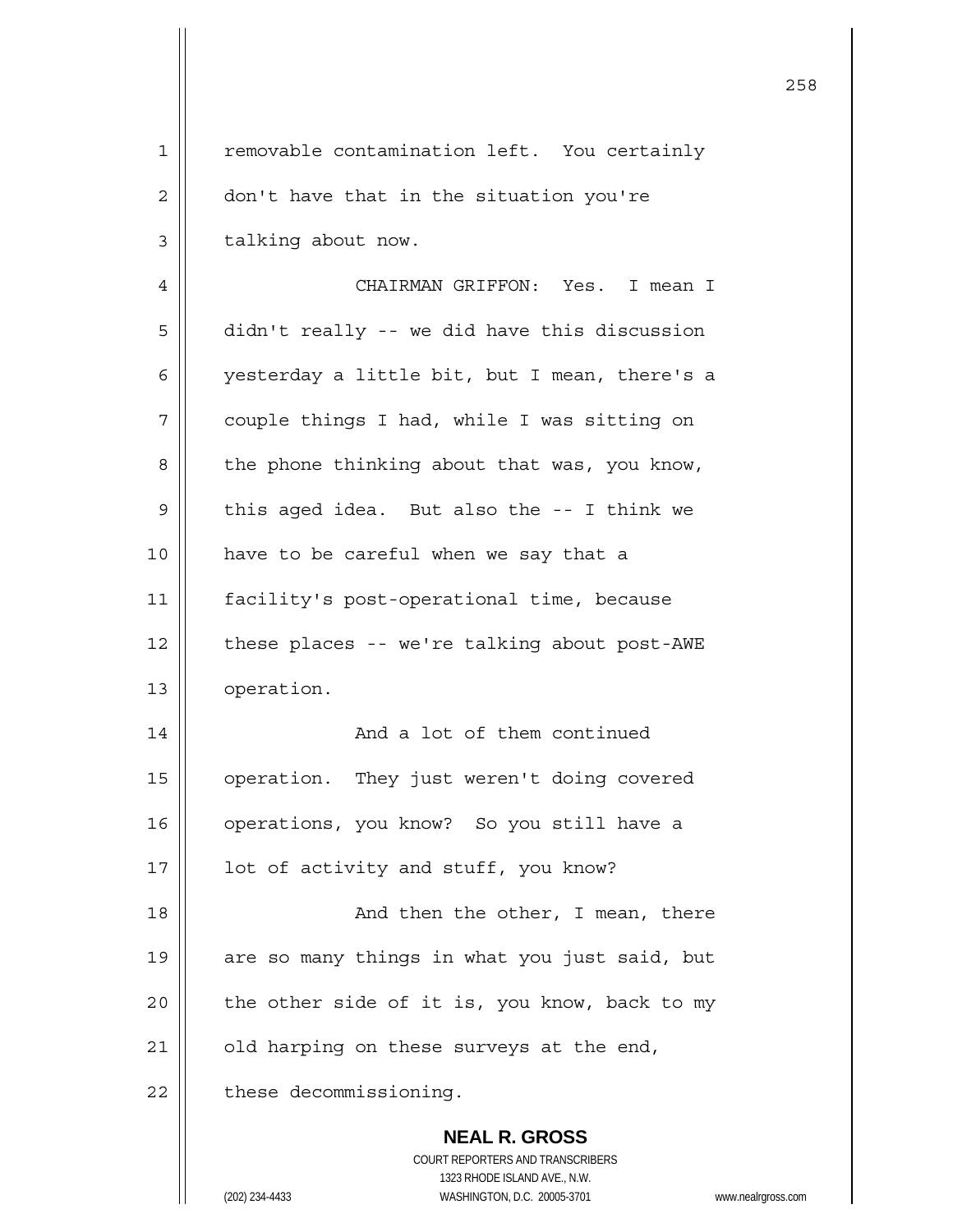| $\mathbf 1$ | Decommissioning in the '70s was a                                                                                                                                      |
|-------------|------------------------------------------------------------------------------------------------------------------------------------------------------------------------|
| 2           | lot different than decommissioning in the                                                                                                                              |
| 3           | '90s. And you know, I've cleaned up places                                                                                                                             |
| 4           | that the NRC cleared in the '70s.                                                                                                                                      |
| 5           | They were cleared for free                                                                                                                                             |
| 6           | release. And I was there for six years,                                                                                                                                |
| 7           | which I didn't mind. You know, getting paid                                                                                                                            |
| 8           | for it and doing a lot of work. But they had                                                                                                                           |
| 9           | a lot of contamination left. I'll tell you                                                                                                                             |
| 10          | that.                                                                                                                                                                  |
| 11          | And you know, the questions raised                                                                                                                                     |
| 12          | by the workers there at the time were, you                                                                                                                             |
| 13          | know, what do you mean that roof is totally                                                                                                                            |
| 14          | contaminated? We've put new rock on it like                                                                                                                            |
| 15          | every other year. Did we get exposed up                                                                                                                                |
| 16          | there?                                                                                                                                                                 |
| 17          | And that's all in your, quote-                                                                                                                                         |
| 18          | unquote, residual period, where if they use                                                                                                                            |
| 19          | the NRC report from 1978, I think in this                                                                                                                              |
| 20          | facility I'm thinking of, it basically said,                                                                                                                           |
| 21          | it's good to go, you know?                                                                                                                                             |
| 22          | So I guess those two factors, but                                                                                                                                      |
|             | <b>NEAL R. GROSS</b><br><b>COURT REPORTERS AND TRANSCRIBERS</b><br>1323 RHODE ISLAND AVE., N.W.<br>(202) 234-4433<br>WASHINGTON, D.C. 20005-3701<br>www.nealrgross.com |

<u>259</u>

 $\mathbf{I}$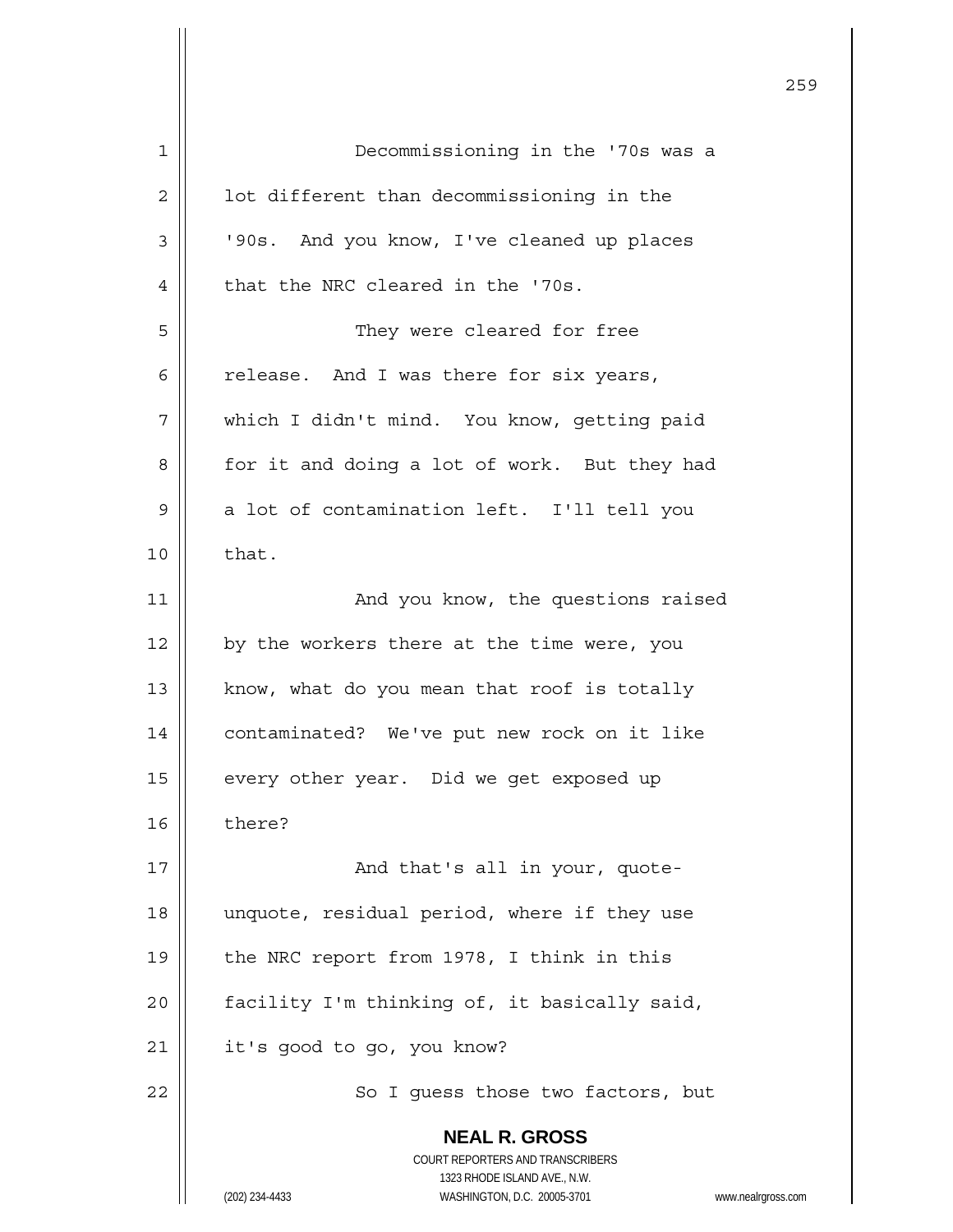| 1            | the one that I guess we can best get our      |
|--------------|-----------------------------------------------|
| $\mathbf{2}$ | hands around is, when we say, you know,       |
| 3            | post-operational, it doesn't mean like it was |
| 4            | moth-balled necessarily. It's not just        |
| 5            | sitting there.                                |
| 6            | DR. MAURO: Yes. I mean, if you                |
| 7            | think of it, if it's post-operative, the      |
| 8            | license terminated, you've got some residual  |
| 9            | radioactivity. And then all of a sudden, you  |
| 10           | know, you still have people working there,    |
| 11           | but not -- in other words, it's an AWE        |
| 12           | facility, but you stop rolling uranium.       |
| 13           | You're back to rolling steel.                 |
| 14           | We've been through this before,               |
| 15           | you know, and I think there were methods that |
| 16           | were developed, for example, in Bethlehem     |
| 17           | Steel, that seemed to work very well, because |
| 18           | as time went on, what happened was you had    |
| 19           | the starting point. You had some residue of   |
| 20           | uranium. But as time went on, you started to  |
| 21           | add more and more metal residue, which        |
| 22           | diluted it.                                   |
|              | <b>NEAL R. GROSS</b>                          |

последница в област 1960 година в 1960 године в 1960 године в 1960 године в 1960 године в 1960 године в 1960 го<br>В 1960 године в 1960 године в 1960 године в 1960 године в 1960 године в 1960 године в 1960 године в 1960 годи

COURT REPORTERS AND TRANSCRIBERS 1323 RHODE ISLAND AVE., N.W. (202) 234-4433 WASHINGTON, D.C. 20005-3701 www.nealrgross.com

 $\mathbf{I}$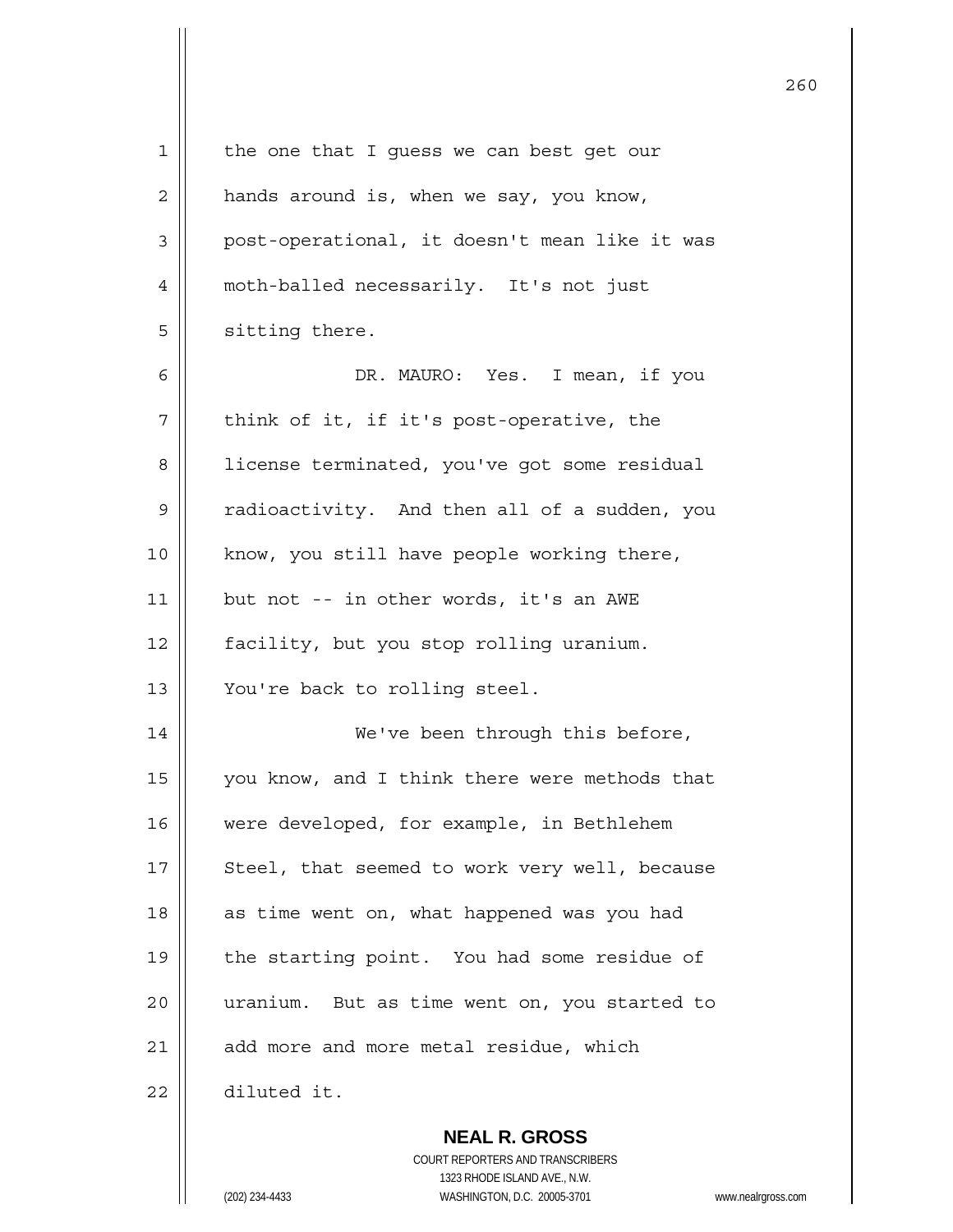| 1  | So as time went on, you have a                                      |
|----|---------------------------------------------------------------------|
| 2  | slope. So you know your starting level, and                         |
| 3  | you know that, as time goes on, that's going                        |
| 4  | to be reduced.                                                      |
| 5  | Now here I don't know, for the                                      |
| 6  | post-operation of Bridgeport Brass, what                            |
| 7  | happened after we -- you know, whether or not                       |
| 8  | -- I don't know.                                                    |
| 9  | MR. HINNEFELD: Well, they sent                                      |
| 10 | the press to Ashtabula, but I don't -- so the                       |
| 11 | extrusion press they had been using for the                         |
| 12 | work was not enabling it. But I don't know                          |
| 13 | what went on in the evening, I just assume $-$                      |
| 14 | DR. MAURO: Or for Simonds Saw,                                      |
| 15 | I mean, Simonds Saw -- so the method<br>too.                        |
| 16 | that was used in Bethlehem Steel seems to                           |
| 17 | apply here. Here I think you came up with                           |
| 18 | some residual activity, and then applied the                        |
| 19 | 10 <sup>-6</sup> re-suspension data. Well, in both cases,           |
| 20 | I quess --                                                          |
| 21 | MR. HINNEFELD: There's a couple                                     |
| 22 | of things here. There's resolution of this                          |
|    | <b>NEAL R. GROSS</b>                                                |
|    | COURT REPORTERS AND TRANSCRIBERS<br>1323 RHODE ISLAND AVE., N.W.    |
|    | (202) 234-4433<br>WASHINGTON, D.C. 20005-3701<br>www.nealrgross.com |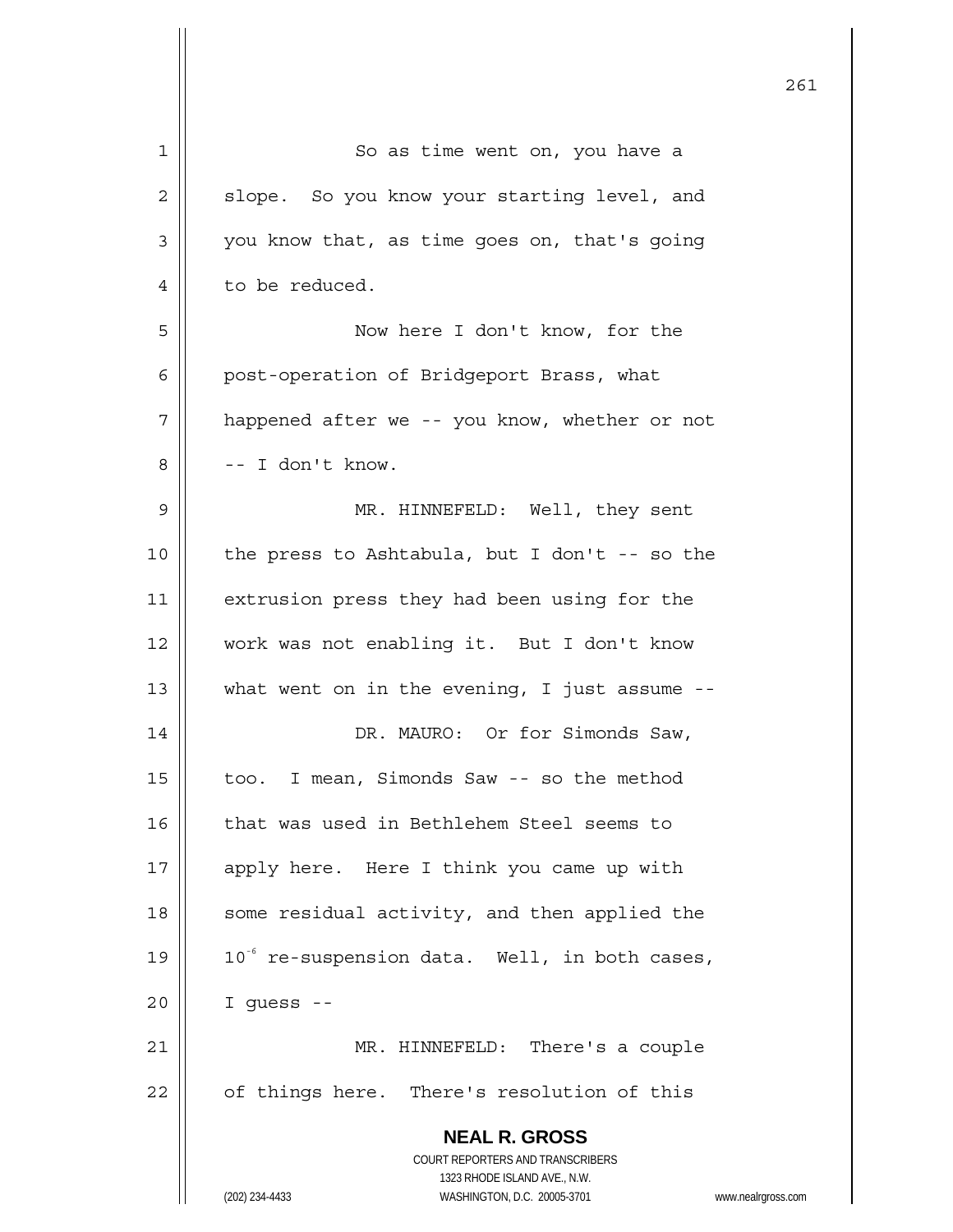| $\mathbf 1$ | global issue of re-suspension, which would be                       |
|-------------|---------------------------------------------------------------------|
| 2           | a precursor to solving the specific                                 |
| 3           | application at Simonds Steel. And maybe it                          |
| 4           | will provide the specific application.                              |
| 5           | Here is the situation, this is                                      |
| 6           | what you do. I mean, that sounds to me like                         |
| 7           | this is certainly dependent upon the                                |
| 8           | universal or the over-arching issue under                           |
| 9           | suspension.                                                         |
| 10          | And the solution may be at the                                      |
| 11          | range, you know, based on the conditions,                           |
| 12          | this is what you do at that point would be                          |
| 13          | the appropriate application to this, which                          |
| 14          | would be another -- you know, that would be                         |
| 15          | subject to individual, site-specific                                |
| 16          | considerations. Until, you know, until that                         |
| 17          | is kind of put to bed, I think, or kind of                          |
| 18          | this won't go anywhere until we have kind of                        |
| 19          | a universal or a large --                                           |
|             |                                                                     |
| 20          | DR. MAURO: I think OTIB-0070 is                                     |
| 21          | the home for --                                                     |
| 22          | MR. HINNEFELD: Yes. And I think                                     |
|             | <b>NEAL R. GROSS</b>                                                |
|             | COURT REPORTERS AND TRANSCRIBERS<br>1323 RHODE ISLAND AVE., N.W.    |
|             | (202) 234-4433<br>WASHINGTON, D.C. 20005-3701<br>www.nealrgross.com |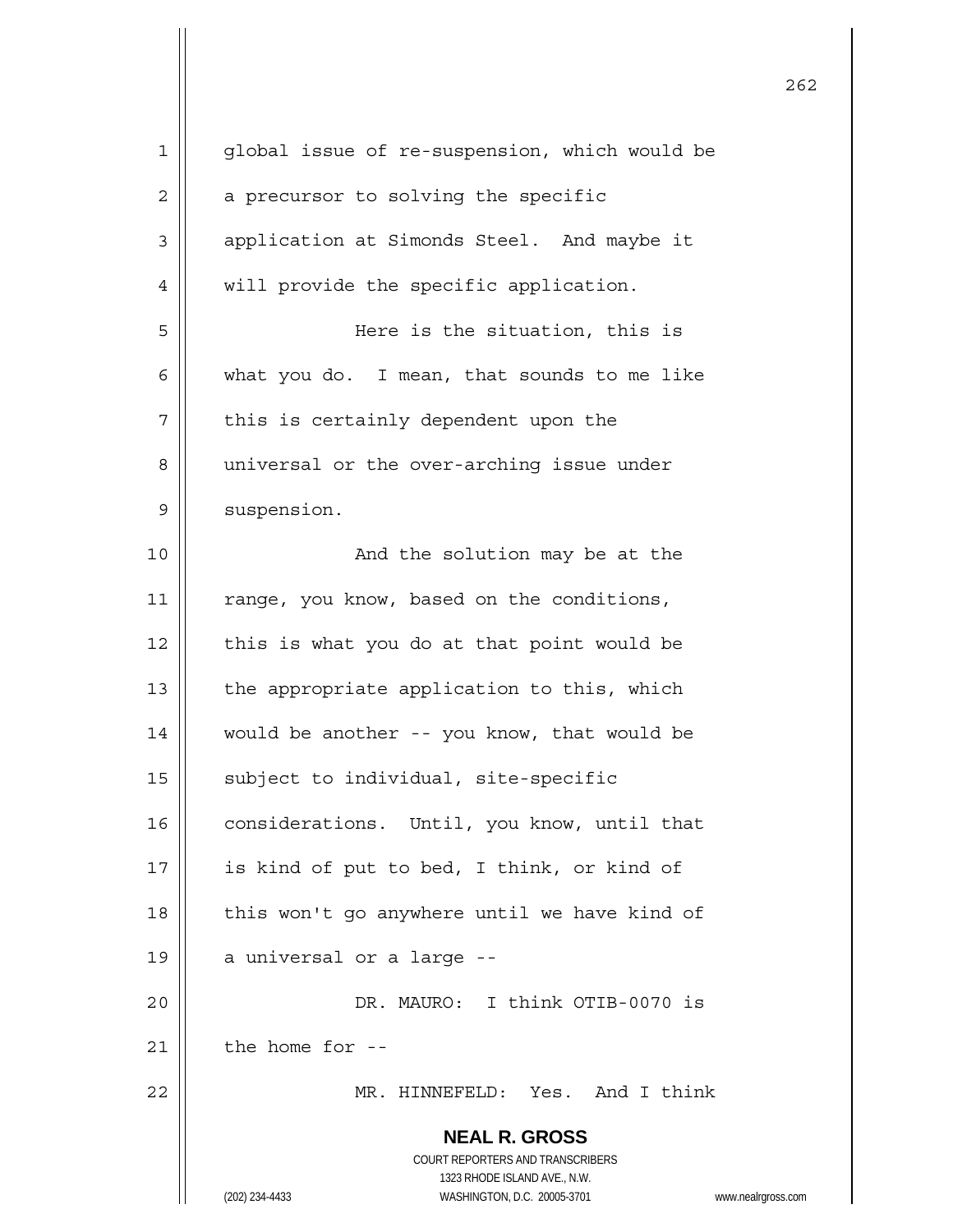**NEAL R. GROSS** COURT REPORTERS AND TRANSCRIBERS 1323 RHODE ISLAND AVE., N.W. (202) 234-4433 WASHINGTON, D.C. 20005-3701 www.nealrgross.com <u>263</u> 1 2 3 4 5 6 7 8 9 10 11 12 13 14 15 16 17 18 19 20 21 22 that's Jim's point, too, is that's where that discussion should occur. CHAIRMAN GRIFFON: But the other side of it, I have as an action for you guys to further consider the initial finding for -- MR. HINNEFELD: Yes. I read that, right. CHAIRMAN GRIFFON: Okay. MR. HINNEFELD: Well, the first thing I've got to do is figure out the sources of both numbers, because I just don't know. CHAIRMAN GRIFFON: Now, I haven't put that in the procedures workgroup in the past. NIOSH is developing a response to the re-suspension issue. Is that an official decision that we've made, deciding that it's going to go in TIB-70 discussions, and it's going to be rolled into that or -- I haven't put that in the past, because we've had this ongoing, as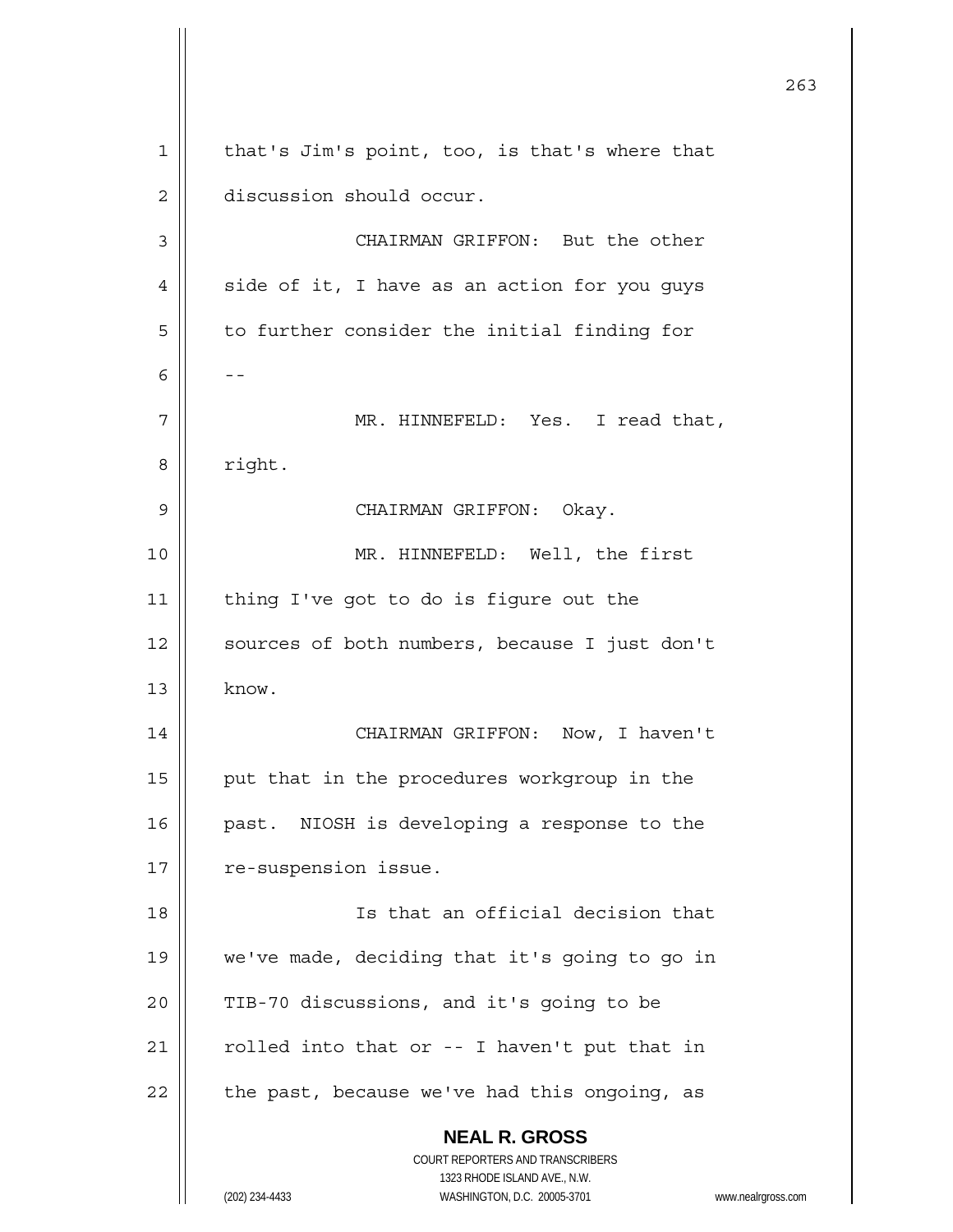1

| $\overline{c}$ | MR. HINNEFELD: Well yesterday's                                                                                                                                 |
|----------------|-----------------------------------------------------------------------------------------------------------------------------------------------------------------|
| 3              | meeting was BB, appendix BB, and TIB 70. Is                                                                                                                     |
| 4              | that right?                                                                                                                                                     |
| 5              | DR. MAURO: No. Any issues                                                                                                                                       |
| 6              | related to residual period, where you're                                                                                                                        |
| 7              | dealing with external exposure to surfaces,                                                                                                                     |
| 8              | contaminated and re-suspended inhalation of                                                                                                                     |
| 9              | material is a -- OTIB-0070 is here now. And                                                                                                                     |
| 10             | it addresses that, and it's different than                                                                                                                      |
| 11             | what's been done historically at other sites,                                                                                                                   |
| 12             | and other sites affected.                                                                                                                                       |
| 13             | But now you've got OTIB-0070.<br>And                                                                                                                            |
| 14             | we are engaged in a discussion on issues                                                                                                                        |
| 15             | related to OTIB-0070.                                                                                                                                           |
| 16             | In my mind, once all the OTIB-0070                                                                                                                              |
| $17$           | issues are resolved, I'm going to say,                                                                                                                          |
| 18             | everybody agrees, this is the right way to                                                                                                                      |
| 19             | I think that's the method that should be<br>qo.                                                                                                                 |
| 20             | applied universally to all the --                                                                                                                               |
| 21             | MR. HINNEFELD: Yes. That would                                                                                                                                  |
| 22             | be my way of thinking, and so this is caught                                                                                                                    |
|                | <b>NEAL R. GROSS</b><br>COURT REPORTERS AND TRANSCRIBERS<br>1323 RHODE ISLAND AVE., N.W.<br>(202) 234-4433<br>WASHINGTON, D.C. 20005-3701<br>www.nealrgross.com |
|                |                                                                                                                                                                 |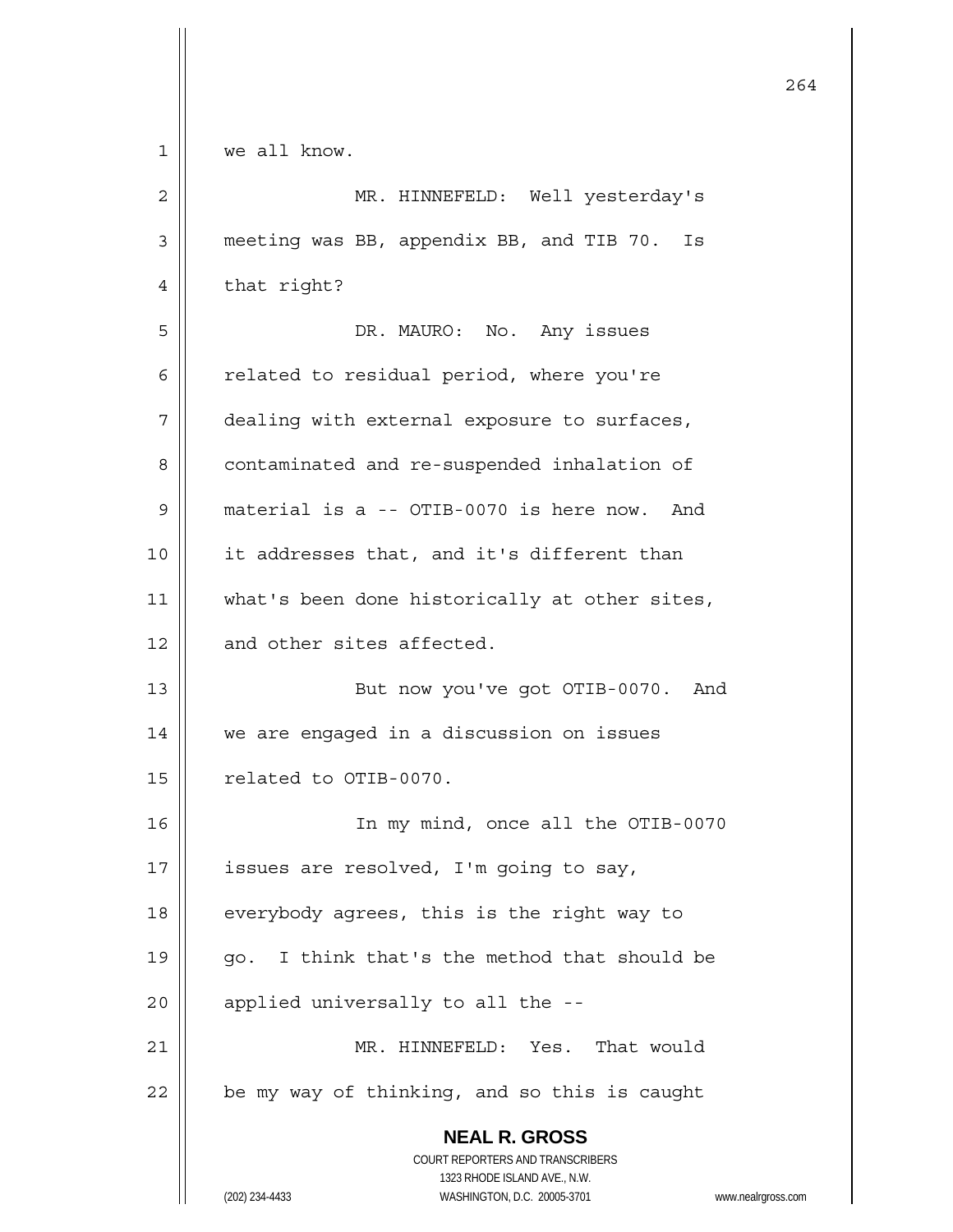**NEAL R. GROSS** COURT REPORTERS AND TRANSCRIBERS 1323 RHODE ISLAND AVE., N.W. (202) 234-4433 WASHINGTON, D.C. 20005-3701 www.nealrgross.com <u>265</u> 1 2 3 4 5 6 7 8 9 10 11 12 13 14 15 16 17 18 19 20 21 22 up in that, or -- DR. MAURO: It's caught up in that. MR. HINNEFELD: -- the issue solution. CHAIRMAN GRIFFON: So right now, since, without going back and changing all the last other matrices from white paper to TIB 70, I'm going to leave it as white paper, but if you guys come back saying, this has been addressed in TIB 70, then all those follow-ups will go away on this, on our matrices. All right? Just maybe verify that with Jim, or whoever. DR. MAURO: Now, that's 150.1 you just talked about? CHAIRMAN GRIFFON: Yes. DR. MAURO: Do you want to move on to 150.2? CHAIRMAN GRIFFON: Yes. DR. MAURO: Okay. 150.2 is ingestion, and I'm happy to say that the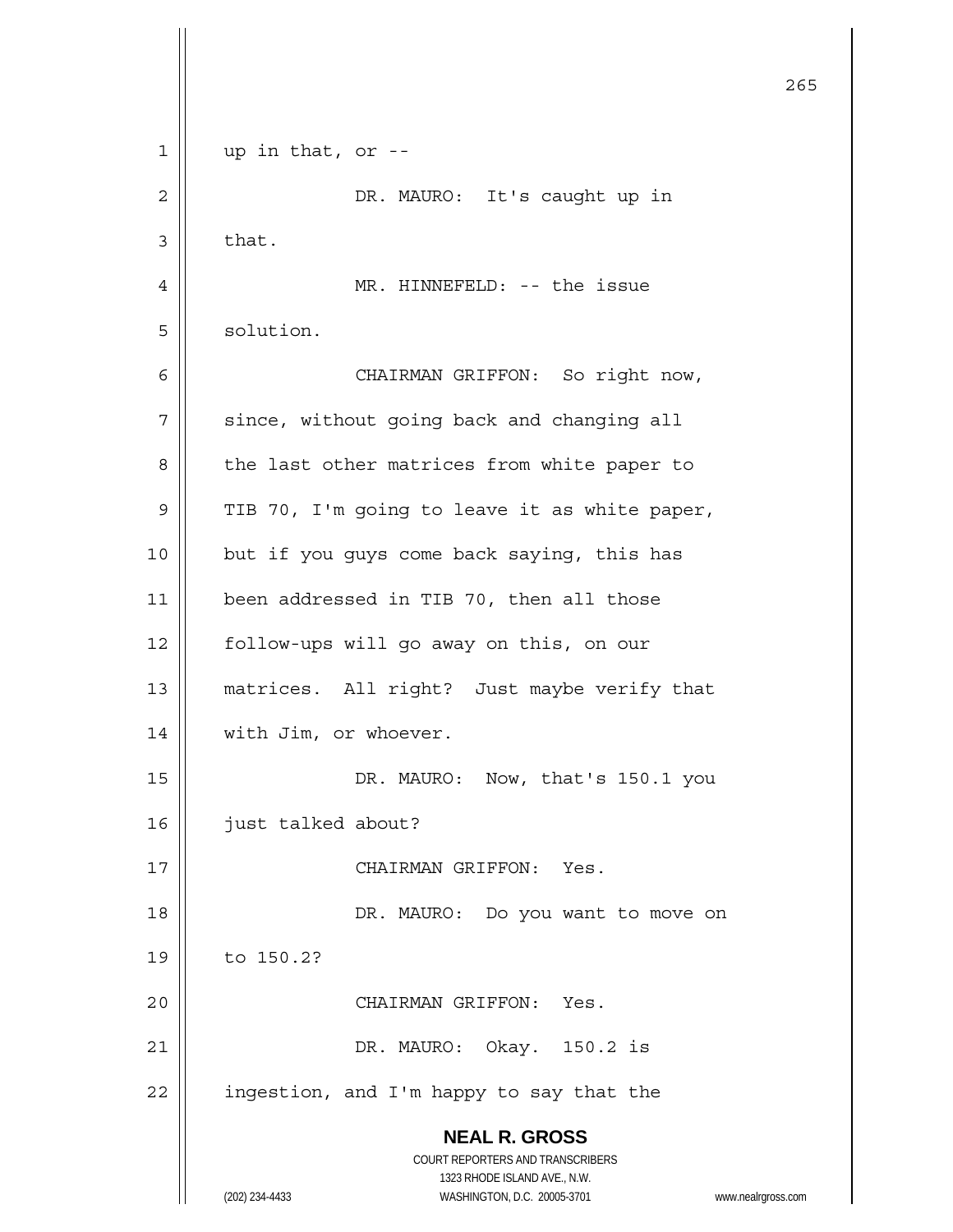| $\mathbf{1}$ | ingestion problem is solved. I don't know                                                |
|--------------|------------------------------------------------------------------------------------------|
| 2            | who was here yesterday, but for the longest                                              |
| 3            | time, there has been a fundamental                                                       |
| 4            | disagreement between SC&A and NIOSH on how do                                            |
| 5            | you model inadvertent ingestion.                                                         |
| 6            | SC&A has been operating, you know,                                                       |
| 7            | based on reviewing OTIB-009 and digging into                                             |
| 8            | its literature as best we can, which is the                                              |
| 9            | generic protocol for ingestion, we thought                                               |
| 10           | that fundamental to that method was the                                                  |
| 11           | assumption that the default ingestion rate                                               |
| 12           | for hand-to-mouth activity, for sandwiches                                               |
| 13           | that might get contaminated, was 0.5                                                     |
| 14           | milligrams per day, as being the quantity                                                |
| 15           | that's ingested. And we took exception to                                                |
| 16           | that for a number of reasons.                                                            |
| 17           | One, the EPA for inadvertent                                                             |
| 18           | ingestion recommends 50 milligrams per day                                               |
| 19           | for an adult. NCRP 123 recommends 100                                                    |
| 20           | milligrams per day. And Jim has pointed out                                              |
| 21           | on a number of occasions that both of those                                              |
| 22           | -- when you go into the literature that's                                                |
|              | <b>NEAL R. GROSS</b><br>COURT REPORTERS AND TRANSCRIBERS<br>1323 RHODE ISLAND AVE., N.W. |
|              | (202) 234-4433<br>WASHINGTON, D.C. 20005-3701<br><b>WWW</b>                              |

(202) 234-4433 WASHINGTON, D.C. 20005-3701 www.nealrgross.com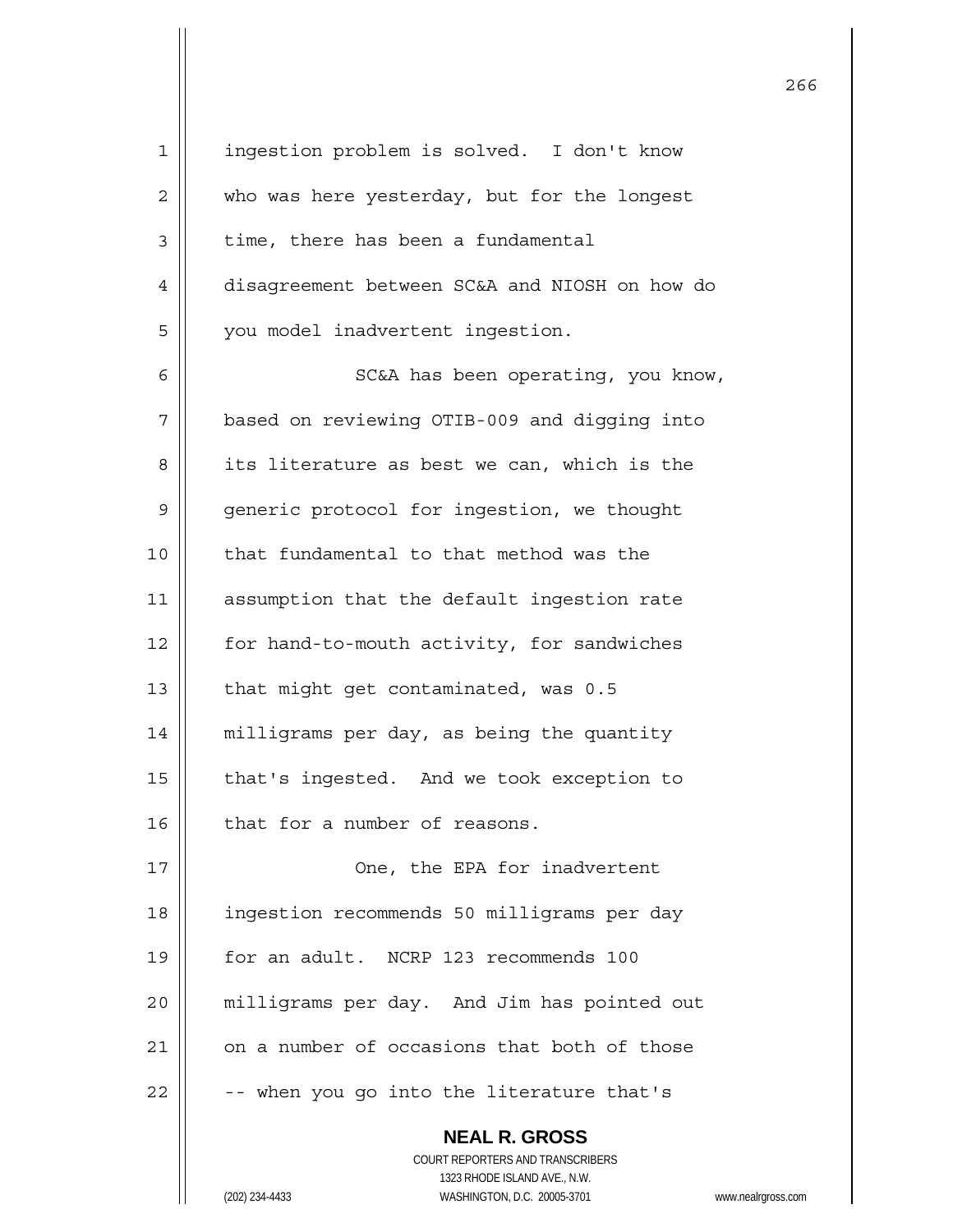| 1              | behind that, we find that is very poor. And                         |
|----------------|---------------------------------------------------------------------|
| 2              | I would agree with him. In other words, the                         |
| $\mathfrak{Z}$ | way in which they came to the 15 to 100.                            |
| 4              | Even though it's become universal,                                  |
| 5              | because everywhere you look, that's what                            |
| 6              | people use as a default value, Jim has                              |
| 7              | elected not to adopt that, and to go with 0.5                       |
| 8              | milligrams per days. No, no, I'm sorry. Jim                         |
| 9              | has elected not to do that and to do                                |
| 10             | something else. I did it again, right? I'm                          |
| 11             | glad you caught me -- and is doing something                        |
|                |                                                                     |
| 12             | else.                                                               |
| 13             | I thought that something else was                                   |
| 14             | 0.5 milligrams per day because we've tracked                        |
| 15             | down the literature, and we believe that he                         |
| 16             | was using RESRAD assumptions, which is 0.5                          |
| 17             | milligrams per day.                                                 |
| 18             | It turns out Jim corrected me                                       |
| 19             | yesterday. He said, no, no, no, no, no.                             |
| 20             | We're using -- and I should have realized                           |
| 21             | this -- we're using 0.2 times the                                   |
| 22             | concentration in the air as being the intake                        |
|                |                                                                     |
|                | <b>NEAL R. GROSS</b><br>COURT REPORTERS AND TRANSCRIBERS            |
|                | 1323 RHODE ISLAND AVE., N.W.                                        |
|                | (202) 234-4433<br>WASHINGTON, D.C. 20005-3701<br>www.nealrgross.com |
|                |                                                                     |

267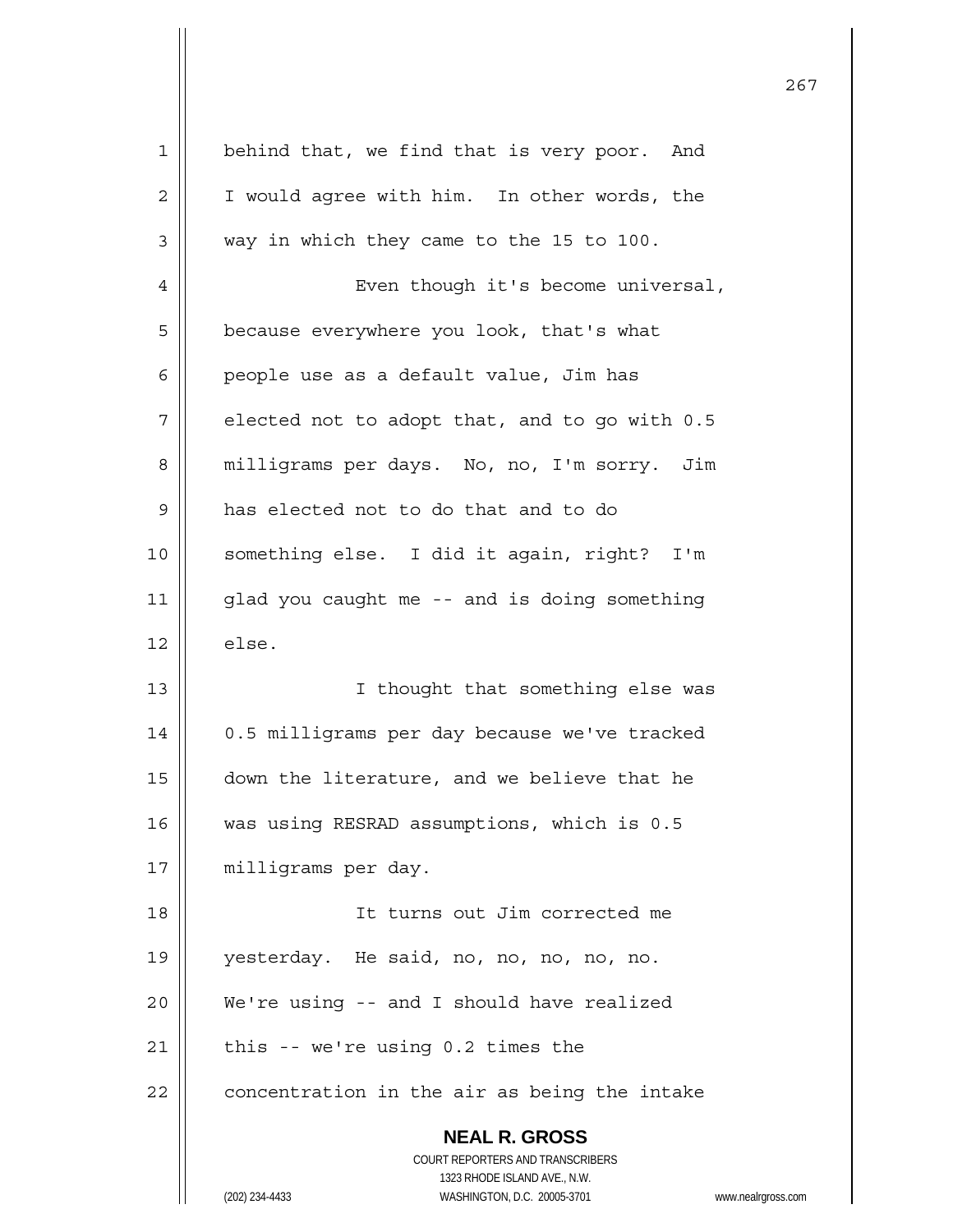| 2              | So for example, let's say you have                                                                                                                              |
|----------------|-----------------------------------------------------------------------------------------------------------------------------------------------------------------|
| 3              | five milligrams. Let's talk in milligrams.                                                                                                                      |
| $\overline{4}$ | Let's say you have five milligrams per cubic                                                                                                                    |
| 5              | meter, okay, in the air, which is, by the                                                                                                                       |
| 6              | way, a pretty high number. It's the TLD for                                                                                                                     |
| 7              | dust. But it's not that high for the early                                                                                                                      |
| 8              | days of the AWE. In fact, I think we went up                                                                                                                    |
| 9              | to the hundreds of milligrams per cubic meter                                                                                                                   |
| 10             | at Bethlehem Steel.                                                                                                                                             |
| 11             | Let's go with five. You multiply                                                                                                                                |
| 12             | that by 0.2, you get one milligram per day as                                                                                                                   |
| 13             | your ingestion rate. So in other words, your                                                                                                                    |
| 14             | method for deriving ingestion is to simply                                                                                                                      |
| 15             | take whatever the concentration is in the air                                                                                                                   |
| 16             | -- I'm using milligrams, but it could just as                                                                                                                   |
| 17             | well be Becquerels -- you multiply by 0.2,                                                                                                                      |
| 18             | and it gives you a number. 0.2 times 5 is 1.                                                                                                                    |
| 19             | You would get one milligram per day.                                                                                                                            |
| 20             | Once you get into the milligram                                                                                                                                 |
| 21             | per day numbers, that is a lot more                                                                                                                             |
| 22             | reasonable, one to ten, because you could                                                                                                                       |
|                | <b>NEAL R. GROSS</b><br>COURT REPORTERS AND TRANSCRIBERS<br>1323 RHODE ISLAND AVE., N.W.<br>(202) 234-4433<br>WASHINGTON, D.C. 20005-3701<br>www.nealrgross.com |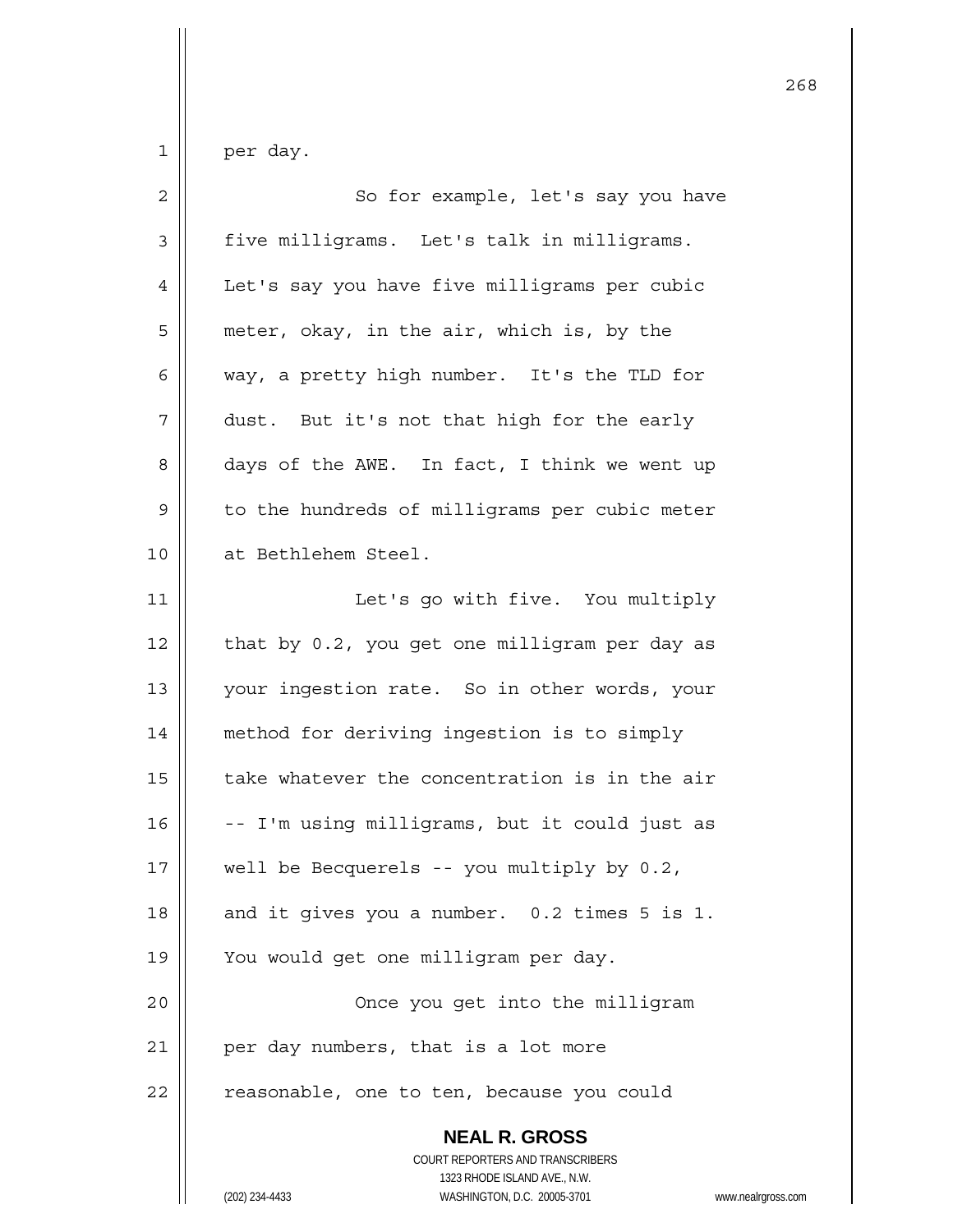**NEAL R. GROSS** COURT REPORTERS AND TRANSCRIBERS 1323 RHODE ISLAND AVE., N.W. (202) 234-4433 WASHINGTON, D.C. 20005-3701 www.nealrgross.com 1 2 3 4 5 6 7 8 9 10 11 12 13 14 15 16 17 18 19 20 21 22 easily, if you go to any of these sites and look at the airborne dust loadings that correspond to, I guess, to 100 MAC, for example, or 10 MAC, you're now in the range of multiple milligrams per day. And that's the kind of number for ingestion that I was-- CHAIRMAN GRIFFON: I thought Jim was saying yesterday that it was based on the surface contamination data that they had. DR. MAURO: Yes, but in the end, there's a whole story about this hand-to-mouth, and they're licking their hand. But what happens is what they do is, it's the 0.2 rule. You know, if it turns out -- CHAIRMAN GRIFFON: Where does this 0.2 value come from? DR. MAURO: Well, that's where they got it from. You know -- CHAIRMAN GRIFFON: I missed this part of the call, yes. DR. MAURO: It's pretty torturous.

<u>269</u>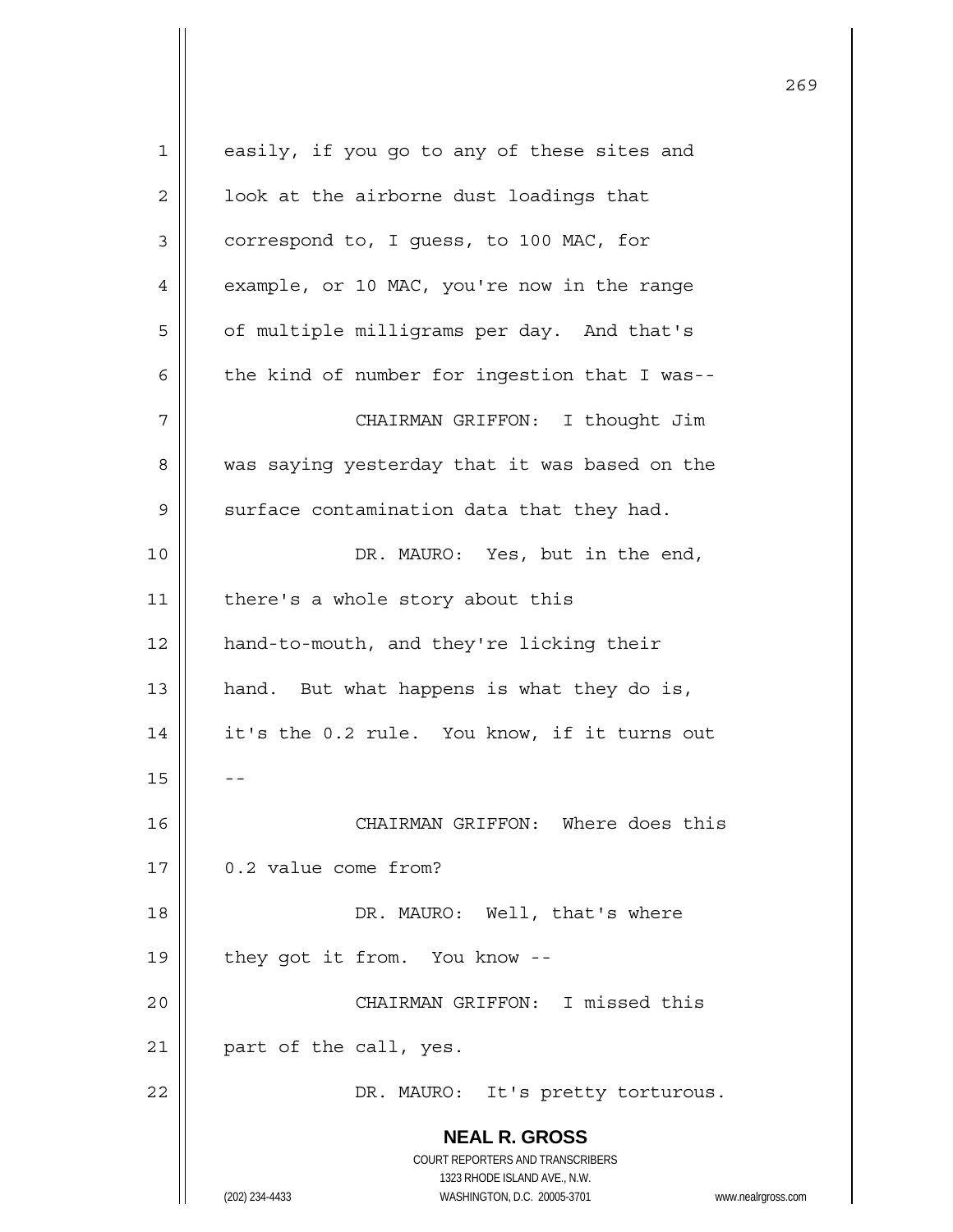| $\mathbf 1$ | In other words, it took us a while, and we got                                              |
|-------------|---------------------------------------------------------------------------------------------|
| 2           | it wrong. Trying to figure out, how did you                                                 |
| 3           | get to the 0.2 number. In other words, you                                                  |
| 4           | take the 0.2, and you multiply by the dust                                                  |
| 5           | loading. And we try to track that down.                                                     |
| 6           | And it brought us to Charlie Yu                                                             |
| 7           | and RESRAD computer code with the 0.5                                                       |
| 8           | milligrams per day. So I seized upon that.                                                  |
| 9           | I have a lot of trouble. And then, in fact,                                                 |
| 10          | we had a part where we passed around a vial                                                 |
| 11          | containing 0.5 milligrams of sand, and you                                                  |
| 12          | hardly could see it. I mean, it's almost                                                    |
| 13          | invisible, and it's almost inconceivable that                                               |
| 14          | it could be that small.                                                                     |
| 15          | Jim corrected it. He says, no.                                                              |
| 16          | We're not making that assumption. We're                                                     |
| 17          | saying -- and you know, if it's a pretty                                                    |
| 18          | dusty environment, you could get many                                                       |
| 19          | milligrams per day as being the inadvertent                                                 |
| 20          | ingestion rate.                                                                             |
| 21          | You know, this is one of those                                                              |
| 22          | areas where 0.5 was just too low, in my mind.                                               |
|             | <b>NEAL R. GROSS</b>                                                                        |
|             | COURT REPORTERS AND TRANSCRIBERS                                                            |
|             | 1323 RHODE ISLAND AVE., N.W.<br>WASHINGTON, D.C. 20005-3701<br>(202) 234-4433<br><b>WWW</b> |
|             |                                                                                             |

270

(202) 234-4433 WASHINGTON, D.C. 20005-3701 www.nealrgross.com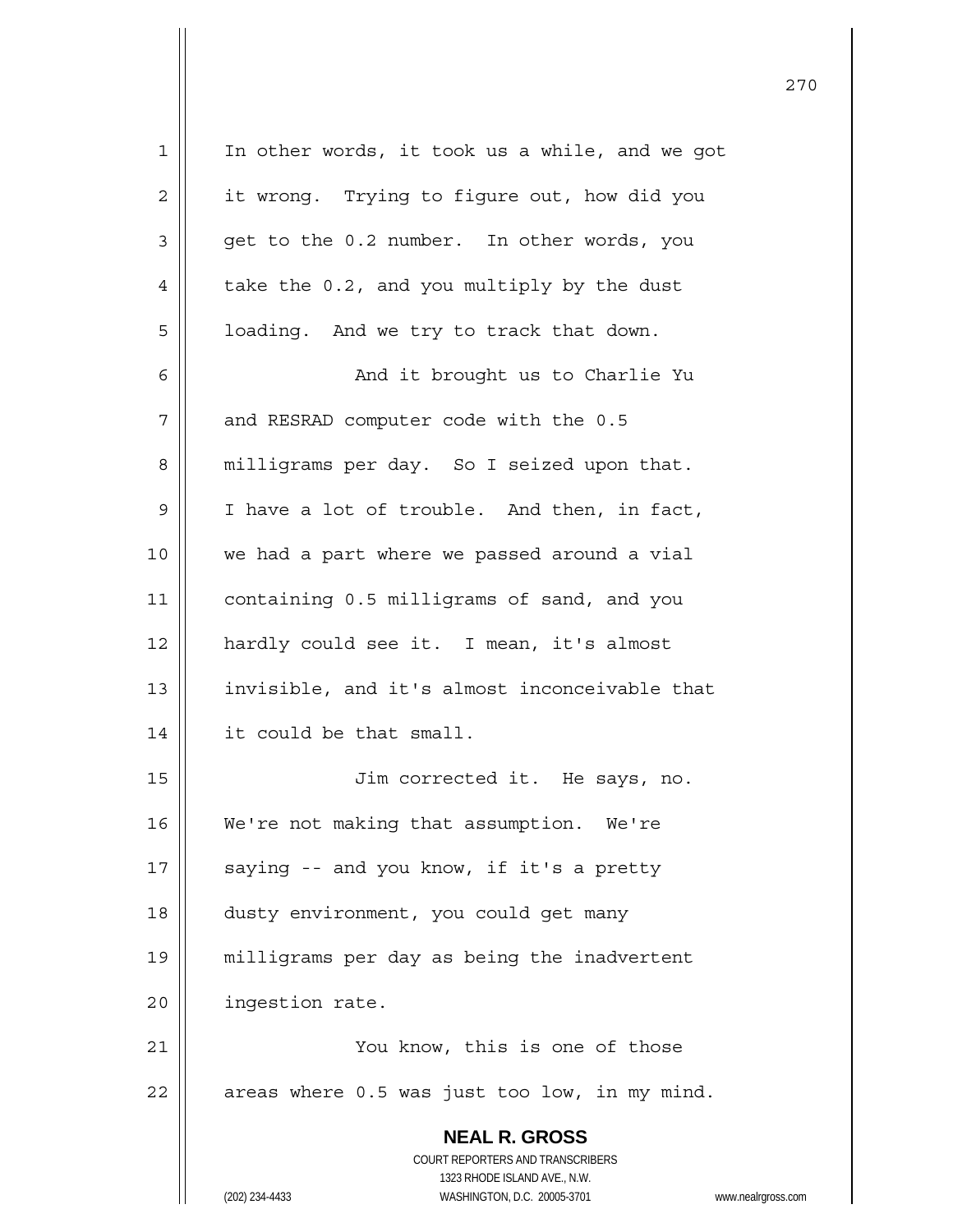| $\mathbf 1$ | Fifty was the number that I know that has                                                       |
|-------------|-------------------------------------------------------------------------------------------------|
| 2           | been the status quo for EPA.                                                                    |
| 3           | So the real number in my mind is                                                                |
| 4           | some place certainly well above 0.5, because                                                    |
| 5           | 0.5 is intuitively just too small when you                                                      |
| 6           | look at how much it is. And 50 might be too                                                     |
| 7           | high, because the literature upon which it is                                                   |
| 8           | based is flawed.                                                                                |
| 9           | Well Jim ended up coming up with                                                                |
| 10          | numbers that are on the order of maybe a few                                                    |
| 11          | to maybe ten milligrams per day, depending on                                                   |
| 12          | the dust load.                                                                                  |
| 13          | And on that basis, and my sense is                                                              |
| 14          | that this issue is closed. So the method you                                                    |
| 15          | use, have adopted for your default approach                                                     |
| 16          | across the board, because you're using it                                                       |
| 17          | universally, is you come up with an airborne                                                    |
| 18          | dust loading.                                                                                   |
| 19          | Now given we agree that the                                                                     |
| 20          | airborne dust loading is -- yes, that's a                                                       |
| 21          | good number. Using the 0.2 approach seems to                                                    |
| 22          | be $-$                                                                                          |
|             | <b>NEAL R. GROSS</b><br><b>COURT REPORTERS AND TRANSCRIBERS</b><br>1323 RHODE ISLAND AVE., N.W. |
|             | WASHINGTON, D.C. 20005-3701<br>(202) 234-4433<br>www.nealrgross.com                             |

271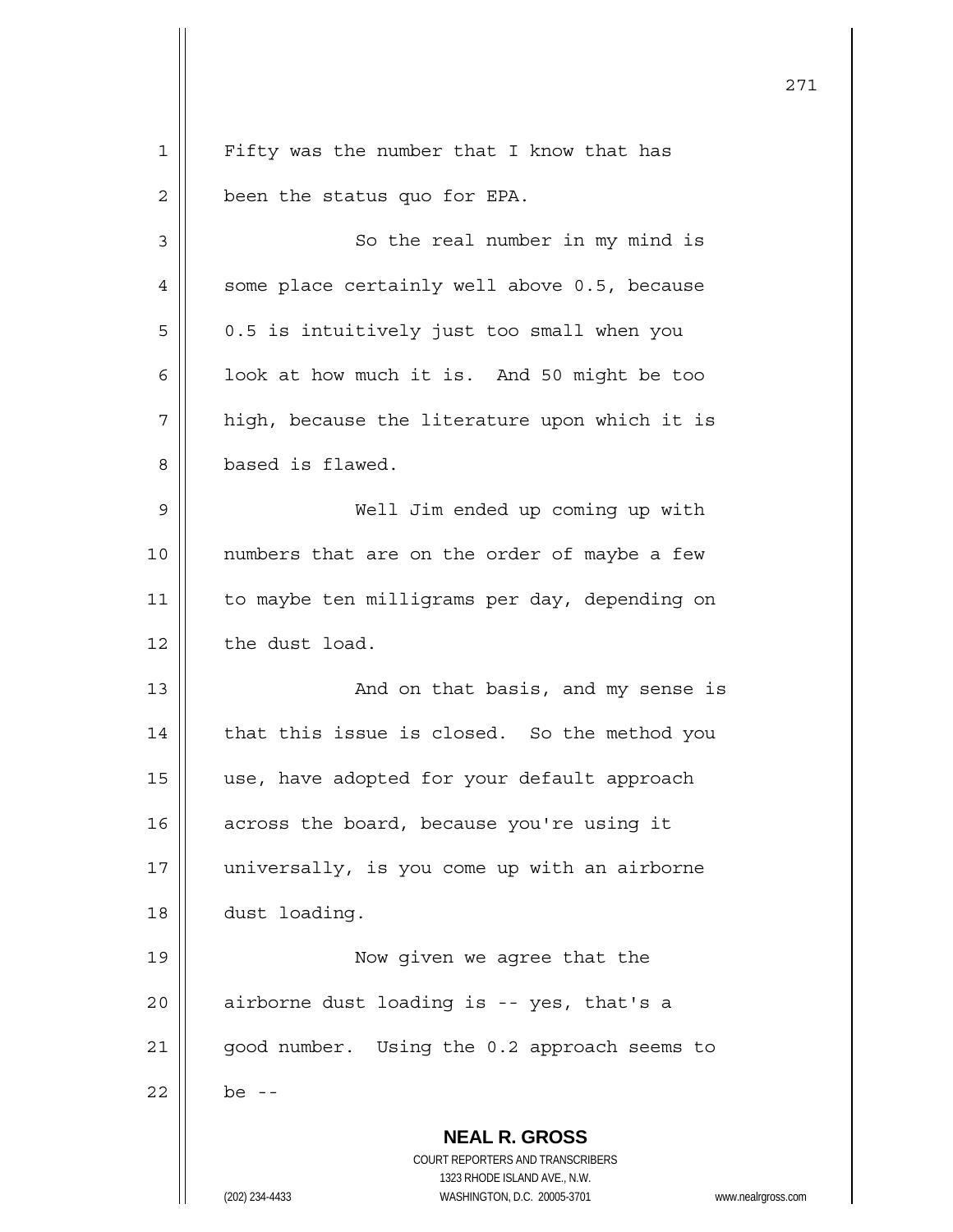**NEAL R. GROSS** COURT REPORTERS AND TRANSCRIBERS 1323 RHODE ISLAND AVE., N.W. (202) 234-4433 WASHINGTON, D.C. 20005-3701 www.nealrgross.com 272 1 2 3 4 5 6 7 8 9 10 11 12 13 14 15 16 17 18 19 20 21 22 CHAIRMAN GRIFFON: I still don't understand where the 0.2 is. It's just a number that works, or -- MR. SIEBERT: There's various conversion steps along the way. CHAIRMAN GRIFFON: It ends up this -- DR. MAURO: It ends up there. CHAIRMAN GRIFFON: Is it documented somewhere? DR. MAURO: It's in OTIB-009. CHAIRMAN GRIFFON: It is in OTIB-009, somewhere in OTIB-009? DR. MAURO: But you have to go through the literature. You have to track it down. CHAIRMAN GRIFFON: Okay. DR. MAURO: And we did that. So anyway, what I can say is, you know, based on the conversation we had yesterday, it seems that, you know, Jim made a very convincing argument that the 0.2 rule of thumb seems to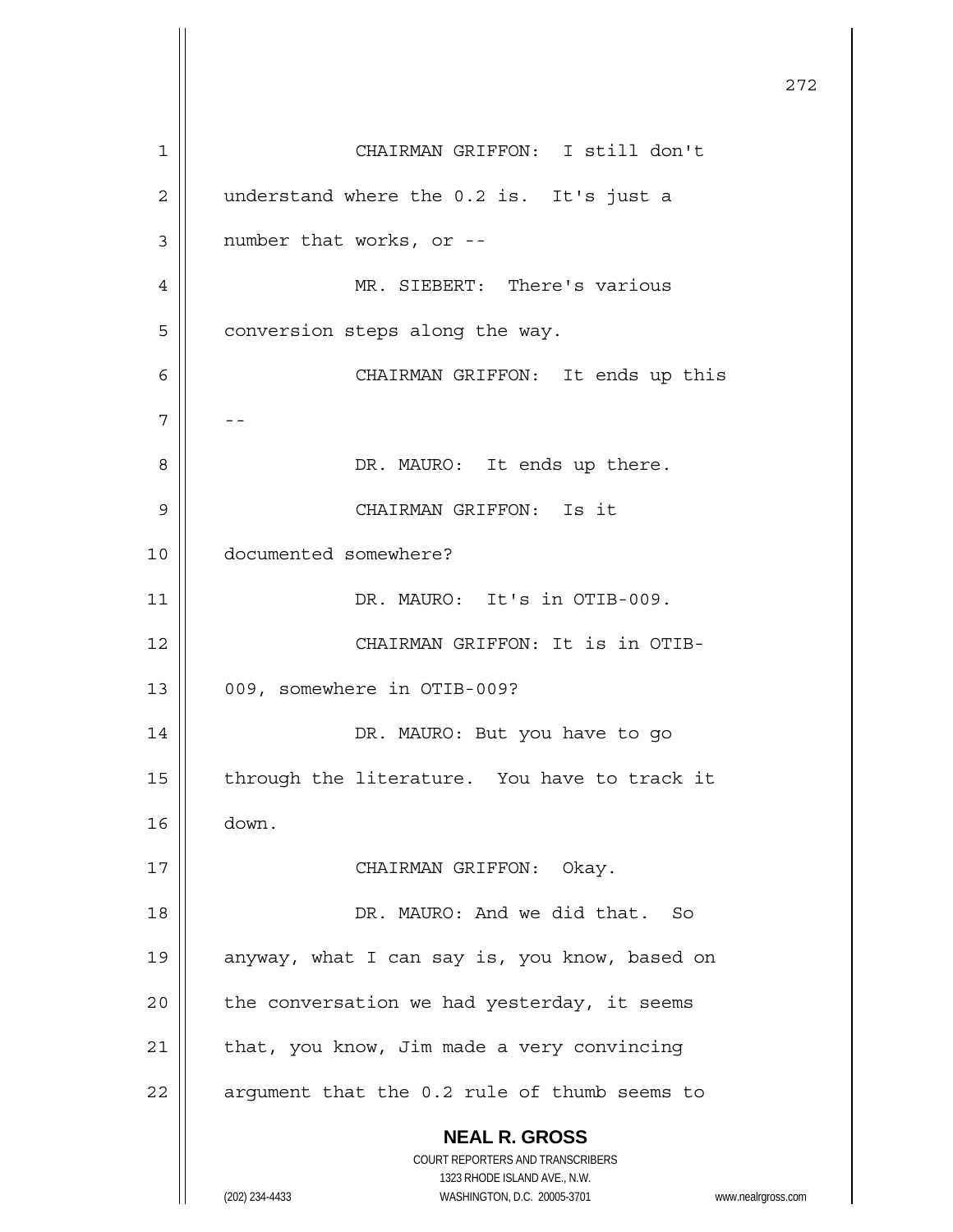**NEAL R. GROSS** COURT REPORTERS AND TRANSCRIBERS 1323 RHODE ISLAND AVE., N.W. (202) 234-4433 WASHINGTON, D.C. 20005-3701 www.nealrgross.com 273 1 2 3 4 5 6 7 8 9 10 11 12 13 14 15 16 17 18 19 20 21 22 work well. CHAIRMAN GRIFFON: And what do you do if you don't have air-monitoring data? Are you just using -- DR. MAURO: You can't do it. CHAIRMAN GRIFFON: Okay. So you have to have air monitoring. MR. SIEBERT: You have to have some estimate of the air field, or if you know what the activity -- now, if you know what the activity is on surfaces, you don't have -- CHAIRMAN GRIFFON: That's a -- MR. SIEBERT: Then you've got the re-suspension problem, which is a different issue. CHAIRMAN GRIFFON: Yes, yes. MR. SIEBERT: But you can get a value in the air, and then the 0.2 will work. DR. MAURO: And then apply it to that. CHAIRMAN GRIFFON: It will work as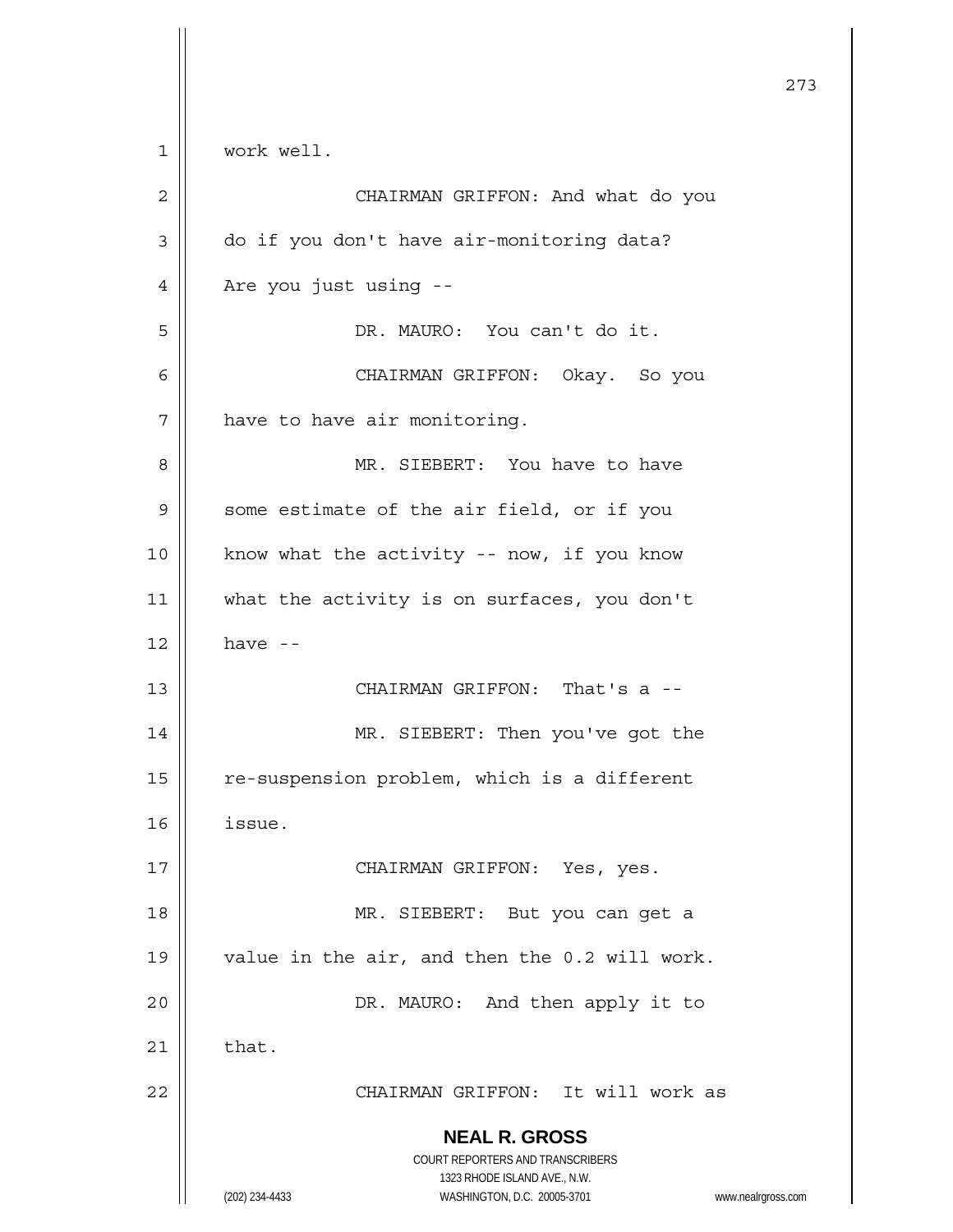| $\mathbf 1$ | long as you buy how you do the re-suspension.                           |
|-------------|-------------------------------------------------------------------------|
| 2           | DR. MAURO: Bingo. You've got it.                                        |
| 3           | So I mean, it's not all -- but I think there                            |
| 4           | is a breakthrough here. At least I would say                            |
| 5           | we are more than halfway home on the                                    |
| 6           | ingestion in terms of, if you've got good,                              |
| 7           | claimant favorable dust loading, airborne                               |
| 8           | dust loading, to me, the 0.2 rule seems to                              |
| 9           | work.                                                                   |
| 10          | Now, if you're coming up with your                                      |
| 11          | airborne dust loading using a re-suspension                             |
| 12          | factor approach, $10^{-6}$ , then we've got a                           |
| 13          | problem. It may be low by a factor of ten or                            |
| 14          | more for the reasons we have mentioned on                               |
| 15          | many occasions. And that's a generic issue                              |
| 16          | that I think everyone has agreed --                                     |
| 17          | CHAIRMAN GRIFFON: So this                                               |
| 18          | ingestion issue is no longer going to be a                              |
| 19          | white paper? You're satisfied with TIB 9, is                            |
| 20          | kind of what you're saying?                                             |
| 21          | DR. MAURO: Yes. I'm satisfied                                           |
| 22          | with the 0.2 rule.                                                      |
|             | <b>NEAL R. GROSS</b>                                                    |
|             | <b>COURT REPORTERS AND TRANSCRIBERS</b><br>1323 RHODE ISLAND AVE., N.W. |
|             | (202) 234-4433<br>WASHINGTON, D.C. 20005-3701<br>www.nealrgross.com     |

274

 $\mathsf{I}$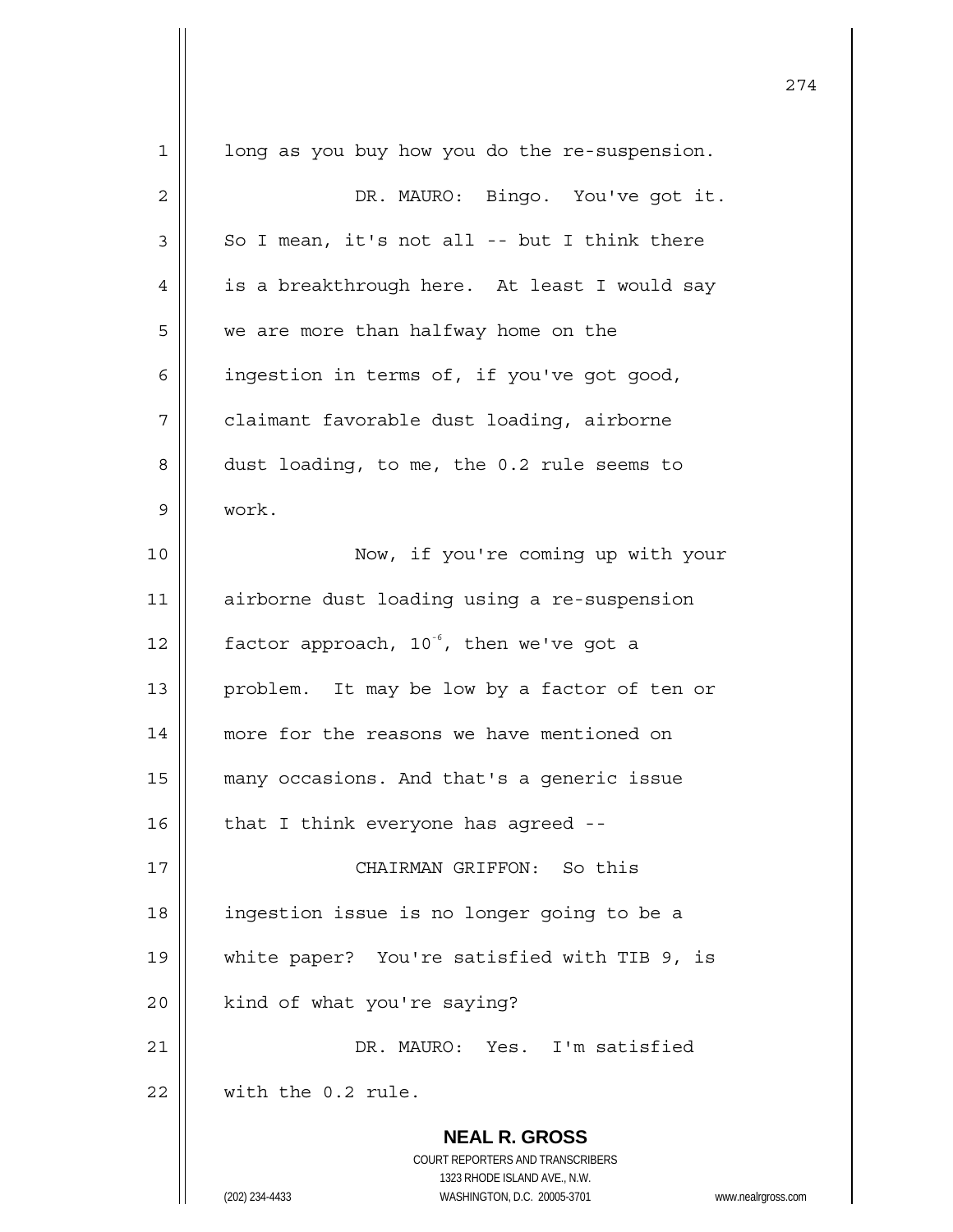|    | 275                                                                 |
|----|---------------------------------------------------------------------|
| 1  | CHAIRMAN GRIFFON: The explanation                                   |
| 2  | of TIB 9?                                                           |
| 3  | DR. MAURO: Now that I understand                                    |
| 4  | it, yes.                                                            |
| 5  | CHAIRMAN GRIFFON: But we still                                      |
| 6  | have it as waiting for a NIOSH white paper.                         |
| 7  | Is NIOSH going to provide anything on that?                         |
| 8  | or are we just going to let that go? It                             |
| 9  | comes up in every matrix from like the first                        |
| 10 | one, I think.                                                       |
| 11 | MR. HINNEFELD: I guess.                                             |
| 12 | CHAIRMAN GRIFFON: I think it                                        |
| 13 | might be worthwhile to produce something that                       |
| 14 | says -- explains better what's in TIB 9.                            |
| 15 | MR. HINNEFELD: Better than TIB 9?                                   |
| 16 | CHAIRMAN GRIFFON: Well, it just                                     |
| 17 | explains, you know, maybe lays out a sample                         |
| 18 | calculation or something that people can                            |
| 19 | follow through, because obviously if they                           |
| 20 | have trouble following it -- you know, it's                         |
| 21 | been on the public record for a while.<br>I'm                       |
| 22 | just saying, if we just dismiss it now, it                          |
|    | <b>NEAL R. GROSS</b>                                                |
|    | COURT REPORTERS AND TRANSCRIBERS<br>1323 RHODE ISLAND AVE., N.W.    |
|    | (202) 234-4433<br>WASHINGTON, D.C. 20005-3701<br>www.nealrgross.com |

 $\overline{\phantom{a}}$  $\mathbf{\mathcal{L}}$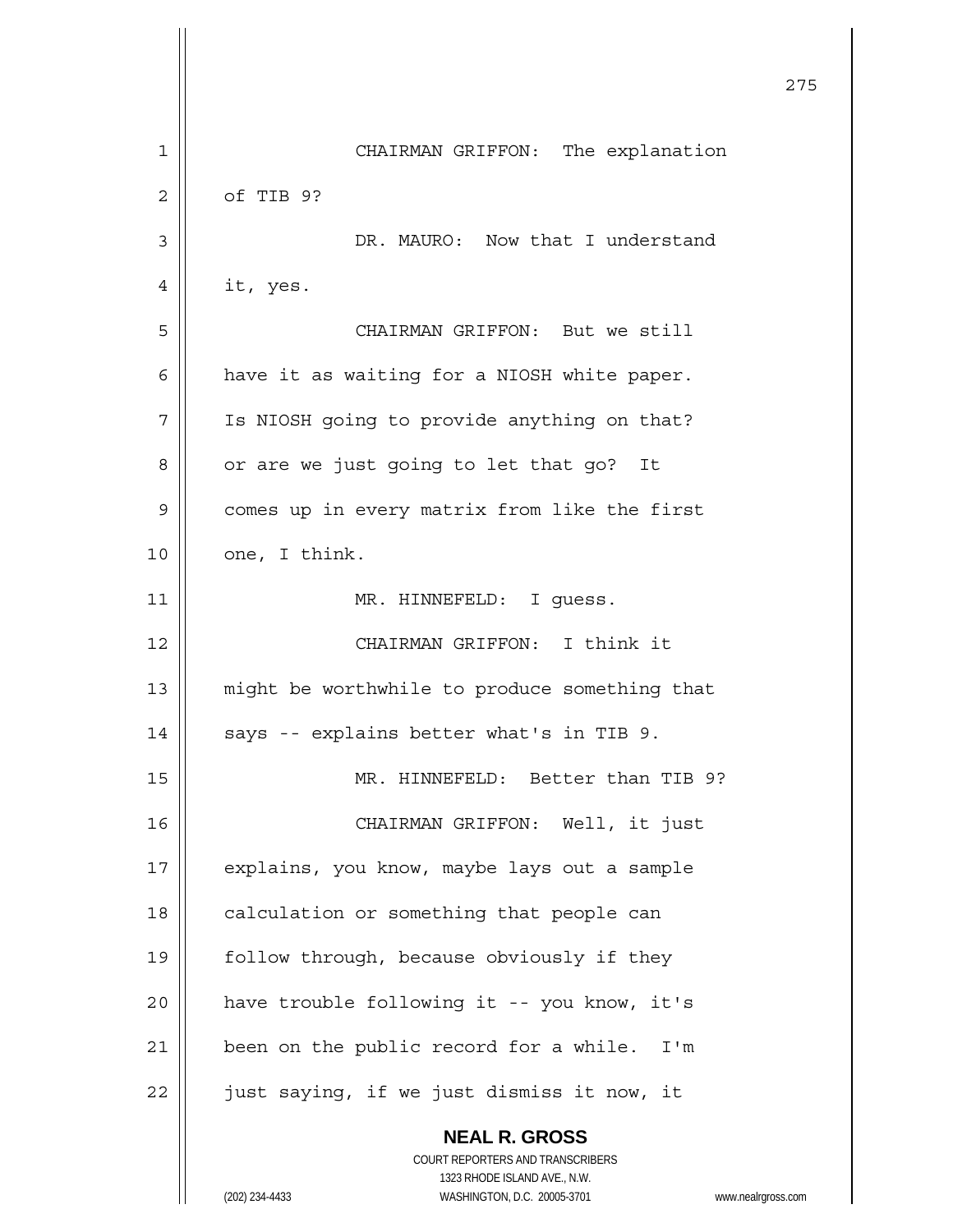**NEAL R. GROSS** COURT REPORTERS AND TRANSCRIBERS 1323 RHODE ISLAND AVE., N.W. (202) 234-4433 WASHINGTON, D.C. 20005-3701 www.nealrgross.com 276 1 2 3 4 5 6 7 8 9 10 11 12 13 14 15 16 17 18 19 20 21 22 would look funny. Is that -- MR. HINNEFELD: I'll find out. CHAIRMAN GRIFFON: Yes, understanding that SC&A seems to be fine with the bottom line at this point. So it's really just an explanation of what you're already doing, I guess, you know. MEMBER MUNN: So Mark, you want this to go where? CHAIRMAN GRIFFON: I'm saying that NIOSH is going to -- just to satisfy past actions, NIOSH is going to develop a -- we'll call it a white paper, but it's really just to explain what's in TIB 9 maybe just a little more with a sample calculation or something so that it will explain what John's just sort of outlined here. And I'm going to indicate that, you know, SC&A appears to be satisfied with this explanation, but we want it documented. That's all we're waiting on. MEMBER MUNN: Yes, yes. I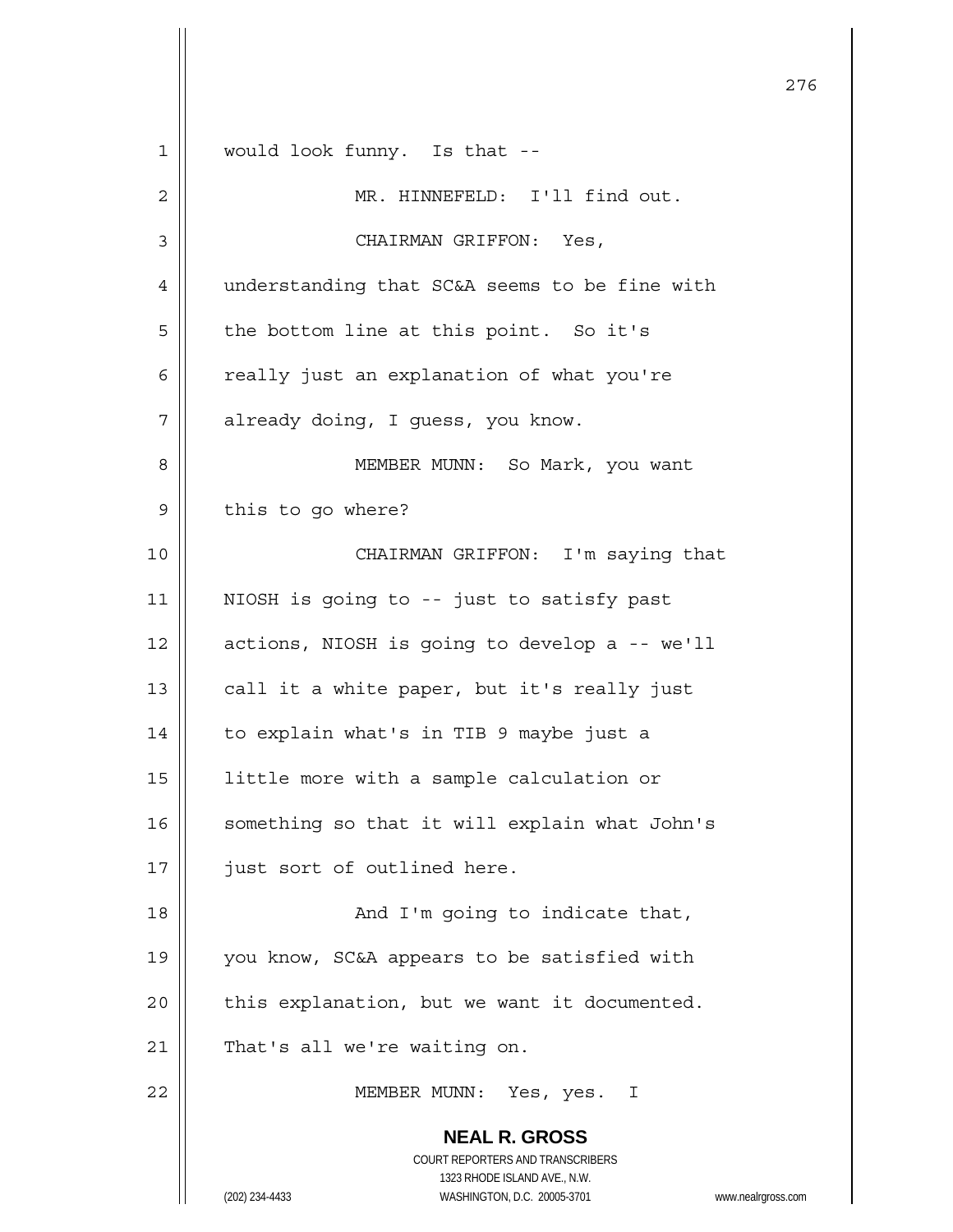1 understand.

| 2  | CHAIRMAN GRIFFON: Yes, yes.                                                                                                                                     |
|----|-----------------------------------------------------------------------------------------------------------------------------------------------------------------|
| 3  | MEMBER MUNN: I was just asking                                                                                                                                  |
| 4  | where it's going to land, what it's going to                                                                                                                    |
| 5  | be attached to so that, the next time,                                                                                                                          |
| 6  | re-suspension factors, and how many times                                                                                                                       |
| 7  | people --                                                                                                                                                       |
| 8  | CHAIRMAN GRIFFON: Right, right,                                                                                                                                 |
| 9  | right.                                                                                                                                                          |
| 10 | MEMBER MUNN: -- that comes up,                                                                                                                                  |
| 11 | which it will do within the next 24 hours for                                                                                                                   |
| 12 | sure.                                                                                                                                                           |
| 13 | CHAIRMAN GRIFFON: Yes. I've got                                                                                                                                 |
| 14 | you. I've got you.                                                                                                                                              |
| 15 | MEMBER MUNN: We know where that                                                                                                                                 |
| 16 | white paper is going to land, and we can all                                                                                                                    |
| 17 | say it in chorus.                                                                                                                                               |
| 18 | CHAIRMAN GRIFFON: Yes, I follow                                                                                                                                 |
| 19 | you.                                                                                                                                                            |
| 20 | DR. MAURO: It's important to make                                                                                                                               |
| 21 | a distinction between the re-suspension                                                                                                                         |
| 22 | factors --                                                                                                                                                      |
|    | <b>NEAL R. GROSS</b><br>COURT REPORTERS AND TRANSCRIBERS<br>1323 RHODE ISLAND AVE., N.W.<br>(202) 234-4433<br>WASHINGTON, D.C. 20005-3701<br>www.nealrgross.com |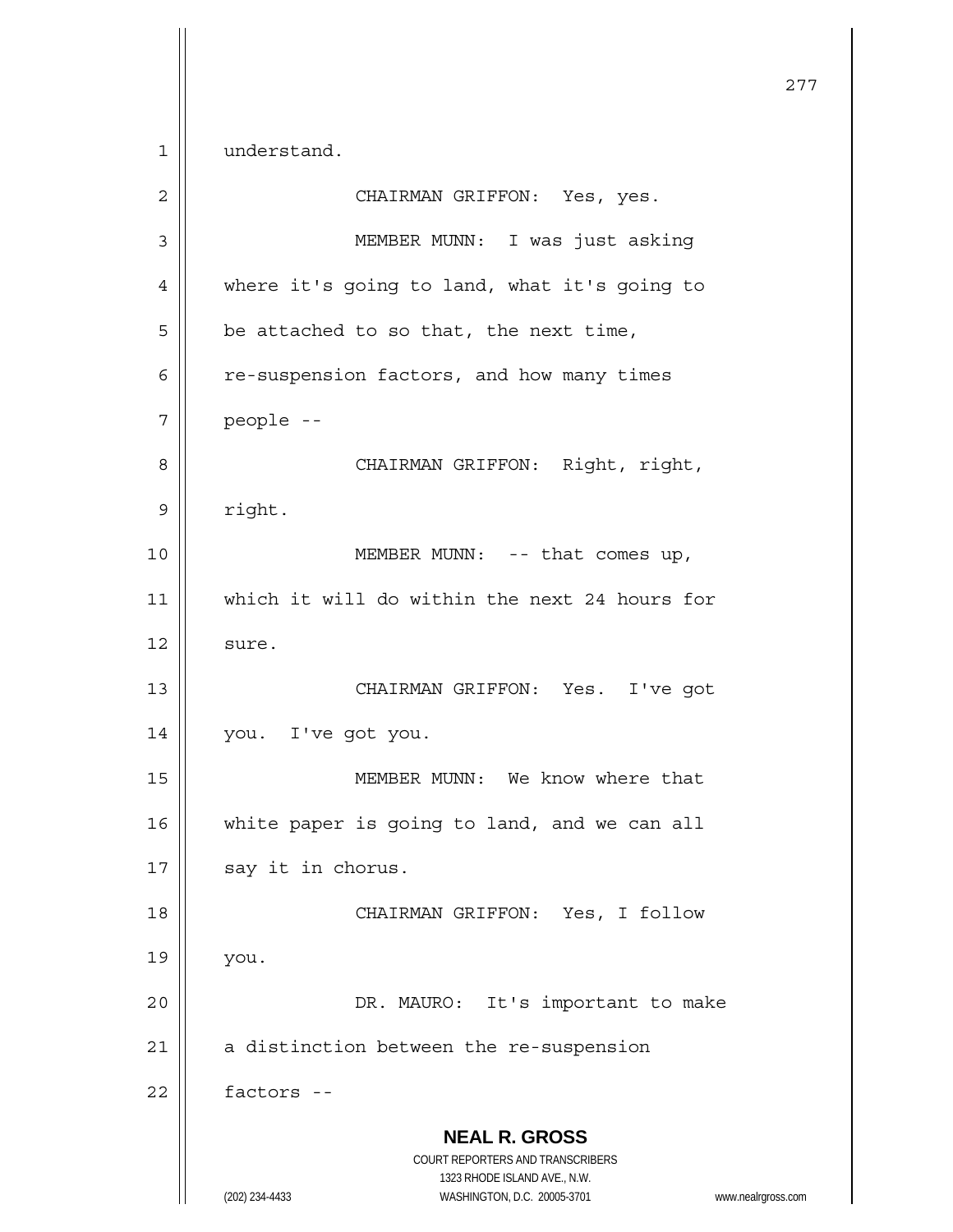**NEAL R. GROSS** COURT REPORTERS AND TRANSCRIBERS 1323 RHODE ISLAND AVE., N.W. (202) 234-4433 WASHINGTON, D.C. 20005-3701 www.nealrgross.com 278 1 2 3 4 5 6 7 8 9 10 11 12 13 14 15 16 17 18 19 20 21 22 CHAIRMAN GRIFFON: Yes. This is ingestion. DR. MAURO: -- and the ingestion. CHAIRMAN GRIFFON: This is ingestion, yes. MEMBER MUNN: Right. DR. MAURO: I think ingestion, we're almost home free. I think maybe some documentation of, no, it's not 0.5 milligrams per day. CHAIRMAN GRIFFON: Let me ask, on the procedures subcommittee, have we reviewed TIB 9? DR. MAURO: We did. CHAIRMAN GRIFFON: And was it pending this? DR. MAURO: Yes. In TIB 9, we have issues related to re-suspension factor and inadvertent ingestion. And I think we're really making some nice progress on the inadvertent ingestion. CHAIRMAN GRIFFON: So I'm going to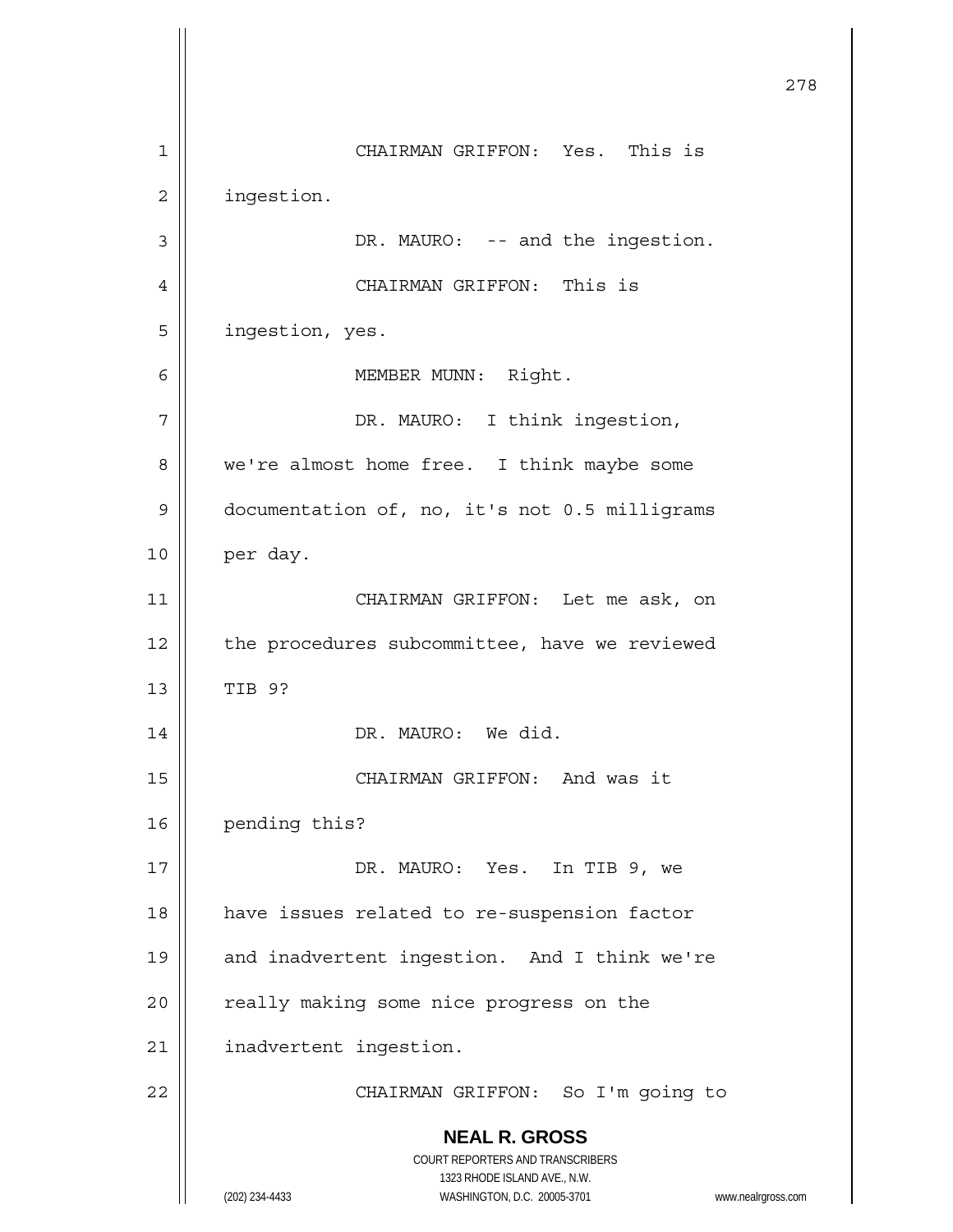|             |                                                                     | 279 |
|-------------|---------------------------------------------------------------------|-----|
| $\mathbf 1$ | say this is going to end up in your                                 |     |
| 2           | subcommittee, Wanda, to answer your question.                       |     |
| 3           | Yes.                                                                |     |
| 4           | MEMBER MUNN: Yes. I gathered                                        |     |
| 5           | this is --                                                          |     |
| 6           | CHAIRMAN GRIFFON: Right.                                            |     |
| 7           | MEMBER MUNN: -- which is one of                                     |     |
| 8           | the reasons why I'm trying to be specific                           |     |
| 9           | about words. I already know it's going to be                        |     |
| 10          | in my lap, but where in my lap.                                     |     |
| 11          | DR. MAURO: And I think it's going                                   |     |
| 12          | to be nicely trapped.                                               |     |
| 13          | CHAIRMAN GRIFFON: Related to TIB                                    |     |
| 14          | It will be a white paper. Yes.<br>9.                                |     |
| 15          | MEMBER MUNN: All right. We                                          |     |
| 16          | undoubtedly have some action item.                                  |     |
| 17          | CHAIRMAN GRIFFON: Yes.                                              |     |
| 18          | MEMBER MUNN: But given the                                          |     |
| 19          | current state of my electronics, I'm not even                       |     |
| 20          | going to try to look at it.                                         |     |
| 21          | CHAIRMAN GRIFFON: Okay. Go                                          |     |
| 22          | ahead, John. I'm sorry. I just wanted to                            |     |
|             | <b>NEAL R. GROSS</b>                                                |     |
|             | COURT REPORTERS AND TRANSCRIBERS<br>1323 RHODE ISLAND AVE., N.W.    |     |
|             | (202) 234-4433<br>WASHINGTON, D.C. 20005-3701<br>www.nealrgross.com |     |

 $\overline{\phantom{a}}$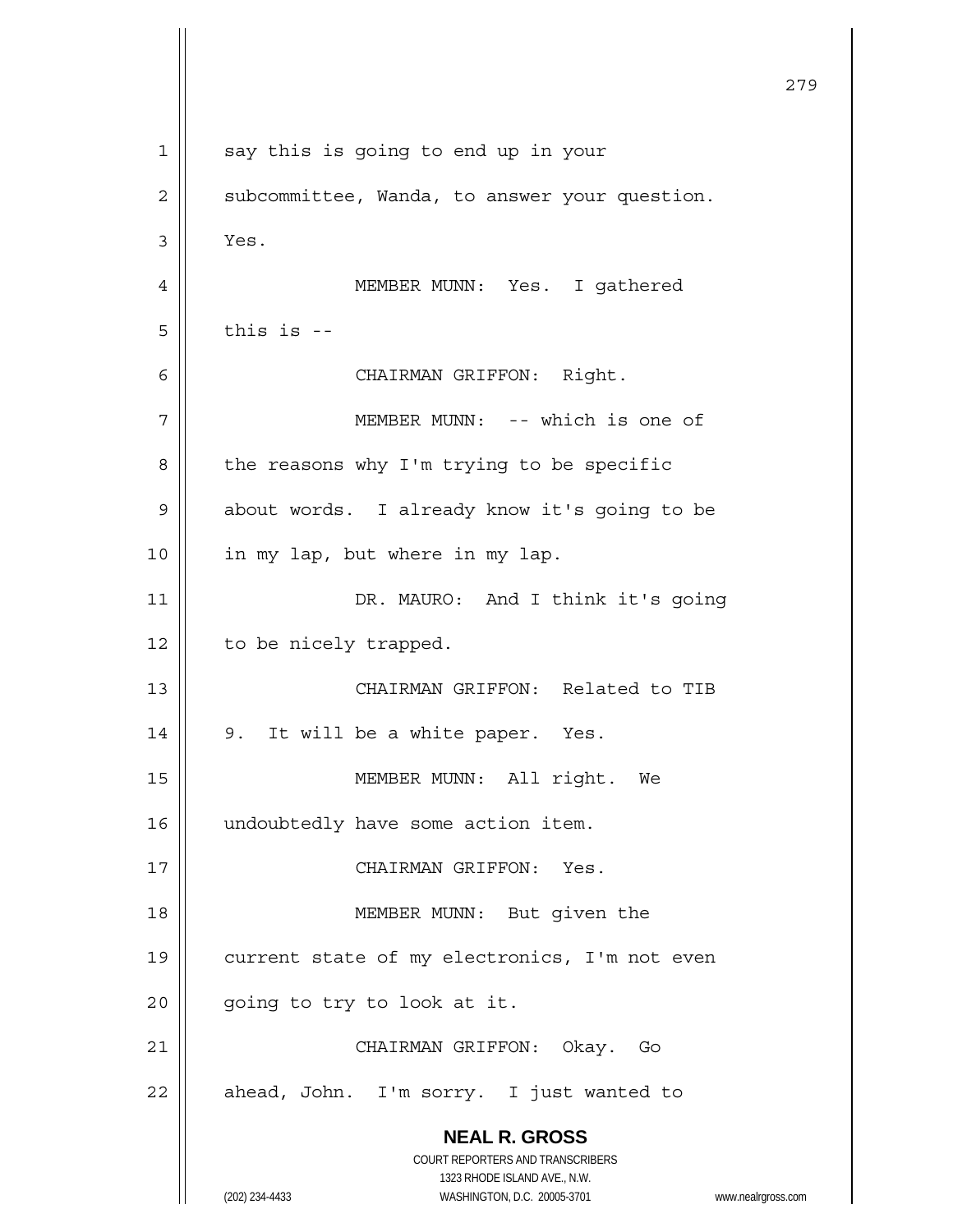|    |                                                                     | 280 |
|----|---------------------------------------------------------------------|-----|
| 1  | get that down.                                                      |     |
| 2  | DR. MAURO: We're up to -- well,                                     |     |
| 3  | it looks like that was 151 and 152.                                 |     |
| 4  | CHAIRMAN GRIFFON: Yes.                                              |     |
| 5  | DR. MAURO: That's it. Now we're                                     |     |
| 6  | up to 151. I'm not sure what 151 is. Do you                         |     |
| 7  | know what site that is?                                             |     |
| 8  | MEMBER MUNN: We are on 152.1.                                       |     |
| 9  | DR. MAURO: I see 151.1.                                             |     |
| 10 | CHAIRMAN GRIFFON: No. We are on                                     |     |
| 11 | 151.1. We were just on 150.1 and 150.2.                             |     |
| 12 | DR. MAURO: 151 is Anaconda.                                         |     |
| 13 | Okay. I've got it. Anaconda --                                      |     |
| 14 | MR. SIEBERT: You were just ahead                                    |     |
| 15 | of us.                                                              |     |
| 16 | CHAIRMAN GRIFFON: Yes.                                              |     |
| 17 | DR. MAURO: You know, somehow I                                      |     |
| 18 | had Anaconda in my head. And I read Anaconda                        |     |
| 19 | during the lunch break, and I'm ready to talk                       |     |
| 20 | about it. This was a person that was denied                         |     |
| 21 | using OTIB-004, as opposed to the Anaconda                          |     |
| 22 | site profile, because I believe the Anaconda                        |     |
|    | <b>NEAL R. GROSS</b>                                                |     |
|    | COURT REPORTERS AND TRANSCRIBERS<br>1323 RHODE ISLAND AVE., N.W.    |     |
|    | (202) 234-4433<br>WASHINGTON, D.C. 20005-3701<br>www.nealrgross.com |     |

 $\mathsf{I}$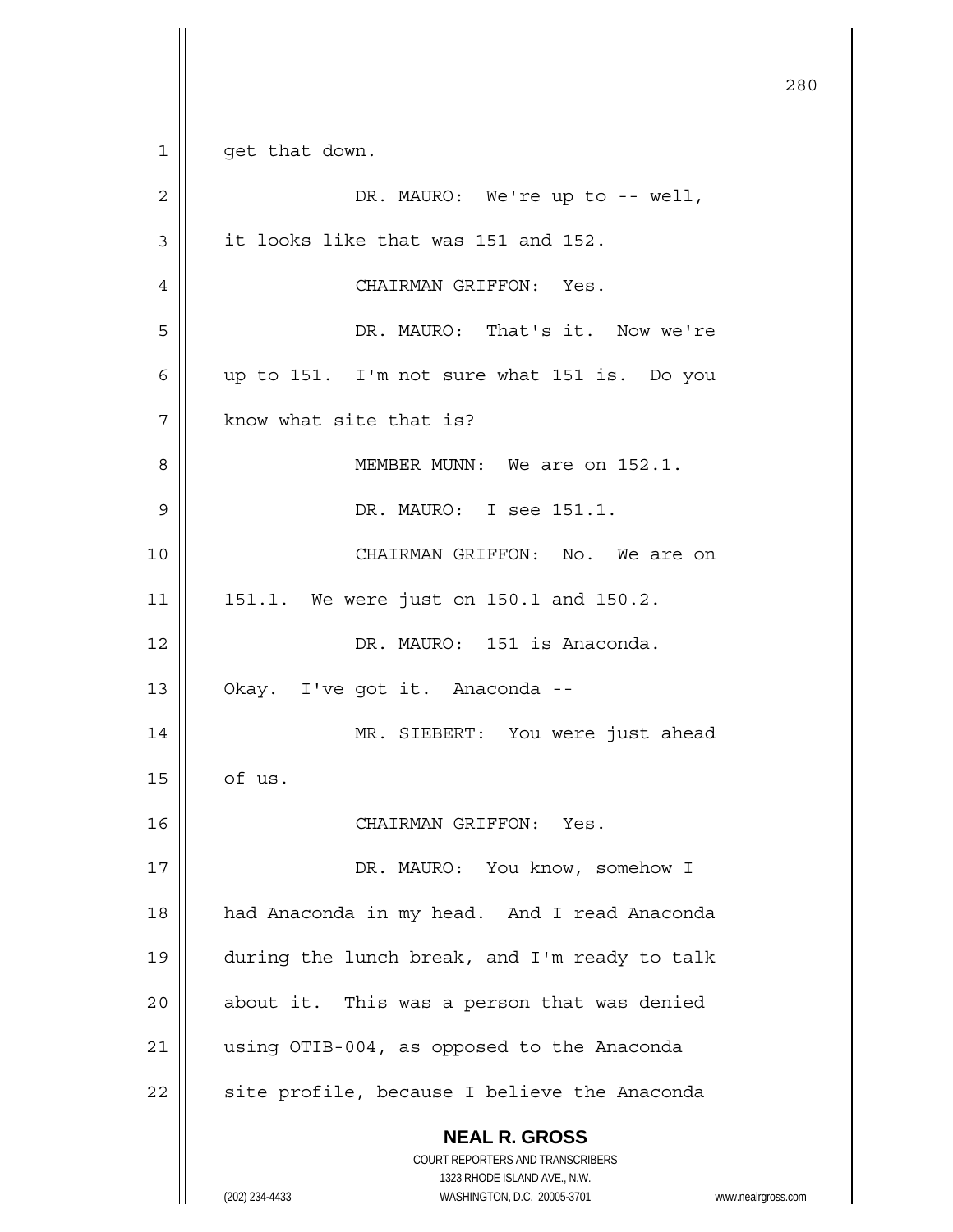**NEAL R. GROSS** COURT REPORTERS AND TRANSCRIBERS 1323 RHODE ISLAND AVE., N.W. (202) 234-4433 WASHINGTON, D.C. 20005-3701 www.nealrgross.com 281 1 2 3 4 5 6 7 8 9 10 11 12 13 14 15 16 17 18 19 20 21 22 -- I guess it's an appendix, perhaps to TBD 6000. MR. HINNEFELD: That's probably true. DR. MAURO: So I think Anaconda is an appendix of TBD 6000. It was not available to the dose reconstructors at the time. MR. SIEBERT: It was done well before that, yes. DR. MAURO: So and this was a person where you placed an upper bound using OTIB-004, and denied, which is exactly what the purpose of OTIB-004 is, to place an upper bound in denial. When we reviewed this, I think that the external exposure and internal exposure, we agree -- and I wish I had it in front of me. In other words, you basically followed OTIB-004, and we agreed that OTIB-004 is certainly bounding for external exposure, because you are assuming a person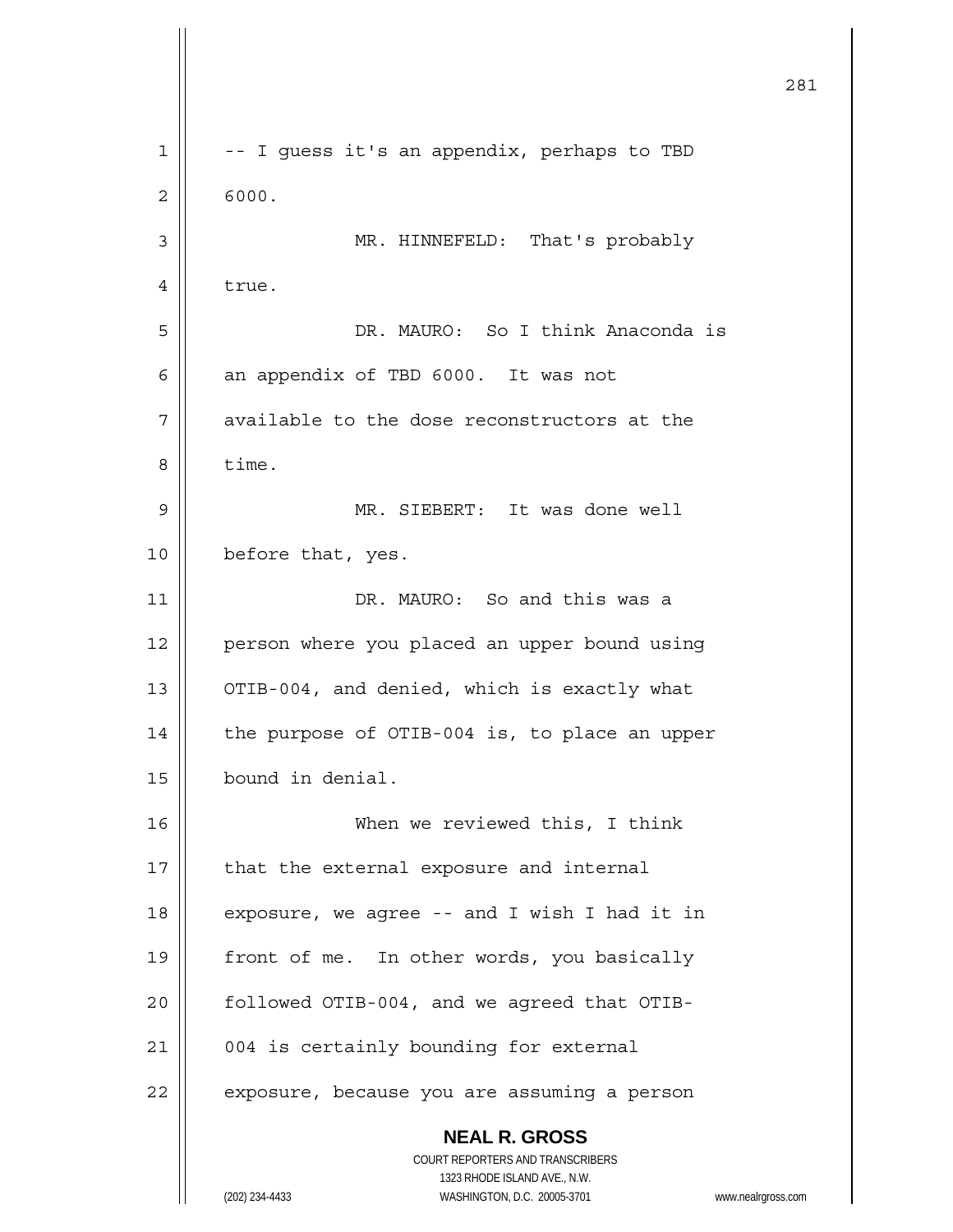| $\mathbf 1$  | is up close and personal, I think to the                                                            |
|--------------|-----------------------------------------------------------------------------------------------------|
| $\mathbf{2}$ | source, for a protracted period of time, and                                                        |
| 3            | it really places another bound on external                                                          |
| 4            | exposure.                                                                                           |
| 5            | And I believe on internal exposure                                                                  |
| 6            | you assume the person is continuously exposed                                                       |
| 7            | to 100 MAC of airborne dust loading --                                                              |
| 8            | CHAIRMAN GRIFFON: Right.                                                                            |
| 9            | DR. MAURO: -- extremely                                                                             |
| 10           | conservative. So from that point of view,                                                           |
| 11           | you certainly place an upper bound. For the                                                         |
| 12           | residual period, we're right back where we                                                          |
| 13           | started again. It's not important, though.                                                          |
| 14           | In other words, though we comment,                                                                  |
| 15           | and that's the two comments here, we have a                                                         |
| 16           | comment on exposure to surface contamination.                                                       |
| 17           | That's 51.1. And 51.2, we have a comment on                                                         |
| 18           | ingestion. The ingestion problem has gone                                                           |
| 19           | away.                                                                                               |
| 20           | The external exposure to surface                                                                    |
| 21           | contamination, you know, in our mind, it's                                                          |
| 22           | still a problem. That is, the way you come                                                          |
|              | <b>NEAL R. GROSS</b>                                                                                |
|              | <b>COURT REPORTERS AND TRANSCRIBERS</b>                                                             |
|              | 1323 RHODE ISLAND AVE., N.W.<br>(202) 234-4433<br>WASHINGTON, D.C. 20005-3701<br>www.nealrgross.com |
|              |                                                                                                     |

282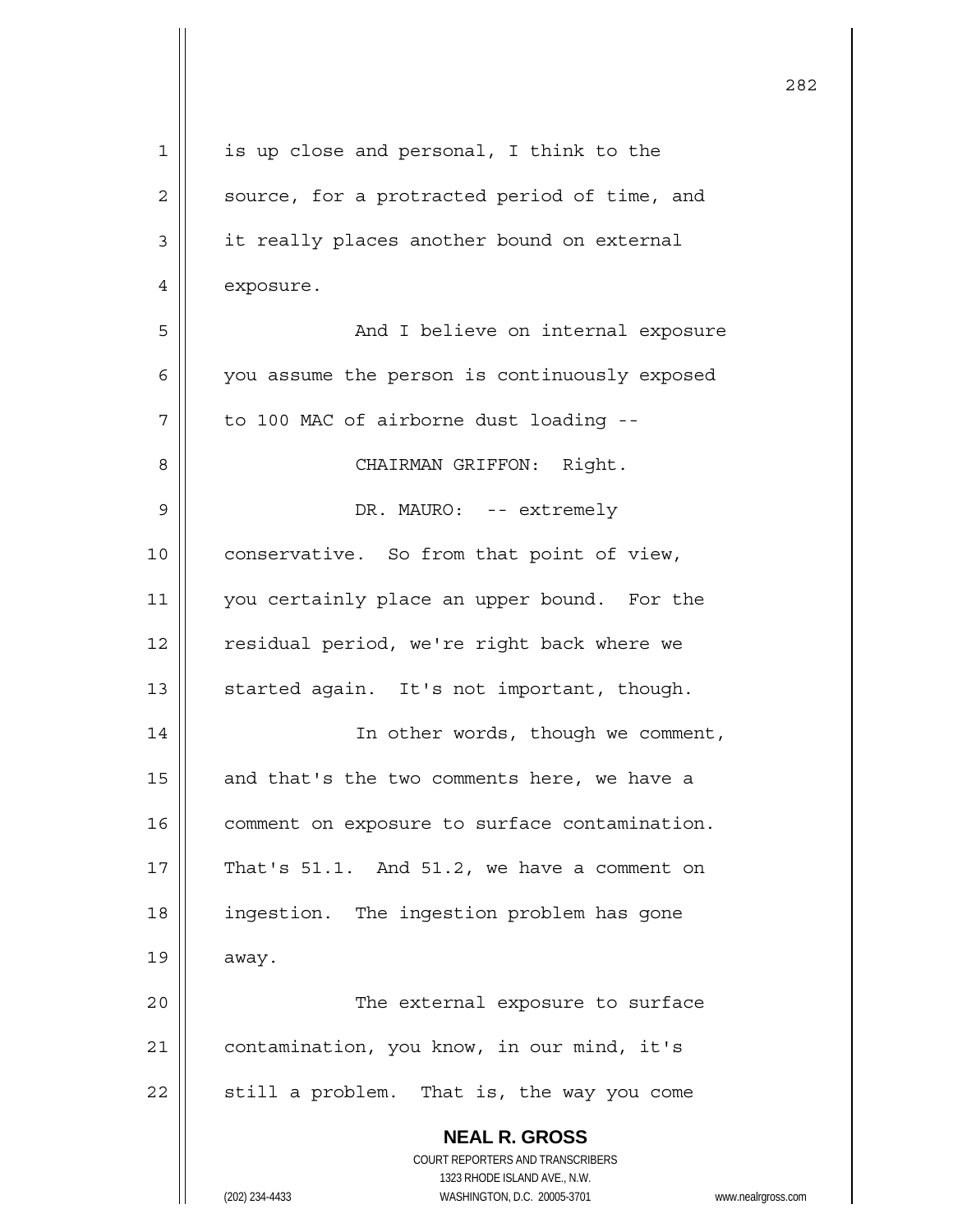**NEAL R. GROSS** COURT REPORTERS AND TRANSCRIBERS 1323 RHODE ISLAND AVE., N.W. (202) 234-4433 WASHINGTON, D.C. 20005-3701 www.nealrgross.com 1 2 3 4 5 6 7 8 9 10 11 12 13 14 15 16 17 18 19 20 21 22 to that number. But in this case, I'll say it. You know, you deny, but you know, you can really increase that pathway, let's say. It's not going to change anything. By far, the exposure from operations drives this thing. CHAIRMAN GRIFFON: All right. So we'll leave it as a finding. It won't affect this case kind of thing. DR. MAURO: Yes. 151.1 won't affect the case -- CHAIRMAN GRIFFON: Right. DR. MAURO: -- but it's still an issue that needs to be resolved. MR. HINNEFELD: Now, 151.1 I believe is the issue about how the contamination, the starting contamination -- DR. MAURO: Surface contamination. MR. HINNEFELD: -- the residual period, surface contamination, is generated --

<u>283</u>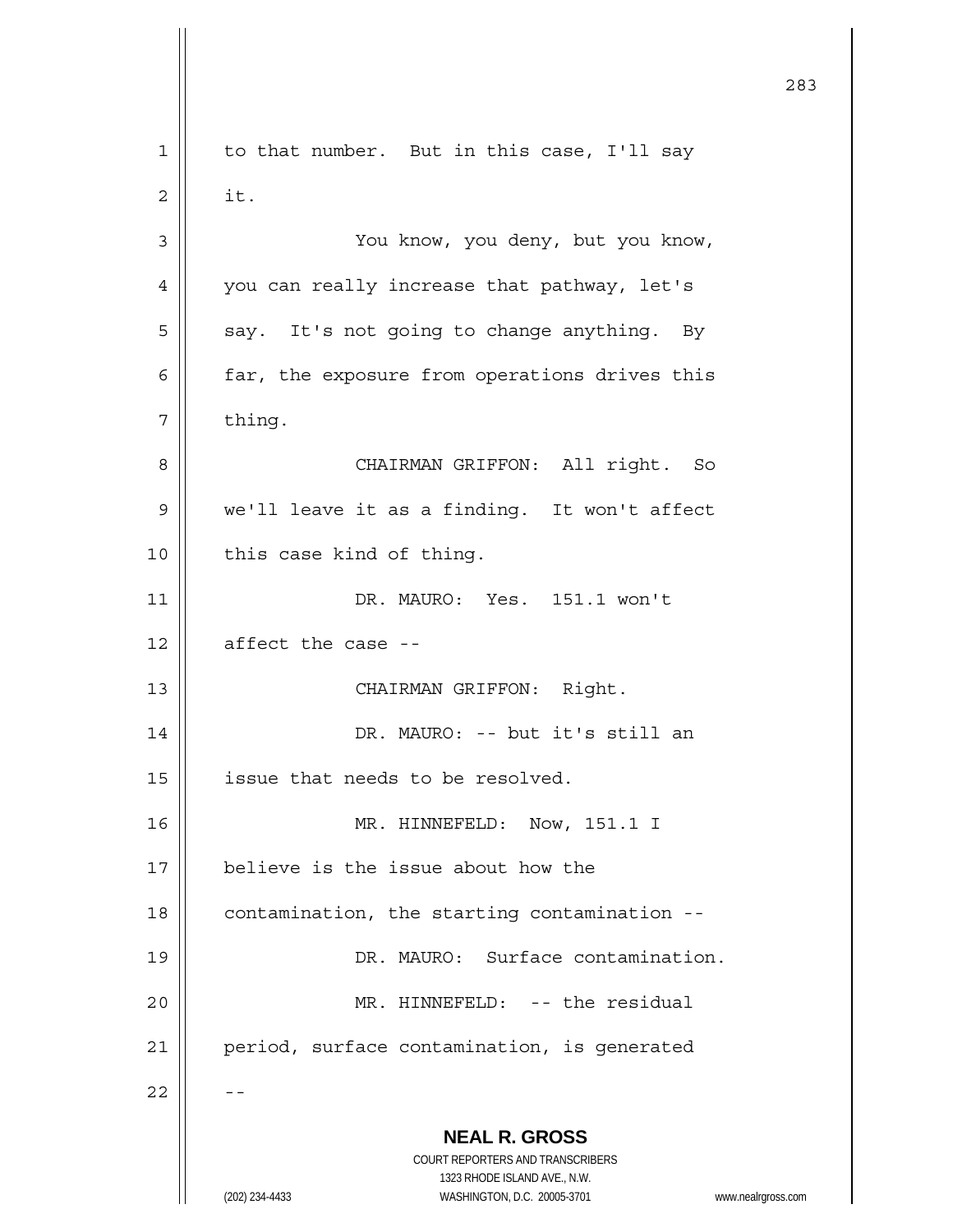|    |                                                                                                     | 284 |
|----|-----------------------------------------------------------------------------------------------------|-----|
| 1  | DR. MAURO: Is generated.                                                                            |     |
| 2  | MR. HINNEFELD: -- from the                                                                          |     |
| 3  | deposition pattern. And that's on the books                                                         |     |
| 4  | somewhere, right? Is that on a generic or                                                           |     |
| 5  | over-arching, or is that in TIB 70, or --                                                           |     |
| 6  | DR. MAURO: I think that's one of                                                                    |     |
| 7  | the steps in TIB 70.                                                                                |     |
| 8  | MR. HINNEFELD: Okay.                                                                                |     |
| 9  | DR. MAURO: It starts with that.                                                                     |     |
| 10 | That is, the thing with TIB 70 is, one of the                                                       |     |
| 11 | starting points, as you know, with the                                                              |     |
| 12 | activities on the surface, because you may                                                          |     |
| 13 | have mentioned it during operation, and now                                                         |     |
| 14 | we're into a post-operation period, and you                                                         |     |
| 15 | have to assign a slope to it, because it will                                                       |     |
| 16 | start to decline with time.                                                                         |     |
| 17 | MR. HINNEFELD: Right.                                                                               |     |
| 18 | CHAIRMAN GRIFFON: I'm not sure.                                                                     |     |
| 19 | Does TIB 70 talk about the original                                                                 |     |
| 20 | derivation of the --                                                                                |     |
| 21 | DR. MAURO: I think it gives you                                                                     |     |
| 22 | different cases. If you know this.                                                                  |     |
|    | <b>NEAL R. GROSS</b><br>COURT REPORTERS AND TRANSCRIBERS                                            |     |
|    | 1323 RHODE ISLAND AVE., N.W.<br>(202) 234-4433<br>WASHINGTON, D.C. 20005-3701<br>www.nealrgross.com |     |
|    |                                                                                                     |     |

 $\mathsf{I}$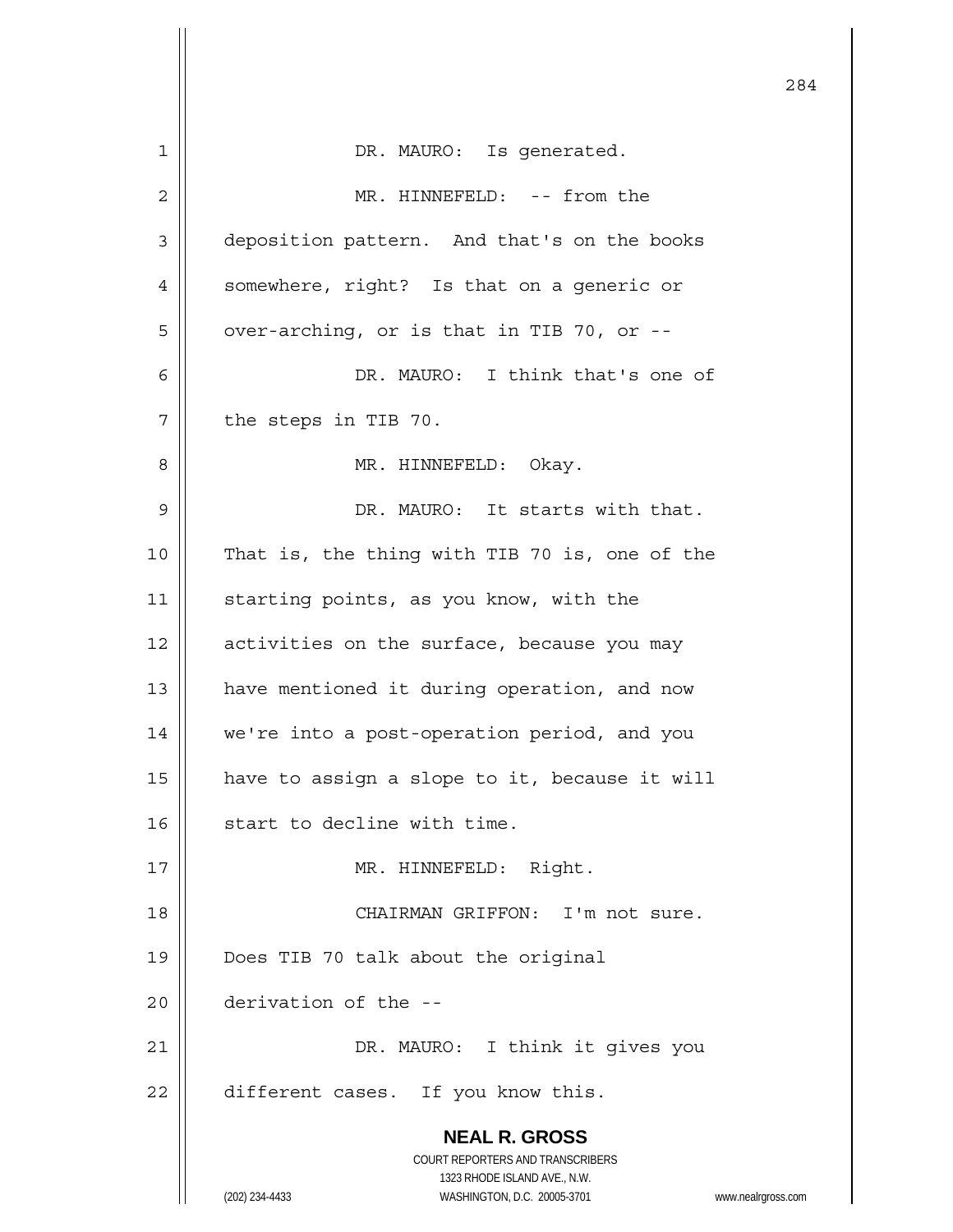**NEAL R. GROSS** COURT REPORTERS AND TRANSCRIBERS 1323 RHODE ISLAND AVE., N.W. (202) 234-4433 WASHINGTON, D.C. 20005-3701 www.nealrgross.com <u>285</u> 1 2 3 4 5 6 7 8 9 10 11 12 13 14 15 16 17 18 19 20 21 22 CHAIRMAN GRIFFON: Yes. DR. MAURO: But how you get to that, I don't think TIB 70 tells you how you can get to the -- CHAIRMAN GRIFFON: Right. I think -- DR. MAURO: Yes. That is an operational -- CHAIRMAN GRIFFON: You've got six specific -- yes. MR. HINNEFELD: This has come up, this finding about -- CHAIRMAN GRIFFON: Yes. We just had it last case, yes. MR. HINNEFELD: I mean, that seems to me like that is one broad thing to be resolved. You know, if you do it once, you know. Yes. DR. MAURO: Well, I would say when it comes to residual contamination of surfaces at AWE facilities in the early years, -- that's what I'm talking about --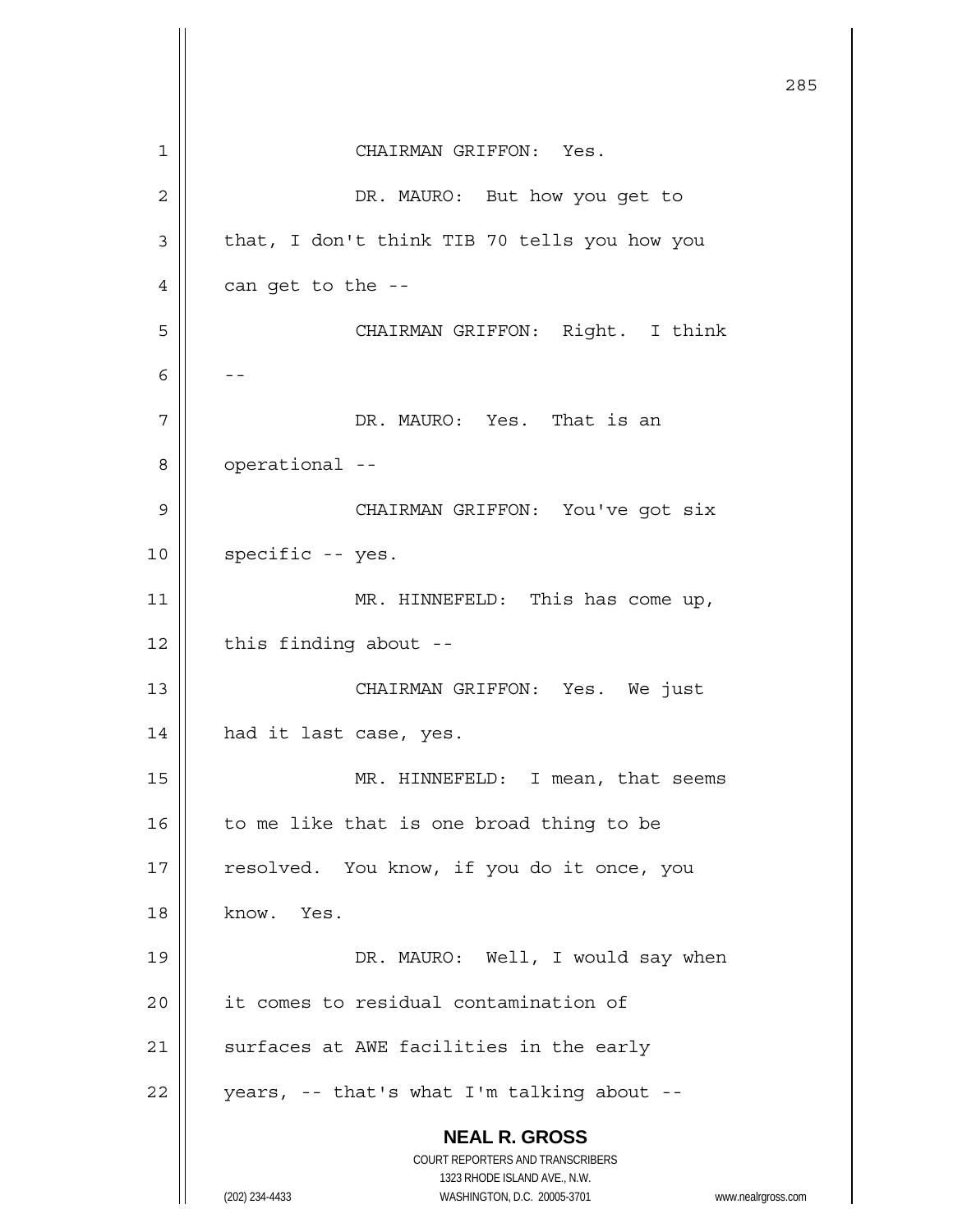**NEAL R. GROSS** COURT REPORTERS AND TRANSCRIBERS 1323 RHODE ISLAND AVE., N.W. (202) 234-4433 WASHINGTON, D.C. 20005-3701 www.nealrgross.com <u>286</u> 1 2 3 4 5 6 7 8 9 10 11 12 13 14 15 16 17 18 19 20 21 22 there has been a lot of work done between Kingsley -- MR. HINNEFELD: Oh, yes. DR. MAURO: -- and also the Adley paper. They have information on how much - and it's a lot of residual radioactivity. And there is a lot of data on that. If you were to say, "We are going to use that generic upper bound," if you look at the Adley paper, it is by far the best one. This is a report that was put out, AEC 1952. It has the citations. There is all this incredible amount of data on what it was like in a uranium-handling facility back in the late 1940s, early 1950s. They did a tremendous amount of research characterizing the airborne activities, the deposition rates on the surfaces. I think if you use that as a generic starting point, okay. We are going to assume that at the time of termination of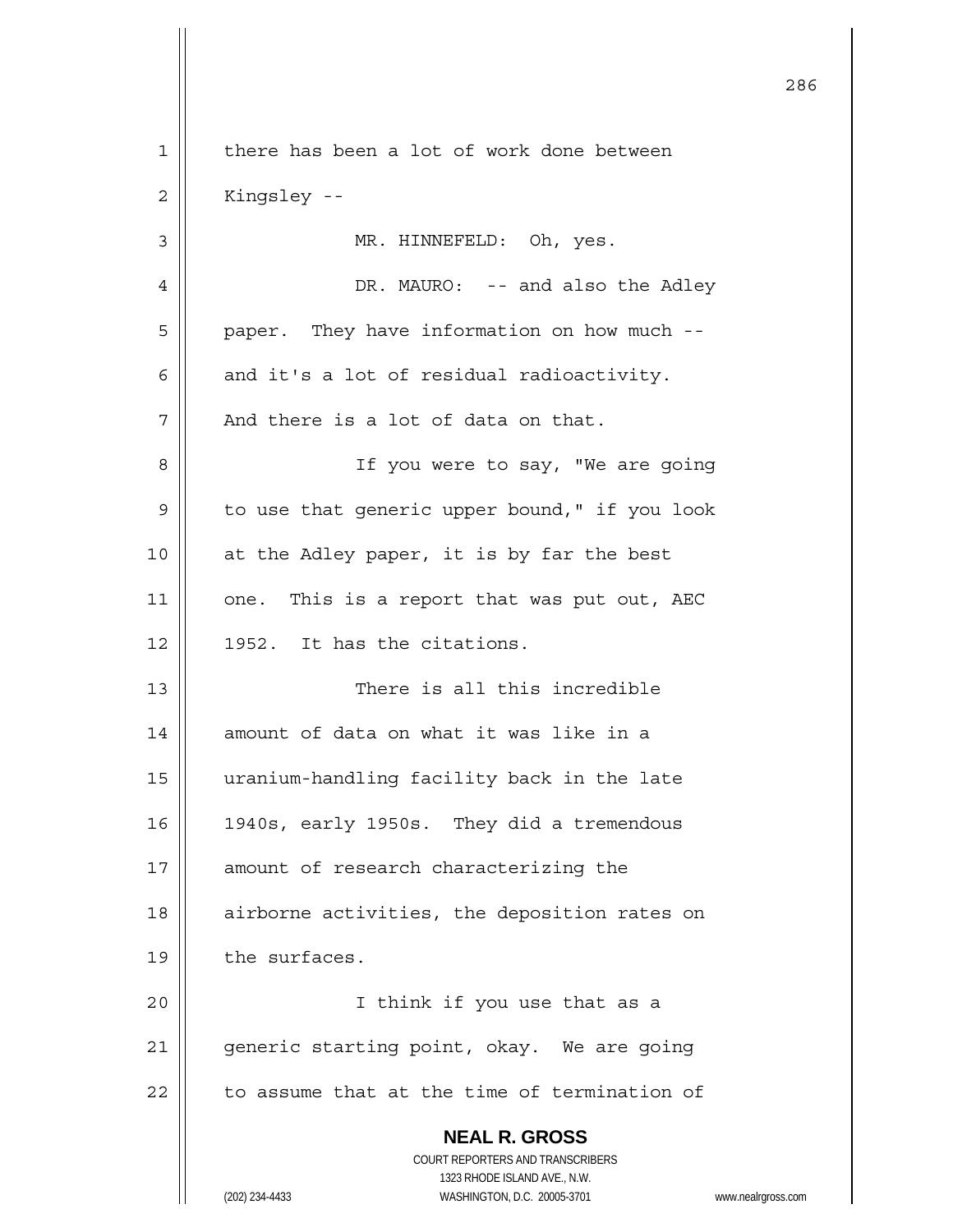| 1            | operations, this is the residual activity, an                       |
|--------------|---------------------------------------------------------------------|
| $\mathbf{2}$ | upper bound estimate of what might have been                        |
| 3            | on surfaces at an AWE facility that we don't                        |
| 4            | have very much data for.                                            |
| 5            | If you have data, great. Use it.                                    |
| 6            | But if you don't have data, you would apply,                        |
| 7            | I would say, the Adley report starting point.                       |
| 8            | And then you trigger in okay.                                       |
| 9            | OTIB 70. What happens in time? And how are                          |
| 10           | you going to get a slope on that? Right now                         |
| 11           | OTIB 70 says you pick some point out in the                         |
| 12           | future when you've got some measurements.                           |
| 13           | And if they're good measures, let's say, all                        |
| 14           | of a sudden it's 1978, and you've got some                          |
| 15           | FUSRAP. And you know there wasn't any D&D between the               |
| 16           | time they shut down, let's say,                                     |
| 17           | 1960, and the FUSRAP characterization. Let's                        |
| 18           | say, 1978. You've got two points, you know.                         |
| 19           | You've got your slope, you know.                                    |
| 20           | And that is one option you have                                     |
| 21           | available to you under OTIB 70. OTIB 70                             |
| 22           | gives you a lot of options because sometimes                        |
|              | <b>NEAL R. GROSS</b>                                                |
|              | COURT REPORTERS AND TRANSCRIBERS                                    |
|              | 1323 RHODE ISLAND AVE., N.W.                                        |
|              | (202) 234-4433<br>WASHINGTON, D.C. 20005-3701<br>www.nealrgross.com |

<u>287</u>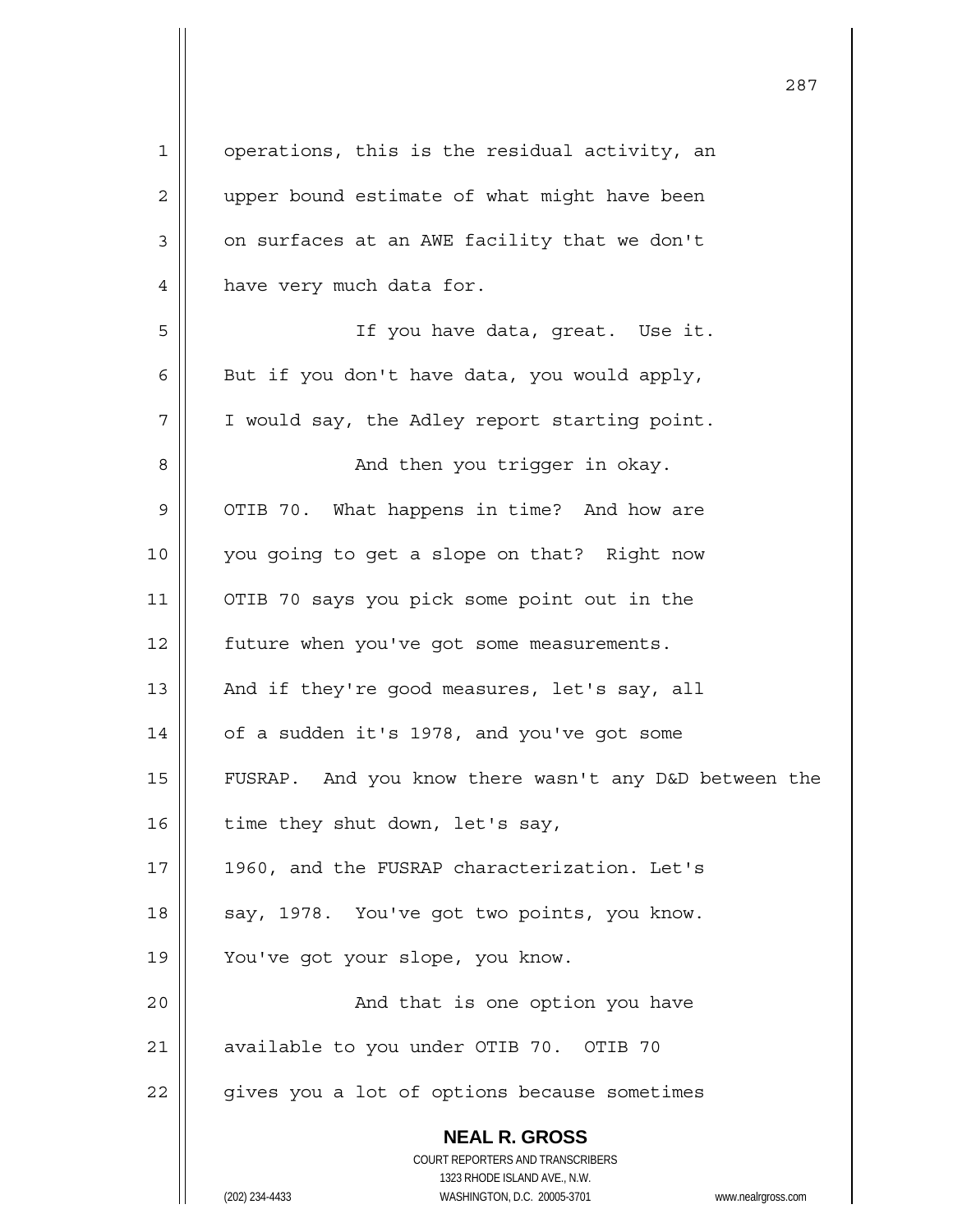**NEAL R. GROSS** COURT REPORTERS AND TRANSCRIBERS 1323 RHODE ISLAND AVE., N.W. (202) 234-4433 WASHINGTON, D.C. 20005-3701 www.nealrgross.com 1 2 3 4 5 6 7 8 9 10 11 12 13 14 15 16 17 18 19 20 21 22 you don't have that point. And you have to say, "Well, what slope do you use?" One of our criticisms of OTIB 70 is you use, I think it was, one percent a day, the rate at which it goes down. We've got a real problem with that. CHAIRMAN GRIFFON: I put that in there, then, Stu, in terms of follow-up, you know, that you might want to consider the Kingsley and Adley. Is it A-d-l-e-y? DR. MAURO: A-d-l-e-y. CHAIRMAN GRIFFON: A-d-l-e-y. DR. MAURO: It's AEC 1952 citation. I have all of that stuff. You have it. Jim has it. Jim is very familiar with the report. CHAIRMAN GRIFFON: Okay. DR. MAURO: And that is 151.1. CHAIRMAN GRIFFON: I think that is, yes. And this is a little different than Simonds Saw because in that case, you know, it's the same question, but you have film

<u>288</u>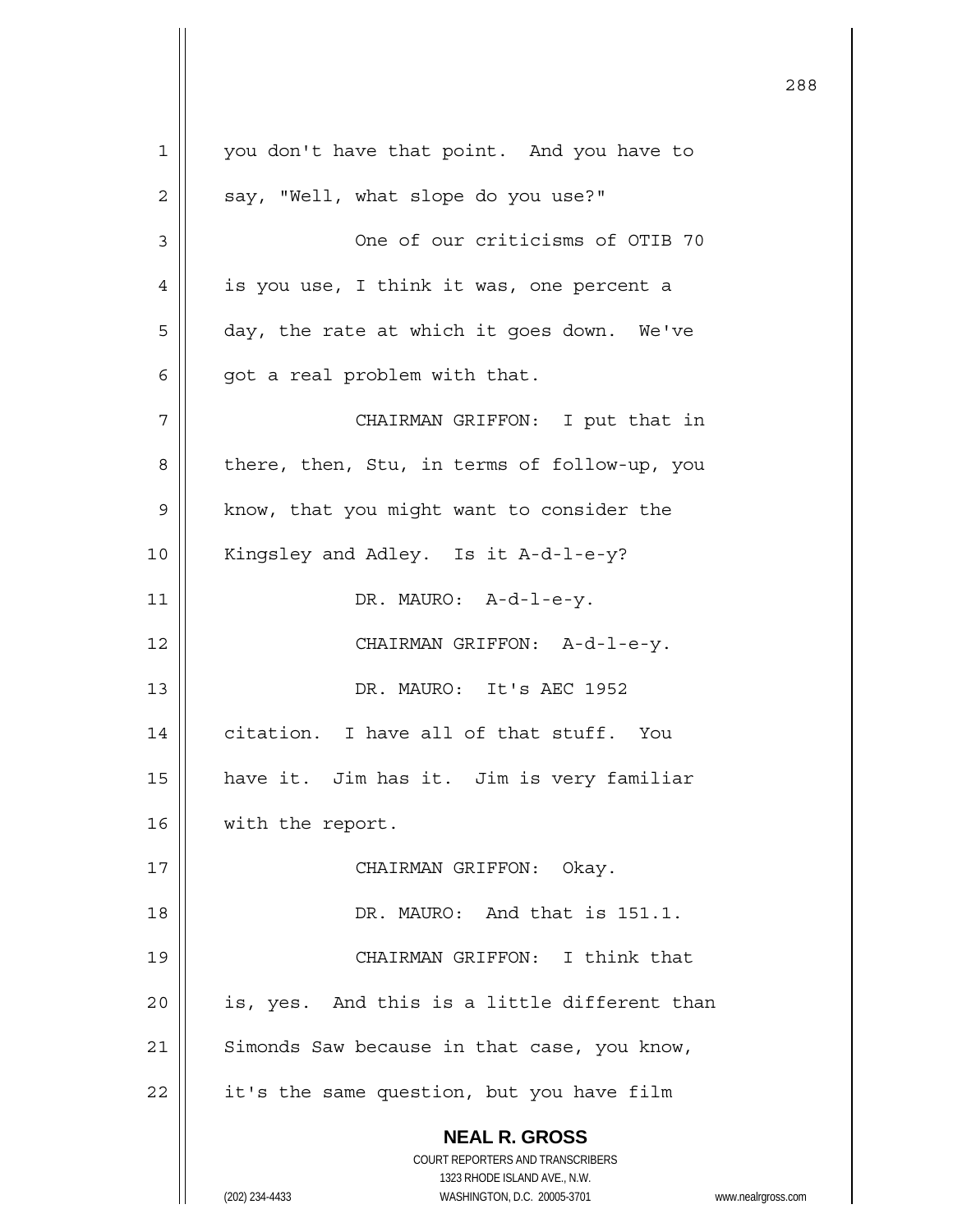**NEAL R. GROSS** COURT REPORTERS AND TRANSCRIBERS 1323 RHODE ISLAND AVE., N.W. (202) 234-4433 WASHINGTON, D.C. 20005-3701 www.nealrgross.com 1 2 3 4 5 6 7 8 9 10 11 12 13 14 15 16 17 18 19 20 21 22 data, too, you might want to consider. You have site-specific data there. DR. MAURO: We're on Anaconda now. CHAIRMAN GRIFFON: I know. I know. But I'm just saying it's not the exact same action, necessarily. DR. MAURO: Yes. Right. CHAIRMAN GRIFFON: I mean, but it's up to them to decide how they want to approach it. DR. MAURO: See, to me, whenever you have a question "Are data good enough?" you can always go to Adley. And Adley has got some incredible data, and they are high. The numbers are high. CHAIRMAN GRIFFON: All right. Going on to 152, John. DR. MAURO: I think that leaves my territory. CHAIRMAN GRIFFON: Okay. 152 is moving on to one of your sites? MR. FARVER: Savannah River site.

<u>289 and 289 and 289 and 289 and 289 and 289 and 289 and 289 and 289 and 289 and 289 and 289 and 289 and 289 and 289 and 289 and 289 and 289 and 289 and 289 and 289 and 289 and 289 and 289 and 289 and 289 and 289 and 289 a</u>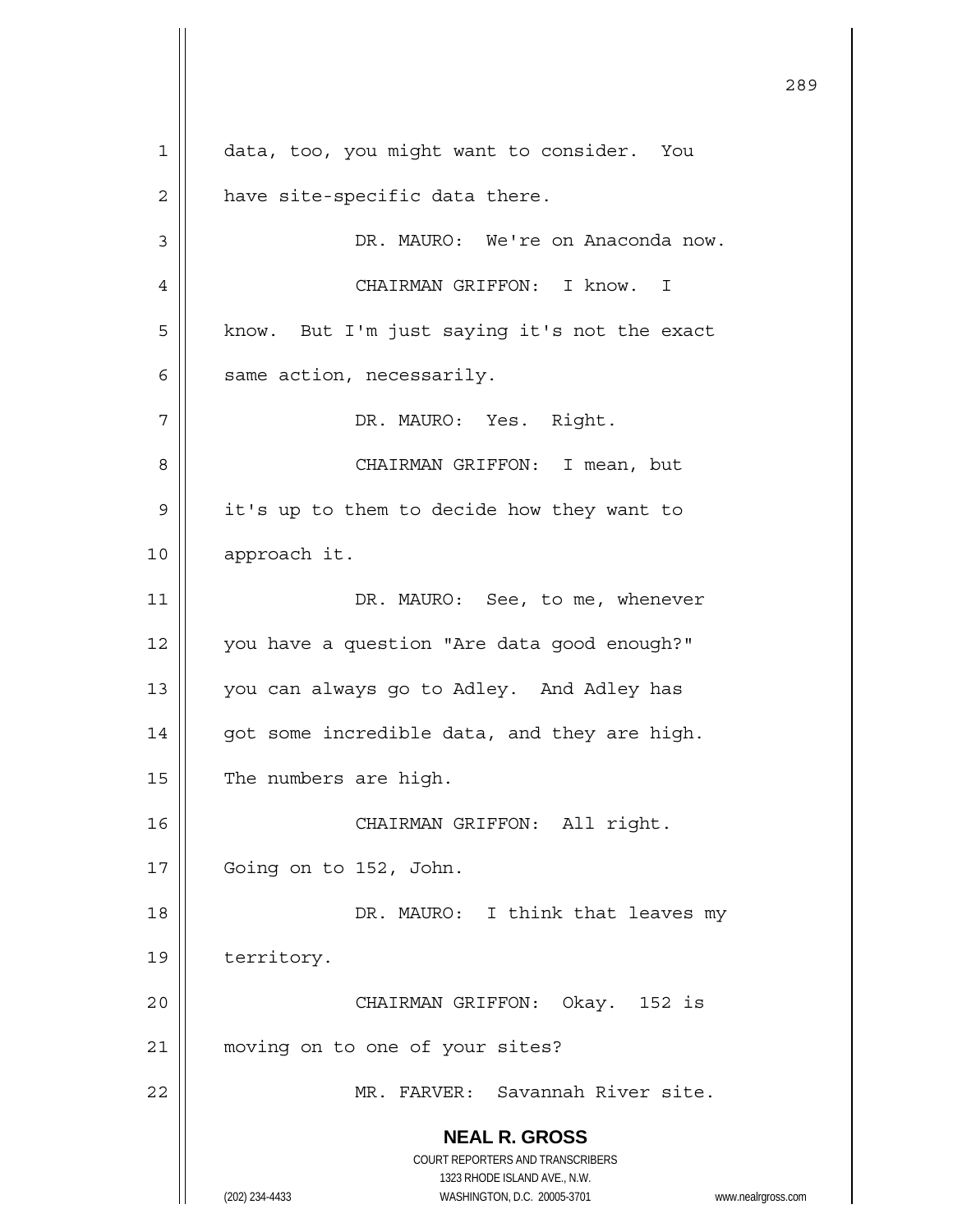|    |                                                                                                                                                                 | 290 |
|----|-----------------------------------------------------------------------------------------------------------------------------------------------------------------|-----|
| 1  | DR. MAURO: Okay. You got it.                                                                                                                                    |     |
| 2  | MR. FARVER: You are off the hook,                                                                                                                               |     |
| 3  | John.                                                                                                                                                           |     |
| 4  | DR. MAURO: Thank you.                                                                                                                                           |     |
| 5  | MR. FARVER: Here I am on the                                                                                                                                    |     |
| 6  | hook.                                                                                                                                                           |     |
| 7  | CHAIRMAN GRIFFON: Good thing you                                                                                                                                |     |
| 8  | studied during lunch.                                                                                                                                           |     |
| 9  | DR. MAURO: Yes. That's why I was                                                                                                                                |     |
| 10 | here.                                                                                                                                                           |     |
| 11 | MR. FARVER: 152.1, Savannah River                                                                                                                               |     |
| 12 | site case. The employee was an inline                                                                                                                           |     |
| 13 | mechanic, worked there from '52 through '83,                                                                                                                    |     |
| 14 | so for several years. And the concern was                                                                                                                       |     |
| 15 | the difference between some of the dose                                                                                                                         |     |
| 16 | records. And we did a couple of exhibits in                                                                                                                     |     |
| 17 | our report, some of the handwritten dose                                                                                                                        |     |
| 18 | records as they were kept compared to the                                                                                                                       |     |
| 19 | HPAREH -- is that how you say that, HPAREH?                                                                                                                     |     |
| 20 | -- report.                                                                                                                                                      |     |
| 21 | And although the differences are                                                                                                                                |     |
| 22 | not large, there are some differences. And                                                                                                                      |     |
|    | <b>NEAL R. GROSS</b><br>COURT REPORTERS AND TRANSCRIBERS<br>1323 RHODE ISLAND AVE., N.W.<br>(202) 234-4433<br>WASHINGTON, D.C. 20005-3701<br>www.nealrgross.com |     |

Ħ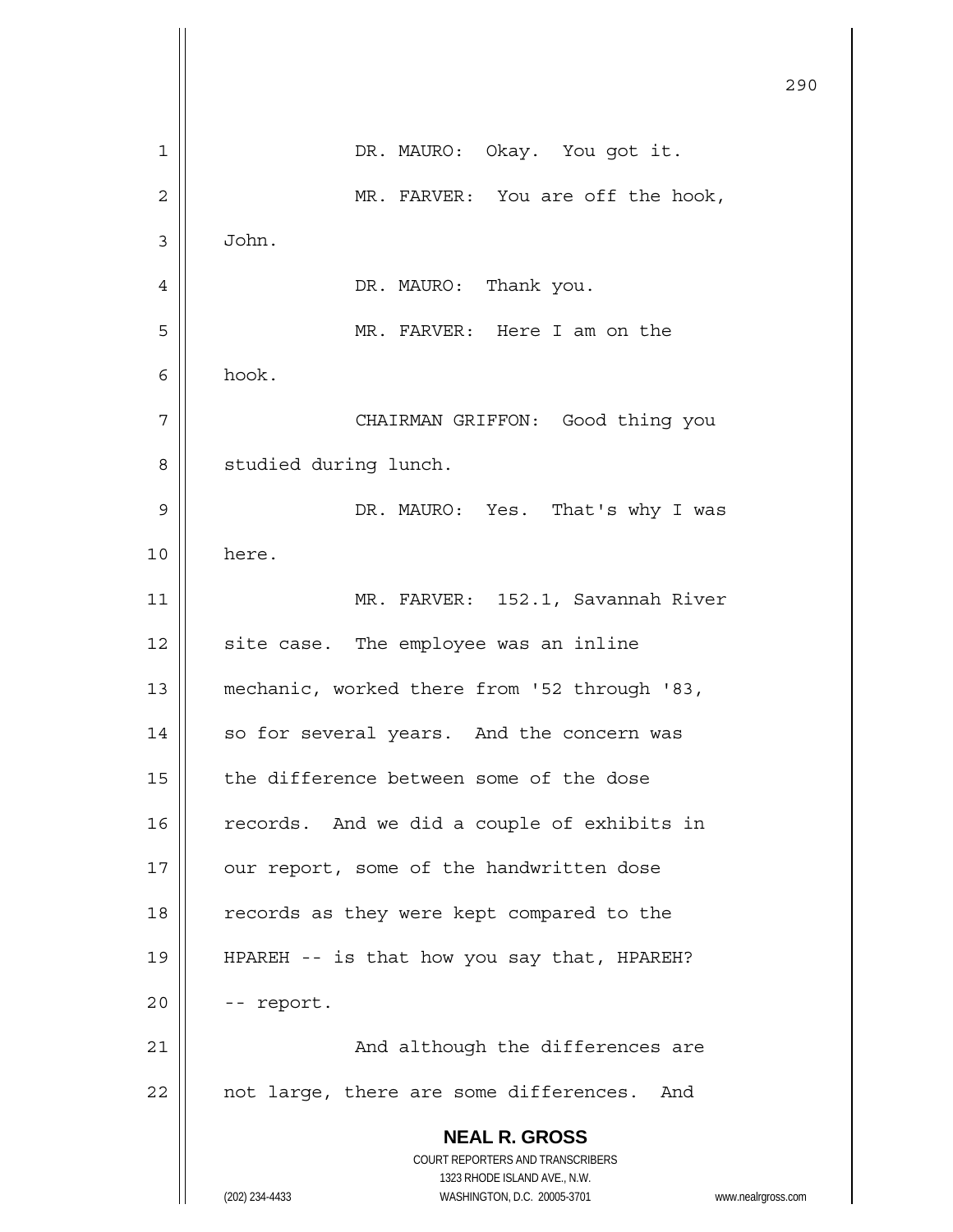**NEAL R. GROSS** COURT REPORTERS AND TRANSCRIBERS 1323 RHODE ISLAND AVE., N.W. 1 2 3 4 5 6 7 8 9 10 11 12 13 14 15 16 17 18 19 20 21 22 we are just reporting that there were differences. Now, in some cases you are looking at maybe ten millirems. Some of it came from -- I believe, the handwritten cards are difficult to read. And they were added incorrectly, which in some cases is not always picked up in the HPAREH report. So we just wanted to bring it to your attention that there are differences. That is the gist of first finding. MEMBER MUNN: This doesn't properly account for all photon doses. MR. FARVER: That's correct. In other words, there are handwritten dosimeter cards. And then there is the computer-generated report. And they do not always have these same numbers. MEMBER MUNN: And so the dose reconstruction report doesn't have the same numbers as the raw data? Is that what you're saying?

291

(202) 234-4433 WASHINGTON, D.C. 20005-3701 www.nealrgross.com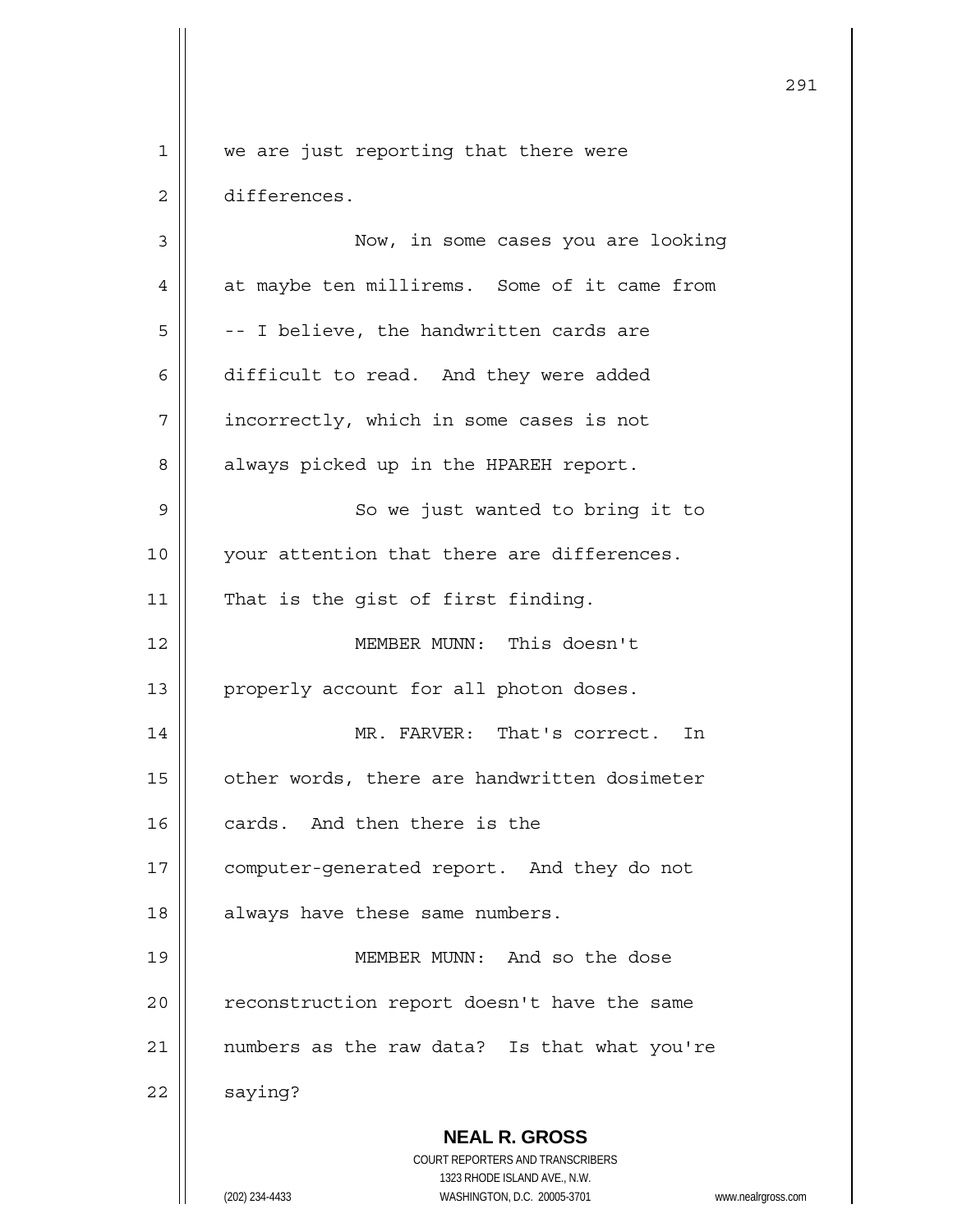**NEAL R. GROSS** COURT REPORTERS AND TRANSCRIBERS 1 2 3 4 5 6 7 8 9 10 11 12 13 14 15 16 17 18 19 20 21 22 MR. FARVER: Correct. That is what I am saying. I believe that the policy to follow the HPAREH report, that that is the dose reconstructor policy. MEMBER MUNN: Are you saying the HPAREH report does not agree with the raw data? MR. FARVER: In some cases, correct. MEMBER MUNN: Right, right. Okay. Now, that's all. MR. HINNEFELD: Doug, I'm not sure when there is a disagreement between HPAREH and the cycle data, our thought, we thought that we would pick higher. But it isn't in this case, clearly. MR. SIEBERT: That is what we're saying, that we did use the HPAREH dose, rather than cycle data. And it could be an underestimate, which seems to indicate to me we're saying that maybe we should use the larger of the two.

<u>292</u>

1323 RHODE ISLAND AVE., N.W.

(202) 234-4433 WASHINGTON, D.C. 20005-3701 www.nealrgross.com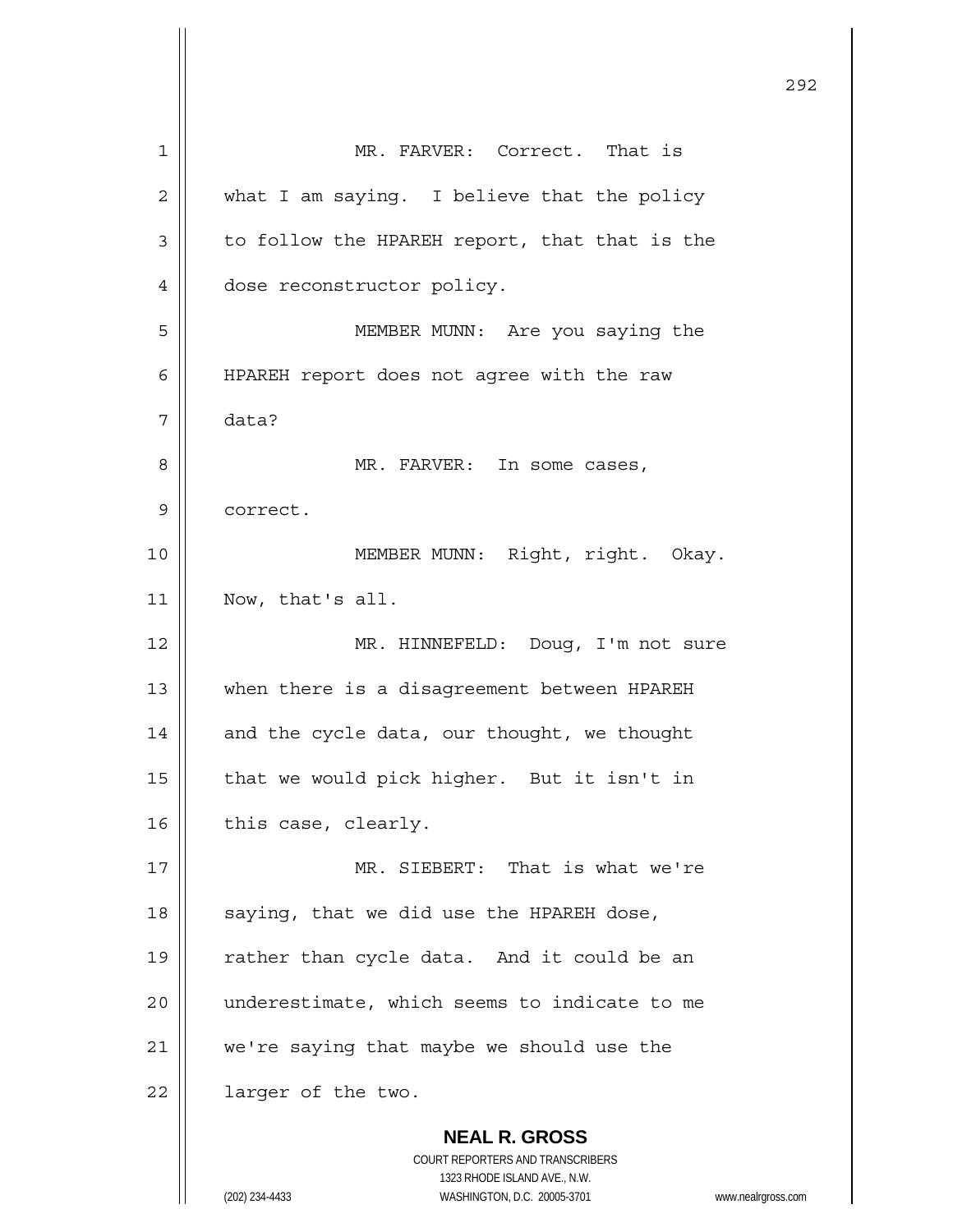| 1              | MR. FARVER: Okay. I just wasn't                                                                                                                                        |
|----------------|------------------------------------------------------------------------------------------------------------------------------------------------------------------------|
| $\overline{2}$ | sure if you were just following the --                                                                                                                                 |
| 3              | MR. SIEBERT: Generically from my                                                                                                                                       |
| 4              | mind, when they're not horrendously different                                                                                                                          |
| 5              | and we can't find the difference, we'll go                                                                                                                             |
| 6              | with the larger of the two. If there's a                                                                                                                               |
| 7              | huge difference, then we'll be doing a lot                                                                                                                             |
| 8              | more investigation as to why.                                                                                                                                          |
| 9              | MEMBER MUNN: And how significant                                                                                                                                       |
| 10             | were the differences?                                                                                                                                                  |
| 11             | MR. FARVER: We are looking at                                                                                                                                          |
| 12             | differences of ten millirem in one case.                                                                                                                               |
| 13             | MR. SIEBERT: Ten to 20 millirem                                                                                                                                        |
| 14             | here and there.                                                                                                                                                        |
| 15             | MR. FARVER: Twenty millirem here                                                                                                                                       |
| 16             | and there.                                                                                                                                                             |
| 17             | MEMBER MUNN: A year or individual                                                                                                                                      |
| 18             | doses, what?                                                                                                                                                           |
| 19             | MR. SIEBERT: The HPAREH is on a                                                                                                                                        |
| 20             | yearly basis.                                                                                                                                                          |
| 21             | MR. FARVER: It would be a year.                                                                                                                                        |
| 22             | MEMBER MUNN:<br>Okay.                                                                                                                                                  |
|                | <b>NEAL R. GROSS</b><br><b>COURT REPORTERS AND TRANSCRIBERS</b><br>1323 RHODE ISLAND AVE., N.W.<br>WASHINGTON, D.C. 20005-3701<br>(202) 234-4433<br>www.nealrgross.com |

<u>293</u>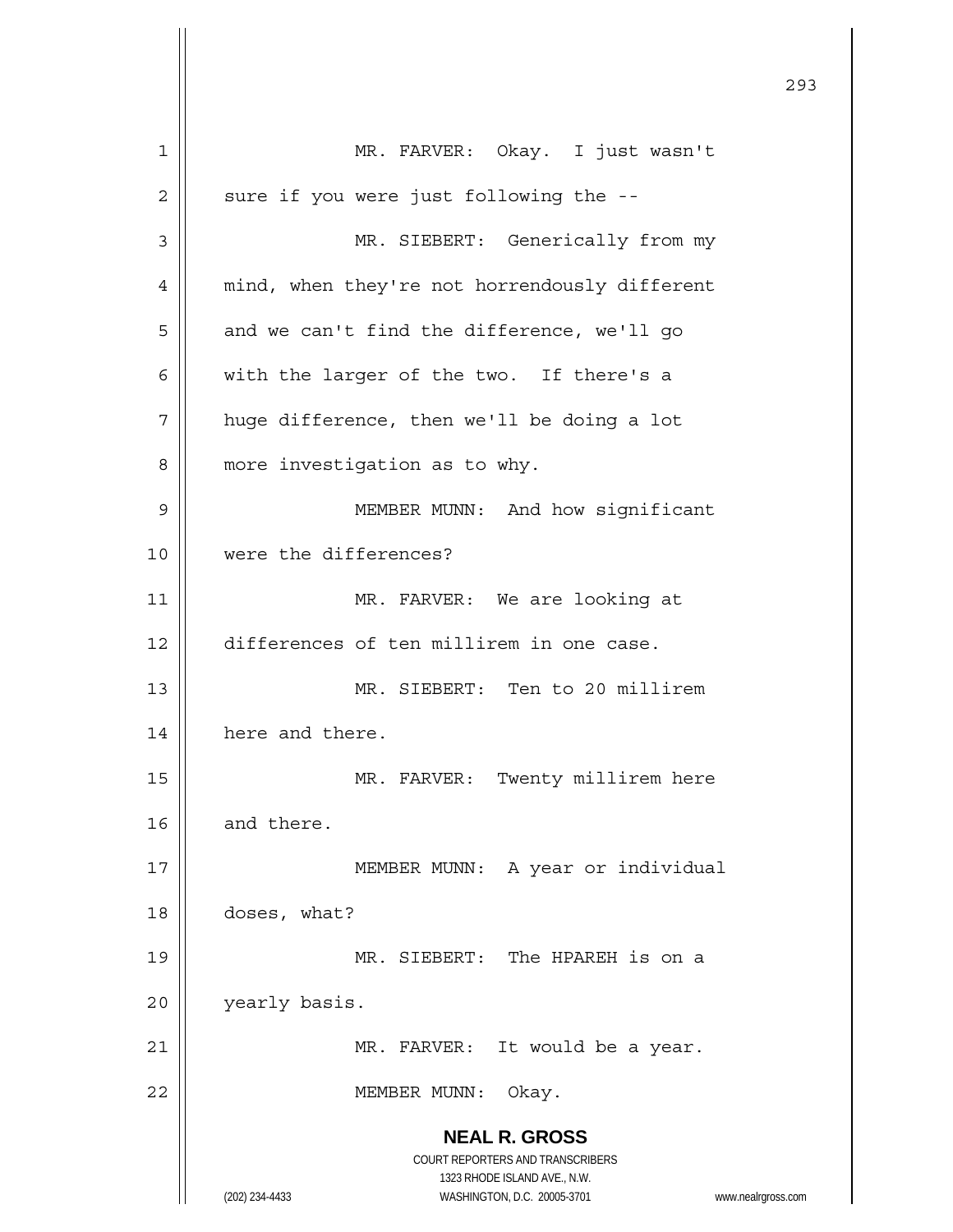| 1  | MR. FARVER: So it's not very                                                                        |
|----|-----------------------------------------------------------------------------------------------------|
| 2  | significant doses. It's just mainly to point                                                        |
| 3  | out that there were discrepancies between the                                                       |
| 4  | two records.                                                                                        |
| 5  | MEMBER MUNN: Right.                                                                                 |
| 6  | CHAIRMAN GRIFFON: Well, let me                                                                      |
| 7  | clarify something, though. I thought from                                                           |
| 8  | your response -- oh, I see what you said.                                                           |
| 9  | You said that this could possibly result in                                                         |
| 10 | underestimate.                                                                                      |
| 11 | I guess the question is, is that                                                                    |
| 12 | policy being used, the one you just                                                                 |
| 13 | described, where you're saying that they'll                                                         |
| 14 | use the higher of the two? If that's the                                                            |
| 15 | case, then that's fine.                                                                             |
| 16 | MR. SIEBERT: Sure. They can                                                                         |
| 17 | verify it.                                                                                          |
| 18 | CHAIRMAN GRIFFON: Yes. And                                                                          |
| 19 | either way, I think the bottom line for this                                                        |
| 20 | case is either way, it wouldn't have affected                                                       |
| 21 | the outcome of the case. But you do want to                                                         |
| 22 | know if they were following the procedure.                                                          |
|    | <b>NEAL R. GROSS</b>                                                                                |
|    | COURT REPORTERS AND TRANSCRIBERS                                                                    |
|    | 1323 RHODE ISLAND AVE., N.W.<br>(202) 234-4433<br>WASHINGTON, D.C. 20005-3701<br>www.nealrgross.com |
|    |                                                                                                     |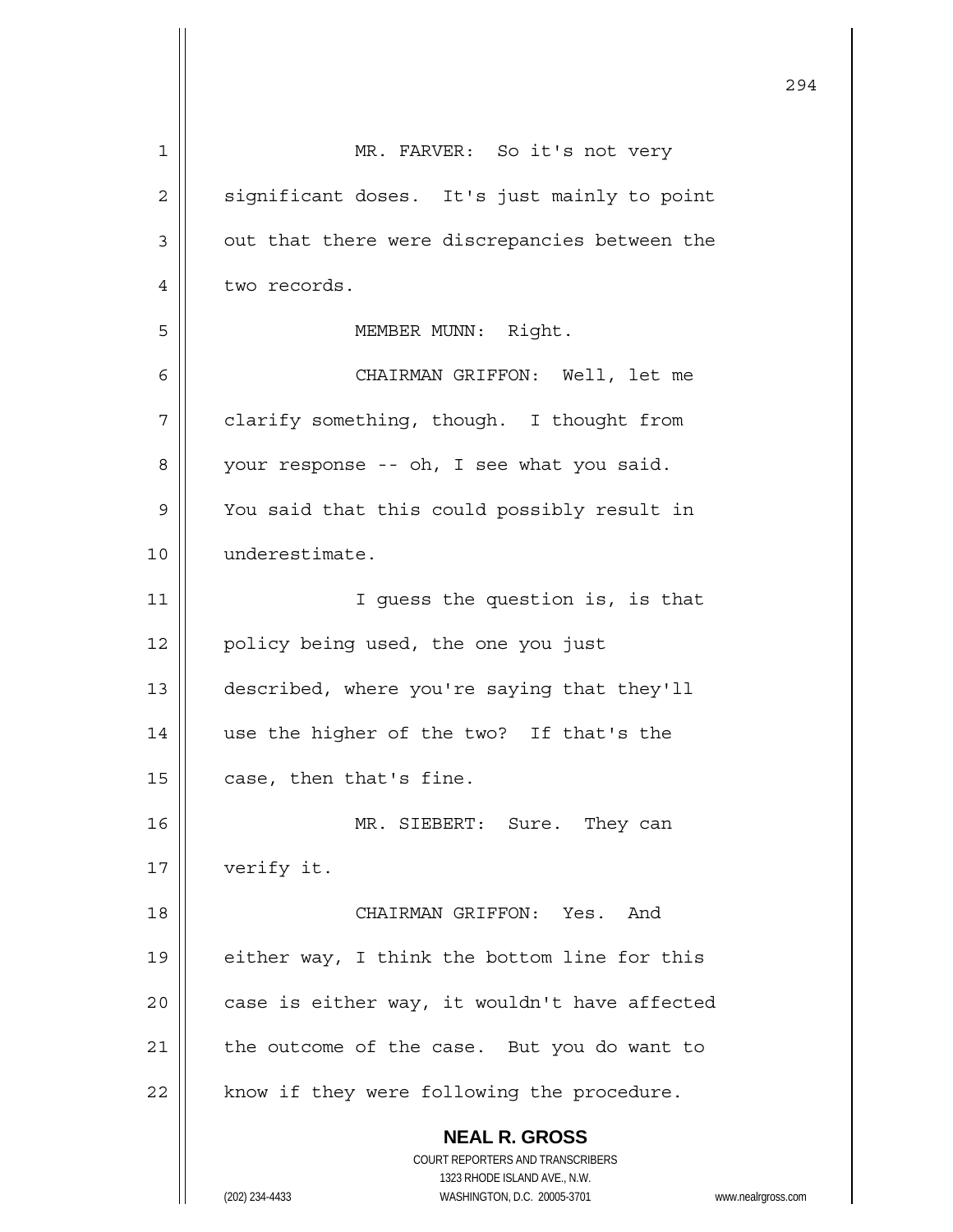|              |                                                                                                                                                                 | 295 |
|--------------|-----------------------------------------------------------------------------------------------------------------------------------------------------------------|-----|
| $\mathbf{1}$ | That's another question in the process.                                                                                                                         |     |
| 2            | MEMBER MUNN: It is of interest,                                                                                                                                 |     |
| 3            | too, that only two years. I am not familiar                                                                                                                     |     |
| 4            | with the HPAREH report. Does that report                                                                                                                        |     |
| 5            | exist for all of the covered years or for all                                                                                                                   |     |
| 6            | of the years of operation or is it limited to                                                                                                                   |     |
| 7            |                                                                                                                                                                 |     |
| 8            | CHAIRMAN GRIFFON: It extends away                                                                                                                               |     |
| 9            |                                                                                                                                                                 |     |
| 10           | MR. HINNEFELD: Wanda, I don't                                                                                                                                   |     |
| 11           | know if it continues to present today, but it                                                                                                                   |     |
| 12           | starts way back and goes pretty late.                                                                                                                           |     |
| 13           | CHAIRMAN GRIFFON: Yes.                                                                                                                                          |     |
| 14           | MR. HINNEFELD: It goes into the                                                                                                                                 |     |
| 15           | 190s.                                                                                                                                                           |     |
| 16           | CHAIRMAN GRIFFON: Into the '90s                                                                                                                                 |     |
| 17           | at least, yes, I think late '80s or '90s, I                                                                                                                     |     |
| 18           | think.                                                                                                                                                          |     |
| 19           | MEMBER MUNN: Okay. And so this                                                                                                                                  |     |
| 20           | is a very comprehensive database that you're                                                                                                                    |     |
| 21           | using here?                                                                                                                                                     |     |
| 22           | MR. HINNEFELD: Yes.                                                                                                                                             |     |
|              | <b>NEAL R. GROSS</b><br>COURT REPORTERS AND TRANSCRIBERS<br>1323 RHODE ISLAND AVE., N.W.<br>(202) 234-4433<br>WASHINGTON, D.C. 20005-3701<br>www.nealrgross.com |     |

 $\mathop{\text{||}}$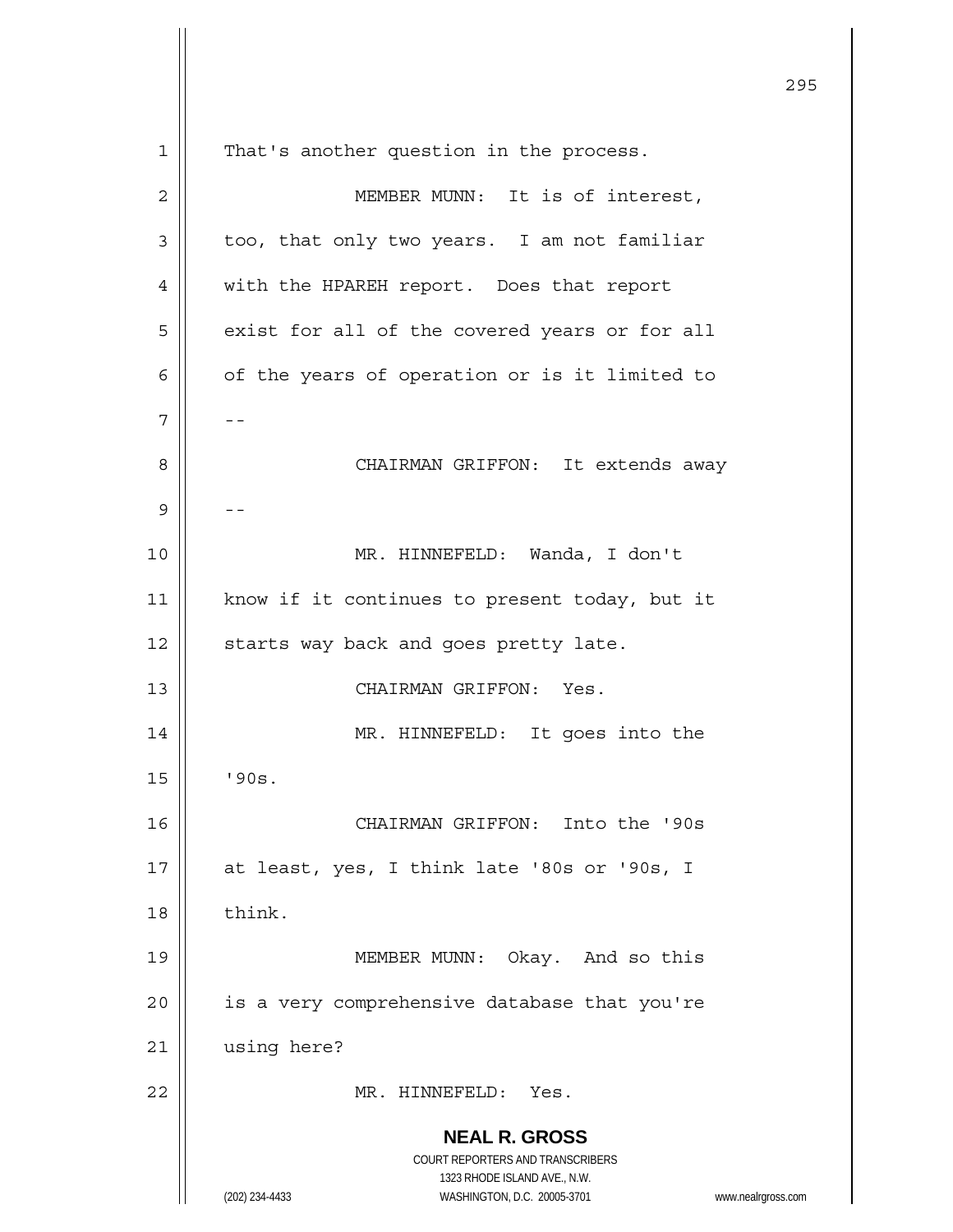**NEAL R. GROSS** COURT REPORTERS AND TRANSCRIBERS 1323 RHODE ISLAND AVE., N.W. (202) 234-4433 WASHINGTON, D.C. 20005-3701 www.nealrgross.com <u>296 - Andrea Santa Alexandria (h. 1882).</u><br>296 - Andrea Santa Alexandria (h. 1882). 1 2 3 4 5 6 7 8 9 10 11 12 13 14 15 16 17 18 19 20 21 22 MEMBER MUNN: That you are using here? MR. HINNEFELD: Yes. MEMBER MUNN: And what I think I have heard is that all was being pointed at as if they are small discrepancies, not particularly significant ones, between the raw data and, at least for these two years, the HPAREH report? MR. FARVER: Correct. MEMBER MUNN: Right? Yes. MR. FARVER: In this case they are small differences. I can't say that for every case. I just know there are differences. MS. BEHLING: This is Kathy. I have seen, at least from many of the cases that I have reviewed on the Savannah River site, generally there is a comparison because it's put into their workbook. And I think initially there is a data group that enters all of this weekly and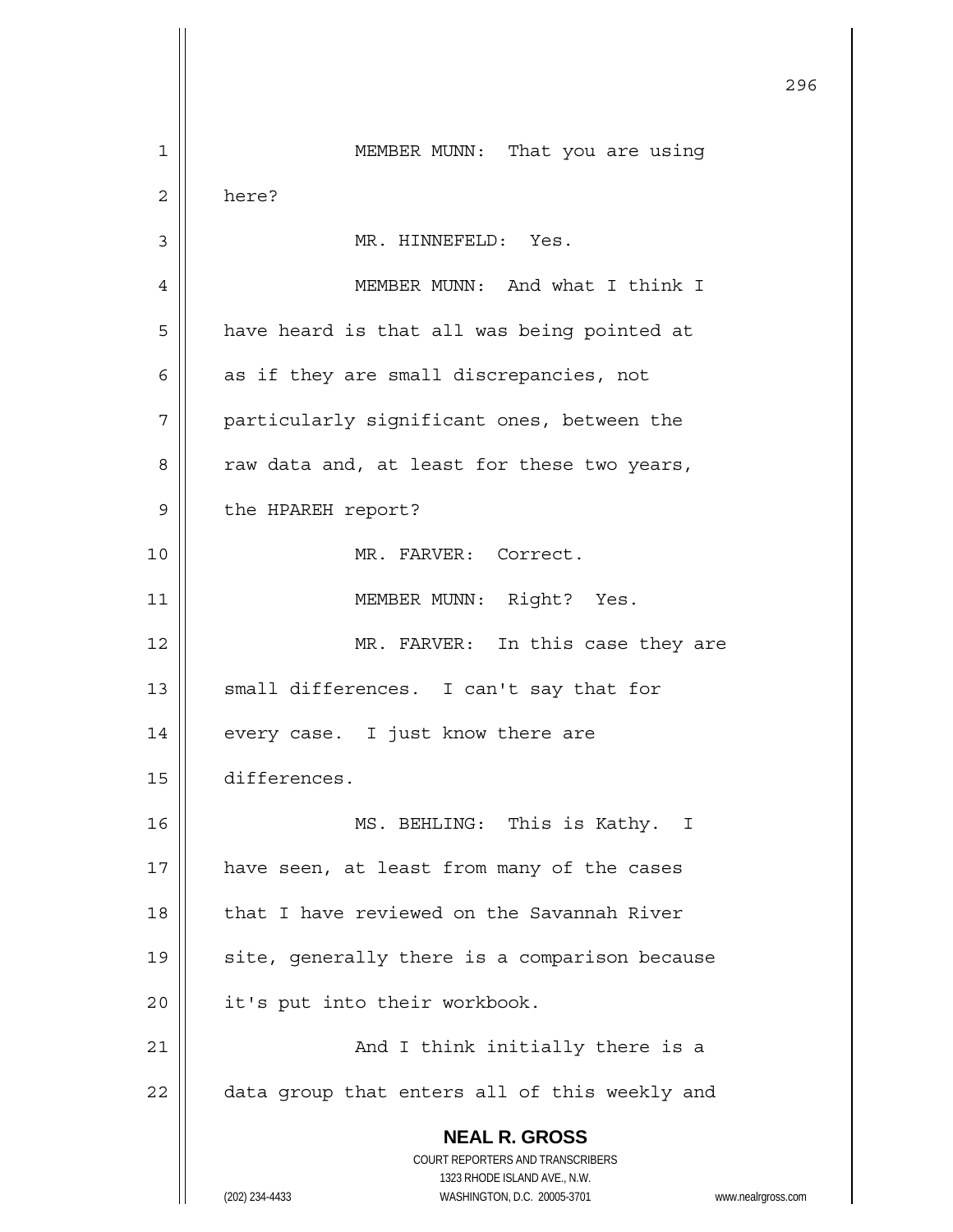| $\mathbf 1$    | biweekly and monthly data. And then the dose                                               |
|----------------|--------------------------------------------------------------------------------------------|
| $\overline{c}$ | reconstructor actually compares that and                                                   |
| 3              | makes a comparison to the summary data.                                                    |
| 4              | And generally, in fact, I know                                                             |
| 5              | that there are some dose reconstructors that                                               |
| 6              | even will highlight when they find a                                                       |
| 7              | discrepancy if they will use the higher dose.                                              |
| 8              | And they will highlight that with a red, in                                                |
| 9              | red, so that it's clear this was dose that                                                 |
| 10             | was added so that the individual monthly,                                                  |
| 11             | weekly dose adds up to the summary dose if                                                 |
| 12             | that summary dose was higher.                                                              |
| 13             | So I think in general, that the                                                            |
| 14             | comment that you have made regarding using                                                 |
| 15             | the higher dose is what I have seen in the                                                 |
| 16             | past that they used higher.                                                                |
| 17             | MEMBER MUNN: Yes. Okay. What                                                               |
| 18             | this boils down to essentially, for the                                                    |
| 19             | uninitiated, appears to be possibly even                                                   |
| 20             | human error in recording of data, which we                                                 |
| 21             | all know occurs on a regular basis -- we                                                   |
| 22             | can't overcome that -- but that it has been                                                |
|                |                                                                                            |
|                | <b>NEAL R. GROSS</b>                                                                       |
|                | COURT REPORTERS AND TRANSCRIBERS                                                           |
|                | 1323 RHODE ISLAND AVE., N.W.<br>(202) 234-4433<br>WASHINGTON, D.C. 20005-3701<br><b>WW</b> |
|                |                                                                                            |

297

(202) 234-4433 WASHINGTON, D.C. 20005-3701 www.nealrgross.com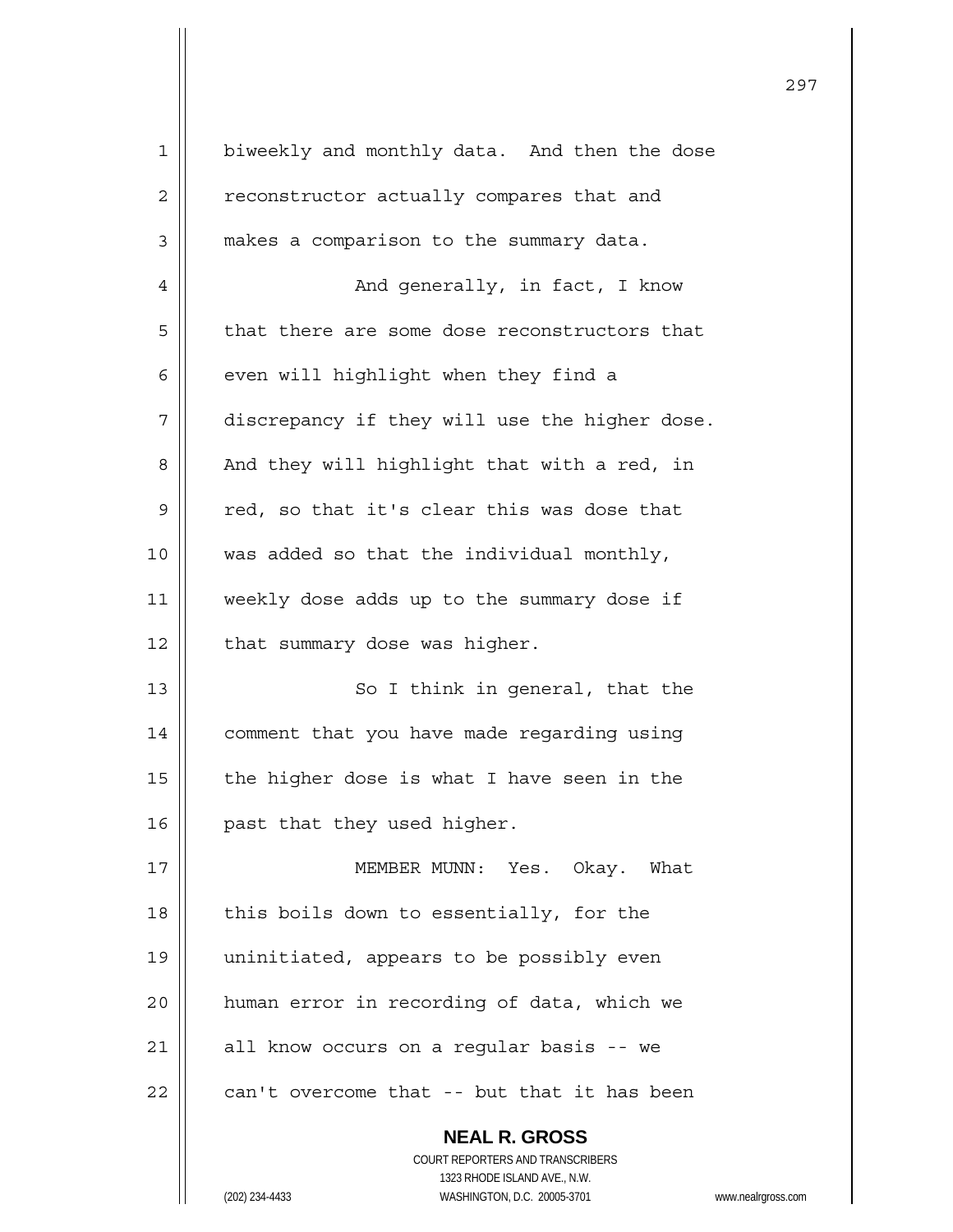|             | 298                                                                                                 |  |
|-------------|-----------------------------------------------------------------------------------------------------|--|
| $\mathbf 1$ | checked by the dose reconstructor and the                                                           |  |
| 2           | appropriate claimant-friendly dosage is used                                                        |  |
| 3           | as a matter of course. Am I interpreting                                                            |  |
| 4           | that correctly?                                                                                     |  |
| 5           | CHAIRMAN GRIFFON: Well, except                                                                      |  |
| 6           | for the last part.                                                                                  |  |
| 7           | MR. HINNEFELD: The last part,                                                                       |  |
| 8           | Wanda.                                                                                              |  |
| 9           | CHAIRMAN GRIFFON: That's what we                                                                    |  |
| 10          | are following up on.                                                                                |  |
| 11          | MR. HINNEFELD: That's what we                                                                       |  |
| 12          | have to follow up on, whether the policy is                                                         |  |
| 13          | to use the higher value when you have these                                                         |  |
| 14          | fairly small discrepancies.                                                                         |  |
| 15          | CHAIRMAN GRIFFON: And I think                                                                       |  |
| 16          | Kathy said in general she is seeing that, but                                                       |  |
| 17          | for this case, we're not sure. So we're                                                             |  |
| 18          | going to at least follow up.                                                                        |  |
| 19          | MEMBER MUNN: Okay.                                                                                  |  |
| 20          | CHAIRMAN GRIFFON: Let's go on to                                                                    |  |
| 21          | the next one.                                                                                       |  |
| 22          | MR. FARVER: Next finding. Okay.                                                                     |  |
|             | <b>NEAL R. GROSS</b>                                                                                |  |
|             | COURT REPORTERS AND TRANSCRIBERS                                                                    |  |
|             | 1323 RHODE ISLAND AVE., N.W.<br>(202) 234-4433<br>WASHINGTON, D.C. 20005-3701<br>www.nealrgross.com |  |

 $\mathbb{I}$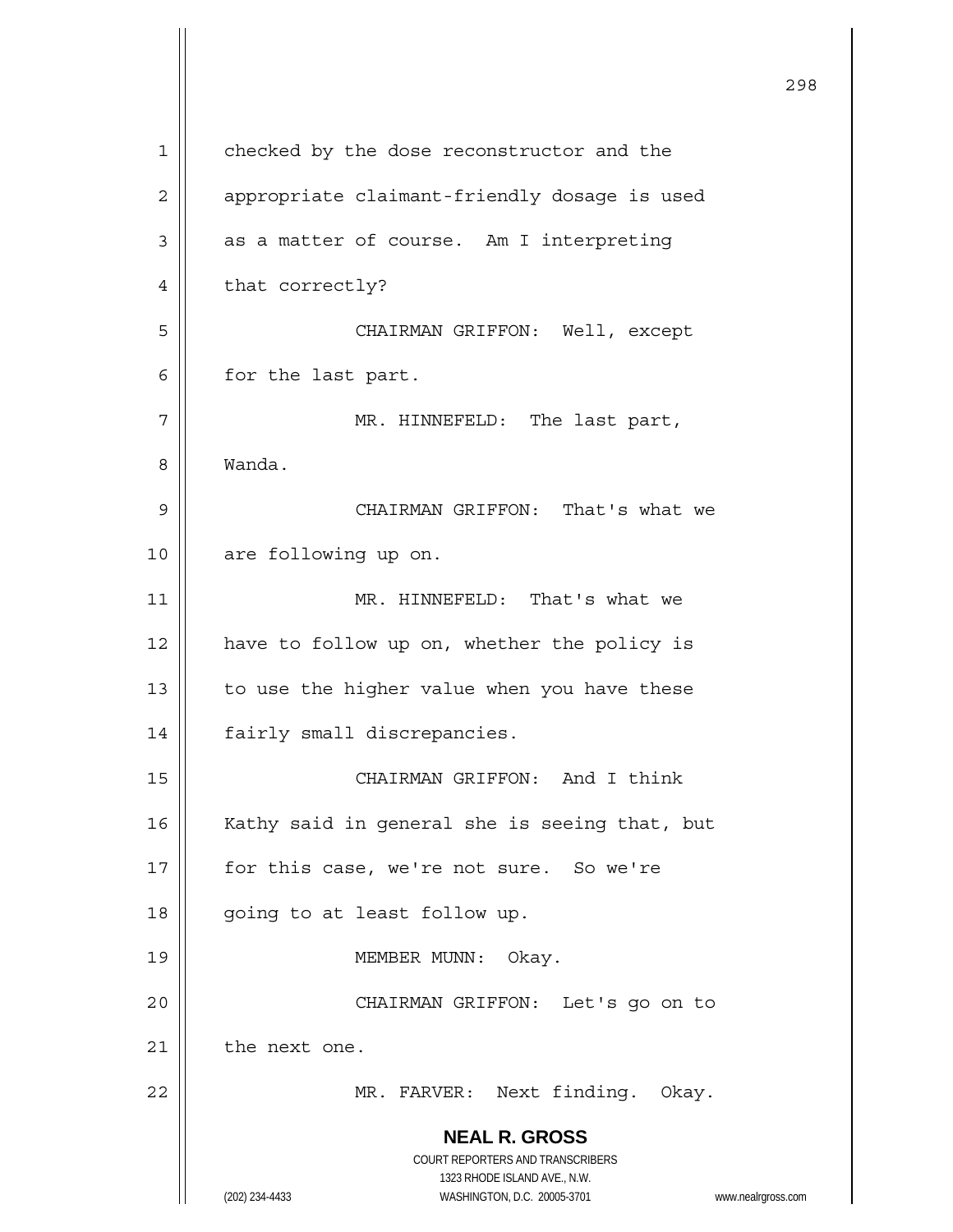1 2 3 4 5 6 7 8 9 Improperly converted photon doses to organ doses. MR. SIEBERT: This is the usual -- MR. FARVER: This is the usual one that we have been putting in about when they combine distributions of the dose conversion factors, which has been corrected and the current EDCW workbook. So this is finding 2 and finding 3 have been corrected.

Now finding 4.

11 12 13 14 15 16 CHAIRMAN GRIFFON: Hold on. I was catching up there, Doug. So 152.2, where are we at? MR. FARVER: 2.2 and .3 have already been corrected. It's a workbook type of situation in the Savannah River workbook.

CHAIRMAN GRIFFON: Oh, yes.

18 19 20 21 MR. HINNEFELD: There is no Savannah River workbook. The entire -- MR. FARVER: And you will see this come up, even in the next case.

CHAIRMAN GRIFFON: So this has

**NEAL R. GROSS** COURT REPORTERS AND TRANSCRIBERS 1323 RHODE ISLAND AVE., N.W. (202) 234-4433 WASHINGTON, D.C. 20005-3701 www.nealrgross.com

10

17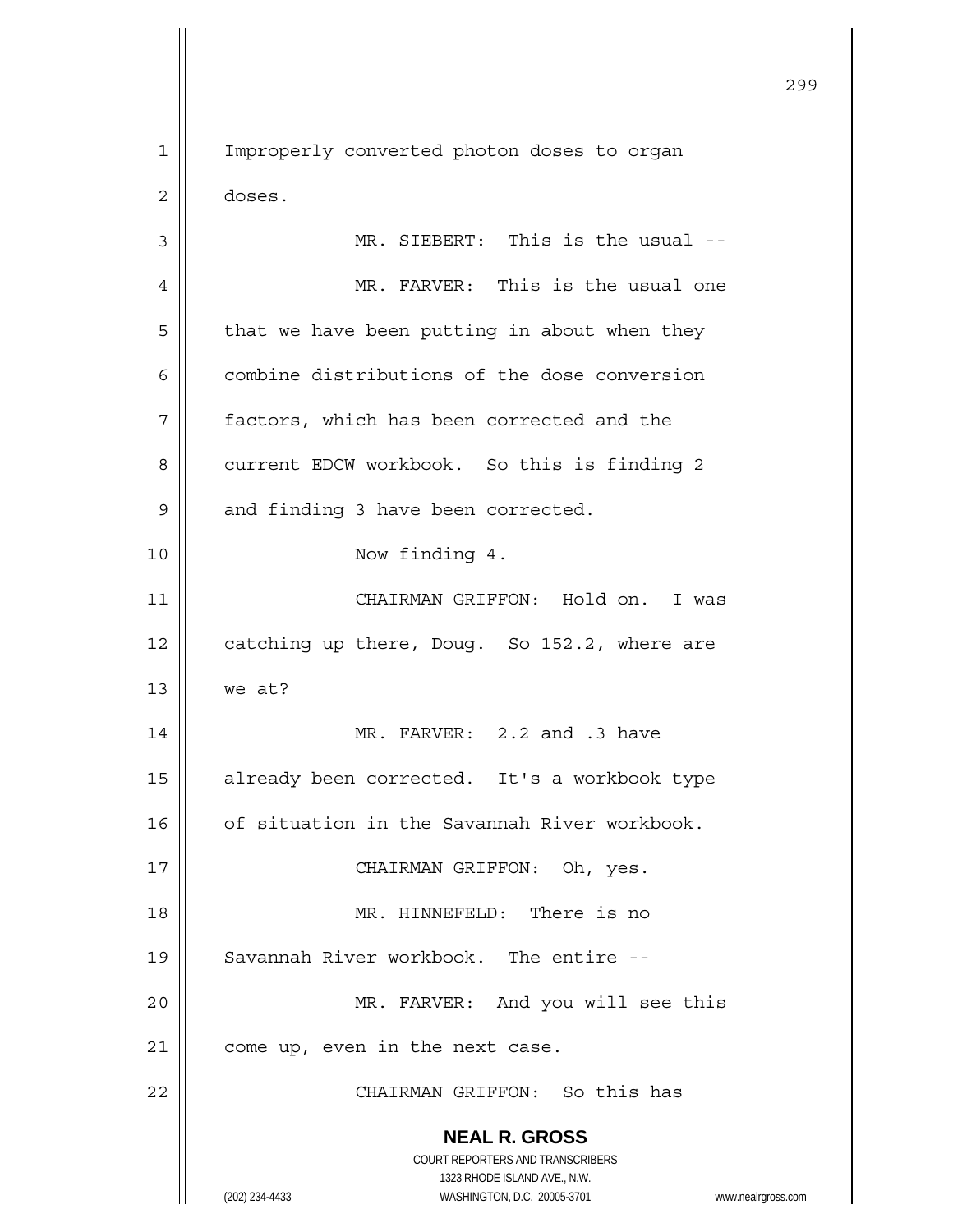|    | 300                                                                 |
|----|---------------------------------------------------------------------|
| 1  | been revised in TIB 12, right? Is that --                           |
| 2  | MR. HINNEFELD: I think that's                                       |
| 3  | what it is. But yes, it's $-$                                       |
| 4  | MR. SIEBERT: No. It's in the new                                    |
| 5  | tool itself. Rather than using the max and                          |
| 6  | min, it uses the actual --                                          |
| 7  | CHAIRMAN GRIFFON: Got you.                                          |
| 8  | MR. HINNEFELD: The AP range.                                        |
| 9  | MR. SIEBERT: Correct.                                               |
| 10 | MR. HINNEFELD: Yes, that's what                                     |
| 11 | it -- and this particular claim came back.                          |
| 12 | And so it got reworked with the correct                             |
| 13 | worksheet, you know, the correct workbook                           |
| 14 | after -- or it will be reworked. I don't                            |
| 15 | know right now.                                                     |
| 16 | MR. KATZ: Stu, you disappeared.                                     |
| 17 | MR. HINNEFELD: Oh, I disappeared?                                   |
| 18 | MR. KATZ: Yes.                                                      |
| 19 | MR. HINNEFELD: Sorry. This case                                     |
| 20 | either has been or will be reworked with the                        |
| 21 | correct Savannah River workbook because it                          |
| 22 | came back to us for rework because one of the                       |
|    | <b>NEAL R. GROSS</b><br>COURT REPORTERS AND TRANSCRIBERS            |
|    | 1323 RHODE ISLAND AVE., N.W.                                        |
|    | (202) 234-4433<br>WASHINGTON, D.C. 20005-3701<br>www.nealrgross.com |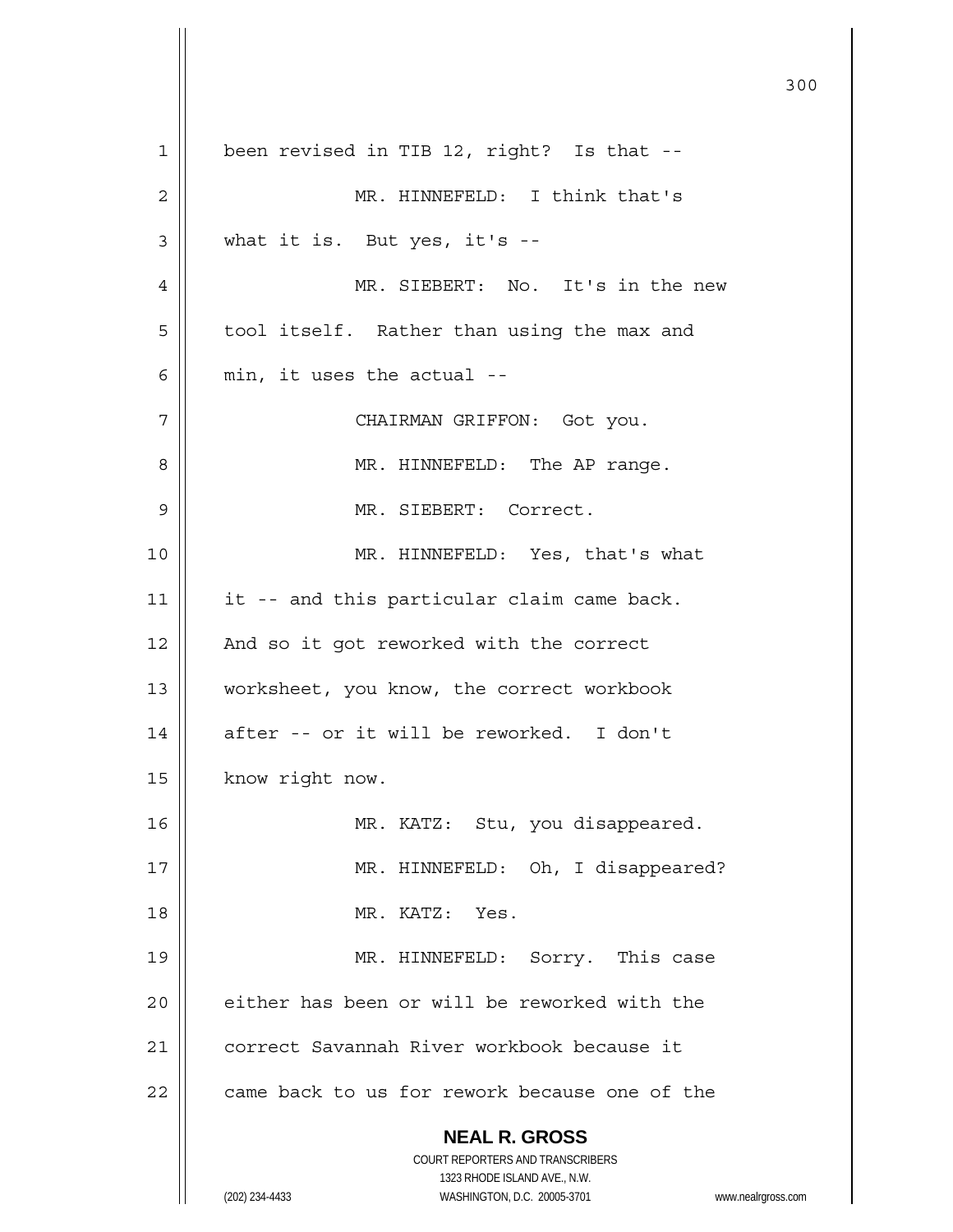**NEAL R. GROSS** COURT REPORTERS AND TRANSCRIBERS 1323 RHODE ISLAND AVE., N.W. (202) 234-4433 WASHINGTON, D.C. 20005-3701 www.nealrgross.com 301 1 2 3 4 5 6 7 8 9 10 11 12 13 14 15 16 17 18 19 20 21 22 PERs. CHAIRMAN GRIFFON: PERs. Okay. MR. SIEBERT: Yes. We presently have it. MR. HINNEFELD: Do we have it? Okay. CHAIRMAN GRIFFON: Okay. And that's for .2 and .3? MR. FARVER: Correct. MR. HINNEFELD: Yes. MS. BEHLING: Let me ask a question there. When a change is made to a workbook, as in this case, is there any kind of a PER process that goes on? Because I think in this particular case, like for especially things like breast cancer, I think it can have something of a significant impact if I am remembering correctly. I just wondered, like when you make changes to your procedures, when you make changes to a workbook, do you go back and look at cases or not?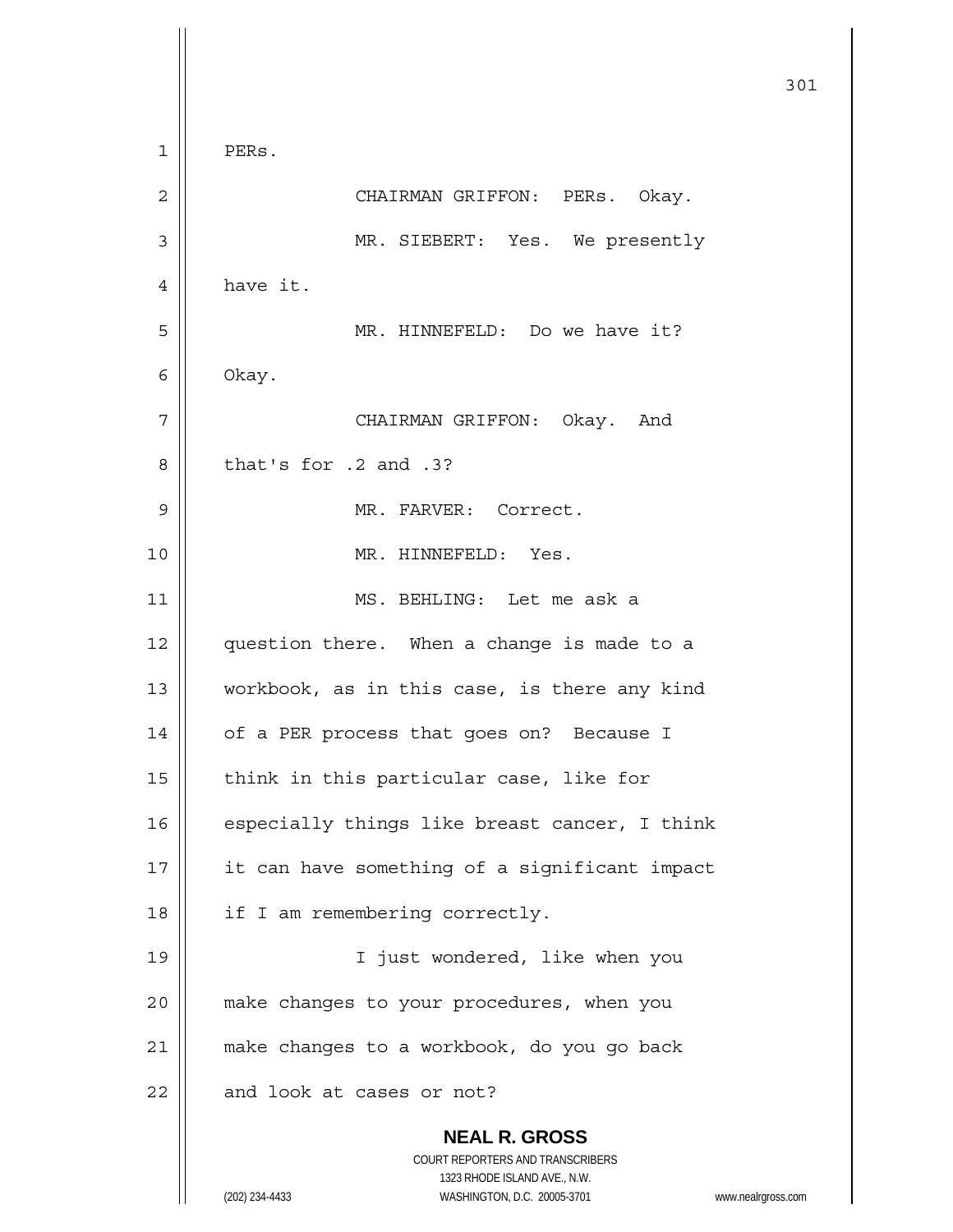| $\mathbf{1}$ | MR. HINNEFELD: Well, by and                                             |
|--------------|-------------------------------------------------------------------------|
| $\mathbf{2}$ | large, a change to a workbook occurs because                            |
| 3            | of a change to a procedure. Isn't that                                  |
| 4            | right?                                                                  |
| 5            | MS. BEHLING: Not in this case.                                          |
| 6            | MR. HINNEFELD: Well, they didn't                                        |
| 7            | in this case, but, by and large, that is what                           |
| 8            | happens. I mean, the workbooks are supposed                             |
| 9            | to faithfully reproduce the technical                                   |
| 10           | guidance that's in the technical documents.                             |
| 11           | And so to that extent, then other                                       |
| 12           | than maybe you can make some selection items                            |
| 13           | more readily accessible and make the                                    |
| 14           | selections easier, I wouldn't think there                               |
| 15           | would be a lot of changes to the actual                                 |
| 16           | calculation of a workbook unless there were a                           |
| 17           | concomitant change or an associated change.                             |
| 18           | But it's a technical document that describes                            |
| 19           | this is the calculation method you use.                                 |
| 20           | So I wouldn't think it would occur                                      |
| 21           | very often, but I know in this case it was                              |
| 22           | not. It was strictly a workbook change.                                 |
|              | <b>NEAL R. GROSS</b>                                                    |
|              | <b>COURT REPORTERS AND TRANSCRIBERS</b><br>1323 RHODE ISLAND AVE., N.W. |
|              | (202) 234-4433<br>WASHINGTON, D.C. 20005-3701<br>www.nealrgross.com     |

302

 $\mathsf{I}$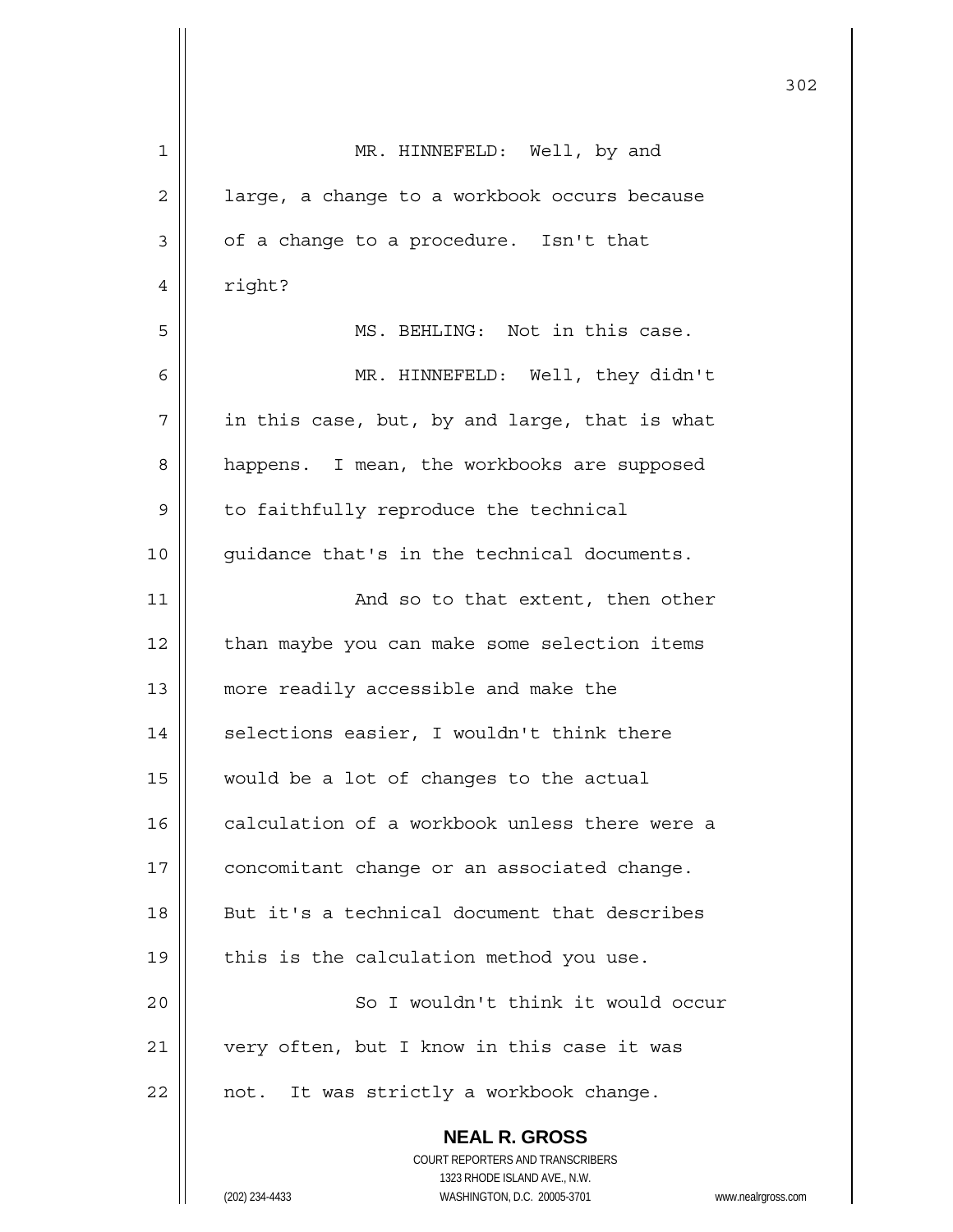|    |                                                                     | 303 |
|----|---------------------------------------------------------------------|-----|
|    |                                                                     |     |
| 1  | MS. BEHLING: Okay.                                                  |     |
| 2  | MR. HINNEFELD: Scott is looking                                     |     |
| 3  | for something here.                                                 |     |
| 4  | MR. SIEBERT: I know we did                                          |     |
| 5  | actually review all of the cases that were                          |     |
| 6  | used with that tool for the impact of this.                         |     |
| 7  | I am just $-$                                                       |     |
| 8  | MS. BEHLING: Okay. That was my                                      |     |
| 9  | question.                                                           |     |
| 10 | CHAIRMAN GRIFFON: That was the                                      |     |
| 11 | question.                                                           |     |
| 12 | MR. SIEBERT: Yes. I know we did.                                    |     |
| 13 | I am just trying to figure out if I can find                        |     |
| 14 | documentation as such.                                              |     |
| 15 | CHAIRMAN GRIFFON: That's a good                                     |     |
| 16 | question, though. And, Doug, pick it up on                          |     |
| 17 | 152.4 when you're ready.                                            |     |
| 18 | MR. FARVER: 152.4. The finding                                      |     |
| 19 | was that the report does not account for all                        |     |
| 20 | the recorded dose. And this has to do with,                         |     |
| 21 | if you look at the HPAREH report, in the                            |     |
| 22 | later years, there's a column for tritium.                          |     |
|    | <b>NEAL R. GROSS</b>                                                |     |
|    | COURT REPORTERS AND TRANSCRIBERS<br>1323 RHODE ISLAND AVE., N.W.    |     |
|    | (202) 234-4433<br>WASHINGTON, D.C. 20005-3701<br>www.nealrgross.com |     |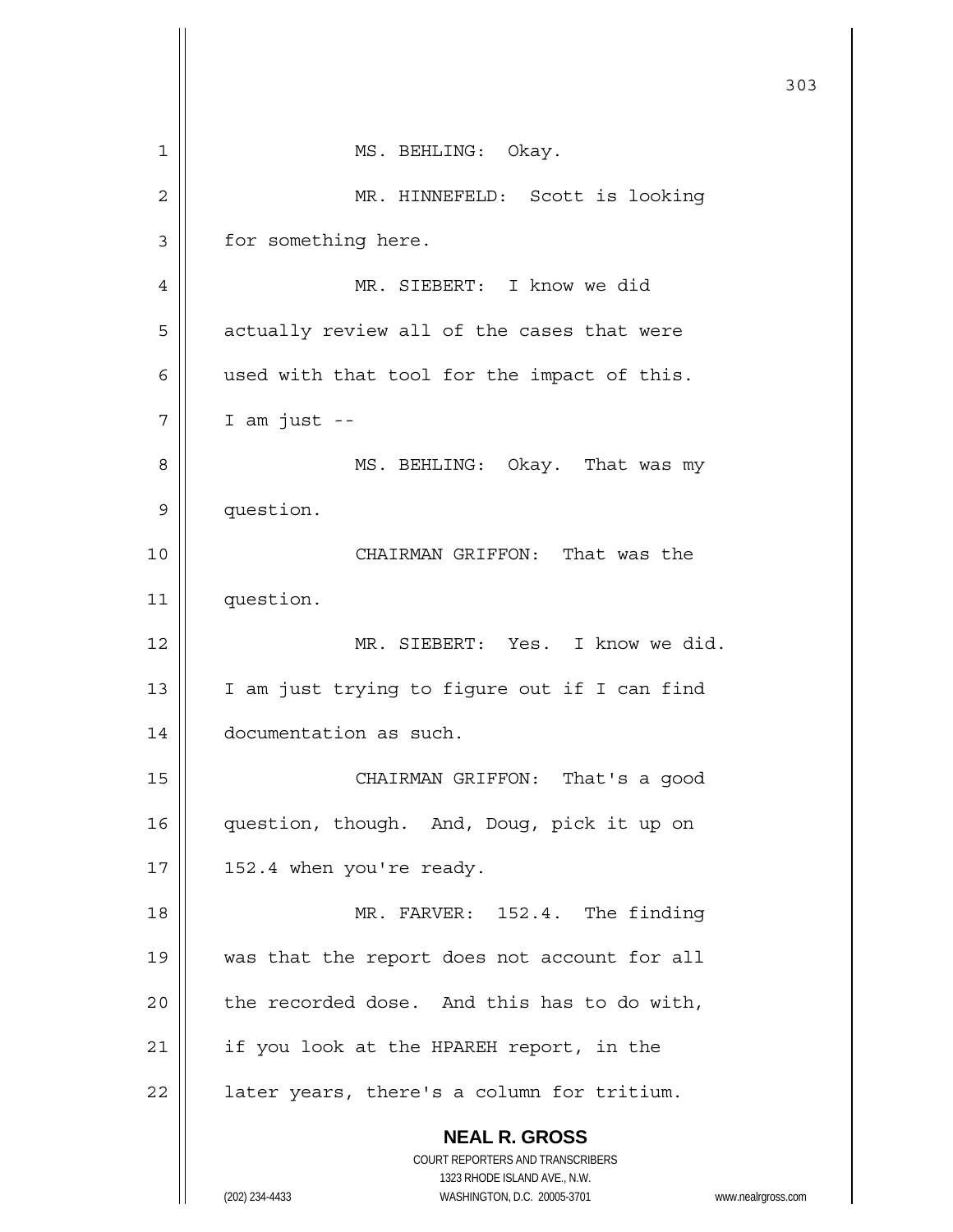|             | 304                                                                 |
|-------------|---------------------------------------------------------------------|
| $\mathbf 1$ | And they'll report tritium doses, which are                         |
| 2           | not always the same doses that are calculated                       |
| 3           | from tritium bioassays.                                             |
| 4           | And it has to do with how they                                      |
| 5           | determine their tritium exposures for                               |
| 6           | personnel monitoring for -- I don't know what                       |
| 7           | to say, but they use their external dosimetry                       |
| 8           | to regulate their exposures to tritium, I                           |
| 9           | quess is one way to say it.                                         |
| 10          | And so what we are pointing out                                     |
| 11          | there is a couple of discrepancies between                          |
| 12          | what is in the HPAREH report and what was                           |
| 13          | used for the dose assessment. It has to do                          |
| 14          | with subtracting out tritium. It's not                              |
| 15          | stated anywhere.                                                    |
| 16          | And, really, we just suggest that                                   |
| 17          | they document what they do. In other words,                         |
| 18          | if you are going to pull out about 70 percent                       |
| 19          | of the dose and call it tritium, just                               |
| 20          | document it somewhere, like in the technical                        |
| 21          | basis.                                                              |
| 22          | CHAIRMAN GRIFFON: But you are                                       |
|             | <b>NEAL R. GROSS</b>                                                |
|             | COURT REPORTERS AND TRANSCRIBERS<br>1323 RHODE ISLAND AVE., N.W.    |
|             | (202) 234-4433<br>WASHINGTON, D.C. 20005-3701<br>www.nealrgross.com |

 $\mathsf{I}$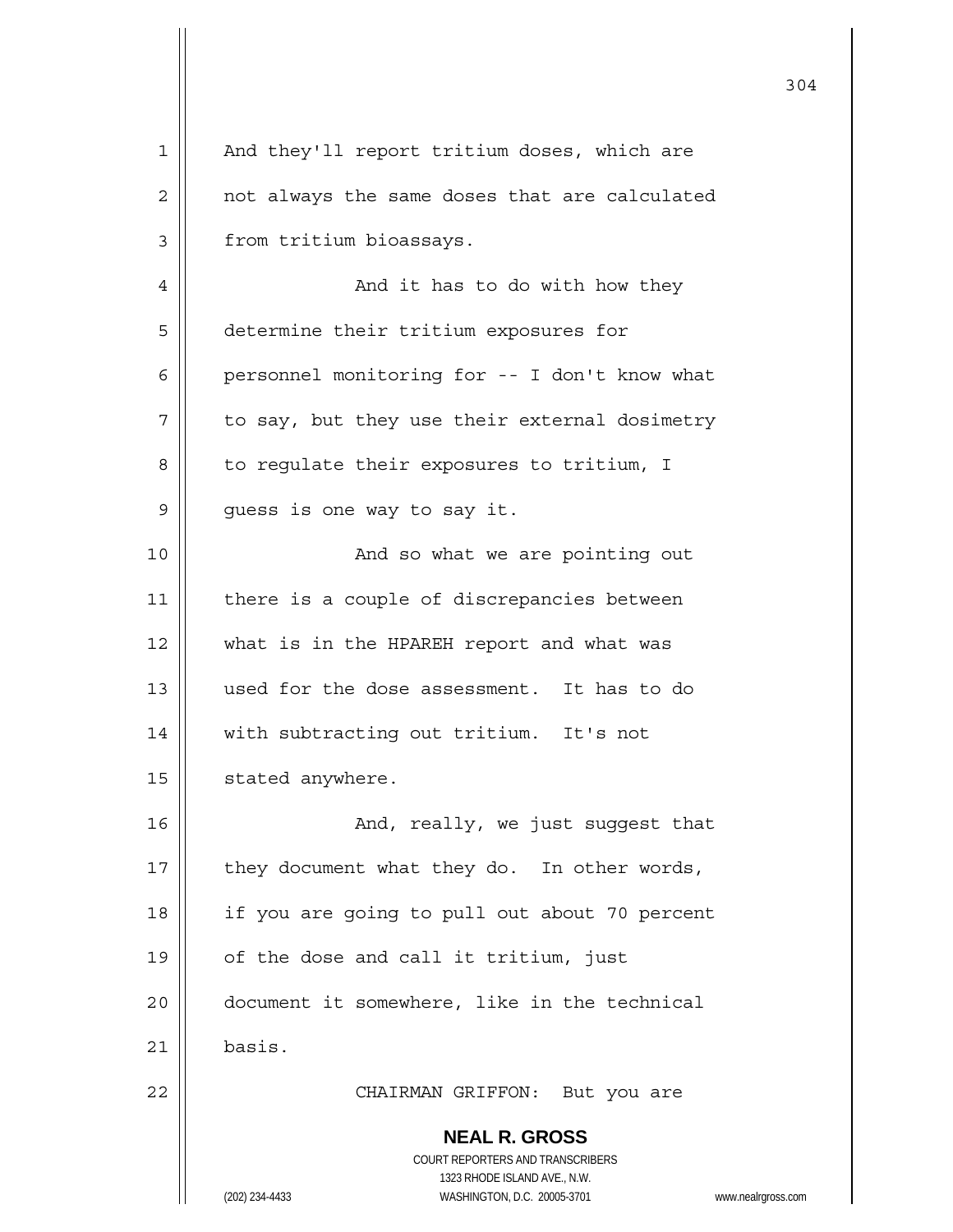**NEAL R. GROSS** COURT REPORTERS AND TRANSCRIBERS 1323 RHODE ISLAND AVE., N.W. (202) 234-4433 WASHINGTON, D.C. 20005-3701 www.nealrgross.com 305 1 2 3 4 5 6 7 8 9 10 11 12 13 14 15 16 17 18 19 20 21 22 saying here to -- well, it's hard with the summary finding sometimes, but -- MR. FARVER: Right. That's why I'm looking at the report. CHAIRMAN GRIFFON: -- the DR report does not account for all the recorded dose. MR. FARVER: Right. That's why we're looking at the report. CHAIRMAN GRIFFON: The DR report does not account for all the recorded dose. What you just said -- MR. SIEBERT: That was initially the finding because it was thinking that the tritium dose was actually photon dose. And if you thought that, then you thought we didn't do all of the photon. CHAIRMAN GRIFFON: Okay. MR. FARVER: Well, if you look at an HPAREH report, the values that are in that report are not always the values that are - how shall I say it? Okay.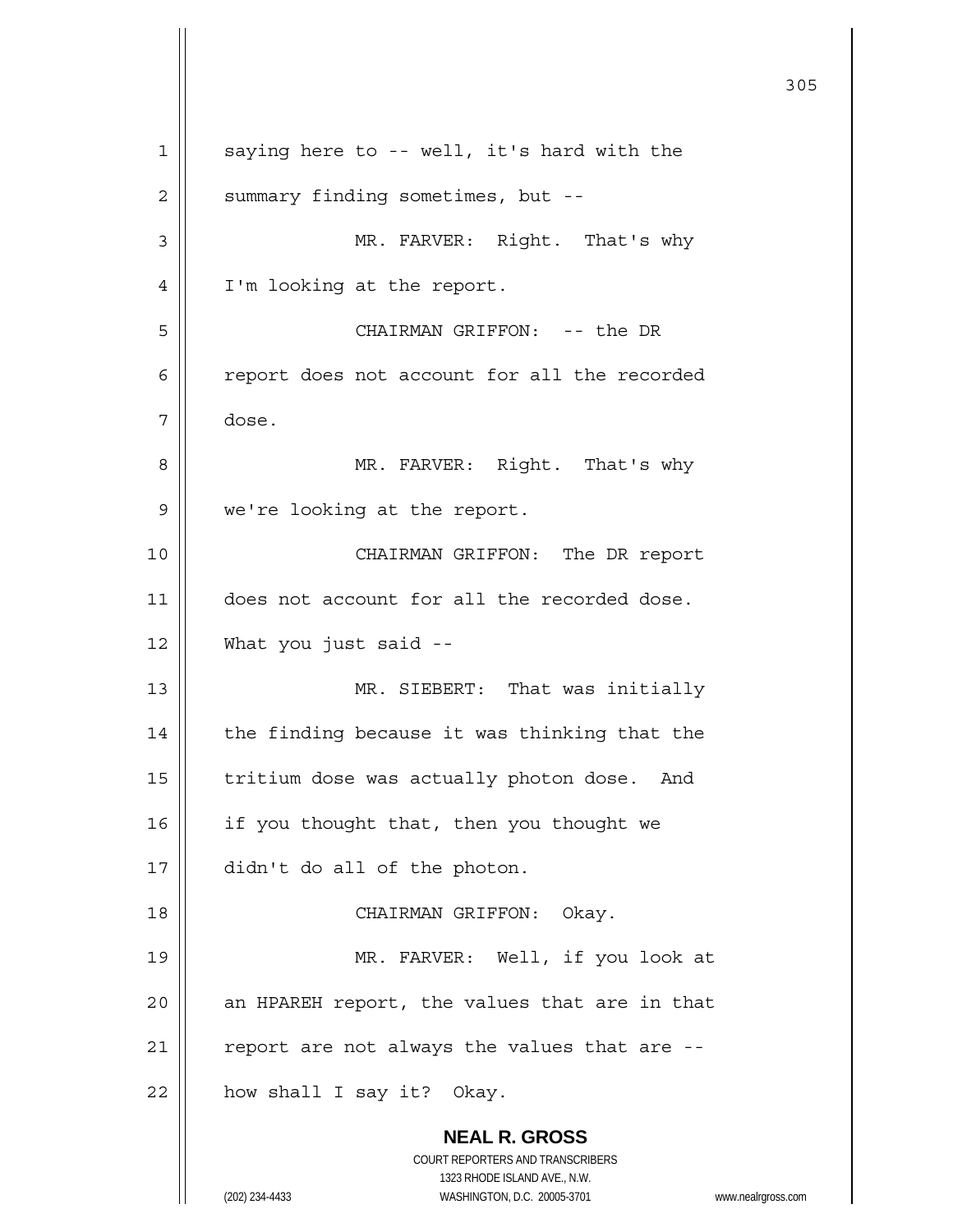| 1  | MR. SIEBERT: In HPAREH, they are                                                                    |
|----|-----------------------------------------------------------------------------------------------------|
| 2  | all lumped together as external because                                                             |
| 3  | Savannah River just considered tritium                                                              |
| 4  | external because it was whole body.                                                                 |
| 5  | And if you just look at HPAREH,                                                                     |
| 6  | look at 100 millirem, you would immediately                                                         |
| 7  | think it is 100 millirem photon. The 70                                                             |
| 8  | might be from tritium.                                                                              |
| 9  | And we actually have to pull that                                                                   |
| 10 | out when we do the external and then --                                                             |
| 11 | CHAIRMAN GRIFFON: How do you pull                                                                   |
| 12 | it out?                                                                                             |
| 13 | MR. SIEBERT: Just subtract it out                                                                   |
| 14 | in the tool.                                                                                        |
| 15 | CHAIRMAN GRIFFON: But how do you                                                                    |
| 16 | know what percentage or whatever?                                                                   |
| 17 | MR. SIEBERT: Because in the cycle                                                                   |
| 18 | data --                                                                                             |
| 19 | CHAIRMAN GRIFFON: In the cycle                                                                      |
| 20 | data, it's there? Okay.                                                                             |
| 21 | MR. SIEBERT: Yes. It shows the                                                                      |
| 22 | difference.                                                                                         |
|    | <b>NEAL R. GROSS</b>                                                                                |
|    | COURT REPORTERS AND TRANSCRIBERS                                                                    |
|    | 1323 RHODE ISLAND AVE., N.W.<br>(202) 234-4433<br>WASHINGTON, D.C. 20005-3701<br>www.nealrgross.com |

<u>306</u>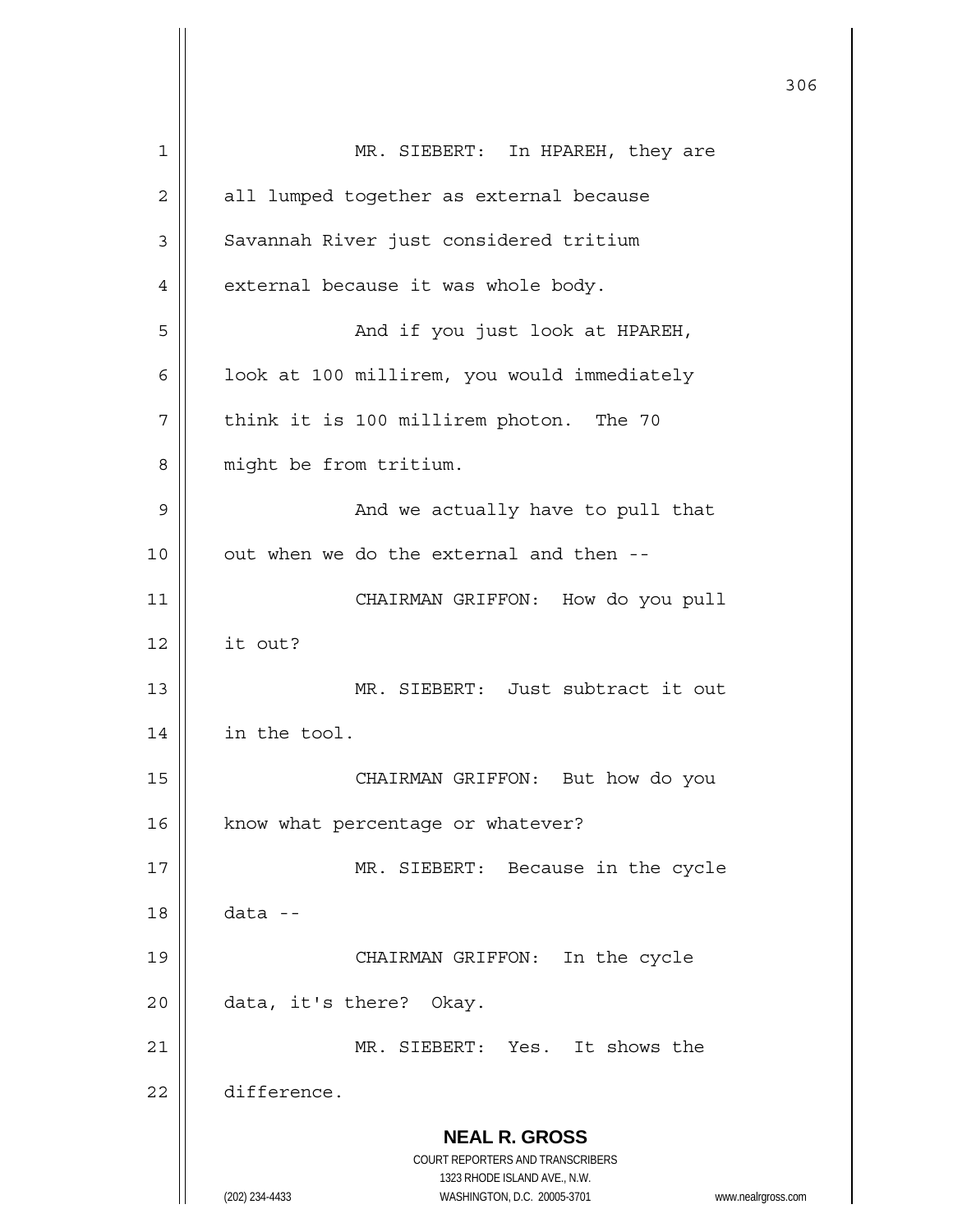**NEAL R. GROSS** COURT REPORTERS AND TRANSCRIBERS 1323 RHODE ISLAND AVE., N.W. (202) 234-4433 WASHINGTON, D.C. 20005-3701 www.nealrgross.com 307 1 2 3 4 5 6 7 8 9 10 11 12 13 14 15 16 17 18 19 20 21 22 CHAIRMAN GRIFFON: That's what I was trying to -- MR. SIEBERT: They added that in. MR. FARVER: Now, we have included a couple of exhibits in there. For example, if you look at the dosimeter card for 1975, there is a 195-millirem deep dose, 210-millirem shallow dose, and 455 for tritium. If you look at the HPAREH for 1975, it's 670 deep dose or maybe I've got that backwards. I've got that backwards. The HPAREH is the lower value. And the dosimeter card is 640 deep, instead of the HPAREH's 195 deep. So they subtracted out 455 millirem and called it tritium. MR. SIEBERT: Which is in HPAREH under the tritium column. MR. FARVER: Which is in HPAREH under the tritium column, but it's not in the dosimeter card, the handwritten card. And all we're suggesting in -- I understand what you do because basically I know what they did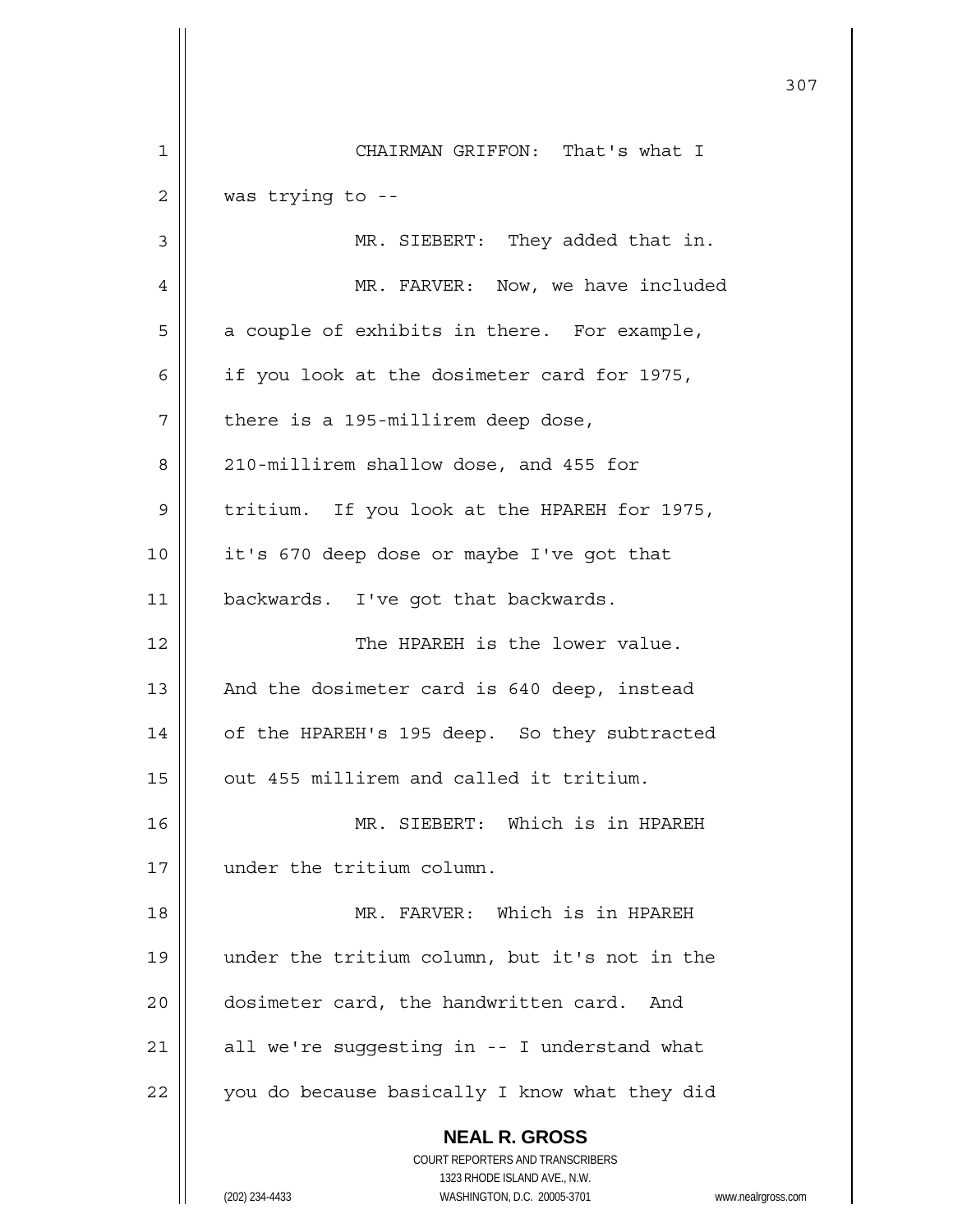| $\mathbf 1$ | there, but you should probably document it                                                          |
|-------------|-----------------------------------------------------------------------------------------------------|
| 2           | because I don't know that it's documented                                                           |
| 3           | anywhere in a technical basis that that is                                                          |
| 4           | how you handle the tritium result. And it                                                           |
| 5           | could lead people to ask questions.                                                                 |
| 6           | CHAIRMAN GRIFFON: Doug, when you                                                                    |
| 7           | say, document, document where?                                                                      |
| 8           | MR. FARVER: You can put it in the                                                                   |
| 9           | external basis for Savannah River, something                                                        |
| 10          | like that.                                                                                          |
| 11          | CHAIRMAN GRIFFON: Okay. Does                                                                        |
| 12          | NIOSH agree with that or --                                                                         |
| 13          | MR. HINNEFELD: Well, sitting here                                                                   |
| 14          | it sounds reasonable.                                                                               |
| 15          | CHAIRMAN GRIFFON: Yes, yes, yes.                                                                    |
| 16          | I think I would want to go make sure that                                                           |
| 17          | there is not something better that people                                                           |
| 18          | would know --                                                                                       |
| 19          | MR. FARVER: And what this leads                                                                     |
| 20          | to is when you look at the HPAREH report and                                                        |
| 21          | you see these tritium results, let's say it                                                         |
| 22          | says 455 millirem per tritium in 1975.                                                              |
|             | <b>NEAL R. GROSS</b><br>COURT REPORTERS AND TRANSCRIBERS                                            |
|             | 1323 RHODE ISLAND AVE., N.W.<br>(202) 234-4433<br>WASHINGTON, D.C. 20005-3701<br>www.nealrgross.com |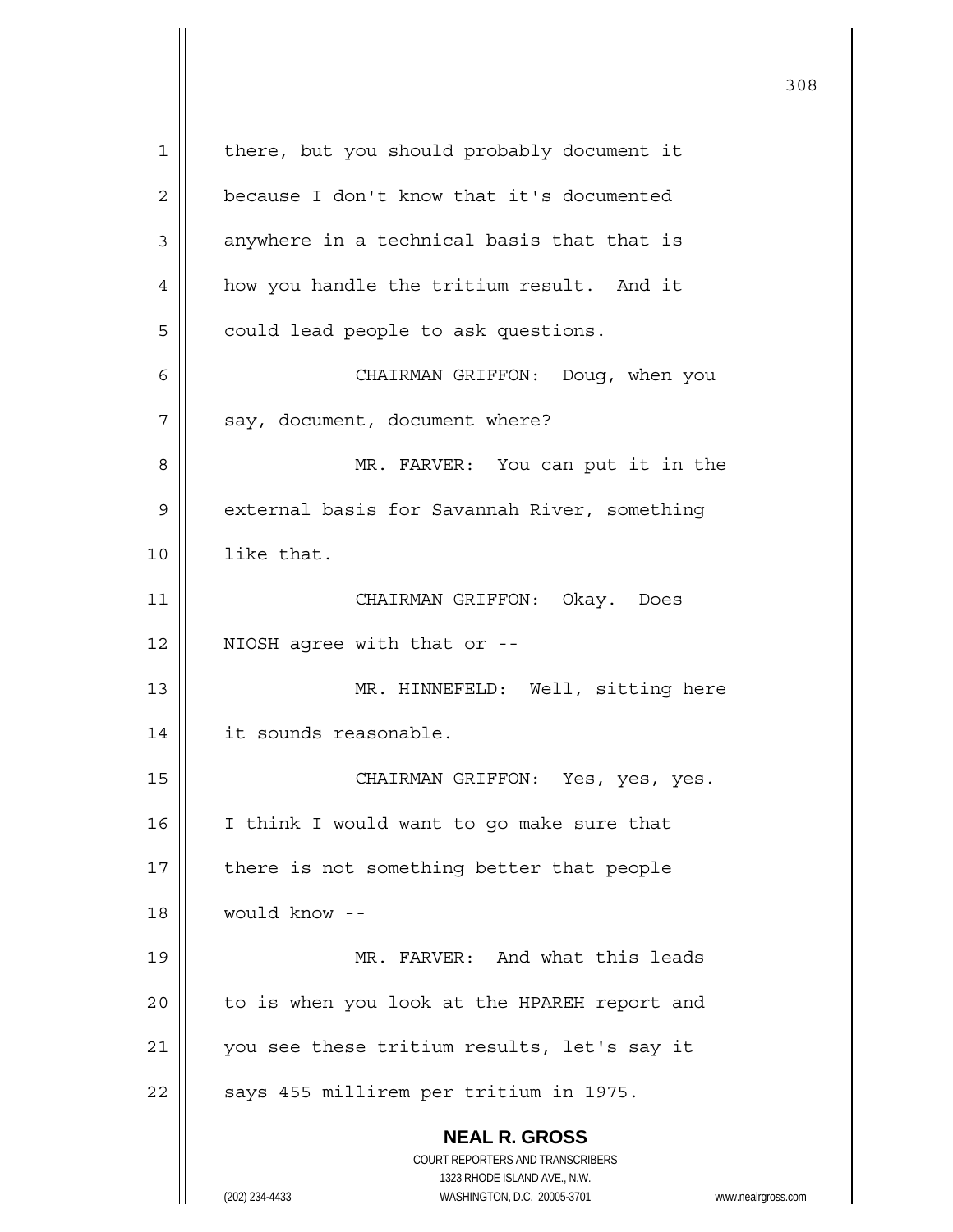| 1  | Now later on we might calculate a                                                                   |
|----|-----------------------------------------------------------------------------------------------------|
| 2  | tritium dose for this person based on                                                               |
| 3  | bioassay samples, which may or may not equal                                                        |
| 4  | 455 millirem. It might equal ten millirem.                                                          |
| 5  | So how do you explain that? I want to please                                                        |
| 6  | explain it somewhere. So it's just a                                                                |
| 7  | suggestion to eliminate some questions.                                                             |
| 8  | I don't remember if it was used in                                                                  |
| 9  | lieu of bioassay. I don't believe it was. I                                                         |
| 10 | believe it was used as a more real-time way                                                         |
| 11 | to control exposure.                                                                                |
| 12 | MR. HINNEFELD: What are you                                                                         |
| 13 | talking about, in HPAREH, you mean?                                                                 |
| 14 | MR. FARVER: No. On the external                                                                     |
| 15 | dosimetry part because I know they subtracted                                                       |
| 16 | it out from the TLD when the TLDs were read.                                                        |
| 17 | I think the TLDs were read more frequently                                                          |
| 18 | for tritium people.                                                                                 |
| 19 | MR. HINNEFELD: I don't recall.                                                                      |
| 20 | CHAIRMAN GRIFFON: That was sort                                                                     |
| 21 | of my follow-up. A follow-up question I have                                                        |
| 22 | $is$ --                                                                                             |
|    | <b>NEAL R. GROSS</b>                                                                                |
|    | COURT REPORTERS AND TRANSCRIBERS                                                                    |
|    | 1323 RHODE ISLAND AVE., N.W.<br>WASHINGTON, D.C. 20005-3701<br>(202) 234-4433<br>www.nealrgross.com |
|    |                                                                                                     |

<u>309</u>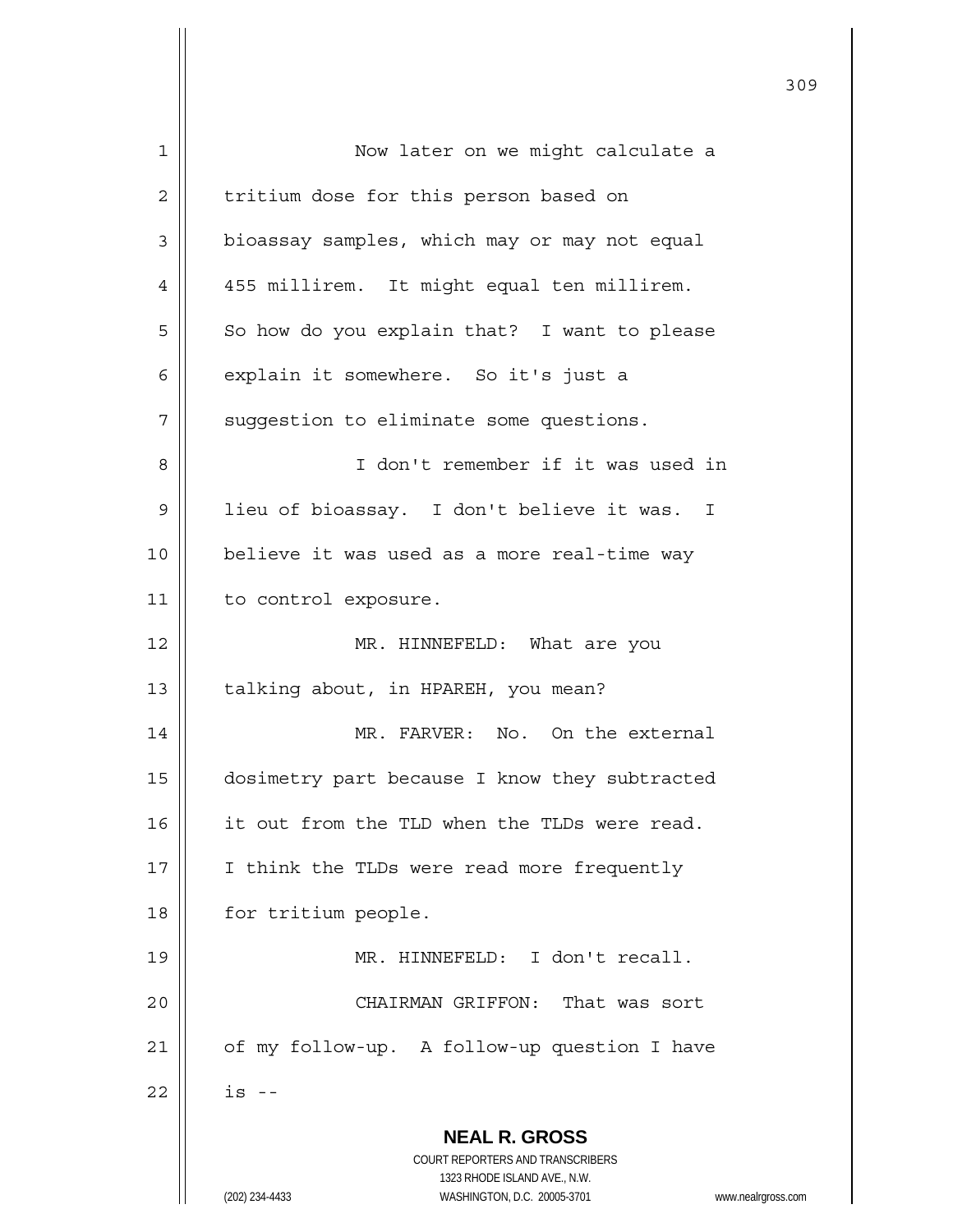|             | 310                                                                                                                                                             |
|-------------|-----------------------------------------------------------------------------------------------------------------------------------------------------------------|
| $\mathbf 1$ | MR. FARVER: If it's used in lieu                                                                                                                                |
| 2           | of bioassay data to control exposure.                                                                                                                           |
| 3           | MR. HINNEFELD: Oh, what Savannah                                                                                                                                |
| 4           | River did, yes.                                                                                                                                                 |
| 5           | MR. FARVER: Yes, Savannah River.                                                                                                                                |
| 6           | MR. HINNEFELD: Yes. I think they                                                                                                                                |
| 7           | had set intakes based on bioassay. You know,                                                                                                                    |
| 8           | they set doses based on the model that was                                                                                                                      |
| 9           | applicable at the time.                                                                                                                                         |
| 10          | MR. FARVER: That's what I                                                                                                                                       |
| 11          | believe, but I believe the TLDs were read                                                                                                                       |
| 12          | more frequently and gave a more real-time --                                                                                                                    |
| 13          | MR. HINNEFELD: Well, that could                                                                                                                                 |
| 14          | be real-time, but I think what they chose to                                                                                                                    |
| 15          | reflect in HPAREH was the dose that counts                                                                                                                      |
| 16          | towards the person's 5 rem a year exposure                                                                                                                      |
| 17          | because the tritium as the whole body dose                                                                                                                      |
| 18          | would be directly additive to the photon                                                                                                                        |
| 19          | dose. And so that is essentially the                                                                                                                            |
| 20          | demonstration of compliance with the data,                                                                                                                      |
| 21          | the five rem exposure limit.                                                                                                                                    |
| 22          | MR. FARVER: Okay.                                                                                                                                               |
|             | <b>NEAL R. GROSS</b><br>COURT REPORTERS AND TRANSCRIBERS<br>1323 RHODE ISLAND AVE., N.W.<br>(202) 234-4433<br>WASHINGTON, D.C. 20005-3701<br>www.nealrgross.com |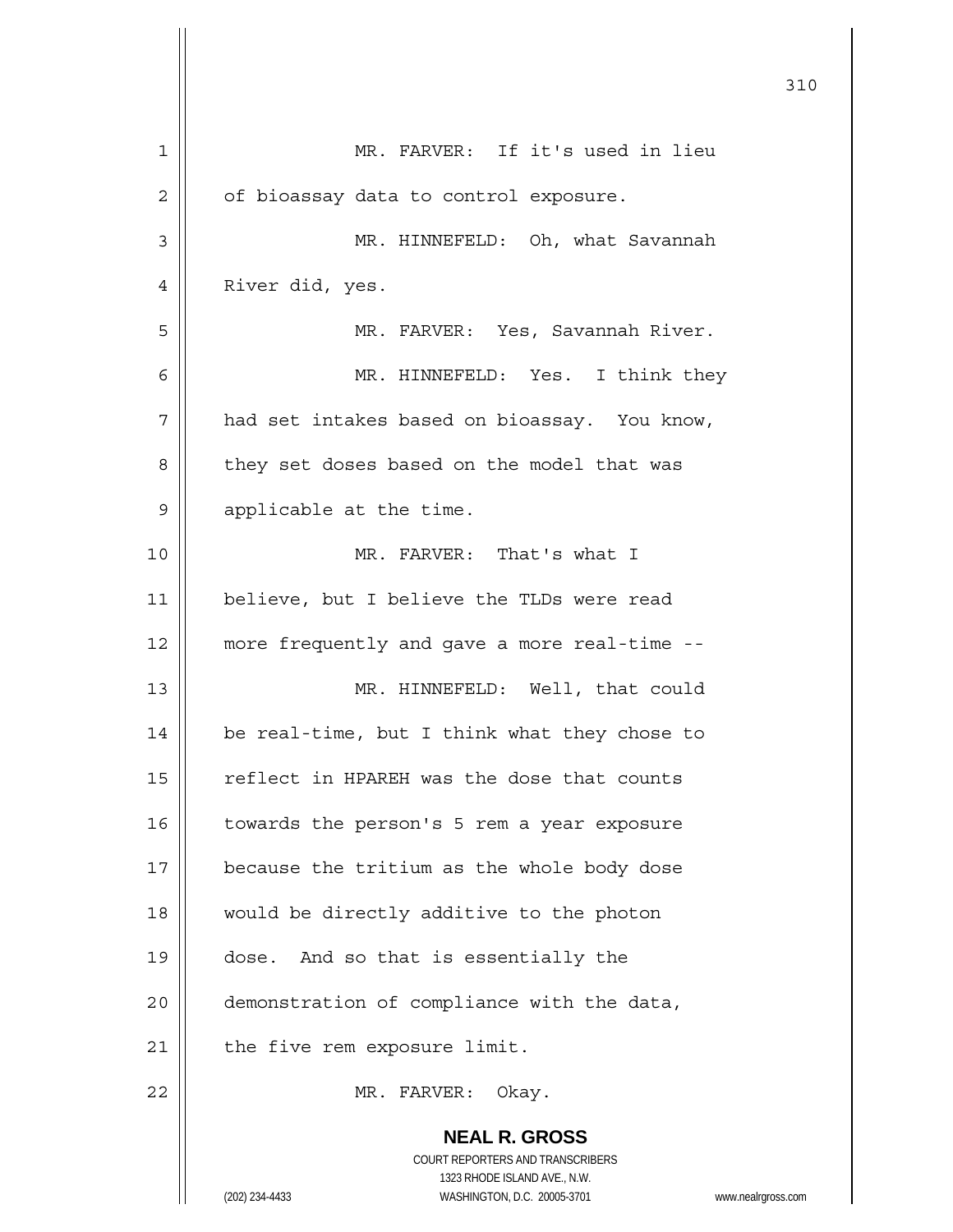**NEAL R. GROSS** COURT REPORTERS AND TRANSCRIBERS 1323 RHODE ISLAND AVE., N.W. (202) 234-4433 WASHINGTON, D.C. 20005-3701 www.nealrgross.com 1 2 3 4 5 6 7 8 9 10 11 12 13 14 15 16 17 18 19 20 21 22 MR. HINNEFELD: I would think that is why they would incorporate it there. CHAIRMAN GRIFFON: Yes. They just add the two of -- MR. HINNEFELD: Yes. MR. FARVER: That's okay. I just don't remember reading that anywhere in any of your documentation. MR. HINNEFELD: Well, I don't know that I have ever read that. I just would suspect it. Why in the world would somebody do that? I would say that would be it. CHAIRMAN GRIFFON: Yes. MR. HINNEFELD: You have got all the whole body dose in one place. CHAIRMAN GRIFFON: It's all whole body dose. MR. HINNEFELD: It's all whole body dose. And you -- MR. SIEBERT: Savannah River is not the only one. I know that across the complex, there were other places that thought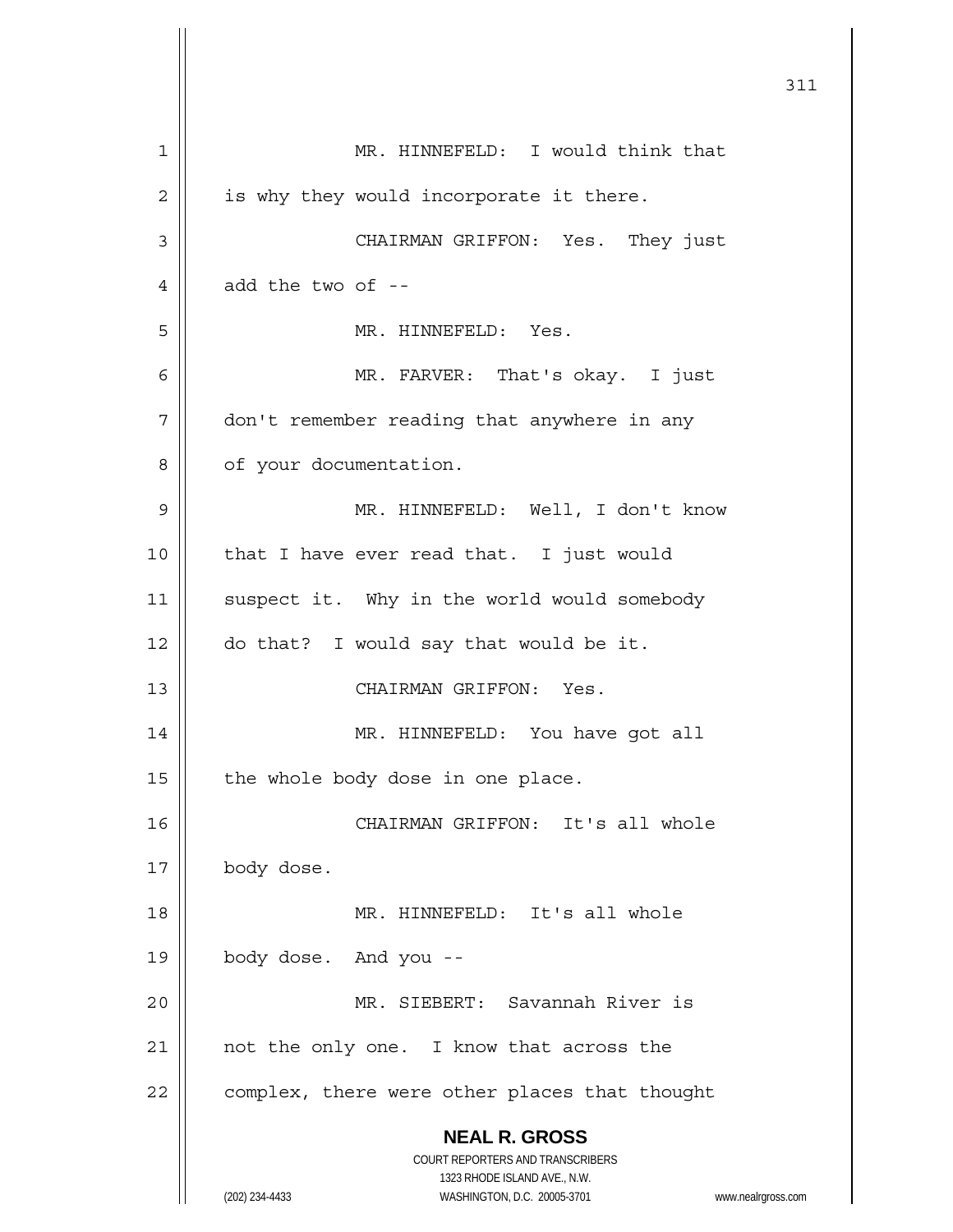**NEAL R. GROSS** COURT REPORTERS AND TRANSCRIBERS 1323 RHODE ISLAND AVE., N.W. (202) 234-4433 WASHINGTON, D.C. 20005-3701 www.nealrgross.com 312 1 2 3 4 5 6 7 8 9 10 11 12 13 14 15 16 17 18 19 20 21 22 of tritium as a whole body dose -- MR. HINNEFELD: Yes. CHAIRMAN GRIFFON: Yes. MR. SIEBERT: -- even though that's internal, rather than external. CHAIRMAN GRIFFON: Right. MR. HINNEFELD: Not going to be as effective a dose, which now is, of course, out of date. MR. FARVER: So that was 152.4. 152.5 is the dose conversion factor for neutron doses to organ dose. CHAIRMAN GRIFFON: Same thing as .2, right? MR. FARVER: Yes. That one has been taken care of previously by 152.2. 152.6 has to do with the ongoing internal dose from fission products. And I am going to ask, Kathy, if you could help me out on this. MS. BEHLING: Okay. This is just the finding that we have all talked about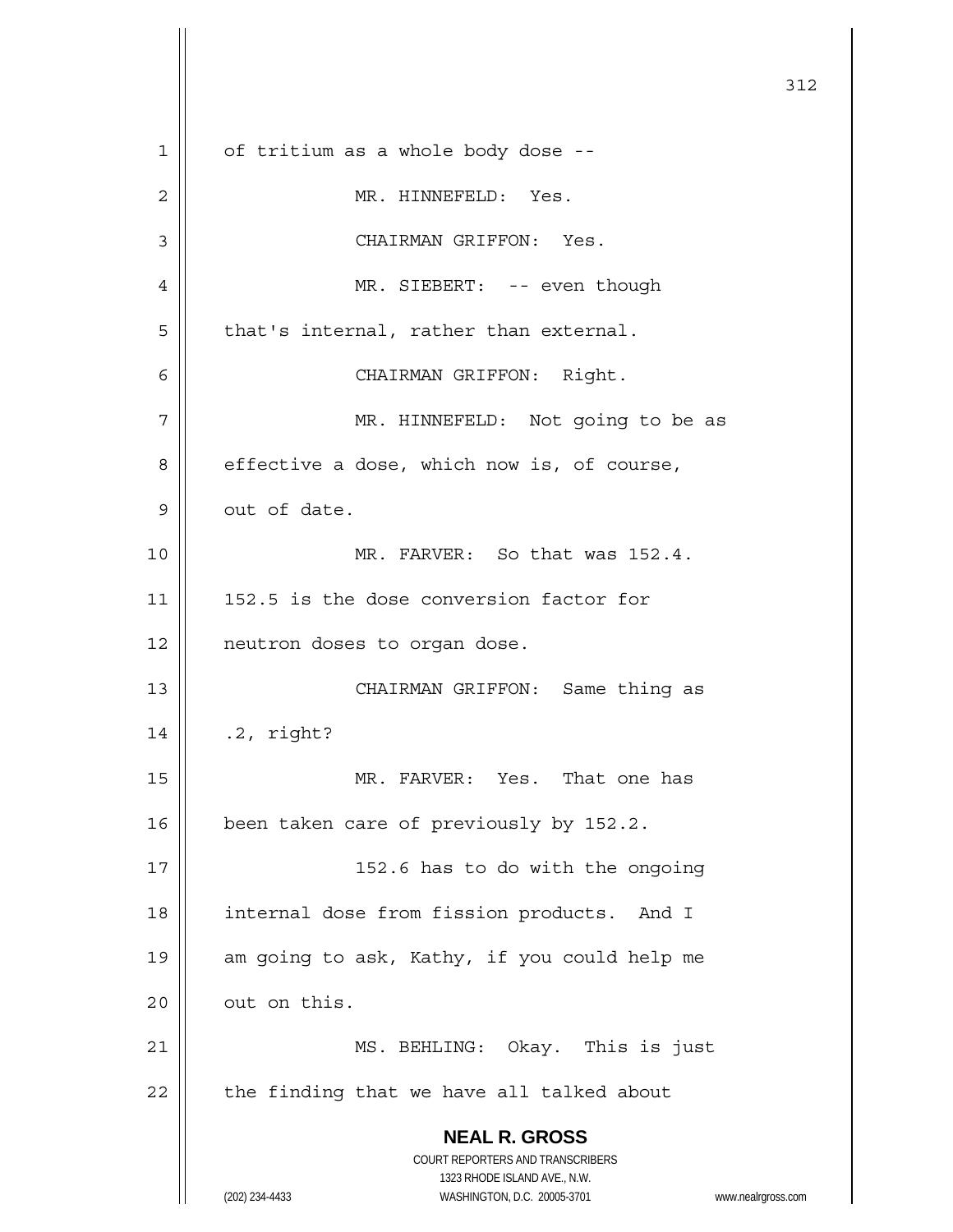| $\mathbf{1}$ | many times before, but I quess in calculating                       |
|--------------|---------------------------------------------------------------------|
| 2            | missed fission product dose, NIOSH uses a                           |
| 3            | radionuclide chooser tool. And they select                          |
| 4            | the radionuclide that will provide the                              |
| 5            | highest dose.                                                       |
| 6            | I guess our comment is that is                                      |
| 7            | fine. And we don't dispute that, but what                           |
| 8            | about the dose from other radionuclides,                            |
| 9            | other potential missed radionuclides? And                           |
| 10           | there is a list of the various radionuclides                        |
| 11           | in table D2 of the Savannah River site.                             |
| 12           | So this has been a very common                                      |
| 13           | question. The only thing that -- and I guess                        |
| 14           | Stu can explain this better, but in the                             |
| 15           | response, if I'm reading this correctly, it                         |
| 16           | almost sounds like the radionuclide chooser                         |
| 17           | tool actually does incorporate contributions                        |
| 18           | from the other radionuclides.                                       |
| 19           | If that is the case, then that                                      |
| 20           | would resolve this finding, but I am not sure                       |
| 21           | I quite understand the response.                                    |
| 22           | MR. HINNEFELD: Yes. I am not                                        |
|              | <b>NEAL R. GROSS</b>                                                |
|              | COURT REPORTERS AND TRANSCRIBERS                                    |
|              | 1323 RHODE ISLAND AVE., N.W.                                        |
|              | (202) 234-4433<br>WASHINGTON, D.C. 20005-3701<br>www.nealrgross.com |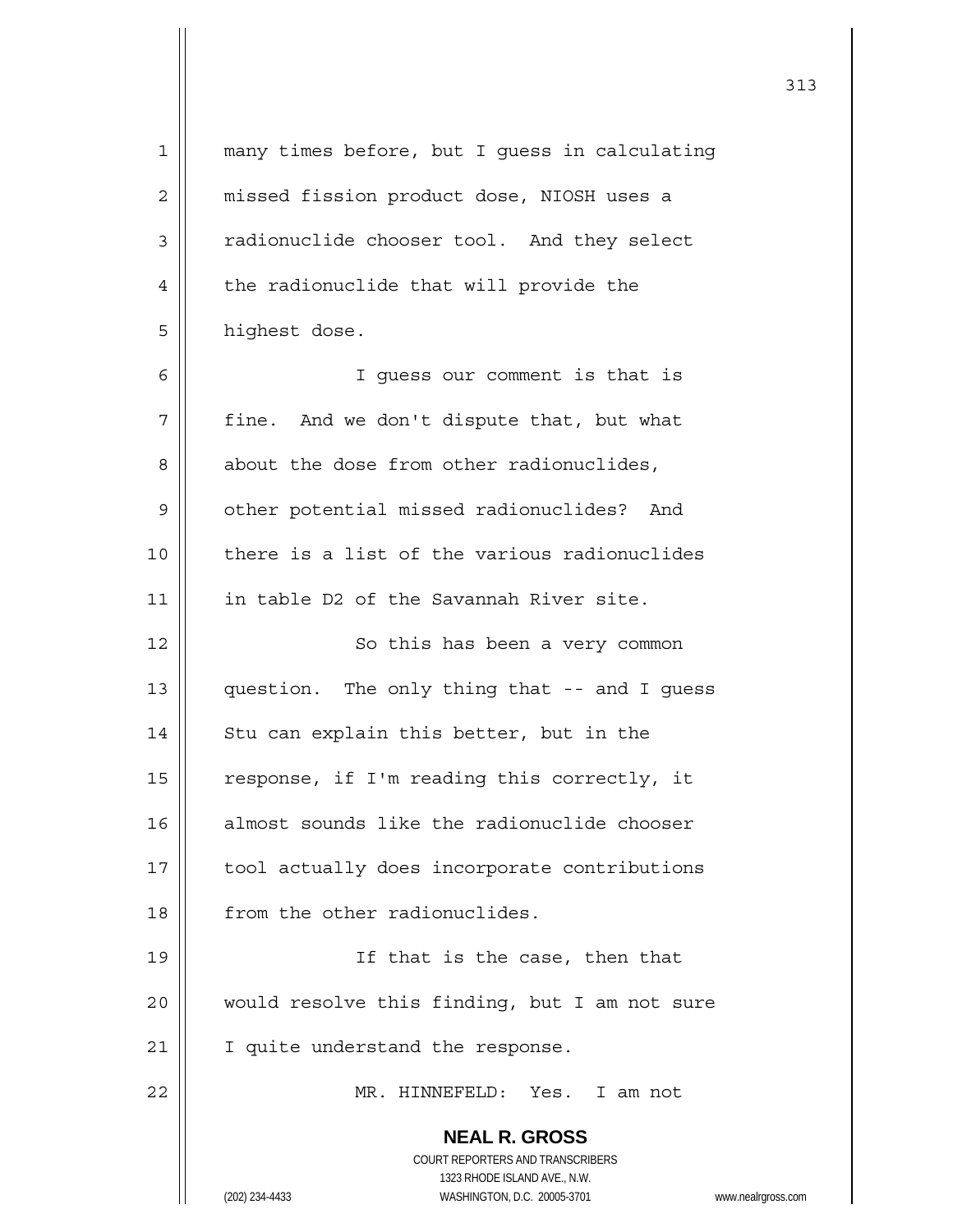| $\mathbf 1$ | sure I am really conversant with this, but                                             |
|-------------|----------------------------------------------------------------------------------------|
| 2           | I've got some general --                                                               |
| 3           | MR. SIEBERT: Well, what the                                                            |
| 4           | response is saying is the chooser includes                                             |
| 5           | all of those radionuclides for the decision                                            |
| 6           | as to which is the most claimant-favorable.                                            |
| 7           | And then we determine from that                                                        |
| 8           | the most claimant-favorable, just as you                                               |
| 9           | said. It's consideration as to which ones to                                           |
| 10          | assign, not assigning the largest one and all                                          |
| 11          | the other ones as well.                                                                |
| 12          | MR. HINNEFELD: Yes. And there is                                                       |
| 13          | a lot that goes into this decision. I mean,                                            |
| 14          | there is -- first of all, it's a way to not                                            |
| 15          | do a separate intake of dose calculation for                                           |
| 16          | 12 radionuclides, many of which are                                                    |
| 17          | inconsequential, or it is the selection                                                |
| 18          | process is supposed to provide not your best                                           |
| 19          | estimate of the intake of the highest dose                                             |
| 20          | radionuclide but, rather, an estimate that it                                          |
| 21          | is sufficiently high that the dose that you                                            |
| 22          | get is bounding for the suite of                                                       |
|             | <b>NEAL R. GROSS</b>                                                                   |
|             | COURT REPORTERS AND TRANSCRIBERS                                                       |
|             | 1323 RHODE ISLAND AVE., N.W.<br>(202) 234-4433<br>WASHINGTON, D.C. 20005-3701<br>www.n |
|             |                                                                                        |

314

(202) 234-4433 WASHINGTON, D.C. 20005-3701 www.nealrgross.com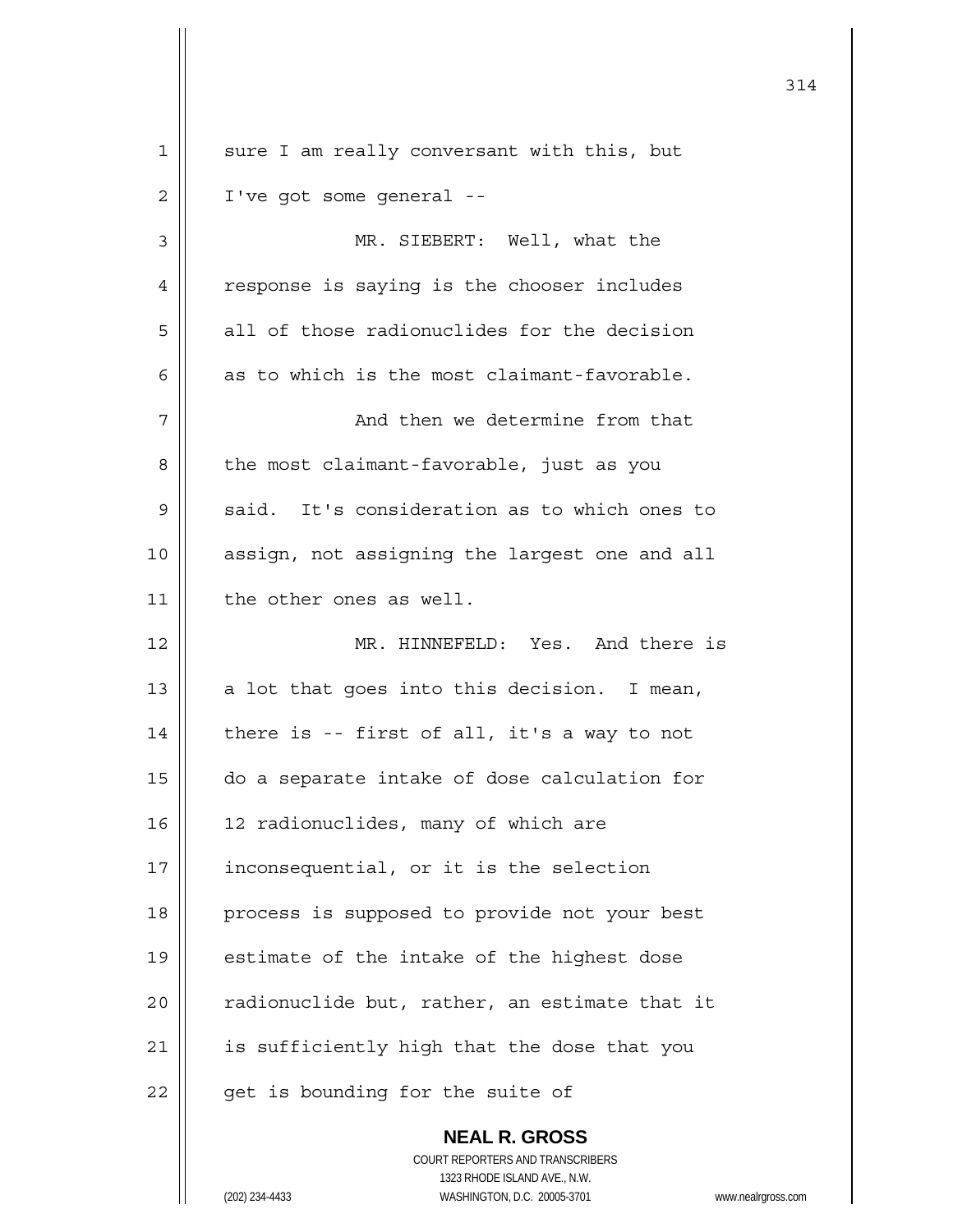|             |                                                                     | 315 |
|-------------|---------------------------------------------------------------------|-----|
| $\mathbf 1$ | radionuclides to -- that is the intent, is to                       |     |
| 2           | -- rather than do all of these calculations,                        |     |
| 3           | do one that bounds them all.                                        |     |
| 4           | Now, how well that has ever been                                    |     |
| 5           | explained I don't know. And the basis for                           |     |
| 6           | choosing the value that was chosen I can't                          |     |
| 7           | explain very well.                                                  |     |
| 8           | But, as I recall, as I am sitting                                   |     |
| 9           | here, I am reminded of all of these things I                        |     |
| 10          | should be doing for this Subcommittee.                              |     |
| 11          | CHAIRMAN GRIFFON: That's good.                                      |     |
| 12          | MR. HINNEFELD: Yes, but, you see,                                   |     |
| 13          | my only hope is I am telecommuting tomorrow                         |     |
| 14          | and nobody interrupts me too much. So I can                         |     |
| 15          | work on it tomorrow.                                                |     |
| 16          | So I think that is what we owe to                                   |     |
| 17          | kind of address this whole raft of issues.                          |     |
| 18          | And certainly it would be at least the                              |     |
| 19          | Savannah River issues I think the response                          |     |
| 20          | can be in the response. I think we may have                         |     |
| 21          | the same issue at Hanford. Maybe the Hanford                        |     |
| 22          | response will get it consistent. If it were                         |     |
|             | <b>NEAL R. GROSS</b>                                                |     |
|             | COURT REPORTERS AND TRANSCRIBERS<br>1323 RHODE ISLAND AVE., N.W.    |     |
|             | (202) 234-4433<br>WASHINGTON, D.C. 20005-3701<br>www.nealrgross.com |     |

 $\mathsf{l}$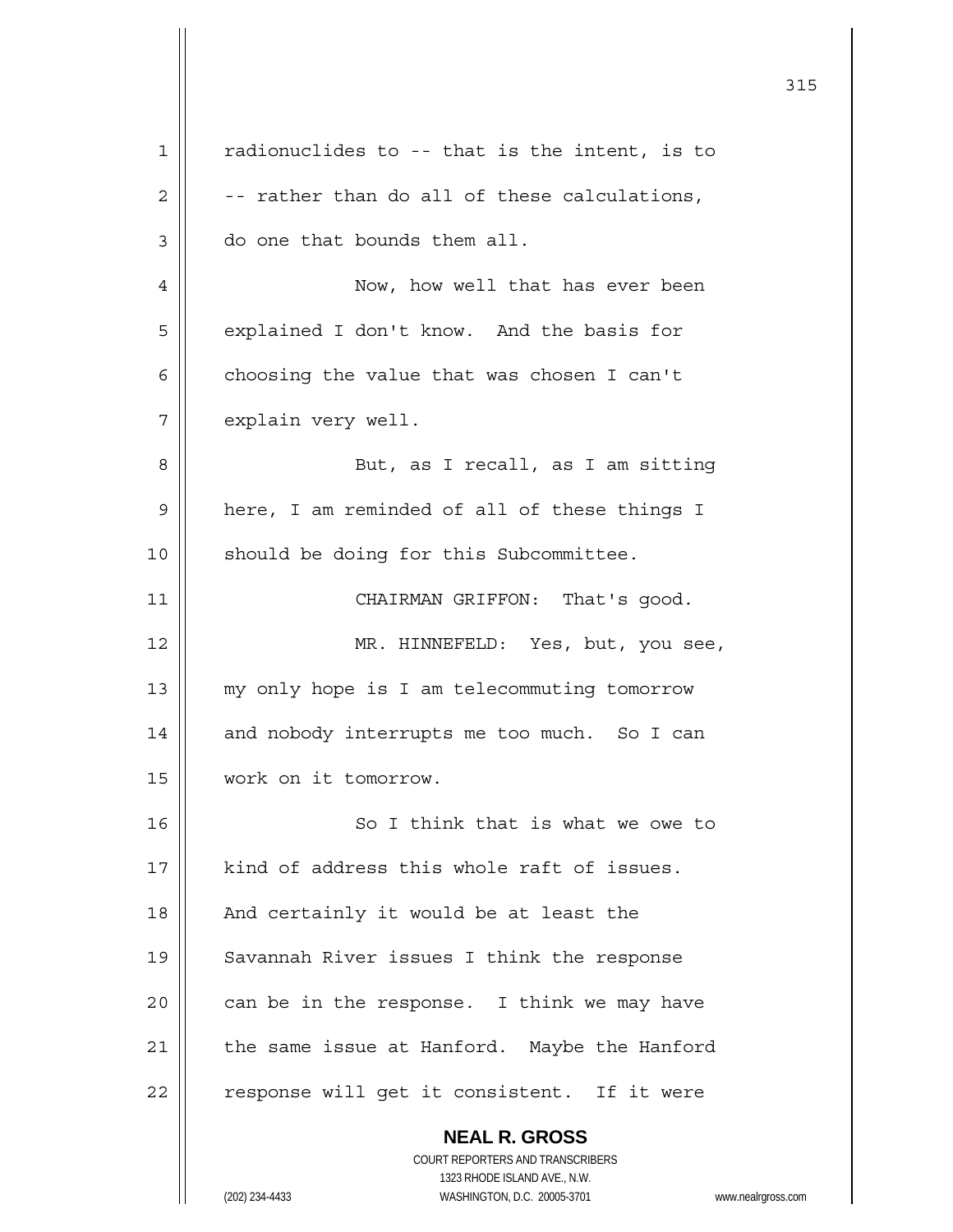**NEAL R. GROSS** COURT REPORTERS AND TRANSCRIBERS 1323 RHODE ISLAND AVE., N.W. (202) 234-4433 WASHINGTON, D.C. 20005-3701 www.nealrgross.com 316 1 2 3 4 5 6 7 8 9 10 11 12 13 14 15 16 17 18 19 20 21 22 the same response, I don't know if that is going to be the case or not. So this is an issue we know. And this is defining issues that have been around for a while. MR. SIEBERT: Well, this ties into the OTIB 54 for -- MR. HINNEFELD: Yes. MR. SIEBERT: -- whole body comparison because that is really what this boils down to. MR. HINNEFELD: Yes. CHAIRMAN GRIFFON: So that was my next question. Is this a Savannah River site profile issue or is it a TIB 54? MR. SIEBERT: Well, remember, TIB 54 didn't exist back at this time frame. CHAIRMAN GRIFFON: I know it's not, but I'm saying as far as the -- MR. SIEBERT: The resolution, yes. It goes along with TIB 54. And the assumption that we are coming up with is that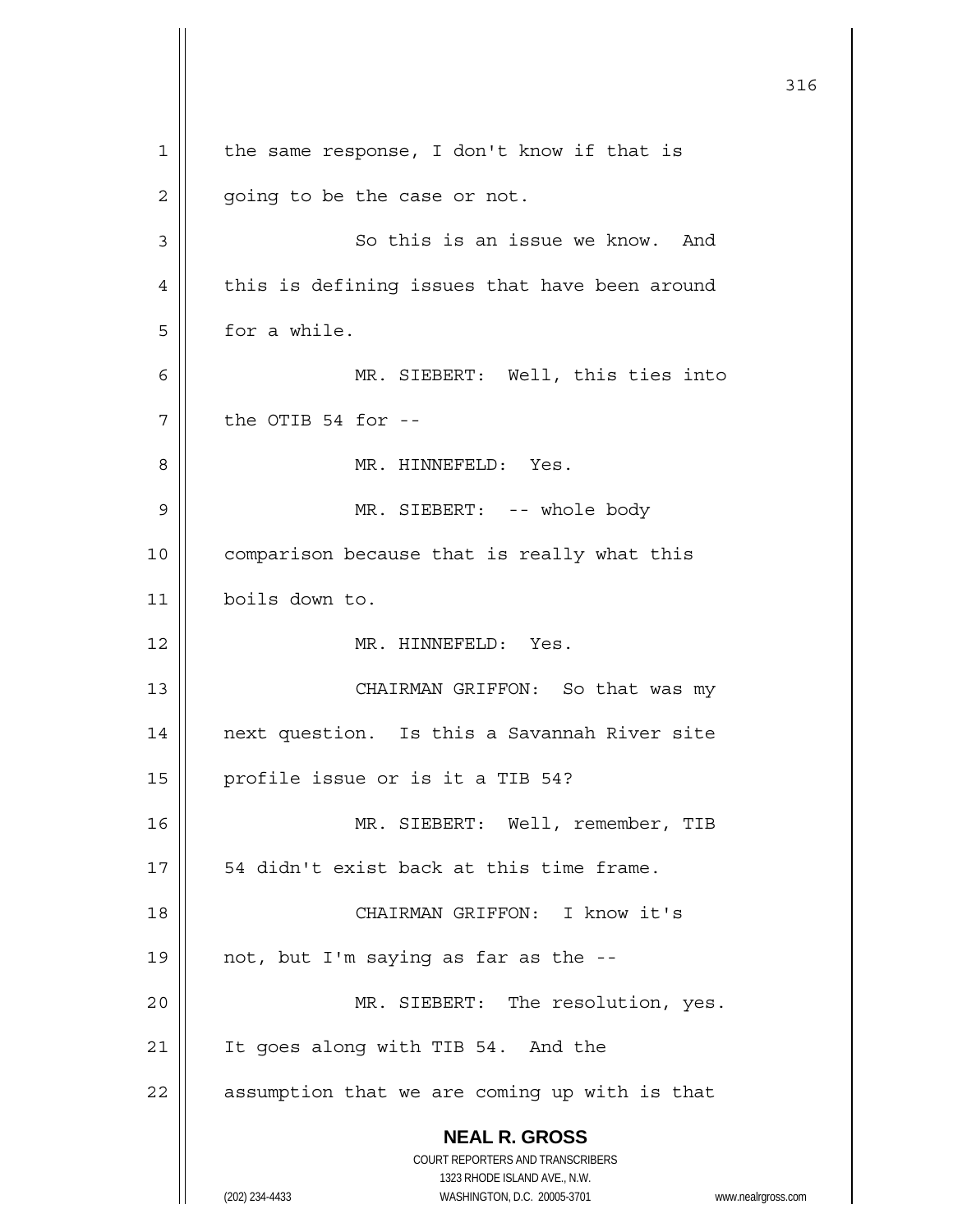**NEAL R. GROSS** COURT REPORTERS AND TRANSCRIBERS 1323 RHODE ISLAND AVE., N.W. (202) 234-4433 WASHINGTON, D.C. 20005-3701 www.nealrgross.com 317 1 2 3 4 5 6 7 8 9 10 11 12 13 14 15 16 17 18 19 20 21 22 we want to be able to demonstrate that if you base it on OTIB 54 versus using chooser, 54 will be low. That's kind of what that comparison is we're discussing for that comparison. MEMBER MUNN: But is it more realistic? CHAIRMAN GRIFFON: You had a question? MR. SIEBERT: Yes. Well -- CHAIRMAN GRIFFON: More realistic? MR. HINNEFELD: Fifty-four we believe to be, yes, more realistic than chooser, right? MR. SIEBERT: Yes. MR. HINNEFELD: And so if 54 is, in fact, lower than the chooser approach and we're looking at what we're using now, then we don't have to worry about these ones that were done earlier with chooser approach. That's the thought process. MEMBER MUNN: Right.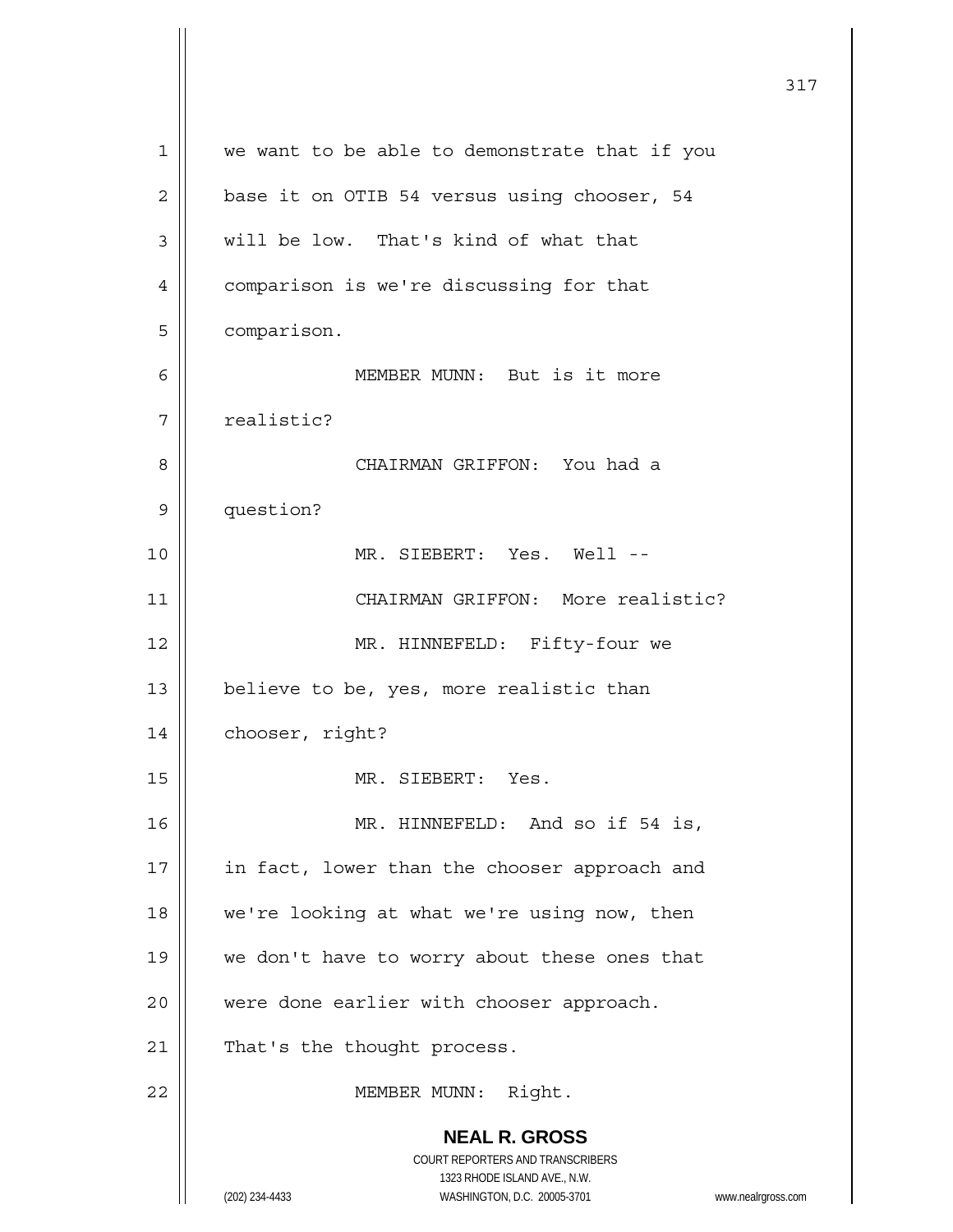**NEAL R. GROSS** COURT REPORTERS AND TRANSCRIBERS 1323 RHODE ISLAND AVE., N.W. (202) 234-4433 WASHINGTON, D.C. 20005-3701 www.nealrgross.com 1 2 3 4 5 6 7 8 9 10 11 12 13 14 15 16 17 18 19 20 21 22 MS. BEHLING: And I guess I would have to look a little bit deeper into OTIB 54 and, like I said, make a comparison. MR. HINNEFELD: Yes, but I think the action is really ours to put together a coherent explanation on this. MS. BEHLING: Okay. MR. SIEBERT: And we've been talking about this. And a lot of the other radionuclides if you assigned what we do assign would shine out like a bright, shining light in the whole body count because their detection limits tend to be lower. But it is a comparison we have to do. MS. BEHLING: Okay. Very good. CHAIRMAN GRIFFON: Okay. Go ahead, Doug. I'm sorry. MR. FARVER: Another thing we have is an observation about Super S plutonium. Apparently it's been returned to be reworked. MR. HINNEFELD: It is being -- MR. FARVER: And that was it for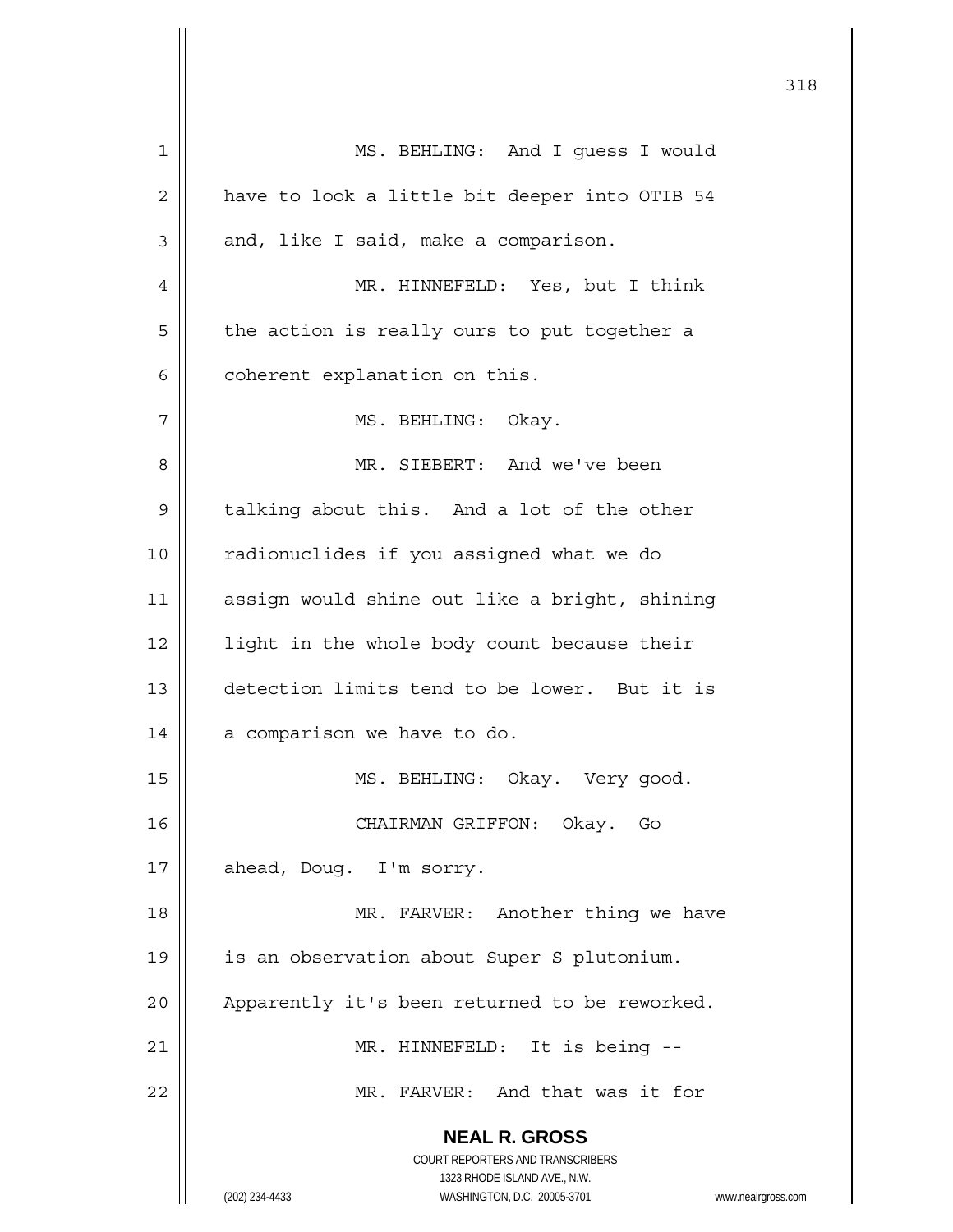**NEAL R. GROSS** COURT REPORTERS AND TRANSCRIBERS 1323 RHODE ISLAND AVE., N.W. (202) 234-4433 WASHINGTON, D.C. 20005-3701 www.nealrgross.com 319 1 2 3 4 5 6 7 8 9 10 11 12 13 14 15 16 17 18 19 20 21 22 tab 152. CHAIRMAN GRIFFON: Do you want to take a five-minute break? Can anybody use a five-minute break? MR. HINNEFELD: That would be good, I think, if we can -- CHAIRMAN GRIFFON: Yes. Let's take five. Wanda, we are going to take about five, maybe a ten-minute break. MEMBER MUNN: Thank you. CHAIRMAN GRIFFON: All right. Thanks. (Whereupon, the above-entitled matter went off the record at 3:48 p.m. and resumed at 4:00 p.m.) MR. KATZ: We are starting back up the Dose Reconstruction Subcommittee review, procedure 153. Is that what you said, Mark? CHAIRMAN GRIFFON: Yes. MR. KATZ: Wanda, are you back with us? MEMBER MUNN: I am.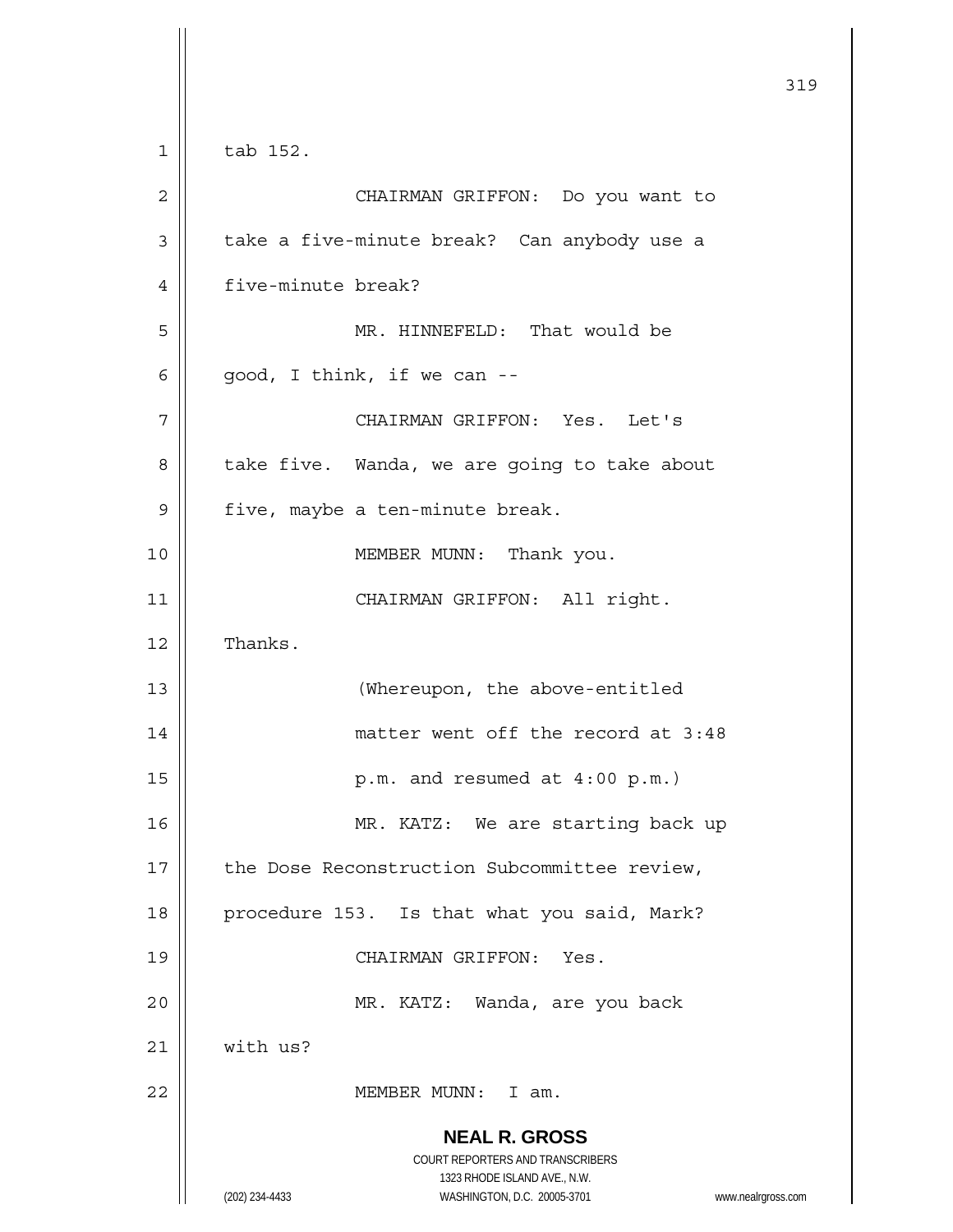**NEAL R. GROSS** COURT REPORTERS AND TRANSCRIBERS 1323 RHODE ISLAND AVE., N.W. (202) 234-4433 WASHINGTON, D.C. 20005-3701 www.nealrgross.com 320 1 2 3 4 5 6 7 8 9 10 11 12 13 14 15 16 17 18 19 20 21 22 CHAIRMAN GRIFFON: Not procedure 153, but -- MR. KATZ: Right, right, right. CHAIRMAN GRIFFON: -- case 153. MR. KATZ: Case, case. CHAIRMAN GRIFFON: And that's why I think we are going to try to plug away for another half-hour, maybe a little more, Wanda. Then we'll call it a day because we have made some good progress. Actually, I'm losing people as we speak. They're dropping like flies in the room here. So about a half-hour, maybe 40 minutes. And then we'll call it a day. MEMBER MUNN: Never had the experience, Mark. MR. KATZ: You never had the experience? Is that what you said? MEMBER MUNN: Seeing people begin to disappear at the end of the day. CHAIRMAN GRIFFON: Oh, yes. I know. I know. Right. So, Doug, I will turn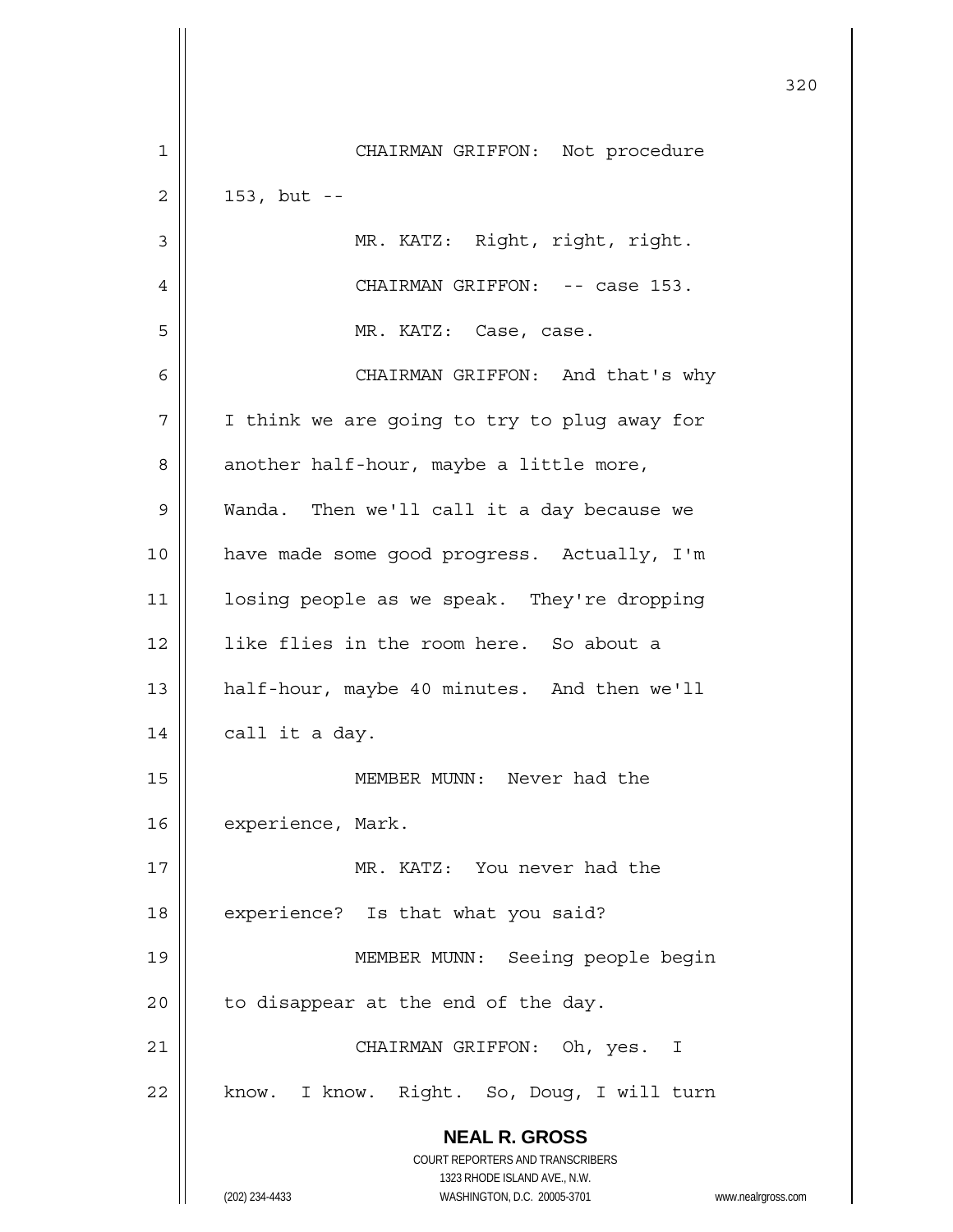|             |                                                                  | 321                |
|-------------|------------------------------------------------------------------|--------------------|
| $\mathbf 1$ | it over to you to start 153.1.                                   |                    |
| 2           | MR. FARVER: Okay. 153.1. We                                      |                    |
| 3           | reported that the dose report does not                           |                    |
| 4           | include a less than 30 keV proton dose for                       |                    |
| 5           | year 1982.                                                       |                    |
| 6           | This is another Savannah River                                   |                    |
| 7           | site. The employee was a laborer and worked                      |                    |
| 8           | there from '51 through '82, so 30 years. And                     |                    |
| 9           | doses were calculated for less than 30 keV                       |                    |
| 10          | protons for the other years but not for 1982.                    |                    |
| 11          | So we questioned, you know, why not 1982?                        |                    |
| 12          | And NIOSH responded back that                                    |                    |
| 13          | according to TIB 6, having to do with                            |                    |
| 14          | aluminum filtration, and a dosimeter was not                     |                    |
| 15          | used after 1981, that you do not include                         |                    |
| 16          | shallow dose unless it's a certain organ. It                     |                    |
| 17          | would have an effect.                                            |                    |
| 18          | I guess that just brings up a                                    |                    |
| 19          | couple of questions. First, if you look at                       |                    |
| 20          | the $-$ in 1982 $-$ and it was 221 FB line,                      |                    |
| 21          | where the person worked. And the energy                          |                    |
| 22          | distribution says 100 percent less than 30                       |                    |
|             | <b>NEAL R. GROSS</b>                                             |                    |
|             | COURT REPORTERS AND TRANSCRIBERS<br>1323 RHODE ISLAND AVE., N.W. |                    |
|             | (202) 234-4433<br>WASHINGTON, D.C. 20005-3701                    | www.nealrgross.com |

 $\overline{\phantom{a}}$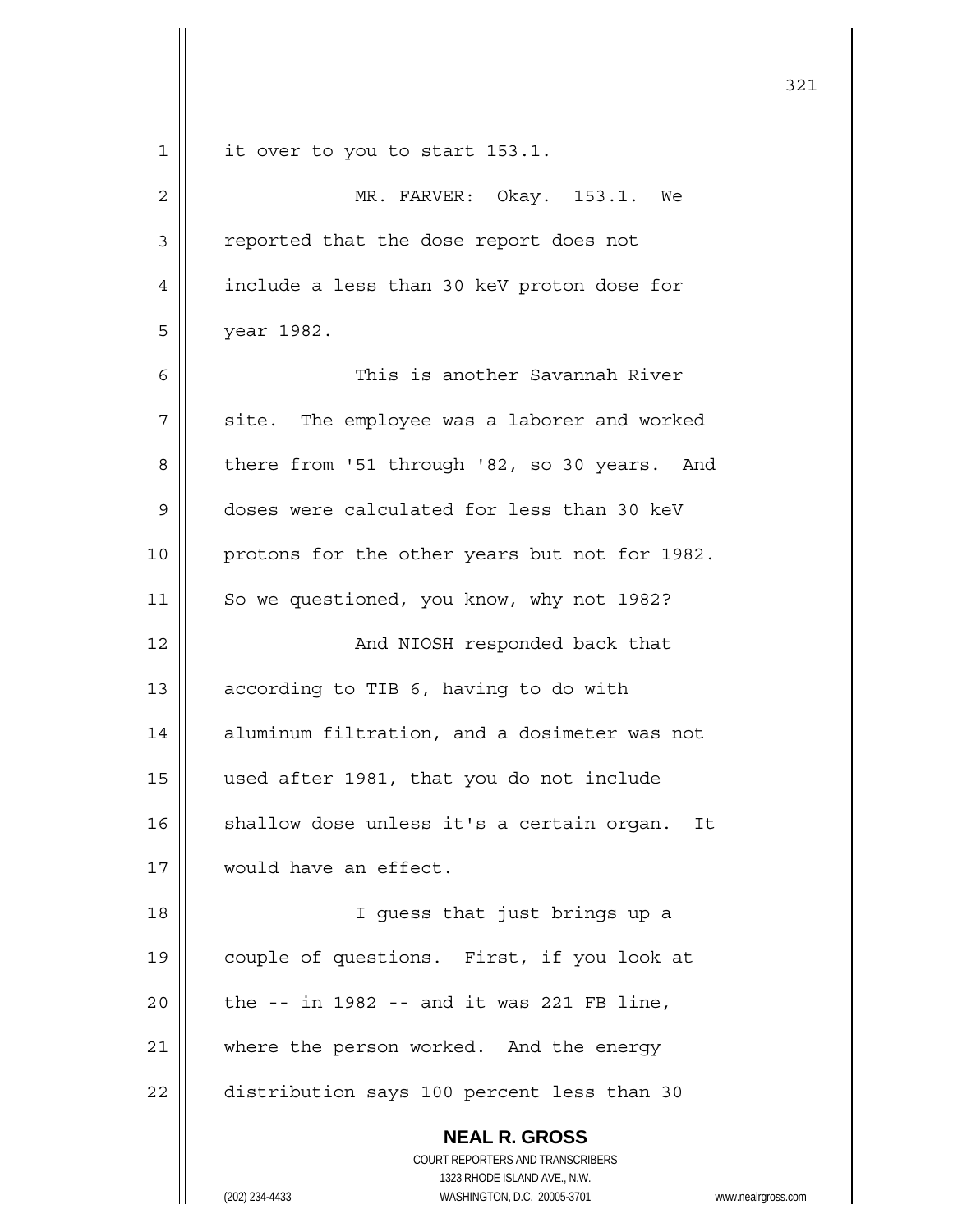| $\mathbf 1$ | keV and 100 percent 30 to 250 keV, which made                                                       |
|-------------|-----------------------------------------------------------------------------------------------------|
| 2           | us wonder why we didn't have the 1982 dose.                                                         |
| 3           | Now, I understand the TIB 6 and                                                                     |
| 4           | the filtration. I guess what I was trying to                                                        |
| 5           | find real quick was the energy distribution                                                         |
| 6           | for 221 FB line. And I can't find it to say                                                         |
| 7           | that it's 100 percent 30 to 250 keV. That's                                                         |
| 8           | my concern at the moment.                                                                           |
| 9           | MR. HINNEFELD: I can't remember.                                                                    |
| 10          | MR. FARVER: And I want to make                                                                      |
| 11          | sure I've got the right rev document.                                                               |
| 12          | CHAIRMAN GRIFFON: So 153.1 and .2                                                                   |
| 13          | are --                                                                                              |
| 14          | MR. FARVER: Are the same?                                                                           |
| 15          | CHAIRMAN GRIFFON: -- missed dose,                                                                   |
| 16          | right? Yes.                                                                                         |
| 17          | MR. FARVER: I am looking at rev                                                                     |
| 18          | 1, page 99. And there's a table $5.3.4.1-1$ ,                                                       |
| 19          | where it lists the beta and photon radiation                                                        |
| 20          | energies.                                                                                           |
| 21          | And I go down to 221 FB line. And                                                                   |
| 22          | it says it should be 25 percent 30 keV and 75                                                       |
|             | <b>NEAL R. GROSS</b>                                                                                |
|             | <b>COURT REPORTERS AND TRANSCRIBERS</b>                                                             |
|             | 1323 RHODE ISLAND AVE., N.W.<br>WASHINGTON, D.C. 20005-3701<br>(202) 234-4433<br>www.nealrgross.com |
|             |                                                                                                     |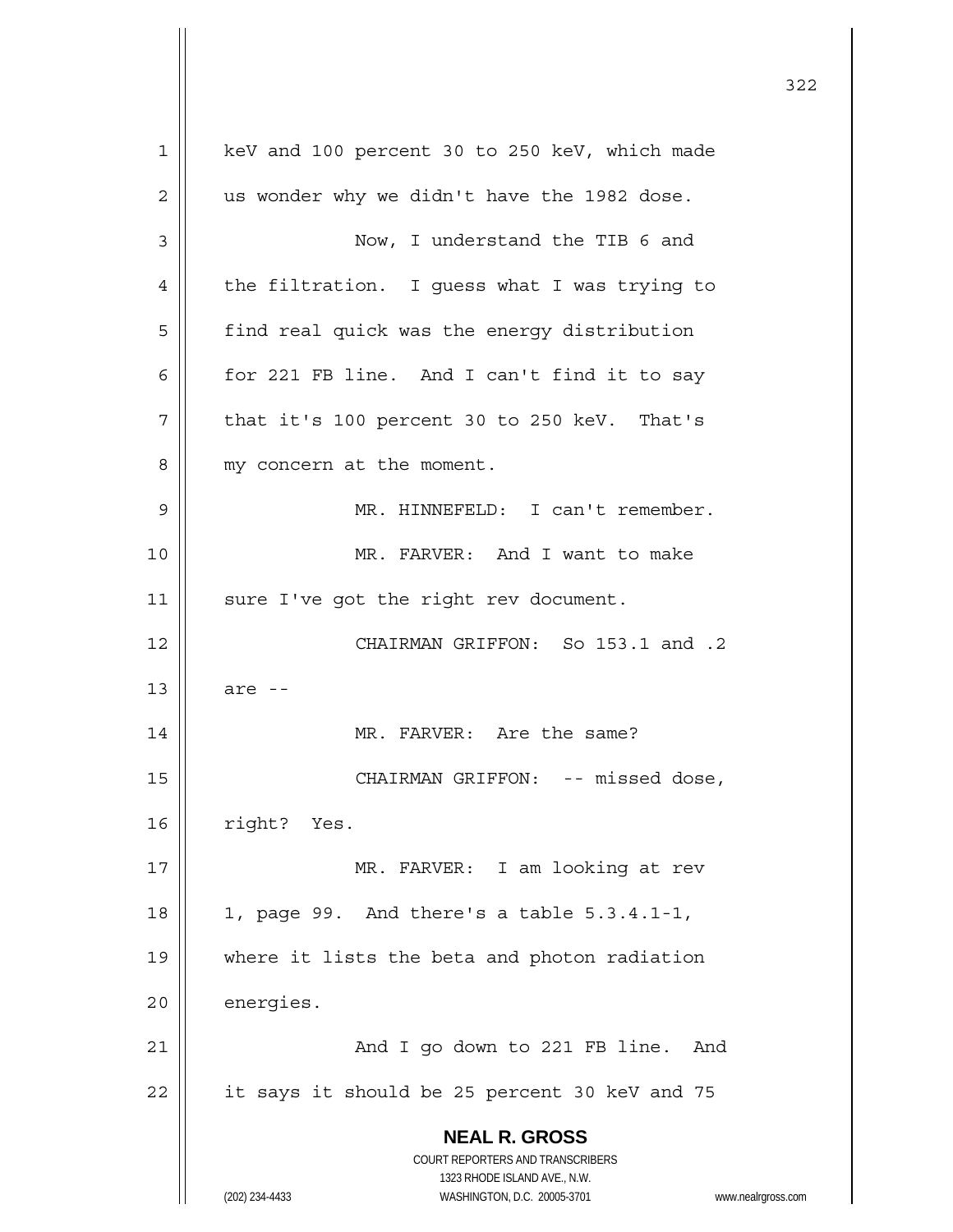**NEAL R. GROSS** COURT REPORTERS AND TRANSCRIBERS 1323 RHODE ISLAND AVE., N.W. (202) 234-4433 WASHINGTON, D.C. 20005-3701 www.nealrgross.com 1 2 3 4 5 6 7 8 9 10 11 12 13 14 15 16 17 18 19 20 21 22 percent 30 to 250 keV, which means I should still have a 30 keV dose. Well, I don't know. MR. HINNEFELD: Well, I am going to have to learn more about this. I'm looking at my response. Apparently the only way the response makes sense is if you base a 30 keV before the -- well, the aluminum filter must be over the entire dosimeter, over the shallow or whatever. MR. FARVER: Your response is correct. That is what TIB 6 says. MR. HINNEFELD: Okay. So if -- MR. FARVER: But it says if you default to the distribution that's in the technical basis. So then I went to the technical basis to see what the distribution was. And it says it's 25 percent 30 keV and -- MR. HINNEFELD: Was there a shallow reading or open window reading for '82? And was that apportioned in some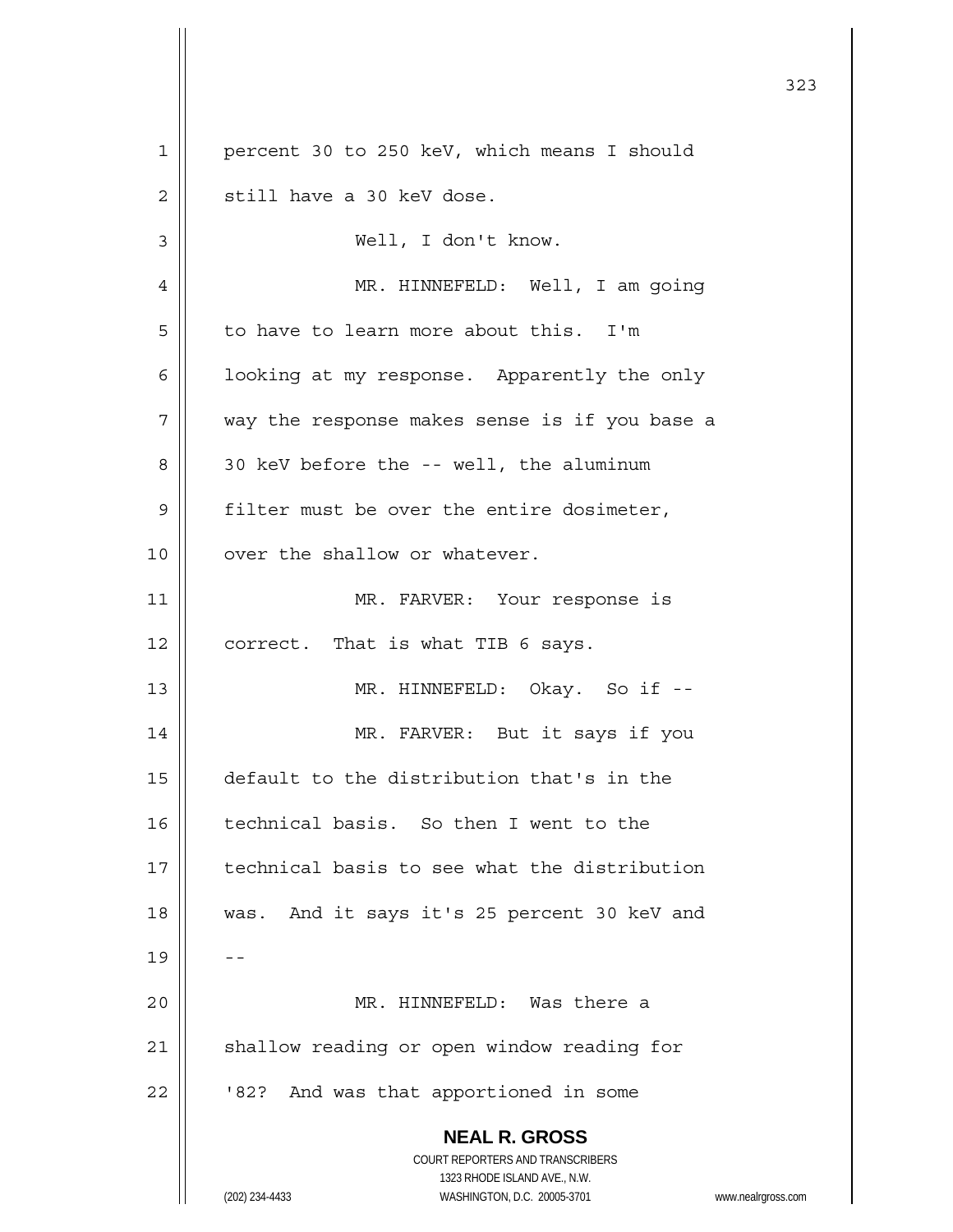1 fashion?

| $\overline{2}$ | MR. FARVER: Not that we could                 |
|----------------|-----------------------------------------------|
| 3              | find. I mean, there was a -- let's see.       |
| 4              | MR. HINNEFELD: Well, there are                |
| 5              | two possible explanations that come to mind   |
| 6              | based on our response. One is that up         |
| 7              | through 1981, there was an aluminum filter    |
| 8              | over the badge. And so you could not count    |
| $\mathsf 9$    | on the shallow element to read a less than 30 |
| 10             | keV photon. So it was inferred from the deep  |
| 11             | reading.                                      |
| 12             | The deep reading was not                      |
| 13             | considered to be based because of the 30 keV, |
| 14             | but it was due to the 30 to 250. But you      |
| 15             | would have the similar quantity or whatever,  |
| 16             | a ratio based on the ratios in the tables you |
| 17             | cited, that, in addition to generating the 30 |
| 18             | to 250 number from the deep TLD, you would    |
| 19             | also infer what the 30 keV would be based on  |
| 20             | those ratios because the aluminum filter      |
| 21             | would prevent the shallow dosimeter from      |
| 22             | reading it.                                   |

**NEAL R. GROSS** COURT REPORTERS AND TRANSCRIBERS 1323 RHODE ISLAND AVE., N.W. (202) 234-4433 WASHINGTON, D.C. 20005-3701 www.nealrgross.com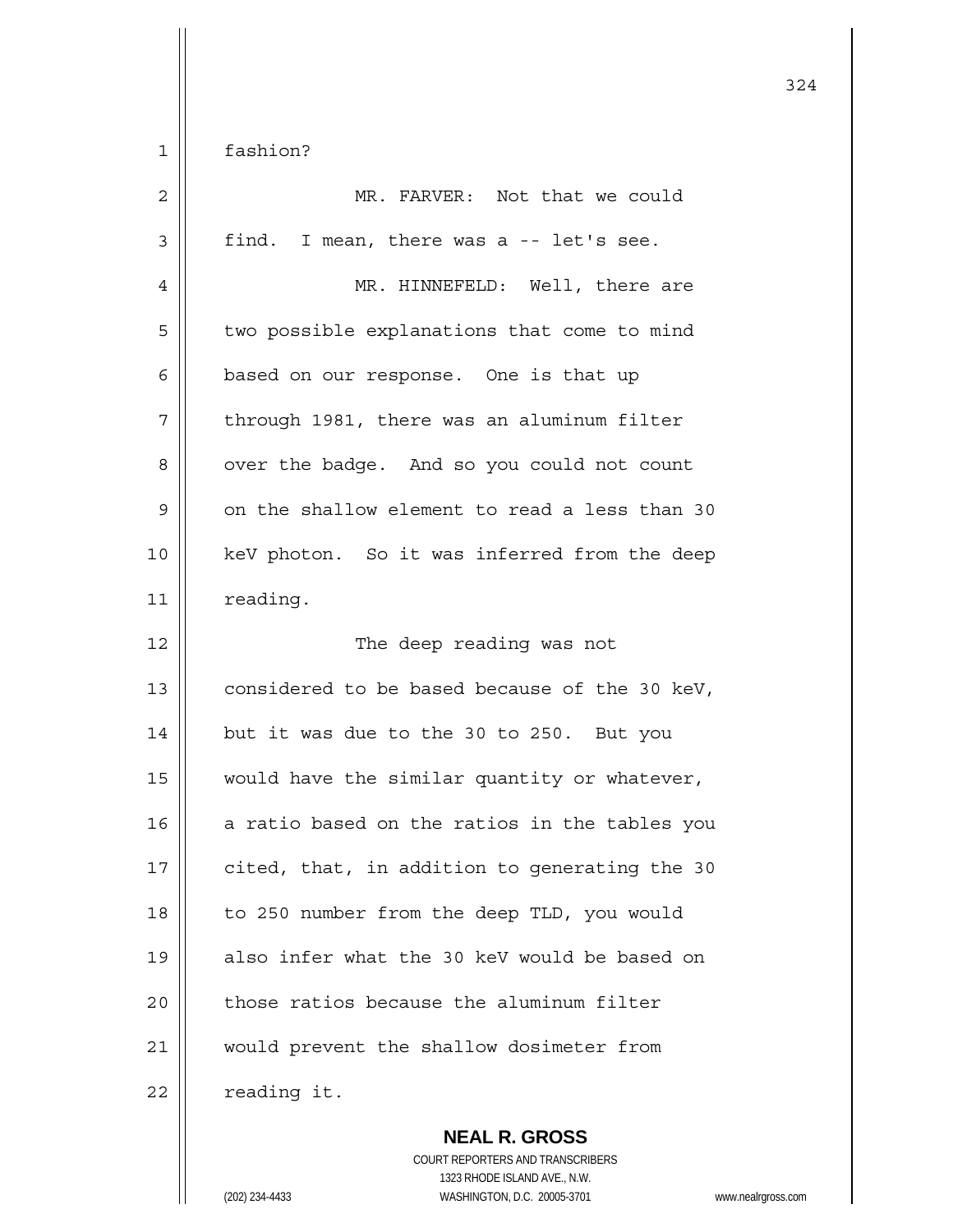| $\mathbf 1$    | After '81, when the aluminum                                                                                                                                    |
|----------------|-----------------------------------------------------------------------------------------------------------------------------------------------------------------|
| $\overline{2}$ | filter was no longer there, a shallow                                                                                                                           |
| $\mathfrak{Z}$ | dosimeter would be capable of reading the                                                                                                                       |
| $\overline{4}$ | less than 30 keV photon. And so if there                                                                                                                        |
| 5              | were a less than 30 keV photon exposure, it                                                                                                                     |
| 6              | would be recorded accurately in the shallow                                                                                                                     |
| 7              | dose. And then that could be assigned either                                                                                                                    |
| 8              | as a shallow dose or as a beta dose because                                                                                                                     |
| $\mathsf 9$    | they work out the same. You know, the                                                                                                                           |
| 10             | quality factors are the same. The risk                                                                                                                          |
| 11             | factors are the same.                                                                                                                                           |
| 12             | So the less than 30 and a beta                                                                                                                                  |
| 13             | particle, if either is recorded, I mean, if                                                                                                                     |
| 14             | there was a reading in the shallow window and                                                                                                                   |
| 15             | either one appears in dose reconstruction,                                                                                                                      |
| 16             | then that would be the shallow reading.<br>And                                                                                                                  |
| 17             | then if there is no reading in the shallow,                                                                                                                     |
| 18             | then we are back to that whole thing about                                                                                                                      |
| 19             | missed doses and if you have a reading in                                                                                                                       |
| 20             | this and nothing in that, do you really have                                                                                                                    |
| 21             | a missed dose or not?                                                                                                                                           |
| 22             | So that is the only way. I don't                                                                                                                                |
|                | <b>NEAL R. GROSS</b><br>COURT REPORTERS AND TRANSCRIBERS<br>1323 RHODE ISLAND AVE., N.W.<br>(202) 234-4433<br>WASHINGTON, D.C. 20005-3701<br>www.nealrgross.com |

<u>325</u>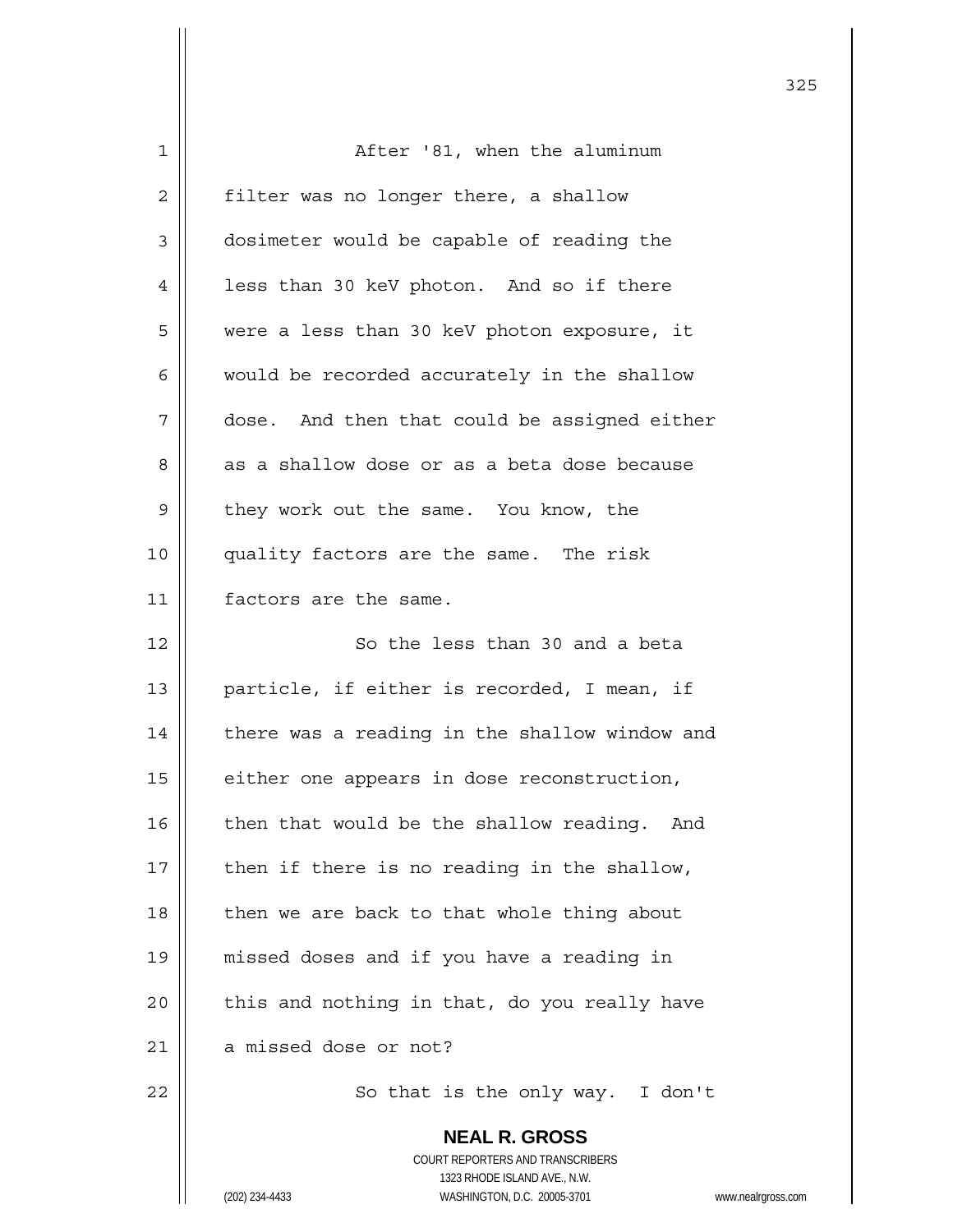**NEAL R. GROSS** COURT REPORTERS AND TRANSCRIBERS 1323 RHODE ISLAND AVE., N.W. (202) 234-4433 WASHINGTON, D.C. 20005-3701 www.nealrgross.com 1 2 3 4 5 6 7 8 9 10 11 12 13 14 15 16 17 18 19 20 21 22 know if that is the case or not, but that is the only way our response makes sense. MR. FARVER: Yes. I was ready to agree with your response until I went and looked up the TBD and I saw that the distribution was 25-75. MR. HINNEFELD: But in that case, though, if there is no aluminum filter, those photos are less than 30 keV photons. I mean, those are defaults. I mean, you would always use what the dosimeter tells you to use if they're just going to be reading appropriately. And you would use those energy ranges to apportion your dose into the various IREP bins. But you would only use those ratios to generate the dose number if, for some reason, the dosimeter didn't provide you the accurate dose number. MR. FARVER: But according to TIB 6, the deep dose quantity during this period,

<u>326</u>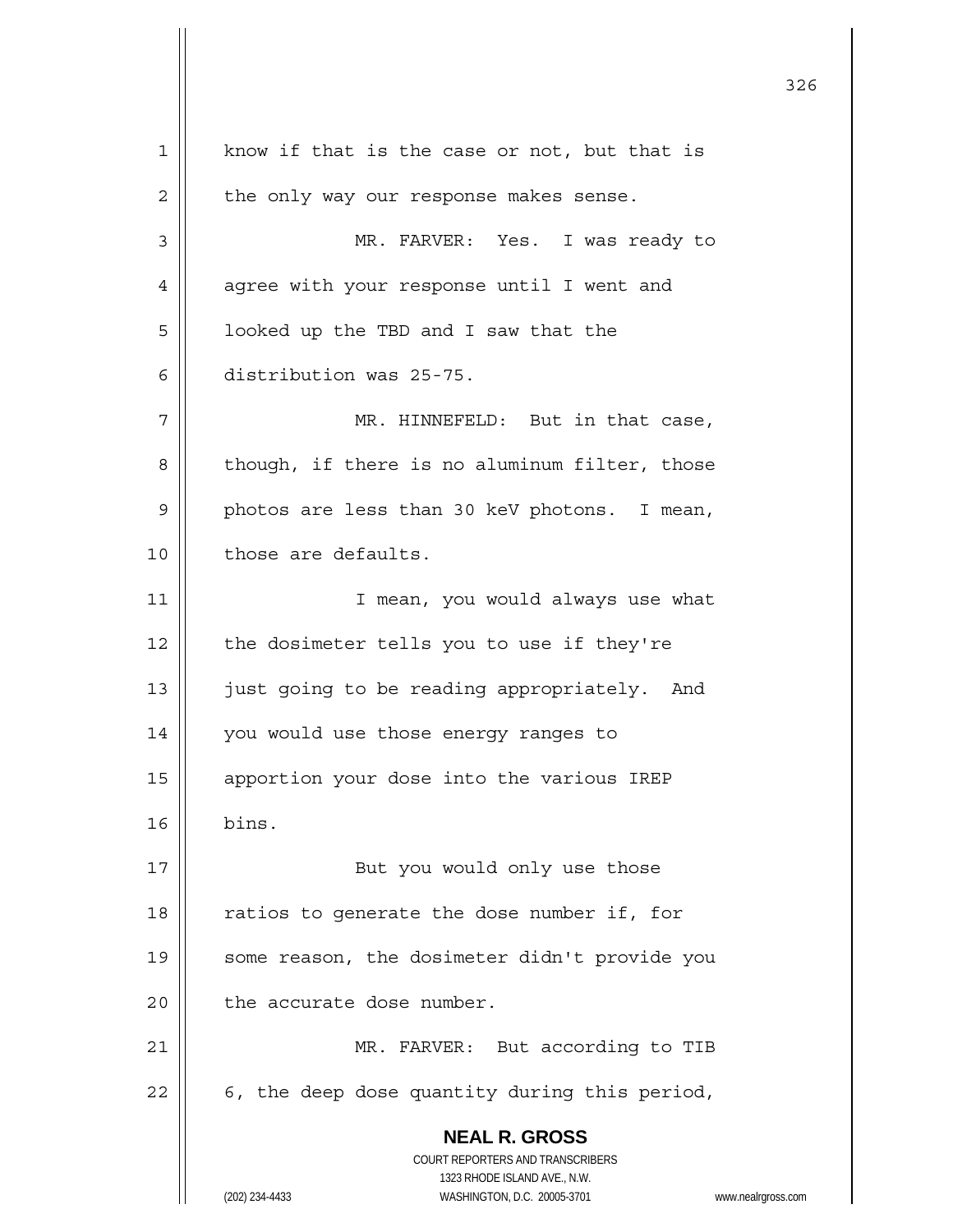**NEAL R. GROSS** COURT REPORTERS AND TRANSCRIBERS 1323 RHODE ISLAND AVE., N.W. (202) 234-4433 WASHINGTON, D.C. 20005-3701 www.nealrgross.com 1 2 3 4 5 6 7 8 9 10 11 12 13 14 15 16 17 18 19 20 21 22 which is for the period 1982 to present, the guidance provided in the Savannah River technical basis document should be used to determine the photon energy distribution of the deep dose; i.e., 25 percent less than 30 keV and 75 percent -- MR. HINNEFELD: Okay. So, then, we'll come at the -- okay. Okay. Well, I don't understand our response, then. MR. FARVER: I just want to make sure it's consistent. CHAIRMAN GRIFFON: I think you just have that as NIOSH to follow up on that, right? MR. HINNEFELD: Yes, yes. CHAIRMAN GRIFFON: It was 153.1 and .2. MR. HINNEFELD: Well, it would be helpful for me to understand what was going on. CHAIRMAN GRIFFON: Yes. MR. FARVER: And you can explain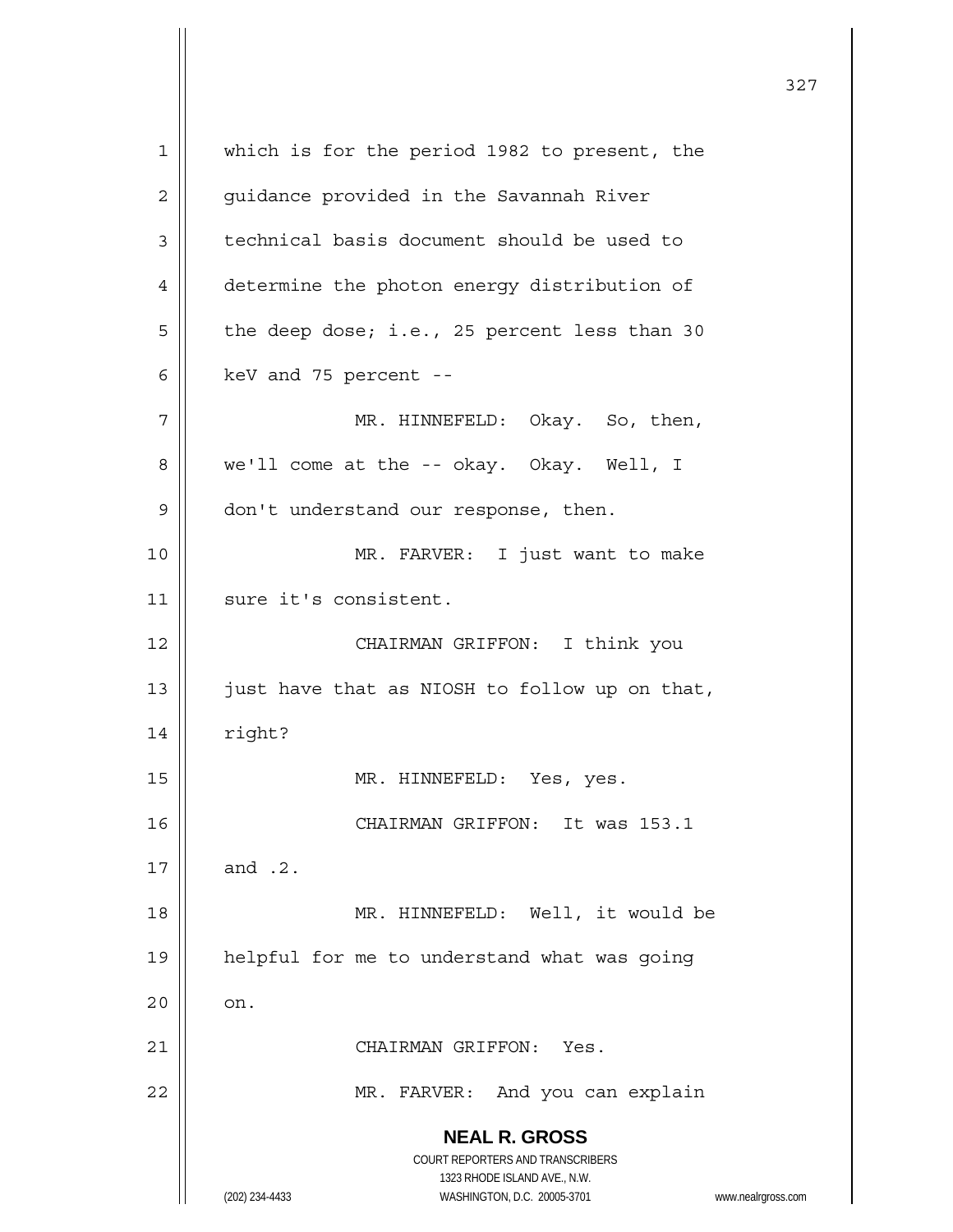|             | 328                                                                                                 |
|-------------|-----------------------------------------------------------------------------------------------------|
| $\mathbf 1$ | it to me so I can understand it so I don't do                                                       |
| 2           | this again.                                                                                         |
| 3           | MR. HINNEFELD: If I ever                                                                            |
| 4           | understand it.                                                                                      |
| 5           | MR. FARVER: I thought I                                                                             |
| 6           | understood it before I went to look it up.                                                          |
| 7           | And that will take care of 53.1 and 53.2.                                                           |
| 8           | 153.3, 153.4, and 153.5 are the same                                                                |
| 9           | converted photon doses and missed doses and                                                         |
| 10          | neutron doses to organ doses with the dose                                                          |
| 11          | conversion factors in the workbook. And the                                                         |
| 12          | workbook has been corrected.                                                                        |
| 13          | CHAIRMAN GRIFFON: Do you know if                                                                    |
| 14          | this case is under PER review also?                                                                 |
| 15          | MR. HINNEFELD: I suspect it is.                                                                     |
| 16          | Almost everything at Savannah River came                                                            |
| 17          | back.                                                                                               |
| 18          | CHAIRMAN GRIFFON: Yes. You don't                                                                    |
| 19          | have any way -- Scott has that listing?                                                             |
| 20          | MR. HINNEFELD: Well, Scott had --                                                                   |
| 21          | CHAIRMAN GRIFFON: Yes, yes.                                                                         |
| 22          | MR. HINNEFELD: I could probably                                                                     |
|             | <b>NEAL R. GROSS</b>                                                                                |
|             | COURT REPORTERS AND TRANSCRIBERS                                                                    |
|             | 1323 RHODE ISLAND AVE., N.W.<br>(202) 234-4433<br>WASHINGTON, D.C. 20005-3701<br>www.nealrgross.com |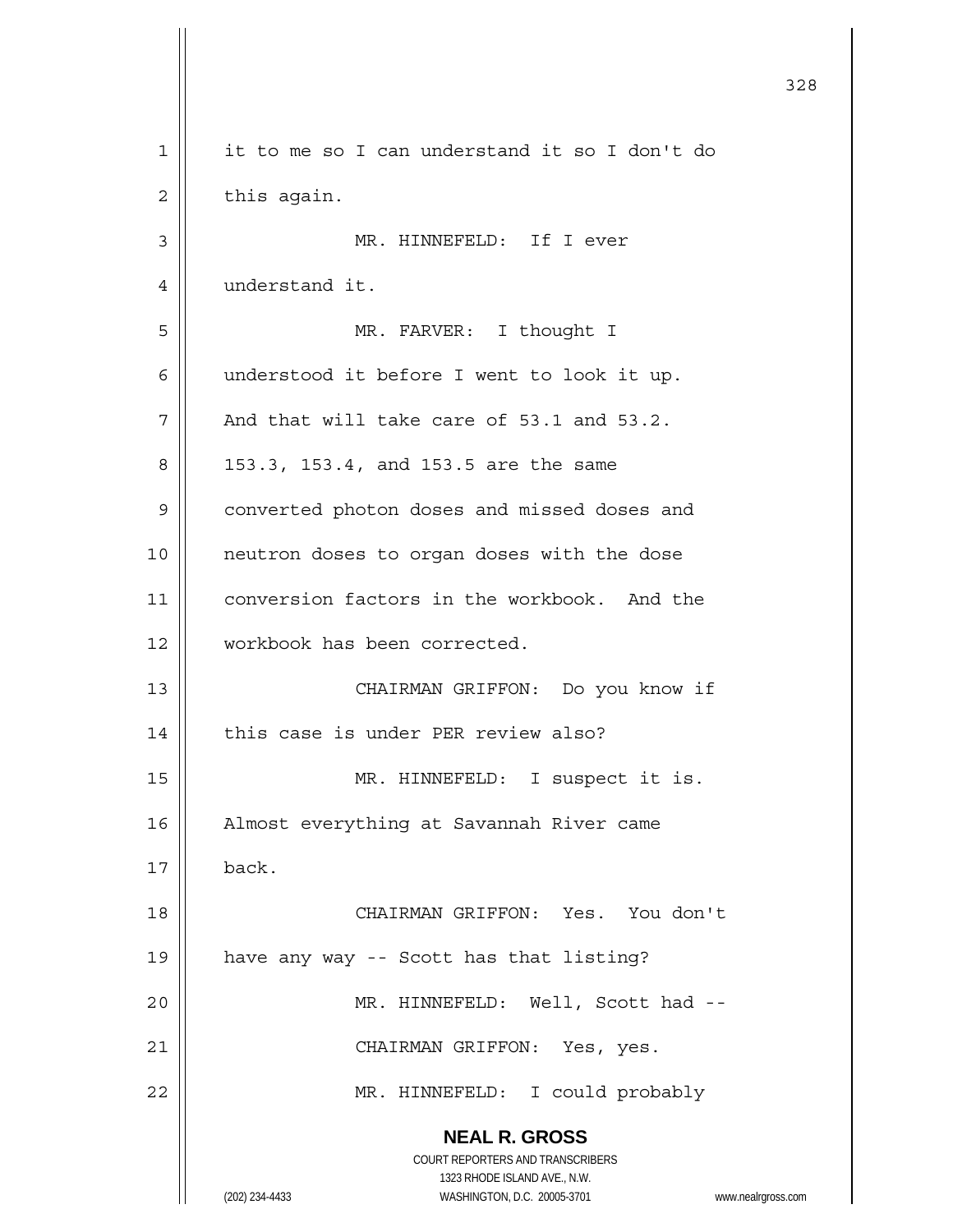| $\mathbf 1$ | find out. Oh, I know. You've got the                                                                |
|-------------|-----------------------------------------------------------------------------------------------------|
| 2           | tracking numbers in your guys' report. I                                                            |
| $\mathsf 3$ | think $I -$                                                                                         |
| 4           | CHAIRMAN GRIFFON: The only reason                                                                   |
| 5           | I ask is because I have been putting that in                                                        |
| 6           | my resolution so that we can eventually go                                                          |
| 7           | back and look at all the PER, you know, if we                                                       |
| 8           | want to re-review any of the PER review cases                                                       |
| 9           | or rerun cases, whatever. It is getting                                                             |
| 10          | late.                                                                                               |
| 11          | So that brings us up to 153.6.                                                                      |
| 12          | While Scott is checking on that number, we                                                          |
| 13          | can go ahead with that.                                                                             |
| 14          | MR. FARVER: For some reason, I                                                                      |
| 15          | left these two blank: 56.6 and .7. I am                                                             |
| 16          | going to have to check those.                                                                       |
| 17          | CHAIRMAN GRIFFON: Maybe it's                                                                        |
| 18          | because -- do you have the NIOSH response in                                                        |
| 19          | your matrix?                                                                                        |
| 20          | MR. FARVER: Yes, but I don't have                                                                   |
| 21          | my response. And I don't know why.                                                                  |
| 22          | CHAIRMAN GRIFFON: It's a recently                                                                   |
|             | <b>NEAL R. GROSS</b>                                                                                |
|             | COURT REPORTERS AND TRANSCRIBERS                                                                    |
|             | 1323 RHODE ISLAND AVE., N.W.<br>(202) 234-4433<br>WASHINGTON, D.C. 20005-3701<br>www.nealrgross.com |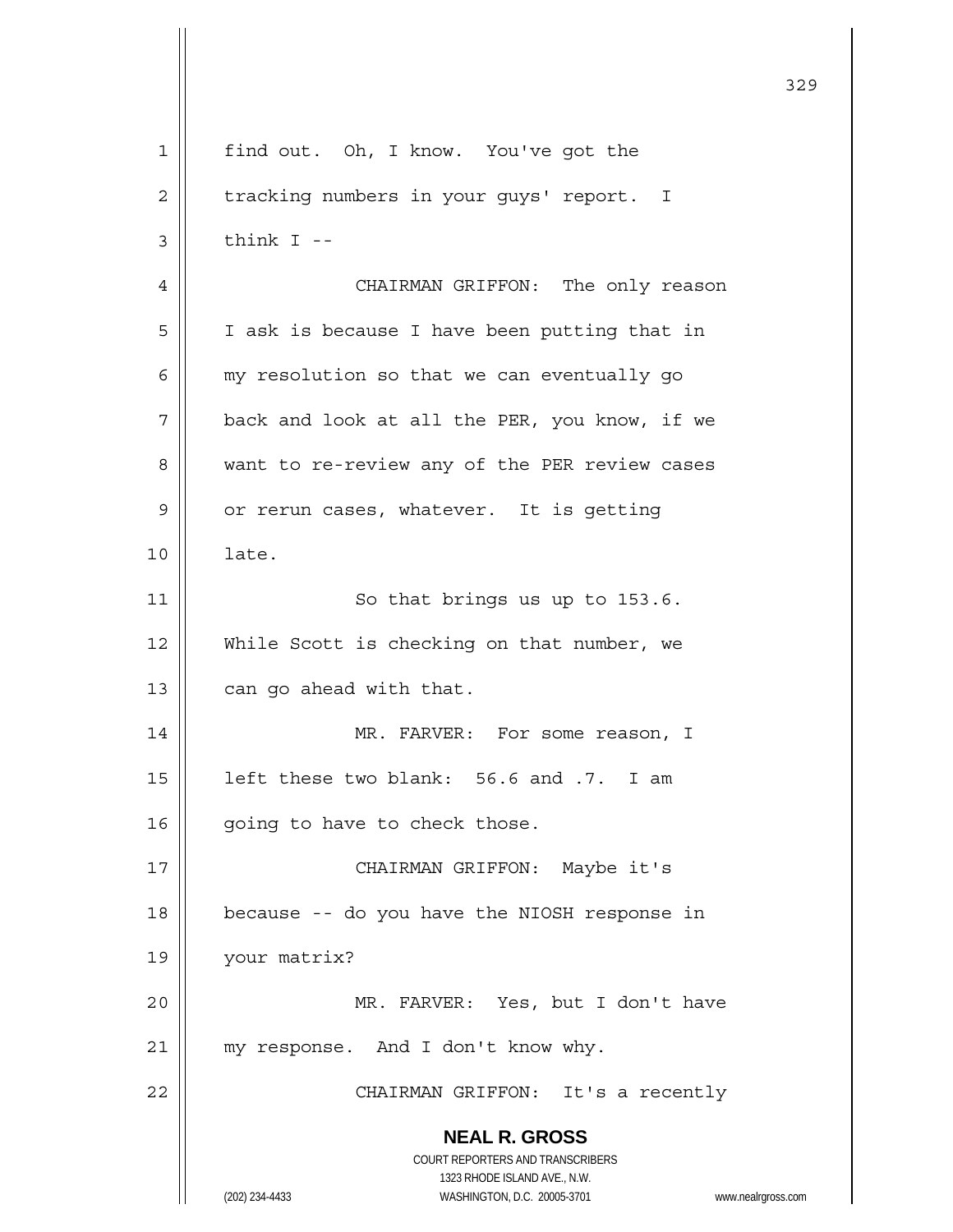**NEAL R. GROSS** COURT REPORTERS AND TRANSCRIBERS 1323 RHODE ISLAND AVE., N.W. (202) 234-4433 WASHINGTON, D.C. 20005-3701 www.nealrgross.com 330 1 2 3 4 5 6 7 8 9 10 11 12 13 14 15 16 17 18 19 20 21 22 inserted response. That's what I understand. MR. FARVER: Okay. CHAIRMAN GRIFFON: Okay. MR. FARVER: I don't have a response for those two to check those two out. CHAIRMAN GRIFFON: I'm just going to put that as an SC&A will provide a response. MR. FARVER: Right. CHAIRMAN GRIFFON: Okay. MR. HINNEFELD: The claim you talked about did get returned for the Super S. CHAIRMAN GRIFFON: Thanks. MR. HINNEFELD: And it's not yet approved. The new dose is not yet approved. CHAIRMAN GRIFFON: Okay. So that moves us down to -- that was 153.6 and .7, right, Doug? MR. FARVER: Yes. CHAIRMAN GRIFFON: Okay. 153.8?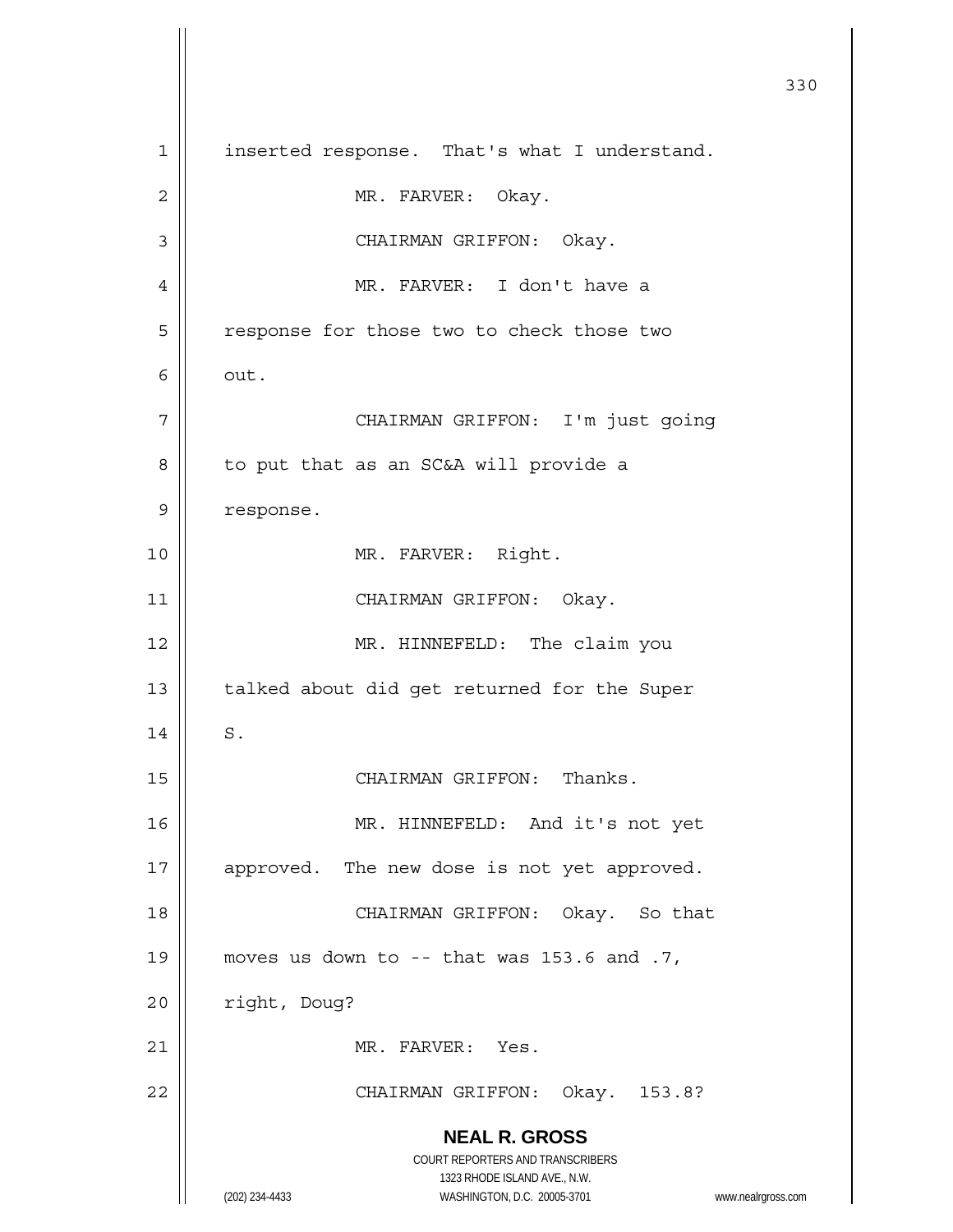|    | 331                                                                 |  |
|----|---------------------------------------------------------------------|--|
| 1  | MR. FARVER: This is fission                                         |  |
| 2  | products, internal doses, which I believe                           |  |
| 3  | it's the same finding that we addressed in                          |  |
| 4  | the previous case.                                                  |  |
| 5  | CHAIRMAN GRIFFON: Yes. These are                                    |  |
| 6  | both Savannah River. So we have --                                  |  |
| 7  | MR. FARVER: Yes.                                                    |  |
| 8  | CHAIRMAN GRIFFON: Yes. Okay.                                        |  |
| 9  | And then you have an observation?                                   |  |
| 10 | MR. FARVER: Yes. It was -- we                                       |  |
| 11 | just questioned on how you handle absorption                        |  |
| 12 | types for multiple organs. In other words,                          |  |
| 13 | type S might be more favorable for one organ.                       |  |
| 14 | And type F or M might be more favorable for                         |  |
| 15 | another one. But you really can't have both                         |  |
| 16 | of the same material. So how do you handle                          |  |
| 17 | that?                                                               |  |
| 18 | And they provided a very good                                       |  |
| 19 | response basically saying if it's an                                |  |
| 20 | overestimate, you would do a separate organ                         |  |
| 21 | to determine the absorption type, but for a                         |  |
| 22 | best estimate, you kind of have to make the                         |  |
|    | <b>NEAL R. GROSS</b><br>COURT REPORTERS AND TRANSCRIBERS            |  |
|    | 1323 RHODE ISLAND AVE., N.W.                                        |  |
|    | (202) 234-4433<br>WASHINGTON, D.C. 20005-3701<br>www.nealrgross.com |  |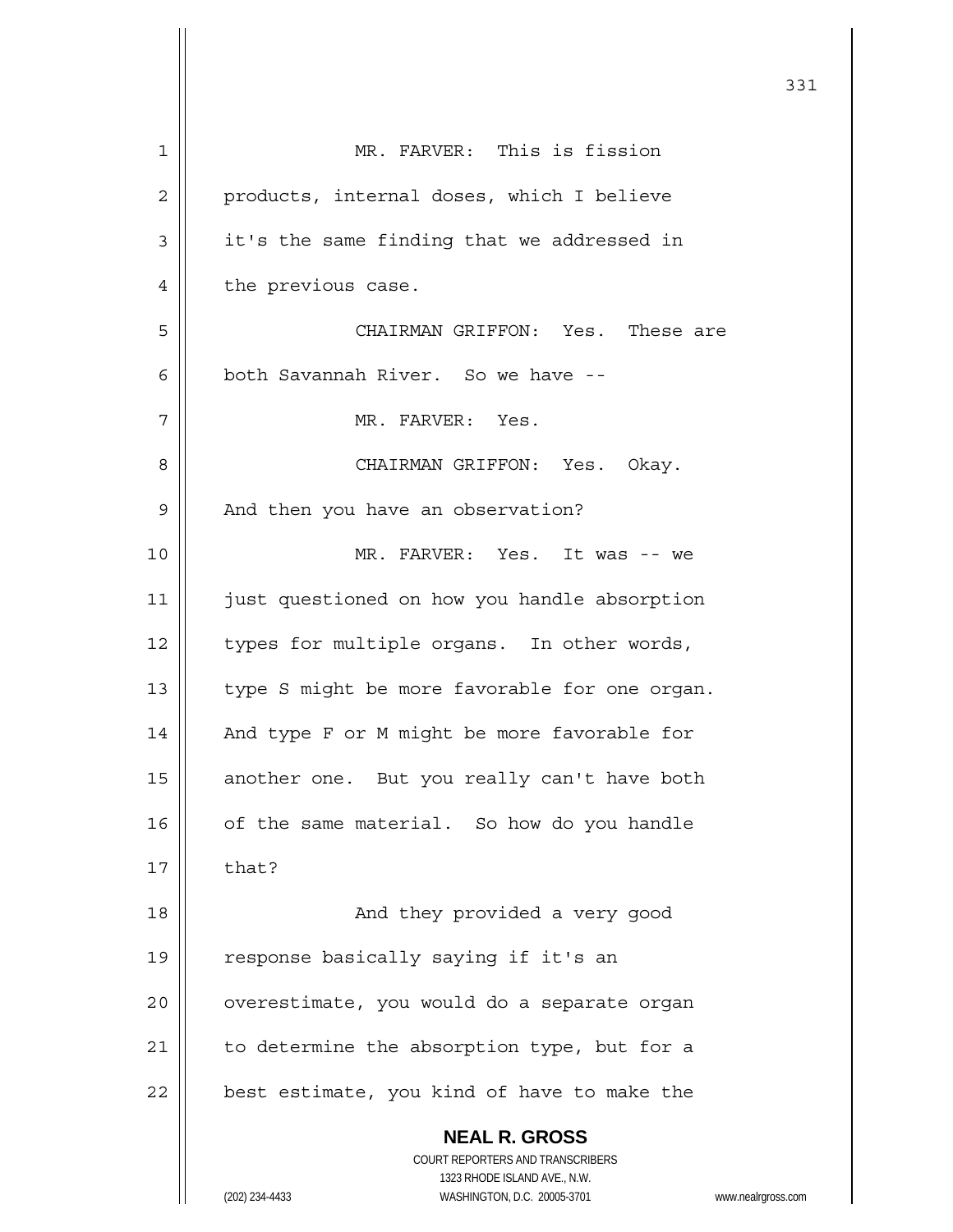**NEAL R. GROSS** COURT REPORTERS AND TRANSCRIBERS 1323 RHODE ISLAND AVE., N.W. (202) 234-4433 WASHINGTON, D.C. 20005-3701 www.nealrgross.com 332 1 2 3 4 5 6 7 8 9 10 11 12 13 14 15 16 17 18 19 20 21 22 decision on which one has more impact on the cancer. CHAIRMAN GRIFFON: So this was a multiple cancer? MR. FARVER: Multiple cancer. CHAIRMAN GRIFFON: Yes. Okay, and you have observation number 2 as well. MR. FARVER: Oh, this looks like this is the Super S. MR. HINNEFELD: Super S plutonium. And it has been. MR. FARVER: And it has been. And that should take care of tab 153. MR. HINNEFELD: Right. Moving on to 154. MR. FARVER: One fifty-four is another Savannah River site case. The worker was there from '51 through '66, had lung cancer, a heavy equipment operator. 154.1 and 154.2. CHAIRMAN GRIFFON: Same as before, right? It looks like similar issues.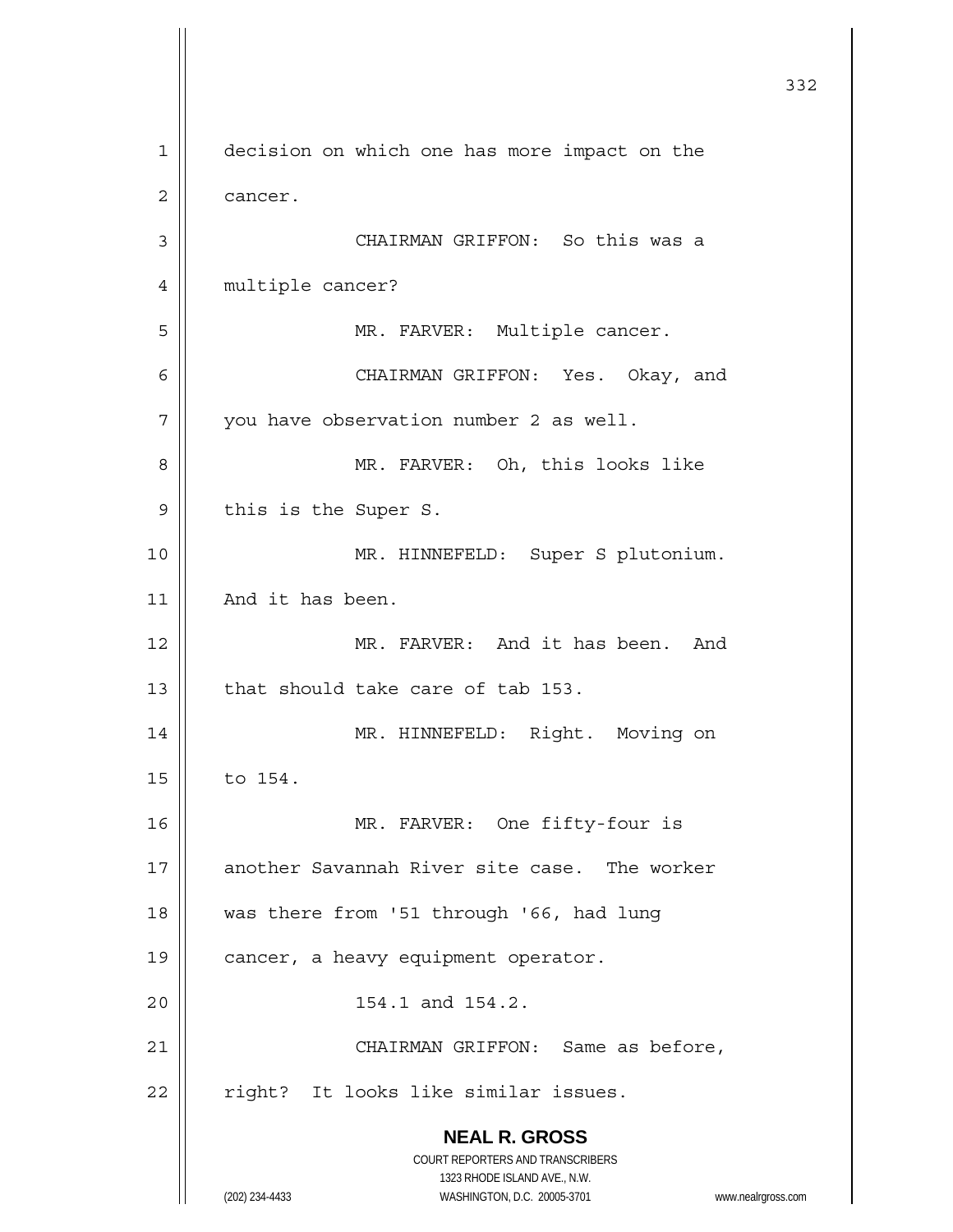|    |                                                                     | 333 |
|----|---------------------------------------------------------------------|-----|
| 1  | MR. FARVER: I don't believe it is                                   |     |
| 2  | the same.                                                           |     |
| 3  | MR. HINNEFELD: This is one you                                      |     |
| 4  | agree with.                                                         |     |
| 5  | MR. FARVER: Oh, okay. It has to                                     |     |
| 6  | do with the method to calculate less than 30                        |     |
| 7  | keV proton doses.                                                   |     |
| 8  | CHAIRMAN GRIFFON: And NIOSH                                         |     |
| 9  | agrees, yes.                                                        |     |
| 10 | MR. FARVER: The way they were                                       |     |
| 11 | calculated, we didn't believe they were                             |     |
| 12 | calculated appropriately. They only give an                         |     |
| 13 | example of what we believe the calculation                          |     |
| 14 | should be. And I guess they agree it was                            |     |
| 15 | incorrectly calculated.                                             |     |
| 16 | The only thing I can respond to                                     |     |
| 17 | that is how do you prevent that from                                |     |
| 18 | happening again. Was it a workbook error or                         |     |
| 19 | was it a person error?                                              |     |
| 20 | MR. HINNEFELD: I'll have to find                                    |     |
| 21 | out.                                                                |     |
| 22 | MR. FARVER: And that's the same                                     |     |
|    | <b>NEAL R. GROSS</b>                                                |     |
|    | COURT REPORTERS AND TRANSCRIBERS<br>1323 RHODE ISLAND AVE., N.W.    |     |
|    | (202) 234-4433<br>WASHINGTON, D.C. 20005-3701<br>www.nealrgross.com |     |

Ħ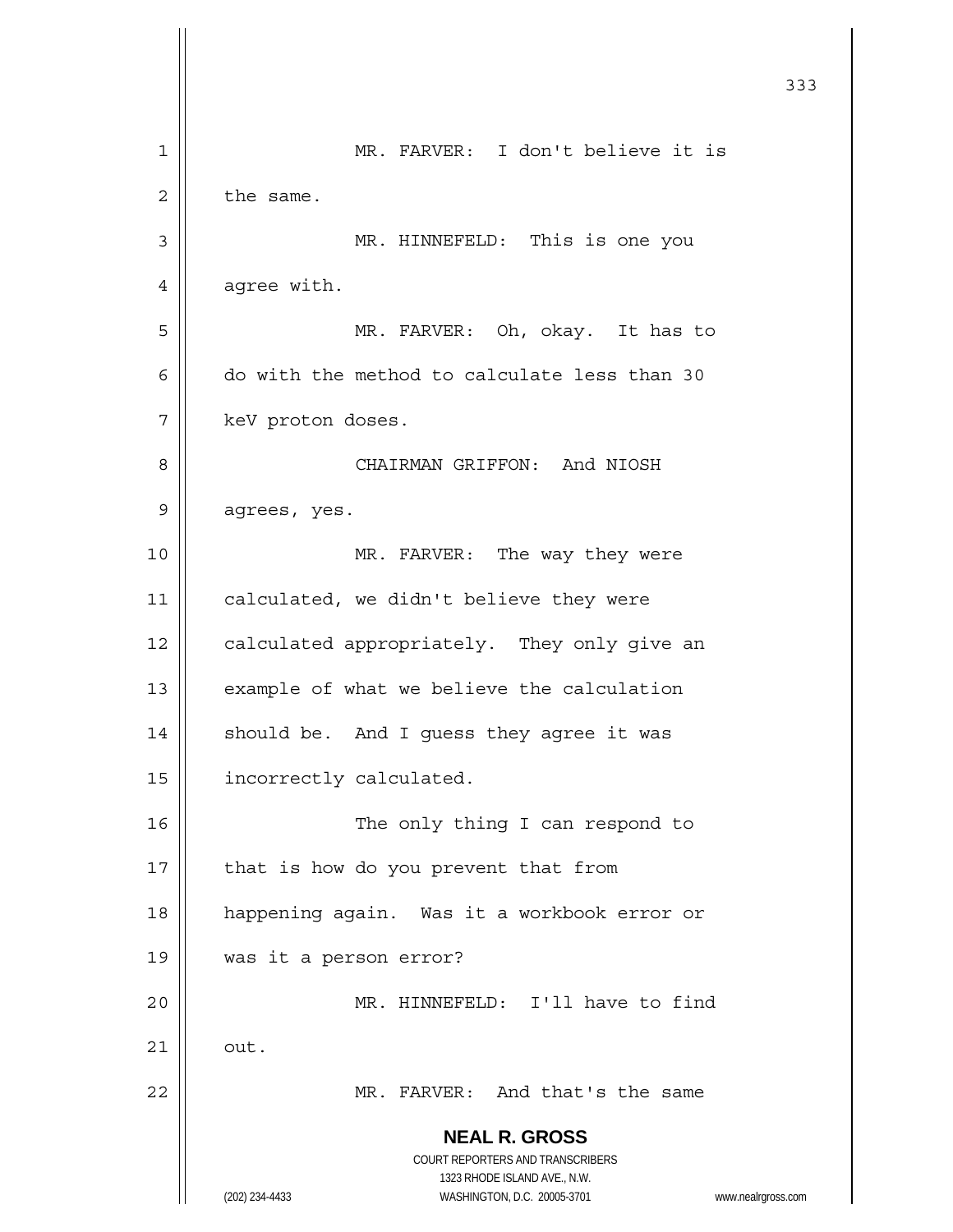**NEAL R. GROSS** COURT REPORTERS AND TRANSCRIBERS 1323 RHODE ISLAND AVE., N.W. (202) 234-4433 WASHINGTON, D.C. 20005-3701 www.nealrgross.com 334 1 2 3 4 5 6 7 8 9 10 11 12 13 14 15 16 17 18 19 20 21 22 for 154.1 and 154.2. CHAIRMAN GRIFFON: Let me catch up to you, Doug. Just one second. MR. FARVER: Sure. CHAIRMAN GRIFFON: Okay. It's the same for 154.2 and .3, you said? No? MR. FARVER: 154.1 and -- CHAIRMAN GRIFFON: And .2. MEMBER MUNN: Yes. CHAIRMAN GRIFFON: Right. Go ahead. MR. FARVER: Okay. 154.3 is the intake -- MEMBER MUNN: I didn't hear what we were going to do with 1 and 2, .1 and .2. It was agreed in my mind that these had all been closed, but I heard the question asked about why. CHAIRMAN GRIFFON: Right. I have -- MEMBER MUNN: And I didn't hear an answer.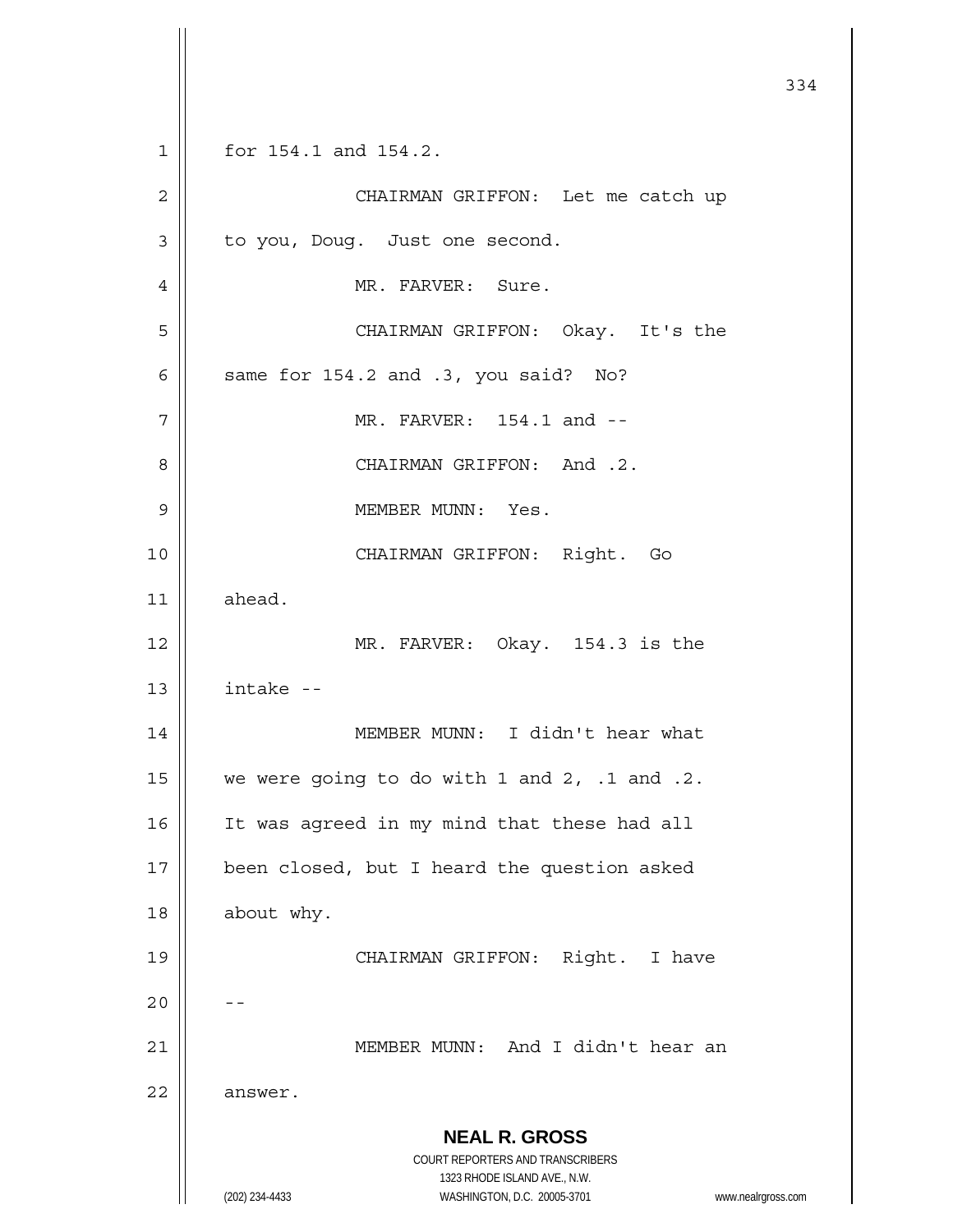<u>335</u>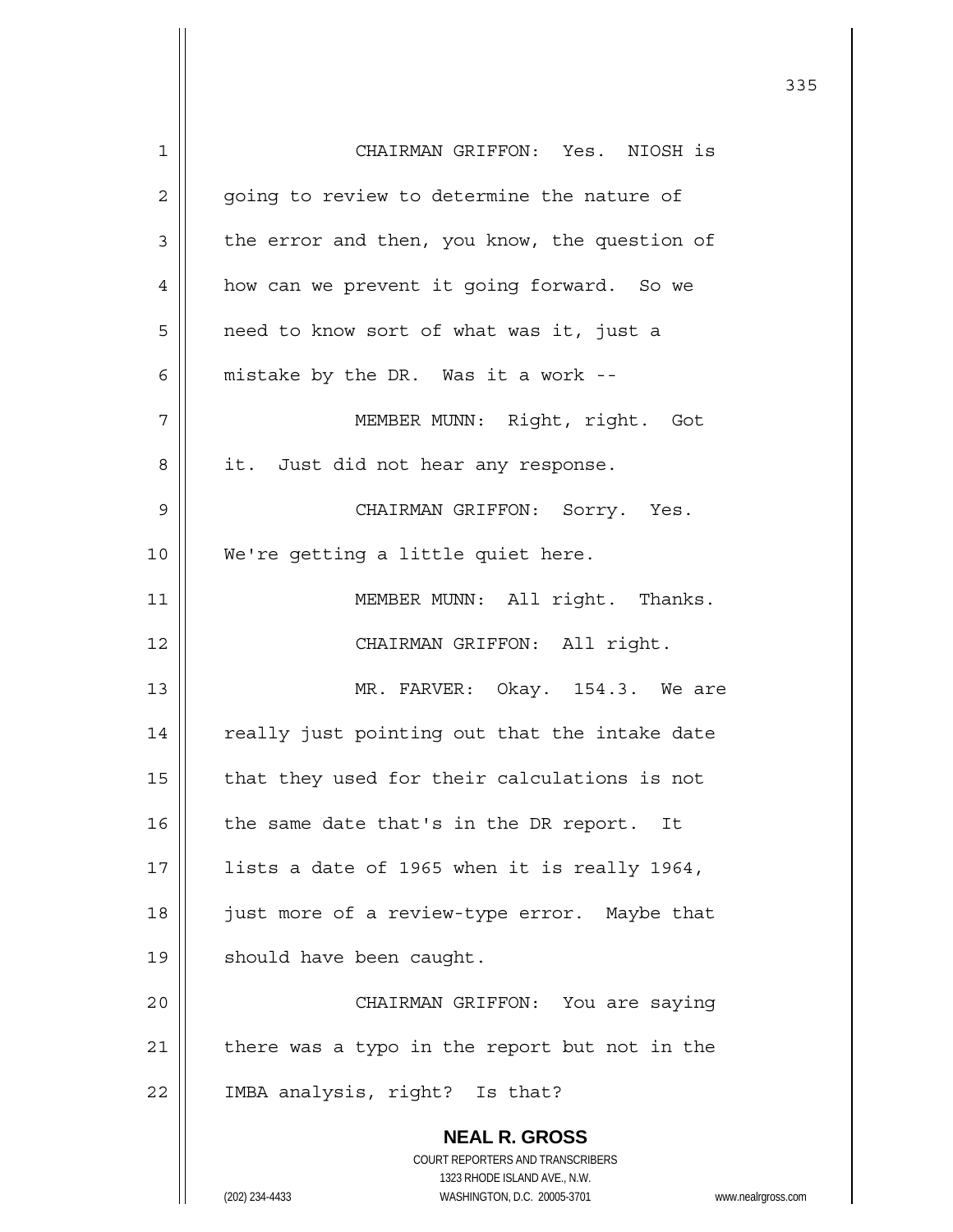**NEAL R. GROSS** COURT REPORTERS AND TRANSCRIBERS 1323 RHODE ISLAND AVE., N.W. (202) 234-4433 WASHINGTON, D.C. 20005-3701 www.nealrgross.com <u>336</u> 1 2 3 4 5 6 7 8 9 10 11 12 13 14 15 16 17 18 19 20 21 22 MR. FARVER: Correct. CHAIRMAN GRIFFON: Yes, yes. MR. FARVER: The correct dates were used in the analysis, but the -- CHAIRMAN GRIFFON: So the number calculated was correct? MR. FARVER: Yes. CHAIRMAN GRIFFON: So NIOSH agrees with that, right? MR. HINNEFELD: Yes. CHAIRMAN GRIFFON: There is no further action in my opinion. Okay? So that is closed, Wanda. Are we loud enough still? MEMBER MUNN: I got it. CHAIRMAN GRIFFON: Keep us awake. MR. HINNEFELD: It's not quite 2:00 o'clock out there. CHAIRMAN GRIFFON: Yes. MEMBER MUNN: Yes. But I just had a ten-minute lunch. MR. FARVER: 154.4, failure to account for unmonitored tritium doses. What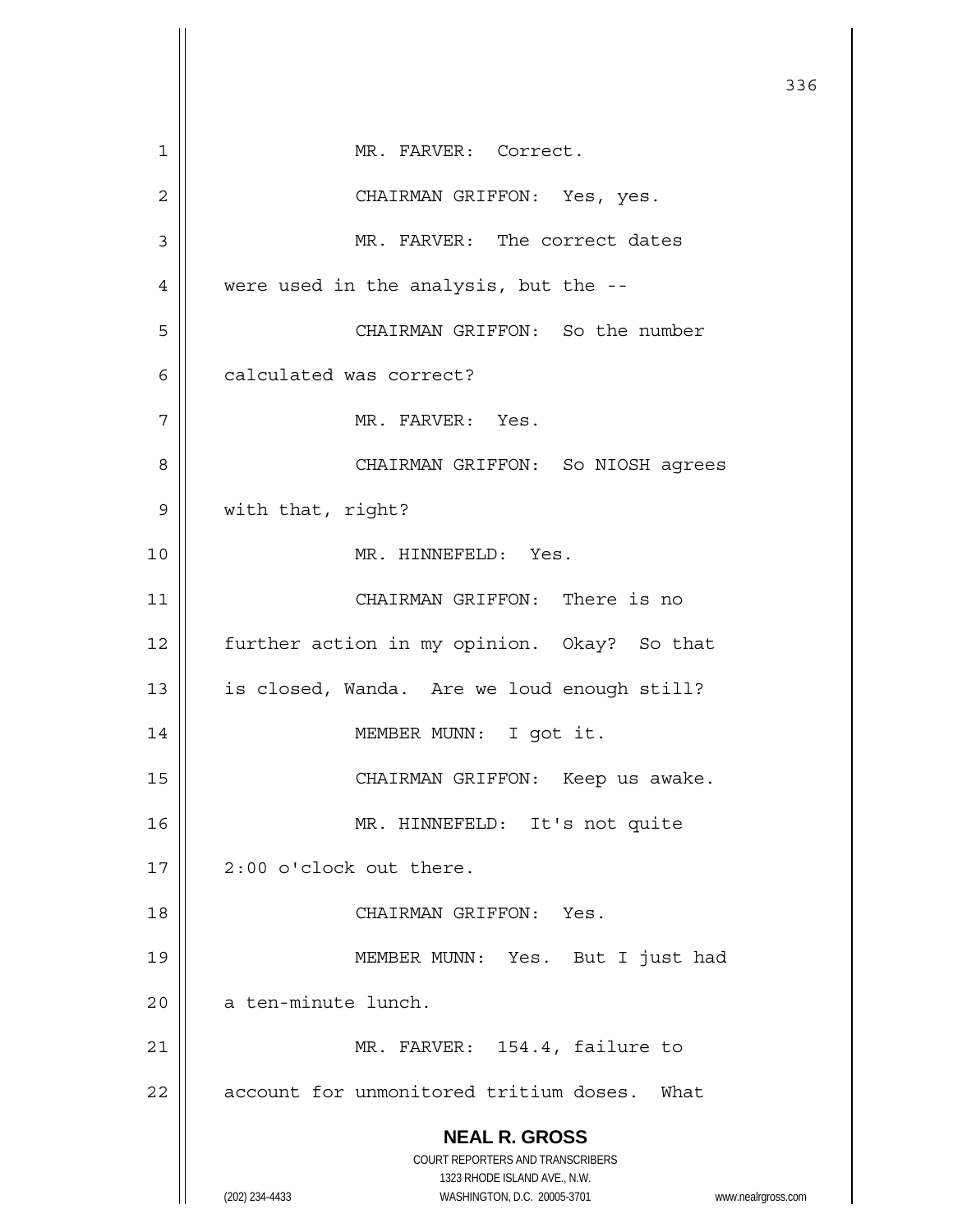| 1  | is a quick way to explain this? Basically we                        |
|----|---------------------------------------------------------------------|
| 2  | believe they forgot the year 1957 because the                       |
| 3  | employee was monitored for external dose.                           |
| 4  | And he falls under the criteria that is in                          |
| 5  | the technical basis that they should have                           |
| 6  | been assessed a tritium dose because they                           |
| 7  | monitored for external dose in that year.<br>Is                     |
| 8  | that correct, Stu?                                                  |
| 9  | MR. HINNEFELD: Well, for whatever                                   |
| 10 | reason, we agreed with the finding.                                 |
| 11 | CHAIRMAN GRIFFON: Okay.                                             |
| 12 | MR. HINNEFELD: A monitored                                          |
| 13 | tritium should have been included for 57                            |
| 14 | according to our response.                                          |
| 15 | MR. FARVER: And dose-wise it's                                      |
| 16 | not a big concern. It's just a concern, and                         |
| 17 | it slipped through.                                                 |
| 18 | MR. HINNEFELD: Yes.                                                 |
| 19 | CHAIRMAN GRIFFON: I will ask the                                    |
| 20 | same question I asked for the last case.<br>Is                      |
| 21 | this under PER review? I would probably                             |
| 22 | assume. We might as well check, though,                             |
|    | <b>NEAL R. GROSS</b>                                                |
|    | COURT REPORTERS AND TRANSCRIBERS                                    |
|    | 1323 RHODE ISLAND AVE., N.W.                                        |
|    | (202) 234-4433<br>WASHINGTON, D.C. 20005-3701<br>www.nealrgross.com |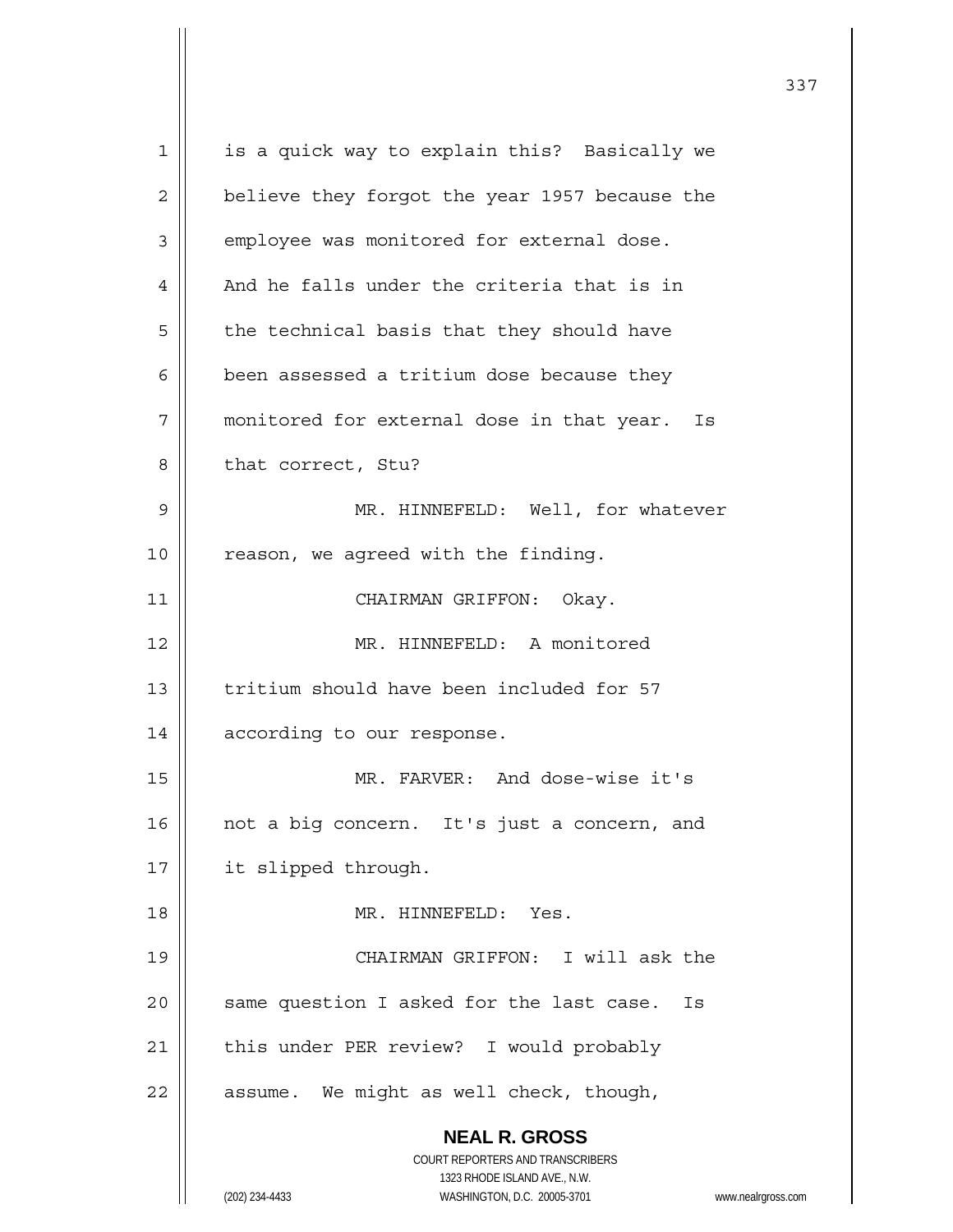**NEAL R. GROSS** COURT REPORTERS AND TRANSCRIBERS 1323 RHODE ISLAND AVE., N.W. (202) 234-4433 WASHINGTON, D.C. 20005-3701 www.nealrgross.com 338 1 2 3 4 5 6 7 8 9 10 11 12 13 14 15 16 17 18 19 20 21 22 while we're doing this if that's okay. MR. HINNEFELD: Okay. CHAIRMAN GRIFFON: So NIOSH agrees with this. And no effect on the case, though, is what we're hearing, right? MR. FARVER: It would not impact the  $-$  CHAIRMAN GRIFFON: What was the POC on this? MR. FARVER: The low 40s. Let me get back to it. Forty-six. CHAIRMAN GRIFFON: I hate to hastily write this no effect on the case without checking that. MR. FARVER: Yes. CHAIRMAN GRIFFON: The other thing is that it is under review anyway under the PER. So it is going to be reworked most likely. That is why I wanted to find out. MR. FARVER: It probably will -- CHAIRMAN GRIFFON: Yes. MR. FARVER: -- because that's one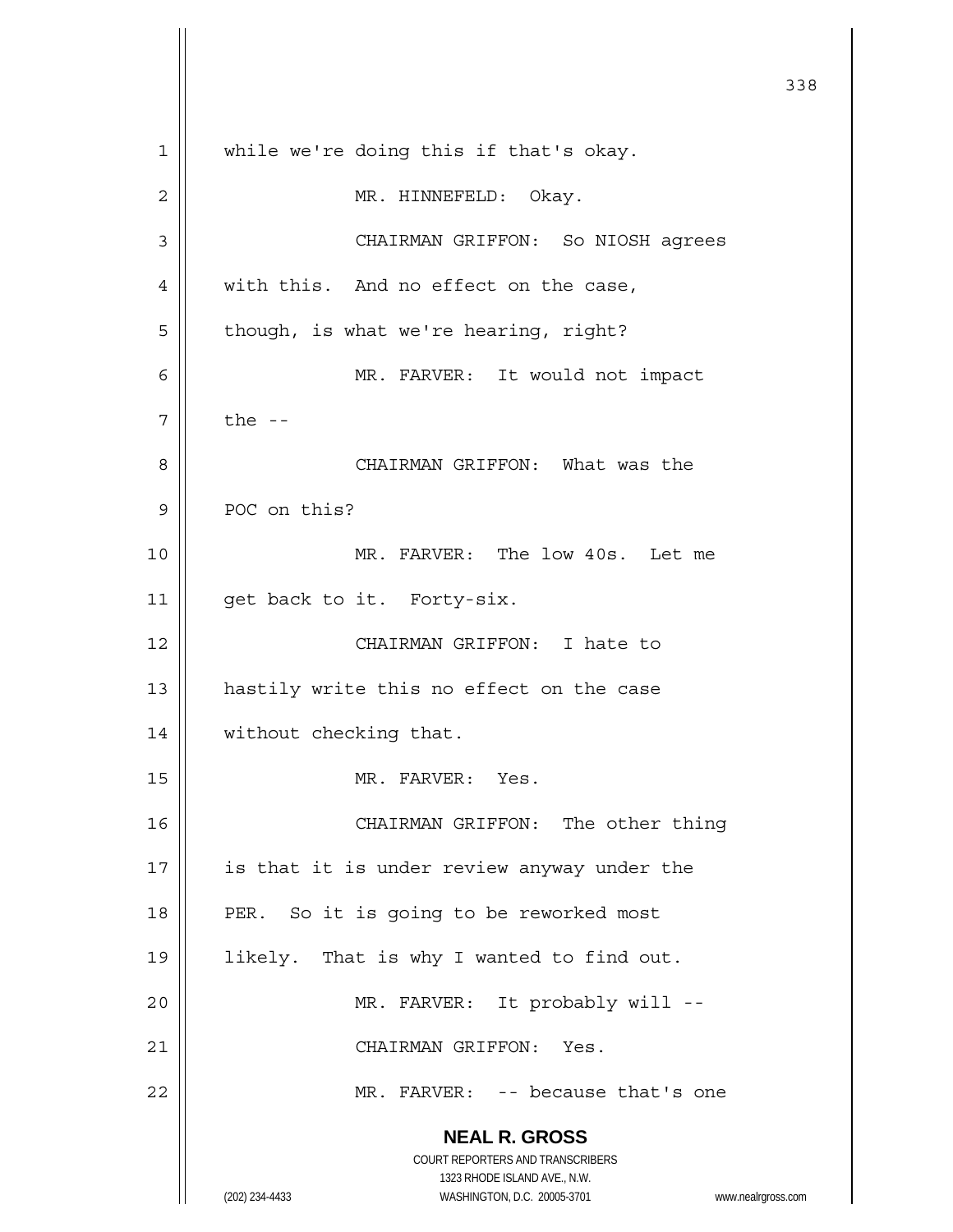| 1  | of our next observations for the Super S.                                                           |
|----|-----------------------------------------------------------------------------------------------------|
| 2  | But before we go there, we have 154.5, which                                                        |
| 3  | is a failure to account for all unmonitored                                                         |
| 4  | fission product doses. And we have seen                                                             |
| 5  | these points before.                                                                                |
| 6  | Oh, no. This is a little                                                                            |
| 7  | different. This goes back to that same                                                              |
| 8  | segment where the TBD, section 4.4.3, workers                                                       |
| 9  | monitored for external dose but had no                                                              |
| 10 | bioassay for each year of assumed exposure                                                          |
| 11 | period assign an annual dose from missed                                                            |
| 12 | tritium.                                                                                            |
| 13 | Annual missed dose is equal to                                                                      |
| 14 | tritium doses and entered into the IREP has                                                         |
| 15 | less than 15 keV to account for fission                                                             |
| 16 | products. And then it accounts for fission                                                          |
| 17 | product based on that little segment, section                                                       |
| 18 | 4.4.3. So that is where that finding comes                                                          |
| 19 | from.                                                                                               |
| 20 | CHAIRMAN GRIFFON: I lost you a                                                                      |
| 21 | little bit here.                                                                                    |
| 22 | MR. FARVER: Okay.                                                                                   |
|    | <b>NEAL R. GROSS</b>                                                                                |
|    | COURT REPORTERS AND TRANSCRIBERS                                                                    |
|    | 1323 RHODE ISLAND AVE., N.W.<br>(202) 234-4433<br>WASHINGTON, D.C. 20005-3701<br>www.nealrgross.com |
|    |                                                                                                     |

339

 $\mathsf{I}$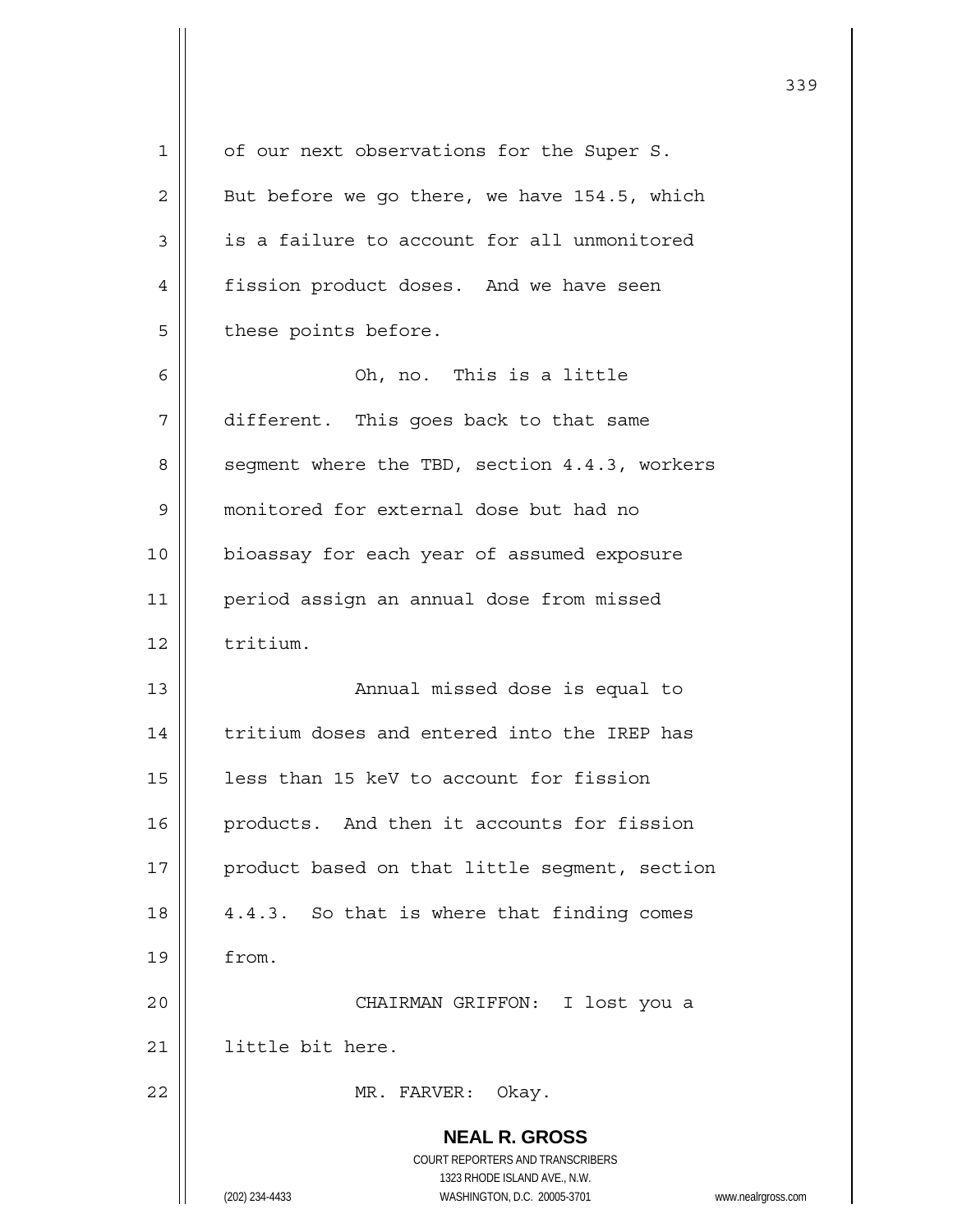**NEAL R. GROSS** COURT REPORTERS AND TRANSCRIBERS 1323 RHODE ISLAND AVE., N.W. (202) 234-4433 WASHINGTON, D.C. 20005-3701 www.nealrgross.com 340 1 2 3 4 5 6 7 8 9 10 11 12 13 14 15 16 17 18 19 20 21 22 CHAIRMAN GRIFFON: Okay. I see NIOSH's response. It says, see 154.5-D2A. Should it be .4? Do you see where I am at? MR. FARVER: Yes. CHAIRMAN GRIFFON: That should be .4, right? MEMBER MUNN: Yes. MR. HINNEFELD: Yes, yes, yes. CHAIRMAN GRIFFON: Okay. MR. FARVER: Does NIOSH agree that they should have fission products or not -- MR. HINNEFELD: Yes. MR. FARVER: -- or just the environmental fission products? MR. HINNEFELD: No. I think if it gives the same, that makes it clearly must refer back to the .4. And this is both of those, both the unmonitored tritium and the unmonitored fission products, are essentially in the same variables, right? MR. FARVER: Yes. MR. HINNEFELD: The same reason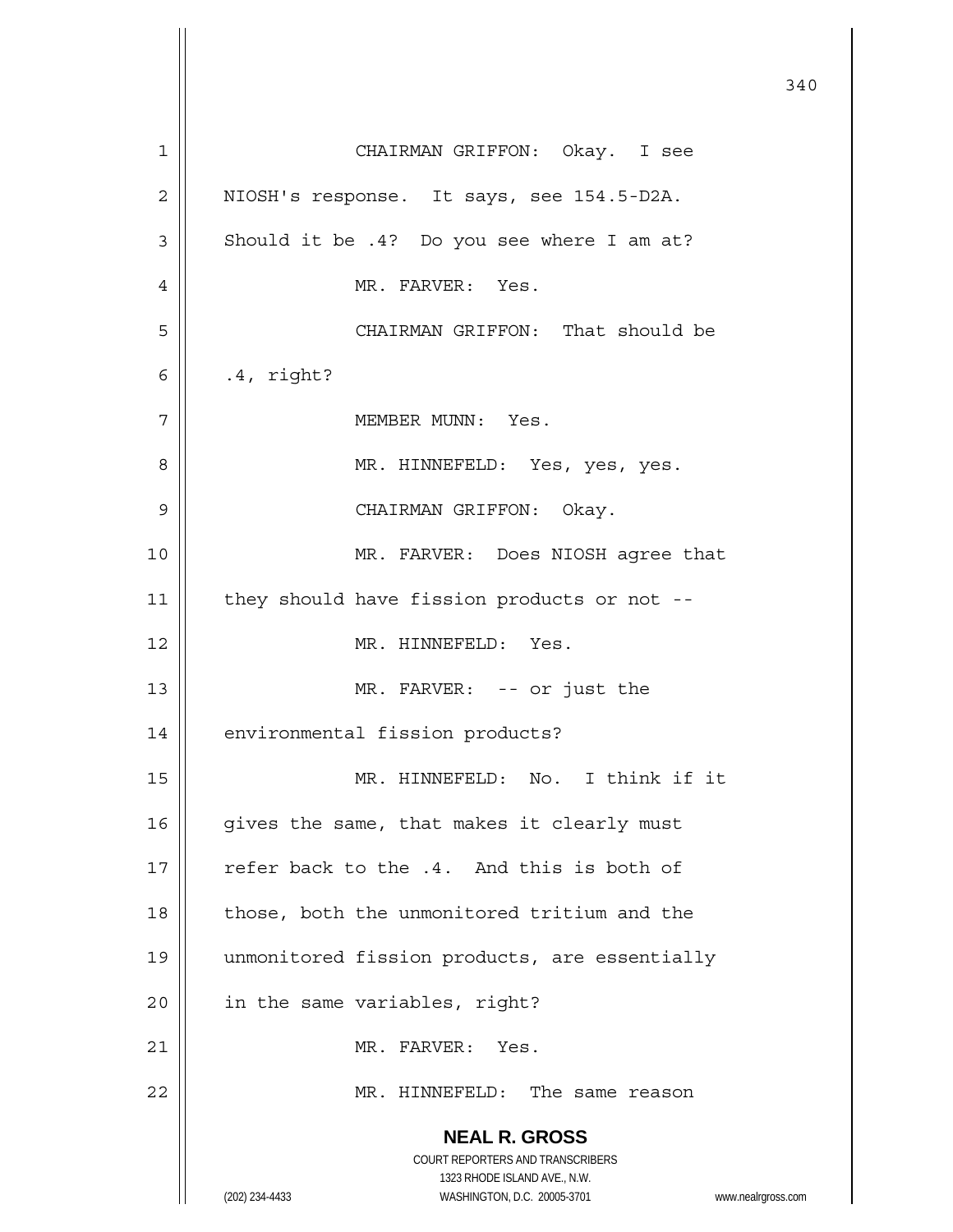```
NEAL R. GROSS
                          COURT REPORTERS AND TRANSCRIBERS 
                            1323 RHODE ISLAND AVE., N.W. 
       (202) 234-4433 WASHINGTON, D.C. 20005-3701 www.nealrgross.com 
         341
 1 
 2 
 3 
 4 
 5 
 6 
 7 
 8 
 9 
10 
11 
12 
13 
14 
15 
16 
17 
18 
19 
20 
21 
22 
       we'll put them in. 
                     MR. FARVER: Yes. 
                     MR. HINNEFELD: And they were both 
       left out. So yes. 
                     MR. FARVER: Okay. 
                     MR. HINNEFELD: And this case was 
       returned for -- 
                     CHAIRMAN GRIFFON: Okay. 
                     MR. FARVER: Yes, which is an 
       observation, insoluble plutonium. 
                     CHAIRMAN GRIFFON: Okay. Oh, yes. 
       I see it in the next one. That brings us up 
       to 155. 
                     MR. FARVER: One fifty-five. 
                     CHAIRMAN GRIFFON: Try one more. 
       Yes, let's try one more. What the heck? 
                     MR. FARVER: Okay. And another 
       Savannah River case. 
                     CHAIRMAN GRIFFON: Another 
       Savannah River. I was hoping for a little 
       variety. 
                     MR. FARVER: No.
```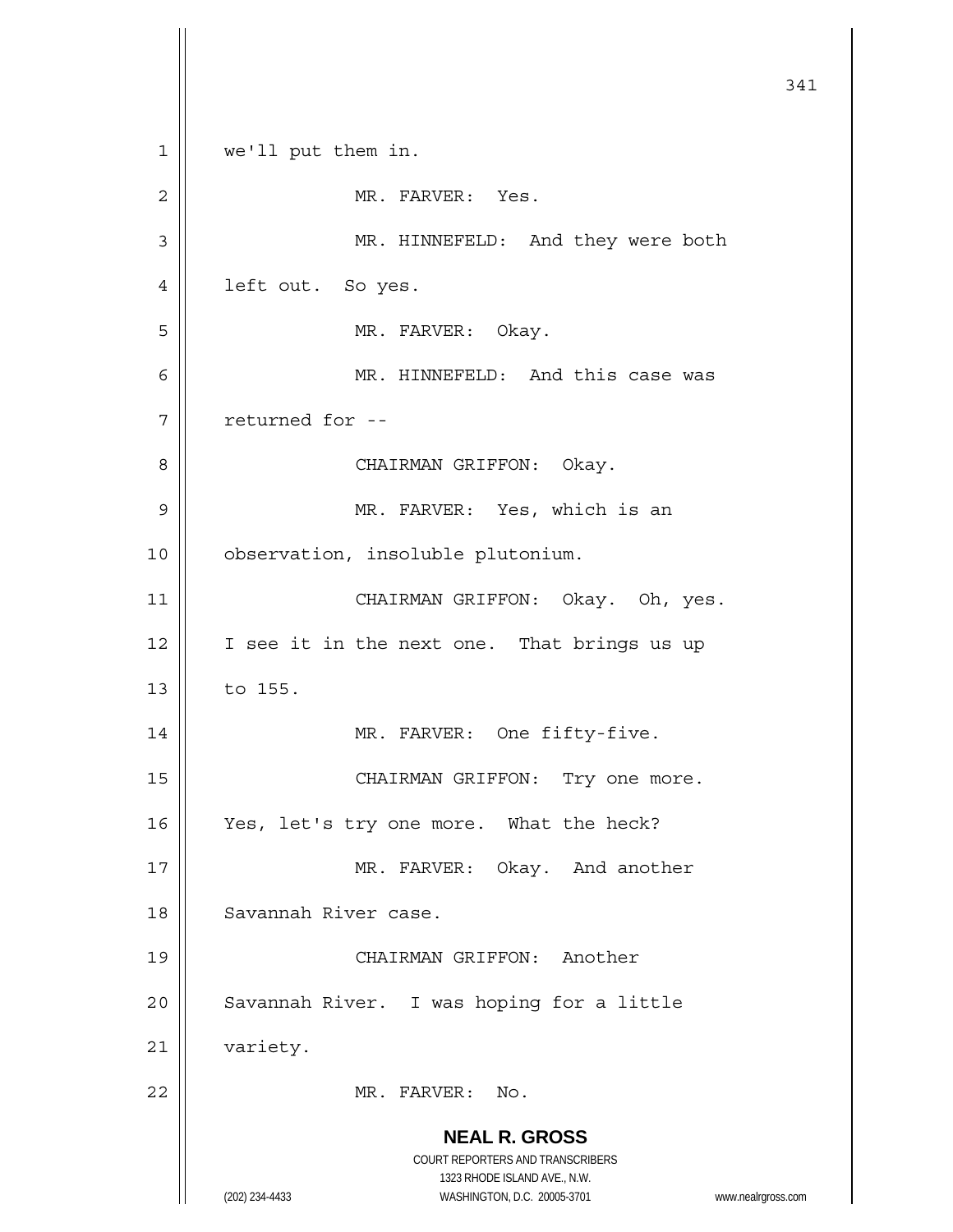**NEAL R. GROSS** COURT REPORTERS AND TRANSCRIBERS 1323 RHODE ISLAND AVE., N.W. (202) 234-4433 WASHINGTON, D.C. 20005-3701 www.nealrgross.com 342 1 2 3 4 5 6 7 8 9 10 11 12 13 14 15 16 17 18 19 20 21 22 CHAIRMAN GRIFFON: That's all right. MR. HINNEFELD: Hey, blame them. They sort them together. CHAIRMAN GRIFFON: Yes. I know. I was thinking it probably is another Savannah River. MR. FARVER: I think he took the blame for that one. Okay. The employee worked there from 1978 to [Identifying Information Redacted], had renal cell carcinoma and leukemia. This was a [Identifying Information Redacted]. Okay. The first finding is 155.1. NIOSH did not properly account for all missed proton doses from -- I'm not sure of a good way to explain this, although no response gives a good explanation. There are two parts. The first part had to do with the results that were less than half of the dosimeter limit. Okay. In the dosimetry record, there were 143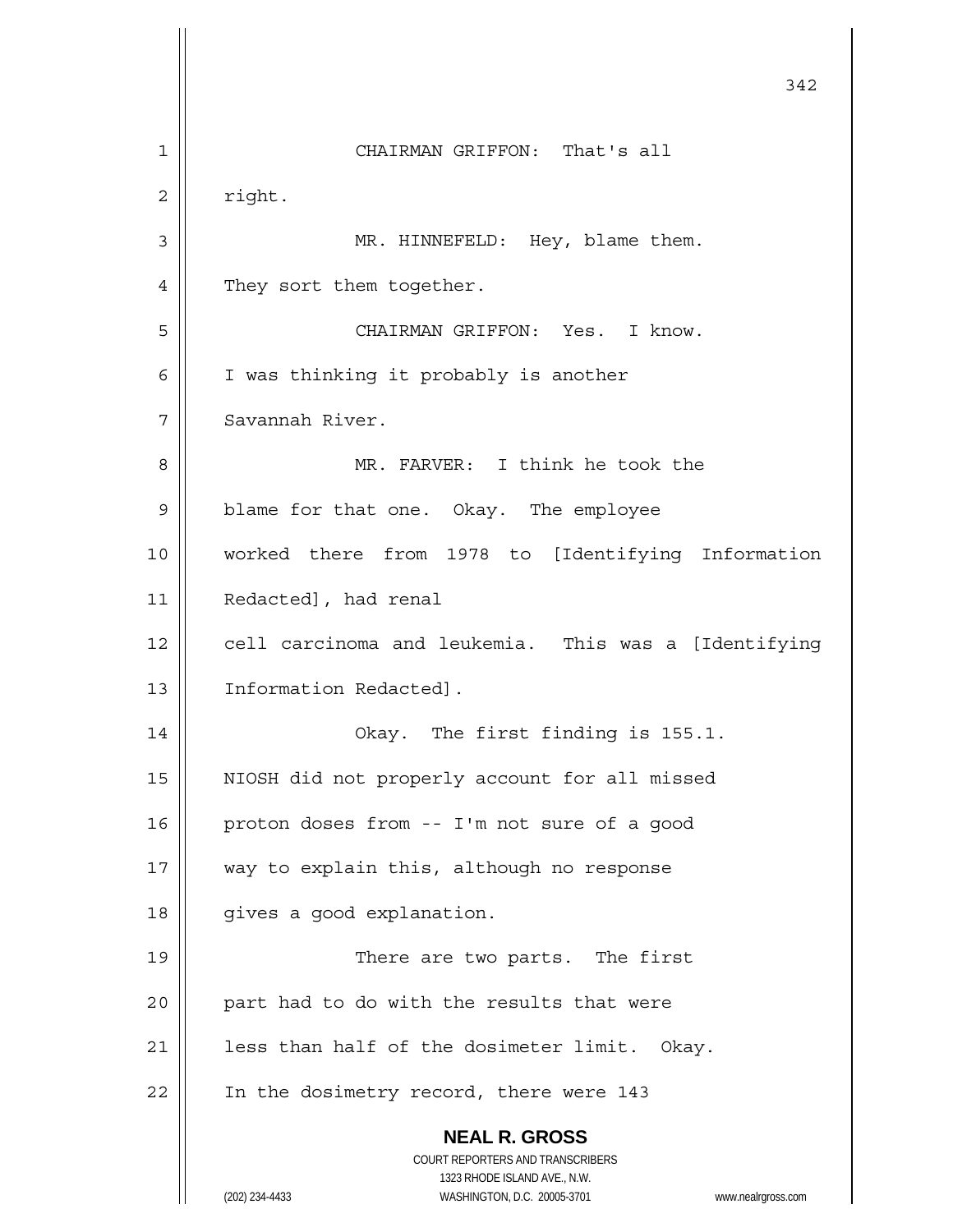**NEAL R. GROSS** COURT REPORTERS AND TRANSCRIBERS 1323 RHODE ISLAND AVE., N.W. (202) 234-4433 WASHINGTON, D.C. 20005-3701 www.nealrgross.com 343 1 2 3 4 5 6 7 8 9 10 11 12 13 14 15 16 17 18 19 20 21 22 zeros, zero entries. And the first part of it was there were some entries in there that were less than the LOD over 2. So that was the first part of their response, heard five times. And it was handled according to how it should have been handled at that time. MR. HINNEFELD: Guidance at that time. MR. FARVER: At that time. The second part has to do with the zero entries. There were 143 zero entries. Plus, there were also three-quarters of the recorded data for '92 and also for 1995. So you have to add in some extra quarters, two extra quarters, to account for missed dose. And that was not done. And that's what they say in the second part of their response, that they agree with that, and we can concur with their response, agree. CHAIRMAN GRIFFON: Can you check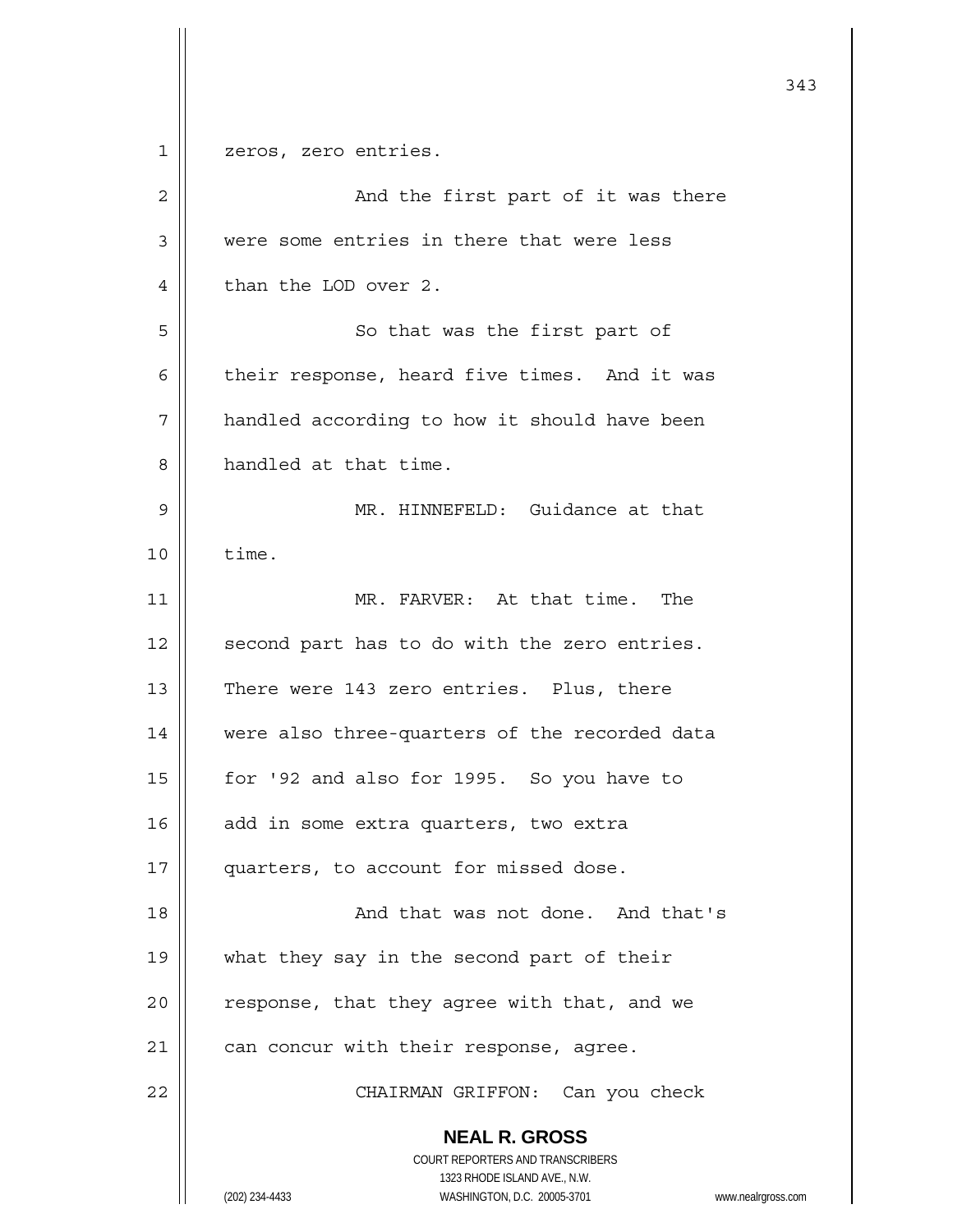**NEAL R. GROSS** COURT REPORTERS AND TRANSCRIBERS 1323 RHODE ISLAND AVE., N.W. (202) 234-4433 WASHINGTON, D.C. 20005-3701 www.nealrgross.com 344 1 2 3 4 5 6 7 8 9 10 11 12 13 14 15 16 17 18 19 20 21 22 this one, too, Stu? It's in PER review or whether it is. MR. HINNEFELD: It was returned. CHAIRMAN GRIFFON: So in the second half, I got the first step of that. NIOSH agrees with the second part. Is that what I'm hearing? MR. HINNEFELD: Yes. CHAIRMAN GRIFFON: That it wouldn't impact the case significantly. Is that -- MR. HINNEFELD: I don't think so, but it has been reworked anyway. CHAIRMAN GRIFFON: Reworked, right. Okay. MR. HINNEFELD: This one and the one before at least have been approved by NIOSH after the PER. The reworked one has been approved by NIOSH. But I don't know if it's final or adjudicated. CHAIRMAN GRIFFON: Yes. Go ahead, Doug. I'm sorry.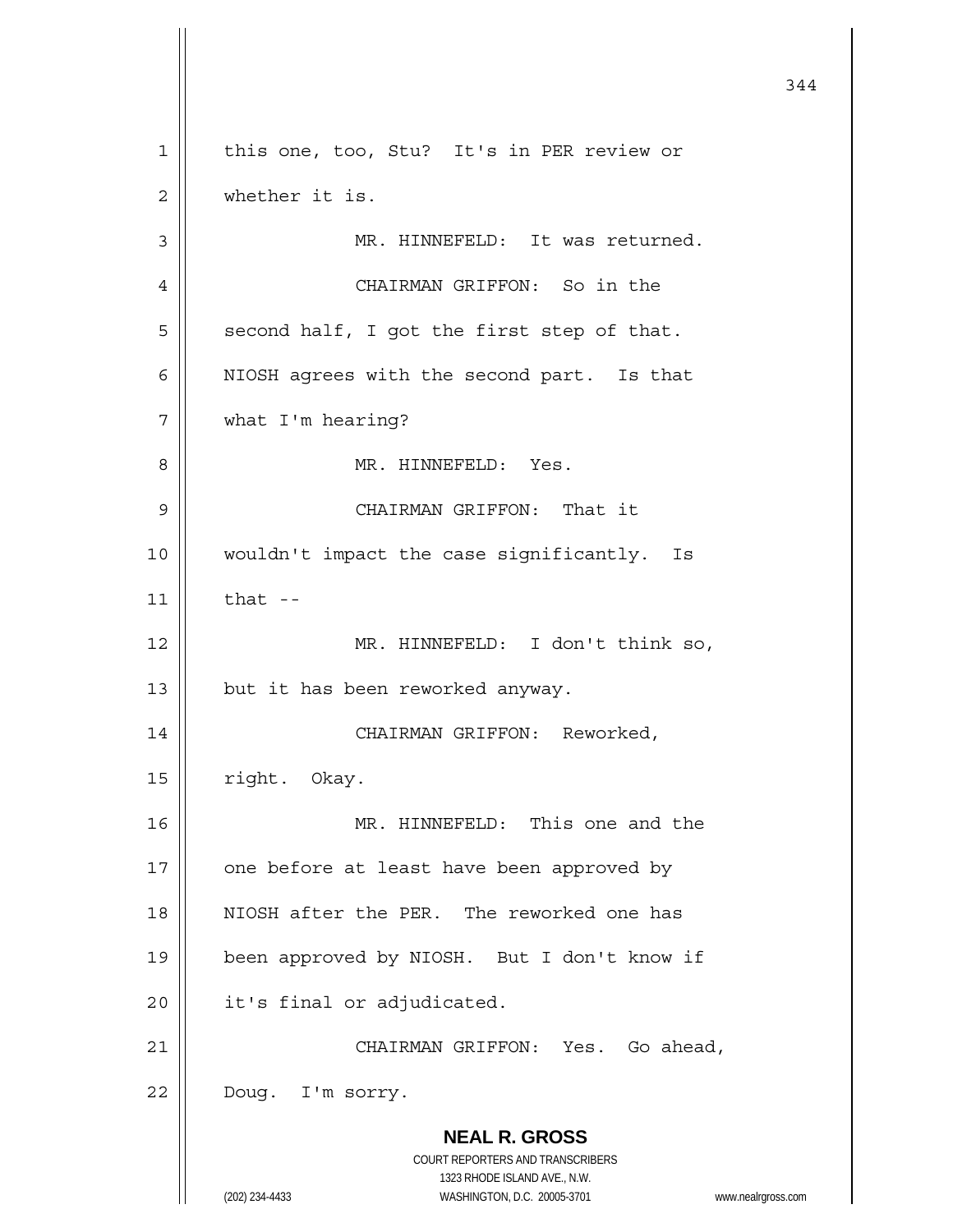| 1  | MR. FARVER: 155.2, we have a                             |
|----|----------------------------------------------------------|
| 2  | concern about the work location that was                 |
| 3  | assigned for 1985. And this falls under                  |
| 4  | neutron doses, I believe, yes. We're talking             |
| 5  | about neutron doses.                                     |
| 6  | NIOSH assigned the measure to                            |
| 7  | missed neutron dose for 221H in 1984 and 221F            |
| 8  | in 1985. When we looked at the records, we               |
| 9  | saw the dosimeter location's area 3F for 1984            |
| 10 | and again in area 3F in 1985. Therefore, we              |
| 11 | thought the assignments for '84 and '85                  |
| 12 | should have been both been for F area,                   |
| 13 | instead of the H and F in '85.                           |
| 14 | This goes back just to the tricky                        |
| 15 | part. I'm just trying to figure out where                |
| 16 | the person worked. And NIOSH presents their              |
| 17 | reasoning that -- we'll see what this person             |
| 18 | did. The person is a pipefitter. So he                   |
| 19 | would fall under construction most likely.               |
| 20 | And construction could be anywhere. Most                 |
| 21 | likely their dosimeter is one-to-one                     |
| 22 | location.                                                |
|    | <b>NEAL R. GROSS</b><br>COURT REPORTERS AND TRANSCRIBERS |

345

1323 RHODE ISLAND AVE., N.W.

(202) 234-4433 WASHINGTON, D.C. 20005-3701 www.nealrgross.com

 $\mathsf{II}$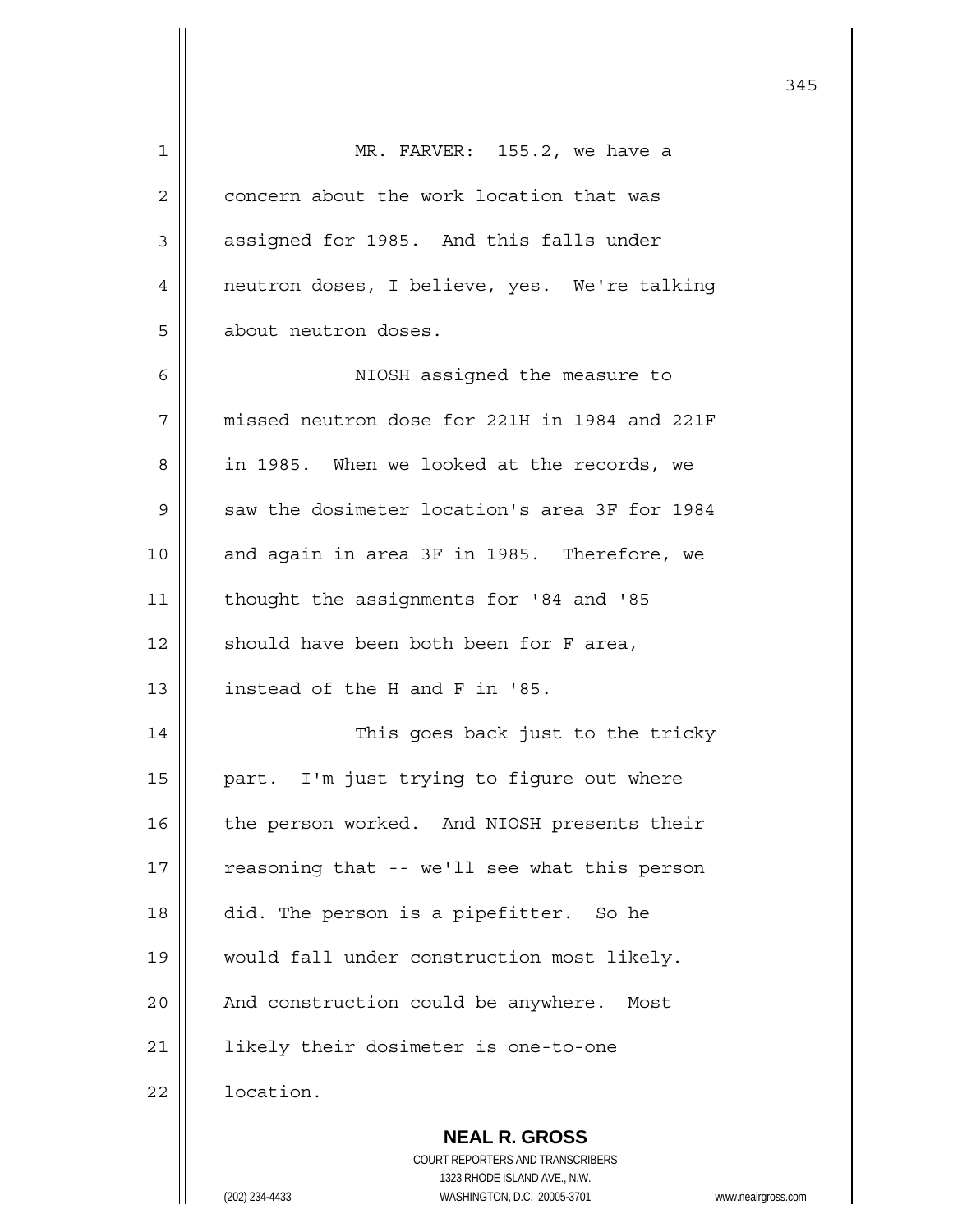**NEAL R. GROSS** COURT REPORTERS AND TRANSCRIBERS 1323 RHODE ISLAND AVE., N.W. (202) 234-4433 WASHINGTON, D.C. 20005-3701 www.nealrgross.com 1 2 3 4 5 6 7 8 9 10 11 12 13 14 15 16 17 18 19 20 21 22 They presented a response. I will have to look at it and see if it will impact the dose. Probably not because it is for a single year. I can't say that their reasoning is any better than our reasoning. CHAIRMAN GRIFFON: Right. MR. FARVER: So I don't know how we close that out other than saying that we understand what they did. And it is kind of a subjective call. And for this case, it's not important POC-wise. CHAIRMAN GRIFFON: Right. What is the POC for this? MR. FARVER: Thirty-two percent, something like that. MEMBER MUNN: Can we say response acceptable, close? CHAIRMAN GRIFFON: Yes, especially since it is being reviewed anyway. MR. FARVER: Yes. CHAIRMAN GRIFFON: So yes. I say, SC&A understands what NIOSH did and believes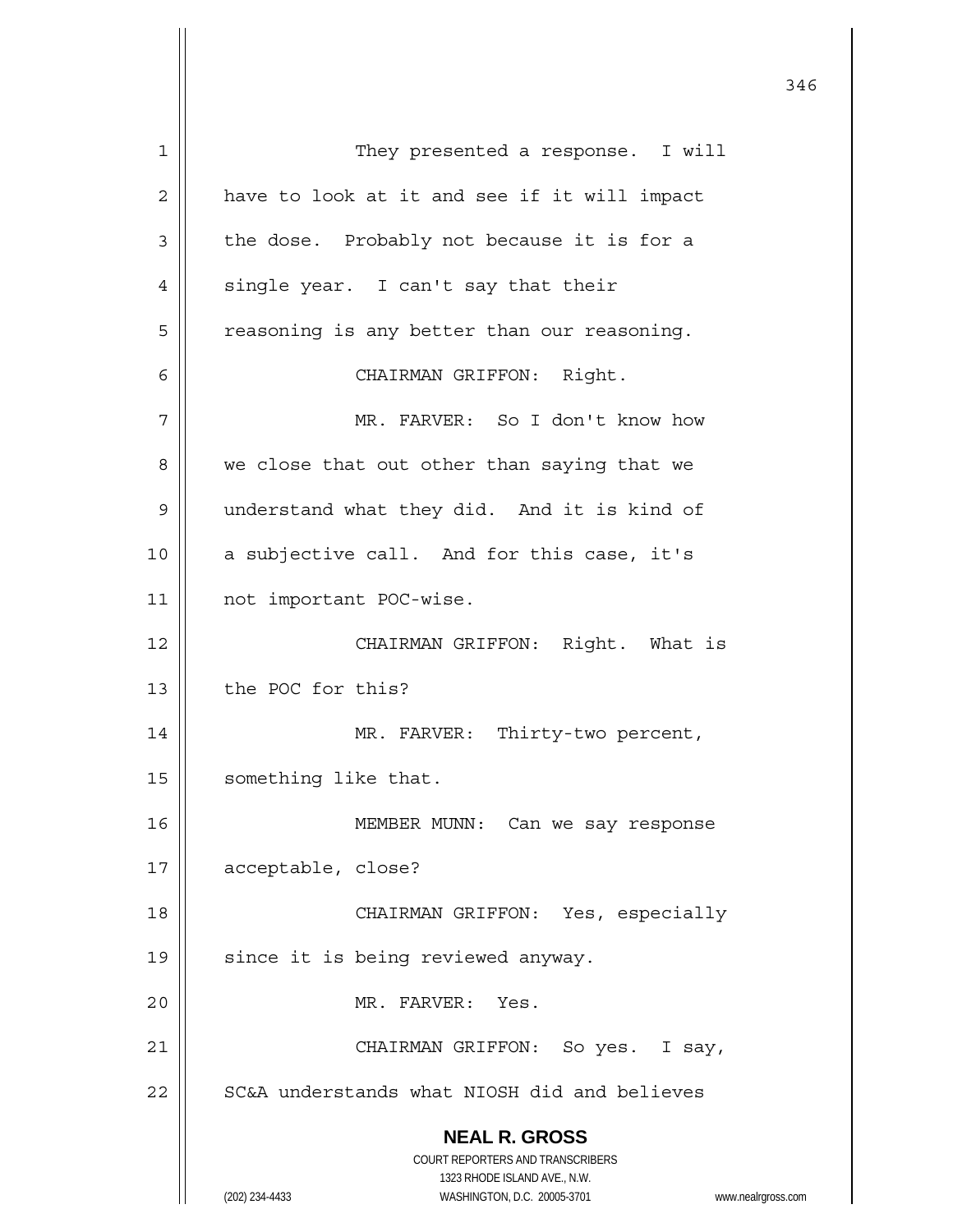|              | 347                                                                 |
|--------------|---------------------------------------------------------------------|
| $\mathbf{1}$ | it is a subjective call. No further action                          |
| 2            | for this case.                                                      |
| 3            | MEMBER MUNN: Good.                                                  |
| 4            | CHAIRMAN GRIFFON: -- which is                                       |
| 5            | under PER review.                                                   |
| 6            | MR. FARVER: I only wanted to                                        |
| 7            | point it out because I can't guarantee that                         |
| 8            | won't come up in another case, --                                   |
| 9            | CHAIRMAN GRIFFON: I know. Right.                                    |
| 10           | MR. FARVER: -- where we have a                                      |
| 11           | little difference of opinion about the                              |
| 12           | records, designation of the records.                                |
| 13           | CHAIRMAN GRIFFON: Right. Okay.                                      |
| 14           | MR. FARVER: 155.3, we did not                                       |
| 15           | include all missed neutron dose periods. We                         |
| 16           | both agree there were 20 zero entries. But                          |
| 17           | we looked closely at the DOE records, and we                        |
| 18           | saw zeros in the neutron column for eight                           |
| 19           | additional entries. So it should be 28                              |
| 20           | zeros, instead of 20, not much impact on the                        |
| 21           | dose.                                                               |
| 22           | MR. HINNEFELD: In our response,                                     |
|              | <b>NEAL R. GROSS</b>                                                |
|              | COURT REPORTERS AND TRANSCRIBERS<br>1323 RHODE ISLAND AVE., N.W.    |
|              | (202) 234-4433<br>WASHINGTON, D.C. 20005-3701<br>www.nealrgross.com |

 $\mathsf{I}$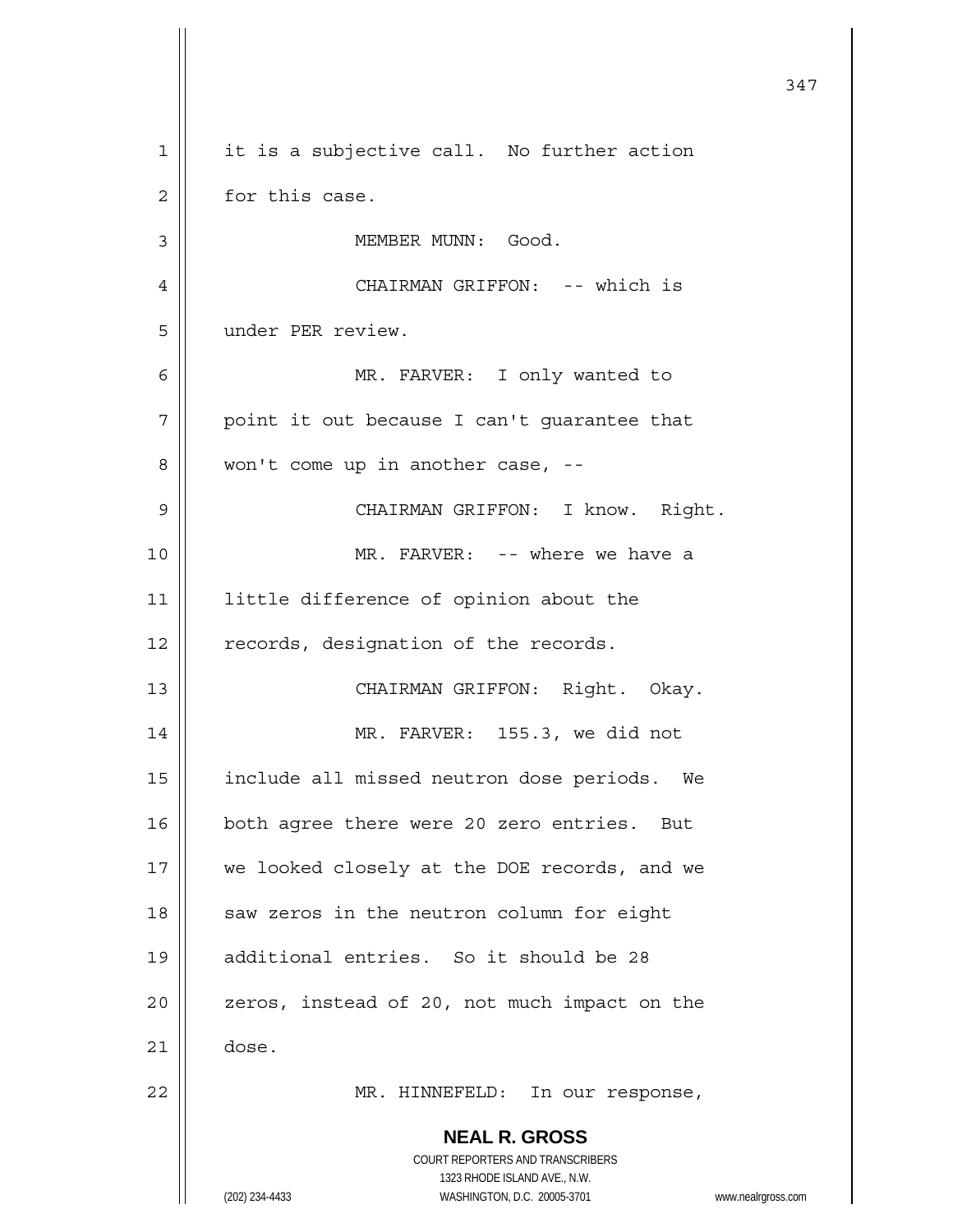**NEAL R. GROSS** COURT REPORTERS AND TRANSCRIBERS 1323 RHODE ISLAND AVE., N.W. 348 1 2 3 4 5 6 7 8 9 10 11 12 13 14 15 16 17 18 19 20 21 22 we agreed to the finding. CHAIRMAN GRIFFON: No further action. Okay. 155.4? MR. FARVER: 155.4, NIOSH used one-half bioassay data, instead of one-half in the MDA values. Okay. Typically what you would do -- this is for the internal dose calculation -- is you use one-half the MDA values when it's less than MDA. And, near as I can tell, they used one-half the bioassay value. MR. HINNEFELD: Well, response would indicate that the -- CHAIRMAN GRIFFON: Yes. MR. HINNEFELD: -- it's a less than reported value in the bioassay record, -- MR. FARVER: Okay. MR. HINNEFELD: -- which is a standard specific MDA or critical level or MDA, I guess, versus the -- CHAIRMAN GRIFFON: Site profile.

(202) 234-4433 WASHINGTON, D.C. 20005-3701 www.nealrgross.com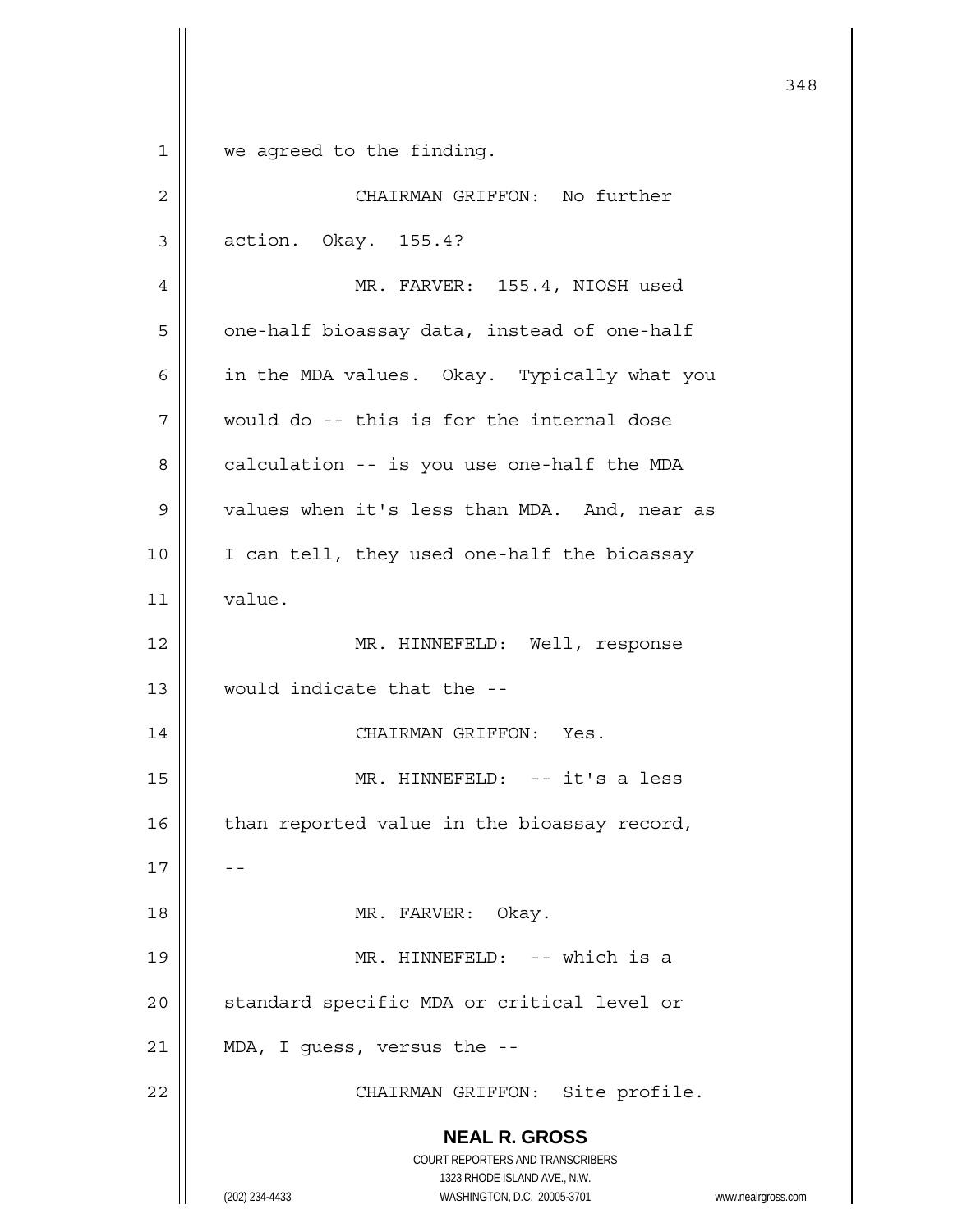| 1  | MR. HINNEFELD: -- site profile,                                     |
|----|---------------------------------------------------------------------|
| 2  | which is sort of a generic that you use when                        |
| 3  | you don't have site-specific --                                     |
| 4  | MR. FARVER: So they reported the                                    |
| 5  | MDA?                                                                |
| 6  | MR. HINNEFELD: Yes.                                                 |
| 7  | MR. FARVER: Okay. I went back                                       |
| 8  | and checked the records. And that's true. I                         |
| 9  | agree with your result. It just wasn't clear                        |
| 10 | to the reviewer because I don't believe the                         |
| 11 | dosimetry records actually state that that is                       |
| 12 | an MDA value.                                                       |
| 13 | MR. HINNEFELD: Yes. It's not                                        |
| 14 | well-explained. We agreed with that.                                |
| 15 | MR. FARVER: I don't know if you                                     |
| 16 | want to slip a little statement in your TBD                         |
| 17 | about if the records contain MDA values, you                        |
| 18 | use one-half of the value given in the                              |
| 19 | dosimetry records, the bioassay records.                            |
| 20 | MR. HINNEFELD: I'll make a note.                                    |
| 21 | CHAIRMAN GRIFFON: Where would                                       |
| 22 | this change occur, or what is being proposed?                       |
|    | <b>NEAL R. GROSS</b>                                                |
|    | COURT REPORTERS AND TRANSCRIBERS<br>1323 RHODE ISLAND AVE., N.W.    |
|    | (202) 234-4433<br>WASHINGTON, D.C. 20005-3701<br>www.nealrgross.com |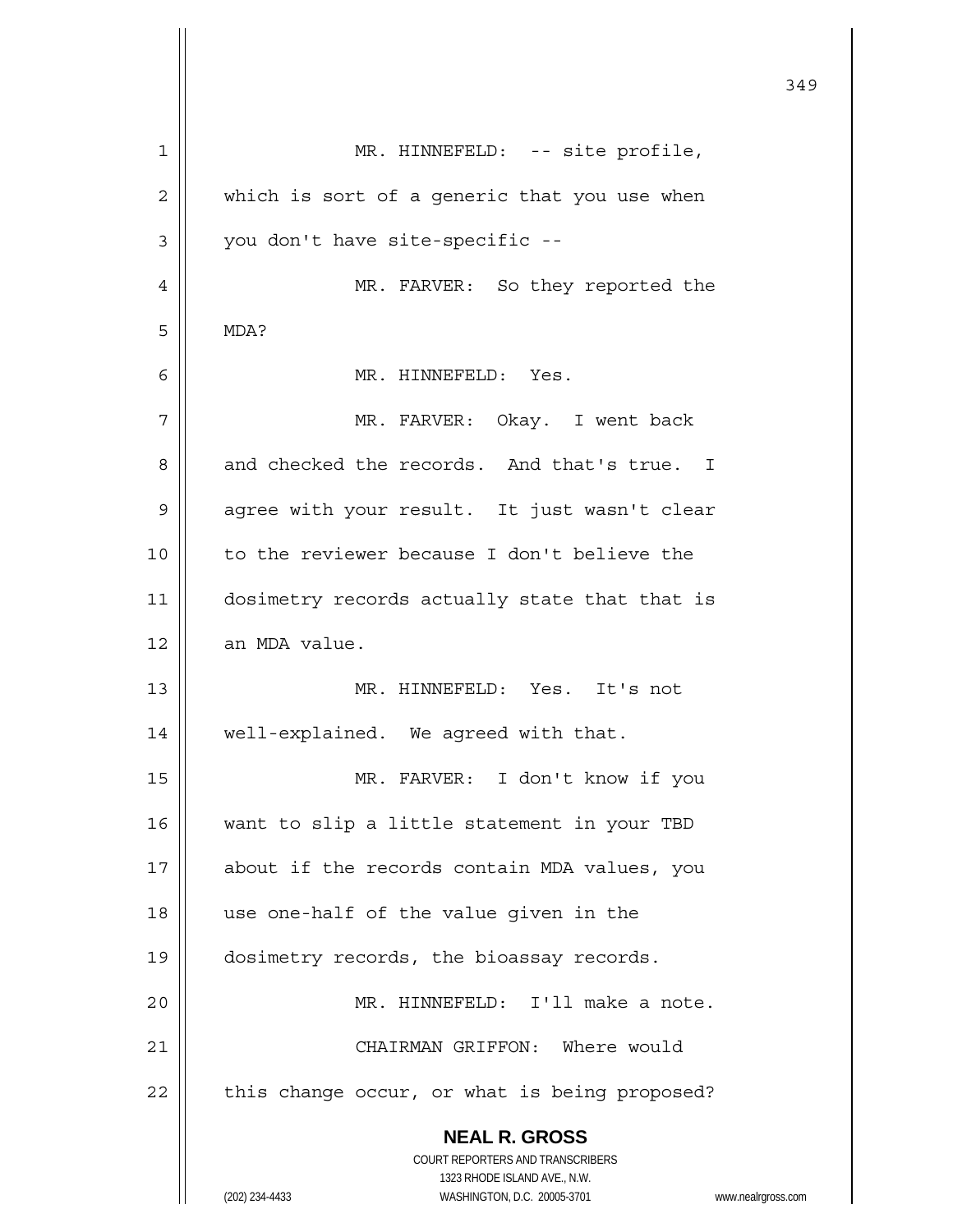|    |                                                                     | 350 |
|----|---------------------------------------------------------------------|-----|
| 1  | MR. HINNEFELD: Well, dose                                           |     |
| 2  | proposal is where we would consider in the                          |     |
| 3  | TBDs where we list these. It's like tables                          |     |
| 4  | of, you know --                                                     |     |
| 5  | CHAIRMAN GRIFFON: You have --                                       |     |
| 6  | MR. HINNEFELD: If you've got                                        |     |
| 7  | table-specific MDAs, use those instead, you                         |     |
| 8  | know something like that.                                           |     |
| 9  | CHAIRMAN GRIFFON: So, then, NIOSH                                   |     |
| 10 | is considering that?                                                |     |
| 11 | MR. HINNEFELD: Yes. I'd say we                                      |     |
| 12 | will consider that.                                                 |     |
| 13 | CHAIRMAN GRIFFON: Right.                                            |     |
| 14 | MR. HINNEFELD: I don't know what                                    |     |
| 15 | people will tell.                                                   |     |
| 16 | CHAIRMAN GRIFFON: I have an idea.                                   |     |
| 17 | MR. HINNEFELD: It could be a lot                                    |     |
| 18 | of changes, a lot of document changes for                           |     |
| 19 | something that we are already doing anyway.                         |     |
| 20 | CHAIRMAN GRIFFON: Right, right,                                     |     |
| 21 | exactly. Okay. Are we on the 155.5?                                 |     |
| 22 | MR. FARVER: 155.5, SC&A could not                                   |     |
|    | <b>NEAL R. GROSS</b><br>COURT REPORTERS AND TRANSCRIBERS            |     |
|    | 1323 RHODE ISLAND AVE., N.W.                                        |     |
|    | (202) 234-4433<br>WASHINGTON, D.C. 20005-3701<br>www.nealrgross.com |     |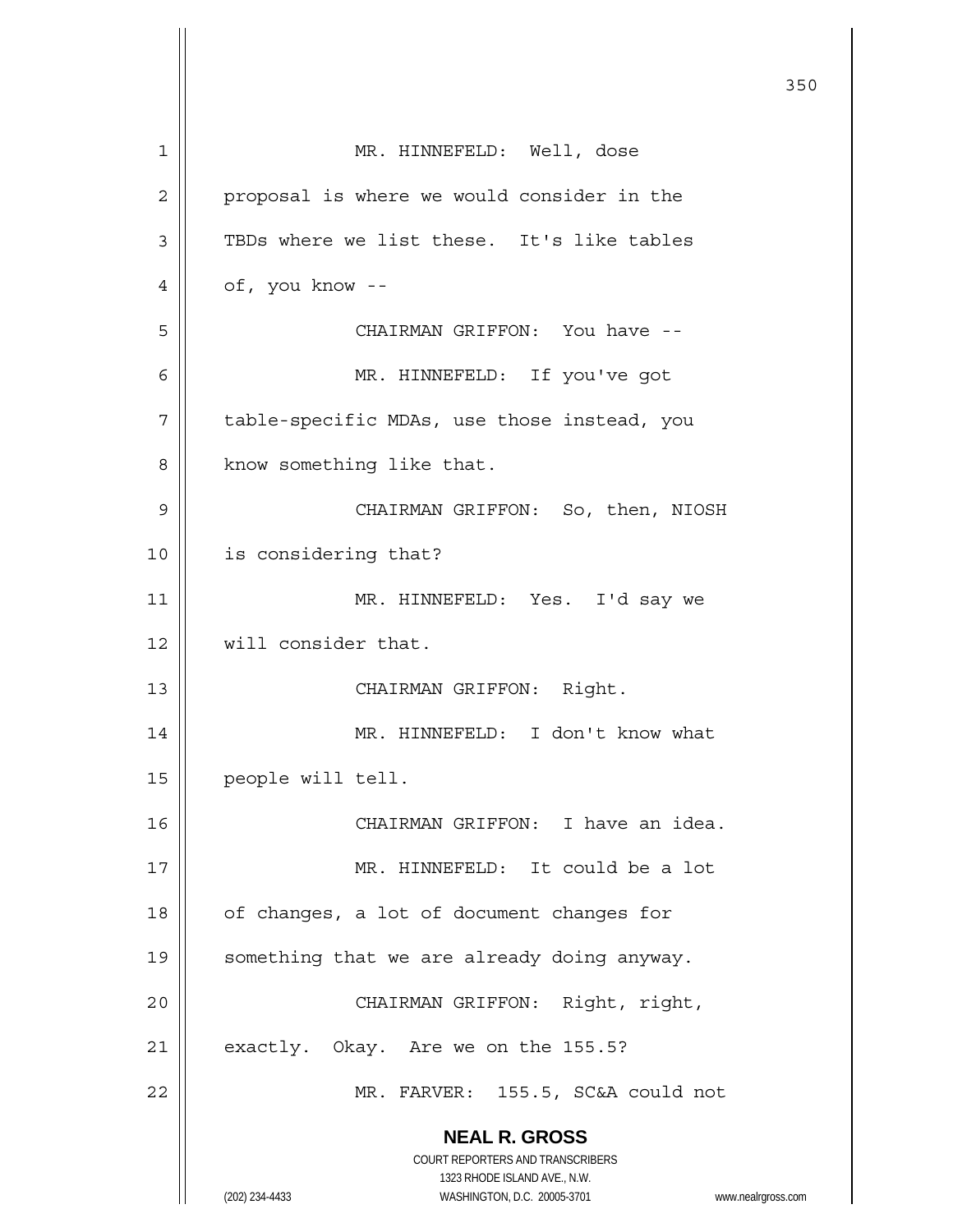**NEAL R. GROSS** COURT REPORTERS AND TRANSCRIBERS 1323 RHODE ISLAND AVE., N.W. (202) 234-4433 WASHINGTON, D.C. 20005-3701 www.nealrgross.com 1 2 3 4 5 6 7 8 9 10 11 12 13 14 15 16 17 18 19 20 21 22 verify NIOSH's bioassay value. This is for strontium. We just couldn't figure out how they came up with the value they used for their calculation. And we give an example of a calculation we think it should be based on the bioassay results from the employee. And so we just finally concluded we don't know how they did it. And then NIOSH's response is -- and it's an order of magnitude high. CHAIRMAN GRIFFON: So it was a claimant-favorable error, right, basically? MR. FARVER: Correct. MEMBER MUNN: Response accepted? I don't -- CHAIRMAN GRIFFON: Yes. It's under PER review anyway. So it doesn't matter. MR. FARVER: Response accepted. MR. HINNEFELD: Is 155.6 the same as 155.4? MR. FARVER: Correct. 155.6 is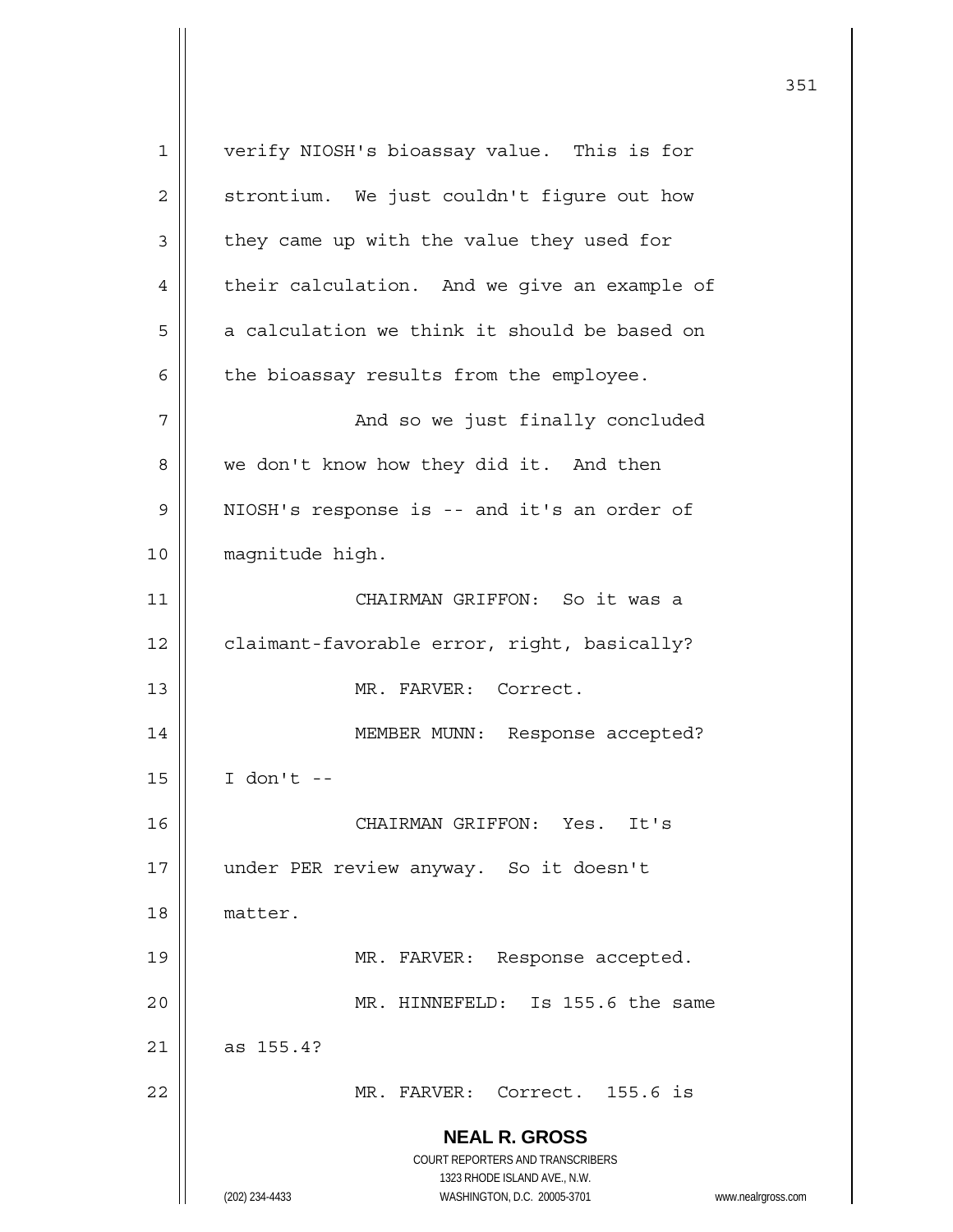|             |                                                                     | 352 |
|-------------|---------------------------------------------------------------------|-----|
| $\mathbf 1$ | the same as 155.4, I believe, about the                             |     |
| 2           | one-half bioassay data, instead of the                              |     |
| 3           | one-half MDA, only this time it's for                               |     |
| 4           | strontium.                                                          |     |
| 5           | CHAIRMAN GRIFFON: 155.6 you said                                    |     |
| 6           | is the same as the 155.4?                                           |     |
| 7           | MR. FARVER: Correct.                                                |     |
| 8           | CHAIRMAN GRIFFON: The MDA                                           |     |
| 9           | question? Okay.                                                     |     |
| 10          | MR. HINNEFELD: Yes. This is                                         |     |
| 11          | strontium.                                                          |     |
| 12          | CHAIRMAN GRIFFON: Yes. Got you.                                     |     |
| 13          | MR. HINNEFELD: I think it was                                       |     |
| 14          | plutonium, something else.                                          |     |
| 15          | CHAIRMAN GRIFFON: So that's the                                     |     |
| 16          | same action. All right. Go ahead.                                   |     |
| 17          | MR. FARVER: 155.7, failure to                                       |     |
| 18          | account for all internal doses from fission                         |     |
| 19          | products. Now, that one I believe is the                            |     |
| 20          | same as our previous ones. And I know we                            |     |
| 21          | decided on those.                                                   |     |
| 22          | CHAIRMAN GRIFFON: I know. Give                                      |     |
|             | <b>NEAL R. GROSS</b>                                                |     |
|             | COURT REPORTERS AND TRANSCRIBERS<br>1323 RHODE ISLAND AVE., N.W.    |     |
|             | (202) 234-4433<br>WASHINGTON, D.C. 20005-3701<br>www.nealrgross.com |     |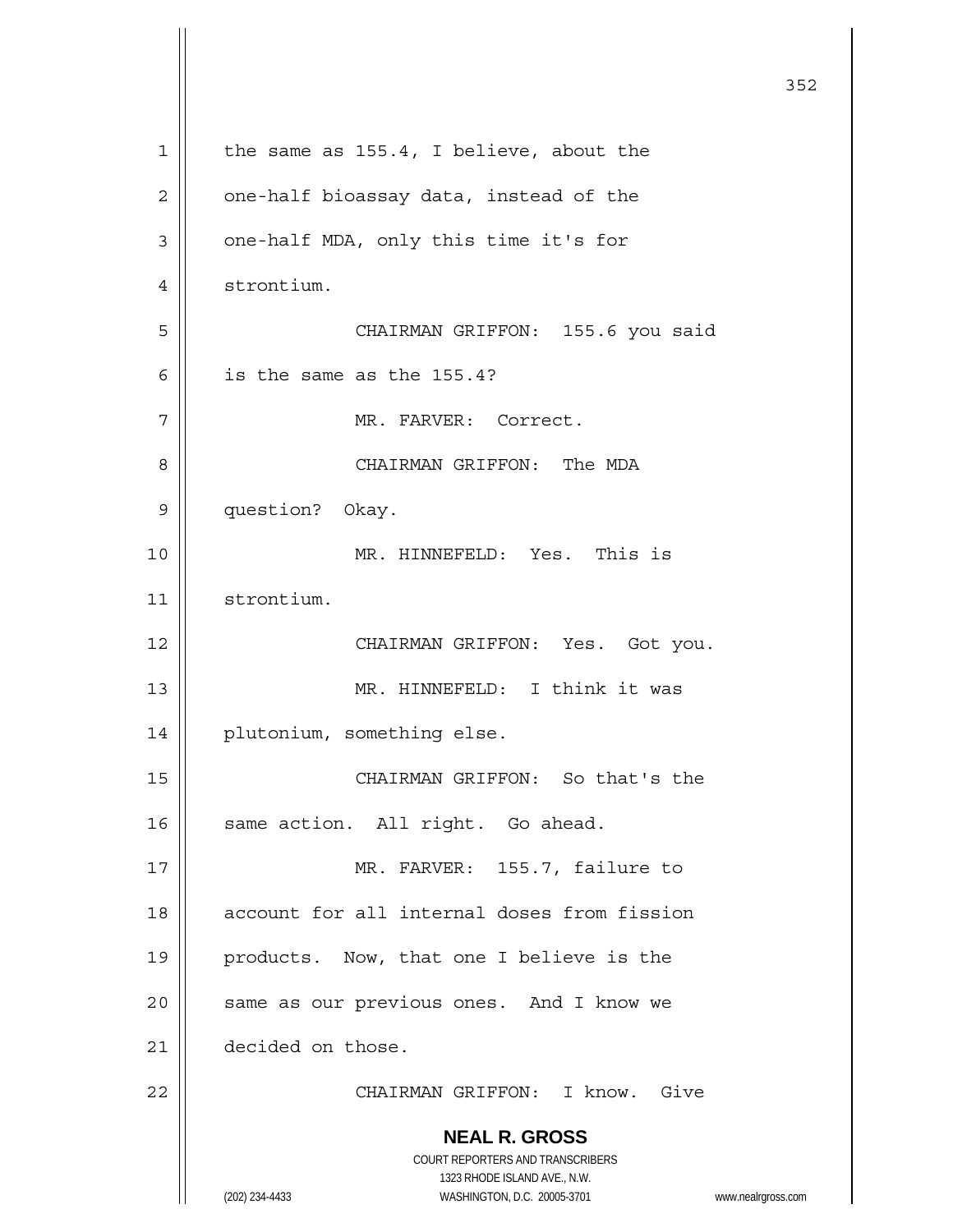**NEAL R. GROSS** COURT REPORTERS AND TRANSCRIBERS 1323 RHODE ISLAND AVE., N.W. (202) 234-4433 WASHINGTON, D.C. 20005-3701 www.nealrgross.com 353 1 2 3 4 5 6 7 8 9 10 11 12 13 14 15 16 17 18 19 20 21 22 me a number, and I can -- MR. HINNEFELD: 152.6 I think is where it appears. MR. FARVER: Correct, 152.6. CHAIRMAN GRIFFON: We said there will be further adjustment. Profile document, NIOSH will compare the model used: the chooser approach or the OTIB 54 approach. MR. HINNEFELD: Yes. We have just neglected to put together -- MR. FARVER: Yes. MR. HINNEFELD: -- our comprehensive explanation of why we think that is okay. CHAIRMAN GRIFFON: What number were we just on? MR. HINNEFELD: .7. CHAIRMAN GRIFFON: 155.7? MR. HINNEFELD: Yes. CHAIRMAN GRIFFON: Okay. 155.8. We're coming toward the end here, guys. MR. FARVER: 155.8. NIOSH failed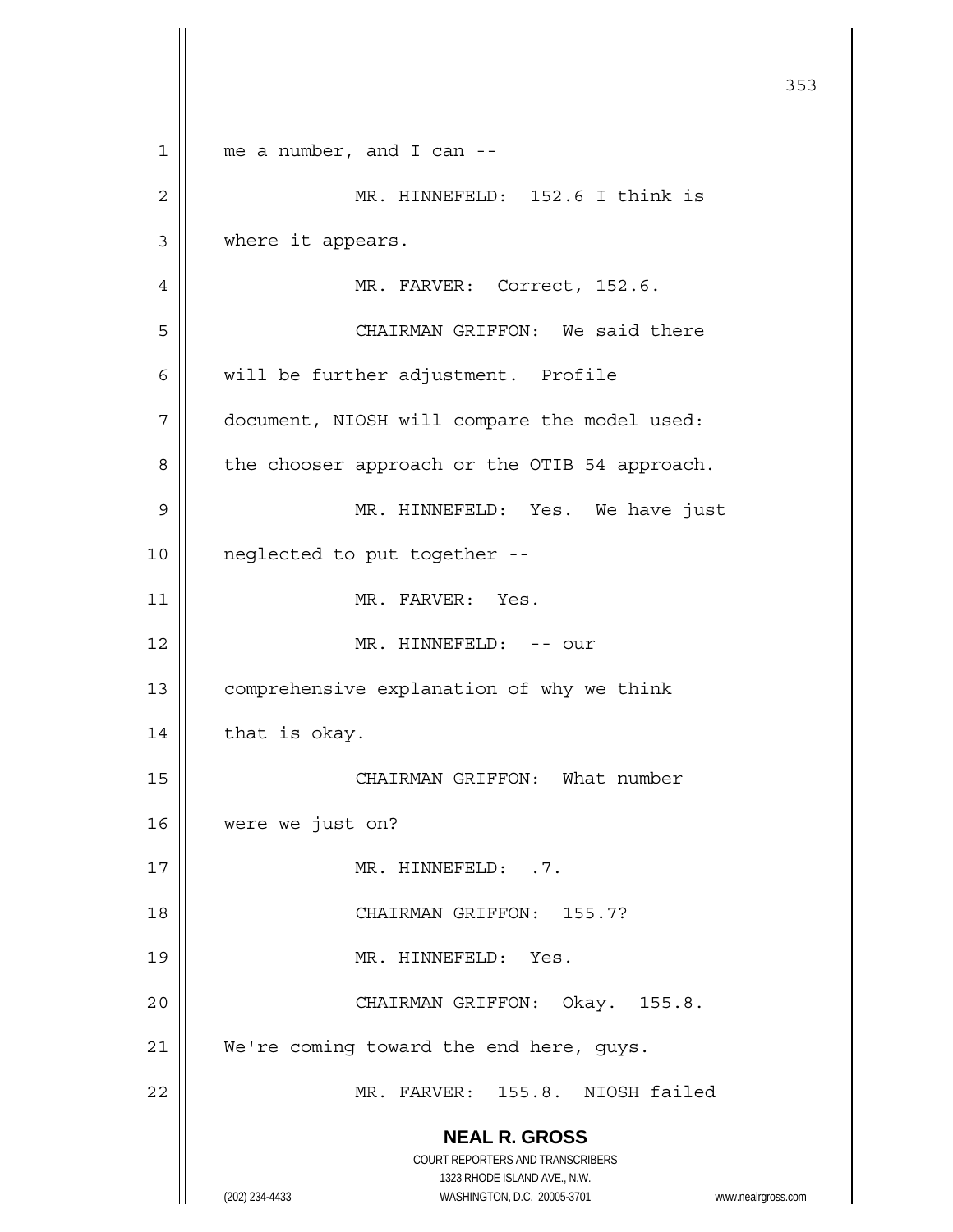| to assign the environmental tritium dose.                                                           |
|-----------------------------------------------------------------------------------------------------|
| They did assign cesium, strontium, plutonium.                                                       |
| And, therefore, tritium should have been                                                            |
| assigned during unmonitored years '78, '82,                                                         |
| '84 to '88, and '94 to '95. And there were a                                                        |
| couple of years where tritium doses, we                                                             |
| acknowledge, were less than one millirem. So                                                        |
| they would not get included.                                                                        |
| MR. HINNEFELD: We agreed with the                                                                   |
| findings.                                                                                           |
| CHAIRMAN GRIFFON: NIOSH agrees.                                                                     |
| No further action on that. And then the                                                             |
| observations?                                                                                       |
| MR. FARVER: Okay.                                                                                   |
| CHAIRMAN GRIFFON: By definition,                                                                    |
| I'm thinking the observation does not require                                                       |
| any actions.                                                                                        |
| MR. FARVER: No.                                                                                     |
| CHAIRMAN GRIFFON: Right. But                                                                        |
| let's go through them, nonetheless. I mean,                                                         |
| $T - -$                                                                                             |
| MR. FARVER: The first observation                                                                   |
| <b>NEAL R. GROSS</b><br>COURT REPORTERS AND TRANSCRIBERS                                            |
| 1323 RHODE ISLAND AVE., N.W.<br>WASHINGTON, D.C. 20005-3701<br>(202) 234-4433<br>www.nealrgross.com |
|                                                                                                     |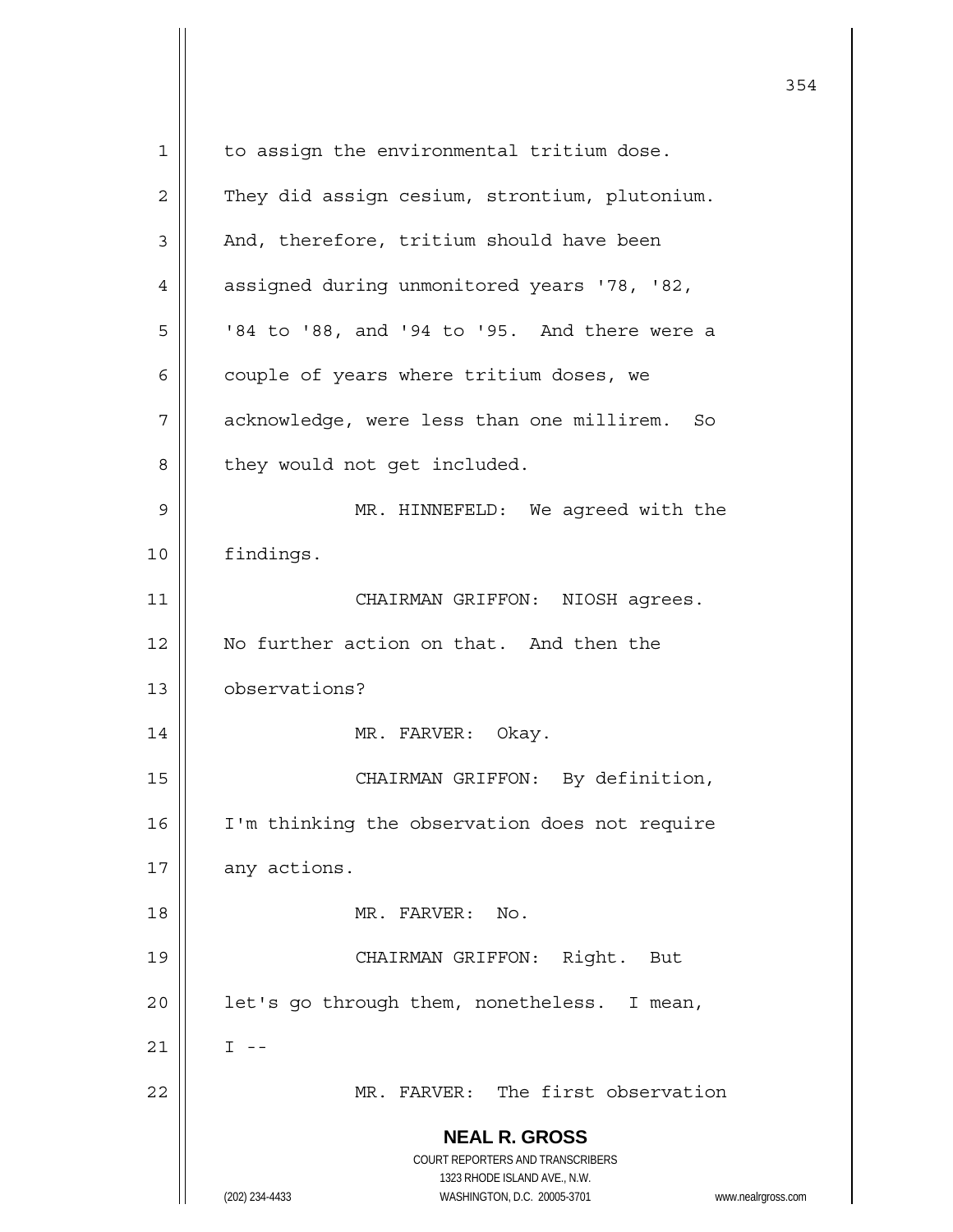| 1  | was there was an inconsistency in DOE                               |
|----|---------------------------------------------------------------------|
| 2  | records. And let me switch documents real                           |
| 3  | quick, and I'll try and find that. The copy                         |
| 4  | I was looking at is a draft. And it does not                        |
| 5  | have those observations in it.                                      |
| 6  | CHAIRMAN GRIFFON: So your                                           |
| 7  | response to NIOSH's response sort of suggests                       |
| 8  | that you don't disagree that there are                              |
| 9  | inconsistencies, but you take the higher                            |
| 10 | value one there?                                                    |
|    |                                                                     |
| 11 | MR. HINNEFELD: Yes. The response                                    |
| 12 | and the description of the observation are                          |
| 13 | apparently for the year 1989 -- there is a                          |
| 14 | discrepancy between some of the different                           |
| 15 | records in a claim file between HPAREH and                          |
| 16 | HPRED and SLHP3 database. So that seems to                          |
| 17 | be what the other --                                                |
| 18 | CHAIRMAN GRIFFON: Yes.                                              |
| 19 | MR. HINNEFELD: There are two or                                     |
| 20 | three different instances of it. And our                            |
| 21 | response is, yes, we know that. We used a                           |
| 22 | higher one each time. We have to go back and                        |
|    |                                                                     |
|    | <b>NEAL R. GROSS</b><br>COURT REPORTERS AND TRANSCRIBERS            |
|    | 1323 RHODE ISLAND AVE., N.W.                                        |
|    | (202) 234-4433<br>WASHINGTON, D.C. 20005-3701<br>www.nealrgross.com |

<u>355</u>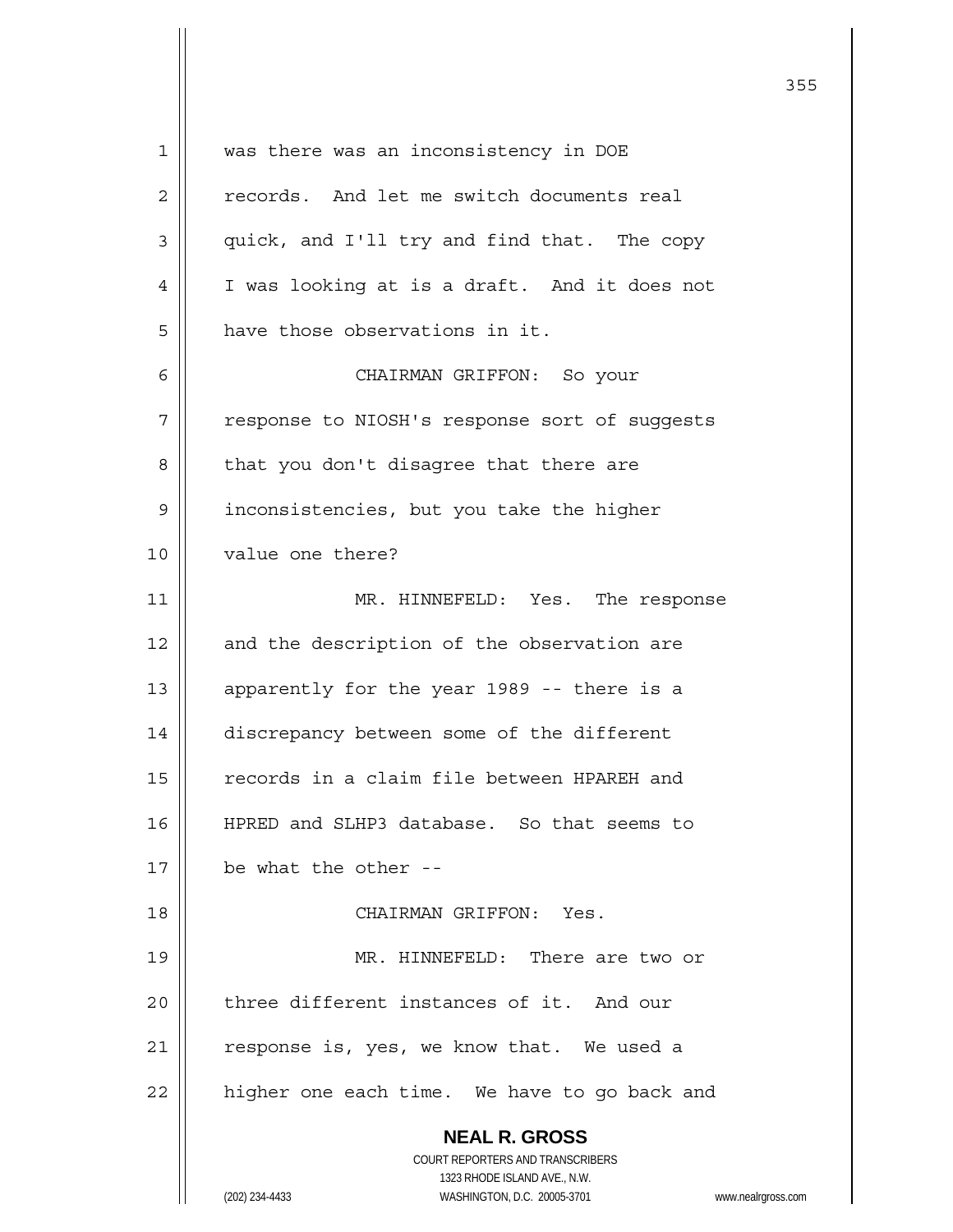**NEAL R. GROSS** COURT REPORTERS AND TRANSCRIBERS 1323 RHODE ISLAND AVE., N.W. (202) 234-4433 WASHINGTON, D.C. 20005-3701 www.nealrgross.com 1 2 3 4 5 6 7 8 9 10 11 12 13 14 15 16 17 18 19 20 21 22 verify the facts that happen, and you want to have them verify that that actually was done. CHAIRMAN GRIFFON: Well, I am assuming -- MR. HINNEFELD: Yes. CHAIRMAN GRIFFON: Like I said, since it is an observation, I don't think it requires an action. But it's more for our information, right, overall? MR. HINNEFELD: Yes. CHAIRMAN GRIFFON: Yes. It might be an issue with the Savannah River review of the SEC. We're going to get into the databases and -- MR. HINNEFELD: Right. CHAIRMAN GRIFFON: Their consistency, I'm sure we'll dive into that a little more there. MR. HINNEFELD: Observation 2 is the Super S plutonium. CHAIRMAN GRIFFON: We've already got that. Okay. I think that brings us to a

<u>356 and 2001 and 2002 and 2003 and 2003 and 2004 and 2004 and 2004 and 2004 and 2004 and 2004 and 2004 and 20</u>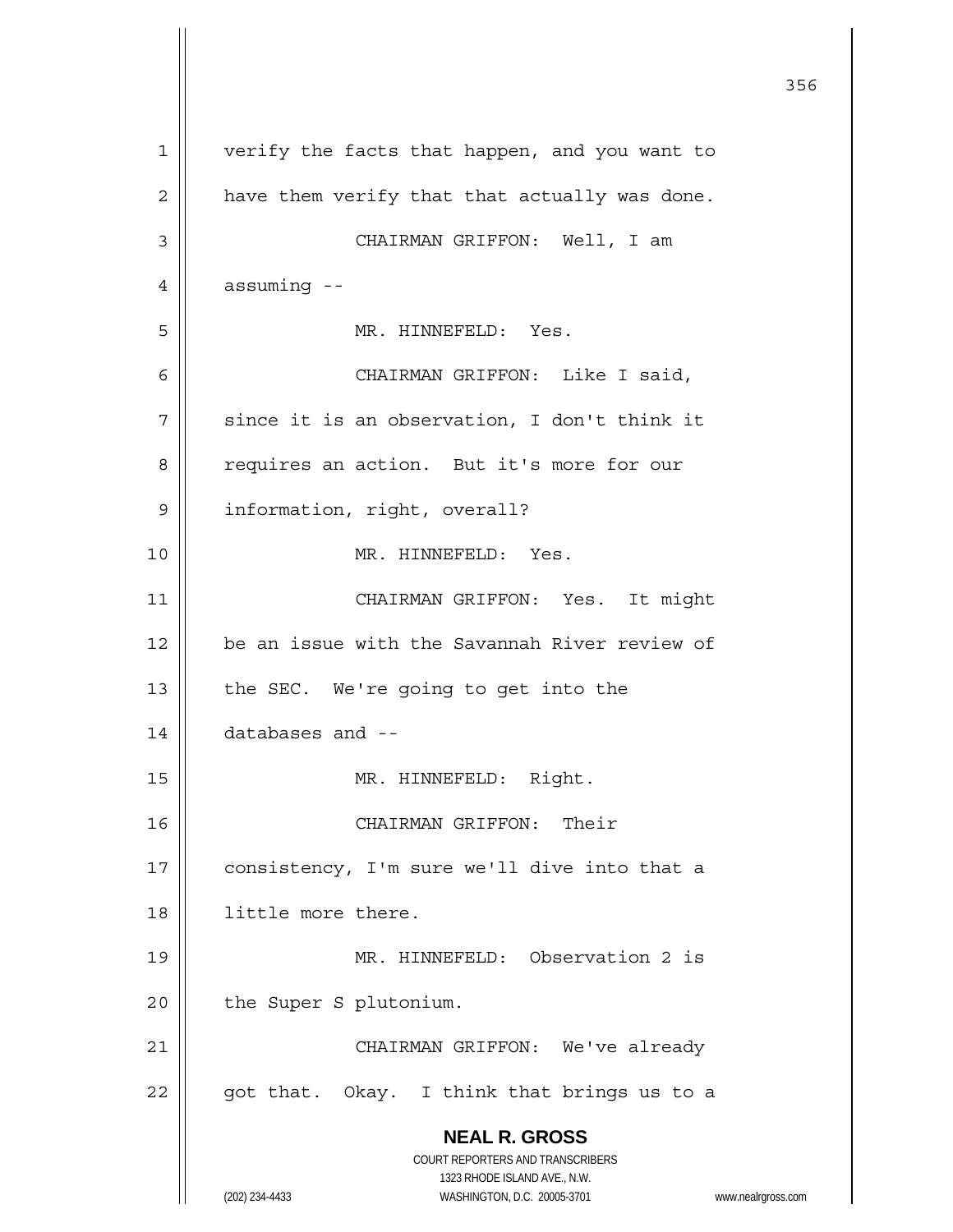**NEAL R. GROSS** COURT REPORTERS AND TRANSCRIBERS 1323 RHODE ISLAND AVE., N.W. (202) 234-4433 WASHINGTON, D.C. 20005-3701 www.nealrgross.com 1 2 3 4 5 6 7 8 9 10 11 12 13 14 15 16 17 18 19 20 21 22 close since we're all getting very quiet -- MR. HINNEFELD: Yes. CHAIRMAN GRIFFON: -- on the microphone. And I've kind of had enough. I don't know about you guys. MR. HINNEFELD: Observation 3 had to do with the medical -- CHAIRMAN GRIFFON: Oh, there's observation 3? I'm sorry. I didn't see -- MR. HINNEFELD: Well, it has to do with only the X-ray exams performed as part of routine monitoring were included in dose, which is the approach that's done. If it's a person who has to get an X-ray because of a possible broken leg or something, we don't include those in dose reconstruction. CHAIRMAN GRIFFON: All right. Sorry. I totally missed observation 3. MR. HINNEFELD: That's okay. CHAIRMAN GRIFFON: That's at the end of the page. MR. HINNEFELD: I want to go --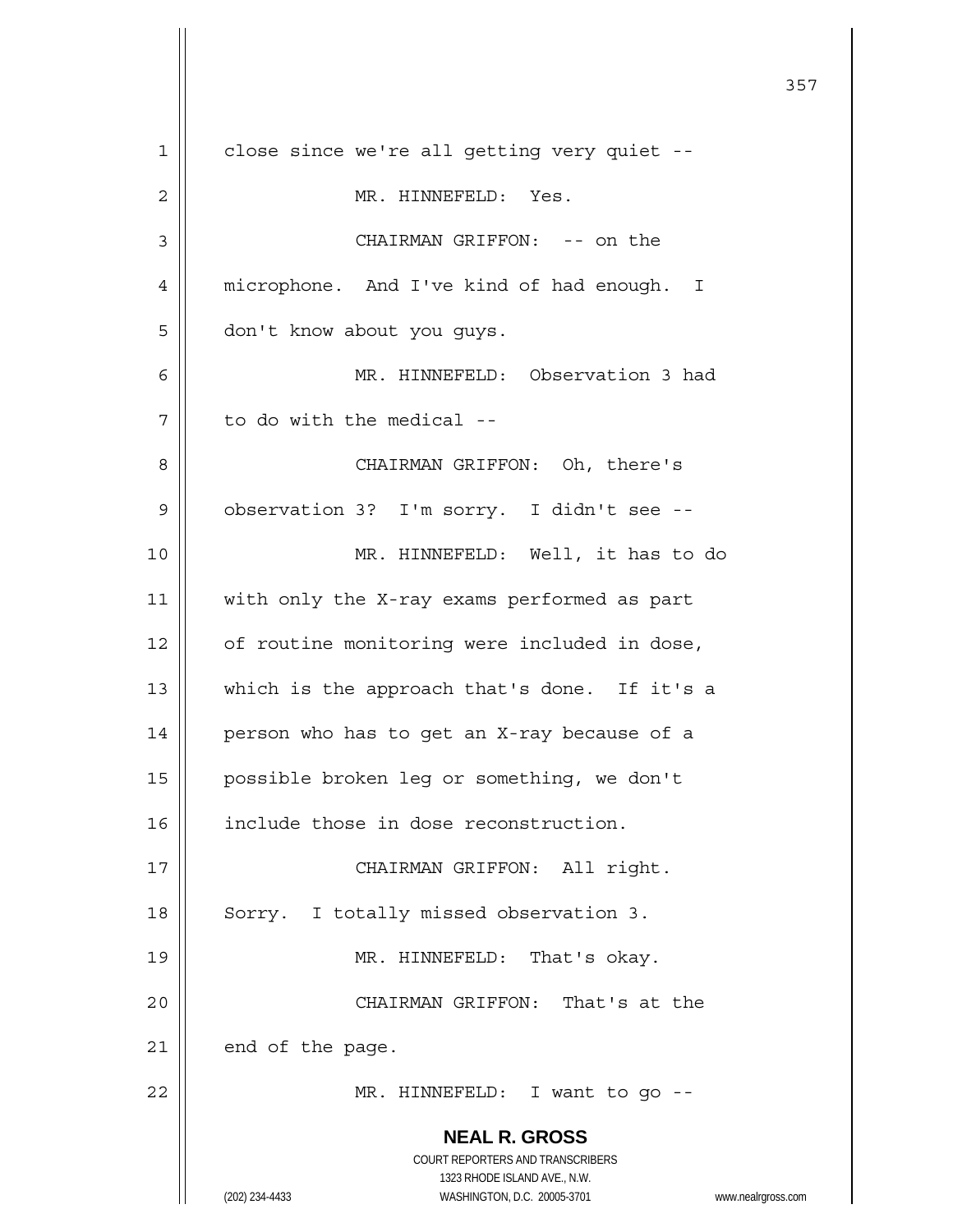|    | 358                                                                 |
|----|---------------------------------------------------------------------|
| 1  | MEMBER MUNN: One more page here.                                    |
| 2  | MR. HINNEFELD: Okay.                                                |
| 3  | CHAIRMAN GRIFFON: All right. I                                      |
| 4  | think we are about cooked in this one.                              |
| 5  | MEMBER MUNN: You know the 64 is                                     |
| 6  | not bad. There are only 50 pages left.                              |
| 7  | CHAIRMAN GRIFFON: You are just                                      |
| 8  | getting started, right, Wanda?                                      |
| 9  | MEMBER MUNN: Yes, right. Now is                                     |
| 10 | the time to really get going.                                       |
| 11 | CHAIRMAN GRIFFON: You didn't                                        |
| 12 | thank us, but you are welcome for your                              |
| 13 | wake-up call this morning.                                          |
| 14 | (Laughter.)                                                         |
| 15 | MEMBER MUNN: Yes.<br>I appreciate                                   |
| 16 | your having done it. I have no idea how that                        |
| 17 | escaped my calendar. It's not on either of                          |
| 18 | my calendars.                                                       |
| 19 | CHAIRMAN GRIFFON: I don't know.                                     |
| 20 | MEMBER MUNN: I am astonished in                                     |
| 21 | that I wasn't prepared to be online. Sorry                          |
| 22 | about that.                                                         |
|    | <b>NEAL R. GROSS</b>                                                |
|    | COURT REPORTERS AND TRANSCRIBERS<br>1323 RHODE ISLAND AVE., N.W.    |
|    | (202) 234-4433<br>WASHINGTON, D.C. 20005-3701<br>www.nealrgross.com |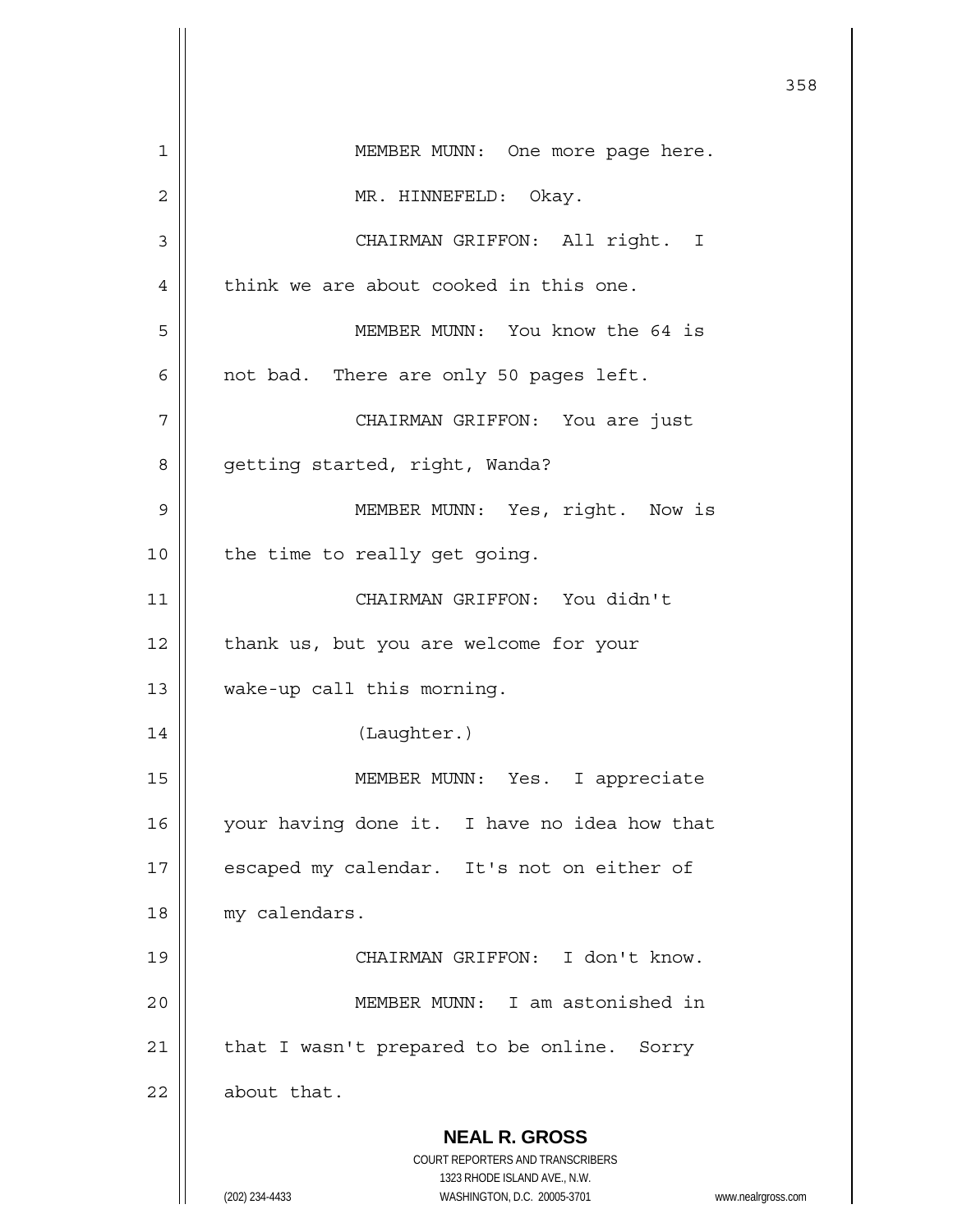**NEAL R. GROSS** COURT REPORTERS AND TRANSCRIBERS 1323 RHODE ISLAND AVE., N.W. (202) 234-4433 WASHINGTON, D.C. 20005-3701 www.nealrgross.com <u>359</u> 1 2 3 4 5 6 7 8 9 10 11 12 13 14 15 16 17 18 19 20 21 22 CHAIRMAN GRIFFON: That's all right. MR. KATZ: It was kind of nice, Wanda. You're a little bit feisty first thing. MEMBER MUNN: Well, let me tell you, being hauled out to what? What do you mean it's a Subcommittee meeting? Good grief. That's all right. I'm just glad it isn't video, guys. (Laughter.) CHAIRMAN GRIFFON: Well, we appreciate you being online. MEMBER MUNN: Thanks. CHAIRMAN GRIFFON: All right. And thanks to everyone today. I think we made some good headway, believe it or not. MR. KATZ: Thanks to everyone for all the hard work. CHAIRMAN GRIFFON: It's a long day. MR. KATZ: Yes.